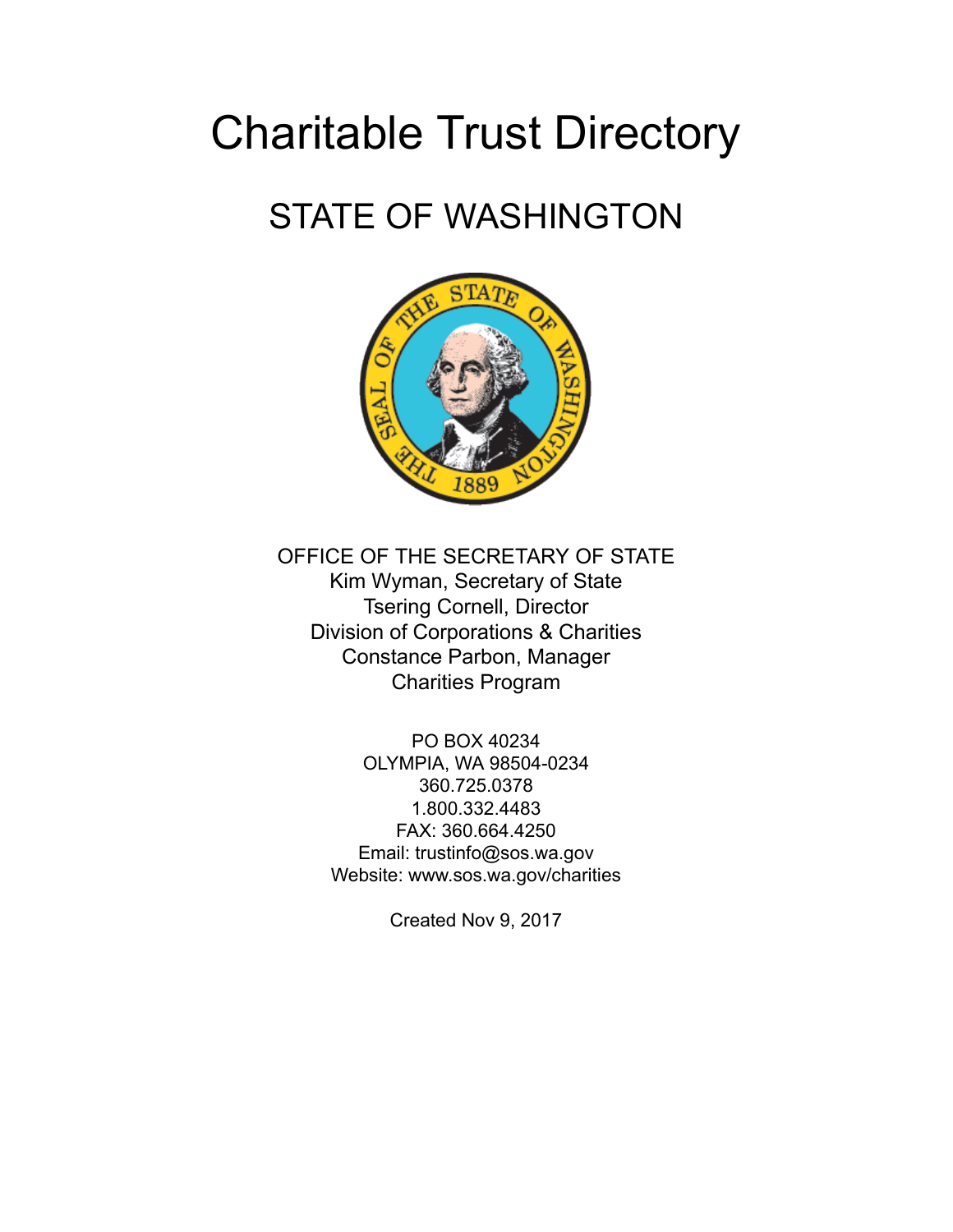## **Table of Contents**

| <b>Sample Directory Entry</b>         | 2   |
|---------------------------------------|-----|
| <b>Directory of Charitable Trusts</b> | 3   |
| Alphabetical Index                    | 377 |
| <b>Grant Maker Index</b>              | 383 |
| <b>Grant Seeker Index</b>             | 385 |
| <b>Trust Purpose Index</b>            | 389 |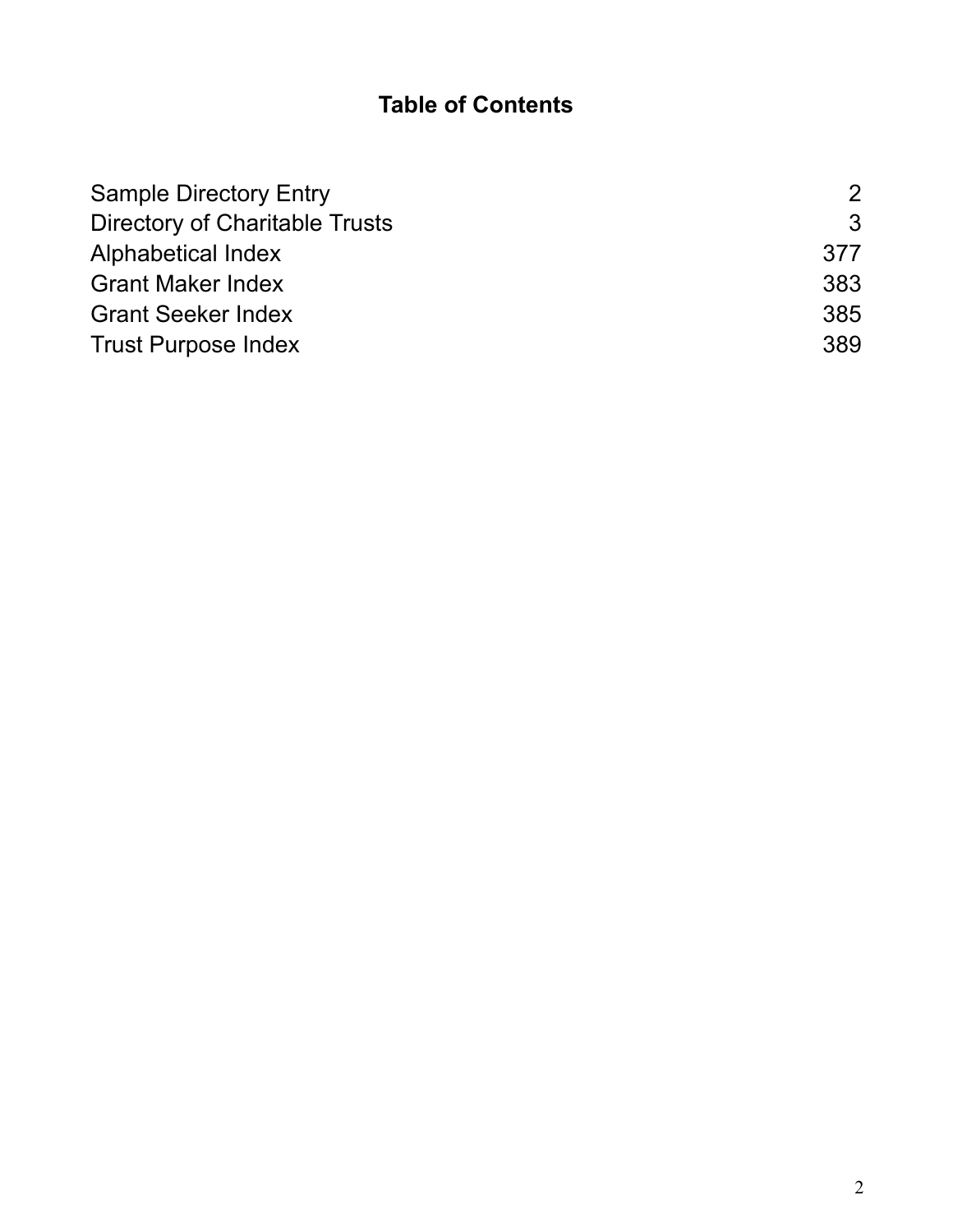#### *SAMPLE DIRECTORY ENTRY* **Sammye Caple Foundation**  $2|$ 12002 West Beverly Hill<br> $2|$ Olympia, WA 99999 Olympia, WA 99999 Email: mail@sammyecaple.org Web Address: www.sammyecaple.org Phone: (360) 999-9999 Ext. 999 Fax: (360) 999-9999 County: Okanogan Federal EIN: 99-9999999 Date Established: Dec 31, 1999 **Charitable Purpose of Trust** To afford the residents of Thurston County, the opportunity to pursue a higher education. **Beneficiaries** Okanogan College, PO Box 999, Olympia, WA 99999 Grant Maker\Grant Seeker: Unspecified Grants are made to: 501(c) (3) organizations, Individuals Geographic service area: Washington State Other geographical area specified: Okanogan CountySuggested initial approach: Letter Accepts unsolicited applications: Yes Average size of grant: \$25,000 or above Contact Person: Jerry Leland Contact Phone: (999) 999-9999 Ext. 999 **Purpose Categories** Education institutions and related activities, Human serviceother/multipurpose, Youth development **Annual Financial Information** Fiscal Year Ending: Dec 31, 1999 Beginning Assets: \$3,890,393 Total Revenue: \$76,948,905 Program Services: \$36,984,768 Ending Assets: \$6,839,775 1 4 5 6 7 8

- 1. The official name of the organization, the current address, and the telephone number on file.
- 2. Electronic mail (Email) address
- 3. Date established, county, Federal Employer Identification Number (EIN).
- 4. Charitable purpose of the trust as provided by the trustee.
- 5. Names and addresses of the entities' designated beneficiaries.
- 6. Directory listing: Grantmaker (provides funding) or Grantseeker (seeks funding) and contact information. Grant Makers only: average size of grants awarded, types of organiza tions funded, geographic service area, and suggested method of initial approach.
- 7. Purpose categories identified by the organization. The purpose categories are adopted from the National Taxonomy of Exempt Organizations (NTEE).
- 8. Financial date from most recent fiscal year filed. Beginning assets, total revenue for fiscal year, program services for fiscal year, ending assets.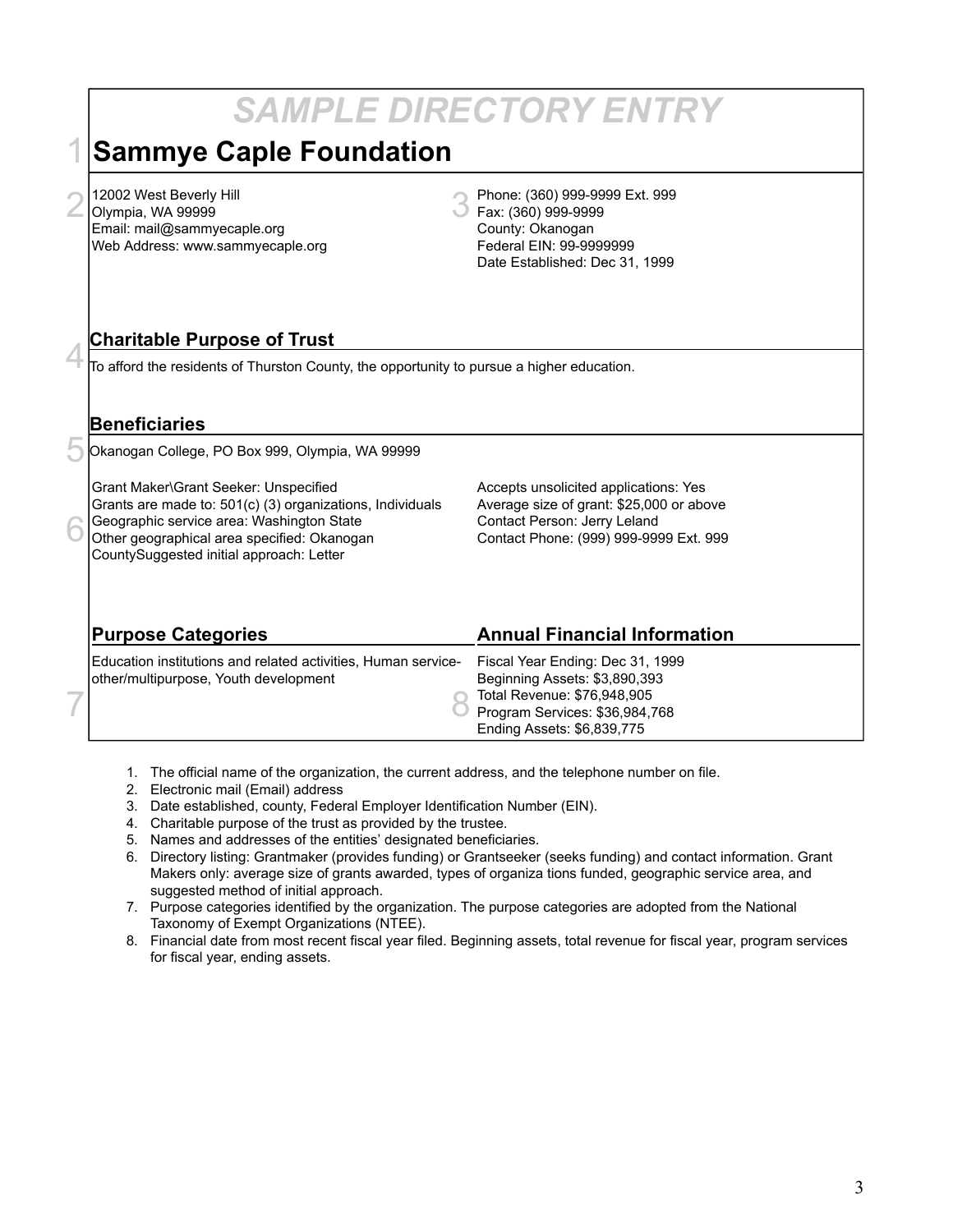## **7028 Life Enhancement Charitable Trust**

PO Box 30580 SEATTLE, 98113 Email: seventy28@msn.com Web Address: None Noted

Phone: (425)663-6464 Fax: None Noted County: Snohomish Federal EIN: 80-0281427 Date Established: Sep 17, 2008

## **Charitable Purpose of Trust**

Enhance the lives of the poor, distressed and underpriviledged in our community, especially in providing dental/vision and audio care.

### **Beneficiaries**

None Noted

Grant Maker\Grant Seeker: Both Grants are made to: Individuals Geographic service area: Washington State Other areas specified: King & Snohomish Counties Suggested initial approach: Letter, Call, Email

Accepts unsolicited applications: Yes Average size of grant: \$5,000 or below Contact: Alta Lee Dauel Contact Phone: (206)796-3636

## **Purpose Categories**

Human service-other multipurpose

## **Annual Financial Information**

Fiscal Year Ending: Jun 30, 2016 Beginning Assets: \$2,406,008 Total Revenue: \$127,498 Program Services: \$116,798 Ending Assets: \$2,426,713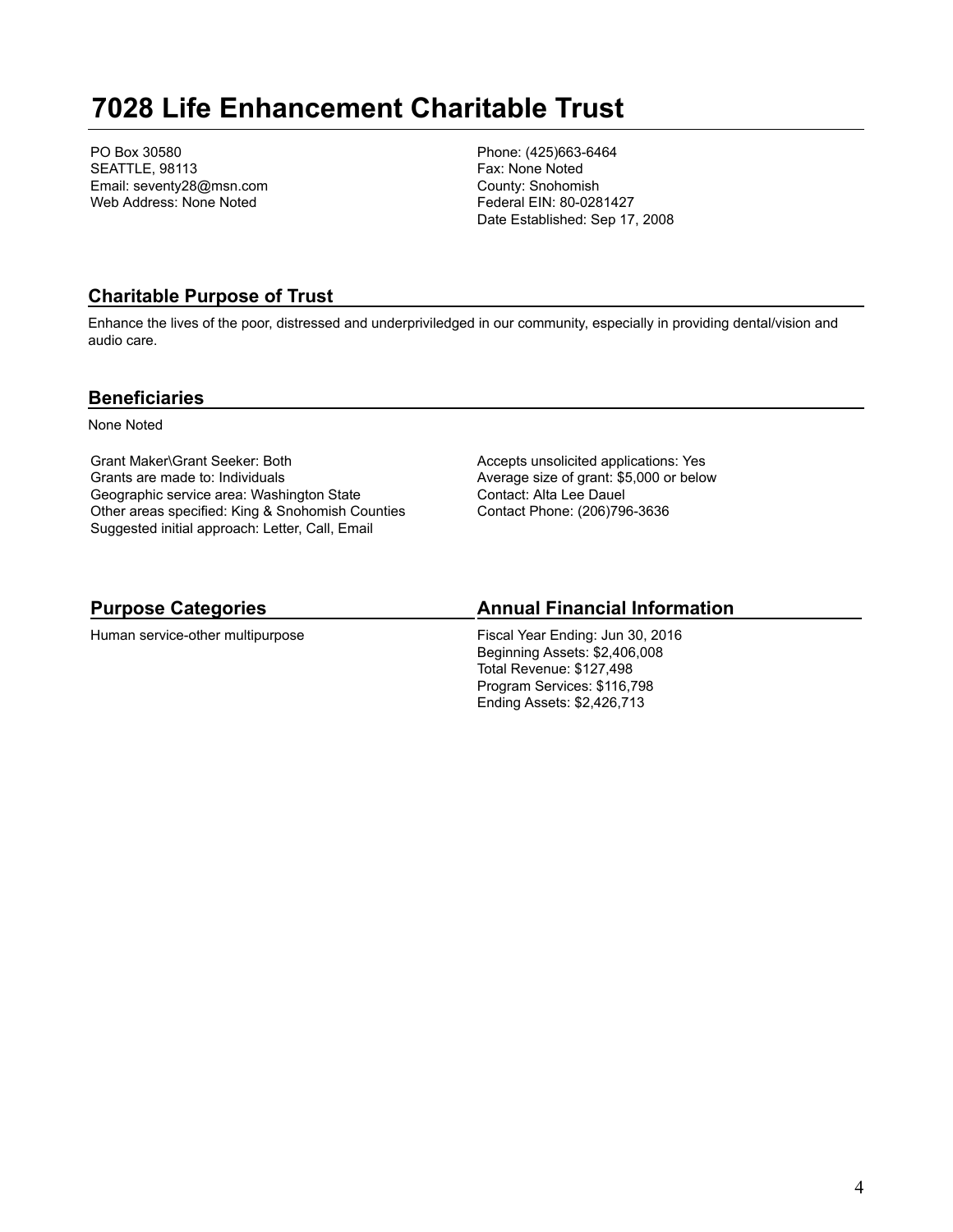## **Adopt-A-Stream Foundation**

600 128th St SE Everett, 98208 Email: aasf@streamkeeper.org Web Address: www.streamkeeper.org Phone: (425)338-1423 Fax: None Noted County: Snohomish Federal EIN: 91-1333737 Date Established: Aug 29, 1984

#### **Charitable Purpose of Trust**

The Adopt-A-Stream Foundation is organized exclusively to provide charitable and scientific support to environmental education and the restoration and rehabilitation of aquatic systems.

#### **Beneficiaries**

None Noted

Grant Maker\Grant Seeker: Grant Seeker Grants are made to: None Noted Geographic service area: None Noted Other areas specified: None Noted Suggested initial approach: None Noted

Accepts unsolicited applications: None Noted Average size of grant: None Noted Contact: Thomas B. Murdoch Contact Phone: (425)316-8592

## **Purpose Categories**

Educational institutions & related activities; Environmental quality, protection; Community improvement/development

## **Annual Financial Information**

Fiscal Year Ending: Jun 30, 2016 Beginning Assets: \$1,911,115 Total Revenue: \$720,602 Program Services: \$719,145 Ending Assets: \$1,920,059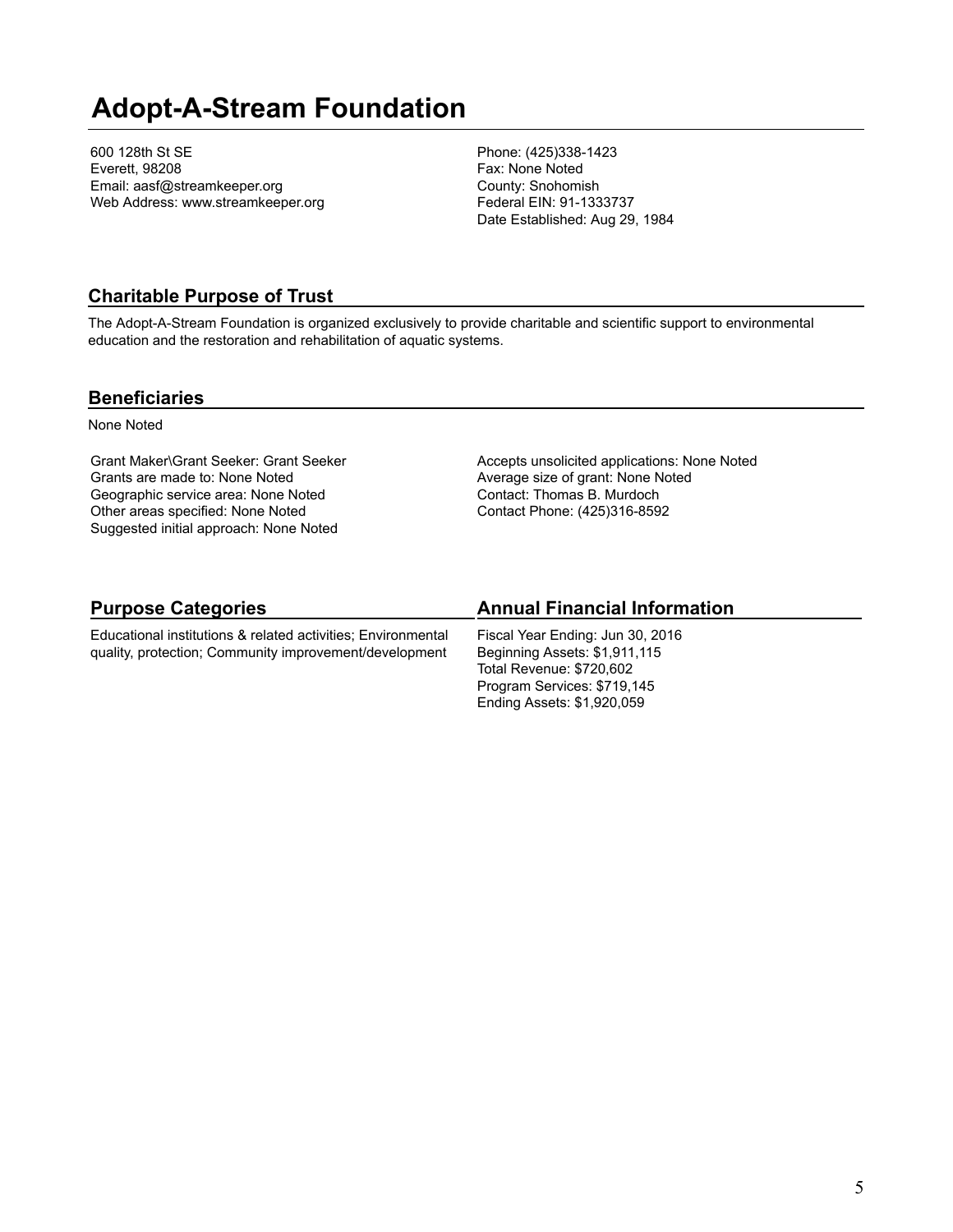## **Allied Arts Foundation**

444 NE RAVENNA BLVD STE 400 SEATTLE, 98115 Email: aarts.fdn.docs@gmail.com Web Address: www.alliedarts-foundation.org Phone: (206)324-0086 Fax: None Noted County: King Federal EIN: 91-0829974 Date Established: May 17, 1967

### **Charitable Purpose of Trust**

To support the Arts, Artists, and Arts Education within and outside of King County; To support historic preservation and the quality of the urban environment. Annual grants are given to artists, organizations, and high school students.

#### **Beneficiaries**

None Noted

Grant Maker\Grant Seeker: Both Grants are made to: 501(c)(3), Other Organizations, Individuals Geographic service area: None Noted Other areas specified: Greater Seattle Area Suggested initial approach: Email

Accepts unsolicited applications: Yes Average size of grant: \$5,000 or below Contact: Karen Kane Contact Phone: (206)624-0432

#### **Purpose Categories**

Arts, culture, humanities

### **Annual Financial Information**

Fiscal Year Ending: Dec 31, 2016 Beginning Assets: \$268,805 Total Revenue: \$21,884 Program Services: \$32,628 Ending Assets: \$300,191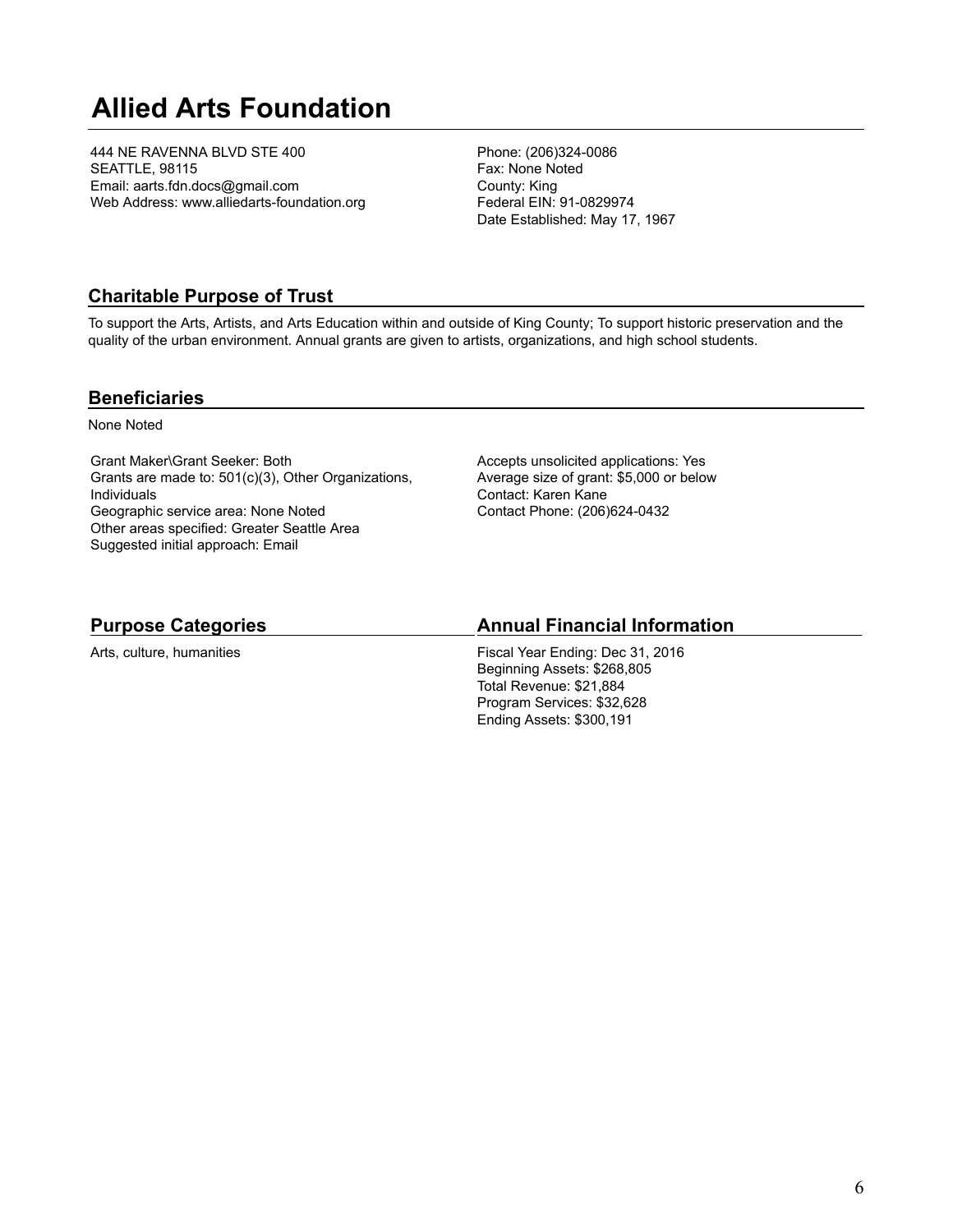## **Alpha Supported Living Services**

16030 Juanita Woodinville Way NE BOTHELL, 98011 Email: livengood@alphasls.org Web Address: www.alphasls.org

Phone: (425)420-1133 Fax: None Noted County: King Federal EIN: 91-0933802 Date Established: Sep 01, 1974

## **Charitable Purpose of Trust**

Alpha Supported Living Services is a non-profit corporation that serves individuals with developmental disabilities by providing accessible residential and other support services that will maximize each person's quality of life.

#### **Beneficiaries**

None Noted

Grant Maker\Grant Seeker: Grant Seeker Grants are made to: None Noted Geographic service area: None Noted Other areas specified: None Noted Suggested initial approach: None Noted

Accepts unsolicited applications: None Noted Average size of grant: None Noted Contact: Scott Livengood Contact Phone: (206)284-9130

## **Purpose Categories**

Health-general & rehabilitative; Human service-other multipurpose; Public affairs/society benefit

## **Annual Financial Information**

Fiscal Year Ending: Dec 31, 2016 Beginning Assets: \$6,947,858 Total Revenue: \$18,632,088 Program Services: \$18,371,155 Ending Assets: \$7,306,987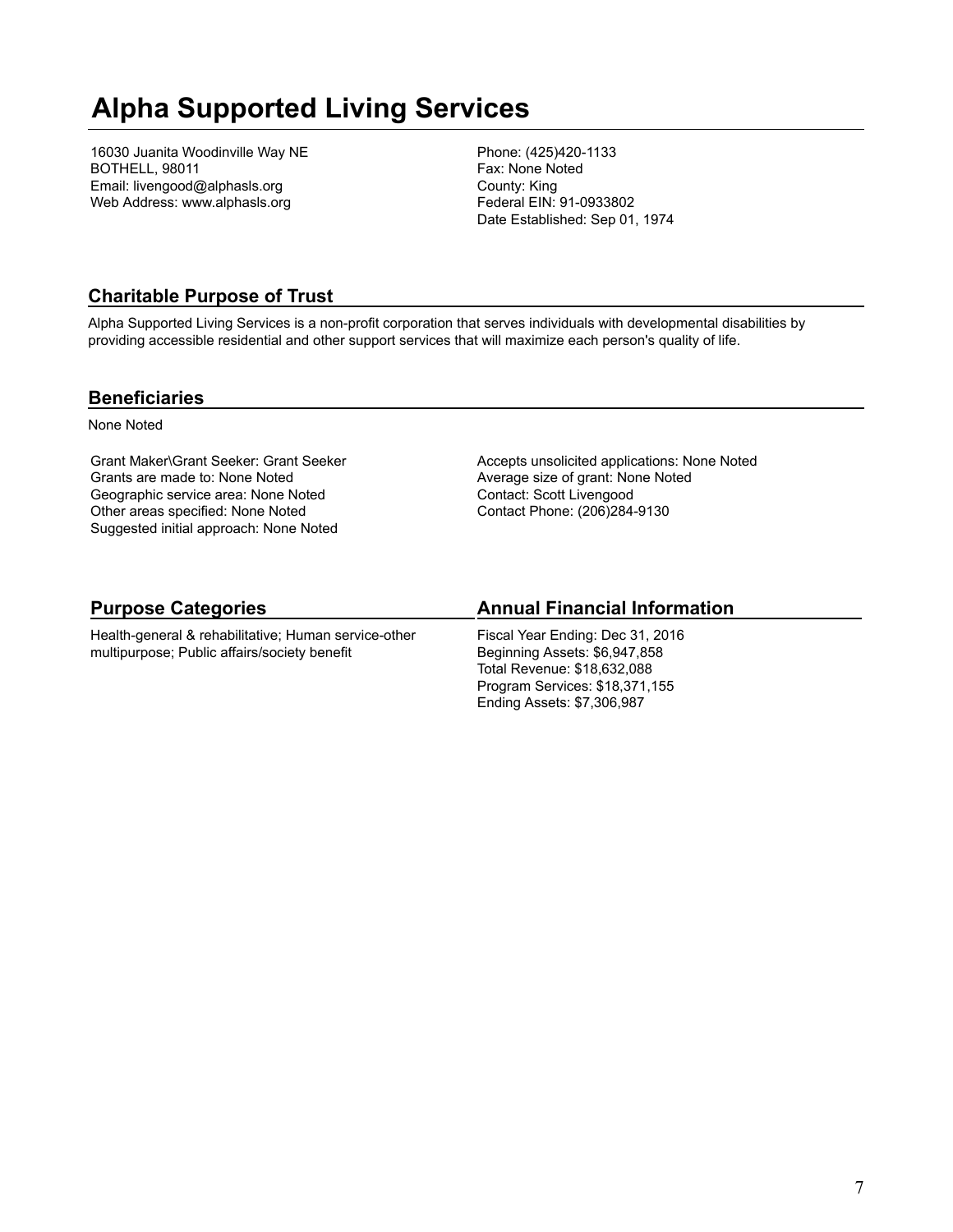## **Amara**

5907 Martin Luther King Jr. Way S Seattle, 98118 Email: amara@amaraparenting.org Web Address: www.amaraparenting.org Phone: (206)260-1777 Fax: None Noted County: King Federal EIN: 91-0577487 Date Established: Jan 29, 1941

#### **Charitable Purpose of Trust**

To strive to ensure that children grow up in permanent, nurturing environments by creating and preserving family relationships. Agency works toward this through program areas: Adoption, Foster Care and Amara Emergency Sanctuary.

#### **Beneficiaries**

None Noted

Grant Maker\Grant Seeker: Grant Seeker Grants are made to: None Noted Geographic service area: None Noted Other areas specified: None Noted Suggested initial approach: None Noted

Accepts unsolicited applications: Unknown Average size of grant: None Noted Contact: Kelly Bracket Contact Phone: (206)260-1700

## **Purpose Categories**

Human service-other multipurpose

## **Annual Financial Information**

Fiscal Year Ending: Dec 31, 2016 Beginning Assets: \$9,295,080 Total Revenue: \$7,452,216 Program Services: \$3,424,856 Ending Assets: \$13,086,365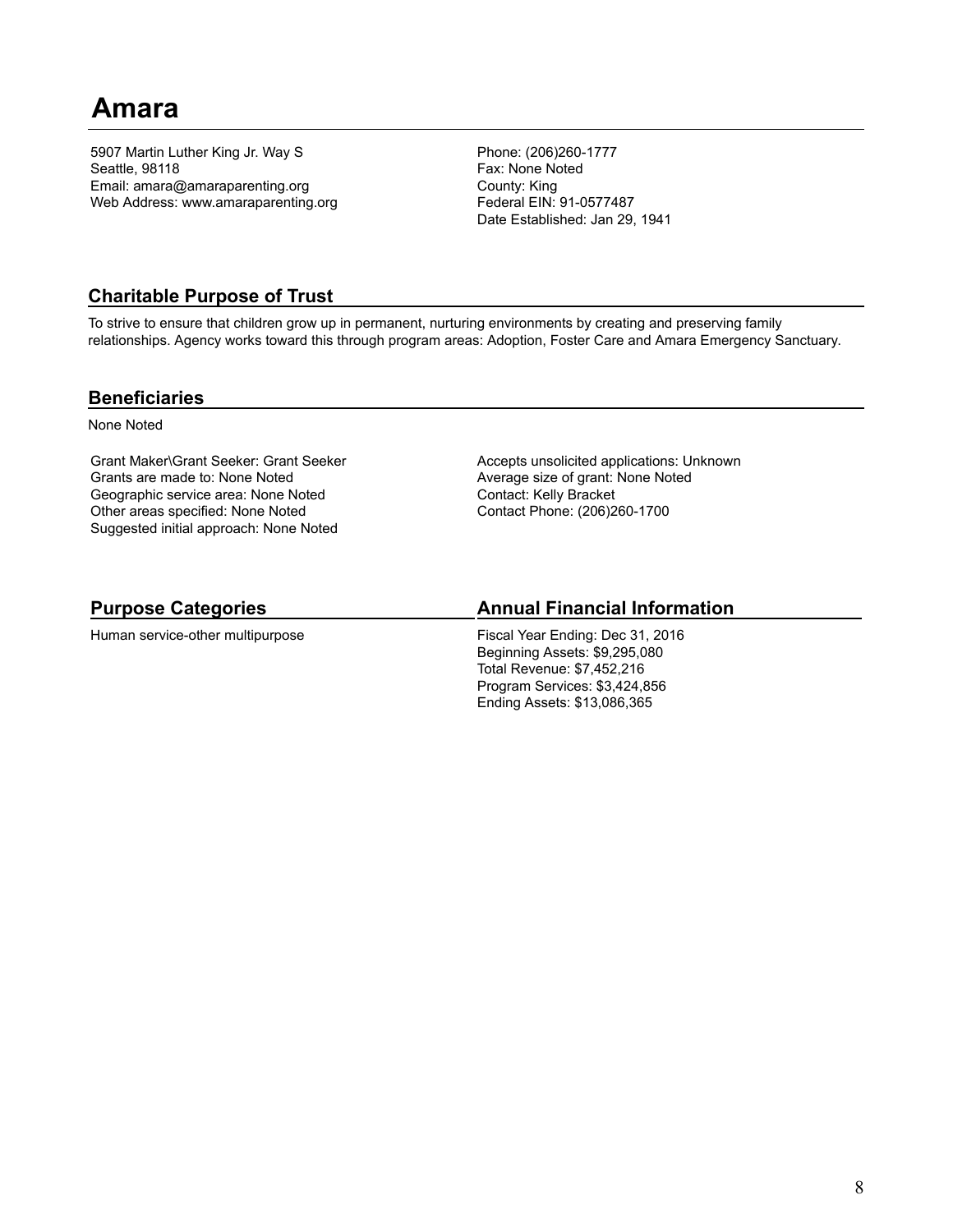## **America's Foundation for Chess**

13620 NE 20th St Ste J BELLEVUE, 98005 Email: karen@af4c.org Web Address: www.1stmove.org Phone: (425)671-5009 Fax: None Noted County: King Federal EIN: 91-2051499 Date Established: May 18, 2000

### **Charitable Purpose of Trust**

To strengthen the minds and character of young people by advancing chess in our schools and culture.

#### **Beneficiaries**

None Noted

Grant Maker\Grant Seeker: Grant Maker Grants are made to: None Noted Geographic service area: None Noted Other areas specified: None Noted Suggested initial approach: None Noted Accepts unsolicited applications: None Noted Average size of grant: None Noted Contact: Wendi Fischer, Exec. Dir Contact Phone: (425)629-4002

#### **Purpose Categories**

Educational institutions & related activities; Youth development; Community improvement/development

#### **Annual Financial Information**

Fiscal Year Ending: Sep 30, 2016 Beginning Assets: \$1,059,707 Total Revenue: \$1,236,956 Program Services: \$1,222,514 Ending Assets: \$1,059,817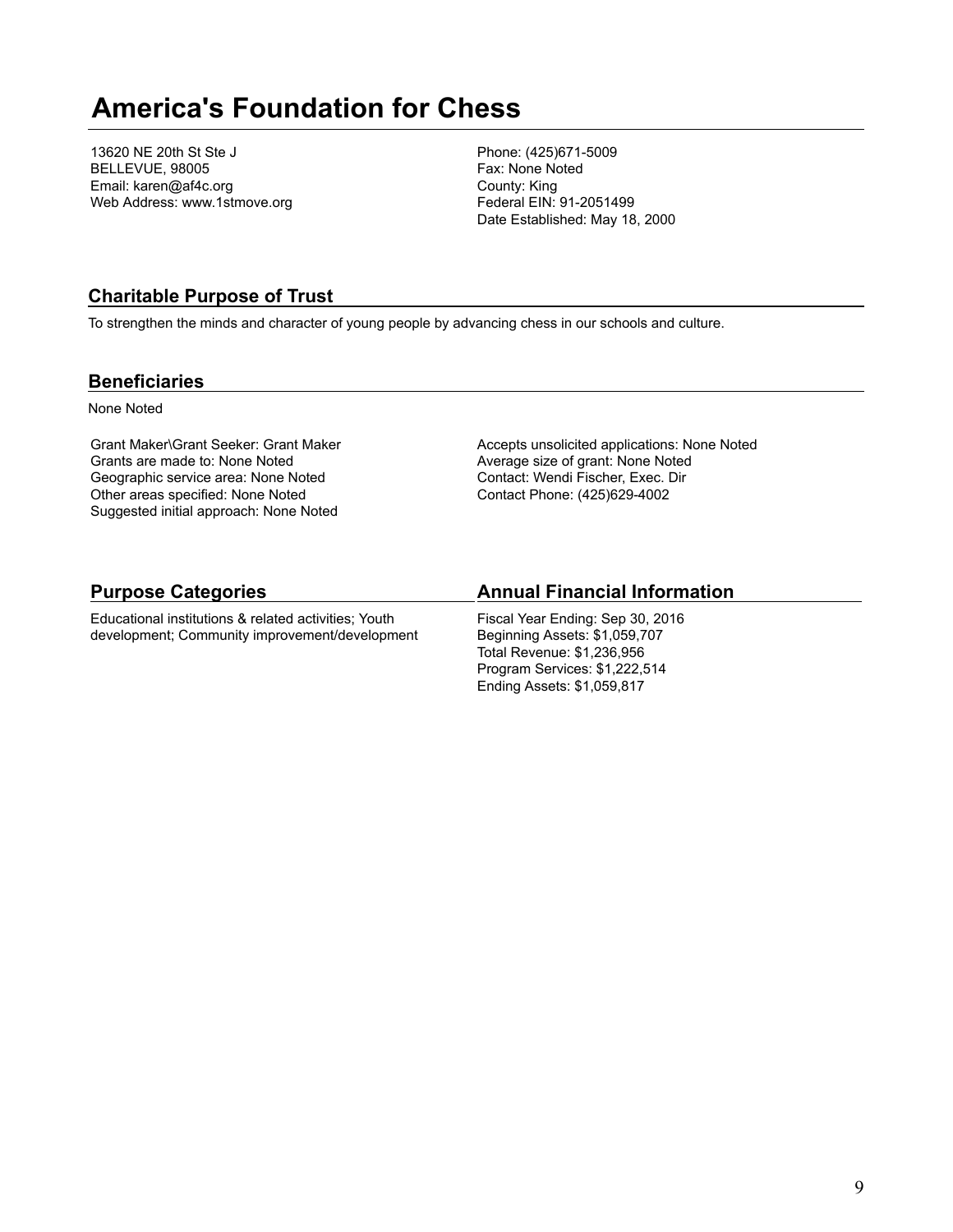## **American Civil Liberties Union of Washington Endowment Fund**

901 - 5th Ave., #630 Seattle, 98164 Email: administration@aclu-wa.org Web Address: www.aclu-wa.org

Phone: (206)624-6190 Fax: None Noted County: King Federal EIN: 91-1272364 Date Established: Aug 15, 1983

## **Charitable Purpose of Trust**

Primarily to raise, own, manage & administer endowment funds and related assets for the benefit of the American Civil Liberties Union of Washington Foundation, a 501 (c)(3) corporation.

## **Beneficiaries**

American Civil Liberties Union of Washington Foundation 705 2nd Ave, #300 Seattle, WA 98104-1799

Grant Maker\Grant Seeker: None Noted Grants are made to: None Noted Geographic service area: None Noted Other areas specified: None Noted Suggested initial approach: None Noted Accepts unsolicited applications: No Average size of grant: None Noted Contact: Mary Gagliardi Contact Phone: (206)624-2184

#### **Purpose Categories**

Civil rights/civil liberties

#### **Annual Financial Information**

Fiscal Year Ending: Mar 31, 2016 Beginning Assets: \$9,606,673 Total Revenue: \$30,356 Program Services: \$456,215 Ending Assets: \$9,275,614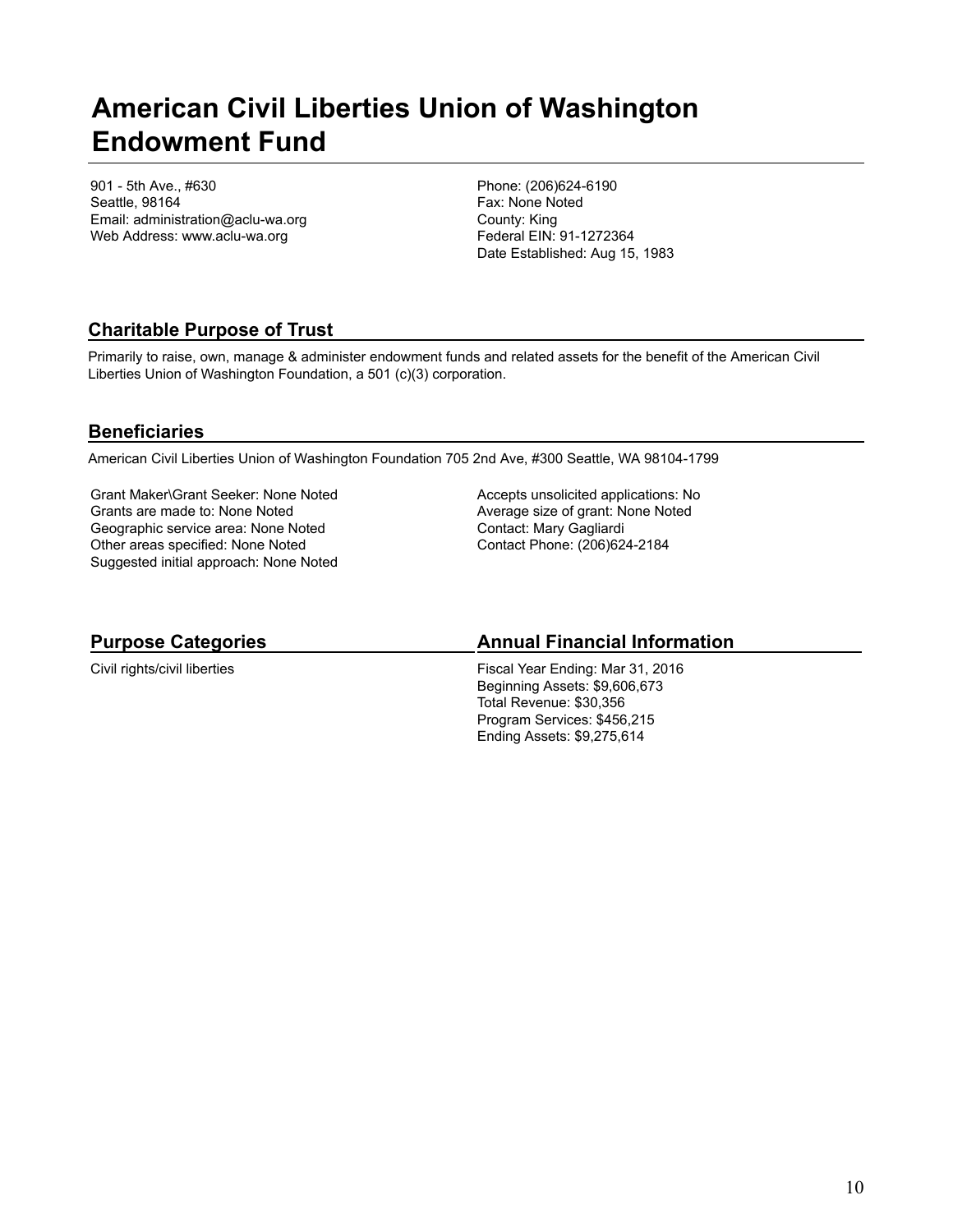## **American Civil Liberties Union of Washington Foundation**

901 5th Ave., #630 Seattle, 98164 Email: williamson@aclu-wa.org Web Address: www.aclu-wa.org Phone: (206)624-2190 Fax: None Noted County: King Federal EIN: 23-7076867 Date Established: Nov 26, 1969

### **Charitable Purpose of Trust**

To maintain for all persons the right to free speech, press, assembly & all other civil rights & liberties guaranteed by the U.S. and Washington Constitutions.

#### **Beneficiaries**

None Noted

Grant Maker\Grant Seeker: Grant Seeker Grants are made to: None Noted Geographic service area: None Noted Other areas specified: None Noted Suggested initial approach: None Noted

Accepts unsolicited applications: Unknown Average size of grant: None Noted Contact: Mary Gagliardi Contact Phone: (206)624-2184

## **Purpose Categories**

Civil rights/civil liberties; Civil rights/civil liberties

## **Annual Financial Information**

Fiscal Year Ending: Mar 31, 2016 Beginning Assets: \$6,079,776 Total Revenue: \$5,610,296 Program Services: \$4,919,917 Ending Assets: \$7,687,711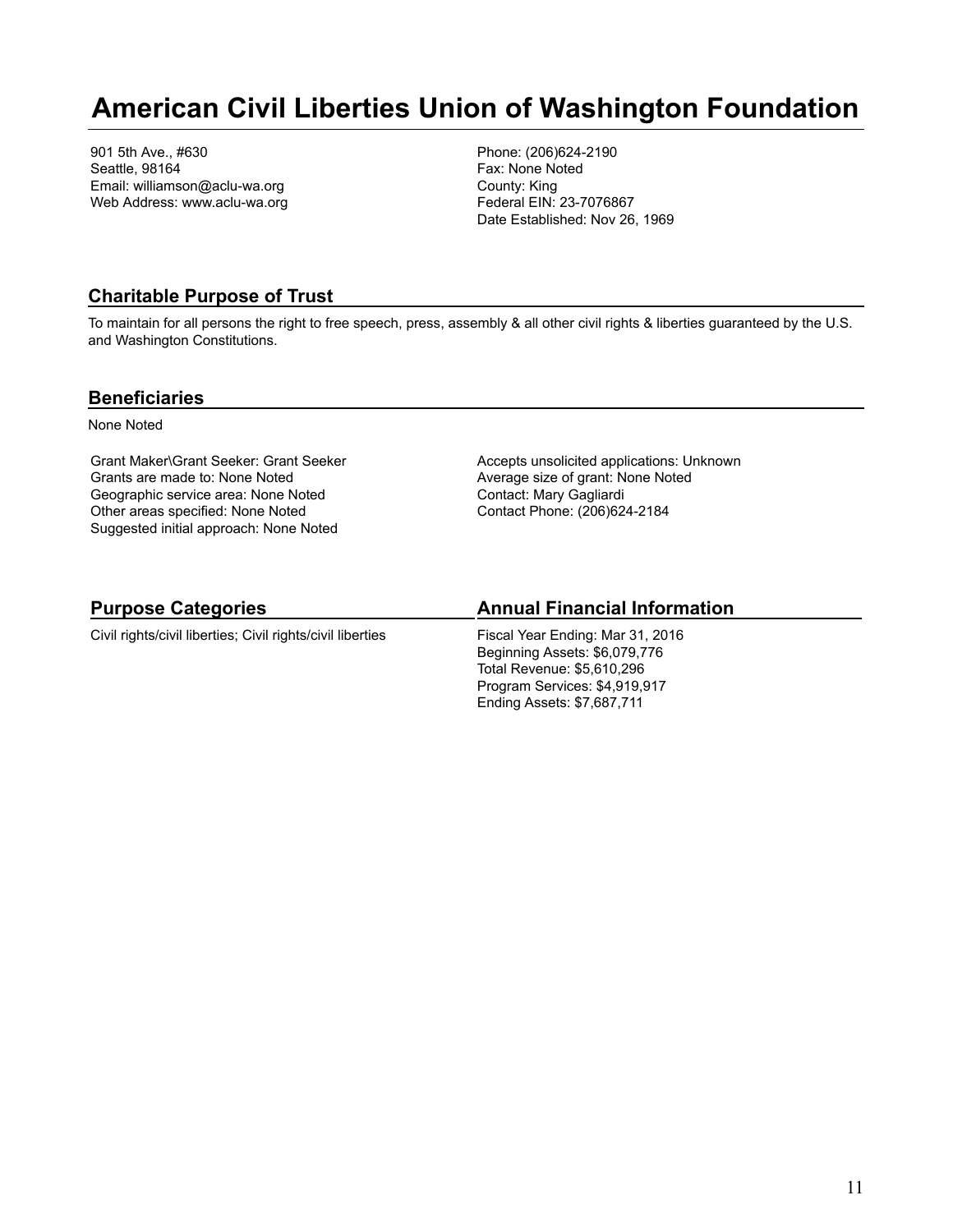## **Arc - King County**

233 - 6th Ave N SEATTLE, 98109 Email: arcofkingcounty.org Web Address: www.arcofkingcounty.org Phone: (206)364-8140 Fax: None Noted County: King Federal EIN: 91-0594684 Date Established: Sep 12, 1971

### **Charitable Purpose of Trust**

Advocating the right of children and adults with intellectual and developmental disabilities to live, learn, work and play in the community -improving the quality of life for us all.

#### **Beneficiaries**

None Noted

Grant Maker\Grant Seeker: Grant Seeker Grants are made to: None Noted Geographic service area: None Noted Other areas specified: King Co, Seattle, WA Suggested initial approach: None Noted

Accepts unsolicited applications: None Noted Average size of grant: None Noted Contact: Stacy Gillett Contact Phone: (206)829-7005

## **Purpose Categories**

Health-general & rehabilitative; Mental health, crisis intervention; Human service-other multipurpose

## **Annual Financial Information**

Fiscal Year Ending: Jun 30, 2016 Beginning Assets: \$4,709,921 Total Revenue: \$3,308,574 Program Services: \$3,614,034 Ending Assets: \$4,557,192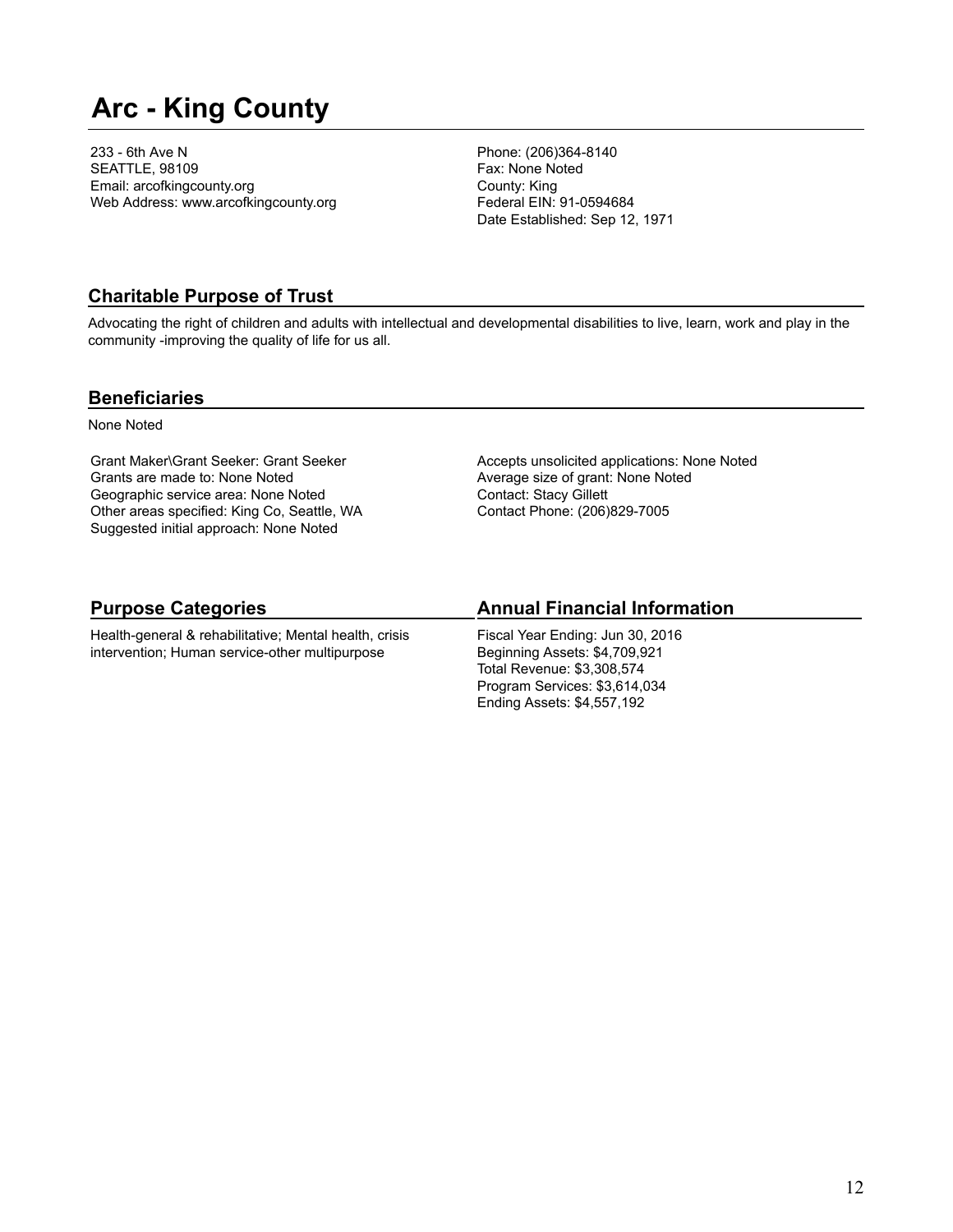## **Arise Charitable Trust**

PO Box 1014 Freeland, 98249 Email: info@arisecharitabletrust.org Web Address: www.arisecharitabletrust.com Phone: (360)331-7525 Fax: None Noted County: Island Federal EIN: 91-1350780 Date Established: Sep 30, 1986

#### **Charitable Purpose of Trust**

To assist women and those organizations that serve women in improving their economic or social status.

#### **Beneficiaries**

None Noted

Grant Maker\Grant Seeker: Grant Maker Grants are made to: 501(c)(3), Individuals Geographic service area: None Noted Other areas specified: South Whidbey Island Suggested initial approach: Letter, Email

Accepts unsolicited applications: Yes Average size of grant: \$5,000 or below Contact: Charles W. Edwards Contact Phone: (360)331-5792

#### **Purpose Categories**

Human service-other multipurpose; Social sciences

#### **Annual Financial Information**

Fiscal Year Ending: Sep 30, 2016 Beginning Assets: \$4,815,014 Total Revenue: \$542,732 Program Services: \$258,324 Ending Assets: \$5,099,422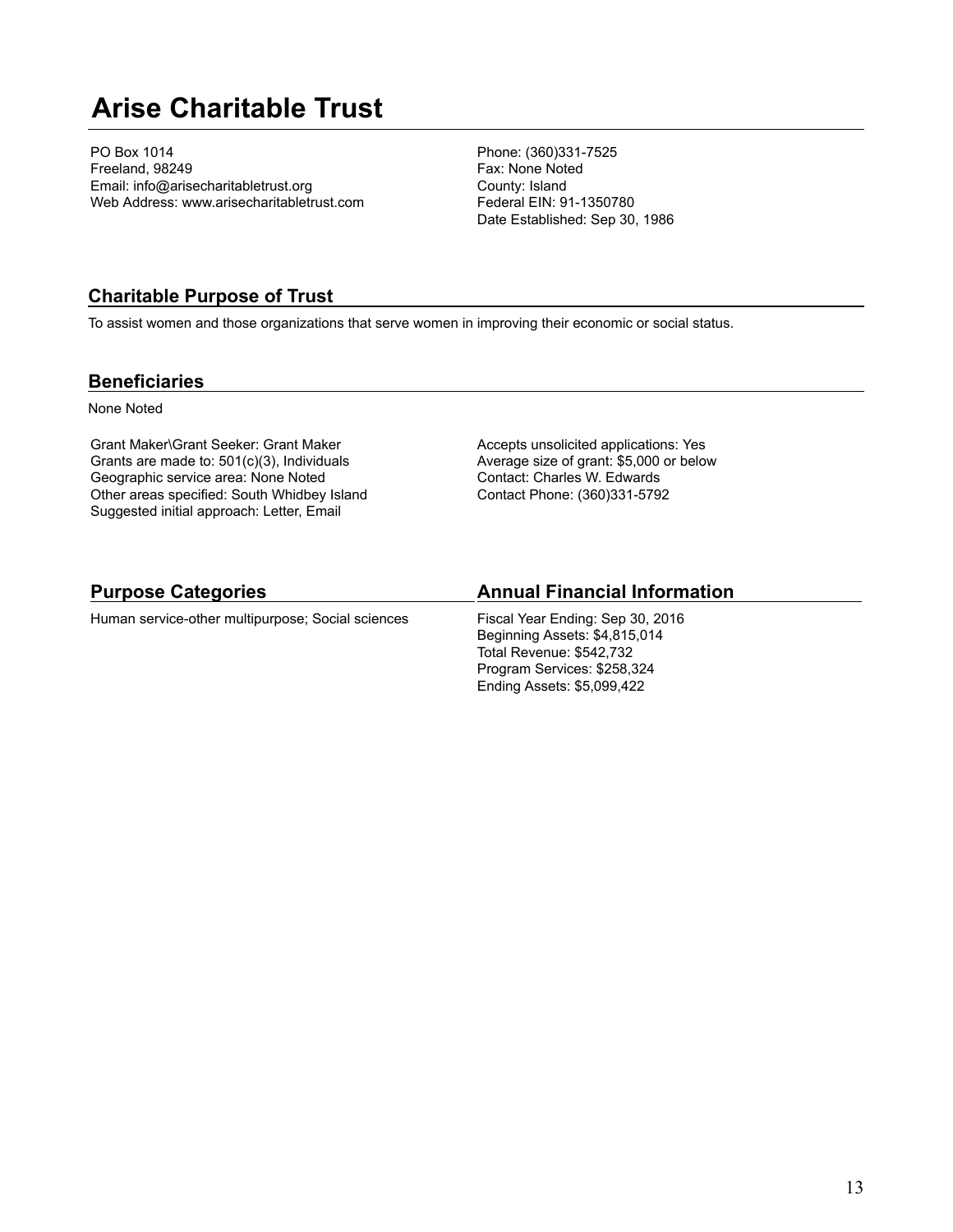## **Ark Institute Of Learning**

1916 S Washington St TACOMA, 98405 Email: ras@firsmgt.com Web Address: www.arkinst.org Phone: (253)573-0211 Fax: None Noted County: Pierce Federal EIN: 91-1713751 Date Established: Mar 11, 1996

### **Charitable Purpose of Trust**

This Corporation is organized exclusively for Charitable, Educational, and Scientific purposes within the meaning of section 501 (c)(3) of the Internal Revenue Code, including the study of Learning processes and learning disabilities and the preparation, publication and distribution of information and materials regarding these subjects.

#### **Beneficiaries**

None Noted

Grant Maker\Grant Seeker: Grant Seeker Grants are made to: None Noted Geographic service area: None Noted Other areas specified: None Noted Suggested initial approach: None Noted

Accepts unsolicited applications: None Noted Average size of grant: None Noted Contact: Pat Himsl Contact Phone: (253)759-9682

### **Purpose Categories**

Educational institutions & related activities

#### **Annual Financial Information**

Fiscal Year Ending: Dec 31, 2015 Beginning Assets: \$1,080,377 Total Revenue: \$529,814 Program Services: \$564,580 Ending Assets: \$1,048,246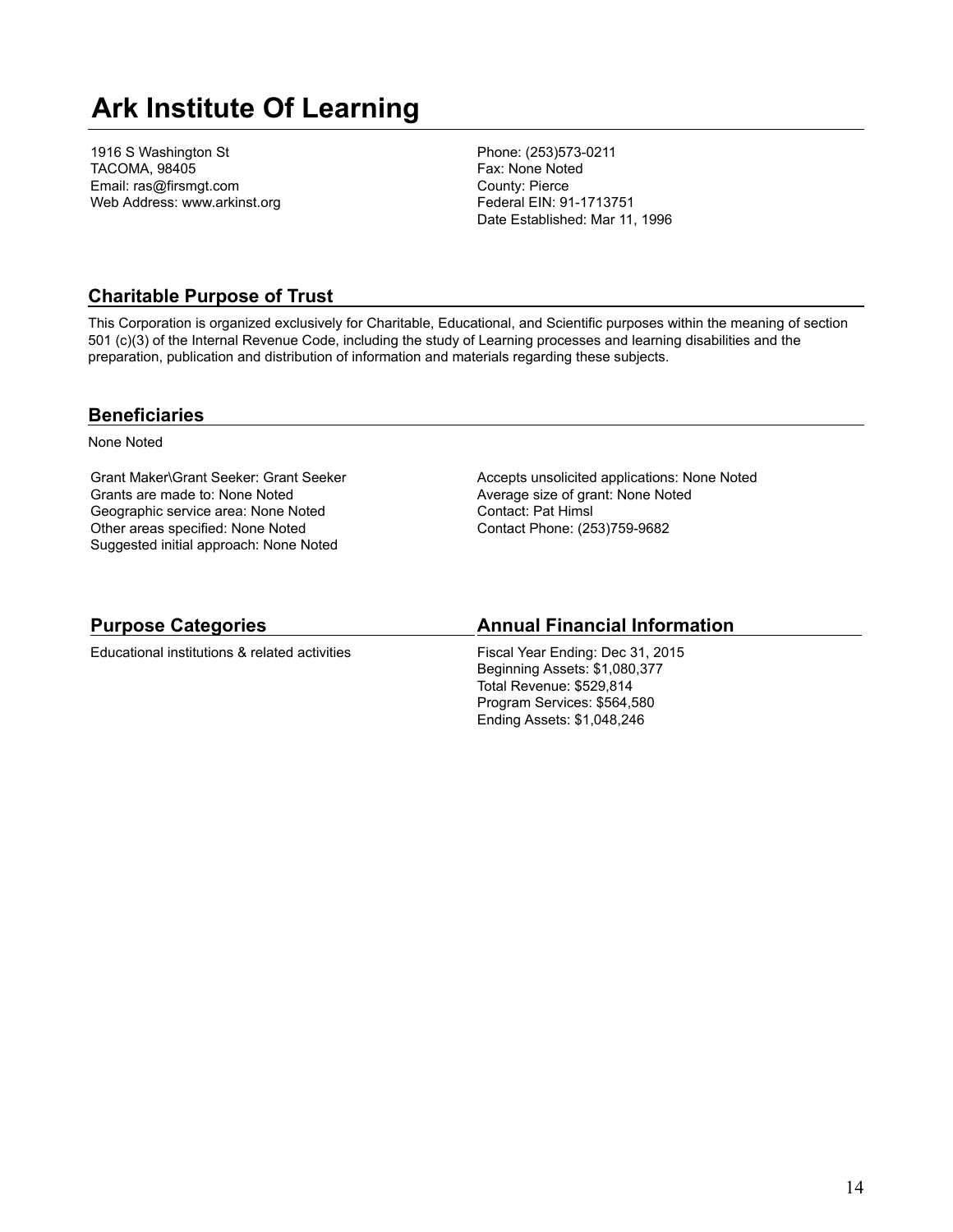1935 - 152nd Place NE BELLEVUE, 98007 Email: bobt@atworkwa.org Web Address: www.atworkwa.org Phone: (425)274-4060 Fax: None Noted County: King Federal EIN: 91-0996632 Date Established: Oct 27, 1998

## **Charitable Purpose of Trust**

To assist individuals with disabilities, with a primary focus on individuals with significant, permanent disabilities. To help individuals with disabilities achieve a sense of purpose, maximum personal and economic independence, enhanced social life and pride in achievements. To provide caring, customized solutions in employment services, work training and related skills. To provide customized solutions to individuals with disabilities and their support communities, and to businesses that employ those individuals.

## **Beneficiaries**

None Noted

Grant Maker\Grant Seeker: Grant Seeker Grants are made to: None Noted Geographic service area: None Noted Other areas specified: None Noted Suggested initial approach: None Noted

Accepts unsolicited applications: None Noted Average size of grant: None Noted Contact: Christina Brandt, CEO Contact Phone: (425)274-4000

| <b>Purpose Categories</b>                                                                        | <b>Annual Financial Information</b> |
|--------------------------------------------------------------------------------------------------|-------------------------------------|
| Educational institutions & related activities; Employment/jobs; Fiscal Year Ending: Sep 30, 2016 |                                     |
| Human service-other multipurpose                                                                 | Beginning Assets: \$4,021,283       |
|                                                                                                  | Total Revenue: \$4,460,205          |
|                                                                                                  | Program Services: \$4,521,241       |
|                                                                                                  | Ending Assets: \$3,898,488          |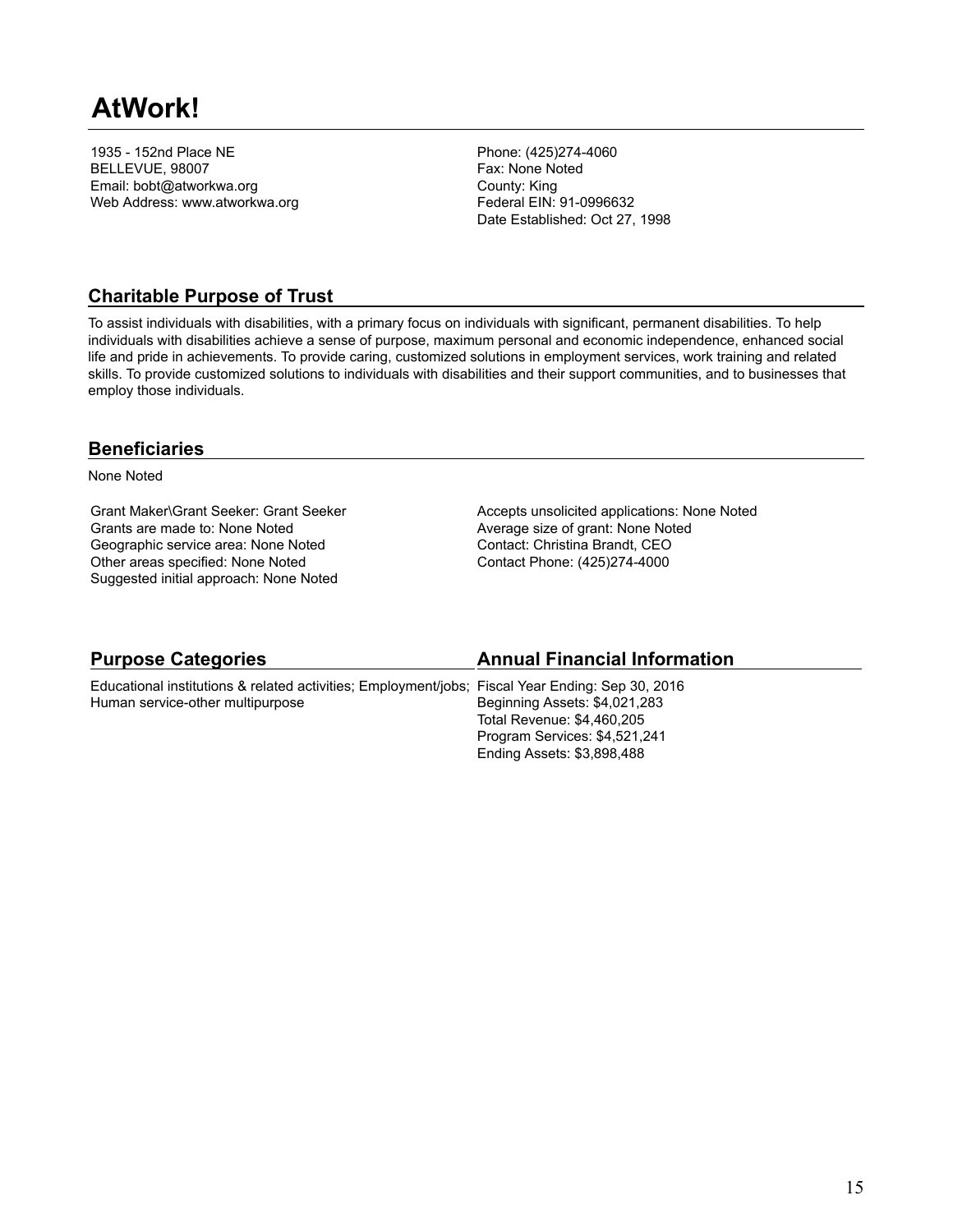## **Bailie Memorial Youth Foundation**

131 Memorial Lane MESA, 99343 Email: sallya@eltopia.com Web Address: None Noted Phone: (509)269-4252 Fax: None Noted County: Franklin Federal EIN: 91-1134421 Date Established: Nov 19, 1980

### **Charitable Purpose of Trust**

To provide support to Bailie Memorial Youth Ranch which provides a home in a rural environment for underprivledged or troubled children, orphaned children or children in need of a home environment.

#### **Beneficiaries**

Bailie Memorial Youth Ranch 131 Memorial Lane Mesa, WA 99343

Grant Maker\Grant Seeker: None Noted Grants are made to: None Noted Geographic service area: None Noted Other areas specified: None Noted Suggested initial approach: None Noted Accepts unsolicited applications: No Average size of grant: None Noted Contact: Sally Cortrell Contact Phone: (509)269-4211

## **Purpose Categories**

Housing/shelter; Youth development

### **Annual Financial Information**

Fiscal Year Ending: Dec 31, 2015 Beginning Assets: \$6,655,564 Total Revenue: \$328,151 Program Services: \$88,190 Ending Assets: \$6,638,424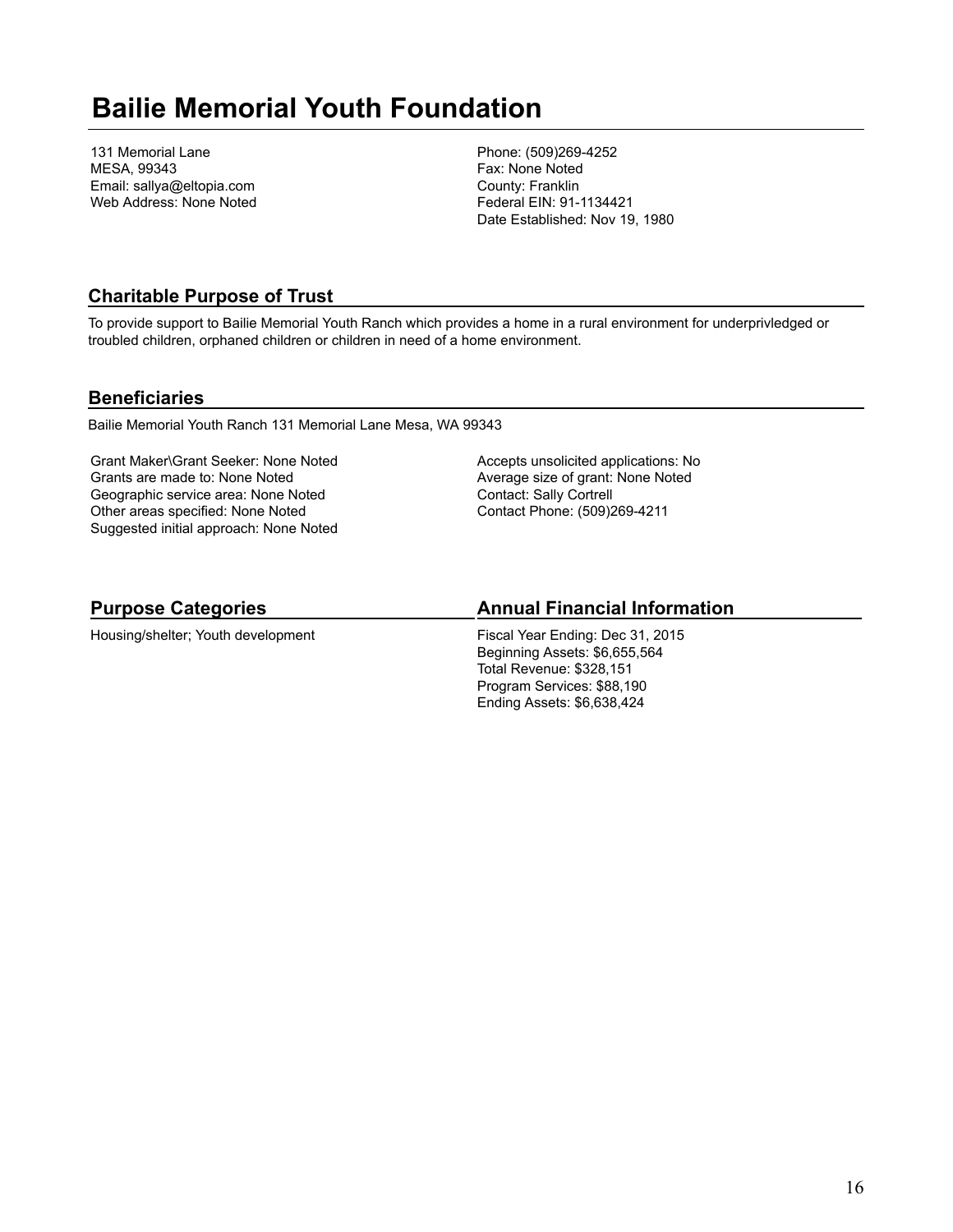## **Bainbridge Arts And Crafts, Inc.**

151 Winslow Way E. Bainbridge Island, 98110 Email: gallery@bacart.com Web Address: www.bacart.org Phone: (206)780-8149 Fax: None Noted County: Kitsap Federal EIN: 91-0714664 Date Established: May 25, 1954

### **Charitable Purpose of Trust**

To encourage the creation and appreciation of fine contemporary art and craft by exhibiting and selling the work of Northwest artists, and by offering art education to a county-wide audience of all ages.

#### **Beneficiaries**

None Noted

Grant Maker\Grant Seeker: Grant Seeker Grants are made to: Individuals Geographic service area: Washington State Other areas specified: None Noted Suggested initial approach: Letter

Accepts unsolicited applications: None Noted Average size of grant: None Noted Contact: Lindsay Masters Contact Phone: (206)842-3132

## **Purpose Categories**

Arts, culture, humanities

### **Annual Financial Information**

Fiscal Year Ending: Jun 30, 2016 Beginning Assets: \$1,304,438 Total Revenue: \$559,266 Program Services: \$514,035 Ending Assets: \$1,266,775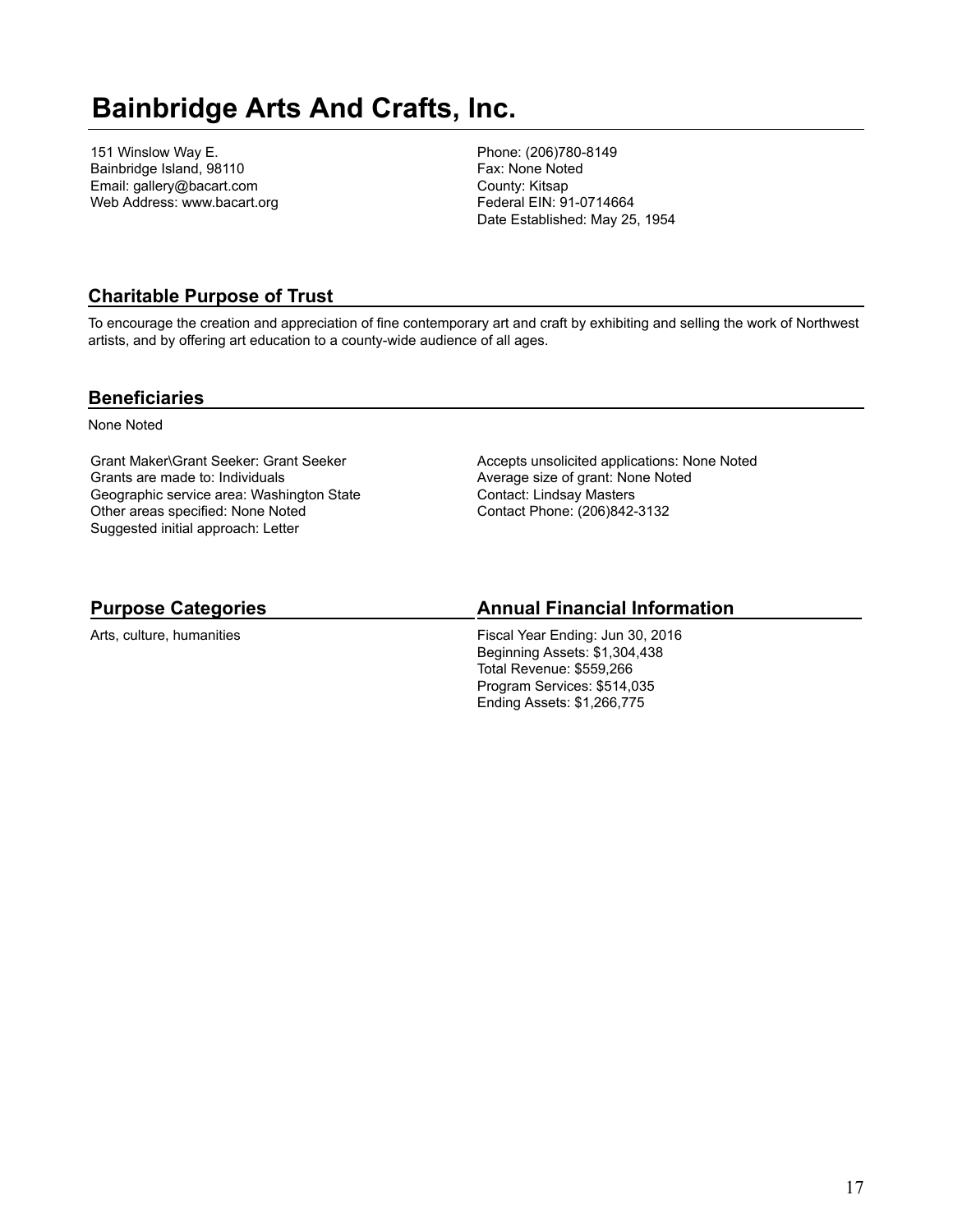## **Bainbridge Community Foundation**

221 Winslow Way Ste 305 BAINBRIDGE ISLAND, 98110 Email: debbie@bainbridgecf.org Web Address: www.bainbridgecf.org Phone: ()- Fax: None Noted County: Kitsap Federal EIN: 91-2155208 Date Established: Oct 03, 2001

## **Charitable Purpose of Trust**

To encourage and provide meaningful ways for people to improve and sustain Bainbridge Island through philanthropy and to support our local nonprofit community.

#### **Beneficiaries**

None Noted

Grant Maker\Grant Seeker: Grant Maker Grants are made to: 501(c)(3) Geographic service area: None Noted Other areas specified: Greater Bainbridge Island Area Suggested initial approach: No Phone Calls, Email

Accepts unsolicited applications: Yes Average size of grant: \$5,000 or below Contact: Debbie Kuffel Contact Phone: (206)842-0433

## **Purpose Categories**

Philanthropy & volunteerism

### **Annual Financial Information**

Fiscal Year Ending: Dec 31, 2016 Beginning Assets: \$11,794,709 Total Revenue: \$1,394,667 Program Services: \$2,636,635 Ending Assets: \$10,825,245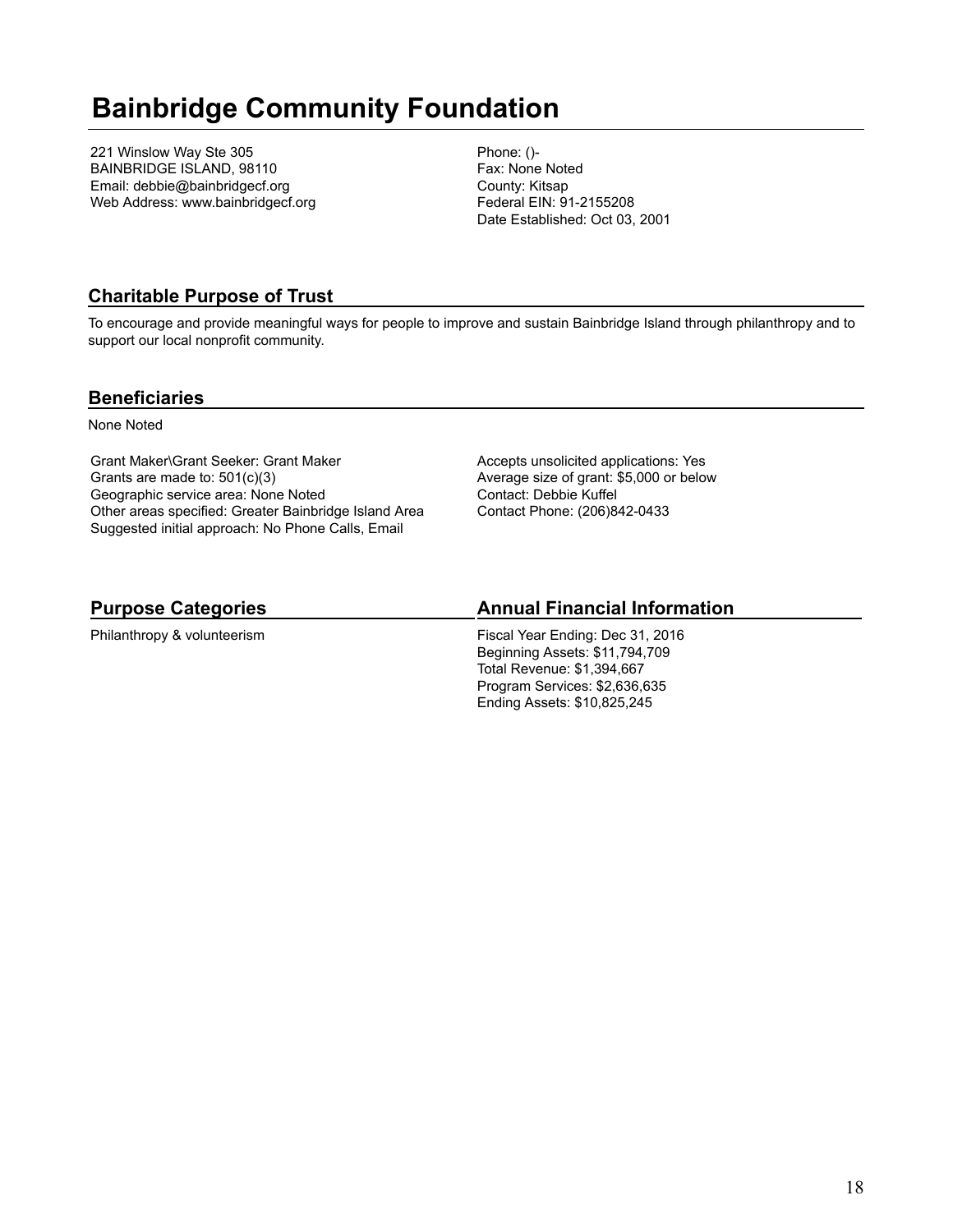## **Bainbridge Public Library**

PO BOX 11815 BAINBRIDGE ISLAND, 98110 Email: info@bainbridgepubliclibrary.org Web Address: www.bainbridgepubliclibrary.org Phone: (206)780-5310 Fax: None Noted County: Kitsap Federal EIN: 91-0757660 Date Established: Jan 20, 1960

#### **Charitable Purpose of Trust**

To provide and maintain and operate the physical site for the Library facility for the residents of Bainbridge Island.

#### **Beneficiaries**

None Noted

Grant Maker\Grant Seeker: Grant Seeker Grants are made to: None Noted Geographic service area: None Noted Other areas specified: None Noted Suggested initial approach: None Noted

Accepts unsolicited applications: None Noted Average size of grant: None Noted Contact: ERIC WEISSMAN Contact Phone: (206)842-4162

| <b>Purpose Categories</b>                                     | <b>Annual Financial Information</b> |
|---------------------------------------------------------------|-------------------------------------|
| Arts, culture, humanities; Educational institutions & related | Fiscal Year Ending: Dec 31, 2016    |
| activities; Public affairs/society benefit                    | Beginning Assets: \$4,281,801       |
|                                                               | Total Revenue: \$513,479            |
|                                                               | Program Services: \$232,066         |
|                                                               | Ending Assets: \$4,633,852          |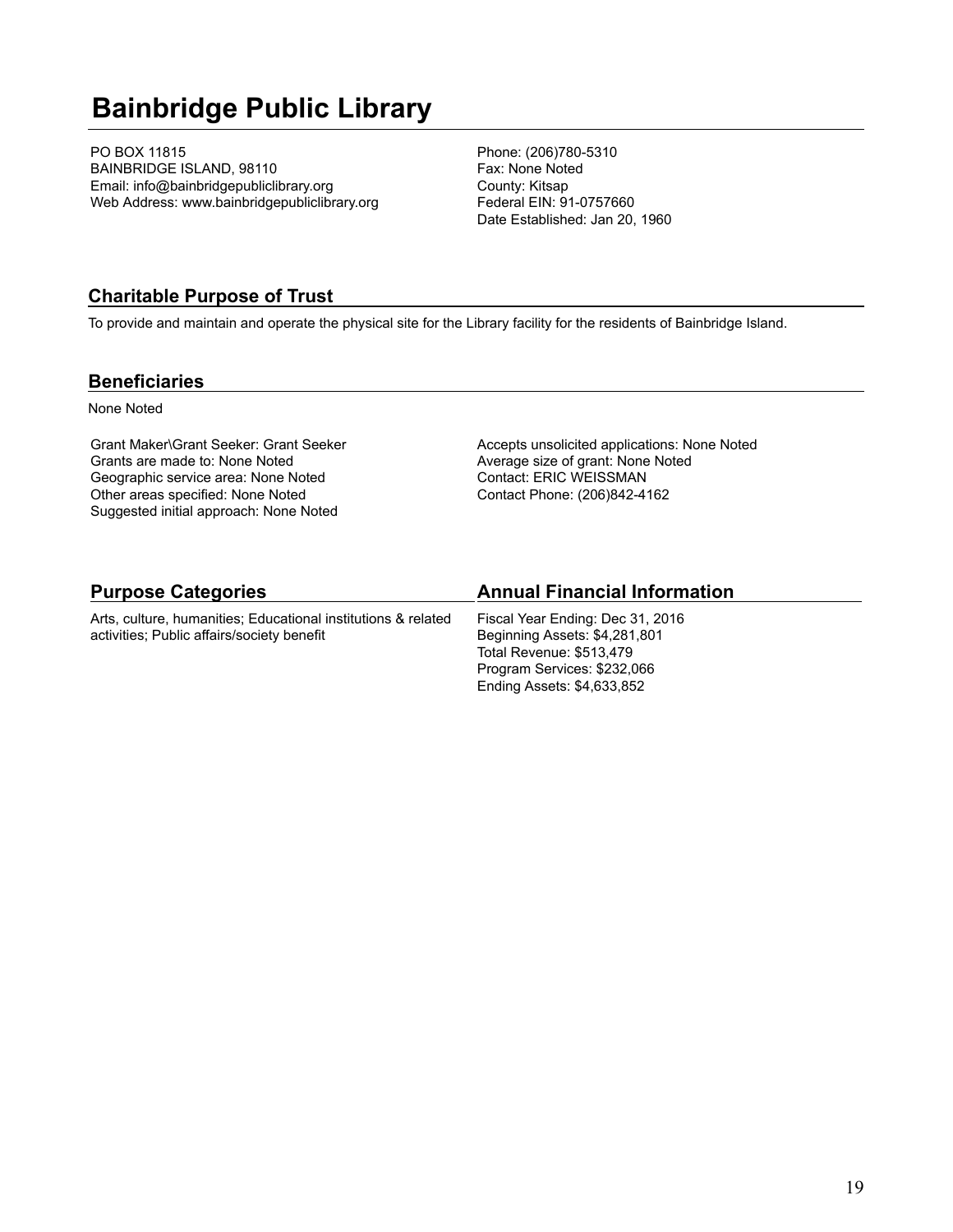## **Ballet Esperanca**

2255 W. Lk Sammamish Pkwy SE BELLEVUE, 98008 Email: lourdes@ballet-esperanca.org Web Address: www.ballet-esperance.org Phone: ()- Fax: None Noted County: King Federal EIN: 46-0665533 Date Established: Jul 20, 2012

## **Charitable Purpose of Trust**

To give underserved children in Third-World countries the chance to learn ballet dancing for the poise, confidence, physical exercise, sense of accomplishment, and other positive benefits that ballet dancing can give.

#### **Beneficiaries**

None Noted

Grant Maker\Grant Seeker: Both Grants are made to: Individuals Geographic service area: US Other areas specified: None Noted Brazil Suggested initial approach: Letter, No Phone Calls, Email Accepts unsolicited applications: No Average size of grant: \$5,000 or below Contact: None Noted Contact Phone: (425)643-4408

## **Purpose Categories**

Arts, culture, humanities; Educational institutions & related activities; Youth development

## **Annual Financial Information**

Fiscal Year Ending: Dec 31, 2015 Beginning Assets: \$2,952 Total Revenue: \$600 Program Services: \$329 Ending Assets: \$3,223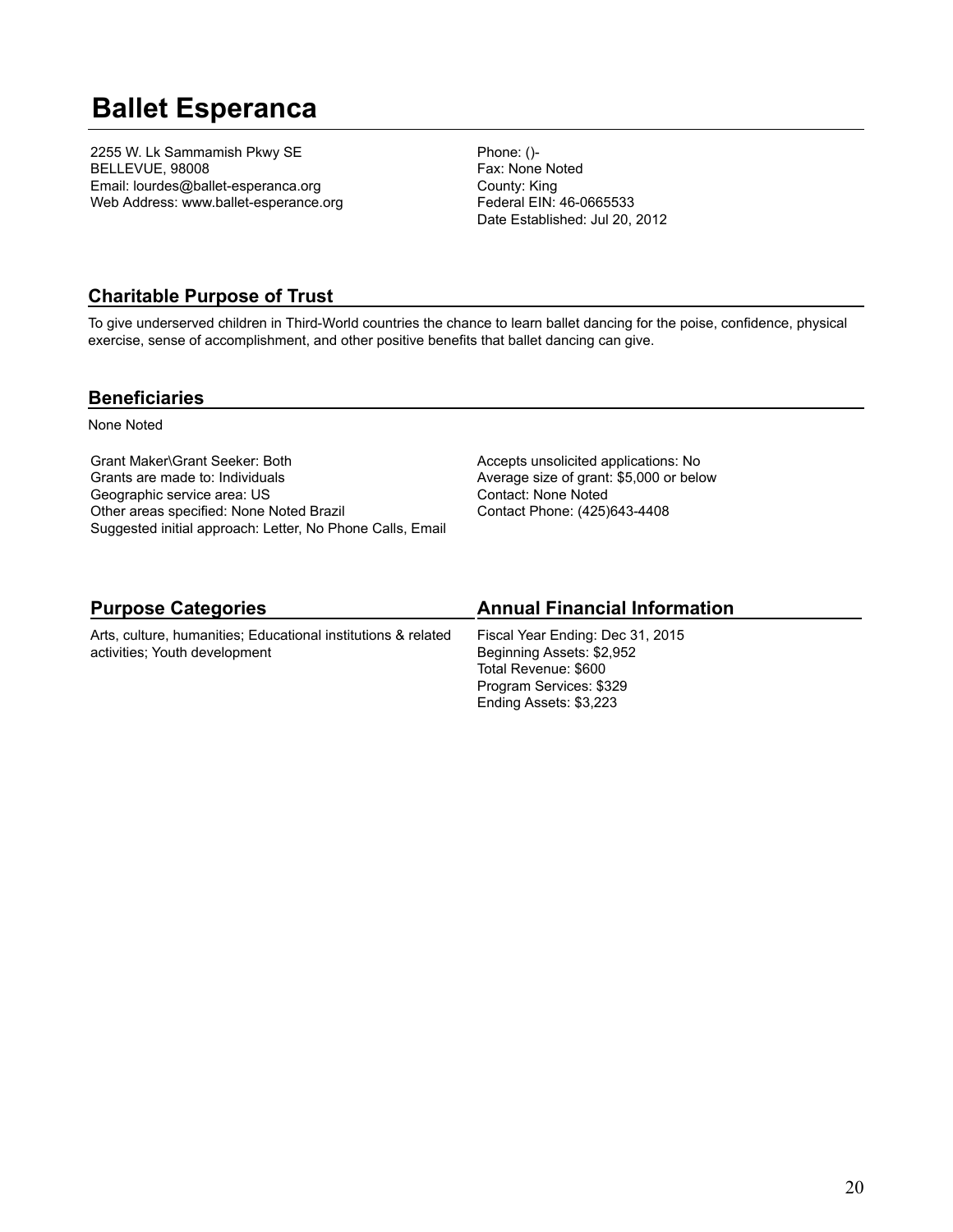## **Bayview Manor Homes**

11 W Aloha St Seattle, 98119 Email: TCARLSON@BAYVIEWSEATTLE.ORG Web Address: www.bayviewseattle.org

Phone: (206)284-9640 Fax: None Noted County: King Federal EIN: 91-0718446 Date Established: Aug 23, 1958

### **Charitable Purpose of Trust**

Provide skilled nursing services, assisted living services and independent living services to over 250 elderly residents.

#### **Beneficiaries**

None Noted

Grant Maker\Grant Seeker: Grant Seeker Grants are made to: None Noted Geographic service area: None Noted Other areas specified: None Noted Suggested initial approach: None Noted

Accepts unsolicited applications: None Noted Average size of grant: None Noted Contact: TOM CARLSON Contact Phone: (206)281-5761

#### **Purpose Categories**

Health-general & rehabilitative; Housing/shelter

#### **Annual Financial Information**

Fiscal Year Ending: Dec 31, 2015 Beginning Assets: \$29,934,726 Total Revenue: \$13,918,395 Program Services: \$13,241,312 Ending Assets: \$29,767,069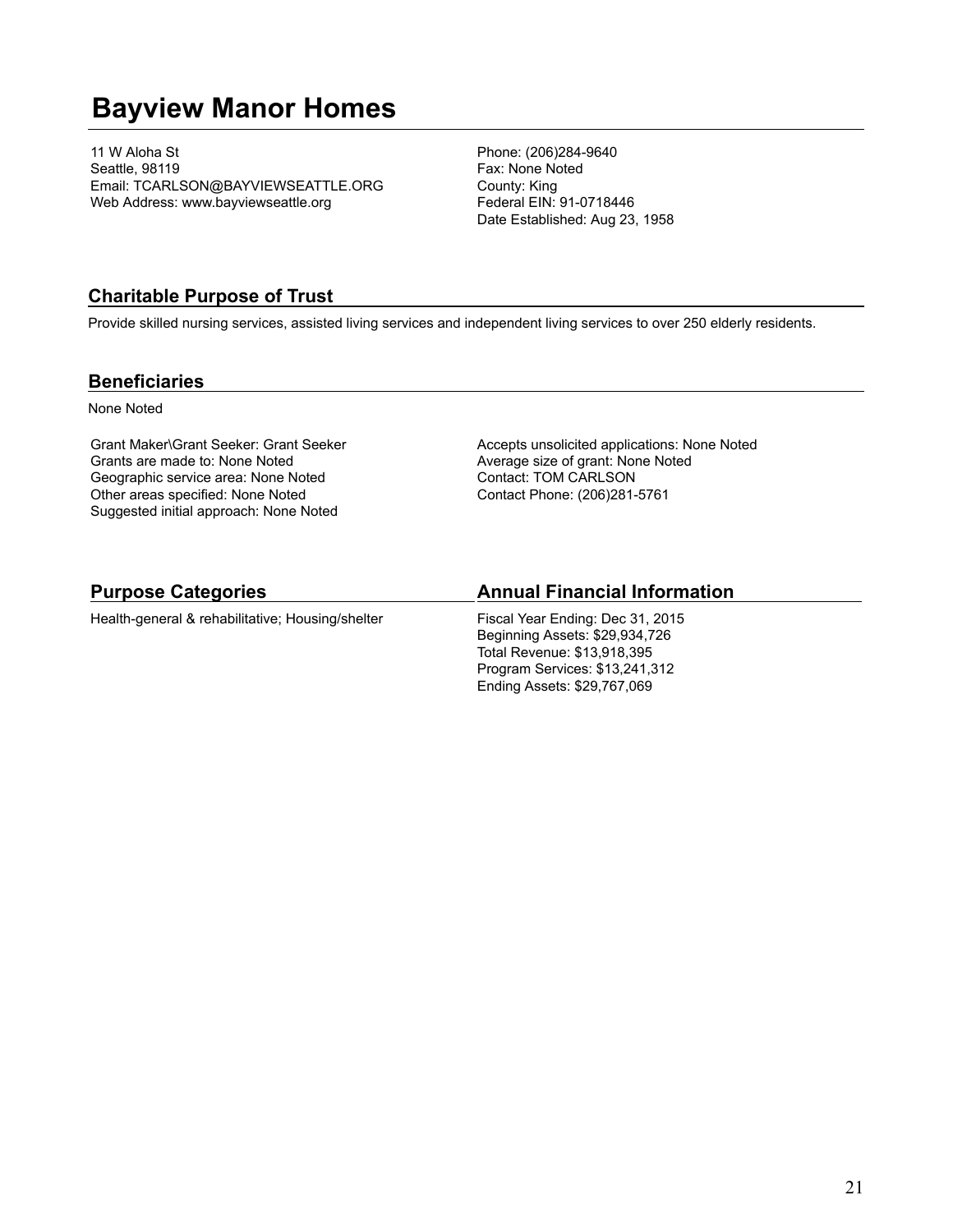## **BECU Foundation**

12770 Gateway Dr Mailstop 1021-1 Tukwila, 98168 Email: debbie.wege@becu.org Web Address: www.becu.org/scholarships Phone: (206)439-5816 Fax: None Noted County: King Federal EIN: 91-1703337 Date Established: Jan 30, 1995

## **Charitable Purpose of Trust**

To develop and administer funds for (a) scholarship/educational purposes and (b) special charitable purposes as they may arise, and be pursued by the Board.

#### **Beneficiaries**

None Noted

Grant Maker\Grant Seeker: Grant Maker Grants are made to: Other Organizations Geographic service area: US, Washington State Other areas specified: BECU Student Members Suggested initial approach: No Phone Calls

Accepts unsolicited applications: No Average size of grant: \$5,000 or below Contact: Deborah A. Wege Contact Phone: (206)439-5907

## **Purpose Categories**

Educational institutions & related activities

## **Annual Financial Information**

Fiscal Year Ending: Dec 31, 2015 Beginning Assets: \$3,108,820 Total Revenue: \$444,185 Program Services: \$286,127 Ending Assets: \$3,135,980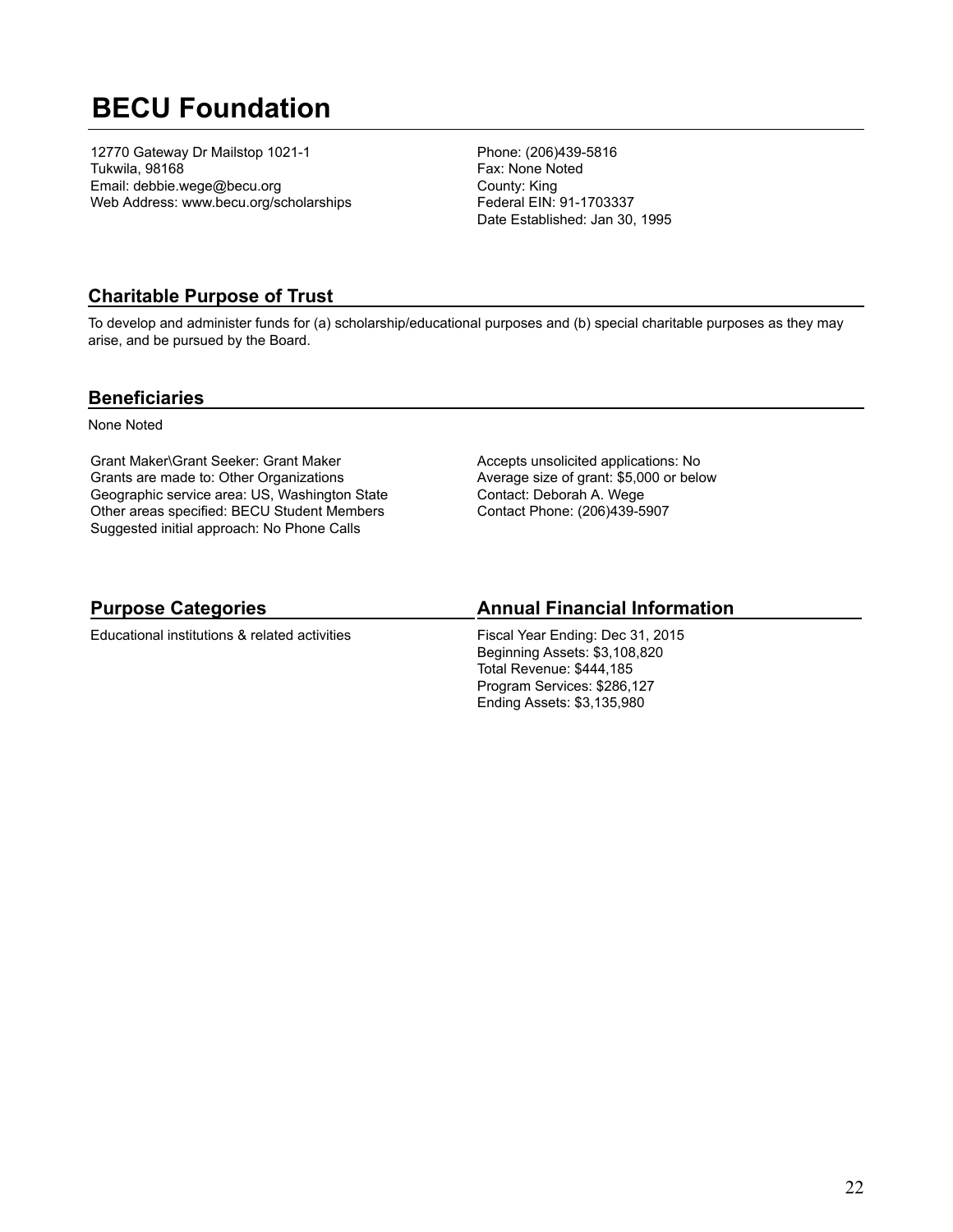## **Behind The Badge Foundation**

22525 SE 64th Place Suite 140 ISSAQUAH, 98027 Email: vstormo@behindthebadgefoundation.org Web Address: www.behindthebadgefoundation.org Phone: (425)270-3785 Fax: None Noted County: King Federal EIN: 91-1700108 Date Established: Nov 20, 1997

### **Charitable Purpose of Trust**

Behind the Badge Foundation is a volunteer organization of officers, families, friends, supervisors and supporters of law enforcement. We honor Washington's fallen and critically injured officers, providing experienced, long-term support to them, as well as their families and their agencies. The Foundation also maintains the Washington State Law Enforcement Memorial located in Olympia.

#### **Beneficiaries**

None Noted

Grant Maker\Grant Seeker: Grant Seeker Grants are made to: Individuals Geographic service area: None Noted Other areas specified: None Noted Suggested initial approach: None Noted

Accepts unsolicited applications: None Noted Average size of grant: None Noted Contact: VICKY M. STORMO Contact Phone: (425)747-2523

## **Purpose Categories**

Human service-other multipurpose

#### **Annual Financial Information**

Fiscal Year Ending: Dec 31, 2016 Beginning Assets: \$2,687,908 Total Revenue: \$675,084 Program Services: \$673,405 Ending Assets: \$2,782,430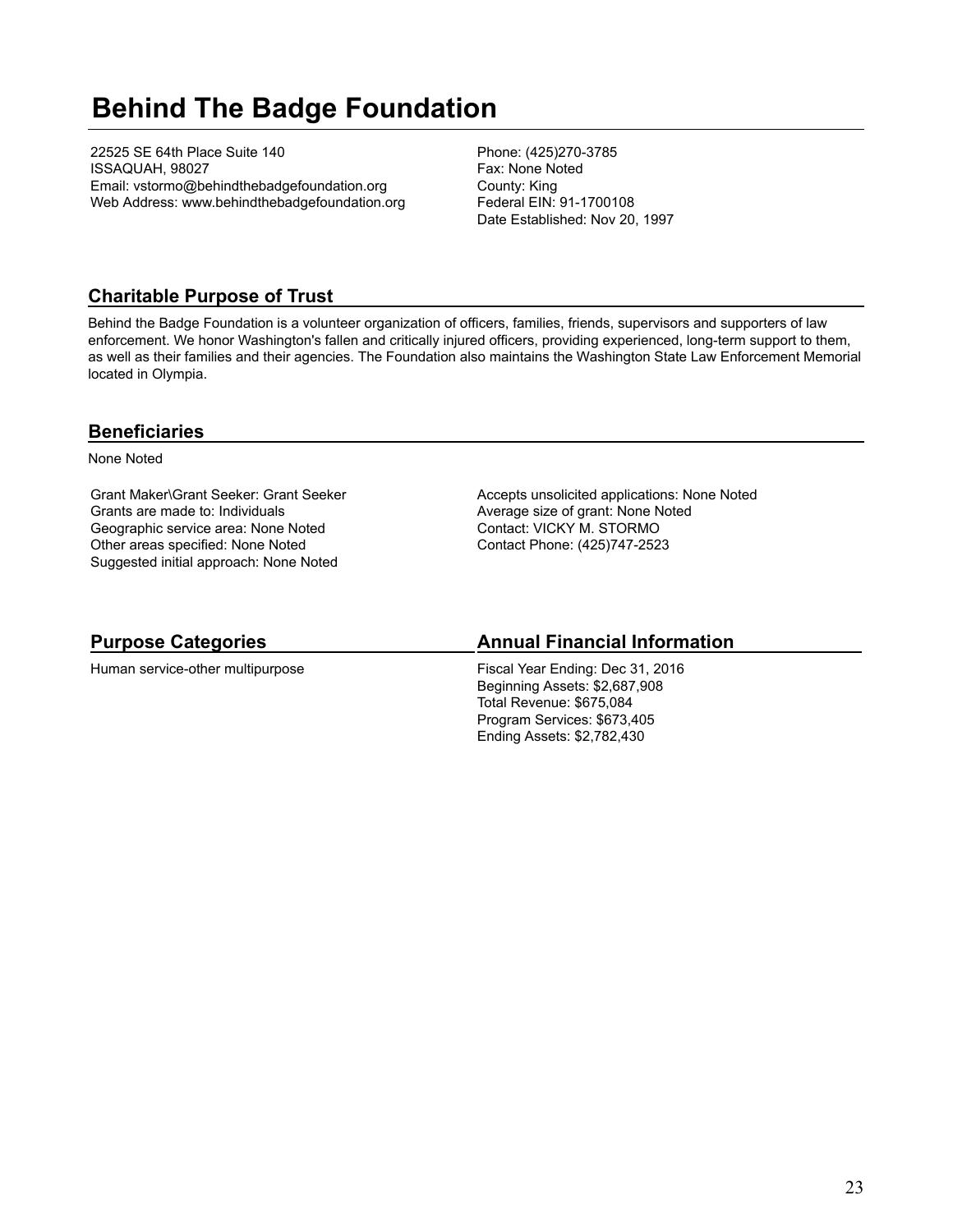## **Bellevue Art Museum,The Dba Bellevue Arts Museum**

510 Bellevue Way NE Bellevue, 98004 Email: info@bellevuearts.org Web Address: www.bellevuearts.org Phone: (425)637-1799 Fax: None Noted County: King Federal EIN: 91-6028261 Date Established: Nov 03, 1947

#### **Charitable Purpose of Trust**

None Noted

#### **Beneficiaries**

None Noted

Grant Maker\Grant Seeker: Grant Seeker Grants are made to: None Noted Geographic service area: None Noted Other areas specified: None Noted Suggested initial approach: Email

Accepts unsolicited applications: None Noted Average size of grant: None Noted Contact: SONIA DOUGHTY Contact Phone: (425)519-0754

#### **Purpose Categories**

Arts, culture, humanities

#### **Annual Financial Information**

Fiscal Year Ending: Dec 31, 2015 Beginning Assets: \$16,883,820 Total Revenue: \$2,733,651 Program Services: \$3,513,691 Ending Assets: \$16,445,386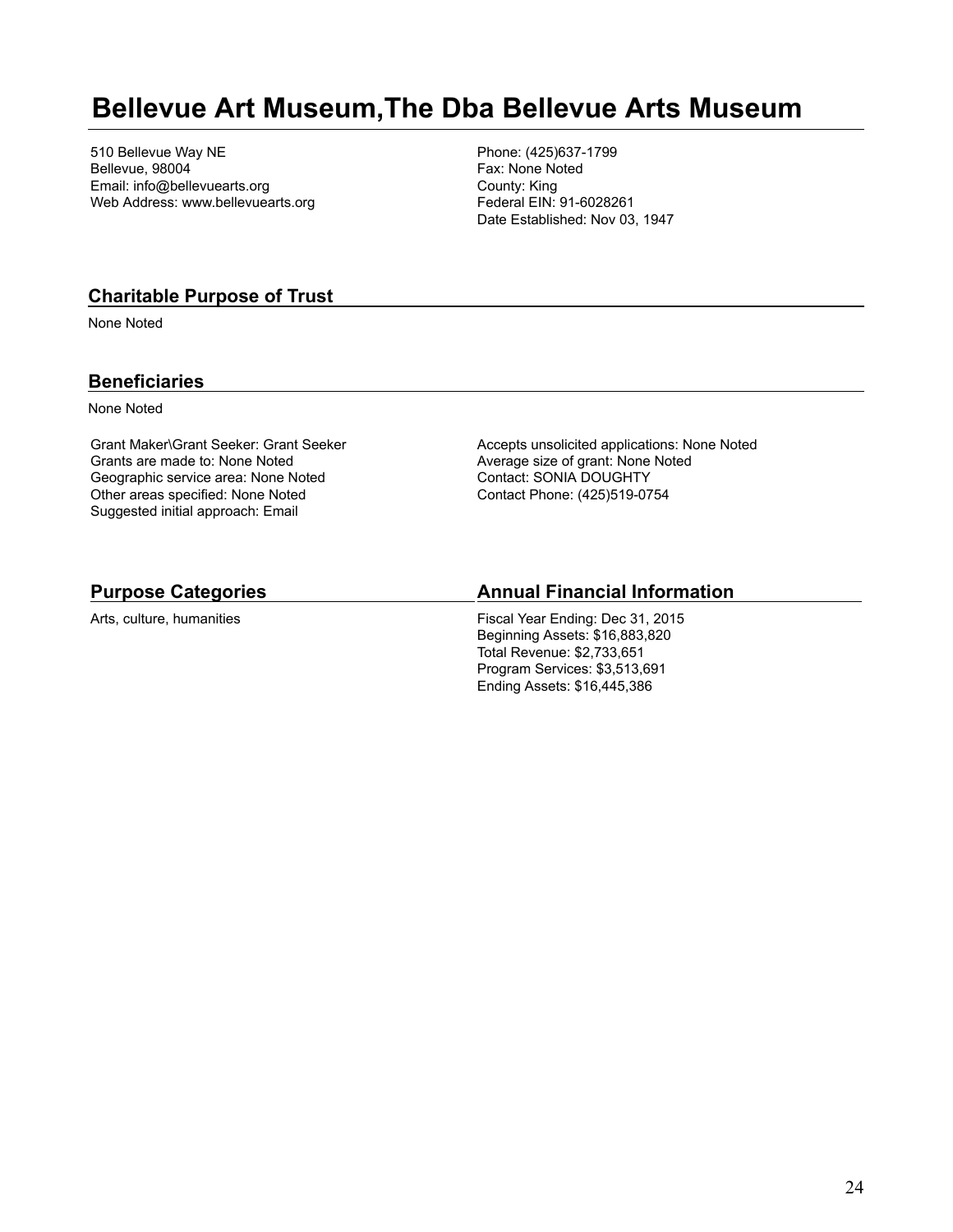## **Bellevue Sister Cities Association**

PO Box 90012 Bellevue, 98009 Email: None Noted Web Address: None Noted Phone: ()- Fax: None Noted County: King Federal EIN: 91-0861458 Date Established: Mar 16, 1970

### **Charitable Purpose of Trust**

This corporation is founded for educational and charitable purposes to promote international understanding between nations of the world through establishment of Sister City relations. This in cooperation with the City of Bellevue. Example: scheduled open meetings with international cultural exchanges, member visits to Sister Cities, hosting members visiting from our Sister Cities, Student exchanges to/from Sister Cities, providing medical supplies and educational material, etc. to our Sister Cities.

### **Beneficiaries**

None Noted

Grant Maker\Grant Seeker: Both Grants are made to: Other Organizations, Individuals Geographic service area: Washington State Other areas specified: Bellevue & Surrounding Areas Our Sister Cities Suggested initial approach: Call

Accepts unsolicited applications: Yes Average size of grant: \$5,000 or below Contact: None Noted Contact Phone: ()-

| <b>Purpose Categories</b>                                     | <b>Annual Financial Information</b> |
|---------------------------------------------------------------|-------------------------------------|
| Arts, culture, humanities; Educational institutions & related | Fiscal Year Ending: Feb 29, 2016    |
| activities; International                                     | Beginning Assets: \$36,068          |
|                                                               | Total Revenue: \$5,230              |
|                                                               | Program Services: \$10,690          |
|                                                               | Ending Assets: \$30,607             |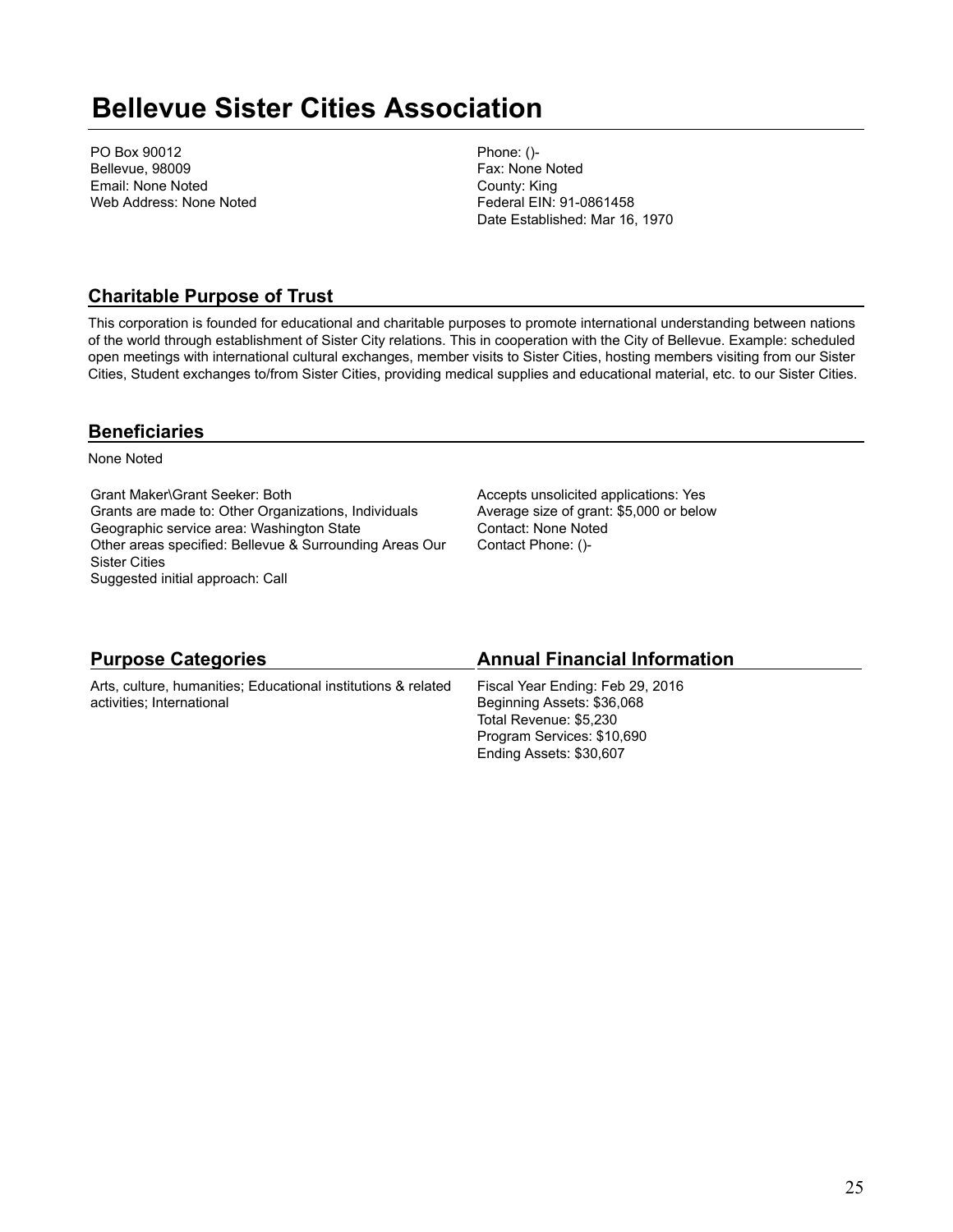## **Bellingham Technical College Foundation**

3028 Lindbergh Avenue BELLINGHAM, 98225 Email: dfulton@btc.ctc.edu Web Address: www.btcfound.org Phone: (360)752-7264 Fax: None Noted County: Whatcom Federal EIN: 91-1658027 Date Established: Feb 05, 1998

## **Charitable Purpose of Trust**

Enhancing instructional programs at Bellingham Technical College.

### **Beneficiaries**

None Noted

Grant Maker\Grant Seeker: Both Grants are made to: Individuals Geographic service area: None Noted Other areas specified: NW Co: Whatcom, Island, Skagit, San Contact Phone: (360)752-7378 Juan, Snohomish Suggested initial approach: Email

Accepts unsolicited applications: No Average size of grant: \$5,000 or below Contact: Dean Fulton

## **Purpose Categories**

Educational institutions & related activities

## **Annual Financial Information**

Fiscal Year Ending: Jun 30, 2016 Beginning Assets: \$2,901,992 Total Revenue: \$921,395 Program Services: \$933,191 Ending Assets: \$2,828,270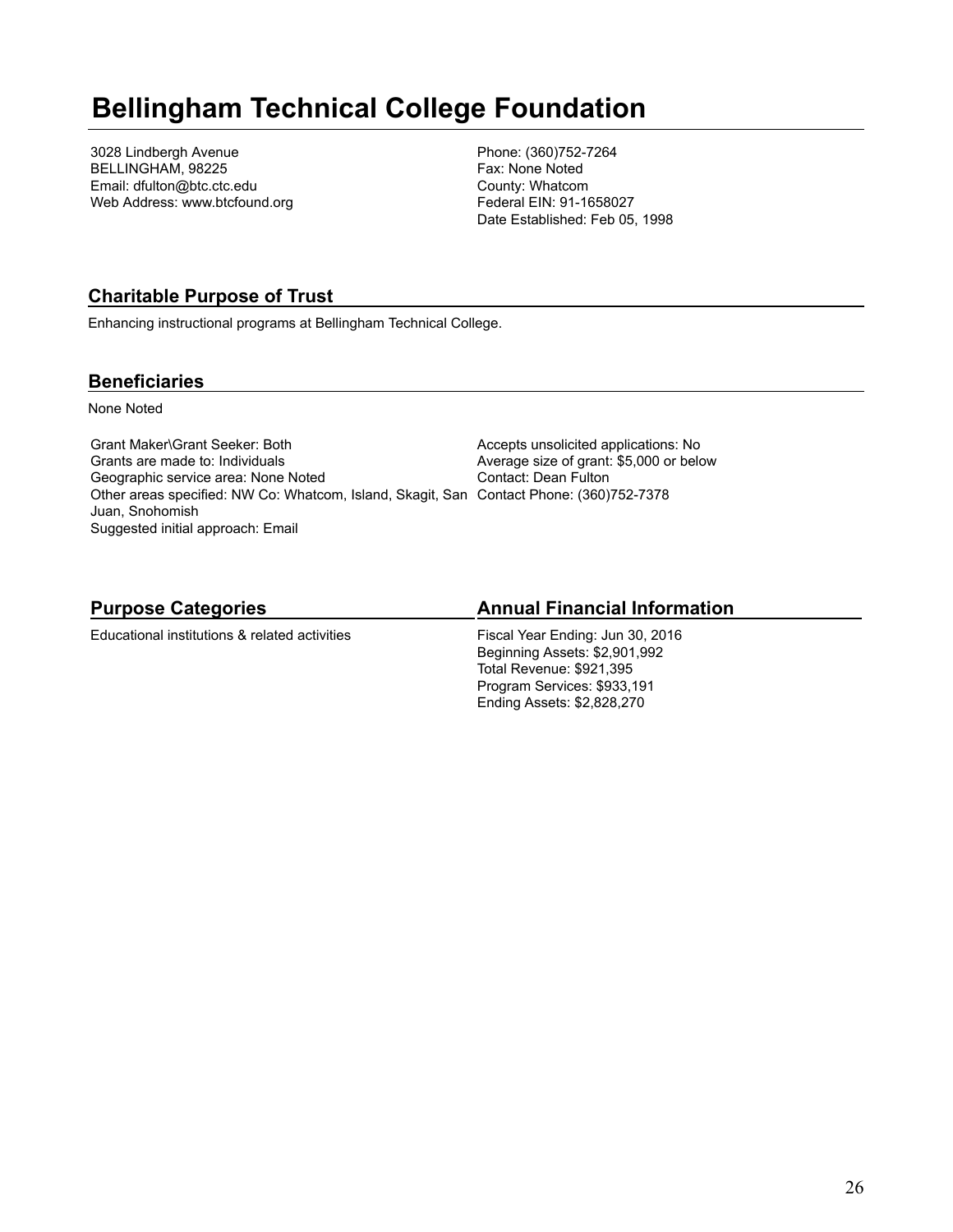## **Bethany of the Northwest Foundation**

PO Box 5128 Everett, 98206 Email: KENH@BETHANYNW.ORG Web Address: WWW.BETHANYNW.ORG Phone: (425)258-5656 Fax: None Noted County: Snohomish Federal EIN: 94-3095265 Date Established: Dec 07, 1988

### **Charitable Purpose of Trust**

To make distributions for charitable and educational purposes to organizations that qualify as exempt under Section 501(c)(3) of the Internal Revenue Code. To encourage charitable enhancement of the programs of Bethany of the Northwest, coordinate fundraising activities by direct mail solicitations, conducting appeals and special events to support Bethany programs. To educate people about the care needs of older persons, through conferences and news letters and, to seek bequests and charitable trusts.

### **Beneficiaries**

None Noted

Grant Maker\Grant Seeker: Grant Seeker Grants are made to: 501(c)(3) Geographic service area: Pacific Northwest Other areas specified: None Noted Suggested initial approach: None Noted

Accepts unsolicited applications: None Noted Average size of grant: \$5,000 or below Contact: KEN HAMMOND Contact Phone: (425)551-6403

| <b>Purpose Categories</b>                        | <b>Annual Financial Information</b>                                                                                        |
|--------------------------------------------------|----------------------------------------------------------------------------------------------------------------------------|
| Health-general & rehabilitative; Housing/shelter | Fiscal Year Ending: Dec 31, 2015<br>Beginning Assets: \$732,653<br>Total Revenue: \$198,173<br>Program Services: \$288,686 |
|                                                  | Ending Assets: \$764,492                                                                                                   |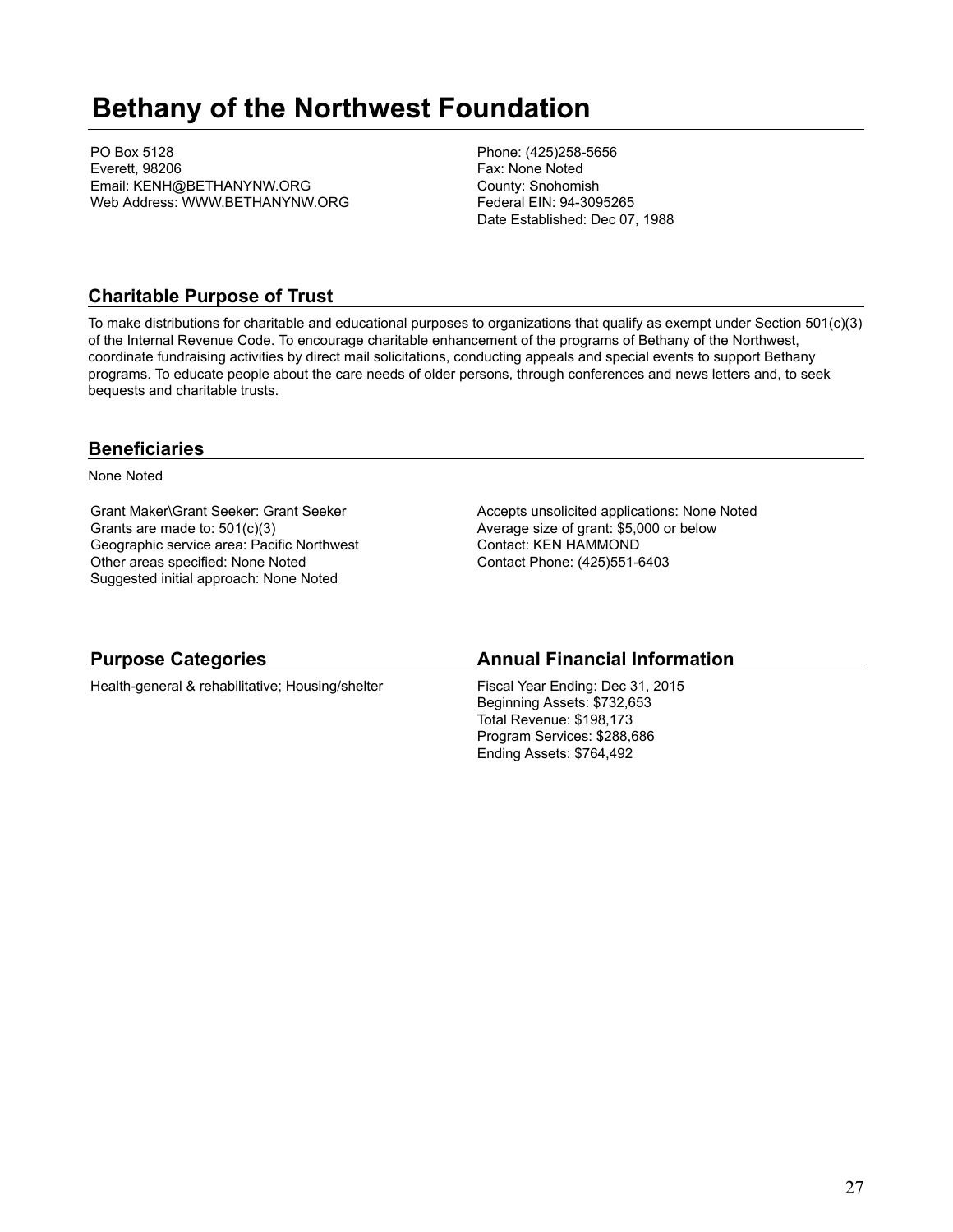## **Beverly J. Jewell Memorial Foundation**

C/o Northern Trust Co PO Box 803878 CHICAGO, 60680 Email: None Noted Web Address: None Noted

Phone: (312)444-5684 Fax: None Noted County: None Noted Federal EIN: 20-8828495 Date Established: Jan 14, 1988

## **Charitable Purpose of Trust**

All of the purpose and powers of the Foundation shall be exercised exclusively for charitable, scientific, and educational purposes.

### **Beneficiaries**

None Noted

Grant Maker\Grant Seeker: Grant Maker Grants are made to: 501(c)(3) Geographic service area: US Other areas specified: None Noted Suggested initial approach: Letter, Email Accepts unsolicited applications: Yes Average size of grant: \$5,001 to \$10,000 Contact: PETER MOORE Contact Phone: ()-

## **Purpose Categories**

Health-general & rehabilitative; Medical Research

## **Annual Financial Information**

Fiscal Year Ending: Dec 31, 2016 Beginning Assets: \$7,905,170 Total Revenue: \$214,756 Program Services: \$330,518 Ending Assets: \$7,788,134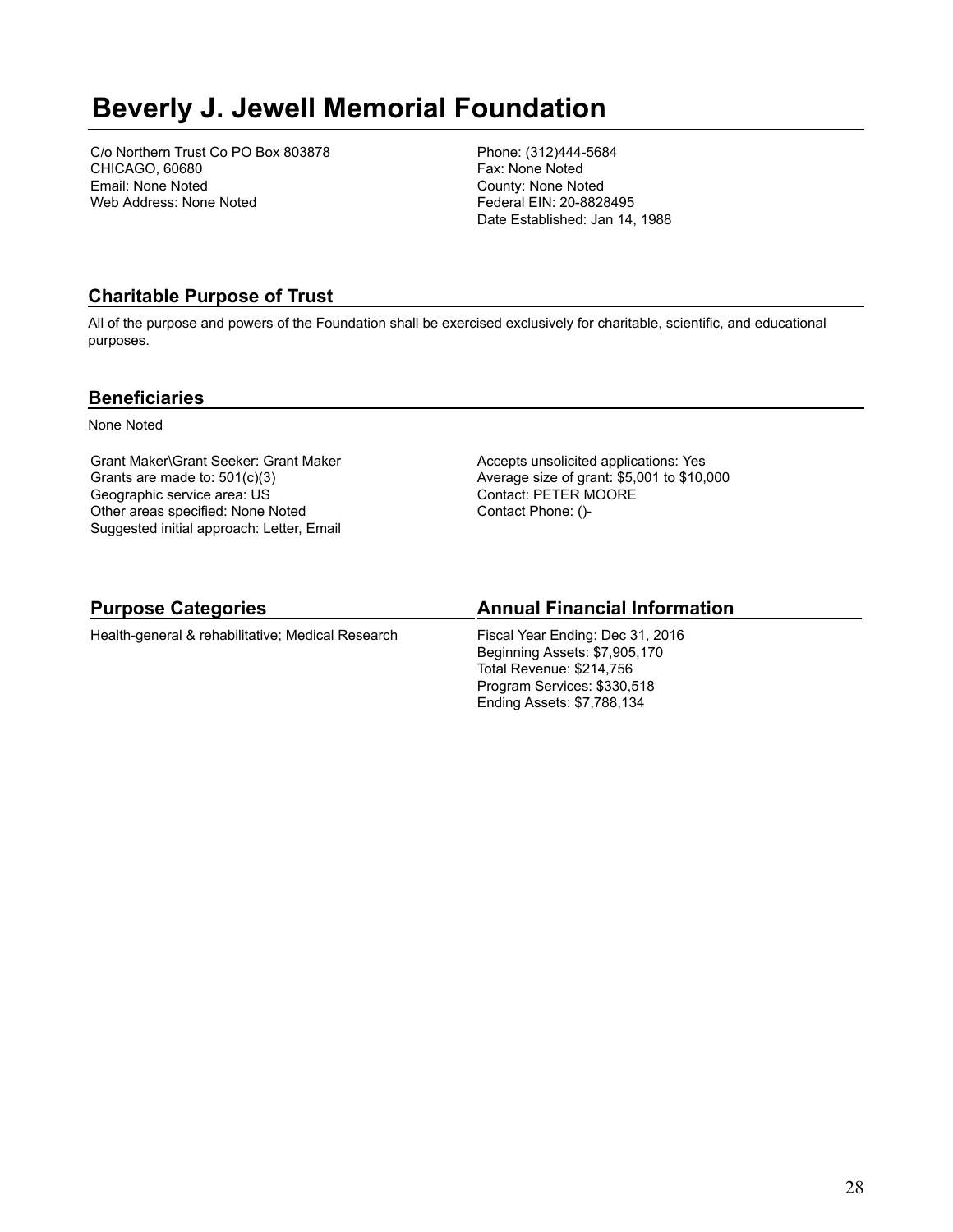## **Big Brothers Big Sisters Of The Inland Northwest**

W 222 Mission Ste 40 Spokane, 99201 Email: dchristensen@nwbigs.org Web Address: www.nwbigs.org

Phone: (509)328-2068 Fax: None Noted County: Spokane Federal EIN: 91-6061587 Date Established: Jan 25, 1965

## **Charitable Purpose of Trust**

Big Brothers Big Sisters matches school age children in Spokane and Kootenai counties with quality volunteers committed to being positive role models, mentors, and friends.

### **Beneficiaries**

None Noted

Grant Maker\Grant Seeker: Grant Seeker Grants are made to: None Noted Geographic service area: None Noted Other areas specified: None Noted Suggested initial approach: None Noted

Accepts unsolicited applications: None Noted Average size of grant: None Noted Contact: Darin Christensen Contact Phone: (509)328-8310

## **Purpose Categories**

Youth development; Human service-other multipurpose; Social sciences

## **Annual Financial Information**

Fiscal Year Ending: Dec 31, 2016 Beginning Assets: \$78,983 Total Revenue: \$569,573 Program Services: \$528,271 Ending Assets: \$117,565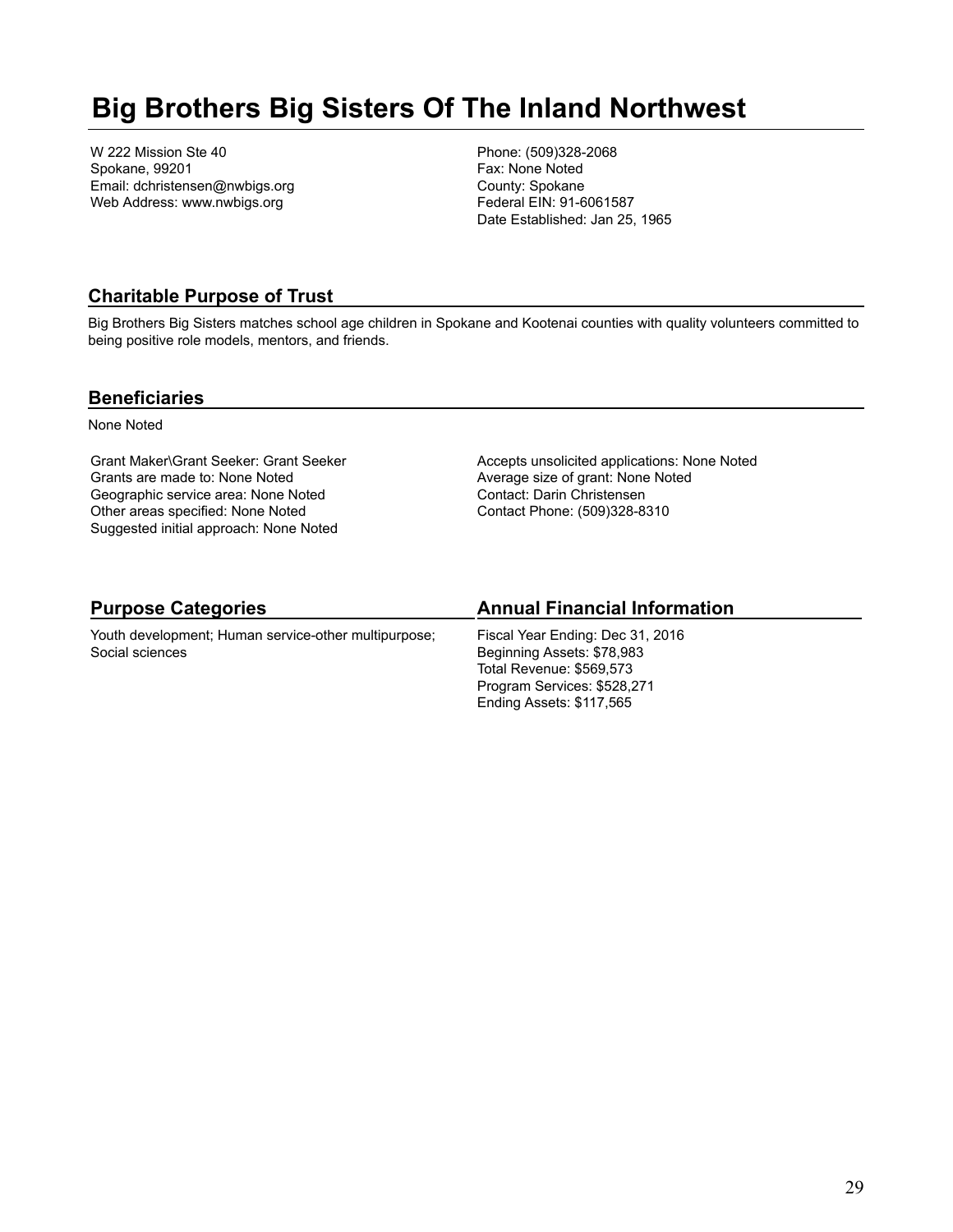## **Big Brothers Big Sisters Of The Inland Northwest Endowment Fund**

West 222 Mission, Ste 40 Spokane, 99201 Email: dchristensen@nwbigs.org Web Address: www.nwbigs.org

Phone: (509)328-2068 Fax: None Noted County: Spokane Federal EIN: 91-1211672 Date Established: Jan 25, 1965

## **Charitable Purpose of Trust**

Big Brothers Big Sisters matches school-age children in Spokane and Kootenai counties with quality volunteers committed to being positive role models, mentors, and friends.

### **Beneficiaries**

None Noted

Grant Maker\Grant Seeker: Grant Seeker Grants are made to: None Noted Geographic service area: None Noted Other areas specified: None Noted Suggested initial approach: None Noted

Accepts unsolicited applications: None Noted Average size of grant: None Noted Contact: Darin Christensen Contact Phone: (509)328-8310

| <b>Purpose Categories</b>                                               | <b>Annual Financial Information</b>                                                                                                                        |
|-------------------------------------------------------------------------|------------------------------------------------------------------------------------------------------------------------------------------------------------|
| Youth development; Human service-other multipurpose;<br>Social sciences | Fiscal Year Ending: Dec 31, 2016<br>Beginning Assets: \$2,438,166<br>Total Revenue: \$132,654<br>Program Services: \$224,140<br>Ending Assets: \$2,391,601 |
|                                                                         |                                                                                                                                                            |

#### 30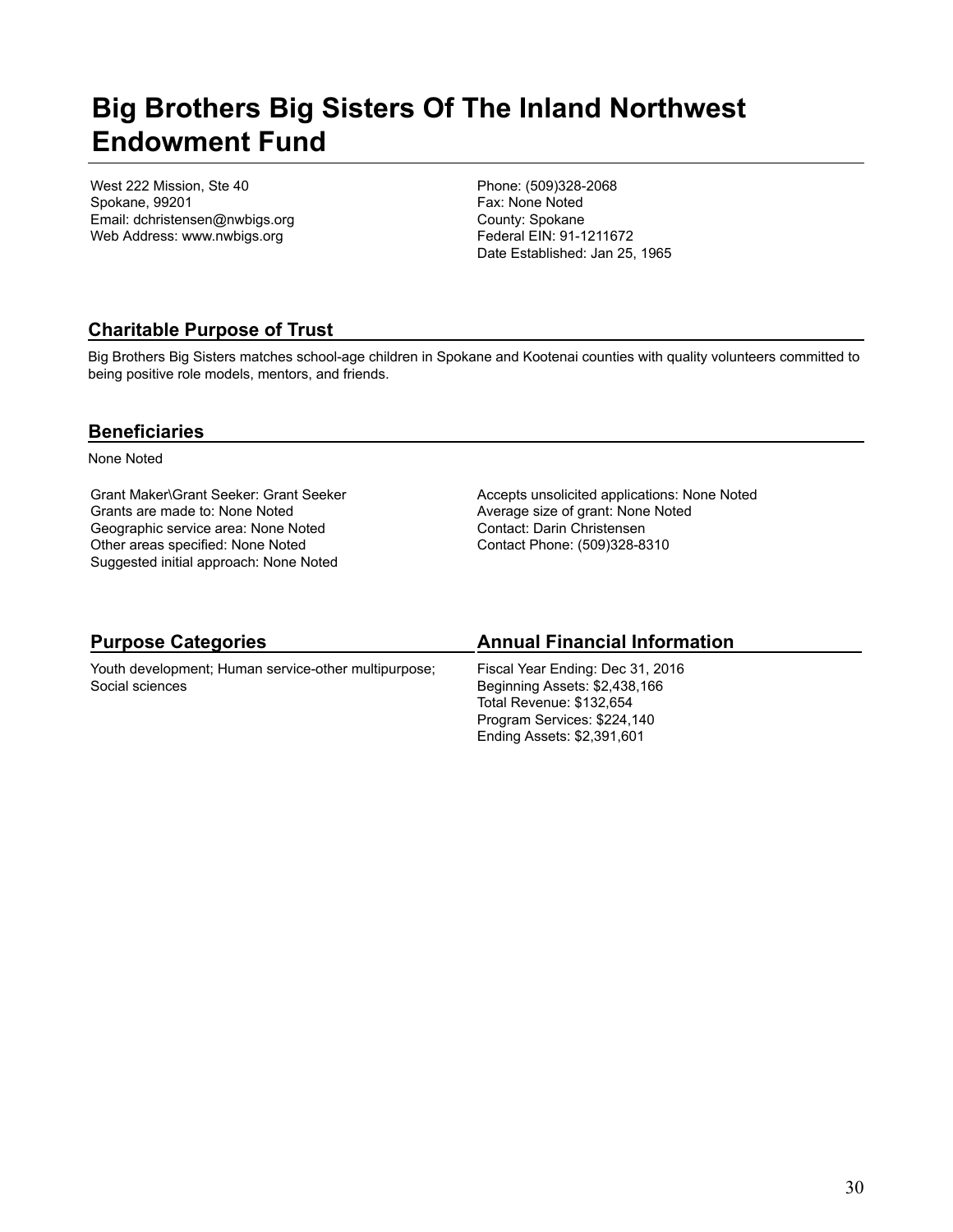## **Bill & Melinda Gates Foundation**

PO Box 23350 SEATTLE, 98102 Email: jennifer.deger@gatesfoundation.org Web Address: www.gatesfoundation.org

Phone: (206)709-3186 Fax: None Noted County: King Federal EIN: 56-2618866 Date Established: Oct 25, 2006

### **Charitable Purpose of Trust**

The Foundation is created exclusively for charitable, religious, scientific, literary, and educational purposes, all within the meaning of Section 501 (c)(3).

#### **Beneficiaries**

None Noted

Grant Maker\Grant Seeker: Grant Maker Grants are made to: 501(c)(3), Other Organizations, Individuals Geographic service area: US, Washington State, Pacific Northwest Other areas specified: None Noted International Suggested initial approach: None Noted

Accepts unsolicited applications: Yes Average size of grant: \$50,001 or above Contact: JIM BROMLEY Contact Phone: (206)709-3100

Program Services: \$6368195336 Ending Assets: \$32834291867

| <b>Purpose Categories</b>                                                                         | <b>Annual Financial Information</b> |
|---------------------------------------------------------------------------------------------------|-------------------------------------|
| Educational institutions & related activities; Disease/disorder/ Fiscal Year Ending: Dec 31, 2015 |                                     |
| medical disciplines (multipurpose); Human service-other                                           | Beginning Assets: \$38387332454     |
| multipurpose                                                                                      | Total Revenue: \$4767997029         |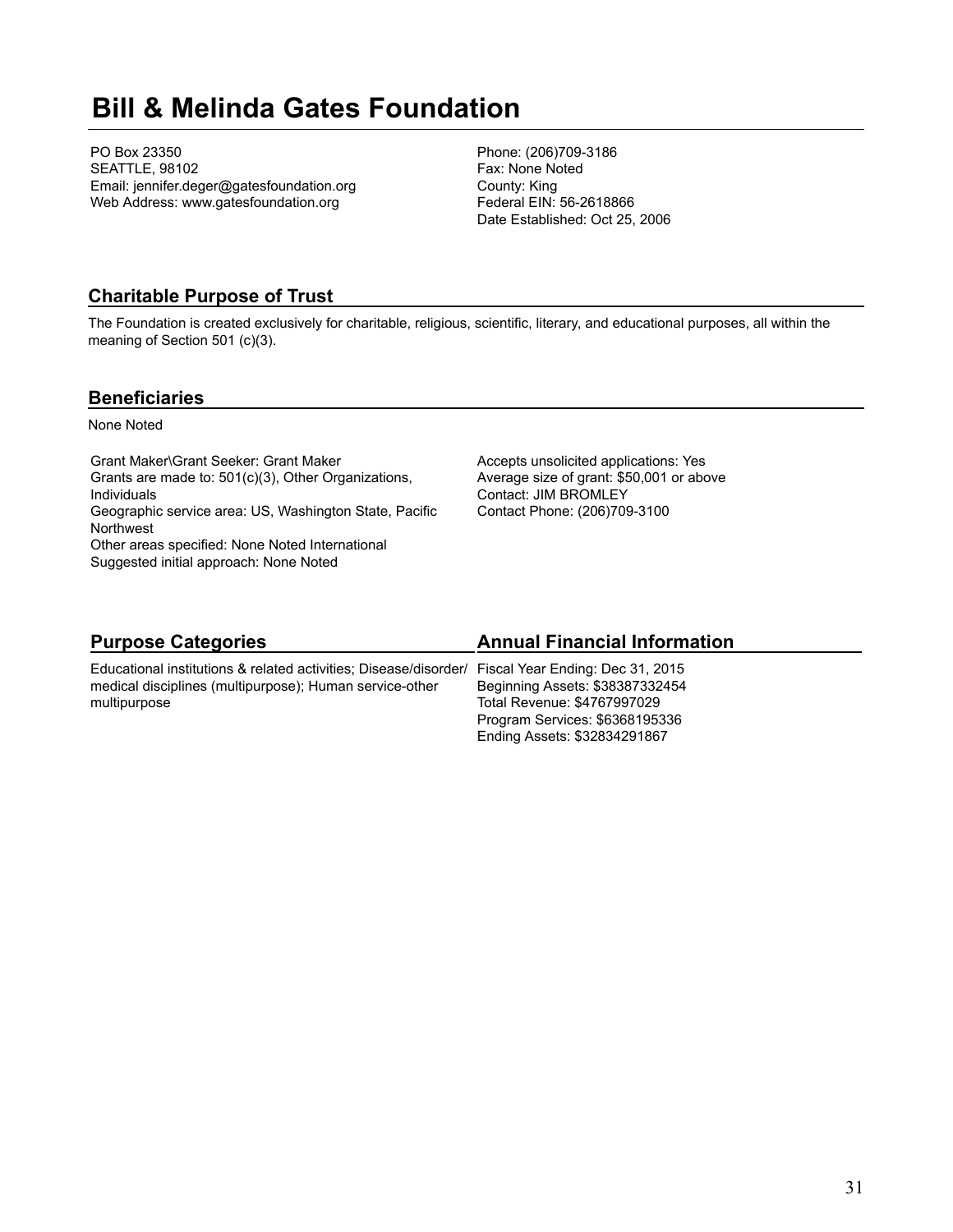## **Bill & Melinda Gates Foundation Trust**

PO Box 23350 SEATTLE, 98102 Email: jennifer.deger@gatesfoundation.org Web Address: www.gatesfoundation.org

Phone: (206)709-3186 Fax: None Noted County: King Federal EIN: 91-1663695 Date Established: Dec 29, 1994

## **Charitable Purpose of Trust**

The foundation is created exclusively for charitable, religious, scientific, literary and educational purposes.

### **Beneficiaries**

None Noted

Grant Maker\Grant Seeker: Grant Maker Grants are made to: 501(c)(3) Geographic service area: US, Washington State, Pacific Northwest Other areas specified: None Noted International Suggested initial approach: None Noted

Accepts unsolicited applications: No Average size of grant: \$50,001 or above Contact: JIM BROMLEY Contact Phone: (206)709-3100

Ending Assets: \$39514533935

| <b>Purpose Categories</b>                                                                         | <b>Annual Financial Information</b> |
|---------------------------------------------------------------------------------------------------|-------------------------------------|
| Educational institutions & related activities; Disease/disorder/ Fiscal Year Ending: Dec 31, 2015 |                                     |
| medical disciplines (multipurpose); Human service-other                                           | Beginning Assets: \$43440032466     |
| multipurpose                                                                                      | Total Revenue: \$5359548995         |
|                                                                                                   | Program Services: \$4766292773      |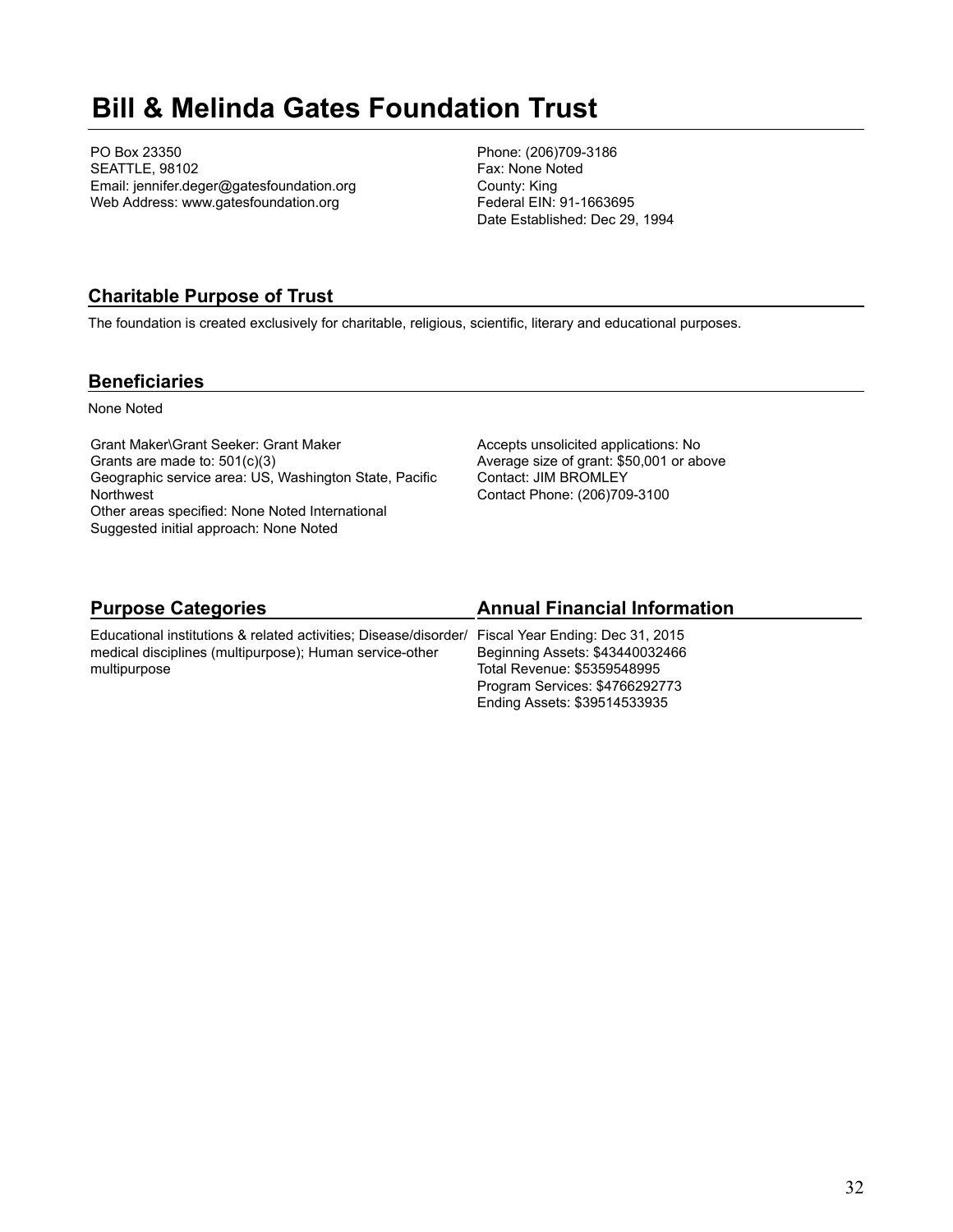## **Block By Block Foundation**

PMB 452 16625 Redmond Way, Ste M REDMOND, 98052 Email: info@blockbyblock.org Web Address: www.blockbyblock.org

Phone: ()- Fax: None Noted County: King Federal EIN: 47-3932808 Date Established: May 01, 2015

## **Charitable Purpose of Trust**

The corporation is organized exclusively for charitable, scientific, religious, literary or educational purposes, within the meaning of Section 501c3 of the Internal Revenue Code of 1986, as amended (the "Code"), including, without limitation, to work with the United Nations Human Settlements Program to promote sustainable towns and cities.

### **Beneficiaries**

None Noted

Grant Maker\Grant Seeker: Both Grants are made to: Other Organizations Geographic service area: None Noted Other areas specified: None Noted ALL COUNTRIES AS MEMBER OF UN Suggested initial approach: Letter, Email

Accepts unsolicited applications: No Average size of grant: \$10,001 to \$25,000 Contact: DAVID BOKER Contact Phone: (425)707-9062

Ending Assets: \$477,764

| <b>Purpose Categories</b>                        | <b>Annual Financial Information</b> |
|--------------------------------------------------|-------------------------------------|
| International; Community improvement/development | Fiscal Year Ending: Dec 31, 2016    |
|                                                  | Beginning Assets: \$0               |
|                                                  | Total Revenue: \$2,246,112          |
|                                                  | Program Services: \$1,768,348       |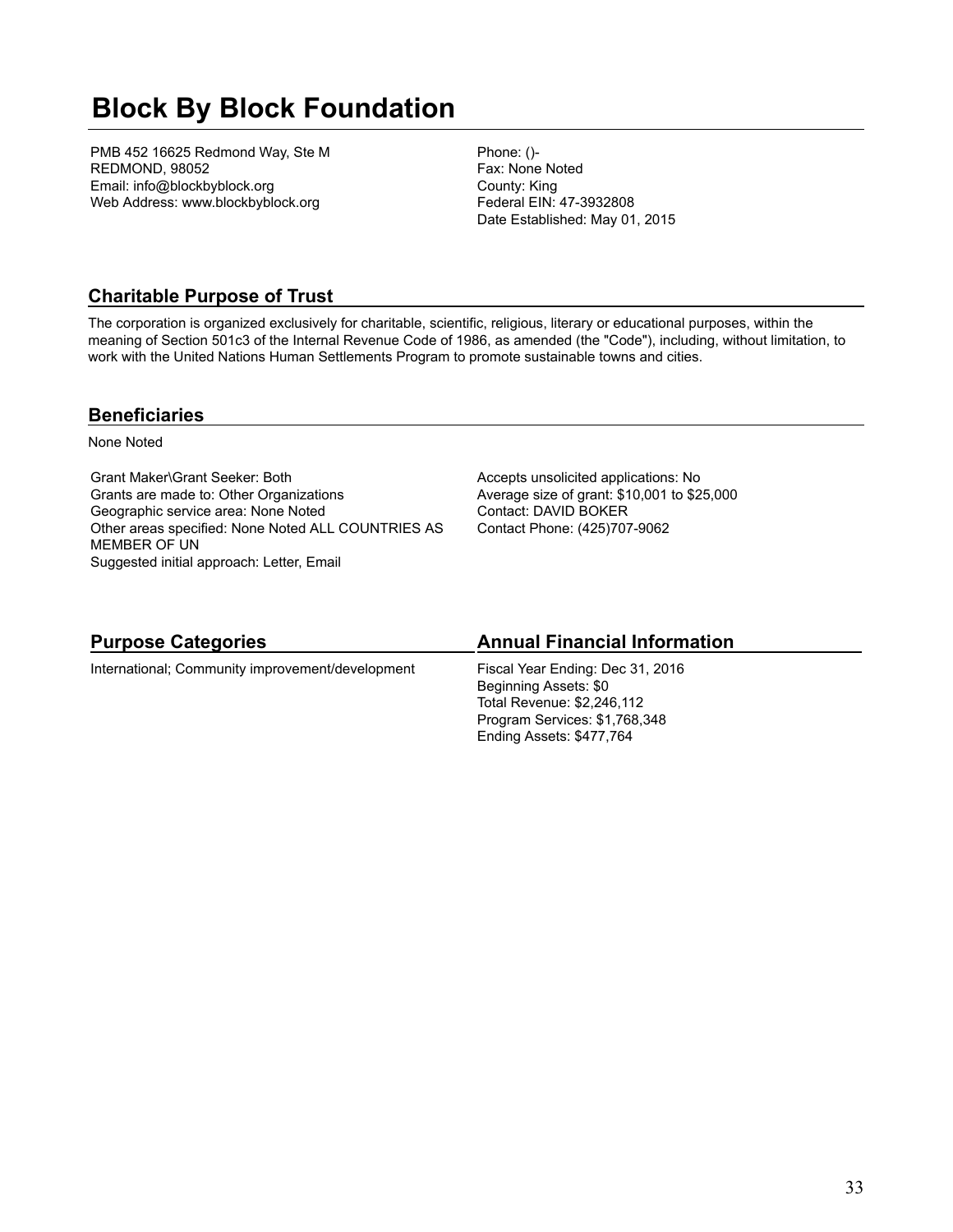## **Bloodworks**

921 Terry Avenue Seattle, 98104 Email: None Noted Web Address: www.bloodworksnw.org Phone: (206)689-8369 Fax: None Noted County: King Federal EIN: 91-1019655 Date Established: Dec 19, 1977

### **Charitable Purpose of Trust**

Bloodworks has earned a reputation for excellence in blood and blood components, donor testing, expertise in transfusion medicine, its hemophilia program, patient services, specialized diagnostic laboratories, cord blood, and an integrated Research Institute that has pioneered breakthroughs in blood, transfusion and transplantation medicine. Bloodworks collects, tests and distributes essential, lifesaving blood to nearly 90 hospitals in the Pacific Northwest.

#### **Beneficiaries**

None Noted

Grant Maker\Grant Seeker: Grant Seeker Grants are made to: None Noted Geographic service area: None Noted Other areas specified: None Noted Suggested initial approach: None Noted

Accepts unsolicited applications: None Noted Average size of grant: None Noted Contact: TRESA THOMAS MASSIONGALE Contact Phone: (206)568-3606

| <b>Purpose Categories</b>                                                                    | <b>Annual Financial Information</b> |
|----------------------------------------------------------------------------------------------|-------------------------------------|
| Health-general & rehabilitative; Disease/disorder/medical                                    | Fiscal Year Ending: Jun 30, 2016    |
| disciplines (multipurpose); Human service-other multipurpose Beginning Assets: \$138,760,482 |                                     |
|                                                                                              | Total Revenue: \$180,862,582        |
|                                                                                              | Program Services: \$180,800,638     |
|                                                                                              | Ending Assets: \$140,073,386        |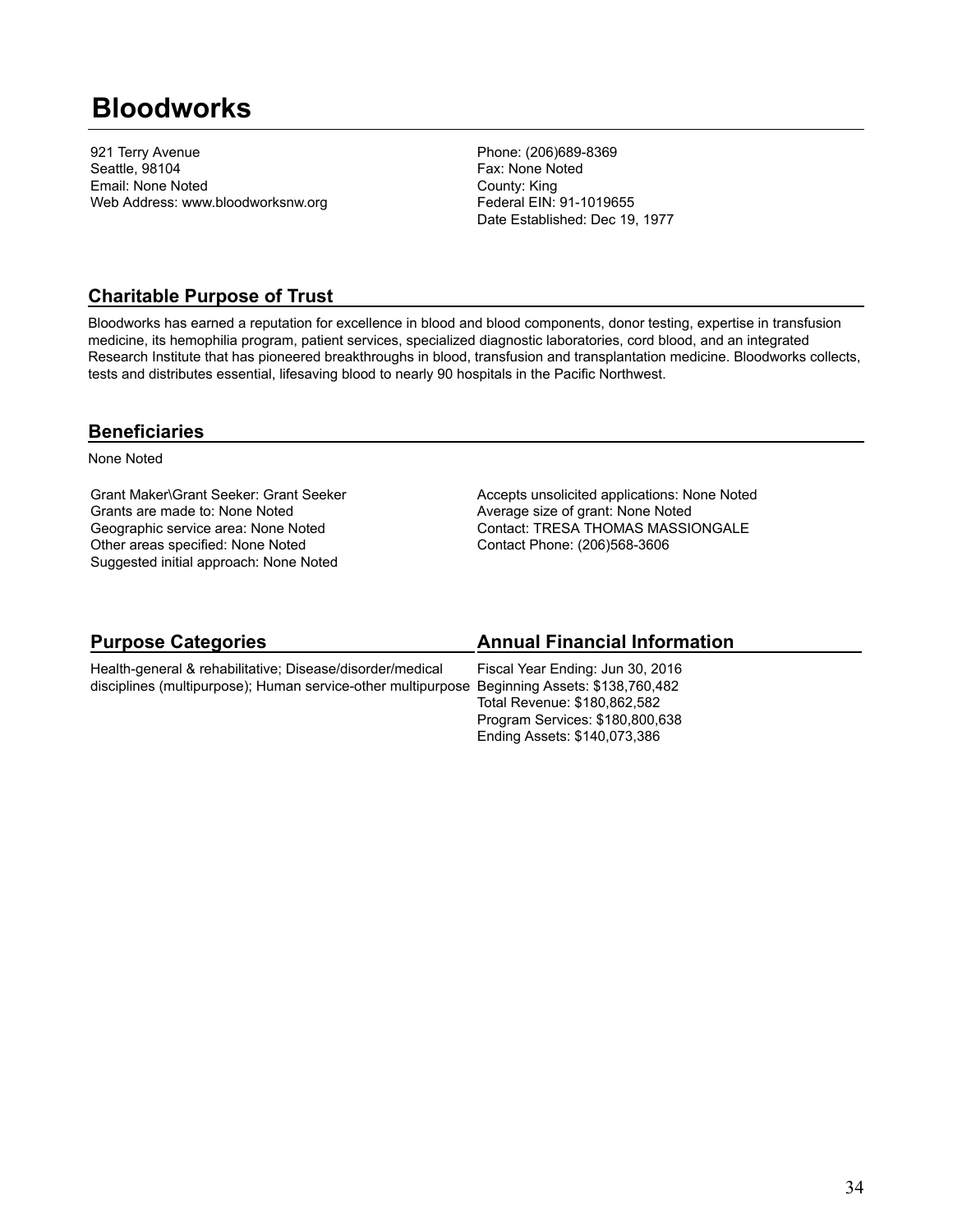## **Blue Mountain Humane Society**

7 E George St Walla Walla, 99362 Email: bmhs@bluemountainhumane.org Web Address: www.bluemountainhumane.org Phone: (509)522-8247 Fax: None Noted County: Walla Walla Federal EIN: 91-0828499 Date Established: Sep 08, 1967

### **Charitable Purpose of Trust**

To promote the enactment and enforcement of laws for the prevention of cruelty to animals, and to operate a shelter and other facilities designed for the purpose of caring for animals.

#### **Beneficiaries**

None Noted

Grant Maker\Grant Seeker: Grant Seeker Grants are made to: None Noted Geographic service area: None Noted Other areas specified: None Noted Suggested initial approach: None Noted

Accepts unsolicited applications: None Noted Average size of grant: None Noted Contact: Sara R. Archer Contact Phone: (509)529-5188

## **Purpose Categories**

Animal-related activities; Youth development

### **Annual Financial Information**

Fiscal Year Ending: Dec 31, 2015 Beginning Assets: \$3,836,174 Total Revenue: \$1,037,652 Program Services: \$847,619 Ending Assets: \$3,912,744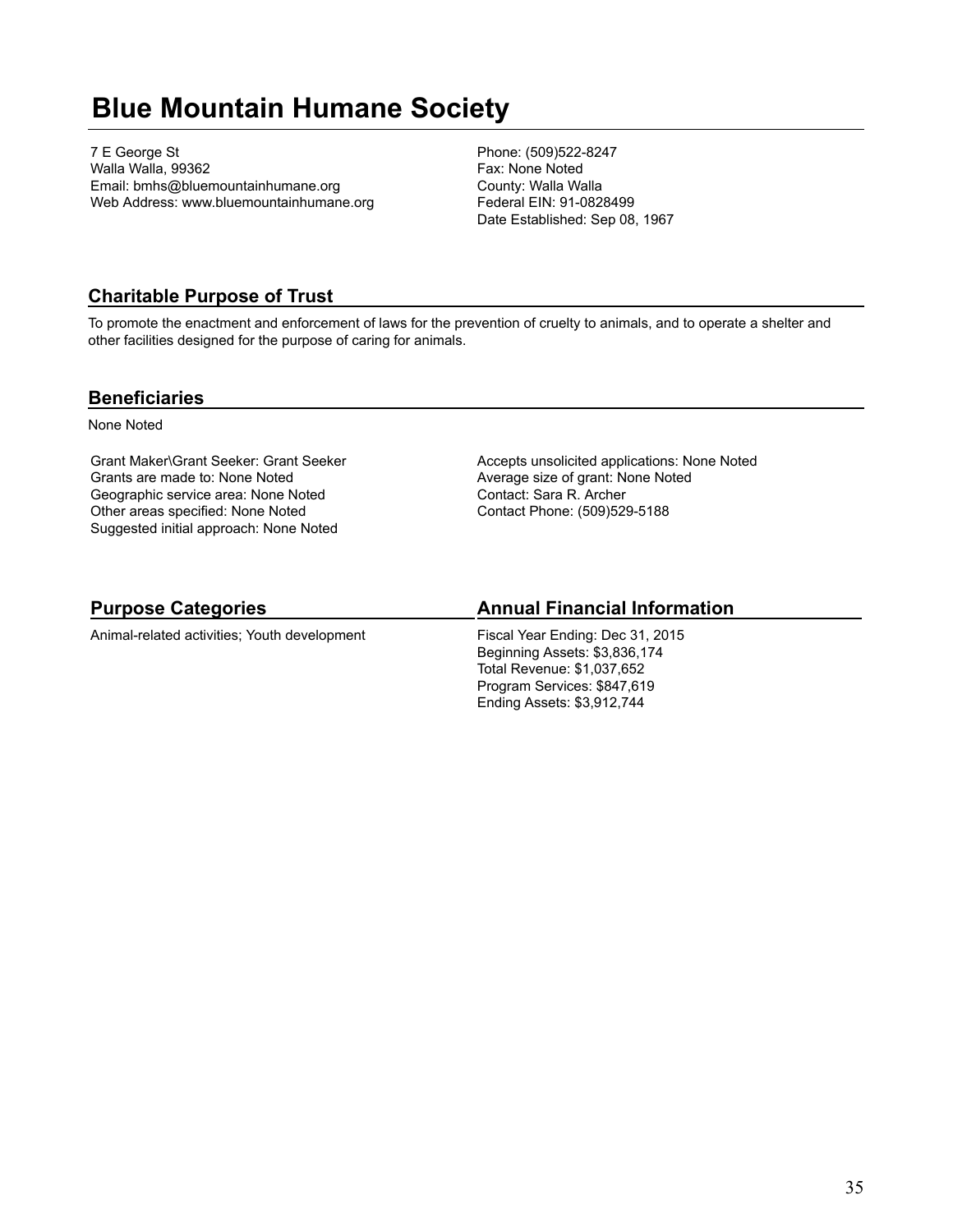## **Boy Scouts Of America Chief Seattle Council**

PO Box 440408 Seattle, 98114 Email: mquirk@seattlebsa.org Web Address: www.seattlebsa.org Phone: (206)723-4330 Fax: None Noted County: King Federal EIN: 91-0569878 Date Established: Dec 27, 1977

## **Charitable Purpose of Trust**

Comprehensive youth development by instilling values in young people and preparing them to make ethical choices over their lifetime and achieving their full potential.

### **Beneficiaries**

None Noted

Grant Maker\Grant Seeker: Grant Seeker Grants are made to: None Noted Geographic service area: None Noted Other areas specified: King, Kitsap, Clallum Counties Jefferson County Suggested initial approach: None Noted

Accepts unsolicited applications: None Noted Average size of grant: None Noted Contact: MICHAEL S. QUIRK Contact Phone: (206)775-5200

### **Purpose Categories**

Youth development

### **Annual Financial Information**

Fiscal Year Ending: Dec 31, 2015 Beginning Assets: \$39,955,205 Total Revenue: \$6,659,619 Program Services: \$6,703,112 Ending Assets: \$38,402,138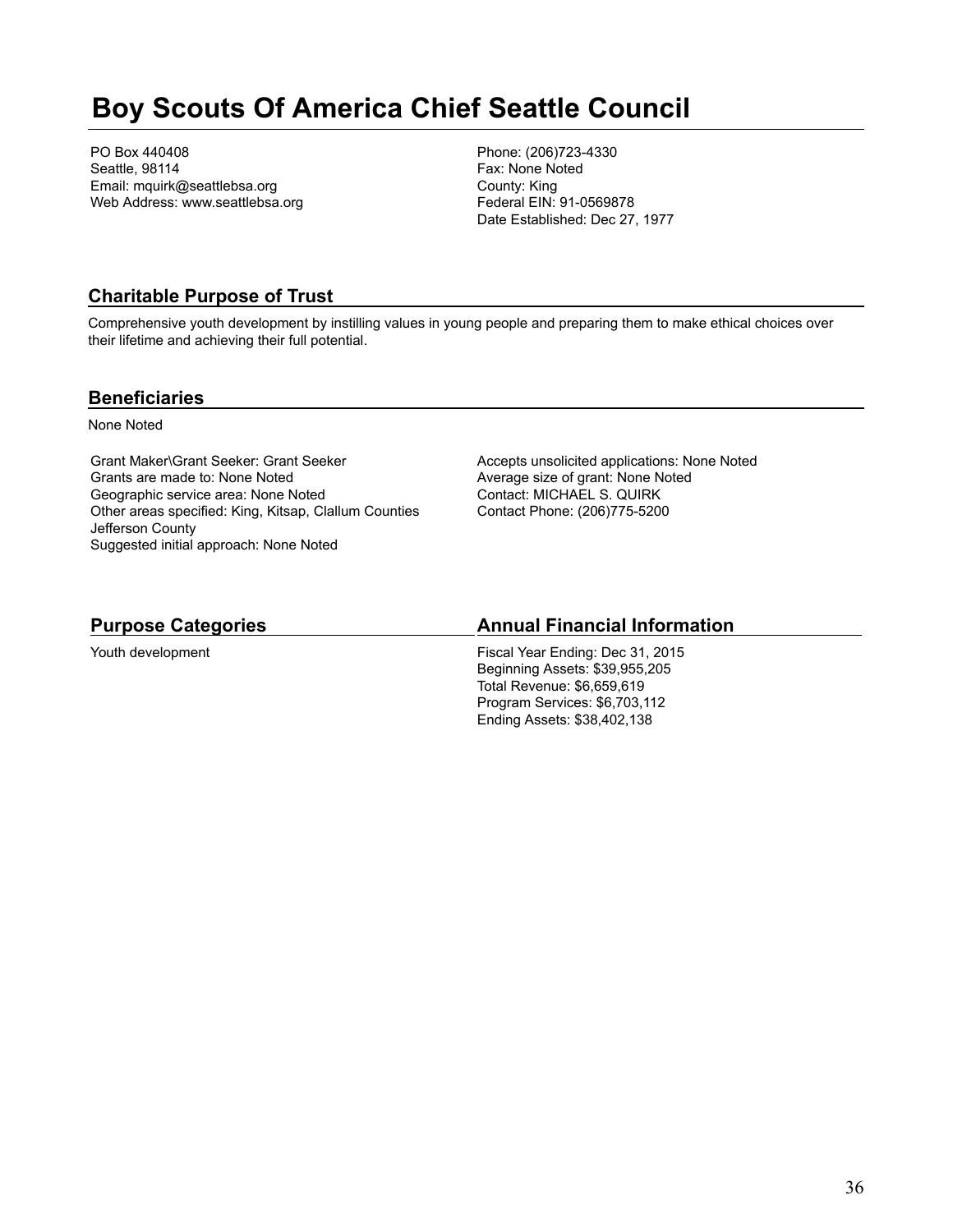# **Boys & Girls Club Of Bellevue**

209 100th NE BELLEVUE, 98004 Email: mcampbell@bgcbellevue.org Web Address: None Noted

Phone: (425)637-6509 Fax: None Noted County: King Federal EIN: 91-0776451 Date Established: Mar 25, 1952

### **Charitable Purpose of Trust**

To provide after-school, athletic, preschool, summer and educational programs for local youth between the ages of 2 1/2 - 18.

#### **Beneficiaries**

None Noted

Grant Maker\Grant Seeker: Grant Seeker Grants are made to: None Noted Geographic service area: None Noted Other areas specified: None Noted Suggested initial approach: None Noted

Accepts unsolicited applications: None Noted Average size of grant: None Noted Contact: Kathy Haggart Contact Phone: (425)454-6162

#### **Purpose Categories**

Educational institutions & related activities; Recreation, leisure, sports, athletics; Youth development

#### **Annual Financial Information**

Fiscal Year Ending: Dec 31, 2016 Beginning Assets: \$26,238,554 Total Revenue: \$9,310,893 Program Services: \$6,082,483 Ending Assets: \$29,823,765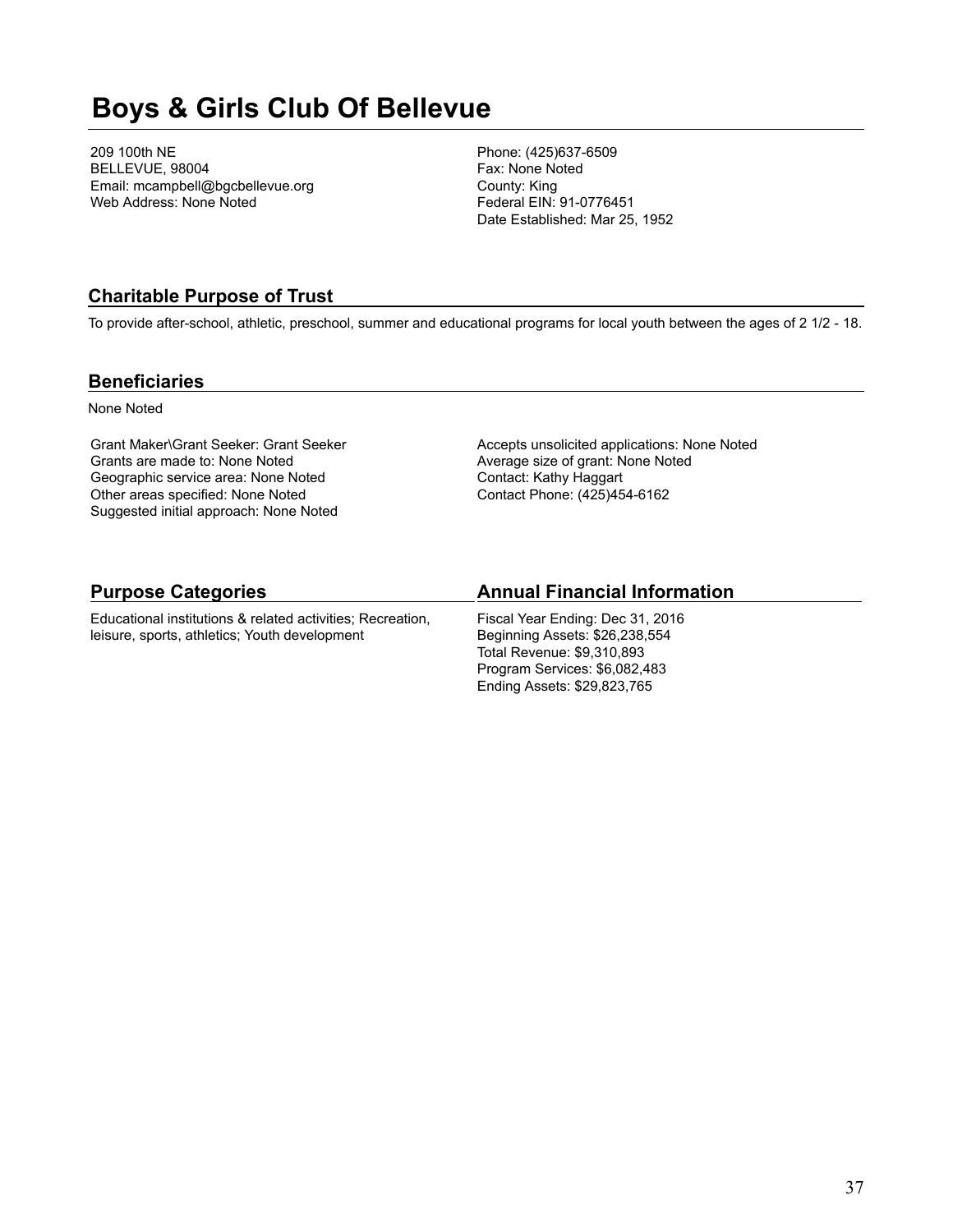# **BOYS & GIRLS CLUB OF THURSTON COUNTY**

2424 HERITAGE CT SW STE 301 OLYMPIA, 98502 Email: FINANCE@BGCTC.ORG Web Address: BGCTC.ORG

Phone: (360)357-6450 Fax: None Noted County: Thurston Federal EIN: 91-2124629 Date Established: Mar 05, 2001

#### **Charitable Purpose of Trust**

TO INSPIRE AND ENABLE YOUTH TO REALIZE THEIR GREATNESS. TO PROVIDE A SAFE PLACE TO LEARN AND GROWN, BUILD RELATIONSHIPS WITH CARING ADULTS AND PROVIDE LIFE ENHANCING PROGRAMS, CHARACTER AND LEADERSHIP DEVELOPMENT AND INSPIRE HOPE AND OPPORTUNITY.

#### **Beneficiaries**

BOYS & GIRLS CLUBS OF THURSTON COUNTY

Grant Maker\Grant Seeker: None Noted Grants are made to: None Noted Geographic service area: None Noted Other areas specified: None Noted Suggested initial approach: None Noted Accepts unsolicited applications: None Noted Average size of grant: None Noted Contact: KATYA MILTIMORE Contact Phone: (360)956-0755

#### **Purpose Categories**

Recreation, leisure, sports, athletics; Youth development; Human service-other multipurpose

#### **Annual Financial Information**

Fiscal Year Ending: Aug 31, 2016 Beginning Assets: \$3,289,853 Total Revenue: \$2,045,009 Program Services: \$1,340,599 Ending Assets: \$3,134,886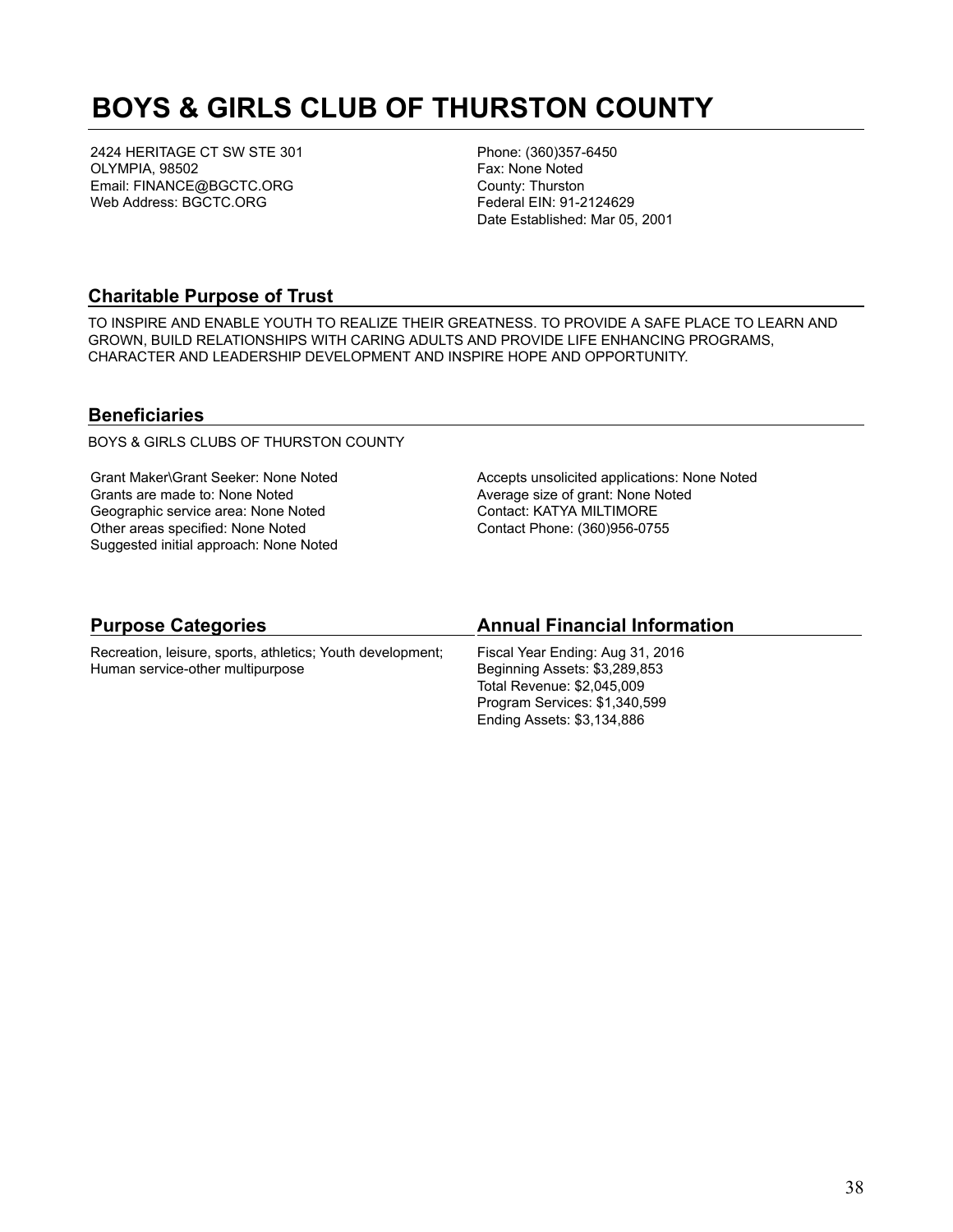# **Byron And Alice Lockwood Foundation**

PO Box 4 Mercer Island, 98040 Email: lockwoodfoundation@gmail.com Web Address: None Noted

Phone: (425)230-8489 Fax: None Noted County: King Federal EIN: 91-0833426 Date Established: May 01, 1968

# **Charitable Purpose of Trust**

Private foundation making annual charitable contributions to 501(c)(3) organizations, request deadline October 1st. No individual requests.

#### **Beneficiaries**

None Noted

Grant Maker\Grant Seeker: Grant Maker Grants are made to: None Noted Geographic service area: None Noted Other areas specified: King County, WA Only Suggested initial approach: Email

Accepts unsolicited applications: Yes Average size of grant: \$10,001 to \$25,000 Contact: Lee Kraft Contact Phone: (206)230-8489

# **Purpose Categories**

Educational institutions & related activities; Housing/shelter; Human service-other multipurpose

# **Annual Financial Information**

Fiscal Year Ending: Dec 31, 2015 Beginning Assets: \$16,030,538 Total Revenue: \$937,786 Program Services: \$1,609,652 Ending Assets: \$15,358,672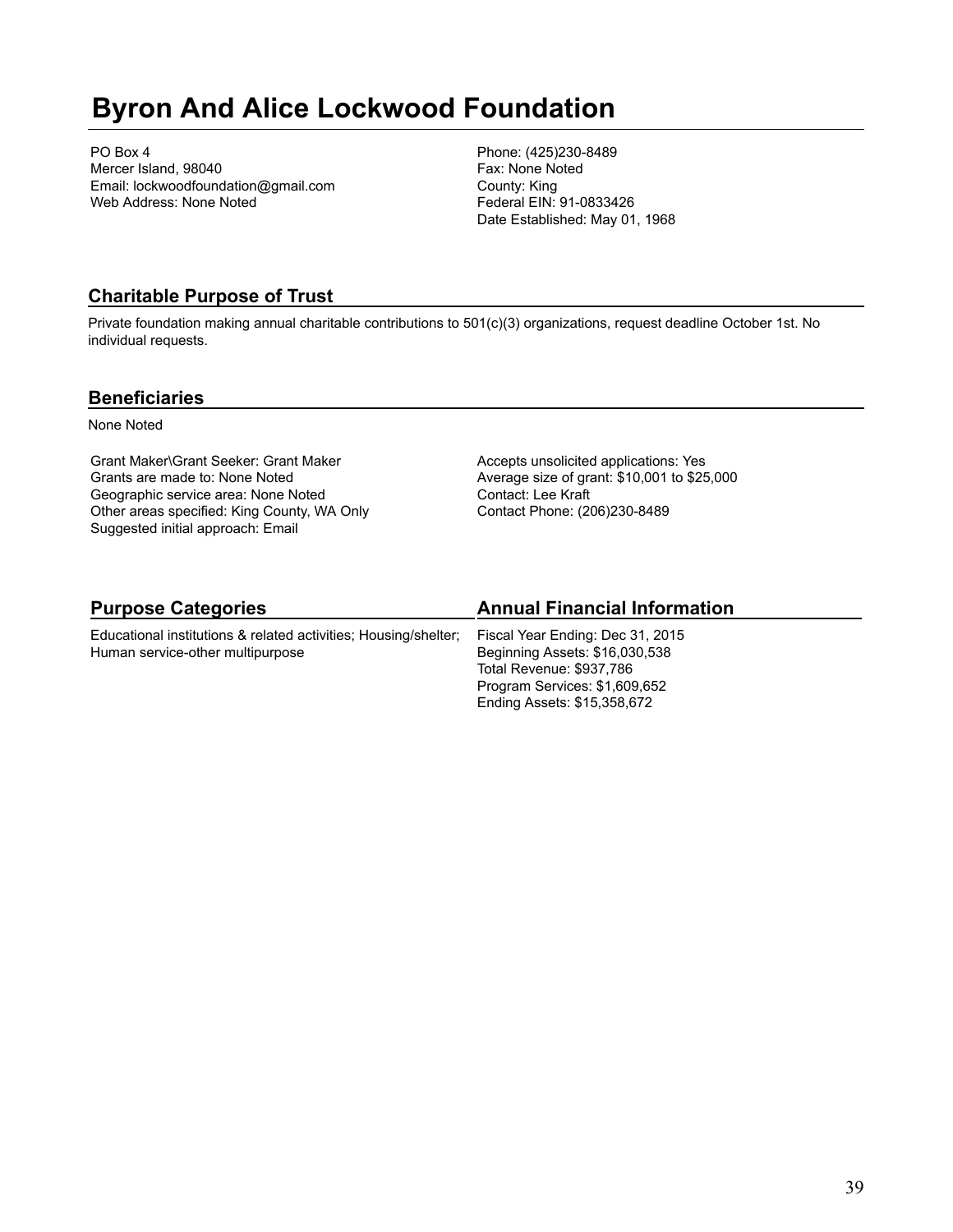# **Camano Senior Services Association**

606 Arrowhead Rd Camano Island, 98292 Email: karla.jacks@camanocenter.org Web Address: www.camanocenter.org Phone: (360)387-4636 Fax: None Noted County: Island Federal EIN: 91-1172309 Date Established: Apr 15, 1982

#### **Charitable Purpose of Trust**

To provide social, economic, educational, recreational and other activities for the benefit of retired persons residing on Camano Island. Services include, but are not limited to a nutrition program (including Meals-on-Wheels,) senior transportation, Case Management, foot clinic and more.

#### **Beneficiaries**

None Noted

Grant Maker\Grant Seeker: Grant Seeker Grants are made to: None Noted Geographic service area: None Noted Other areas specified: None Noted Suggested initial approach: None Noted

Accepts unsolicited applications: None Noted Average size of grant: None Noted Contact: Karla Jacks Contact Phone: (360)387-0222

#### **Purpose Categories**

Health-general & rehabilitative; Food, nutrition, agriculture; Human service-other multipurpose

#### **Annual Financial Information**

Fiscal Year Ending: Jun 30, 2016 Beginning Assets: \$1,863,997 Total Revenue: \$821,223 Program Services: \$764,929 Ending Assets: \$1,934,373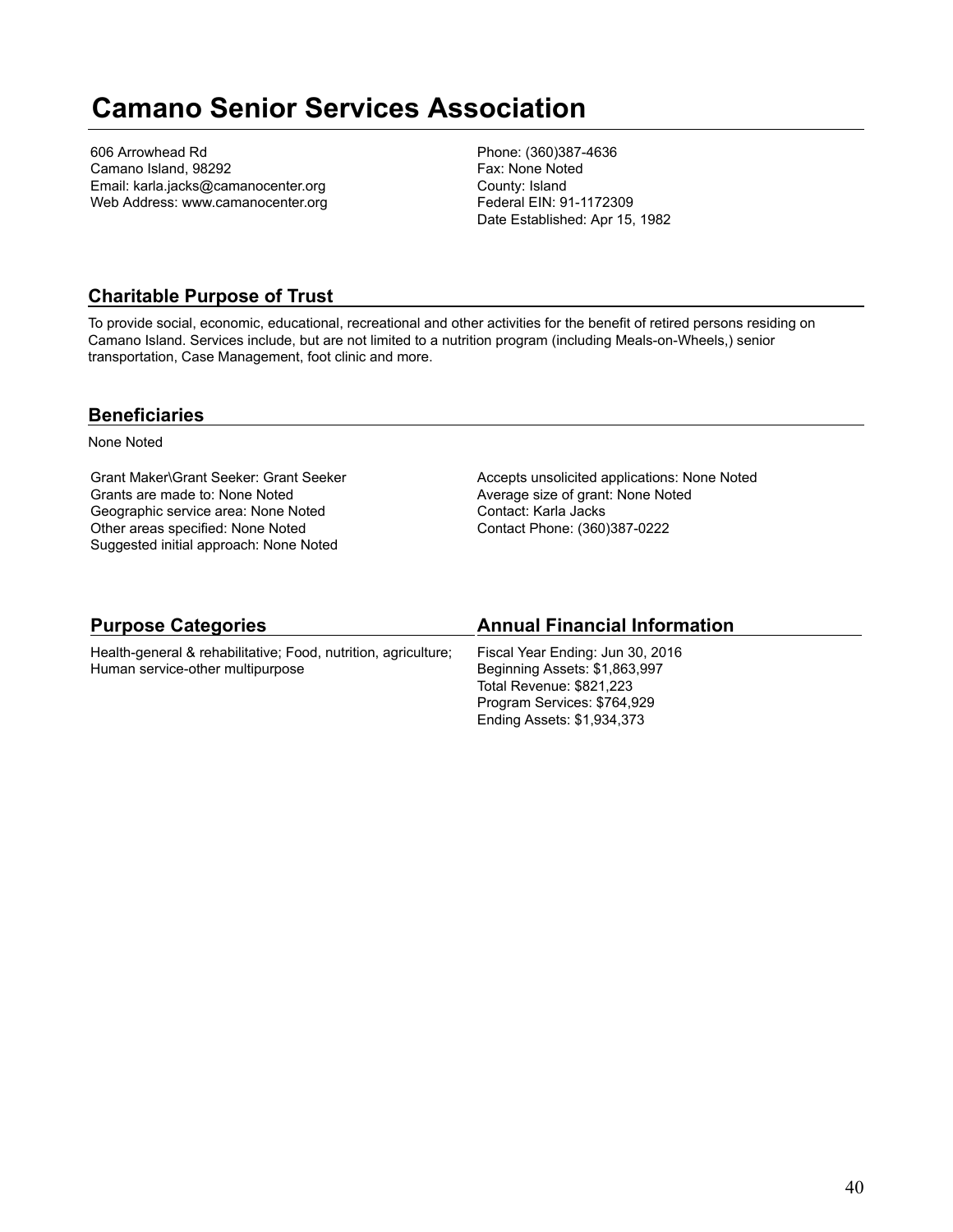# **Camp Fire Central Puget Sound**

2414 SW Andover St Ste D-105 Seattle, 98106 Email: info@campfireseattle.org Web Address: www.campfireseattle.org Phone: (206)525-3351 Fax: None Noted County: King Federal EIN: 91-0575953 Date Established: Jul 14, 1921

### **Charitable Purpose of Trust**

The sole purpose of this corporation shall be to serve as a chartered council of Camp Fire USA; to provide the Camp Fire program throughout its jurisdiction in fulfillment of the purpose of Camp Fire USA. To provide through a program of informal education, opportunities for youth to realize their potential and to function effectively as caring, self-directed individuals responsible to themselves and to others. As an organization, to seek to improve those conditions in society which affect youth.

#### **Beneficiaries**

None Noted

Grant Maker\Grant Seeker: Grant Seeker Grants are made to: None Noted Geographic service area: None Noted Other areas specified: None Noted Suggested initial approach: None Noted

Accepts unsolicited applications: None Noted Average size of grant: None Noted Contact: KRISTEN COOK Contact Phone: (206)826-8931

| <b>Purpose Categories</b>                            | <b>Annual Financial Information</b> |
|------------------------------------------------------|-------------------------------------|
| Youth development; Human service-other multipurpose; | Fiscal Year Ending: Dec 31, 2015    |
| Community improvement/development                    | Beginning Assets: \$3,672,273       |
|                                                      | Total Revenue: \$2,061,752          |
|                                                      | Program Services: \$2,370,605       |
|                                                      | Ending Assets: \$3,337,594          |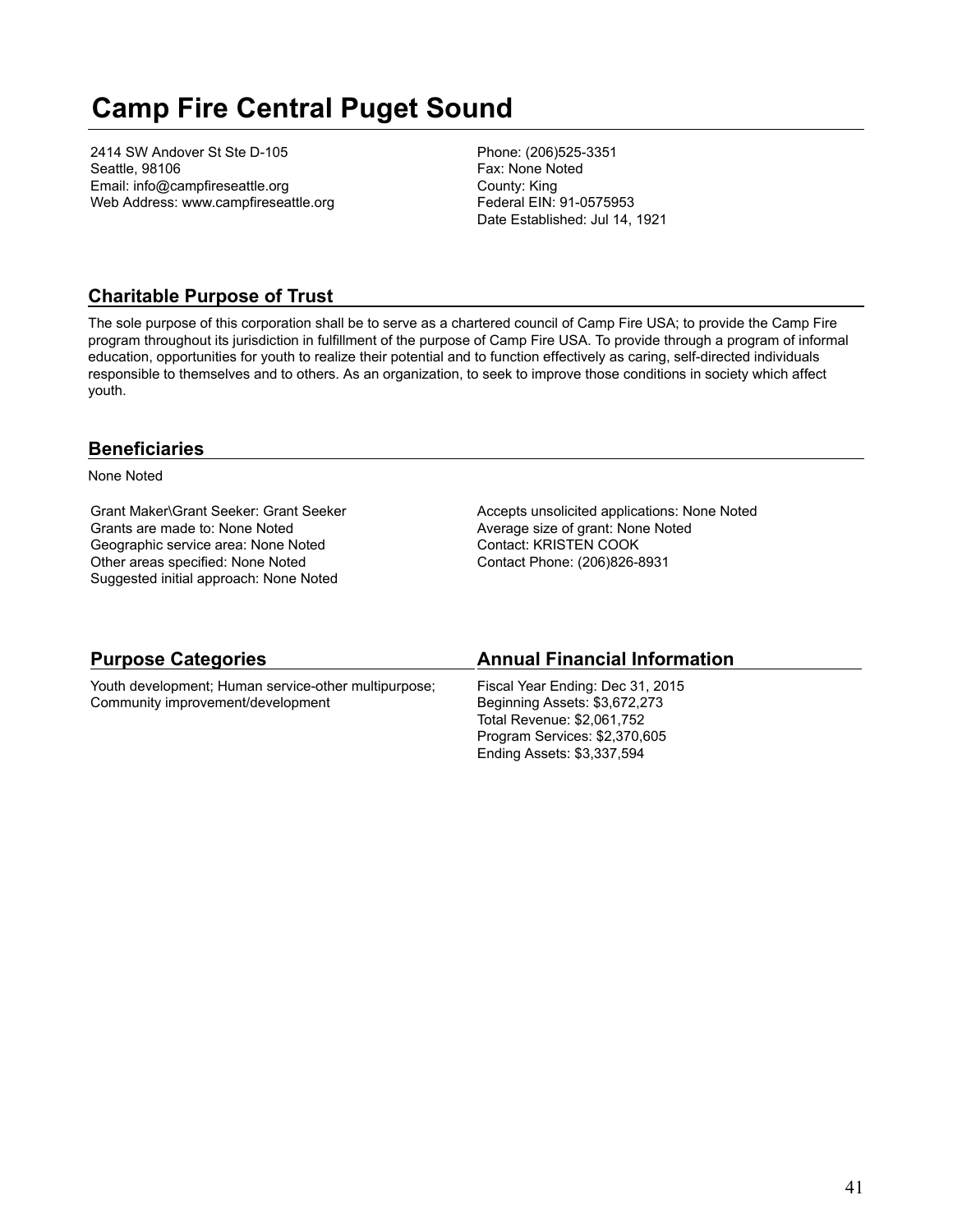# **Campion Foundation**

1904 Third Ave Ste 405 SEATTLE, 98101-1150 Email: info@campionfoundation.org Web Address: www.campionfoundation.org Phone: (206)260-0106 Fax: None Noted County: King Federal EIN: 20-3421717 Date Established: Aug 30, 2005

#### **Charitable Purpose of Trust**

To ensure that biologically important ecosystems in Northwest North America (Idaho, Montana, Washington, Alaska and Western Canada) are preserved forever; to support the non-profit sector's efforts to bring about systemic change needed to end homelessness; and to strengthen the capacity of the non-profit sector.

#### **Beneficiaries**

None Noted

Grant Maker\Grant Seeker: Grant Maker Grants are made to: 501(c)(3) Geographic service area: Washington State, Pacific **Northwest** Other areas specified: None Noted Suggested initial approach: Email

Accepts unsolicited applications: No Average size of grant: None Noted Contact: None Noted Contact Phone: (206)686-5310

### **Purpose Categories**

Environmental quality, protection; Housing/shelter; Philanthropy & volunteerism

#### **Annual Financial Information**

Fiscal Year Ending: Dec 31, 2015 Beginning Assets: \$41,329,392 Total Revenue: \$1,338,665 Program Services: \$9,673,138 Ending Assets: \$30,315,927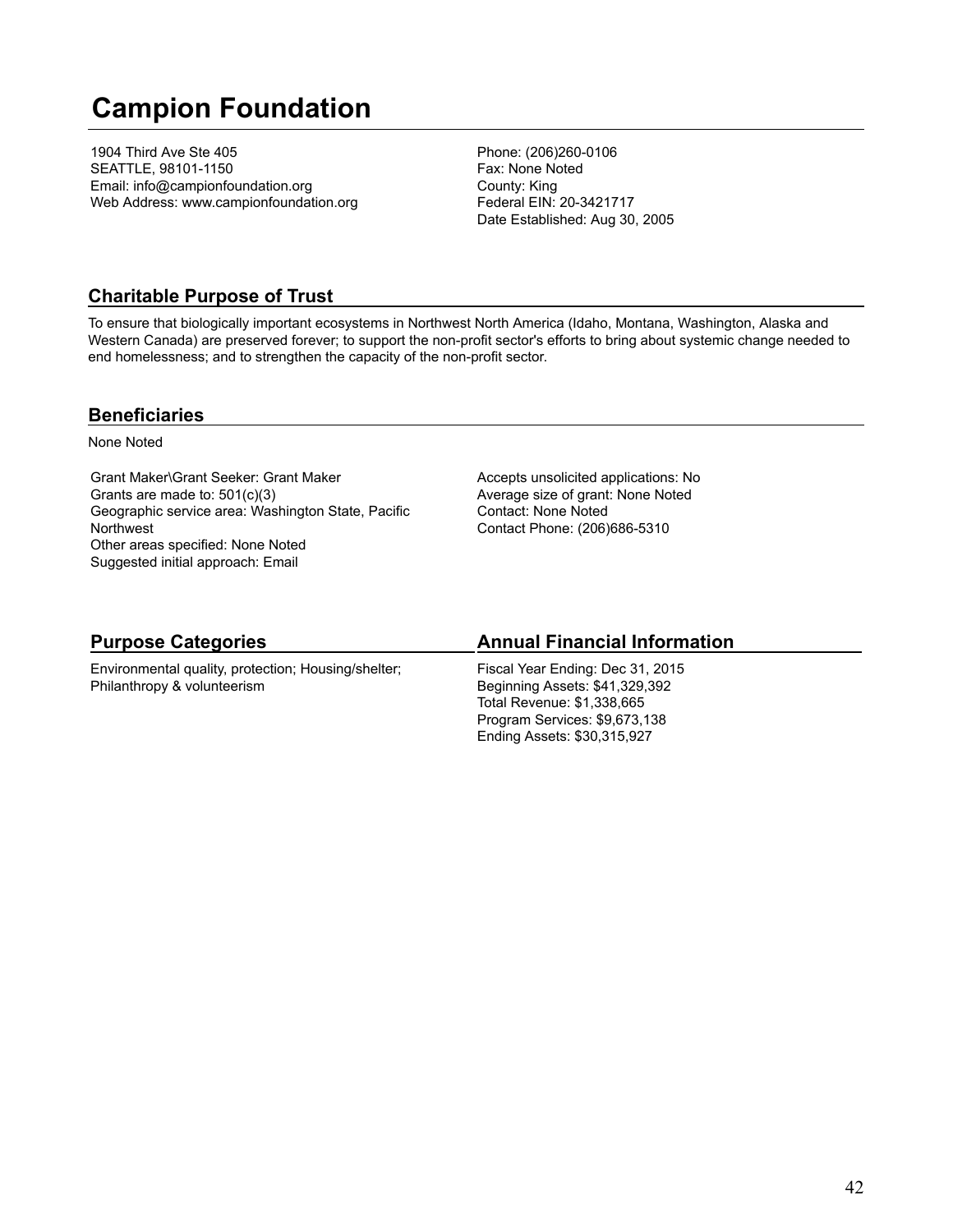# **Cancer Lifeline**

6522 Fremont Ave. N Seattle, 98103 Email: jadair@cancerlifeline.org Web Address: www.cancerlifeline.org Phone: (206)297-2200 Fax: None Noted County: King Federal EIN: 91-6182951 Date Established: Jul 19, 1974

### **Charitable Purpose of Trust**

24 hour statewide toll free supportive counseling and referral for cancer patients, families, friends, and co-workers. Other services include family support program, movement workshops, excercise classes, art and healing groups, support groups, yoga, relaxation and stress reduction, patient financial assistance.

#### **Beneficiaries**

None Noted

Grant Maker\Grant Seeker: Grant Seeker Grants are made to: None Noted Geographic service area: None Noted Other areas specified: None Noted Suggested initial approach: None Noted

Accepts unsolicited applications: None Noted Average size of grant: None Noted Contact: JOSEPH YURGEVICH Contact Phone: (206)297-2100

### **Purpose Categories**

Disease/disorder/medical disciplines (multipurpose); Human service-other multipurpose; Public affairs/society benefit

### **Annual Financial Information**

Fiscal Year Ending: Dec 31, 2016 Beginning Assets: \$1,784,696 Total Revenue: \$1,305,828 Program Services: \$1,197,583 Ending Assets: \$1,802,477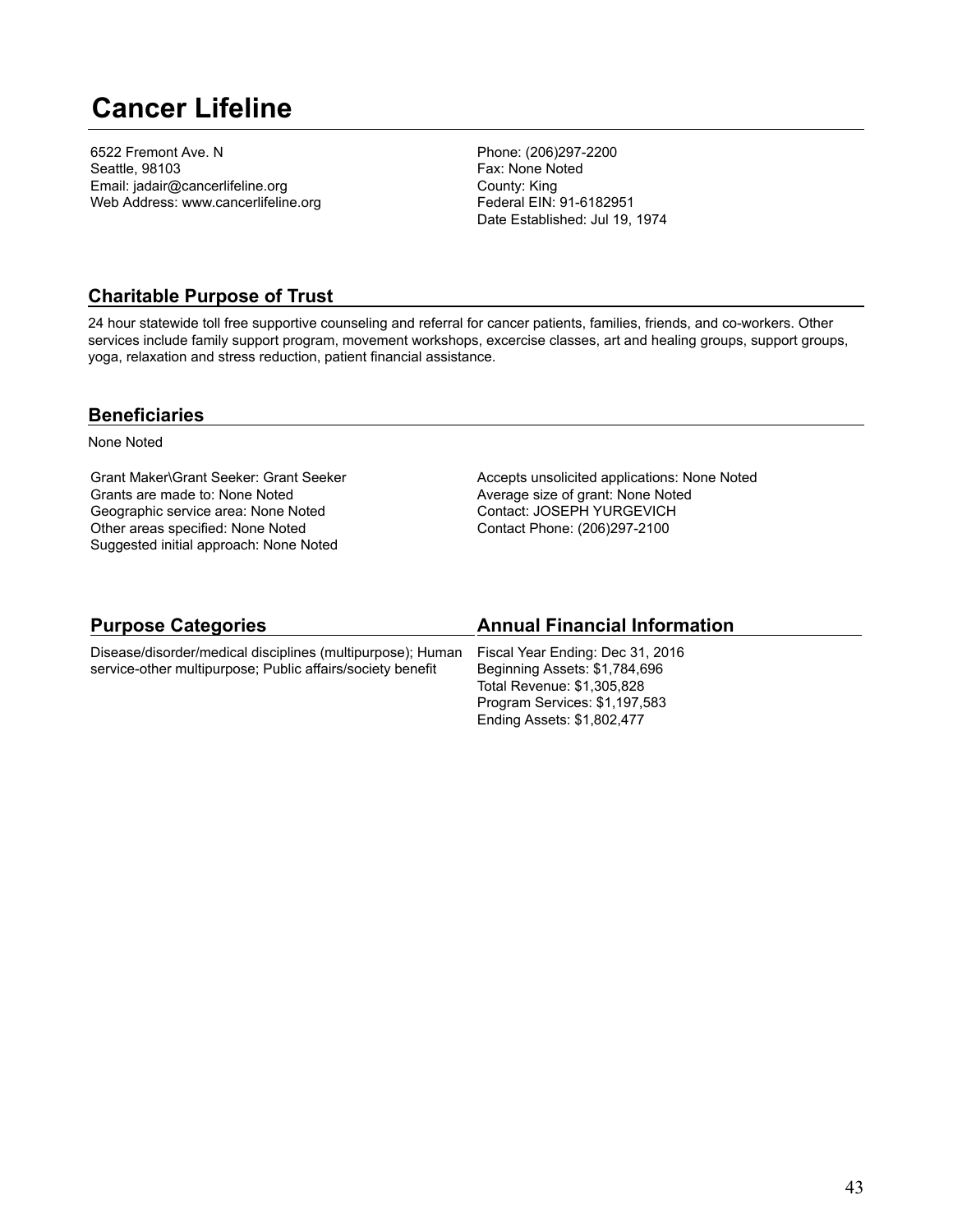# **Caregifted**

4616 25th Ave NE No 755 SEATTLE, 98105 Email: info@caregifted.org Web Address: www.caregifted.org Phone: ()- Fax: None Noted County: King Federal EIN: 45-5102108 Date Established: Apr 17, 2012

### **Charitable Purpose of Trust**

To provide respite for caregivers of disabled family members.

#### **Beneficiaries**

None Noted

Grant Maker\Grant Seeker: Grant Seeker Grants are made to: None Noted Geographic service area: None Noted Other areas specified: None Noted Suggested initial approach: None Noted

Accepts unsolicited applications: None Noted Average size of grant: None Noted Contact: Caregifted Admin Mgr Contact Phone: (206)747-7123

#### **Purpose Categories**

Human service-other multipurpose

#### **Annual Financial Information**

Fiscal Year Ending: Dec 31, 2015 Beginning Assets: \$64,452 Total Revenue: \$51,641 Program Services: \$57,890 Ending Assets: \$58,203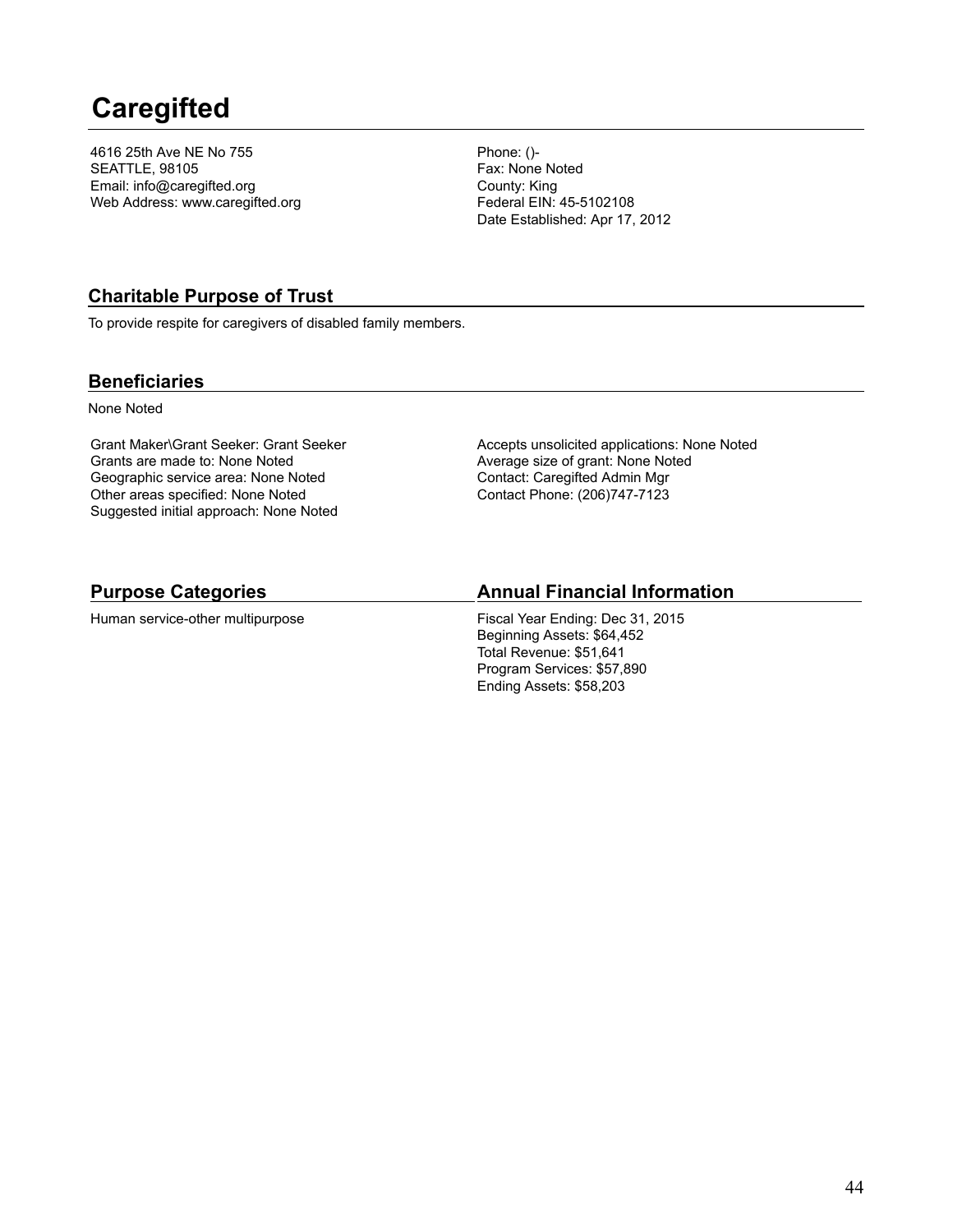# **Cascade Public Media**

401 Mercer St Seattle, 98109 Email: start@kcts9.org Web Address: www.kcts9.org

Phone: (206)443-6691 Fax: None Noted County: King Federal EIN: 91-1221895 Date Established: Sep 16, 1983

#### **Charitable Purpose of Trust**

A public media organization which operates a public nonprofit TV station and provides online media content.

#### **Beneficiaries**

None Noted

Grant Maker\Grant Seeker: Grant Seeker Grants are made to: None Noted Geographic service area: None Noted Other areas specified: None Noted Suggested initial approach: None Noted

Accepts unsolicited applications: None Noted Average size of grant: None Noted Contact: KERRY O'KEEFE Contact Phone: (206)443-6768

| <b>Purpose Categories</b>                                     | <b>Annual Financial Information</b> |
|---------------------------------------------------------------|-------------------------------------|
| Arts, culture, humanities; Educational institutions & related | Fiscal Year Ending: Jun 30, 2016    |
| activities; Public affairs/society benefit                    | Beginning Assets: \$23,653,853      |
|                                                               | Total Revenue: \$19,798,449         |
|                                                               | Program Services: \$1,669,909       |
|                                                               | Ending Assets: \$26,618,482         |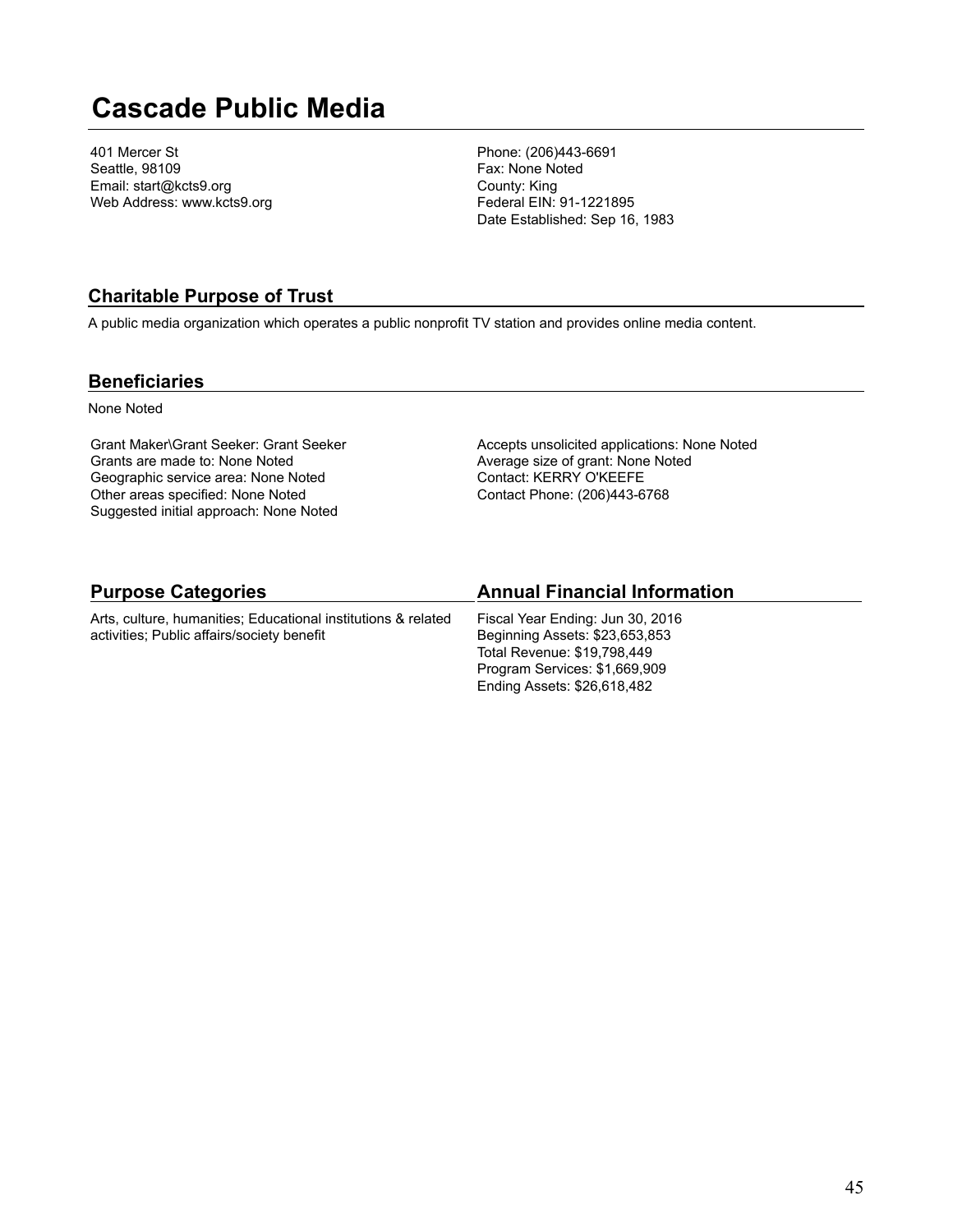# **Cascadia College Foundation**

18345 Campus Way NE BOTHELL, 98011 Email: foundation@cascadia.edu Web Address: www.cascadia.edu/foundation Phone: ()- Fax: None Noted County: King Federal EIN: 91-1986593 Date Established: Mar 19, 1999

### **Charitable Purpose of Trust**

Endowel Scholarships and support for students and faculty

### **Beneficiaries**

None Noted

Grant Maker\Grant Seeker: Grant Seeker Grants are made to: None Noted Geographic service area: None Noted Other areas specified: None Noted Suggested initial approach: None Noted

Accepts unsolicited applications: No Average size of grant: None Noted Contact: Mark Collins Contact Phone: (425)352-8840

### **Purpose Categories**

Educational institutions & related activities

### **Annual Financial Information**

Fiscal Year Ending: Jun 30, 2016 Beginning Assets: \$929,917 Total Revenue: \$169,599 Program Services: \$71,310 Ending Assets: \$1,082,163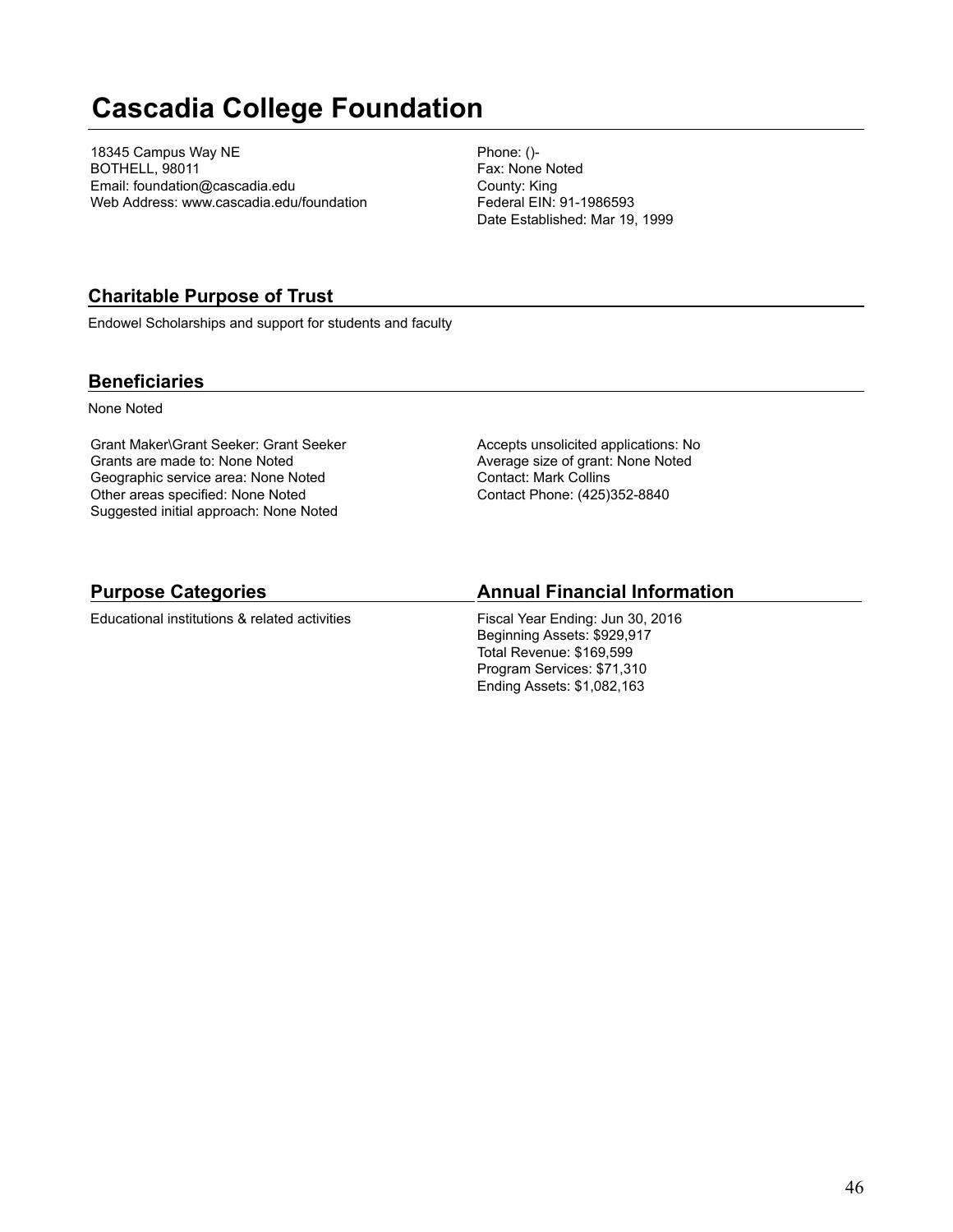# **Center For Justice**

35 W Main Ave Ste 300 SPOKANE, 99201 Email: lrobertson@cforjustice.org Web Address: www.cforjustice.org Phone: (509)835-3867 Fax: None Noted County: Spokane Federal EIN: 91-1939768 Date Established: Dec 02, 1998

#### **Charitable Purpose of Trust**

Non profit law firm committed to the experience of justice with those of limited or no resources or influence and for issues of broad public interest.

#### **Beneficiaries**

None Noted

Grant Maker\Grant Seeker: Grant Seeker Grants are made to: None Noted Geographic service area: None Noted Other areas specified: None Noted Suggested initial approach: None Noted

Accepts unsolicited applications: None Noted Average size of grant: None Noted Contact: Rick Eichstaedt Contact Phone: (509)835-5211

# **Purpose Categories**

Environmental quality, protection; Public Protection: crime/ courts/legal services; Civil rights/civil liberties

### **Annual Financial Information**

Fiscal Year Ending: Dec 31, 2015 Beginning Assets: \$337,088 Total Revenue: \$799,357 Program Services: \$664,076 Ending Assets: \$450,233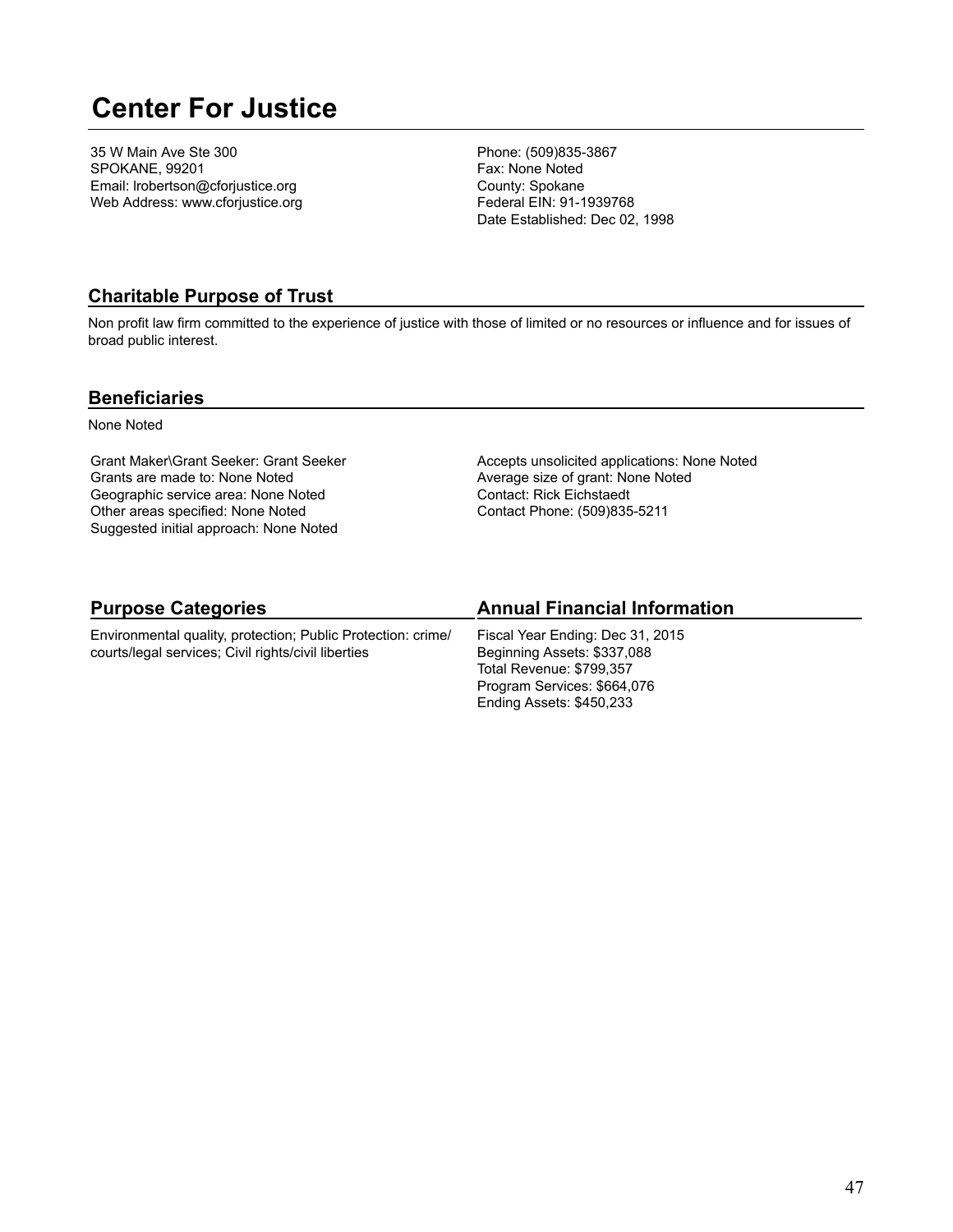# **Central Washington Health Services Association**

ATTN: Cynthia Vidano PO Box 1885 Wenatchee, 98807 Email: cindy.vidano@confluencehealth.org Web Address: www.cwhs.com

Phone: (509)667-7450 Fax: None Noted County: Chelan Federal EIN: 91-0171250 Date Established: Jan 01, 1978

#### **Charitable Purpose of Trust**

Organized exclusively for charitable, scientific, or educational purposes within Section 501(c)(3) for the benefit of Central Washington Health Services Association.

#### **Beneficiaries**

None Noted

Grant Maker\Grant Seeker: Grant Seeker Grants are made to: None Noted Geographic service area: None Noted Other areas specified: None Noted Suggested initial approach: None Noted

Accepts unsolicited applications: Unknown Average size of grant: None Noted Contact: CORY FERARI-ZIMMERMAN Contact Phone: (509)665-6031

# **Purpose Categories**

Health-general & rehabilitative; Disease/disorder/medical disciplines (multipurpose)

### **Annual Financial Information**

Fiscal Year Ending: Dec 31, 2015 Beginning Assets: \$355,846,297 Total Revenue: \$276,577,621 Program Services: \$282,671,465 Ending Assets: \$350,707,974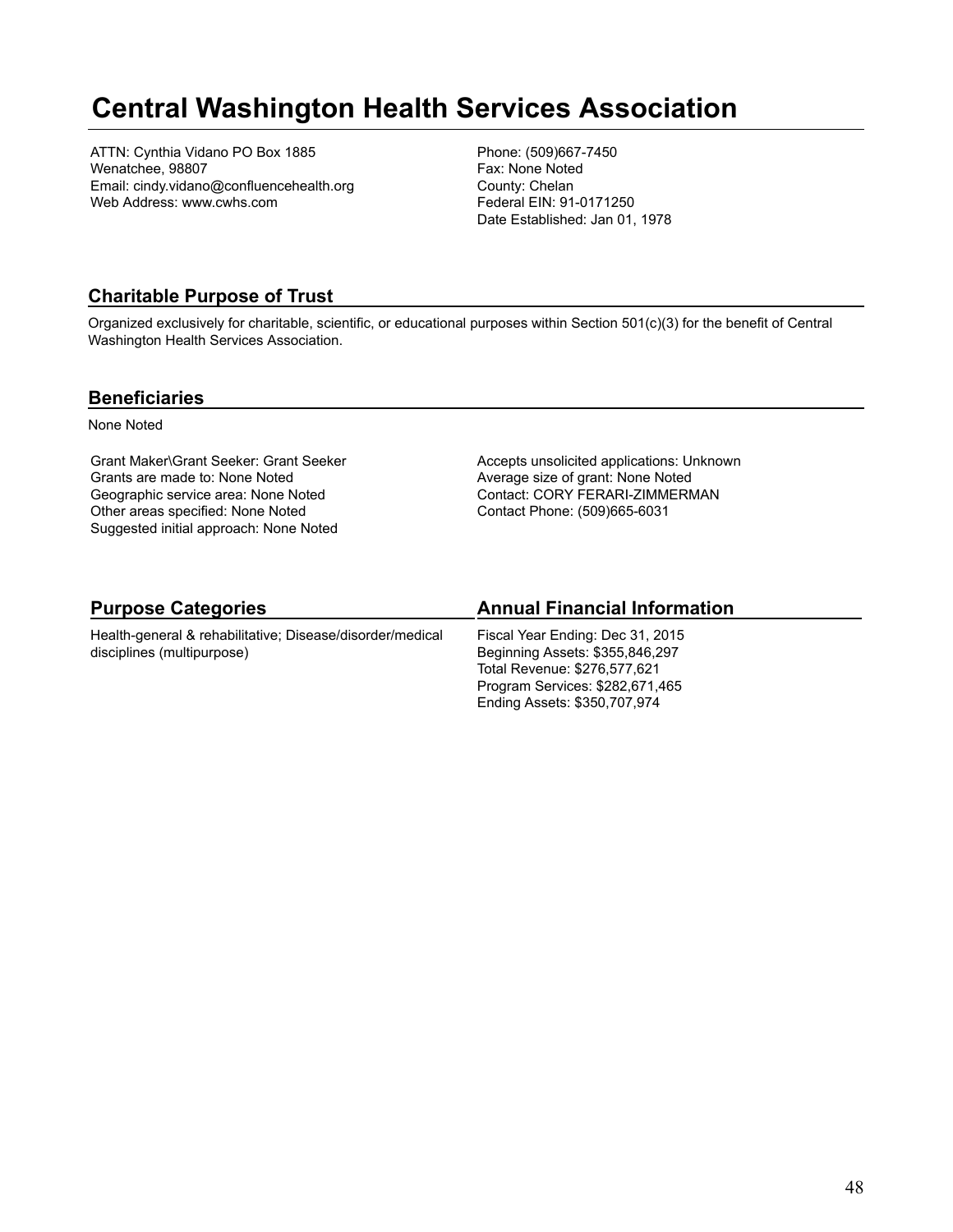# **Centralia College Foundation**

600 Centralia College Blvd Centralia, 98531 Email: foundation@centralia.edu Web Address: www.foundation.centralia.edu Phone: (360)330-7107 Fax: None Noted County: Lewis Federal EIN: 91-1195403 Date Established: Nov 12, 1982

### **Charitable Purpose of Trust**

Centralia College Foundation exists to support and enhance the ability of Centralia College to be a dynamic learning community. The foundation will actively stimulate our community to invest funds, other assets, and energies with the foundation. This effort will help to perpetuate the college and assist it to operate at a level far above that achieved from state and federal support alone.

#### **Beneficiaries**

None Noted

Grant Maker\Grant Seeker: Grant Seeker Grants are made to: None Noted Geographic service area: None Noted Other areas specified: None Noted Suggested initial approach: None Noted

Accepts unsolicited applications: Unknown Average size of grant: None Noted Contact: Julie Johnson Contact Phone: (360)623-8942

#### **Purpose Categories** Educational institutions & related activities **Annual Financial Information** Fiscal Year Ending: Jun 30, 2016 Beginning Assets: \$16,011,328 Total Revenue: \$1,157,206 Program Services: \$801,356 Ending Assets: \$15,959,421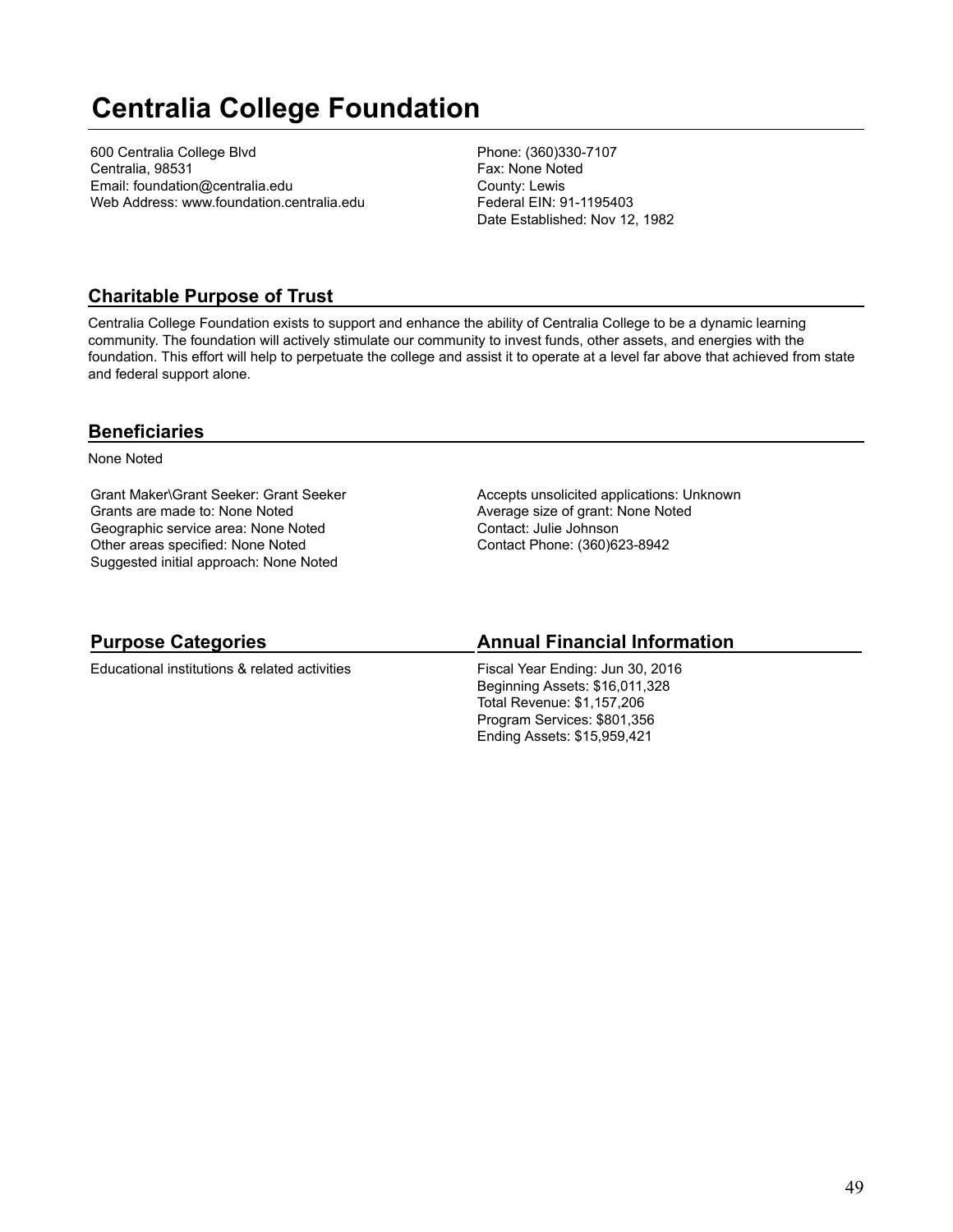# **Centrum Foundation**

PO BOX 1158 PORT TOWNSEND, 98368 Email: centrum@centrum.org Web Address: www.centrum.org

Phone: (360)385-5320 Fax: None Noted County: Jefferson Federal EIN: 23-7348302 Date Established: Dec 14, 1973

#### **Charitable Purpose of Trust**

Arts, culture, humanities

#### **Beneficiaries**

None Noted

Grant Maker\Grant Seeker: Grant Seeker Grants are made to: None Noted Geographic service area: None Noted Other areas specified: None Noted Suggested initial approach: None Noted

Accepts unsolicited applications: None Noted Average size of grant: None Noted Contact: ROB BIRMAN Contact Phone: (360)385-3102

Program Services: \$2,714,570 Ending Assets: \$740,793

| <b>Purpose Categories</b>                                                                      | <b>Annual Financial Information</b>                                                           |
|------------------------------------------------------------------------------------------------|-----------------------------------------------------------------------------------------------|
| Arts, culture, humanities; Educational institutions & related<br>activities; Youth development | Fiscal Year Ending: Dec 31, 2015<br>Beginning Assets: \$539,303<br>Total Revenue: \$2,654,156 |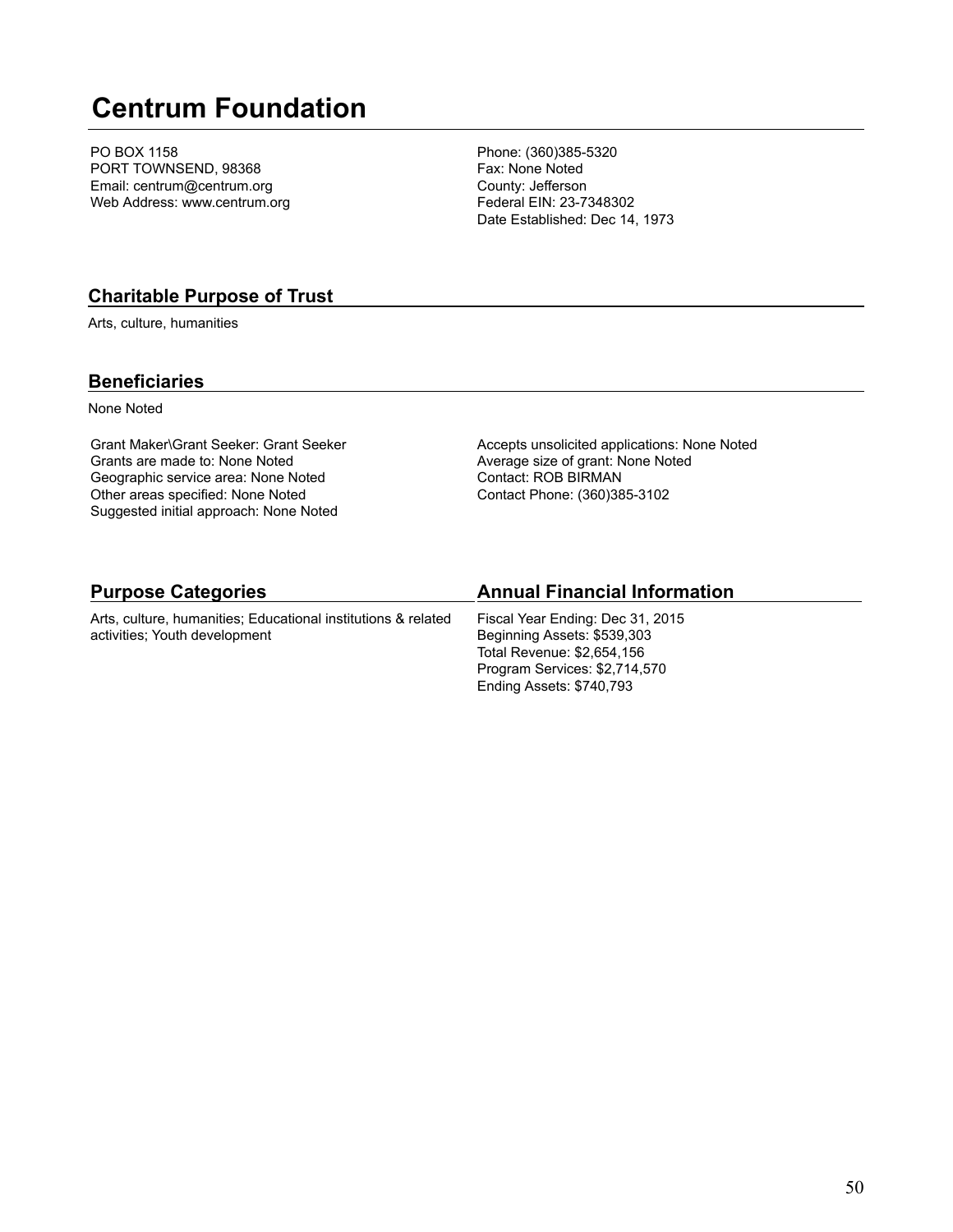# **Charles Wright Academy**

7723 Chambers Creek Rd Tacoma, 98467 Email: None Noted Web Address: www.charleswright.org Phone: ()- Fax: None Noted County: None Noted Federal EIN: 91-0673111 Date Established: May 01, 1956

### **Charitable Purpose of Trust**

Charles Wright Academy provides a demanding academic program, challenging each student to develop fully his or her intellectual, physical, and artistic ability, and his or her potential for moral conduct and responsible citizenship.

#### **Beneficiaries**

None Noted

Grant Maker\Grant Seeker: Grant Seeker Grants are made to: None Noted Geographic service area: None Noted Other areas specified: None Noted Suggested initial approach: None Noted

Accepts unsolicited applications: None Noted Average size of grant: None Noted Contact: None Noted Contact Phone: ()-

# **Purpose Categories**

Educational institutions & related activities

#### **Annual Financial Information**

Fiscal Year Ending: Jun 30, 2016 Beginning Assets: \$56,067,156 Total Revenue: \$17,055,528 Program Services: \$18,417,821 Ending Assets: \$55,229,299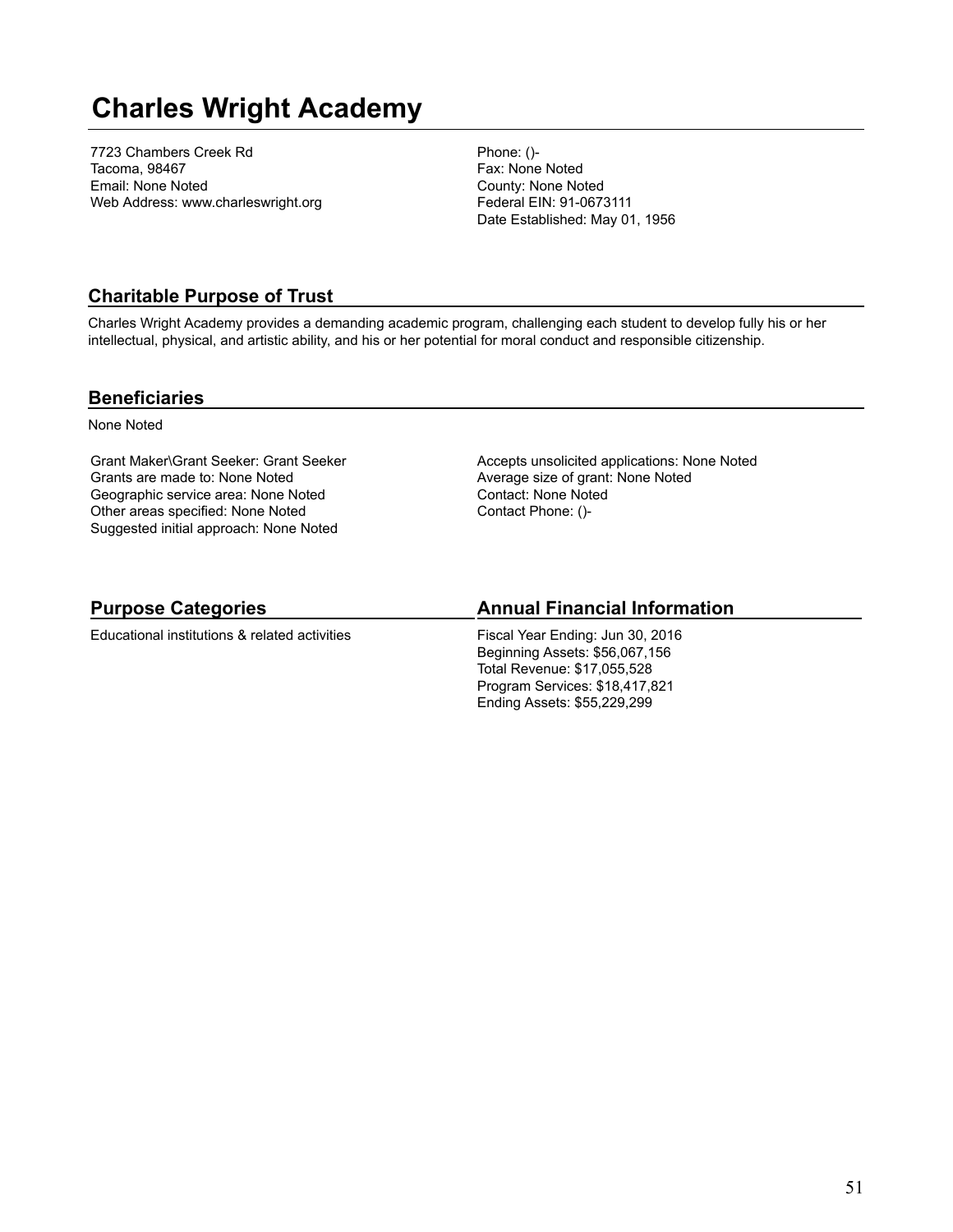# **Charlotte Y Martin Foundation**

1201 THIRD AVE STE 5010 SEATTLE, 98118 Email: INFO@CHARLOTTEMARTIN.ORG Web Address: CHARLOTTEMARTIN.ORG Phone: ()- Fax: None Noted County: King Federal EIN: 47-2057123 Date Established: Mar 04, 2014

### **Charitable Purpose of Trust**

THE CHARLOTTE MARTIN FOUNDATION IS A PRIVATE INDEPENDENT FOUNDATION DEDICATED TO ENRICHING THE LIVES OF YOUTH AND PRESERVING AND PROTECTING WILDLIFE AND HABITAT.

#### **Beneficiaries**

None Noted

Grant Maker\Grant Seeker: Grant Maker Grants are made to: 501(c)(3) Geographic service area: Pacific Northwest Other areas specified: None Noted AK, OR, WA, MT, ID Suggested initial approach: None Noted

Accepts unsolicited applications: No Average size of grant: \$5,001 to \$10,000 Contact: CHARLOTTEMARTIN.ORG Contact Phone: ()-

# **Purpose Categories**

Environmental quality, protection; Youth development

### **Annual Financial Information**

Fiscal Year Ending: Dec 31, 2016 Beginning Assets: \$22,948,642 Total Revenue: \$850,620 Program Services: \$1,679,870 Ending Assets: \$22,121,525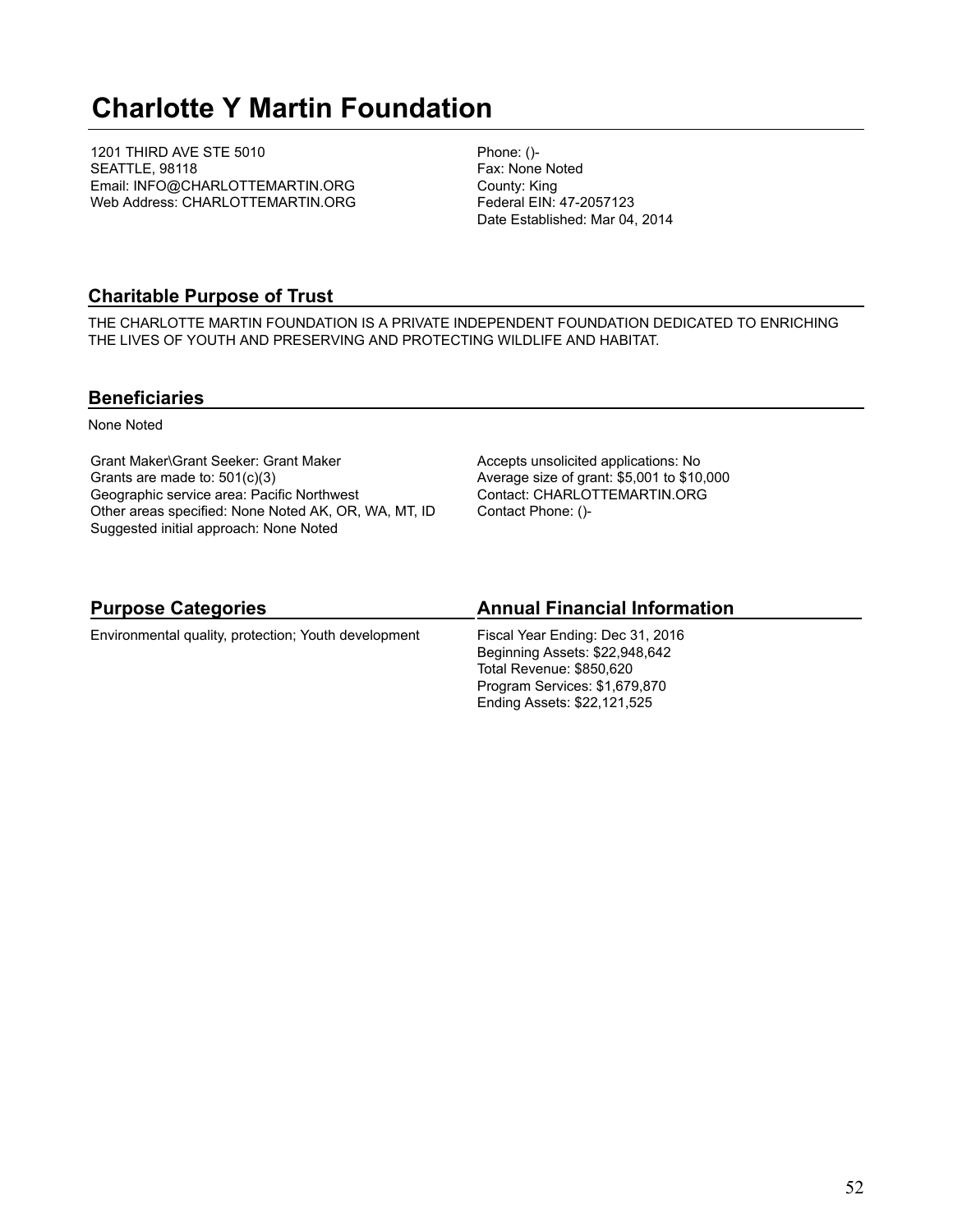# **Chelan-Douglas Land Trust**

18 N Wenatchee Ave WENATCHEE, 98801 Email: info@cdlandtrust.org Web Address: www.cdlandtrust.org Phone: ()- Fax: None Noted County: Chelan Federal EIN: 91-1331348 Date Established: May 28, 1985

### **Charitable Purpose of Trust**

This corporation is organized exclusively for charitable, educational, and scientific purposes within the meaning of Section 501 (c)(3) of the Internal Revenue Code. Not withstanding any other provision of theses articles, this corporation shall not carry on any other activities not permitted to be carries on by an organization exempt from federal income tax under Section 501 (c)(3) of the Internal Revenue Code. To engage in any lawful activity consistent with paragraph (1) lending to the acquisition, maintenance, or development of park, recreation, timber, agricultural, scenic, historic, and open space land resources and specifically: a) To join together to raise funds through cooperative effort. b) To stimulate public awareness and understanding of the need to acquire, protect, maintain, or develop our park, recreation, timber, agricultural, scenic, historic, and open space land resources. c) To provide funding to acquire, maintain, or develop recreating, timber, agricultural, scenic, historic, and open space land resources.

#### **Beneficiaries**

None Noted

Grant Maker\Grant Seeker: Grant Seeker Grants are made to: None Noted Geographic service area: None Noted Other areas specified: None Noted Suggested initial approach: None Noted

Accepts unsolicited applications: None Noted Average size of grant: None Noted Contact: CURT SOPER Contact Phone: (509)667-9708

#### **Purpose Categories**

Environmental quality, protection

#### **Annual Financial Information**

Fiscal Year Ending: Dec 31, 2016 Beginning Assets: \$22,256,401 Total Revenue: \$1,597,850 Program Services: \$425,099 Ending Assets: \$22,212,949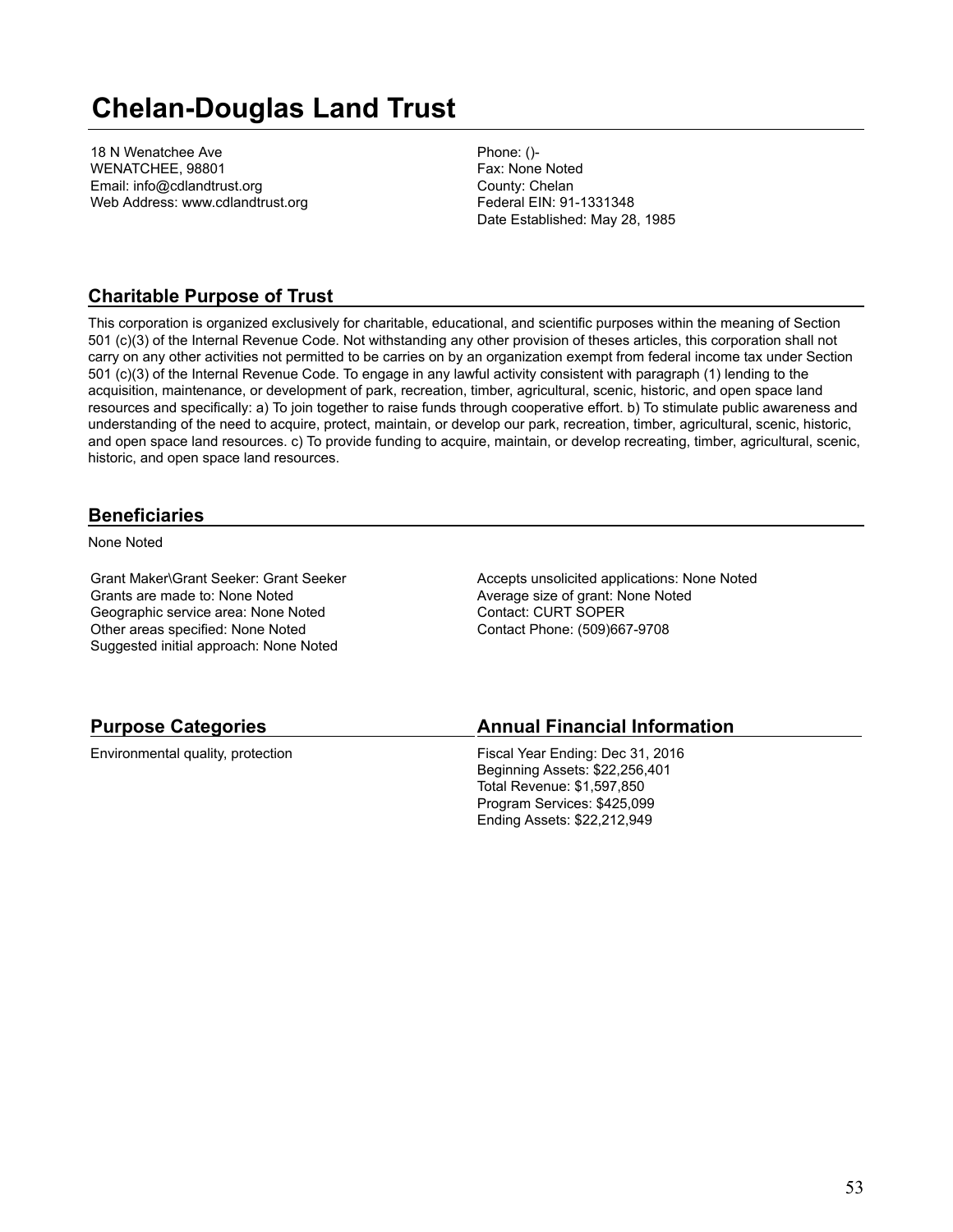# **Children's Alliance**

718 6th Ave S Seattle, 98104 Email: seattle@childrensalliance.org Web Address: www.childrensalliance.org Phone: (206)325-6291 Fax: None Noted County: King Federal EIN: 91-0982879 Date Established: May 06, 1976

### **Charitable Purpose of Trust**

Analysis of public policy as it effects programs for children, youth and families, primarily those programs intended to serve disadvantaged and low-income populations. Dissemination of information regarding the needs and welfare of children, youth and families. Advocacy for prevention programs. Training for volunteers in citizen advocacy.

#### **Beneficiaries**

None Noted

Grant Maker\Grant Seeker: Grant Seeker Grants are made to: None Noted Geographic service area: None Noted Other areas specified: None Noted Suggested initial approach: None Noted

Accepts unsolicited applications: None Noted Average size of grant: None Noted Contact: Paola Maranan Contact Phone: (206)324-0340

### **Purpose Categories**

Human service-other multipurpose; Philanthropy & volunteerism; Public affairs/society benefit

### **Annual Financial Information**

Fiscal Year Ending: Jun 30, 2016 Beginning Assets: \$1,389,696 Total Revenue: \$1,416,331 Program Services: \$1,417,891 Ending Assets: \$1,389,559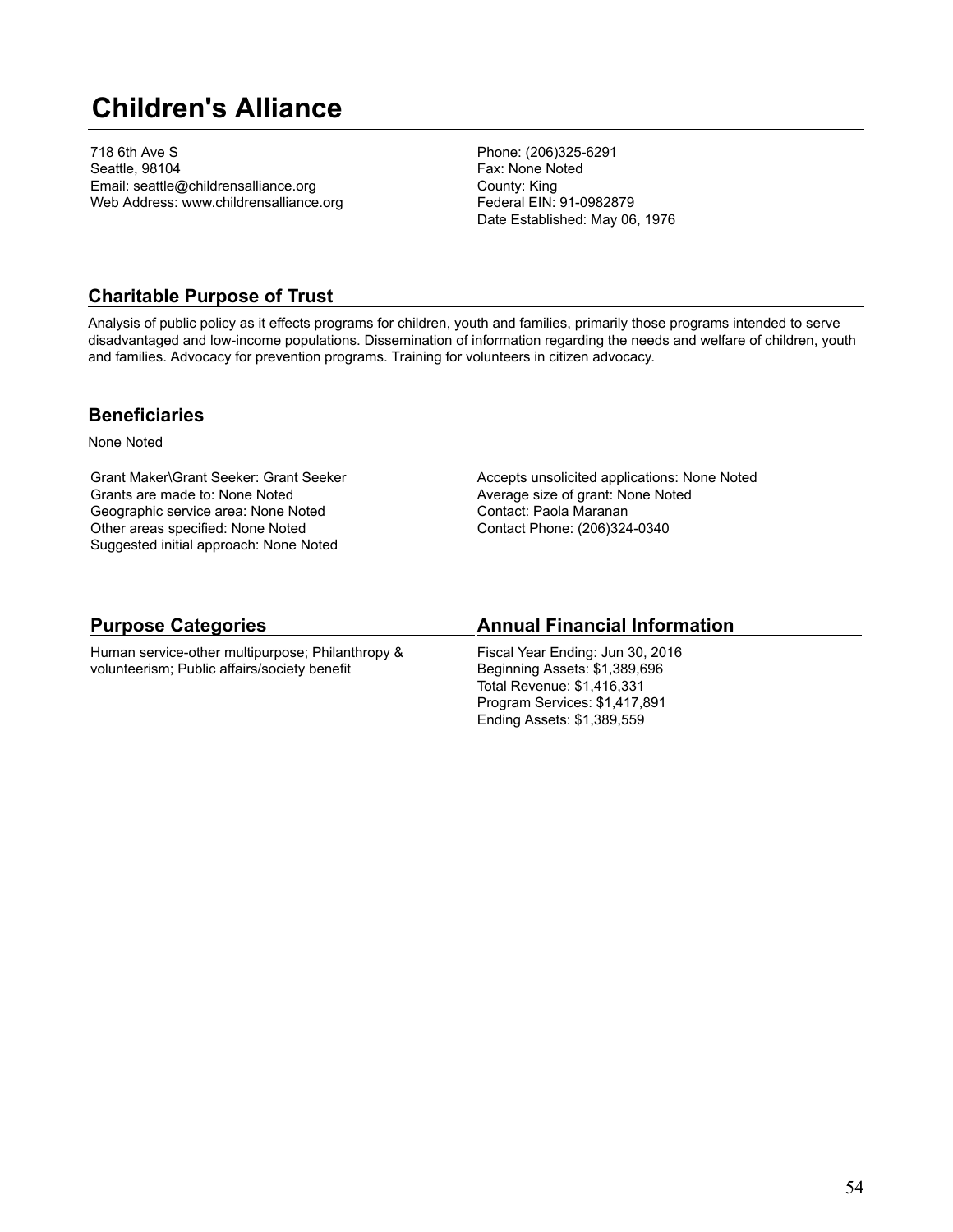# **Children's Discovery Foundation**

C/o Pete Moe 30 Pea Patch Ln EASTSOUND, 98245 Email: krista@thefunhouse.org Web Address: www.thefunhouse.org Phone: (360)376-7639 Fax: None Noted County: San Juan Federal EIN: 91-1806943 Date Established: May 05, 1997

### **Charitable Purpose of Trust**

To build and operate a Discovery Center for children. The Discovery Center will be a unique hybrid of a science center, children's museum, and culture center.

#### **Beneficiaries**

None Noted

Grant Maker\Grant Seeker: Grant Seeker Grants are made to: None Noted Geographic service area: None Noted Other areas specified: None Noted Suggested initial approach: None Noted

Accepts unsolicited applications: None Noted Average size of grant: None Noted Contact: None Noted Contact Phone: ()-

# **Purpose Categories**

Arts, culture, humanities; Youth development; Community improvement/development

### **Annual Financial Information**

Fiscal Year Ending: Dec 31, 2015 Beginning Assets: \$1,007,719 Total Revenue: \$1,760,297 Program Services: \$344,490 Ending Assets: \$2,290,949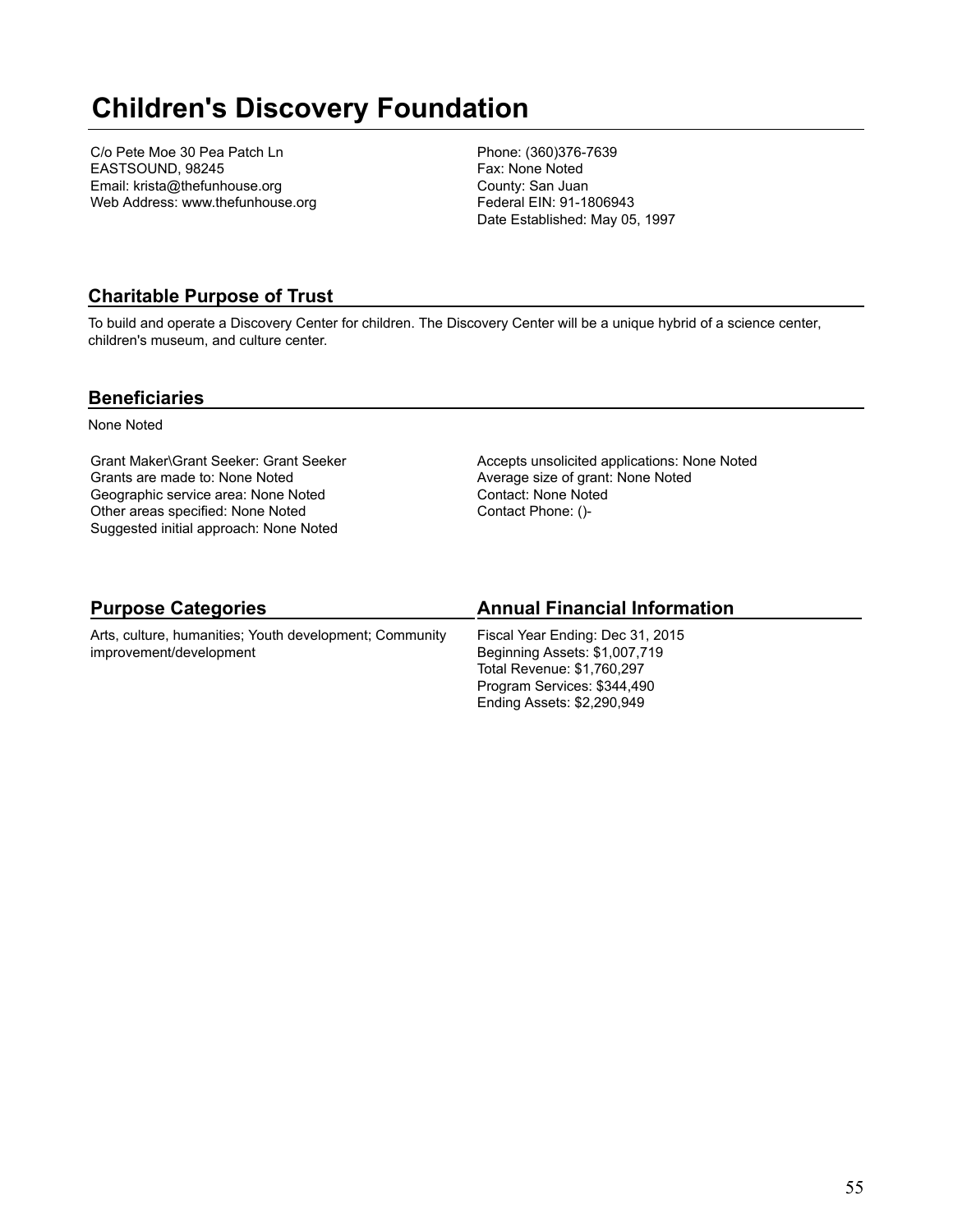# **Children's Home Society of Washington**

PO Box 15190 Seattle, 98115 Email: donateinfo@chs-wa.org Web Address: www.childrenshomesociety.org Phone: (206)695-3201 Fax: None Noted County: King Federal EIN: 91-0575955 Date Established: Feb 17, 1960

### **Charitable Purpose of Trust**

To help children thrive and become viable members of society through programs designed to provide support for children directly and by strengthening their families.

#### **Beneficiaries**

None Noted

Grant Maker\Grant Seeker: Grant Seeker Grants are made to: None Noted Geographic service area: None Noted Other areas specified: None Noted Suggested initial approach: None Noted

Accepts unsolicited applications: Unknown Average size of grant: None Noted Contact: Cynthia Taylor Contact Phone: (206)695-3265

# **Purpose Categories**

Educational institutions & related activities; Youth development; Human service-other multipurpose

### **Annual Financial Information**

Fiscal Year Ending: Jun 30, 2016 Beginning Assets: \$12,417,253 Total Revenue: \$25,076,101 Program Services: \$23,506,613 Ending Assets: \$13,292,017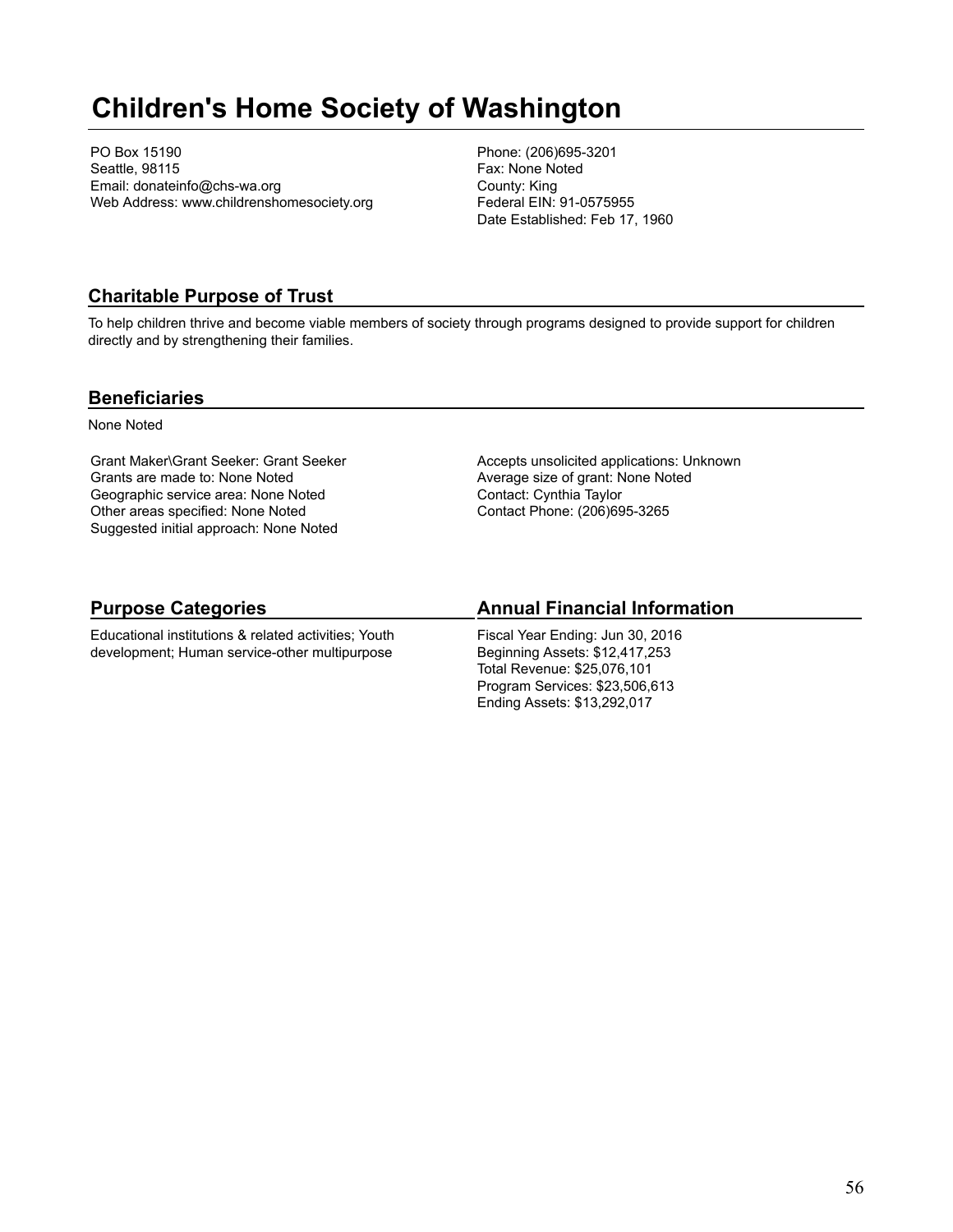# **Chinese Information and Service Center**

ATTN: Accounting 611 S Lane St Seattle, 98104 Email: info@cisc-seattle.org Web Address: cisc-seattle.org

Phone: (206)382-2089 Fax: None Noted County: King Federal EIN: 23-7438529 Date Established: Jul 24, 1973

### **Charitable Purpose of Trust**

CISC CREATES OPPORTUNITIES FOR ASIAN IMMIGRANTS AND THEIR FAMILIES TO SUCCEED BY HELPING THEM MAKE THE TRANSITION TO A NEW LIFE WHILE KEEPING LATER GENERATIONS IN TOUCH WITH THEIR RICH HERITAGE. CISC'S CLIENT INFORMATION AND REFERRAL SERVICES INCLUDE LANGUAGE AND CULTURALLY APPROPRIATE ASSISTANCE TO FAMILIES, DISABLED INDIVIDUALS, AND ELDERLY SUCH AS DIRECT SOCIAL SERVICES AND OUTREACH LINKING CLIENTS WITH NEEDED PROGRAMS/SERVICES.

#### **Beneficiaries**

None Noted

Grant Maker\Grant Seeker: Grant Seeker Grants are made to: None Noted Geographic service area: None Noted Other areas specified: None Noted Suggested initial approach: None Noted

Accepts unsolicited applications: None Noted Average size of grant: None Noted Contact: Dorothy Wong Contact Phone: (206)624-5633

| <b>Purpose Categories</b>                            | <b>Annual Financial Information</b> |
|------------------------------------------------------|-------------------------------------|
| Youth development; Human service-other multipurpose; | Fiscal Year Ending: Dec 31, 2015    |
| Community improvement/development                    | Beginning Assets: \$1,329,938       |
|                                                      | Total Revenue: \$3,577,904          |
|                                                      | Program Services: \$3,476,335       |
|                                                      | Ending Assets: \$1,370,386          |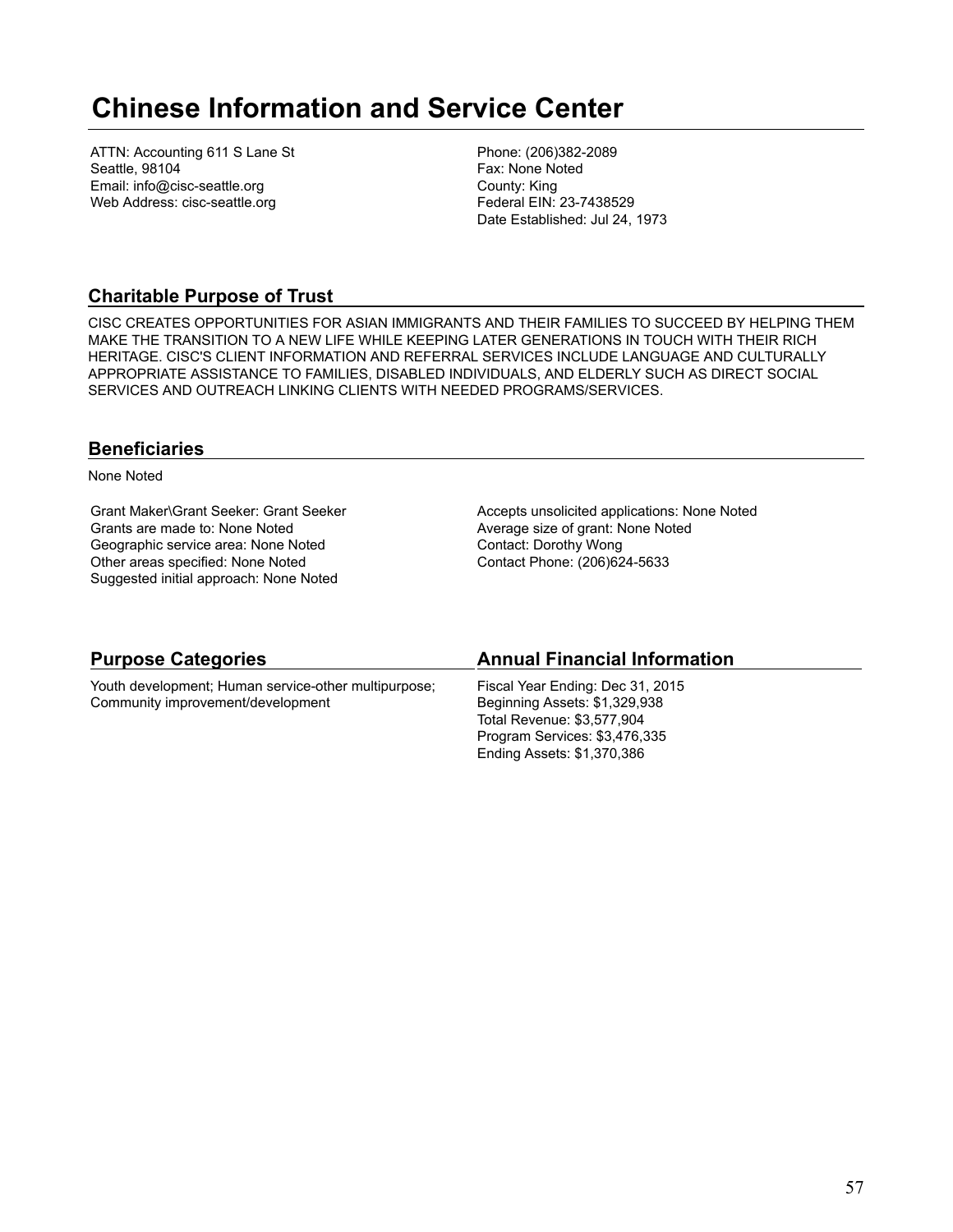# **Chuckanut Health Foundation**

PO Box 5641 BELLINGHAM, 98227 Email: suesharpe@chuckanuthealthfoundation.org Web Address: www.chuckanuthealthfoundation.org Phone: (360)398-6334 Fax: None Noted County: Whatcom Federal EIN: 91-1192943 Date Established: Jan 01, 1982

### **Charitable Purpose of Trust**

Provide support and leadership in healthcare (hospitals/patient, community and professional health education/emergency medicine/rehabilitation medicine/mental health/chemical dependency/crisis intervention).

#### **Beneficiaries**

None Noted

Grant Maker\Grant Seeker: Grant Maker Grants are made to: 501(c)(3) Geographic service area: None Noted Other areas specified: Whatcom County Suggested initial approach: Letter, Call, Email Accepts unsolicited applications: Yes Average size of grant: \$5,001 to \$10,000 Contact: Sue Sharpe Contact Phone: (360)671-3349

# **Purpose Categories**

Educational institutions & related activities; Health-general & rehabilitative; Food, nutrition, agriculture

### **Annual Financial Information**

Fiscal Year Ending: Dec 31, 2015 Beginning Assets: \$14,435,640 Total Revenue: \$785,347 Program Services: \$846,507 Ending Assets: \$13,779,611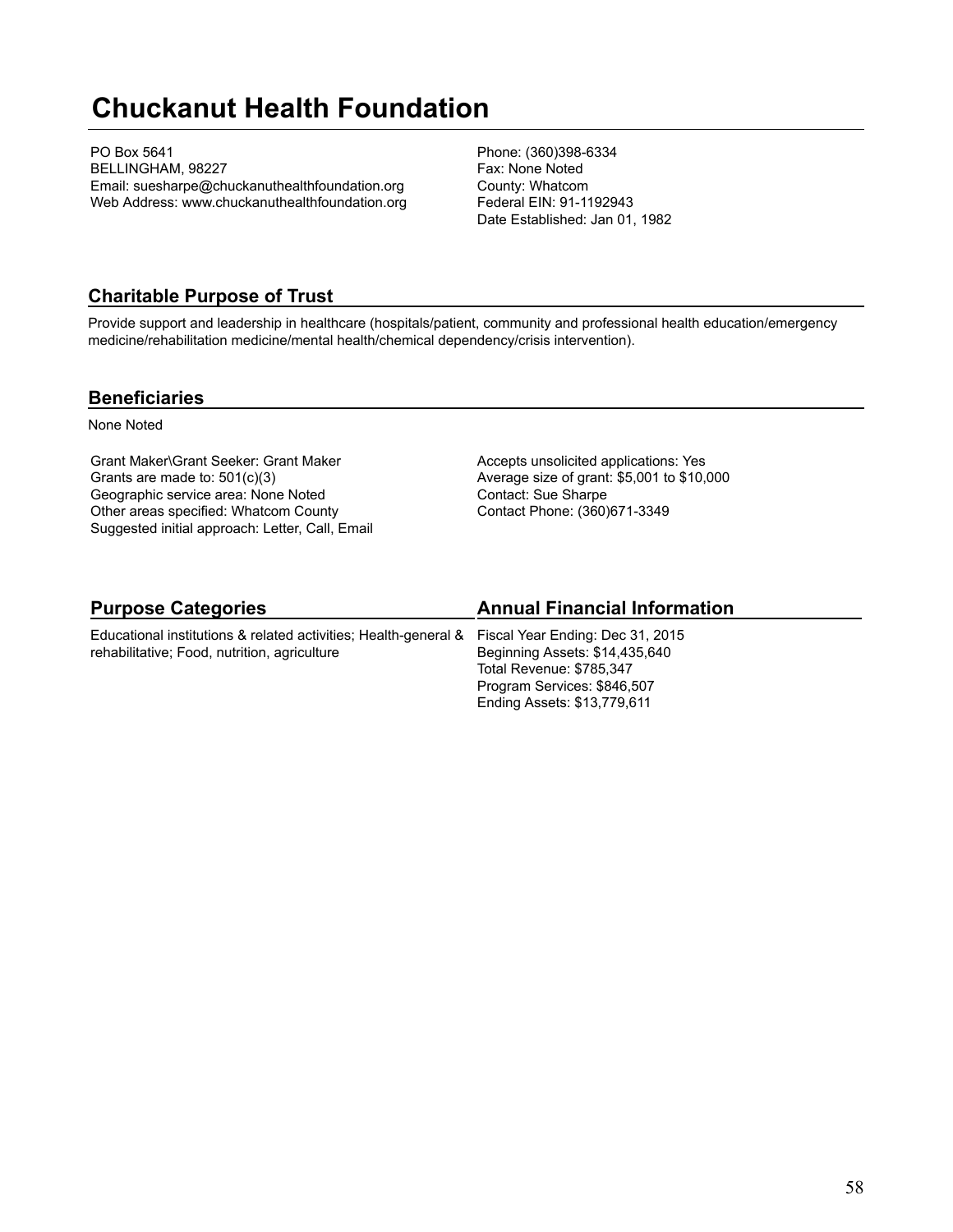# **Clark Community College District 14 Foundation**

1933 Fort Vancouver Way Vancouver, 98663-3598 Email: lgibert@clark.edu Web Address: clarkcollegefoundation.org Phone: (360)750-5759 Fax: None Noted County: Clark Federal EIN: 23-7315006 Date Established: Jul 25, 1973

### **Charitable Purpose of Trust**

The Clark College Foundation is a community based nonprofit organization formed in July 1973 for the purpose of helping individuals, families and organizations blend their personal priorities with the charitable priorities of Clark College to create a growing base of diverse endowments as well as increasing range of current, planned, and periodically, strategic capital gifts that advance Clark College as an extraordinary community college.

#### **Beneficiaries**

None Noted

Grant Maker\Grant Seeker: Both Grants are made to: Individuals Geographic service area: None Noted Other areas specified: None Noted Clark College Only Suggested initial approach: None Noted

Accepts unsolicited applications: No Average size of grant: \$5,000 or below Contact: Lisa Gibert Contact Phone: (360)992-2301

### **Purpose Categories**

Educational institutions & related activities

#### **Annual Financial Information**

Fiscal Year Ending: Jun 30, 2016 Beginning Assets: \$94,425,907 Total Revenue: \$10,834,766 Program Services: \$6,481,365 Ending Assets: \$93,845,731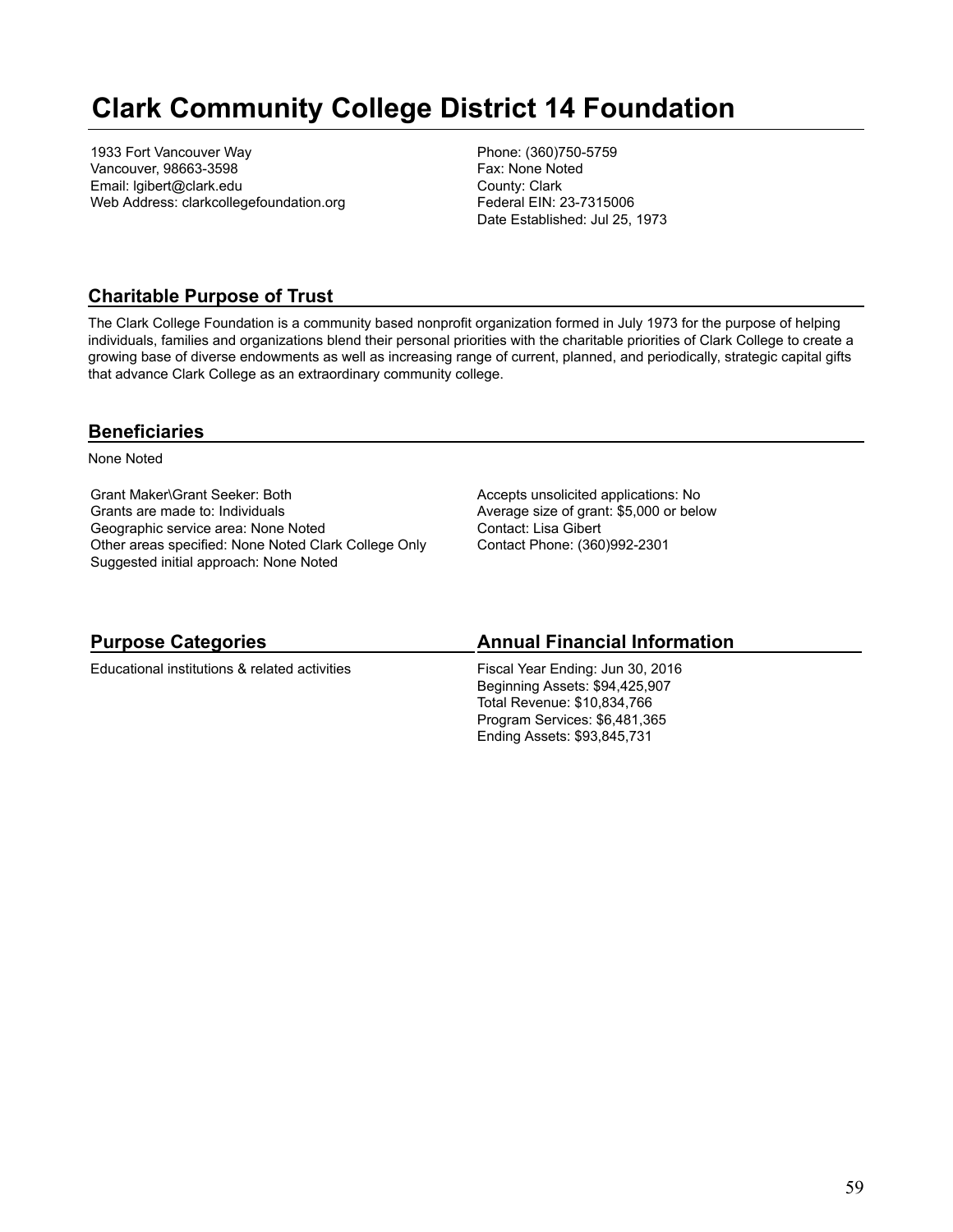# **Clover Park Technical College Foundation**

4500 Steilacoom Blvd SW Lakewood, 98499 Email: smckinney@mail.cptc.ctc.edu Web Address: www.cptc.edu

Phone: (253)589-5724 Fax: None Noted County: Pierce Federal EIN: 91-1565219 Date Established: Jun 04, 2003

### **Charitable Purpose of Trust**

CPTC FOUNDATION WAS FORMED TO SUPPORT CPTC IN THEIR WORK TO EDUCATION TOMORROW'S WORKFORCE. THE FOUNDATION PROVIDES STUDENT SCHOLARSHIPS, EMERGENCY ASSISTANCE, AND PROGRAM SUPPORT.

#### **Beneficiaries**

CPTC FOUNDATION

Grant Maker\Grant Seeker: Grant Seeker Grants are made to: None Noted Geographic service area: None Noted Other areas specified: None Noted Suggested initial approach: None Noted

Accepts unsolicited applications: No Average size of grant: None Noted Contact: TAWNY DOTSON Contact Phone: (253)589-6048

#### **Purpose Categories**

#### **Annual Financial Information**

Educational institutions & related activities; Employment/jobs; Fiscal Year Ending: Dec 31, 2015 Community improvement/development Beginning Assets: \$1,896,409 Total Revenue: \$243,150 Program Services: \$575,322 Ending Assets: \$1,616,262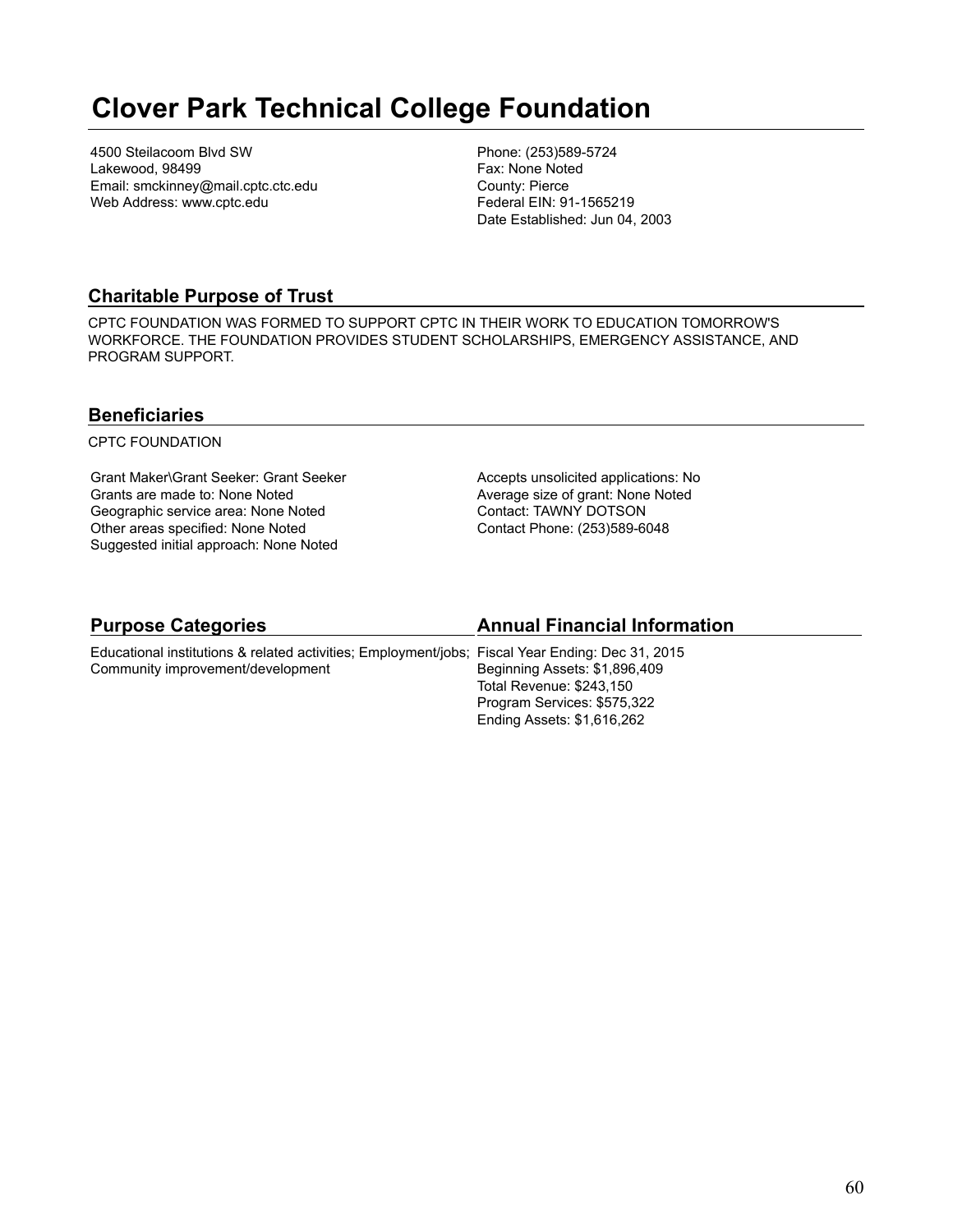# **College Success Foundation**

15500 SE 30TH PL STE 200 BELLVUE, 98007 Email: jsparks@collegesuccessfoundation.org Web Address: www.collegesuccessfoundation.org Phone: (425)416-2001 Fax: None Noted County: King Federal EIN: 91-2036088 Date Established: May 12, 2000

### **Charitable Purpose of Trust**

Including but not limited to making grants to qualified organizations and providing scholarships or financial aid to Washington residents to obtain post-secondary education.

#### **Beneficiaries**

None Noted

Grant Maker\Grant Seeker: Both Grants are made to: 501(c)(3), Other Organizations, Individuals Geographic service area: Washington State Other areas specified: None Noted Suggested initial approach: No Phone Calls

Accepts unsolicited applications: Yes Average size of grant: \$5,000 or below Contact: Michael Cheever Contact Phone: (425)416-2000

#### **Purpose Categories**

Educational institutions & related activities; Youth development

#### **Annual Financial Information**

Fiscal Year Ending: Jun 30, 2016 Beginning Assets: \$100,184,997 Total Revenue: \$57,477,192 Program Services: \$34,320,609 Ending Assets: \$128,817,803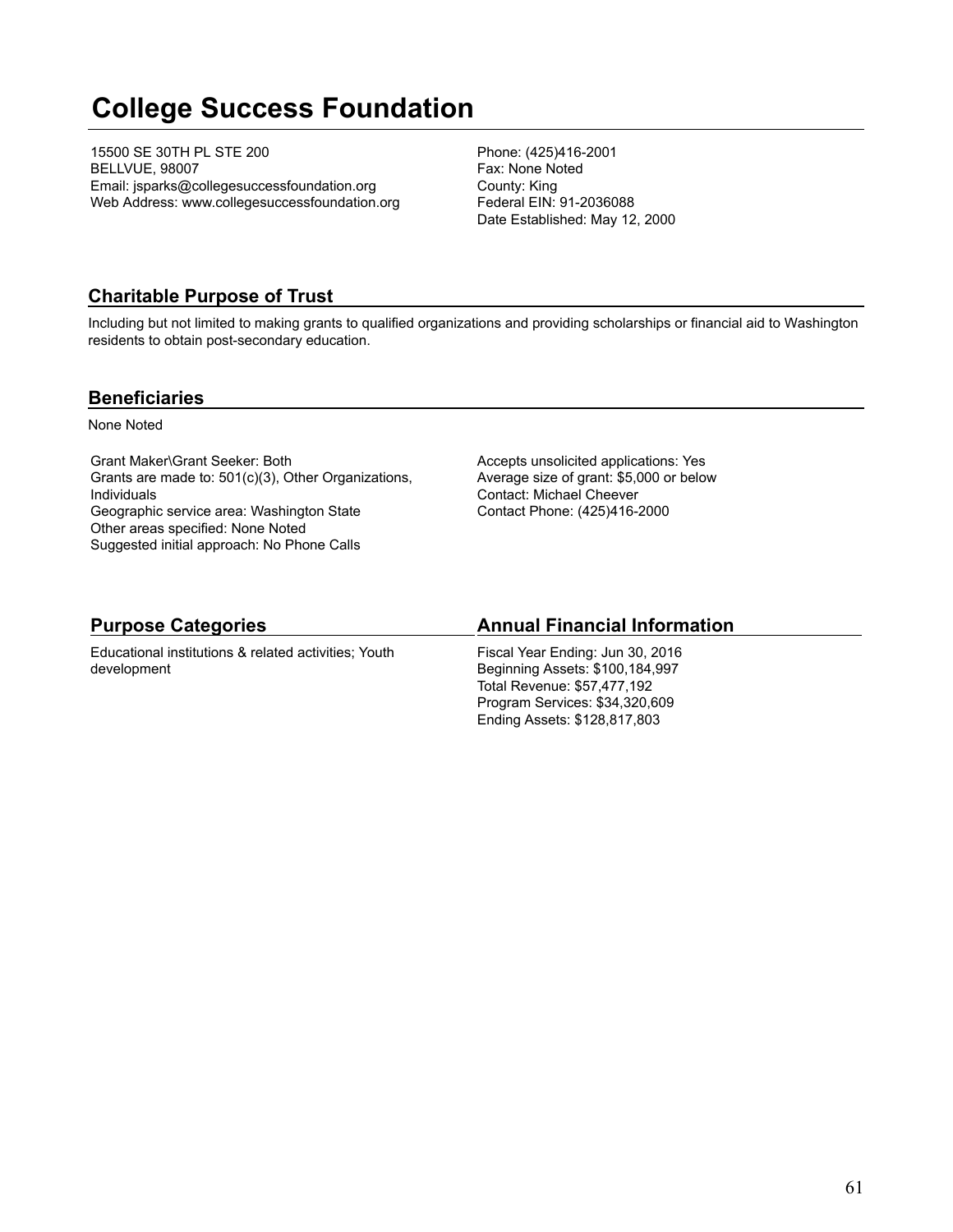# **Columbia Basin Foundation**

234 First Ave NW Ste B EPHRATA, 98823 Email: info@columbiabasinfoundation.org Web Address: www.columbiabasinfoundation.org Phone: ()- Fax: None Noted County: Grant Federal EIN: 91-1733104 Date Established: Aug 06, 1996

#### **Charitable Purpose of Trust**

CBF is a community foundation with a collection of permanent endowment funds supported by a wide range of donors for the purposes of strengthening the community for the benefit of all citizens.

#### **Beneficiaries**

None Noted

Grant Maker\Grant Seeker: Grant Maker Grants are made to: 501(c)(3) Geographic service area: None Noted Other areas specified: Grant, Adams & Lincoln Counties Suggested initial approach: Email

Accepts unsolicited applications: No Average size of grant: \$5,000 or below Contact: Donn Cook Contact Phone: (509)754-4596

# **Purpose Categories**

Community improvement/development; Philanthropy & volunteerism; Human service-other multipurpose

# **Annual Financial Information**

Fiscal Year Ending: Dec 31, 2015 Beginning Assets: \$7,439,469 Total Revenue: \$1,928,800 Program Services: \$614,240 Ending Assets: \$8,181,942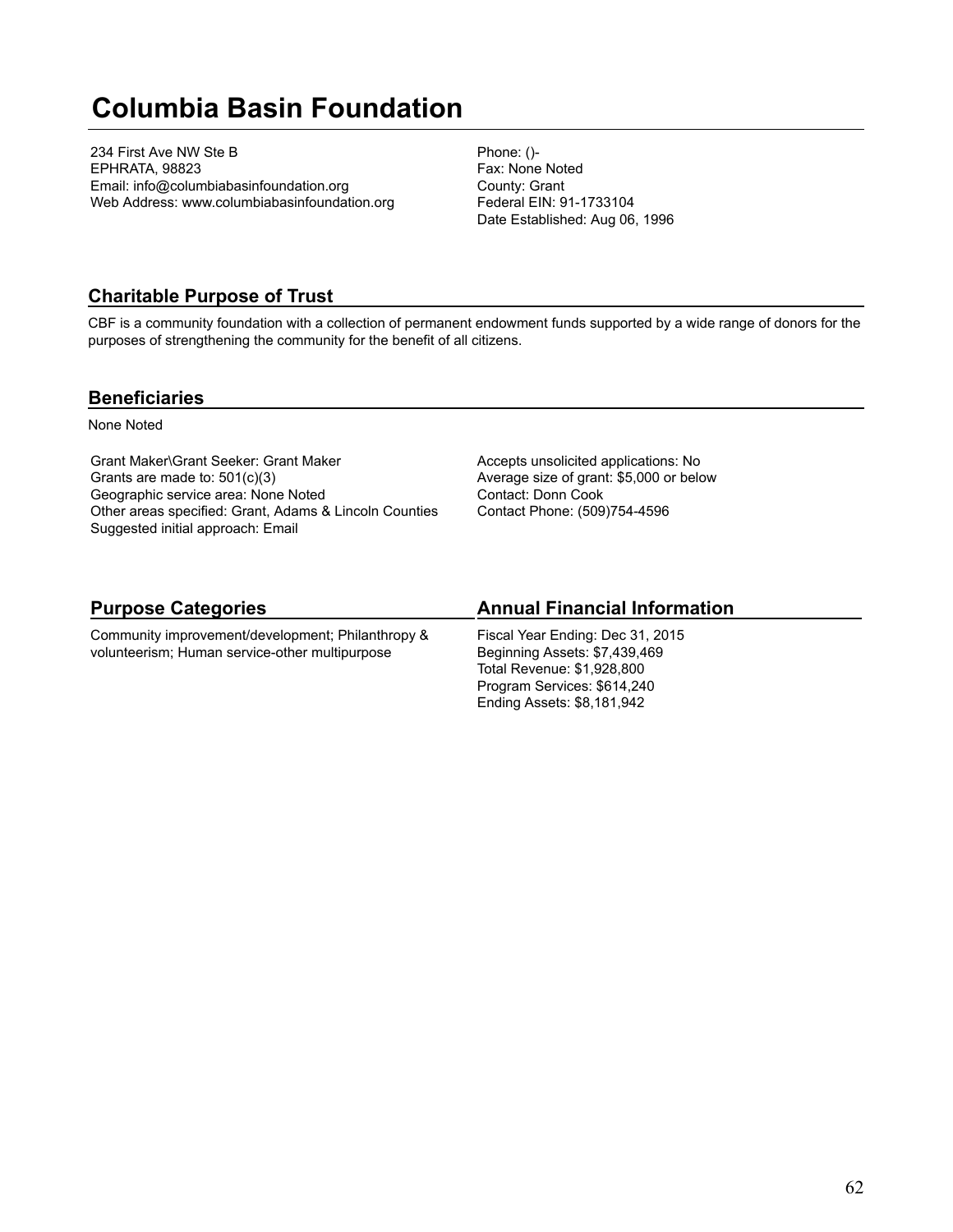# **Committee for Children**

2815 Second Ave. Ste. 400 Seattle, 98121 Email: cfcaccounting@cfchildren.org Web Address: cfchildren.org

Phone: (206)438-6765 Fax: None Noted County: King Federal EIN: 91-1188127 Date Established: Oct 31, 1974

### **Charitable Purpose of Trust**

fostering the safety and well-being of children through social-emotional learning and development.

#### **Beneficiaries**

None Noted

Grant Maker\Grant Seeker: Grant Seeker Grants are made to: None Noted Geographic service area: None Noted Other areas specified: None Noted Suggested initial approach: None Noted

Accepts unsolicited applications: None Noted Average size of grant: None Noted Contact: PAIGE HAMACK Contact Phone: (206)849-9001

#### **Purpose Categories**

Educational institutions & related activities; Youth development; Human service-other multipurpose

#### **Annual Financial Information**

Fiscal Year Ending: Mar 31, 2017 Beginning Assets: \$19,039,940 Total Revenue: \$17,807,190 Program Services: \$15,585,066 Ending Assets: \$22,009,484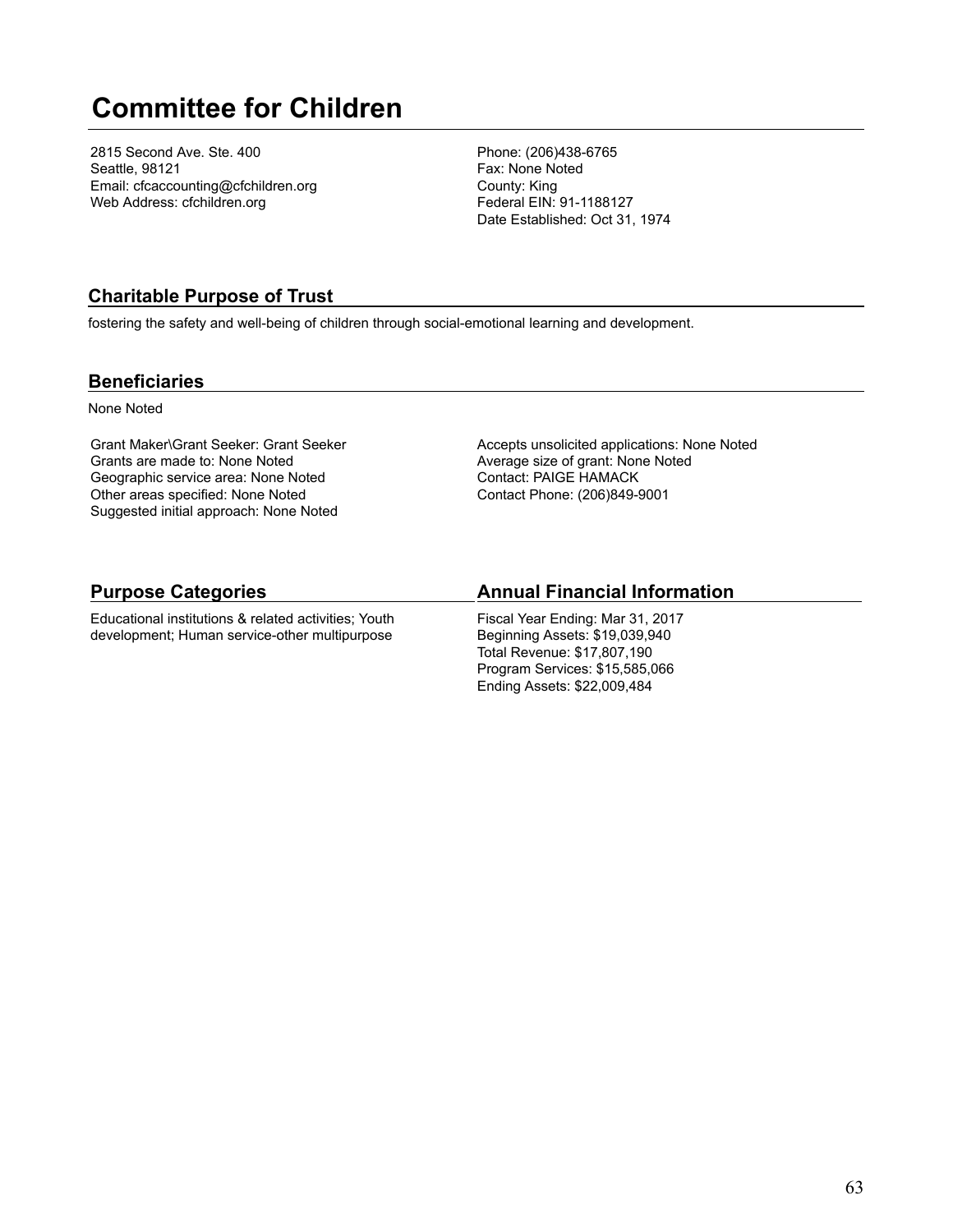# **Communities In Schools Of Washington State**

1010 S 336th St Ste 205 FEDERAL WAY, 98003 Email: michelle@ciswa.org Web Address: www.ciswa.org Phone: (206)461-8521 Fax: None Noted County: King Federal EIN: 91-1541026 Date Established: Jan 01, 1992

### **Charitable Purpose of Trust**

The mission of Communities In Schools is to surround students with a community of support, empowering them to stay in school and achieve in life. As the Washington State Office we provide support to our 12 affiliates implementing the CIS model in their local communities ensuring they provide effective programs with successful outcomes in support of our mission.

#### **Beneficiaries**

None Noted

Grant Maker\Grant Seeker: Grant Seeker Grants are made to: None Noted Geographic service area: None Noted Other areas specified: None Noted Suggested initial approach: None Noted

Accepts unsolicited applications: None Noted Average size of grant: None Noted Contact: Marnie Mcmanus Contact Phone: (253)248-1991

### **Purpose Categories**

Educational institutions & related activities; Youth development; Human service-other multipurpose

#### **Annual Financial Information**

Fiscal Year Ending: Jun 30, 2016 Beginning Assets: \$634,273 Total Revenue: \$1,525,431 Program Services: \$1,585,813 Ending Assets: \$611,564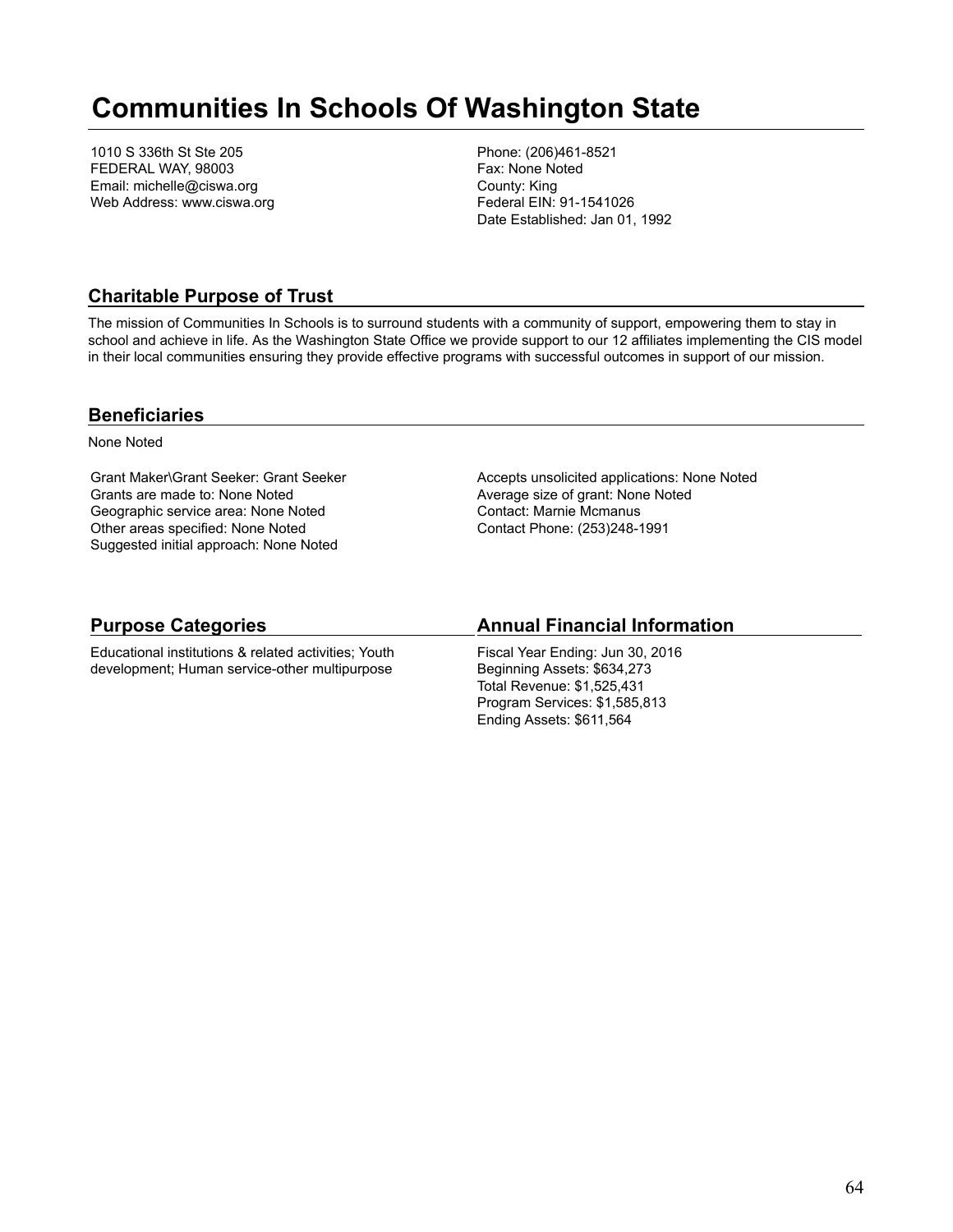# **Community Action Council of Lewis, Mason & Thurston Counties**

3020 WILLAMETTE DR LACEY, 98516 Email: KATHRYNH@CADMT.ORG Web Address: www.caclmt.org

Phone: (360)491-7729 Fax: None Noted County: Thurston Federal EIN: 91-0818368 Date Established: Apr 24, 1966

# **Charitable Purpose of Trust**

The Council strives to improve the quality of life of all residents of Lewis, Mason and Thurston Counties by promoting selfsufficiency, strengthening families, and mobilizing community resources toward elimination of the causes and effects of poverty. Some of the Council's programs include Energy Assistance, Minor Home Repair, Commodity program & homeless prevention, the WIC program, weatherization & Monarch Children's Justice & Advocacy Center, Section 8 Program & Information & Referral, affordable housing.

#### **Beneficiaries**

None Noted

Grant Maker\Grant Seeker: Both Grants are made to: 501(c)(3) Geographic service area: US, Washington State, Pacific Northwest Other areas specified: Lewis, Mason & Thurston Counties Suggested initial approach: Letter

Accepts unsolicited applications: Yes Average size of grant: None Noted Contact: Kathryn Hall-Thompson Contact Phone: (360)438-1100

# **Purpose Categories**

Food, nutrition, agriculture; Human service-other multipurpose; Community improvement/development

# **Annual Financial Information**

Fiscal Year Ending: Sep 30, 2016 Beginning Assets: \$11,633,423 Total Revenue: \$10,938,040 Program Services: \$11,089,365 Ending Assets: \$11,259,037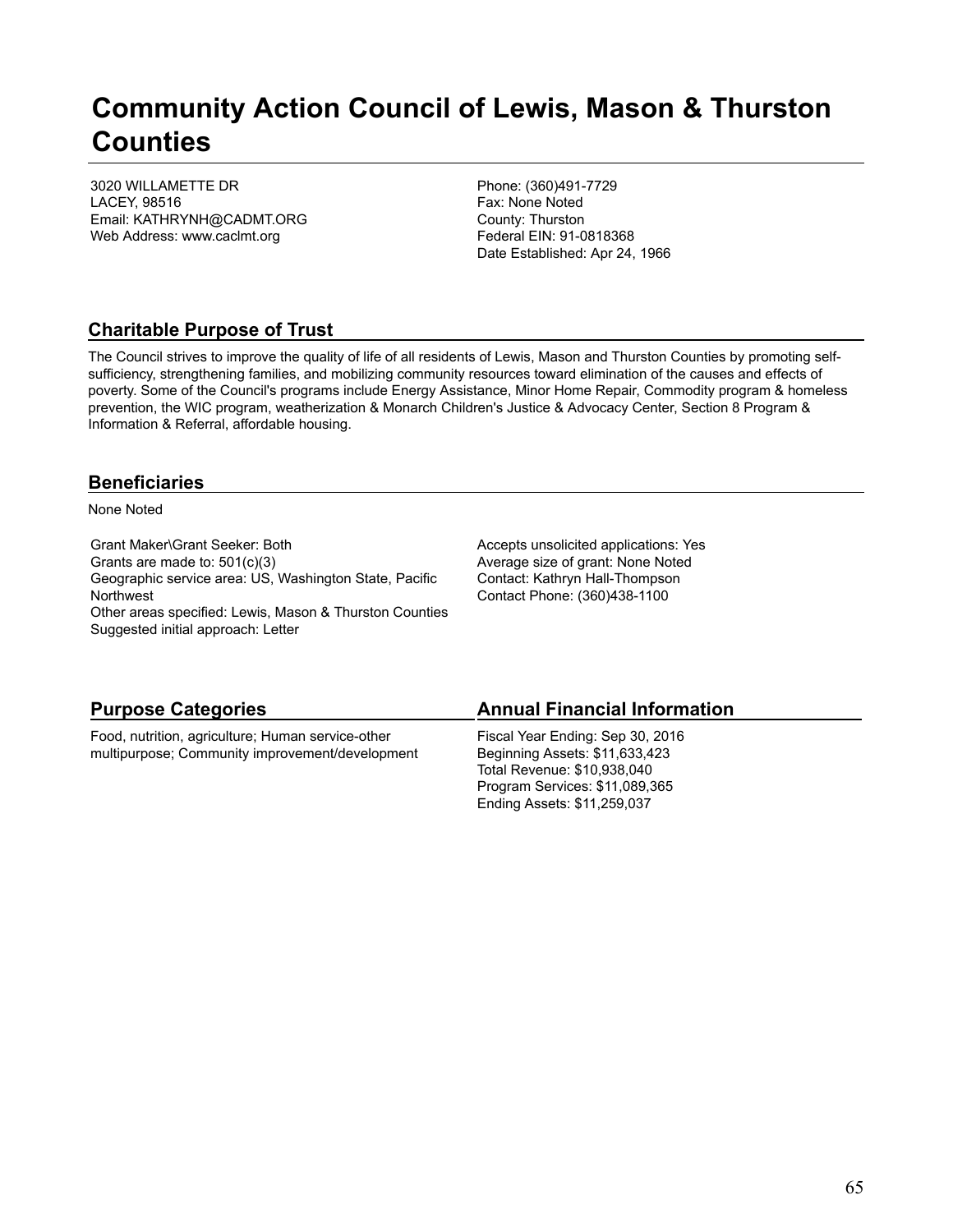# **Community Building Foundation**

C/o Katy Sheehan, Exec Dir W 25 Main Ave, Ste 210 SPOKANE, 99201 Email: katy@community-building.org Web Address: www.community-building.org

Phone: ()- Fax: None Noted County: Spokane Federal EIN: 37-1465273 Date Established: Apr 15, 2003

# **Charitable Purpose of Trust**

Community Building Foundation empowers local organizations to help our community experience justice, vibrancy and sustainability.

#### **Beneficiaries**

None Noted

Grant Maker\Grant Seeker: Grant Maker Grants are made to: 501(c)(3), Other Organizations, Individuals Geographic service area: None Noted Other areas specified: Spokane Area Suggested initial approach: Email

Accepts unsolicited applications: Yes Average size of grant: \$5,000 or below Contact: Katy Sheehan Contact Phone: (509)456-5977

### **Purpose Categories**

Environmental quality, protection; Civil rights/civil liberties; Community improvement/development

### **Annual Financial Information**

Fiscal Year Ending: Dec 31, 2015 Beginning Assets: \$3,014,973 Total Revenue: \$66,593 Program Services: \$235,023 Ending Assets: \$2,846,543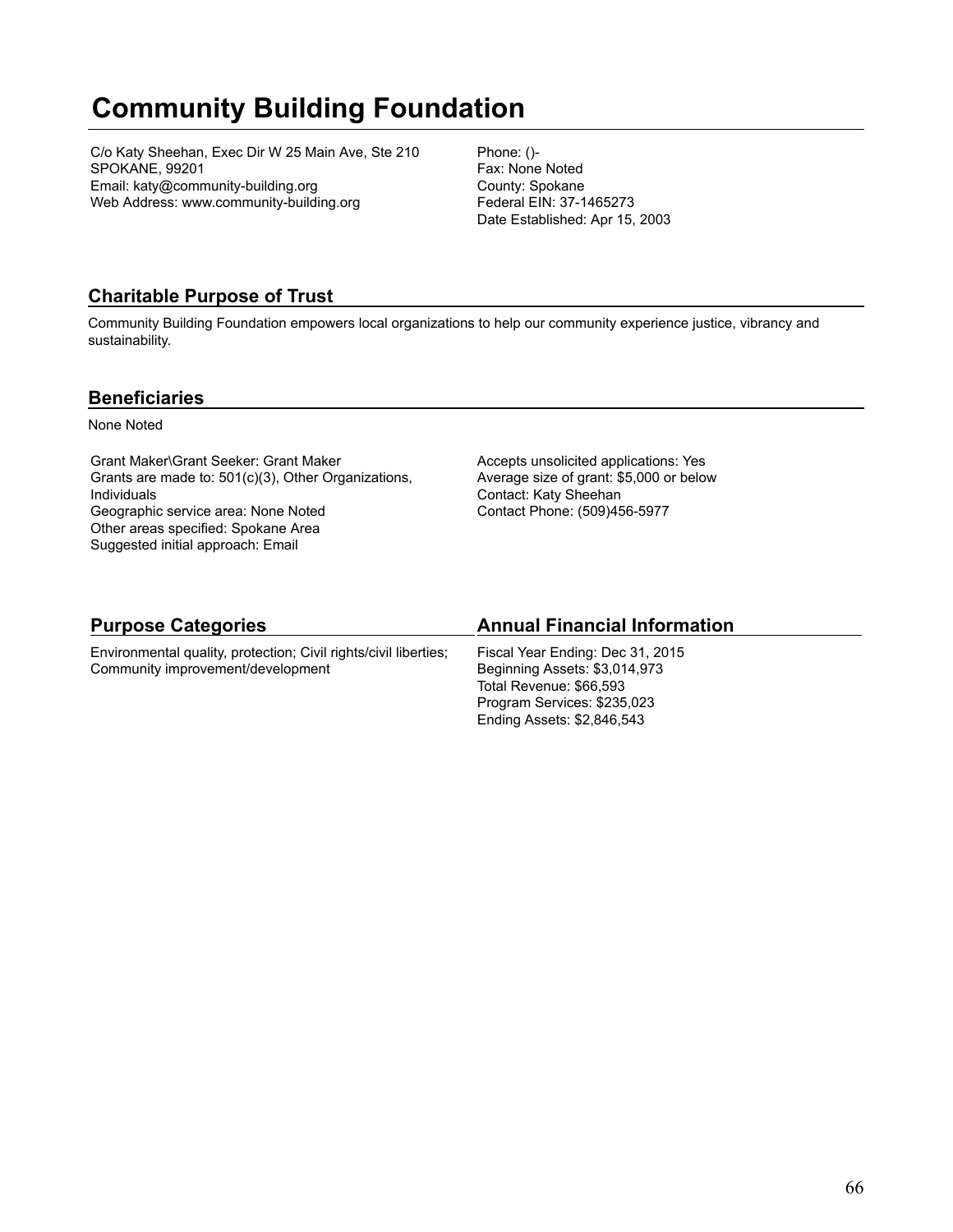# **Community Foundation for Southwest Washington**

610 Esther St Ste 201 Vancouver, 98660 Email: mary@cfsww.org Web Address: www.cfsww.org Phone: (360)737-6335 Fax: None Noted County: Clark Federal EIN: 91-1246778 Date Established: Aug 18, 1983

#### **Charitable Purpose of Trust**

To shape the future of Southwest Washington through philanthropy. We do so by receiving and managing funds to build a permanent endowment that addresses the unmet needs of our community. We grant funds to support worthy projects in the areas of social and human services, arts and culture, education, and quality of life. We provide a flexible way for donors, with varied philanthropic desires, to effect positive changes in their particular areas of interest. We act as a leader in the local philanthropic community, identifying and exploring important issues and concerns, and shaping effective responses.

#### **Beneficiaries**

None Noted

Grant Maker\Grant Seeker: Grant Maker Grants are made to: 501(c)(3), Individuals Geographic service area: None Noted Other areas specified: None Noted Southwest Washington Suggested initial approach: Letter

Accepts unsolicited applications: Yes Average size of grant: \$5,001 to \$10,000 Contact: Mary Pringle Contact Phone: (360)694-2550

| <b>Purpose Categories</b>                                                                     | <b>Annual Financial Information</b> |
|-----------------------------------------------------------------------------------------------|-------------------------------------|
| Arts, culture, humanities; Human service-other multipurpose; Fiscal Year Ending: Dec 31, 2015 |                                     |
| Community improvement/development                                                             | Beginning Assets: \$83,614,999      |
|                                                                                               | Total Revenue: \$31,399,973         |
|                                                                                               | Program Services: \$9,277,957       |
|                                                                                               | Ending Assets: \$102,940,316        |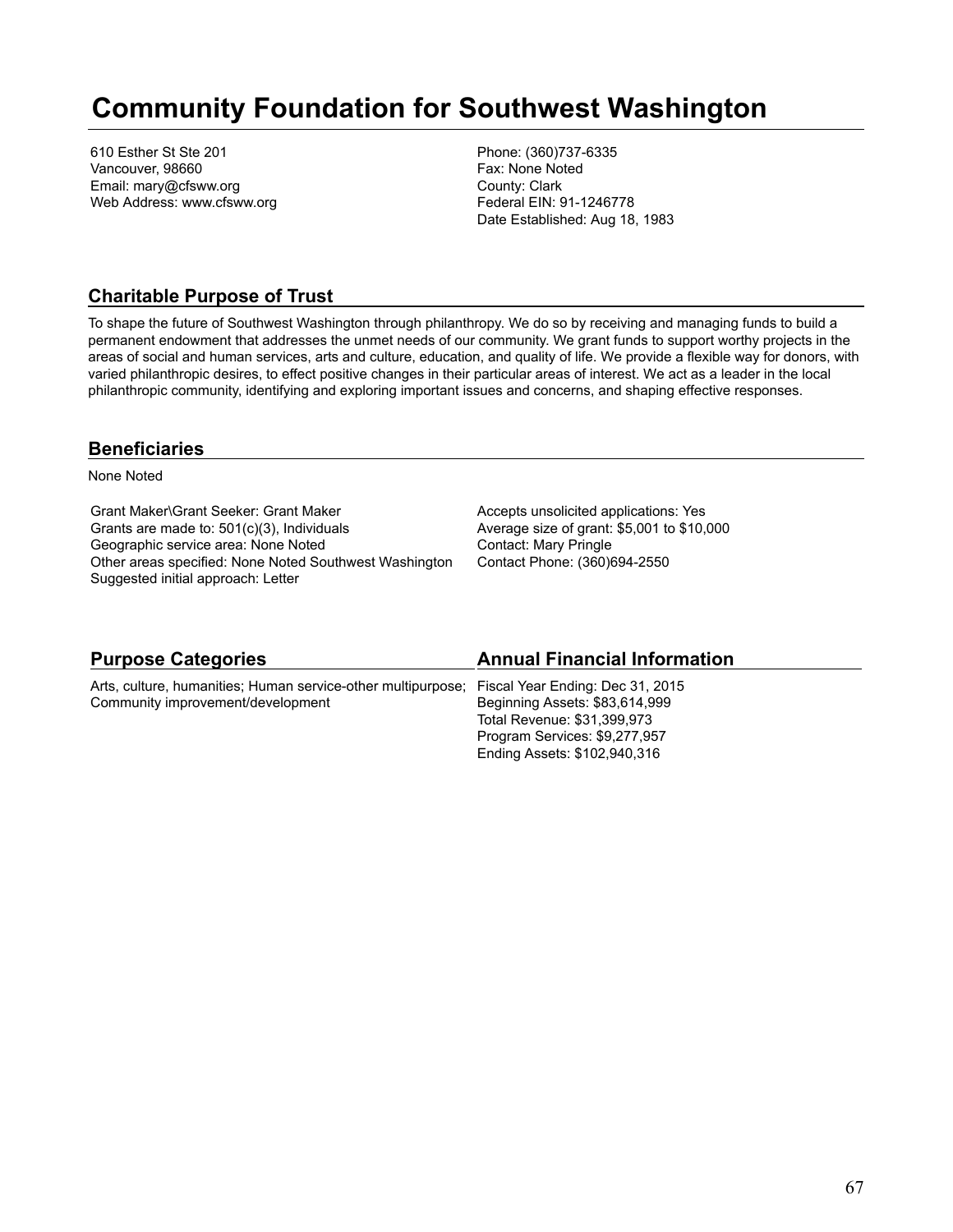# **Community Foundation of North Central Washington**

9 S Wenatchee Ave Wenatchee, 98801 Email: beth@cfncw.org Web Address: www.cfncw.org Phone: ()- Fax: None Noted County: Chelan Federal EIN: 91-1349486 Date Established: Oct 13, 1986

#### **Charitable Purpose of Trust**

General Charitable

#### **Beneficiaries**

None Noted

Grant Maker\Grant Seeker: Grant Maker Grants are made to: 501(c)(3) Geographic service area: None Noted Other areas specified: Chelan, Douglas, Okanogan Counties Contact Phone: (509)663-7716 Suggested initial approach: Call, Email

Accepts unsolicited applications: Yes Average size of grant: \$5,000 or below Contact: Beth Stipe

#### **Purpose Categories**

Philanthropy & volunteerism; Educational institutions & related activities; Health-general & rehabilitative

#### **Annual Financial Information**

Fiscal Year Ending: Jun 30, 2016 Beginning Assets: \$62,247,601 Total Revenue: \$12,154,220 Program Services: \$6,175,704 Ending Assets: \$65,130,487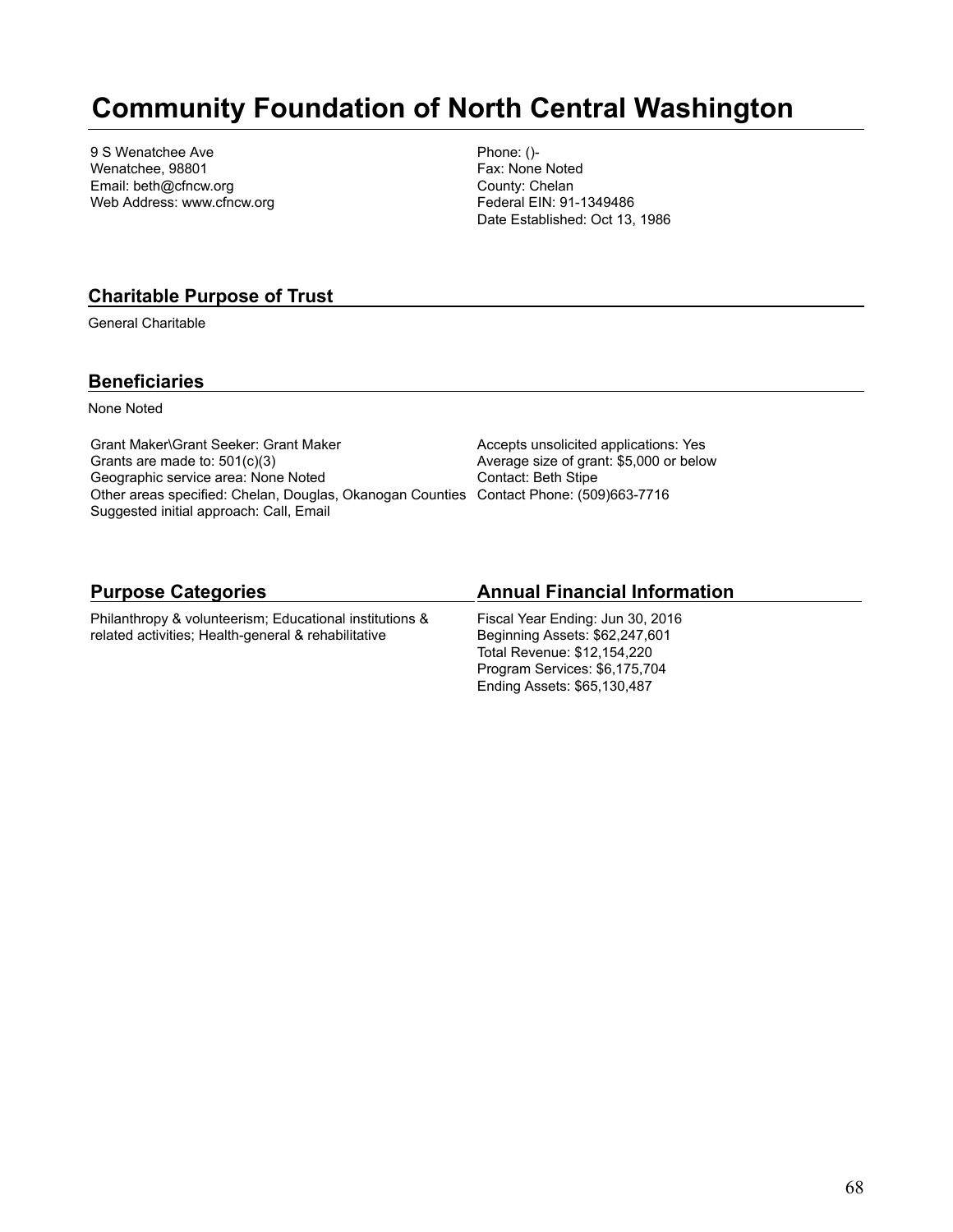# **Community Foundation of Snohomish County**

2823 Rockefeller Ave EVERETT, 98201 Email: maddy@cf-sc.org Web Address: www.cf-sc.org Phone: ()- Fax: None Noted County: Snohomish Federal EIN: 94-3188703 Date Established: Jun 16, 1993

### **Charitable Purpose of Trust**

The Community Foundation of Snohomish County is a charitable organization dedicated to strengthening the community for both present and future generations. The Foundation exists to receive, invest and administer funds and other properties for exclusive application to charitable, scientific or educational purposes.

#### **Beneficiaries**

None Noted

Grant Maker\Grant Seeker: Grant Maker Grants are made to: 501(c)(3), Other Organizations, Individuals Geographic service area: None Noted Other areas specified: Snohomish County Suggested initial approach: Call

Accepts unsolicited applications: Yes Average size of grant: \$5,000 or below Contact: None Noted Contact Phone: ()-

| <b>Purpose Categories</b>                                                                                                             | <b>Annual Financial Information</b>                           |
|---------------------------------------------------------------------------------------------------------------------------------------|---------------------------------------------------------------|
| Human service-other multipurpose; Community improvement/ Fiscal Year Ending: Dec 31, 2016<br>development; Philanthropy & volunteerism | Beginning Assets: \$14,277,314<br>Total Revenue: \$10,977,704 |
|                                                                                                                                       | Program Services: \$1,269,158<br>Ending Assets: \$24,399,927  |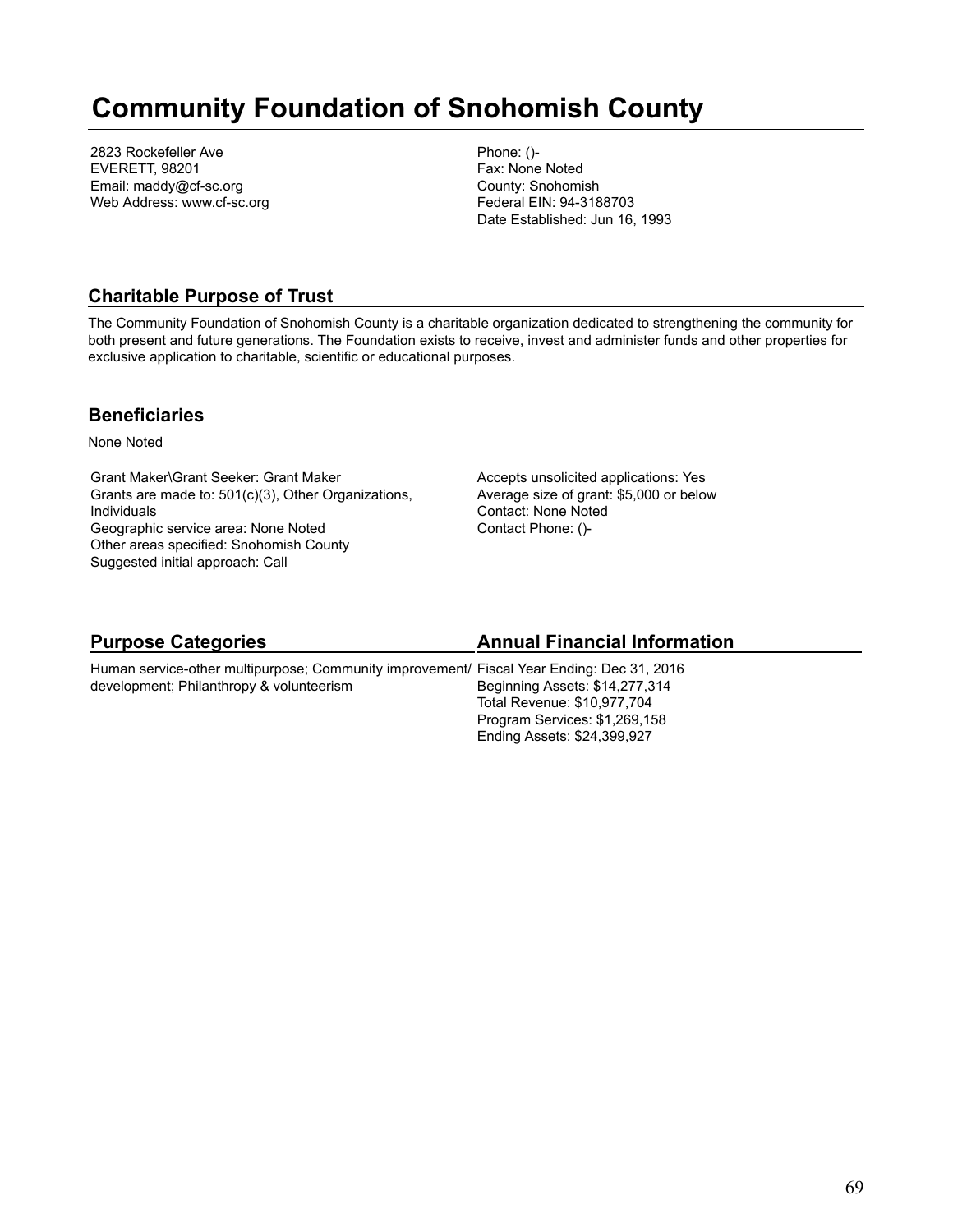# **Community Psychiatric Clinic**

11000 Lake City Way NE Seattle, 98125 Email: klawson@cpcwa.org Web Address: www.cpcwa.org Phone: (206)634-3596 Fax: None Noted County: King Federal EIN: 91-0621380 Date Established: Feb 05, 1953

# **Charitable Purpose of Trust**

To provide a range of mental health services to persons of all ages without individuals being denied services because of inability to pay for services.

#### **Beneficiaries**

None Noted

Grant Maker\Grant Seeker: Grant Seeker Grants are made to: None Noted Geographic service area: None Noted Other areas specified: None Noted Suggested initial approach: None Noted

Accepts unsolicited applications: None Noted Average size of grant: None Noted Contact: Kris Breton Contact Phone: (206)461-3614

# **Purpose Categories**

Mental health, crisis intervention

# **Annual Financial Information**

Fiscal Year Ending: Dec 31, 2015 Beginning Assets: \$32,116,372 Total Revenue: \$20,885,111 Program Services: \$21,381,859 Ending Assets: \$31,719,962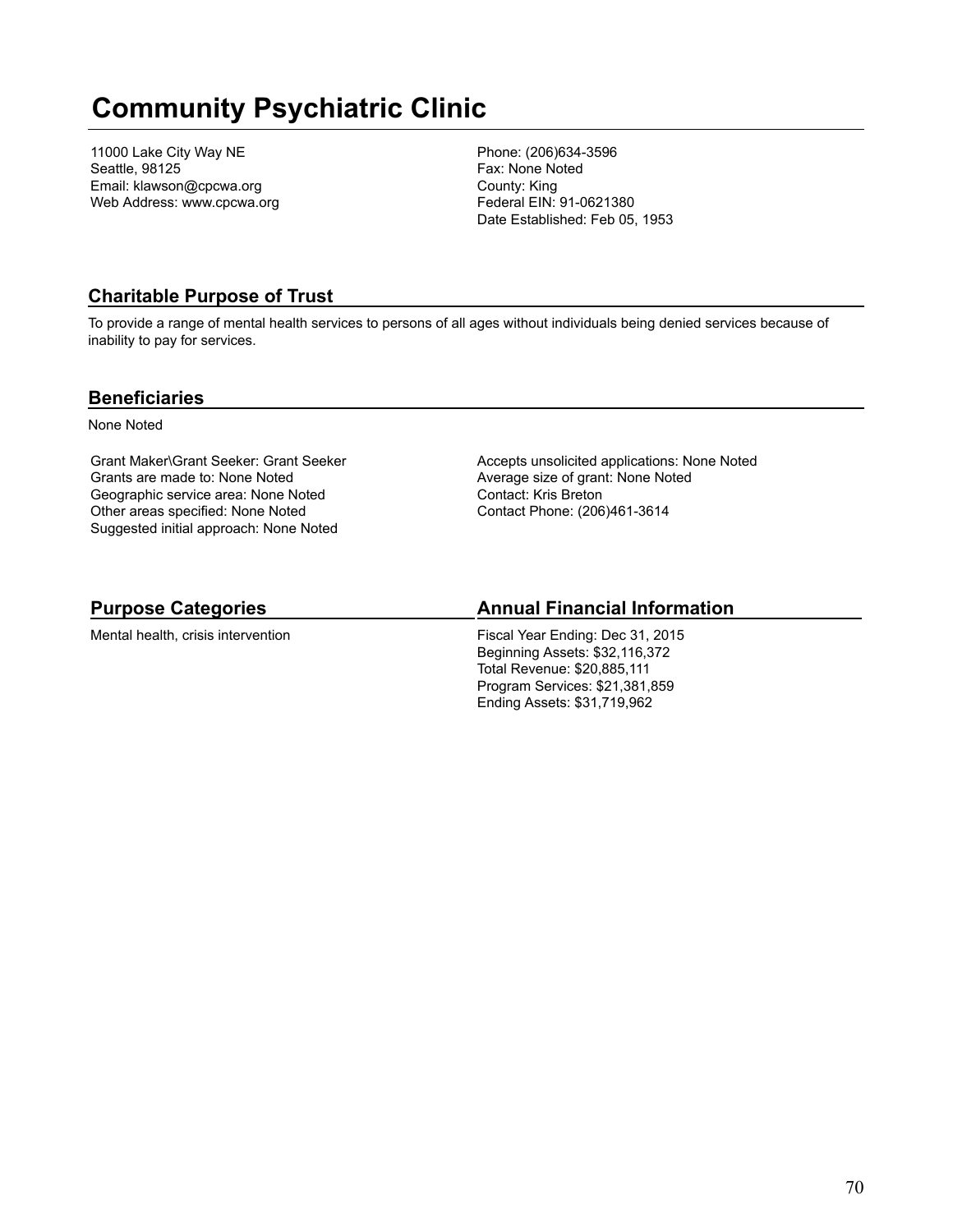# **Community Resident Services, Inc, a Californina nonprofit public benefit corporation**

2554 Millcreek Dr Ste 101 SACRAMENTO, 95838 Email: erin@communityresidentservices.com Web Address: www.communityresidentservices.com Phone: (916)993-5269 Fax: None Noted County: None Noted Federal EIN: 26-1092467 Date Established: Jun 20, 2007

# **Charitable Purpose of Trust**

Community Resident Services, Inc. (CRS) works to improve the lives of its residents through comprehensive services while participating in the development and preservation of affordable rental housing for low and moderate income households in California and beyond.

### **Beneficiaries**

None Noted

Grant Maker\Grant Seeker: None Noted Grants are made to: None Noted Geographic service area: None Noted Other areas specified: None Noted WA, CA, AZ Suggested initial approach: None Noted

Accepts unsolicited applications: None Noted Average size of grant: None Noted Contact: ERIN MYERS Contact Phone: (916)900-1307

| <b>Purpose Categories</b>                             | <b>Annual Financial Information</b> |
|-------------------------------------------------------|-------------------------------------|
| Youth development; Community improvement/development; | Fiscal Year Ending: Dec 31, 2015    |
| Human service-other multipurpose                      | Beginning Assets: \$271,636         |
|                                                       | Total Revenue: \$446,619            |
|                                                       | Program Services: \$355,532         |
|                                                       | Ending Assets: \$362,653            |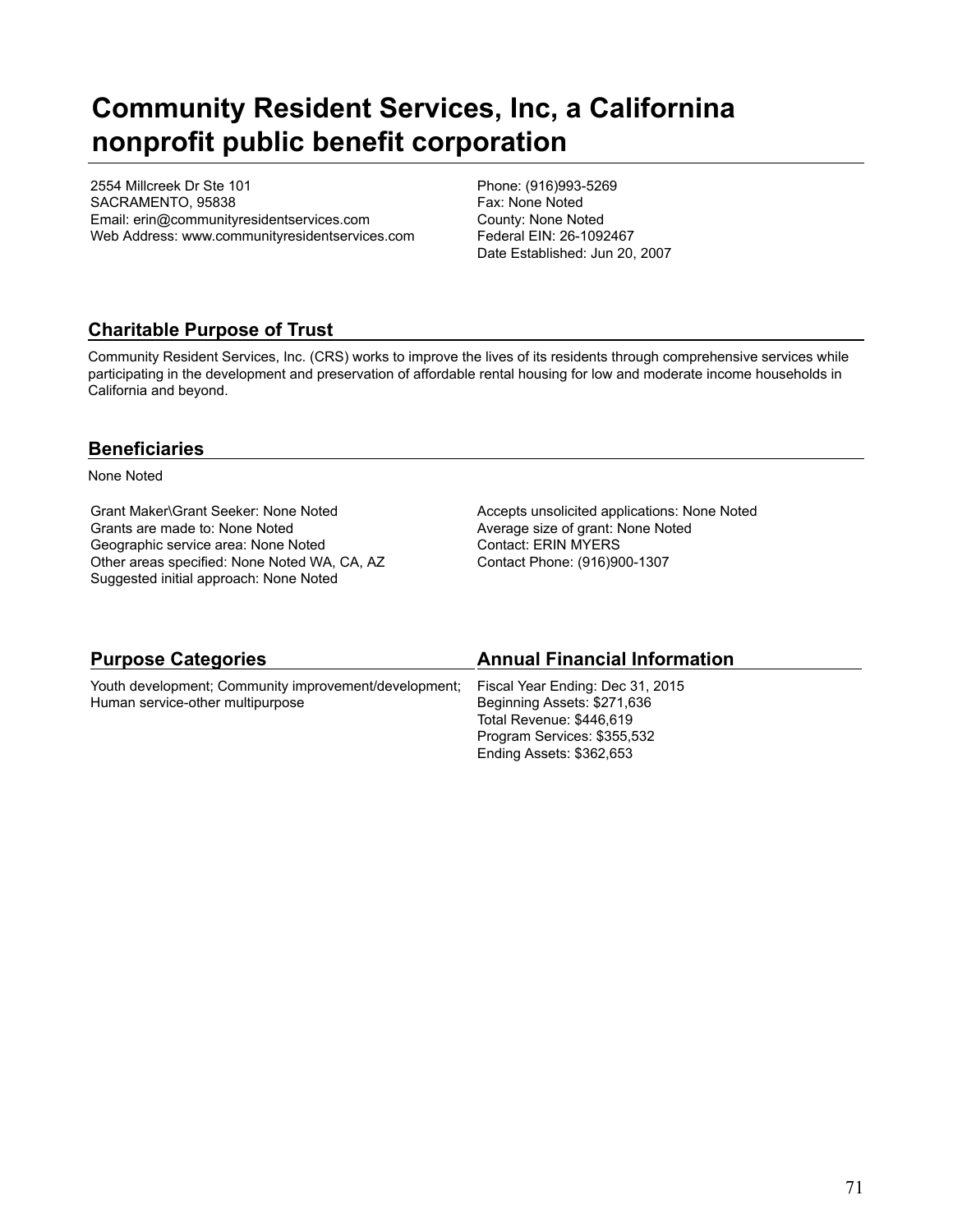# **Community Youth Services**

711 State Ave NE 3rd Fl OLYMPIA, 98506 Email: None Noted Web Address: www.communityyouthservices.org Phone: (360)943-0785 Fax: None Noted County: Thurston Federal EIN: 91-0859922 Date Established: Jul 01, 1970

#### **Charitable Purpose of Trust**

To support youth and families in achieving their goals related to health, safety, security and community.

#### **Beneficiaries**

None Noted

Grant Maker\Grant Seeker: Grant Seeker Grants are made to: None Noted Geographic service area: None Noted Other areas specified: None Noted Suggested initial approach: None Noted

Accepts unsolicited applications: None Noted Average size of grant: None Noted Contact: Lynsi Polanco Contact Phone: (360)918-7822

| <b>Purpose Categories</b>                                                 | <b>Annual Financial Information</b>                                                             |
|---------------------------------------------------------------------------|-------------------------------------------------------------------------------------------------|
| Mental health, crisis intervention; Employment/jobs; Youth<br>development | Fiscal Year Ending: Dec 31, 2015<br>Beginning Assets: \$8,584,562<br>Total Revenue: \$7,951,476 |
|                                                                           | Program Services: \$7,977,635<br>Ending Assets: \$8,595,907                                     |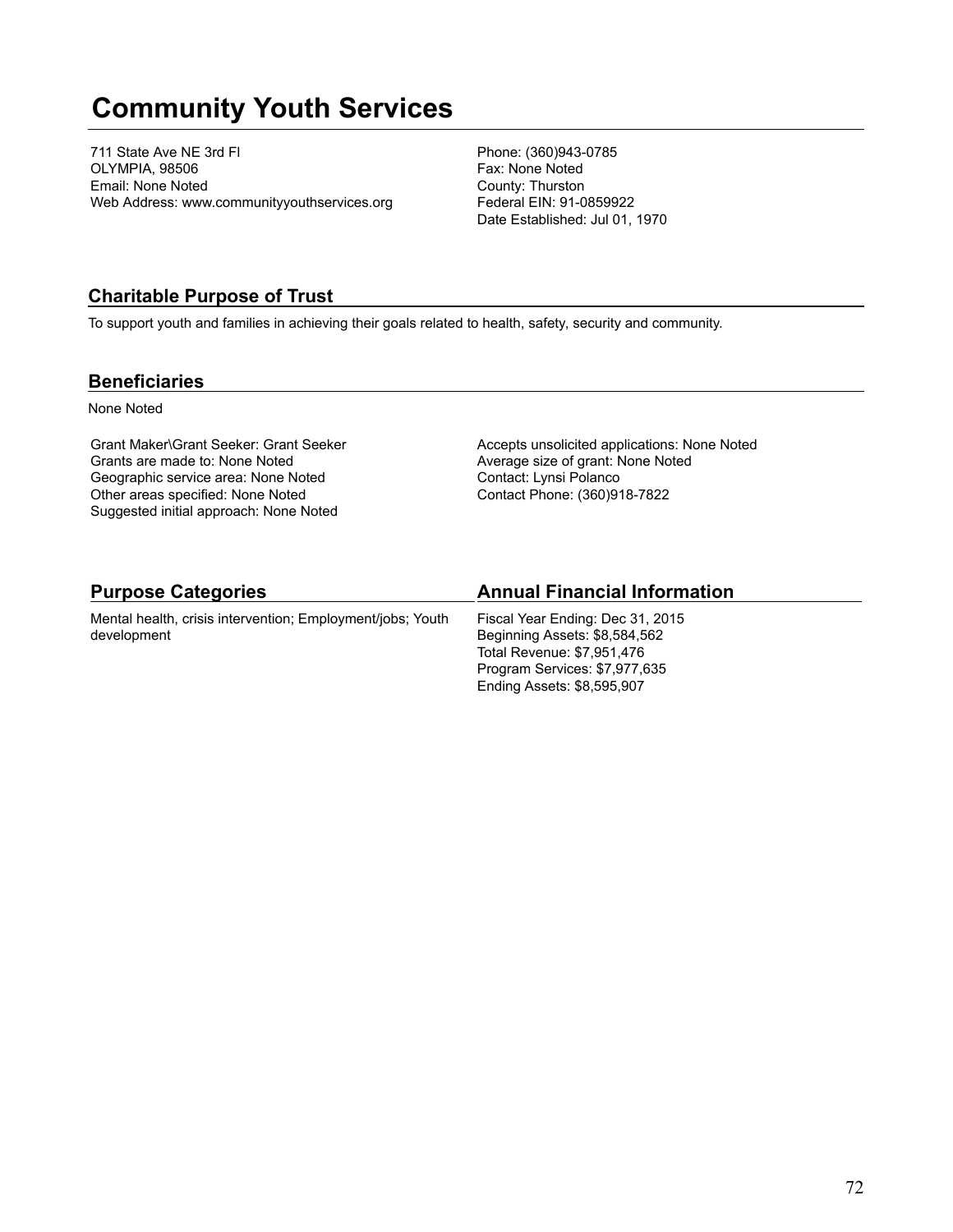# **Cornish College of the Arts**

C/o Diane Hager CFO 1000 Lenora Street Seattle, 98121 Email: dhager@cornish.edu Web Address: www.cornish.edu

Phone: (206)726-5182 Fax: None Noted County: King Federal EIN: 91-0916534 Date Established: Apr 23, 1974

# **Charitable Purpose of Trust**

The mission of Cornish College of the Arts is to provide students aspiring to become practicing artists with an educational program of the highest quality possible. Cornish College of the Arts realizes this mission by offering baccalaureate degrees in the performing and visual arts and by serving as a focal point in the community for public presentation, artistic criticism, and participation in and discussion of the arts.

### **Beneficiaries**

None Noted

Grant Maker\Grant Seeker: Grant Seeker Grants are made to: None Noted Geographic service area: None Noted Other areas specified: None Noted Suggested initial approach: None Noted

Accepts unsolicited applications: None Noted Average size of grant: None Noted Contact: Anne Derieux Contact Phone: (206)726-5171

| <b>Purpose Categories</b>                                                   | <b>Annual Financial Information</b>                                                                                                                                |
|-----------------------------------------------------------------------------|--------------------------------------------------------------------------------------------------------------------------------------------------------------------|
| Arts, culture, humanities; Educational institutions & related<br>activities | Fiscal Year Ending: May 31, 2016<br>Beginning Assets: \$78,681,390<br>Total Revenue: \$30,371,374<br>Program Services: \$34,195,291<br>Ending Assets: \$90,348,984 |
|                                                                             |                                                                                                                                                                    |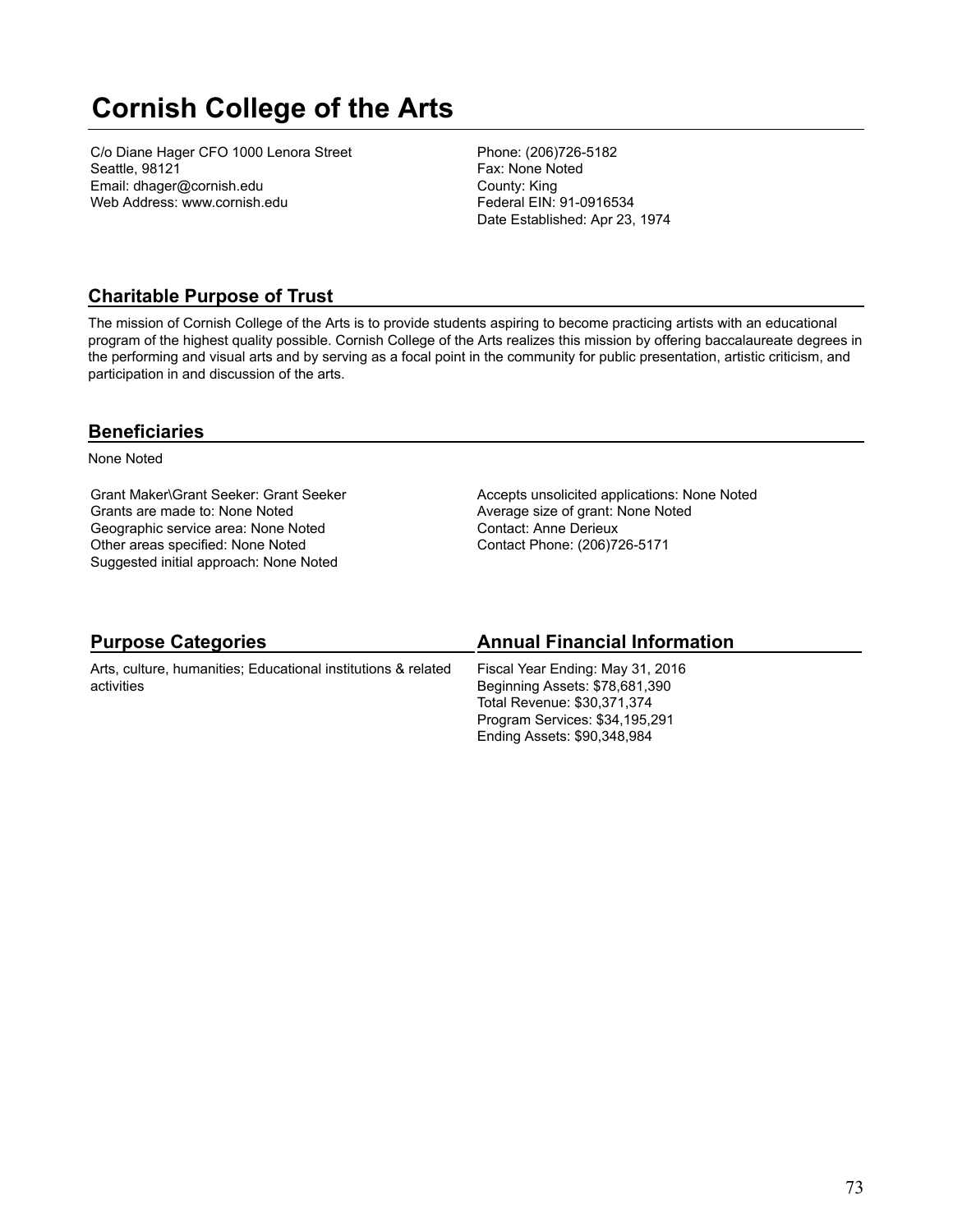# **Country Doctor Community Clinic**

500 19th Ave E Seattle, 98112 Email: lmmcveigh@cdchc.com Web Address: www.cdchc.org

Phone: (206)299-1633 Fax: None Noted County: King Federal EIN: 23-7100868 Date Established: Mar 02, 1971

### **Charitable Purpose of Trust**

Health-general and rehabilitative. Provide high quality, comprehensive, cost effective, culturally appropriate primary health care that is responsive to the needs of under-served people regardless of their ability to pay.

### **Beneficiaries**

Country Doctor Community Healt Centers 500 - 19th Avenue E., Seattle, WA 98112 Carolyn Downs Family Medical Center 2101 E. Yesler Way, Seattle, WA 98122

Grant Maker\Grant Seeker: Grant Seeker Grants are made to: None Noted Geographic service area: None Noted Other areas specified: None Noted Suggested initial approach: None Noted

Accepts unsolicited applications: Unknown Average size of grant: None Noted Contact: Michael Craig Contact Phone: (206)299-1614

### **Purpose Categories**

Health-general & rehabilitative

#### **Annual Financial Information**

Fiscal Year Ending: Dec 31, 2015 Beginning Assets: \$7,846,869 Total Revenue: \$19,720,394 Program Services: \$18,614,284 Ending Assets: \$8,798,488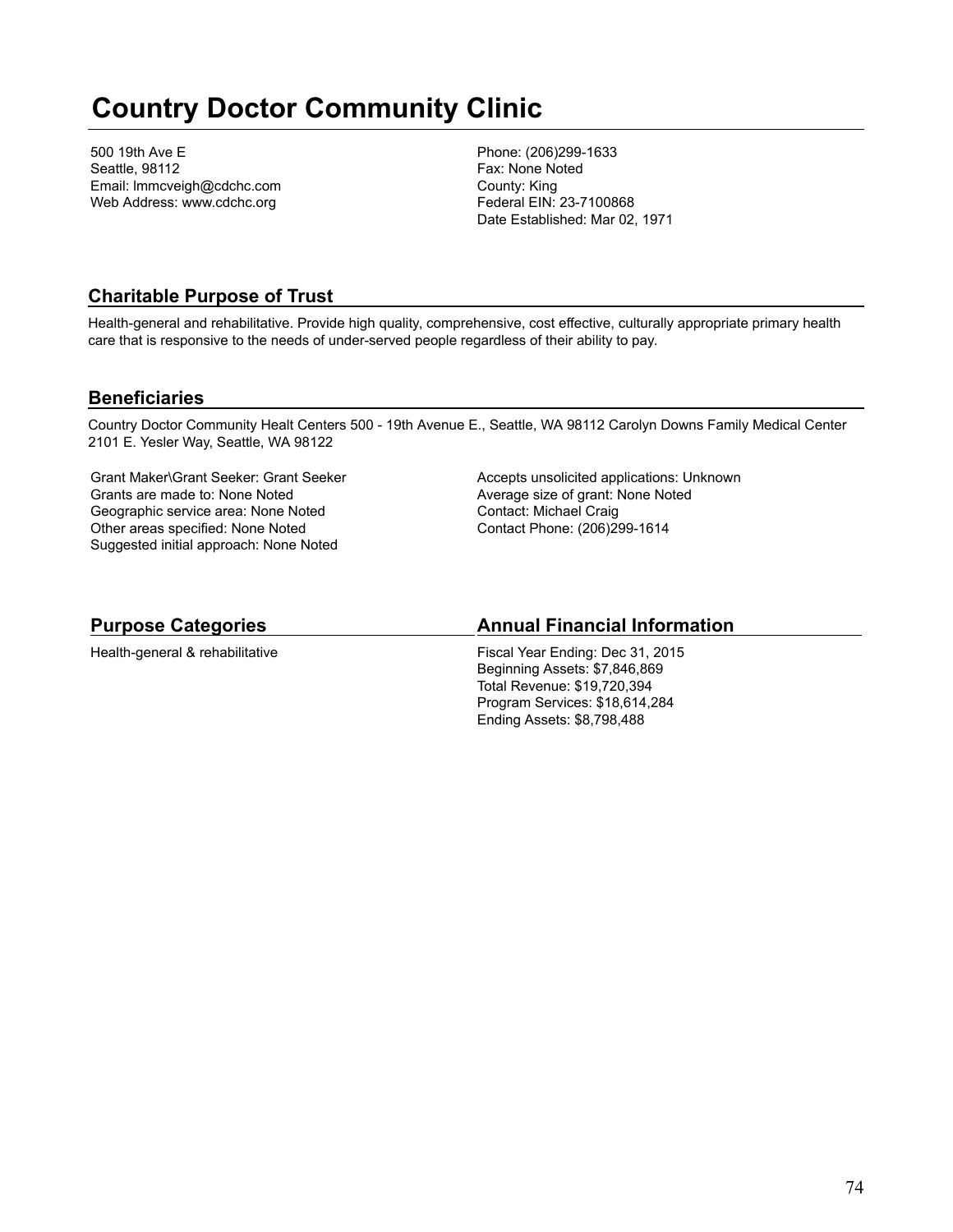# **Creag Foundation**

14241 NE Wood-Duvall Rd No 344 WOODINVILLE, 98072 Email: robyn@creagfoundation.org Web Address: www.creagfoundation.org Phone: ()- Fax: None Noted County: Snohomish Federal EIN: 27-0358671 Date Established: Sep 01, 2009

## **Charitable Purpose of Trust**

The broad purpose of the Foundation is to support the efforts of nonprofit organizations who are innovators in the field of human services. Our particular focus is on smaller organizations that are just starting out or established organizations that are looking for funding to take their organization in a new direction.

### **Beneficiaries**

None Noted

Grant Maker\Grant Seeker: Grant Maker Grants are made to: 501(c)(3) Geographic service area: US, Washington State, Pacific Northwest Other areas specified: None Noted Suggested initial approach: Email

Accepts unsolicited applications: No Average size of grant: \$5,000 or below Contact: Robyn Christenson Contact Phone: (360)631-2767

| <b>Purpose Categories</b>                                                                                                          | <b>Annual Financial Information</b>                                                                                    |
|------------------------------------------------------------------------------------------------------------------------------------|------------------------------------------------------------------------------------------------------------------------|
| Arts, culture, humanities; Human service-other multipurpose; Fiscal Year Ending: Dec 31, 2015<br>Community improvement/development | Beginning Assets: \$1,746,002<br>Total Revenue: \$204,702<br>Program Services: \$174,208<br>Ending Assets: \$1,660,893 |
|                                                                                                                                    |                                                                                                                        |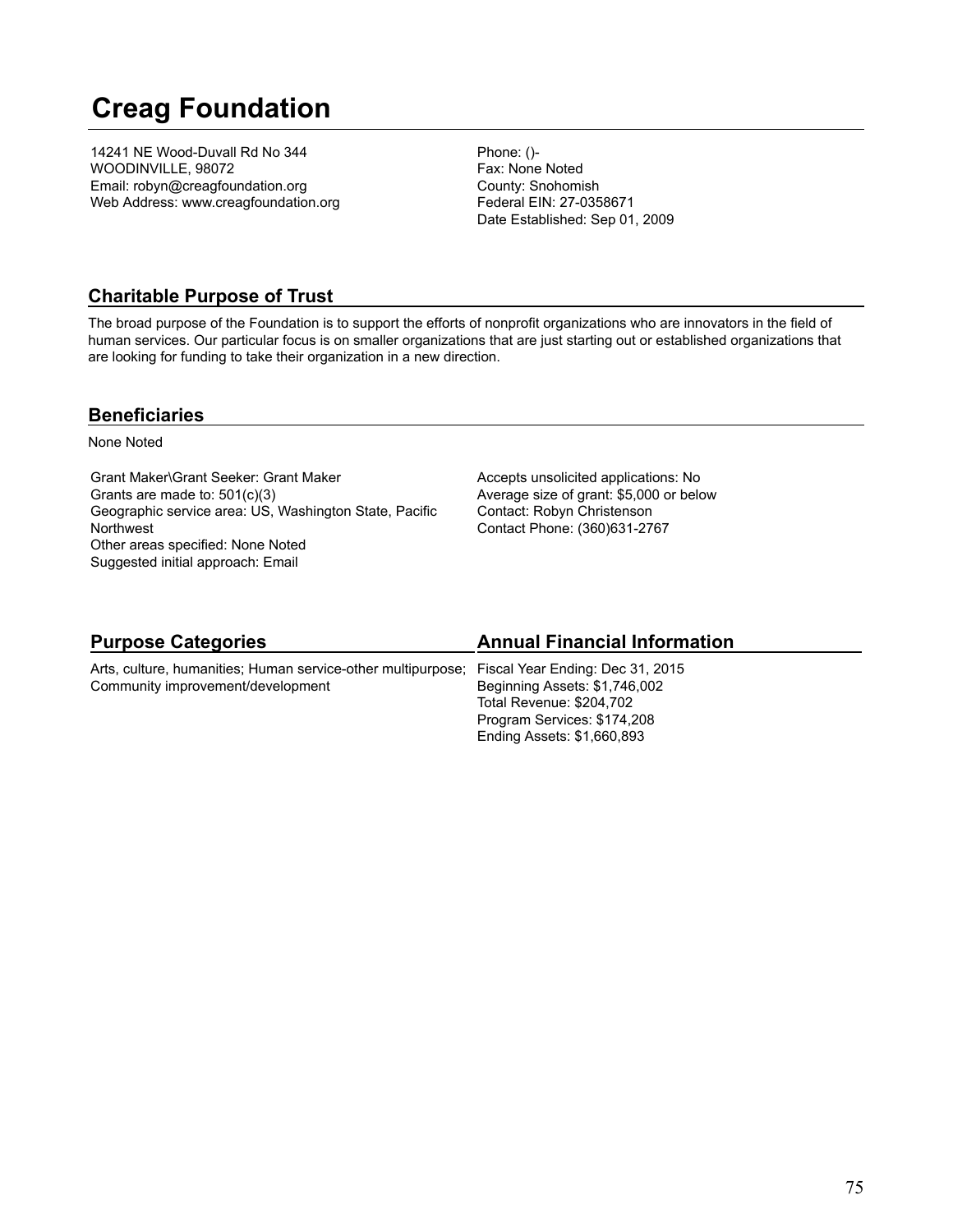# **Dan and Pat Nelson Family Foundation**

5811 Reid Dr NW GIG HARBOR, 98335 Email: loriannreeder@gmail.com Web Address: www.dpnfamily.org Phone: ()- Fax: None Noted County: Pierce Federal EIN: 91-1939872 Date Established: Dec 21, 1998

# **Charitable Purpose of Trust**

To award grants to charitable organizations in the fields of arts, education and health care with emphasis on programs for youth and seniors in Pierce County, Washington.

### **Beneficiaries**

None Noted

Grant Maker\Grant Seeker: Grant Maker Grants are made to: 501(c)(3) Geographic service area: None Noted Other areas specified: PIERCE COUNTY, WASHINGTON Suggested initial approach: Letter, Email

Accepts unsolicited applications: Yes Average size of grant: \$5,001 to \$10,000 Contact: Lori Ann Reeder Contact Phone: (253)649-4960

# **Purpose Categories**

Arts, culture, humanities; Educational institutions & related activities; Health-general & rehabilitative

# **Annual Financial Information**

Fiscal Year Ending: Dec 31, 2015 Beginning Assets: \$466,303 Total Revenue: \$56,665 Program Services: \$198,790 Ending Assets: \$324,178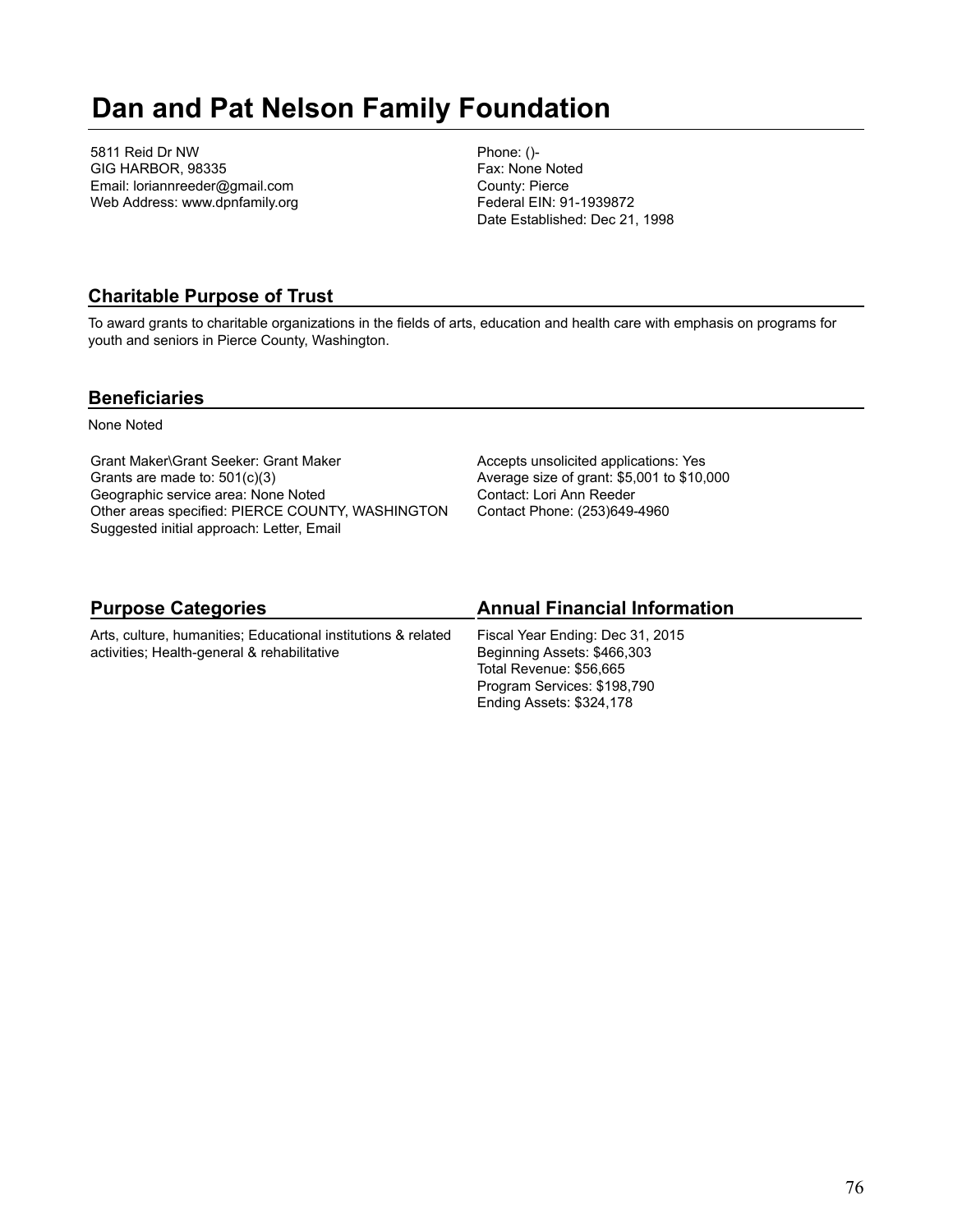# **District 17 Community Colleges of Spokane Foundation**

PO Box 6000 Spokane, 99217 Email: thigley@ccs.spokane.edu Web Address: ccs.spokane.edu/foundation Phone: (509)434-5135 Fax: None Noted County: Spokane Federal EIN: 91-0886962 Date Established: Oct 20, 1972

### **Charitable Purpose of Trust**

To maintain, develop and increase and extend the facilities and services of Washington Community College District #17 and to provide broader educational service opportunities to its students, staff, faculty, and the residents of the geographical area.

#### **Beneficiaries**

None Noted

Grant Maker\Grant Seeker: Grant Seeker Grants are made to: None Noted Geographic service area: None Noted Other areas specified: None Noted Suggested initial approach: None Noted

Accepts unsolicited applications: Unknown Average size of grant: None Noted Contact: Tony Higley Contact Phone: (509)434-5123

# **Purpose Categories**

Educational institutions & related activities

### **Annual Financial Information**

Fiscal Year Ending: Jun 30, 2016 Beginning Assets: \$27,644,301 Total Revenue: \$1,388,305 Program Services: \$1,906,539 Ending Assets: \$26,924,275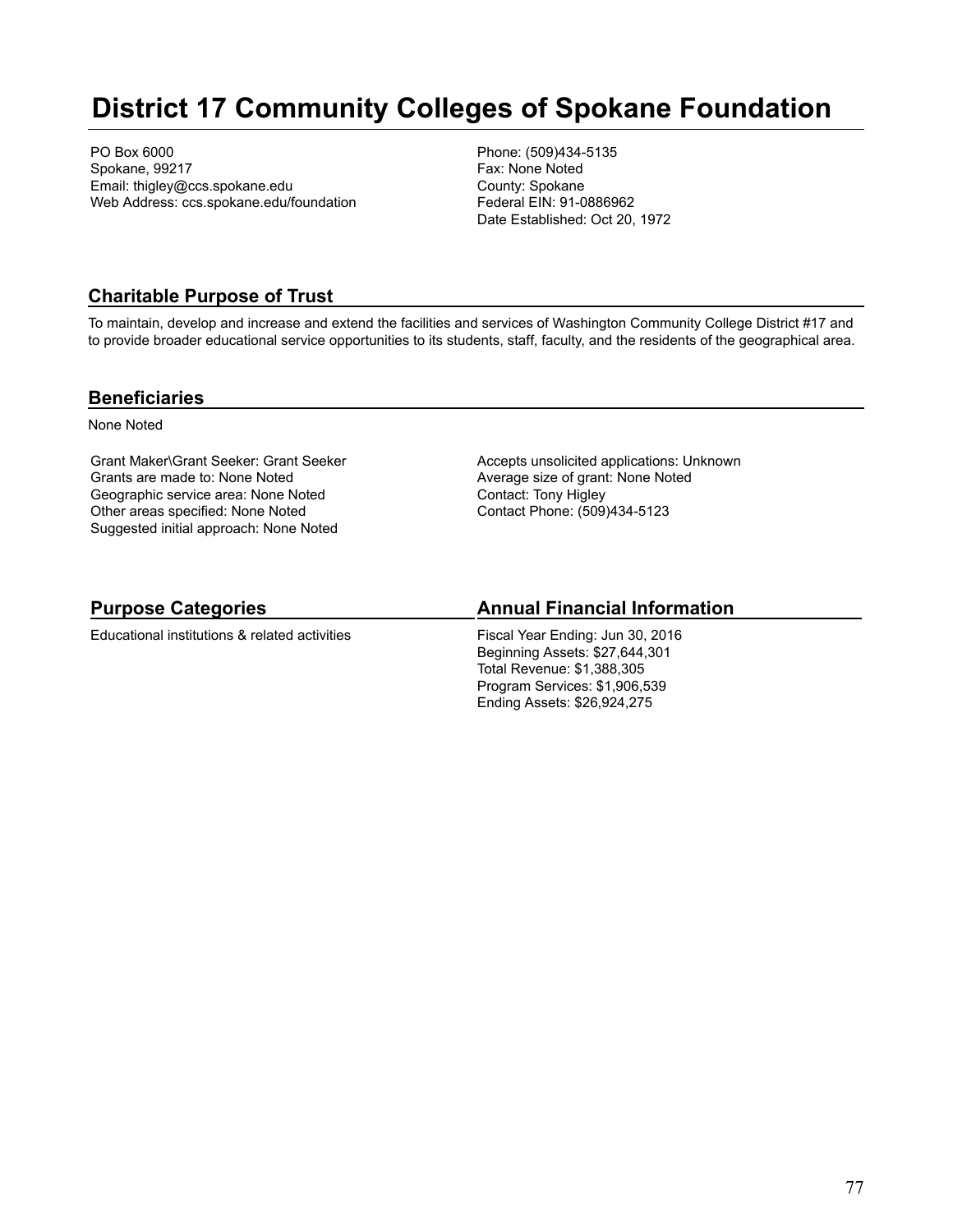# **Domestic Abuse Women's Network**

PO Box 1449 KENT, 98035 Email: peg@dawnrising.org Web Address: www.dawnrising.org Phone: (253)893-1602 Fax: None Noted County: King Federal EIN: 91-1176122 Date Established: Mar 12, 1992

## **Charitable Purpose of Trust**

To alleviate, as much as possible, the trauma of domestic violence for the victim and families of victims.

### **Beneficiaries**

None Noted

Grant Maker\Grant Seeker: Grant Seeker Grants are made to: None Noted Geographic service area: None Noted Other areas specified: None Noted Suggested initial approach: None Noted

Accepts unsolicited applications: No Average size of grant: None Noted Contact: None Noted Contact Phone: ()-

Program Services: \$1,963,159 Ending Assets: \$2,427,783

| <b>Purpose Categories</b>                                                                | <b>Annual Financial Information</b>                                                             |
|------------------------------------------------------------------------------------------|-------------------------------------------------------------------------------------------------|
| Mental health, crisis intervention; Housing/shelter; Human<br>service-other multipurpose | Fiscal Year Ending: Dec 31, 2016<br>Beginning Assets: \$1,793,635<br>Total Revenue: \$1.764.369 |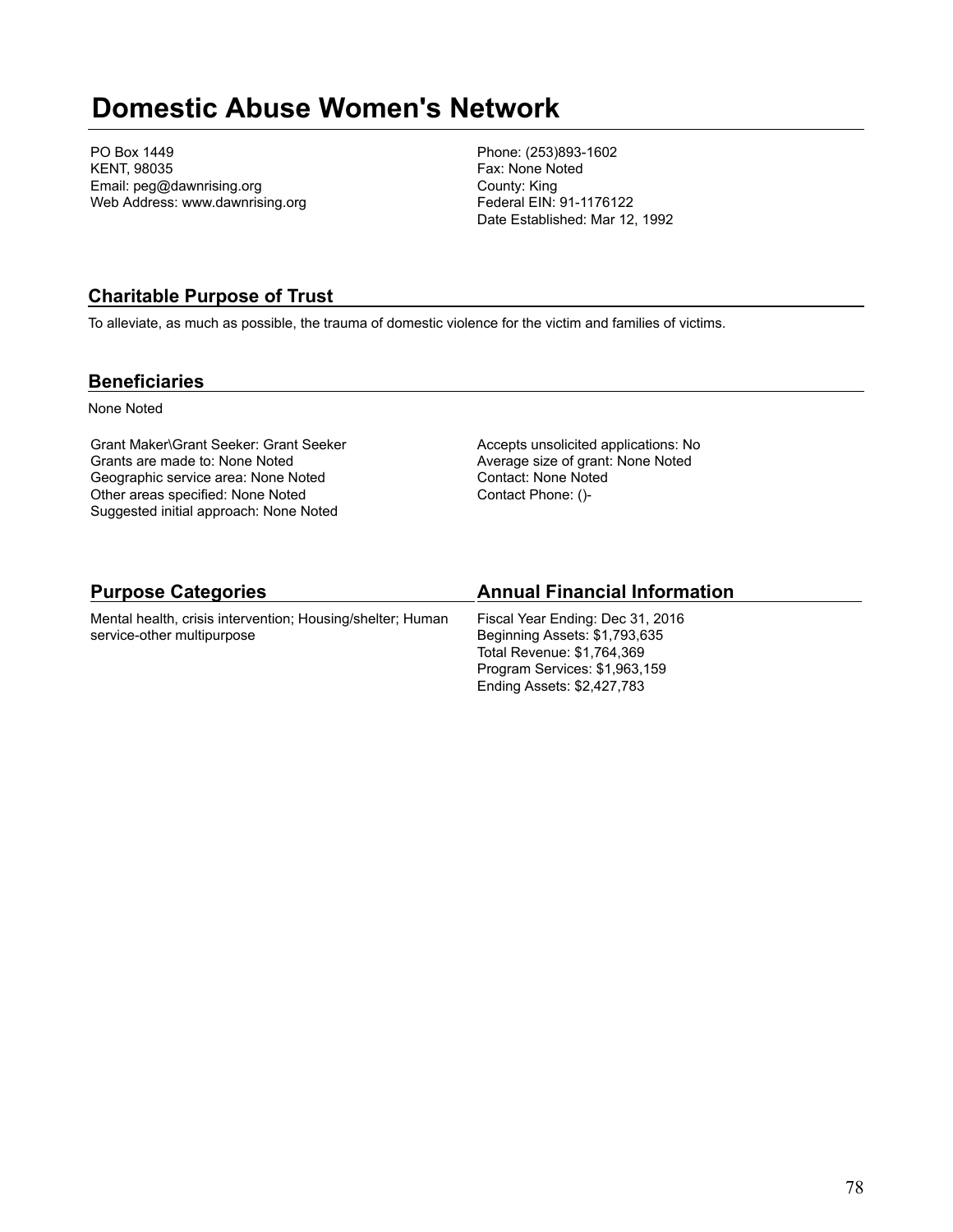# **Downtown Emergency Service Center**

515 Third Ave Seattle, 98104 Email: info@desc.org Web Address: www.desc.org Phone: (206)624-4196 Fax: None Noted County: King Federal EIN: 91-1275815 Date Established: Jan 02, 1985

### **Charitable Purpose of Trust**

The Downtown Emergency Service Center works to end homelessness of vulnerable people, particularly those living with mental illness, substance-use disorders and other disabilities. Through partnerships and an integrated array of comprehensive services, treatment & housing, we give people the opportunity to reach their highest potential. Major programs are: emergency shelter, housing, mental health care, addiction treatment, employment services & crisis diversion services.

### **Beneficiaries**

None Noted

Grant Maker\Grant Seeker: Grant Seeker Grants are made to: None Noted Geographic service area: None Noted Other areas specified: None Noted Suggested initial approach: None Noted

Accepts unsolicited applications: None Noted Average size of grant: None Noted Contact: Megan Mayes, Dir Of Dev Contact Phone: (206)464-1570 3203

| <b>Purpose Categories</b>                                                                      | <b>Annual Financial Information</b> |
|------------------------------------------------------------------------------------------------|-------------------------------------|
| Mental health, crisis intervention; Employment/jobs; Housing/ Fiscal Year Ending: Dec 31, 2016 |                                     |
| shelter                                                                                        | Beginning Assets: \$34,552,943      |
|                                                                                                | Total Revenue: \$34,725,859         |
|                                                                                                | Program Services: \$33,446,555      |
|                                                                                                | Ending Assets: \$40,518,690         |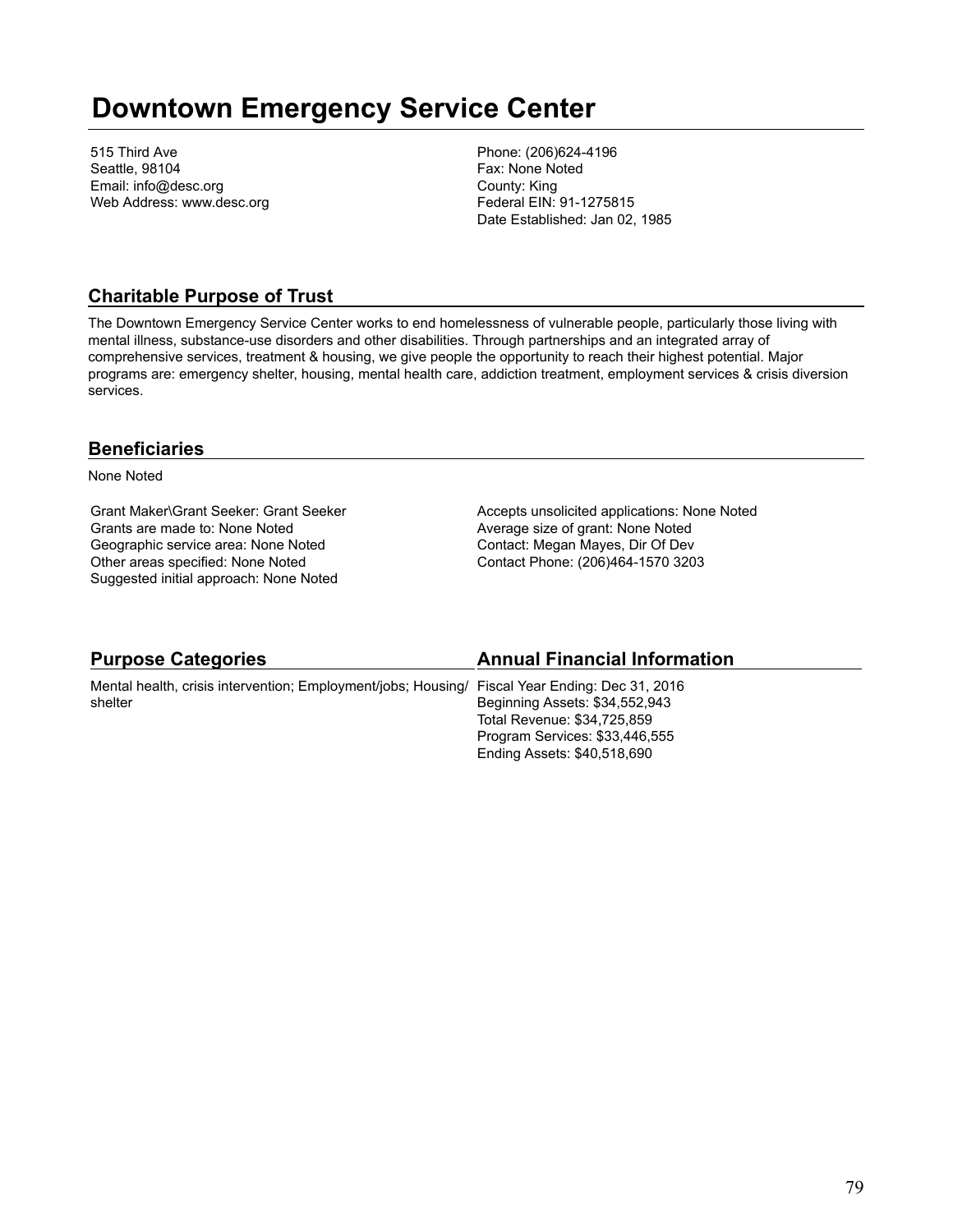# **Dupar Foundation**

PO Box 2060 NORTH BEND, 98045 Email: duparfoundation@comcast.net Web Address: duparfoundation.org

Phone: (425)831-1509 Fax: None Noted County: King Federal EIN: 91-6027389 Date Established: Jan 28, 1954

### **Charitable Purpose of Trust**

To improve the quality of life in the greater Seattle area.

### **Beneficiaries**

None Noted

Grant Maker\Grant Seeker: Grant Maker Grants are made to: 501(c)(3) Geographic service area: Washington State Other areas specified: None Noted Preferably King County Suggested initial approach: Letter, Call, Email

Accepts unsolicited applications: No Average size of grant: \$5,000 or below Contact: Shirlee J. Hargett Contact Phone: (425)831-1505

| <b>Purpose Categories</b>                                                                        | <b>Annual Financial Information</b> |
|--------------------------------------------------------------------------------------------------|-------------------------------------|
| Educational institutions & related activities; Health-general & Fiscal Year Ending: Jan 31, 2016 |                                     |
| rehabilitative; Mental health, crisis intervention                                               | Beginning Assets: \$1,008,011       |
|                                                                                                  | Total Revenue: \$7,461              |
|                                                                                                  | Program Services: \$148,453         |
|                                                                                                  | Ending Assets: \$867,019            |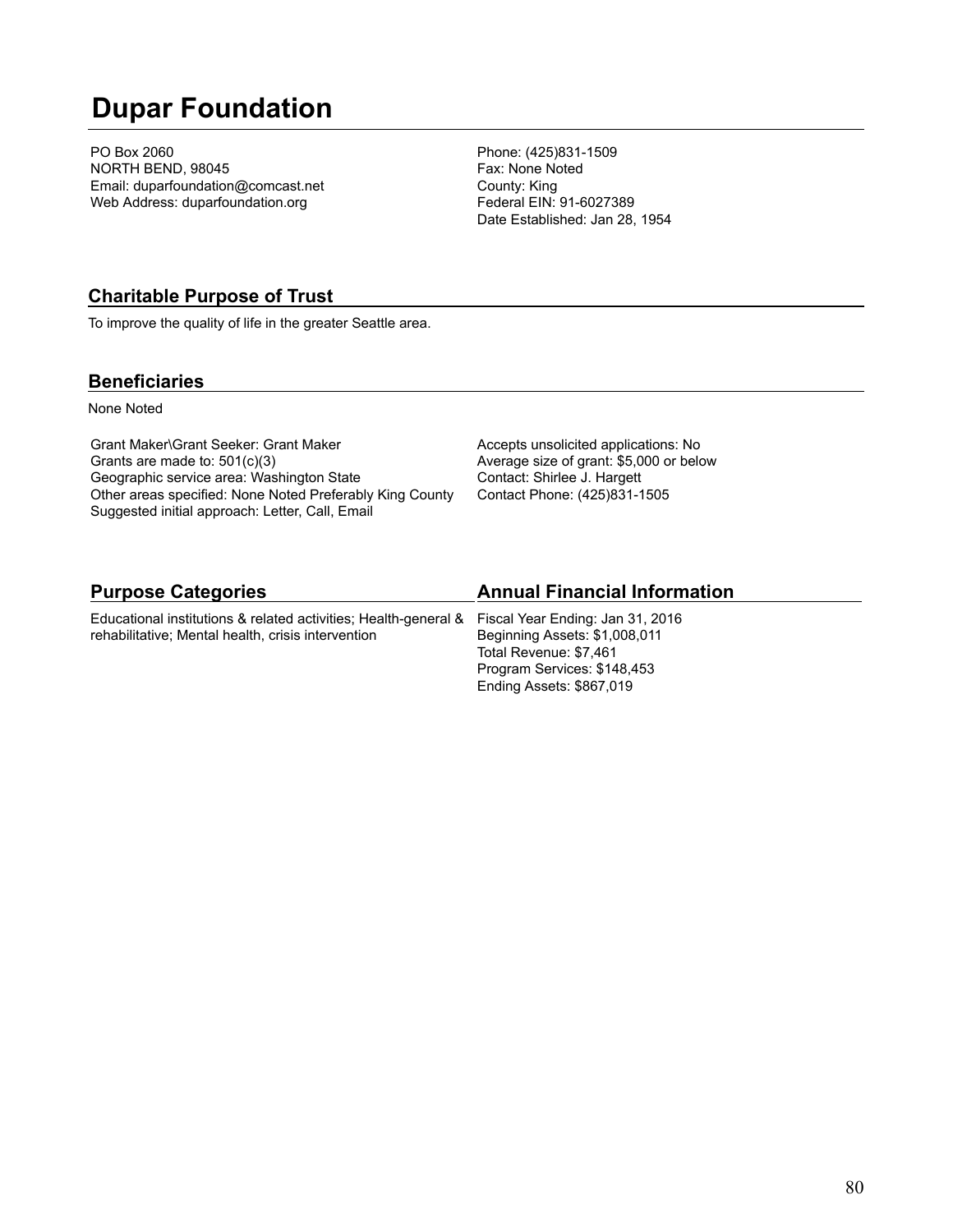# **E.B. Dunn Historic Garden Trust, The**

13533 NORTHSHIRE RD NW SEATTLE, 98177 Email: info@dunngarden.org Web Address: www.dunngardens.org Phone: (206)367-2318 Fax: None Noted County: King Federal EIN: 91-1589720 Date Established: Mar 25, 1993

## **Charitable Purpose of Trust**

The E. B. Dunn Historic Garden Trust's charitable purpose is conducting or supporting activities conserving historically and horticulturally significant gardens in the Northwest by: owing, preserving, maintaining, restoring and displaying the Ed Dunn Gardens; providing education about the historical and horticultural aspects of the Dunn Estates and general Northwest garden history; conducting or facilitating scienific research into the preservation and restoration of Northwest gardens; promoting the conservation of other significant Northwest gardens for the use and enjoyment of the general public through suitable land conservation techniques.

## **Beneficiaries**

None Noted

Grant Maker\Grant Seeker: Grant Seeker Grants are made to: None Noted Geographic service area: None Noted Other areas specified: None Noted Suggested initial approach: None Noted

Accepts unsolicited applications: None Noted Average size of grant: None Noted Contact: Beth Weir Contact Phone: (206)362-0933

## **Purpose Categories**

Arts, culture, humanities

### **Annual Financial Information**

Fiscal Year Ending: Dec 31, 2015 Beginning Assets: \$2,306,474 Total Revenue: \$493,590 Program Services: \$330,925 Ending Assets: \$2,842,912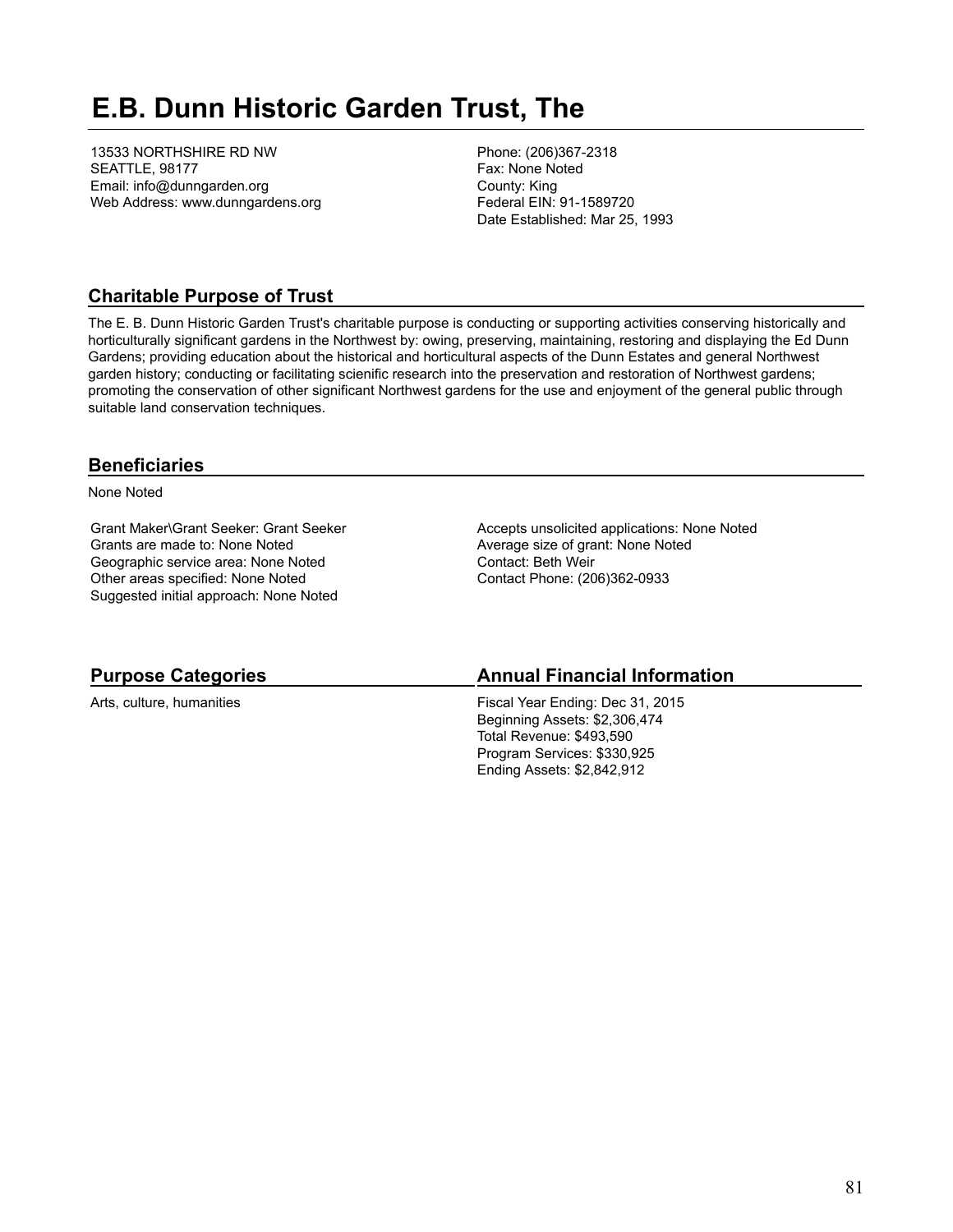# **Edmonds Community College Foundation**

C/o CATHI HAY 20000 68th Ave W Lynnwood, 98036 Email: foundation@edcc.edu Web Address: www.edcc.edu/foundation Phone: (425)640-1762 Fax: None Noted County: Snohomish Federal EIN: 91-1186554 Date Established: May 04, 1982

# **Charitable Purpose of Trust**

Edmonds Community College Foundation supports access, success, and excellence for students, faculty & staff at Edmonds Community College by providing scholarships to students, grants & awards to faculty staff & college programs, advocating for the college.

### **Beneficiaries**

None Noted

Grant Maker\Grant Seeker: Grant Seeker Grants are made to: 501(c)(3) Geographic service area: Washington State Other areas specified: Edmonds Community College Suggested initial approach: No Phone Calls

Accepts unsolicited applications: No Average size of grant: \$5,000 or below Contact: Brad Thomas Contact Phone: (425)640-1884

## **Purpose Categories**

Educational institutions & related activities

## **Annual Financial Information**

Fiscal Year Ending: Jun 30, 2016 Beginning Assets: \$6,993,323 Total Revenue: \$600,331 Program Services: \$584,875 Ending Assets: \$6,448,210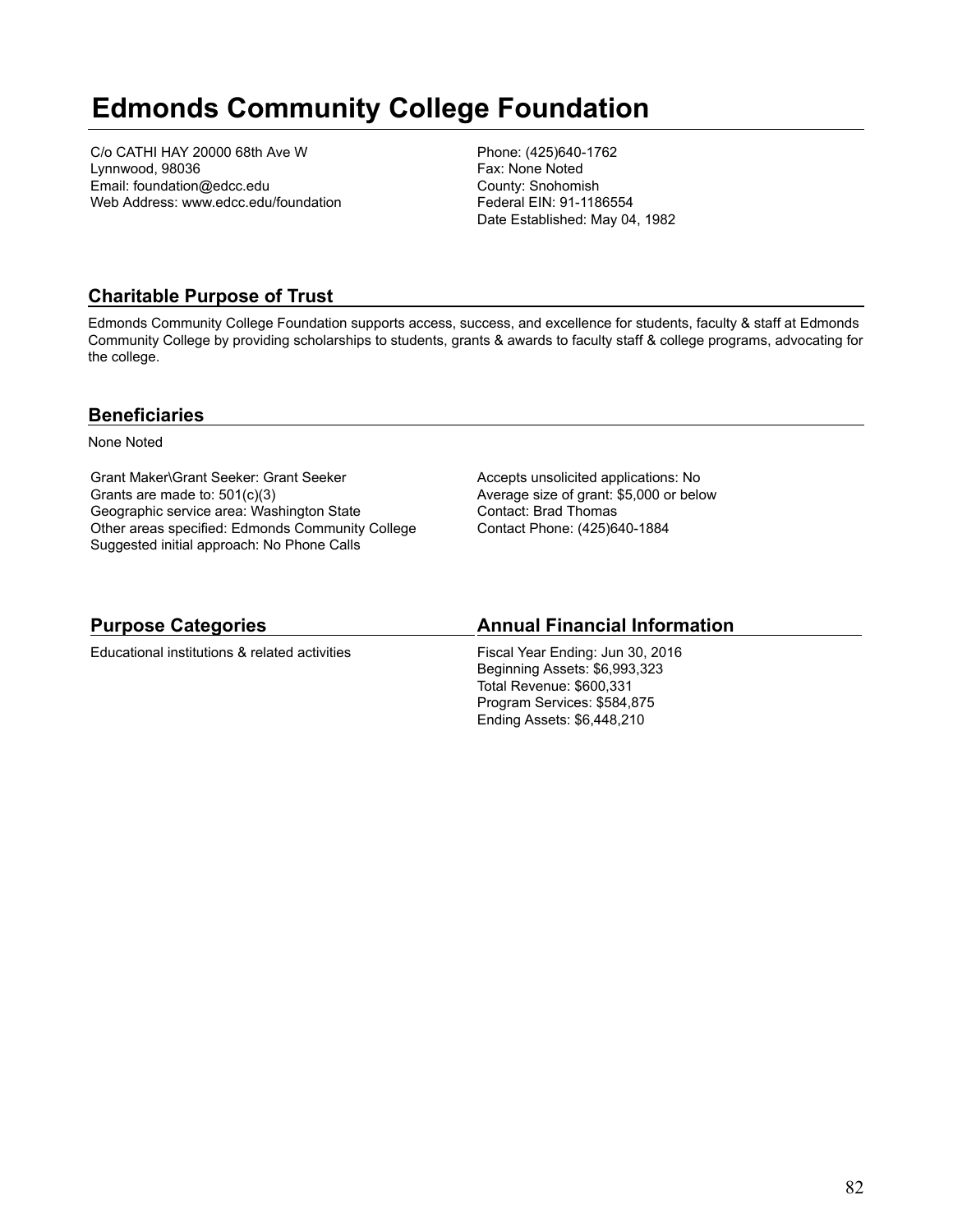# **Edwards Mother Earth Foundation**

C/o Foundation Source 501 Silverside Rd, Ste 123 WILMINGTON, 19809 Email: joue@premier1.net Web Address: None Noted

Phone: (800)839-1764 Fax: None Noted County: King Federal EIN: 91-1789783 Date Established: Mar 05, 1997

# **Charitable Purpose of Trust**

Developing programs and providing activities and opportunites that support their purposes. Increasing awareness among youth and young adults on genetics, responsible family planning, positive relationships and parenting skills. Promoting through education and research a tolerance and respect for other's beliefs. Seek ways to achieve harmony and balance in the environment to maximize the quality of life on earth.

## **Beneficiaries**

None Noted

Grant Maker\Grant Seeker: Grant Maker Grants are made to: 501(c)(3) Geographic service area: US, Washington State Other areas specified: None Noted International Suggested initial approach: None Noted

Accepts unsolicited applications: No Average size of grant: \$25,001 to \$50,000 Contact: None Noted Contact Phone: ()-

Ending Assets: \$33,088,317

| <b>Purpose Categories</b>                                    | <b>Annual Financial Information</b> |
|--------------------------------------------------------------|-------------------------------------|
| Educational institutions & related activities; Environmental | Fiscal Year Ending: Dec 31, 2016    |
| quality, protection; Community improvement/development       | Beginning Assets: \$34,085,703      |
|                                                              | Total Revenue: \$871.686            |
|                                                              | Program Services: \$1,869,072       |

### 83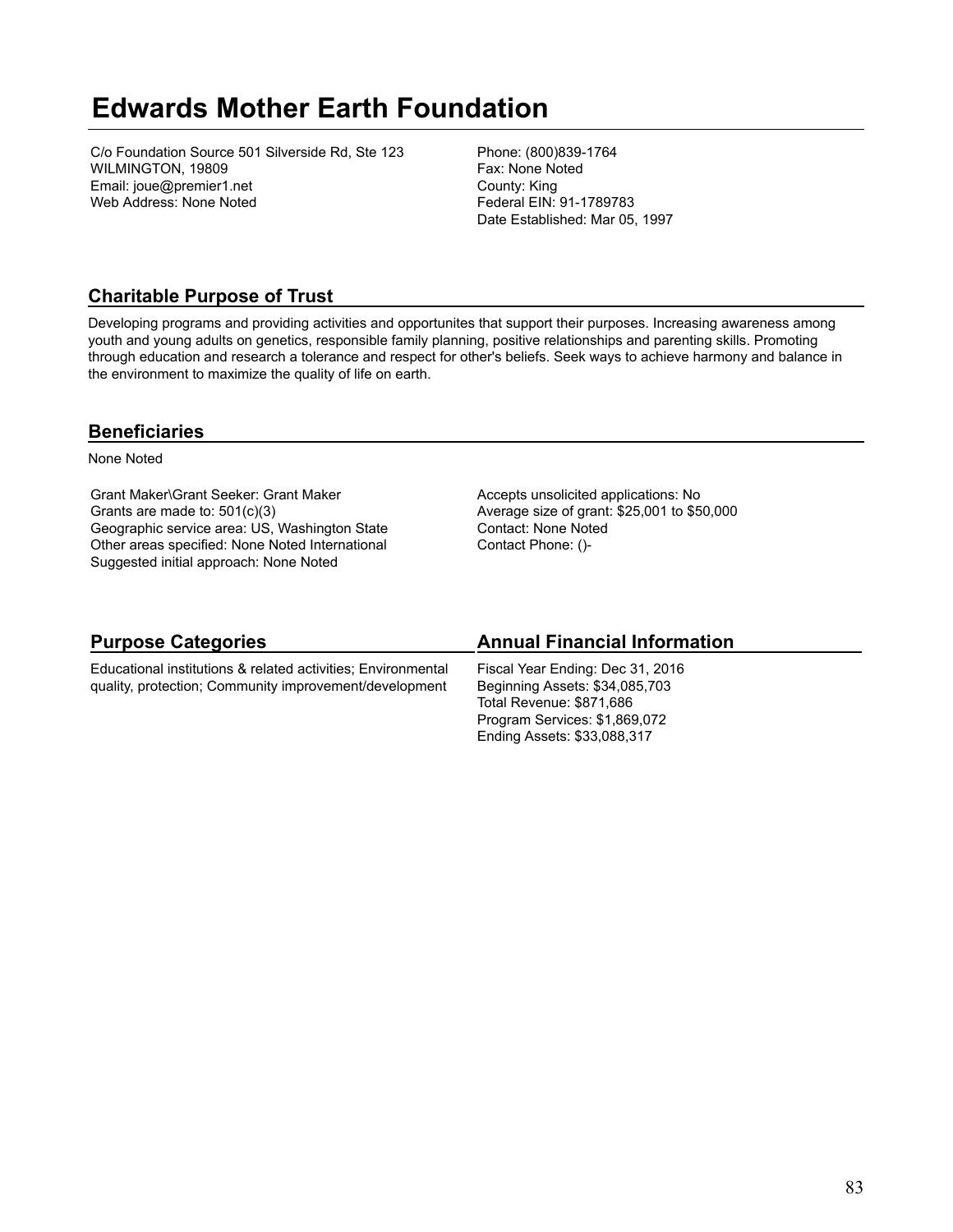# **Elizabeth Foundation**

C/o Rude Accounting Services 7507 208th Ave E BONNEY LAKE, 98391 Email: None Noted Web Address: None Noted

Phone: ()- Fax: None Noted County: Snohomish Federal EIN: 91-1890010 Date Established: Feb 23, 1998

# **Charitable Purpose of Trust**

To improve the Spiritual and social lives of disadvantaged people, especially children.

### **Beneficiaries**

None Noted

Grant Maker\Grant Seeker: Both Grants are made to: 501(c)(3) Geographic service area: US, Washington State, Pacific **Northwest** Other areas specified: None Noted Suggested initial approach: Letter

Accepts unsolicited applications: Yes Average size of grant: \$5,000 or below Contact: Jeri Estis Contact Phone: (425)750-1260

# **Purpose Categories**

Arts, culture, humanities; Animal-related activities; Mental health, crisis intervention

# **Annual Financial Information**

Fiscal Year Ending: Dec 31, 2015 Beginning Assets: \$613,953 Total Revenue: \$10,182 Program Services: \$91,699 Ending Assets: \$565,091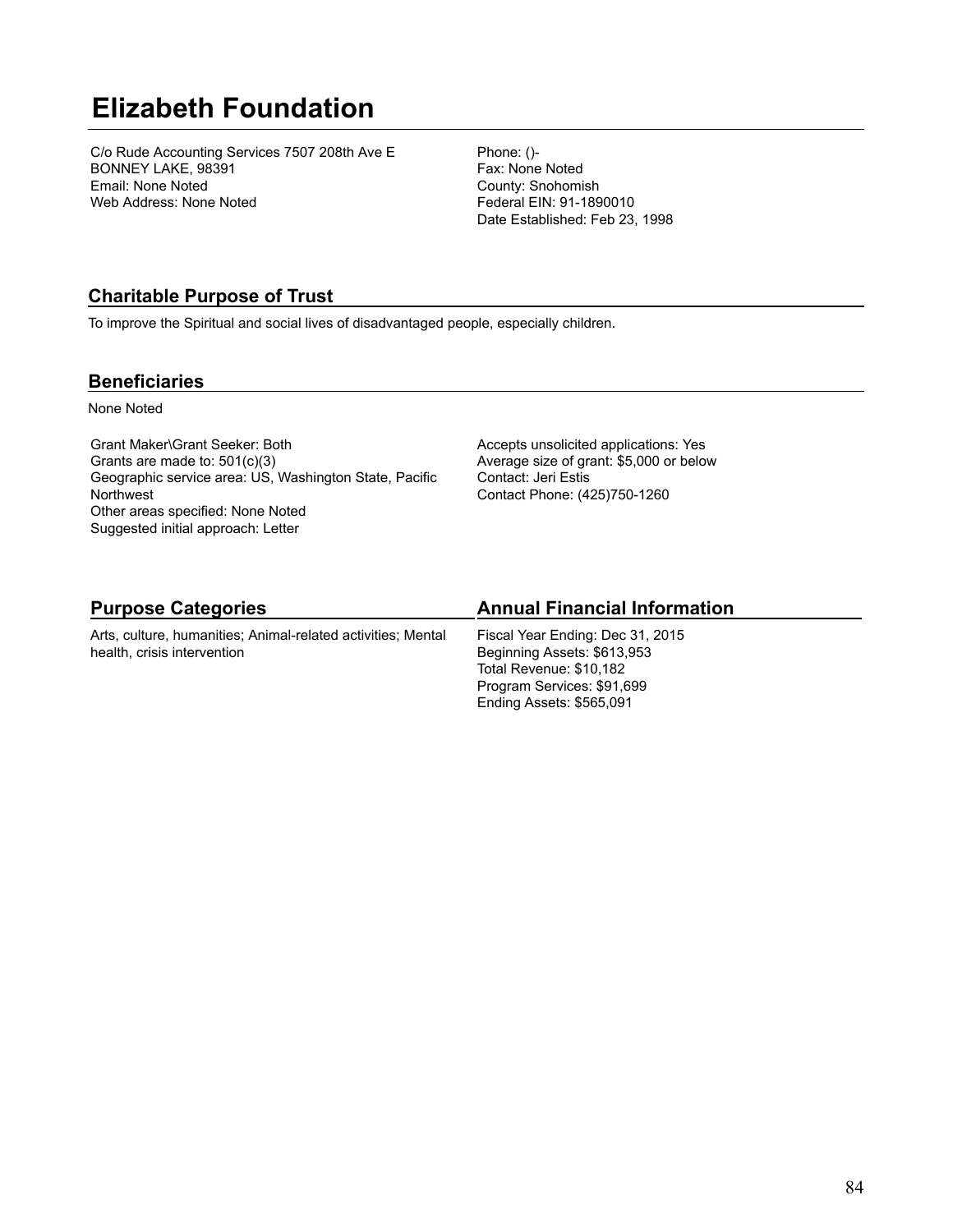# **Ellison Foundation**

Attn: Bob Hurlbut 400 112th Ave NE, Ste 230 Bellevue, 98004 Email: bhurlbut@ellison-foundation.org Web Address: ELLISON-FOUNDATION.ORG Phone: (425)646-9013 Fax: None Noted County: King Federal EIN: 91-6557865 Date Established: Dec 04, 2002

### **Charitable Purpose of Trust**

Grant-making

### **Beneficiaries**

None Noted

Grant Maker\Grant Seeker: Grant Maker Grants are made to: 501(c)(3) Geographic service area: Washington State Other areas specified: None Noted Suggested initial approach: Email

Accepts unsolicited applications: Yes Average size of grant: \$10,001 to \$25,000 Contact: Bob Hurlbut Contact Phone: ()-

### **Purpose Categories**

Educational institutions & related activities; Medical Research; Human service-other multipurpose

### **Annual Financial Information**

Fiscal Year Ending: Dec 31, 2016 Beginning Assets: \$46,013,270 Total Revenue: \$394,812 Program Services: \$3,143,239 Ending Assets: \$45,141,023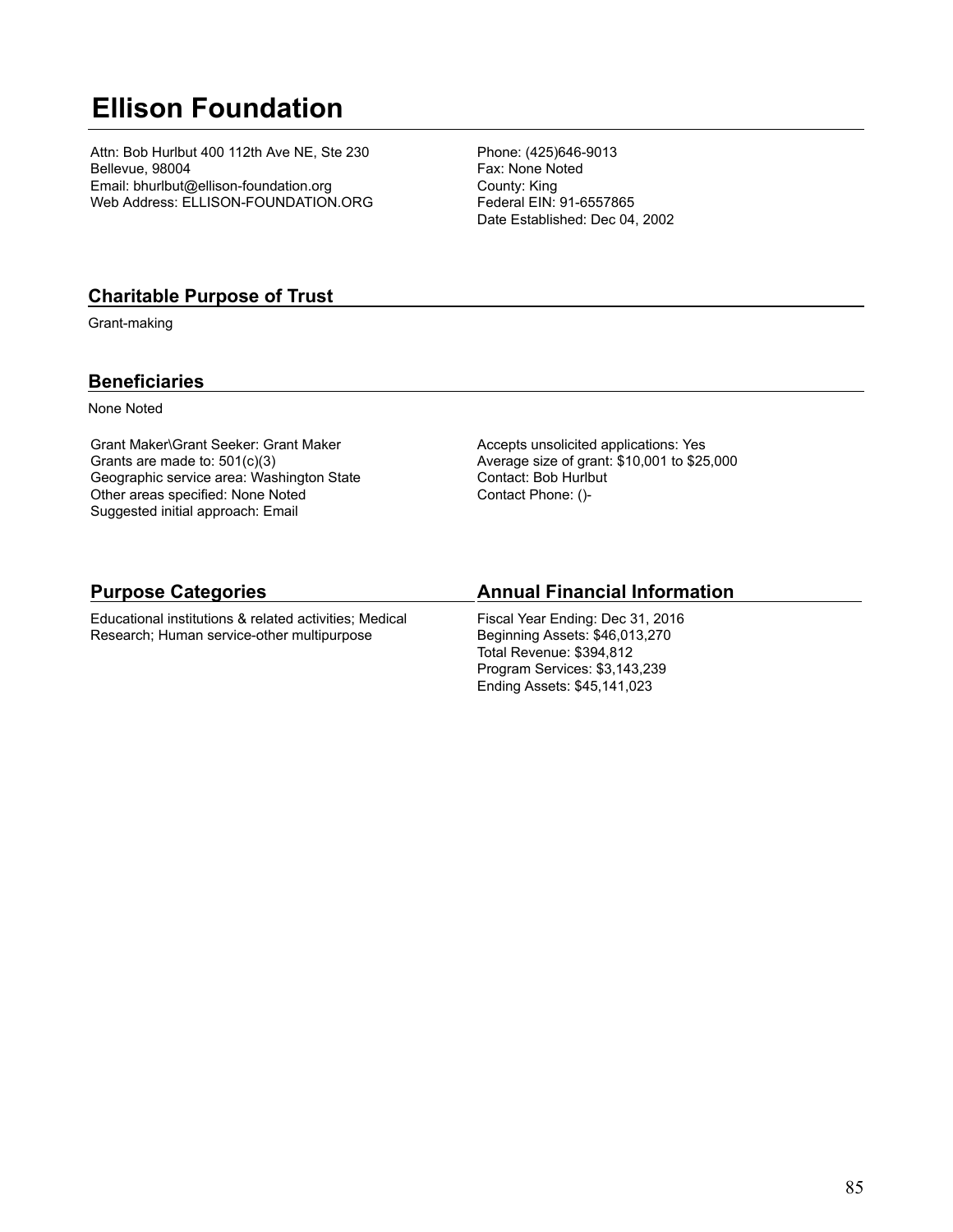# **Emerald Equine Diagnostic Clinic**

PO Box 1319 AUBURN, 98071 Email: None Noted Web Address: None Noted Phone: (425)226-4256 Fax: None Noted County: King Federal EIN: 20-0528539 Date Established: Dec 17, 2003

### **Charitable Purpose of Trust**

To fund, facilitate, develop, conduct and operate activities and programs that prevent cruelty to and promote the health of equine athletes, primarily through the early identification of stress fractures and the conduct of emergency and disaster relief services at regional athletic facilities.

### **Beneficiaries**

None Noted

Grant Maker\Grant Seeker: Grant Seeker Grants are made to: None Noted Geographic service area: Washington State Other areas specified: None Noted Suggested initial approach: Letter, Call

Accepts unsolicited applications: Yes Average size of grant: \$5,000 or below Contact: John Stenslie Contact Phone: (206)660-4295

### **Purpose Categories**

### **Annual Financial Information**

Ending Assets: \$10,139

Animal-related activities; Disease/disorder/medical disciplines Fiscal Year Ending: Dec 31, 2015 (multipurpose); Medical Research Beginning Assets: \$23,616 Total Revenue: \$223,630 Program Services: \$237,107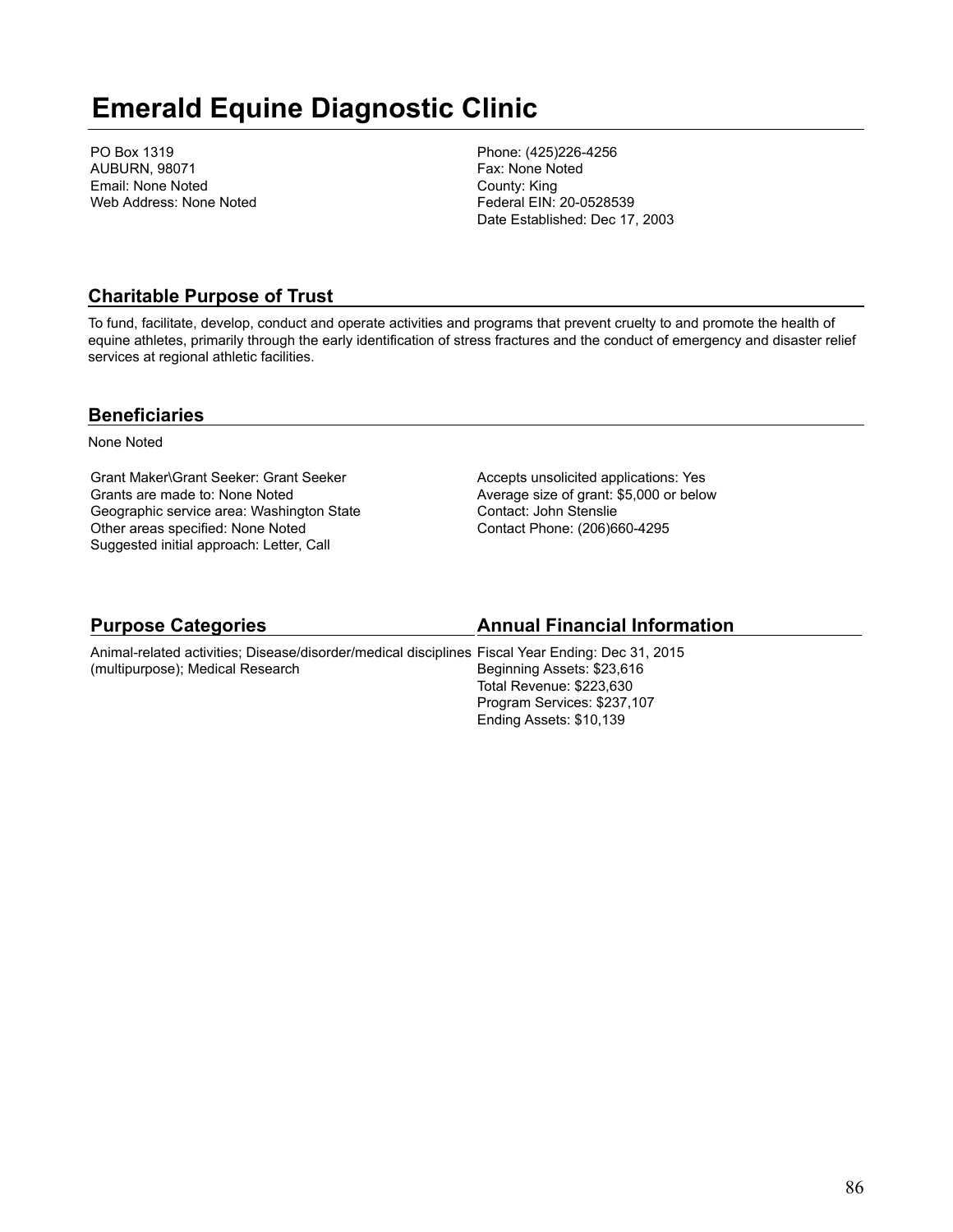# **Employees Community Fund of Boeing Puget Sound**

PO Box 3707 M/C 1F-93 Seattle, 98124-2207 Email: colette.j.ogle@boeing.com Web Address: None Noted

Phone: (206)544-3164 Fax: None Noted County: King Federal EIN: 91-6053828 Date Established: Sep 20, 1951

## **Charitable Purpose of Trust**

Employees Community Fund of Boeing Puget Sound allocates employee/retiree donations to non-profit 501 (c)(3) agencies; directly in the form of capital, seed or special funding grants, and indirectly via the United Ways in the counties where members live.

#### **Beneficiaries**

None Noted

Grant Maker\Grant Seeker: Grant Maker Grants are made to: 501(c)(3) Geographic service area: None Noted Other areas specified: Greater Puget Sound Area Suggested initial approach: Call

Accepts unsolicited applications: Yes Average size of grant: \$25,001 to \$50,000 Contact: Colette Ogle Contact Phone: (206)544-9246

### **Purpose Categories**

Human service-other multipurpose

### **Annual Financial Information**

Fiscal Year Ending: Dec 31, 2015 Beginning Assets: \$1,623,126 Total Revenue: \$9,291,085 Program Services: \$9,904,246 Ending Assets: \$1,009,965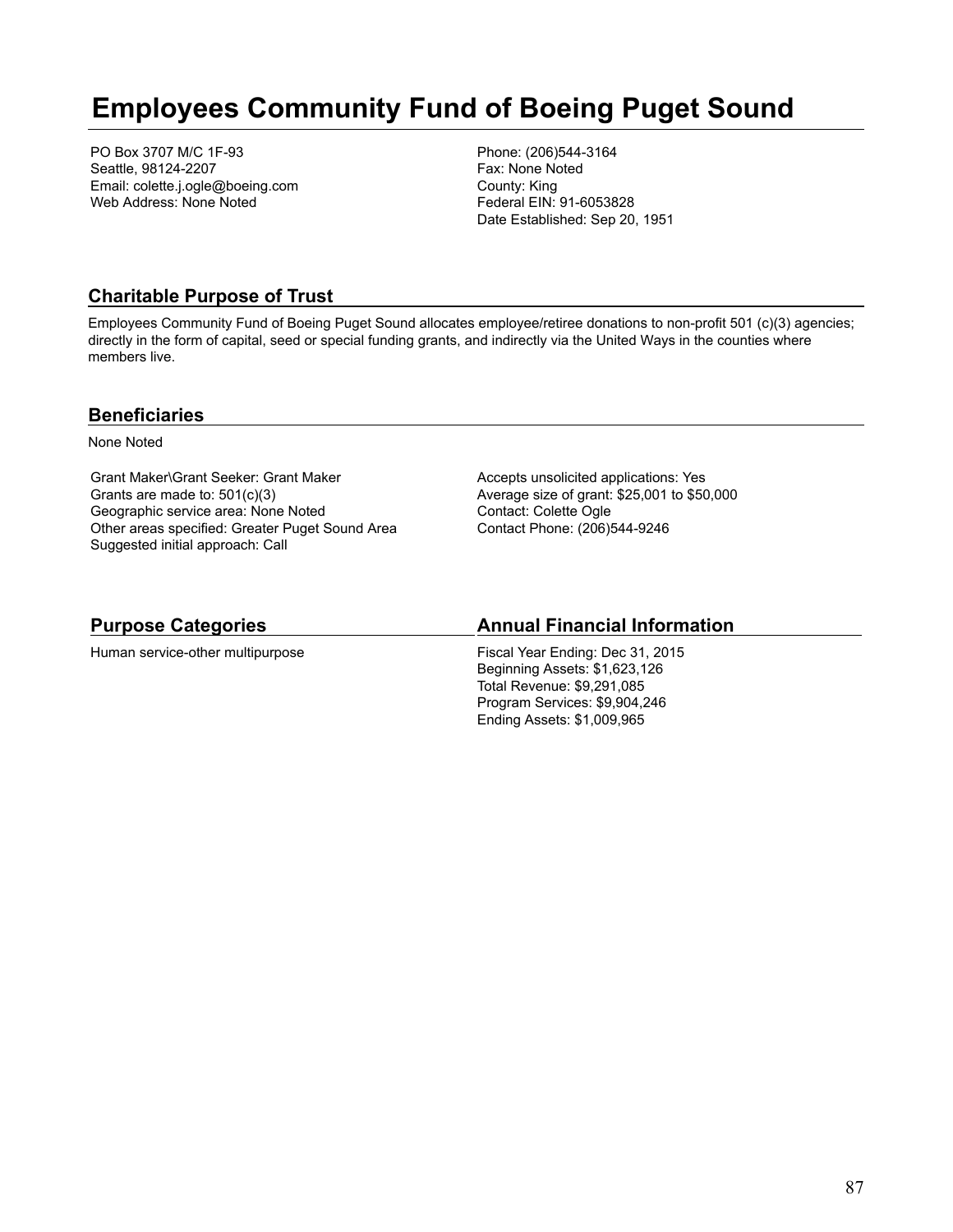# **Everett Community College Foundation**

2000 Tower St Everett, 98201 Email: jolson@everettcc.edu Web Address: www.everettcc.edu Phone: (425)388-9129 Fax: None Noted County: Snohomish Federal EIN: 91-1280495 Date Established: Sep 24, 1984

## **Charitable Purpose of Trust**

To assist Everett Community College students and faculty through procurement of scholarship funding, and faculty professional development funds.

### **Beneficiaries**

None Noted

Grant Maker\Grant Seeker: Grant Seeker Grants are made to: None Noted Geographic service area: None Noted Other areas specified: None Noted Suggested initial approach: None Noted

Accepts unsolicited applications: Unknown Average size of grant: None Noted Contact: John Olson Contact Phone: (425)388-9555

# **Purpose Categories**

Educational institutions & related activities

# **Annual Financial Information**

Fiscal Year Ending: Jun 30, 2016 Beginning Assets: \$4,349,916 Total Revenue: \$939,639 Program Services: \$889,294 Ending Assets: \$4,295,413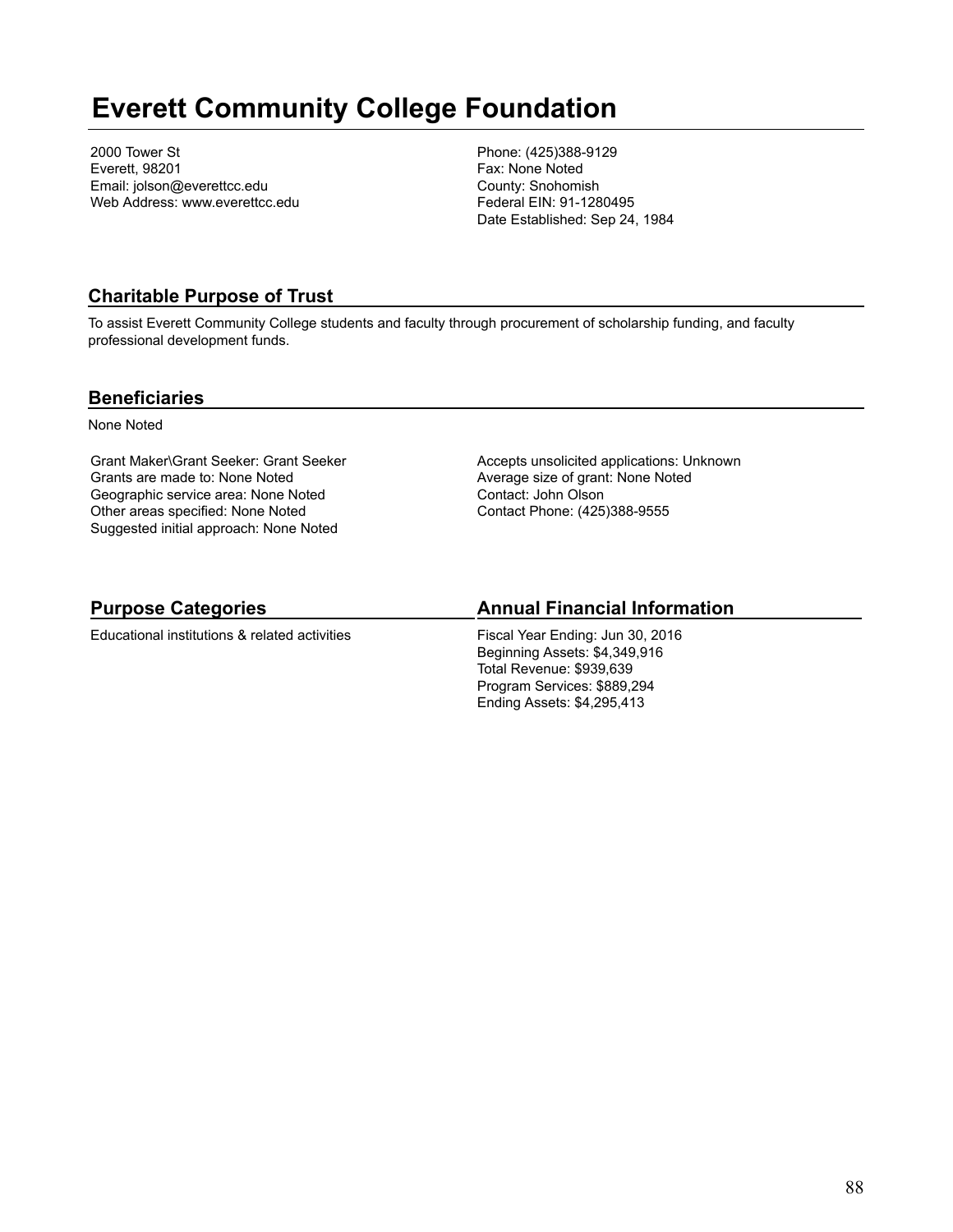# **Evergreen Safety Council**

12545 135th Ave NE KIRKLAND, 98034 Email: tom@esc.org Web Address: www.esc.org Phone: (425)814-3930 Fax: None Noted County: King Federal EIN: 91-0599376 Date Established: Jan 01, 1935

### **Charitable Purpose of Trust**

Safety and health training and information purposes for businesses, organizations and individuals. Disseminate information on highway, work, home and public safety and conduct classes, seminars, workshops and displays.

#### **Beneficiaries**

None Noted

Grant Maker\Grant Seeker: Grant Seeker Grants are made to: 501(c)(3) Geographic service area: US, Pacific Northwest Other areas specified: None Noted Suggested initial approach: None Noted

Accepts unsolicited applications: Yes Average size of grant: None Noted Contact: None Noted Contact Phone: ()-

# **Purpose Categories**

Public safety/disaster preparedness & relief; Mutual membership benefit organizations; Educational institutions & related activities

### **Annual Financial Information**

Fiscal Year Ending: Jun 30, 2016 Beginning Assets: \$636,910 Total Revenue: \$2,457,381 Program Services: \$2,385,967 Ending Assets: \$619,820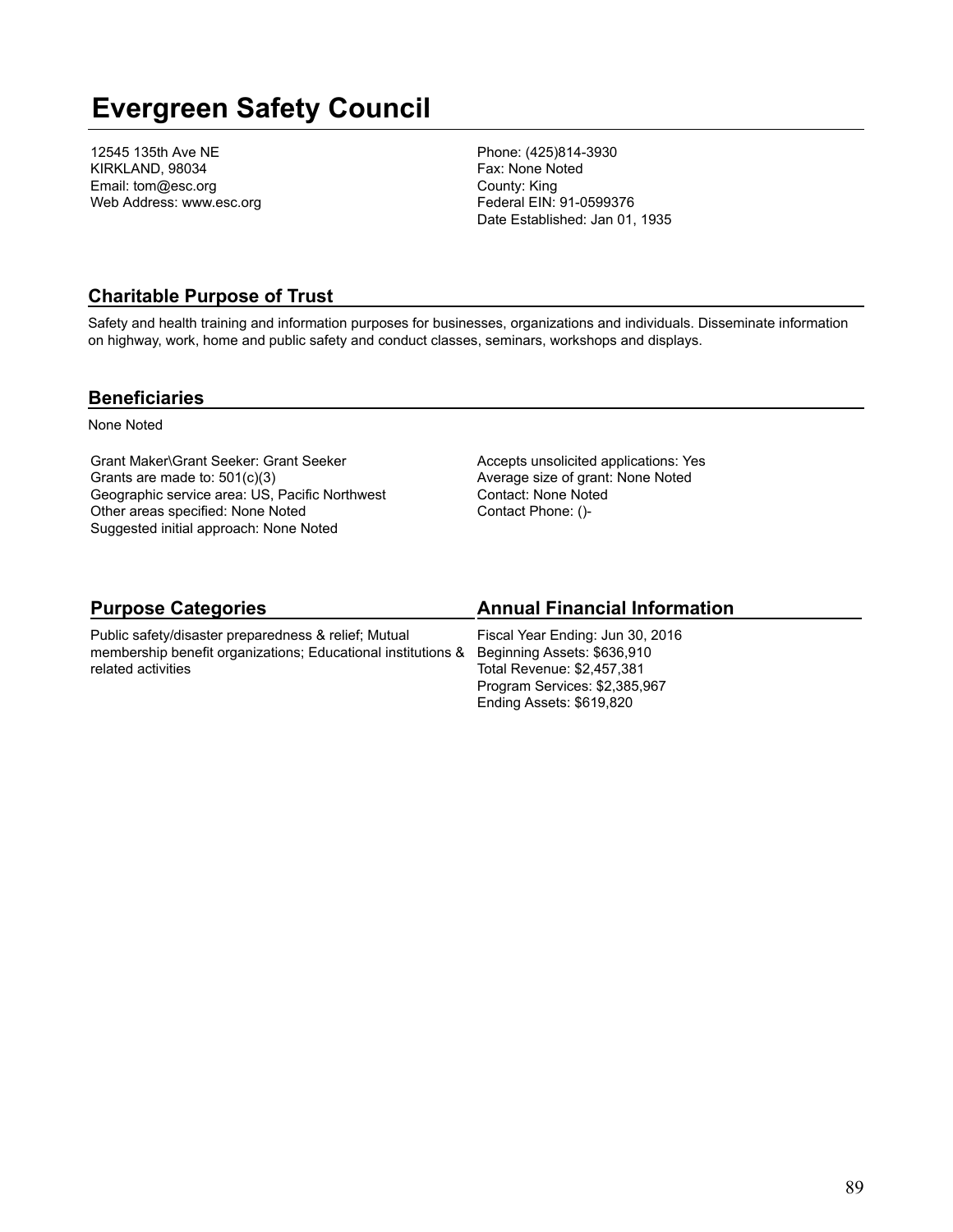# **EvergreenHealth Foundation**

12040 NE 128th Street MS 5 Kirkland, 98034 Email: mbhudson@evergreenhealth.com Web Address: www.evergreenhealthfoundation.com Phone: (425)899-1904 Fax: None Noted County: King Federal EIN: 91-1519430 Date Established: Mar 27, 1990

### **Charitable Purpose of Trust**

To solicit and receive gifts for the improvement of hospice and health care services at King County Public Hospital District #2.

### **Beneficiaries**

None Noted

Grant Maker\Grant Seeker: Grant Seeker Grants are made to: None Noted Geographic service area: None Noted Other areas specified: None Noted Suggested initial approach: None Noted

Accepts unsolicited applications: None Noted Average size of grant: None Noted Contact: BLAKE VINTERTUN Contact Phone: (425)899-1900

### **Purpose Categories**

Health-general & rehabilitative; Public safety/disaster preparedness & relief

#### **Annual Financial Information**

Fiscal Year Ending: Dec 31, 2016 Beginning Assets: \$9,763,547 Total Revenue: \$3,157,309 Program Services: \$3,073,414 Ending Assets: \$9,951,906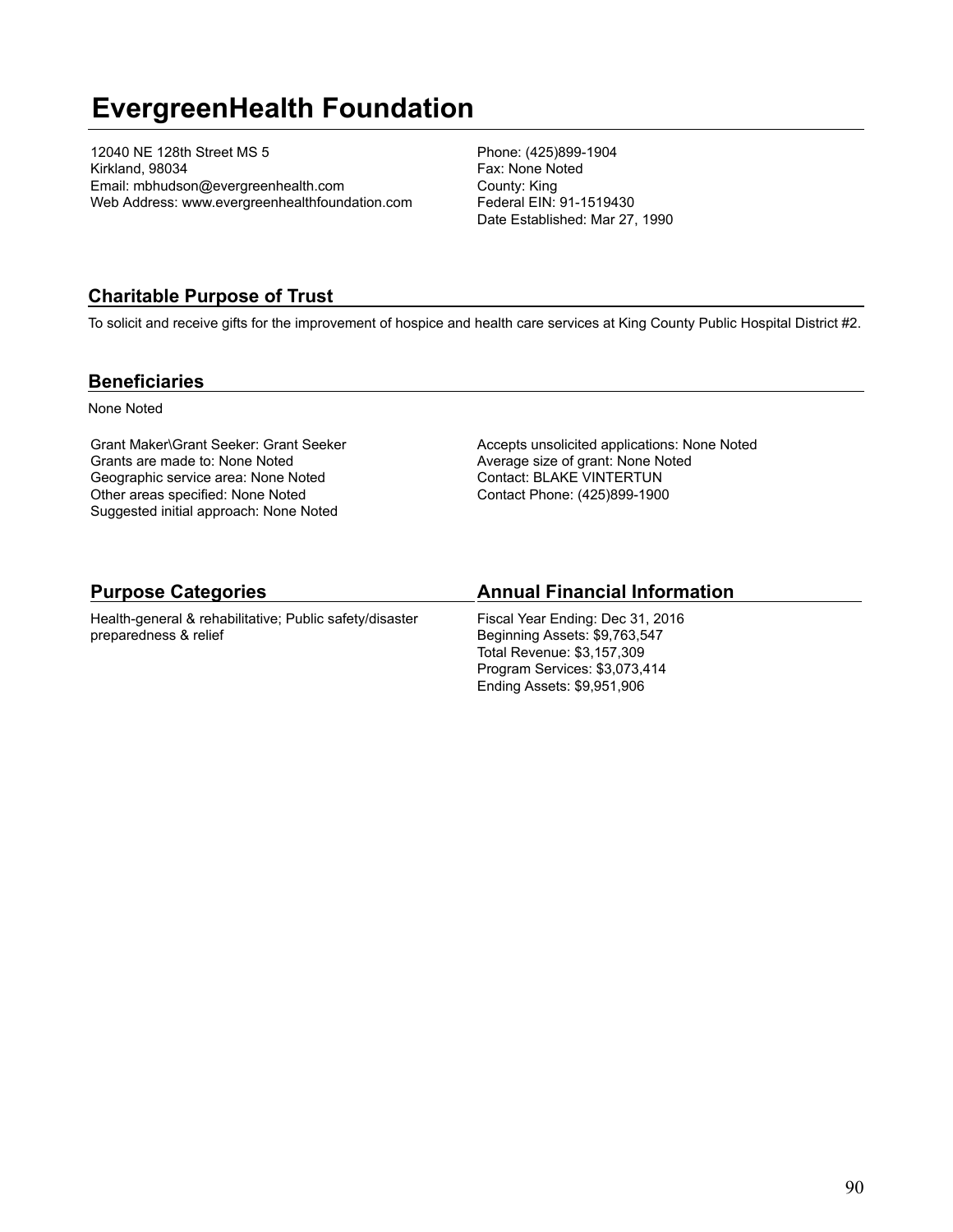# **Exceptional Foresters, Inc.**

2009 W Railroad Ave Shelton, 98584 Email: None Noted Web Address: www.team-efi.org Phone: (360)426-4989 Fax: None Noted County: Mason Federal EIN: 91-0773423 Date Established: Dec 23, 1957

### **Charitable Purpose of Trust**

To provide residential, vocational and support services to developmentally disabled and brain damaged adults. To promote maximum independence for all clients to the highest degree compatible with their safety, welfare and capabilities.

#### **Beneficiaries**

None Noted

Grant Maker\Grant Seeker: Grant Seeker Grants are made to: None Noted Geographic service area: None Noted Other areas specified: None Noted Suggested initial approach: None Noted

Accepts unsolicited applications: None Noted Average size of grant: None Noted Contact: Blake Chard Contact Phone: (360)426-0077 138

# **Purpose Categories**

Employment/jobs; Human service-other multipurpose; Social sciences

### **Annual Financial Information**

Fiscal Year Ending: Dec 31, 2016 Beginning Assets: \$5,320,759 Total Revenue: \$5,070,858 Program Services: \$4,720,925 Ending Assets: \$5,686,732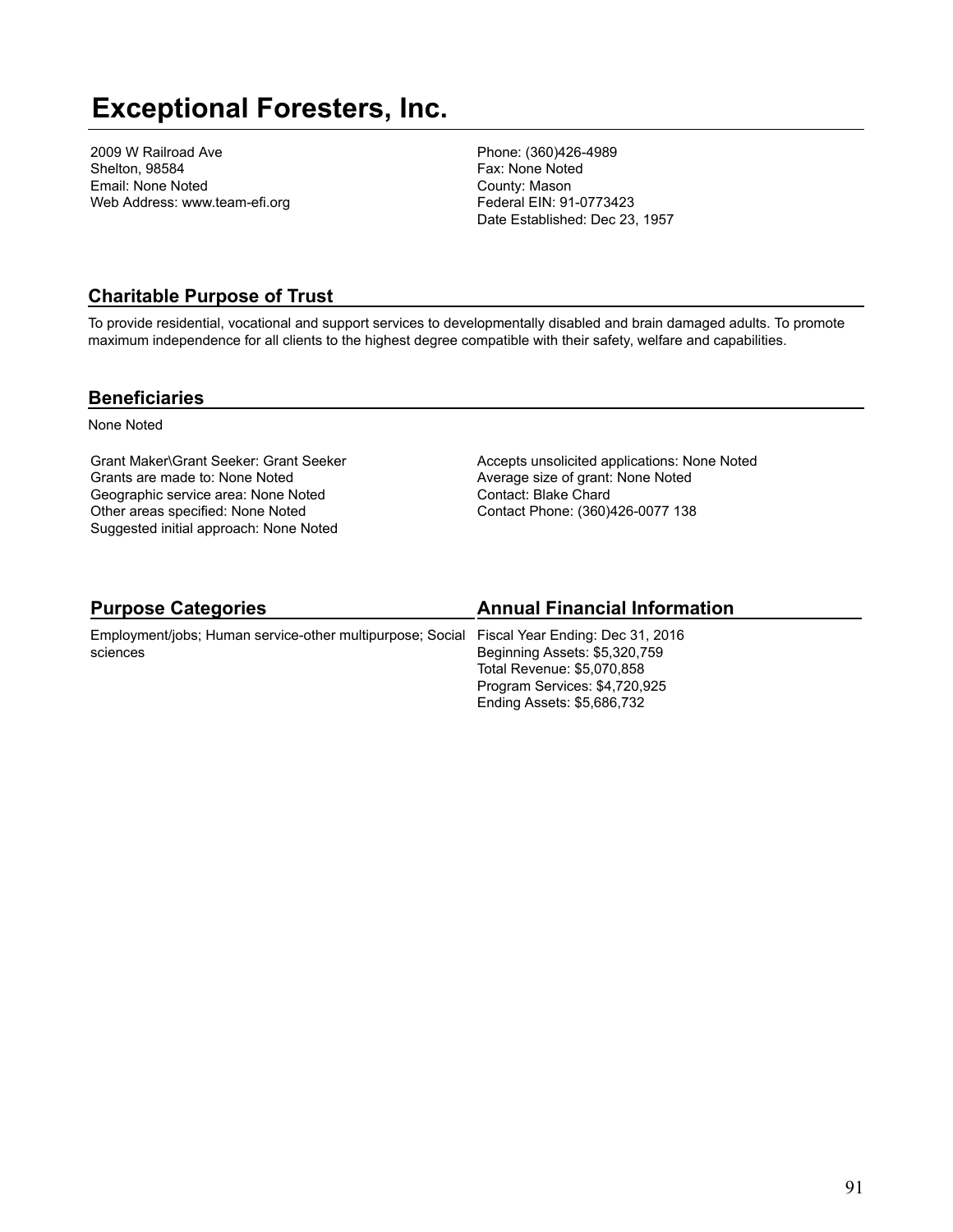# **Falcon Foundation**

3220 POINT WHITE DR NE BAINBRIDGE IS, 98110 Email: None Noted Web Address: None Noted

Phone: ()- Fax: None Noted County: King Federal EIN: 47-2546621 Date Established: Dec 09, 2014

### **Charitable Purpose of Trust**

To operate exclusively for religious, charitable, scientific and educational purposes, within the meaning of Sections 501c3 and 170c2B of the Internal Revenue Code of 1986, as amended.

#### **Beneficiaries**

None Noted

Grant Maker\Grant Seeker: Grant Maker Grants are made to: 501(c)(3) Geographic service area: Washington State Other areas specified: None Noted Suggested initial approach: Letter, Call

Accepts unsolicited applications: Yes Average size of grant: \$5,000 or below Contact: ANNE STILLER DOANE Contact Phone: (206)388-6929

# **Purpose Categories**

Arts, culture, humanities; Educational institutions & related activities; Youth development

# **Annual Financial Information**

Fiscal Year Ending: Dec 31, 2015 Beginning Assets: \$0 Total Revenue: \$20,143 Program Services: \$9,810 Ending Assets: \$10,333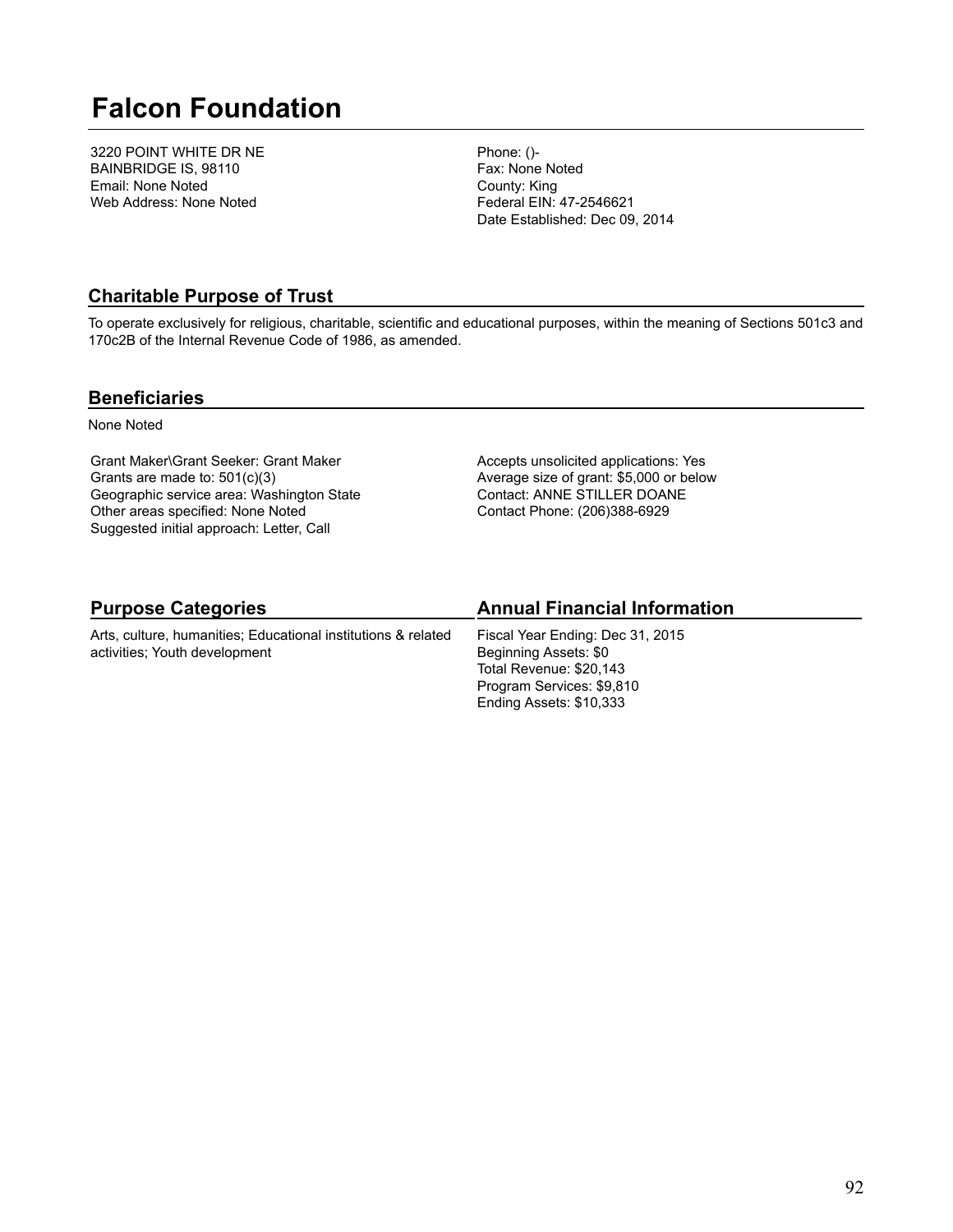# **Food Lifeline**

815 S 96th St SEATTLE, 98108 Email: give@foodlifeline.org Web Address: www.foodlifeline.org Phone: ()- Fax: None Noted County: King Federal EIN: 91-1090450 Date Established: Dec 24, 1979

### **Charitable Purpose of Trust**

Food Lifeline works with the food industry to secure, warehouse and distribute more than 38 million pounds of donated food and other essential household items to nearly 275 nonprofit food banks, meal programs and emergency shelters in 17 counties of Western Washington.

#### **Beneficiaries**

None Noted

Grant Maker\Grant Seeker: Grant Seeker Grants are made to: None Noted Geographic service area: None Noted Other areas specified: None Noted Suggested initial approach: None Noted

Accepts unsolicited applications: None Noted Average size of grant: None Noted Contact: Ann Jacobus Contact Phone: (206)545-6600

### **Purpose Categories**

Food, nutrition, agriculture

### **Annual Financial Information**

Fiscal Year Ending: Jun 30, 2016 Beginning Assets: \$23,392,968 Total Revenue: \$78,387,068 Program Services: \$81,617,449 Ending Assets: \$30,454,240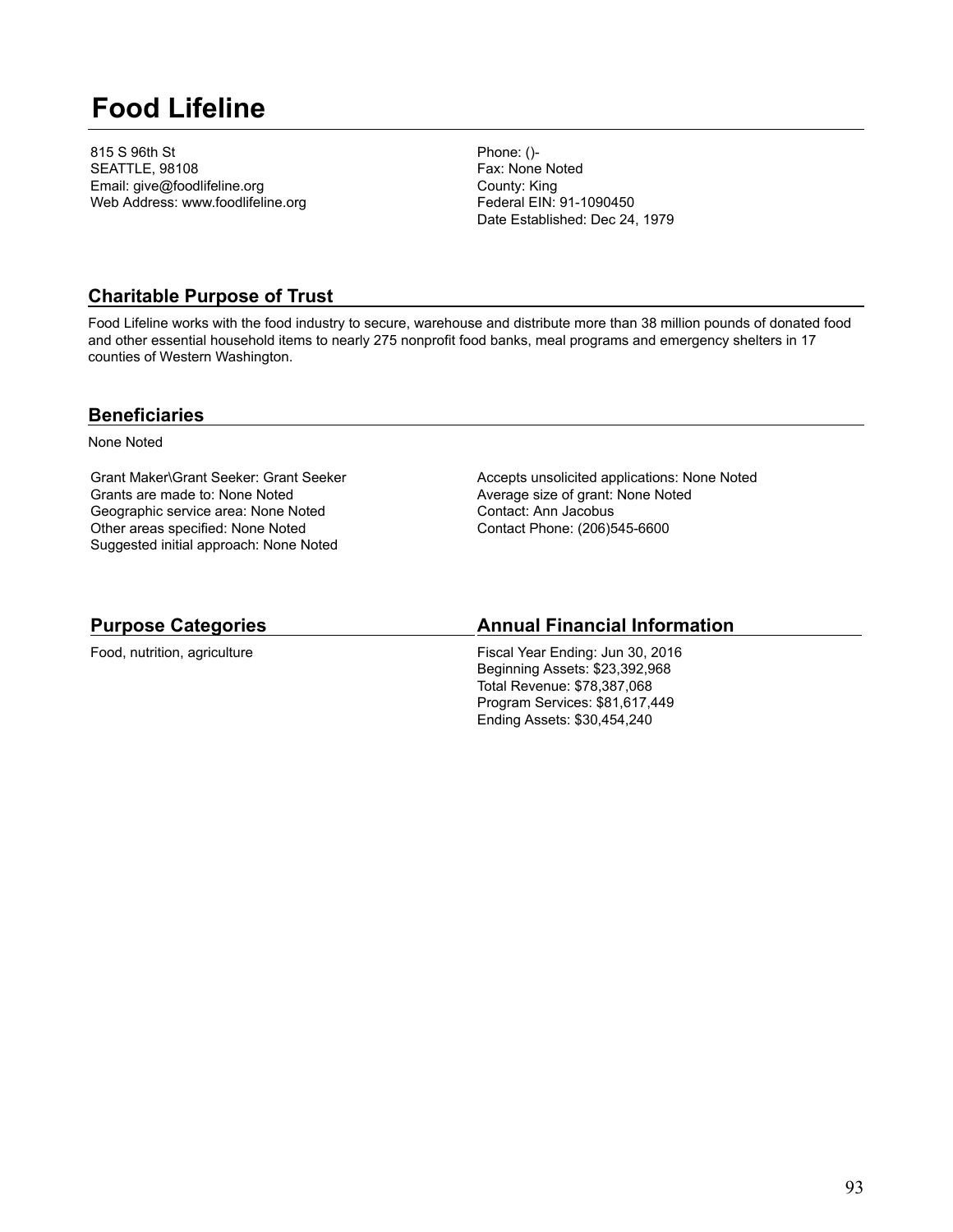# **Foundation House at Northgate**

11301 3rd Ave NE SEATTLE, 98125 Email: None Noted Web Address: None Noted Phone: (206)361-1975 Fax: None Noted County: King Federal EIN: 91-1806694 Date Established: Aug 19, 1996

### **Charitable Purpose of Trust**

To operate exclusively for charitable or education purposes within the meaning of section 501(c)(3) of the Internal Revenue Code of 1986, as amended (the "code") including specifically to operate a retirement home serving the needs of its residents for housing, healthcare, and financial security. Senior Services

#### **Beneficiaries**

None Noted

Grant Maker\Grant Seeker: Both Grants are made to: Individuals Geographic service area: Washington State Other areas specified: None Noted Suggested initial approach: Letter, Call

Accepts unsolicited applications: None Noted Average size of grant: \$5,000 or below Contact: John Moffit Contact Phone: (206)361-2758

### **Purpose Categories**

Health-general & rehabilitative; Housing/shelter

### **Annual Financial Information**

Fiscal Year Ending: Sep 30, 2016 Beginning Assets: \$1,576,639 Total Revenue: \$4,616,068 Program Services: \$4,510,685 Ending Assets: \$1,736,434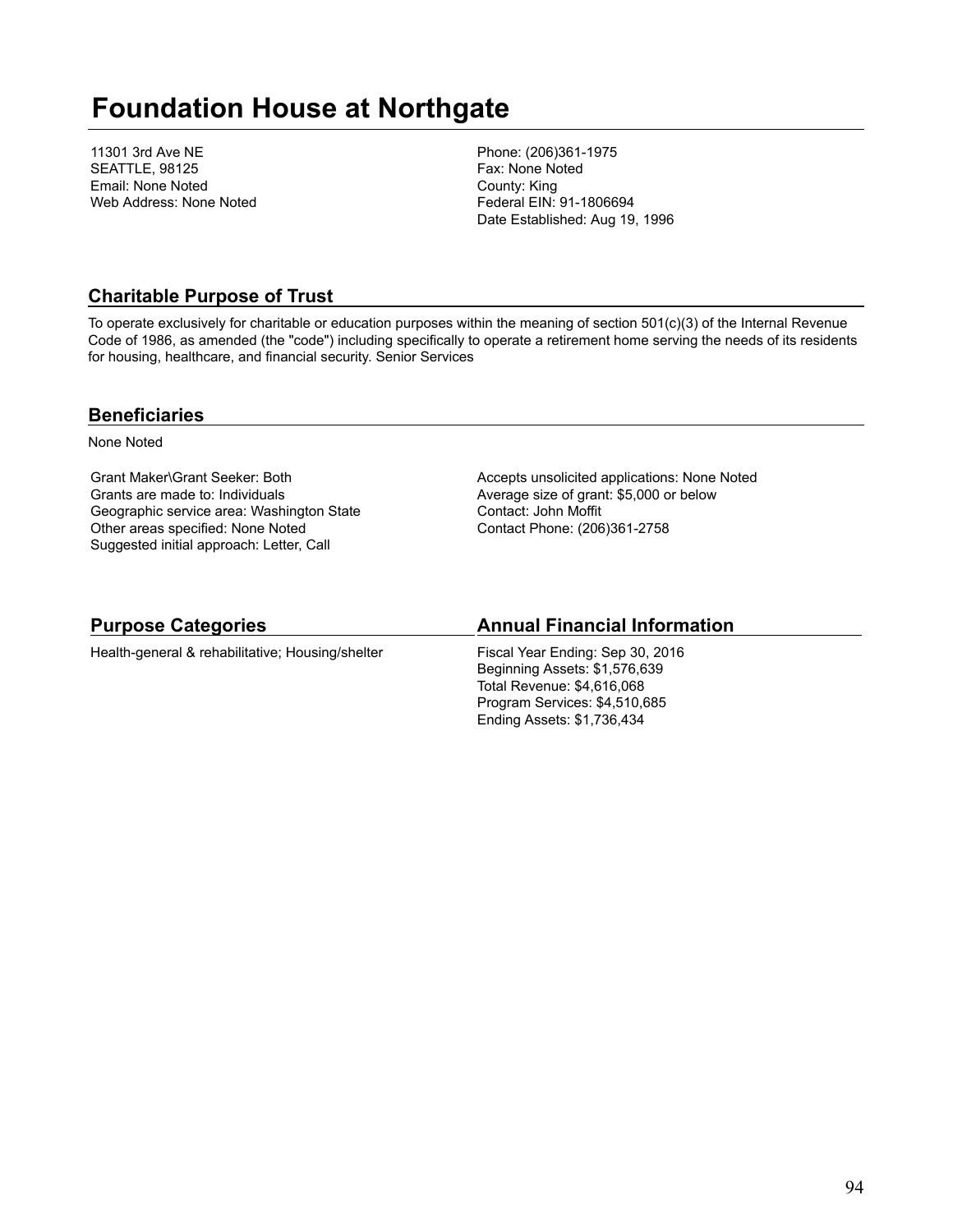# **Foundation of Yakima Valley Community College, Inc.**

PO Box 22520 Yakima, 98907-2520 Email: skautz@yvcc.edu Web Address: None Noted Phone: (509)574-4659 Fax: None Noted County: Yakima Federal EIN: 91-1028928 Date Established: Jul 16, 1977

### **Charitable Purpose of Trust**

To provide scholarships to students and other financial assistance to the educational mission of Yakima Valley Community College.

#### **Beneficiaries**

None Noted

Grant Maker\Grant Seeker: Both Grants are made to: Individuals Geographic service area: Washington State Other areas specified: None Noted Suggested initial approach: Call, Email

Accepts unsolicited applications: No Average size of grant: \$5,000 or below Contact: Stacey Kautz Contact Phone: (509)574-4645

# **Purpose Categories**

Educational institutions & related activities

### **Annual Financial Information**

Fiscal Year Ending: Jun 30, 2016 Beginning Assets: \$10,761,154 Total Revenue: \$1,185,074 Program Services: \$658,636 Ending Assets: \$10,667,893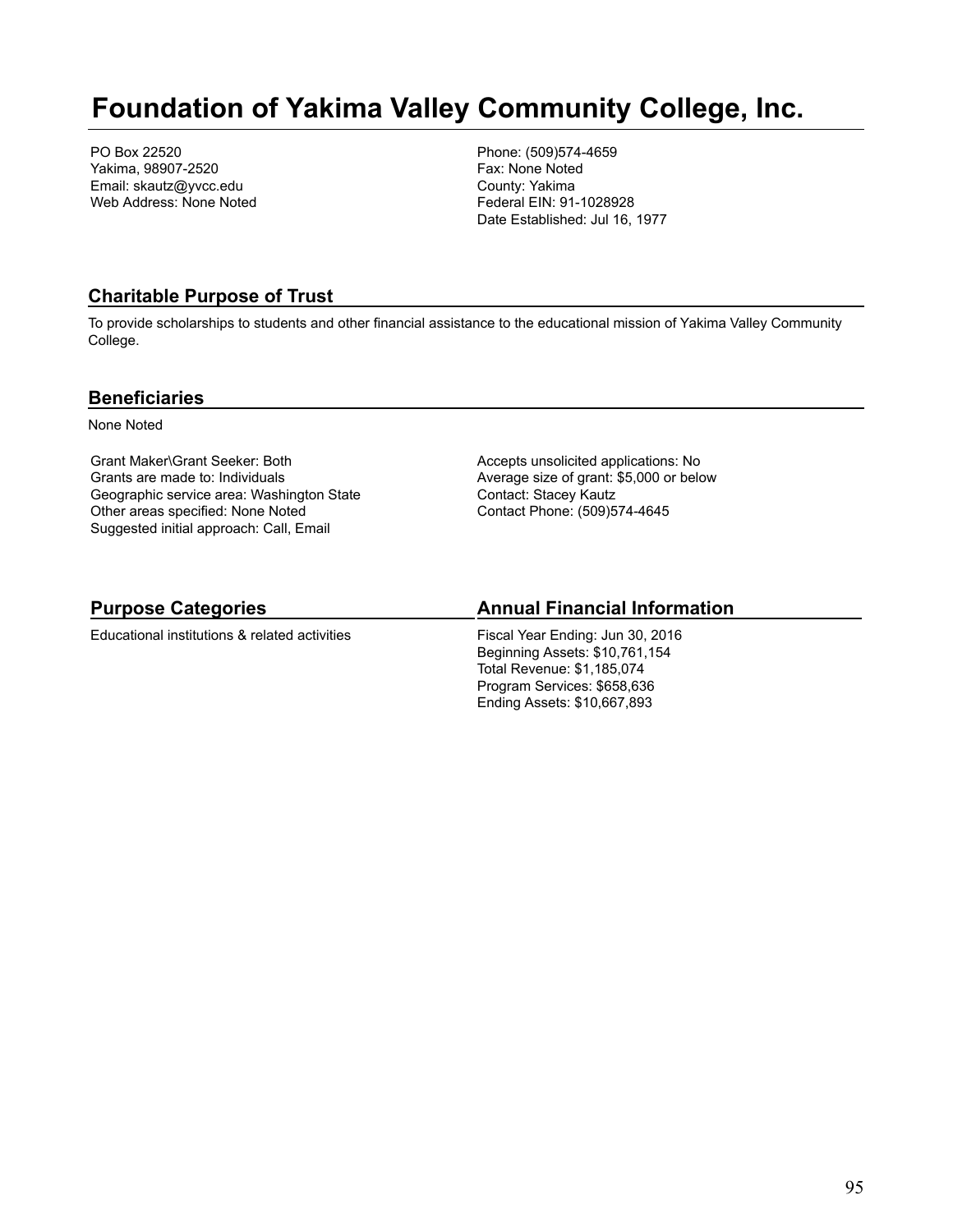# **Four Winds**

PO Box 140 Deer Harbor, 98243 Email: info@fourwindscamp.org Web Address: www.fourwindscamp.org Phone: ()- Fax: None Noted County: San Juan Federal EIN: 91-0828602 Date Established: Dec 06, 1967

### **Charitable Purpose of Trust**

The corporation is organized exclusively for charitable or educational purposes, within the meaning of Section 501(c)(3) of the Internal Revenue Code of 1986, as amended, including, without limitation, ownership and operation of one or more children's camps dedicated exclusively to the education, instruction and training of individual child for the purposes of improving his or her physical, social and intellectual capabilities.

### **Beneficiaries**

None Noted

Grant Maker\Grant Seeker: Grant Seeker Grants are made to: None Noted Geographic service area: None Noted Other areas specified: None Noted Suggested initial approach: None Noted

Accepts unsolicited applications: Unknown Average size of grant: None Noted Contact: Mike Smith, Development Director Contact Phone: (360)376-2277

| <b>Purpose Categories</b>                                 | <b>Annual Financial Information</b>                                                                                                                            |
|-----------------------------------------------------------|----------------------------------------------------------------------------------------------------------------------------------------------------------------|
| Recreation, leisure, sports, athletics; Youth development | Fiscal Year Ending: Sep 30, 2016<br>Beginning Assets: \$5,538,630<br>Total Revenue: \$2,256,110<br>Program Services: \$2,198,258<br>Ending Assets: \$5,662,501 |
|                                                           |                                                                                                                                                                |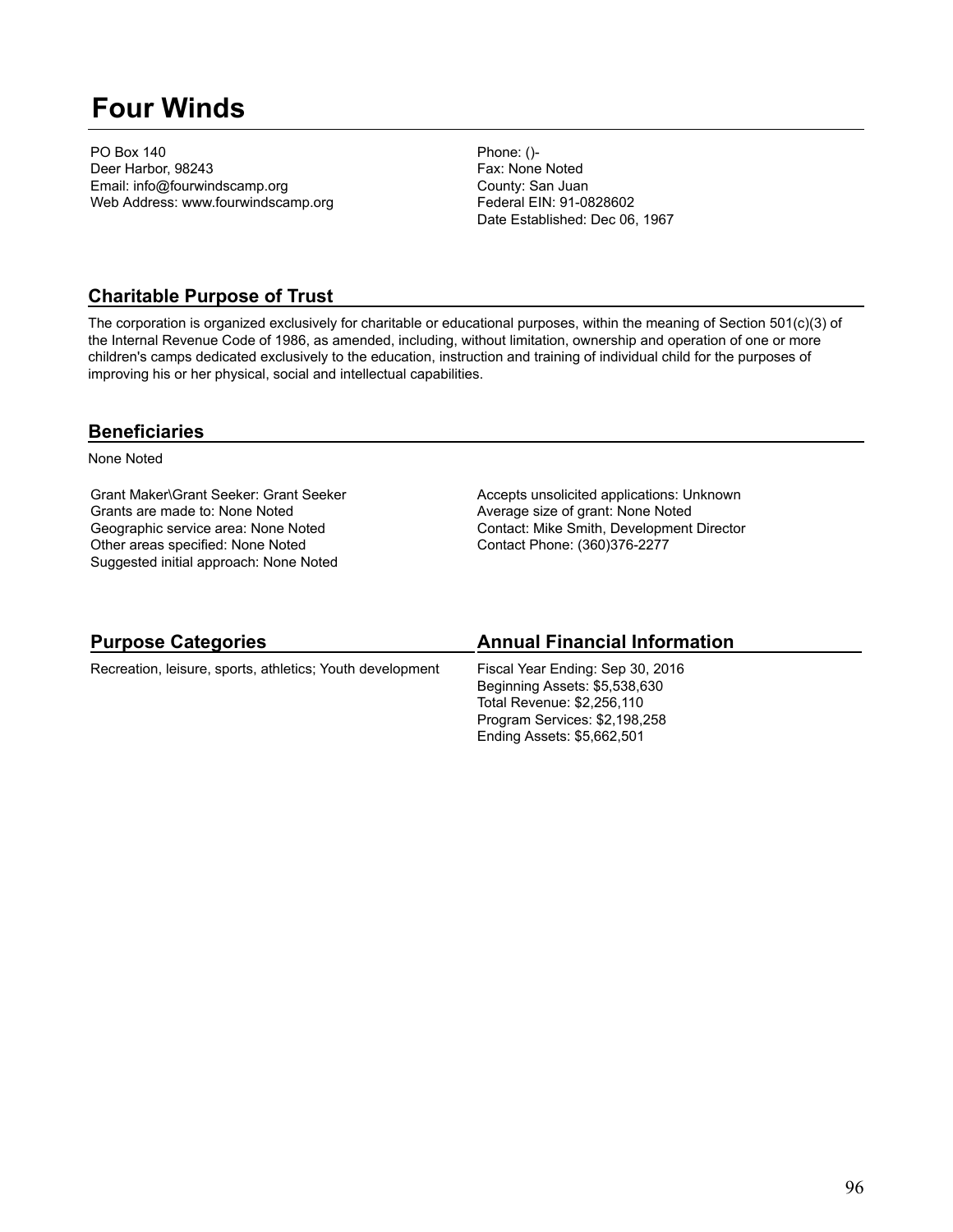# **Franke Tobey Jones**

5340 N Bristol St Tacoma, 98407 Email: jdunn@franketobeyjones.com Web Address: www.franketobeyjones.com

Phone: (253)756-1862 Fax: None Noted County: Pierce Federal EIN: 91-0575957 Date Established: Feb 16, 1922

### **Charitable Purpose of Trust**

Non-profit continuing care retirement facility to enrich and extend the quality of life for seniors in our community.

### **Beneficiaries**

None Noted

Grant Maker\Grant Seeker: Grant Seeker Grants are made to: None Noted Geographic service area: None Noted Other areas specified: None Noted Suggested initial approach: None Noted

Accepts unsolicited applications: None Noted Average size of grant: None Noted Contact: Kelly Merry Contact Phone: (253)756-6297

Ending Assets: \$45,161,466

| <b>Purpose Categories</b>                               | <b>Annual Financial Information</b> |
|---------------------------------------------------------|-------------------------------------|
| Health-general & rehabilitative; Housing/shelter; Human | Fiscal Year Ending: Dec 31, 2015    |
| service-other multipurpose                              | Beginning Assets: \$46,233,731      |
|                                                         | Total Revenue: \$12,941,651         |
|                                                         | Program Services: \$11,953,049      |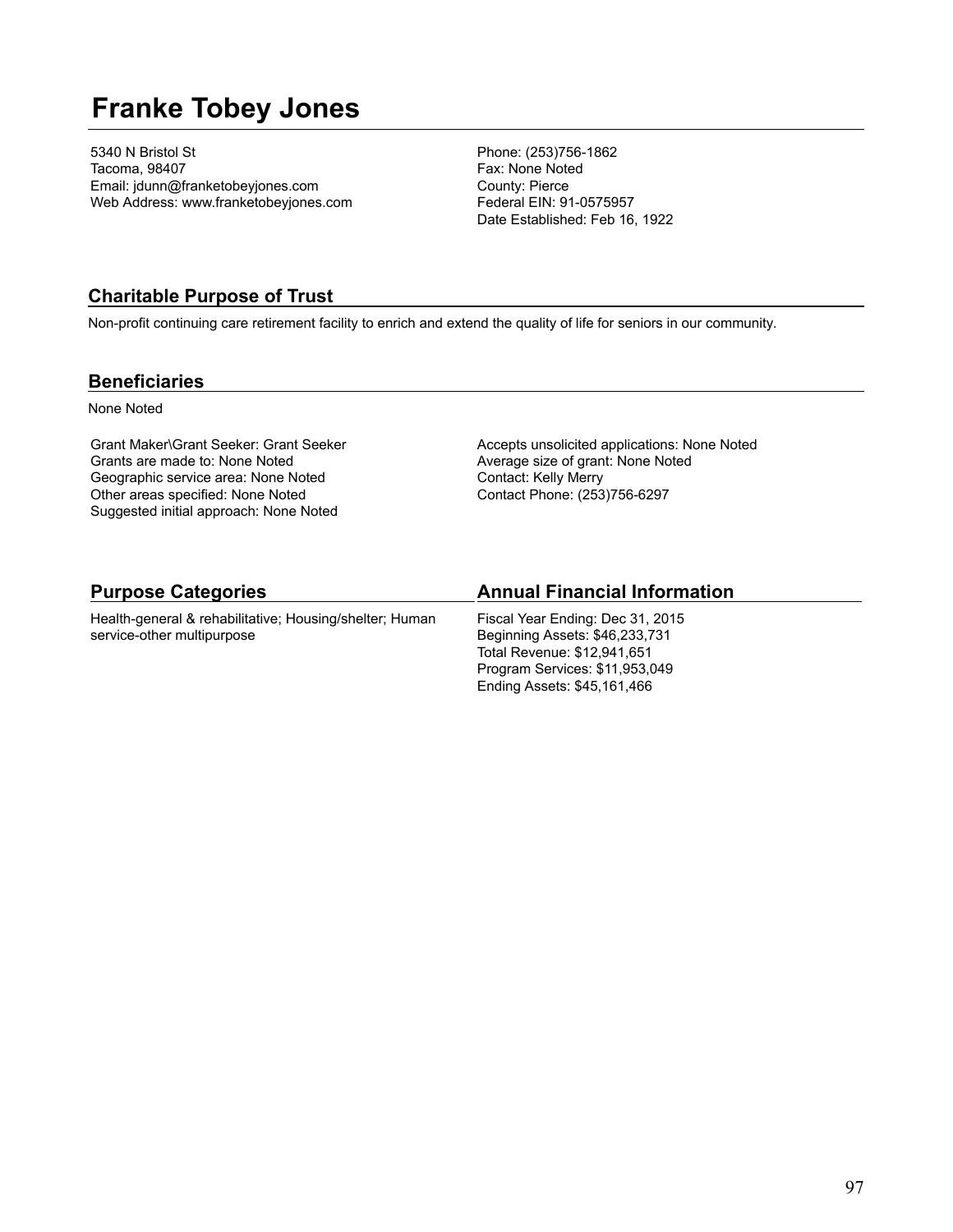# **Fred Lind Manor**

1802 17th Ave Seattle, 98122 Email: None Noted Web Address: www.fredlindmanor.com Phone: (206)323-0485 Fax: None Noted County: King Federal EIN: 91-0579225 Date Established: Apr 26, 1945

### **Charitable Purpose of Trust**

Fred Lind Manor provides housing and assisted living services to older adults of low and moderate means.

### **Beneficiaries**

None Noted

Grant Maker\Grant Seeker: Grant Seeker Grants are made to: None Noted Geographic service area: None Noted Other areas specified: None Noted Suggested initial approach: None Noted

Accepts unsolicited applications: None Noted Average size of grant: None Noted Contact: None Noted Contact Phone: ()-

### **Purpose Categories**

Health-general & rehabilitative; Housing/shelter

#### **Annual Financial Information**

Fiscal Year Ending: Sep 30, 2016 Beginning Assets: \$3,134,022 Total Revenue: \$3,333,735 Program Services: \$3,569,750 Ending Assets: \$5,211,902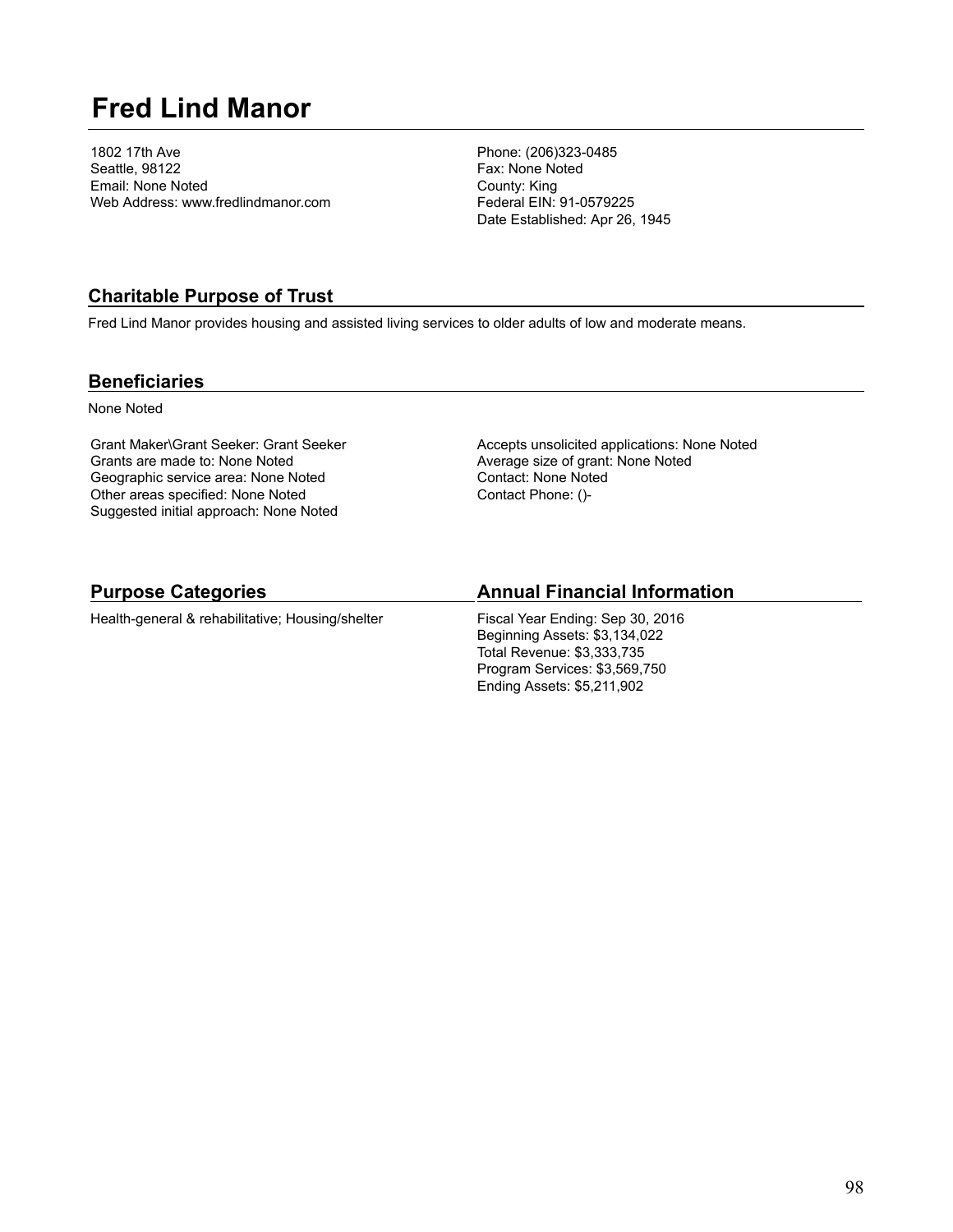# **FRIENDS OF KEXP**

471 1ST AVE N SEATTLE, 98109-4721 Email: REBECCA@KEXP.ORG Web Address: KEXP.ORG

Phone: (206)520-5899 Fax: None Noted County: King Federal EIN: 91-2061474 Date Established: Jul 11, 2000

### **Charitable Purpose of Trust**

KEXP'S MISSION IS TO ENRICH YOUR LIFE BY CHAMPIONING MUSIC AND DISCOVERY. A GROWING COMMUNITY OF MUSIC MOVERS WORLDWIDE DEPEND ON KEXP TO IDENTIFY, SHOWCASE, AND CHAMPION MUSIC THAT ENTERTAINS AND INSPIRES THEM. BY CREATING MEANINGFUL MUSIC EXPERIENCES ON-AIR, ONLINE AND IN-PERSON, KEXP HARNESSES THE EMOTIONAL POWER OF ART TO STRENGTHEN OUR COMMUNITIES AND SERVE THE SOCIAL GOOD.

#### **Beneficiaries**

None Noted

Grant Maker\Grant Seeker: Grant Seeker Grants are made to: None Noted Geographic service area: None Noted Other areas specified: None Noted Suggested initial approach: None Noted

Accepts unsolicited applications: None Noted Average size of grant: None Noted Contact: REBECCA DENK, DIRECTOR OF FINANCE & HUMAN RESOURCE Contact Phone: (206)520-5818

# **Purpose Categories** Arts, culture, humanities

## **Annual Financial Information**

Fiscal Year Ending: Dec 31, 2016 Beginning Assets: \$22,531,900 Total Revenue: \$12,367,692 Program Services: \$8,652,885 Ending Assets: \$22,056,172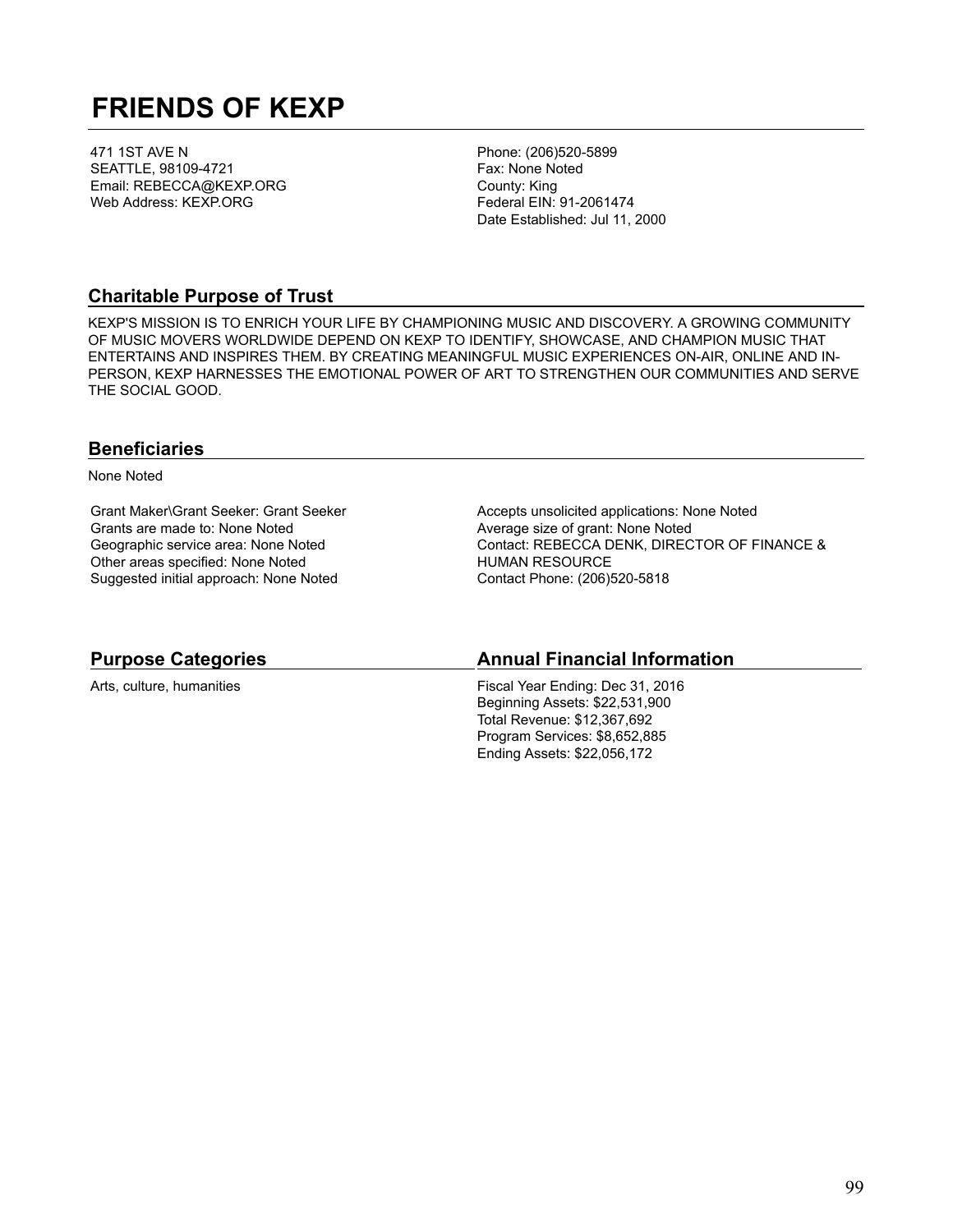# **Friends of Lakewold**

PO Box 39780 Lakewood, 98496 Email: swalsh@lakewoldgardens.org Web Address: www.lakewoldgardens.org Phone: (253)584-3021 Fax: None Noted County: Pierce Federal EIN: 94-3041320 Date Established: Dec 11, 1986

### **Charitable Purpose of Trust**

Preserving, maintaining, and operating Lakewold Gardens as a public garden and generating income to support those purposes.

#### **Beneficiaries**

None Noted

Grant Maker\Grant Seeker: Grant Seeker Grants are made to: None Noted Geographic service area: None Noted Other areas specified: None Noted Suggested initial approach: None Noted

Accepts unsolicited applications: None Noted Average size of grant: None Noted Contact: Stephanie Walsh Contact Phone: (253)584-4106

# **Purpose Categories**

Arts, culture, humanities

### **Annual Financial Information**

Fiscal Year Ending: Jun 30, 2016 Beginning Assets: \$4,005,437 Total Revenue: \$254,538 Program Services: \$311,791 Ending Assets: \$3,856,923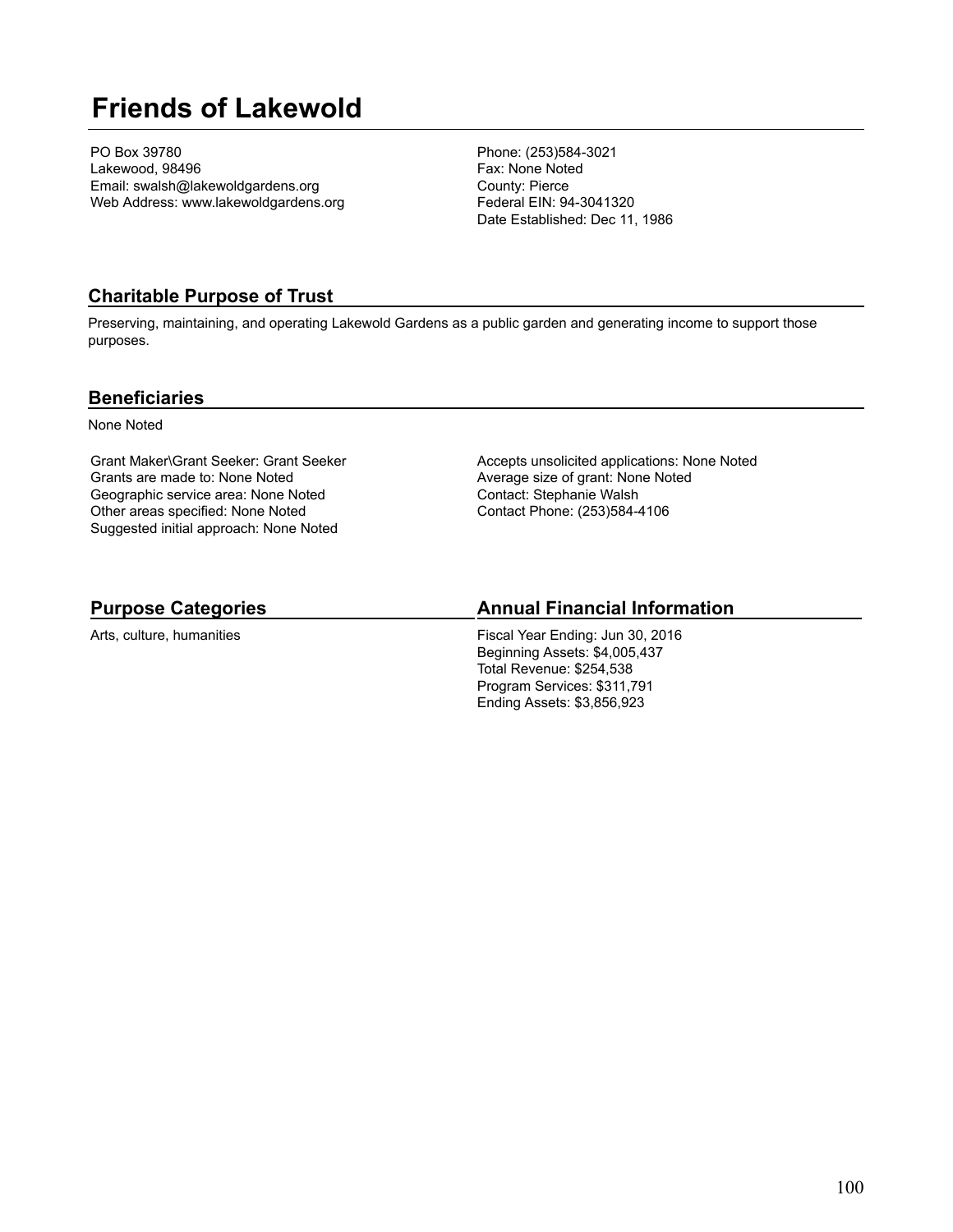# **Friends of the Children Seattle**

PO Box 18886 SEATTLE, 98118 Email: info@friendsseattle.org Web Address: www.friendsseattle.org Phone: (206)328-6985 Fax: None Noted County: King Federal EIN: 91-2047030 Date Established: May 05, 2000

### **Charitable Purpose of Trust**

Friends of the Children connects young children facing the highest risks with paid, professional mentors who serve as advocate, coach and motivator. Children facing challenges including poverty, homelessness and poor academic performance and family histories of domestic violence and substance abuse -are selected in Kindergarten, and receive mentoring through high school graduation. Our unique strength is that our mentors (called Friends) are full-time, salaried, college-educated professionals who have previous experience working with children. Each Friend works with no more than eleven children, and meets weekly with each child. We believe that our society's most vulnerable, children have the potential to rise above adverse circumstances if given the opportunity. Our Friends provide that opportunity. Potential to build a learning mindset, learn life skills, and plan for their future.

### **Beneficiaries**

None Noted

Grant Maker\Grant Seeker: Grant Seeker Grants are made to: None Noted Geographic service area: None Noted Other areas specified: None Noted Suggested initial approach: None Noted

Accepts unsolicited applications: None Noted Average size of grant: None Noted Contact: Kelly McKee Contact Phone: (206)328-3535

Ending Assets: \$2,878,679

| <b>Purpose Categories</b>                             | <b>Annual Financial Information</b> |
|-------------------------------------------------------|-------------------------------------|
| Youth development; Educational institutions & related | Fiscal Year Ending: Aug 31, 2016    |
| activities                                            | Beginning Assets: \$2,967,892       |
|                                                       | Total Revenue: \$1,579,511          |
|                                                       | Program Services: \$1,661,584       |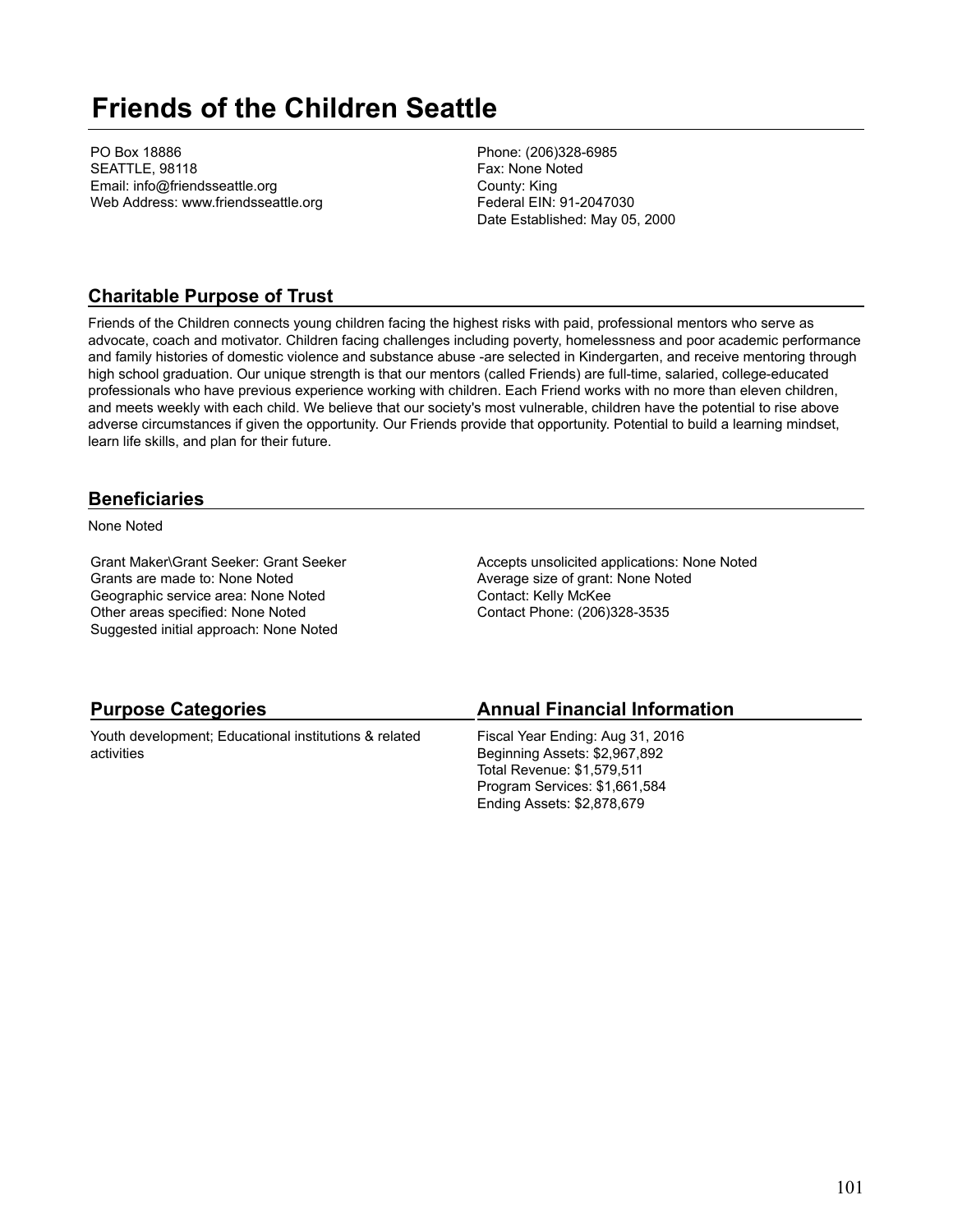# **Gates Philanthropy Partners**

PO Box 23350 SEATTLE, 98102 Email: jennifer.deger@gatesfoundation.org Web Address: None Noted

Phone: ()- Fax: None Noted County: King Federal EIN: 47-3290897 Date Established: Mar 20, 2015

### **Charitable Purpose of Trust**

None Noted

## **Beneficiaries**

None Noted

Grant Maker\Grant Seeker: Both Grants are made to: 501(c)(3) Geographic service area: US Other areas specified: None Noted International Suggested initial approach: None Noted

Accepts unsolicited applications: No Average size of grant: \$25,001 to \$50,000 Contact: Robert Rosen Contact Phone: (206)709-3100

### **Purpose Categories**

Educational institutions & related activities; Disease/disorder/ Fiscal Year Ending: Dec 31, 2015 medical disciplines (multipurpose); Food, nutrition, agriculture Beginning Assets: \$0

### **Annual Financial Information**

Total Revenue: \$0 Program Services: \$0 Ending Assets: \$0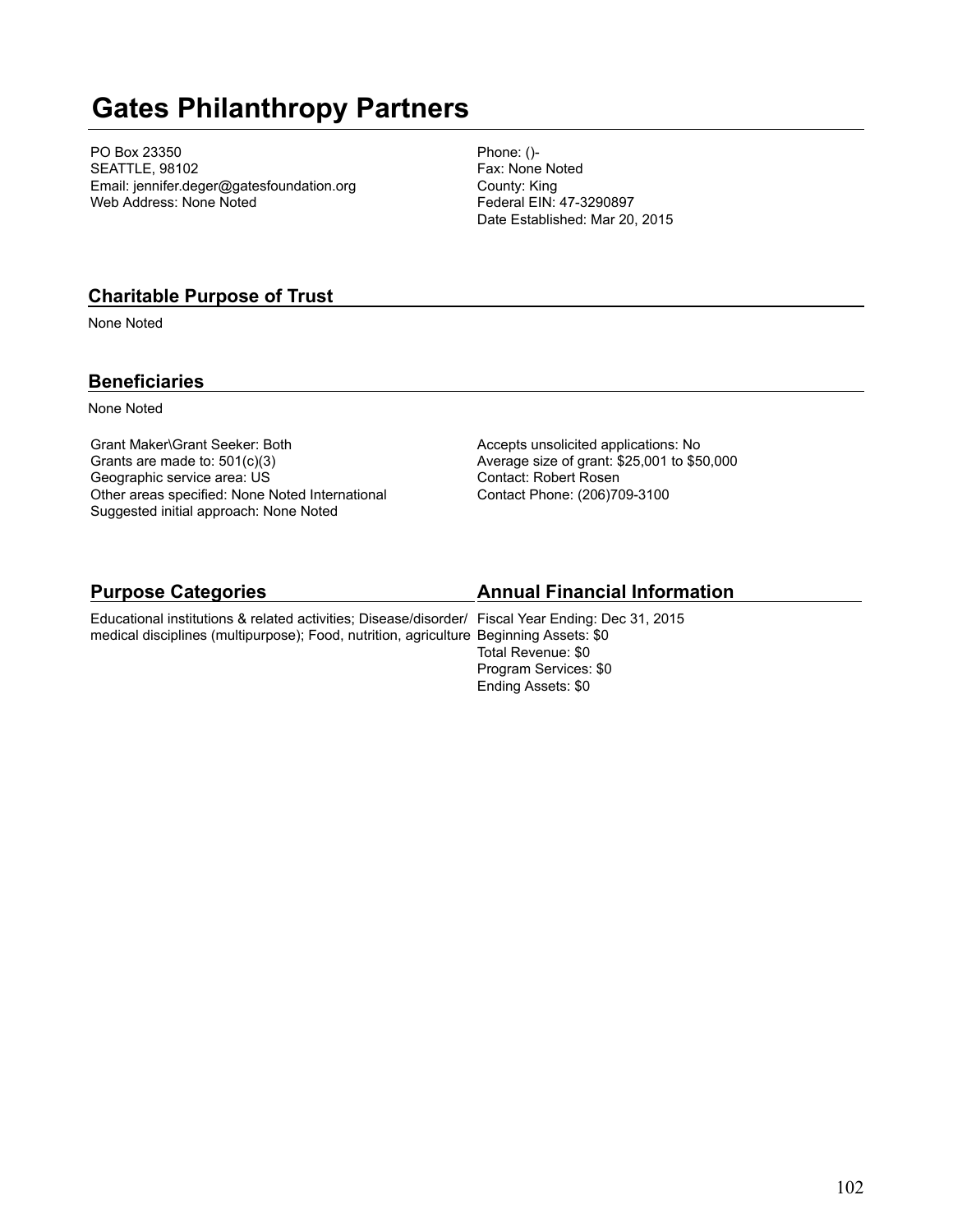# **George P. Hardgrove Foundation, The**

C/o Seattle Foundation 1601 5TH AVE STE 1900 Seattle, 98101 Email: info@seattlefoundation.org Web Address: www.seattlefoundation.org

Phone: (206)622-7673 Fax: None Noted County: King Federal EIN: 91-6061389 Date Established: Apr 20, 1961

# **Charitable Purpose of Trust**

To support catholic charities.

## **Beneficiaries**

None Noted

Grant Maker\Grant Seeker: None Noted Grants are made to: 501(c)(3) Geographic service area: Washington State Other areas specified: King County Spokane County Suggested initial approach: Letter, No Phone Calls

Accepts unsolicited applications: Unknown Average size of grant: None Noted Contact: None Noted Contact Phone: ()-

### **Purpose Categories**

None Noted

### **Annual Financial Information**

Fiscal Year Ending: Dec 31, 2015 Beginning Assets: \$924,621 Total Revenue: \$41,093 Program Services: \$57,805 Ending Assets: \$864,149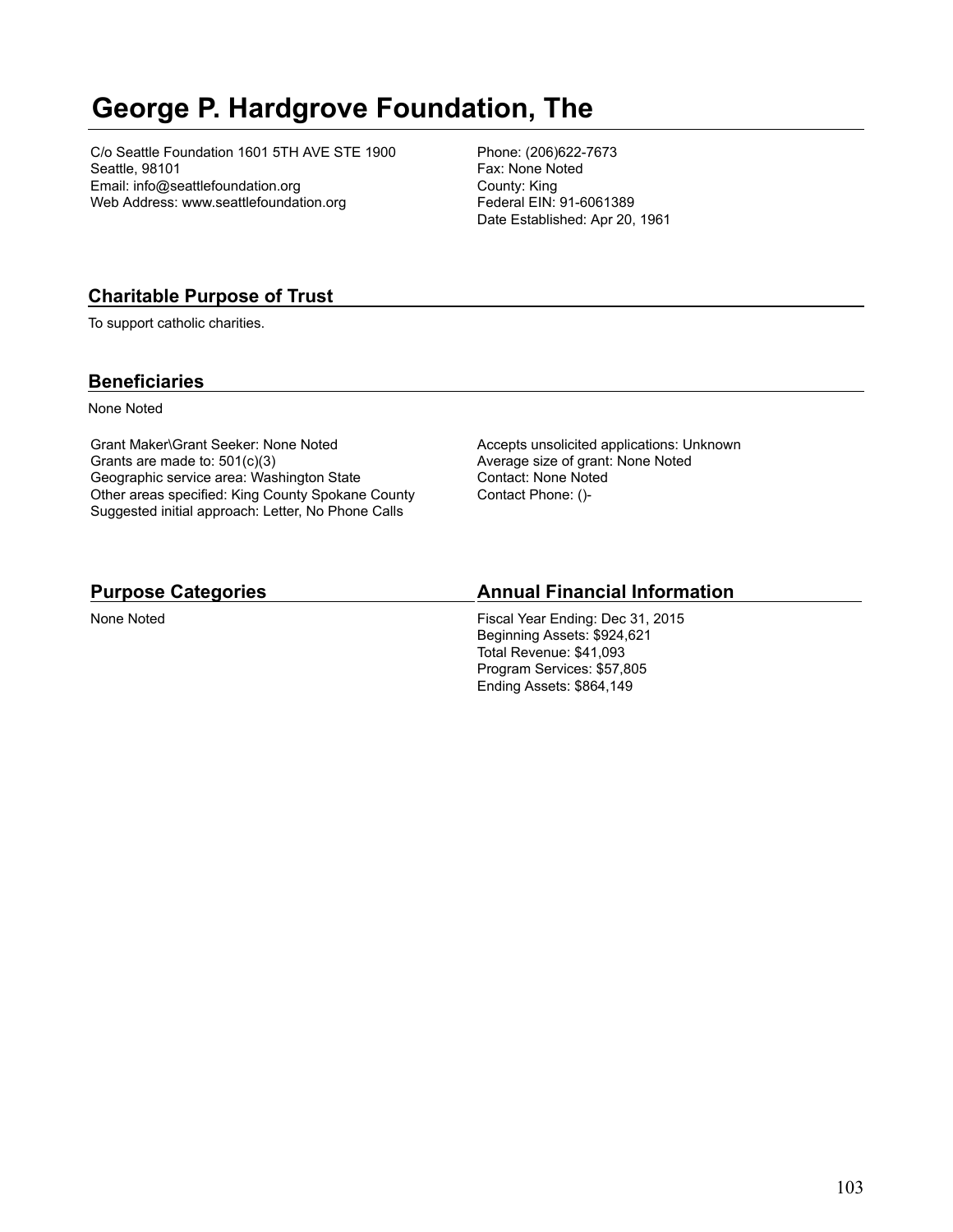# **Girl Scouts Of Eastern Washington & Northern Idaho**

1404 N Ash Street Spokane, 99201 Email: wmaddox@gsewni.org Web Address: www.gsewni.org Phone: (509)624-0466 Fax: None Noted County: Spokane Federal EIN: 91-0570844 Date Established: Jun 25, 1954

### **Charitable Purpose of Trust**

GIRL SCOUTING BUILDS GIRLS OF COURAGE, CONFIDENCE AND CHARACTER TO MAKE THE WORLD A BETTER PLACE.

### **Beneficiaries**

None Noted

Grant Maker\Grant Seeker: Grant Seeker Grants are made to: None Noted Geographic service area: None Noted Other areas specified: None Noted Suggested initial approach: None Noted

Accepts unsolicited applications: None Noted Average size of grant: None Noted Contact: Stacie Davis Contact Phone: (509)747-8091 217

# **Purpose Categories**

Youth development; Community improvement/development; **Science** 

## **Annual Financial Information**

Fiscal Year Ending: Sep 30, 2016 Beginning Assets: \$8,564,965 Total Revenue: \$2,366,230 Program Services: \$2,427,151 Ending Assets: \$8,366,175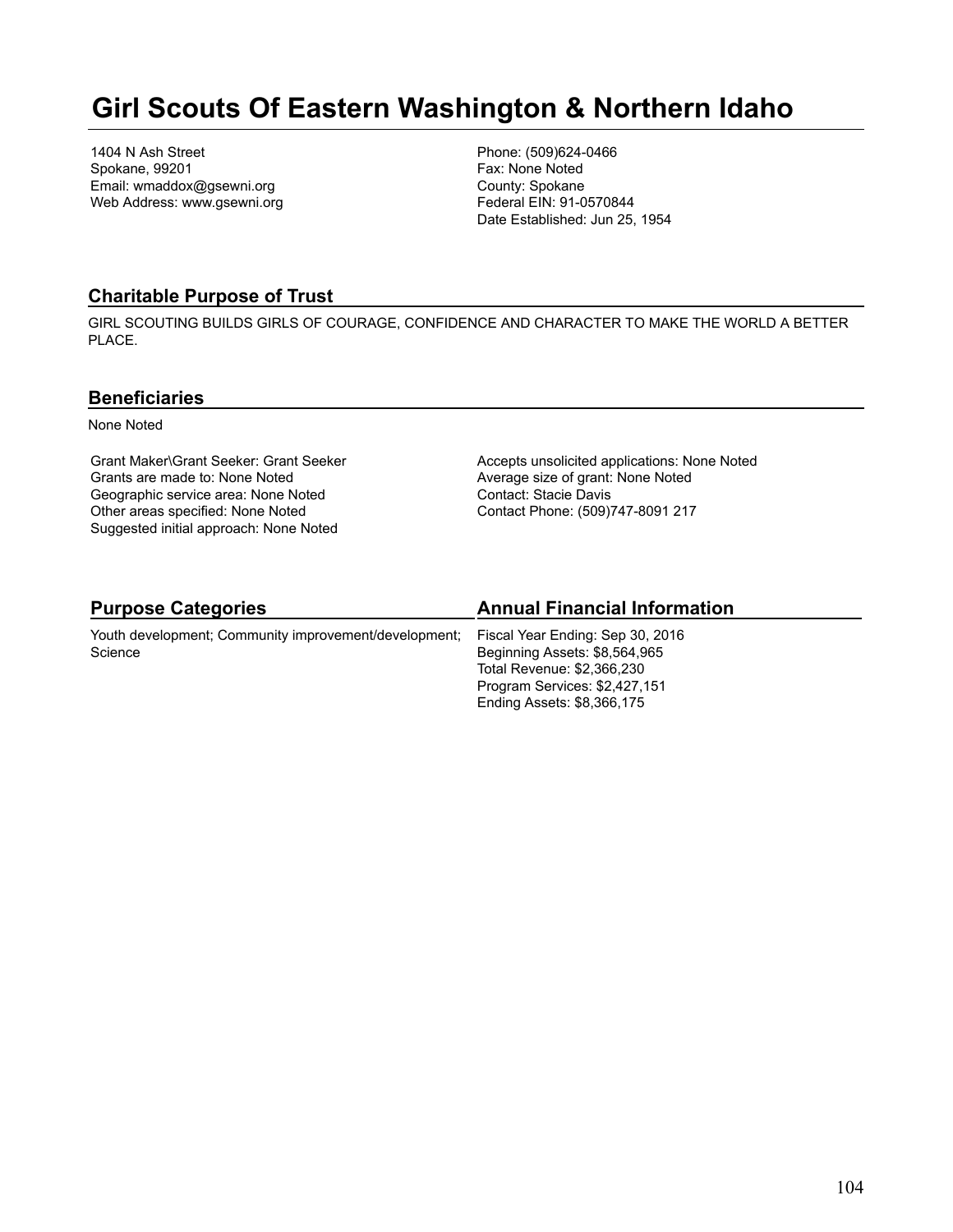# **Girl Scouts Of Western Washington**

5601 6TH AVE S STE 150 SEATTLE, 98108 Email: info@girlscoutsww.org Web Address: www.girlscoutsww.org Phone: (206)633-5099 Fax: None Noted County: King Federal EIN: 91-6060940 Date Established: Jan 20, 1964

### **Charitable Purpose of Trust**

Through a safe all-girl environment, Girl Scouts offers an endless array of activity choices to meet the needs and interests of all girls ages 5-17. Working in partnership with competent adult volunteers, Girl Scouting encourages and enables girls to develop to their fullest potential. Activities are girl planned, empowering them to practice setting and achieving goals and developing lifelong leadership skills. Girls learn the value of working with others for the benefit of all and acquire the confidence, determination and decision-making skills to deal with the critical issues they will face in today's world and beyond.

### **Beneficiaries**

None Noted

Grant Maker\Grant Seeker: Grant Seeker Grants are made to: None Noted Geographic service area: None Noted Other areas specified: None Noted Suggested initial approach: None Noted

Accepts unsolicited applications: Unknown Average size of grant: None Noted Contact: ELAINE MORSE Contact Phone: (206)267-1847

### **Purpose Categories**

Youth development

#### **Annual Financial Information**

Fiscal Year Ending: Sep 30, 2016 Beginning Assets: \$25,242,394 Total Revenue: \$16,351,533 Program Services: \$17,625,463 Ending Assets: \$24,825,437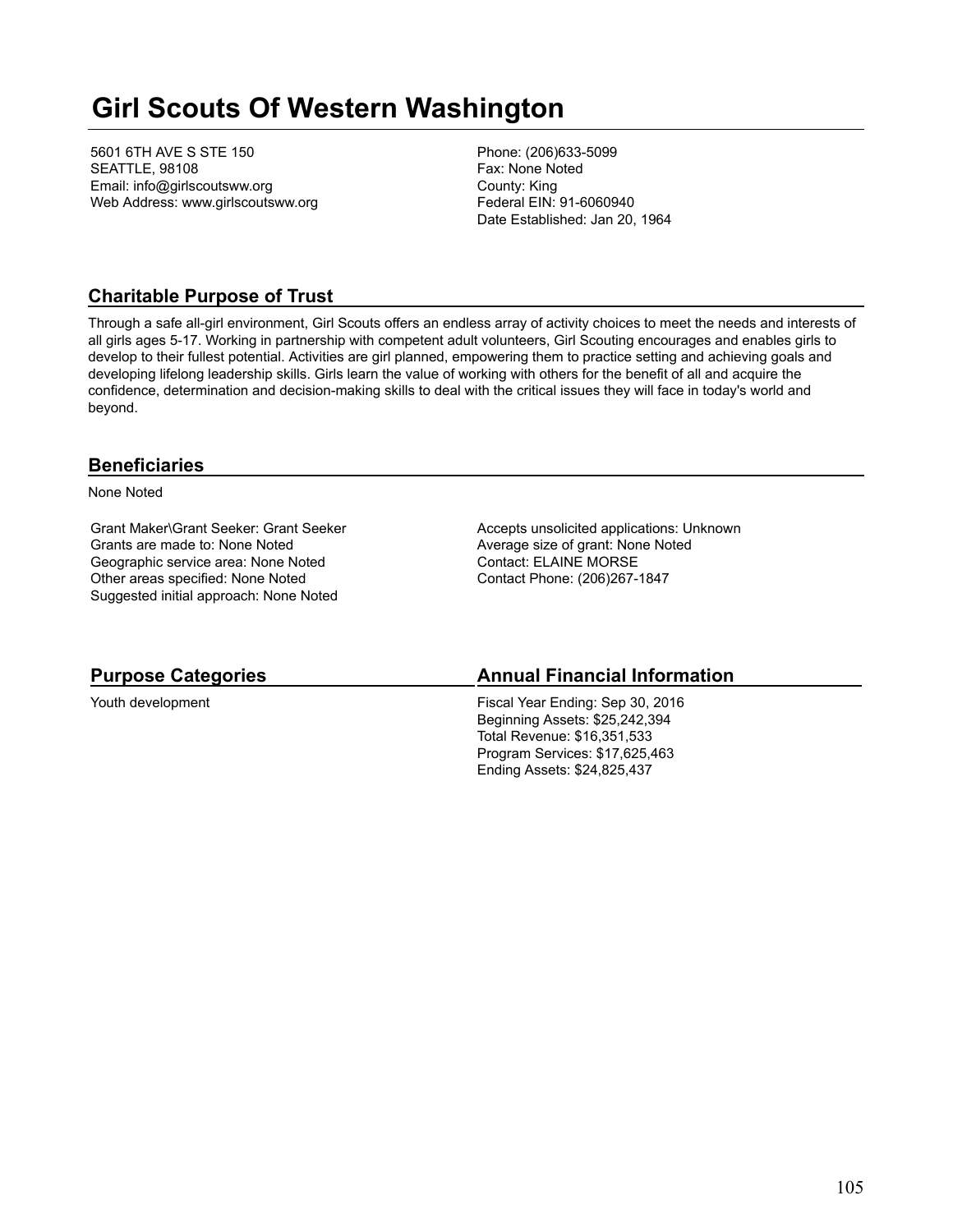# **Glaser Progress Foundation**

108 S Washington St Suite 400 Seattle, 98104 Email: grants@glaserprogress.org Web Address: www.glaserprogress.org Phone: (206)728-1123 Fax: None Noted County: King Federal EIN: 91-1626010 Date Established: Dec 23, 1993

# **Charitable Purpose of Trust**

To build a better future by improving our understanding and measurement of human progress, to transform the way animals are treated and perceived by humans, and to strengthen democracy by making independent voices heard.

### **Beneficiaries**

None Noted

Grant Maker\Grant Seeker: Grant Maker Grants are made to: 501(c)(3) Geographic service area: US, Washington State, Pacific Northwest Other areas specified: None Noted Suggested initial approach: Email

Accepts unsolicited applications: Yes Average size of grant: \$10,001 to \$25,000 Contact: Melessa Rogers Contact Phone: (206)728-1050

### **Purpose Categories**

Civil rights/civil liberties; Public affairs/society benefit

### **Annual Financial Information**

Fiscal Year Ending: Dec 31, 2016 Beginning Assets: \$8,186,765 Total Revenue: \$476,980 Program Services: \$1,004,343 Ending Assets: \$7,642,910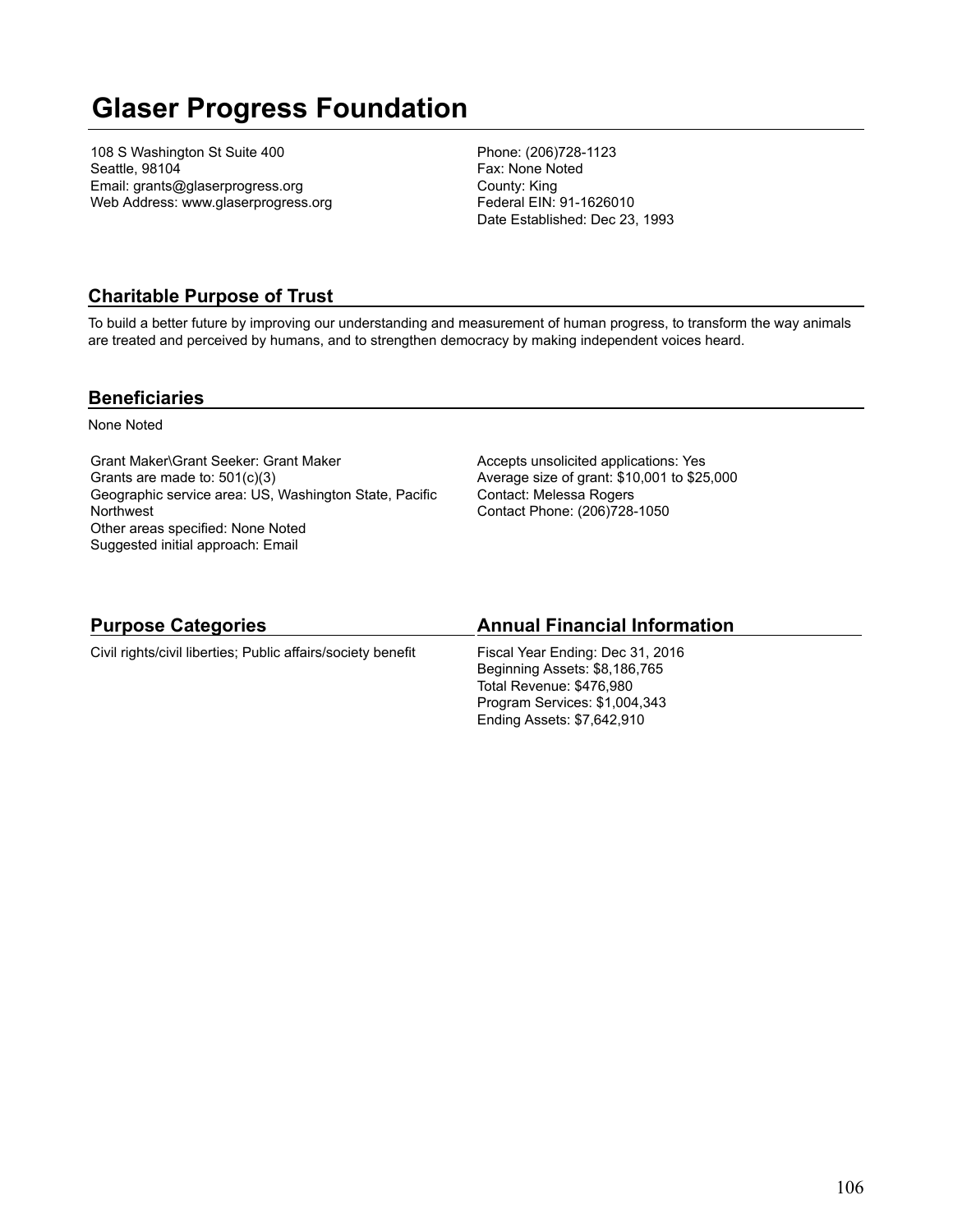# **Global Partnerships**

1932 First Ave Ste 400 Seattle, 98101 Email: mphilip@globalpartnerships.org Web Address: www.globalpartnerships.org Phone: (206)456-7877 Fax: None Noted County: King Federal EIN: 82-0574491 Date Established: Oct 31, 2002

## **Charitable Purpose of Trust**

Global Partnerships (GP) is a nonprofit impact investor whose mission is to expand opportunity for people living in poverty. We pioneer and invest in sustainable solutions that help impoverished people earn a living and improve their lives.

#### **Beneficiaries**

None Noted

Grant Maker\Grant Seeker: Both Grants are made to: Other Organizations Geographic service area: None Noted Other areas specified: None Noted Latin America, Caribbean, Contact Phone: (206)652-8773 E Africa Suggested initial approach: No Phone Calls Accepts unsolicited applications: No Average size of grant: \$25,001 to \$50,000 Contact: Jason Henning

### **Purpose Categories**

#### **Annual Financial Information**

International; Community improvement/development

Fiscal Year Ending: Jun 30, 2016 Beginning Assets: \$71,333,560 Total Revenue: \$12,973,906 Program Services: \$7,357,992 Ending Assets: \$90,477,613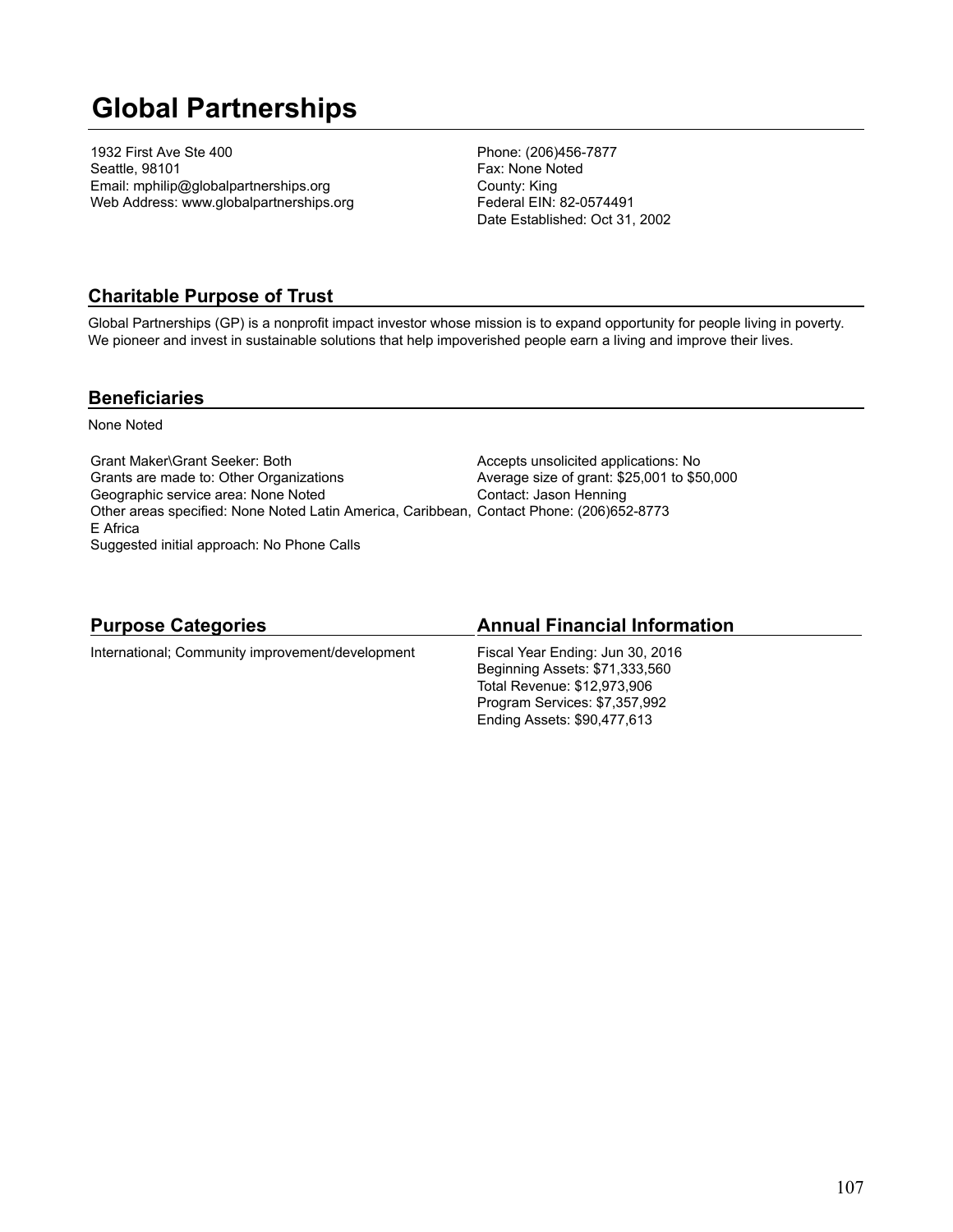# **Gonzaga Preparatory School Foundation of Spokane, Washington**

1224 E Euclid Spokane, 99207 Email: mspawn@gprep.com Web Address: www.gprep.com Phone: (509)777-8128 Fax: None Noted County: Spokane Federal EIN: 91-6072663 Date Established: Oct 08, 1965

# **Charitable Purpose of Trust**

The sole purpose and objective of the Gonzaga Preparatory School Foundation is to support and advance the goals and programs of Gonzaga Preparatory School, Inc. The Foundation's programs and activities include: 1) contributions for the Fair Share Tuition program, 2) contributions for scholarships; 3) contributions for other purposes related to the School; and 4) foster relationships with parents, alumni, donors and other benefactors.

## **Beneficiaries**

None Noted

Grant Maker\Grant Seeker: Grant Seeker Grants are made to: None Noted Geographic service area: None Noted Other areas specified: None Noted Suggested initial approach: None Noted

Accepts unsolicited applications: None Noted Average size of grant: None Noted Contact: Paul Brown Contact Phone: (509)489-6302

### **Purpose Categories**

Educational institutions & related activities; Youth development; Religion/spiritual development

### **Annual Financial Information**

Fiscal Year Ending: Jun 30, 2016 Beginning Assets: \$11,953,295 Total Revenue: \$811,085 Program Services: \$1,169,326 Ending Assets: \$11,117,492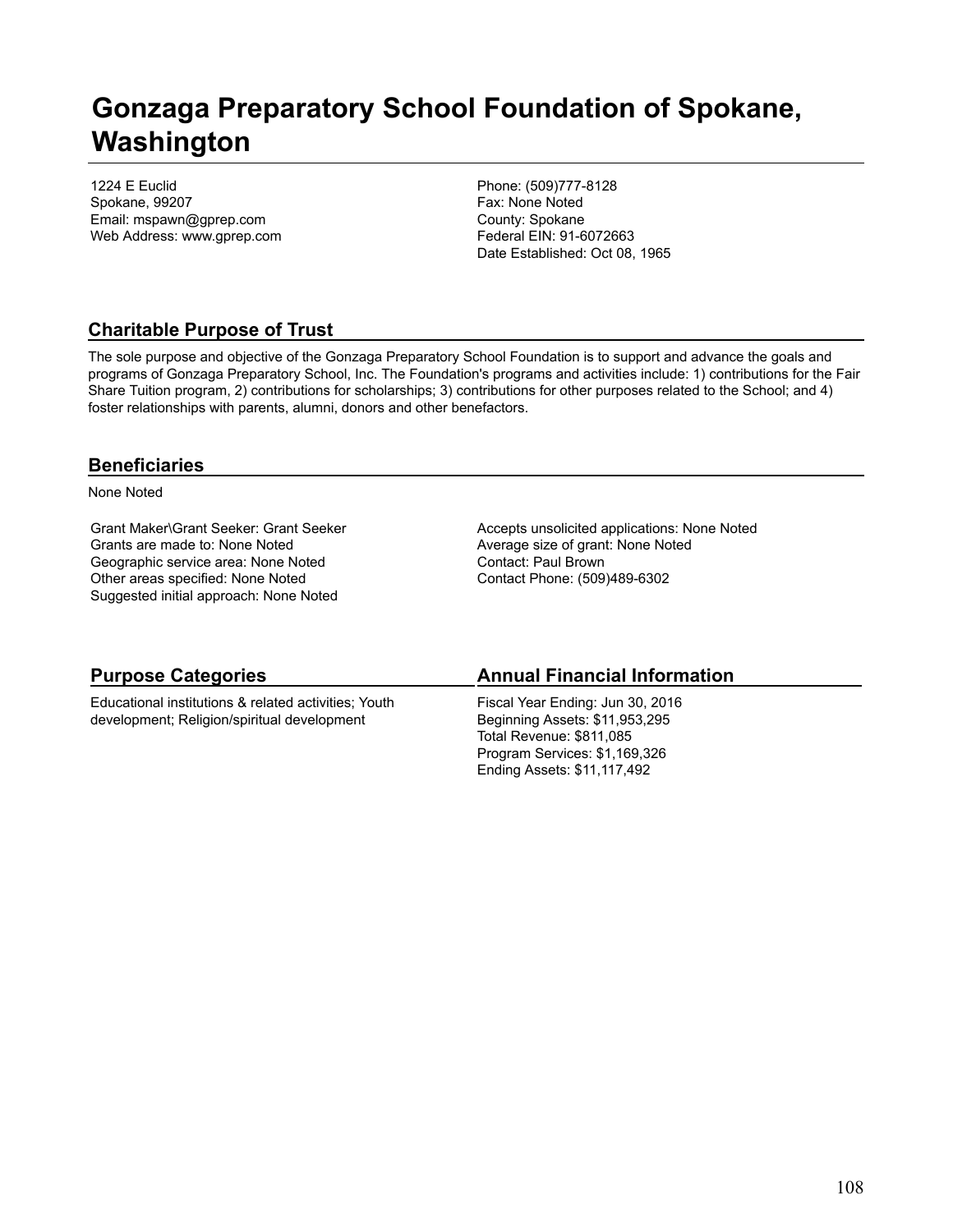## **Goodwill Industries of the Inland Northwest**

Attn: Merrilee Downs 130 E Third Spokane, 99202 Email: MerrileeD@giin.org Web Address: www.giin.org

Phone: (509)838-0176 Fax: None Noted County: Spokane Federal EIN: 91-0597006 Date Established: Apr 13, 1942

### **Charitable Purpose of Trust**

Goodwill Industries of the Inland Northwest provides services to individuals with disabling and disadvantaging conditions, enabling them to reach their maximum potential within the community.

#### **Beneficiaries**

None Noted

Grant Maker\Grant Seeker: Grant Seeker Grants are made to: None Noted Geographic service area: None Noted Other areas specified: None Noted Suggested initial approach: None Noted

Accepts unsolicited applications: None Noted Average size of grant: None Noted Contact: MERRILEE DOWNS Contact Phone: (509)444-4373

## **Purpose Categories**

Employment/jobs; Human service-other multipurpose

### **Annual Financial Information**

Fiscal Year Ending: Dec 31, 2016 Beginning Assets: \$26,984,078 Total Revenue: \$31,137,110 Program Services: \$29,243,110 Ending Assets: \$30,512,261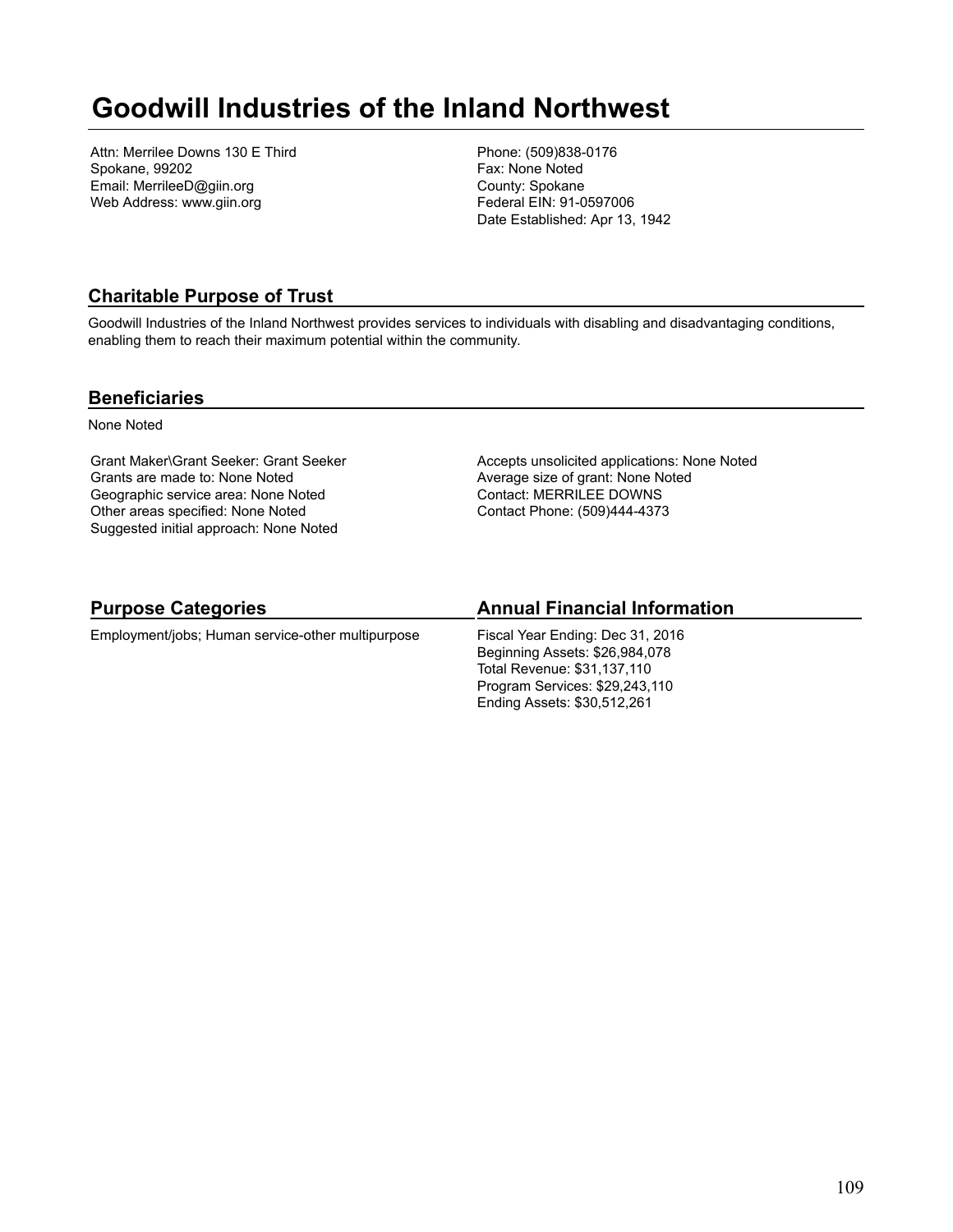## **Great Peninsula Conservancy**

423 Pacific Ave Ste 401 BREMERTON, 98337 Email: info@greatpeninsula.org Web Address: www.greatpeninsula.org Phone: (360)377-0239 Fax: None Noted County: Kitsap Federal EIN: 91-1110978 Date Established: May 12, 2000

### **Charitable Purpose of Trust**

Acquisition of fee title or conservation easements to real property for purposes of preservation of significant natural features for the public benefit; steward these properties in perpetuity.

#### **Beneficiaries**

None Noted

Grant Maker\Grant Seeker: Grant Seeker Grants are made to: None Noted Geographic service area: None Noted Other areas specified: None Noted Suggested initial approach: None Noted

Accepts unsolicited applications: None Noted Average size of grant: None Noted Contact: Sandra Staples Bortner Contact Phone: (360)373-3500

## **Purpose Categories**

Environmental quality, protection

### **Annual Financial Information**

Fiscal Year Ending: Dec 31, 2015 Beginning Assets: \$7,524,155 Total Revenue: \$2,613,731 Program Services: \$1,175,975 Ending Assets: \$8,956,363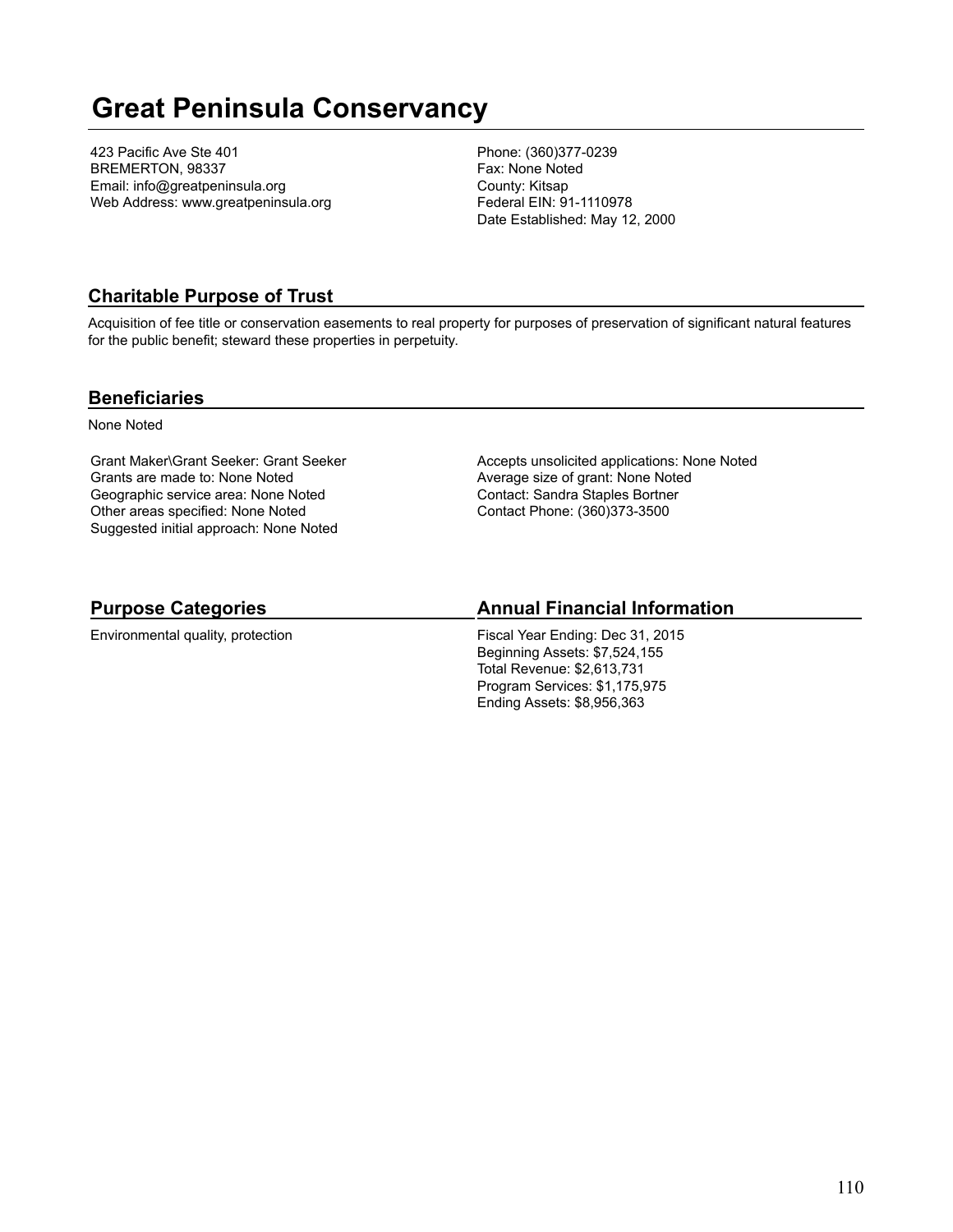## **Greater Tacoma Community Foundation**

950 Pacific Ave Ste 1100 Tacoma, 98402 Email: klittmann@gtcf.org Web Address: gtcf.org

Phone: (253)272-8099 Fax: None Noted County: Pierce Federal EIN: 91-1007459 Date Established: Sep 15, 1977

### **Charitable Purpose of Trust**

To develop, receive, administer and distribute private charitable resources for the benefit of Tacoma/Pierce County.

#### **Beneficiaries**

None Noted

Grant Maker\Grant Seeker: Grant Maker Grants are made to: 501(c)(3), Individuals Geographic service area: None Noted Other areas specified: Pierce County Suggested initial approach: Call

Accepts unsolicited applications: Yes Average size of grant: \$5,001 to \$10,000 Contact: Kathi Littmann, President & CEO Contact Phone: (253)383-5622

Ending Assets: \$97,088,221

| <b>Purpose Categories</b>                                                                     | <b>Annual Financial Information</b> |
|-----------------------------------------------------------------------------------------------|-------------------------------------|
| Arts, culture, humanities; Human service-other multipurpose; Fiscal Year Ending: Dec 31, 2015 |                                     |
| Community improvement/development                                                             | Beginning Assets: \$100,814,872     |
|                                                                                               | Total Revenue: \$5,404,195          |
|                                                                                               | Program Services: \$4,676,564       |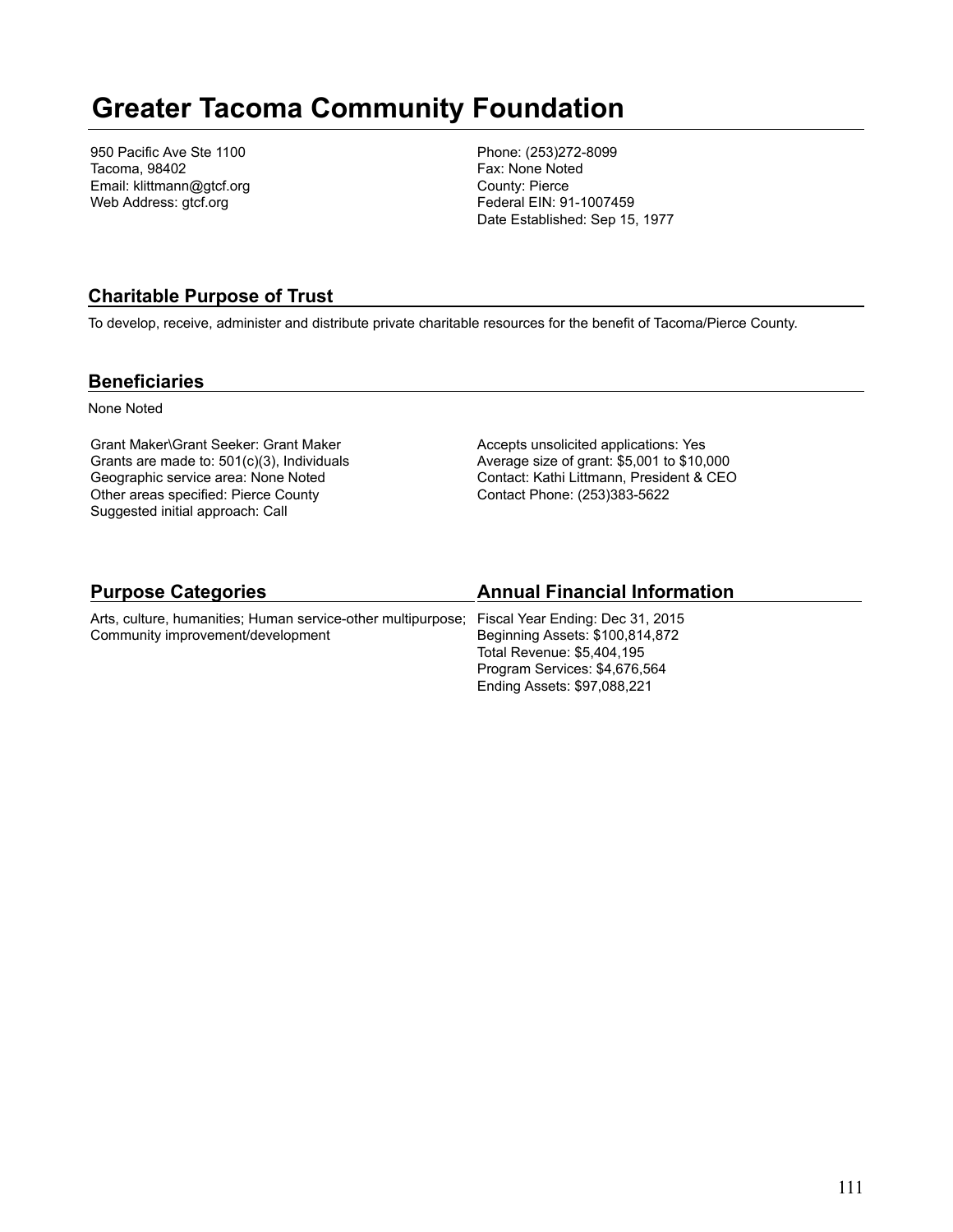## **Green River College Foundation**

12401 SE 320th St. Auburn, 98092 Email: gfrasier@greenriver.edu Web Address: www.greenriver.edu/foundation Phone: (253)288-3476 Fax: None Noted County: King Federal EIN: 51-0168649 Date Established: Sep 15, 1975

## **Charitable Purpose of Trust**

To support college and community activities.

### **Beneficiaries**

None Noted

Grant Maker\Grant Seeker: Both Grants are made to: 501(c)(3), Other Organizations, Individuals Geographic service area: Washington State Other areas specified: None Noted Suggested initial approach: Email

Accepts unsolicited applications: Yes Average size of grant: \$5,000 or below Contact: George Frasier Contact Phone: (253)833-9111

## **Purpose Categories**

Educational institutions & related activities

## **Annual Financial Information**

Fiscal Year Ending: Jun 30, 2016 Beginning Assets: \$27,256,492 Total Revenue: \$4,815,256 Program Services: \$3,932,365 Ending Assets: \$27,865,761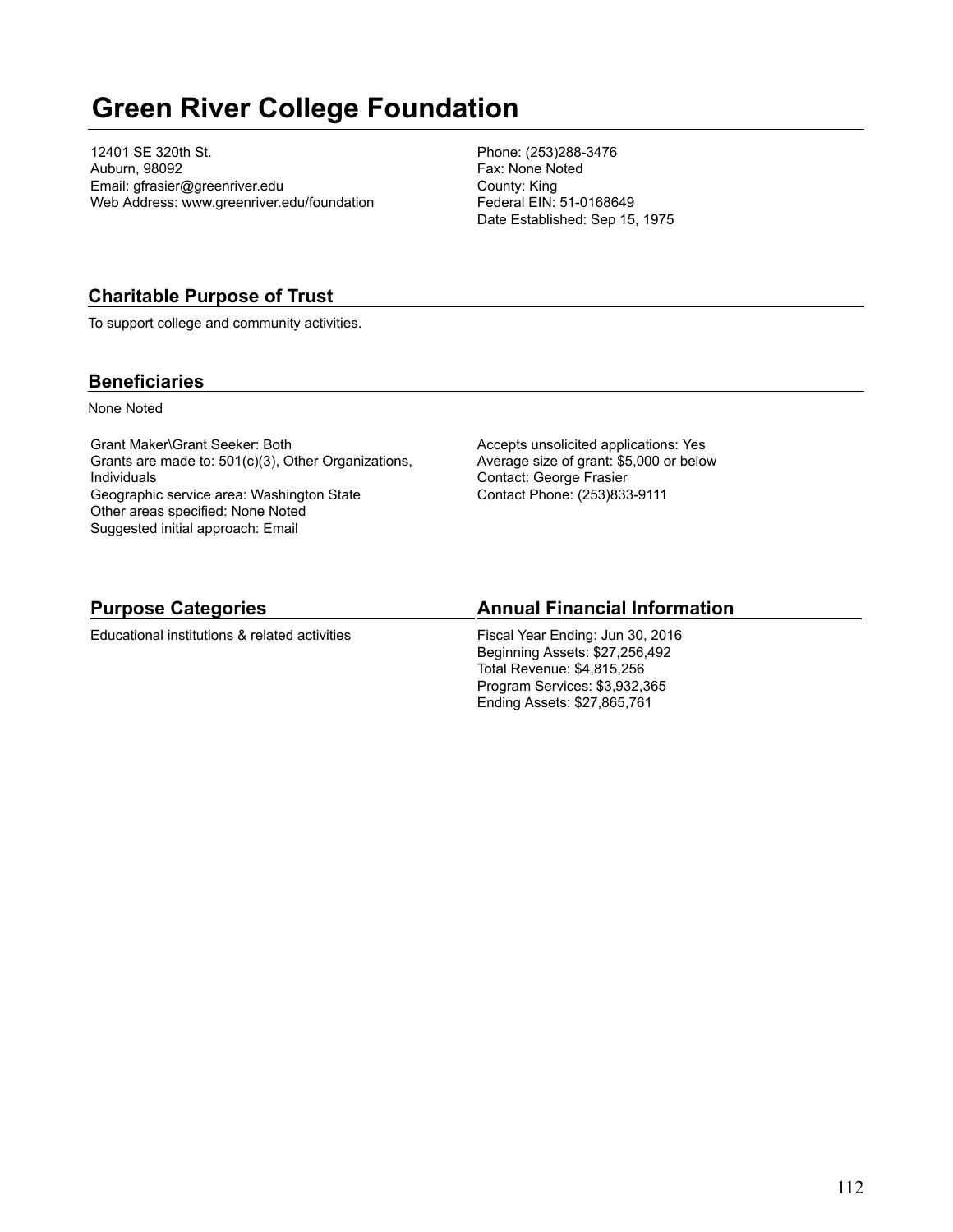## **Grousemont Foundation**

511 Boren Ave N Ste 300 Seattle, 98109 Email: None Noted Web Address: None Noted Phone: (206)323-3975 Fax: None Noted County: King Federal EIN: 91-1276047 Date Established: Oct 19, 1984

#### **Charitable Purpose of Trust**

To enhance the quality of life in the Pacific Northwest through the suport of charities in the areas of cultural activities, education, social and community services, health and the environment.

#### **Beneficiaries**

None Noted

Grant Maker\Grant Seeker: Grant Maker Grants are made to: 501(c)(3) Geographic service area: US, Pacific Northwest Other areas specified: None Noted Suggested initial approach: Letter, No Phone Calls Accepts unsolicited applications: No Average size of grant: \$10,001 to \$25,000 Contact: Sally S. Wright, President Contact Phone: (206)323-3686

## **Purpose Categories**

Arts, culture, humanities; Educational institutions & related activities; Environmental quality, protection

### **Annual Financial Information**

Fiscal Year Ending: Dec 31, 2015 Beginning Assets: \$17,244,049 Total Revenue: \$1,387,669 Program Services: \$1,085,401 Ending Assets: \$17,546,317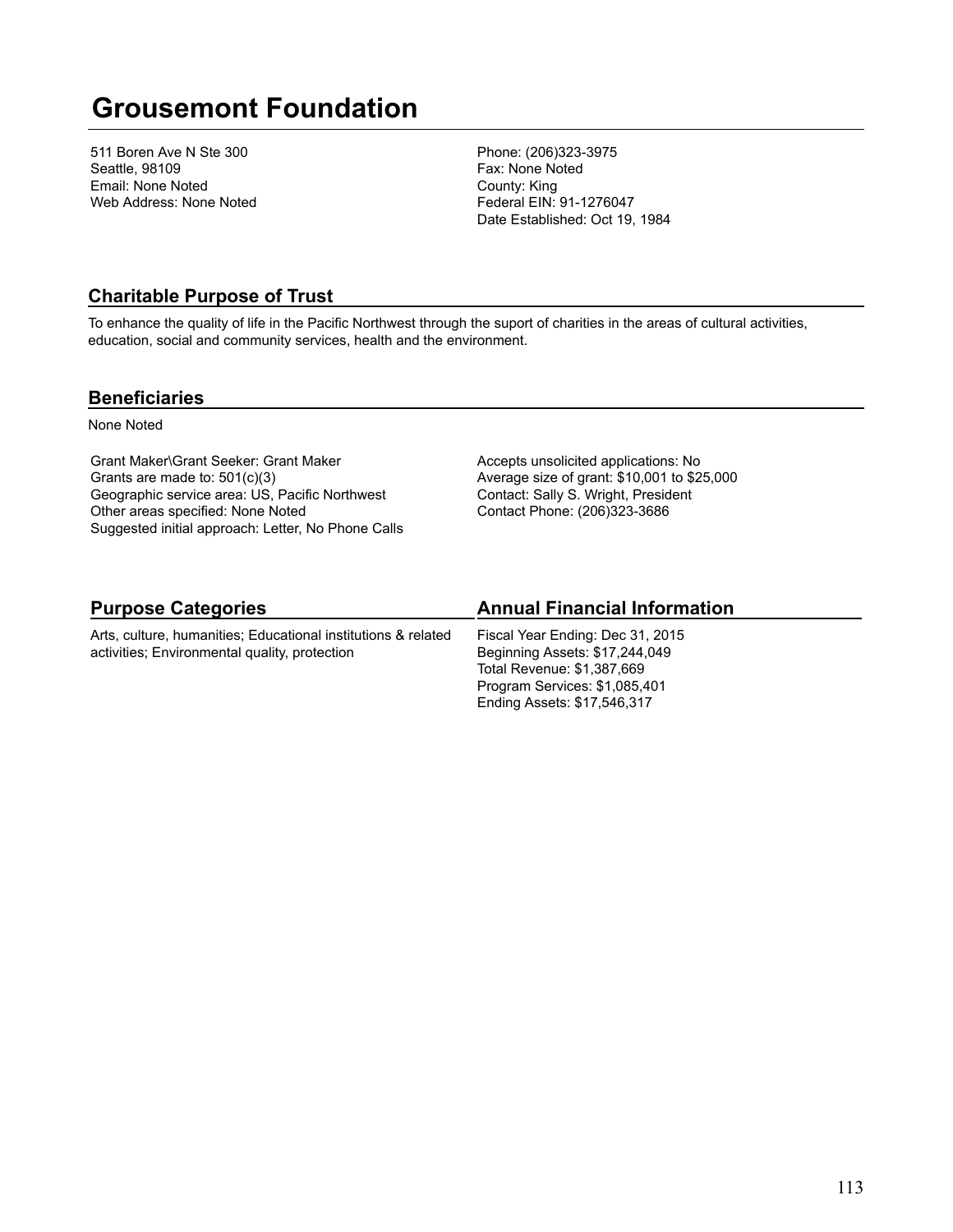## **GSBA Scholarship Fund**

400 E Pine St Ste 322 Seattle, 98122 Email: office@thegsba.org Web Address: www.thegsba.org Phone: (206)568-3123 Fax: None Noted County: King Federal EIN: 94-3138514 Date Established: Jul 14, 1981

### **Charitable Purpose of Trust**

To solicit and receive donations for the purpose of granting need-based scholarships for undergraduate education to Washington State residents.

#### **Beneficiaries**

None Noted

Grant Maker\Grant Seeker: Grant Maker Grants are made to: Other Organizations Geographic service area: US, Washington State, Pacific **Northwest** Other areas specified: None Noted WA State Residents Suggested initial approach: None Noted

Accepts unsolicited applications: No Average size of grant: \$5,001 to \$10,000 Contact: TRAVIS MEARS Contact Phone: (206)363-9188

#### **Purpose Categories**

Educational institutions & related activities

#### **Annual Financial Information**

Fiscal Year Ending: Dec 31, 2016 Beginning Assets: \$2,558,149 Total Revenue: \$1,027,971 Program Services: \$946,200 Ending Assets: \$2,849,017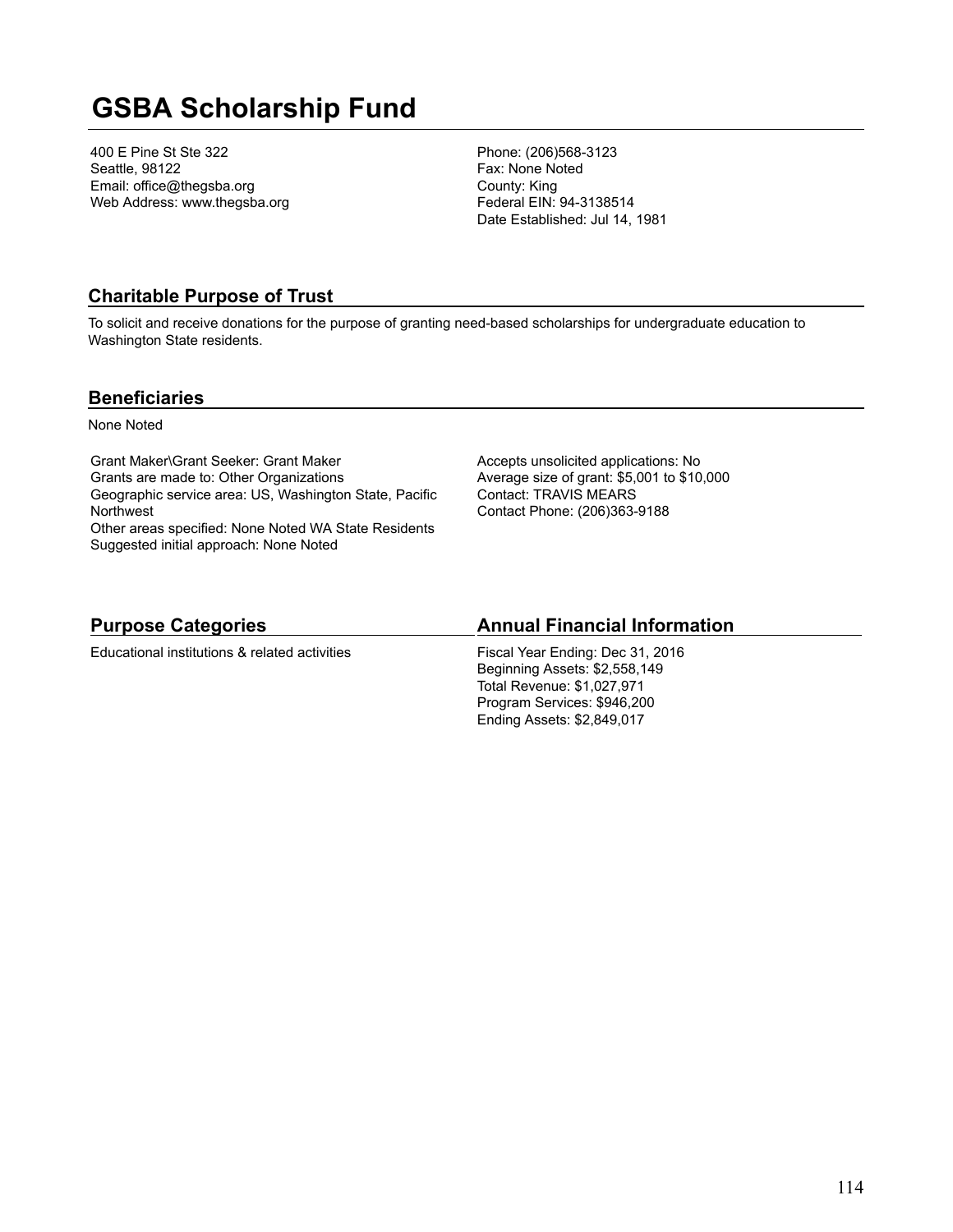## **Habitat For Humanity Seattle-King County**

560 Naches Ave SW Ste 110 RENTON, 98057 Email: jana.peterson@habitatskc.org Web Address: www.habitatskc.org

Phone: (206)453-2950 Fax: None Noted County: King Federal EIN: 91-1342397 Date Established: May 19, 1986

### **Charitable Purpose of Trust**

We provide housing solutions to low income households, including affordable homeownership, critical repair and rehabilitation of houses using a community engagement model of volunteer labor and donated materials where possible. Homeownership is supported by zero interest loans and all buyers contribute sweat equity to the program.

#### **Beneficiaries**

None Noted

Grant Maker\Grant Seeker: Grant Seeker Grants are made to: None Noted Geographic service area: None Noted Other areas specified: None Noted Suggested initial approach: None Noted

improvement/development

Accepts unsolicited applications: None Noted Average size of grant: None Noted Contact: Gail Luxenberg Contact Phone: (206)453-2950

| <b>Purpose Categories</b>                               |  |
|---------------------------------------------------------|--|
| Housing/shelter; Philanthropy & volunteerism; Community |  |

#### **Annual Financial Information**

Fiscal Year Ending: Jun 30, 2016 Beginning Assets: \$37,935,016 Total Revenue: \$6,535,533 Program Services: \$5,930,436 Ending Assets: \$38,879,431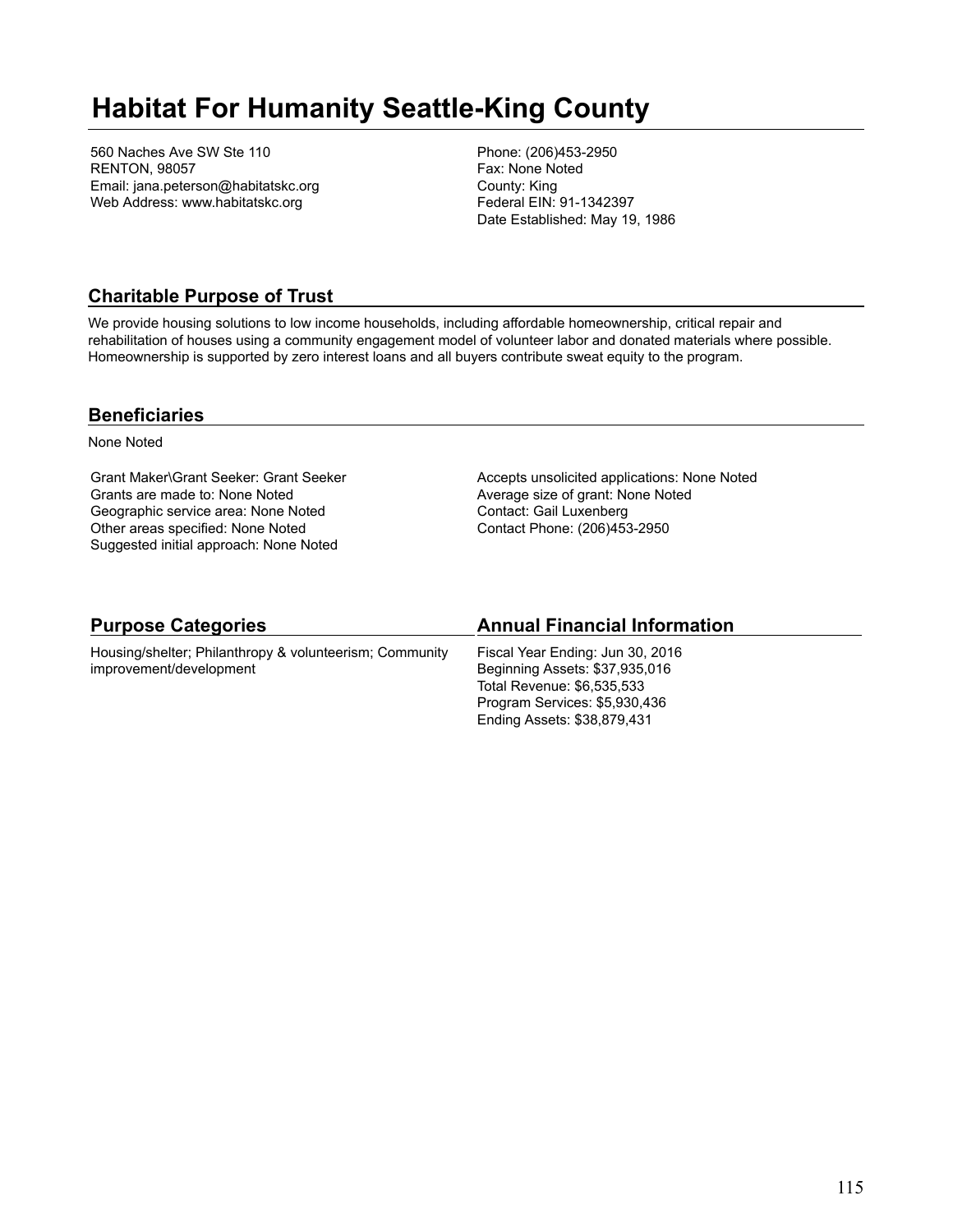## **Hagan Foundation**

C/o Roger Bragdon 26818 E. Maddie Lane NEWMAN LAKE, 99025 Email: rblume@watrust.com Web Address: None Noted

Phone: ()- Fax: None Noted County: Spokane Federal EIN: 91-1762315 Date Established: Jan 13, 1997

## **Charitable Purpose of Trust**

To provide funds to or for the benefit of, charitable organizations with an emphasis on education.

#### **Beneficiaries**

None Noted

Grant Maker\Grant Seeker: Grant Maker Grants are made to: 501(c)(3) Geographic service area: US Other areas specified: Spokane County Suggested initial approach: Letter

Accepts unsolicited applications: Yes Average size of grant: \$5,000 or below Contact: AMY BRAGDON Contact Phone: (509)536-3928

### **Purpose Categories**

Educational institutions & related activities

### **Annual Financial Information**

Fiscal Year Ending: Dec 31, 2016 Beginning Assets: \$7,325,847 Total Revenue: \$612,589 Program Services: \$550,446 Ending Assets: \$7,050,937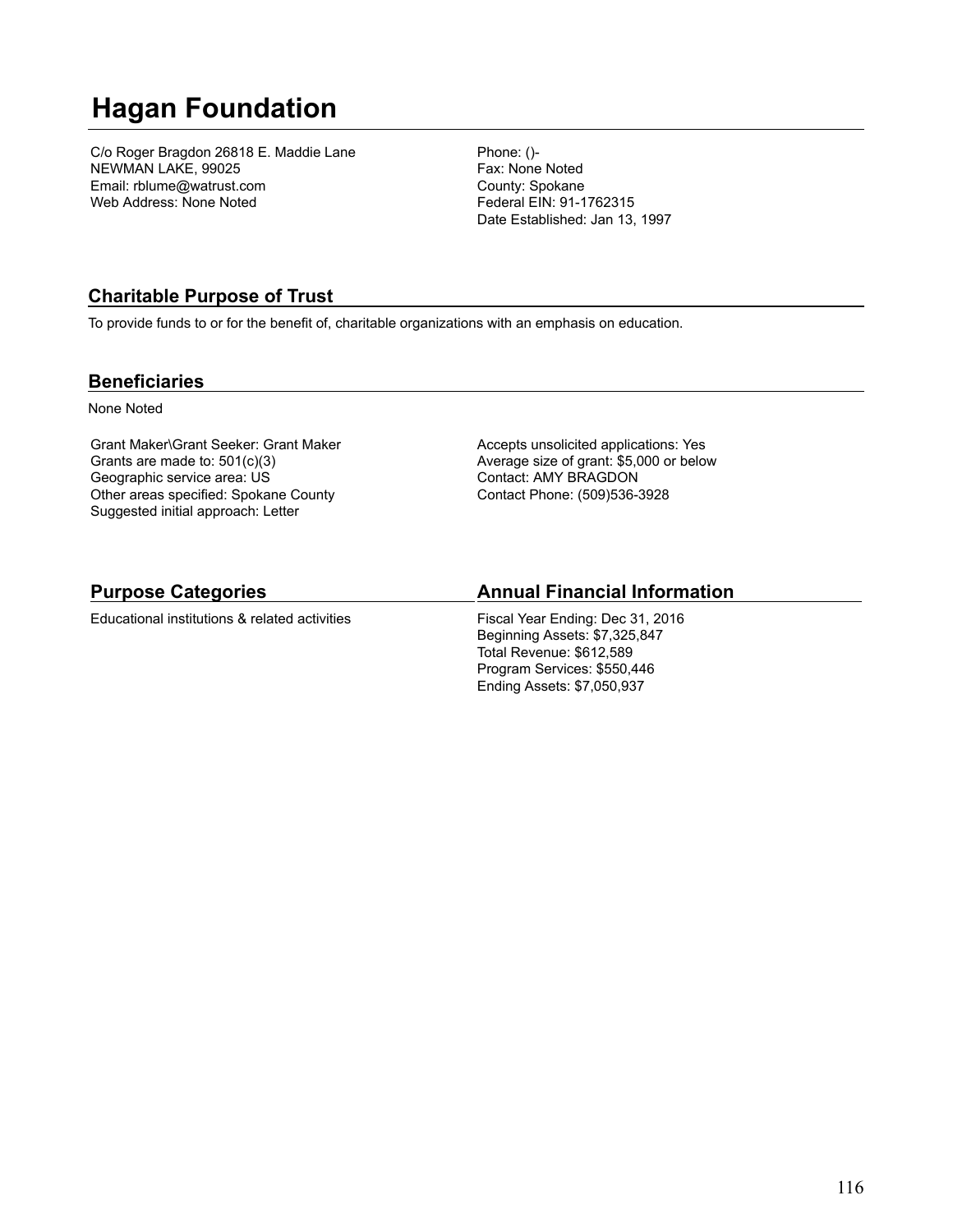## **Harvest Foundation**

PO Box 75554 Seattle, 98175 Email: info@harvestf.org Web Address: www.harvestf.org Phone: (206)299-9850 Fax: None Noted County: King Federal EIN: 91-2065635 Date Established: Jul 28, 2000

### **Charitable Purpose of Trust**

Charitable, scientific, literary, and educational purposes.

#### **Beneficiaries**

None Noted

Grant Maker\Grant Seeker: Grant Maker Grants are made to: 501(c)(3) Geographic service area: Washington State, Pacific **Northwest** Other areas specified: None Noted OR, ID, AK, MT Suggested initial approach: Letter, No Phone Calls, Email Accepts unsolicited applications: No Average size of grant: \$5,001 to \$10,000 Contact: Marjorie Ringness Contact Phone: ()-

## **Purpose Categories**

Arts, culture, humanities; Employment/jobs; Human serviceother multipurpose

## **Annual Financial Information**

Fiscal Year Ending: Dec 31, 2015 Beginning Assets: \$9,368,606 Total Revenue: \$501,239 Program Services: \$651,653 Ending Assets: \$9,218,192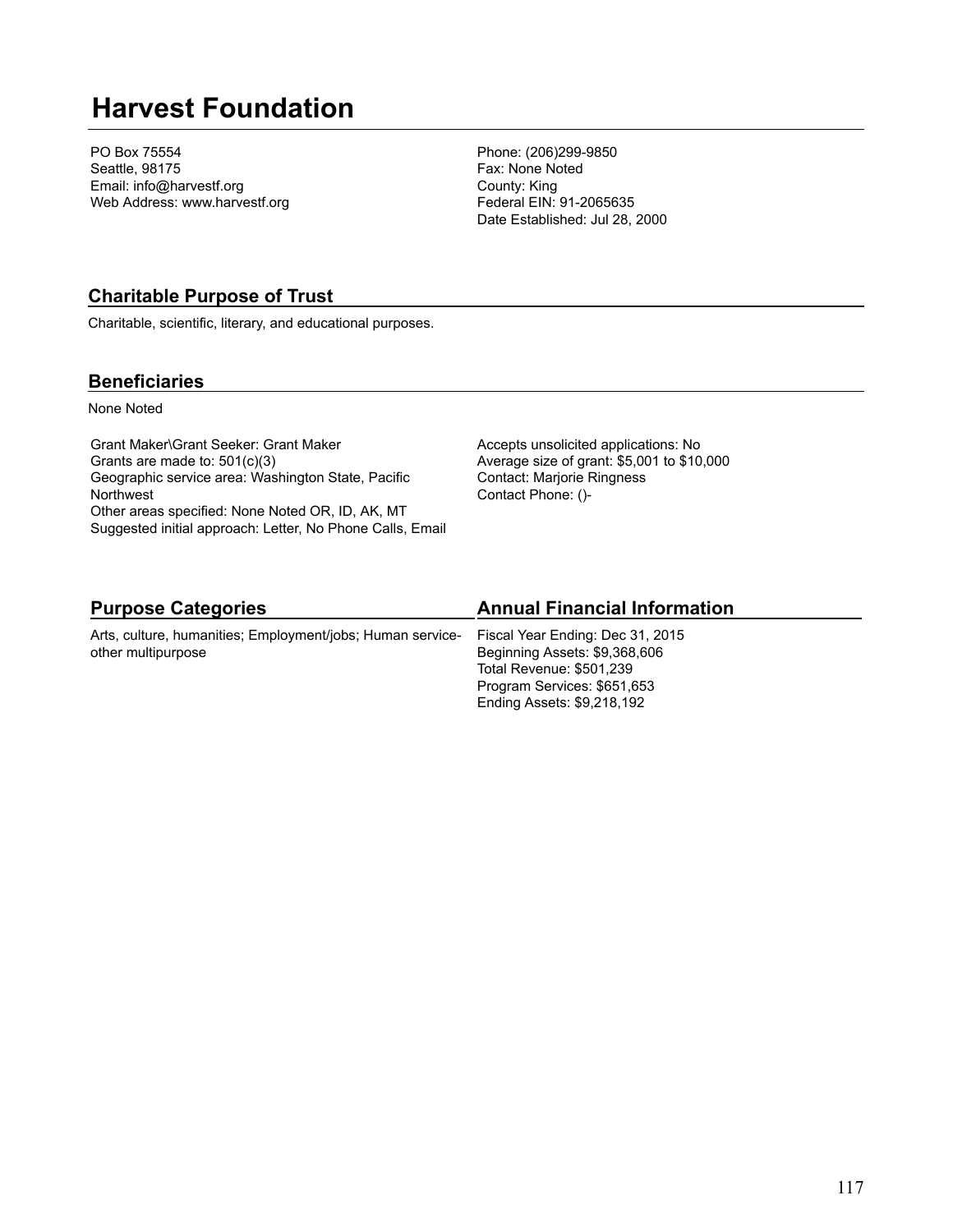## **Hearing, Speech & Deafness Center**

1625 19th Ave Seattle, 98122 Email: development@hsdc.org Web Address: www.hsdc.org

Phone: (206)328-6871 Fax: None Noted County: King Federal EIN: 91-0681207 Date Established: May 05, 1937

### **Charitable Purpose of Trust**

Services for children and adults with communication disabilities.

#### **Beneficiaries**

None Noted

Grant Maker\Grant Seeker: Grant Seeker Grants are made to: None Noted Geographic service area: None Noted Other areas specified: None Noted Suggested initial approach: None Noted

Accepts unsolicited applications: None Noted Average size of grant: None Noted Contact: DAVID WEBSTER Contact Phone: (206)388-1282 6279

| <b>Purpose Categories</b>                                 | <b>Annual Financial Information</b> |
|-----------------------------------------------------------|-------------------------------------|
| Health-general & rehabilitative; Youth development; Human | Fiscal Year Ending: Jun 30, 2016    |
| service-other multipurpose                                | Beginning Assets: \$8,380,469       |
|                                                           | Total Revenue: \$4,175,995          |
|                                                           | Program Services: \$4,408,160       |
|                                                           | Ending Assets: \$8,074,139          |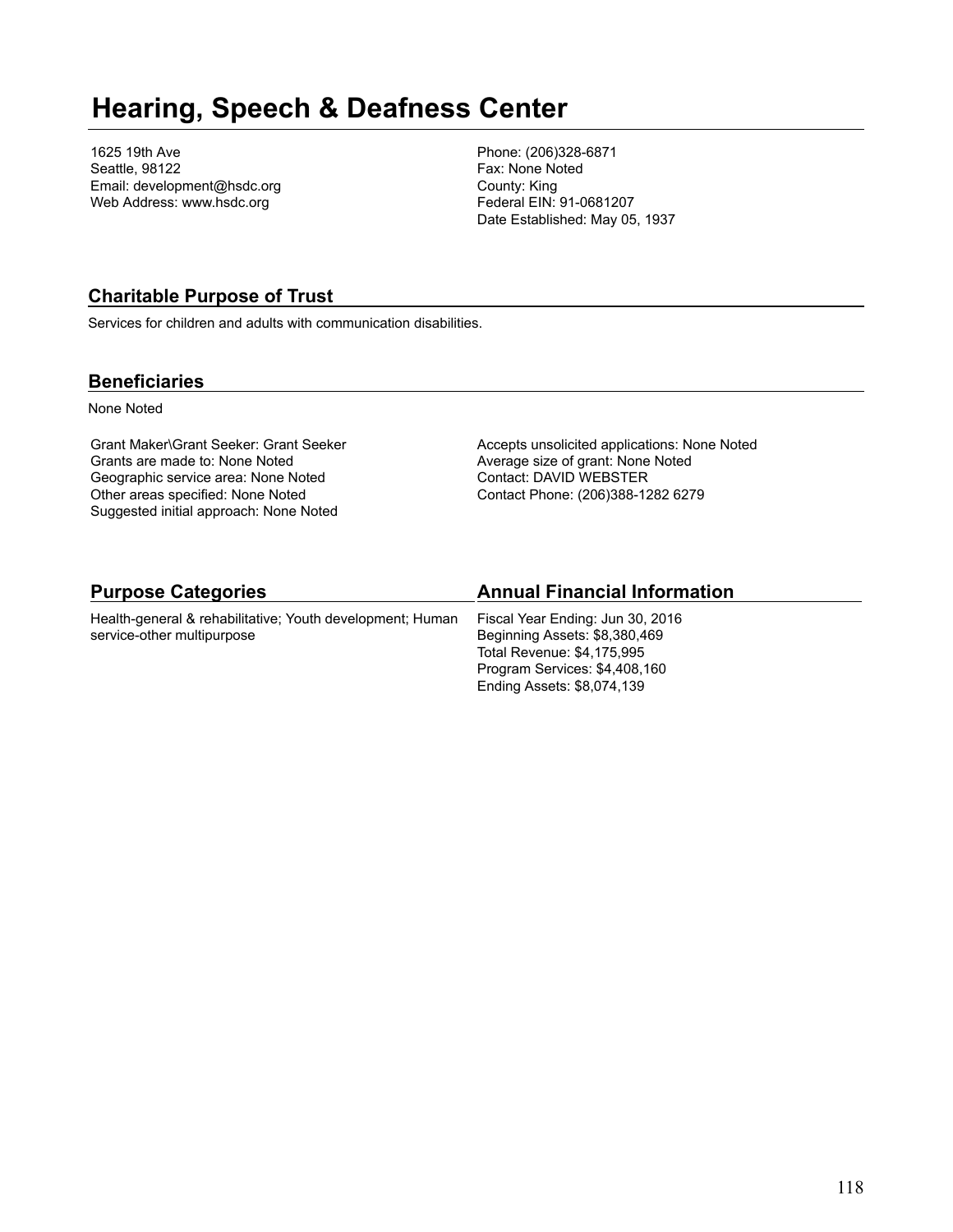## **Hedgebrook**

2197 Millman Rd Langley, 98260 Email: amywheeler@hedgebrook.org Web Address: www.hedgebrook.org

Phone: (360)321-2171 Fax: None Noted County: Island Federal EIN: 80-0012629 Date Established: Oct 22, 2001

#### **Charitable Purpose of Trust**

To provide, encourage women writers and also give them the opportunity for a limited stay at a rural location so that they may write full-time and undisturbed.

#### **Beneficiaries**

None Noted

Grant Maker\Grant Seeker: Grant Seeker Grants are made to: None Noted Geographic service area: None Noted Other areas specified: None Noted Suggested initial approach: None Noted

Accepts unsolicited applications: None Noted Average size of grant: None Noted Contact: Amy Wheeler Contact Phone: (360)321-4786

## **Purpose Categories**

Arts, culture, humanities; Educational institutions & related activities; Public affairs/society benefit

## **Annual Financial Information**

Fiscal Year Ending: Dec 31, 2015 Beginning Assets: \$2,825,415 Total Revenue: \$1,235,967 Program Services: \$1,160,871 Ending Assets: \$2,881,541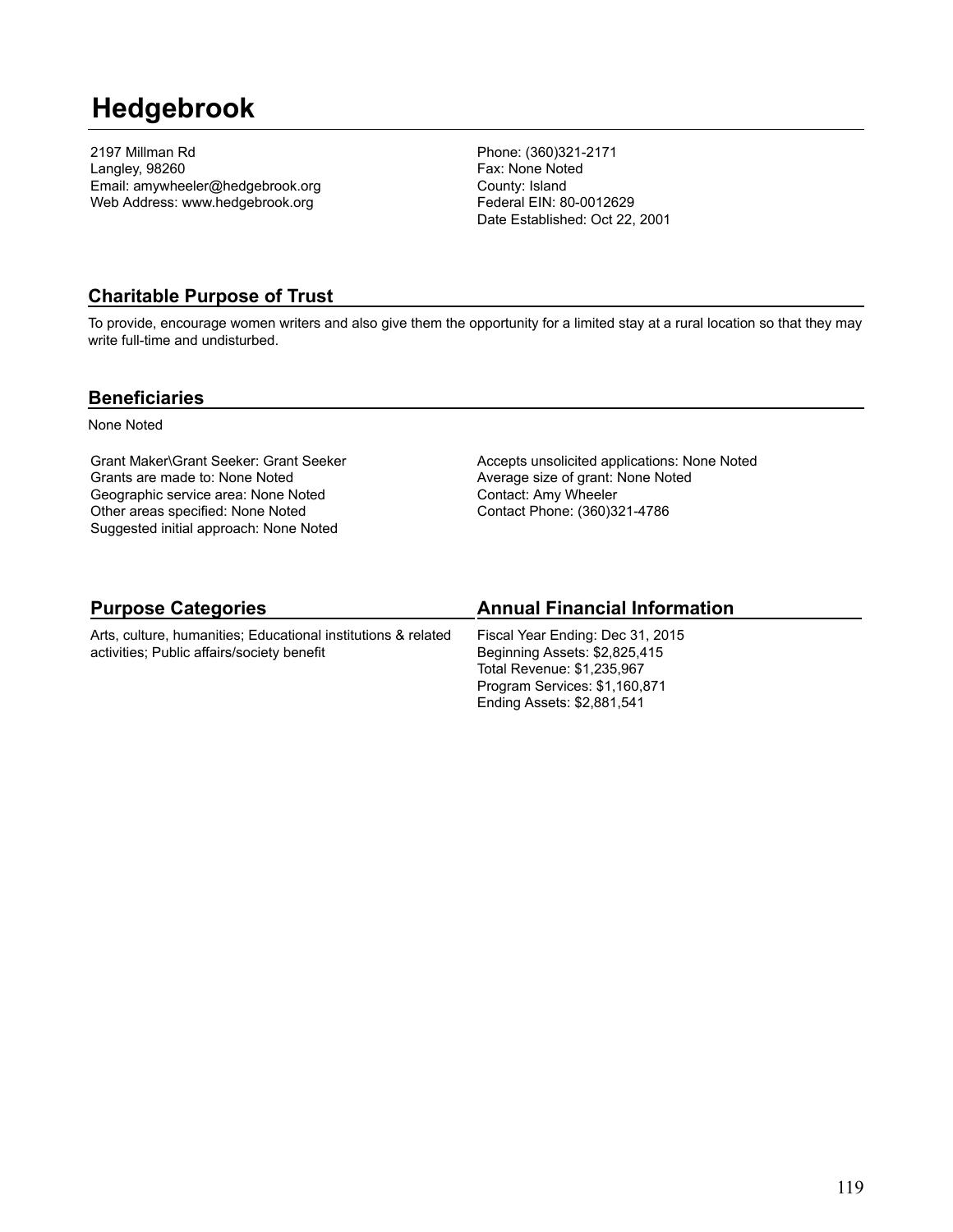## **Helen B. Murray Oncology Foundation**

314 MLK JR. Way, #11 Tacoma, 98405 Email: bsable@tacomaradiation.com Web Address: None Noted

Phone: ()- Fax: None Noted County: Pierce Federal EIN: 91-1150914 Date Established: Aug 16, 1981

### **Charitable Purpose of Trust**

Help defray the cost of providing medical treatment to those needy individuals who receive treatment for cancer.

#### **Beneficiaries**

None Noted

Grant Maker\Grant Seeker: Grant Maker Grants are made to: 501(c)(3) Geographic service area: Washington State Other areas specified: None Noted Suggested initial approach: Letter, Call

Accepts unsolicited applications: Yes Average size of grant: \$5,000 or below Contact: Betty Sable Contact Phone: (253)627-6172

#### **Purpose Categories**

Health-general & rehabilitative

#### **Annual Financial Information**

Fiscal Year Ending: Jun 30, 2016 Beginning Assets: \$379,124 Total Revenue: \$353,035 Program Services: \$52,362 Ending Assets: \$653,195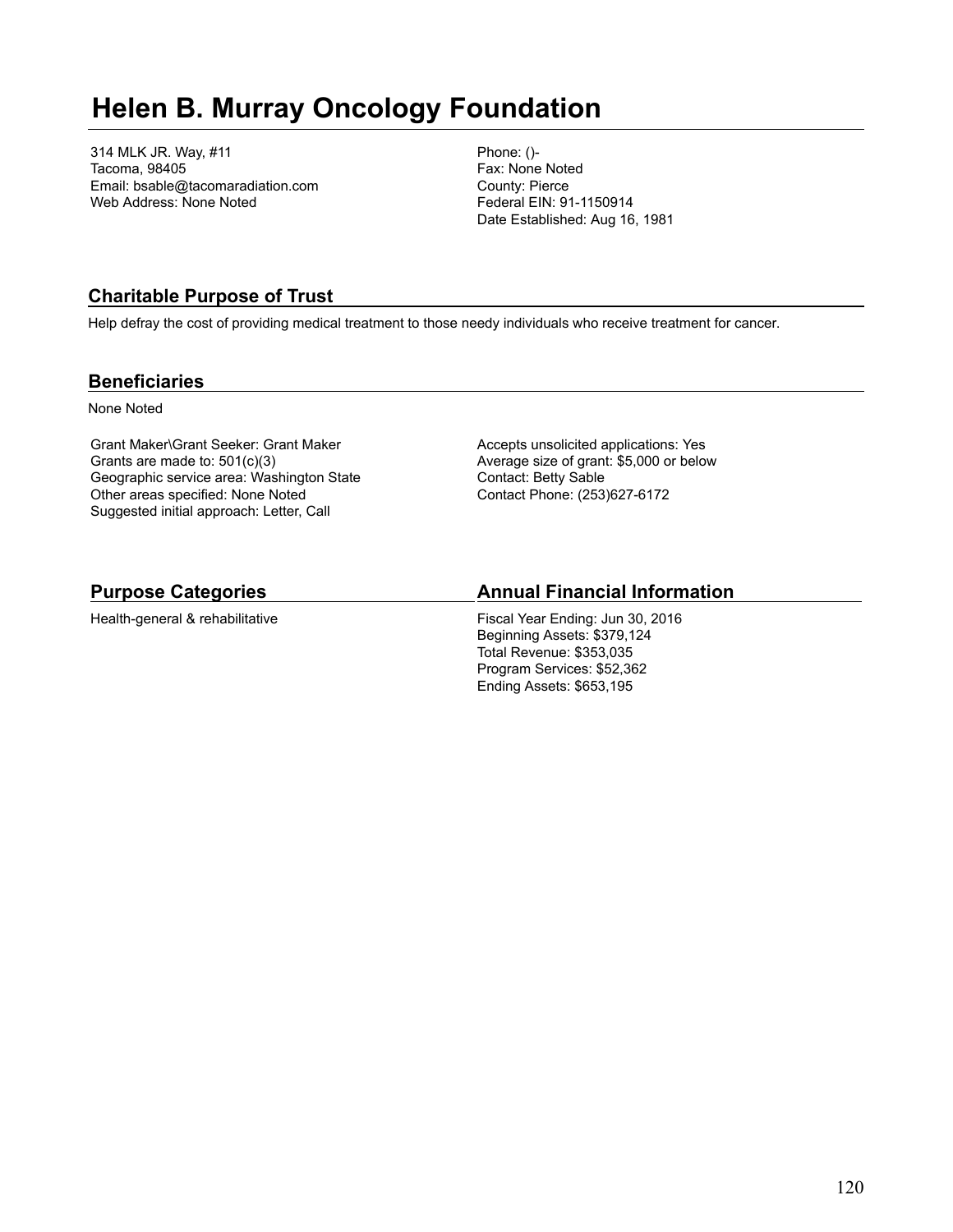## **Helen Miller Clancy Scholarship Foundation**

19001 VASHON HWY SW STE 209 VASHON, 98070 Email: helenclancyfound@gmail.com Web Address: www.hmcsf.org

Phone: (206)400-1650 Fax: None Noted County: King Federal EIN: 91-1658180 Date Established: Oct 03, 1994

### **Charitable Purpose of Trust**

WE MAKE GRANTS TO GRADUATING HIGH SCHOOL SENIORS WHO RESIDE ON VASHON ISLAND, WA FOR THEIR POST-SECONDARY EDUCATION.

#### **Beneficiaries**

None Noted

Grant Maker\Grant Seeker: Both Grants are made to: Individuals Geographic service area: None Noted Other areas specified: VASHON ISLAND, WASHINGTON Suggested initial approach: Call, Email

Accepts unsolicited applications: None Noted Average size of grant: \$5,000 or below Contact: DAVID F COOPER Contact Phone: (206)463-3608

## **Purpose Categories**

Educational institutions & related activities

### **Annual Financial Information**

Fiscal Year Ending: Dec 31, 2015 Beginning Assets: \$315,266 Total Revenue: \$31,333 Program Services: \$46,915 Ending Assets: \$299,684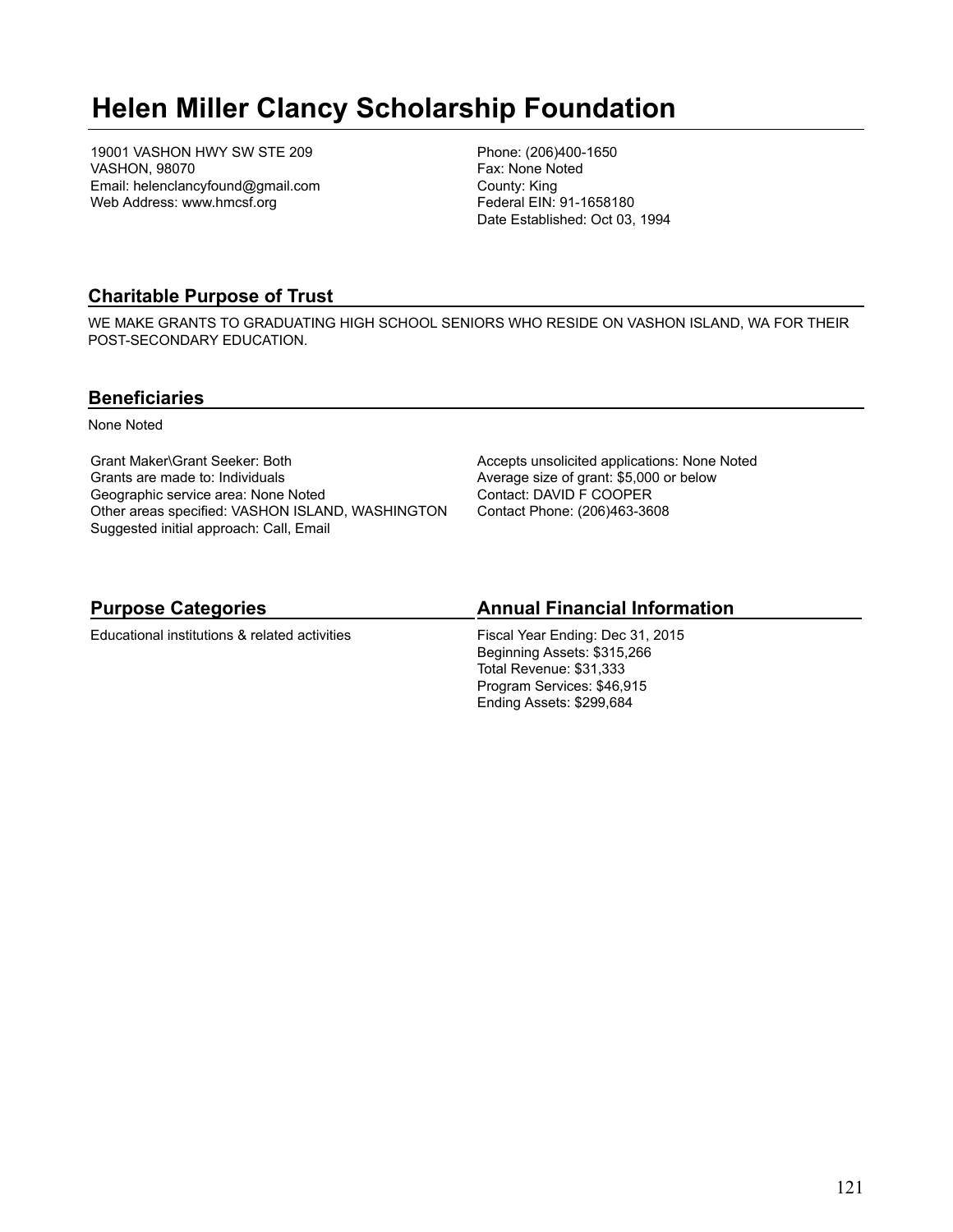## **Helping Hands for the Disabled**

PO Box 6335 Bellevue, 98008-0335 Email: cjhelpinghands@comcast.net Web Address: http://hhftd.org

Phone: (425)644-9867 Fax: None Noted County: King Federal EIN: 51-0152982 Date Established: Jan 01, 1975

## **Charitable Purpose of Trust**

Advocate for and support a continuum of creative living options in East King County, and to give people with developmental disabilities the opportunity to achieve their potential, build their self-esteem, and enhance their community involvement.

#### **Beneficiaries**

None Noted

Grant Maker\Grant Seeker: Grant Seeker Grants are made to: None Noted Geographic service area: None Noted Other areas specified: None Noted Suggested initial approach: None Noted

Accepts unsolicited applications: None Noted Average size of grant: None Noted Contact: Cheryl Jordan Contact Phone: (425)644-4344

## **Purpose Categories**

Human service-other multipurpose; Housing/shelter; Social sciences

## **Annual Financial Information**

Fiscal Year Ending: Dec 31, 2015 Beginning Assets: \$705,368 Total Revenue: \$2,680,593 Program Services: \$2,962,615 Ending Assets: \$346,290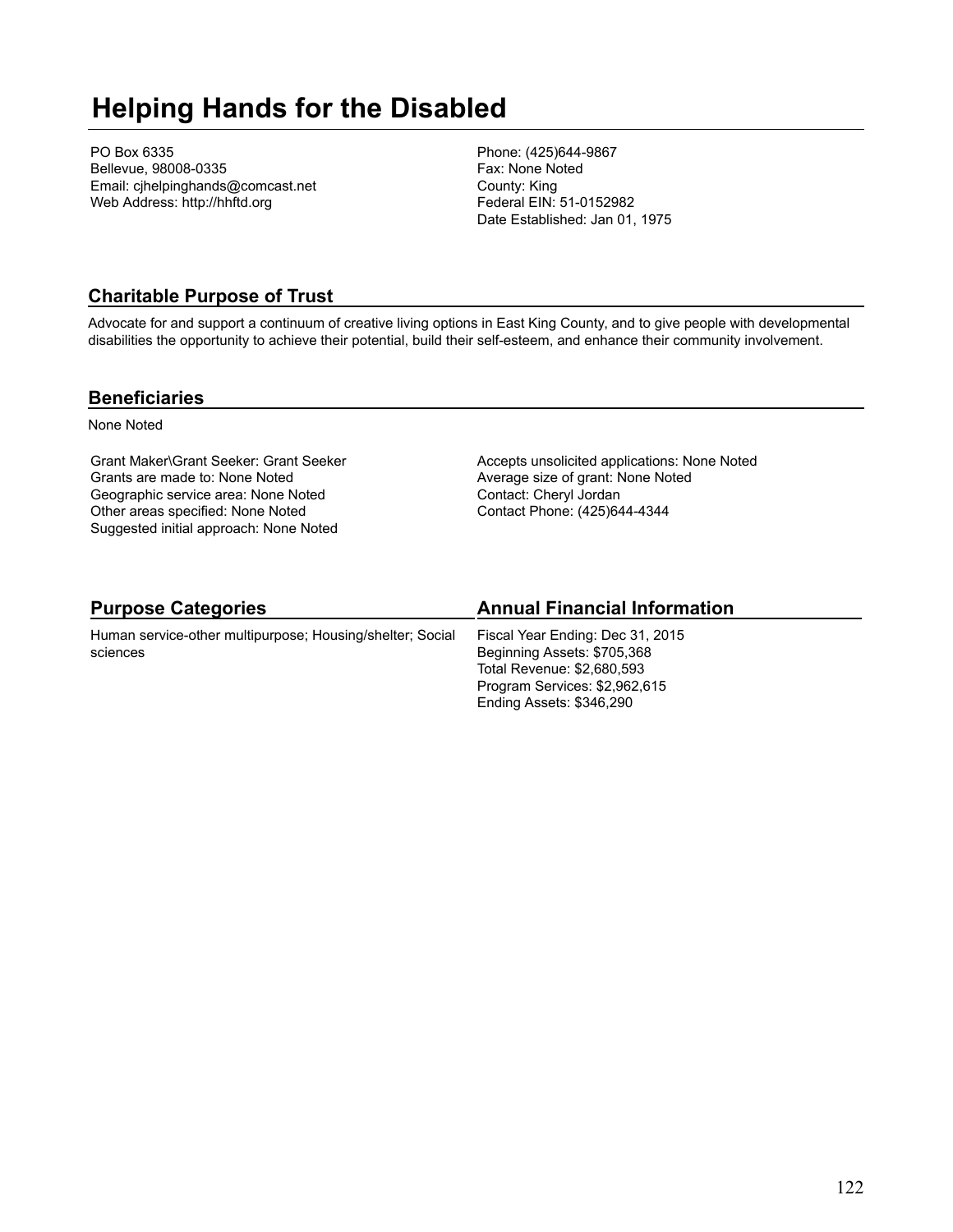## **Henderson/Nor'Wester Camp**

PO Box 1055 EDMONDS, 98020 Email: norwester@rockisland.com Web Address: www.norwester.org

Phone: (425)670-1055 Fax: None Noted County: Snohomish Federal EIN: 91-1730099 Date Established: May 23, 1996

#### **Charitable Purpose of Trust**

Children's summer camp that provides outdoor activities. Hiking, sailing, art's and retail sales of sundries toothpaste, soap, ect. T-shirts, cook kits, tarps and candy.

#### **Beneficiaries**

None Noted

Grant Maker\Grant Seeker: Grant Seeker Grants are made to: None Noted Geographic service area: None Noted Other areas specified: None Noted Suggested initial approach: None Noted

Accepts unsolicited applications: None Noted Average size of grant: None Noted Contact: Sheila Tallman Contact Phone: (425)670-1935

### **Purpose Categories**

Recreation, leisure, sports, athletics; Youth development

### **Annual Financial Information**

Fiscal Year Ending: Sep 30, 2016 Beginning Assets: \$10,316,385 Total Revenue: \$2,400,672 Program Services: \$1,333,130 Ending Assets: \$11,241,048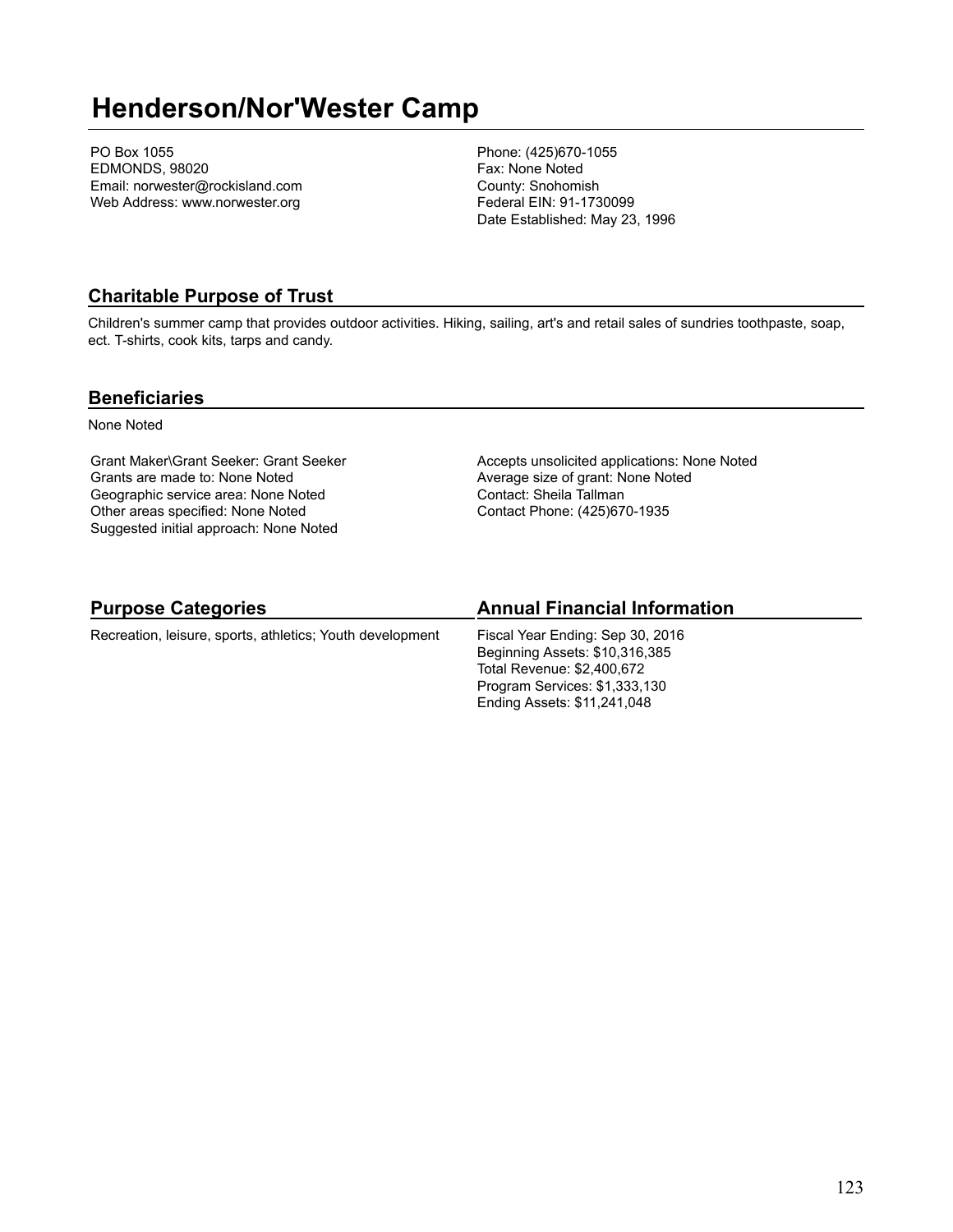# **Highline College Foundation**

C/O LISA SKARI 2400 S 240th St, MS 99-248 Des Moines, 98198 Email: LSKARI@HIGHLINE.EDU Web Address: funds4highline.org

Phone: ()- Fax: None Noted County: King Federal EIN: 23-7428279 Date Established: Jun 15, 1972

## **Charitable Purpose of Trust**

Maintain, develop, increase and extend the facilities and services of Highline College.

#### **Beneficiaries**

None Noted

Grant Maker\Grant Seeker: Grant Seeker Grants are made to: None Noted Geographic service area: None Noted Other areas specified: None Noted Suggested initial approach: None Noted

Accepts unsolicited applications: None Noted Average size of grant: None Noted Contact: LISA SKARI Contact Phone: (206)592-3705

### **Purpose Categories**

Educational institutions & related activities

### **Annual Financial Information**

Fiscal Year Ending: Jun 30, 2016 Beginning Assets: \$4,509,863 Total Revenue: \$1,320,525 Program Services: \$844,367 Ending Assets: \$4,775,914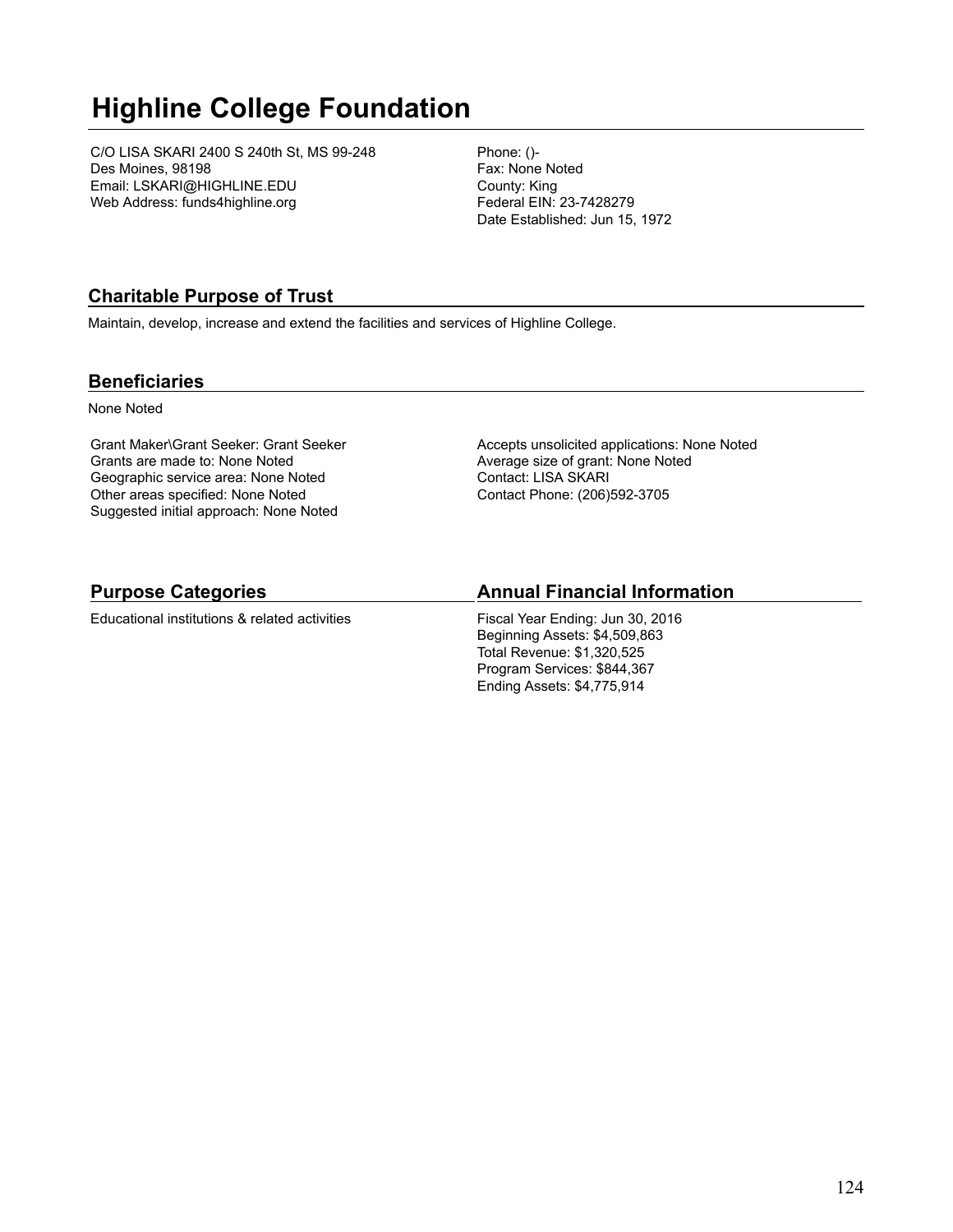## **Historical Society of Seattle and King County dba Museum of History & Industry (MOHAI)**

PO Box 80816 Seattle, 98108 Email: JIM.BRINKMAN@MOHAI.ORG Web Address: www.mohai.org

Phone: (206)767-2249 Fax: None Noted County: King Federal EIN: 91-0513034 Date Established: Jan 01, 1914

## **Charitable Purpose of Trust**

To preserve the history of the city of Seattle and King County, and the history and biography of those identified with its progress. Examples include: Curatorial: The Society conserves, but does not restore, artifacts acquired through donations. The collection is a public trust, open to the public, and is shown on exhibition. Education: The Society presents various educational workshops, films and lectures. These are available to school children and the general public. Exhibits: The Society acquires, leases, constructs and maintains exhibits and displays generally depicting the history of Seattle, King County and the Pacific Northwest. Library: The Society collects publications, books and pictures of the history of Seattle, King County and the Pacific Northwest. These items are made available to the general public. Photo Media Services: The Society conserves hundreds of thousands of photo negatives. These are accessible to the general public and copies can be obtained by anyone. Museum Store: The Society maintains a museum store providing historical and northwest related items for sale to the general public.

#### **Beneficiaries**

None Noted

Grant Maker\Grant Seeker: Grant Seeker Grants are made to: None Noted Geographic service area: None Noted Other areas specified: None Noted Suggested initial approach: None Noted

Accepts unsolicited applications: None Noted Average size of grant: None Noted Contact: Leonard Garfield Contact Phone: (206)324-1126

### **Purpose Categories**

Arts, culture, humanities; Educational institutions & related activities; Recreation, leisure, sports, athletics

#### **Annual Financial Information**

Fiscal Year Ending: Dec 31, 2015 Beginning Assets: \$76,404,187 Total Revenue: \$4,433,257 Program Services: \$7,406,914 Ending Assets: \$73,140,886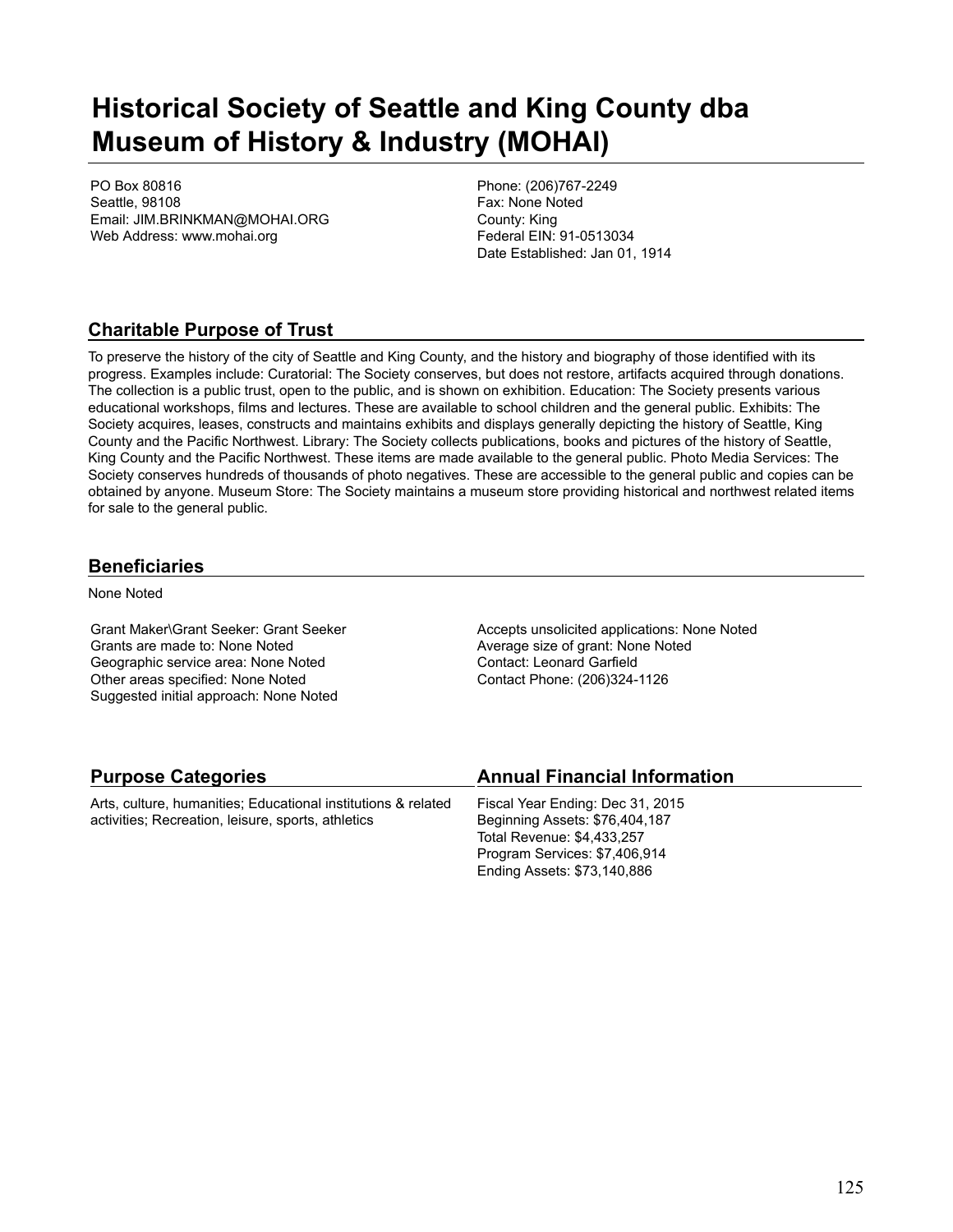## **Hospice of Spokane**

PO Box 2215 Spokane, 99210-2215 Email: info@hospiceofspokane.org Web Address: www.hospiceofspokane.org Phone: (509)458-0359 Fax: None Noted County: Spokane Federal EIN: 91-0995069 Date Established: Dec 08, 1976

### **Charitable Purpose of Trust**

Hospice of Spokane provides care and support to the terminally ill and their families in their homes, facility or Hospice of Spokane's hospice house.

#### **Beneficiaries**

None Noted

Grant Maker\Grant Seeker: Grant Seeker Grants are made to: None Noted Geographic service area: None Noted Other areas specified: None Noted Suggested initial approach: None Noted

Accepts unsolicited applications: None Noted Average size of grant: None Noted Contact: Gina Drummond, CEO Contact Phone: (509)456-0438

#### **Purpose Categories** Health-general & rehabilitative; Disease/disorder/medical disciplines (multipurpose); Human service-other multipurpose Beginning Assets: \$30,234,627 **Annual Financial Information** Fiscal Year Ending: Dec 31, 2015

Total Revenue: \$22,323,173 Program Services: \$18,625,579 Ending Assets: \$33,279,141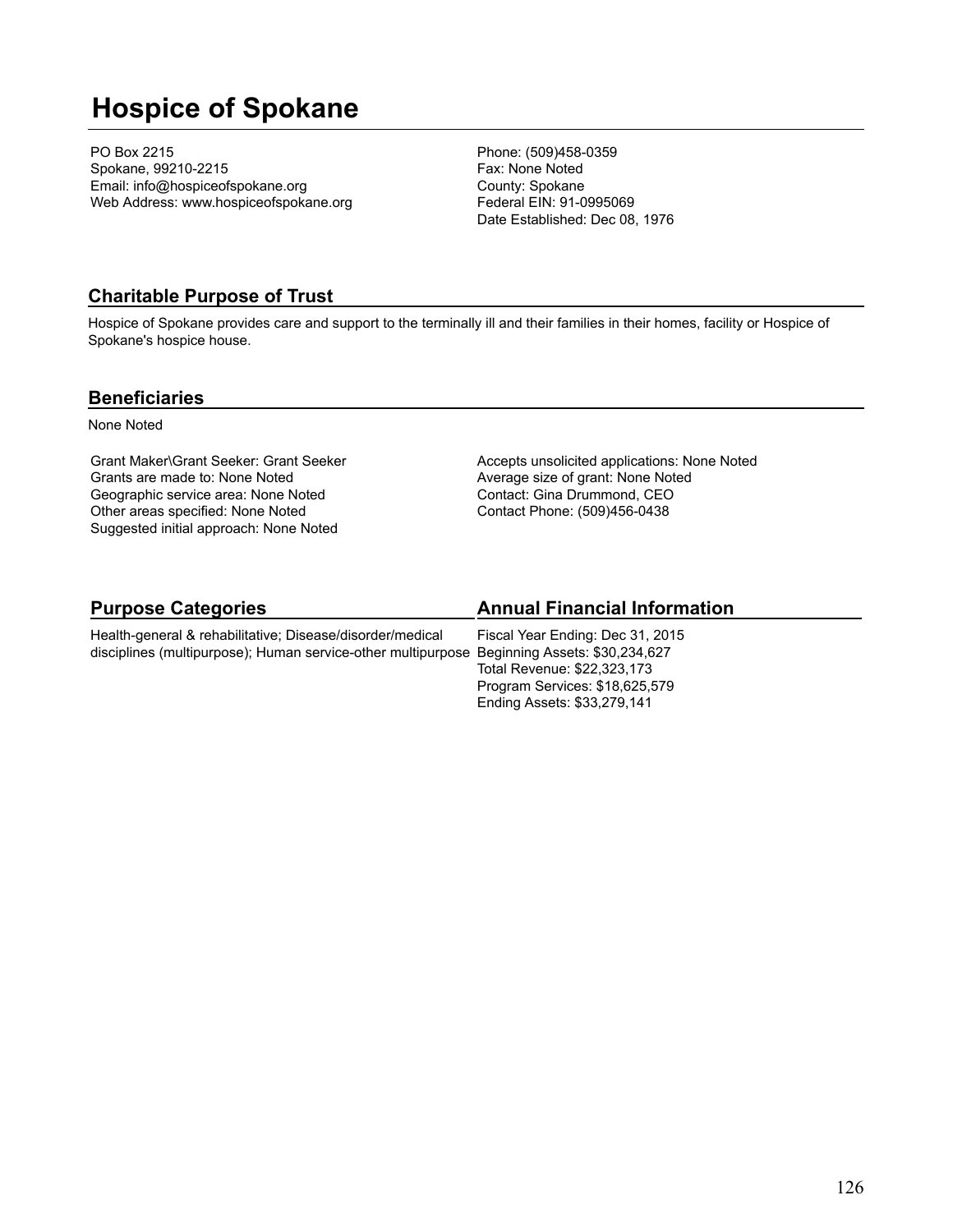## **Humane Society For Tacoma And Pierce County**

2608 Center St TACOMA, 98409 Email: KATHLEENO@thehumanesociety.org Web Address: www.thehumanesociety.org

Phone: (253)620-1564 Fax: None Noted County: Pierce Federal EIN: 91-0577128 Date Established: Jul 06, 1973

### **Charitable Purpose of Trust**

To promote and protect the well-being of animals and to foster human/animal relationships.

#### **Beneficiaries**

The Humane Society for Tacoma and Pierce County 2608 Center Street, Tacoma, WA 98409

Grant Maker\Grant Seeker: Grant Seeker Grants are made to: None Noted Geographic service area: None Noted Other areas specified: None Noted Suggested initial approach: None Noted

Accepts unsolicited applications: None Noted Average size of grant: None Noted Contact: KATHLEEN OLSON Contact Phone: (253)284-5850

Ending Assets: \$13,096,319

| <b>Purpose Categories</b>                                     | <b>Annual Financial Information</b> |
|---------------------------------------------------------------|-------------------------------------|
| Animal-related activities; Environmental quality, protection; | Fiscal Year Ending: Dec 31, 2015    |
| Human service-other multipurpose                              | Beginning Assets: \$13,721,775      |
|                                                               | Total Revenue: \$5.187.120          |
|                                                               | Program Services: \$5,520,452       |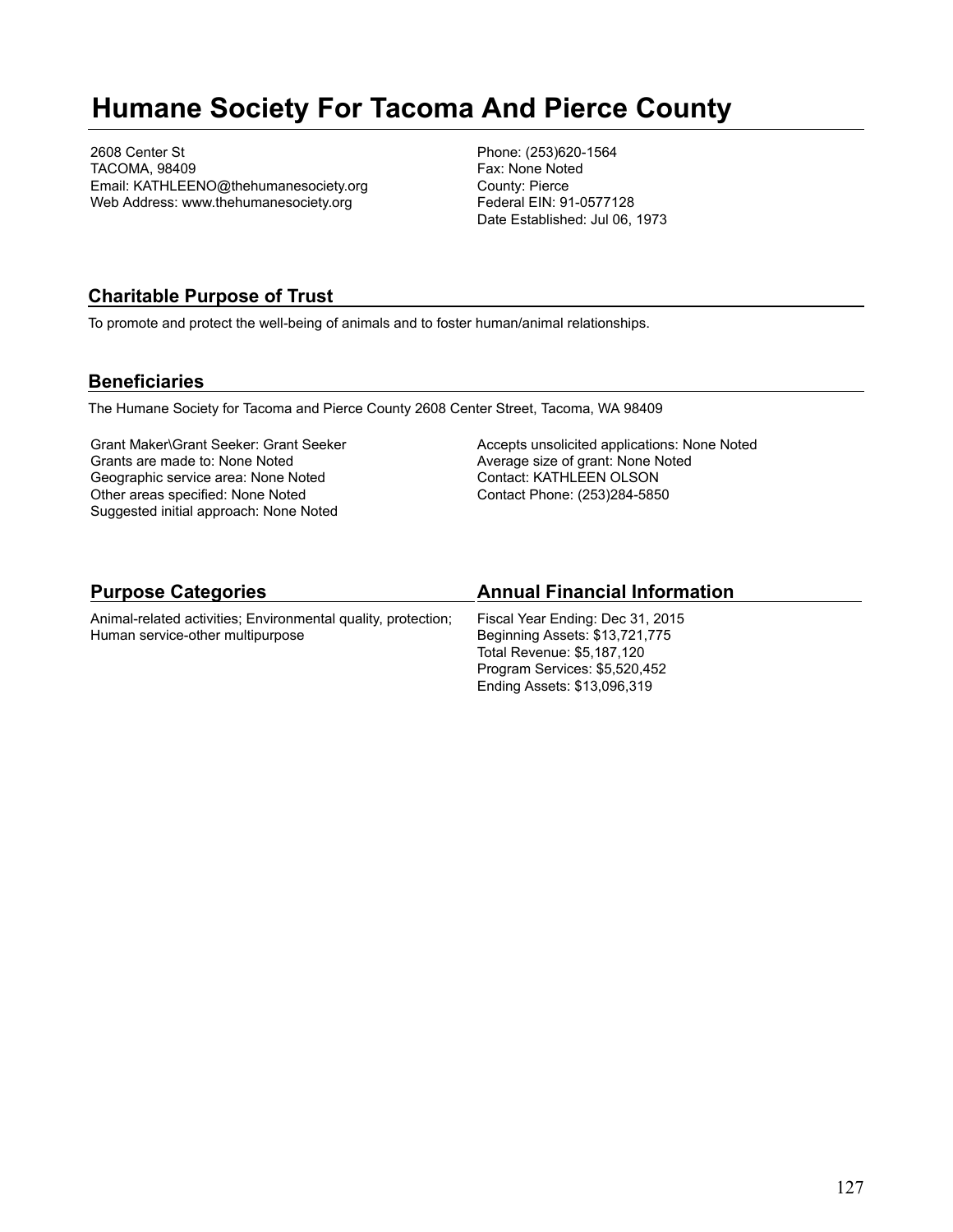## **Humanities Washington**

130 Nickerson St., Suite 304 SEATTLE, 98109 Email: info@humanities.org Web Address: www.humanities.org Phone: ()- Fax: None Noted County: King Federal EIN: 51-0191115 Date Established: Oct 02, 1975

### **Charitable Purpose of Trust**

Grants to non-profit groups for programs that foster public appreciation and understanding of the humanities (e.g. history, literature, philosophy).

#### **Beneficiaries**

None Noted

Grant Maker\Grant Seeker: Both Grants are made to: 501(c)(3) Geographic service area: Washington State Other areas specified: None Noted Suggested initial approach: Email

Accepts unsolicited applications: Yes Average size of grant: \$5,000 or below Contact: Julie Ziegler Contact Phone: (206)682-1770

## **Purpose Categories**

Arts, culture, humanities

### **Annual Financial Information**

Fiscal Year Ending: Dec 31, 2016 Beginning Assets: \$1,566,370 Total Revenue: \$1,258,930 Program Services: \$1,283,657 Ending Assets: \$1,477,946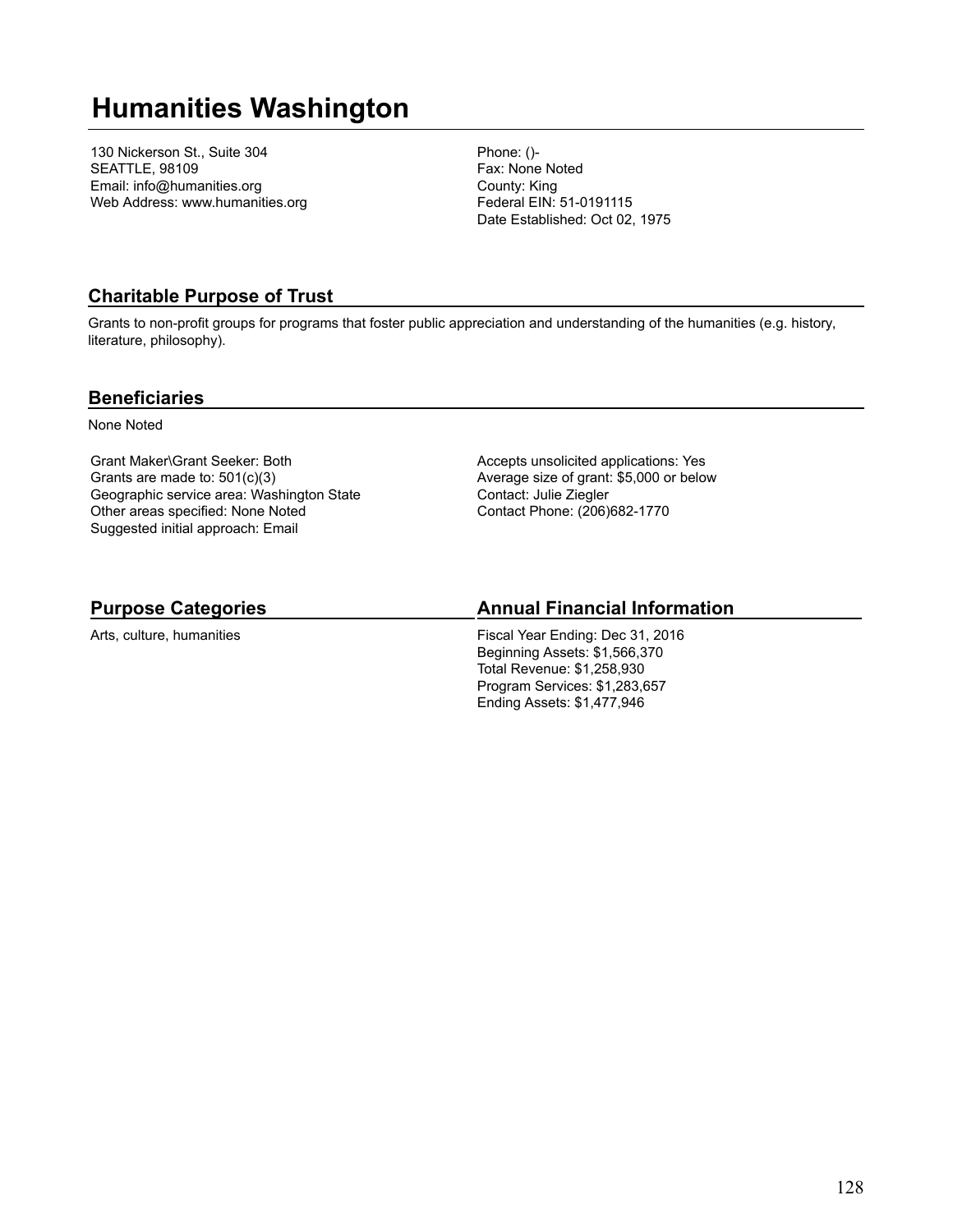## **Imagine Children's Museum**

1502 Wall Street EVERETT, 98201 Email: info@imagineCM.org Web Address: www.imagineCM.org Phone: (425)258-5406 Fax: None Noted County: Snohomish Federal EIN: 94-3153591 Date Established: Nov 27, 1991

#### **Charitable Purpose of Trust**

Imagine Children's Museum (formerly Children's Museum of Snohomish County) provides hands-on educational opportunities and exhibits for children age 1-12.

#### **Beneficiaries**

None Noted

Grant Maker\Grant Seeker: Grant Seeker Grants are made to: None Noted Geographic service area: None Noted Other areas specified: None Noted Suggested initial approach: None Noted

Accepts unsolicited applications: None Noted Average size of grant: None Noted Contact: Nancy Johnson Contact Phone: (425)258-1006

## **Purpose Categories**

Arts, culture, humanities; Educational institutions & related activities; Youth development

## **Annual Financial Information**

Fiscal Year Ending: Dec 31, 2016 Beginning Assets: \$11,785,690 Total Revenue: \$2,330,242 Program Services: \$1,811,187 Ending Assets: \$12,363,983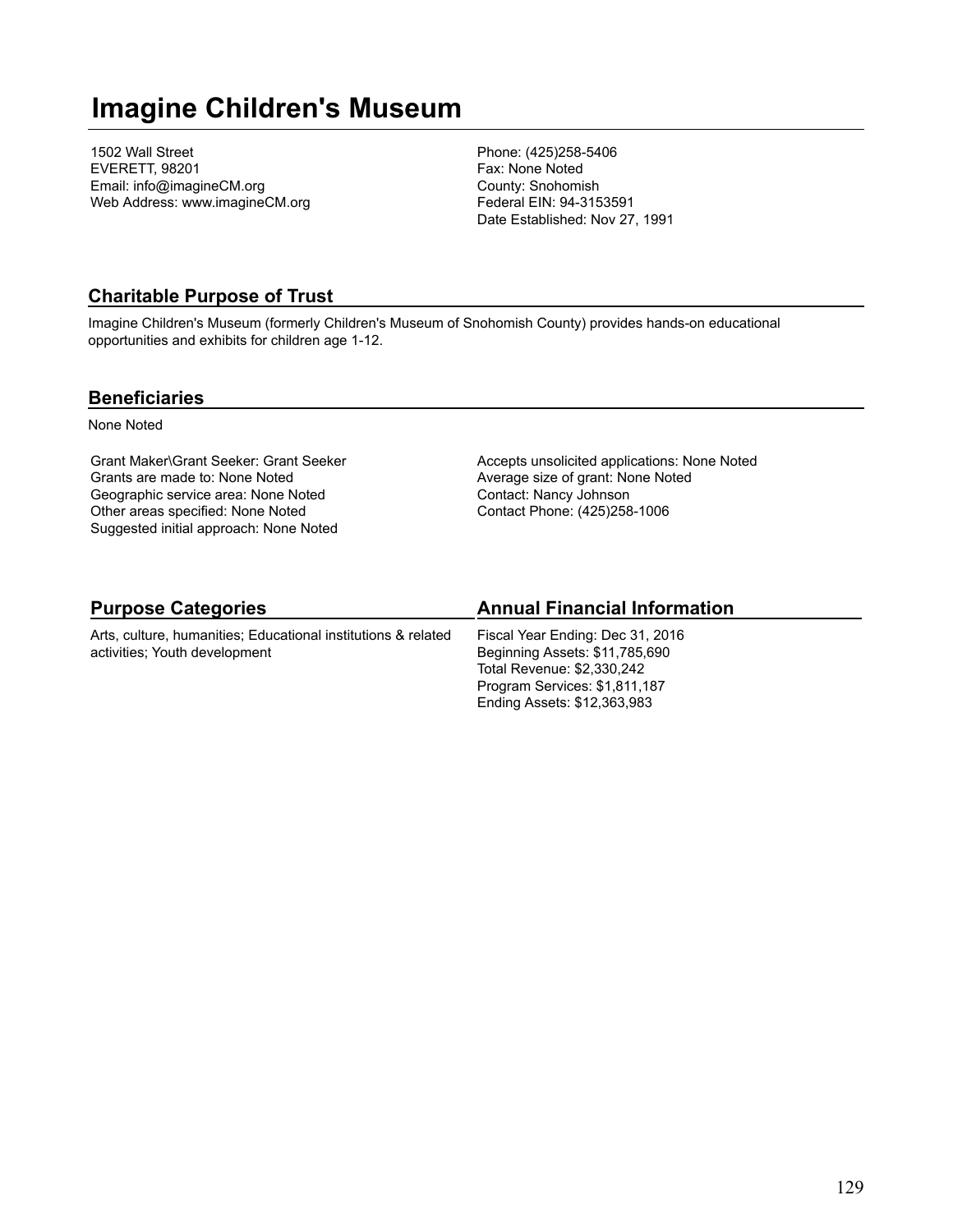## **Imagine Housing**

10604 NE 38th Place, Ste 215 KIRKLAND, 98033 Email: info@imaginehousing.org Web Address: www.imaginehousing.org Phone: (425)576-5194 Fax: None Noted County: King Federal EIN: 94-3110312 Date Established: Oct 18, 1989

### **Charitable Purpose of Trust**

Low-income housing development.

#### **Beneficiaries**

None Noted

Grant Maker\Grant Seeker: Grant Seeker Grants are made to: None Noted Geographic service area: None Noted Other areas specified: None Noted Suggested initial approach: None Noted

Accepts unsolicited applications: None Noted Average size of grant: None Noted Contact: MARSHA BUKOFZER Contact Phone: (425)576-5190 22

#### **Purpose Categories**

Housing/shelter; Human service-other multipurpose; Community improvement/development

#### **Annual Financial Information**

Fiscal Year Ending: Dec 31, 2016 Beginning Assets: \$21,389,450 Total Revenue: \$3,760,116 Program Services: \$3,914,140 Ending Assets: \$17,579,364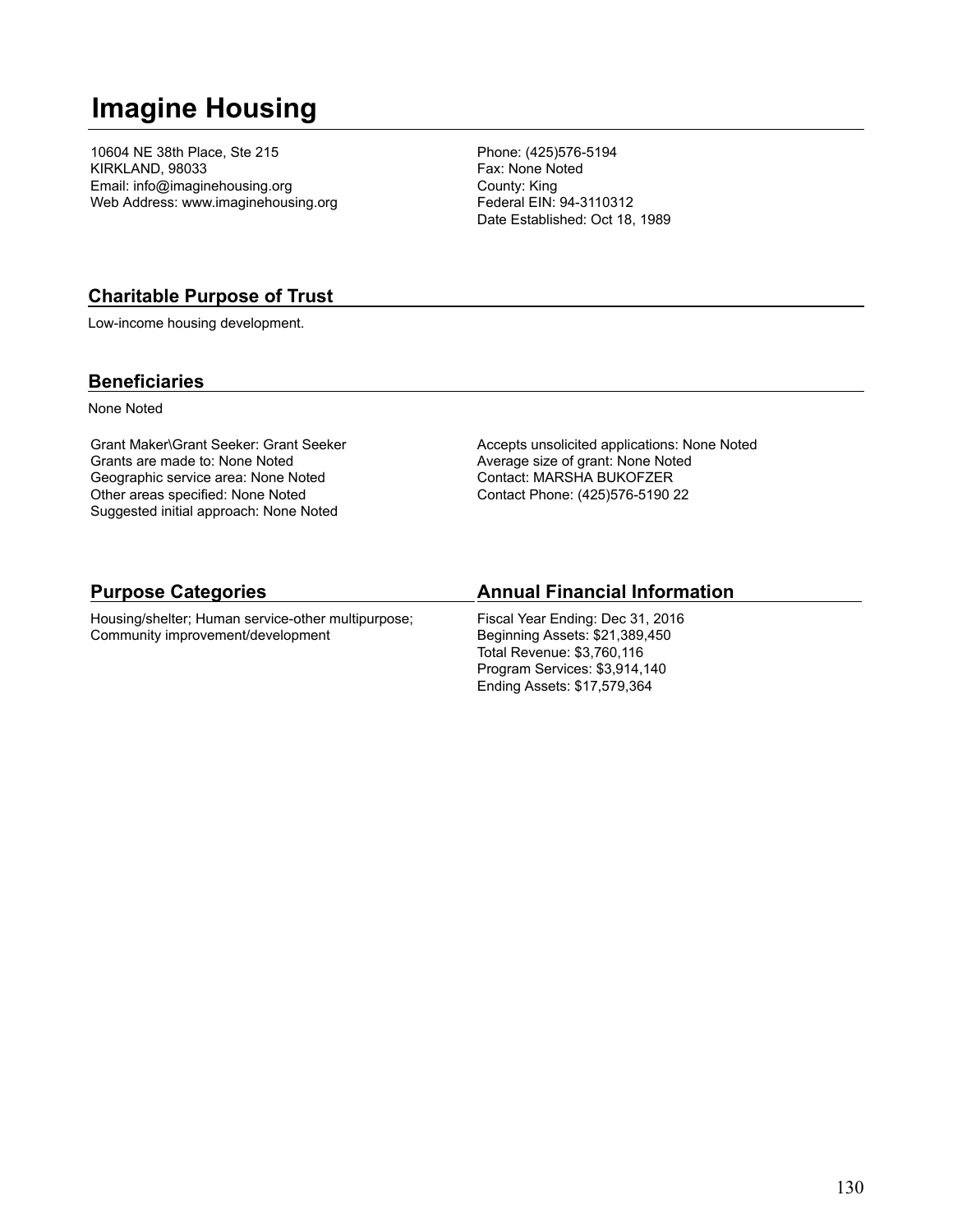## **Impact Capital**

701 PIKE ST No. 1645 Seattle, 98101 Email: accounting@impactcapital.org Web Address: www.impactcapital.org Phone: (206)587-3230 Fax: None Noted County: King Federal EIN: 94-3196958 Date Established: Dec 06, 1993

## **Charitable Purpose of Trust**

This nonprofit corporation is a charitable organizations that invests in local non profit community development corporations whose missions are to improve their neighborhoods through physical developments to create housing and jobs.

#### **Beneficiaries**

None Noted

Grant Maker\Grant Seeker: None Noted Grants are made to: 501(c)(3) Geographic service area: Washington State, Pacific **Northwest** Other areas specified: None Noted Suggested initial approach: Call, Email

Accepts unsolicited applications: Yes Average size of grant: \$5,000 or below Contact: JUDITH OLSEN Contact Phone: (206)658-2602

### **Purpose Categories**

Housing/shelter

### **Annual Financial Information**

Fiscal Year Ending: Dec 31, 2016 Beginning Assets: \$17,754,362 Total Revenue: \$569,188 Program Services: \$1,169,583 Ending Assets: \$17,615,405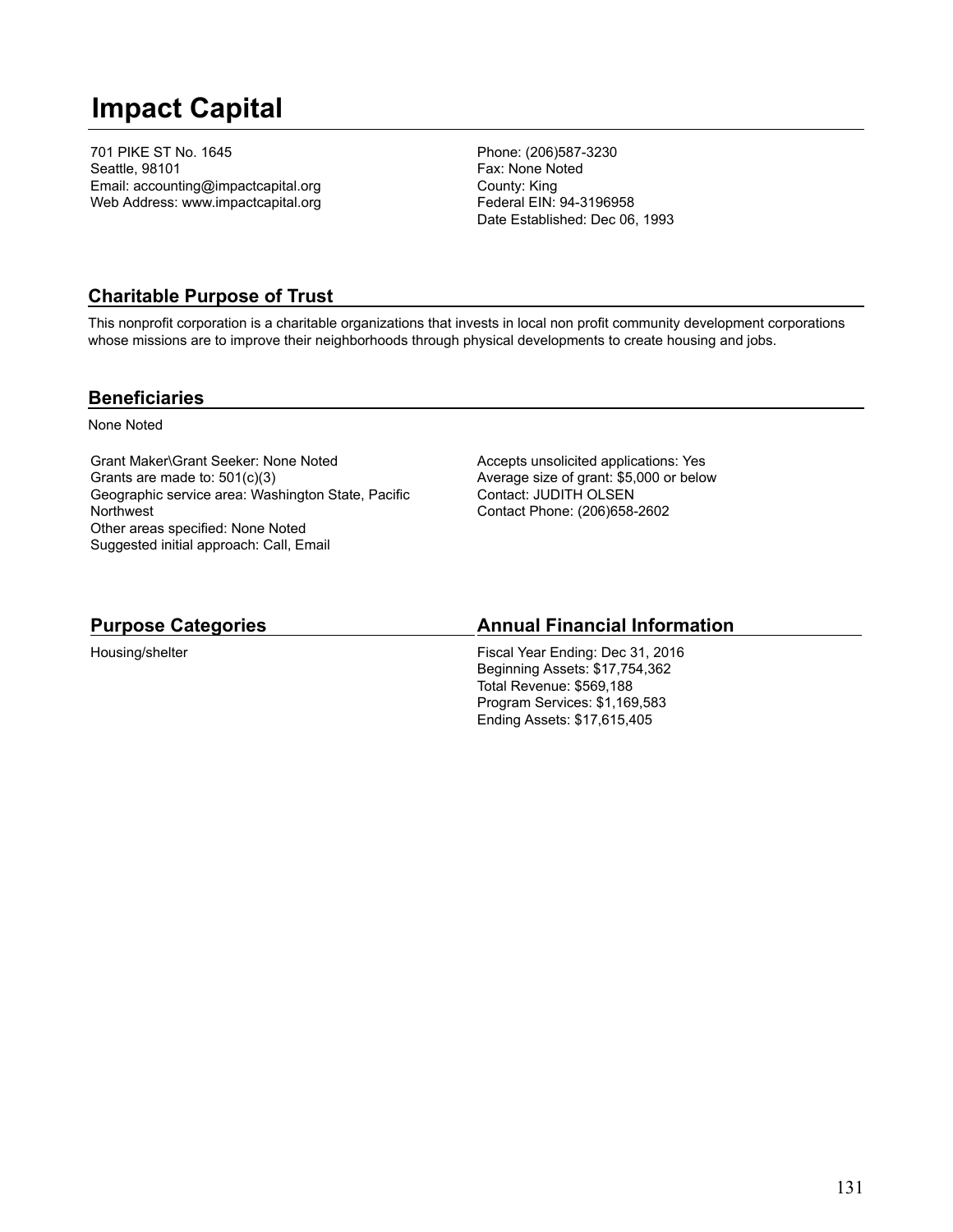## **Inland Northwest Community Foundation**

421 W. Riverside Avenue Suite 606 Spokane, 99201-0405 Email: cdahlvig@inwcf.org Web Address: www.inwcf.org

Phone: (509)624-2608 Fax: None Noted County: Spokane Federal EIN: 91-0941053 Date Established: Aug 19, 1974

### **Charitable Purpose of Trust**

1) Receives, manages, and distributes income from charitable, endowment funds. 2) Assists in distribution of pass-through funds for charitable purposes. 3) Acts as leader and information source for identifying community needs & proposing solutions.

#### **Beneficiaries**

None Noted

Grant Maker\Grant Seeker: Both Grants are made to: 501(c)(3) Geographic service area: None Noted Other areas specified: 10 Eastern Most Counties- WA State 10 Northern Most Counties- Idaho Suggested initial approach: None Noted

Accepts unsolicited applications: Yes Average size of grant: \$5,000 or below Contact: Mark Hurtubise Contact Phone: (509)624-2606

| <b>Purpose Categories</b>                                                                                          | <b>Annual Financial Information</b>                                                                                           |
|--------------------------------------------------------------------------------------------------------------------|-------------------------------------------------------------------------------------------------------------------------------|
| Arts, culture, humanities; Human service-other multipurpose; Fiscal Year Ending: Jun 30, 2016<br>Youth development | Beginning Assets: \$89,265,375<br>Total Revenue: \$13,940,358<br>Program Services: \$6,478,287<br>Ending Assets: \$93,335,619 |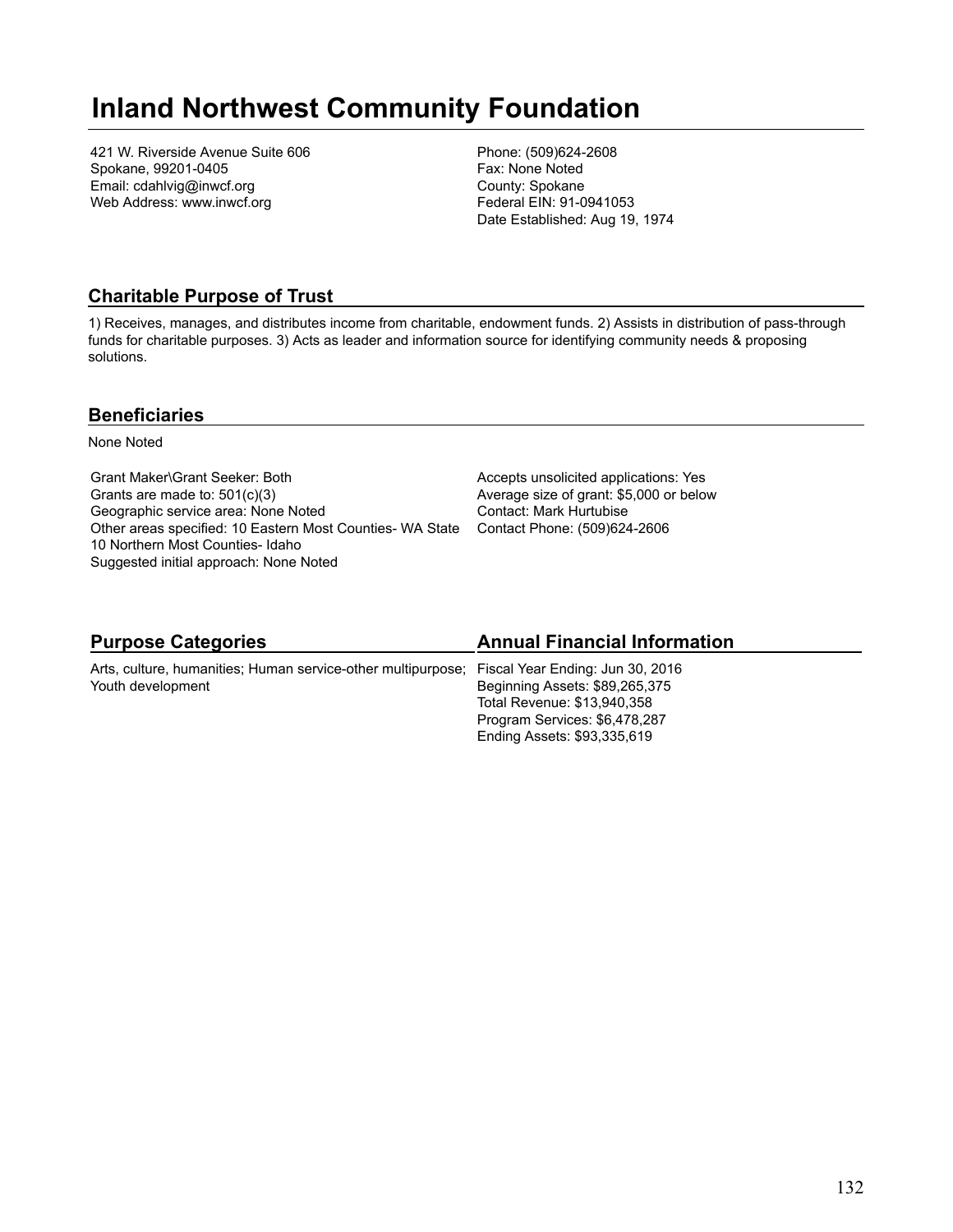## **Institute for Systems Biology**

Attn: Gary Streicher, Dir. Of Finance 401 Terry Ave N Seattle, 98109 Email: gstreicher@systemsbiology.org Web Address: www.systemsbiology.org

Phone: (206)732-1299 Fax: None Noted County: King Federal EIN: 91-2003593 Date Established: Oct 12, 1999

## **Charitable Purpose of Trust**

The institute for Systems Biology was founded to play a vital role in shaping the future of biology and medicine, uniting specialists from varied fields to create, apply and disseminate the new science of systems biology and to develop the methods and technologies researchers need for the 21st century.

#### **Beneficiaries**

None Noted

Grant Maker\Grant Seeker: Grant Seeker Grants are made to: None Noted Geographic service area: None Noted Other areas specified: None Noted Suggested initial approach: None Noted

Accepts unsolicited applications: None Noted Average size of grant: None Noted Contact: Nicholas Newcombe Contact Phone: (206)732-1200

## **Purpose Categories**

Educational institutions & related activities; Medical Research; Science

### **Annual Financial Information**

Fiscal Year Ending: Dec 31, 2015 Beginning Assets: \$42,554,882 Total Revenue: \$31,520,035 Program Services: \$33,241,519 Ending Assets: \$3,839,866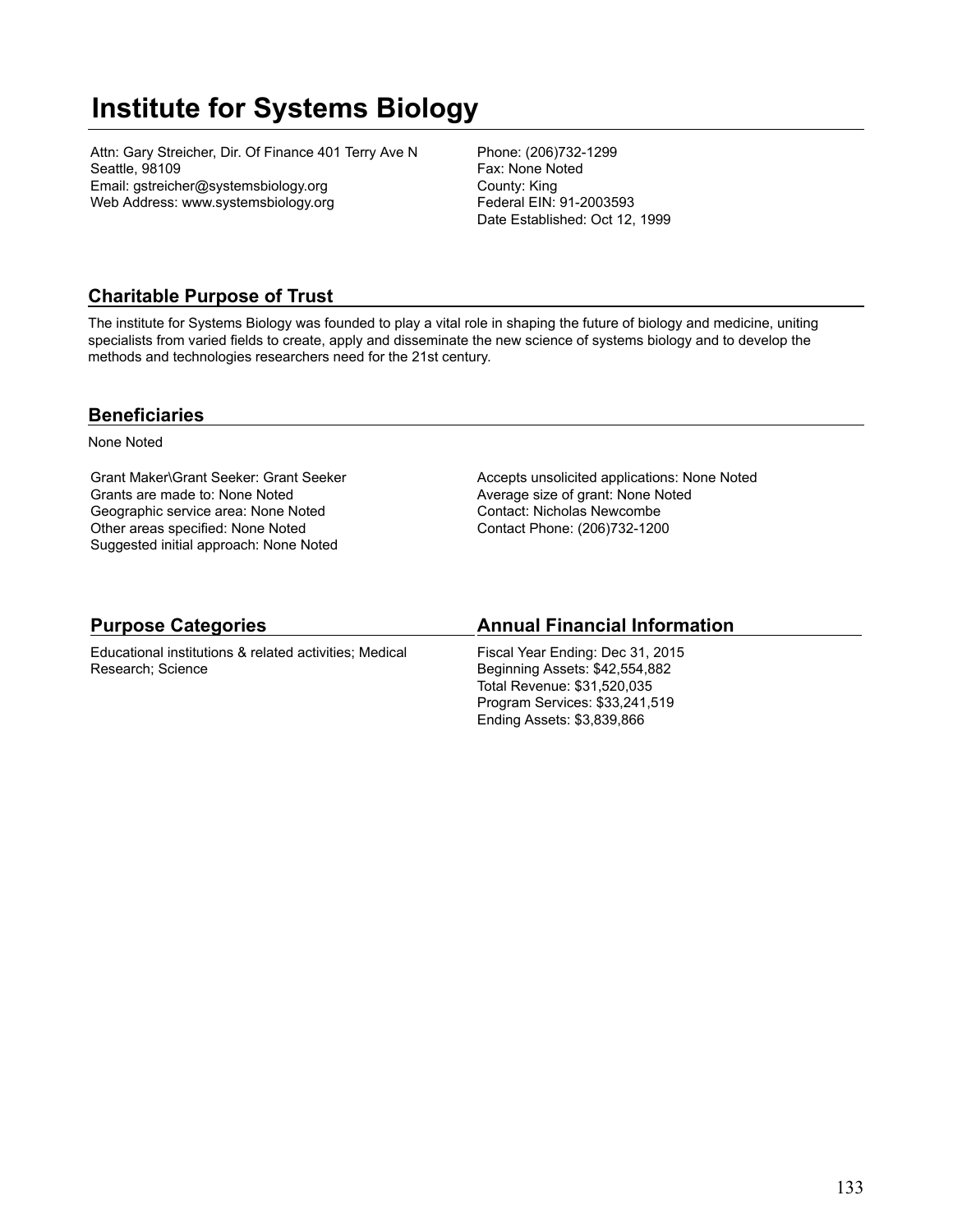## **International Community Health Services**

PO Box 3007 Seattle, 98114-3007 Email: 2hermes@ichs.com Web Address: www.ichs.com Phone: (206)652-5216 Fax: None Noted County: King Federal EIN: 91-0947084 Date Established: Sep 04, 1973

#### **Charitable Purpose of Trust**

None Noted

#### **Beneficiaries**

None Noted

Grant Maker\Grant Seeker: Grant Seeker Grants are made to: None Noted Geographic service area: None Noted Other areas specified: None Noted Suggested initial approach: None Noted

Accepts unsolicited applications: None Noted Average size of grant: None Noted Contact: Ronald Chew Contact Phone: (206)788-3693

#### **Purpose Categories**

Health-general & rehabilitative; Disease/disorder/medical disciplines (multipurpose)

#### **Annual Financial Information**

Fiscal Year Ending: Dec 31, 2015 Beginning Assets: \$49,538,613 Total Revenue: \$37,025,011 Program Services: \$35,648,225 Ending Assets: \$51,628,284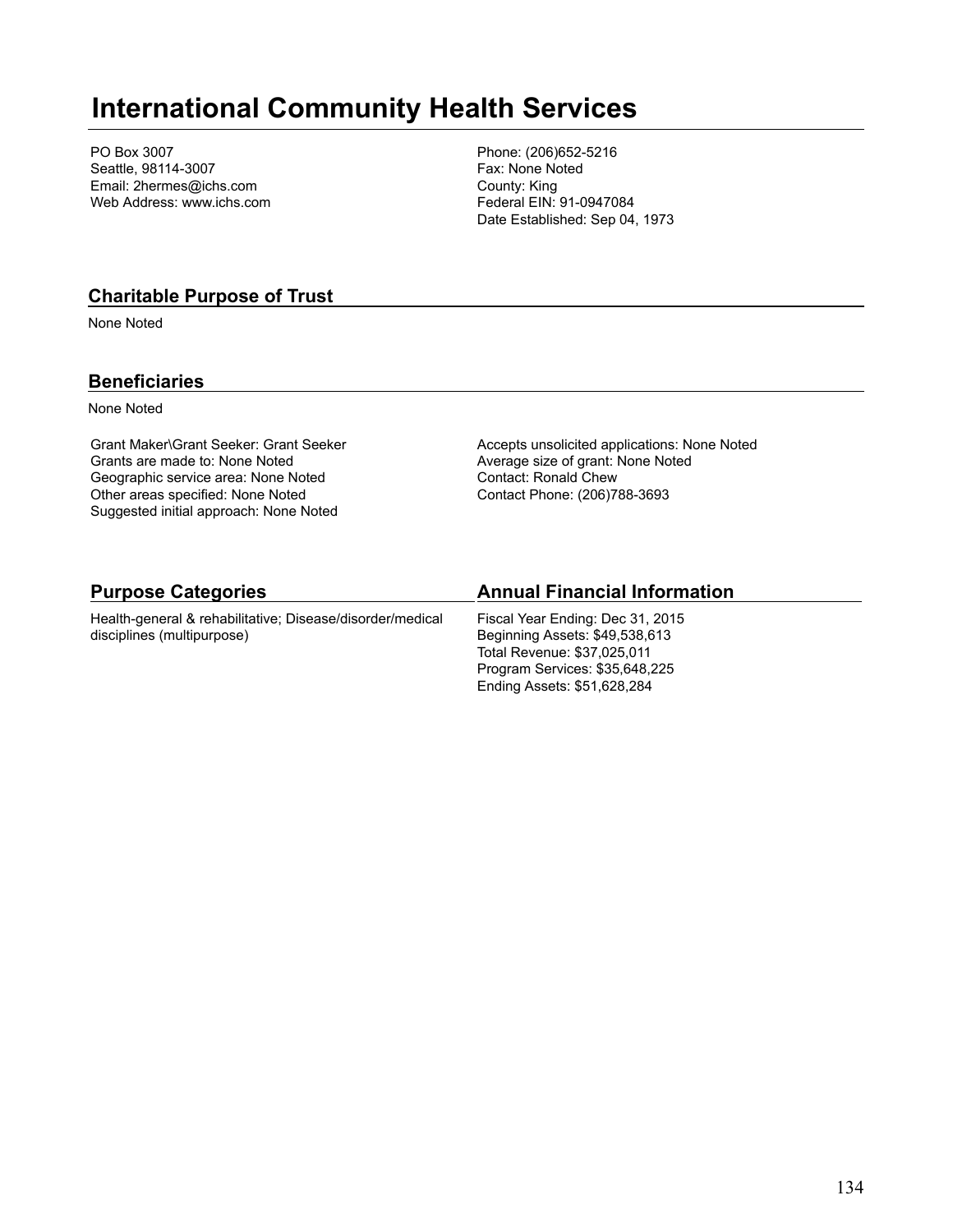## **InvestED**

911 8th Ave N Seattle, 98109 Email: dcushing@investED.org Web Address: www.investED.org Phone: ()- Fax: None Noted County: King Federal EIN: 23-7189670 Date Established: Nov 10, 1971

### **Charitable Purpose of Trust**

To contribute monies, generated through investments of the Organization's corpus and fundraising to support the InvestED program at secondary schools throughout the State of Washington to assist students grades 6-12 to stay in school and to realize their full potential.

#### **Beneficiaries**

None Noted

Grant Maker\Grant Seeker: Both Grants are made to: Other Organizations Geographic service area: Washington State Other areas specified: None Noted Suggested initial approach: None Noted

Accepts unsolicited applications: No Average size of grant: \$5,000 or below Contact: Deborah Cushing Contact Phone: (206)352-1199 26

#### **Purpose Categories**

Youth development

### **Annual Financial Information**

Fiscal Year Ending: Jun 30, 2016 Beginning Assets: \$9,528,652 Total Revenue: \$1,279,933 Program Services: \$1,204,110 Ending Assets: \$9,586,912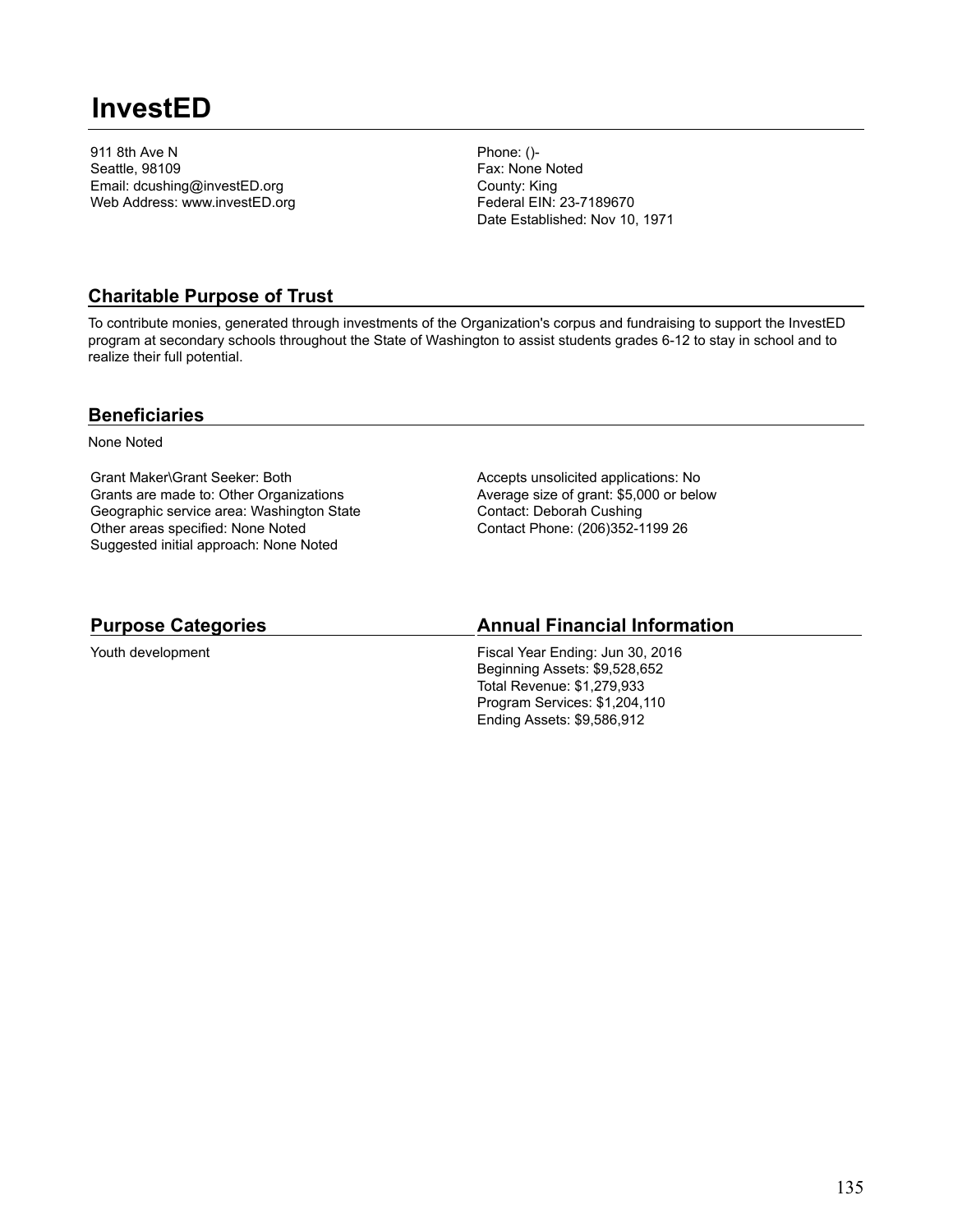## **Islandwood**

C/o Laurie Miller 4450 Blakely Ave NE BAINBRIDGE ISLAND, 98110 Email: lmiller@islandwood.org Web Address: www.islandwood.org

Phone: (206)855-4301 Fax: None Noted County: None Noted Federal EIN: 31-1654076 Date Established: May 18, 1999

### **Charitable Purpose of Trust**

Operations & Maintenance Endowment -- Purpose is to provide an on-going source of income to Islandwood for long-term maintenance and upkeep of the facility and grounds. Scholarship Endowment -- Purpose is to provide on-going scholarships to our programs.

#### **Beneficiaries**

None Noted

Grant Maker\Grant Seeker: Grant Seeker Grants are made to: None Noted Geographic service area: None Noted Other areas specified: None Noted Suggested initial approach: None Noted

Accepts unsolicited applications: None Noted Average size of grant: None Noted Contact: None Noted Contact Phone: ()-

#### **Purpose Categories**

Educational institutions & related activities; Environmental quality, protection; Youth development

#### **Annual Financial Information**

Fiscal Year Ending: Jun 30, 2016 Beginning Assets: \$53,930,787 Total Revenue: \$9,454,417 Program Services: \$9,926,308 Ending Assets: \$52,836,990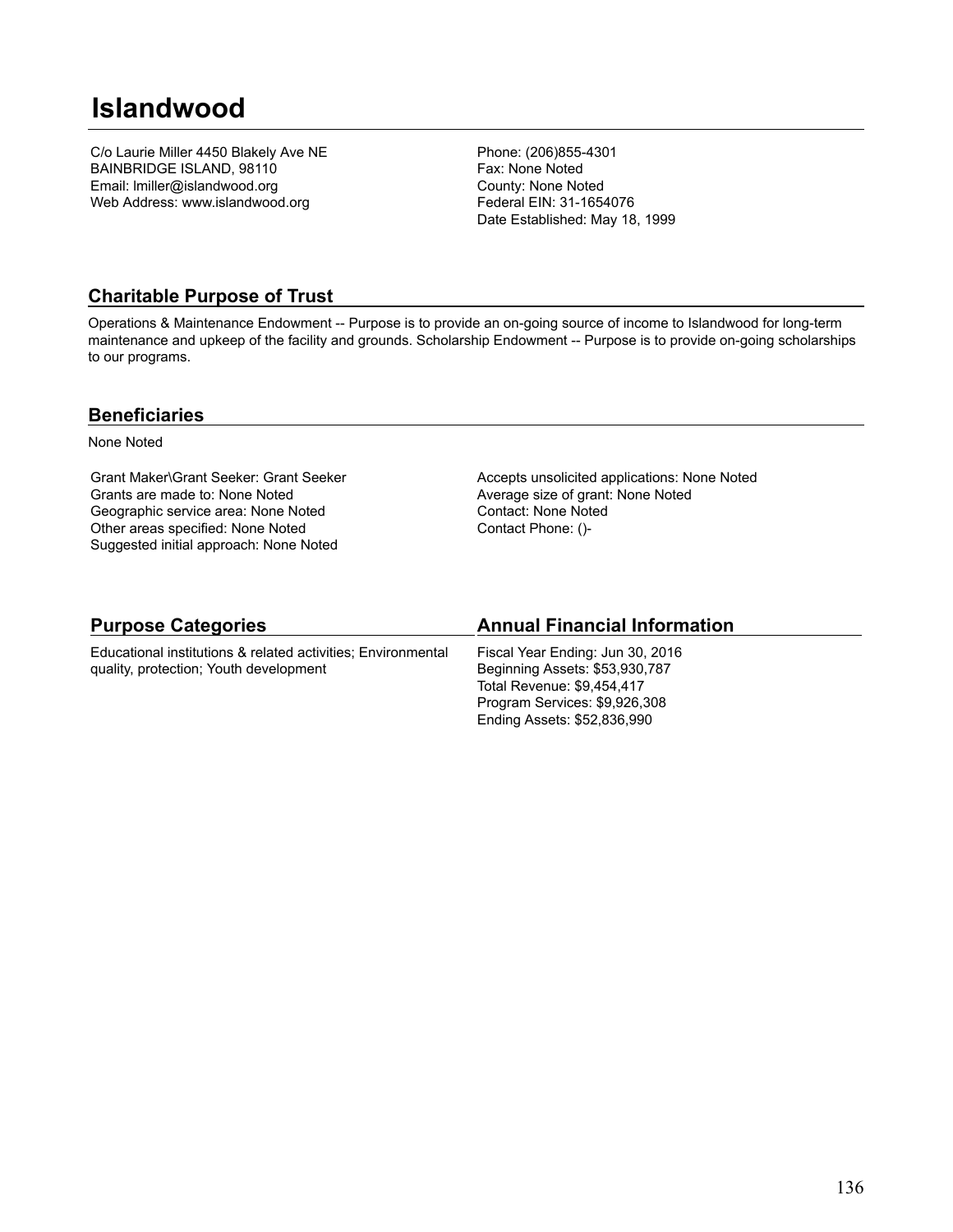## **J.R.S. Biodiversity Foundation**

PO Box 15178 SEATTLE, 98115 Email: None Noted Web Address: www.jrsbiodiversity.org Phone: ()- Fax: None Noted County: King Federal EIN: 23-1352035 Date Established: Mar 19, 1927

#### **Charitable Purpose of Trust**

**Charitable** 

### **Beneficiaries**

None Noted

Grant Maker\Grant Seeker: Grant Maker Grants are made to: 501(c)(3), Other Organizations Geographic service area: None Noted Other areas specified: None Noted Sub-Saharan Africa Suggested initial approach: Email

Accepts unsolicited applications: Yes Average size of grant: \$50,001 or above Contact: Don S. Doering, Executive Director Contact Phone: (206)795-4915

Ending Assets: \$40,454,530

| <b>Purpose Categories</b>                                 | <b>Annual Financial Information</b> |
|-----------------------------------------------------------|-------------------------------------|
| Environmental quality, protection; International; Science | Fiscal Year Ending: Dec 31, 2015    |
|                                                           | Beginning Assets: \$42,031,978      |
|                                                           | Total Revenue: \$2,561,648          |
|                                                           | Program Services: \$1,028,816       |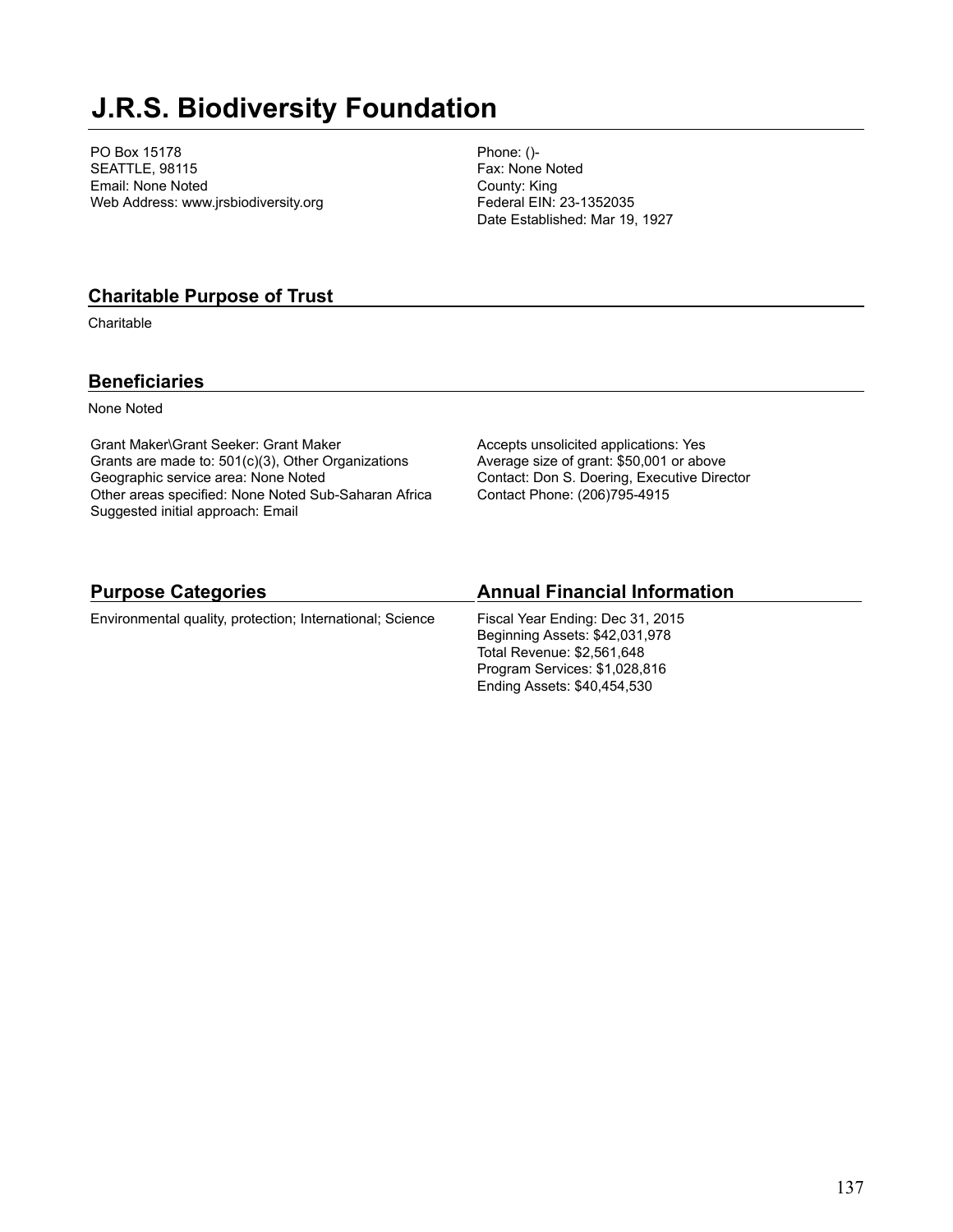## **Jefferson Land Trust**

1033 Lawrence St PORT TOWNSEND, 98368 Email: jlt@saveland.org Web Address: www.saveland.org Phone: (360)379-9897 Fax: None Noted County: Jefferson Federal EIN: 91-1465078 Date Established: Apr 07, 1989

### **Charitable Purpose of Trust**

Jefferson Land Trust's mission is to help the community preserve open spaces, working lands, including farms and forests, and habitat through conservation easements, fee land acquisition, and stewardship.

#### **Beneficiaries**

Northwest Regional Office Trust for Public Land 1011 Western Ave., Suite 605 Seattle, WA 98104

Grant Maker\Grant Seeker: Grant Seeker Grants are made to: None Noted Geographic service area: None Noted Other areas specified: None Noted Suggested initial approach: None Noted

Accepts unsolicited applications: None Noted Average size of grant: None Noted Contact: Richard Tucker, Exec Dir Contact Phone: (360)379-9501 100

## **Purpose Categories**

Environmental quality, protection

#### **Annual Financial Information**

Fiscal Year Ending: Dec 31, 2015 Beginning Assets: \$3,316,998 Total Revenue: \$2,018,982 Program Services: \$842,294 Ending Assets: \$4,500,038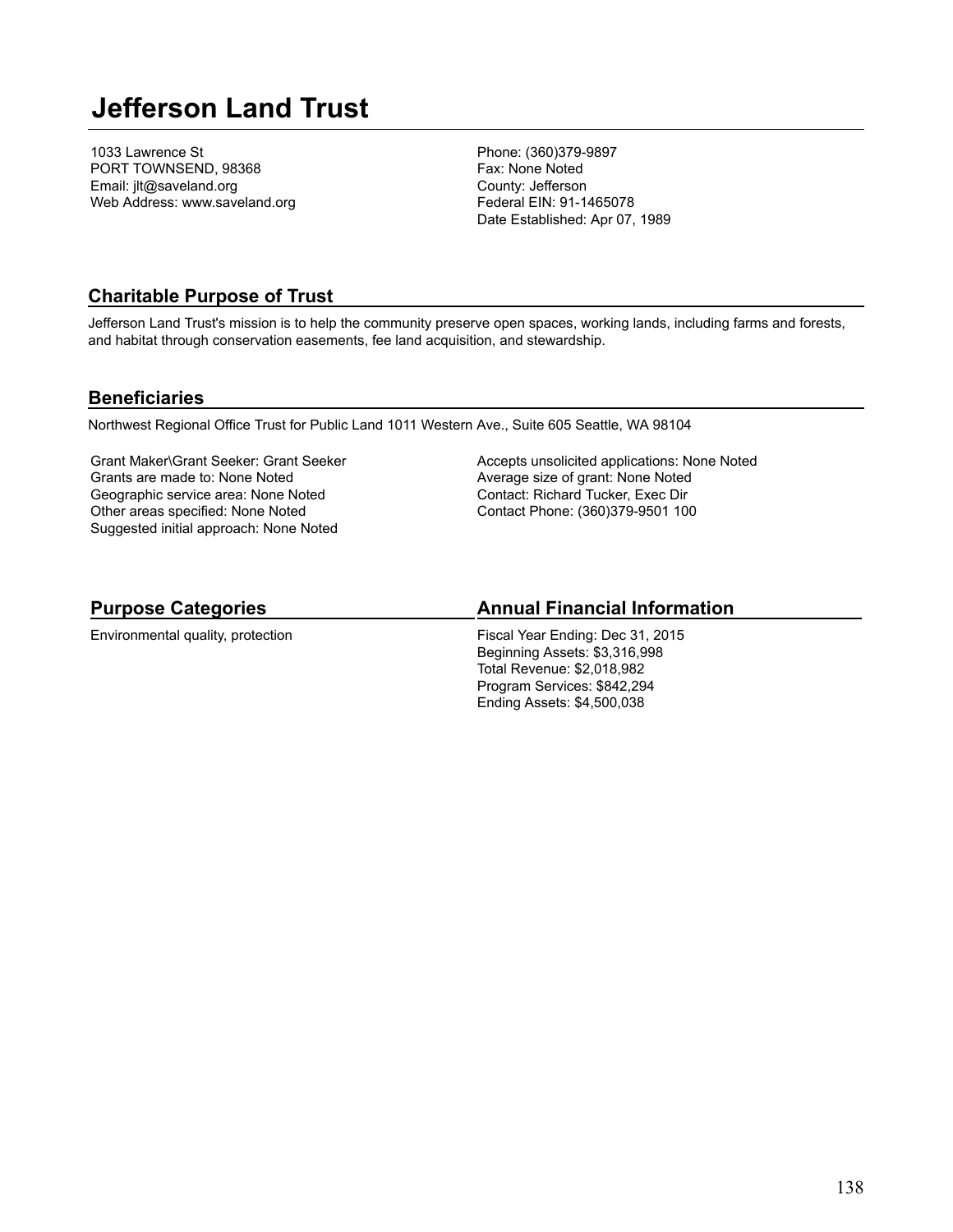## **Jewish Family Service**

C/o Marie Beverly 1601 16th Ave. Seattle, 98122 Email: MMATHESONY@JFSSEATTLE.ORG Web Address: www.jfsseattle.org

Phone: (206)861-8789 Fax: None Noted County: King Federal EIN: 91-0565537 Date Established: Oct 14, 1964

### **Charitable Purpose of Trust**

We deliver essential services to alleviate suffering, sustain healthy relationships and support people in times of need.

#### **Beneficiaries**

None Noted

Grant Maker\Grant Seeker: Grant Seeker Grants are made to: Individuals Geographic service area: Washington State Other areas specified: Puget Sound Region Suggested initial approach: Call

Accepts unsolicited applications: No Average size of grant: \$5,000 or below Contact: Lisa Golden, Chief Development Officer Contact Phone: (206)461-3240

| <b>Purpose Categories</b>                               | <b>Annual Financial Information</b> |
|---------------------------------------------------------|-------------------------------------|
| Health-general & rehabilitative; Housing/shelter; Human | Fiscal Year Ending: Jun 30, 2016    |
| service-other multipurpose                              | Beginning Assets: \$36,002,586      |
|                                                         | Total Revenue: \$8,737,439          |
|                                                         | Program Services: \$9,840,846       |
|                                                         | Ending Assets: \$34,474,096         |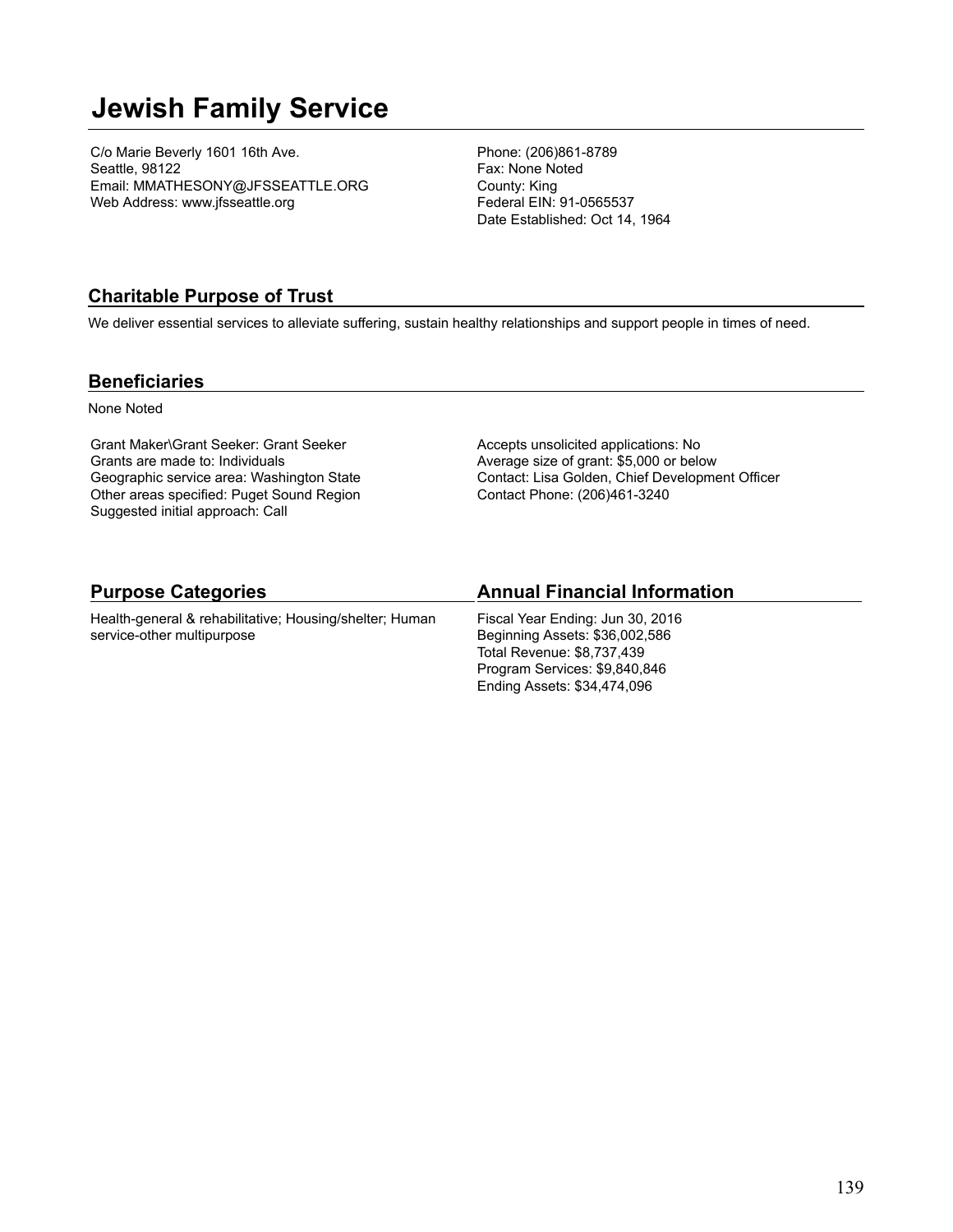## **Joan E. Bryant Foundation**

PO Box 448 RENTON, 98057 Email: Russb@consultingservicesofamerica.com Web Address: None Noted

Phone: (360)802-4373 Fax: None Noted County: Pierce Federal EIN: 46-1812785 Date Established: Jan 10, 2012

#### **Charitable Purpose of Trust**

To provide funding to charitable organizations that oversee the medical community and to assist communities worldwide to develop and build churches, Bible schools, medical centers and orphanages.

#### **Beneficiaries**

None Noted

Grant Maker\Grant Seeker: Both Grants are made to: 501(c)(3), Other Organizations Geographic service area: US, Washington State, Pacific **Northwest** Other areas specified: None Noted Suggested initial approach: Letter

Accepts unsolicited applications: No Average size of grant: \$5,000 or below Contact: Russell Bryant Contact Phone: (360)825-5956

| <b>Purpose Categories</b>                                                                    | <b>Annual Financial Information</b> |
|----------------------------------------------------------------------------------------------|-------------------------------------|
| Philanthropy & volunteerism; Religion/spiritual development Fiscal Year Ending: Dec 31, 2016 |                                     |

Beginning Assets: \$4,155 Total Revenue: \$0 Program Services: \$1,785 Ending Assets: \$2,370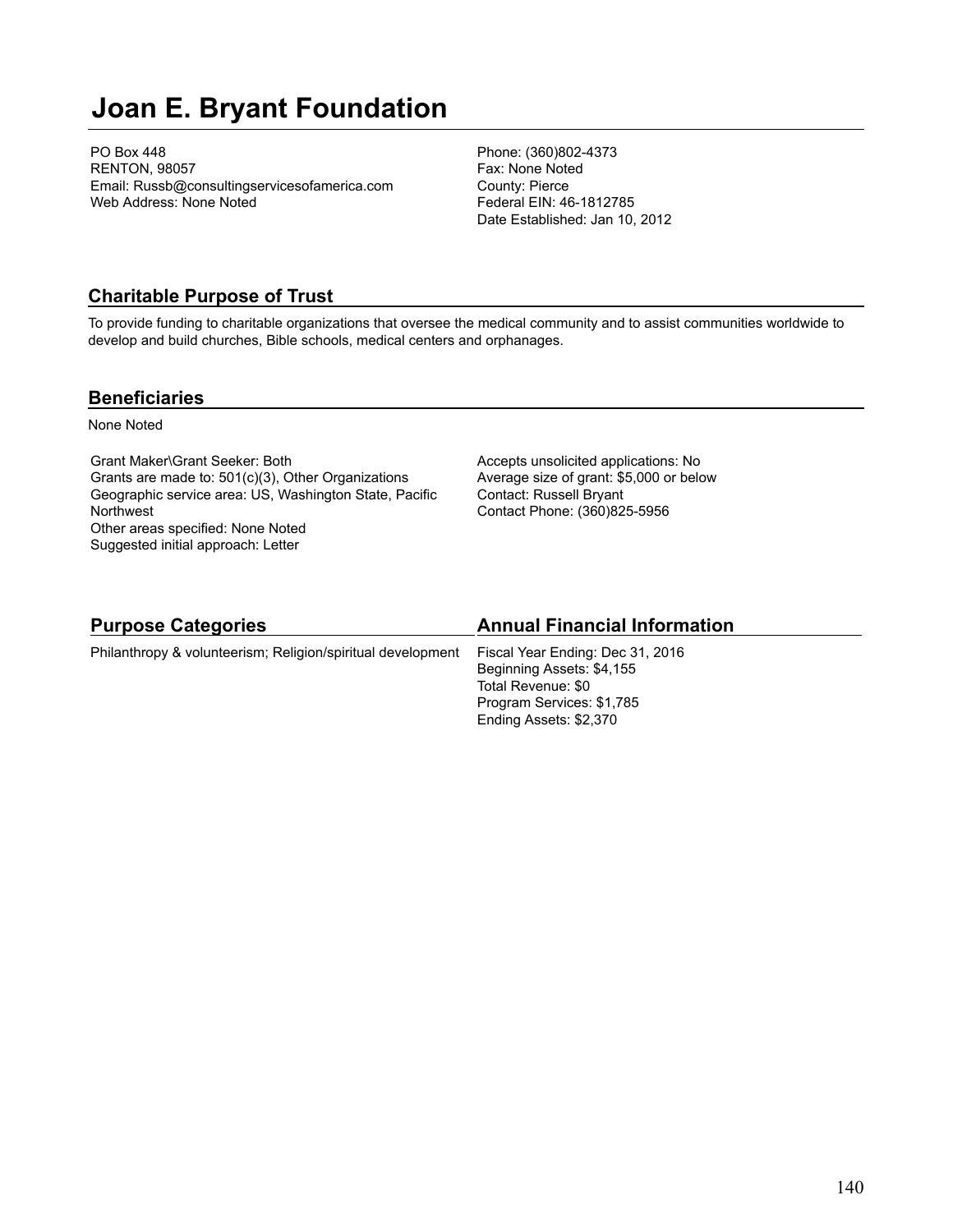## **John F Kennedy Memorial High School Endowment Fund**

140 S 140th Street BURIEN, 98168 Email: buenafe@kennedyhs.org Web Address: None Noted

Phone: (206)242-0831 Fax: None Noted County: King Federal EIN: 91-1108716 Date Established: Dec 24, 1979

#### **Charitable Purpose of Trust**

None Noted

#### **Beneficiaries**

None Noted

Grant Maker\Grant Seeker: Grant Seeker Grants are made to: None Noted Geographic service area: None Noted Other areas specified: None Noted Suggested initial approach: None Noted

Accepts unsolicited applications: None Noted Average size of grant: None Noted Contact: Rommel T. Buenafe Contact Phone: (206)957-9704 411

#### **Purpose Categories**

Educational institutions & related activities

#### **Annual Financial Information**

Fiscal Year Ending: Dec 31, 2016 Beginning Assets: \$3,328,774 Total Revenue: \$34,665 Program Services: \$21,468 Ending Assets: \$3,508,570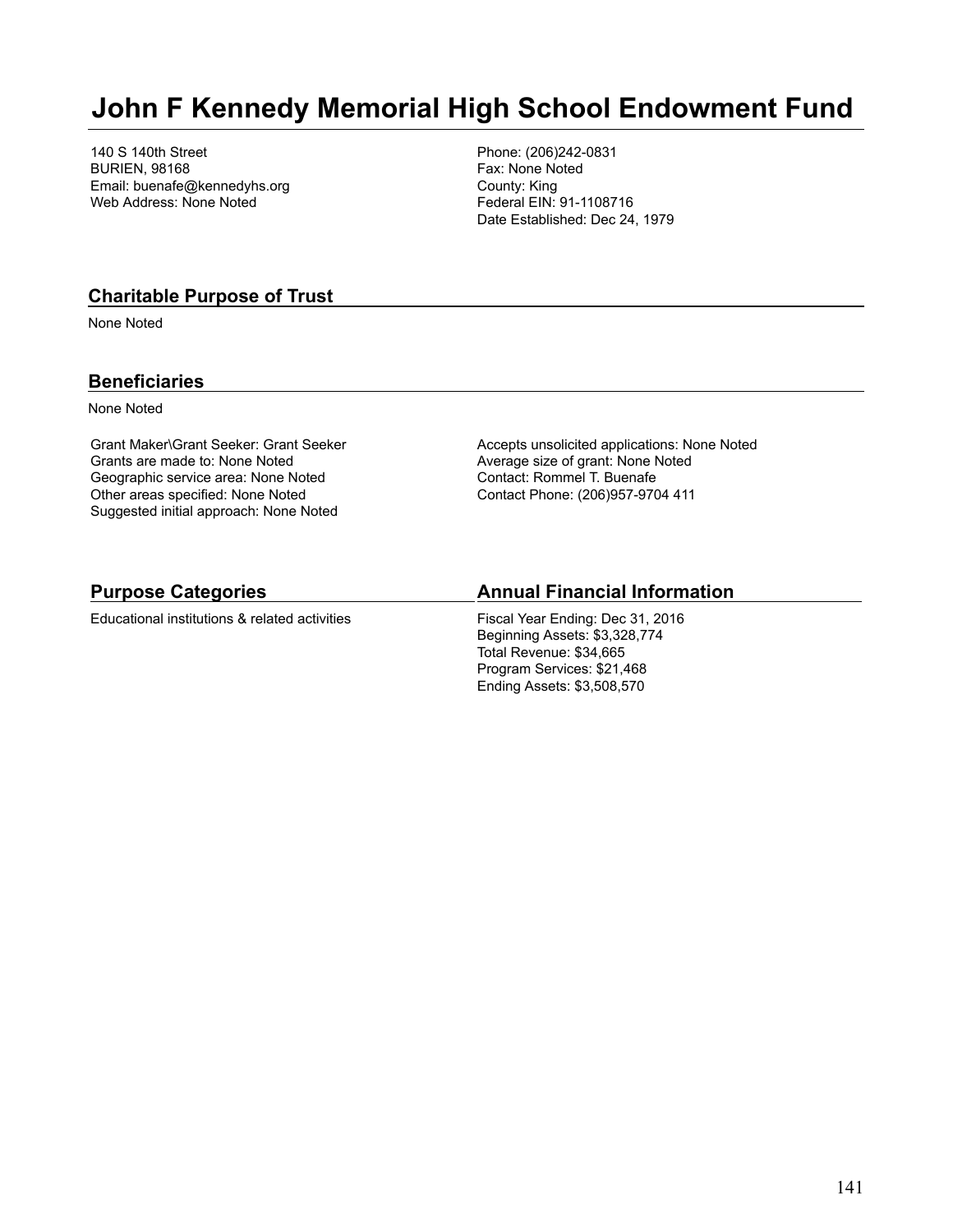## **John M. Gilbertson Foundation**

C/o Keybank Nat'l Assoc. 10 W Second St, 26th Fl DAYTON, 45402 Email: None Noted Web Address: None Noted

Phone: (253)305-7939 Fax: None Noted County: Pierce Federal EIN: 91-1086750 Date Established: Apr 30, 1979

## **Charitable Purpose of Trust**

General charitable: The majority of grants are for medical research for cancer, heart, multiple sclerosis, and diabetes. The foundation also provides college scholarships.

#### **Beneficiaries**

None Noted

Grant Maker\Grant Seeker: None Noted Grants are made to: 501(c)(3), Other Organizations Geographic service area: US, Washington State Other areas specified: None Noted Suggested initial approach: Letter

Accepts unsolicited applications: Yes Average size of grant: None Noted Contact: Rose Strulic, Trust AVP Contact Phone: (216)828-9530

## **Purpose Categories**

Medical Research

## **Annual Financial Information**

Fiscal Year Ending: Jun 30, 2016 Beginning Assets: \$1,035,917 Total Revenue: \$16,310 Program Services: \$66,262 Ending Assets: \$985,965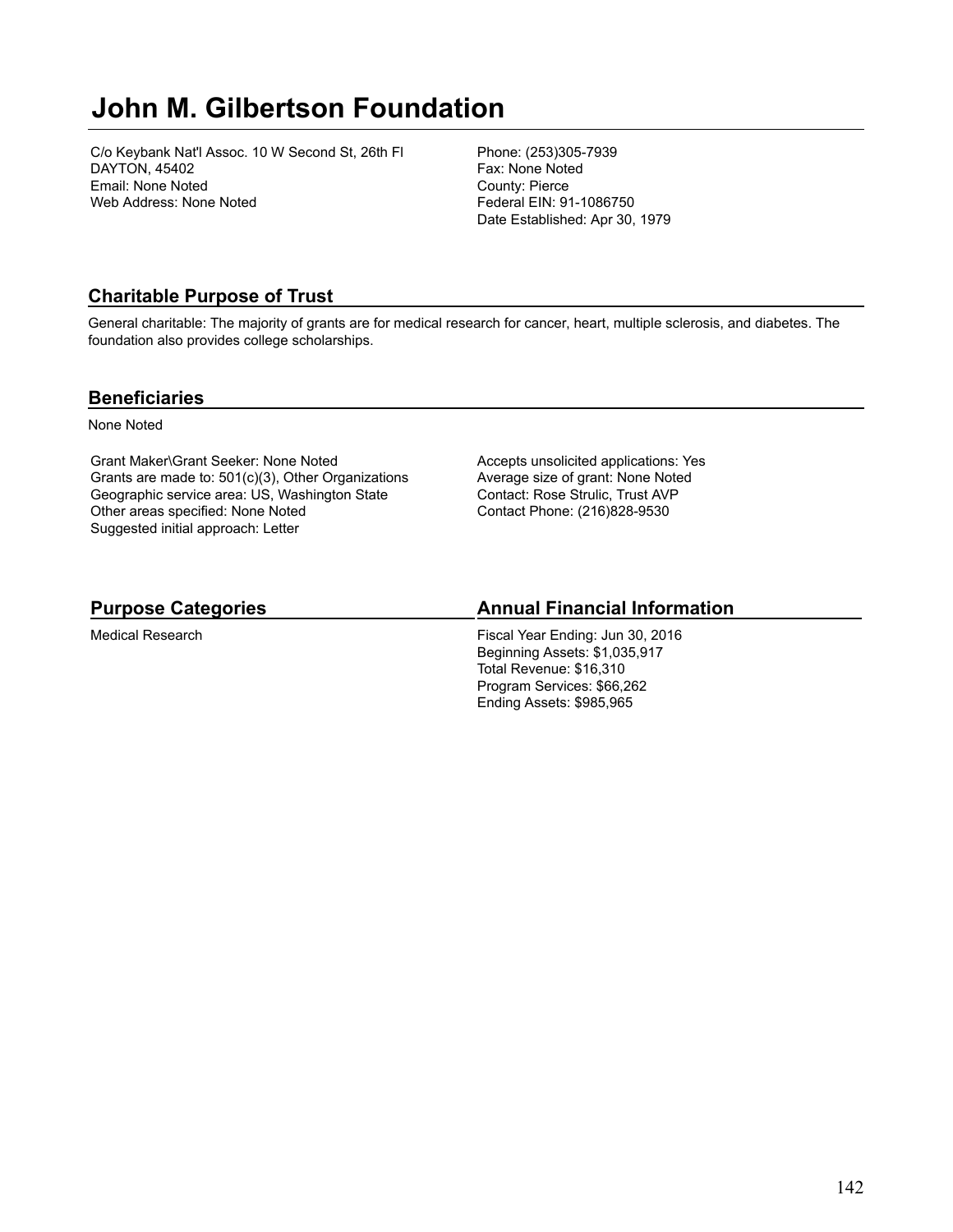# **Jordan Fund**

PO BOX 606 MEDINA, 98039 Email: CHONG@JORDANFUND.COM Web Address: JORDANFUND.ORG

Phone: ()- Fax: None Noted County: King Federal EIN: 61-1437127 Date Established: Oct 30, 2002

### **Charitable Purpose of Trust**

THE JORDAN FUND'S MISSION IS TO SUPPORT SEPCIAL NEEDS CHILDREN AND THEIR FAMILIES.

#### **Beneficiaries**

SEE SHEET ATTACHED TITLE "BENEFICIARIES".

Grant Maker\Grant Seeker: Grant Maker Grants are made to: 501(c)(3), Individuals Geographic service area: US, Washington State, Pacific **Northwest** Other areas specified: None Noted Suggested initial approach: Email

Accepts unsolicited applications: Yes Average size of grant: None Noted Contact: H, CHONG Contact Phone: (425)829-1121

## **Purpose Categories**

Disease/disorder/medical disciplines (multipurpose)

### **Annual Financial Information**

Fiscal Year Ending: Dec 31, 2016 Beginning Assets: \$3,748,628 Total Revenue: \$155,483 Program Services: \$314,476 Ending Assets: \$3,589,635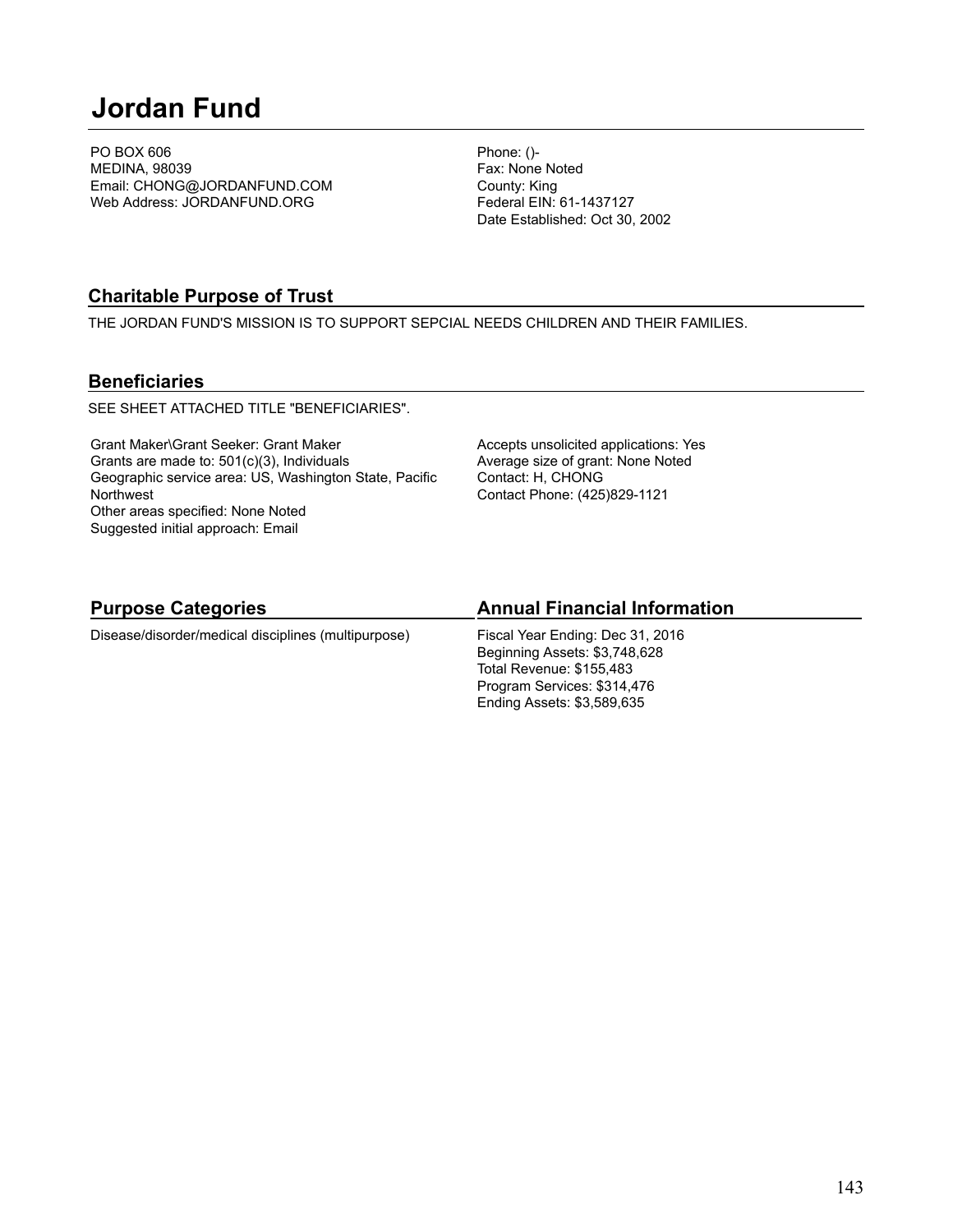## **Joseph L. Lewith Trust Estate**

145 3rd Ave S, Ste 150 Edmonds, 98020 Email: None Noted Web Address: None Noted Phone: (425)776-1700 Fax: None Noted County: King Federal EIN: 91-6061781 Date Established: Jan 01, 1970

### **Charitable Purpose of Trust**

Housing for needy and homeless women over the age of 50.

#### **Beneficiaries**

None Noted

Grant Maker\Grant Seeker: Grant Maker Grants are made to: 501(c)(3) Geographic service area: Washington State Other areas specified: None Noted Suggested initial approach: Letter

Accepts unsolicited applications: Yes Average size of grant: \$5,000 or below Contact: Richard Beresford Contact Phone: (425)776-4100

#### **Purpose Categories**

Human service-other multipurpose

#### **Annual Financial Information**

Fiscal Year Ending: Dec 31, 2015 Beginning Assets: \$11,636,259 Total Revenue: \$196,892 Program Services: \$637,320 Ending Assets: \$11,195,831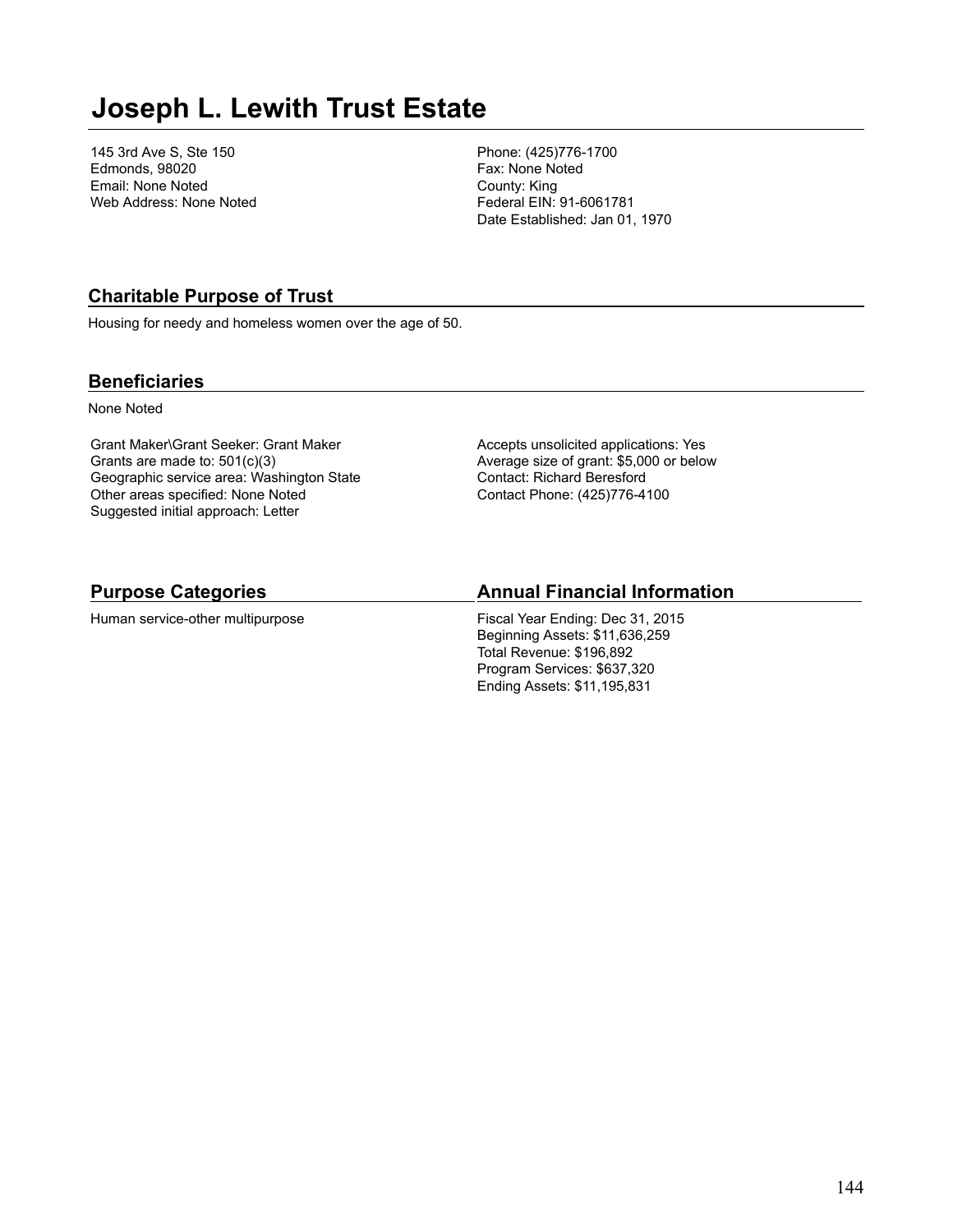# **Judge C. C. Chavelle Foundation**

PO Box 4742 Rolling Bay, 98061 Email: None Noted Web Address: www.chavelle.org Phone: ()- Fax: None Noted County: Kitsap Federal EIN: 91-1123055

## **Charitable Purpose of Trust**

Further the educational and intellectual development of persons born in the State of Washington and the advancement of religious and cultural development of the community.

### **Beneficiaries**

None Noted

Grant Maker\Grant Seeker: None Noted Grants are made to: None Noted Geographic service area: US, Washington State Other areas specified: Must Comply With By Laws Suggested initial approach: Letter

Accepts unsolicited applications: Yes Average size of grant: \$5,000 or below Contact: None Noted Contact Phone: ()-

## **Purpose Categories**

Educational institutions & related activities

### **Annual Financial Information**

Fiscal Year Ending: Jun 30, 2016 Beginning Assets: \$231,607 Total Revenue: \$4,794 Program Services: \$32,305 Ending Assets: \$211,928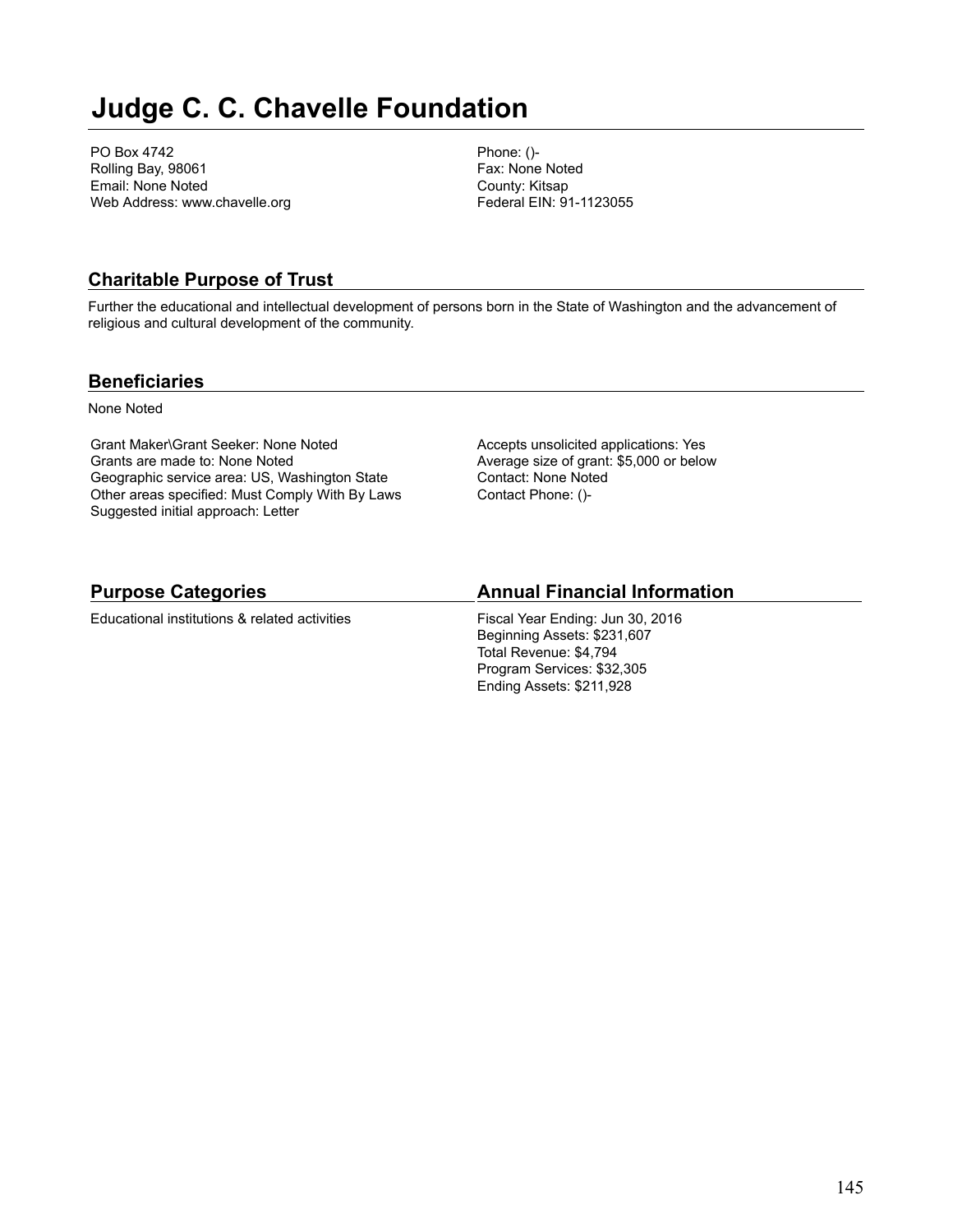# **Junior Achievement Of Washington**

Attn: Tammy Neese 1700 Westlake Ave N, Ste 400 Seattle, 98109 Email: None Noted Web Address: www.jawashington.org

Phone: (206)296-2617 Fax: None Noted County: King Federal EIN: 91-0604913 Date Established: Jul 07, 1953

### **Charitable Purpose of Trust**

Junior Achievement educates and inspires young people to value free enterprise, business and economics in order to improve the quality of their lives. Develop the desire in young people to stay in school and appreciated lifelong learning. Develop positive attitudes toward work and contributing to a diverse society. Develop Business and education partnerships that create a bridge between the classroom and the workplace.

### **Beneficiaries**

None Noted

Grant Maker\Grant Seeker: Grant Seeker Grants are made to: None Noted Geographic service area: None Noted Other areas specified: None Noted Suggested initial approach: None Noted

Accepts unsolicited applications: None Noted Average size of grant: None Noted Contact: Katherine Dick Contact Phone: (206)296-2623

## **Purpose Categories**

Educational institutions & related activities; Youth development; Community improvement/development

### **Annual Financial Information**

Fiscal Year Ending: Jun 30, 2016 Beginning Assets: \$15,740,346 Total Revenue: \$3,850,266 Program Services: \$3,652,907 Ending Assets: \$15,873,702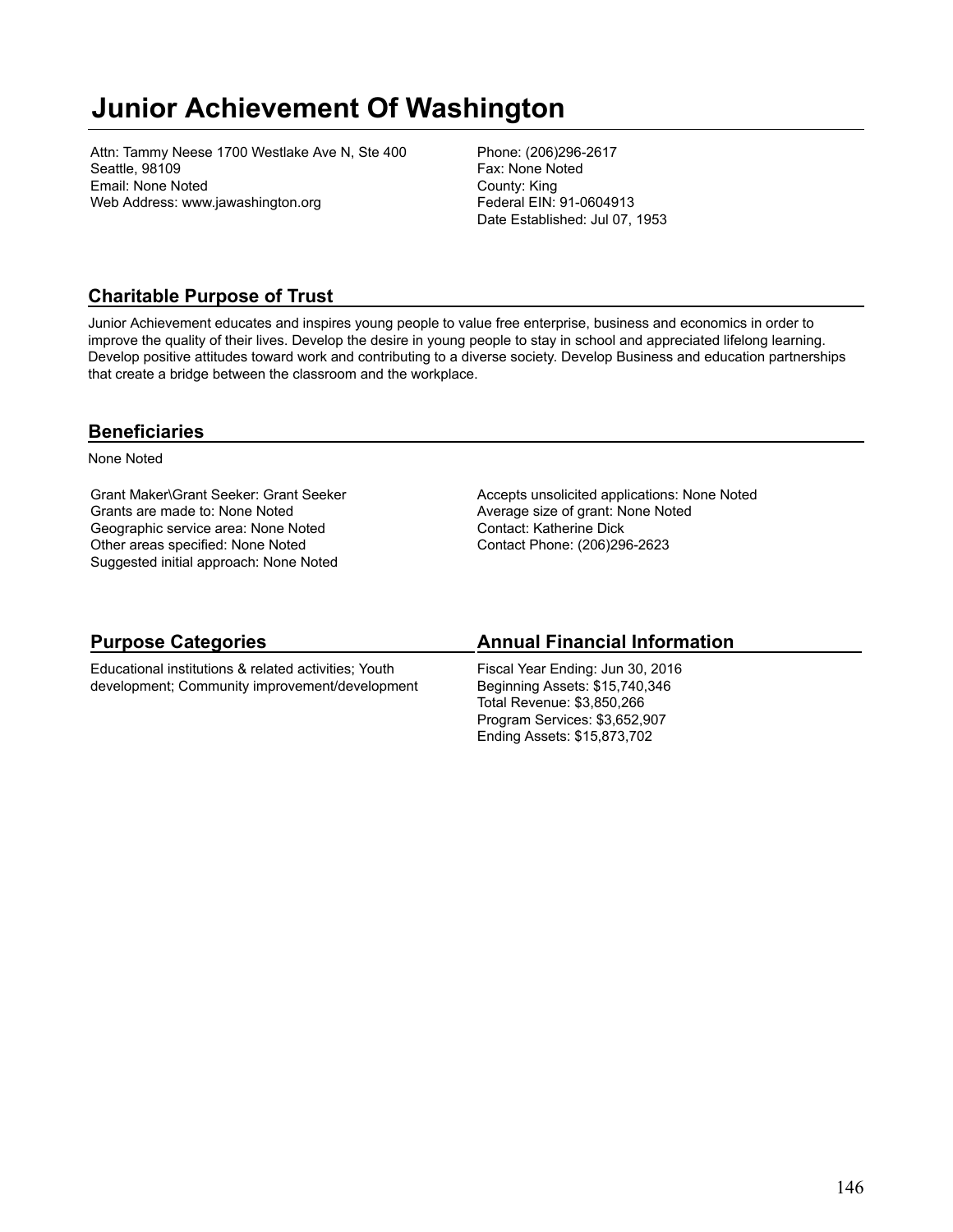# **Junior League of Spokane**

PO Box 4563 Spokane, 99220 Email: info@jlspokane.org Web Address: WWW.JLSPOKANE.ORG Phone: ()- Fax: None Noted County: Spokane Federal EIN: 91-6033864 Date Established: Sep 08, 1924

### **Charitable Purpose of Trust**

The Junior League of Spokane is an organization of women commited to promoting volunteerism, developing the potential of women. And improving the community through the effective action and leadership of trained volunteers. It's purpose is exclusively educational and charitable. The Junior Leage of Spokane reaches out to women of all races, religions and national origins who demonstrate an interest in and commitment to volunteerism.

#### **Beneficiaries**

None Noted

Grant Maker\Grant Seeker: None Noted Grants are made to: None Noted Geographic service area: None Noted Other areas specified: None Noted Suggested initial approach: None Noted Accepts unsolicited applications: Unknown Average size of grant: None Noted Contact: MARIA CAHILL Contact Phone: (509)328-2801

### **Purpose Categories**

Philanthropy & volunteerism

### **Annual Financial Information**

Fiscal Year Ending: May 31, 2016 Beginning Assets: \$330,606 Total Revenue: \$57,972 Program Services: \$59,506 Ending Assets: \$318,788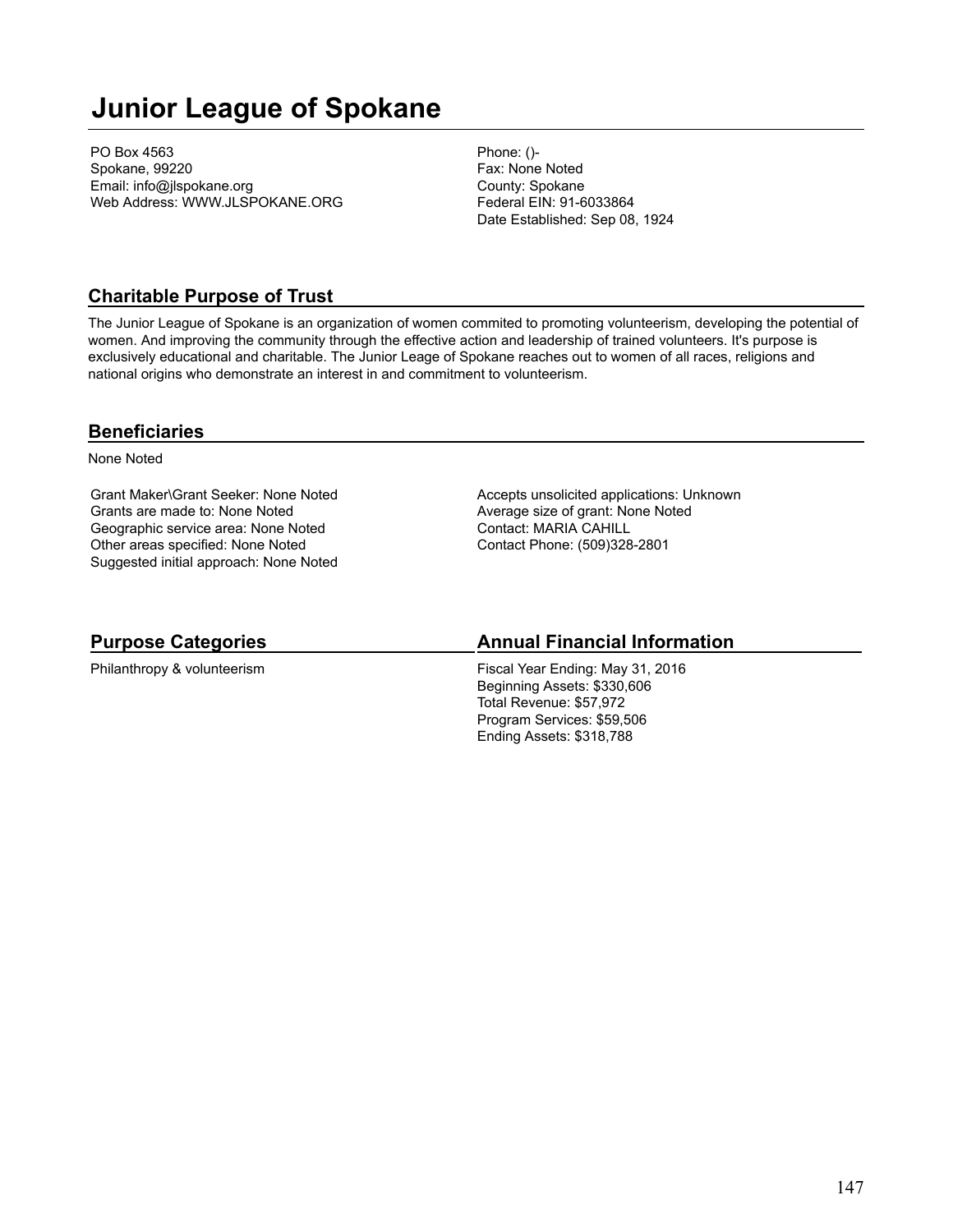# **Kedge Foundation**

31620 23rd Ave S No 218 FEDERAL WAY, 98003 Email: None Noted Web Address: None Noted Phone: (360)794-8144 Fax: None Noted County: Snohomish Federal EIN: 91-6506503 Date Established: Apr 14, 2000

### **Charitable Purpose of Trust**

Grant making.

### **Beneficiaries**

None Noted

Grant Maker\Grant Seeker: Both Grants are made to: 501(c)(3), Individuals Geographic service area: Pacific Northwest Other areas specified: None Noted Suggested initial approach: Letter

activities; Medical Research

Accepts unsolicited applications: No Average size of grant: \$5,000 or below Contact: M. Thomas Kroon Contact Phone: (206)695-2412

| <b>Purpose Categories</b>                                     | <b>Annual Financial Information</b> |
|---------------------------------------------------------------|-------------------------------------|
| Arts, culture, humanities: Educational institutions & related | Fiscal Year Ending: Dec 31, 2015    |

Fiscal Year Ending: Dec 31, 2015 Beginning Assets: \$376,182 Total Revenue: \$45,245 Program Services: \$57,965 Ending Assets: \$351,720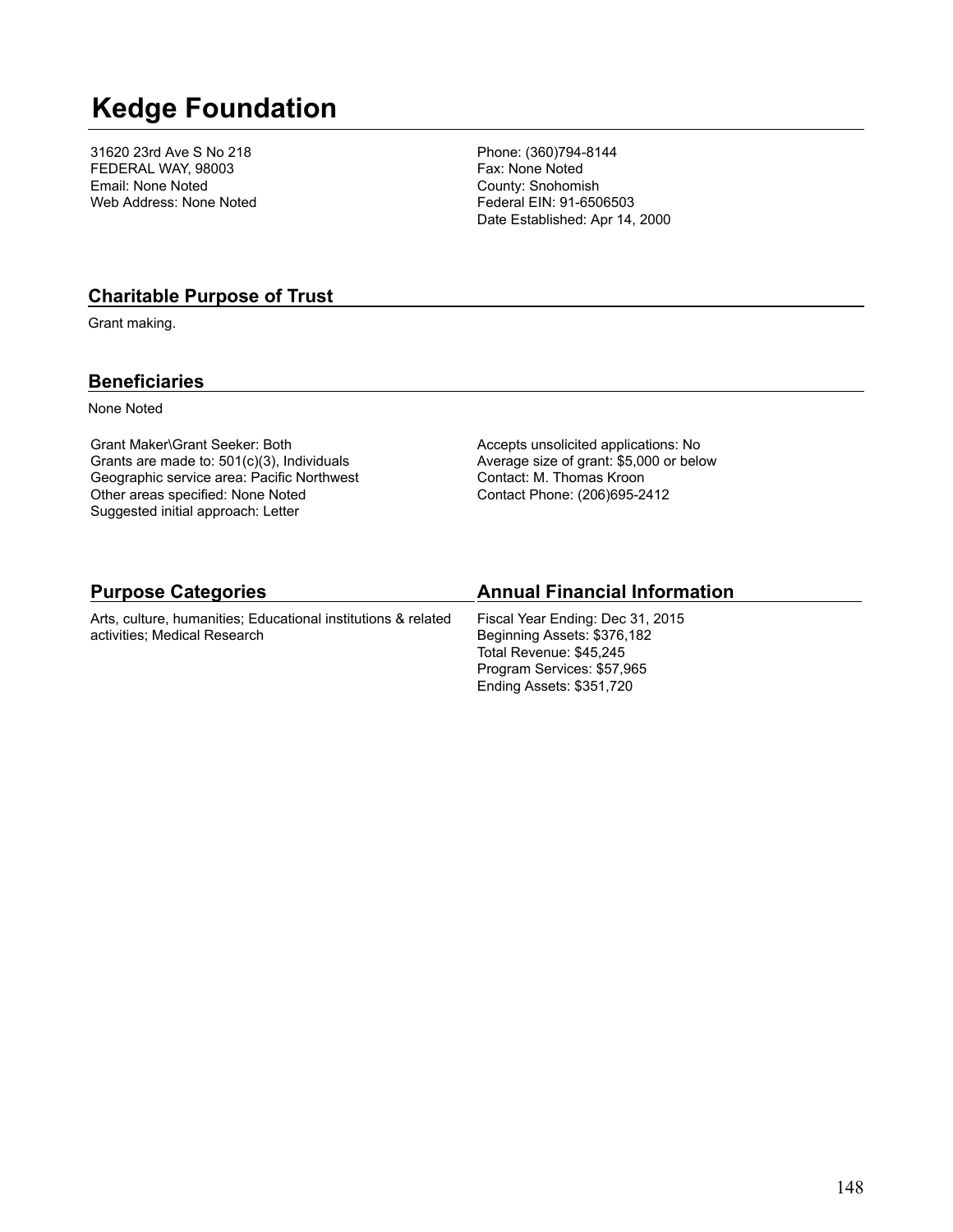# **Kindering Center**

16120 NE 8th Street Bellevue, 98008 Email: kathy.fortner@kindering.org Web Address: www.kindering.org

Phone: (425)747-1069 Fax: None Noted County: King Federal EIN: 91-0816827 Date Established: Dec 15, 1964

## **Charitable Purpose of Trust**

Kindering Center offers individualized, family-centered services for children who are disabled, medically fragile, or vulnerable because of abuse or neglect. Services include therapies, special education, child care consulting, family counseling/ education/support, and foster care support.

### **Beneficiaries**

None Noted

Grant Maker\Grant Seeker: Grant Seeker Grants are made to: None Noted Geographic service area: None Noted Other areas specified: None Noted Suggested initial approach: None Noted

Accepts unsolicited applications: None Noted Average size of grant: None Noted Contact: Alison Morton Contact Phone: (425)747-4004

## **Purpose Categories**

Health-general & rehabilitative; Mental health, crisis intervention; Human service-other multipurpose

## **Annual Financial Information**

Fiscal Year Ending: Dec 31, 2016 Beginning Assets: \$14,427,007 Total Revenue: \$12,321,283 Program Services: \$10,776,210 Ending Assets: \$16,211,544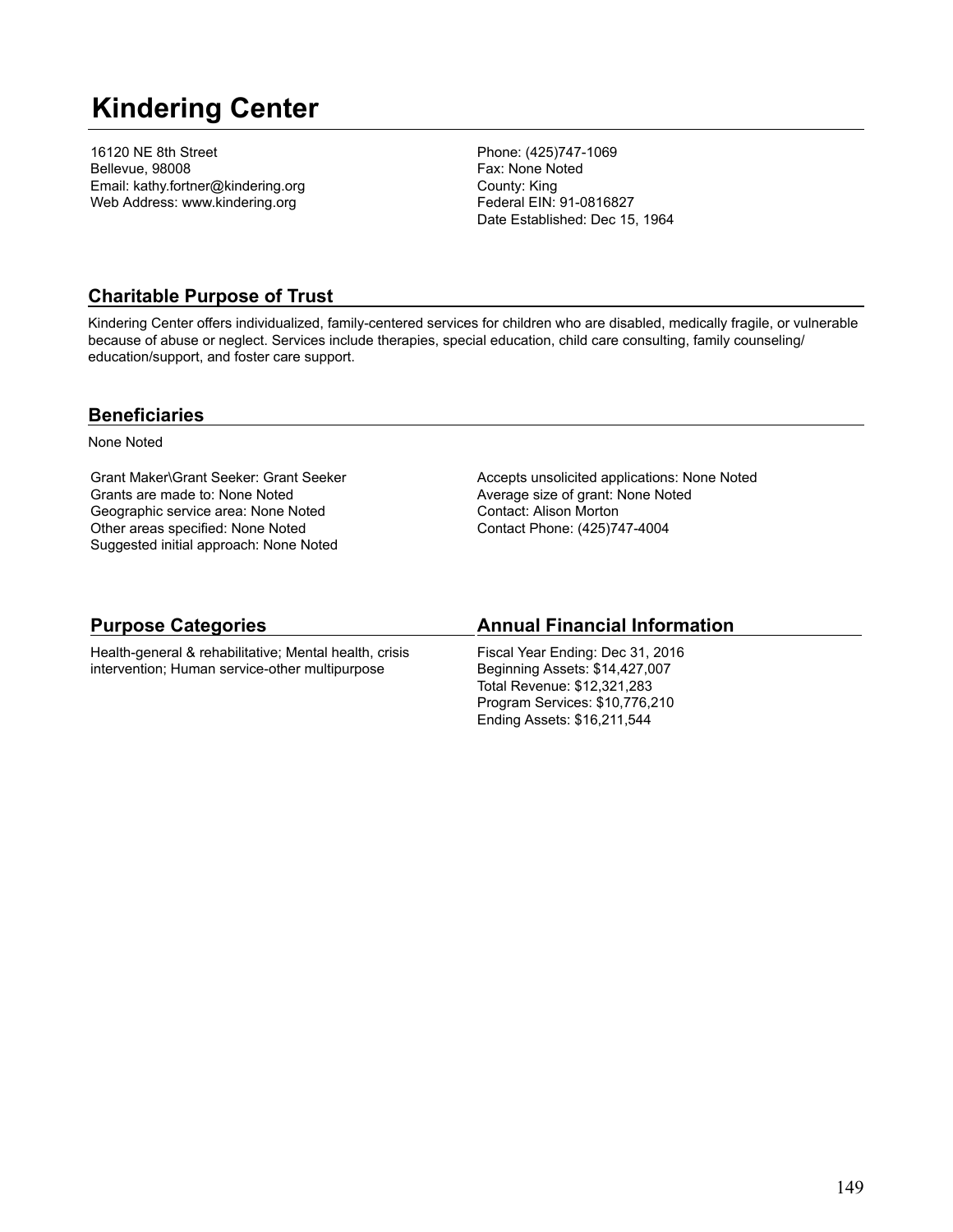# **King County Library System Foundation**

960 Newport Way NW Issaquah, 98027 Email: eacastleberry@kclsfoundation.org Web Address: www.kclsfoundation.org

Phone: (425)369-3255 Fax: None Noted County: King Federal EIN: 91-1505230 Date Established: Nov 28, 1990

## **Charitable Purpose of Trust**

King County Library System Foundation promotes literacy, learning, and libraries by providing support beyond public funding for initiatives and resources that enable the King County Library System to better serve the needs of our community.

### **Beneficiaries**

None Noted

Grant Maker\Grant Seeker: Both Grants are made to: Other Organizations Geographic service area: Washington State Other areas specified: None Noted King County Library System Suggested initial approach: No Phone Calls

Accepts unsolicited applications: No Average size of grant: \$50,001 or above Contact: Elizabeth Castleberry Contact Phone: (425)369-3450

### **Purpose Categories**

Arts, culture, humanities; Educational institutions & related activities; Human service-other multipurpose

### **Annual Financial Information**

Fiscal Year Ending: Dec 31, 2015 Beginning Assets: \$3,543,666 Total Revenue: \$1,317,066 Program Services: \$1,374,503 Ending Assets: \$3,383,888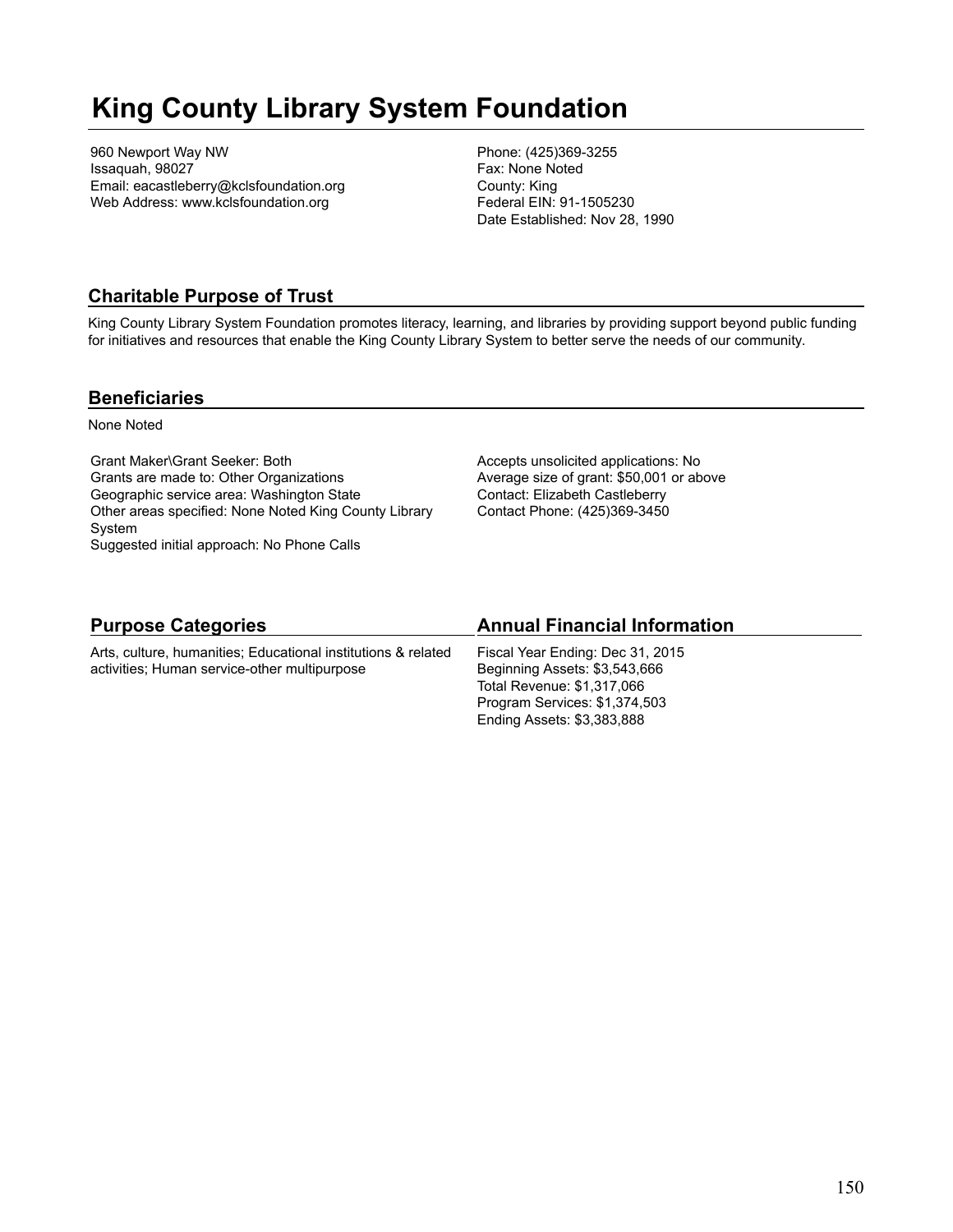# **Kirlin Charitable Foundation**

2815 EASTLAKE AVE E SUITE 300 SEATTLE, 98102 Email: ron@kirlinfoundation.org Web Address: kirlinfoundation.org

Phone: (206)381-2250 Fax: None Noted County: King Federal EIN: 41-2044255 Date Established: May 20, 2002

## **Charitable Purpose of Trust**

Grantmaking limited to education and improving educational effectiveness

### **Beneficiaries**

None Noted

Grant Maker\Grant Seeker: Grant Maker Grants are made to: 501(c)(3), Other Organizations Geographic service area: Pacific Northwest Other areas specified: None Noted Suggested initial approach: No Phone Calls

Accepts unsolicited applications: No Average size of grant: \$25,001 to \$50,000 Contact: Ron Rabin Contact Phone: (206)381-2250

### **Purpose Categories**

Educational institutions & related activities; Youth development; Philanthropy & volunteerism

## **Annual Financial Information**

Fiscal Year Ending: Dec 31, 2016 Beginning Assets: \$578,702 Total Revenue: \$90,931 Program Services: \$208,113 Ending Assets: \$461,520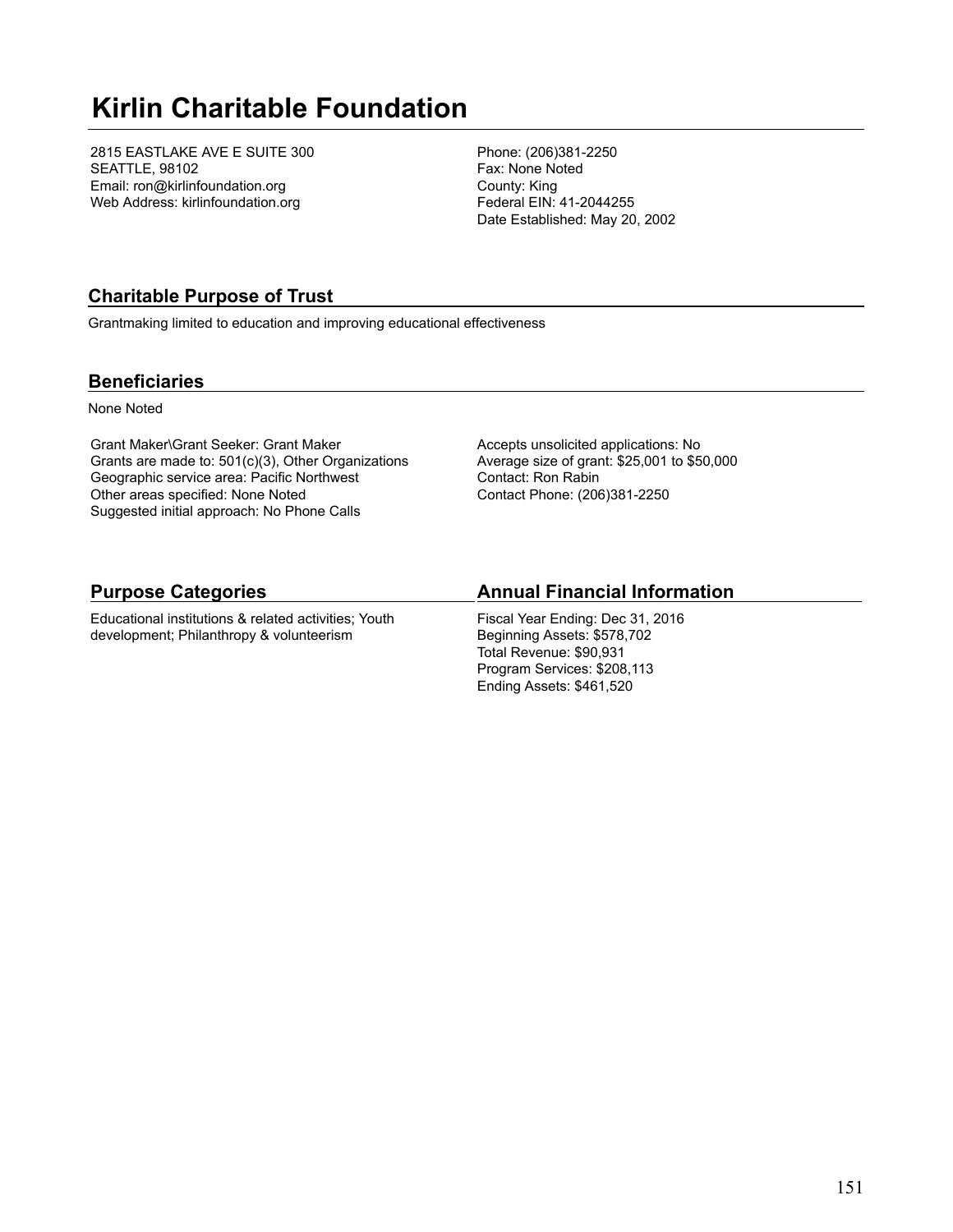# **Kitsap Applied Technologies**

4195 Wheaton Way Bremerton, 98310 Email: mjones@katkitsap.org Web Address: www.katkitsap.org Phone: (360)377-9118 Fax: None Noted County: Kitsap Federal EIN: 91-1270463 Date Established: Oct 24, 1984

### **Charitable Purpose of Trust**

Vocational rehabilitation, employment skills training, person to person community services regarding employment, volunteering and retirement activities to adults with developmental disabilities and veterans with disabilities.

#### **Beneficiaries**

None Noted

Grant Maker\Grant Seeker: Grant Seeker Grants are made to: None Noted Geographic service area: None Noted Other areas specified: None Noted Suggested initial approach: None Noted

Accepts unsolicited applications: None Noted Average size of grant: None Noted Contact: MARK JONES Contact Phone: (360)377-5454

## **Purpose Categories**

Health-general & rehabilitative; Employment/jobs; Human service-other multipurpose

## **Annual Financial Information**

Fiscal Year Ending: Jun 30, 2016 Beginning Assets: \$833,774 Total Revenue: \$541,994 Program Services: \$495,830 Ending Assets: \$846,979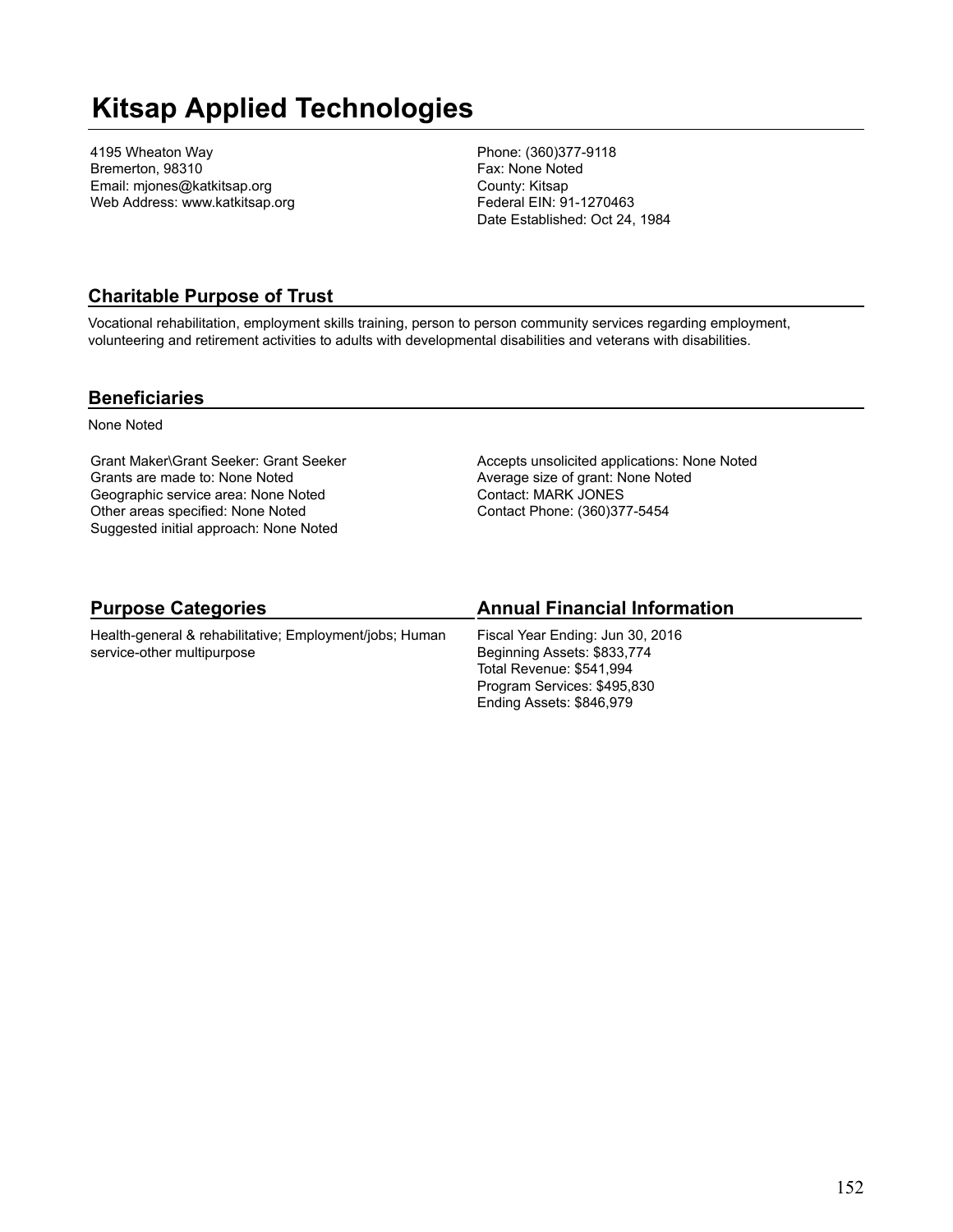# **Kitsap Humane Society**

9167 Dickey Rd NW Silverdale, 98383 Email: businessoffice@kitsap-humane.org Web Address: www.kitsap-humane.org

Phone: (360)698-9668 Fax: None Noted County: Kitsap Federal EIN: 91-0728353 Date Established: Jan 01, 1908

### **Charitable Purpose of Trust**

Prevention of cruelty to animals.

### **Beneficiaries**

None Noted

Grant Maker\Grant Seeker: Grant Seeker Grants are made to: None Noted Geographic service area: None Noted Other areas specified: None Noted Suggested initial approach: None Noted

Accepts unsolicited applications: None Noted Average size of grant: None Noted Contact: Tom Weed Contact Phone: (360)692-6977 1224

#### **Purpose Categories**

Animal-related activities

#### **Annual Financial Information**

Fiscal Year Ending: Dec 31, 2016 Beginning Assets: \$2,380,936 Total Revenue: \$3,664,231 Program Services: \$2,979,976 Ending Assets: \$3,103,526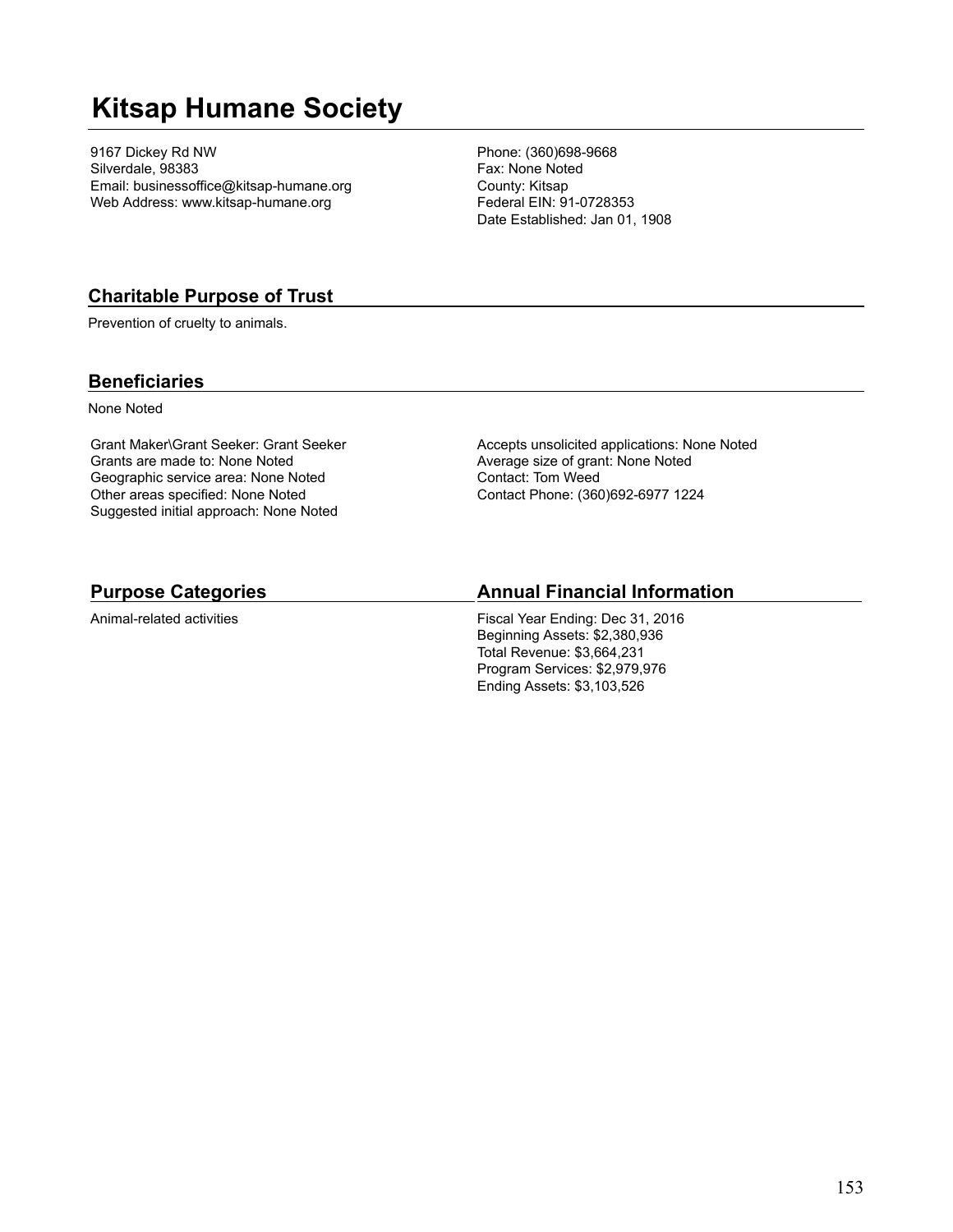# **KUOW/ Puget Sound Public Radio**

4518 University Way NE Ste 310 Seattle, 98105 Email: jmckenna@kuow.org Web Address: www.kuow.org

Phone: (206)543-2720 Fax: None Noted County: King Federal EIN: 91-2079402 Date Established: Sep 19, 2000

## **Charitable Purpose of Trust**

KUOW/Puget Sound Public Radio is a private 501(c)(3) organization operating radio stations serving King county, the Puget Sound region and Western Washington. KUOW provides national and international news and information, and extensive local and regional coverage of civic concerns, technology, education, the environment, health, the arts and culture. KUOW has been serving the local community since 1952 (FCC Licensee - University of Washington).

### **Beneficiaries**

None Noted

Grant Maker\Grant Seeker: Grant Seeker Grants are made to: None Noted Geographic service area: None Noted Other areas specified: None Noted Suggested initial approach: None Noted

Accepts unsolicited applications: None Noted Average size of grant: None Noted Contact: Karyn Andriesen Contact Phone: (206)616-5256

| <b>Purpose Categories</b>                                                                                   | <b>Annual Financial Information</b>                                                                                                                                |
|-------------------------------------------------------------------------------------------------------------|--------------------------------------------------------------------------------------------------------------------------------------------------------------------|
| Arts, culture, humanities; Educational institutions & related<br>activities; Public affairs/society benefit | Fiscal Year Ending: Jun 30, 2016<br>Beginning Assets: \$17,366,817<br>Total Revenue: \$12,140,550<br>Program Services: \$13,790,459<br>Ending Assets: \$15,444,756 |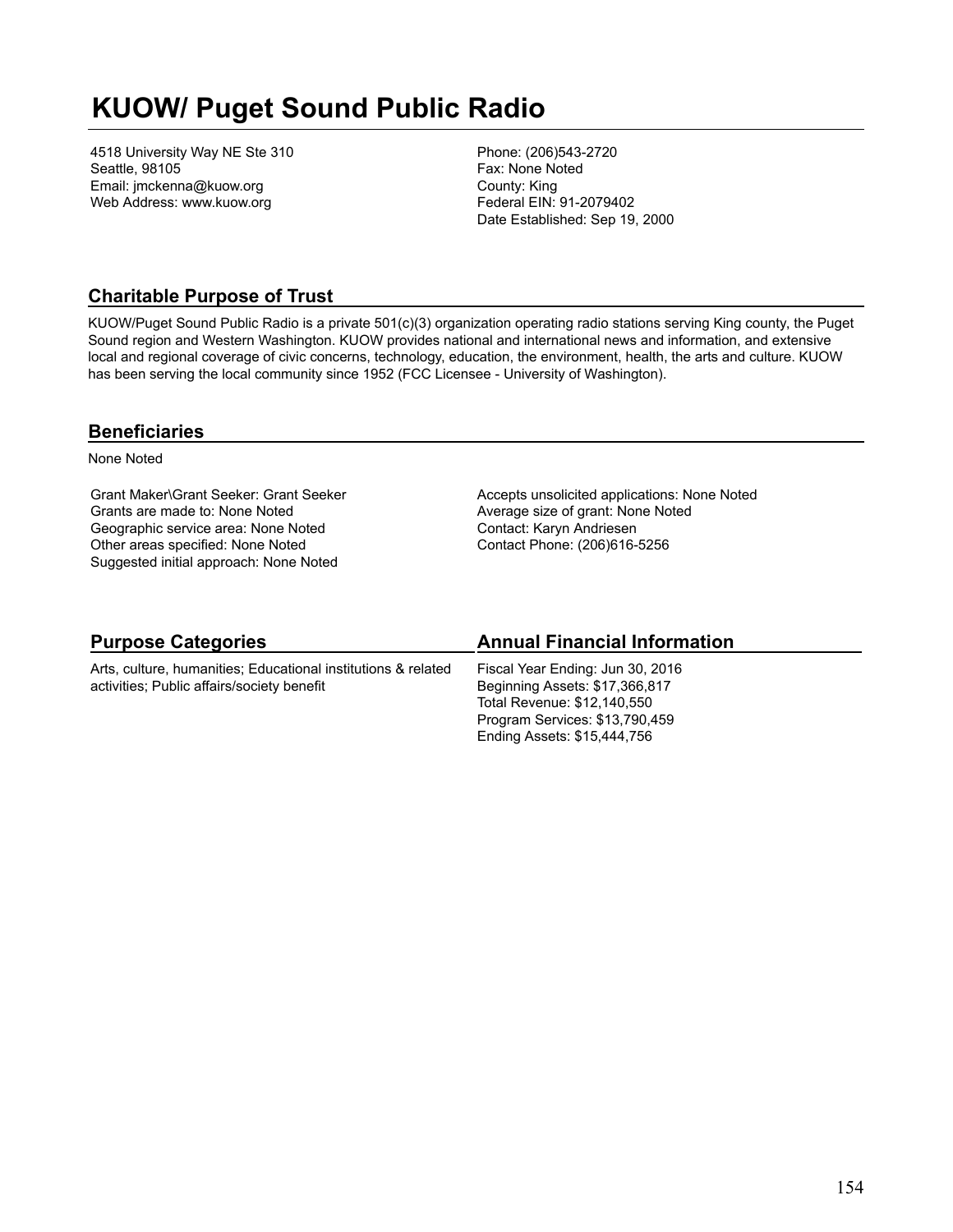# **Lake Washington College Foundation**

11605 132nd Avenue NE Kirkland, 98034 Email: foundation@lwtech.edu Web Address: www.lwtech.edu Phone: (425)739-8301 Fax: None Noted County: King Federal EIN: 91-1182444 Date Established: Jun 18, 1981

### **Charitable Purpose of Trust**

To raise, manage, and distribute funds supporting the aims of the Lake Washington Technical College.

#### **Beneficiaries**

None Noted

Grant Maker\Grant Seeker: None Noted Grants are made to: None Noted Geographic service area: None Noted Other areas specified: None Noted Suggested initial approach: None Noted Accepts unsolicited applications: Unknown Average size of grant: None Noted Contact: ELISABETH SORENSEN Contact Phone: (425)739-8134

### **Purpose Categories**

Educational institutions & related activities

### **Annual Financial Information**

Fiscal Year Ending: Dec 31, 2015 Beginning Assets: \$2,270,606 Total Revenue: \$508,547 Program Services: \$350,442 Ending Assets: \$2,311,474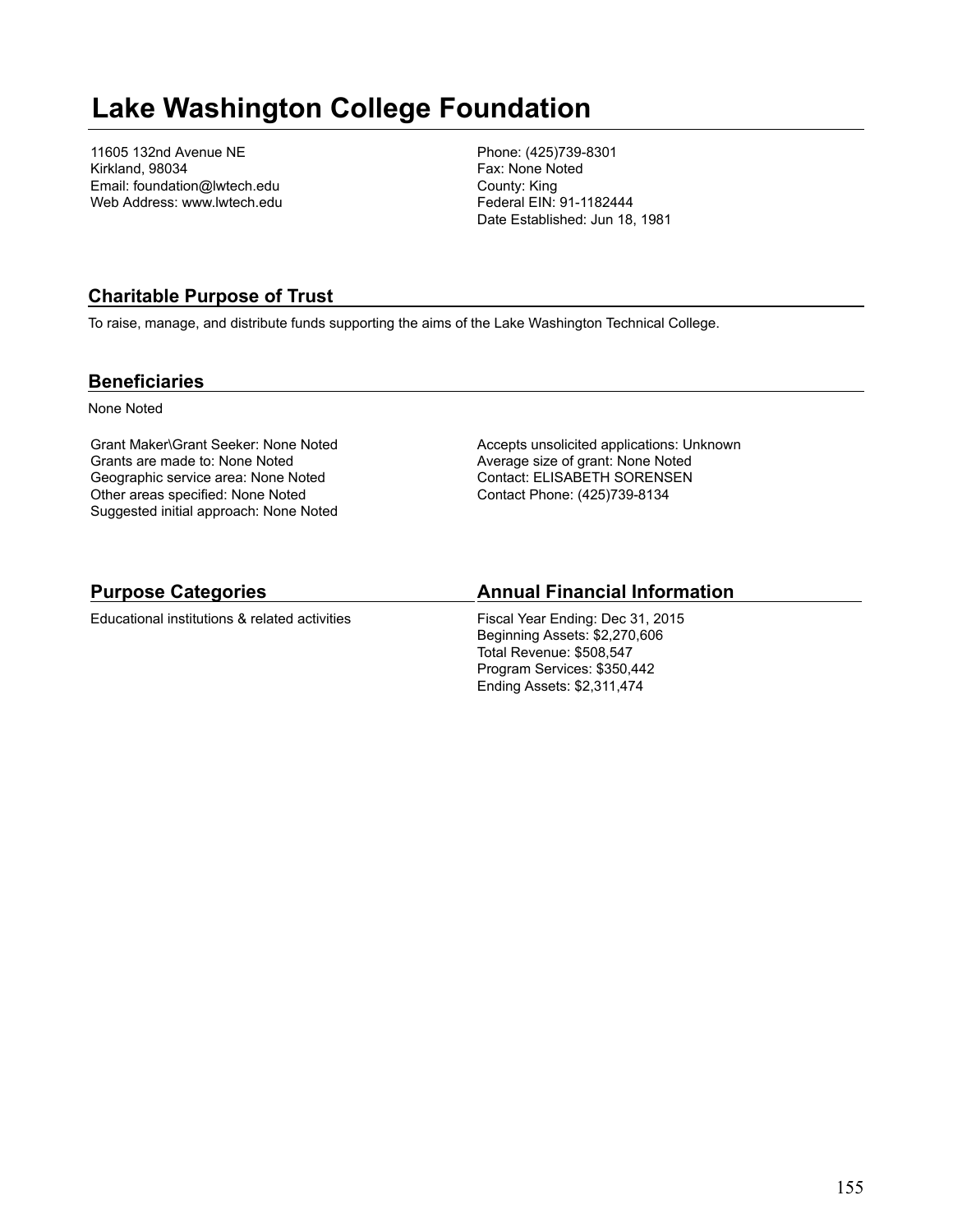# **Leadership Tomorrow**

1301 5th Avenue Suite 1500 SEATTLE, 98101 Email: jan@leadershiptomorrowseattle.org Web Address: www.leadershiptomorrowseattle.org Phone: ()- Fax: None Noted County: King Federal EIN: 91-1196293 Date Established: Oct 14, 1982

### **Charitable Purpose of Trust**

To develop effective community leaders who work to strengthen our region.

### **Beneficiaries**

None Noted

Grant Maker\Grant Seeker: Grant Seeker Grants are made to: None Noted Geographic service area: Washington State Other areas specified: None Noted Puget Sound Region Suggested initial approach: Letter, Email

Accepts unsolicited applications: None Noted Average size of grant: None Noted Contact: Jan Levy, Executive Director Contact Phone: (206)389-7279

### **Purpose Categories**

Community improvement/development; Philanthropy & volunteerism; Public affairs/society benefit

#### **Annual Financial Information**

Fiscal Year Ending: Aug 31, 2016 Beginning Assets: \$1,131,281 Total Revenue: \$580,161 Program Services: \$569,203 Ending Assets: \$1,241,477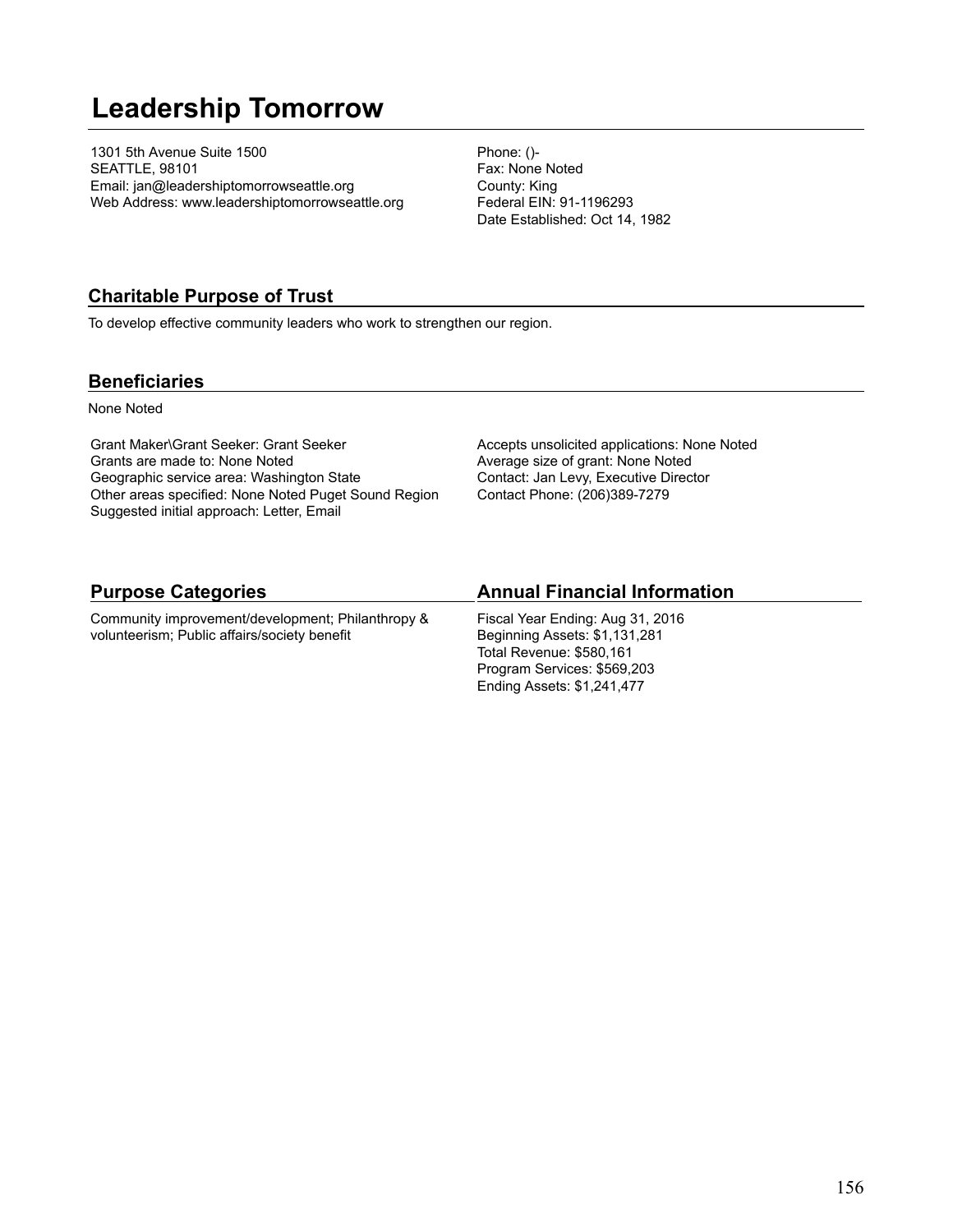## **Lester & Bernice Smith Foundation**

C/o Alexander Smith PO Box 3010 BELLEVUE, 98009 Email: None Noted Web Address: None Noted

Phone: (425)451-0294 Fax: None Noted County: King Federal EIN: 91-1156087 Date Established: Dec 09, 1981

## **Charitable Purpose of Trust**

The express purpose of the Foundation is to support charitable, scientific, literary or educational organizations within the meaning of Section 501 (c) (3) and 170 (c) (2) (B) of Internal Revenue Code of 1986 as amended.

### **Beneficiaries**

None Noted

Grant Maker\Grant Seeker: Grant Maker Grants are made to: 501(c)(3) Geographic service area: Washington State, Pacific **Northwest** Other areas specified: King County Suggested initial approach: Letter, No Phone Calls

Accepts unsolicited applications: No Average size of grant: \$5,001 to \$10,000 Contact: Alexander M. Smith Contact Phone: (425)455-0923

| <b>Purpose Categories</b>                                     | <b>Annual Financial Information</b> |
|---------------------------------------------------------------|-------------------------------------|
| Arts, culture, humanities: Educational institutions & related | Fiscal Year Ending: Oct 31, 2015    |
| activities; Medical Research                                  | Beginning Assets: \$4,206,691       |

Beginning Assets: \$4,206,691 Total Revenue: \$422,499 Program Services: \$329,970 Ending Assets: \$4,299,220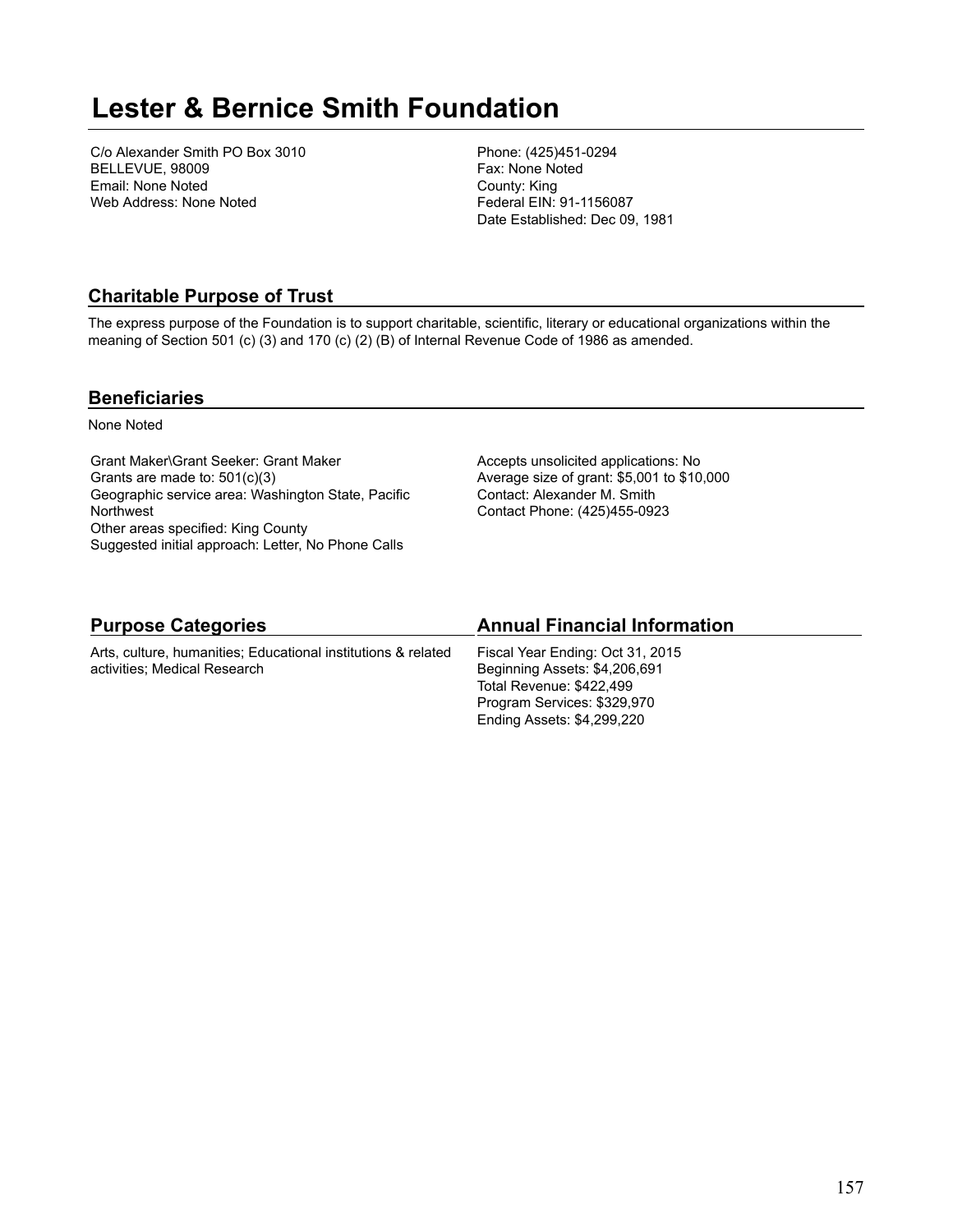# **Lewis County Historical Society**

599 NW Front Way Chehalis, 98532 Email: director@lewiscountymuseum.org Web Address: www.lewiscountymuseum.org Phone: (360)740-5646 Fax: None Noted County: Lewis Federal EIN: 91-6072021 Date Established: Jan 01, 1966

## **Charitable Purpose of Trust**

To educate, preserve and display artifacts and journals on Lewis County Washington.

### **Beneficiaries**

None Noted

Grant Maker\Grant Seeker: Grant Seeker Grants are made to: None Noted Geographic service area: None Noted Other areas specified: None Noted Suggested initial approach: None Noted

Accepts unsolicited applications: None Noted Average size of grant: None Noted Contact: Steven Skinner Contact Phone: (360)748-0831

## **Purpose Categories**

Arts, culture, humanities; Community improvement/ development; Philanthropy & volunteerism

## **Annual Financial Information**

Fiscal Year Ending: Dec 31, 2015 Beginning Assets: \$253,050 Total Revenue: \$119,407 Program Services: \$108,624 Ending Assets: \$251,791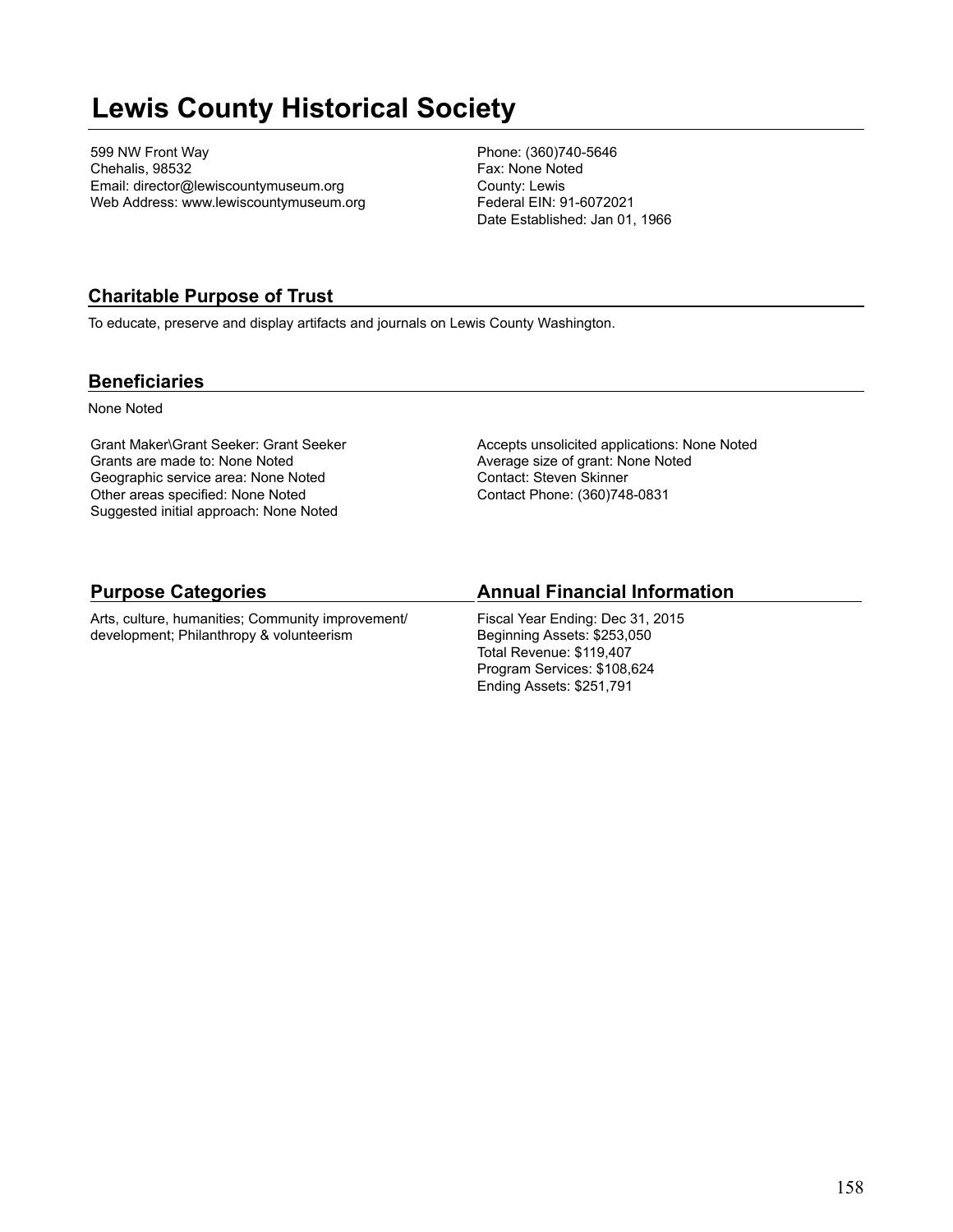## **Lifewire**

PO Box 6398 Attn: Resource Development Bellevue, 98008-0398 Email: lorrasa@lifewire.org Web Address: www.lifewire.org

Phone: (425)649-0752 Fax: None Noted County: King Federal EIN: 91-1190193 Date Established: Oct 08, 1982

## **Charitable Purpose of Trust**

To promote the welfare of victims of domestic violence through shelter, counseling, advocacy and educational programs.

### **Beneficiaries**

None Noted

Grant Maker\Grant Seeker: Grant Seeker Grants are made to: None Noted Geographic service area: None Noted Other areas specified: None Noted Suggested initial approach: None Noted

Accepts unsolicited applications: None Noted Average size of grant: None Noted Contact: None Noted Contact Phone: ()-

| <b>Purpose Categories</b>                                  | <b>Annual Financial Information</b> |
|------------------------------------------------------------|-------------------------------------|
| Mental health, crisis intervention; Housing/shelter; Human | Fiscal Year Ending: Dec 31, 2015    |
| service-other multipurpose                                 | Beginning Assets: \$2,415,858       |
|                                                            | Total Revenue: \$2,861,111          |
|                                                            | Program Services: \$3,114,794       |
|                                                            | Ending Assets: \$2,158,697          |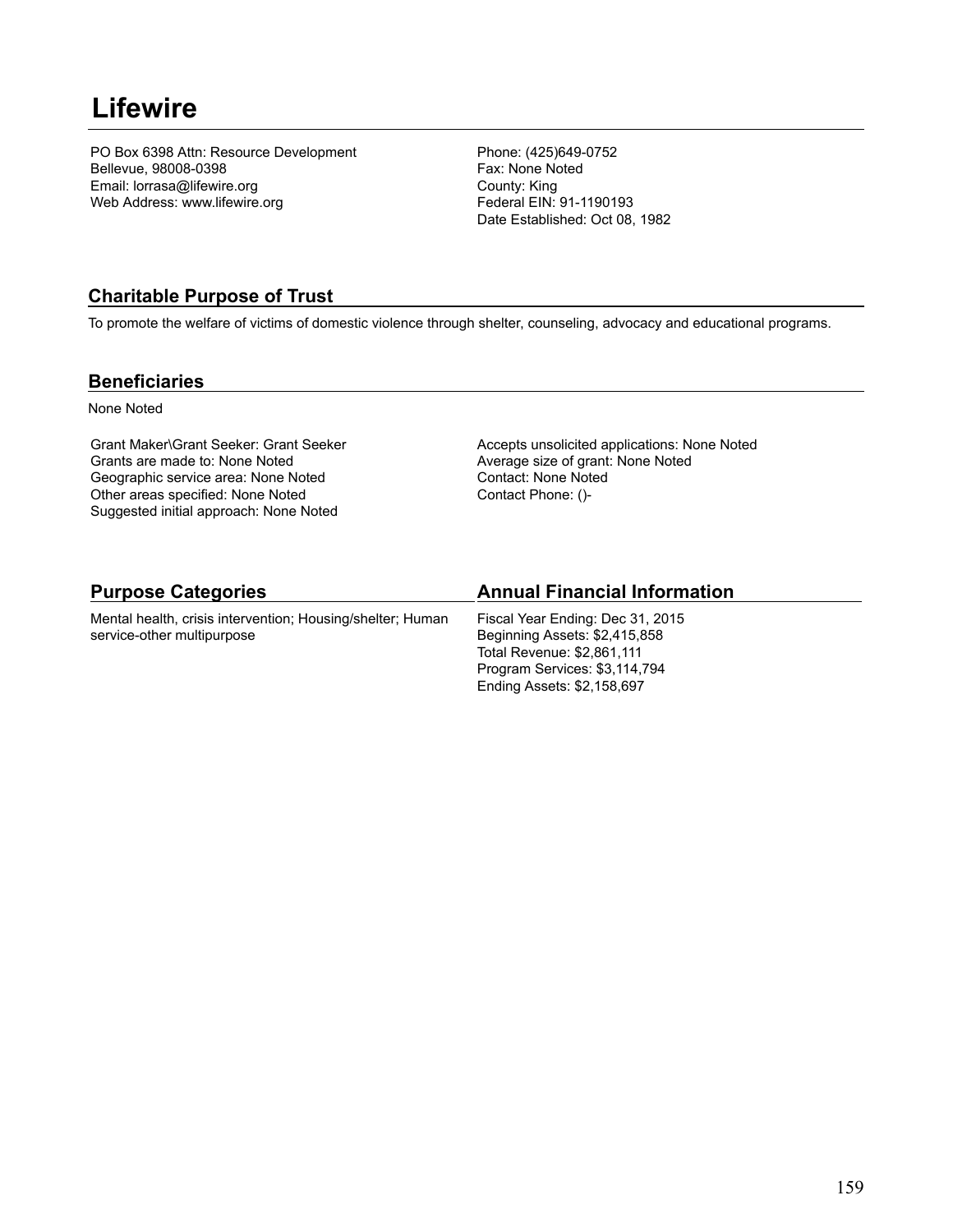# **Little Theatre of Walla Walla, Inc.**

PO Box 39 Walla Walla, 99362 Email: bookee@my180.net Web Address: www.ltwww.org Phone: ()- Fax: None Noted County: Walla Walla Federal EIN: 91-6033581 Date Established: Jan 01, 1944

## **Charitable Purpose of Trust**

To produce plays for general audiences performed by volunteers.

### **Beneficiaries**

None Noted

Grant Maker\Grant Seeker: Grant Seeker Grants are made to: None Noted Geographic service area: None Noted Other areas specified: None Noted Suggested initial approach: None Noted

Accepts unsolicited applications: None Noted Average size of grant: None Noted Contact: Jan Torland Contact Phone: (509)522-1485

### **Purpose Categories**

Arts, culture, humanities

#### **Annual Financial Information**

Fiscal Year Ending: Jun 30, 2016 Beginning Assets: \$1,100,705 Total Revenue: \$130,838 Program Services: \$148,675 Ending Assets: \$1,062,112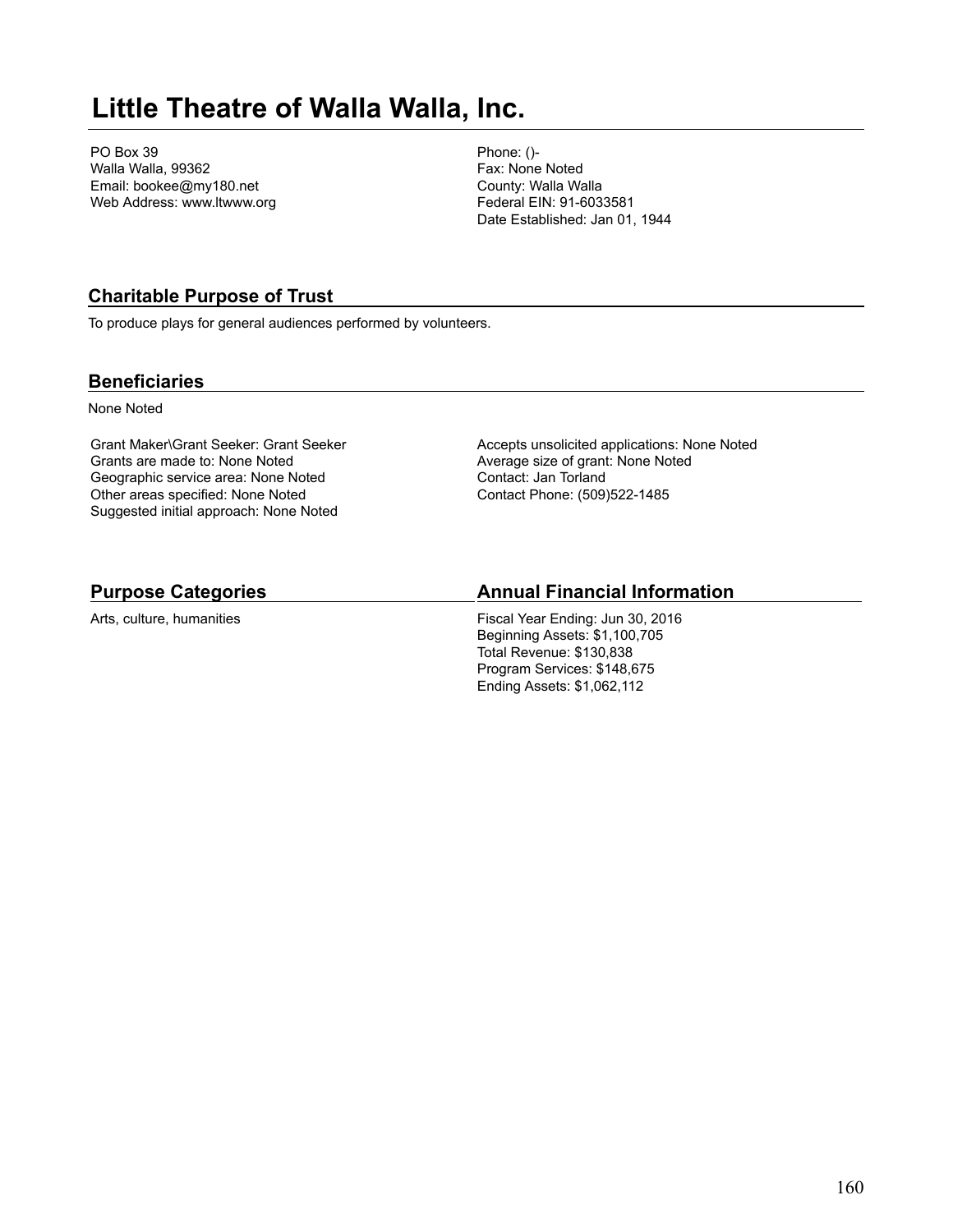# **Lopez Island Historical Society**

PO Box 163 Lopez Island, 98261 Email: lopezmuseum@rockisland.com Web Address: None Noted

Phone: ()- Fax: None Noted County: San Juan Federal EIN: 23-7168503 Date Established: Apr 06, 1966

### **Charitable Purpose of Trust**

To collect, preserve regional histories to operate a historical museum.

### **Beneficiaries**

None Noted

Grant Maker\Grant Seeker: Grant Seeker Grants are made to: None Noted Geographic service area: None Noted Other areas specified: None Noted Suggested initial approach: None Noted

Accepts unsolicited applications: None Noted Average size of grant: None Noted Contact: Mark Thompson-Klein Contact Phone: (360)468-2049

| <b>Purpose Categories</b>                                     | <b>Annual Financial Information</b> |
|---------------------------------------------------------------|-------------------------------------|
| Arts, culture, humanities; Educational institutions & related | Fiscal Year Ending: Dec 31, 2016    |
| activities                                                    | Beginning Assets: \$638,002         |
|                                                               | Total Revenue: \$73,871             |
|                                                               | Program Services: \$94,084          |
|                                                               | Ending Assets: \$616,662            |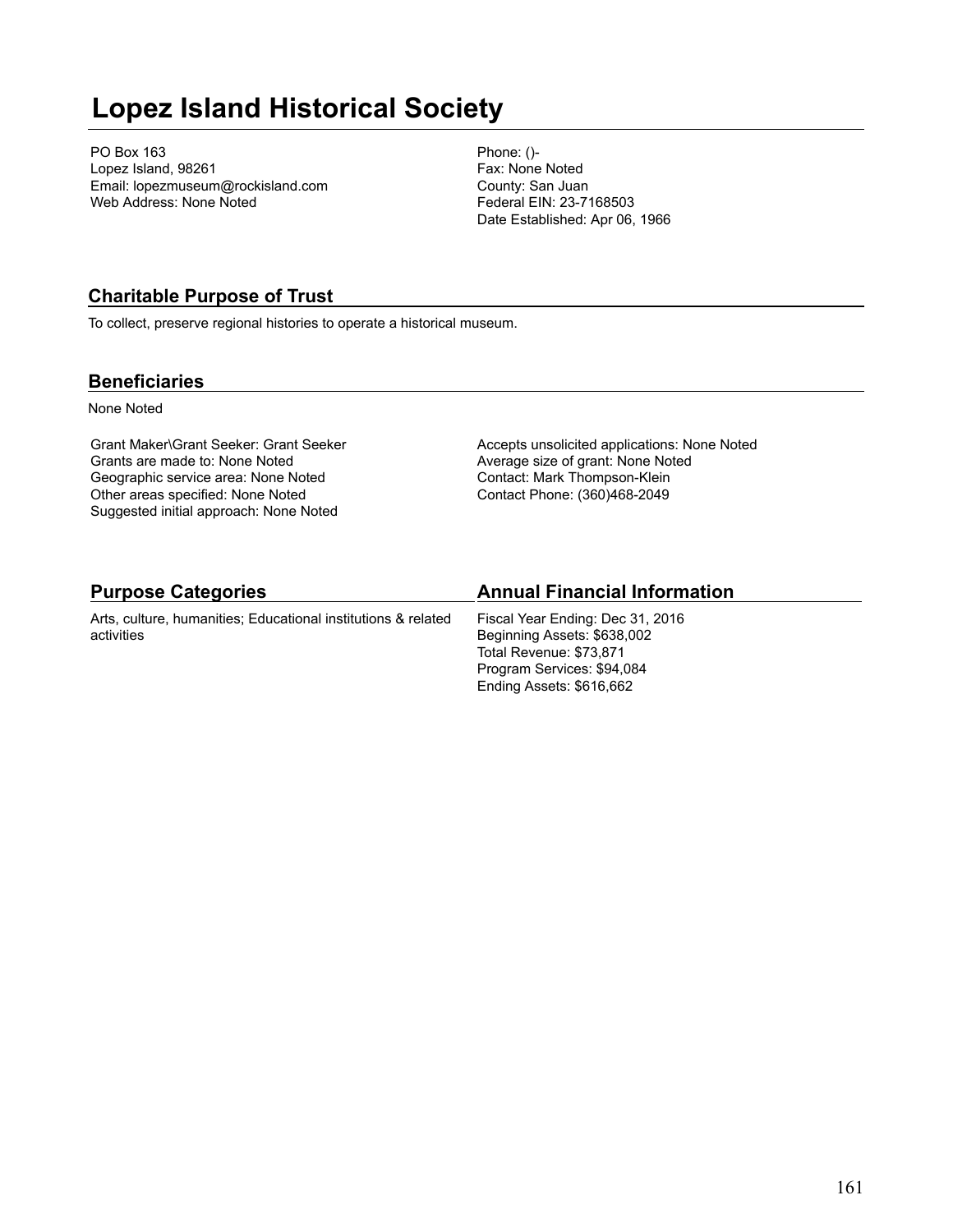# **Low Income Housing Institute (LIHI)**

2407 First Ave, Ste. 200 Seattle, 98121 Email: None Noted Web Address: www.lihi.org Phone: (206)443-9851 Fax: None Noted County: King Federal EIN: 94-3155150 Date Established: Aug 02, 1991

### **Charitable Purpose of Trust**

Our mission and vision is to create affordable housing and related service opportunities to everyone, regardless of income (i.e., homeless, elderly, single parent families).

#### **Beneficiaries**

None Noted

Grant Maker\Grant Seeker: Grant Seeker Grants are made to: None Noted Geographic service area: None Noted Other areas specified: None Noted Suggested initial approach: Letter, Call

Accepts unsolicited applications: None Noted Average size of grant: None Noted Contact: Sharon Lee Contact Phone: (206)443-9935

## **Purpose Categories**

Housing/shelter; Human service-other multipurpose; Community improvement/development

## **Annual Financial Information**

Fiscal Year Ending: Dec 31, 2015 Beginning Assets: \$58,071,841 Total Revenue: \$24,511,235 Program Services: \$12,773,110 Ending Assets: \$81,671,807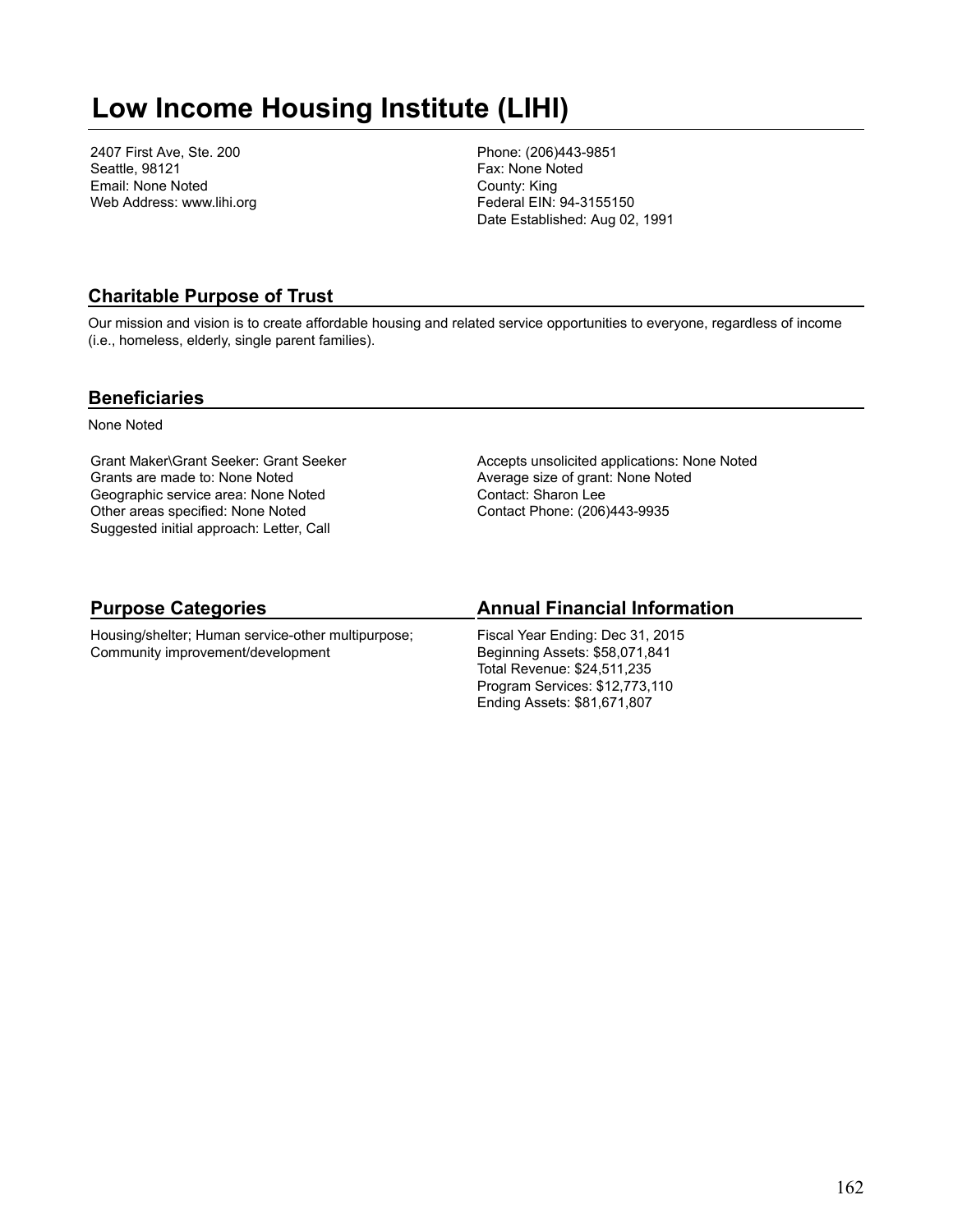# **Lower Columbia College Foundation, The**

1600 Maple Street Longview, 98632 Email: KSPRAGUE@LOWECOLUMBIA.EDU Web Address: http://lowercolumbia.edu/foundation Phone: (360)442-2129 Fax: None Noted County: Cowlitz Federal EIN: 91-0975957 Date Established: Sep 07, 1976

### **Charitable Purpose of Trust**

To support the College and gain better understanding of its objectives and achievements; to raise and administer funds for higher learning not currently financed from public money, and to provide a means for perpetual trusteeship of capital funds donated for the benefit of the College by benefactors.

#### **Beneficiaries**

None Noted

Grant Maker\Grant Seeker: Grant Seeker Grants are made to: None Noted Geographic service area: None Noted Other areas specified: None Noted Suggested initial approach: None Noted

Accepts unsolicited applications: None Noted Average size of grant: None Noted Contact: Serina Graham Contact Phone: (360)442-2134

### **Purpose Categories**

Educational institutions & related activities

### **Annual Financial Information**

Fiscal Year Ending: Jun 30, 2016 Beginning Assets: \$14,342,237 Total Revenue: \$1,247,714 Program Services: \$1,380,977 Ending Assets: \$13,992,570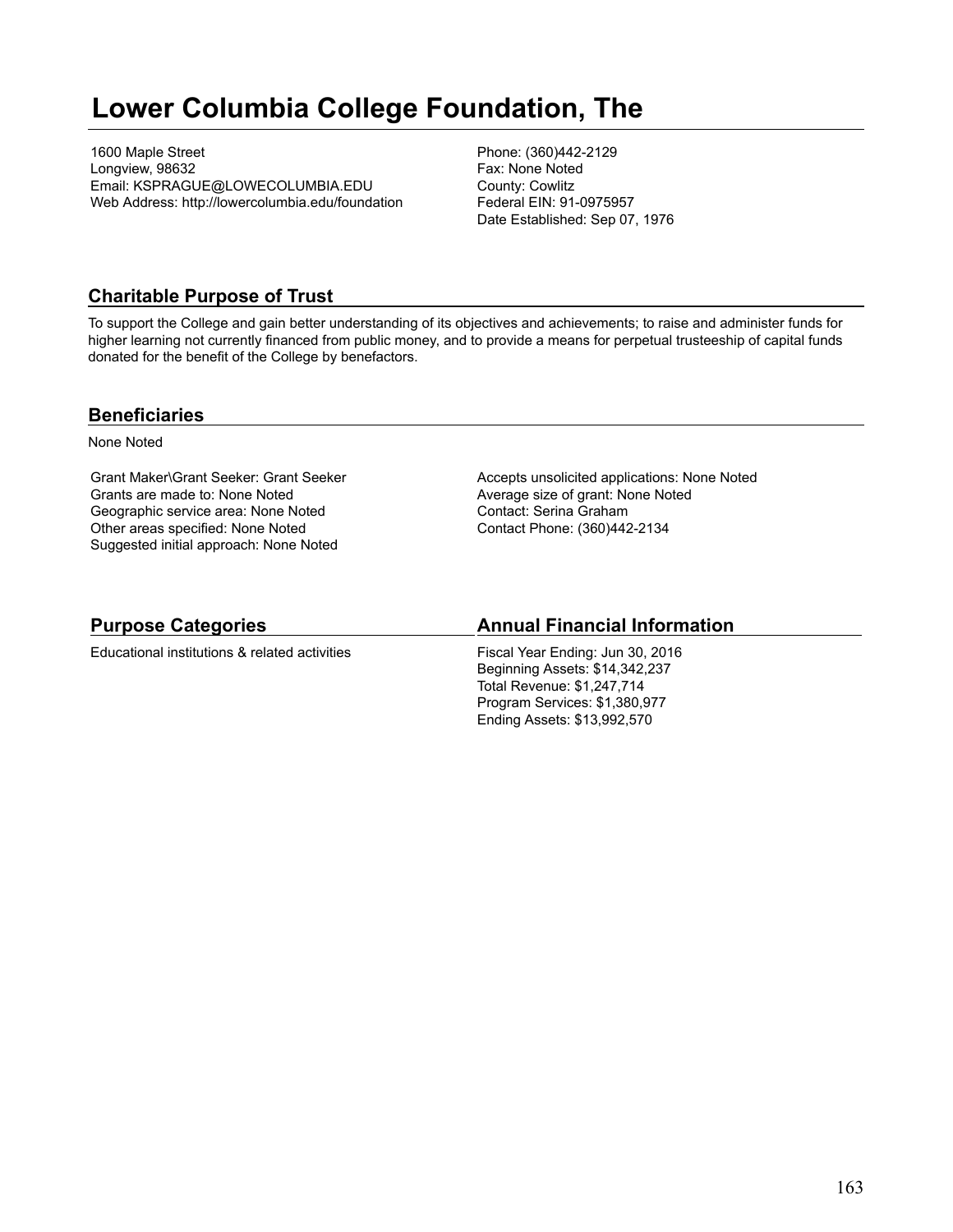## **Lutheran Community Services Northwest**

4040 S 188th St Ste 300 SEATAC, 98188-5070 Email: kreed@lcsnw.org Web Address: www.lcsnw.org Phone: (206)244-7547 Fax: None Noted County: King Federal EIN: 93-0386860 Date Established: Jan 04, 1926

### **Charitable Purpose of Trust**

Non-profit social services agency

### **Beneficiaries**

None Noted

Grant Maker\Grant Seeker: Grant Seeker Grants are made to: None Noted Geographic service area: None Noted Other areas specified: None Noted Suggested initial approach: None Noted

Accepts unsolicited applications: None Noted Average size of grant: None Noted Contact: Jaime Fournier Contact Phone: (253)304-4319

#### **Purpose Categories**

Mental health, crisis intervention; Human service-other multipurpose; Social sciences

#### **Annual Financial Information**

Fiscal Year Ending: Jun 30, 2016 Beginning Assets: \$20,065,165 Total Revenue: \$37,565,839 Program Services: \$36,242,562 Ending Assets: \$21,885,175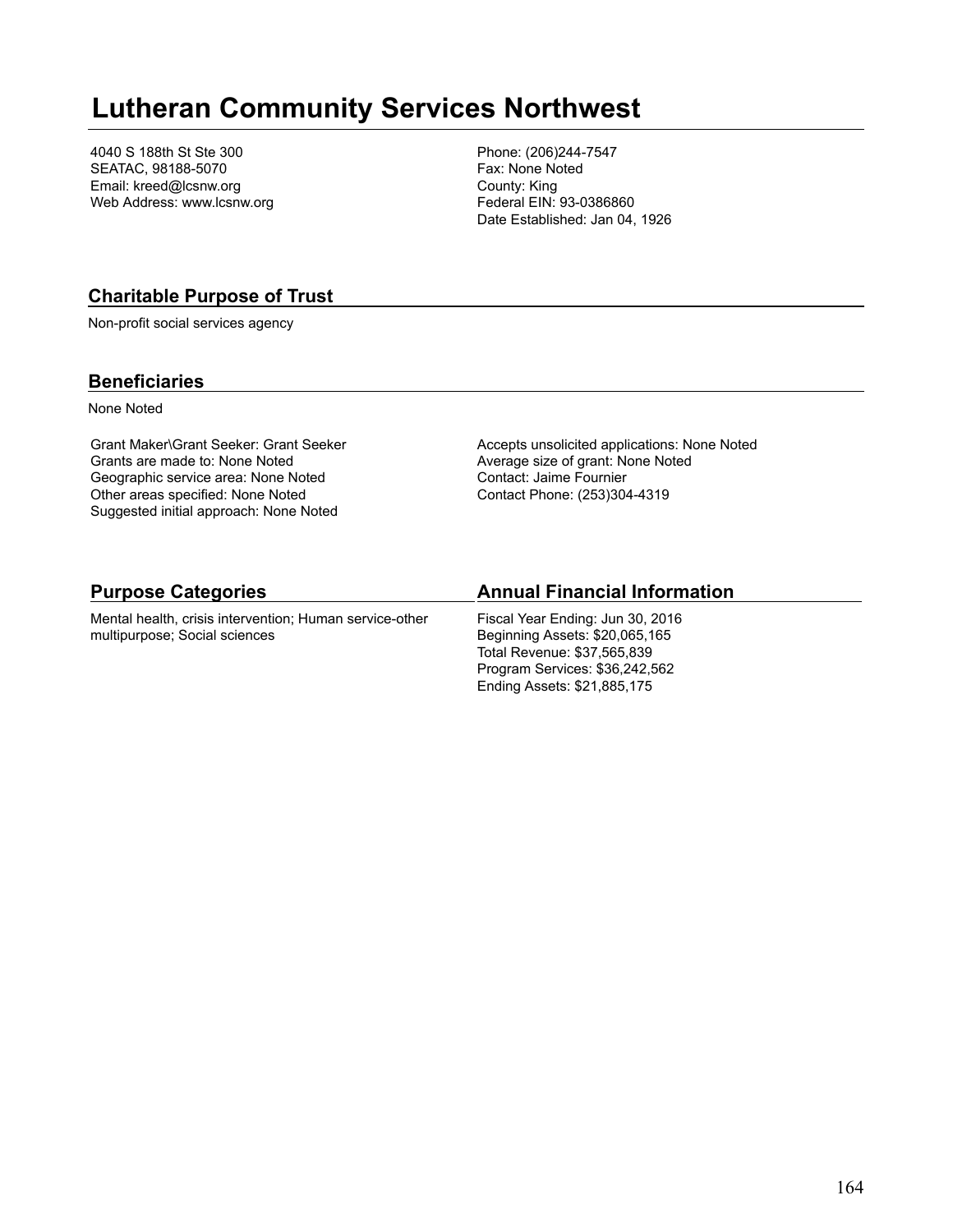# **M. J. Murdock Charitable Trust**

PO Box 1618 VANCOUVER, 98668 Email: None Noted Web Address: www.murdock-trust.org Phone: (360)694-1819 Fax: None Noted County: Clark Federal EIN: 23-7456468 Date Established: Jun 30, 1975

## **Charitable Purpose of Trust**

Applications for grants are considered only from tax-exempt 501(c)(3) organizations (private, non-profit organizations) with clearly defined goals aimed at solutions to, or the prevention of, important problems, either through research or the application of existing knowledge and capabilities, rather than those which deal with the consequences of problems or merely react to "needs." Also favored are proposals which address critical priorities of regional or national, rather than local, significance. Of major concern are endeavors which expand man's knowledge of himself and his world and which promote those values and activities of society leading to a happier, healthier, freer, and more- productive life.

## **Beneficiaries**

None Noted

Grant Maker\Grant Seeker: Grant Maker Grants are made to: 501(c)(3) Geographic service area: Washington State, Pacific **Northwest** Other areas specified: None Noted Suggested initial approach: Letter

Accepts unsolicited applications: Yes Average size of grant: \$50,001 or above Contact: Receptionist - M.J Murdock Trust Contact Phone: (360)694-8415

| <b>Purpose Categories</b>                                     | <b>Annual Financial Information</b> |
|---------------------------------------------------------------|-------------------------------------|
| Arts, culture, humanities; Educational institutions & related | Fiscal Year Ending: Dec 31, 2015    |
| activities; Health-general & rehabilitative                   | Beginning Assets: \$1,023,056,113   |
|                                                               | Total Revenue: \$103,518,995        |
|                                                               | Program Services: \$83,907,823      |
|                                                               | Ending Assets: \$1,006,156,753      |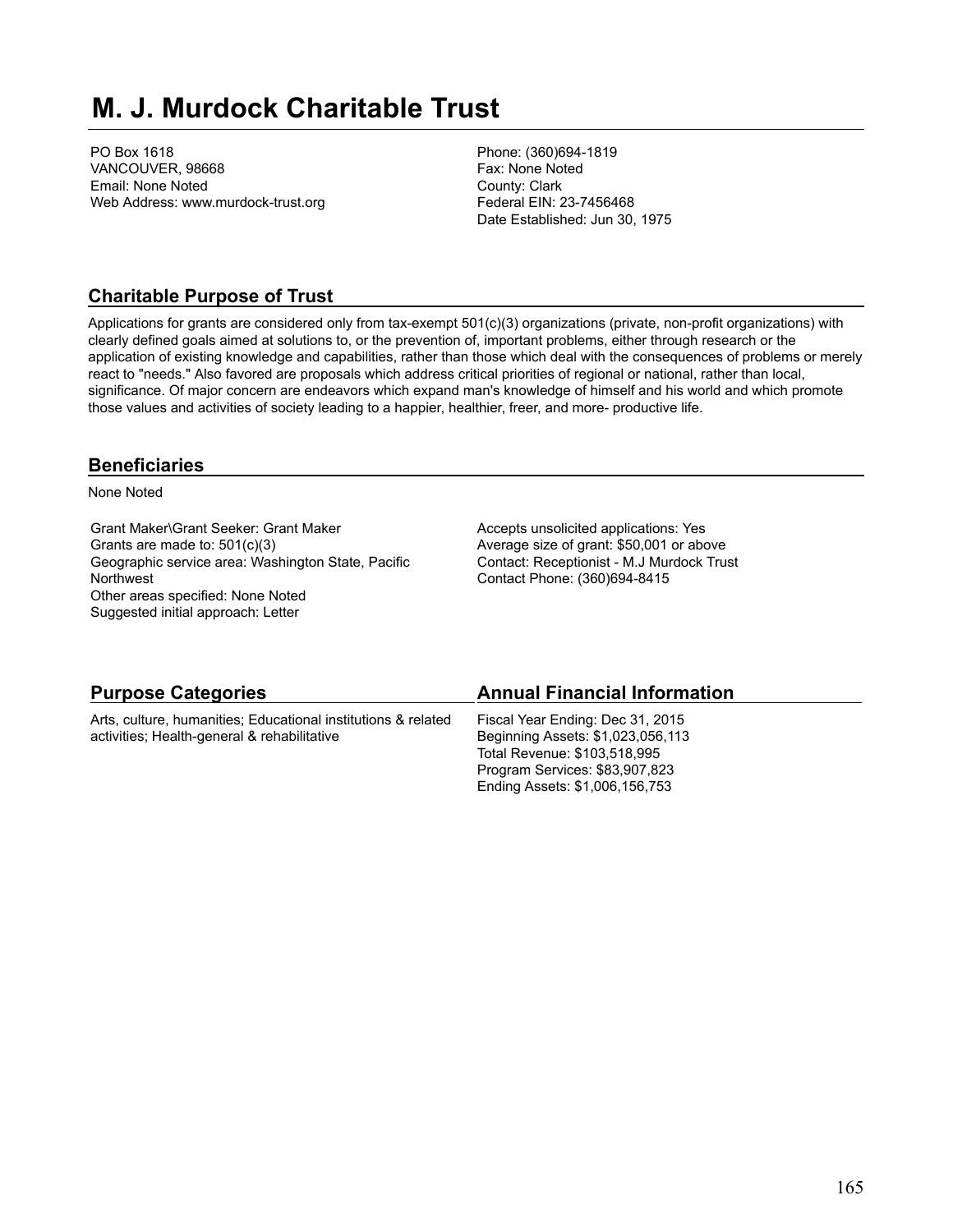## **Make-A-Wish Foundation Of Alaska And Washington**

811 First Avenue Suite 520 Seattle, 98104 Email: None Noted Web Address: www.akwa.wish.org Phone: (206)623-5333 Fax: None Noted County: King Federal EIN: 91-1329433 Date Established: Feb 28, 1986

### **Charitable Purpose of Trust**

Grant wishes of children with life-threatening medical conditions, to enrich the human experience with hope, strength, and joy.

#### **Beneficiaries**

None Noted

Grant Maker\Grant Seeker: Grant Seeker Grants are made to: None Noted Geographic service area: None Noted Other areas specified: None Noted Suggested initial approach: None Noted

Accepts unsolicited applications: None Noted Average size of grant: None Noted Contact: Jan Jacobs, VP Mission Advancement Contact Phone: (206)623-5300

## **Purpose Categories**

Human service-other multipurpose

### **Annual Financial Information**

Fiscal Year Ending: Aug 31, 2016 Beginning Assets: \$5,050,612 Total Revenue: \$8,303,498 Program Services: \$8,540,008 Ending Assets: \$4,616,471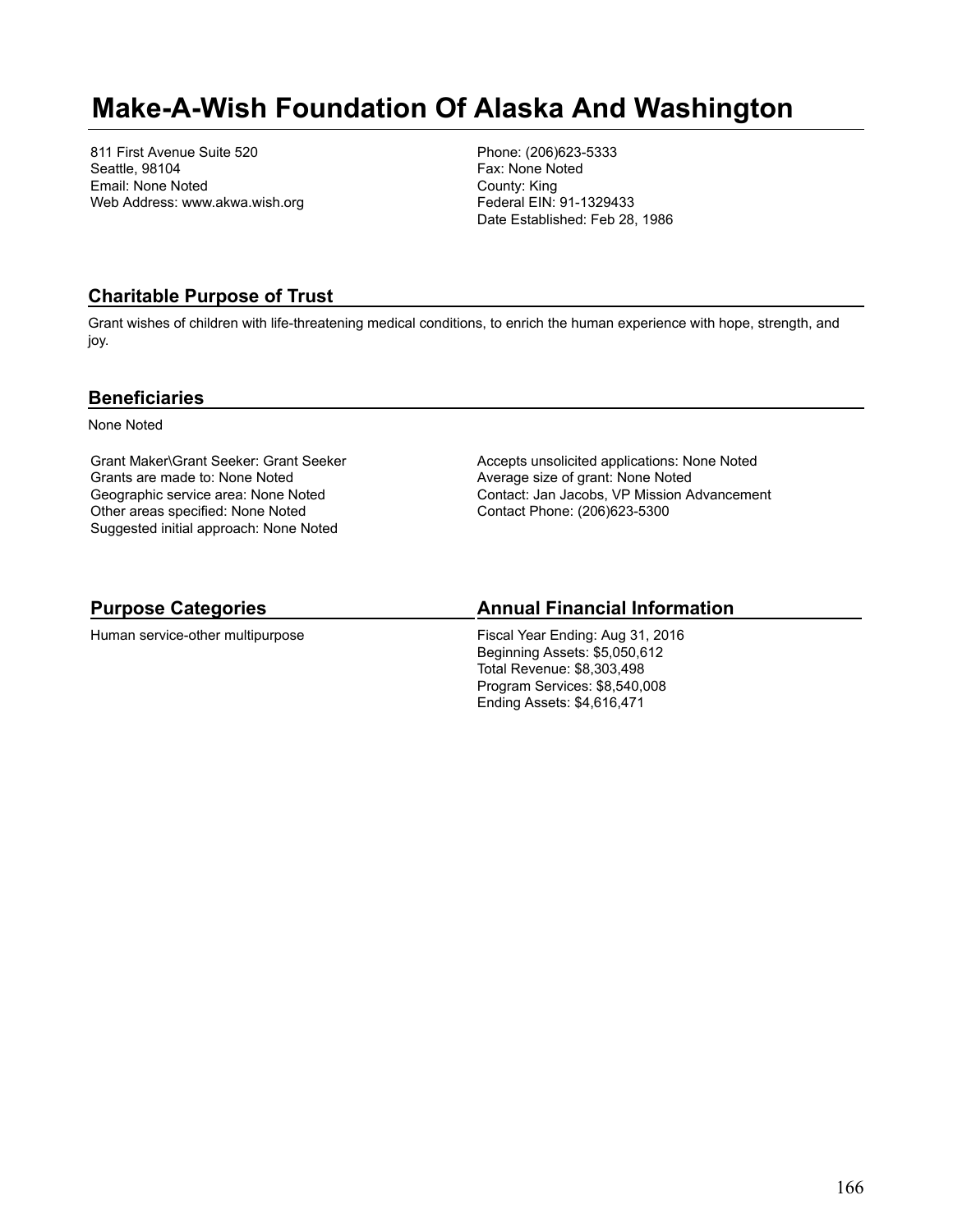## **Maple Valley Food Bank and Emergency Services**

PO Box 322 Maple Valley, 98038 Email: Dan@fbeshelp.org Web Address: www.maplevalleyfoodbank.org Phone: (425)432-1272 Fax: None Noted County: King Federal EIN: 91-6057006 Date Established: Jul 08, 1965

### **Charitable Purpose of Trust**

Comprehensive emergency assistance to low income population in rural King County.

#### **Beneficiaries**

None Noted

Grant Maker\Grant Seeker: Grant Seeker Grants are made to: None Noted Geographic service area: None Noted Other areas specified: Maple Valley, Rawindale, Tahoma SD, Contact Phone: (425)432-8633 103 Suggested initial approach: None Noted

Accepts unsolicited applications: Unknown Average size of grant: None Noted Contact: Dan Lancaster

#### **Purpose Categories**

Food, nutrition, agriculture; Human service-other multipurpose; Housing/shelter

#### **Annual Financial Information**

Fiscal Year Ending: Jun 30, 2016 Beginning Assets: \$1,626,622 Total Revenue: \$1,890,240 Program Services: \$1,905,620 Ending Assets: \$1,653,665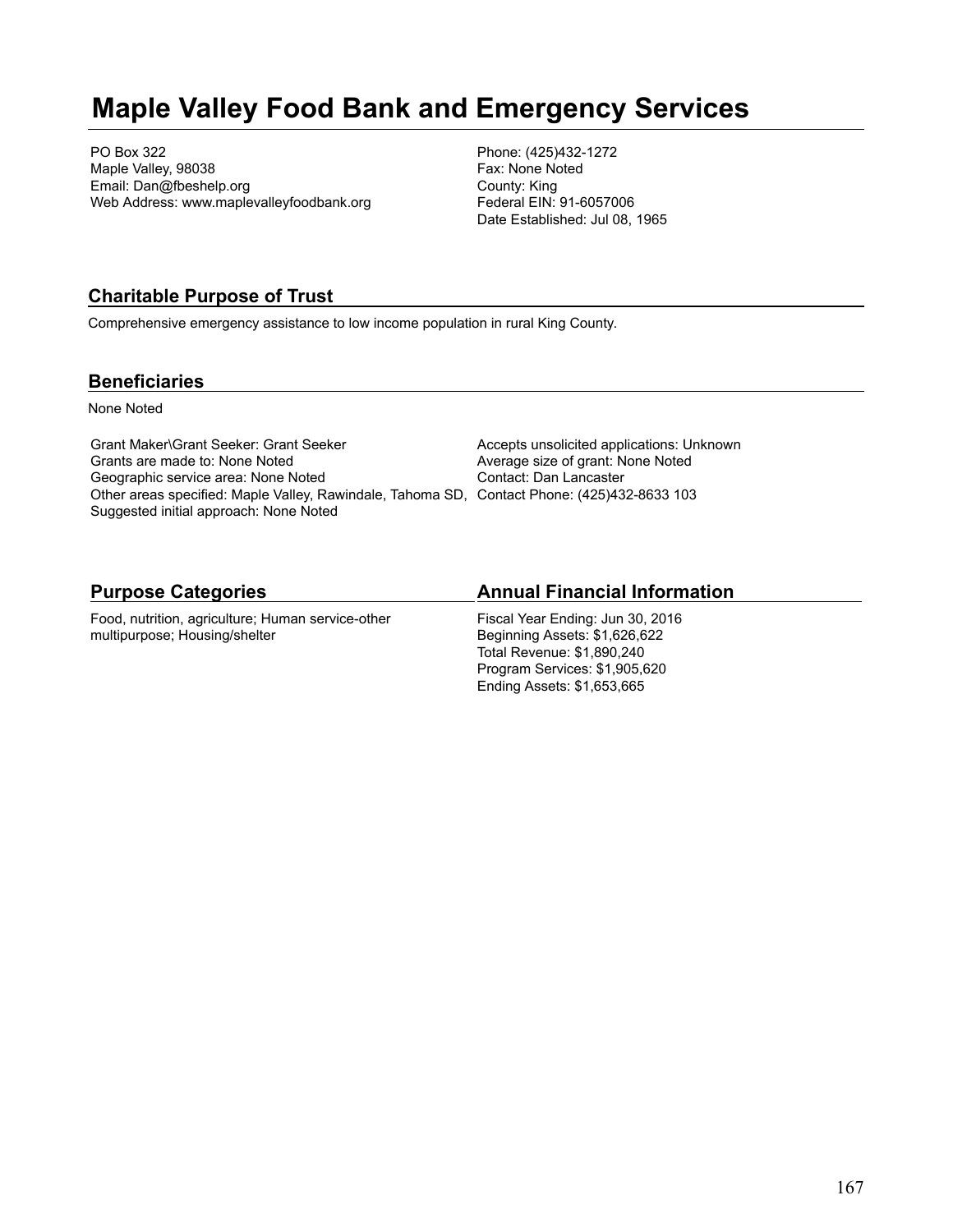# **Marguerite Casey Foundation**

1425 4th Ave Ste 900 Seattle, 98101 Email: info@caseygrants.org Web Address: www.caseygrants.org Phone: (206)286-2725 Fax: None Noted County: King Federal EIN: 91-2062197 Date Established: May 31, 2000

## **Charitable Purpose of Trust**

Grant making Foundation with a mission to make grants to other organizations whose programs support meaningful reform and improvement of public and private systems supporting families, youth and children.

#### **Beneficiaries**

None Noted

Grant Maker\Grant Seeker: Grant Maker Grants are made to: 501(c)(3) Geographic service area: US Other areas specified: None Noted Suggested initial approach: No Phone Calls Accepts unsolicited applications: No Average size of grant: \$50,001 or above Contact: None Noted Contact Phone: ()-

## **Purpose Categories**

Educational institutions & related activities; Youth development; Community improvement/development

### **Annual Financial Information**

Fiscal Year Ending: Dec 31, 2015 Beginning Assets: \$693,144,098 Total Revenue: \$43,744,890 Program Services: \$38,982,043 Ending Assets: \$658,862,812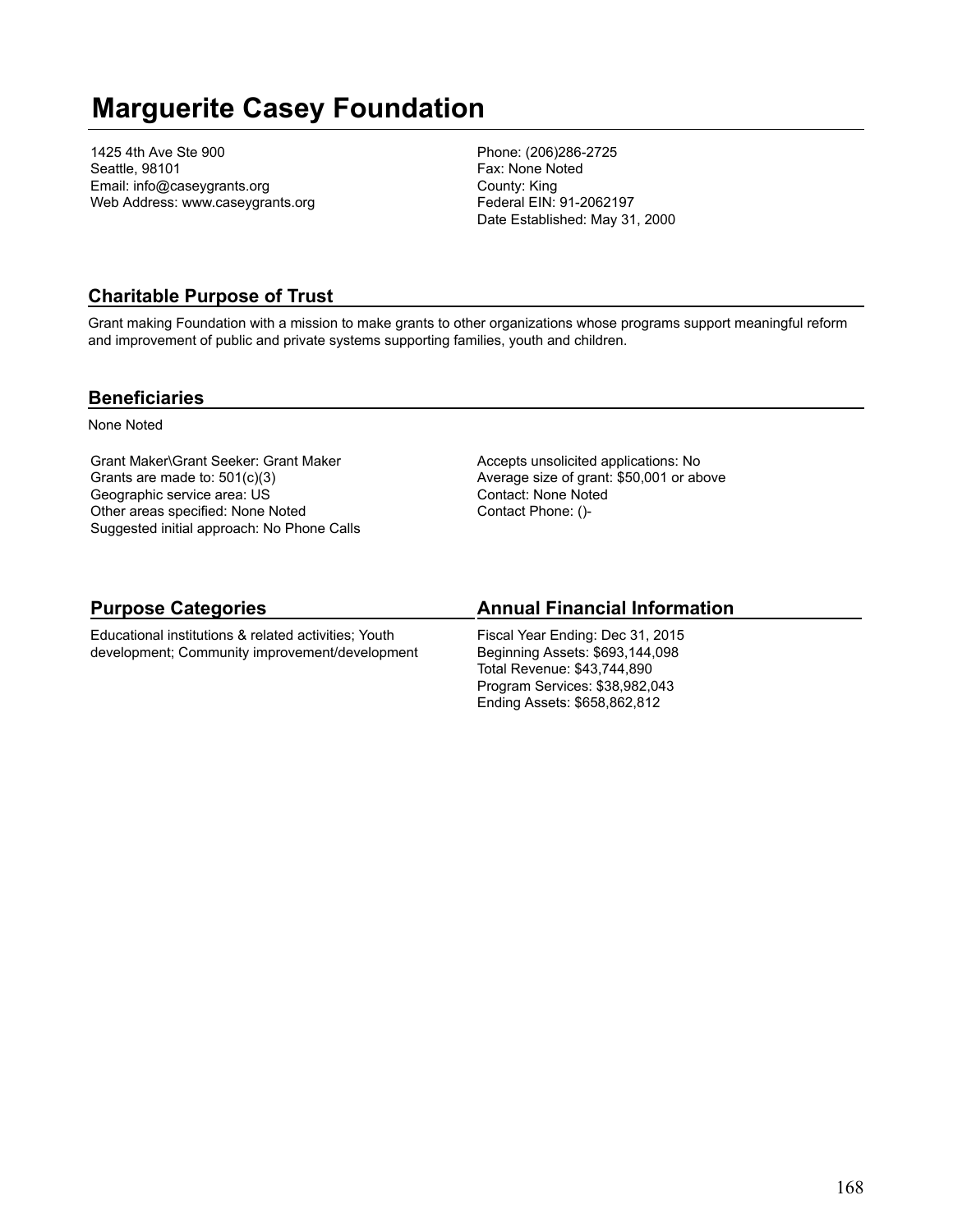# **Martha's Moms Rowing Club**

Attn: Susan Gulick 4523 Corliss Ave N SEATTLE, 98103 Email: susan@soundresolutions.com Web Address: None Noted

Phone: (206)548-1465 Fax: None Noted County: King Federal EIN: 91-1893633 Date Established: May 25, 2000

## **Charitable Purpose of Trust**

"Relief of the poor and distressed" Almost two-thirds of the organization's members are senior citizens over age 55. Support to the victims and survivors of cancer.

#### **Beneficiaries**

None Noted

Grant Maker\Grant Seeker: Grant Seeker Grants are made to: None Noted Geographic service area: None Noted Other areas specified: None Noted Suggested initial approach: None Noted

Accepts unsolicited applications: None Noted Average size of grant: None Noted Contact: Susan Gulick Contact Phone: (206)548-0469

## **Purpose Categories**

Health-general & rehabilitative; Recreation, leisure, sports, athletics

## **Annual Financial Information**

Fiscal Year Ending: Dec 31, 2015 Beginning Assets: \$4,329 Total Revenue: \$34,641 Program Services: \$37,820 Ending Assets: \$1,151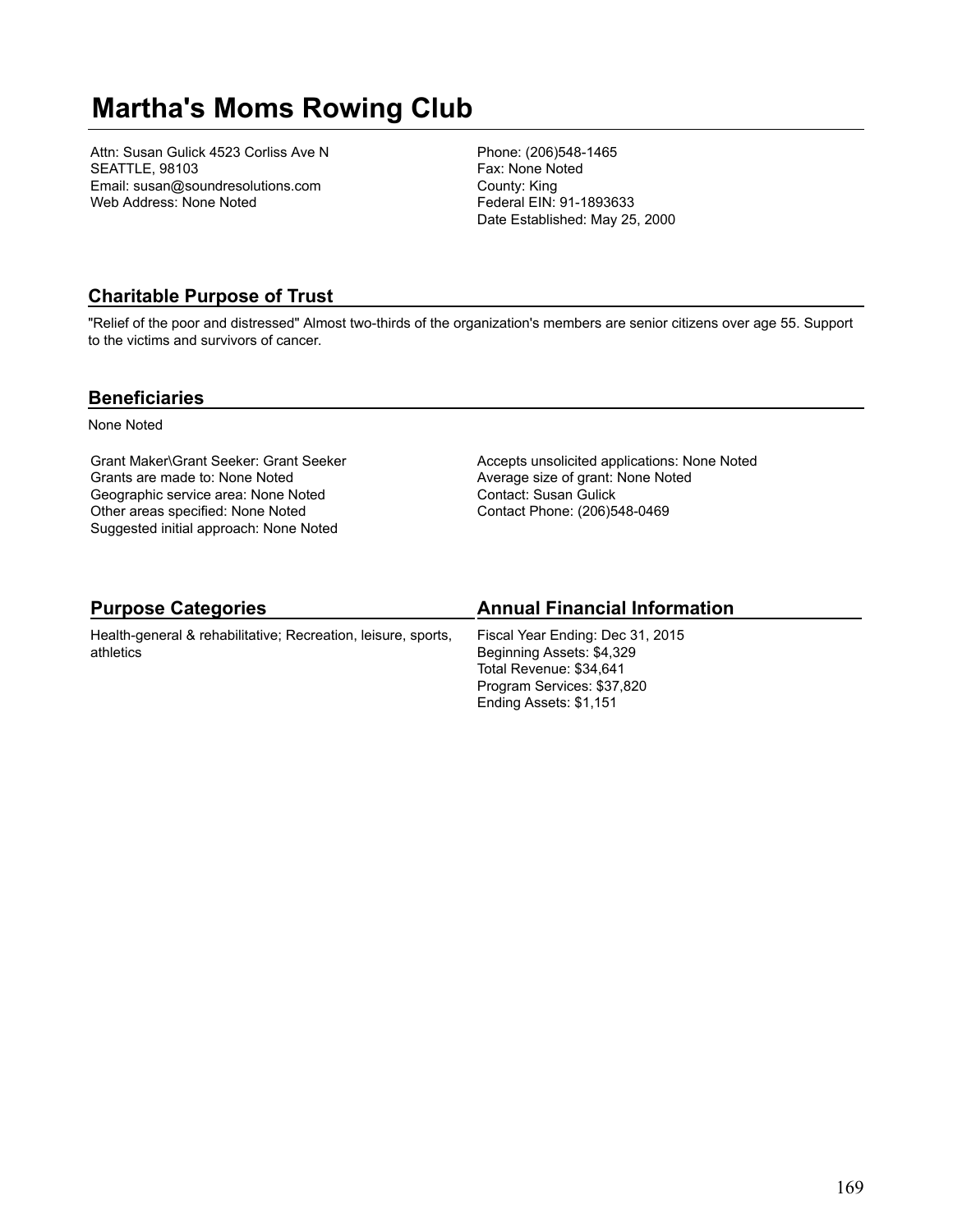# **Martin Luther King School Dream Foundation**

703 Spruce St Edmonds, 98020 Email: Lindsher@aol.com Web Address: None Noted Phone: ()- Fax: None Noted County: Snohomish Federal EIN: 91-1621291 Date Established: Apr 15, 1994

### **Charitable Purpose of Trust**

Provide scholarships for post-secondary education to former students of Martin Luther King School in Seattle; to provide other assistance to the school. Scholarship grants will begin in1999, when the foundation will have enough capital to fund them as endowments. In the meantime the foundation provides aid to the school in the form of a fax machine, copy machine, arts projects, ect.

### **Beneficiaries**

None Noted

Grant Maker\Grant Seeker: Grant Maker Grants are made to: None Noted Geographic service area: None Noted Other areas specified: None Noted Suggested initial approach: None Noted

Accepts unsolicited applications: Unknown Average size of grant: None Noted Contact: Vaughn A. Sherman Contact Phone: (425)778-1847

## **Purpose Categories**

Youth development

## **Annual Financial Information**

Fiscal Year Ending: Dec 31, 2015 Beginning Assets: \$167,504 Total Revenue: \$9,263 Program Services: \$18,320 Ending Assets: \$150,899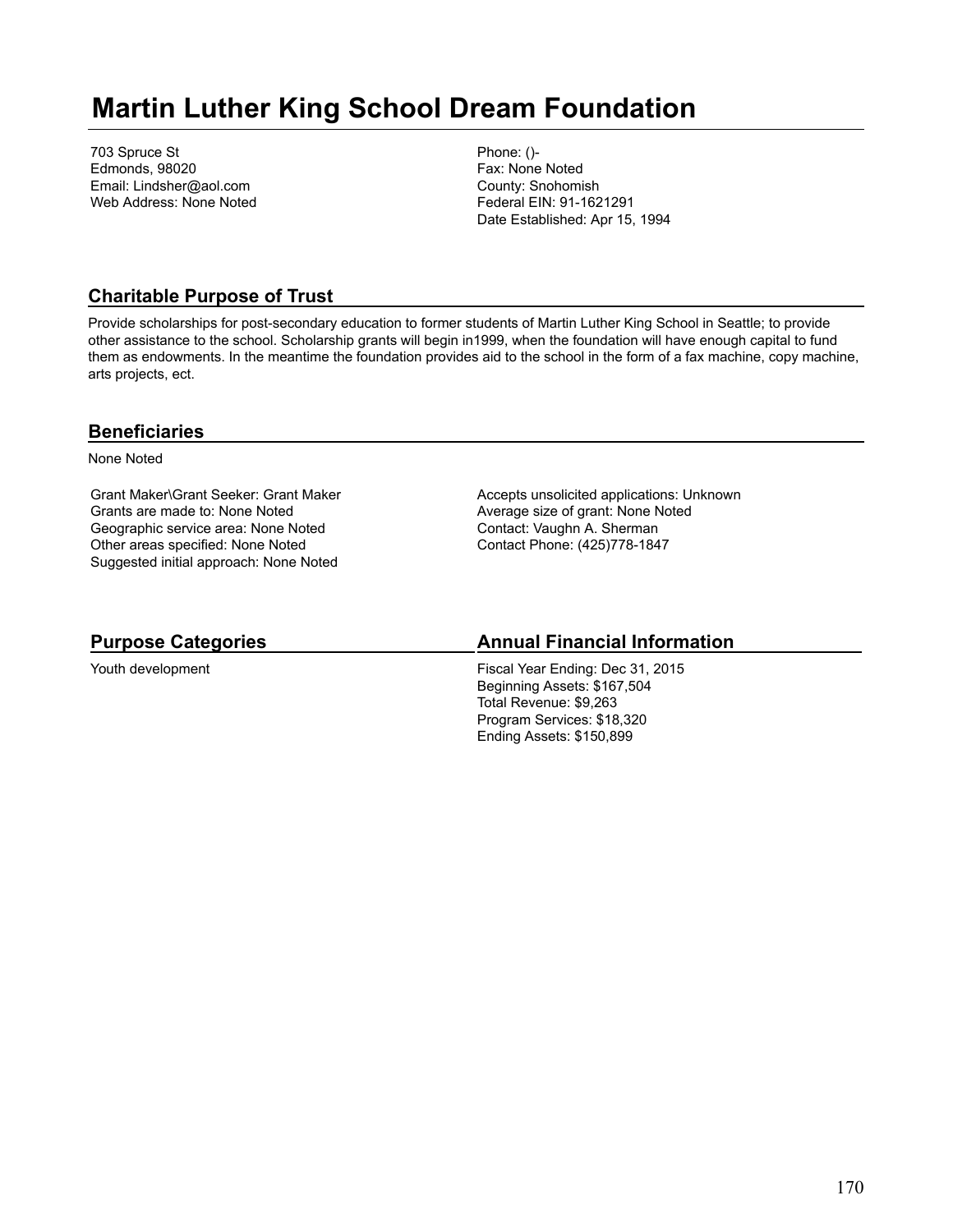## **Mason County Senior Activities Association**

P.O. Box 1066 Shelton, 98584 Email: INFO@MCSAC.NET Web Address: www.mcsac.net Phone: (360)426-1955 Fax: None Noted County: Mason Federal EIN: 91-1150971 Date Established: Apr 23, 1981

### **Charitable Purpose of Trust**

To enhance the quality of life of senior adults in our community through recreation, information, educational and nutritional services, including health and wellness programs.

#### **Beneficiaries**

None Noted

Grant Maker\Grant Seeker: Grant Seeker Grants are made to: None Noted Geographic service area: None Noted Other areas specified: None Noted Suggested initial approach: None Noted

Accepts unsolicited applications: None Noted Average size of grant: None Noted Contact: STEPHANIE ROBERTS Contact Phone: (360)426-7374

## **Purpose Categories**

Educational institutions & related activities; Food, nutrition, agriculture; Human service-other multipurpose

### **Annual Financial Information**

Fiscal Year Ending: Sep 30, 2016 Beginning Assets: \$1,230,306 Total Revenue: \$964,575 Program Services: \$188,841 Ending Assets: \$1,414,181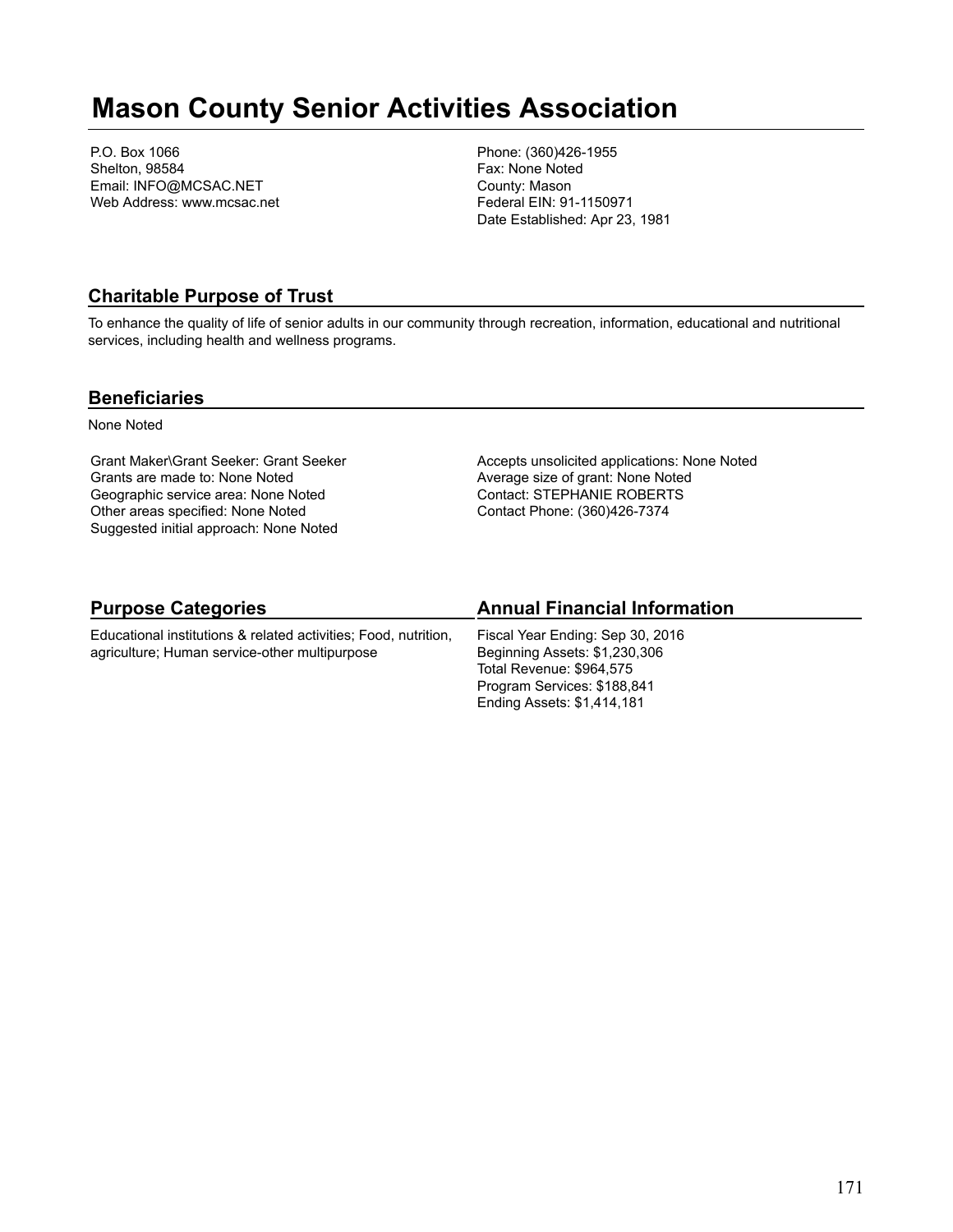# **Mason General Hospital Foundation**

PO Box 1668 Shelton, 98584 Email: Jcapps@masongeneral.com Web Address: www.masongeneral.com Phone: (360)427-4448 Fax: None Noted County: Mason Federal EIN: 91-1529293 Date Established: Aug 16, 1991

## **Charitable Purpose of Trust**

Mason General Hospital Foundation's mission is to further the mission of Public Hospital District Number 1 of Mason County by enhancing the quality of healthcare enjoyed by the patients of Mason County. Mason General Hospital Foundation provides financial support ot Mason General Hospital & Family of Clinics.

### **Beneficiaries**

None Noted

Grant Maker\Grant Seeker: Grant Seeker Grants are made to: None Noted Geographic service area: None Noted Other areas specified: None Noted Suggested initial approach: None Noted

Accepts unsolicited applications: None Noted Average size of grant: None Noted Contact: Jennifer Capps Contact Phone: (360)427-3623

## **Purpose Categories**

Health-general & rehabilitative; Human service-other multipurpose; Philanthropy & volunteerism

## **Annual Financial Information**

Fiscal Year Ending: Sep 30, 2016 Beginning Assets: \$1,891,420 Total Revenue: \$502,864 Program Services: \$349,643 Ending Assets: \$1,989,243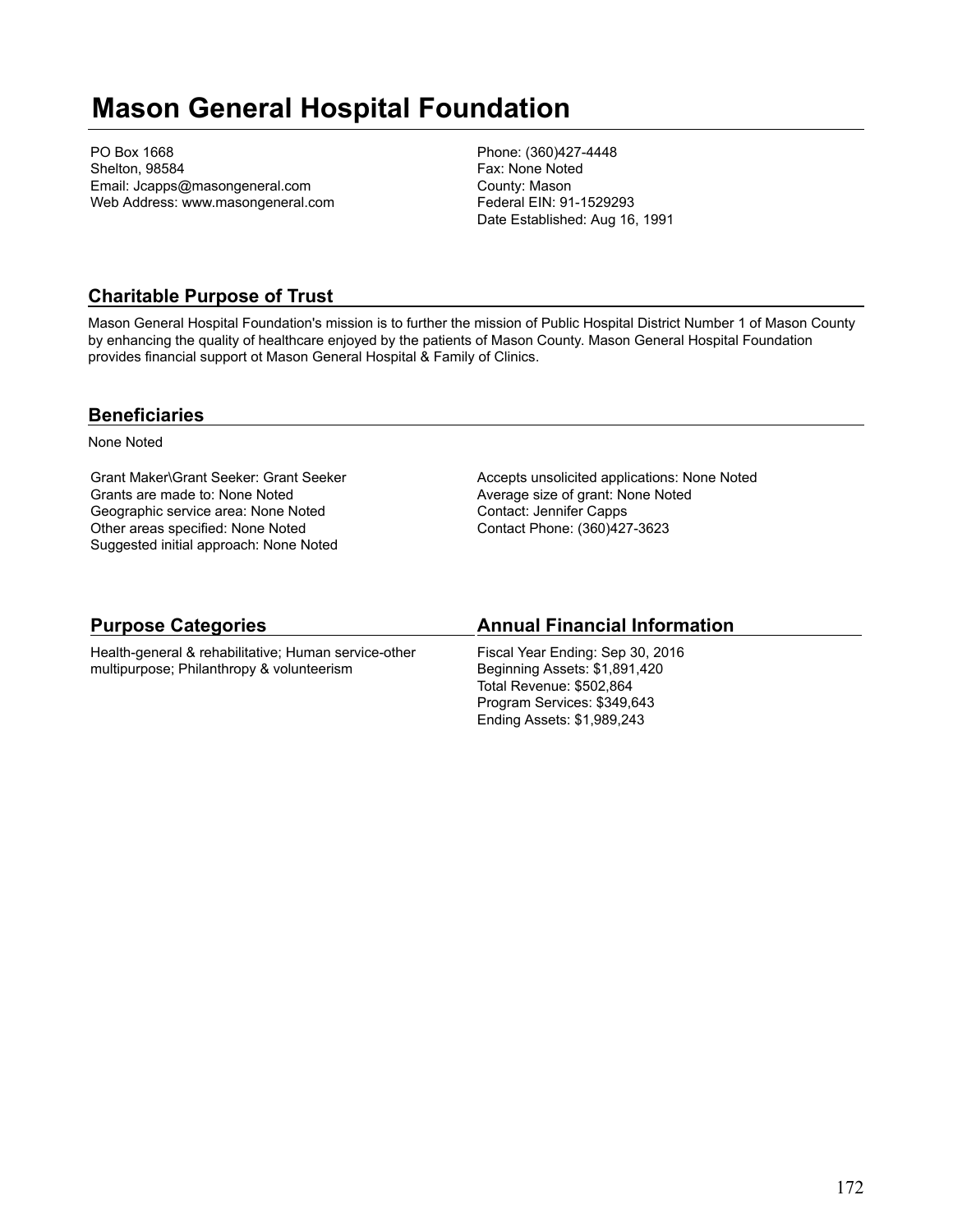# **MAVUNO**

240 2ND AVE S NO. 302 SEATTLE, 98104 Email: myatt@mavunocongo.org Web Address: www.mavuno.org

Phone: ()- Fax: None Noted County: King Federal EIN: 46-5627434 Date Established: Apr 21, 2014

## **Charitable Purpose of Trust**

To empower local leaders, support market innovation and alleviate poverty in the Democratic Republic of Congo (DRC).

#### **Beneficiaries**

None Noted

Grant Maker\Grant Seeker: Grant Seeker Grants are made to: None Noted Geographic service area: None Noted Other areas specified: None Noted Suggested initial approach: None Noted

Accepts unsolicited applications: None Noted Average size of grant: None Noted Contact: None Noted Contact Phone: ()-

#### **Purpose Categories**

None Noted

#### **Annual Financial Information**

Fiscal Year Ending: Dec 31, 2016 Beginning Assets: \$101,830 Total Revenue: \$None Noted Program Services: \$None Noted Ending Assets: \$None Noted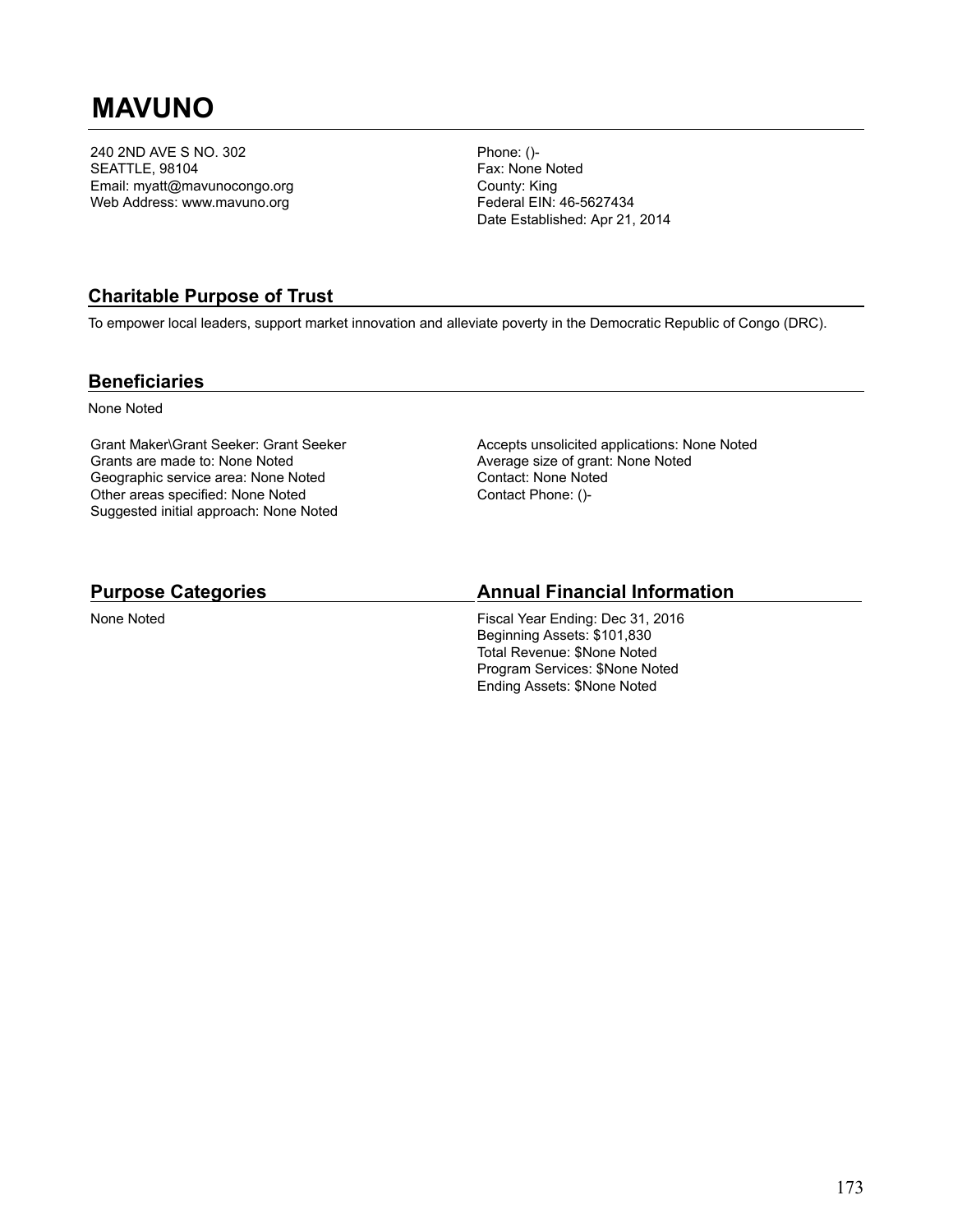## **McAllister Museum of Aviation**

PO Box 159 WAPATO, 98951 Email: eric@grcocpas.com Web Address: www.mcallistermuseum.org Phone: (509)877-3673 Fax: None Noted County: Yakima Federal EIN: 91-1989024 Date Established: Jun 24, 1999

### **Charitable Purpose of Trust**

To establish and operate an aviation museum.

### **Beneficiaries**

None Noted

Grant Maker\Grant Seeker: Grant Seeker Grants are made to: None Noted Geographic service area: None Noted Other areas specified: None Noted Suggested initial approach: None Noted

Accepts unsolicited applications: None Noted Average size of grant: None Noted Contact: Greg Babcock Contact Phone: (509)865-3363

Ending Assets: \$1,083,115

| <b>Purpose Categories</b>                                     | <b>Annual Financial Information</b> |
|---------------------------------------------------------------|-------------------------------------|
| Arts, culture, humanities; Educational institutions & related | Fiscal Year Ending: Dec 31, 2015    |
| activities                                                    | Beginning Assets: \$666,156         |
|                                                               | Total Revenue: \$479.292            |
|                                                               | Program Services: \$62,333          |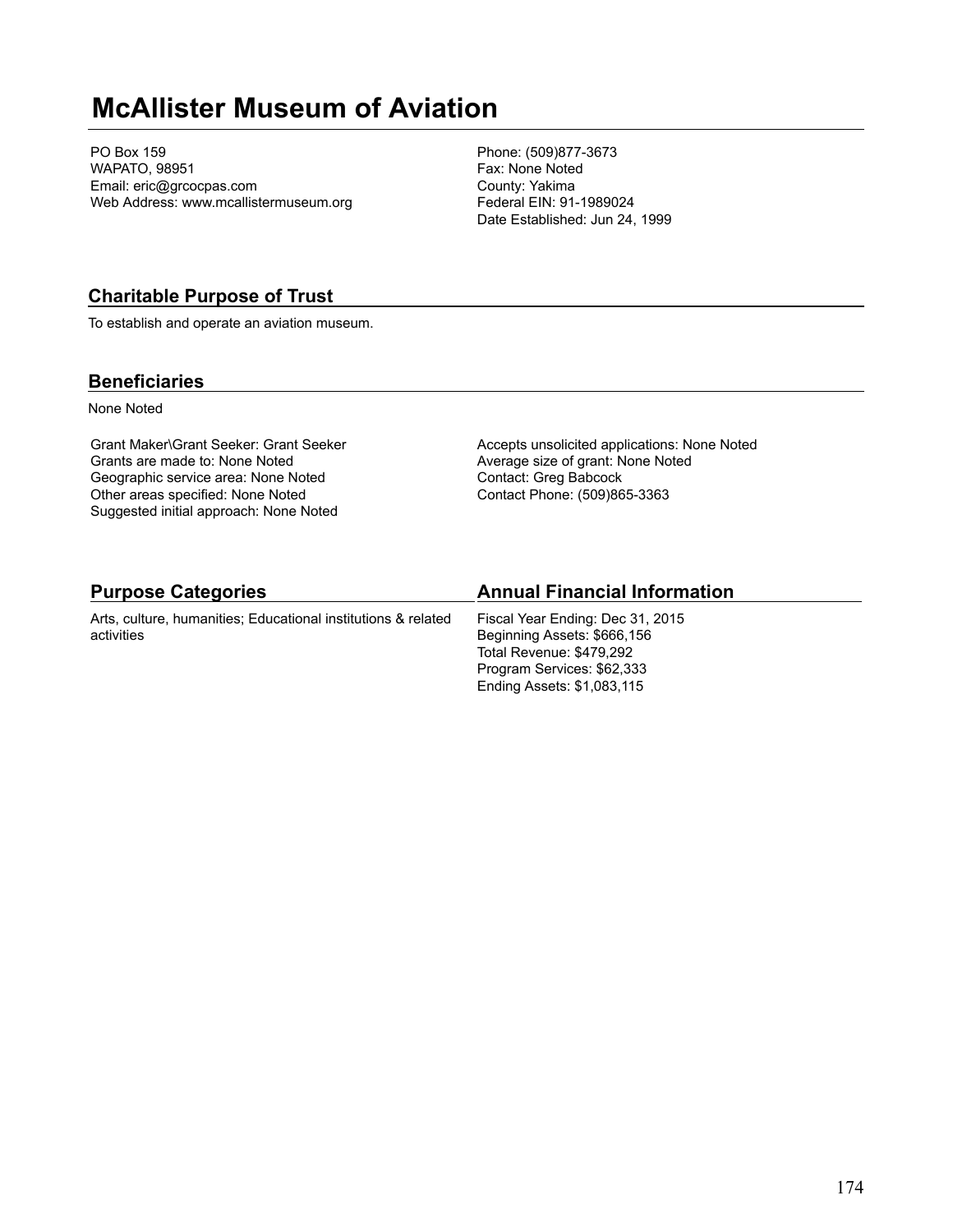# **Medina Foundation**

801 Second Ave Ste 1300 Seattle, 98104 Email: jennifer@medinafoundation.org Web Address: www.medinafoundation.org Phone: (206)652-8791 Fax: None Noted County: King Federal EIN: 91-0745225 Date Established: Dec 26, 1947

## **Charitable Purpose of Trust**

The purpose of the Foundation is to aid in improving the human condition in the greater, Puget Sound community by fostering positive change and helping people attain independence and dignity.

### **Beneficiaries**

None Noted

Grant Maker\Grant Seeker: Grant Maker Grants are made to: 501(c)(3) Geographic service area: Washington State, Pacific **Northwest** Other areas specified: None Noted Suggested initial approach: Call, Email

Accepts unsolicited applications: Yes Average size of grant: \$25,001 to \$50,000 Contact: Aana Lauckhart Contact Phone: (206)652-8785

## **Purpose Categories**

Human service-other multipurpose; Philanthropy & volunteerism

## **Annual Financial Information**

Fiscal Year Ending: Dec 31, 2015 Beginning Assets: \$96,053,797 Total Revenue: \$8,103,387 Program Services: \$5,093,452 Ending Assets: \$89,222,546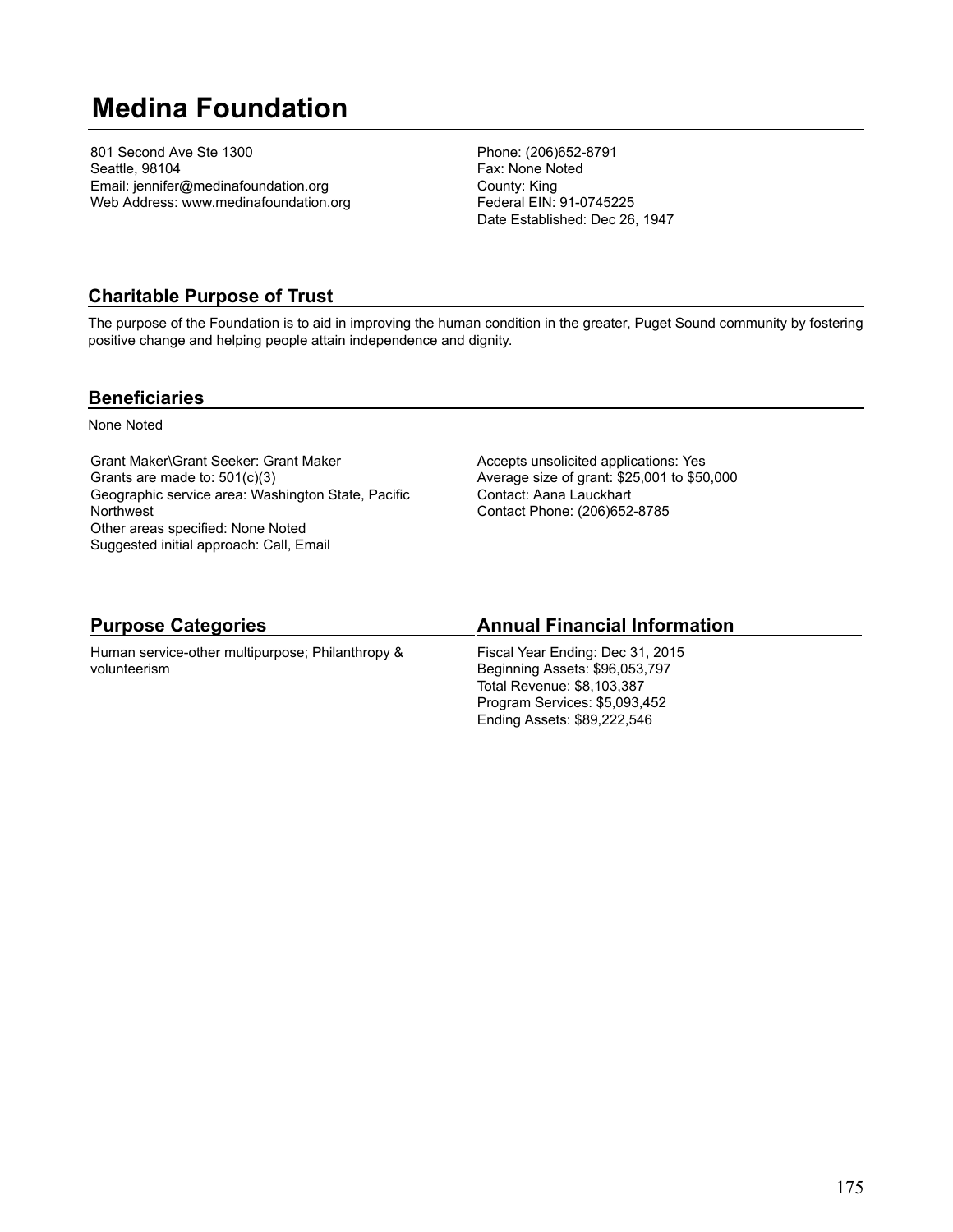# **Mentoring Works Washington**

15500 SE 30TH PL STE 200 BELLVUE, 98007 Email: info@wamentors.org Web Address: www.wamentors.org Phone: (425)416-2001 Fax: None Noted County: King Federal EIN: 20-8335617 Date Established: Dec 13, 2006

## **Charitable Purpose of Trust**

To promote and support quality mentoring that fosters positive youth development and academic success; To serve directservice mentoring programs.

### **Beneficiaries**

None Noted

Grant Maker\Grant Seeker: Both Grants are made to: 501(c)(3) Geographic service area: Washington State Other areas specified: None Noted Suggested initial approach: Call

Accepts unsolicited applications: No Average size of grant: \$5,000 or below Contact: Simon Amiel Contact Phone: (425)216-2000

## **Purpose Categories**

Youth development

## **Annual Financial Information**

Fiscal Year Ending: Jun 30, 2016 Beginning Assets: \$682,491 Total Revenue: \$471,071 Program Services: \$692,169 Ending Assets: \$430,263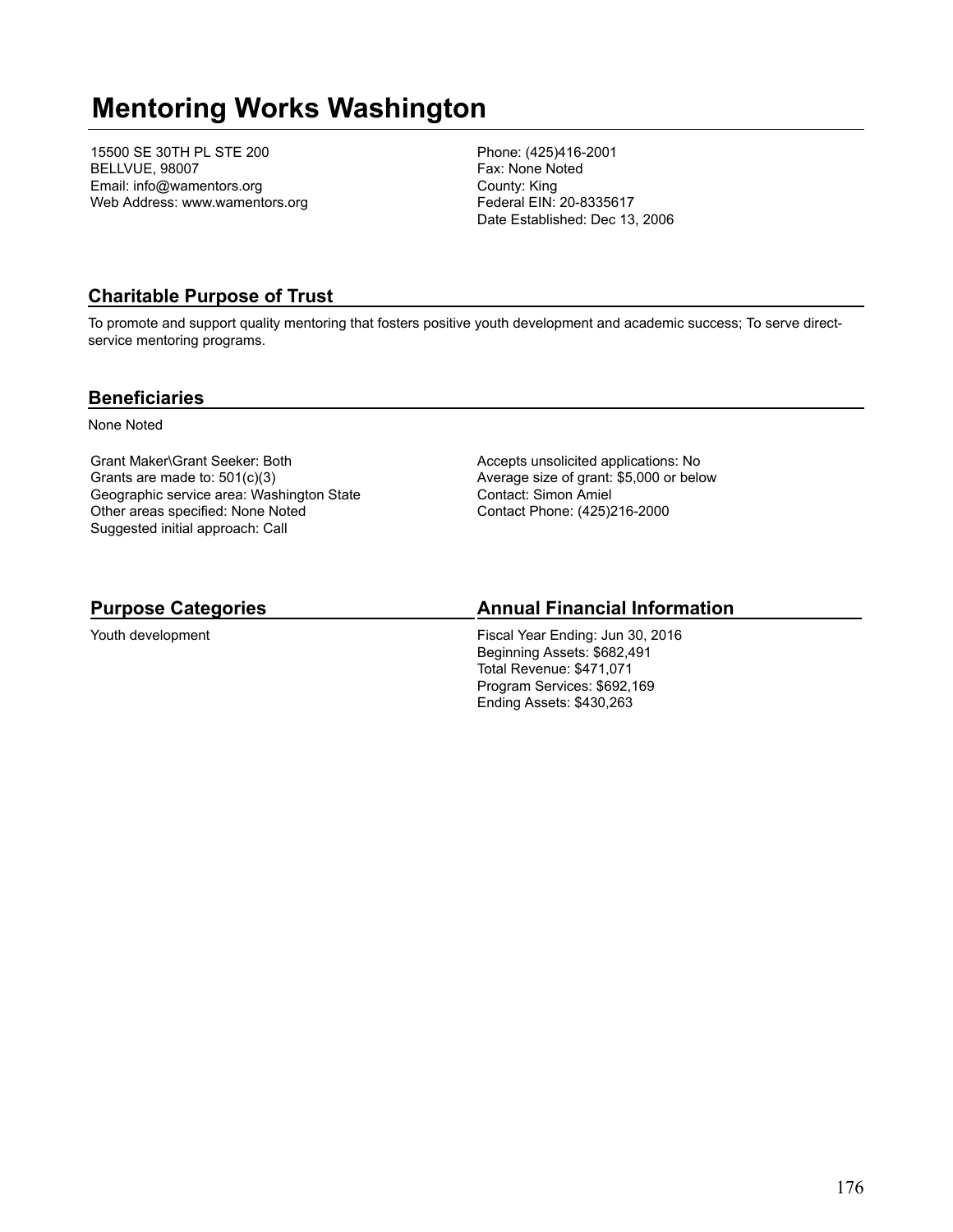# **Microsoft Alumni Foundation**

PO Box 3474 REDMOND, 98073 Email: info@microsoftalumni.com Web Address: www.microsoftalumni.com Phone: (425)458-9948 Fax: None Noted County: King Federal EIN: 75-3159070 Date Established: Sep 26, 2006

## **Charitable Purpose of Trust**

To catalyze the collective power of the Microsoft Alumni family and leverage our resources on innovative, scalable, transformative solutions to our world's challenges.

### **Beneficiaries**

None Noted

Grant Maker\Grant Seeker: Both Grants are made to: 501(c)(3) Geographic service area: US, Washington State, Pacific **Northwest** Other areas specified: None Noted Suggested initial approach: Email

Accepts unsolicited applications: Yes Average size of grant: \$10,001 to \$25,000 Contact: MaryLou Brannan Contact Phone: (425)885-3500

## **Purpose Categories**

Philanthropy & volunteerism

### **Annual Financial Information**

Fiscal Year Ending: Jun 30, 2016 Beginning Assets: \$517,973 Total Revenue: \$550,532 Program Services: \$464,390 Ending Assets: \$593,090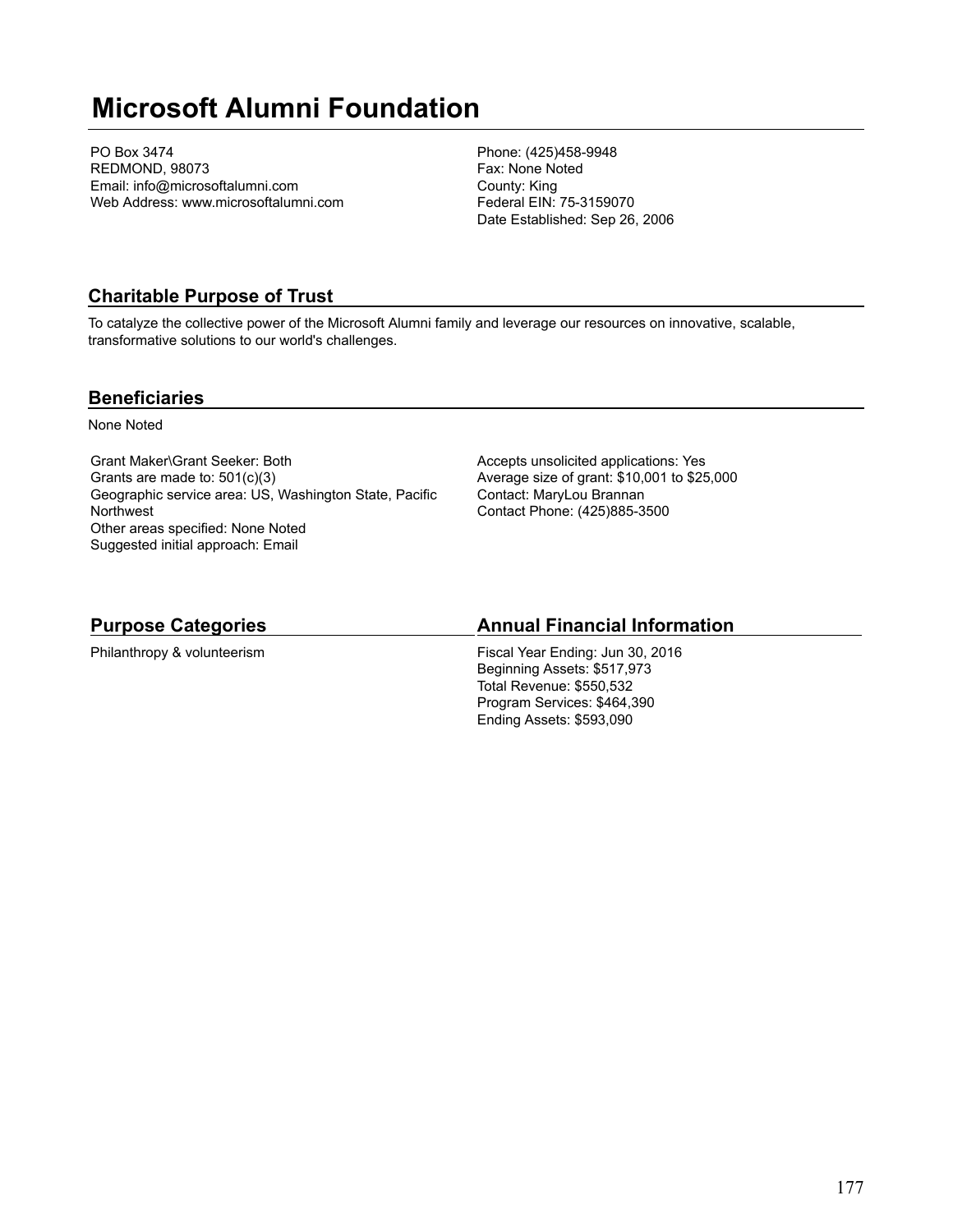## **Monroe Gospel Women's Mission**

450 S Lewis MONROE, 98272 Email: dorothystima@aol.com Web Address: None Noted

Phone: ()- Fax: None Noted County: Snohomish Federal EIN: 65-1234935 Date Established: Oct 08, 2004

## **Charitable Purpose of Trust**

The mission provides food, clothing, and shelter for homeless women. We also provide programs to assist them in regaining self-sufficiency.

### **Beneficiaries**

None Noted

Grant Maker\Grant Seeker: Grant Seeker Grants are made to: None Noted Geographic service area: None Noted Other areas specified: None Noted Suggested initial approach: None Noted

Accepts unsolicited applications: None Noted Average size of grant: None Noted Contact: Dorothy Stima Contact Phone: (425)760-4862

## **Purpose Categories**

Housing/shelter

## **Annual Financial Information**

Fiscal Year Ending: Dec 31, 2016 Beginning Assets: \$338,282 Total Revenue: \$213,997 Program Services: \$138,306 Ending Assets: \$413,291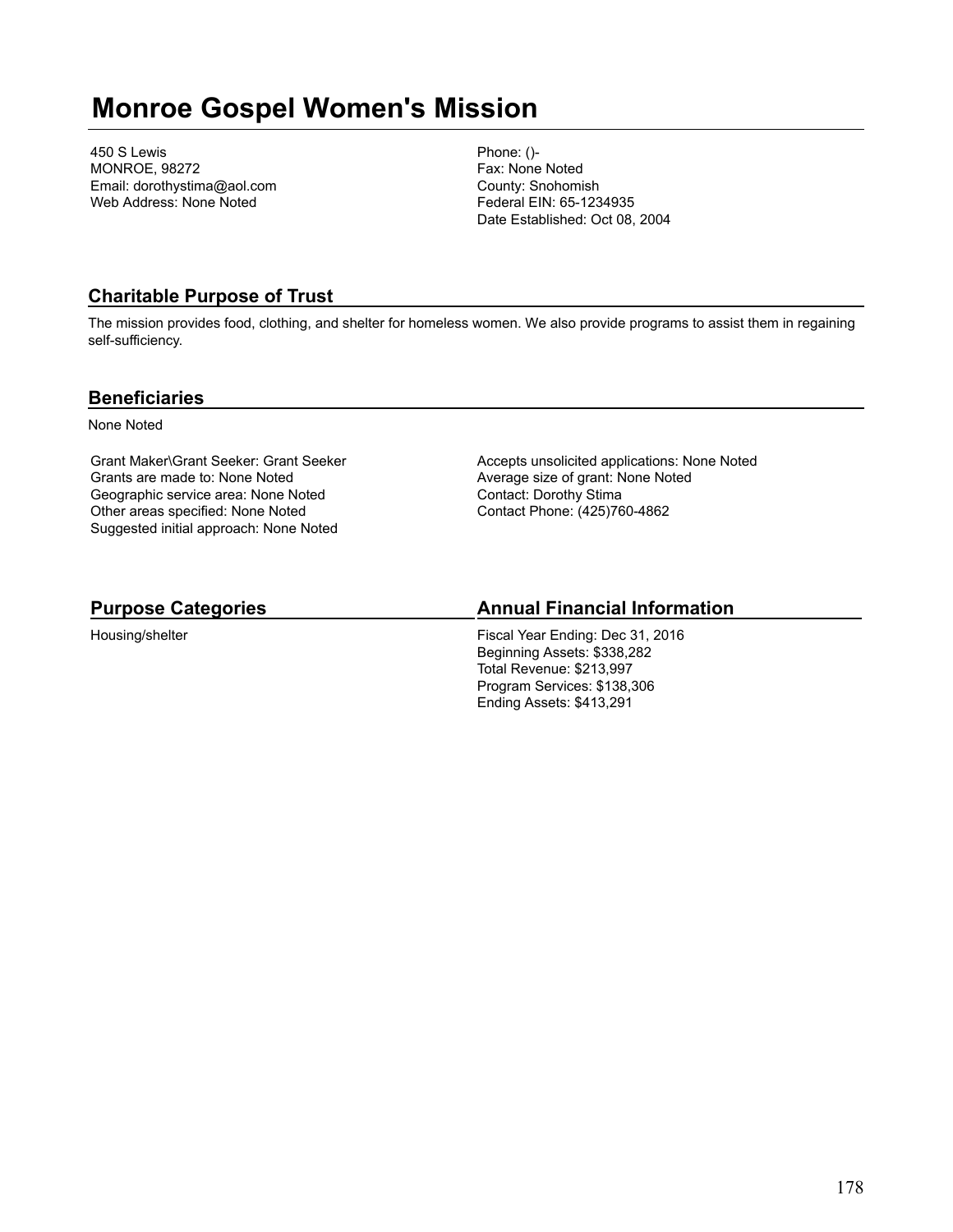# **Morgan Family Foundation**

C/O ENTERA MANAGEMENT/MPI 19226 66TH AVE S STE Phone: ()- L108 KENT, 98032 Email: ADMIN@entera.com Web Address: None Noted

Fax: None Noted County: King Federal EIN: 91-1815410 Date Established: May 27, 1997

### **Charitable Purpose of Trust**

Section 3.02 ". . . May make donations for the public welfare or for charitable, humanitarian, educational, scientific or literary purposes."

#### **Beneficiaries**

None Noted

Grant Maker\Grant Seeker: Grant Maker Grants are made to: 501(c)(3) Geographic service area: US Other areas specified: None Noted Suggested initial approach: Letter

Accepts unsolicited applications: No Average size of grant: \$5,000 or below Contact: Thomas E. Morgan Contact Phone: (253)277-7800

## **Purpose Categories**

Arts, culture, humanities; Educational institutions & related activities

## **Annual Financial Information**

Fiscal Year Ending: Dec 31, 2015 Beginning Assets: \$853,400 Total Revenue: \$30,006 Program Services: \$43,441 Ending Assets: \$839,965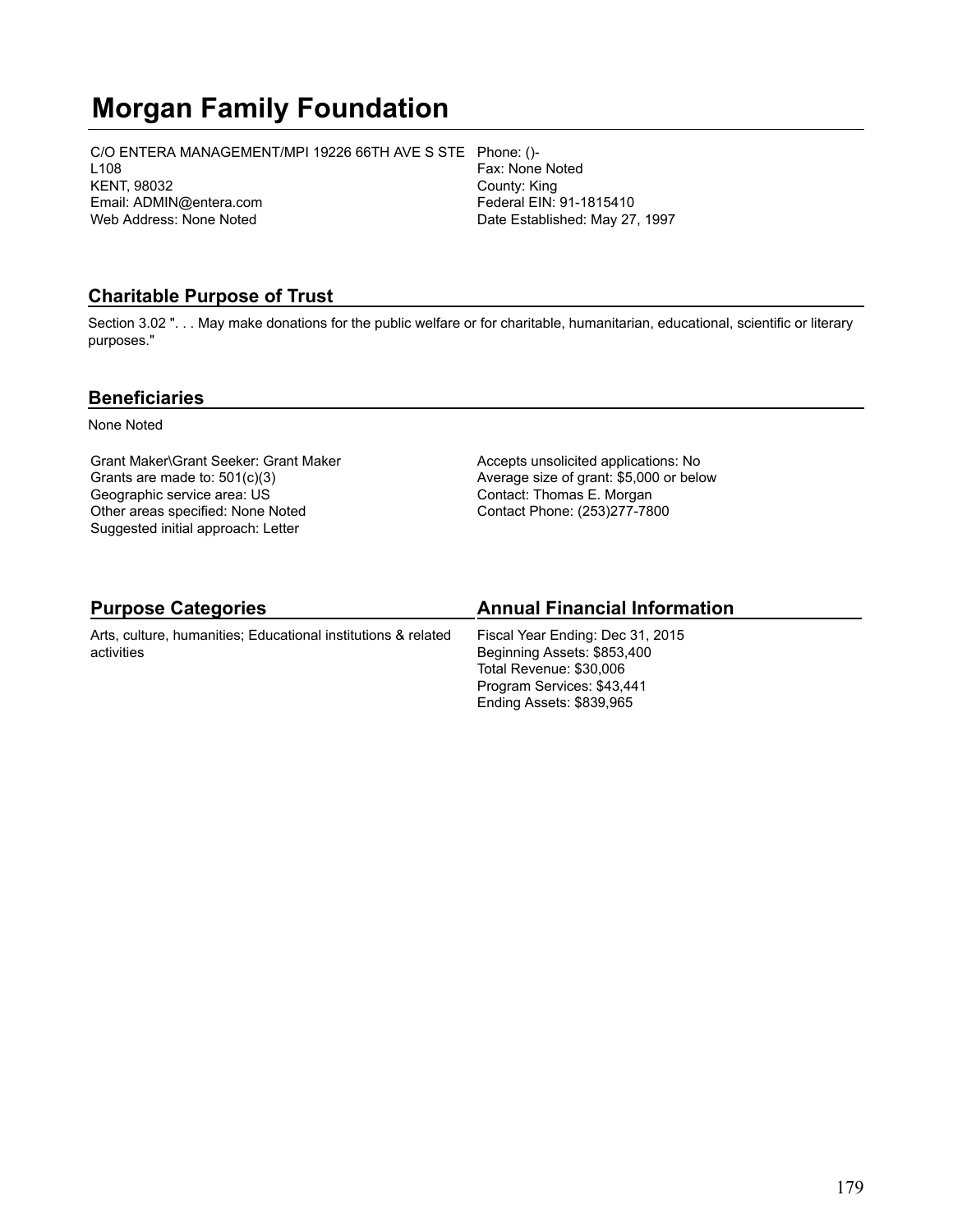# **Morris Family Foundation**

PO Box 1343 LANGLEY, 98260 Email: MFF41@COMCAST.NET Web Address: None Noted

Phone: (360)341-1089 Fax: None Noted County: Island Federal EIN: 94-3287289 Date Established: Mar 23, 1998

### **Charitable Purpose of Trust**

THE MORRIS FAMILY FOUNDATION (MFF) SEEKS TO PROMOTE OPPORTUNITIES FOR WOMEN, CHILDREN AND YOUTH TO BETTER THEIR LIVES IN THE HOPES OF CREATING A MORE SOCIALLY AND ECONOMICALLY JUST WORLD. MFF'S SECONDARY PURPOSE IS TO HELP PRESERVE THE EARTH'S NATURAL ENVIRONMENT. TO THAT END, WE SUPPORT PROGRAMS THAT SEEK TO PROTECT AND RESTORE HABITAT AND ENDANGERED SPECIES AND TO PROMOTE ENVIRONMENTAL EDUCATION.

### **Beneficiaries**

None Noted

Grant Maker\Grant Seeker: Grant Maker Grants are made to: 501(c)(3) Geographic service area: US, Washington State, Pacific **Northwest** Other areas specified: None Noted Suggested initial approach: Letter, No Phone Calls

Accepts unsolicited applications: No Average size of grant: \$5,000 or below Contact: MARY MORRIS WILLIS Contact Phone: (360)341-1089

| <b>Purpose Categories</b>                                     | <b>Annual Financial Information</b> |
|---------------------------------------------------------------|-------------------------------------|
| Arts, culture, humanities; Environmental quality, protection; | Fiscal Year Ending: Dec 31, 2015    |
| Youth development                                             | Beginning Assets: \$536,095         |
|                                                               | Total Revenue: \$-2,102             |
|                                                               | Program Services: \$49,112          |
|                                                               | Ending Assets: \$484,881            |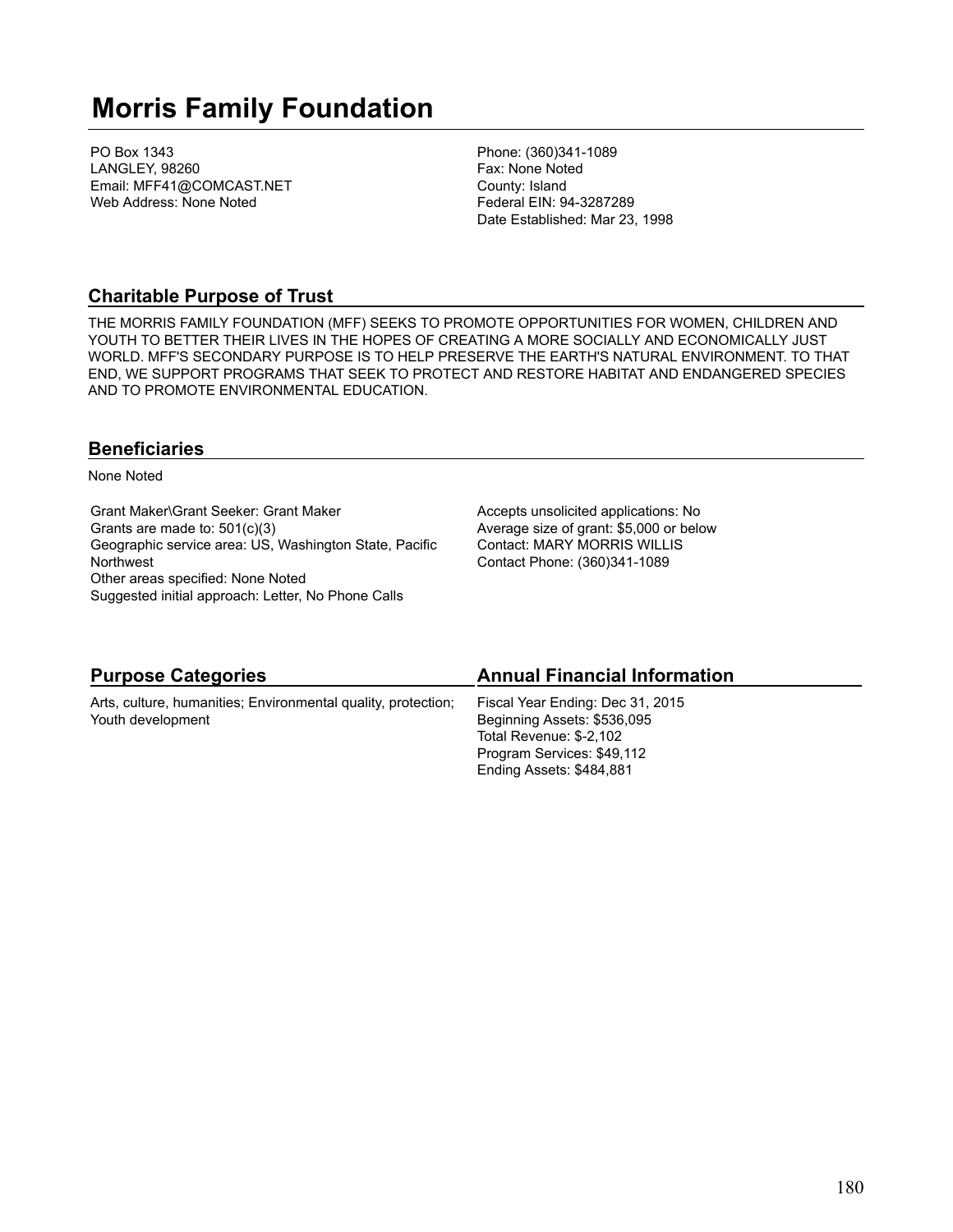# **Mount Baker Scout Foundation**

1715 100th Place SE EVERETT, 98208 Email: drhodes@mountbakerbsa.org Web Address: www.mountbakerbsa.org Phone: (425)338-3477 Fax: None Noted County: Snohomish Federal EIN: 91-1129532 Date Established: Dec 26, 1980

## **Charitable Purpose of Trust**

Endowment fund raising support for the Mt. Baker Council-Boy Scouts of America through endowment earnings.

#### **Beneficiaries**

Mt. Baker Council-Boy Scouts of America

Grant Maker\Grant Seeker: Grant Seeker Grants are made to: None Noted Geographic service area: None Noted Other areas specified: None Noted Suggested initial approach: None Noted

Accepts unsolicited applications: Unknown Average size of grant: None Noted Contact: Duane Rhodes Contact Phone: (425)338-0380

#### **Purpose Categories**

Youth development

#### **Annual Financial Information**

Fiscal Year Ending: Dec 31, 2015 Beginning Assets: \$2,809,738 Total Revenue: \$376,712 Program Services: \$86,507 Ending Assets: \$3,799,175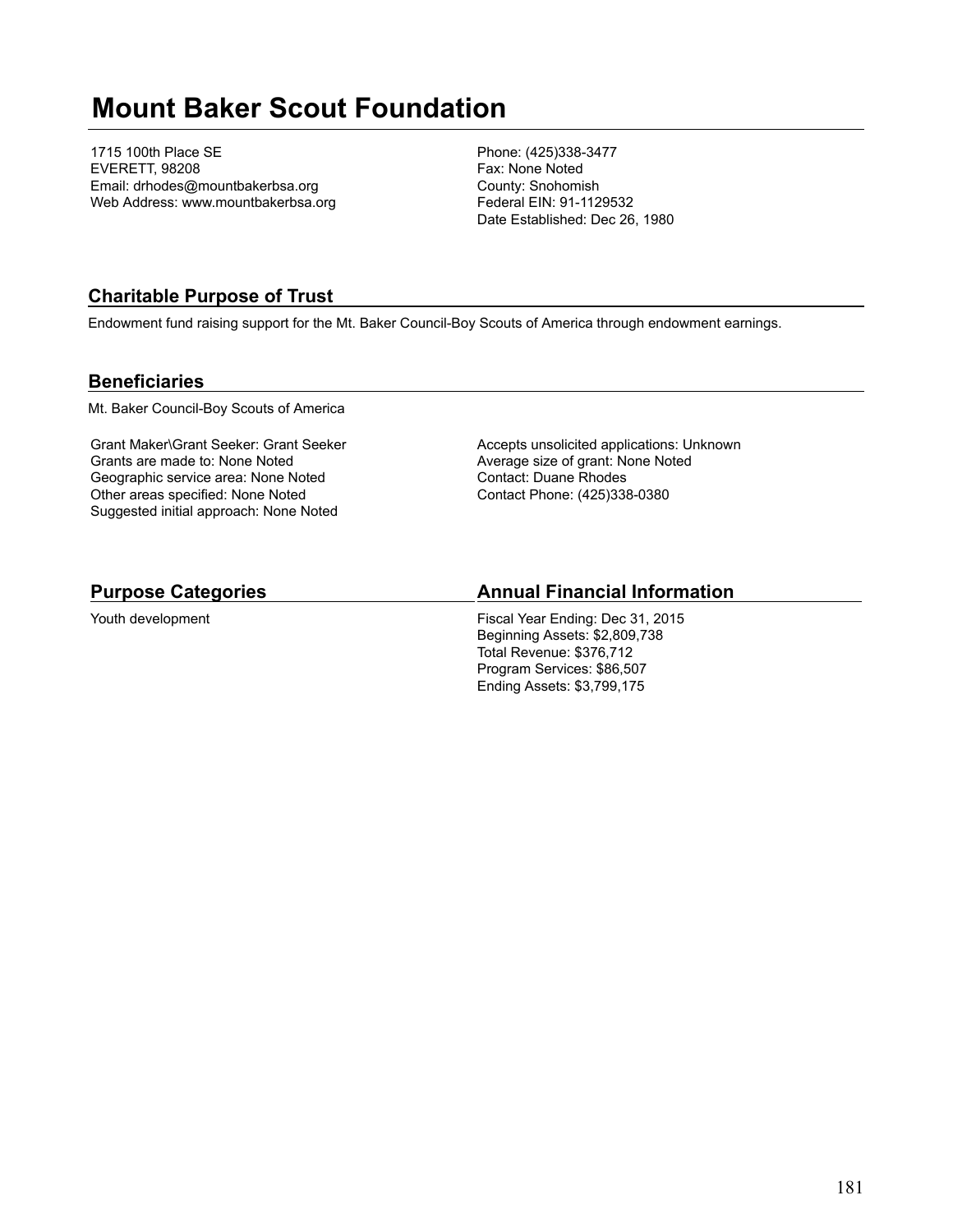# **Nami Eastside**

C/o The Together Center 16225 NE 87th St, Ste A9 REDMOND, 98052 Email: megan@nami-eastside.org Web Address: www.nami-eastside.org

Phone: (425)885-3042 Fax: None Noted County: King Federal EIN: 91-2106510 Date Established: Oct 23, 2001

## **Charitable Purpose of Trust**

Non-profit suport, advocacy and education for the mentally-ill and their family members.

#### **Beneficiaries**

None Noted

Grant Maker\Grant Seeker: Grant Seeker Grants are made to: None Noted Geographic service area: None Noted Other areas specified: None Noted Suggested initial approach: None Noted

Accepts unsolicited applications: None Noted Average size of grant: None Noted Contact: MICHELE MEAKER Contact Phone: (425)885-6264

### **Purpose Categories**

Health-general & rehabilitative; Mental health, crisis intervention; Human service-other multipurpose

### **Annual Financial Information**

Fiscal Year Ending: Dec 31, 2016 Beginning Assets: \$90,813 Total Revenue: \$148,956 Program Services: \$154,951 Ending Assets: \$84,818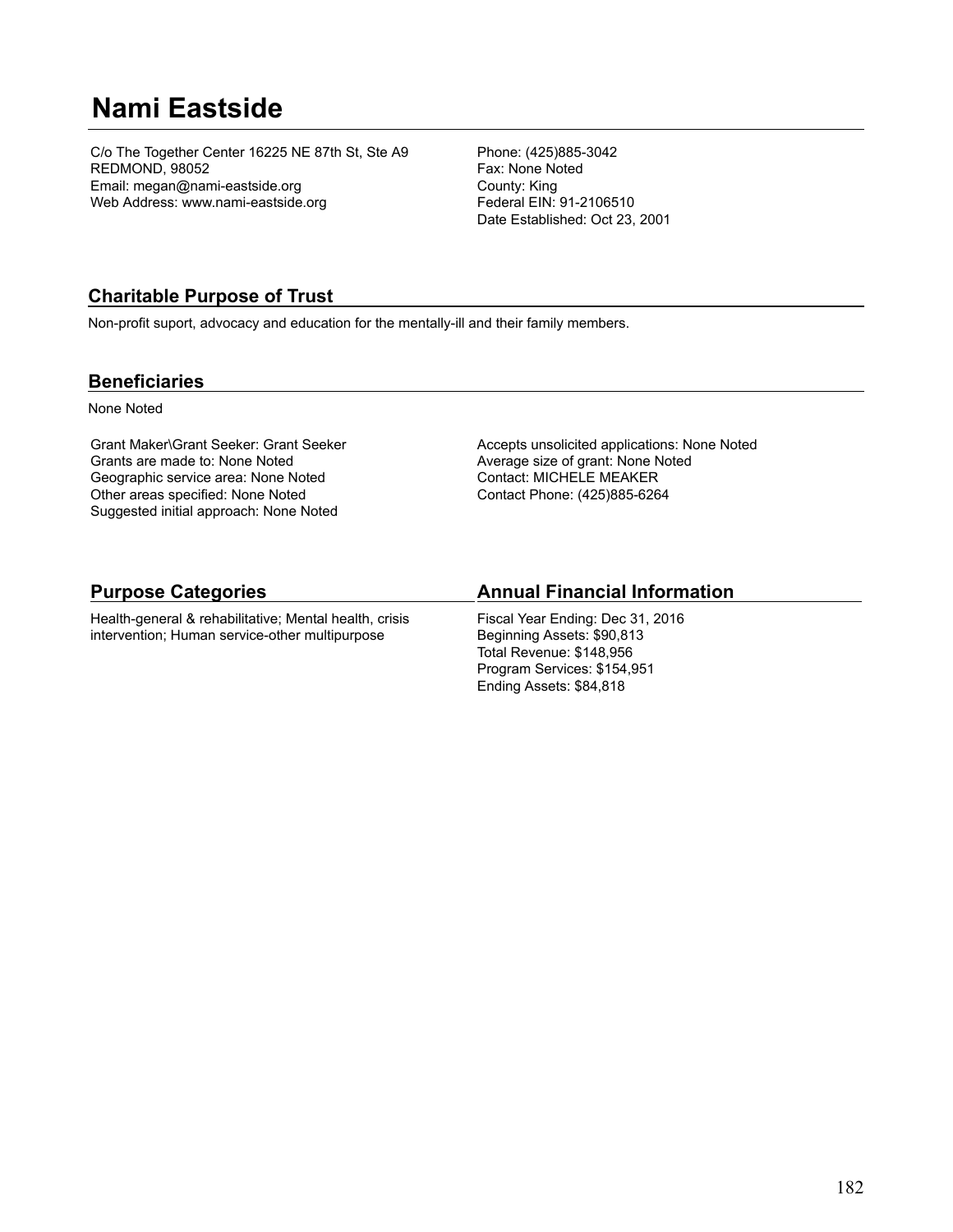# **Neighborcare Health**

1200 12TH AVE S STE 901 Seattle, 98144 Email: development@neighborcare.org Web Address: www.neighborcare.org

Phone: (206)682-0363 Fax: None Noted County: King Federal EIN: 91-0893287 Date Established: Feb 25, 1974

### **Charitable Purpose of Trust**

To provide primary medical and dental care to low-income, uninsured and homeless individuals and families.

#### **Beneficiaries**

None Noted

Grant Maker\Grant Seeker: Grant Seeker Grants are made to: None Noted Geographic service area: None Noted Other areas specified: None Noted Suggested initial approach: None Noted

Accepts unsolicited applications: None Noted Average size of grant: None Noted Contact: Joseph Sparacio Contact Phone: (206)548-3271

#### **Purpose Categories**

Health-general & rehabilitative; Mental health, crisis intervention; Human service-other multipurpose

#### **Annual Financial Information**

Fiscal Year Ending: Dec 31, 2015 Beginning Assets: \$62,920,005 Total Revenue: \$68,873,492 Program Services: \$60,384,980 Ending Assets: \$73,787,233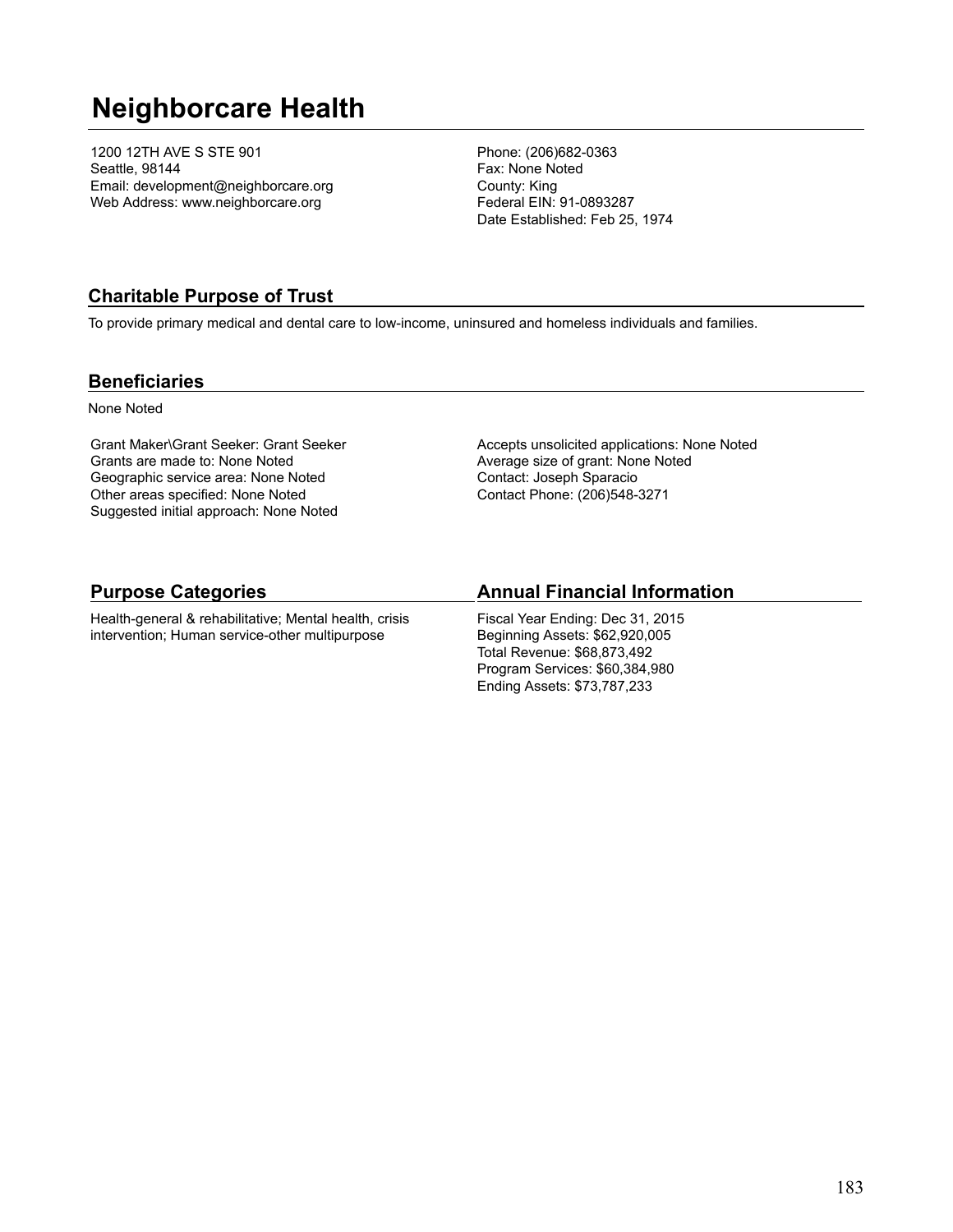# **Nelsen Family Residence Historical Trust**

10510 NORTHUP WAY STE 300 KIRKLAND, 98033 Email: LNELSEN@HANSENBROS.COM Web Address: www.nelsenhistoricaltrust.org Phone: ()- Fax: None Noted County: King Federal EIN: 91-6418016 Date Established: Jun 19, 1996

### **Charitable Purpose of Trust**

To maintain and preserve the historical residence and it surrounding grounds for the educational benefits of the future generation of Tukwila residents.

#### **Beneficiaries**

None Noted

Grant Maker\Grant Seeker: Grant Seeker Grants are made to: None Noted Geographic service area: None Noted Other areas specified: None Noted Suggested initial approach: None Noted

Accepts unsolicited applications: None Noted Average size of grant: None Noted Contact: Craig Wooton Contact Phone: (425)255-6535

## **Purpose Categories**

Arts, culture, humanities; Educational institutions & related activities

### **Annual Financial Information**

Fiscal Year Ending: Dec 31, 2015 Beginning Assets: \$1,098,877 Total Revenue: \$12,322 Program Services: \$54,036 Ending Assets: \$1,057,143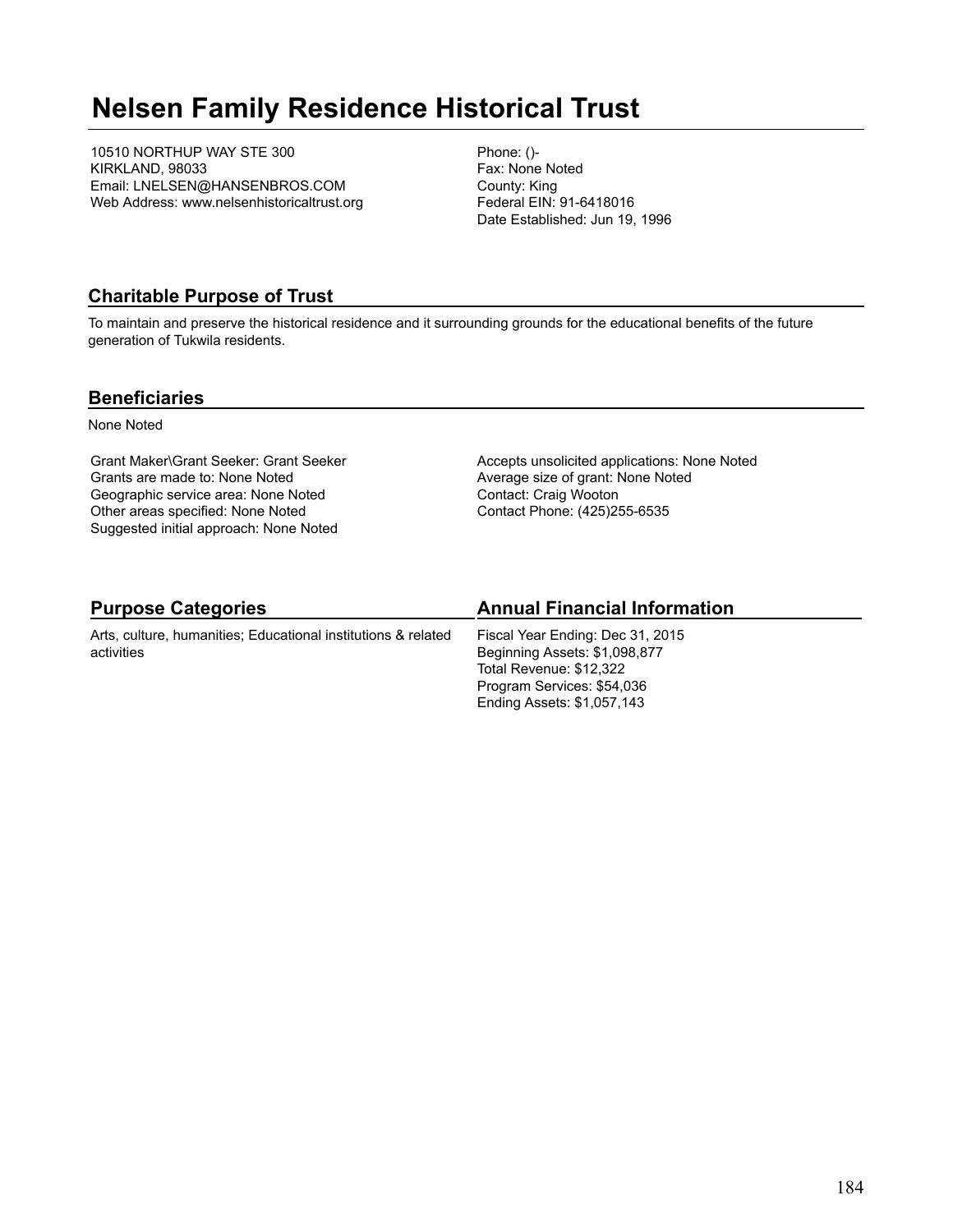# **Norman C. Danielson Foundation**

Riverview Asset Management Corp 900 SW Washington, Ste Phone: (360)693-7546 900 VANCOUVER, 98660 Email: margaretdent@riverviewbank.com Web Address: None Noted

Fax: None Noted County: Clark Federal EIN: 45-3913677 Date Established: Aug 01, 2011

## **Charitable Purpose of Trust**

This foundation was established for the purposes of making grants to a variety of tax-exempt charitable, cultural or educational organizations to serve the residents of East Clark County, Washington, including education of children and/or young adults residing in Camas, Washougal or the Evergreen School District area, conservation and/or restoration of natural areas or open spaces in the Camas/Washougal area or Evergreen School District area, benefiting East Clark County senior citizens in need and supporting economically disadvantaged citizens in the East Clark County area through education and training.

## **Beneficiaries**

None Noted

Grant Maker\Grant Seeker: Grant Maker Grants are made to: 501(c)(3) Geographic service area: None Noted Other areas specified: E Clark Co, WA (Camas, Washougal Evergreen SD) Suggested initial approach: Letter, Call, Email

Accepts unsolicited applications: Yes Average size of grant: \$5,000 or below Contact: Magaret Dent, Riverview Trust Company Contact Phone: (360)693-7442

| <b>Purpose Categories</b>                                    | <b>Annual Financial Information</b> |
|--------------------------------------------------------------|-------------------------------------|
| Educational institutions & related activities; Environmental | Fiscal Year Ending: Sep 30, 2016    |
| quality, protection; Human service-other multipurpose        | Beginning Assets: \$727,345         |
|                                                              | Total Revenue: \$1,014,695          |
|                                                              | Program Services: \$42,577          |
|                                                              | Ending Assets: \$1,696,931          |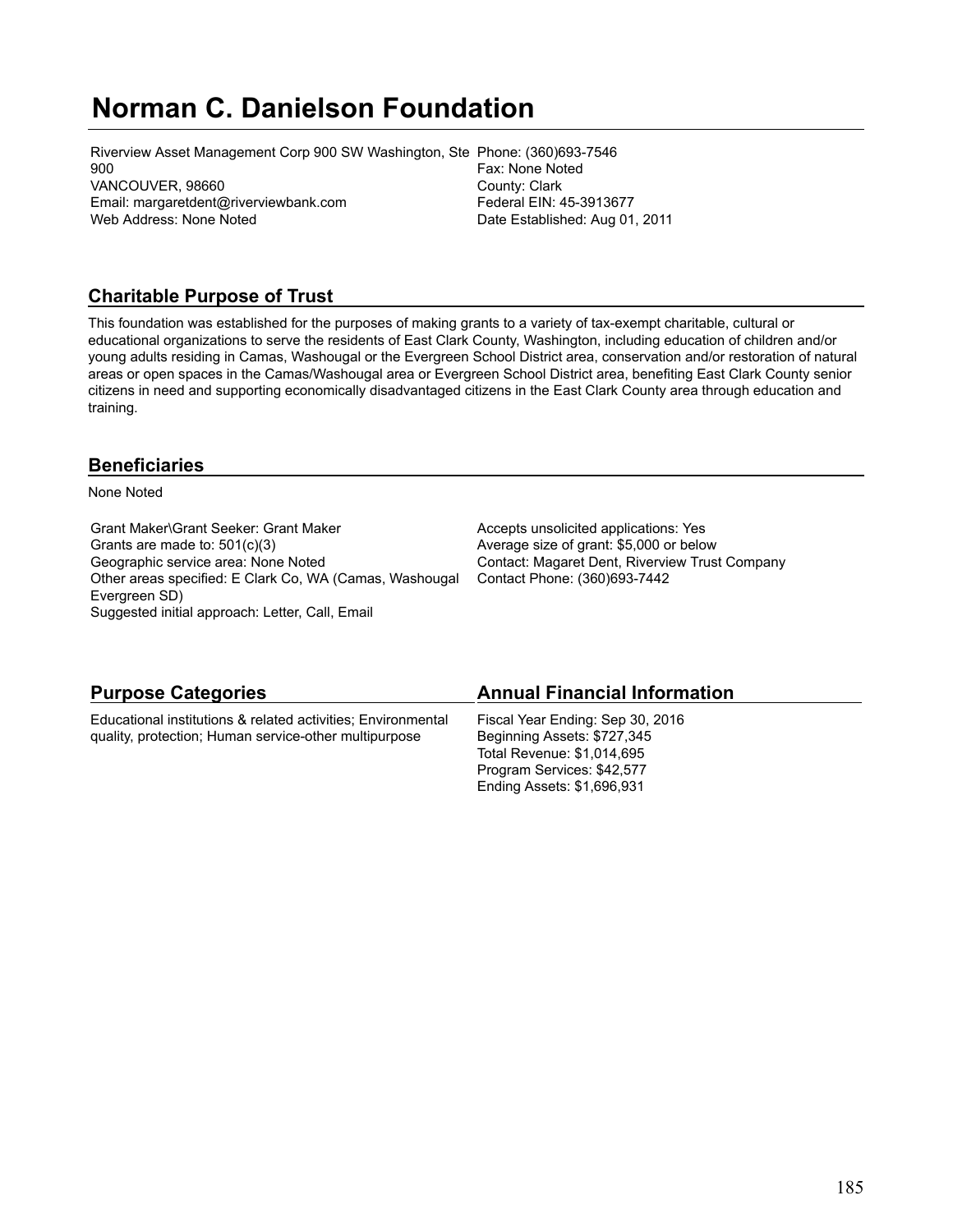# **North Seattle Community College Foundation**

600 UNIVERSITY ST STE 2409 SEATTLE, 98101 Email: DSHORTRIDGE@MYFINANCIALGOALS.ORG, KNHUYEN@MYFINANCIALGOALS.ORG Web Address: www.myfinancialgoals.org

Phone: (206)374-8866 Fax: None Noted County: None Noted Federal EIN: 91-1163554 Date Established: Aug 25, 1986

### **Charitable Purpose of Trust**

Mission Statement: The North Seattle Community College Foundation secures resources and applies them to advance the educational mission of North Seattle College.

#### **Beneficiaries**

North Seattle Community College 9600 College Way North Seattle, WA 98103-3599

Grant Maker\Grant Seeker: Grant Seeker Grants are made to: None Noted Geographic service area: None Noted Other areas specified: None Noted Suggested initial approach: None Noted

Accepts unsolicited applications: None Noted Average size of grant: None Noted Contact: Cindy R. Seremek Contact Phone: (206)374-8844

## **Purpose Categories**

Educational institutions & related activities

## **Annual Financial Information**

Fiscal Year Ending: Jun 30, 2016 Beginning Assets: \$6,194,799 Total Revenue: \$3,110,213 Program Services: \$3,788,407 Ending Assets: \$5,329,494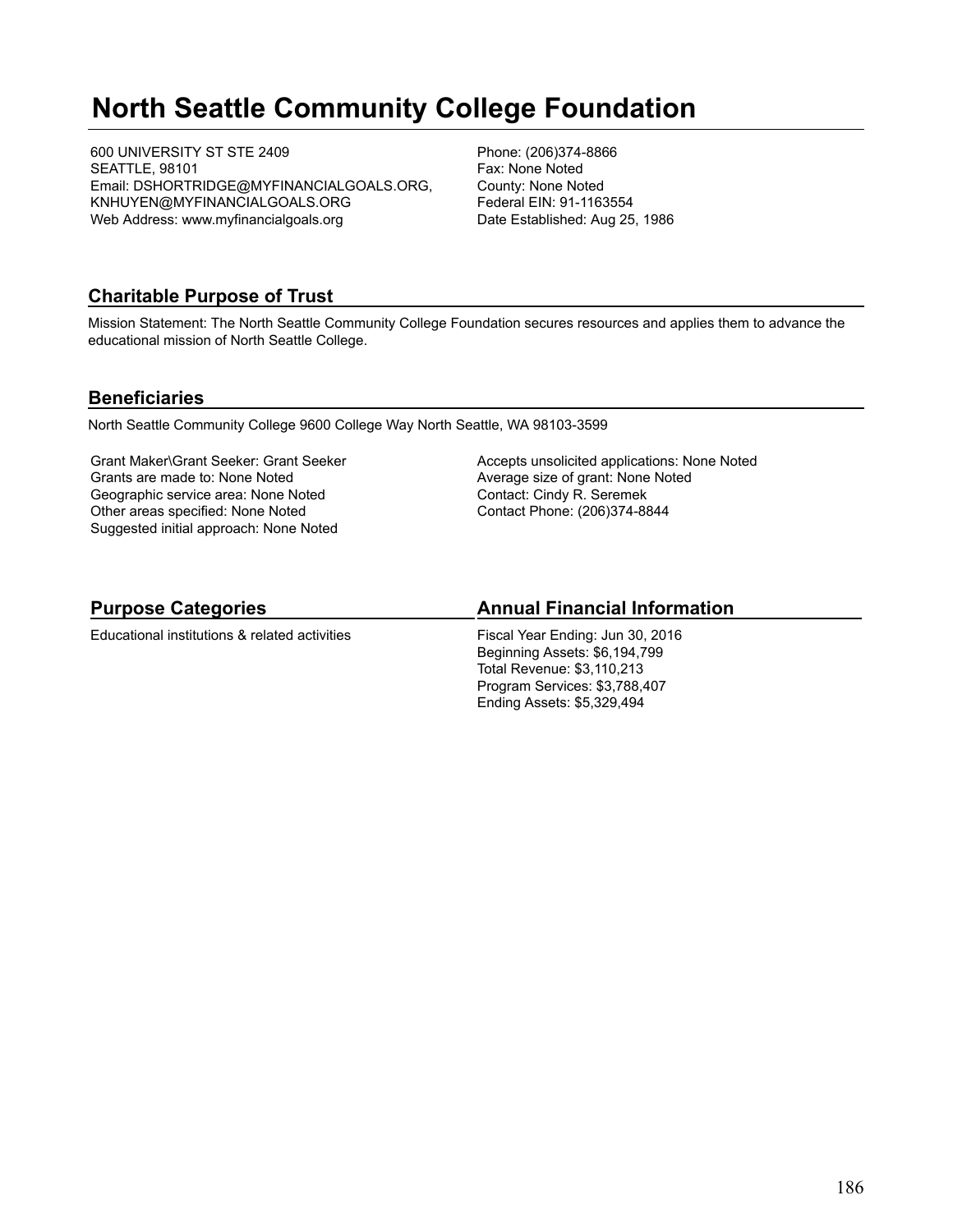# **North Thurston Educational Foundation**

PO Box 3312 Lacey, 98509 Email: ntef@hotmail.com Web Address: www.ntef.org Phone: ()- Fax: None Noted County: Thurston Federal EIN: 91-1433235 Date Established: Feb 02, 1989

## **Charitable Purpose of Trust**

The corporation shall be operated exclusively for educational purposes. The Foundation is an independent, broad-based, nonprofit community organization whose purpose is exclusively educational and charitable. It is formed to enhance educational opportunites and educational excellence in the North Thurston Public Schools. It exists soley to support and enrich educational programs and opportunities for students and staff in North Thurston Public Schools.

#### **Beneficiaries**

None Noted

Grant Maker\Grant Seeker: None Noted Grants are made to: None Noted Geographic service area: None Noted Other areas specified: North Thurston Public Schools Suggested initial approach: None Noted

Accepts unsolicited applications: No Average size of grant: \$5,000 or below Contact: Michael Jones Contact Phone: (360)790-6548

### **Purpose Categories**

Educational institutions & related activities

### **Annual Financial Information**

Fiscal Year Ending: Dec 31, 2015 Beginning Assets: \$2,542,850 Total Revenue: \$276,691 Program Services: \$130,164 Ending Assets: \$2,446,488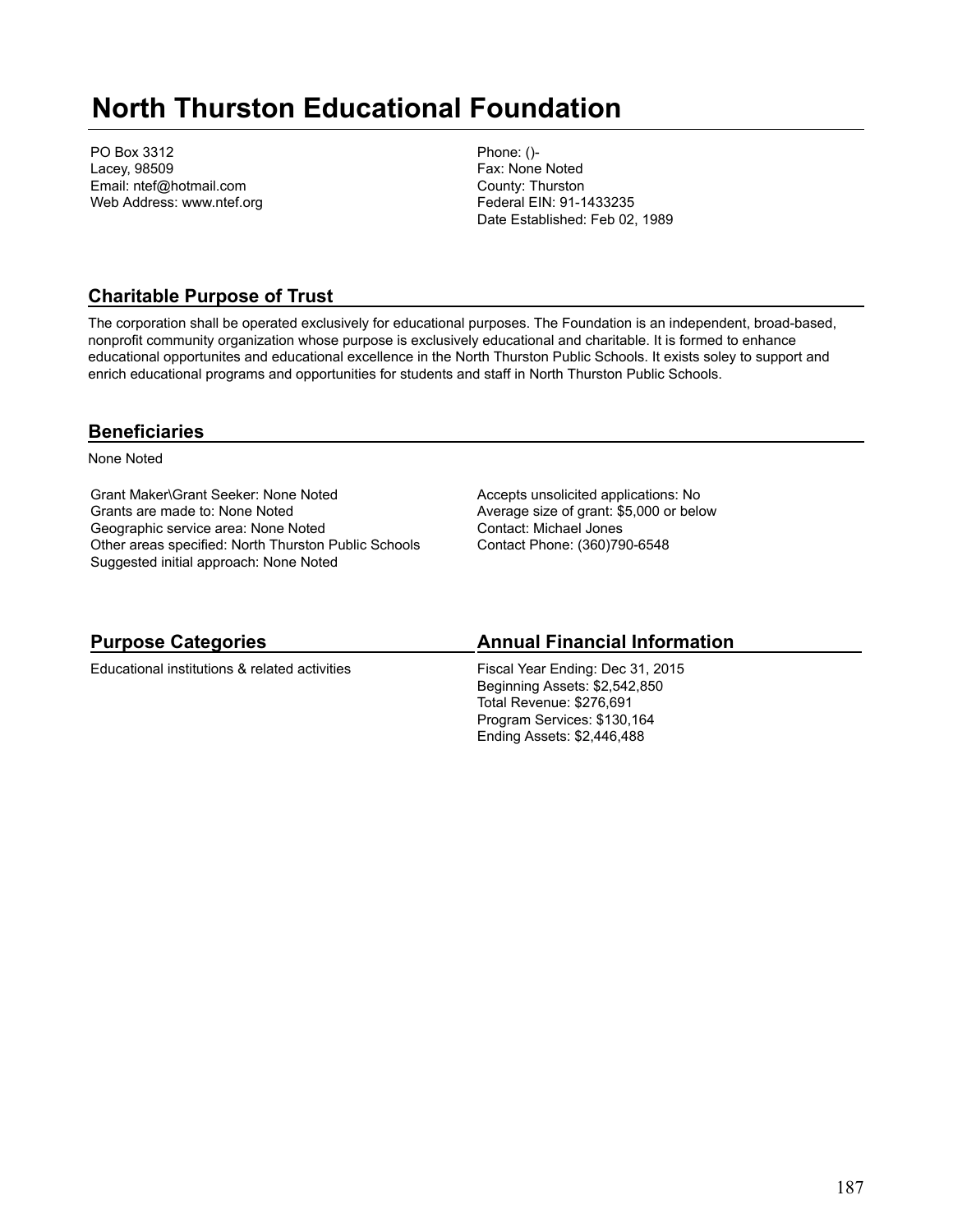## **Northwest Harvest/E.M.M.**

PO Box 12272 SEATTLE, 98102 Email: exec@northwestharvest.org Web Address: www.northwestharvest.org Phone: (206)682-3114 Fax: None Noted County: King Federal EIN: 91-0826037 Date Established: Jul 11, 1975

#### **Charitable Purpose of Trust**

Northwest Harvest/ EMM functions as a center for food collection and distribution. Food is dispersed statewide through over 380 member community hunger response programs which include Sit Down Programs and The Northwest Harvest Cherry Street Food Bank. Our network of 380 member agencies provide over 500,000 services monthly to men, women and children in poverty. The agency also purchases staple foods with donated money.

#### **Beneficiaries**

None Noted

Grant Maker\Grant Seeker: Grant Seeker Grants are made to: None Noted Geographic service area: None Noted Other areas specified: None Noted Suggested initial approach: None Noted

Accepts unsolicited applications: None Noted Average size of grant: None Noted Contact: Shelley Rotondo Contact Phone: (206)625-0755

### **Purpose Categories**

Food, nutrition, agriculture; Human service-other multipurpose

#### **Annual Financial Information**

Fiscal Year Ending: Jun 30, 2016 Beginning Assets: \$23,692,515 Total Revenue: \$53,501,302 Program Services: \$54,573,738 Ending Assets: \$21,626,929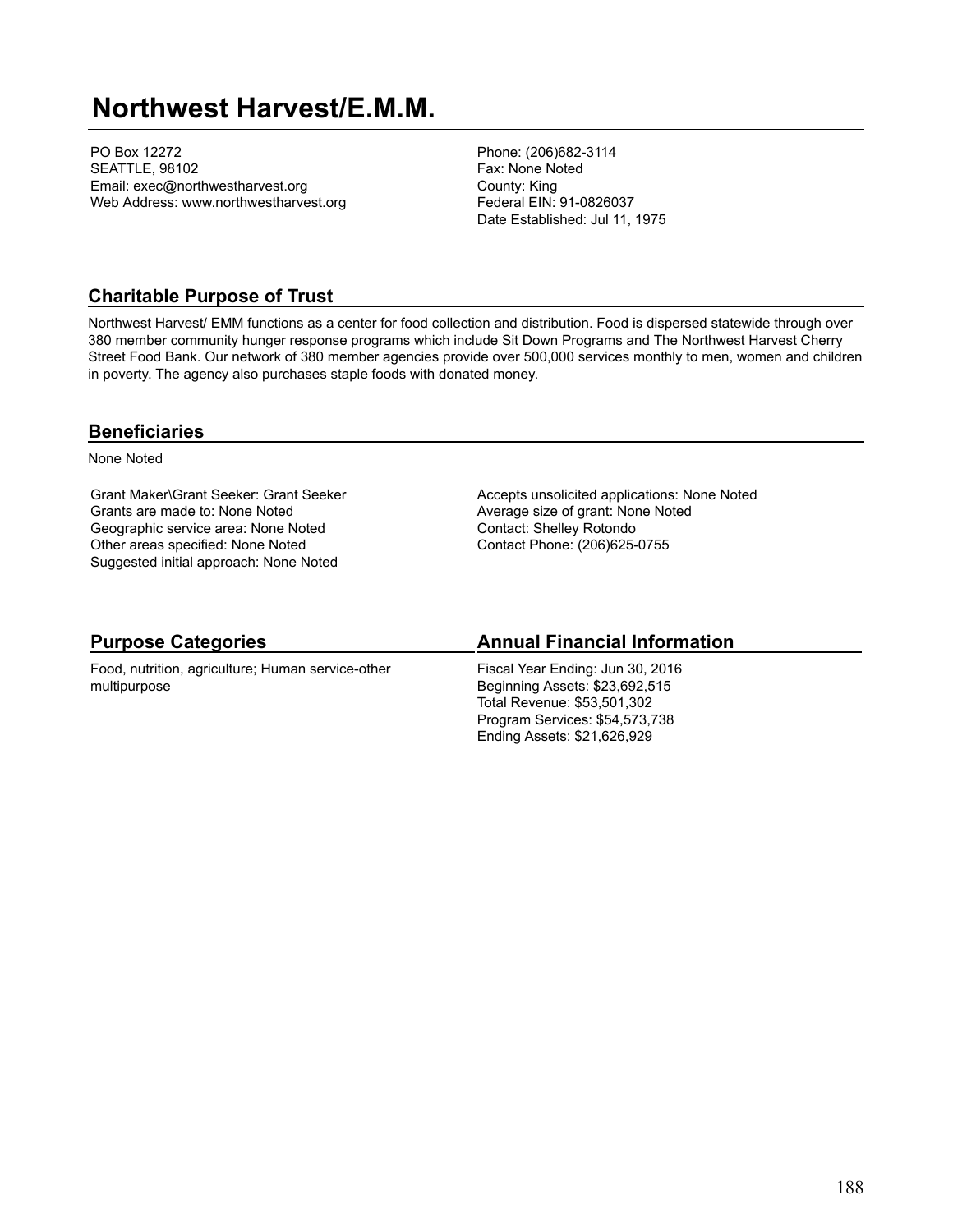## **Northwest Indian College Foundation**

2522 Kwina Rd Bellingham, 98226 Email: gmasten@nwic.edu Web Address: www.nwic.edu Phone: (360)738-0136 Fax: None Noted County: Whatcom Federal EIN: 94-3057654 Date Established: Dec 09, 1987

### **Charitable Purpose of Trust**

To advance the Northwest Indian College and to improve the quality of life on Washington Indian Reservations as well as other reservations served by the College. To provide support to Northwest Indian College and Native American students in Washington seeking higher education.

#### **Beneficiaries**

None Noted

Grant Maker\Grant Seeker: Grant Seeker Grants are made to: 501(c)(3) Geographic service area: Pacific Northwest Other areas specified: None Noted Student Scholarships Suggested initial approach: Letter, Call, Email

Accepts unsolicited applications: Yes Average size of grant: \$5,000 or below Contact: Greg Masten Contact Phone: (360)392-4211

### **Purpose Categories**

Arts, culture, humanities; Educational institutions & related activities

#### **Annual Financial Information**

Fiscal Year Ending: Jun 30, 2016 Beginning Assets: \$7,273,598 Total Revenue: \$-144,924 Program Services: \$713,761 Ending Assets: \$6,333,703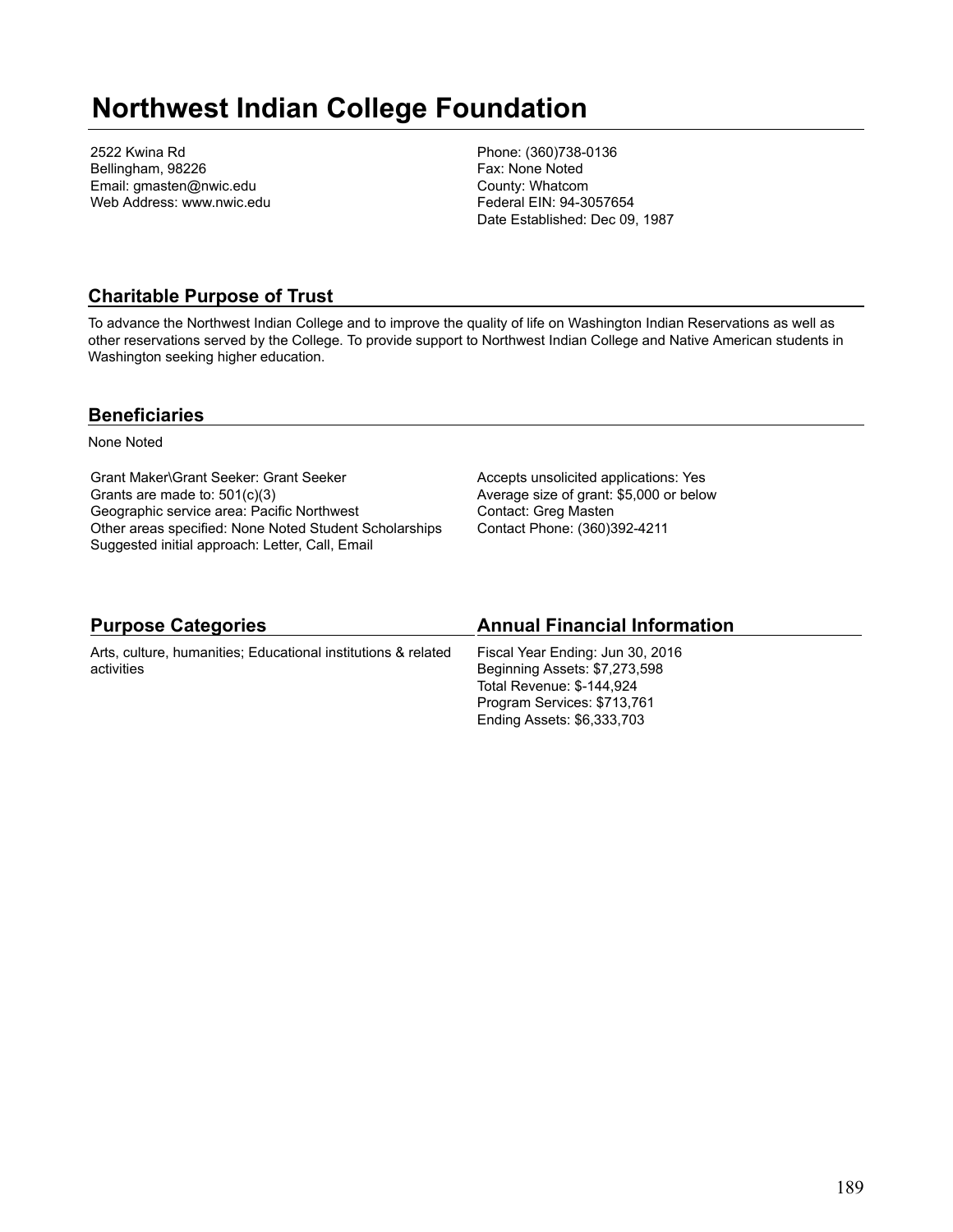# **Northwest Lions Endowment**

Park Place Bldg 1200 6th Ave, Ste 300 SEATTLE, 98101 Email: None Noted Web Address: None Noted

Phone: (206)682-8504 Fax: None Noted County: King Federal EIN: 41-2189873 Date Established: Jul 11, 2005

### **Charitable Purpose of Trust**

To operate exclusively for charitable or educational purposes, within the meaning of Section 501(c)(3) of the Internal Revenue Code of 1986, as amended (the "Code"), or any successor provision or code, by conducting or supporting activities of SightLife.

#### **Beneficiaries**

None Noted

Grant Maker\Grant Seeker: Both Grants are made to: 501(c)(3) Geographic service area: US, Washington State, Pacific **Northwest** Other areas specified: None Noted Suggested initial approach: No Phone Calls

Accepts unsolicited applications: No Average size of grant: \$5,001 to \$10,000 Contact: SCOTT GARREPY Contact Phone: (949)541-3011

### **Purpose Categories**

Health-general & rehabilitative

#### **Annual Financial Information**

Fiscal Year Ending: Dec 31, 2015 Beginning Assets: \$2,359,973 Total Revenue: \$60,506 Program Services: \$15,219 Ending Assets: \$2,320,581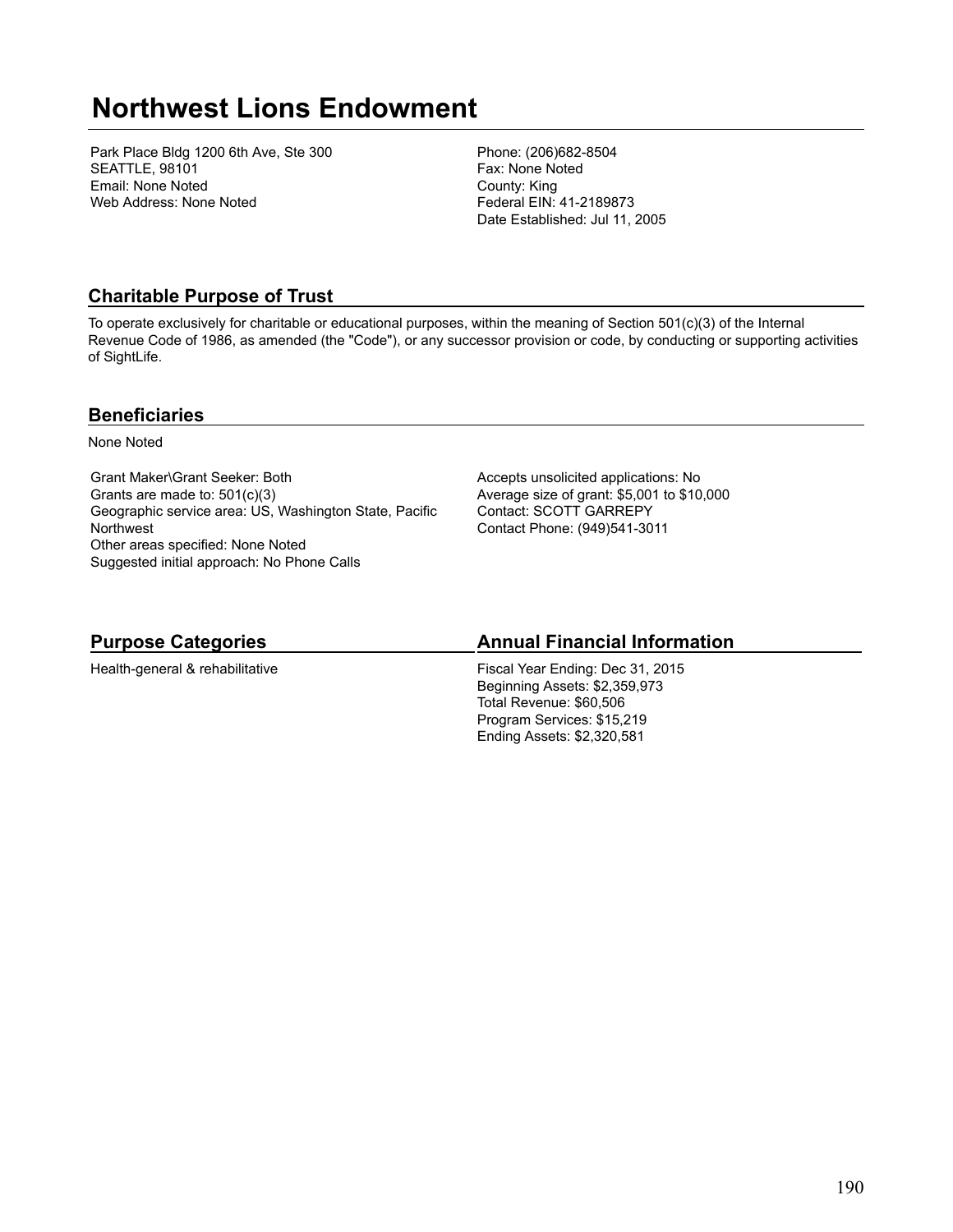# **Northwest Museum Of Arts & Culture Foundation**

PO Box 201 SPOKANE, 99210 Email: julia.goltz@northwestmuseum.org Web Address: www.northwestmuseum.org Phone: (509)363-5303 Fax: None Noted County: Spokane Federal EIN: 91-1303063 Date Established: Oct 22, 1984

#### **Charitable Purpose of Trust**

To assist in providing operating funds for the Northwest Museum of Arts & Culture (formerly the Cheney Cowles Museum) operated by the Eastern Washington State Historical Society.

#### **Beneficiaries**

Eastern Washington State Historical Society 2316 West First Avenue Spokane, WA 99204

Grant Maker\Grant Seeker: Grant Seeker Grants are made to: None Noted Geographic service area: None Noted Other areas specified: None Noted Suggested initial approach: None Noted

Accepts unsolicited applications: None Noted Average size of grant: None Noted Contact: Betsy Godlewski Contact Phone: (509)363-5304

## **Purpose Categories**

Arts, culture, humanities; Educational institutions & related activities

### **Annual Financial Information**

Fiscal Year Ending: Jun 30, 2016 Beginning Assets: \$8,027,098 Total Revenue: \$1,069,554 Program Services: \$1,320,351 Ending Assets: \$6,360,524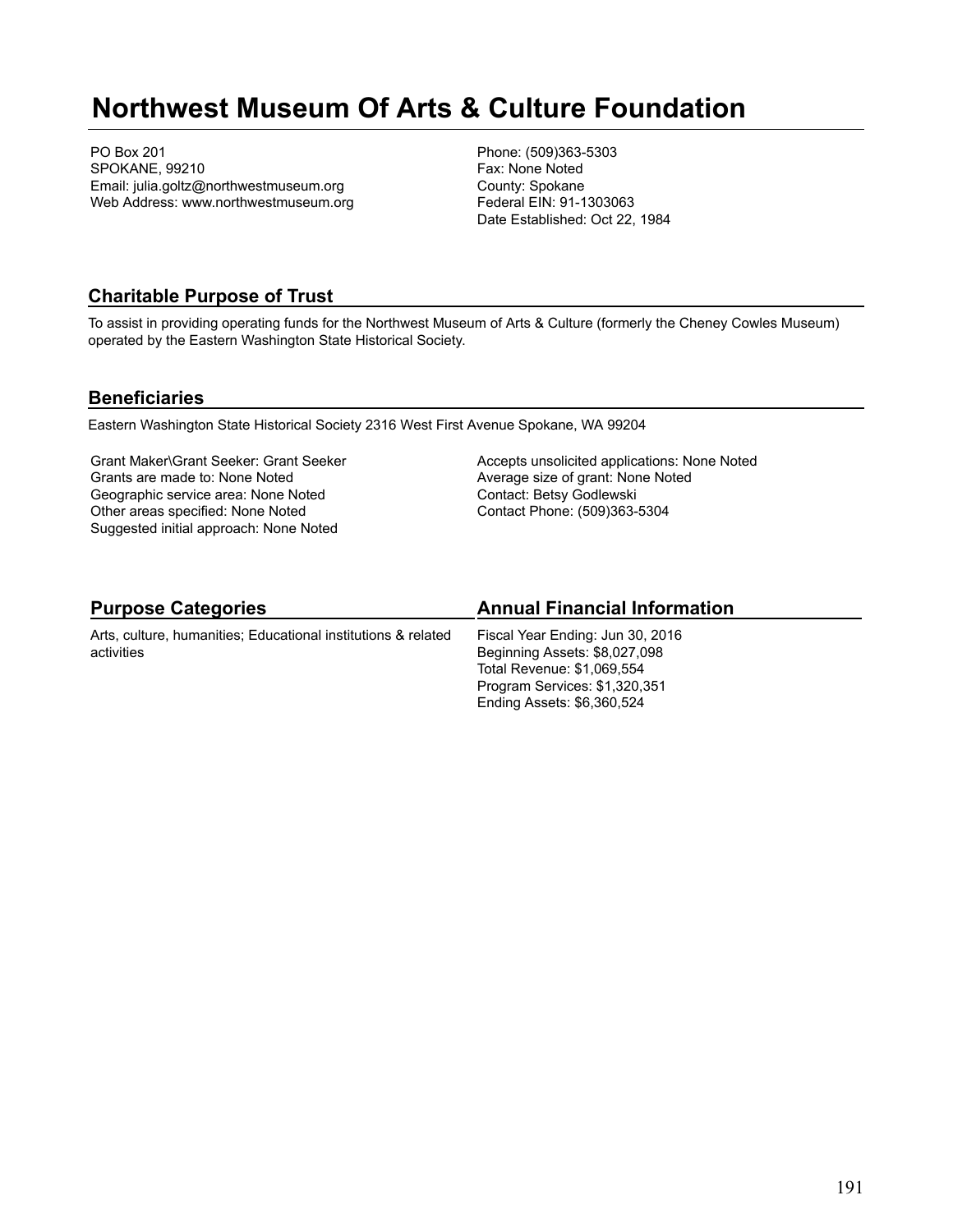# **Northwest Organization For Animal Help**

PO Box 1603 STANWOOD, 98292 Email: stacie@thenoahcenter.org Web Address: www.thenoahcenter.org Phone: (360)629-9923 Fax: None Noted County: Snohomish Federal EIN: 91-1362069 Date Established: Nov 14, 1986

### **Charitable Purpose of Trust**

None Noted

#### **Beneficiaries**

None Noted

Grant Maker\Grant Seeker: Grant Seeker Grants are made to: None Noted Geographic service area: None Noted Other areas specified: None Noted Suggested initial approach: None Noted

Accepts unsolicited applications: None Noted Average size of grant: None Noted Contact: Stacie Ventura Contact Phone: (360)629-7055

#### **Purpose Categories**

Animal-related activities; Community improvement/ development; Philanthropy & volunteerism

#### **Annual Financial Information**

Fiscal Year Ending: Dec 31, 2015 Beginning Assets: \$5,725,828 Total Revenue: \$1,878,105 Program Services: \$1,831,880 Ending Assets: \$5,692,800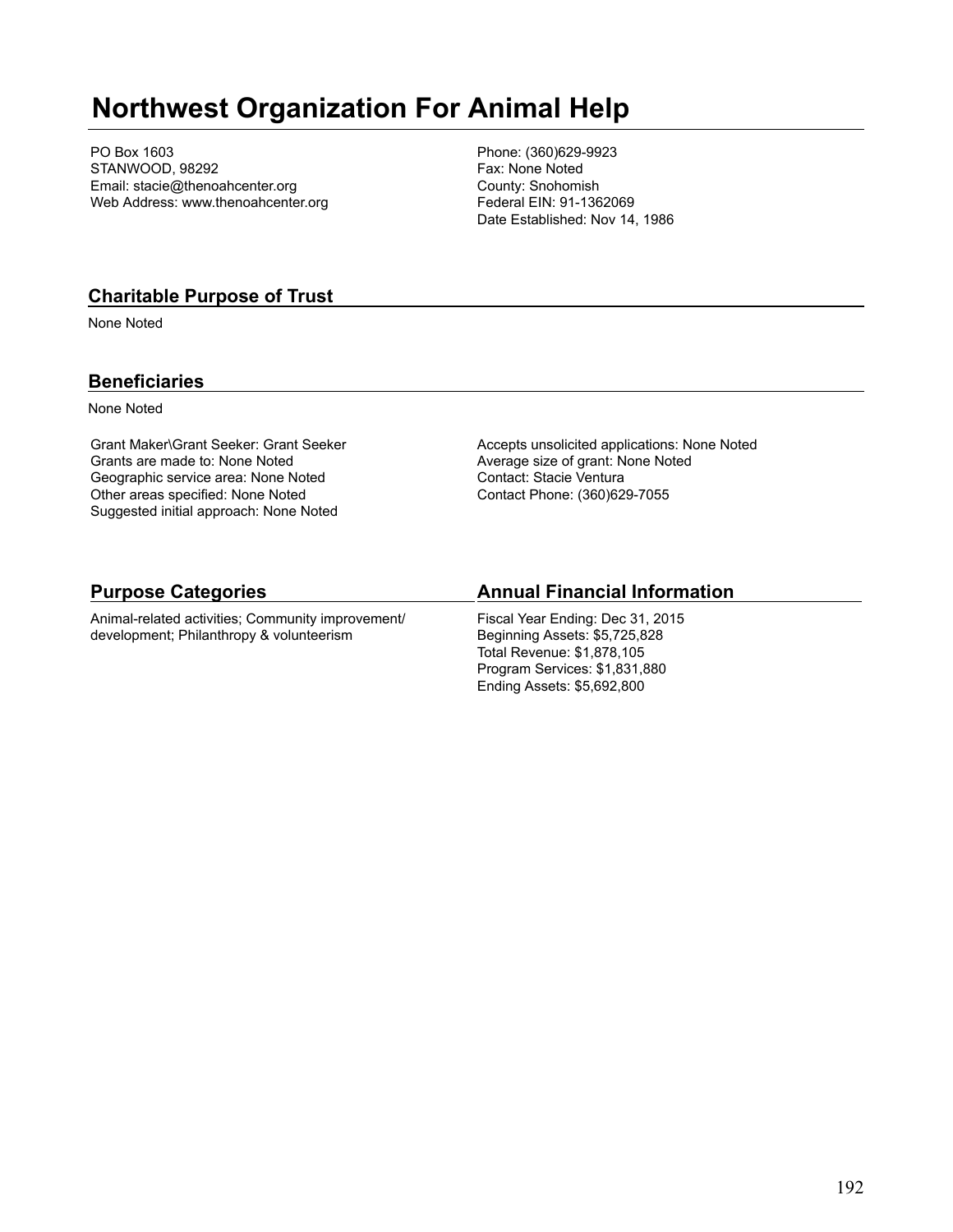# **O'Connell Family Foundation**

C/o Foundation Source 501 Silverside Rd, Ste 123 WILMINGTON, 19809 Email: jhirschkorn@foundationsource.com Web Address: None Noted

Phone: (800)839-1764 Fax: None Noted County: King Federal EIN: 20-3499847 Date Established: Sep 15, 2005

## **Charitable Purpose of Trust**

The corporation was organized to operate exclusively for religious, charitable, scientific and educational purposes within the meaning of Sections 501 (c)(3) and 170 (c)(2)(B) of the Internal Revenue Code of 1986, as amended.

#### **Beneficiaries**

None Noted

Grant Maker\Grant Seeker: Grant Maker Grants are made to: 501(c)(3) Geographic service area: Pacific Northwest Other areas specified: None Noted Suggested initial approach: No Phone Calls Accepts unsolicited applications: No Average size of grant: \$5,000 or below Contact: None Noted Contact Phone: ()-

## **Purpose Categories**

Educational institutions & related activities

## **Annual Financial Information**

Fiscal Year Ending: Dec 31, 2015 Beginning Assets: \$956,336 Total Revenue: \$49,905 Program Services: \$45,170 Ending Assets: \$961,071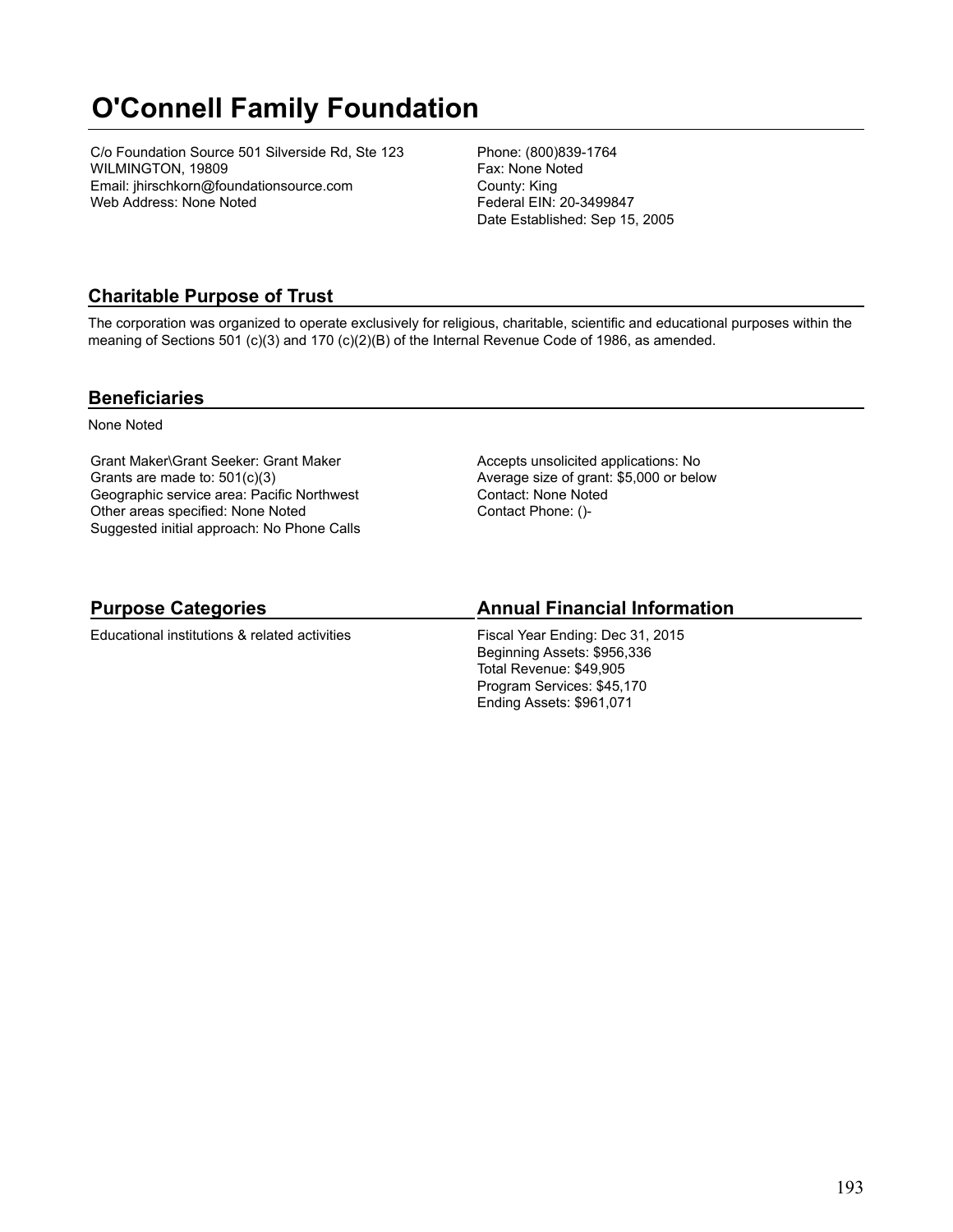# **O'Dea High School Foundation**

802 Terry Avenue SEATTLE, 98104 Email: weinand@odea.org Web Address: www.odea.org Phone: (206)340-4110 Fax: None Noted County: King Federal EIN: 91-1307532 Date Established: Jul 09, 1985

### **Charitable Purpose of Trust**

The primary purpose for the Foundation is to provide need-based financial aid for students who would otherwise not be able to attend O'Dea High School. The Foundation is not restricted to directly aiding students with tuition. Funds for capital expenditures may be requested by the Principal and awarded at the discretion of the Directors.

#### **Beneficiaries**

O'Dea High School 802 Terry Avenue Seattke, WA 98104

Grant Maker\Grant Seeker: Both Grants are made to: Other Organizations Geographic service area: Washington State Other areas specified: None Noted Suggested initial approach: None Noted

Accepts unsolicited applications: No Average size of grant: \$10,001 to \$25,000 Contact: Joanne Varney Contact Phone: (206)622-1307

### **Purpose Categories**

Educational institutions & related activities; Youth development; Religion/spiritual development

#### **Annual Financial Information**

Fiscal Year Ending: Dec 31, 2015 Beginning Assets: \$6,866,671 Total Revenue: \$676,059 Program Services: \$663,002 Ending Assets: \$6,720,183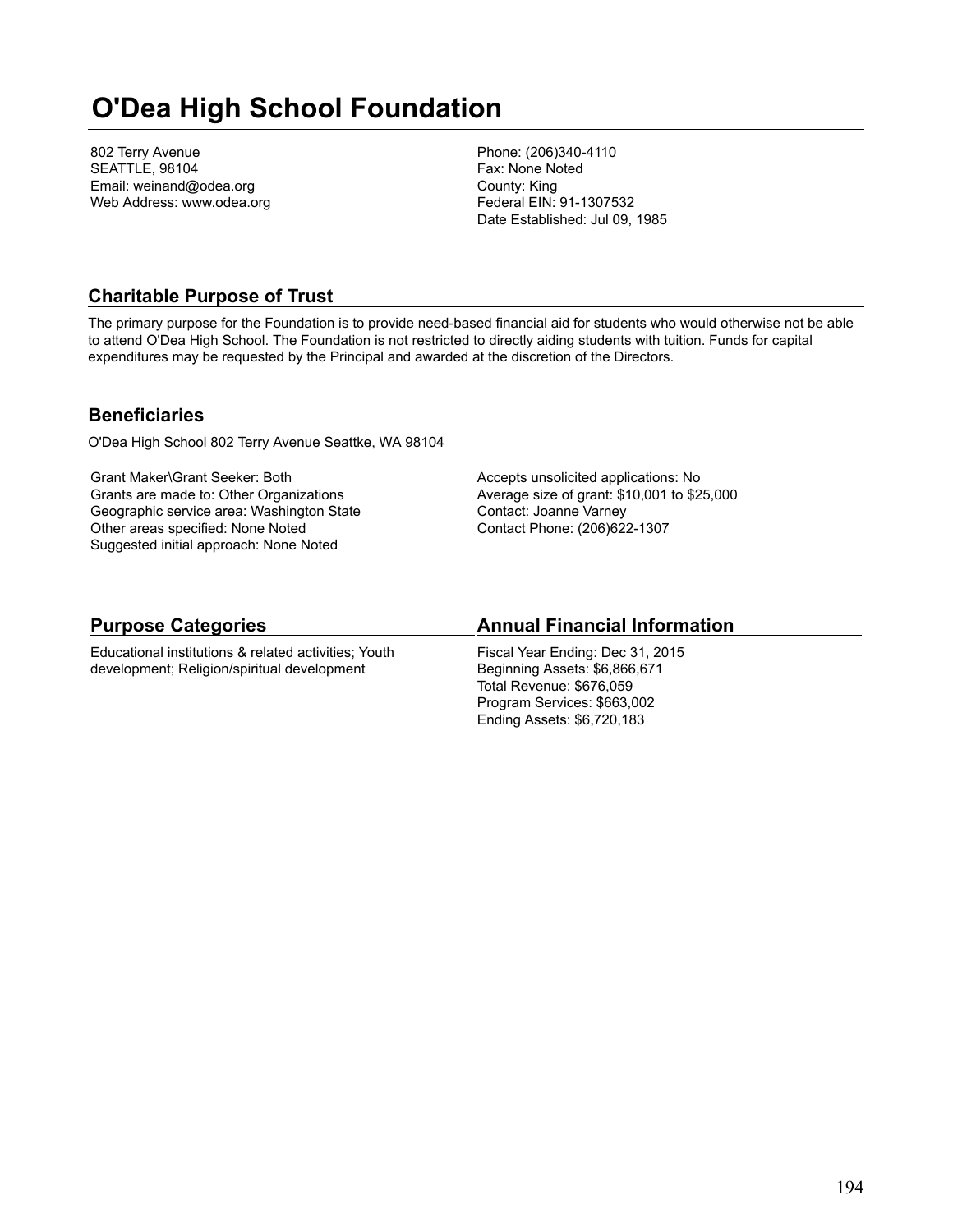# **One Dream At A Time**

2416 32nd Ave W SEATTLE, 98199 Email: ONEDREAMATATIME@GMAIL.COM Web Address: None Noted

Phone: (206)286-3581 Fax: None Noted County: King Federal EIN: 26-0626123 Date Established: Jul 26, 2007

#### **Charitable Purpose of Trust**

Help those who need help, such as the old, orphans, disadvantaged students students, people with special needs, etc.

#### **Beneficiaries**

None Noted

Grant Maker\Grant Seeker: Both Grants are made to: None Noted Geographic service area: None Noted Other areas specified: None Noted Suggested initial approach: None Noted Accepts unsolicited applications: None Noted Average size of grant: None Noted Contact: TERRY YOSHIKAWA Contact Phone: (206)281-9999

#### **Purpose Categories**

Food, nutrition, agriculture; Human service-other multipurpose; Public affairs/society benefit

#### **Annual Financial Information**

Fiscal Year Ending: Dec 31, 2015 Beginning Assets: \$86,029 Total Revenue: \$8,422 Program Services: \$12,452 Ending Assets: \$84,249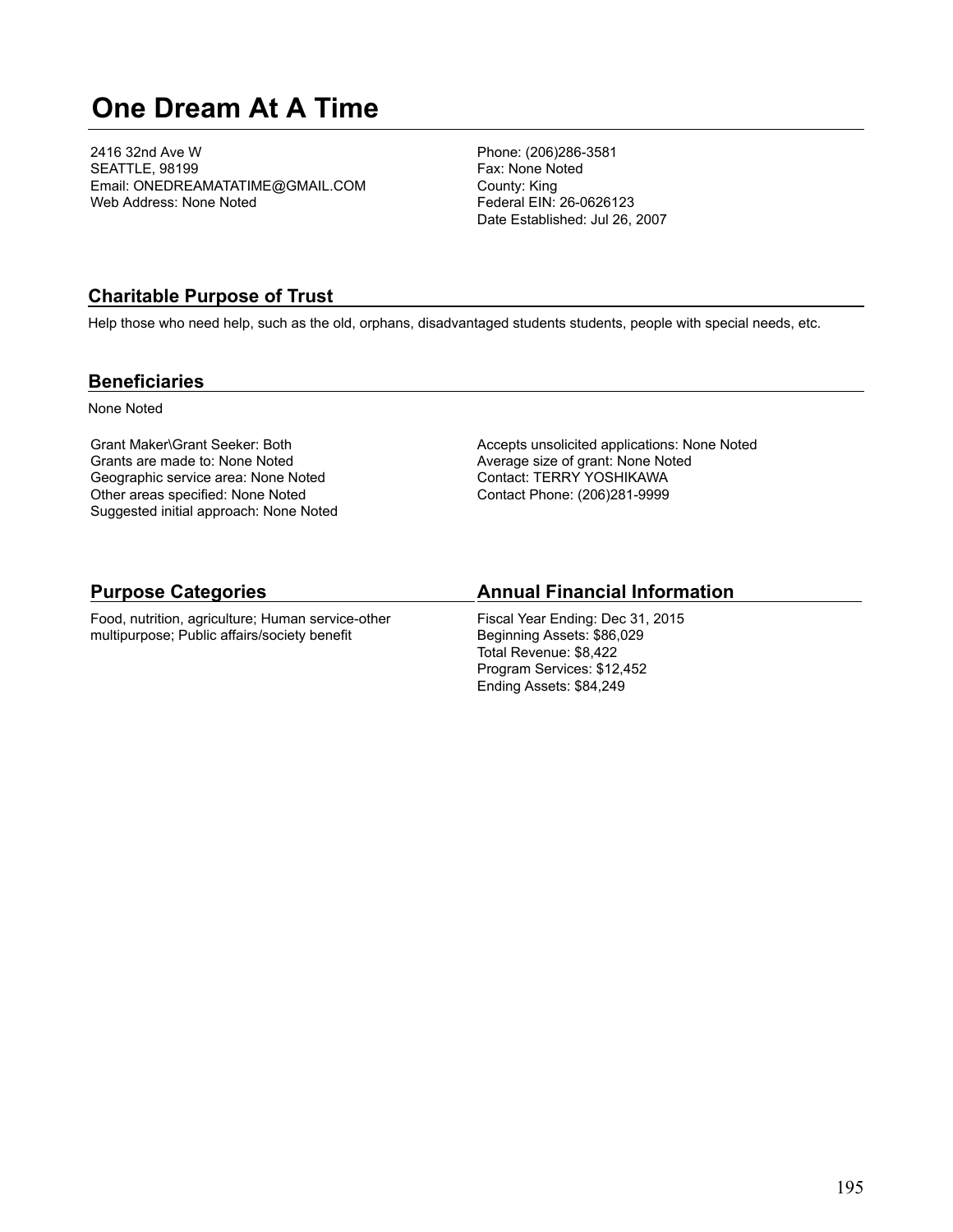# **One Reel**

1525 11TH AVE SEATTLE, 98122 Email: cweber@onereel.org Web Address: www.onereel.org Phone: (206)805-4122 Fax: None Noted County: King Federal EIN: 23-7246862 Date Established: Jan 02, 1973

#### **Charitable Purpose of Trust**

Production of creative arts events of all disciplines that invigorate broad and diverse audiences at Seattle's annual Bumershoot Festival and other traditional and non traditional venues.

#### **Beneficiaries**

None Noted

Grant Maker\Grant Seeker: Grant Seeker Grants are made to: None Noted Geographic service area: None Noted Other areas specified: None Noted Suggested initial approach: None Noted

Accepts unsolicited applications: None Noted Average size of grant: None Noted Contact: NICK CAIL Contact Phone: (206)683-0909

## **Purpose Categories**

Arts, culture, humanities; Employment/jobs; Community improvement/development

## **Annual Financial Information**

Fiscal Year Ending: Dec 31, 2015 Beginning Assets: \$281,916 Total Revenue: \$1,984,203 Program Services: \$670,012 Ending Assets: \$314,433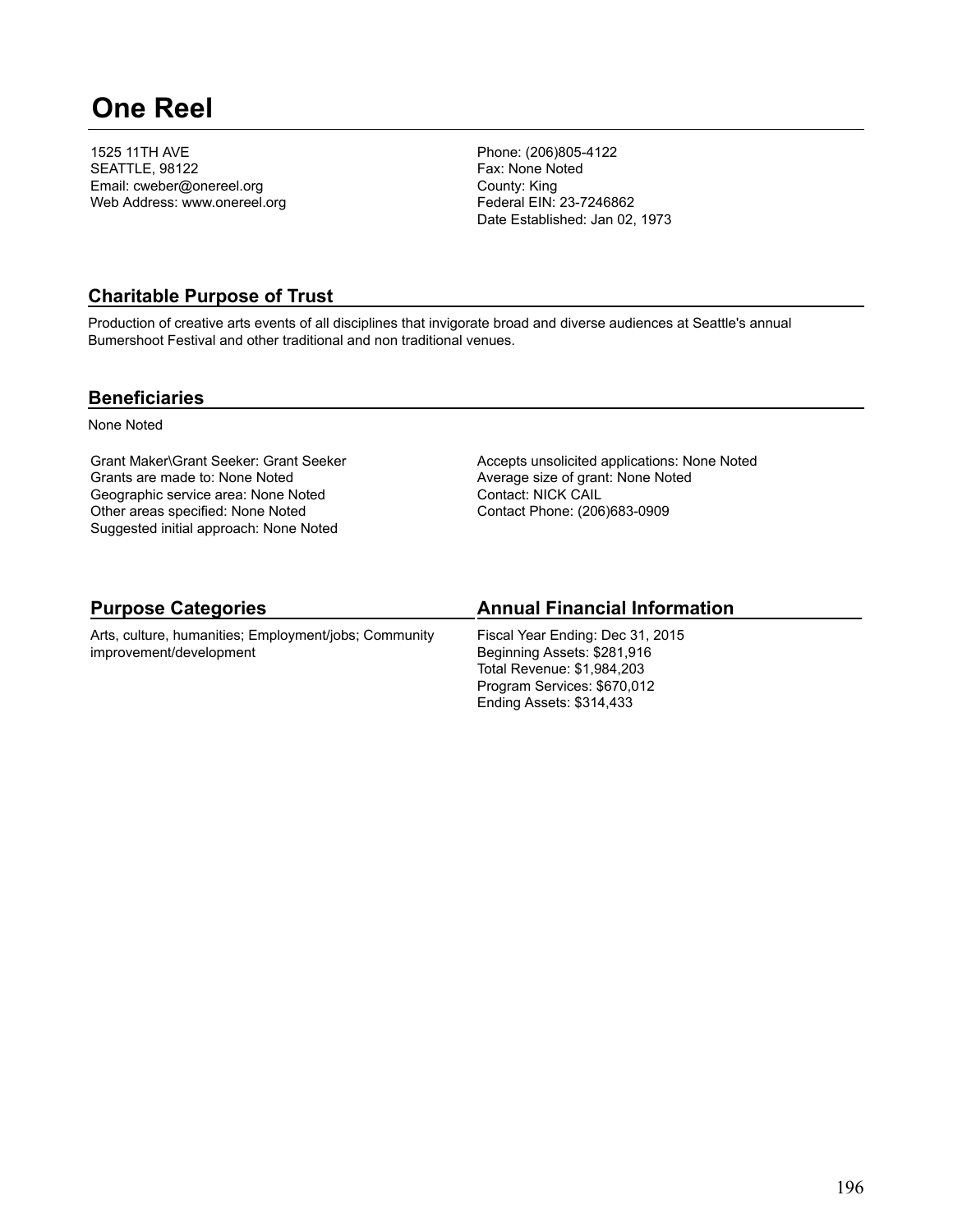# **Orcas Island Foundation**

360 Indralaya Road Eastsound, 98245 Email: office@indralaya.org Web Address: www.indralaya.org Phone: ()- Fax: None Noted County: San Juan Federal EIN: 91-6076839 Date Established: Aug 10, 1928

### **Charitable Purpose of Trust**

Conduct educational, recreational and character building programs for all members of families participating and by cooperative work of members and friends develop the facility for furtherance of these purposes.

#### **Beneficiaries**

Theosophical Society in America P.O. Box 270 Wheaton, IL 60189-0270

Grant Maker\Grant Seeker: Grant Seeker Grants are made to: None Noted Geographic service area: None Noted Other areas specified: None Noted Suggested initial approach: None Noted

Accepts unsolicited applications: None Noted Average size of grant: None Noted Contact: None Noted Contact Phone: ()-

## **Purpose Categories**

Educational institutions & related activities; Youth development; Religion/spiritual development

### **Annual Financial Information**

Fiscal Year Ending: Dec 31, 2016 Beginning Assets: \$1,649,614 Total Revenue: \$275,840 Program Services: \$304,427 Ending Assets: \$1,625,015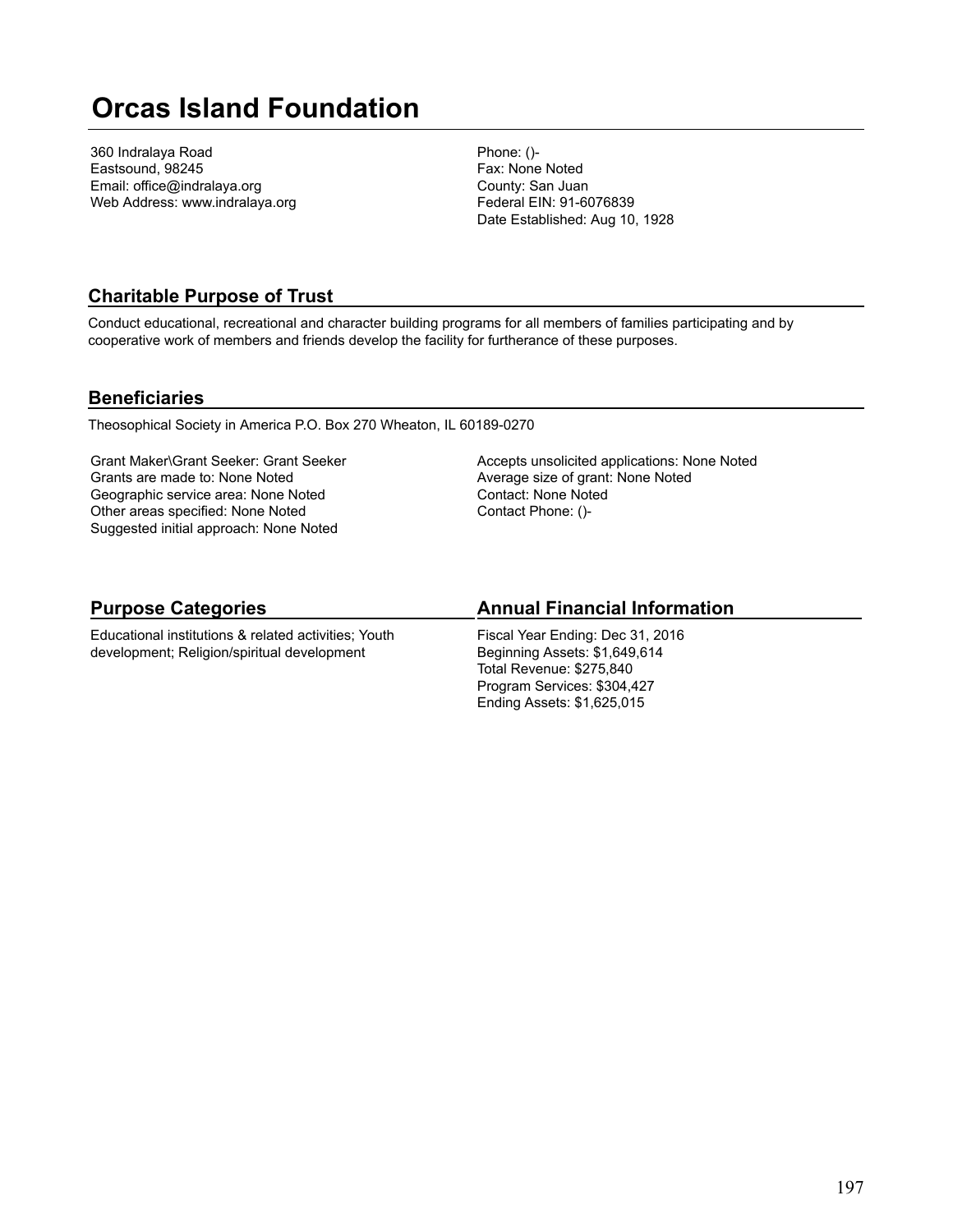# **Osborne Family Foundation**

PO Box 2920 REDMOND, 98073 Email: None Noted Web Address: None Noted

Phone: ()- Fax: None Noted County: King Federal EIN: 27-1299204 Date Established: Oct 20, 2009

#### **Charitable Purpose of Trust**

Charitable grantmaking

#### **Beneficiaries**

None Noted

Grant Maker\Grant Seeker: Grant Maker Grants are made to: 501(c)(3) Geographic service area: US Other areas specified: None Noted Suggested initial approach: Letter, No Phone Calls Accepts unsolicited applications: Yes Average size of grant: \$5,001 to \$10,000 Contact: Matt Osborne Contact Phone: ()-

Ending Assets: \$748,275

| <b>Purpose Categories</b>                                                                                           | <b>Annual Financial Information</b>                                                        |
|---------------------------------------------------------------------------------------------------------------------|--------------------------------------------------------------------------------------------|
| Public Protection: crime/courts/legal services; Public safety/<br>disaster preparedness & relief; Youth development | Fiscal Year Ending: Dec 31, 2015<br>Beginning Assets: \$729,733<br>Total Revenue: \$73,338 |
|                                                                                                                     | Program Services: \$54,796                                                                 |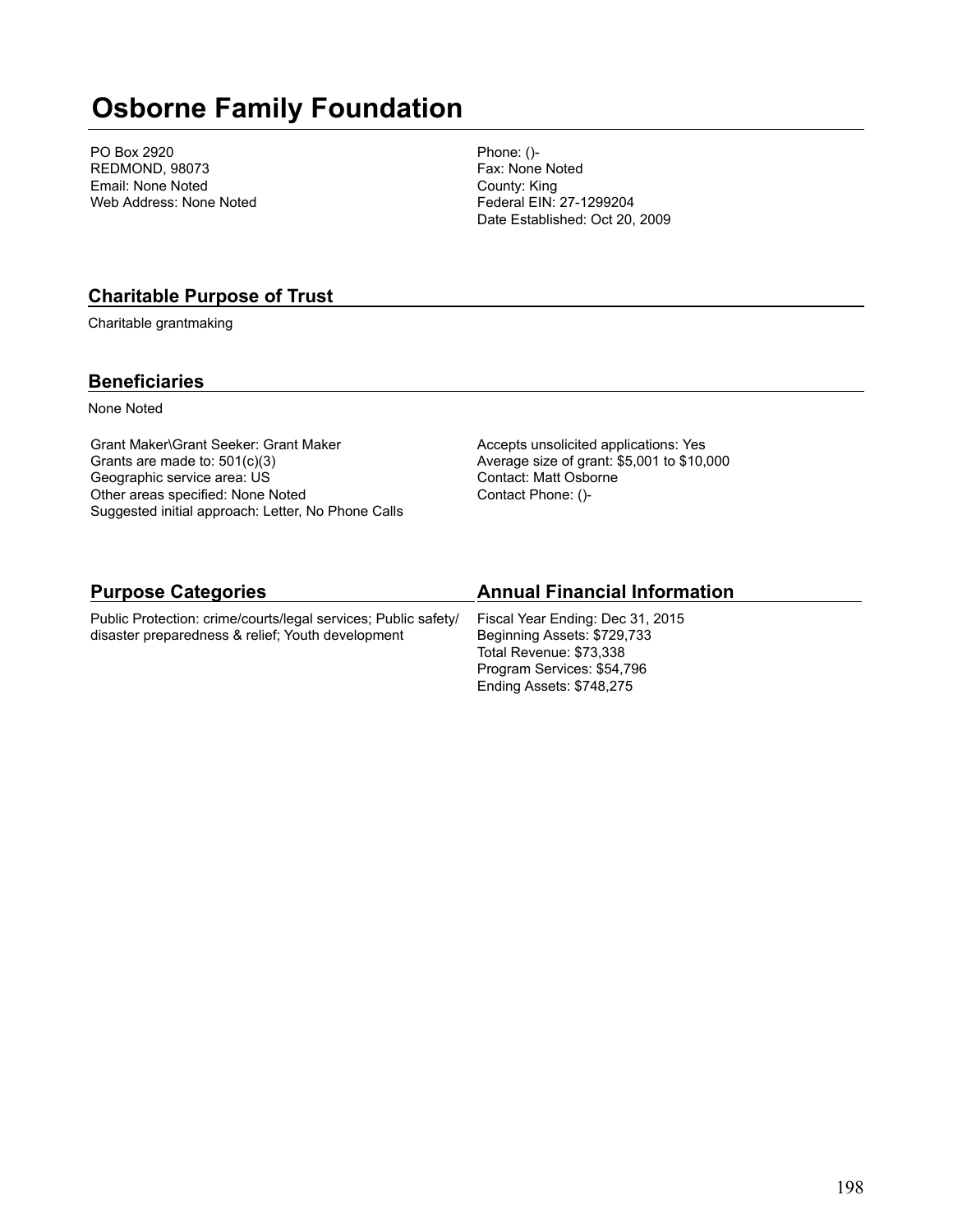# **Overlake Hospital Foundation**

1035 116th Ave NE Bellevue, 98004 Email: foundation@overlakehospital.org Web Address: www.overlakehospital.org Phone: (425)688-5642 Fax: None Noted County: King Federal EIN: 91-1050325 Date Established: Oct 17, 1978

### **Charitable Purpose of Trust**

The purpose of Overlake Hospital Foundation is to advance and improve medical and health care excellence by providing financial support to the Hospital for new facilities, modern equipment and comprehensive services and programs.

#### **Beneficiaries**

Overlake Hospital Medical Center Seattle, WA

Grant Maker\Grant Seeker: Grant Seeker Grants are made to: None Noted Geographic service area: US Other areas specified: None Noted Suggested initial approach: None Noted

Accepts unsolicited applications: None Noted Average size of grant: None Noted Contact: Mary Beth Stearns Contact Phone: (425)688-5532

## **Purpose Categories**

Health-general & rehabilitative; Human service-other multipurpose

## **Annual Financial Information**

Fiscal Year Ending: Jun 30, 2016 Beginning Assets: \$15,290,194 Total Revenue: \$5,606,890 Program Services: \$4,835,027 Ending Assets: \$15,766,827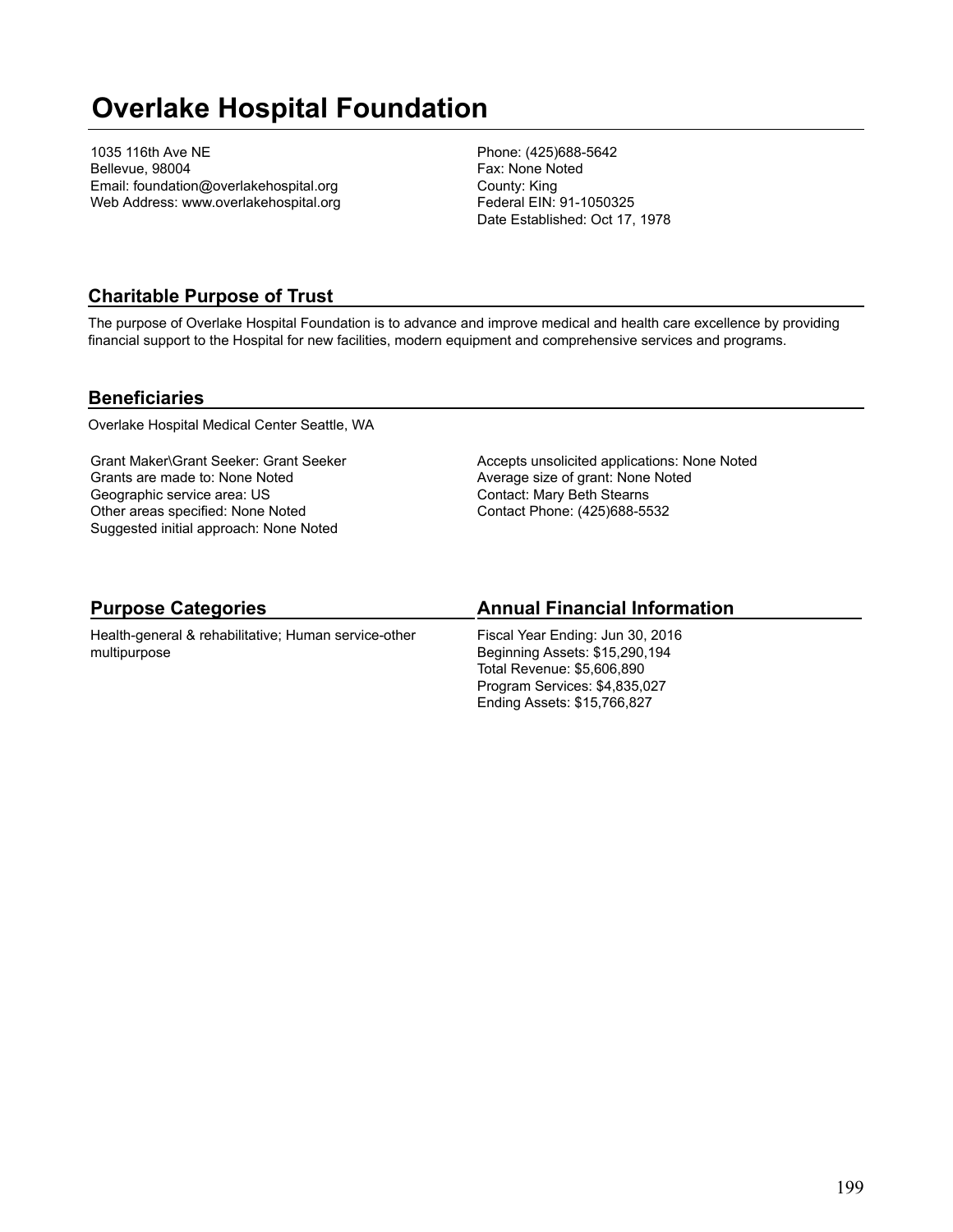## **Oxbow Center for Sustainable Agriculture and the Environment**

999 Third Ave 34th Fl SEATTLE, 98104 Email: colette@clcricsgrocp.com Web Address: www.oxbow.org

Phone: (206)237-9100 Fax: None Noted County: King Federal EIN: 26-3848941 Date Established: Dec 08, 2008

## **Charitable Purpose of Trust**

Oxbow Center's mission is to educate people on the importance of environmental stewardship and healthy food, to connect people to teh land and local sustainable food systems, and to inspire people to take action in the daily lives and in the communities.

#### **Beneficiaries**

None Noted

Grant Maker\Grant Seeker: Grant Seeker Grants are made to: None Noted Geographic service area: None Noted Other areas specified: None Noted Suggested initial approach: None Noted

Accepts unsolicited applications: None Noted Average size of grant: None Noted Contact: Jessica Price Contact Phone: (425)788-1134

| <b>Purpose Categories</b>                                    | <b>Annual Financial Information</b> |
|--------------------------------------------------------------|-------------------------------------|
| Educational institutions & related activities; Environmental | Fiscal Year Ending: Dec 31, 2015    |
| quality, protection; Food, nutrition, agriculture            | Beginning Assets: \$940,281         |
|                                                              | Total Revenue: \$1,445,502          |
|                                                              | Program Services: \$1,386,364       |
|                                                              | Ending Assets: \$999,419            |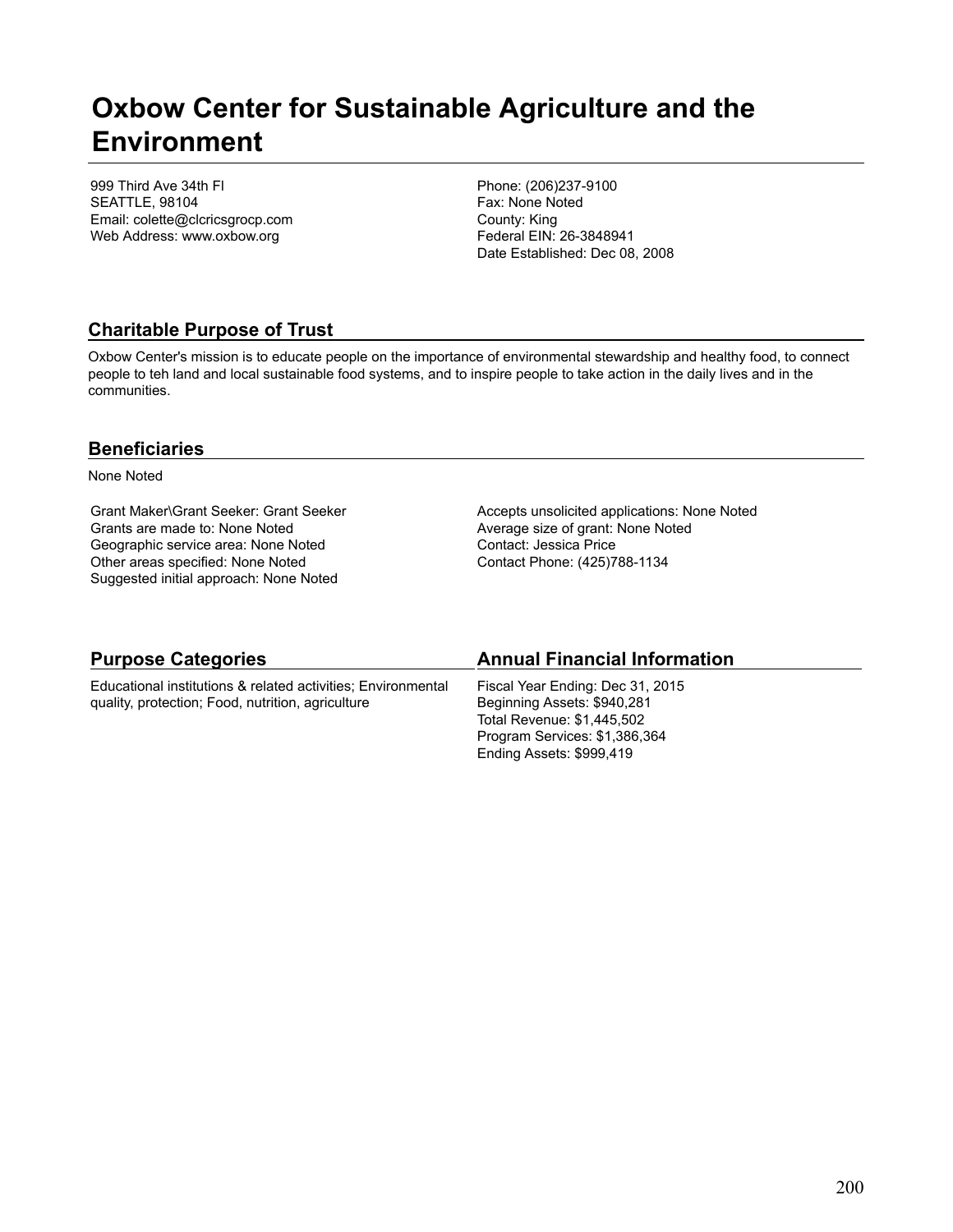## **Pacific Hospital Preservation and Development Authority**

1200 12th Ave S Quarters 2 Seattle, 98144 Email: j.natter@phpda.org Web Address: www.phpda.org Phone: (206)325-1376 Fax: None Noted County: King Federal EIN: 91-1153993 Date Established: Nov 24, 1981

#### **Charitable Purpose of Trust**

The organization owns a building, which it leases in order to provide charity medical care.

#### **Beneficiaries**

None Noted

Grant Maker\Grant Seeker: Grant Maker Grants are made to: 501(c)(3), Other Organizations Geographic service area: None Noted Other areas specified: King County Co Suggested initial approach: Email

Accepts unsolicited applications: Yes Average size of grant: \$50,001 or above Contact: Jeff Natter, Executive Dir Contact Phone: (206)325-1357

#### **Purpose Categories**

Health-general & rehabilitative

#### **Annual Financial Information**

Fiscal Year Ending: Dec 31, 2015 Beginning Assets: \$18,878,166 Total Revenue: \$6,156,930 Program Services: \$6,115,737 Ending Assets: \$18,968,072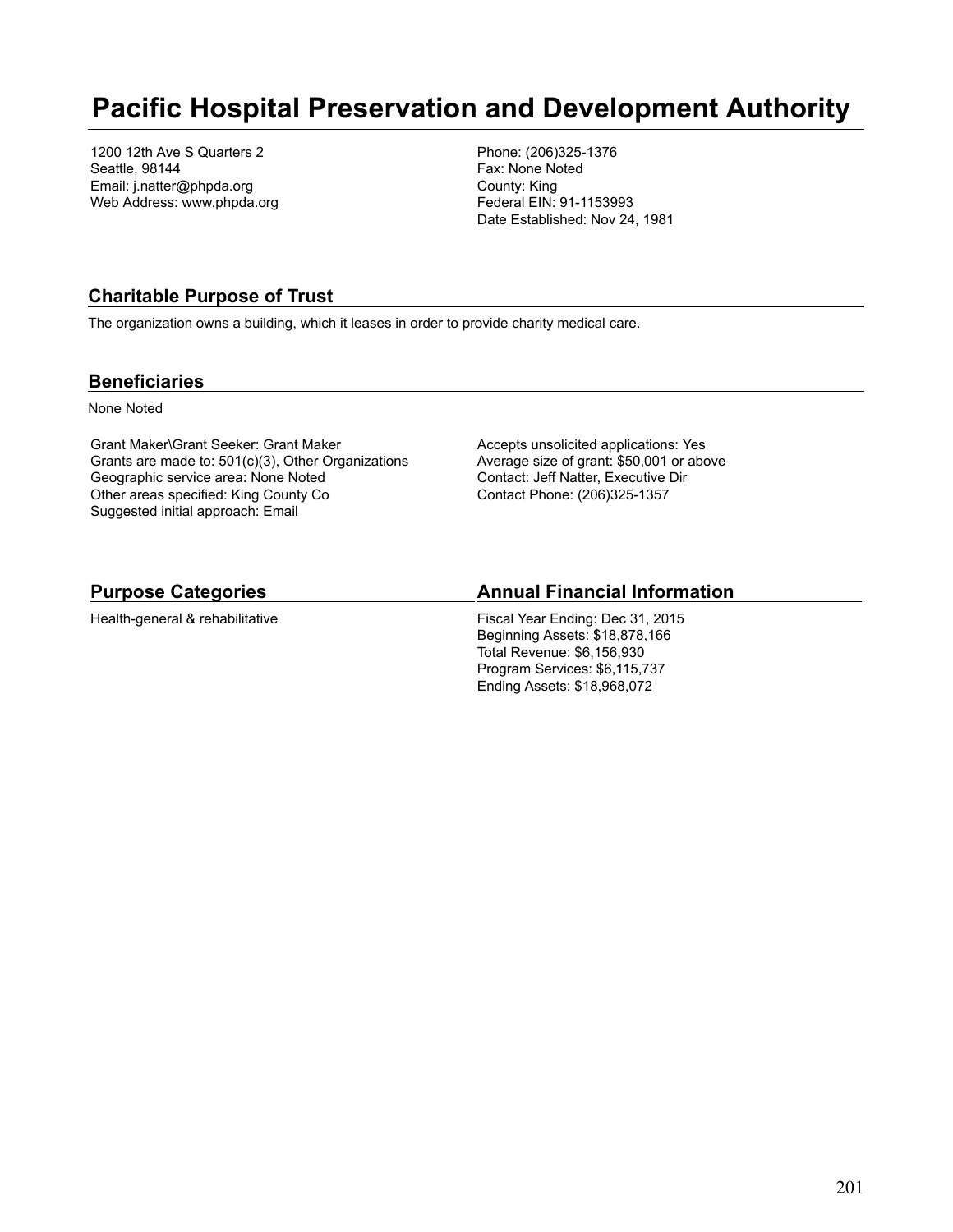# **Pacific Northwest PGA Jr Golf Fund, Inc.**

PO Box 14819 Tumwater, 98511 Email: jellison@pgahq.com Web Address: None Noted

Phone: (360)456-6745 Fax: None Noted County: Thurston Federal EIN: 93-0883274 Date Established: Sep 26, 1984

### **Charitable Purpose of Trust**

Promote junior golf via junior golf clinics/programs.

#### **Beneficiaries**

None Noted

Grant Maker\Grant Seeker: Grant Seeker Grants are made to: None Noted Geographic service area: None Noted Other areas specified: None Noted Suggested initial approach: Letter, Call

Accepts unsolicited applications: None Noted Average size of grant: None Noted Contact: Jeff Ellison Contact Phone: (360)456-6496

Program Services: \$35,659 Ending Assets: \$750

| <b>Purpose Categories</b>                                 | <b>Annual Financial Information</b>                                                        |
|-----------------------------------------------------------|--------------------------------------------------------------------------------------------|
| Recreation, leisure, sports, athletics; Youth development | Fiscal Year Ending: Dec 31, 2015<br>Beginning Assets: \$58,380<br>Total Revenue: \$119.620 |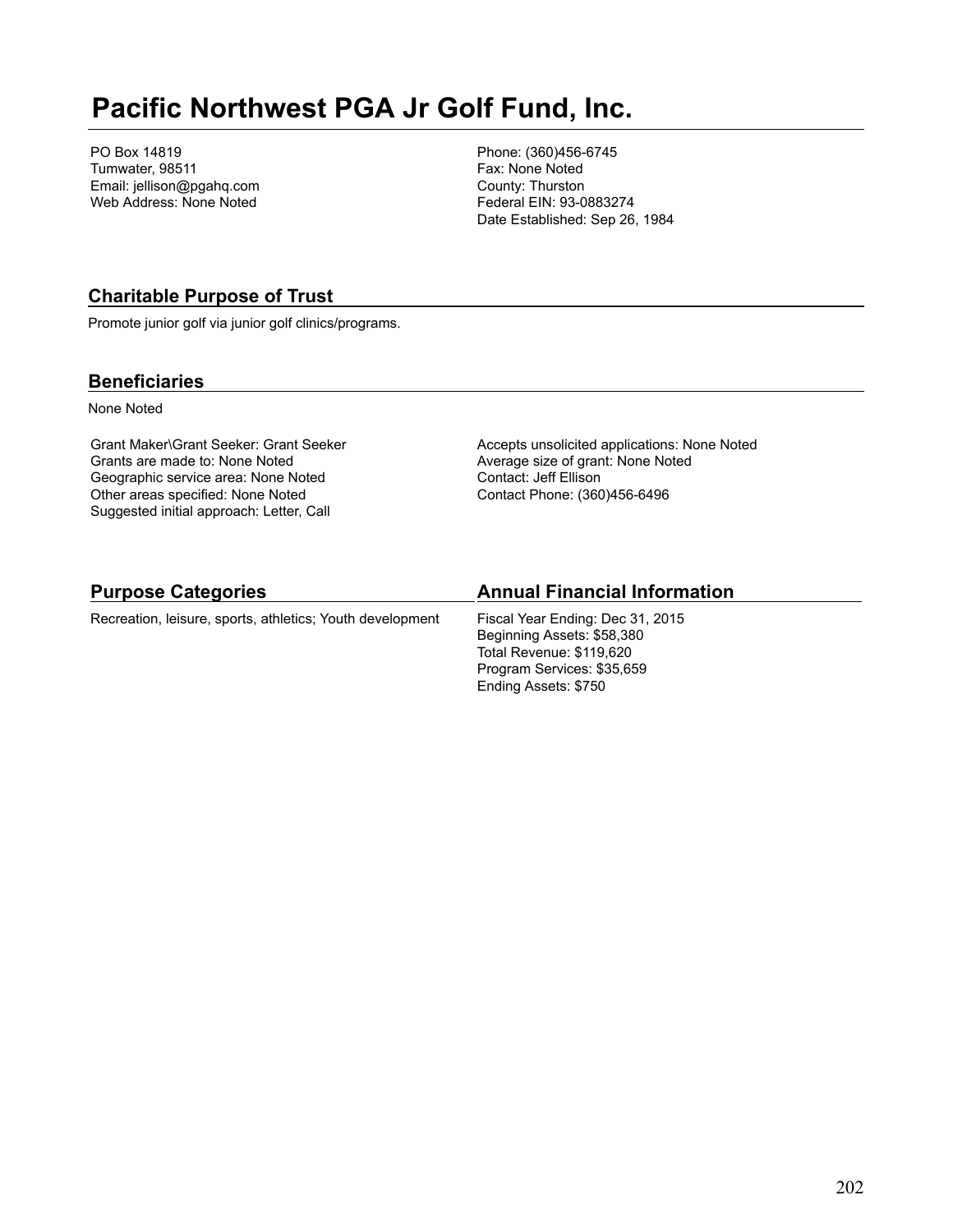## **Pacific Northwest Research Institute**

720 Broadway Seattle, 98122 Email: PWOLOSHIN@PNRI.ORG Web Address: www.pnri.org

Phone: (206)726-1217 Fax: None Noted County: King Federal EIN: 91-0667886 Date Established: Oct 17, 1956

### **Charitable Purpose of Trust**

Scientific research related to medical conditions; to maintain laboratories for such research. To carry on investigations into the nature and cause of disease and methods of prevention and treatment to disseminate knowledge so acquired. Primary research related to cancer and diabetes.

#### **Beneficiaries**

None Noted

Grant Maker\Grant Seeker: Grant Seeker Grants are made to: None Noted Geographic service area: None Noted Other areas specified: None Noted Suggested initial approach: None Noted

Accepts unsolicited applications: None Noted Average size of grant: None Noted Contact: None Noted Contact Phone: (206)726-1200

#### **Purpose Categories**

Medical Research

#### **Annual Financial Information**

Fiscal Year Ending: Sep 30, 2016 Beginning Assets: \$22,209,327 Total Revenue: \$9,997,422 Program Services: \$9,269,242 Ending Assets: \$23,059,720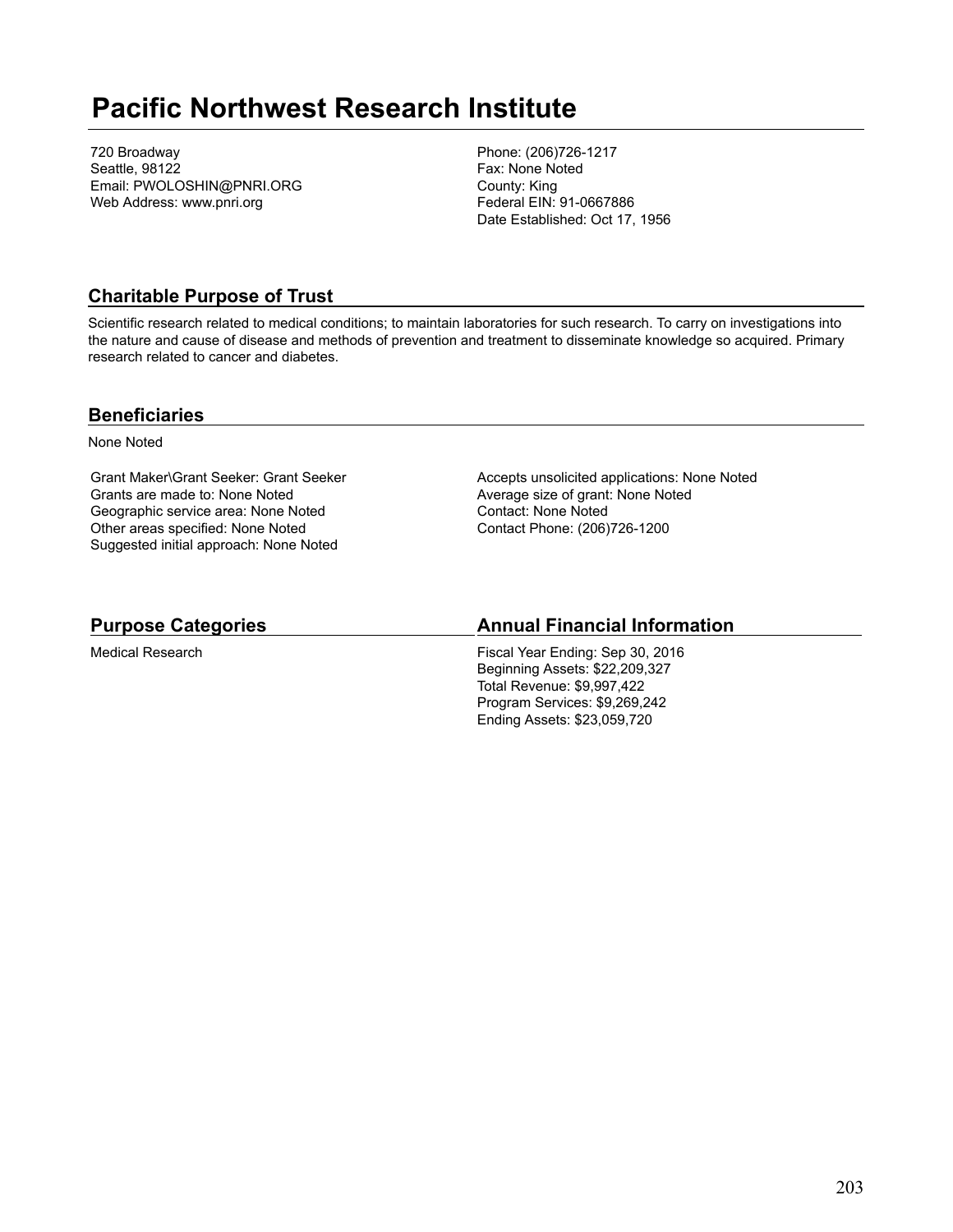# **Pacific Science Center Foundation**

200 Second Ave N Seattle, 98109 Email: None Noted Web Address: www.pacsci.org Phone: (206)443-3631 Fax: None Noted County: King Federal EIN: 91-0750867 Date Established: Jul 23, 1962

## **Charitable Purpose of Trust**

Pacific Science Center ignites curiosity in every child and fuels a passion for discovery, experimentation, and critical thinking in all of us.

#### **Beneficiaries**

None Noted

Grant Maker\Grant Seeker: Grant Seeker Grants are made to: None Noted Geographic service area: None Noted Other areas specified: None Noted Suggested initial approach: None Noted

Accepts unsolicited applications: No Average size of grant: None Noted Contact: Lindsay Bailey Contact Phone: (206)269-5739

## **Purpose Categories**

Arts, culture, humanities; Educational institutions & related activities; Science

## **Annual Financial Information**

Fiscal Year Ending: Jun 30, 2016 Beginning Assets: \$55,576,829 Total Revenue: \$21,720,378 Program Services: \$24,081,431 Ending Assets: \$51,660,887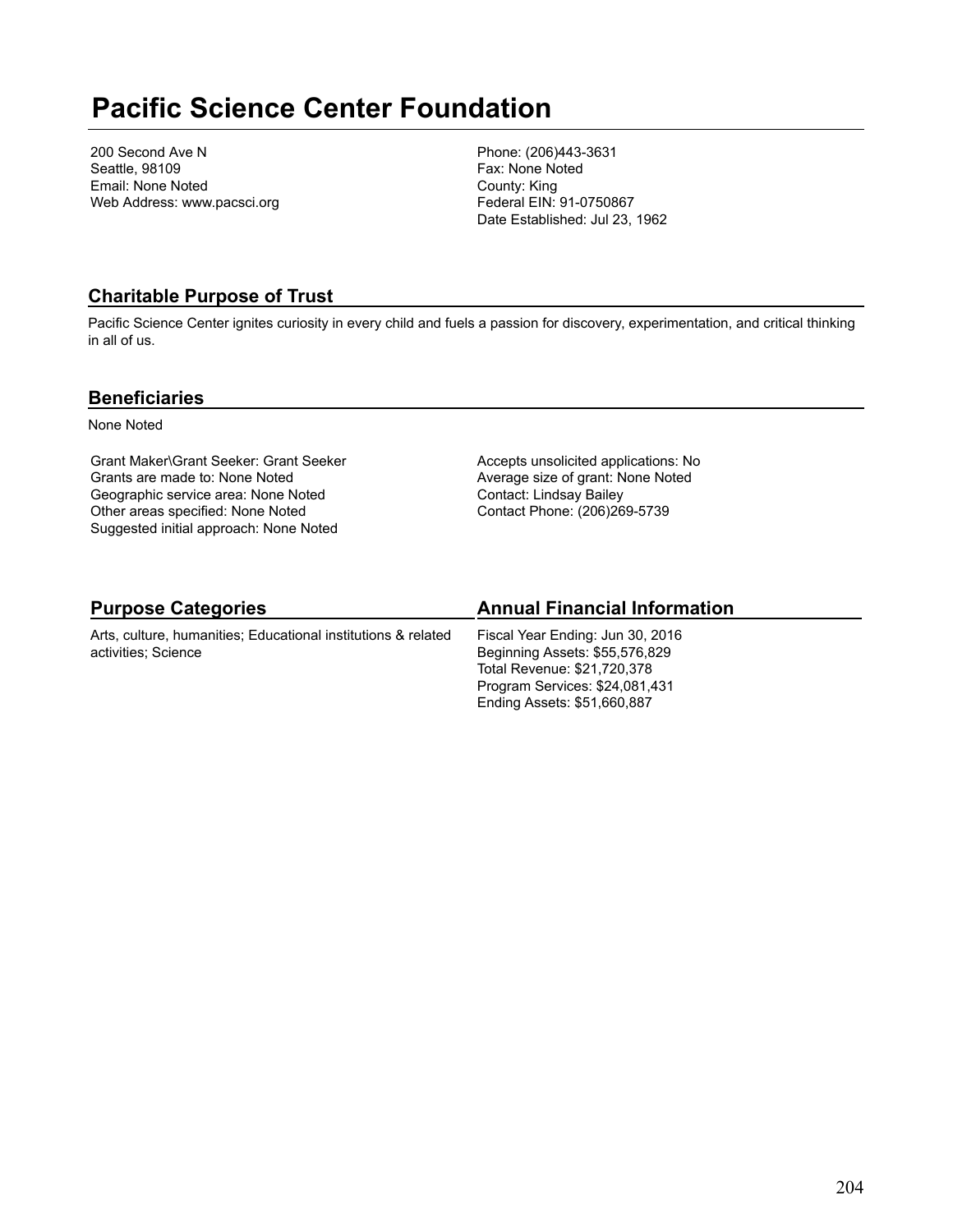# **Panorama City Library Association**

1751 Circle Lane SE LACEY, 98503 Email: library@panorama.org Web Address: www.panoramalibrary.org Phone: ()- Fax: None Noted County: Thurston Federal EIN: 94-1246316 Date Established: Apr 12, 2005

## **Charitable Purpose of Trust**

To maintain and operate a library and reading room in Panorama City by and for the residents without regard to membership in the association.

#### **Beneficiaries**

None Noted

Grant Maker\Grant Seeker: Grant Seeker Grants are made to: None Noted Geographic service area: None Noted Other areas specified: None Noted Suggested initial approach: None Noted

Accepts unsolicited applications: None Noted Average size of grant: None Noted Contact: DAVID FORSSTHE Contact Phone: (360)438-5979

## **Purpose Categories**

Educational institutions & related activities

## **Annual Financial Information**

Fiscal Year Ending: Aug 31, 2016 Beginning Assets: \$437,303 Total Revenue: \$99,606 Program Services: \$32,942 Ending Assets: \$495,547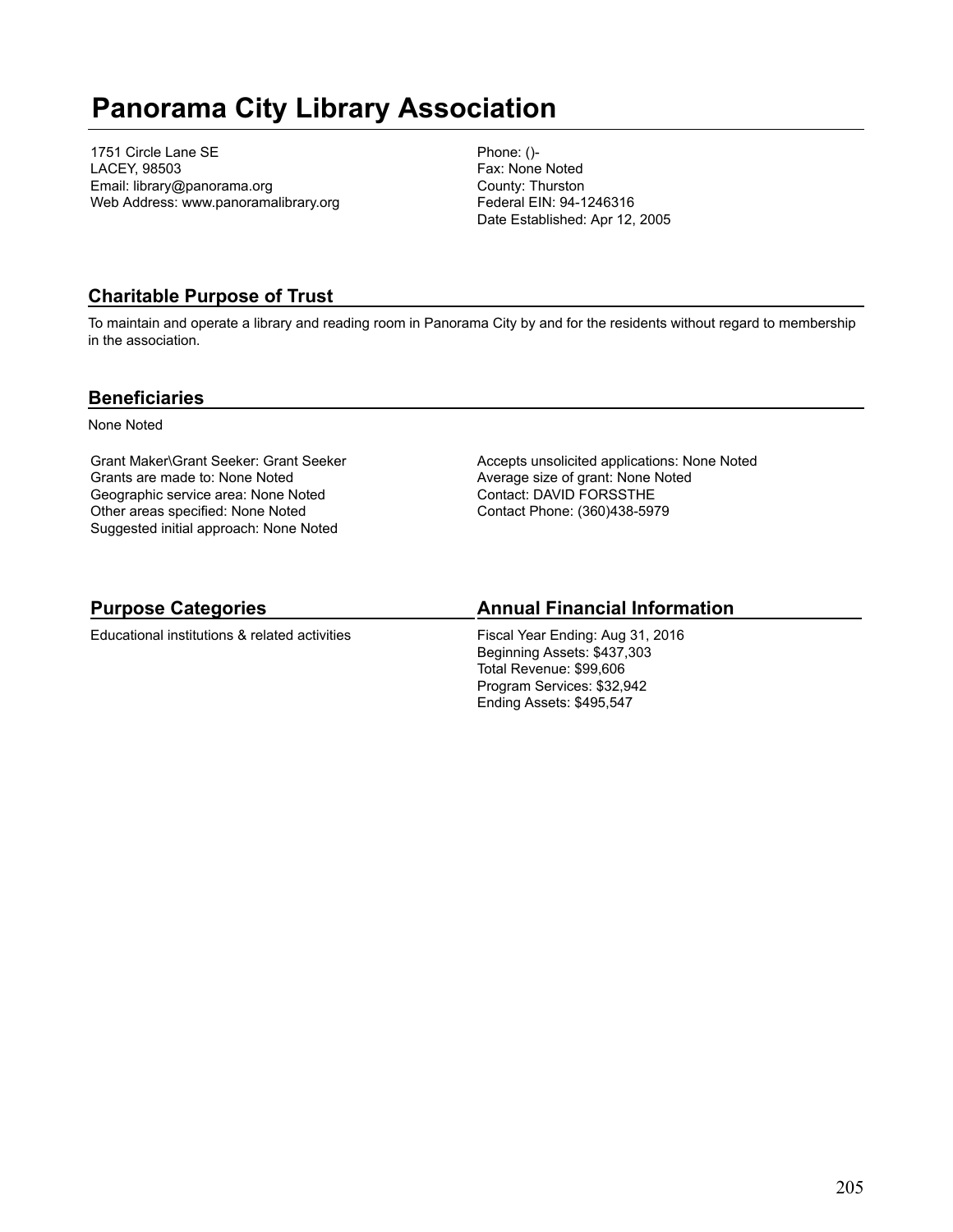# **Paul Lauzier Charitable Foundation**

PO Box 1230 Ephrata, 98823 Email: ck.lauzier@nwi.net Web Address: www.lauzier.org Phone: (509)754-8481 Fax: None Noted County: Grant Federal EIN: 91-1701539 Date Established: Oct 19, 1995

### **Charitable Purpose of Trust**

Provide grants in support of community development, youth programs, public health and safety, education, and agriculture.

#### **Beneficiaries**

None Noted

Grant Maker\Grant Seeker: Grant Maker Grants are made to: 501(c)(3), Other Organizations Geographic service area: Washington State Other areas specified: None Noted Suggested initial approach: Letter

Accepts unsolicited applications: Yes Average size of grant: \$10,001 to \$25,000 Contact: Michael Tabler Contact Phone: (509)754-3209

#### **Purpose Categories**

Recreation, leisure, sports, athletics; Youth development; Community improvement/development

#### **Annual Financial Information**

Fiscal Year Ending: Dec 31, 2015 Beginning Assets: \$47,708 Total Revenue: \$504,708 Program Services: \$514,595 Ending Assets: \$37,821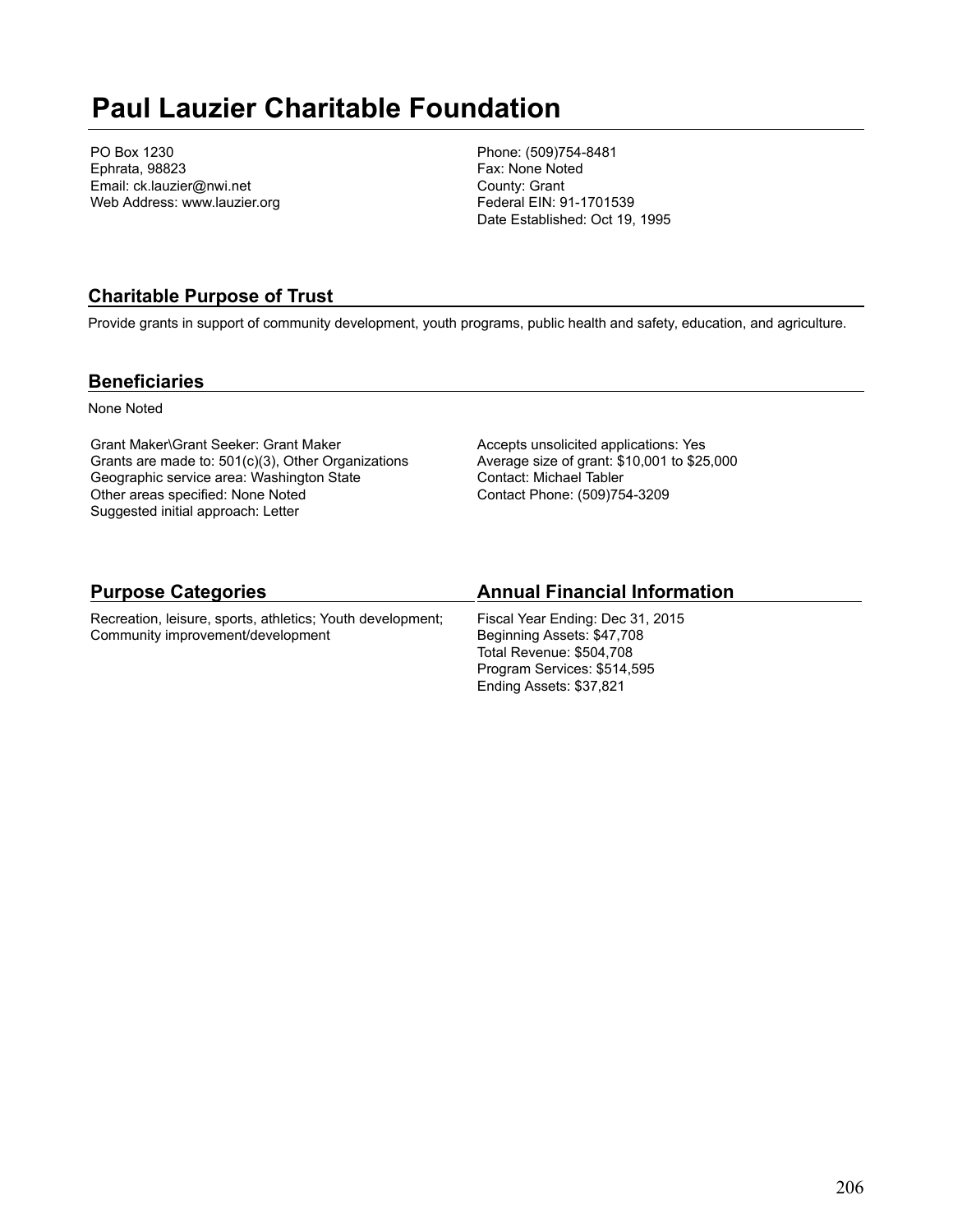# **PeaceHealth Southwest Medical Center Foundation**

PO Box 1600 Vancouver, 98668 Email: CVanNatta@peacehealth.org Web Address: www.peacehealth.org/southwest/pages/ default.aspx

Phone: (360)514-1888 Fax: None Noted County: Clark Federal EIN: 91-1231436 Date Established: Jun 10, 1983

### **Charitable Purpose of Trust**

To gather, manage, and distribute funds to support programs that promote the health and well being of the people of Southwest Washington through health care, health education, prevention and early intervention. This includes, but is not limited to: Hospice Southwest, Cancer Center, Physical Rehabilitation, Medical Library, Cardiac, Rehabilitation.

#### **Beneficiaries**

None Noted

Grant Maker\Grant Seeker: Grant Seeker Grants are made to: None Noted Geographic service area: Washington State Other areas specified: Southwest Washington Suggested initial approach: Letter, Call

Accepts unsolicited applications: Yes Average size of grant: None Noted Contact: None Noted Contact Phone: (360)514-3670

#### **Purpose Categories**

Health-general & rehabilitative; Mental health, crisis intervention

#### **Annual Financial Information**

Fiscal Year Ending: Jun 30, 2016 Beginning Assets: \$25,312,073 Total Revenue: \$3,340,693 Program Services: \$4,101,355 Ending Assets: \$23,526,271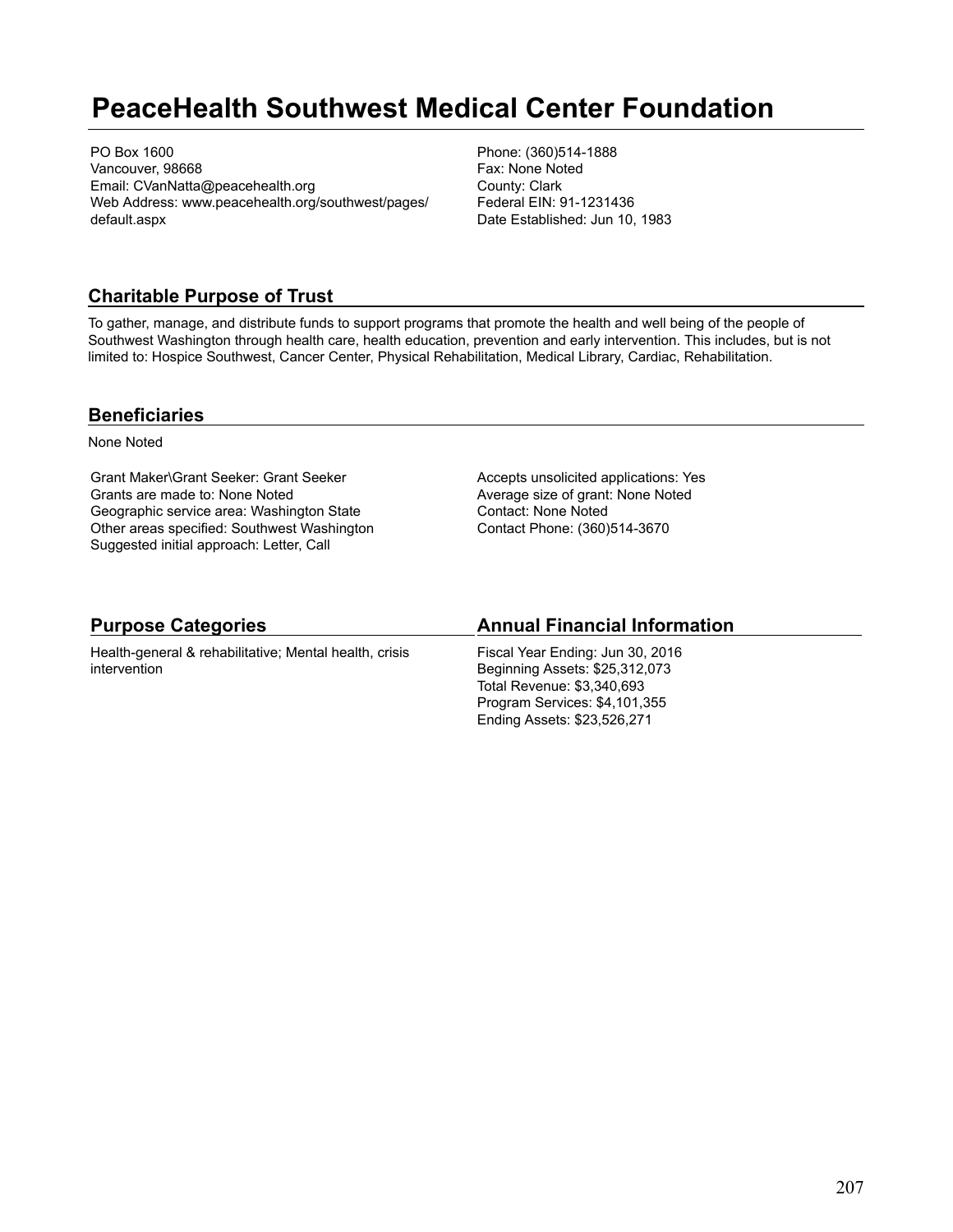# **Peninsula College Foundation**

1502 E Lauridsen Blvd Attn: Getta Rogers Port Angeles, 98362 Email: grogers@pencol.edu Web Address: www.pencol.edu/foundation Phone: (360)417-7962 Fax: None Noted County: Clallam Federal EIN: 91-1589749 Date Established: Oct 28, 1992

## **Charitable Purpose of Trust**

Assist and further the mission and work of Peninsula College by developing and using the ties of interest and affection among the college and its alumni and friends, and by raising funds and diligently investing those funds in a reasonable and prudent way.

#### **Beneficiaries**

None Noted

Grant Maker\Grant Seeker: Grant Seeker Grants are made to: Individuals Geographic service area: None Noted Other areas specified: None Noted Peninsula College Fac, Staff, Stude Suggested initial approach: No Phone Calls

Accepts unsolicited applications: No Average size of grant: \$5,000 or below Contact: None Noted Contact Phone: ()-

## **Purpose Categories**

Educational institutions & related activities

### **Annual Financial Information**

Fiscal Year Ending: Dec 31, 2015 Beginning Assets: \$1,607,194 Total Revenue: \$12,451,533 Program Services: \$898,839 Ending Assets: \$13,558,259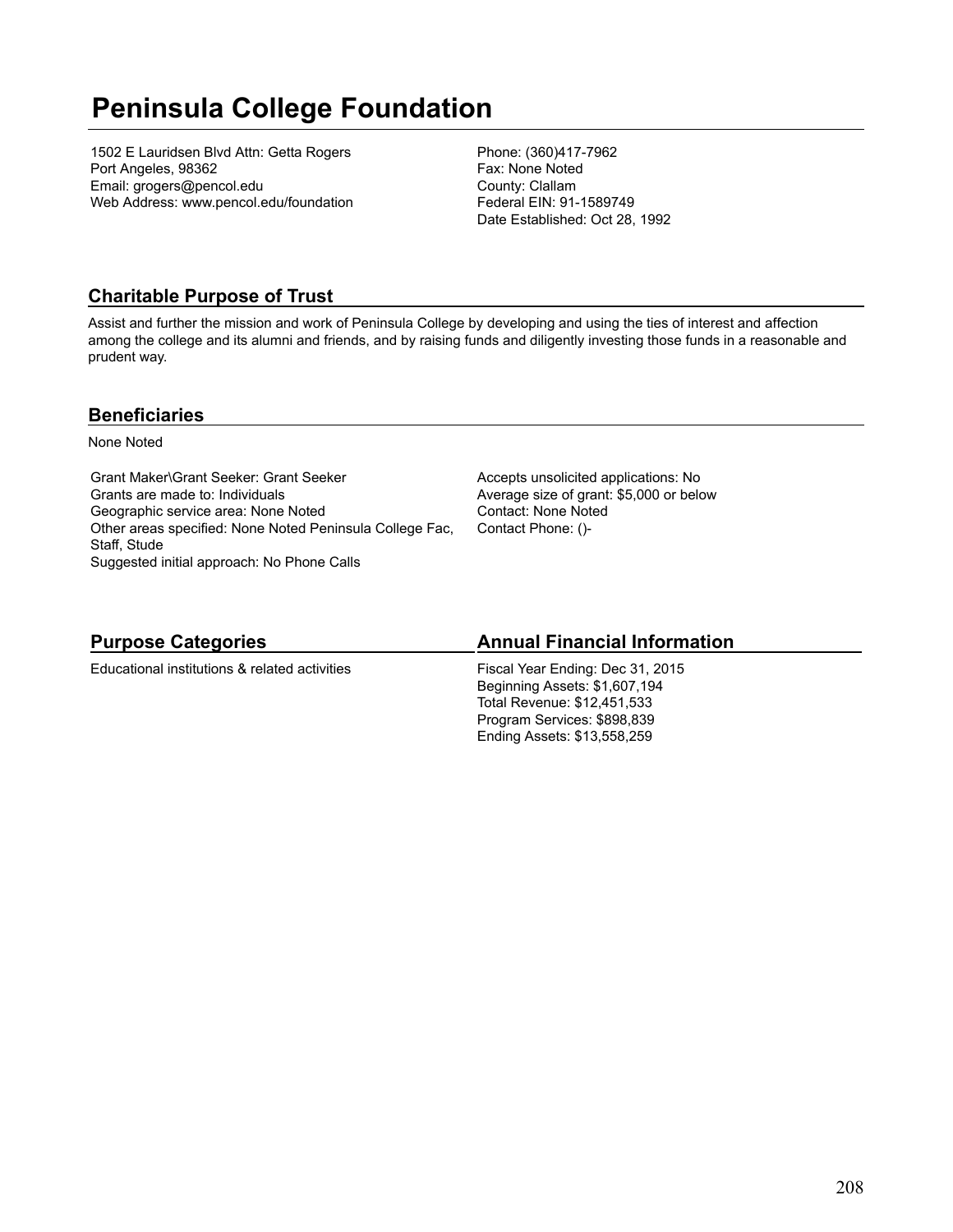# **Pet Over Population Prevention, Inc. (P.O.P.P.)**

PO Box 1730 RICHLAND, 99352 Email: kanga8286@live.com Web Address: www.popptricities.org Phone: ()- Fax: None Noted County: Benton Federal EIN: 91-1846733 Date Established: Oct 19, 2000

#### **Charitable Purpose of Trust**

None Noted

#### **Beneficiaries**

None Noted

Grant Maker\Grant Seeker: Grant Seeker Grants are made to: None Noted Geographic service area: None Noted Other areas specified: None Noted Suggested initial approach: None Noted

Accepts unsolicited applications: None Noted Average size of grant: None Noted Contact: Julie R. Fischer, VP Contact Phone: (509)551-2015

#### **Purpose Categories**

Animal-related activities; Philanthropy & volunteerism

#### **Annual Financial Information**

Fiscal Year Ending: Mar 31, 2016 Beginning Assets: \$327,505 Total Revenue: \$361,171 Program Services: \$139,418 Ending Assets: \$599,720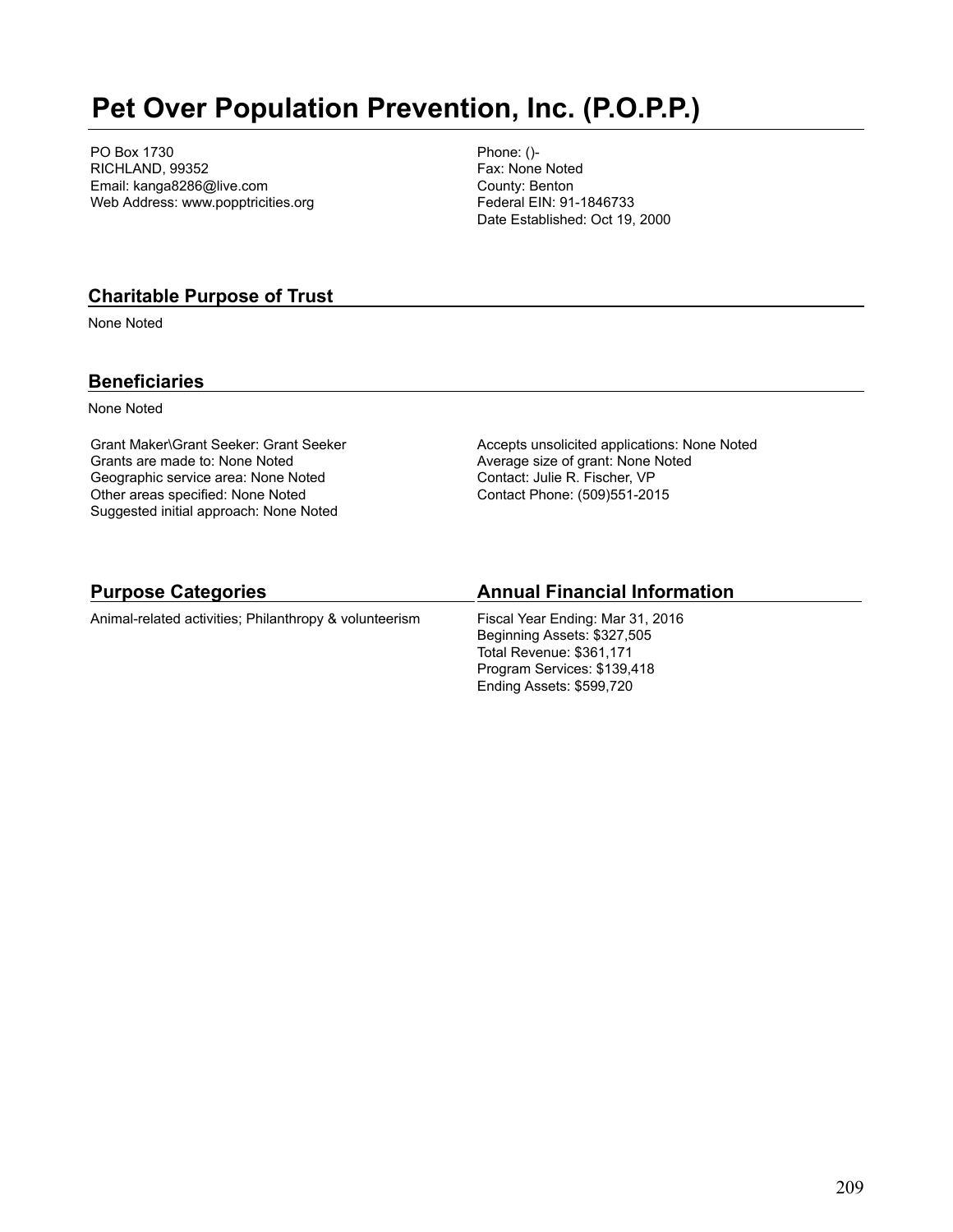# **Pierce College Foundation**

1601 39th Ave SE PUYALLUP, 98374 Email: dsoileau@pierce.ctc.edu Web Address: www.pierce.ctc.edu/foundation Phone: (253)864-3123 Fax: None Noted County: Pierce Federal EIN: 91-1039199 Date Established: May 09, 1979

#### **Charitable Purpose of Trust**

Pierce College Foundation builds relationships with the community and acquires resources to support academic excellence and educational access at Pierce College.

#### **Beneficiaries**

None Noted

Grant Maker\Grant Seeker: Grant Seeker Grants are made to: Other Organizations, Individuals Geographic service area: None Noted Other areas specified: Pierce College, Students Suggested initial approach: None Noted

Accepts unsolicited applications: No Average size of grant: \$5,000 or below Contact: Deidre Soileau Contact Phone: (253)864-3262

## **Purpose Categories**

Arts, culture, humanities; Educational institutions & related activities; Science

### **Annual Financial Information**

Fiscal Year Ending: Dec 31, 2015 Beginning Assets: \$1,658,070 Total Revenue: \$601,075 Program Services: \$509,012 Ending Assets: \$2,743,301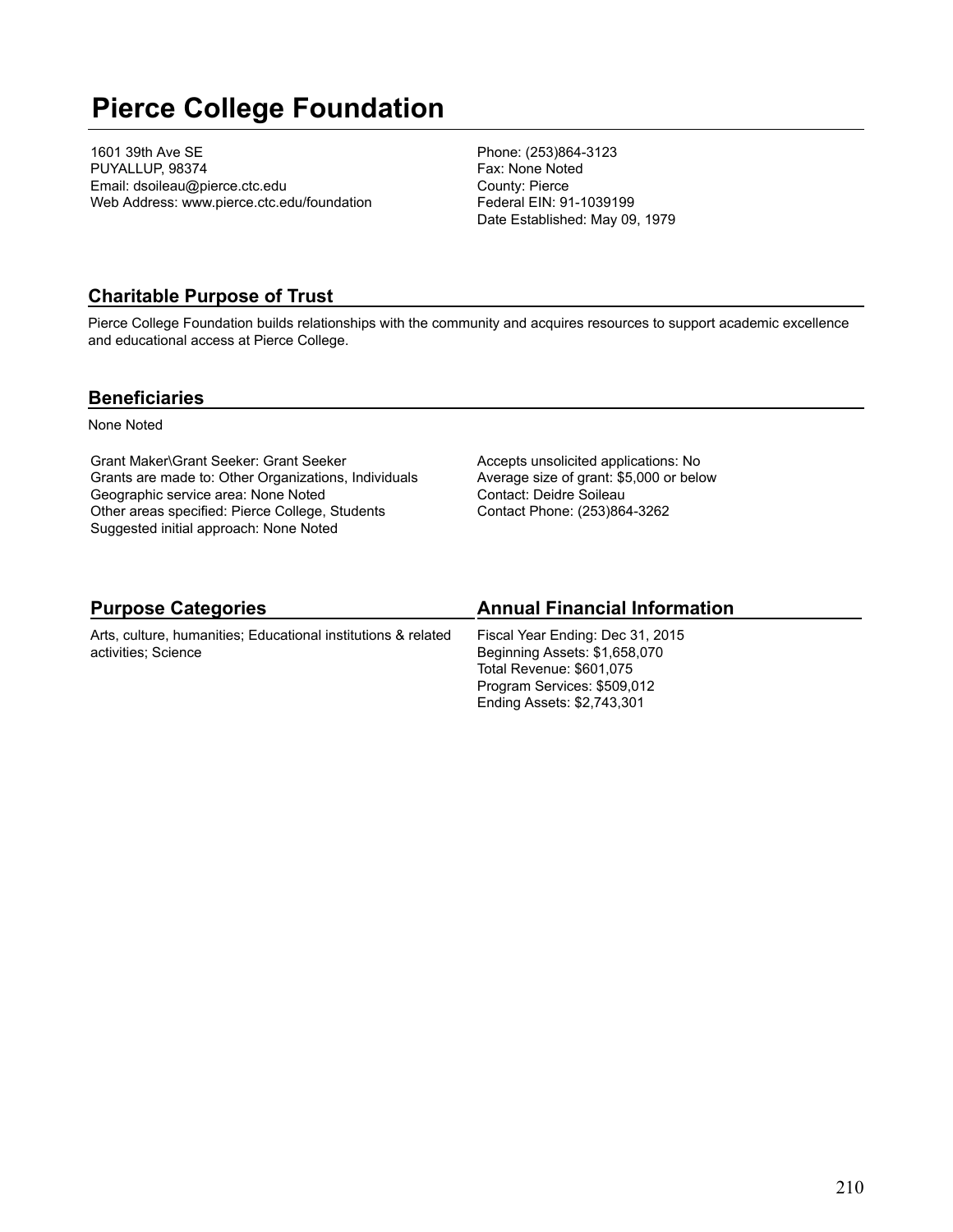# **Pilchuck Glass School**

240 2nd Ave S Ste 100 Seattle, 98104 Email: info@pilchuck.com Web Address: www.pilchuck.com Phone: (206)621-0713 Fax: None Noted County: King Federal EIN: 91-0963132 Date Established: May 27, 1976

### **Charitable Purpose of Trust**

To provide long-term financial stability as well as make available an annual income stream to supplement operational and capital needs on a near-term basis.

#### **Beneficiaries**

None Noted

Grant Maker\Grant Seeker: Grant Seeker Grants are made to: None Noted Geographic service area: None Noted Other areas specified: None Noted Suggested initial approach: None Noted

Accepts unsolicited applications: None Noted Average size of grant: None Noted Contact: James Baker Contact Phone: (206)621-8422

## **Purpose Categories**

Arts, culture, humanities; Educational institutions & related activities

## **Annual Financial Information**

Fiscal Year Ending: Dec 31, 2015 Beginning Assets: \$6,315,218 Total Revenue: \$3,370,951 Program Services: \$3,092,033 Ending Assets: \$6,286,209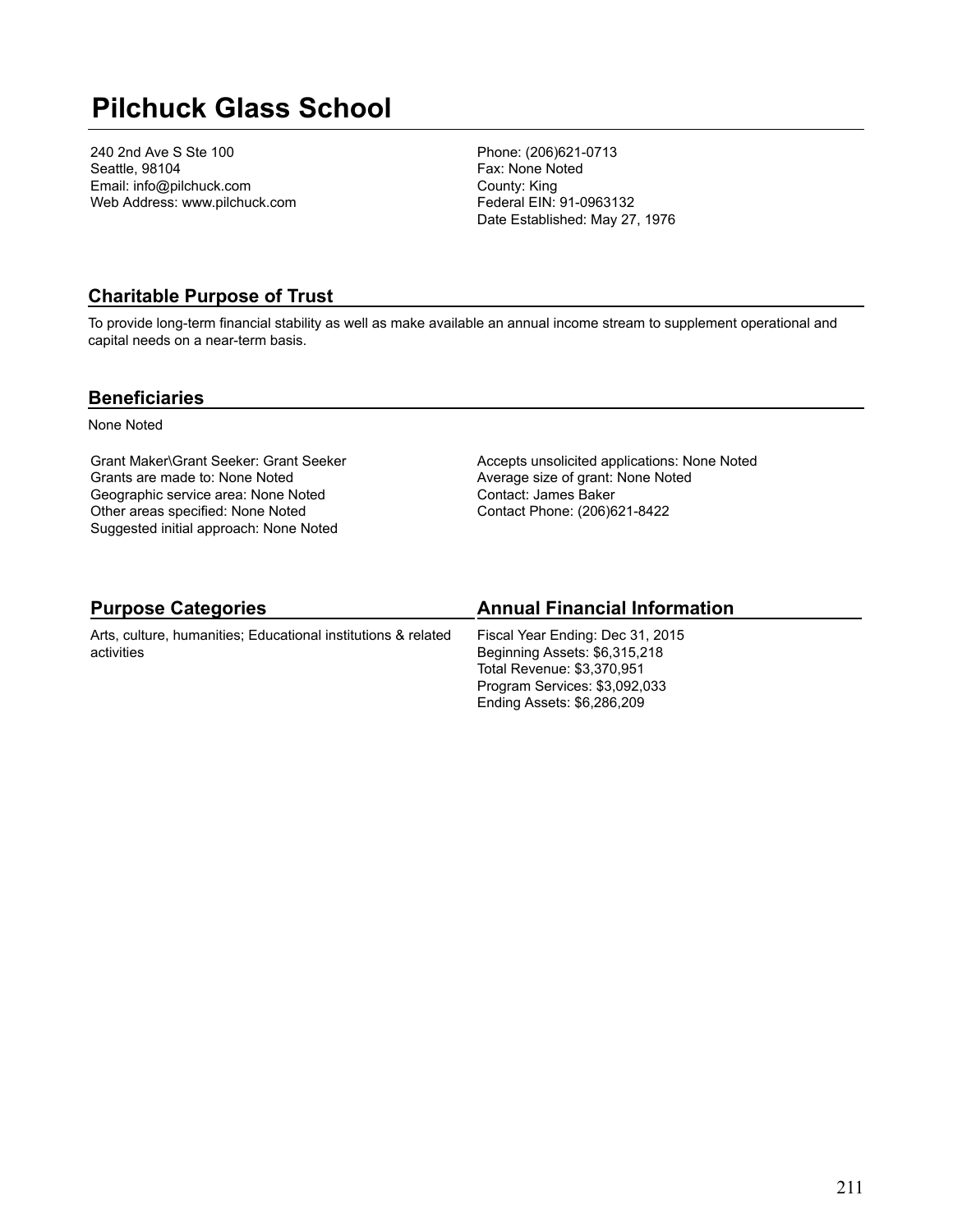# **Pioneer Farm Museum**

7716 Ohop Valley Rd E EATONVILLE, 98328 Email: pioneer@marshell.com Web Address: www.pioneerfarmmuseum.org Phone: (360)832-4533 Fax: None Noted County: Pierce Federal EIN: 91-1011245 Date Established: Oct 13, 1986

### **Charitable Purpose of Trust**

Primarily educational and cultural. Programs are directly related, and aimed at increasing awareness of pioneer and Native American heritage and cultural preservation. Family and ethnic traditions and values are given emphasis through many "hands on" activities with artifacts and replicas.

#### **Beneficiaries**

None Noted

Grant Maker\Grant Seeker: Grant Seeker Grants are made to: None Noted Geographic service area: None Noted Other areas specified: None Noted Suggested initial approach: None Noted

Accepts unsolicited applications: None Noted Average size of grant: None Noted Contact: NORA CADY Contact Phone: (360)832-6300

### **Purpose Categories**

Arts, culture, humanities; Educational institutions & related activities

#### **Annual Financial Information**

Fiscal Year Ending: Dec 31, 2015 Beginning Assets: \$333,385 Total Revenue: \$195,529 Program Services: \$200,737 Ending Assets: \$327,873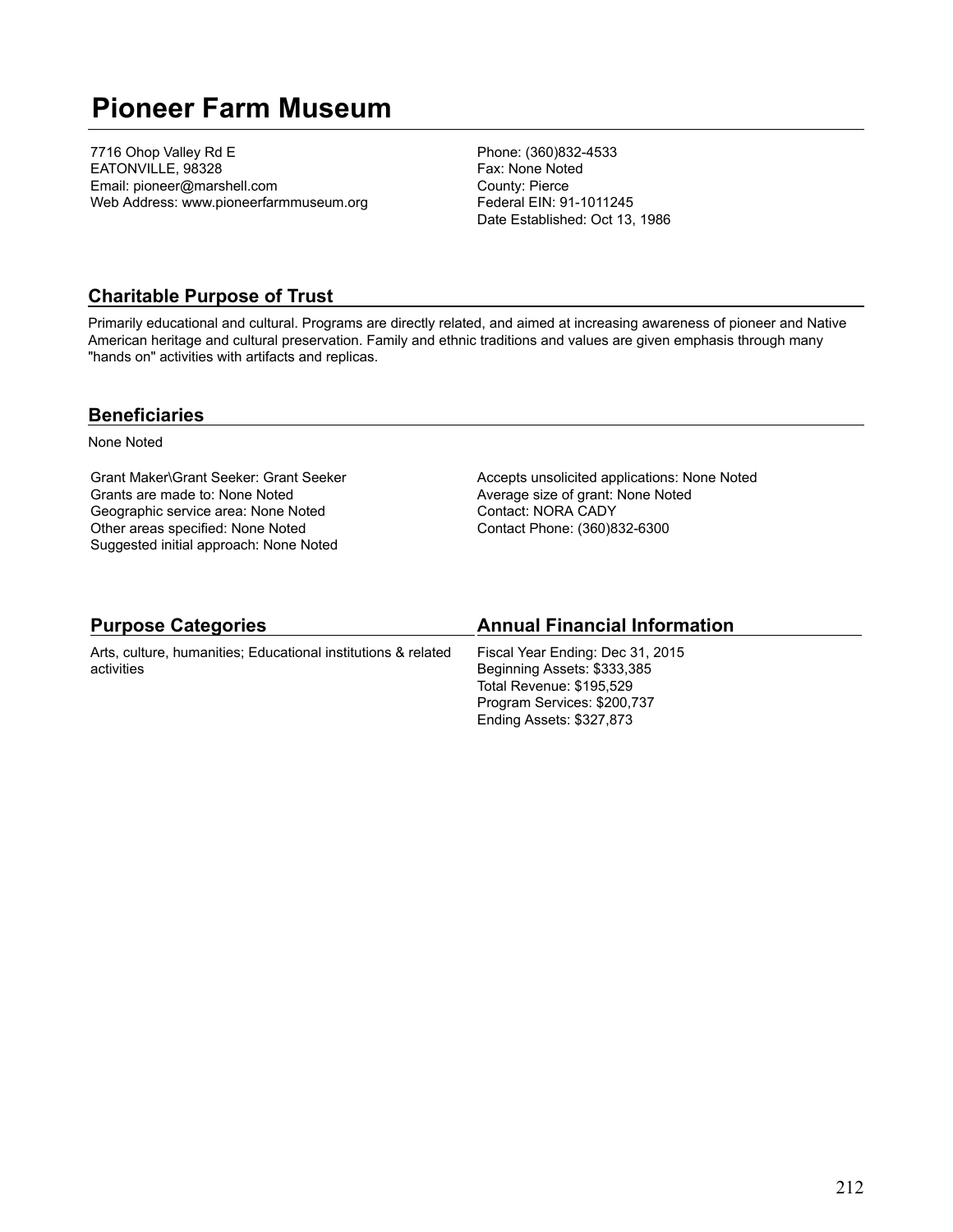# **Pioneer Human Services**

7440 West Marginal Way South Seattle, 98108 Email: None Noted Web Address: www.pioneerhumanservices.org Phone: (206)768-8910 Fax: None Noted County: King Federal EIN: 91-0791552 Date Established: Dec 31, 1971

#### **Charitable Purpose of Trust**

To provide rehabilitation, training, and employment for socially handicapped persons including, but not limited to, persons with alcoholism or drug-related dependencies and persons under the jurisdiction of the criminal justice system.

#### **Beneficiaries**

None Noted

Grant Maker\Grant Seeker: Grant Seeker Grants are made to: None Noted Geographic service area: Washington State Other areas specified: None Noted Suggested initial approach: None Noted

Accepts unsolicited applications: No Average size of grant: None Noted Contact: None Noted Contact Phone: ()-

## **Purpose Categories**

Mental health, crisis intervention; Housing/shelter; Human service-other multipurpose

## **Annual Financial Information**

Fiscal Year Ending: Dec 31, 2016 Beginning Assets: \$68,201,860 Total Revenue: \$81,961,951 Program Services: \$80,736,215 Ending Assets: \$71,395,761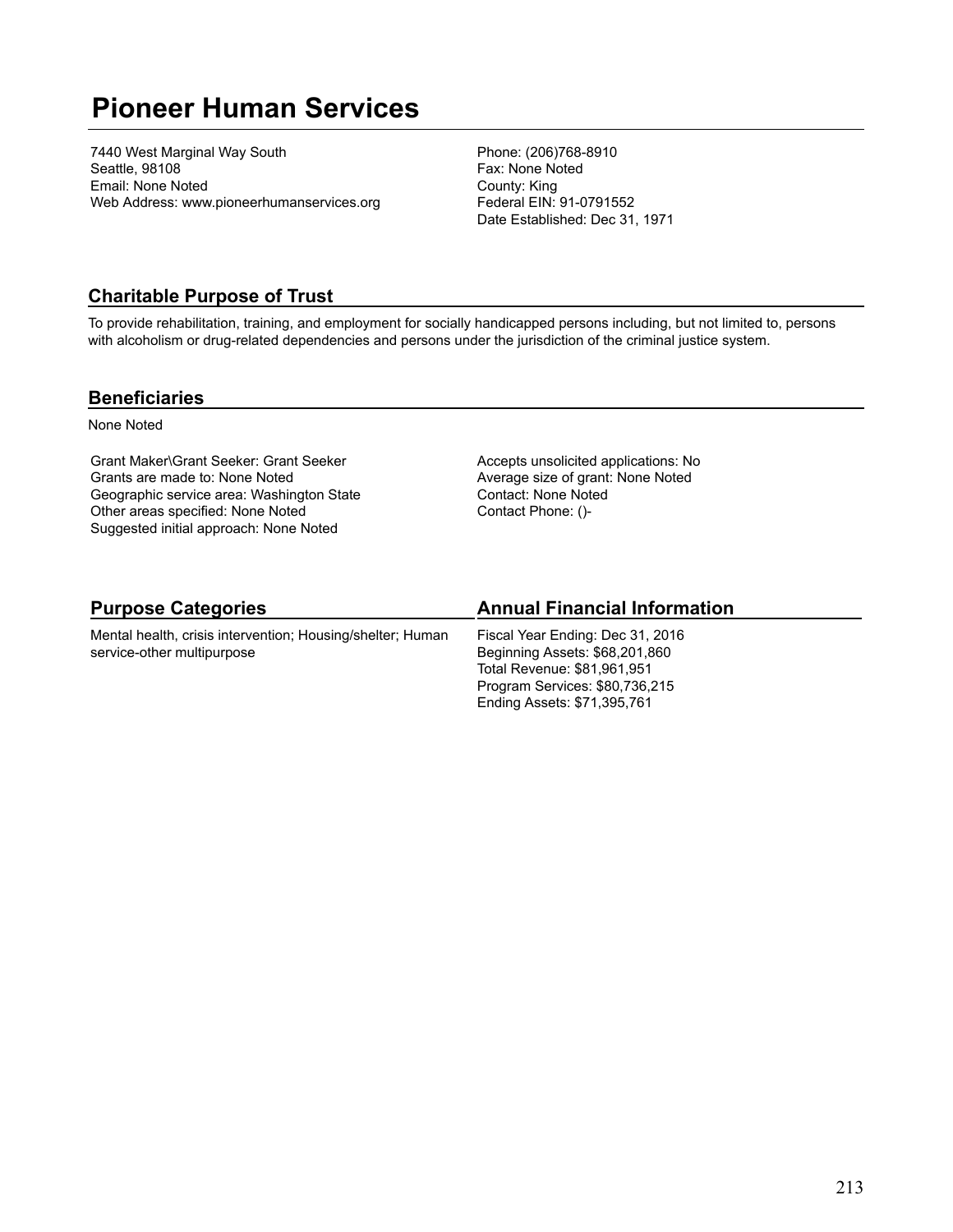# **Pipeline Safety Trust**

Attn: Carl Weimer 300 N Commercial St, Ste B BELLINGHAM, 98225 Email: carl@pstrust.org Web Address: www.pstrust.org

Phone: (360)543-0978 Fax: None Noted County: Whatcom Federal EIN: 52-2369975 Date Established: Jun 11, 2003

### **Charitable Purpose of Trust**

Promote fuel transportation safety to increase community safety and environmental protection.

#### **Beneficiaries**

None Noted

Grant Maker\Grant Seeker: None Noted Grants are made to: None Noted Geographic service area: None Noted Other areas specified: None Noted Suggested initial approach: None Noted Accepts unsolicited applications: None Noted Average size of grant: None Noted Contact: Kate Blystone Contact Phone: (360)543-5686

#### **Purpose Categories**

Environmental quality, protection; Public safety/disaster preparedness & relief

#### **Annual Financial Information**

Fiscal Year Ending: Mar 31, 2016 Beginning Assets: \$4,546,027 Total Revenue: \$484,710 Program Services: \$448,044 Ending Assets: \$4,332,757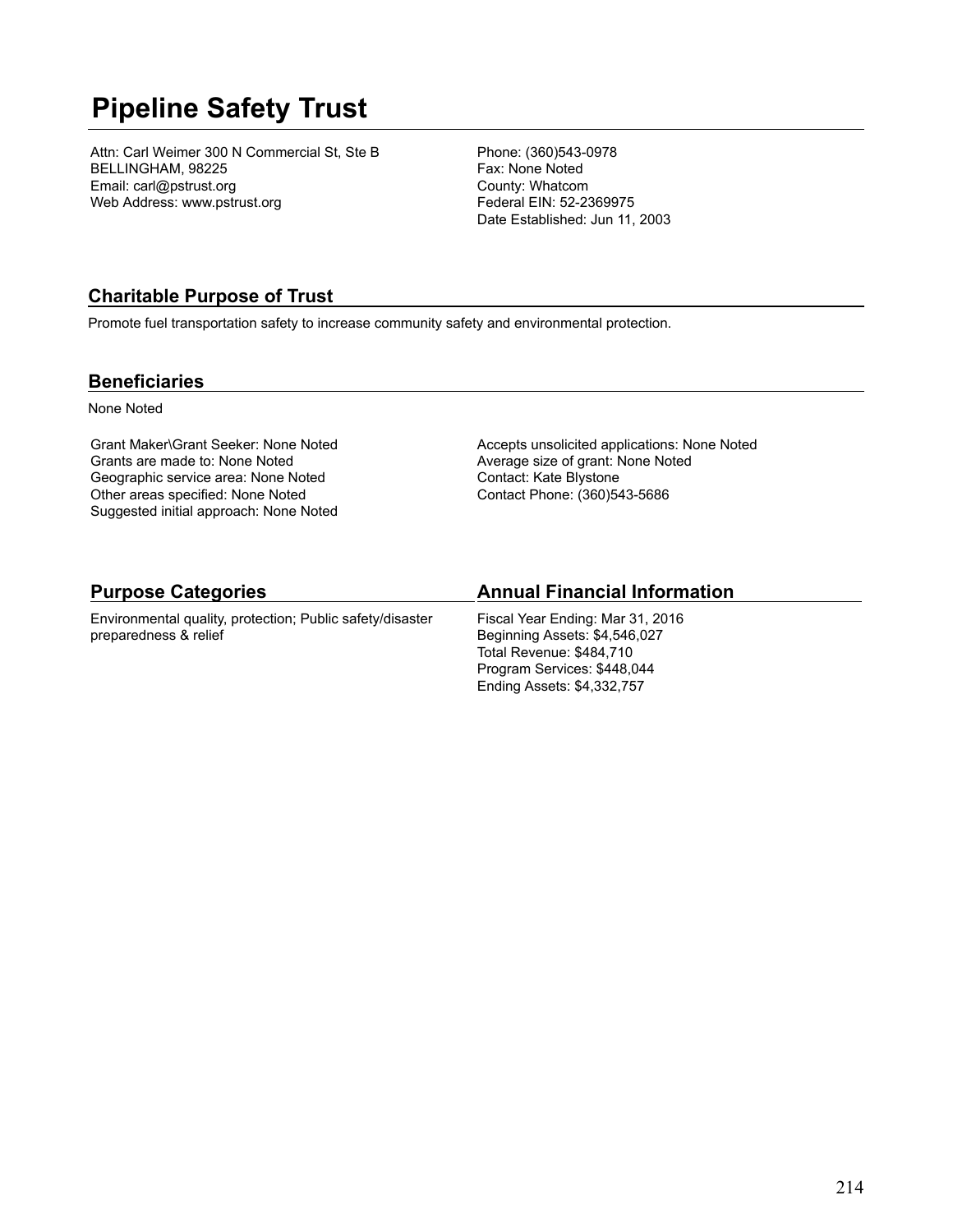# **Planned Parenthood Of The Great Northwest**

Attn: Miles Gaborit 2001 E Madison Seattle, 98112 Email: gifts@ppgnhi.org Web Address: www.ppgnhi.org

Phone: (206)328-7618 Fax: None Noted County: King Federal EIN: 91-0686012 Date Established: Jan 12, 1948

### **Charitable Purpose of Trust**

The mission of Planned Parenthood of the Great Northwest is to ensure that all people in our communities can make informed choices about reproductive and sexual health. We will: advocate to preserve the fundamental right to reproductive self-determination; offer high quality, cost effective clinical services; and provide education services to foster understanding of human sexuality and promote responsible behavior.

#### **Beneficiaries**

None Noted

Grant Maker\Grant Seeker: Grant Seeker Grants are made to: None Noted Geographic service area: None Noted Other areas specified: None Noted Suggested initial approach: None Noted

Accepts unsolicited applications: None Noted Average size of grant: None Noted Contact: Miles Gaborit Contact Phone: (206)328-6893

| <b>Purpose Categories</b>                                 | <b>Annual Financial Information</b> |
|-----------------------------------------------------------|-------------------------------------|
| Health-general & rehabilitative; Youth development; Human | Fiscal Year Ending: Dec 31, 2016    |
| service-other multipurpose                                | Beginning Assets: \$66,618,794      |
|                                                           | Total Revenue: \$55,068,535         |
|                                                           | Program Services: \$53,283,020      |
|                                                           | Ending Assets: \$68,398,799         |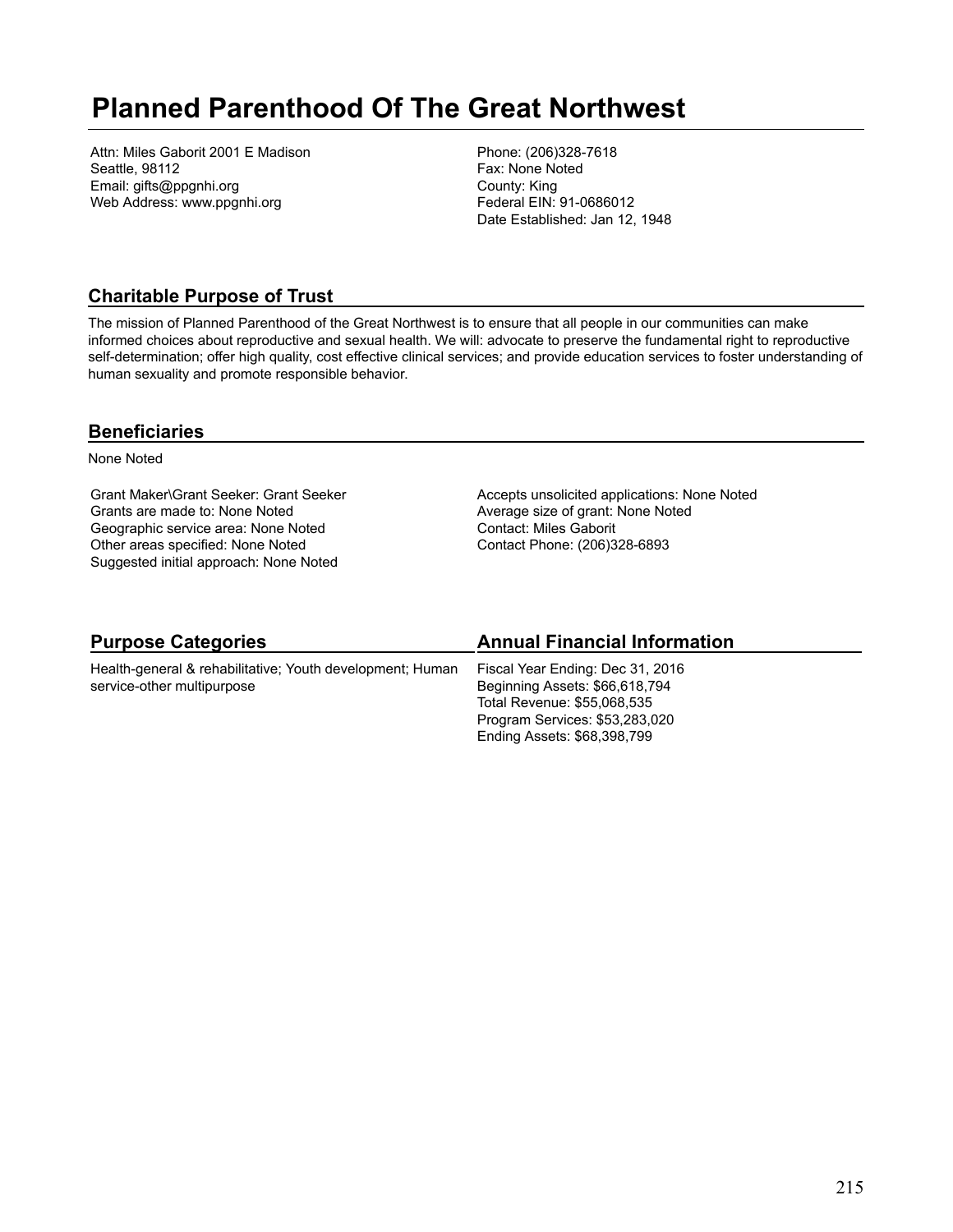# **Plymouth Housing Group**

2113 3rd Avenue Seattle, 98121 Email: ADMIN@PLYMOUTHHOUSING.ORG Web Address: www.plymouthhousing.org

Phone: (206)374-0602 Fax: None Noted County: King Federal EIN: 91-1122621 Date Established: Aug 06, 1980

### **Charitable Purpose of Trust**

Non-profit low-income housing development and management

#### **Beneficiaries**

None Noted

Grant Maker\Grant Seeker: Grant Seeker Grants are made to: None Noted Geographic service area: None Noted Other areas specified: None Noted Suggested initial approach: None Noted

Accepts unsolicited applications: None Noted Average size of grant: None Noted Contact: Paul Lambros Contact Phone: (206)374-9409 101

#### **Purpose Categories**

Housing/shelter; Human service-other multipurpose

#### **Annual Financial Information**

Fiscal Year Ending: Dec 31, 2016 Beginning Assets: \$44,695,626 Total Revenue: \$21,016,030 Program Services: \$18,723,222 Ending Assets: \$50,565,548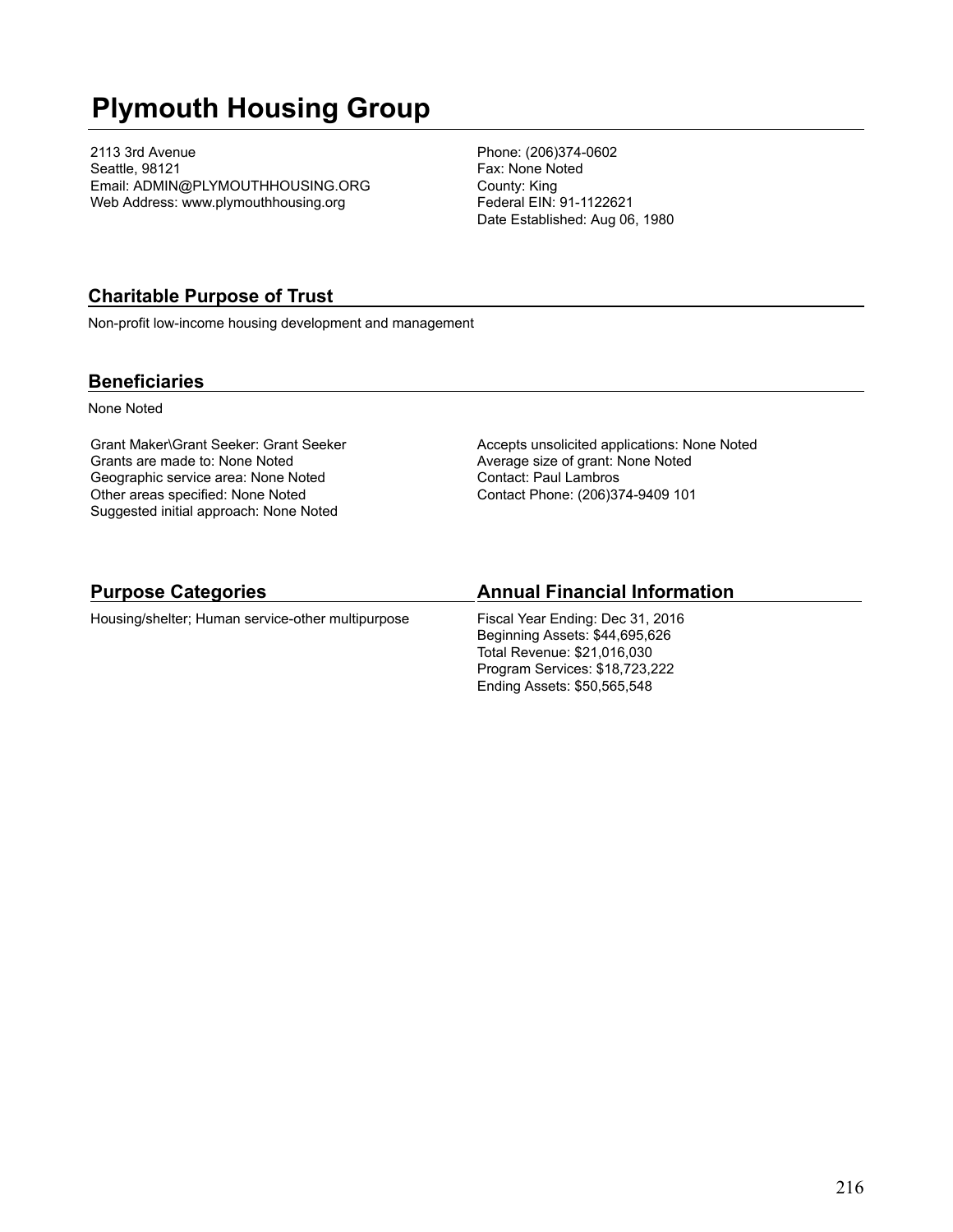# **Point Defiance Zoological Society**

5400 N Pearl St Tacoma, 98407 Email: society@thezoosociety.org Web Address: www.thezoosociety.org Phone: (253)404-3801 Fax: None Noted County: Pierce Federal EIN: 91-6066667 Date Established: Jan 01, 1950

## **Charitable Purpose of Trust**

All donations are made to the Point Defiance Zoological Society for the benefit of the Point Defiance Zoo and Aquarium.

### **Beneficiaries**

None Noted

Grant Maker\Grant Seeker: Grant Seeker Grants are made to: 501(c)(3), Other Organizations Geographic service area: US, Washington State, Pacific **Northwest** Other areas specified: None Noted Suggested initial approach: No Phone Calls

Accepts unsolicited applications: No Average size of grant: \$5,001 to \$10,000 Contact: LARRY NORVELL Contact Phone: (253)404-3663

# **Purpose Categories**

Arts, culture, humanities; Educational institutions & related activities; Animal-related activities

# **Annual Financial Information**

Fiscal Year Ending: Dec 31, 2016 Beginning Assets: \$1,489,838 Total Revenue: \$5,909,798 Program Services: \$1,285,405 Ending Assets: \$6,592,440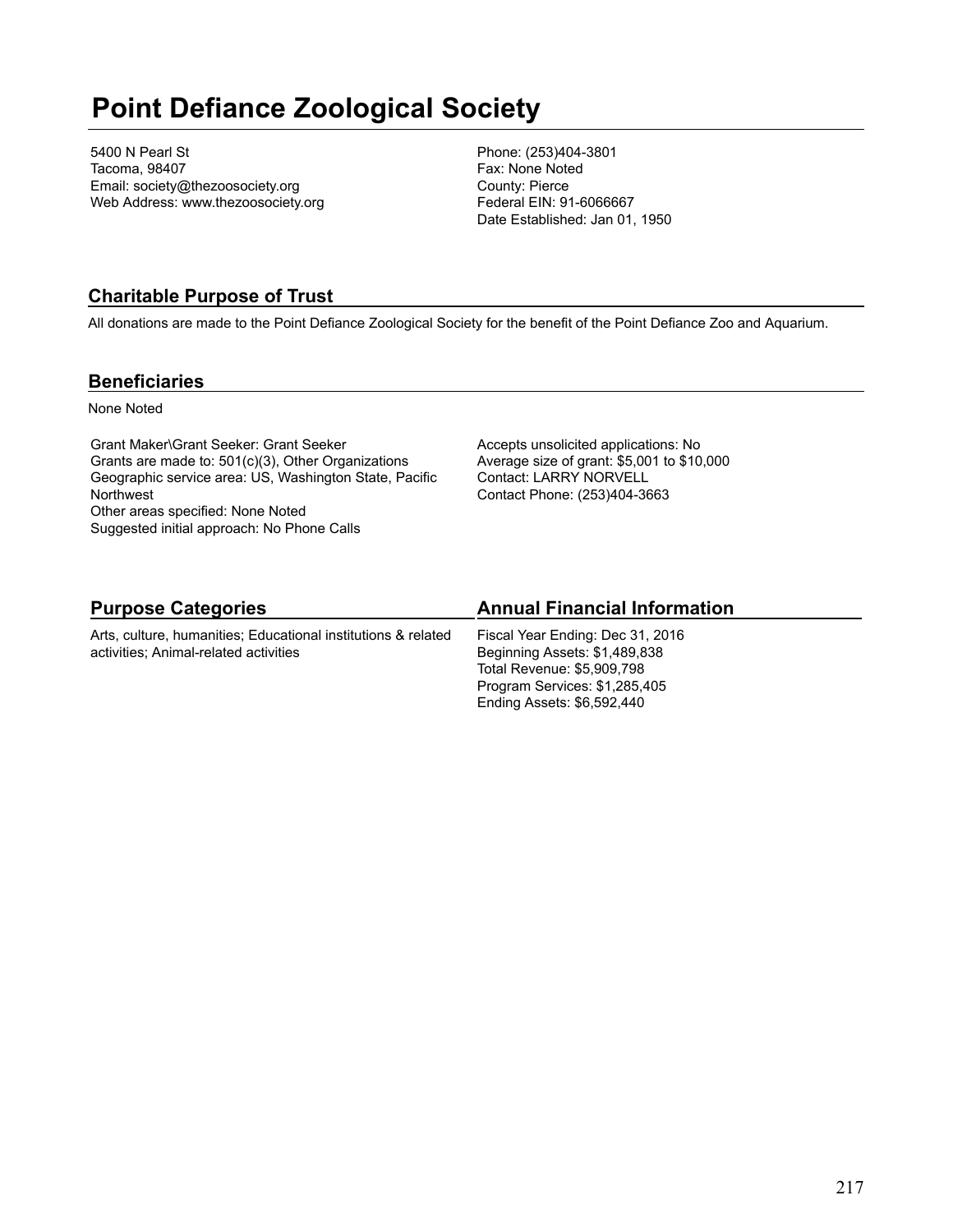# **POPE'S KIDS PLACE**

230 WASHINGTON WAY CENTRALIA, 98531 Email: CMILLER@POPESKIDSPLACE.ORG Web Address: WWW.POPESKIDSPLACE.ORG Phone: (360)736-5312 Fax: None Noted County: Lewis Federal EIN: 91-1685519 Date Established: May 15, 1995

#### **Charitable Purpose of Trust**

PROVIDE MEDICAL CARE AND RELATED SERVICES TO CHILDREN WHO ARE MEDICALLY FRAGILE AND HAVE SPECIAL NEEDS. PROVIDE DENTAL CARE TO CHILDREN UNDER AGE 10 WHO ARE ON STATE MEDICAL COUPONS. ORGANIZATION ALSO AIDS THE FAMILIES THROUGH RESPITE CARE AND EDUCATIONAL PROGRAMS.

#### **Beneficiaries**

None Noted

Grant Maker\Grant Seeker: Grant Seeker Grants are made to: None Noted Geographic service area: None Noted Other areas specified: None Noted Suggested initial approach: None Noted

Accepts unsolicited applications: None Noted Average size of grant: None Noted Contact: None Noted Contact Phone: ()-

#### **Purpose Categories**

Educational institutions & related activities; Health-general & rehabilitative; Youth development

#### **Annual Financial Information**

Fiscal Year Ending: Dec 31, 2015 Beginning Assets: \$2,242,426 Total Revenue: \$2,557,566 Program Services: \$2,115,770 Ending Assets: \$2,562,725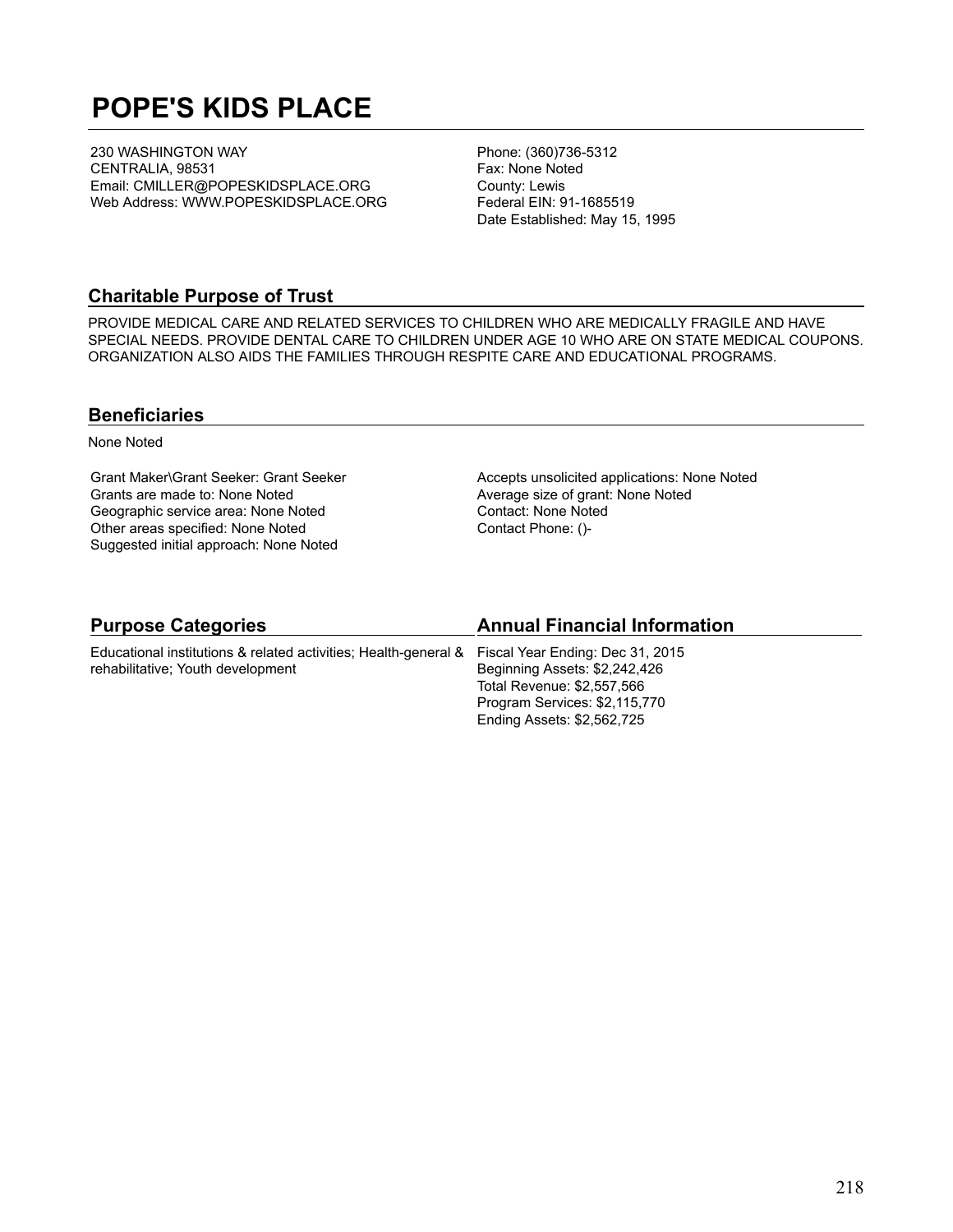# **Port Townsend High School Scholarship Foundation**

1110 Wilson St Port Townsend, 98368 Email: amy.khile@gmail.com Web Address: None Noted

Phone: ()- Fax: None Noted County: Jefferson Federal EIN: 23-7381441 Date Established: Apr 22, 1974

## **Charitable Purpose of Trust**

To award scholarships to graduates of Port Townsend High School to assist in paying expenses for college, university or vocational school education.

### **Beneficiaries**

None Noted

Grant Maker\Grant Seeker: Both Grants are made to: Individuals Geographic service area: None Noted Other areas specified: Port Townsend High School Graduates Contact Phone: (360)385-2059 Suggested initial approach: Email Accepts unsolicited applications: No Average size of grant: \$5,000 or below Contact: None Noted

# **Purpose Categories**

Educational institutions & related activities; Youth development

# **Annual Financial Information**

Fiscal Year Ending: Dec 31, 2015 Beginning Assets: \$749,923 Total Revenue: \$52,871 Program Services: \$45,160 Ending Assets: \$711,934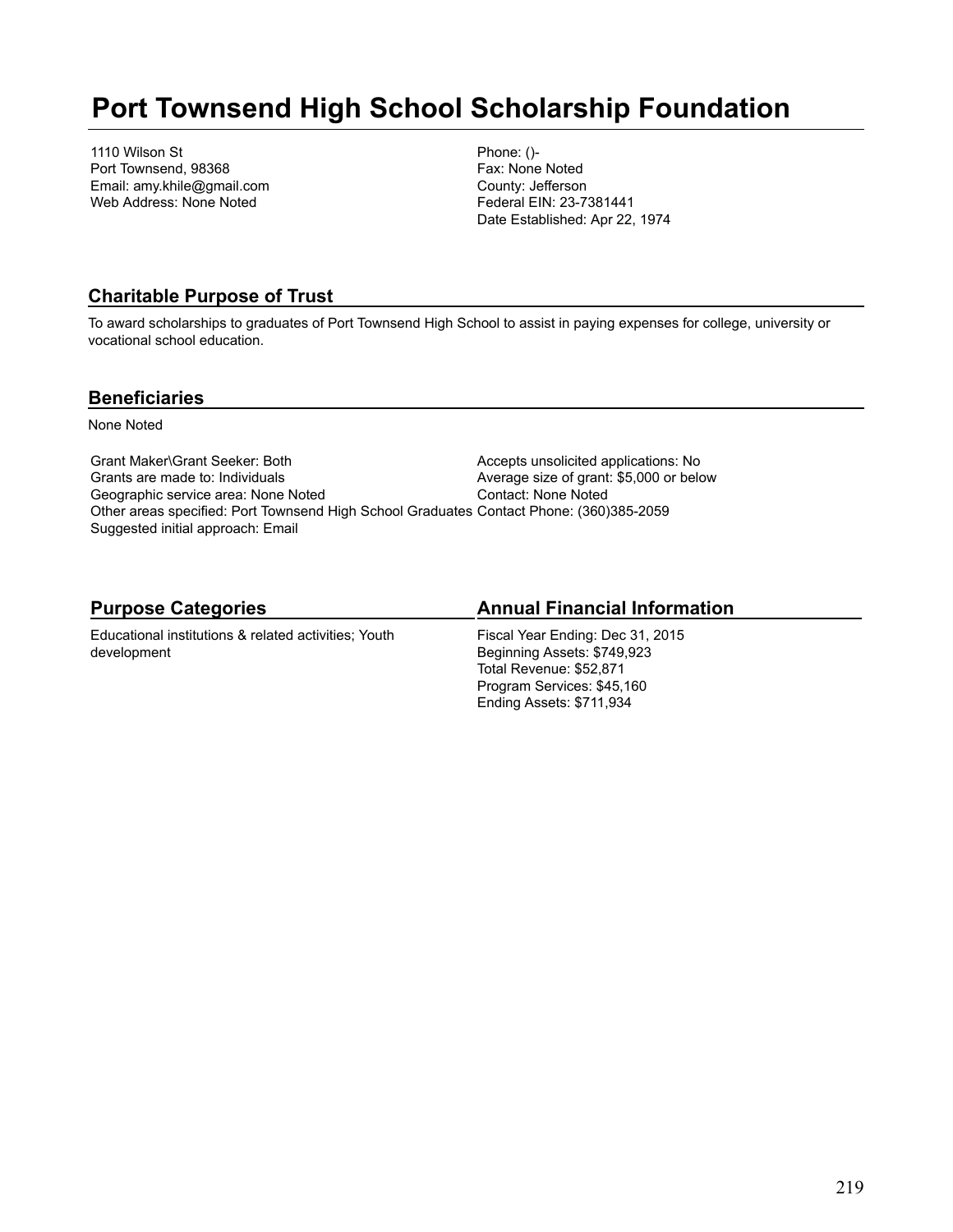# **Providence Health Care Foundation**

914 South Scheuber Rd CENTRALIA, 98531 Email: peter.brennan@providence.org Web Address: WWW.PROVIDENCE.ORG Phone: (360)827-7944 Fax: None Noted County: Lewis Federal EIN: 91-1433382 Date Established: Apr 19, 1989

### **Charitable Purpose of Trust**

Providence Health Care Foundation exists to further the mission of Providence Centralia Hospital in meeting the health care needs of Lewis County and surrounding SW WA areas.

#### **Beneficiaries**

None Noted

Grant Maker\Grant Seeker: Grant Seeker Grants are made to: None Noted Geographic service area: None Noted Other areas specified: None Noted Suggested initial approach: None Noted

Accepts unsolicited applications: None Noted Average size of grant: None Noted Contact: None Noted Contact Phone: ()-

# **Purpose Categories**

Health-general & rehabilitative; Housing/shelter; Disease/ disorder/medical disciplines (multipurpose)

## **Annual Financial Information**

Fiscal Year Ending: Dec 31, 2015 Beginning Assets: \$2,914,130 Total Revenue: \$570,520 Program Services: \$349,577 Ending Assets: \$2,857,950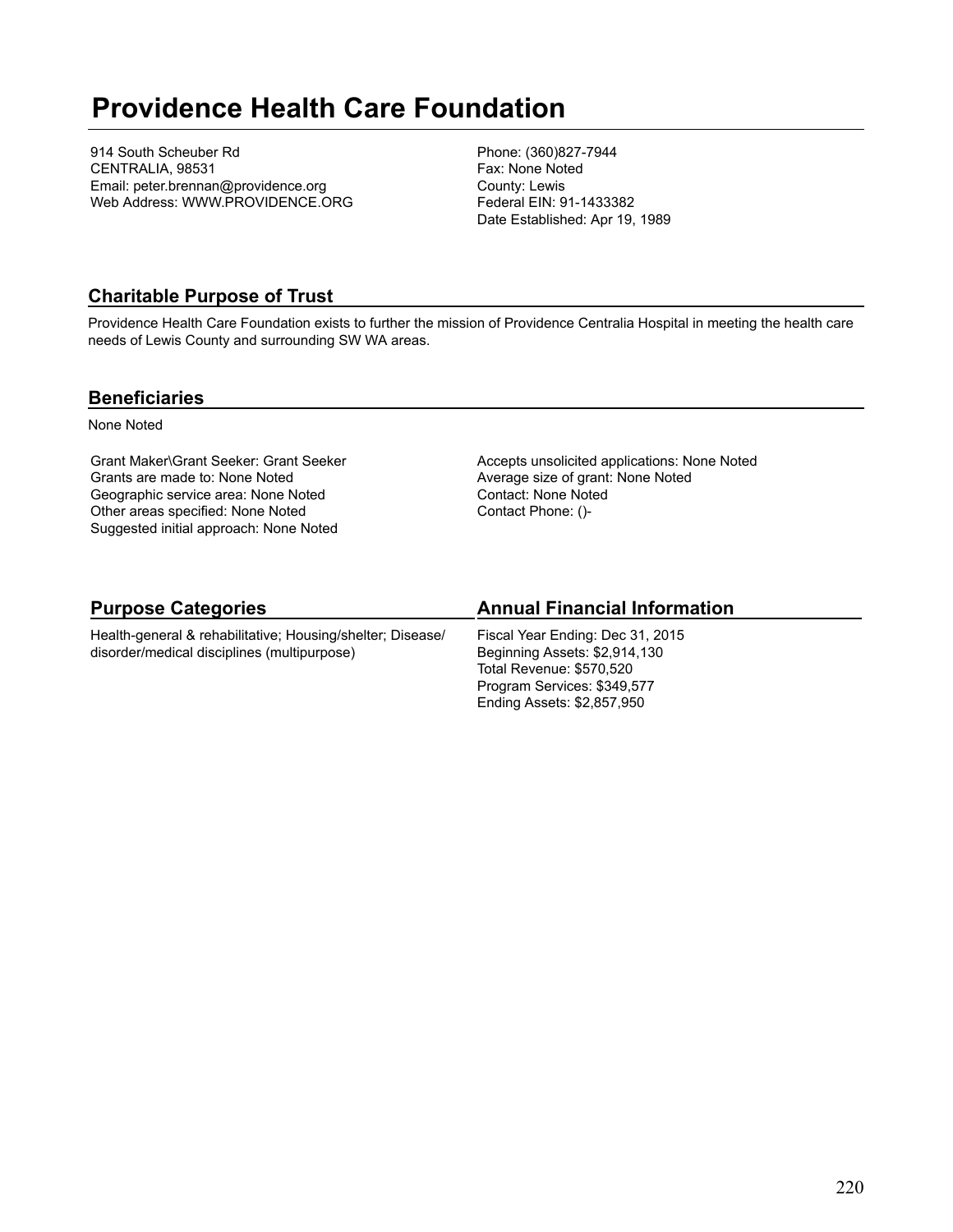# **Providence Hospice of Seattle Foundation**

2811 S 102ND STE 220 TUKWILA, 98168 Email: hospicefoundation@providence.org Web Address: www.providence.org/hospiceofseattle Phone: (206)320-7366 Fax: None Noted County: King Federal EIN: 91-2077378 Date Established: Dec 07, 2000

### **Charitable Purpose of Trust**

Support the unfunded programs and services of Providence Hospice of Seattle.

#### **Beneficiaries**

None Noted

Grant Maker\Grant Seeker: Grant Seeker Grants are made to: None Noted Geographic service area: None Noted Other areas specified: None Noted Suggested initial approach: None Noted

Accepts unsolicited applications: None Noted Average size of grant: None Noted Contact: Gary Crum Contact Phone: (206)320-7188

| <b>Purpose Categories</b>                                 | <b>Annual Financial Information</b> |
|-----------------------------------------------------------|-------------------------------------|
| Health-general & rehabilitative; Disease/disorder/medical | Fiscal Year Ending: Dec 31, 2015    |

disciplines (multipurpose); Human service-other multipurpose Beginning Assets: \$2,066,053 Total Revenue: \$1,432,732 Program Services: \$1,055,592 Ending Assets: \$2,197,199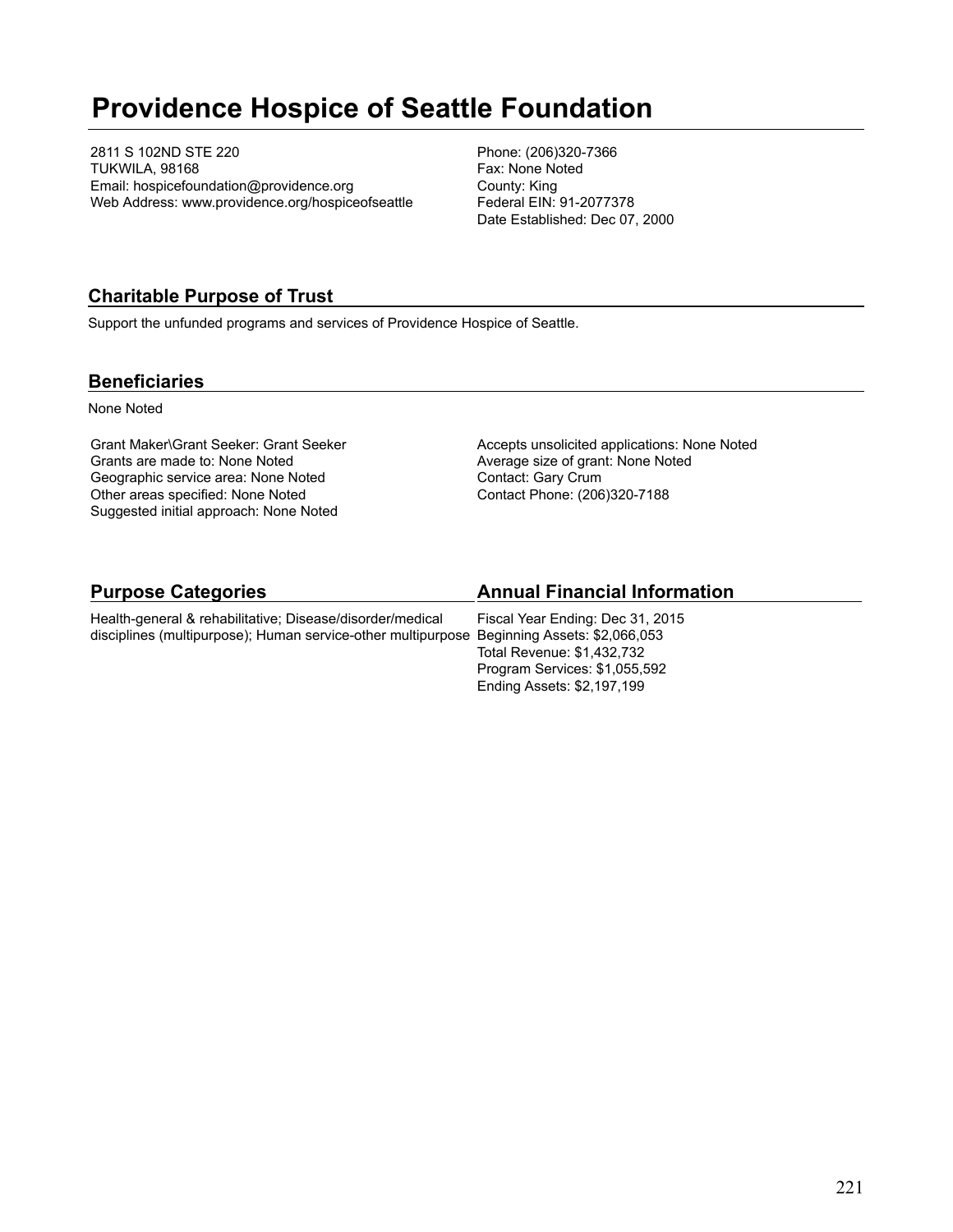# **Providence Marianwood Foundation**

3725 Providence Point Dr SE ISSAQUAH, 98029 Email: jenna.higgins@providence.org Web Address: www.providencemarianwood.org Phone: (425)313-3893 Fax: None Noted County: King Federal EIN: 93-1554288 Date Established: Aug 27, 1991

## **Charitable Purpose of Trust**

Health-general & rehabilitative Human service-other multipurpose Philanthropy & Volunteerism

### **Beneficiaries**

None Noted

Grant Maker\Grant Seeker: Grant Seeker Grants are made to: None Noted Geographic service area: None Noted Other areas specified: None Noted Suggested initial approach: None Noted

Accepts unsolicited applications: None Noted Average size of grant: None Noted Contact: None Noted Contact Phone: ()-

## **Purpose Categories**

Health-general & rehabilitative; Human service-other multipurpose; Philanthropy & volunteerism

## **Annual Financial Information**

Fiscal Year Ending: Dec 31, 2016 Beginning Assets: \$881,760 Total Revenue: \$400,998 Program Services: \$363,553 Ending Assets: \$782,316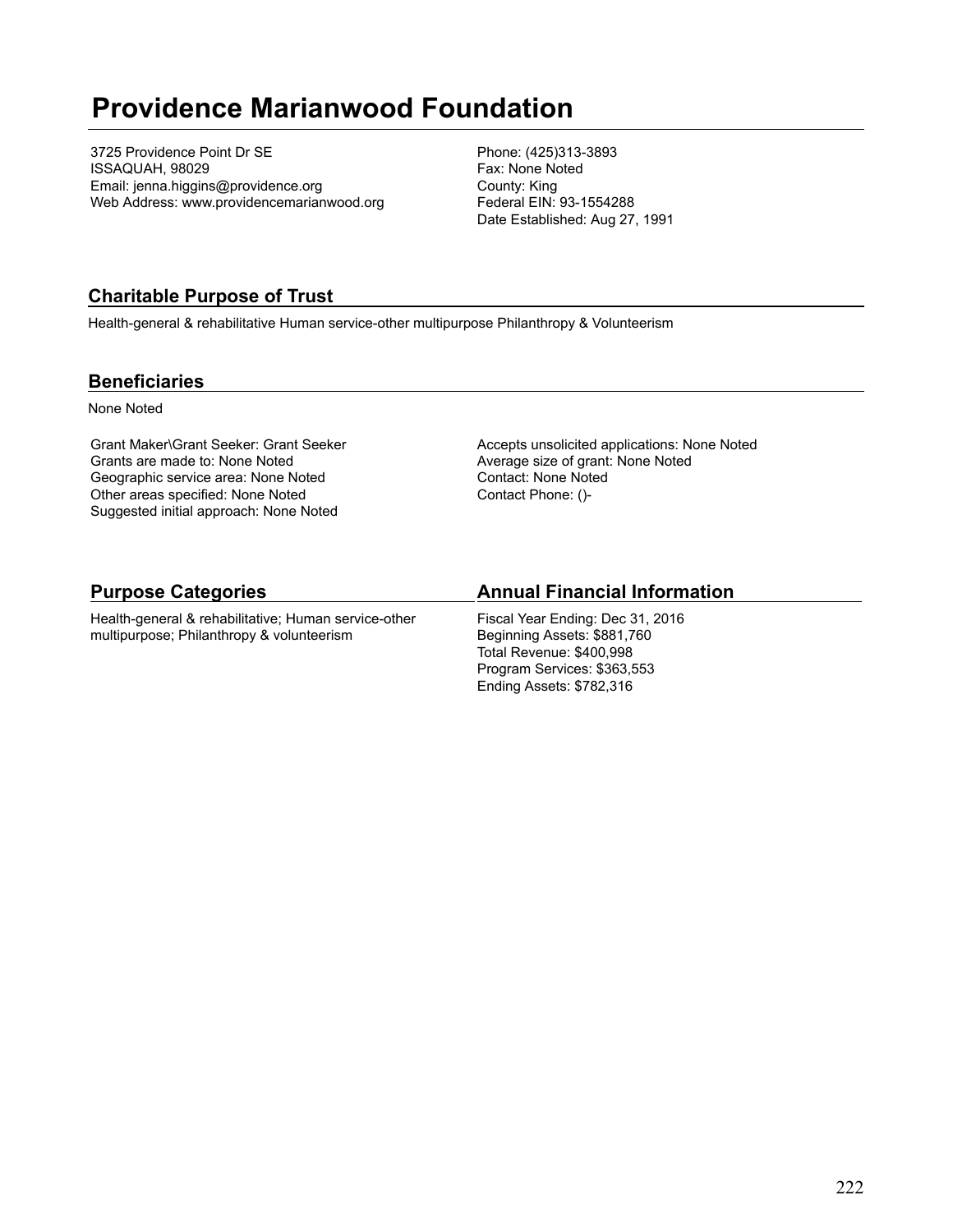# **Providence Mount St. Vincent Foundation**

4831 35th Ave Seattle, 98126 Email: molly.swain@providence.org Web Address: www.providence.org/Long\_Term\_Care/ Mount St Vincent

Phone: (206)938-8999 Fax: None Noted County: King Federal EIN: 91-1188119 Date Established: Jun 14, 1982

## **Charitable Purpose of Trust**

To provide support for the residents and programs of Providence Mount St. Vincent, an assisted living, skilled nursing and child care center in Seattle, Washington.

### **Beneficiaries**

None Noted

Grant Maker\Grant Seeker: Grant Seeker Grants are made to: None Noted Geographic service area: None Noted Other areas specified: None Noted Suggested initial approach: None Noted

Accepts unsolicited applications: None Noted Average size of grant: None Noted Contact: Molly A. Swain Contact Phone: (206)938-8994

# **Purpose Categories**

Health-general & rehabilitative; Human service-other multipurpose

# **Annual Financial Information**

Fiscal Year Ending: Dec 31, 2015 Beginning Assets: \$3,900,848 Total Revenue: \$1,382,394 Program Services: \$1,358,194 Ending Assets: \$3,321,989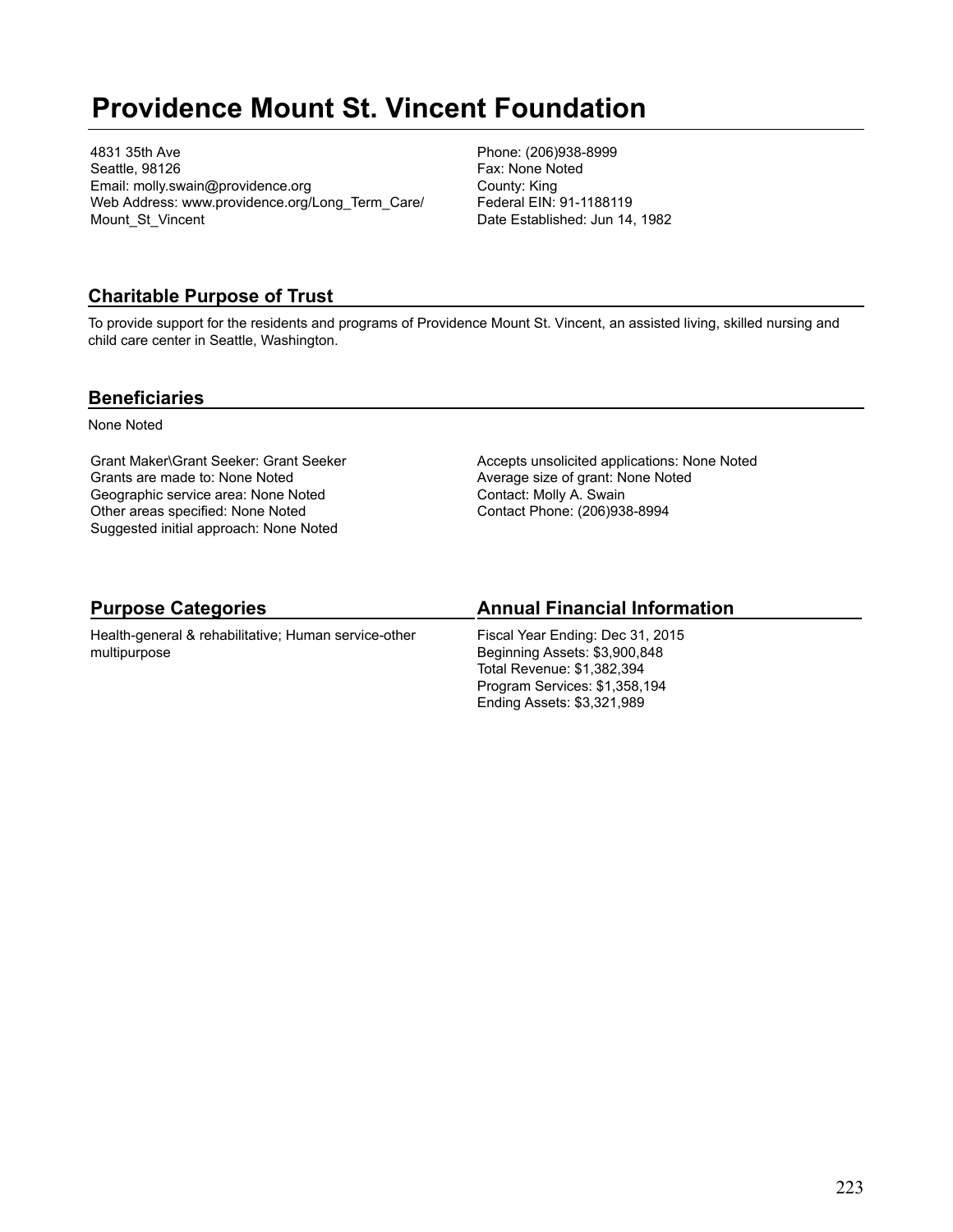# **Providence St. Peter Foundation**

413 Lilly Road NE OLYMPIA, 98506 Email: peter.brennan@providence.org Web Address: www.providence.org/giving Phone: (360)493-4631 Fax: None Noted County: Thurston Federal EIN: 91-1097056 Date Established: Dec 21, 1979

### **Charitable Purpose of Trust**

To solicit, manage and allocate charitable gifts that assist Providence St. Peter Hospital, Providence Mother Joseph Care Center, Providence SoundHomeCare and Hospice, St. Francis House, and Providence Medical Group in providing quality, compassionate patient care and health education with special regard to the poor. Mission: To develop and provide philanthropic resources that help assure that compassionate and quality health care is available in communities we serve, especially for those who are poor and vulnerable.

### **Beneficiaries**

None Noted

Grant Maker\Grant Seeker: Grant Seeker Grants are made to: None Noted Geographic service area: None Noted Other areas specified: None Noted Suggested initial approach: No Phone Calls Accepts unsolicited applications: No Average size of grant: None Noted Contact: None Noted Contact Phone: ()-

| <b>Purpose Categories</b>                                 | <b>Annual Financial Information</b> |
|-----------------------------------------------------------|-------------------------------------|
| Health-general & rehabilitative; Disease/disorder/medical | Fiscal Year Ending: Dec 31, 2016    |
| disciplines (multipurpose); Housing/shelter               | Beginning Assets: \$31,572,451      |
|                                                           | Total Revenue: \$2,698,973          |
|                                                           | Program Services: \$2,437,831       |
|                                                           | Ending Assets: \$35,146,850         |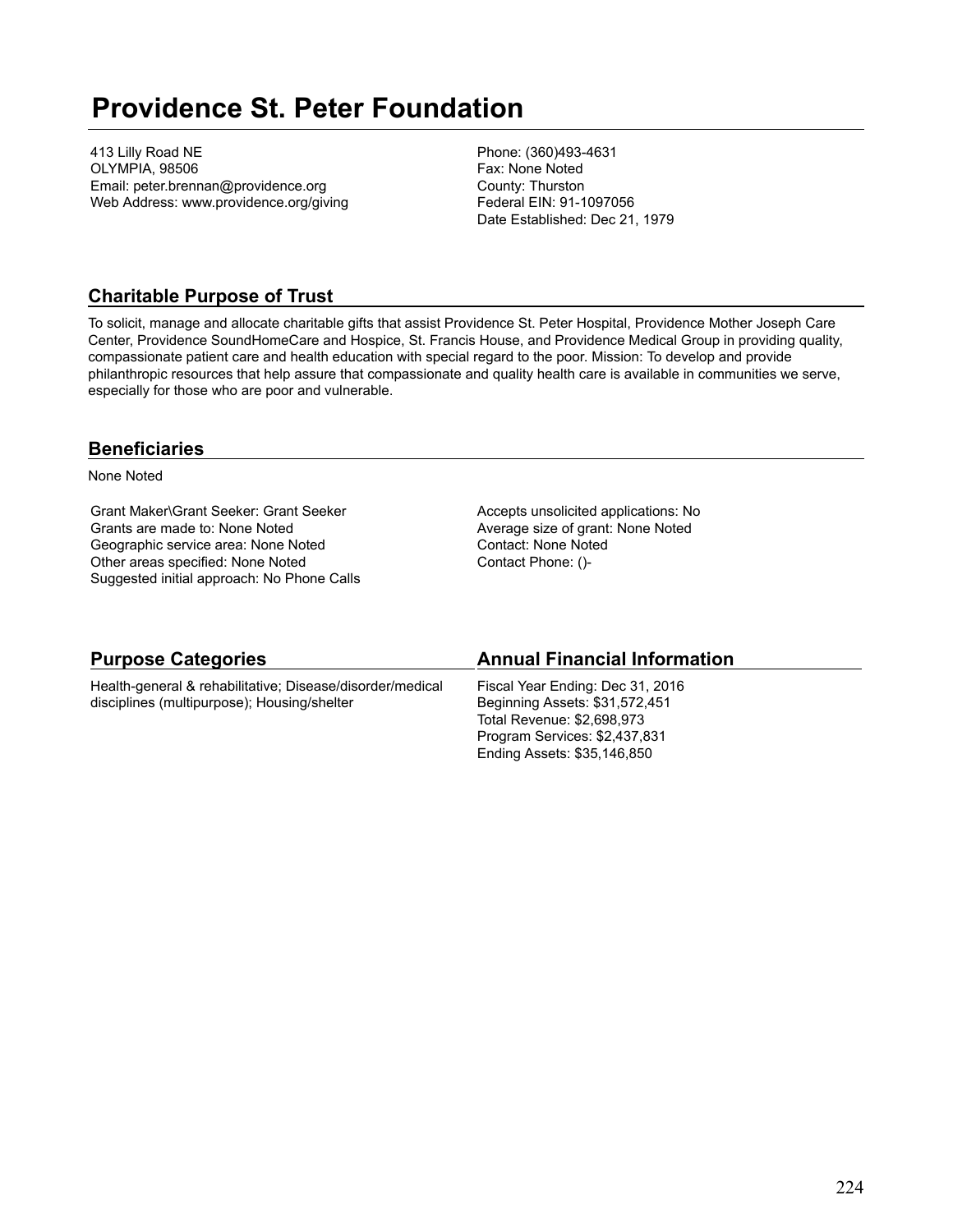# **Puyallup Kiwanis Foundation**

PO Box 451 PUYALLUP, 98371 Email: bristowp@comcast.net Web Address: None Noted

Phone: ()- Fax: None Noted County: Pierce Federal EIN: 91-0304031 Date Established: Jul 31, 1987

#### **Charitable Purpose of Trust**

None Noted

### **Beneficiaries**

None Noted

Grant Maker\Grant Seeker: Grant Maker Grants are made to: 501(c)(3), Other Organizations, Individuals Geographic service area: None Noted Other areas specified: None Noted Eastern Pierce County Suggested initial approach: Letter

Accepts unsolicited applications: Yes Average size of grant: \$5,000 or below Contact: Peter R. Bristow Contact Phone: (253)848-7439

## **Purpose Categories**

Educational institutions & related activities; Youth development; Community improvement/development

# **Annual Financial Information**

Fiscal Year Ending: Aug 31, 2016 Beginning Assets: \$1,260,820 Total Revenue: \$105,706 Program Services: \$49,716 Ending Assets: \$1,307,834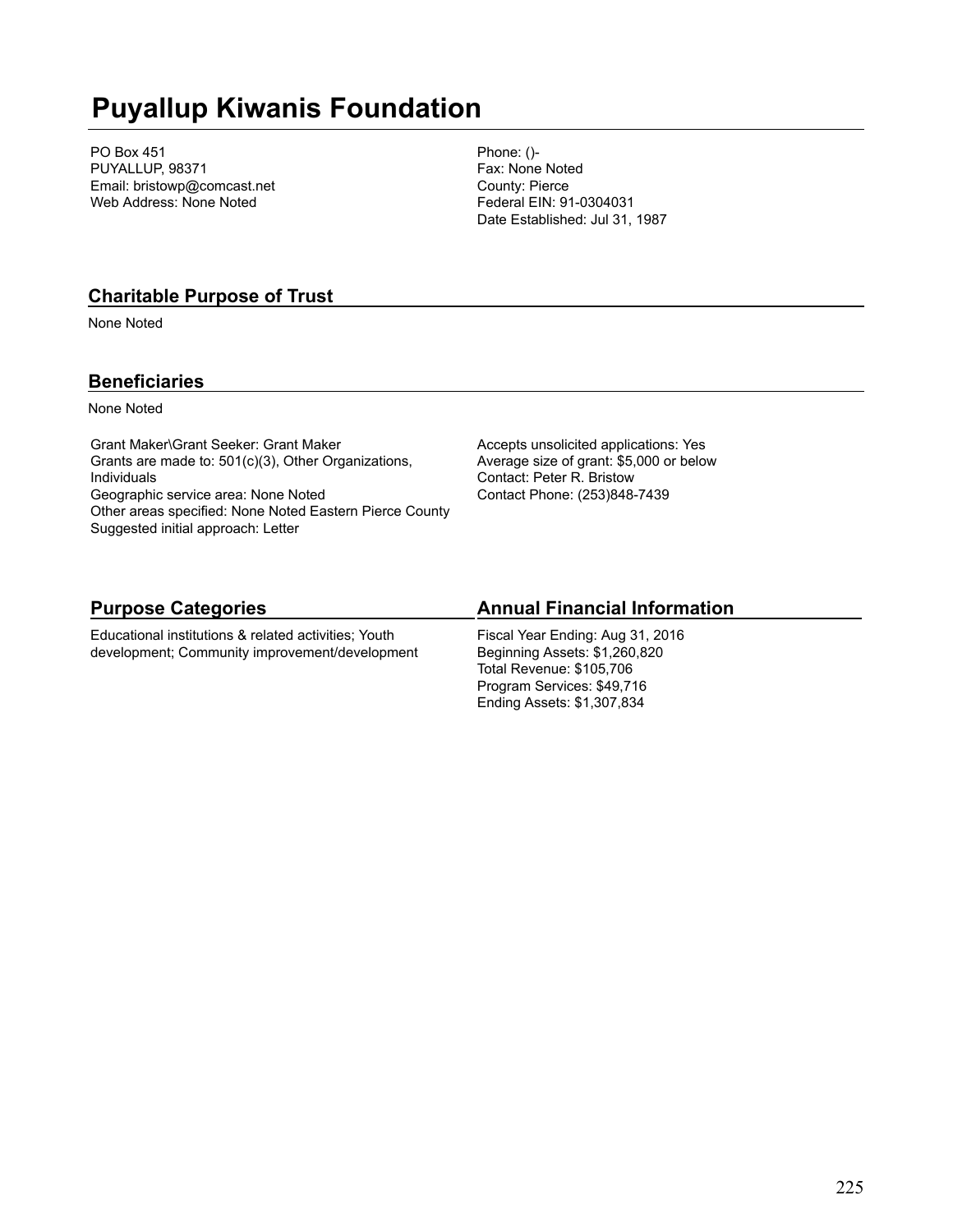# **Rainier Foothills Wellness Foundation**

PO Box 905 ENUMCLAW, 98022 Email: sues@rfwellnessfoundation.org Web Address: www.rfwellnessfoundation.org Phone: (360)802-0598 Fax: None Noted County: King Federal EIN: 91-1192604 Date Established: Oct 01, 1982

## **Charitable Purpose of Trust**

Charitable fundraising in support of quality healthcare services in Northwest Pierce County and Southeast King County.

#### **Beneficiaries**

None Noted

Grant Maker\Grant Seeker: Grant Seeker Grants are made to: None Noted Geographic service area: None Noted Other areas specified: None Noted Suggested initial approach: None Noted

Accepts unsolicited applications: None Noted Average size of grant: None Noted Contact: Rene Popke Contact Phone: (360)802-3206

Ending Assets: \$230,310

| <b>Purpose Categories</b>                                                                          | <b>Annual Financial Information</b> |
|----------------------------------------------------------------------------------------------------|-------------------------------------|
| Mental health, crisis intervention; Food, nutrition, agriculture; Fiscal Year Ending: Dec 31, 2016 |                                     |
| Human service-other multipurpose                                                                   | Beginning Assets: \$259,015         |
|                                                                                                    | Total Revenue: \$422.764            |
|                                                                                                    | Program Services: \$451,469         |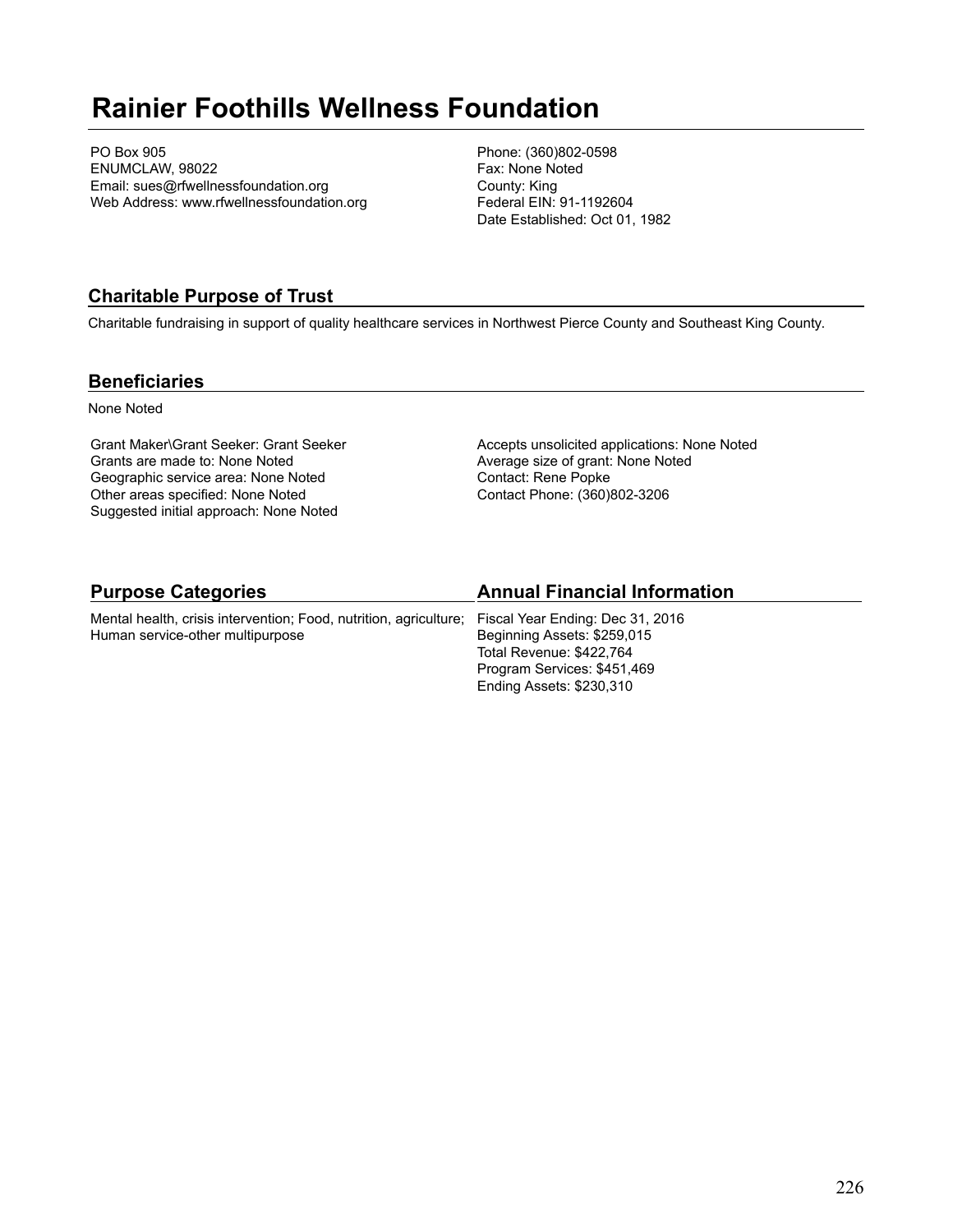# **Roosevelt High School Foundation**

PO Box 15791 Seattle, 98115 Email: info@rooseveltfoundation.org Web Address: www.rooseveltfoundation.org Phone: ()- Fax: None Noted County: King Federal EIN: 76-0732686 Date Established: May 09, 2003

## **Charitable Purpose of Trust**

The Foundation seeks to improve the quality of public school education by supporting programs and projects at Roosevelt High School in Seattle.

#### **Beneficiaries**

None Noted

Grant Maker\Grant Seeker: Grant Maker Grants are made to: Other Organizations Geographic service area: None Noted Other areas specified: Roosevelt High School - Seattle Suggested initial approach: No Phone Calls

Accepts unsolicited applications: No Average size of grant: \$5,000 or below Contact: Amy Hall Contact Phone: (206)226-5679

# **Purpose Categories**

Educational institutions & related activities

### **Annual Financial Information**

Fiscal Year Ending: Aug 31, 2016 Beginning Assets: \$1,544,271 Total Revenue: \$168,925 Program Services: \$71,378 Ending Assets: \$1,696,324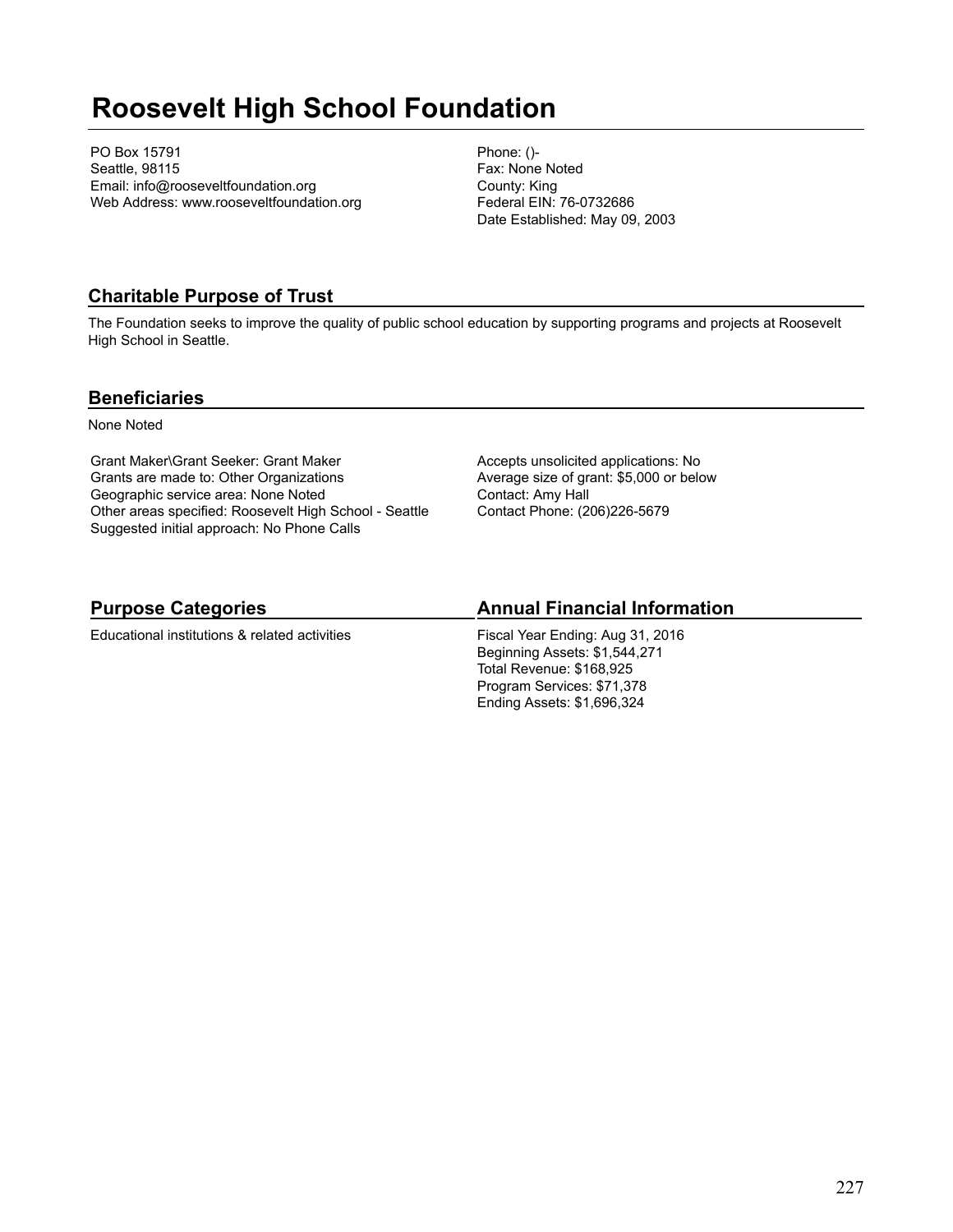# **Rural Resources Community Action**

956 S Main Colville, 99114 Email: gknight@ruralresources.org Web Address: www.ruralresources.org Phone: (509)684-4740 Fax: None Noted County: Stevens Federal EIN: 91-0793447 Date Established: Oct 25, 1965

## **Charitable Purpose of Trust**

Provide comprehensive child care programs; health and education services for the mentally, emotionally and physically handicapped; an inter-agency local employment assistance program; and an inter-agency resource development program.

#### **Beneficiaries**

None Noted

Grant Maker\Grant Seeker: Grant Seeker Grants are made to: None Noted Geographic service area: None Noted Other areas specified: None Noted Suggested initial approach: None Noted

Accepts unsolicited applications: None Noted Average size of grant: None Noted Contact: GREG KNIGHT Contact Phone: (509)684-8421

# **Purpose Categories**

Human service-other multipurpose

### **Annual Financial Information**

Fiscal Year Ending: Feb 29, 2016 Beginning Assets: \$8,762,935 Total Revenue: \$13,737,337 Program Services: \$13,690,655 Ending Assets: \$9,907,678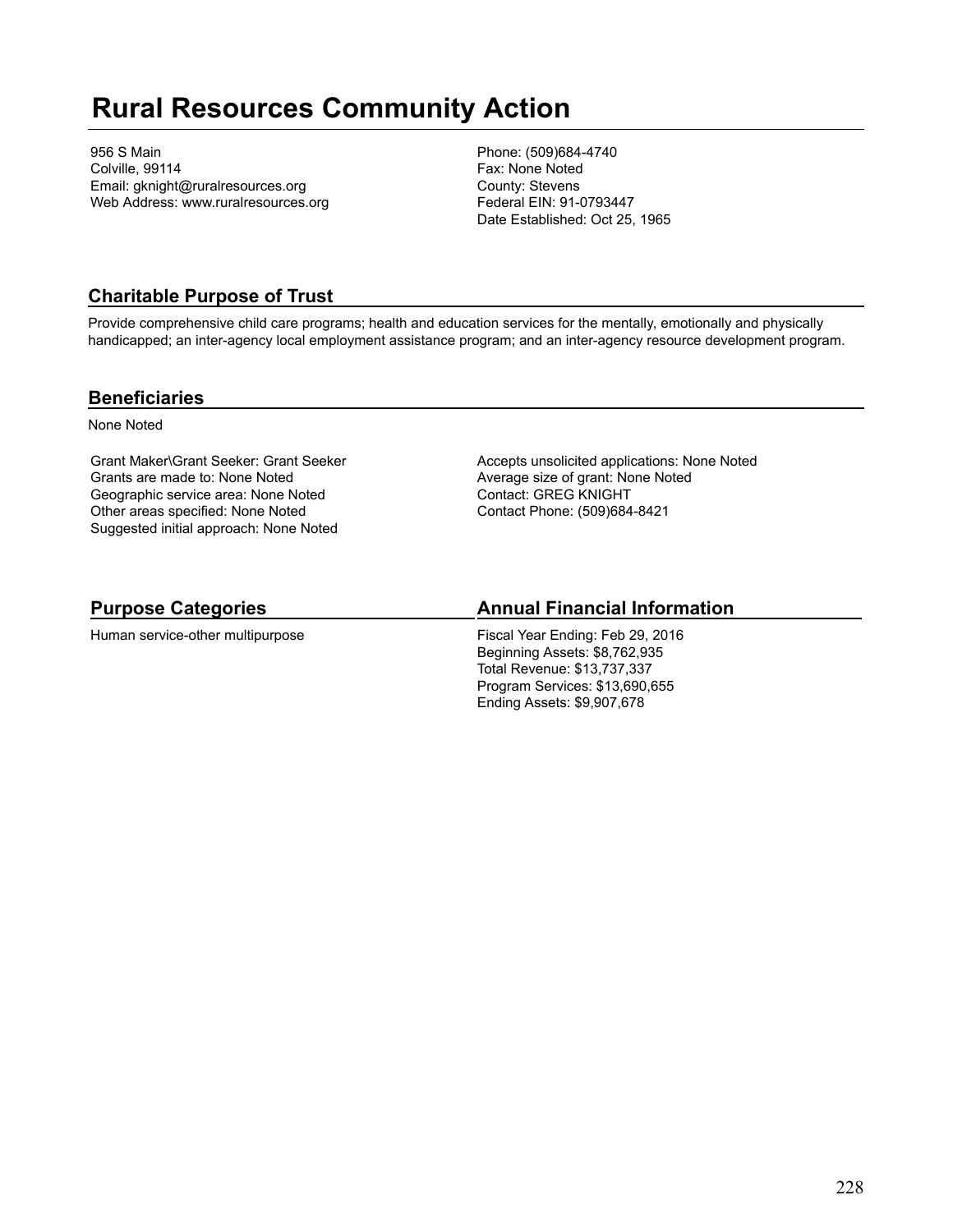# **Ryther**

2400 NE 95th St Seattle, 98115 Email: rythercc@ryther.org Web Address: www.ryther.org

Phone: (206)525-9795 Fax: None Noted County: King Federal EIN: 91-0564983 Date Established: Jan 23, 1940

#### **Charitable Purpose of Trust**

Child welfare

## **Beneficiaries**

None Noted

Grant Maker\Grant Seeker: Grant Seeker Grants are made to: None Noted Geographic service area: None Noted Other areas specified: None Noted Suggested initial approach: Letter, Call, Email Accepts unsolicited applications: None Noted Average size of grant: None Noted Contact: None Noted Contact Phone: ()-

| <b>Purpose Categories</b>                                                                     | <b>Annual Financial Information</b> |
|-----------------------------------------------------------------------------------------------|-------------------------------------|
| Mental health, crisis intervention; Youth development; Human Fiscal Year Ending: Dec 31, 2015 |                                     |
| service-other multipurpose                                                                    | Beginning Assets: \$15,574,995      |
|                                                                                               | Total Revenue: \$8,993,190          |
|                                                                                               | Program Services: \$9,970,274       |
|                                                                                               | Ending Assets: \$16,179,595         |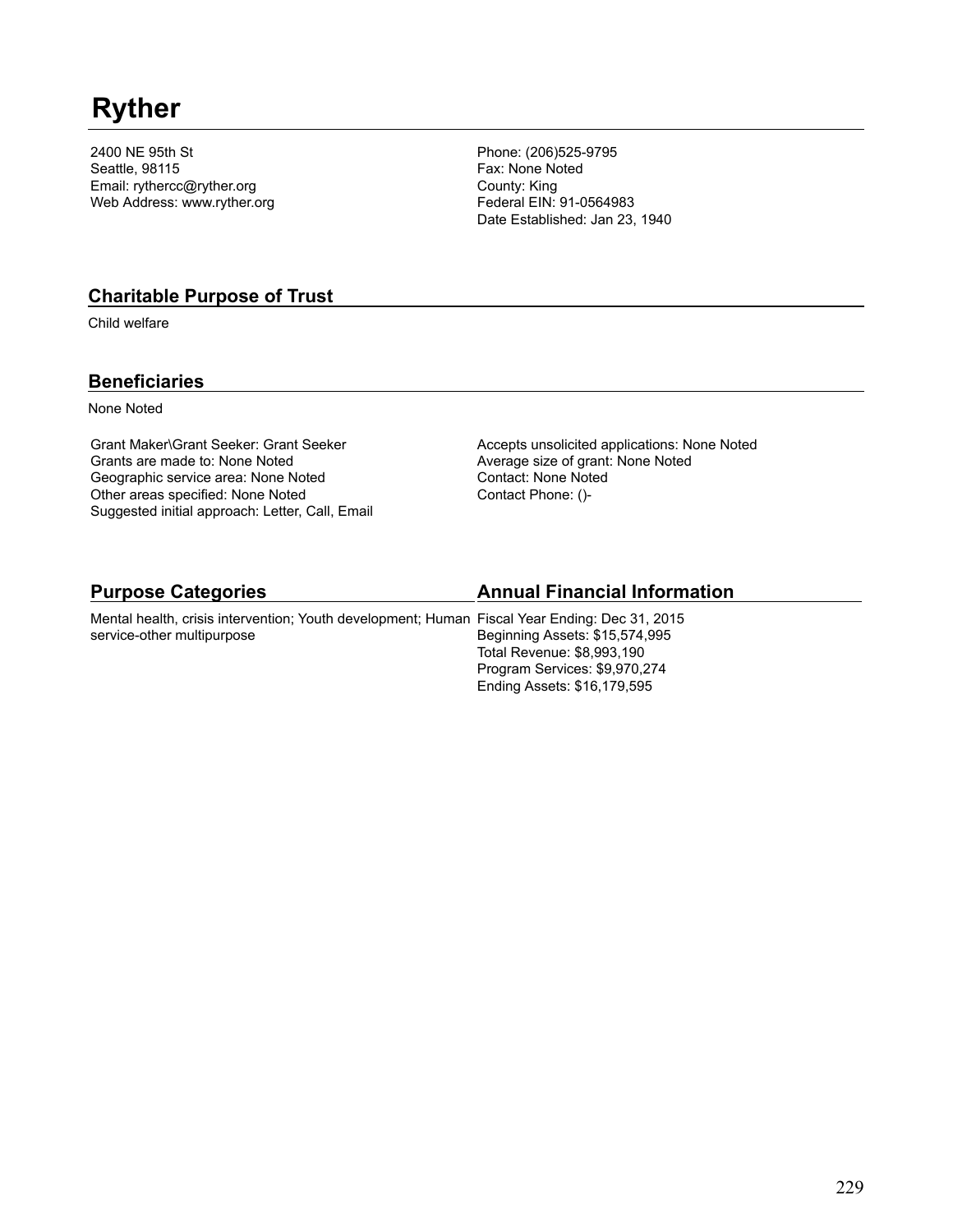# **S. Balolia Family Foundation**

PO Box 2069 BELLINGHAM, 98227 Email: None Noted Web Address: None Noted Phone: ()- Fax: None Noted County: Whatcom Federal EIN: 26-2307895 Date Established: Mar 20, 2008

### **Charitable Purpose of Trust**

The corporation is organized exclusively for charitable, scientific, literary, educational or religious purposes, within the meaning of Section 501(c)(3) of the Internal Revenue Code of 1986, as amended (the "Code"), including without limitation, grants to other organizations that are tax exempt under Section 501(c)(3) of the Code.

#### **Beneficiaries**

None Noted

Grant Maker\Grant Seeker: Grant Maker Grants are made to: 501(c)(3) Geographic service area: US, Washington State Other areas specified: Animal Shelters Overseas Disaster Relief Suggested initial approach: Letter

Accepts unsolicited applications: Yes Average size of grant: \$5,000 or below Contact: Jamila Melius Contact Phone: (360)647-0801 2296

| <b>Purpose Categories</b>                                                                                | <b>Annual Financial Information</b>                                                                                                                   |
|----------------------------------------------------------------------------------------------------------|-------------------------------------------------------------------------------------------------------------------------------------------------------|
| Animal-related activities; Food, nutrition, agriculture; Public<br>safety/disaster preparedness & relief | Fiscal Year Ending: Dec 31, 2016<br>Beginning Assets: \$631,795<br>Total Revenue: \$220,910<br>Program Services: \$66,471<br>Ending Assets: \$786,234 |
|                                                                                                          |                                                                                                                                                       |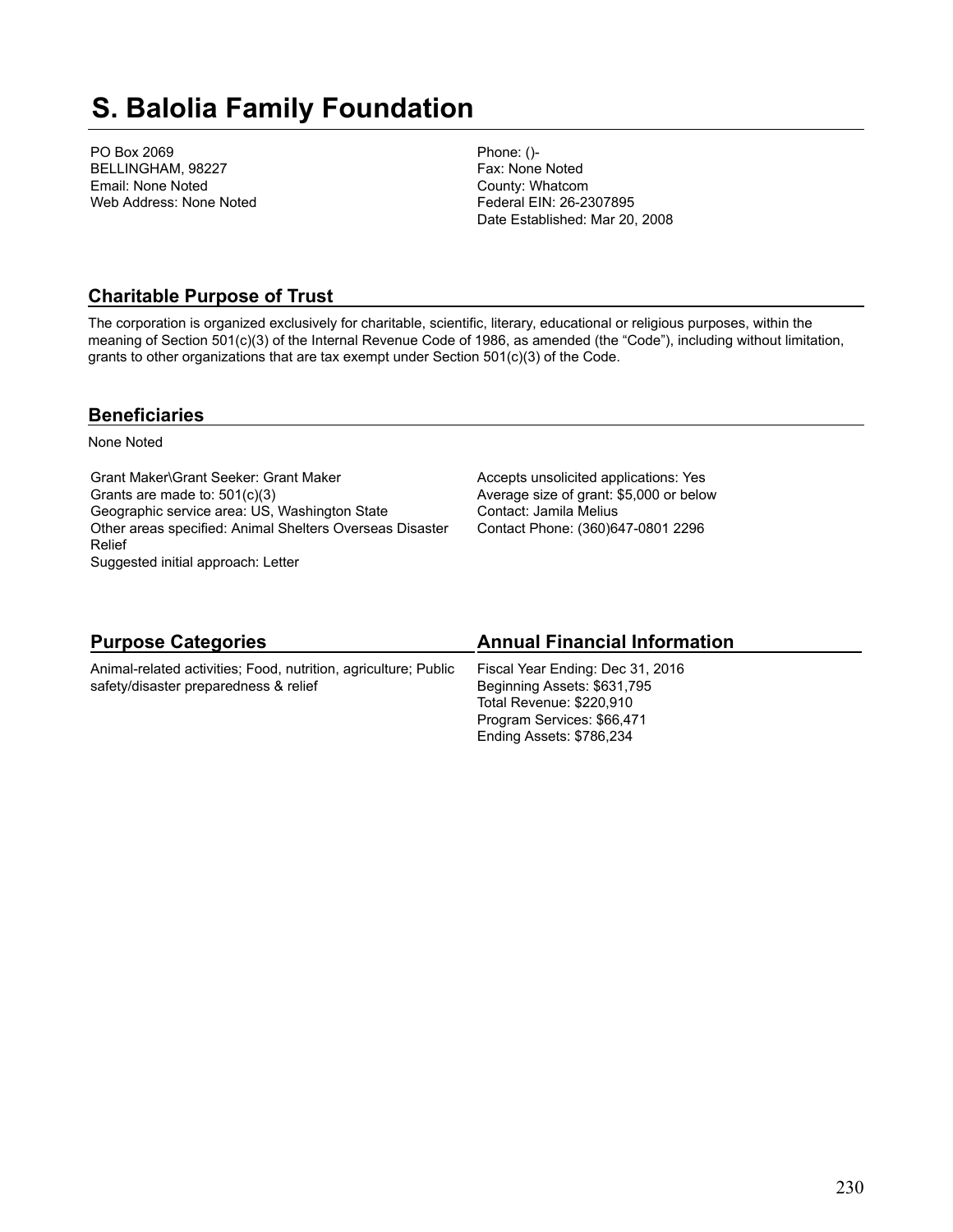# **Samaritan Healthcare Foundation**

801 E Wheeler Rd Moses Lake, 98837 Email: gyoungren@samaritanhealthcare.com Web Address: www.samaritanhealthcare.com Phone: (509)764-3277 Fax: None Noted County: Grant Federal EIN: 91-1230237 Date Established: Sep 08, 1999

### **Charitable Purpose of Trust**

Organized exclusively for the benefit of, to preform the functions of, or to carry out the purposes of, the Public Hospital District No. 1, Grant County, Washington, within the meaning of Section 501 (a)(3)(A).

#### **Beneficiaries**

None Noted

Grant Maker\Grant Seeker: Both Grants are made to: 501(c)(3), Individuals Geographic service area: Washington State Other areas specified: Grant County, Central Washington Suggested initial approach: Email

Accepts unsolicited applications: No Average size of grant: \$5,000 or below Contact: Gretchen Youngren Contact Phone: (509)793-9647

# **Purpose Categories**

Health-general & rehabilitative; Community improvement/ development; Philanthropy & volunteerism

## **Annual Financial Information**

Fiscal Year Ending: Dec 31, 2016 Beginning Assets: \$816,892 Total Revenue: \$163,868 Program Services: \$110,952 Ending Assets: \$911,118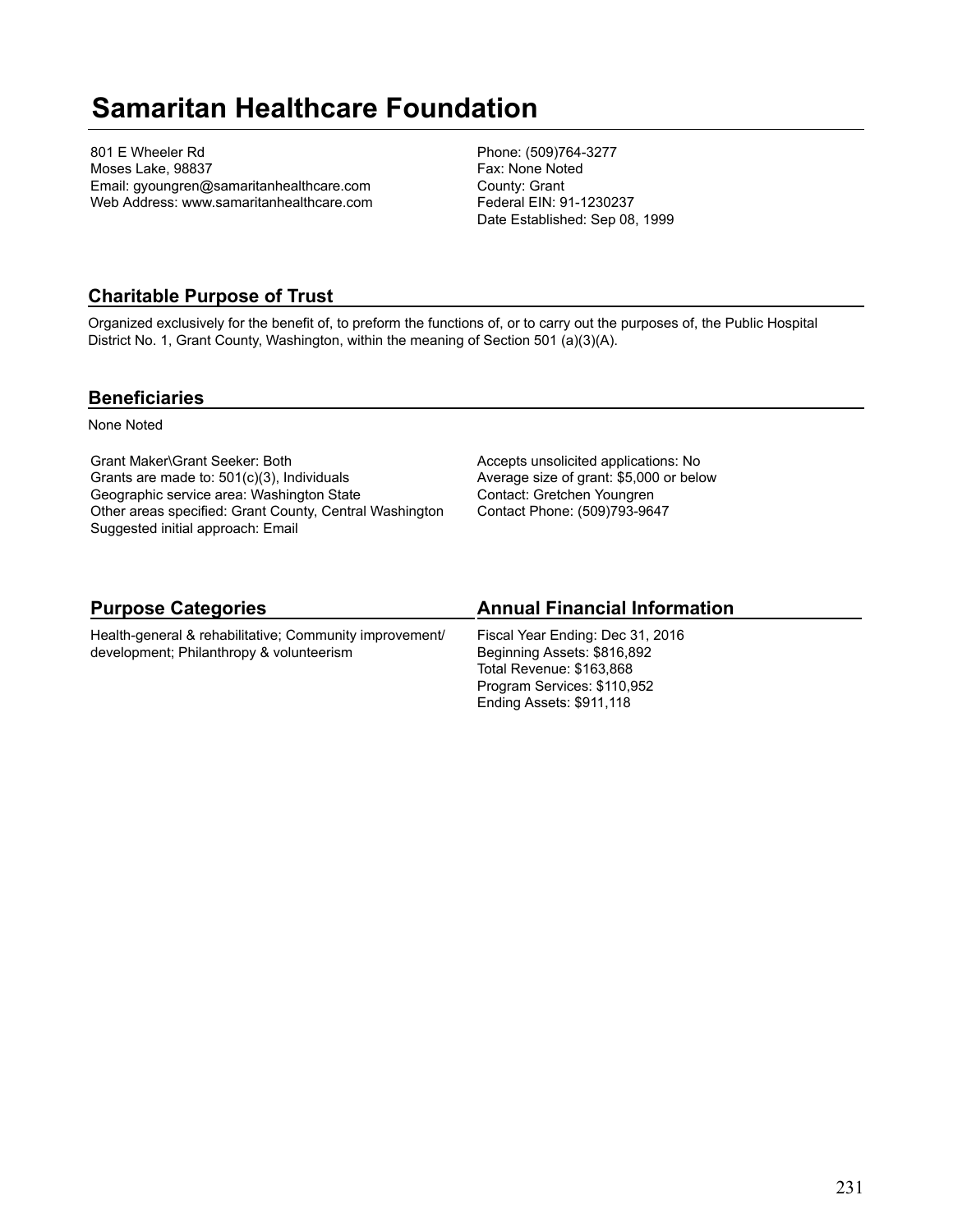# **Sarah M. Hughes Foundation**

511 Boren Ave N Suite 300 SEATTLE, 98109 Email: None Noted Web Address: www.sarahmhughesfoundation.org Phone: ()- Fax: None Noted County: King Federal EIN: 35-2428957 Date Established: Sep 09, 2011

### **Charitable Purpose of Trust**

Charitable grant making organization

#### **Beneficiaries**

None Noted

Grant Maker\Grant Seeker: Grant Maker Grants are made to: 501(c)(3) Geographic service area: US, Washington State, Pacific **Northwest** Other areas specified: None Noted Suggested initial approach: Letter

Accepts unsolicited applications: Yes Average size of grant: \$50,001 or above Contact: JAMES HUGHES Contact Phone: (206)330-2393

# **Purpose Categories**

Disease/disorder/medical disciplines (multipurpose); Medical Fiscal Year Ending: Dec 31, 2016 Research

## **Annual Financial Information**

Beginning Assets: \$5,648,873 Total Revenue: \$199,424 Program Services: \$410,359 Ending Assets: \$5,437,938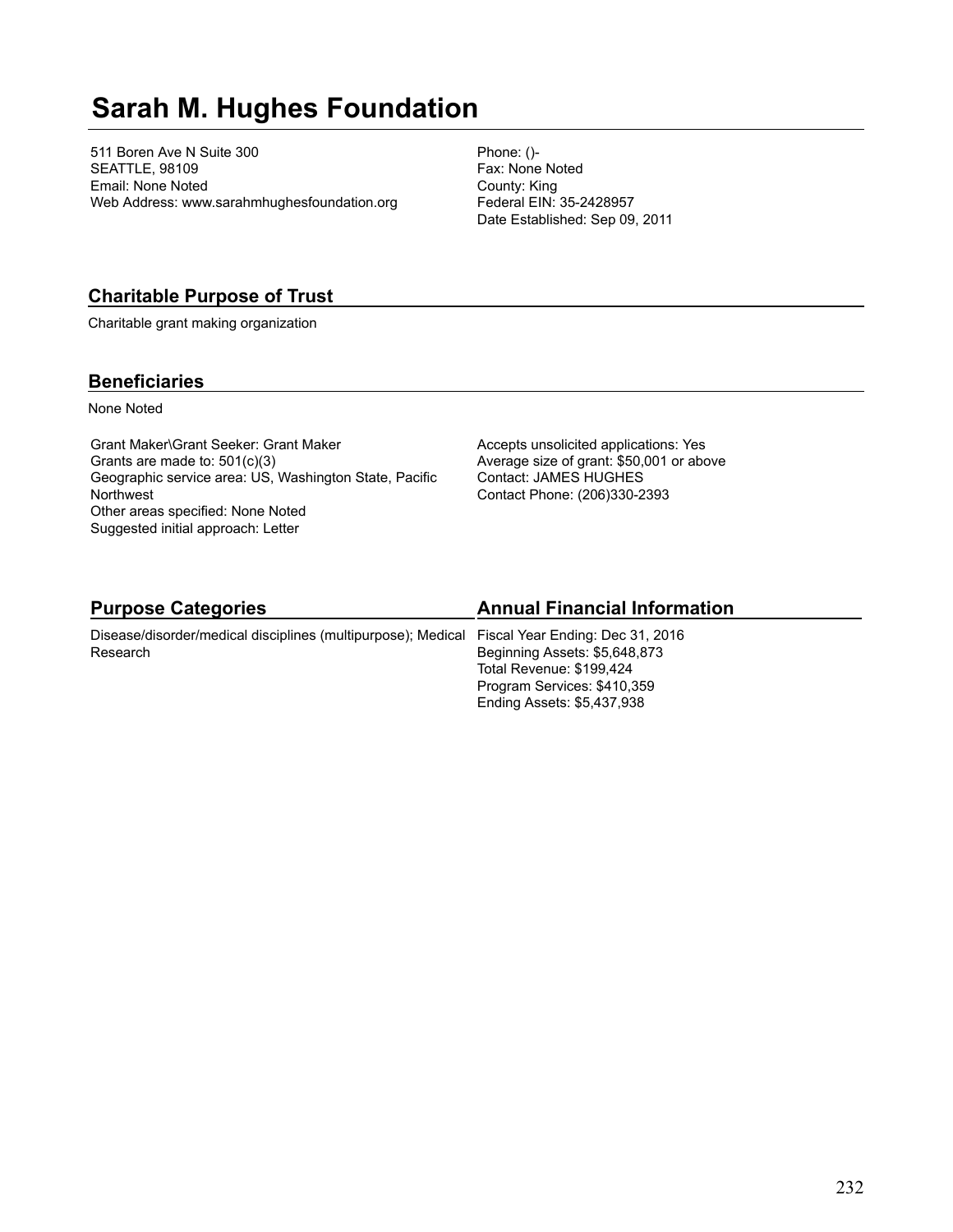# **SCT Foundation**

201 Thomas St Seattle, 98109 Email: patricks@sct.org Web Address: www.sct.org Phone: (206)443-0442 Fax: None Noted County: King Federal EIN: 91-1725552 Date Established: May 02, 1996

### **Charitable Purpose of Trust**

Provision of endowment earnings to support Seattle Children's Theatre's mission of accessibility to all, development of new works, and unrestricted operating support to maintain excellence in programming for the mainstage and education programs.

#### **Beneficiaries**

None Noted

Grant Maker\Grant Seeker: Grant Seeker Grants are made to: None Noted Geographic service area: None Noted Other areas specified: None Noted Suggested initial approach: None Noted

Accepts unsolicited applications: Unknown Average size of grant: None Noted Contact: None Noted Contact Phone: ()-

# **Purpose Categories**

Arts, culture, humanities

### **Annual Financial Information**

Fiscal Year Ending: Jun 30, 2016 Beginning Assets: \$4,457,482 Total Revenue: \$911,421 Program Services: \$512,221 Ending Assets: \$4,847,691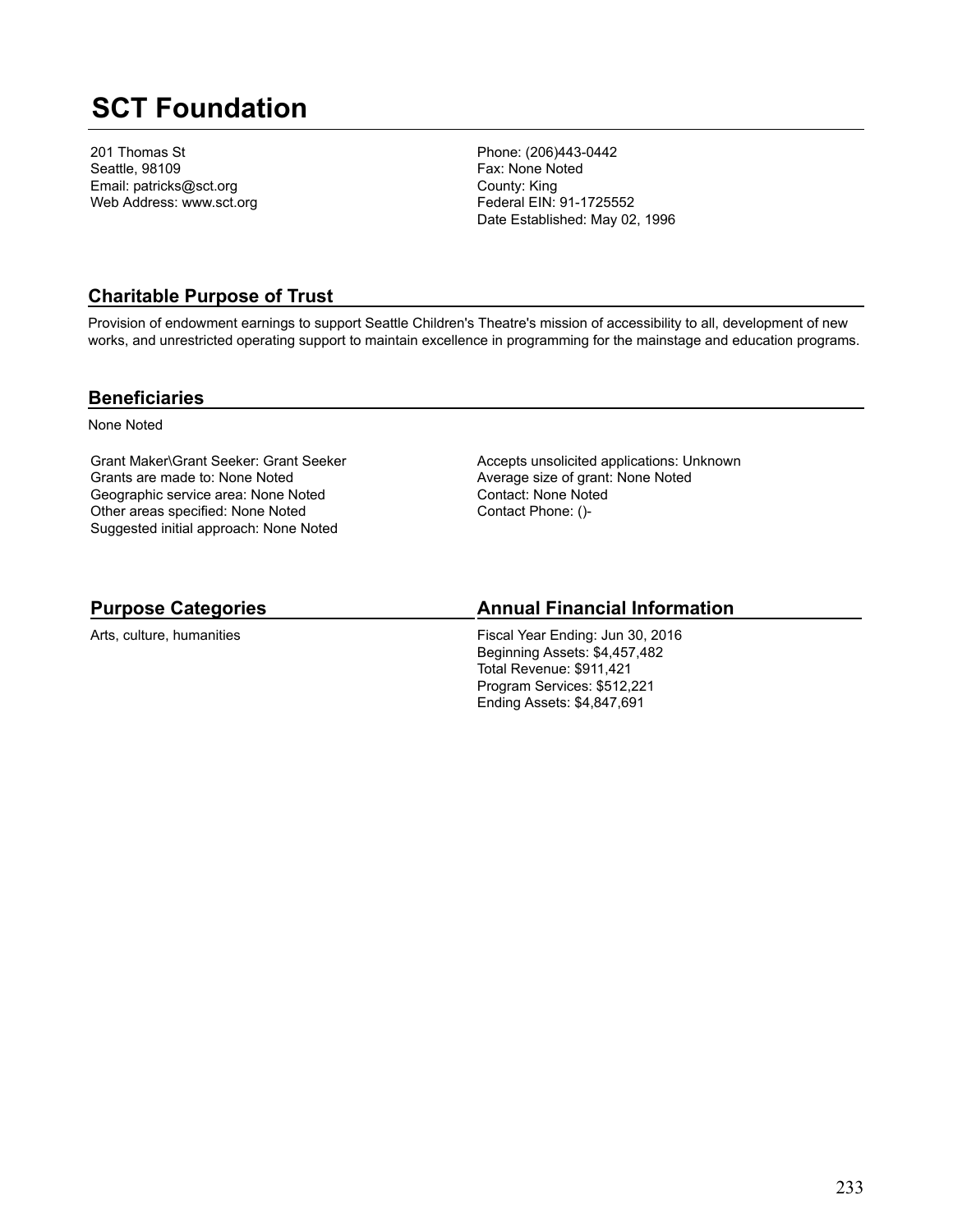# **Sea-Mar Farmworker and Community Housing Development**

1040 S HENDERSON STREET PASCO, 98108 Email: KATIEBUBSEY@SEAMARCHC.ORG Web Address: SEAMAR.ORG

Phone: (206)788-3204 Fax: None Noted County: King Federal EIN: 46-0494906 Date Established: Apr 22, 2002

# **Charitable Purpose of Trust**

TO IMPROVE THE HEALTH, SECURITY, AND LIFE ENVIRONMENT OF MINORITY AND DISADVANTAGED GROUPS BY CREATING, PROMOTING, AND PROVIDING SAFE AND HEALTHY HOUSING IN THE STATE OF WASHINGTON. TO IMPROVE THE ACCESSIBILITY, AVAILABILITY, AND QUALITY OF HOUSING RESOURCES UN URBAN AND RURAL AREAS TO MINORITIES AND DISADVANTAGED GROUPS THROUGH THE IMPLEMENTATION OF INNOVATIVE APPROACHES AND CONCEPTS.

#### **Beneficiaries**

None Noted

Grant Maker\Grant Seeker: None Noted Grants are made to: None Noted Geographic service area: None Noted Other areas specified: None Noted Suggested initial approach: None Noted Accepts unsolicited applications: None Noted Average size of grant: None Noted Contact: MIKE LEONG Contact Phone: (206)763-5277

| <b>Purpose Categories</b> | <b>Annual Financial Information</b> |
|---------------------------|-------------------------------------|
| Housing/shelter           | Fiscal Year Ending: Mar 31, 2016    |
|                           | Beginning Assets: \$365,365         |
|                           | Total Revenue: \$571,148            |
|                           | Program Services: \$703,161         |
|                           | Ending Assets: \$233,352            |
|                           |                                     |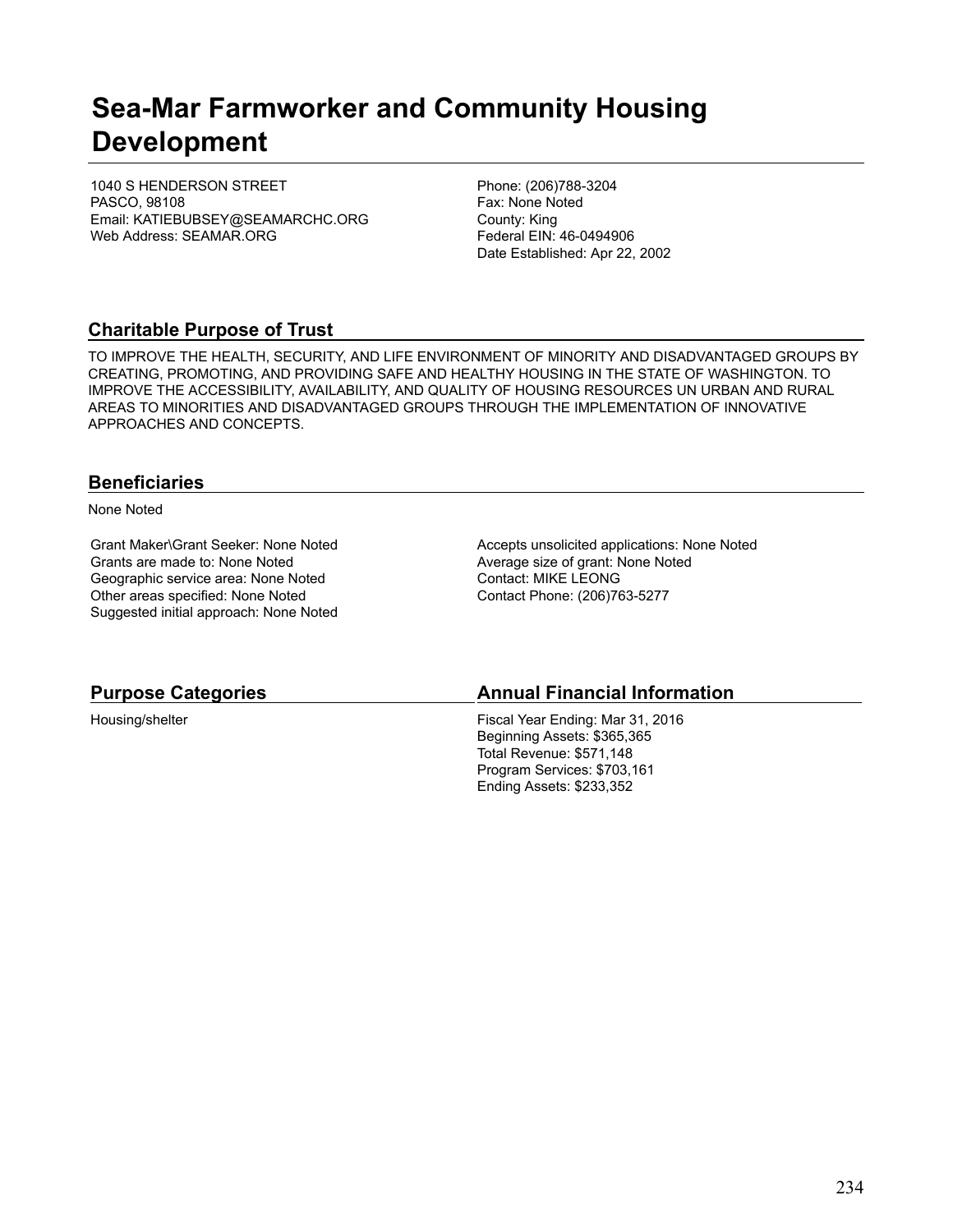# **Seattle Academy of Arts and Sciences**

1201 E Union St Seattle, 98122 Email: mniu@seattleacademy.org Web Address: www.seattleacademy.org Phone: (206)323-6618 Fax: None Noted County: King Federal EIN: 91-1223580 Date Established: Nov 02, 1983

## **Charitable Purpose of Trust**

Independent college preparatory school, grades 6-12, offering a demanding curriculum, integrating arts, athletics and other activities to enhance educational and community service programs.

### **Beneficiaries**

None Noted

Grant Maker\Grant Seeker: Grant Seeker Grants are made to: None Noted Geographic service area: None Noted Other areas specified: None Noted Suggested initial approach: None Noted

Accepts unsolicited applications: None Noted Average size of grant: None Noted Contact: Erin Culbertson, Dir Of Institutional Giving Contact Phone: (206)323-6600

# **Purpose Categories**

Educational institutions & related activities; Youth development; Philanthropy & volunteerism

# **Annual Financial Information**

Fiscal Year Ending: Jun 30, 2016 Beginning Assets: \$69,001,148 Total Revenue: \$1,979,550 Program Services: \$27,359,997 Ending Assets: \$78,898,388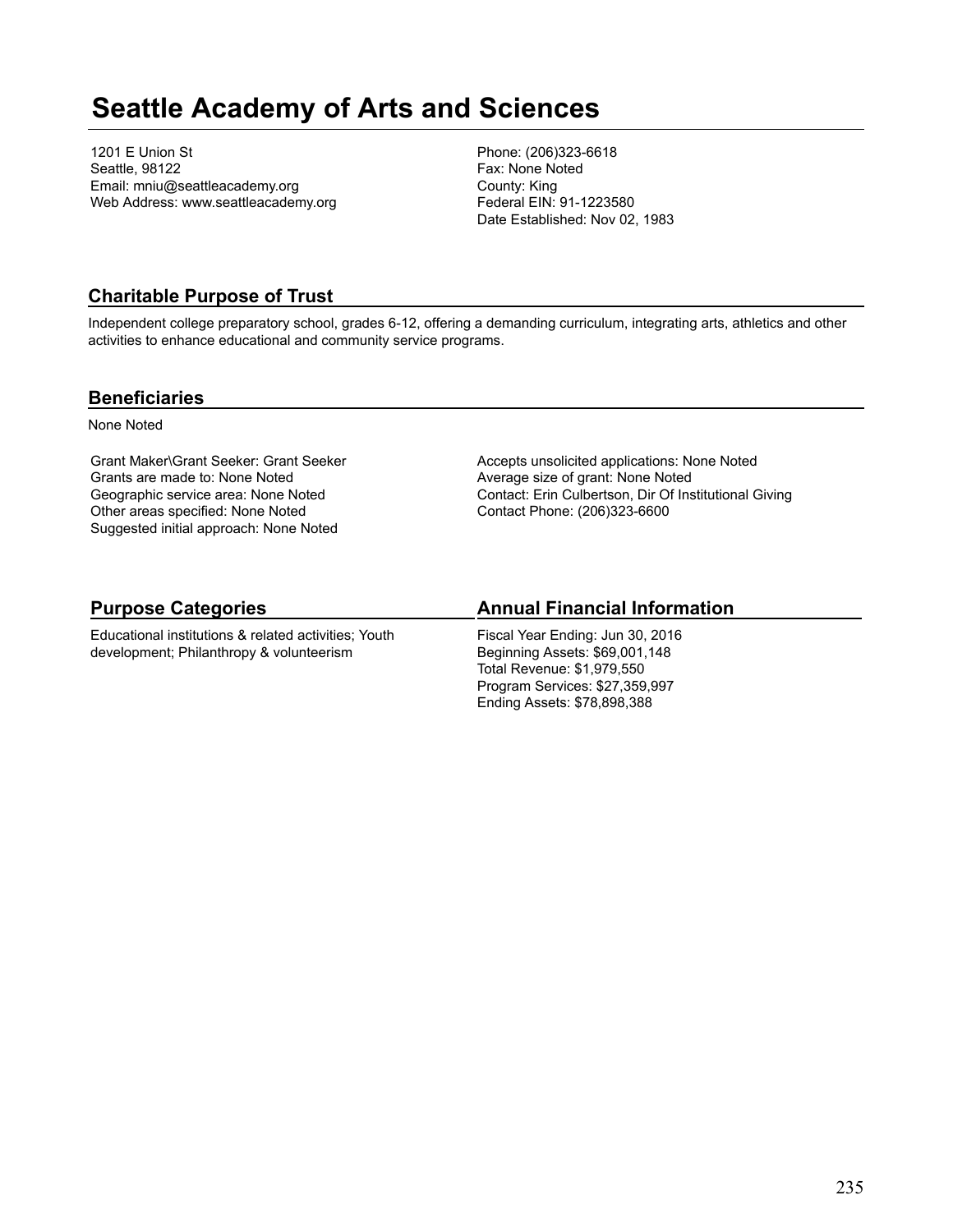# **Seattle Architectural Foundation**

1010 WESTERN AVE SEATTLE, 98104 Email: stacy@seattlearchitecture.org Web Address: www.seattlearchitecture.org Phone: (206)667-9183 Fax: None Noted County: King Federal EIN: 91-1205105 Date Established: Dec 30, 1982

### **Charitable Purpose of Trust**

SAF connects people to the profound influence of design in the built environment that surrounds them and instills a sense of ownership and pride for its future.

#### **Beneficiaries**

Seattle Architectural Foundation 1333 5th Avenue, Suite 300 Seattle, WA 98101

Grant Maker\Grant Seeker: Grant Seeker Grants are made to: None Noted Geographic service area: Washington State Other areas specified: None Noted Suggested initial approach: None Noted

Accepts unsolicited applications: None Noted Average size of grant: None Noted Contact: Stacy Segal Contact Phone: (206)667-9184

## **Purpose Categories**

Arts, culture, humanities; Philanthropy & volunteerism

# **Annual Financial Information**

Fiscal Year Ending: Dec 31, 2015 Beginning Assets: \$402,295 Total Revenue: \$971,803 Program Services: \$297,934 Ending Assets: \$1,201,834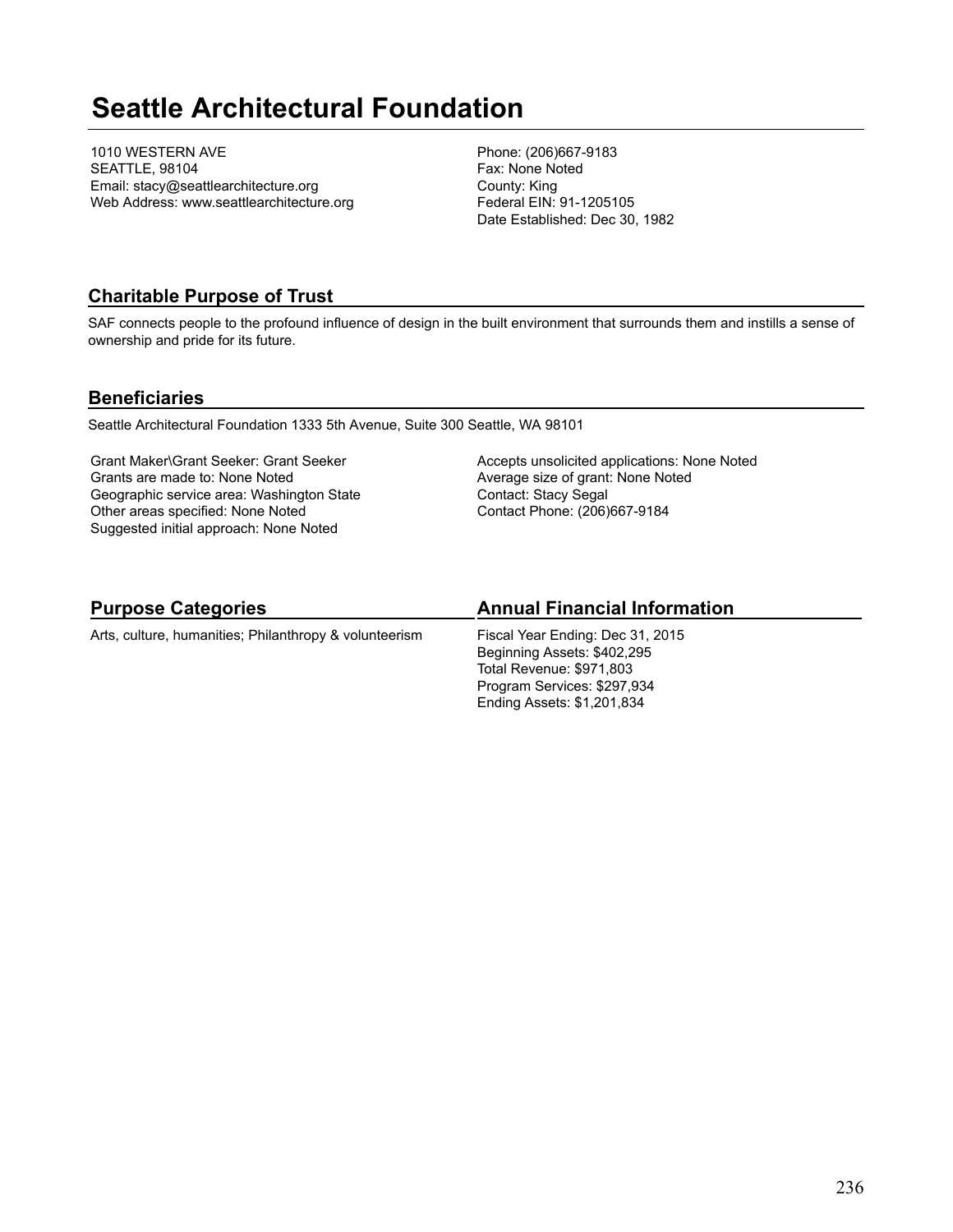# **Seattle Art Museum**

1300 First Avenue Seattle, 98101 Email: None Noted Web Address: www.seattleartmuseum.org Phone: ()- Fax: None Noted County: King Federal EIN: 91-0640788 Date Established: Mar 10, 1933

#### **Charitable Purpose of Trust**

To promote and cultivate the fine arts.

#### **Beneficiaries**

None Noted

Grant Maker\Grant Seeker: Grant Seeker Grants are made to: None Noted Geographic service area: None Noted Other areas specified: None Noted Suggested initial approach: None Noted

Accepts unsolicited applications: None Noted Average size of grant: None Noted Contact: Erika Nelson Contact Phone: (206)332-1359

#### **Purpose Categories**

Arts, culture, humanities

#### **Annual Financial Information**

Fiscal Year Ending: Jun 30, 2016 Beginning Assets: \$294,168,897 Total Revenue: \$54,114,729 Program Services: \$36,829,685 Ending Assets: \$298,478,129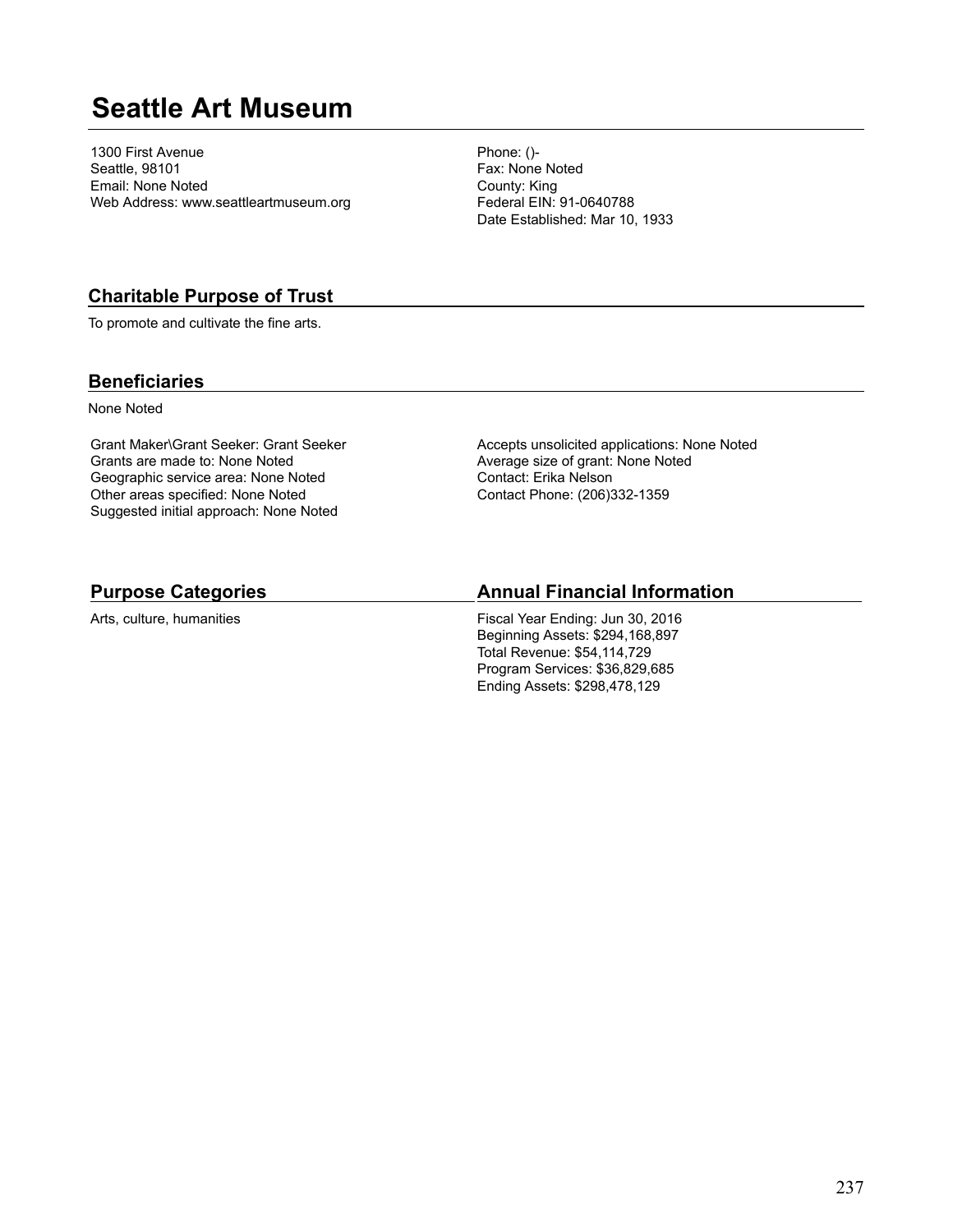# **Seattle Audubon Society**

8050 35th Ave NE SEATTLE, 98115 Email: johnb@seattleaudubon.org Web Address: www.seattleaudubon.org Phone: ()- Fax: None Noted County: King Federal EIN: 91-6009716 Date Established: Sep 22, 1958

### **Charitable Purpose of Trust**

Seattle Audubon cultivates and leads a community that values and protects birds and the natural environment.

#### **Beneficiaries**

None Noted

Grant Maker\Grant Seeker: Grant Seeker Grants are made to: None Noted Geographic service area: None Noted Other areas specified: None Noted Suggested initial approach: None Noted

Accepts unsolicited applications: None Noted Average size of grant: None Noted Contact: None Noted Contact Phone: ()-

| <b>Purpose Categories</b>                                    | <b>Annual Financial Information</b> |
|--------------------------------------------------------------|-------------------------------------|
| Educational institutions & related activities; Environmental | Fiscal Year Ending: Jun 30, 2016    |
| quality, protection; Animal-related activities               | Beginning Assets: \$3,607,097       |
|                                                              | Total Revenue: \$1,180,264          |
|                                                              | Program Services: \$834,487         |
|                                                              | Ending Assets: \$3,743,066          |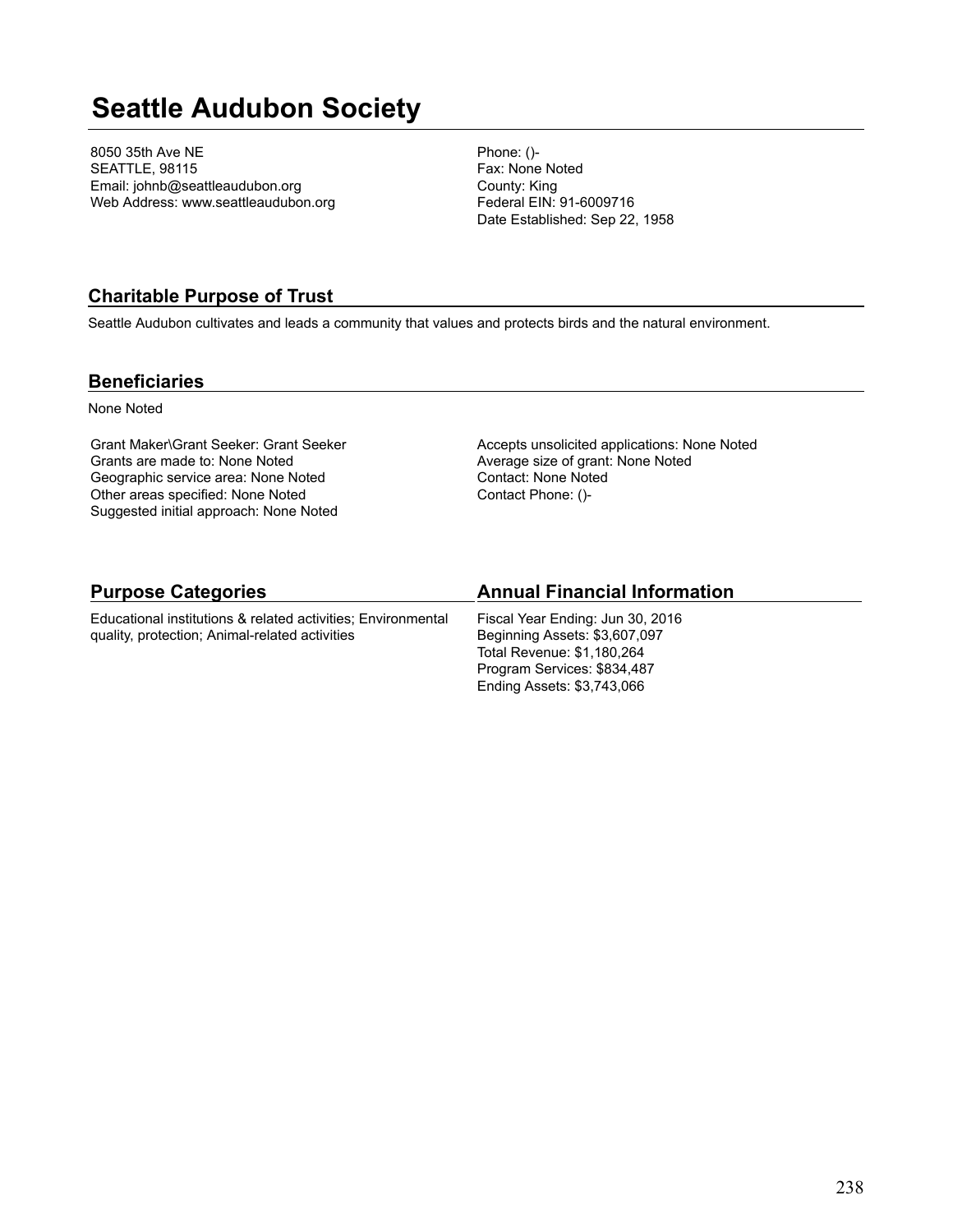# **Seattle Biomedical Research Institute dba Center for Infectious Disease Research**

ATTN: Ken Stuart 307 Westlake Ave N, Ste 500 Seattle, 98109 Email: connect@cidresearch.org Web Address: www.cidresearch.org

Phone: (206)256-7229 Fax: None Noted County: King Federal EIN: 91-0961784 Date Established: Mar 26, 1976

# **Charitable Purpose of Trust**

Foster discovery of fundamental biomedical knowledge through scientific inquiry and to offer aid for scientific or educational purposes within the meaning of 501(c)(3) of the IRC of 1986.

### **Beneficiaries**

None Noted

Grant Maker\Grant Seeker: Grant Seeker Grants are made to: None Noted Geographic service area: None Noted Other areas specified: None Noted Suggested initial approach: None Noted

Accepts unsolicited applications: None Noted Average size of grant: None Noted Contact: None Noted Contact Phone: (206)256-7354

## **Purpose Categories**

Medical Research; Science

## **Annual Financial Information**

Fiscal Year Ending: Jun 30, 2016 Beginning Assets: \$46,633,100 Total Revenue: \$65,422,974 Program Services: \$36,542,626 Ending Assets: \$38,979,993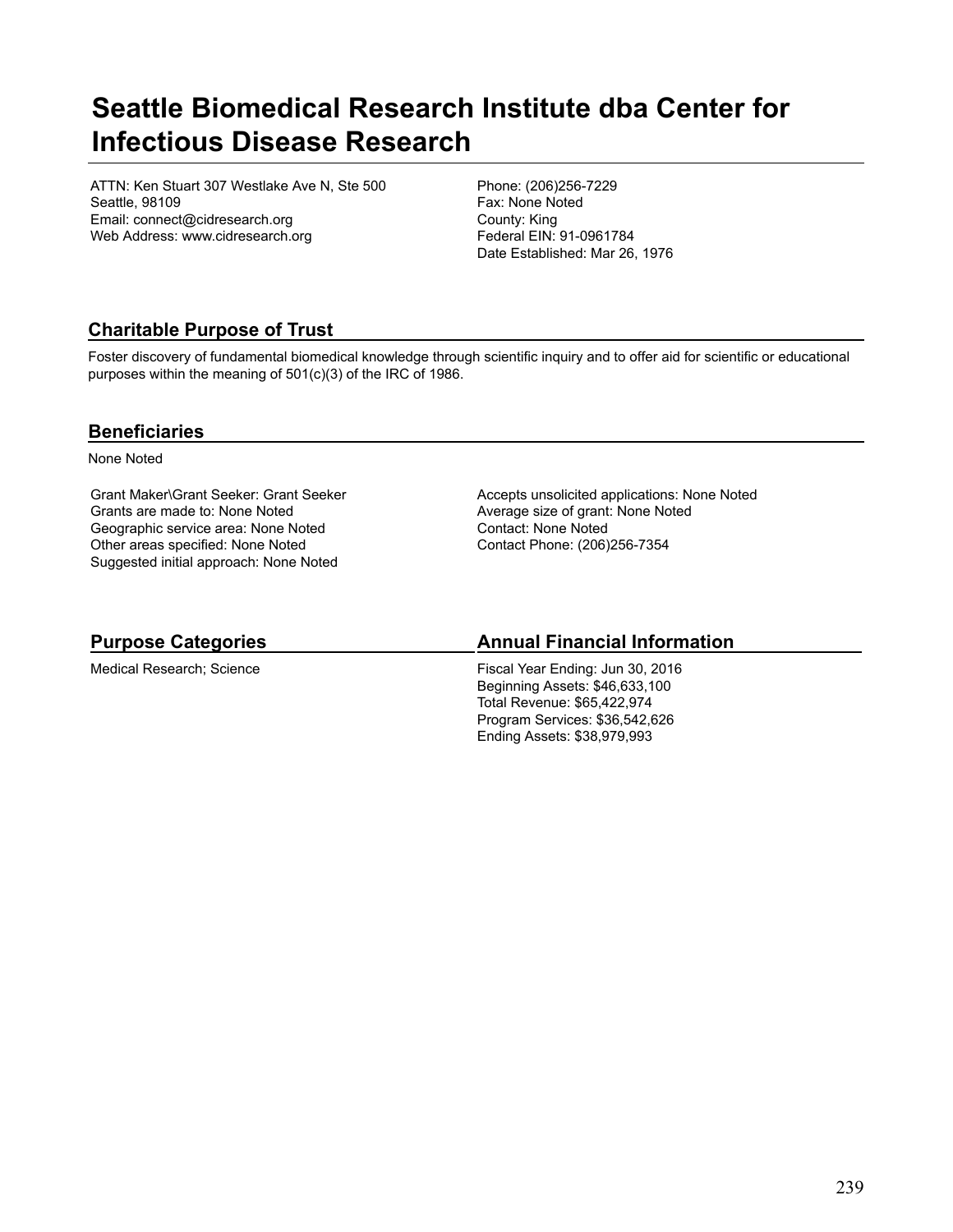# **Seattle Goodwill Industries**

700 Dearborn Pl S Seattle, 98144 Email: goodwill@seattlegoodwill.org Web Address: www.seattlegoodwill.org Phone: (206)726-1502 Fax: None Noted County: King Federal EIN: 91-0568708 Date Established: May 05, 1924

### **Charitable Purpose of Trust**

To provide quality, effective employment training and basic education to low-income individuals with significant barriers to economic opportunity. Because jobs change lives.

#### **Beneficiaries**

None Noted

Grant Maker\Grant Seeker: Grant Seeker Grants are made to: None Noted Geographic service area: None Noted Other areas specified: None Noted Suggested initial approach: None Noted

Accepts unsolicited applications: None Noted Average size of grant: None Noted Contact: Gina Hall Contact Phone: (206)583-8055

# **Purpose Categories**

Human service-other multipurpose; Employment/jobs

## **Annual Financial Information**

Fiscal Year Ending: Jun 30, 2016 Beginning Assets: \$110,366,550 Total Revenue: \$106,790,171 Program Services: \$106,423,009 Ending Assets: \$112,375,117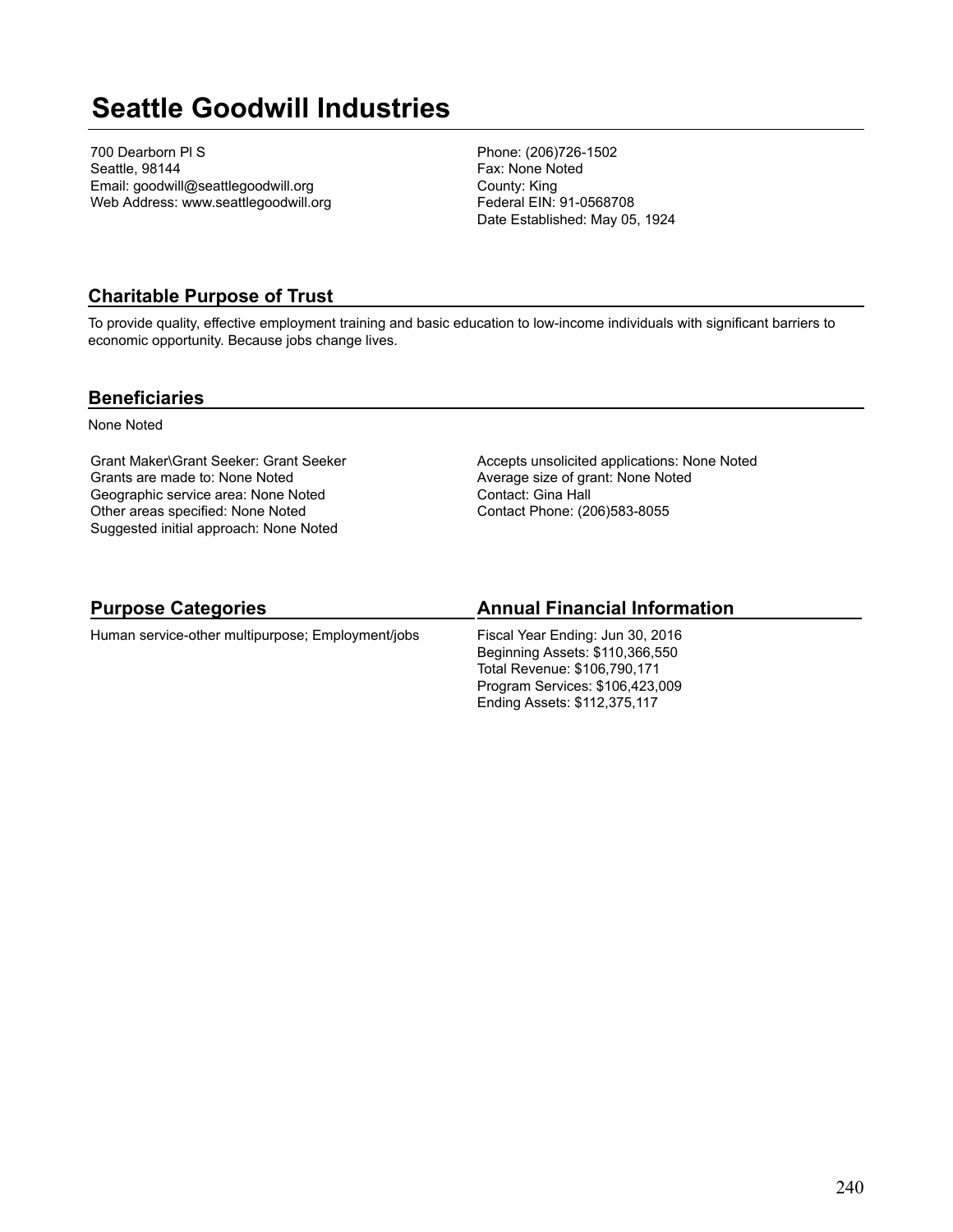# **Seattle Institute for Biomedical and Clinical Research**

1660 S Columbian Way Mailstop 151F Seattle, 98108 Email: danielle@sibcr.org Web Address: www.sibcr.org

Phone: (206)204-6190 Fax: None Noted County: King Federal EIN: 91-1452438 Date Established: Jun 22, 1989

## **Charitable Purpose of Trust**

To administer non-VA-appropriated funding in support of the research and education programs at the VA Puget Sound Health Care System.

### **Beneficiaries**

None Noted

Grant Maker\Grant Seeker: Grant Seeker Grants are made to: None Noted Geographic service area: None Noted Other areas specified: None Noted Suggested initial approach: None Noted

Accepts unsolicited applications: None Noted Average size of grant: None Noted Contact: Danielle Belisle, MPA Contact Phone: (206)204-6177

# **Purpose Categories**

Medical Research

# **Annual Financial Information**

Fiscal Year Ending: Sep 30, 2016 Beginning Assets: \$12,009,340 Total Revenue: \$12,599,335 Program Services: \$12,916,297 Ending Assets: \$12,462,478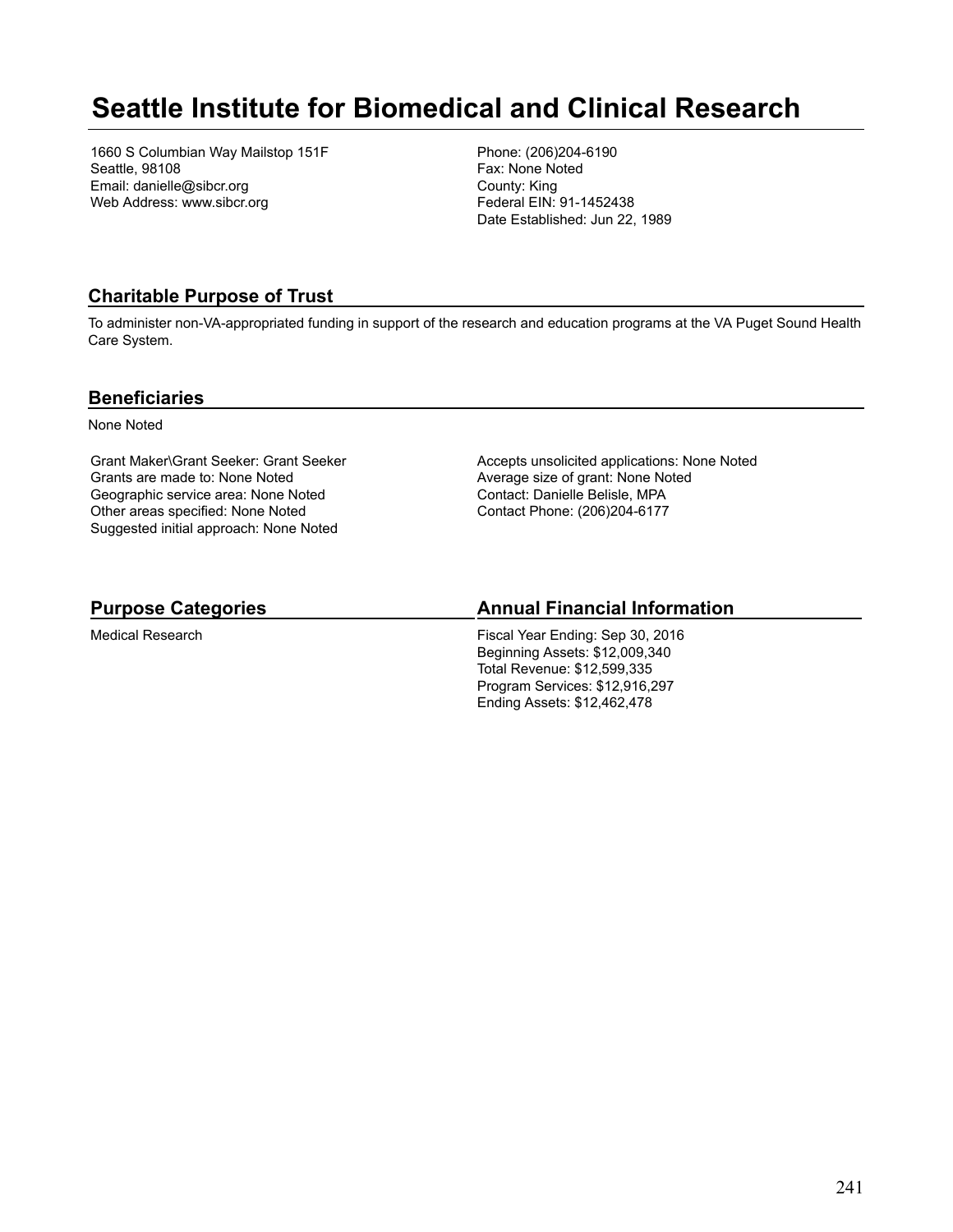# **Seattle Milk Fund**

1130 North Northgate Way Seattle, 98133 Email: Info@seattlemilkfund.org Web Address: www.seattlemilkfund.org Phone: (206)526-7292 Fax: None Noted County: King Federal EIN: 91-0619698 Date Established: Feb 16, 1907

## **Charitable Purpose of Trust**

Seattle Milk Fund empowers parents toward higher education opportunities by funding childcare grants and providing family support.

#### **Beneficiaries**

None Noted

Grant Maker\Grant Seeker: Grant Maker Grants are made to: Other Organizations, Individuals Geographic service area: Washington State Other areas specified: King, Pierce, Snohomish Counties Suggested initial approach: Email

Accepts unsolicited applications: Yes Average size of grant: \$5,000 or below Contact: Maggie Skinner Contact Phone: (206)526-7944

# **Purpose Categories**

Human service-other multipurpose

## **Annual Financial Information**

Educational institutions & related activities; Employment/jobs; Fiscal Year Ending: Apr 30, 2016 Beginning Assets: \$2,967,341 Total Revenue: \$582,335 Program Services: \$598,244 Ending Assets: \$2,842,520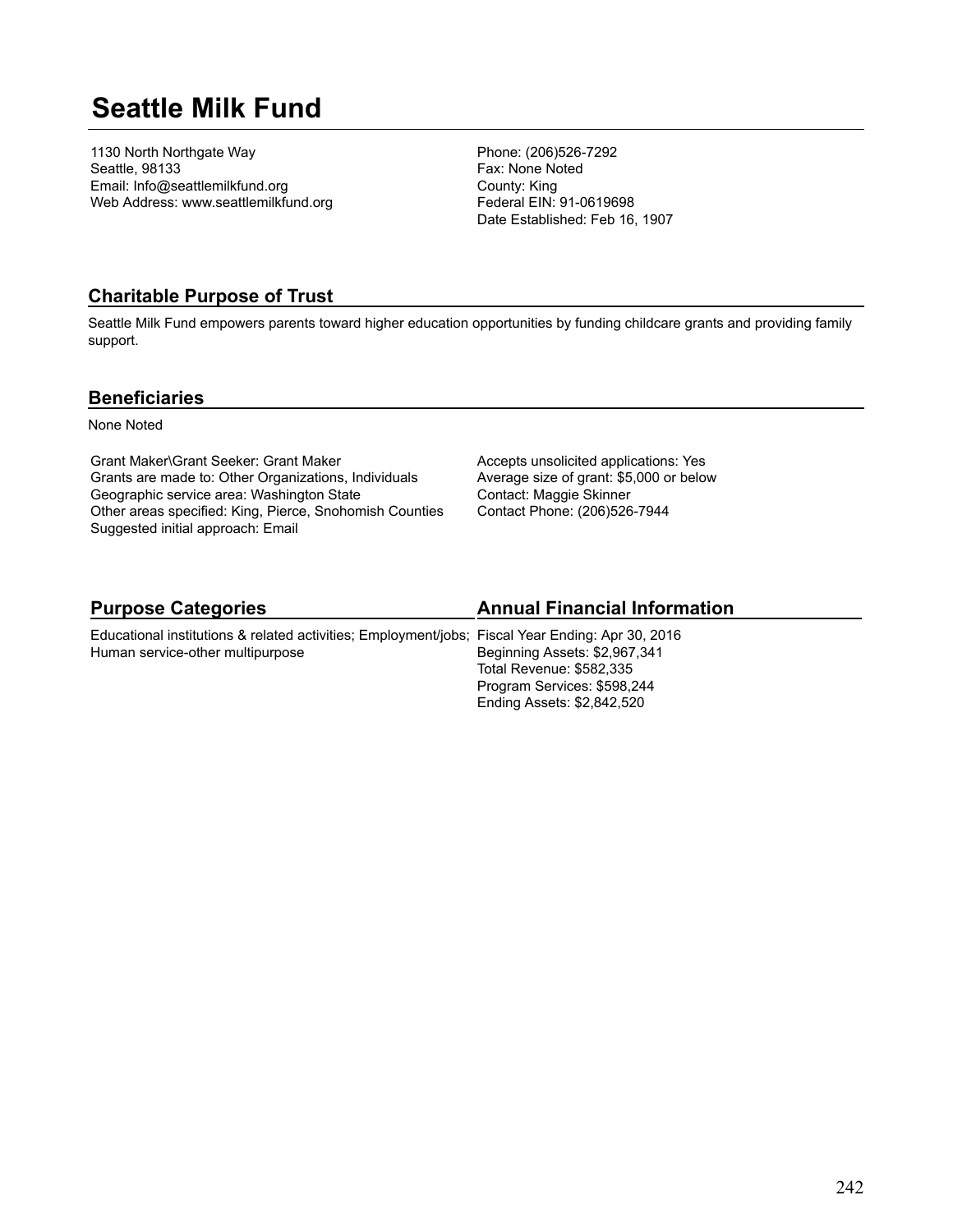# **Seattle Opera**

1020 John Street SEATTLE, 98109 Email: Marissa.betzzall@seattleopera.org Web Address: www.seattleopera.org

Phone: (206)389-7660 Fax: None Noted County: King Federal EIN: 91-0760426 Date Established: Sep 03, 1963

#### **Charitable Purpose of Trust**

None Noted

#### **Beneficiaries**

None Noted

Grant Maker\Grant Seeker: Grant Seeker Grants are made to: None Noted Geographic service area: None Noted Other areas specified: None Noted Suggested initial approach: None Noted

Accepts unsolicited applications: Yes Average size of grant: None Noted Contact: None Noted Contact Phone: ()-

#### **Purpose Categories**

Arts, culture, humanities

#### **Annual Financial Information**

Fiscal Year Ending: Jun 30, 2016 Beginning Assets: \$29,389,781 Total Revenue: \$25,980,653 Program Services: \$23,446,530 Ending Assets: \$30,499,819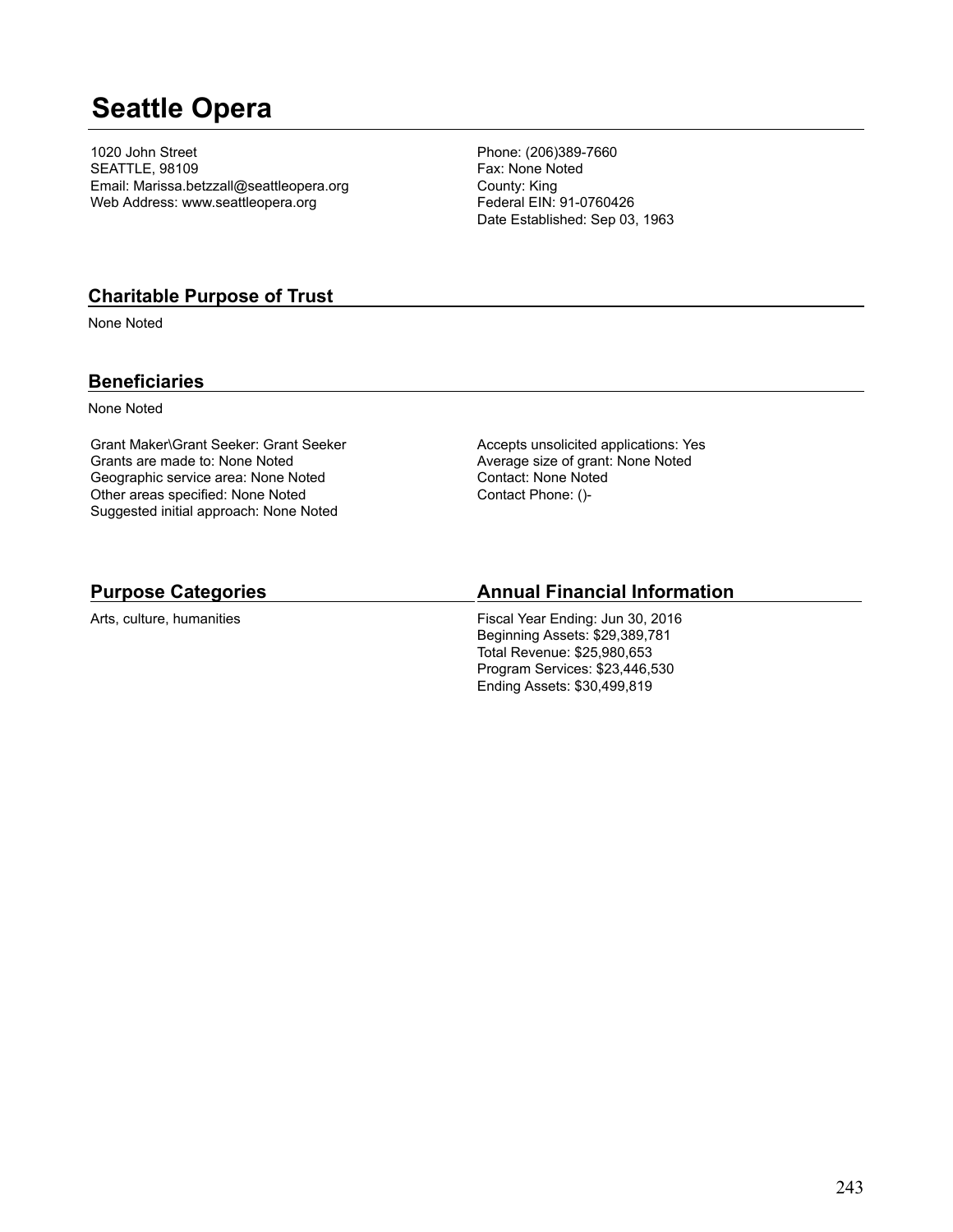# **Seattle Opera Foundation**

1020 John St Seattle, 98109 Email: Marissa.betzzall@seattleopera.org Web Address: None Noted

Phone: (206)389-7660 Fax: None Noted County: King Federal EIN: 91-1174712 Date Established: Jan 20, 1982

### **Charitable Purpose of Trust**

For presentation of opera in the City of Seattle and the State of Washington.

#### **Beneficiaries**

Seattle Opera

Grant Maker\Grant Seeker: Grant Seeker Grants are made to: 501(c)(3), Other Organizations Geographic service area: Washington State Other areas specified: None Noted Suggested initial approach: Letter, Call, Email

Accepts unsolicited applications: No Average size of grant: None Noted Contact: None Noted Contact Phone: ()-

#### **Purpose Categories**

Arts, culture, humanities

#### **Annual Financial Information**

Fiscal Year Ending: Jun 30, 2016 Beginning Assets: \$26,239,118 Total Revenue: \$351,330 Program Services: \$1,301,301 Ending Assets: \$24,479,660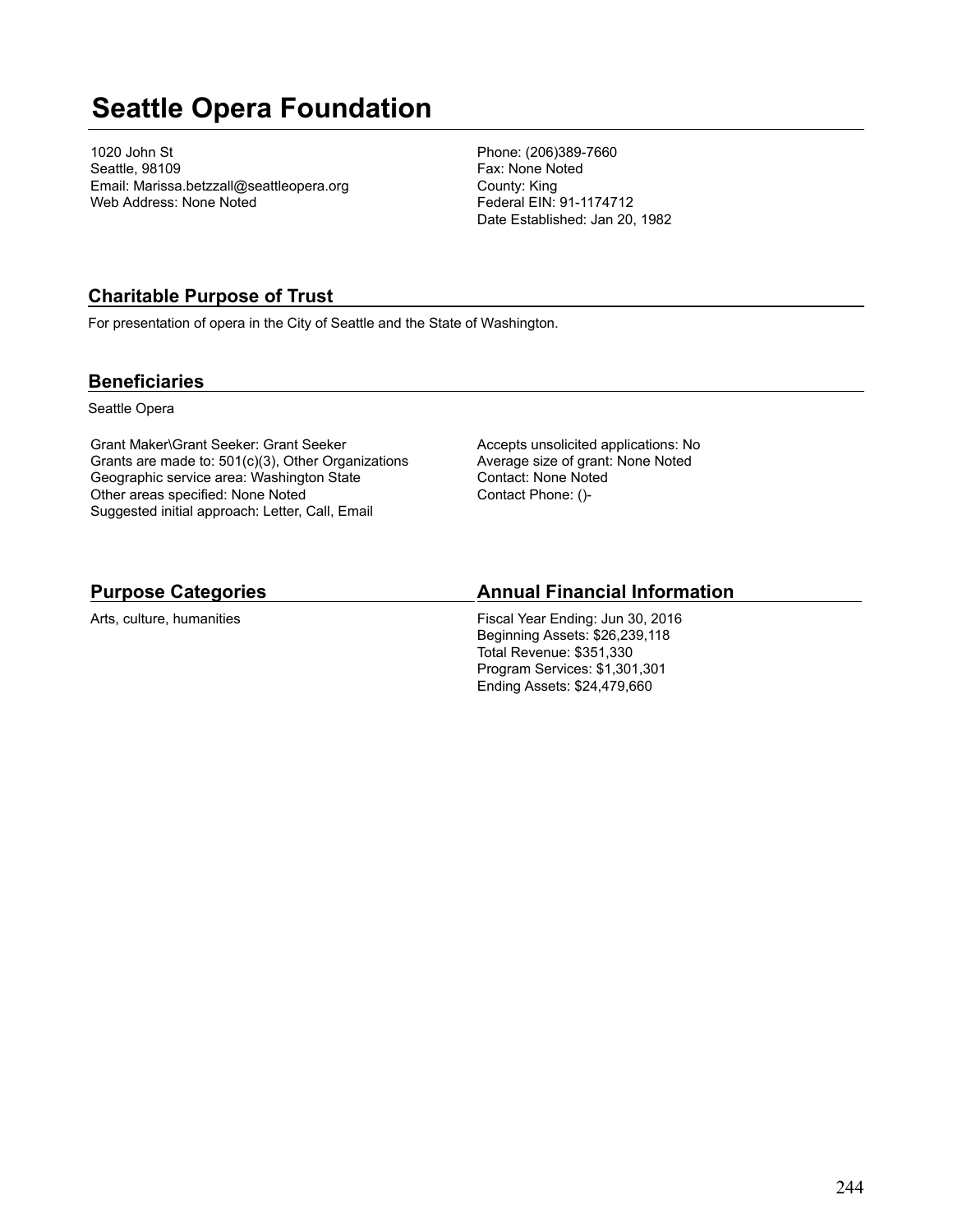# **Seattle Repertory Theatre**

PO Box 900923 Seattle, 98109 Email: None Noted Web Address: www.seattlerep.org Phone: (206)443-2379 Fax: None Noted County: King Federal EIN: 91-0756535 Date Established: Jun 14, 1963

### **Charitable Purpose of Trust**

To create live Theatre with the highest standard of artistic excellence; to develop a body of work by the finest playwrights, directors and actors; to challenge and entertain our audience with plays and productions that reflect the human experience in all its complexities: 8 productions in 2 theatres. New play works, educational programs in theatre and schools.

#### **Beneficiaries**

None Noted

Grant Maker\Grant Seeker: Grant Seeker Grants are made to: None Noted Geographic service area: None Noted Other areas specified: None Noted Suggested initial approach: None Noted

Accepts unsolicited applications: None Noted Average size of grant: None Noted Contact: Melissa Husby Contact Phone: (206)443-2210

#### **Purpose Categories**

Arts, culture, humanities

#### **Annual Financial Information**

Fiscal Year Ending: Jun 30, 2016 Beginning Assets: \$6,376,626 Total Revenue: \$10,784,080 Program Services: \$10,649,419 Ending Assets: \$6,663,821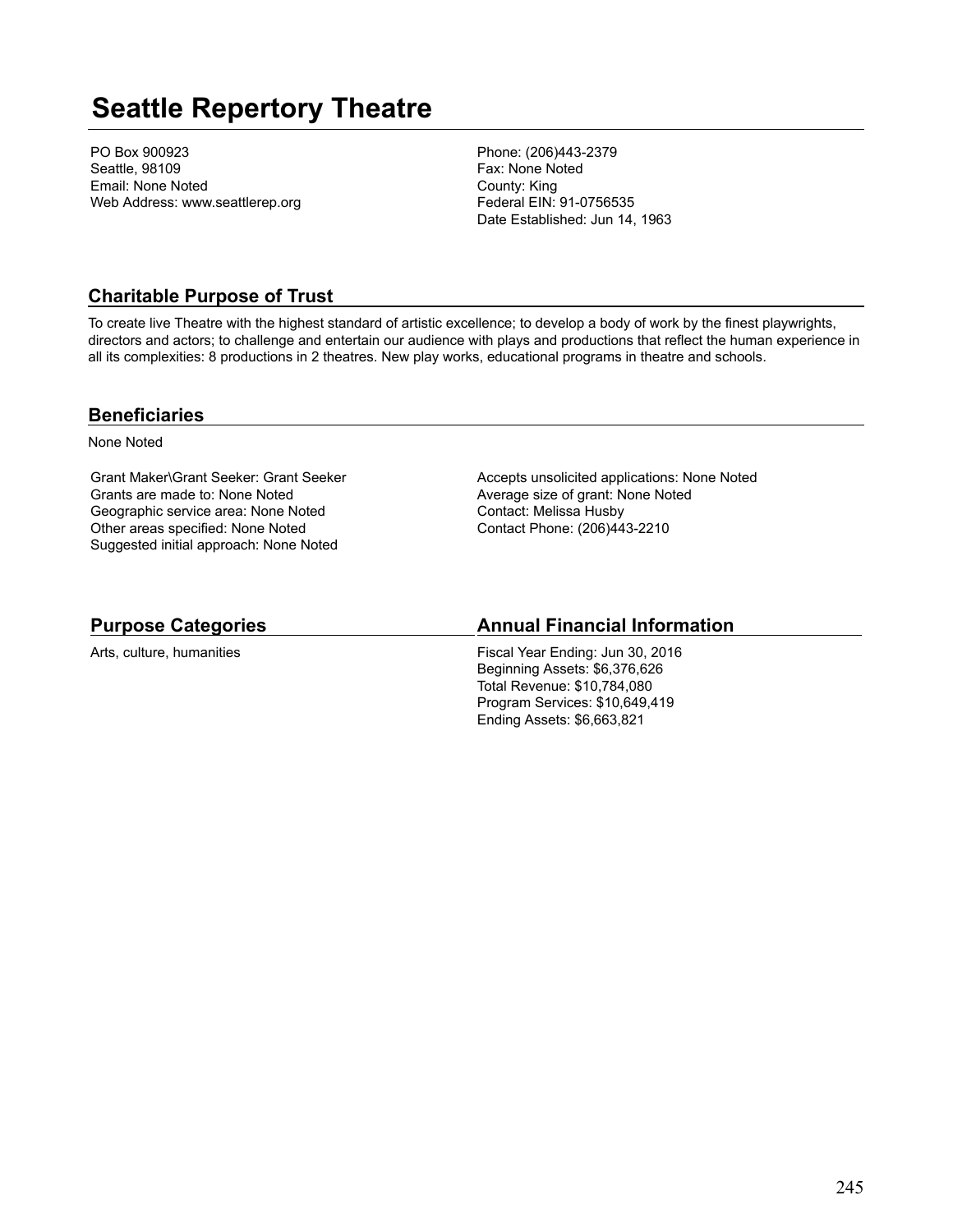# **Seattle Repertory Theatre Foundation**

PO Box 900923 Seattle, 98109 Email: None Noted Web Address: None Noted Phone: (206)443-2379 Fax: None Noted County: King Federal EIN: 31-1469872 Date Established: Sep 12, 1995

## **Charitable Purpose of Trust**

To receive and hold endowment funds for the benefit of the Seattle Repertory Theatre.

### **Beneficiaries**

None Noted

Grant Maker\Grant Seeker: Grant Seeker Grants are made to: None Noted Geographic service area: None Noted Other areas specified: None Noted Suggested initial approach: None Noted

Accepts unsolicited applications: None Noted Average size of grant: None Noted Contact: Melissa Husby Contact Phone: (206)443-2210

### **Purpose Categories**

Arts, culture, humanities

## **Annual Financial Information**

Fiscal Year Ending: Jun 30, 2016 Beginning Assets: \$11,735,860 Total Revenue: \$35,940 Program Services: \$945,180 Ending Assets: \$10,556,745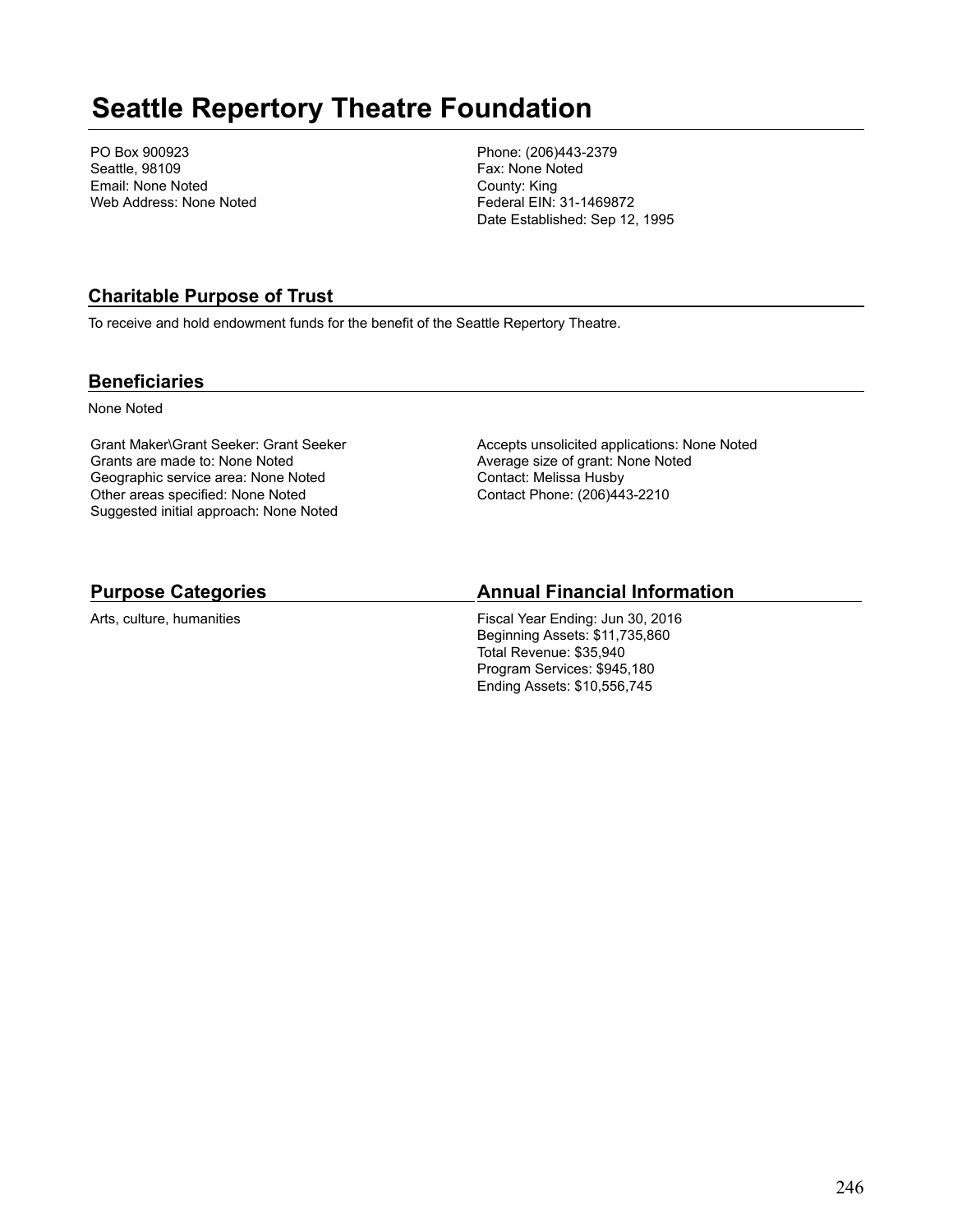# **Seattle Youth Symphony Orchestras**

11065 Fifth Ave NE Ste A Seattle, 98125 Email: None Noted Web Address: None Noted Phone: (206)361-9254 Fax: None Noted County: King Federal EIN: 91-0493840 Date Established: Dec 23, 1993

### **Charitable Purpose of Trust**

To give symphony orchestra concerts by young musicians, and promote education of musicians and appreciation of classical music through scholarships.

#### **Beneficiaries**

None Noted

Grant Maker\Grant Seeker: Grant Seeker Grants are made to: None Noted Geographic service area: None Noted Other areas specified: None Noted Suggested initial approach: None Noted

Accepts unsolicited applications: No Average size of grant: None Noted Contact: KATHLEEN ALLEN Contact Phone: (206)362-2300

## **Purpose Categories**

Arts, culture, humanities; Educational institutions & related activities; Youth development

## **Annual Financial Information**

Fiscal Year Ending: Jun 30, 2016 Beginning Assets: \$1,158,486 Total Revenue: \$1,949,545 Program Services: \$1,897,945 Ending Assets: \$1,264,976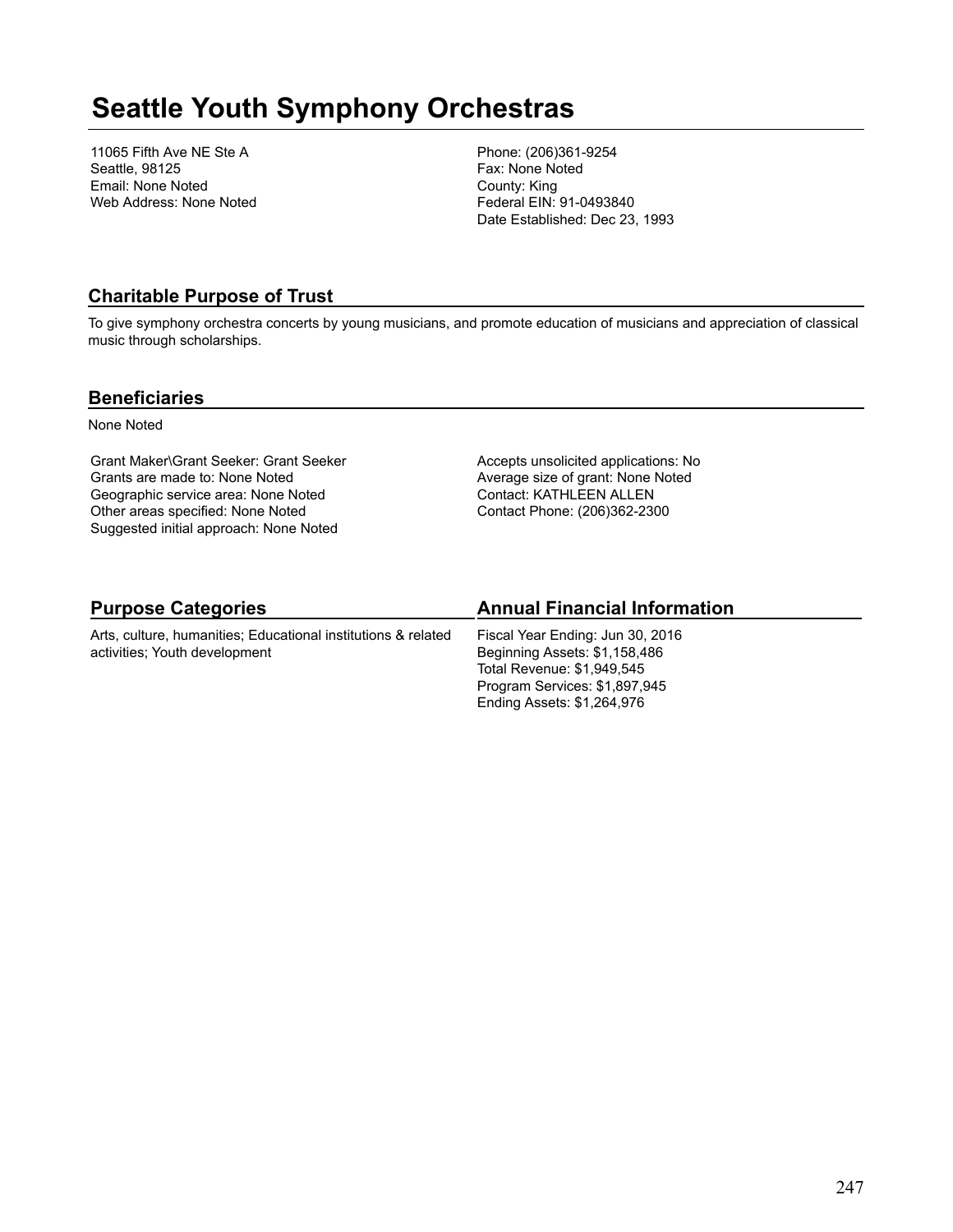# **Second Amendment Foundation**

12500 NE 10th Pl Bellevue, 98005 Email: info@saf.org Web Address: www.saf.org Phone: (425)451-3959 Fax: None Noted County: King Federal EIN: 91-6184167 Date Established: Aug 26, 1974

### **Charitable Purpose of Trust**

Charitable, scientific, literary, or educational purposes, specifically to engage in publishing and disseminating information regarding the historical antecedents of the Second Amendment to the United States Constitution.

#### **Beneficiaries**

None Noted

Grant Maker\Grant Seeker: Grant Seeker Grants are made to: None Noted Geographic service area: None Noted Other areas specified: None Noted Suggested initial approach: None Noted

Accepts unsolicited applications: Unknown Average size of grant: None Noted Contact: Alan M. Gottlieb Contact Phone: (425)454-7012

## **Purpose Categories**

Civil rights/civil liberties; Public Protection: crime/courts/legal services; Public affairs/society benefit

### **Annual Financial Information**

Fiscal Year Ending: Dec 31, 2016 Beginning Assets: \$5,039,738 Total Revenue: \$4,080,423 Program Services: \$3,662,496 Ending Assets: \$5,319,355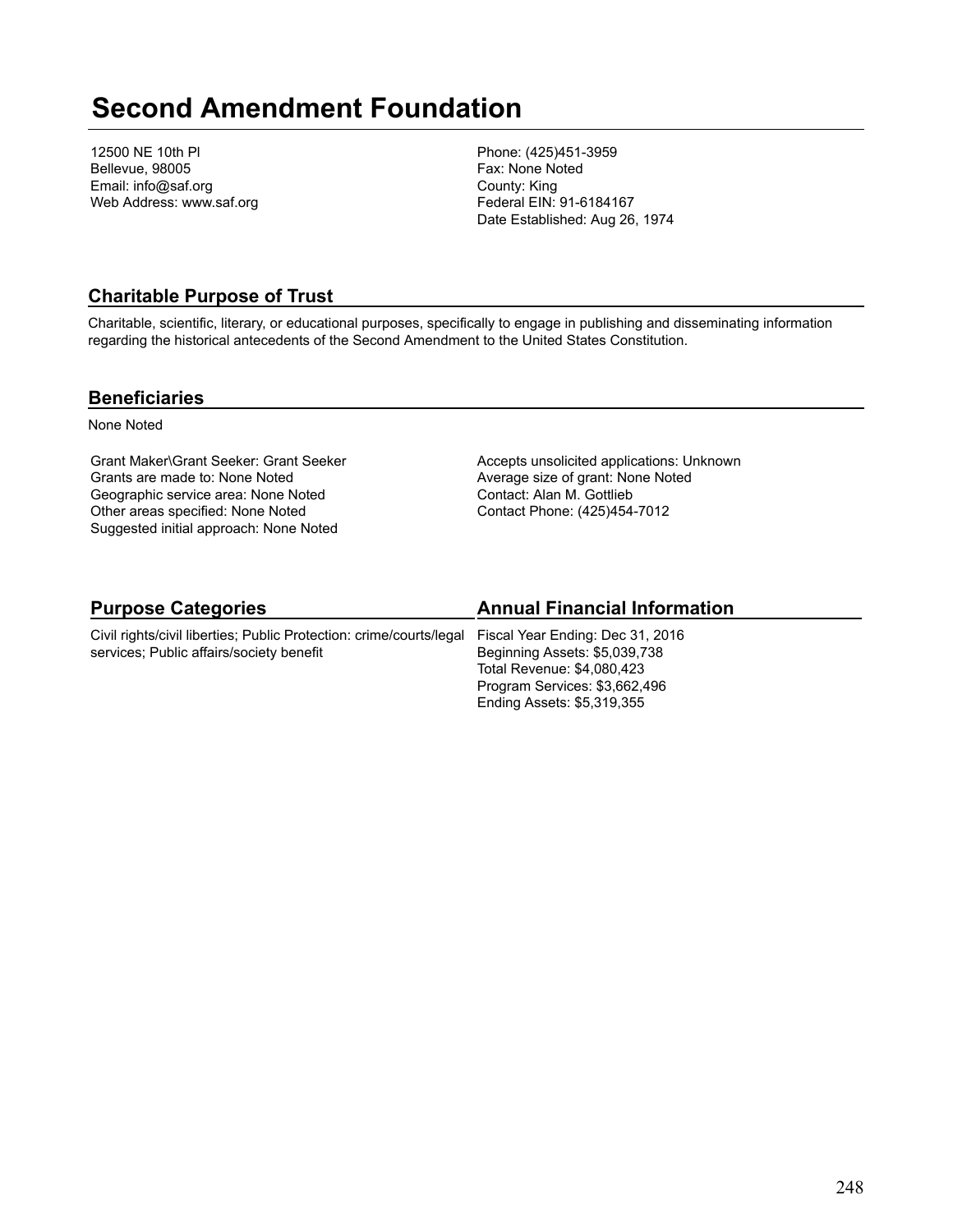# **Sheikh Abdul Kadir Idriss Mosque Trust**

1420 NE Northgate Way Seattle, 98125 Email: None Noted Web Address: None Noted Phone: ()- Fax: None Noted County: King Federal EIN: 91-1152733 Date Established: Jul 10, 1981

### **Charitable Purpose of Trust**

Ownership of real property on which a mosque is located, to be used exclusively for religious, educational, and similar activities. For Idriss Mosque

#### **Beneficiaries**

None Noted

Grant Maker\Grant Seeker: None Noted Grants are made to: None Noted Geographic service area: None Noted Other areas specified: None Noted Suggested initial approach: None Noted Accepts unsolicited applications: None Noted Average size of grant: None Noted Contact: Hisham Farajallah Contact Phone: (425)293-6770

# **Purpose Categories**

Religion/spiritual development

### **Annual Financial Information**

Fiscal Year Ending: Dec 31, 2016 Beginning Assets: \$713,121 Total Revenue: \$14,045 Program Services: \$2,565 Ending Assets: \$724,601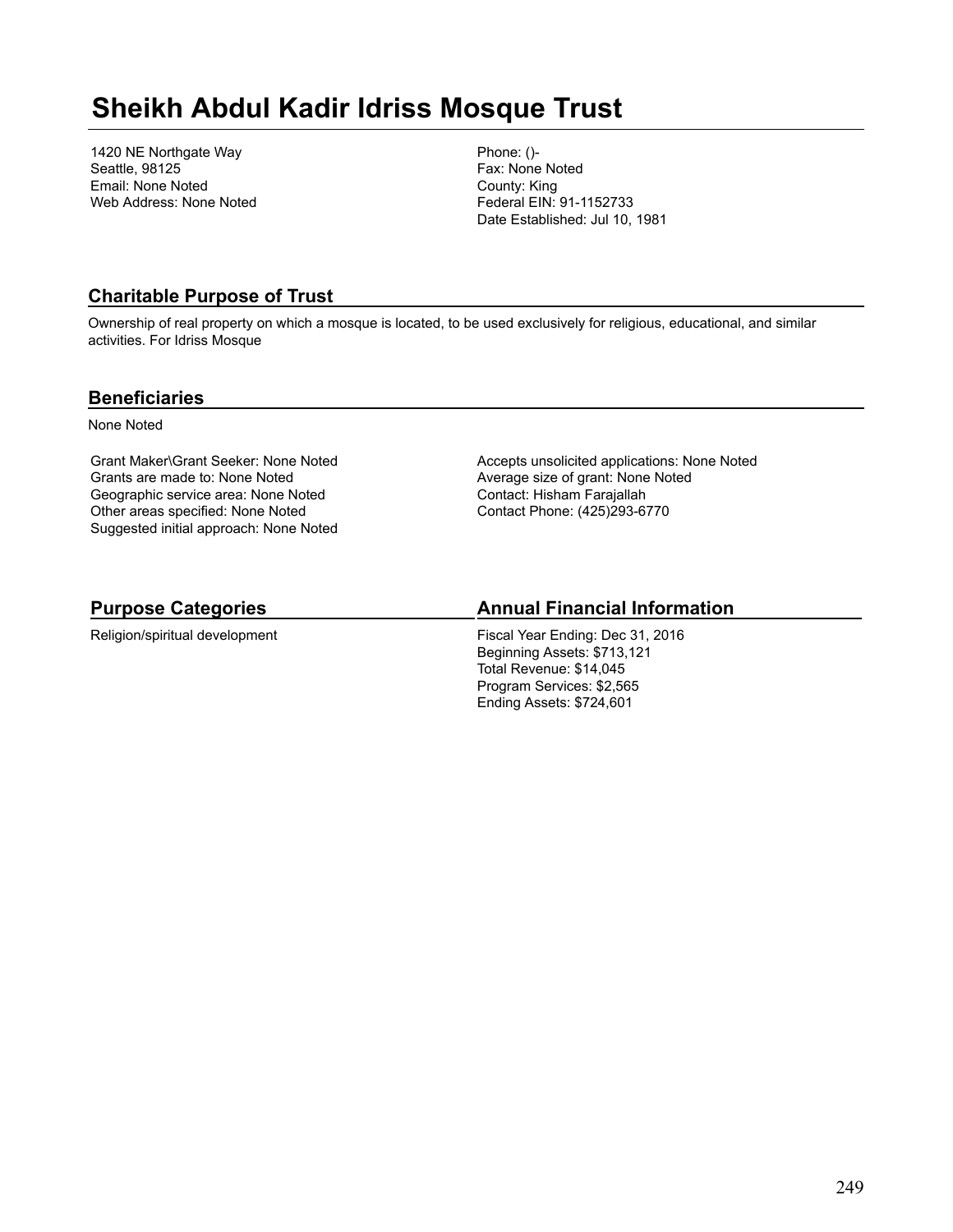# **SHENG-YEN LU FOUNDATION**

17102 NE 40TH CT REDMOND, 98052 Email: INFO@SYLFOUNDATION.ORG Web Address: WWW.SYLFOUNDATION.ORG Phone: (425)590-9688 Fax: None Noted County: King Federal EIN: 26-3276872 Date Established: Sep 01, 2008

### **Charitable Purpose of Trust**

SYL FOUNDATION COMBINES COMPASSION AND PHILANTHROPY WITH STRATEGIC GRANT-MAKING TO ADVANCE AND PROMOTE QUALITY HEALTH AND EDUCATION FOR ALL.

#### **Beneficiaries**

SHENG-YEN LU FOUNDATION; 17102 NE 40TH CT; REDMOND, WA 98052

Grant Maker\Grant Seeker: Grant Maker Grants are made to: 501(c)(3) Geographic service area: Washington State Other areas specified: None Noted INTERNATIONAL DISASTER RELIEF Suggested initial approach: Letter

Accepts unsolicited applications: Yes Average size of grant: \$10,001 to \$25,000 Contact: FO-CHING LU Contact Phone: (425)590-9580

Ending Assets: \$6,784,290

| <b>Purpose Categories</b>                                                                        | <b>Annual Financial Information</b> |
|--------------------------------------------------------------------------------------------------|-------------------------------------|
| Educational institutions & related activities; Health-general & Fiscal Year Ending: Dec 31, 2016 |                                     |
| rehabilitative; Public safety/disaster preparedness & relief                                     | Beginning Assets: \$5,615,425       |
|                                                                                                  | Total Revenue: \$1,426,778          |
|                                                                                                  | Program Services: \$362,168         |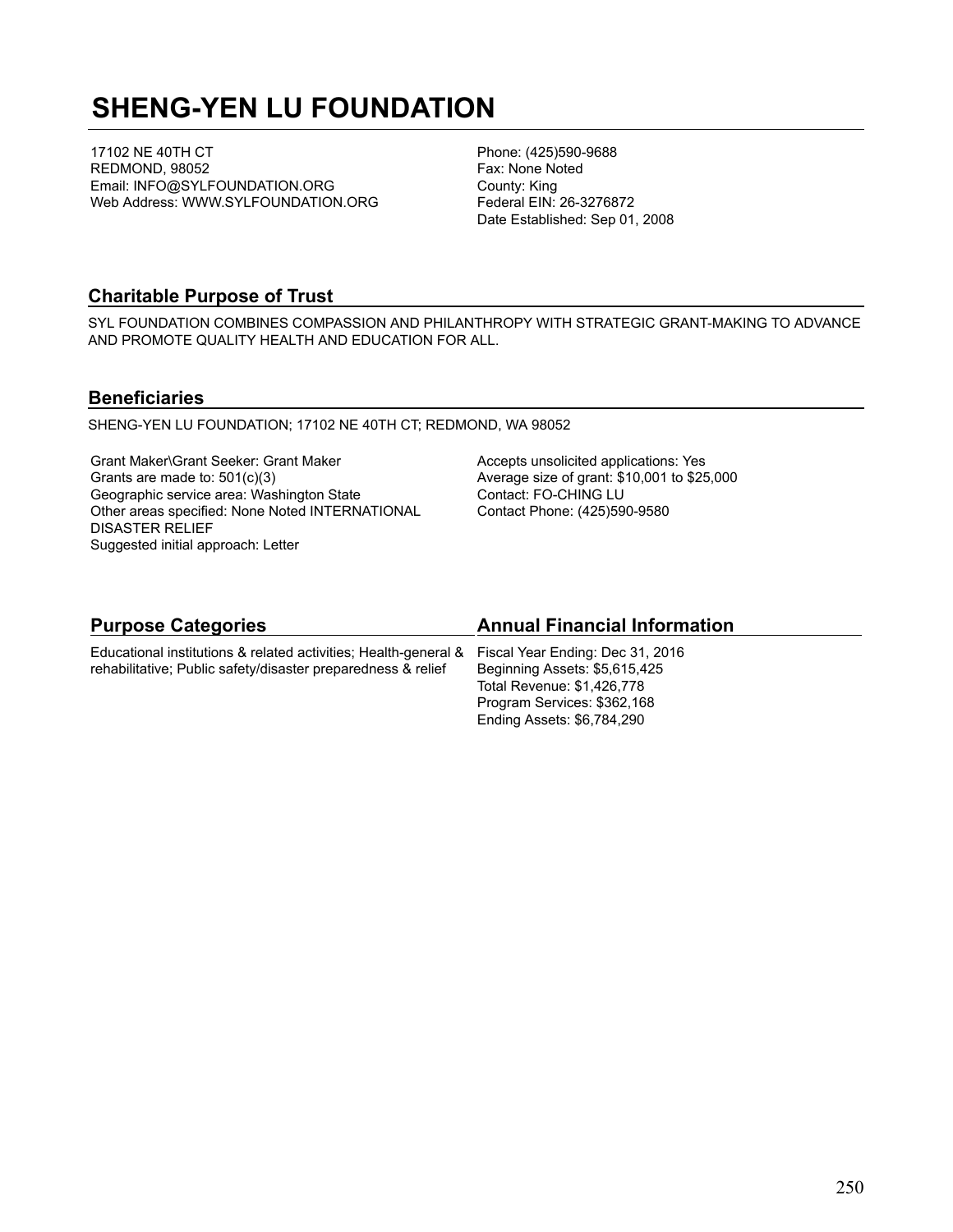# **Sherwood Trust**

PO Box 1855 Walla Walla, 99362-003 Email: None Noted Web Address: www.sherwoodtrust.org Phone: ()- Fax: None Noted County: Walla Walla Federal EIN: 91-6337526 Date Established: Oct 04, 1991

### **Charitable Purpose of Trust**

This coporation is to be exclusively for religious, charitable, and educational purposes, within the meaning of Sec. 501 (c) (3) of the Internal Revenue Code.

#### **Beneficiaries**

None Noted

Grant Maker\Grant Seeker: Grant Maker Grants are made to: 501(c)(3) Geographic service area: None Noted Other areas specified: Walla-Walla Valley Suggested initial approach: Letter, Email

Accepts unsolicited applications: Yes Average size of grant: \$50,001 or above Contact: Danielle Garbe Contact Phone: (509)529-2791

## **Purpose Categories**

Arts, culture, humanities; Educational institutions & related activities; Community improvement/development

## **Annual Financial Information**

Fiscal Year Ending: Dec 31, 2015 Beginning Assets: \$28,799,993 Total Revenue: \$1,276,247 Program Services: \$1,779,720 Ending Assets: \$28,296,520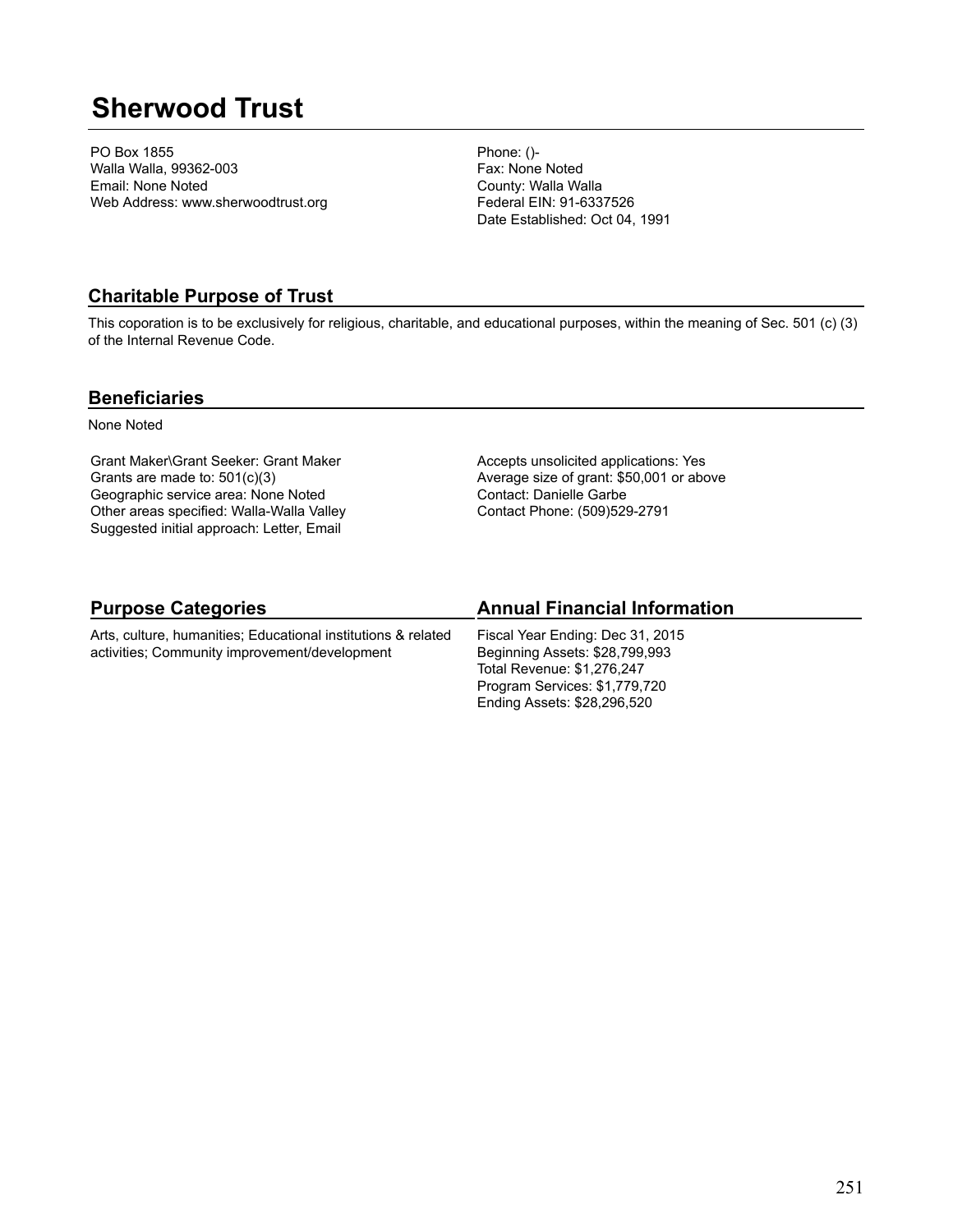# **Shoreline Community College Foundation**

16101 Greenwood Ave N Seattle, 98133 Email: mbrueggeman@shoreline.edu Web Address: www.shoreline.edu/foundation/ Phone: (206)546-4630 Fax: None Noted County: King Federal EIN: 91-1265475 Date Established: May 12, 1984

## **Charitable Purpose of Trust**

To promote, support, maintain, develop, increase, and extend the educational programs and offerings of Shoreline Community College.

#### **Beneficiaries**

None Noted

Grant Maker\Grant Seeker: Grant Seeker Grants are made to: Individuals Geographic service area: Washington State Other areas specified: Shoreline Community College Suggested initial approach: None Noted

Accepts unsolicited applications: Unknown Average size of grant: \$5,000 or below Contact: MARY BRUEGGEMAN Contact Phone: (206)533-6724

# **Purpose Categories**

Educational institutions & related activities

### **Annual Financial Information**

Fiscal Year Ending: Jun 30, 2015 Beginning Assets: \$3,177,595 Total Revenue: \$846,416 Program Services: \$463,582 Ending Assets: \$3,408,923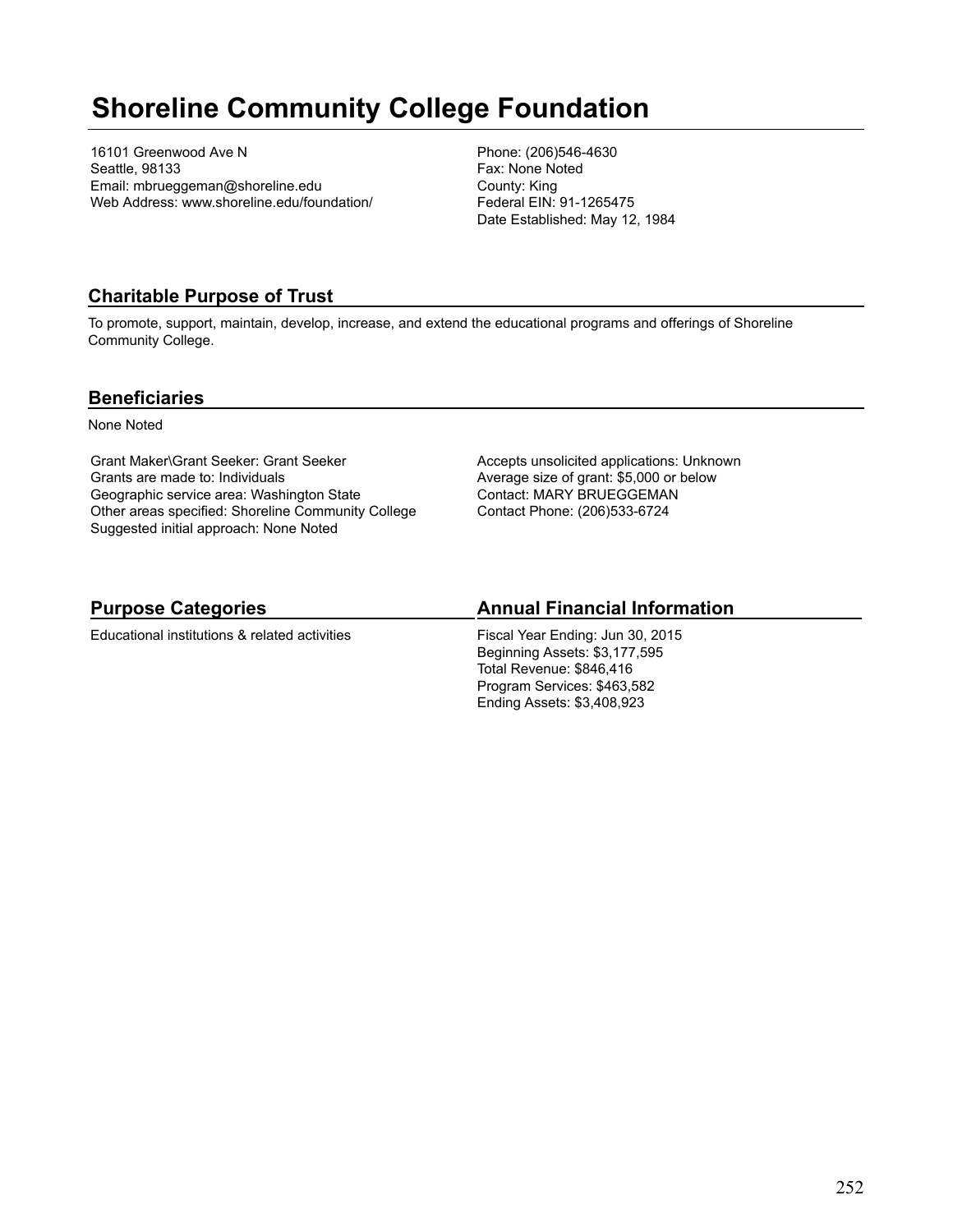## **SightLife**

Park Place Bldg 1200 6th Ave, Ste 300 SEATTLE, 98101 Email: monty@sightlife.org Web Address: www.sightlife.org

Phone: (206)682-8504 Fax: None Noted County: King Federal EIN: 23-7051021 Date Established: Aug 22, 1969

#### **Charitable Purpose of Trust**

None Noted

#### **Beneficiaries**

None Noted

Grant Maker\Grant Seeker: Both Grants are made to: 501(c)(3), Other Organizations Geographic service area: US, Washington State, Pacific **Northwest** Other areas specified: None Noted Suggested initial approach: Letter, No Phone Calls

Accepts unsolicited applications: No Average size of grant: \$5,001 to \$10,000 Contact: SCOTT GARREPY Contact Phone: (949)541-3011

## **Purpose Categories**

Health-general & rehabilitative

## **Annual Financial Information**

Fiscal Year Ending: Dec 31, 2015 Beginning Assets: \$26,632,455 Total Revenue: \$43,518,230 Program Services: \$44,773,160 Ending Assets: \$23,323,730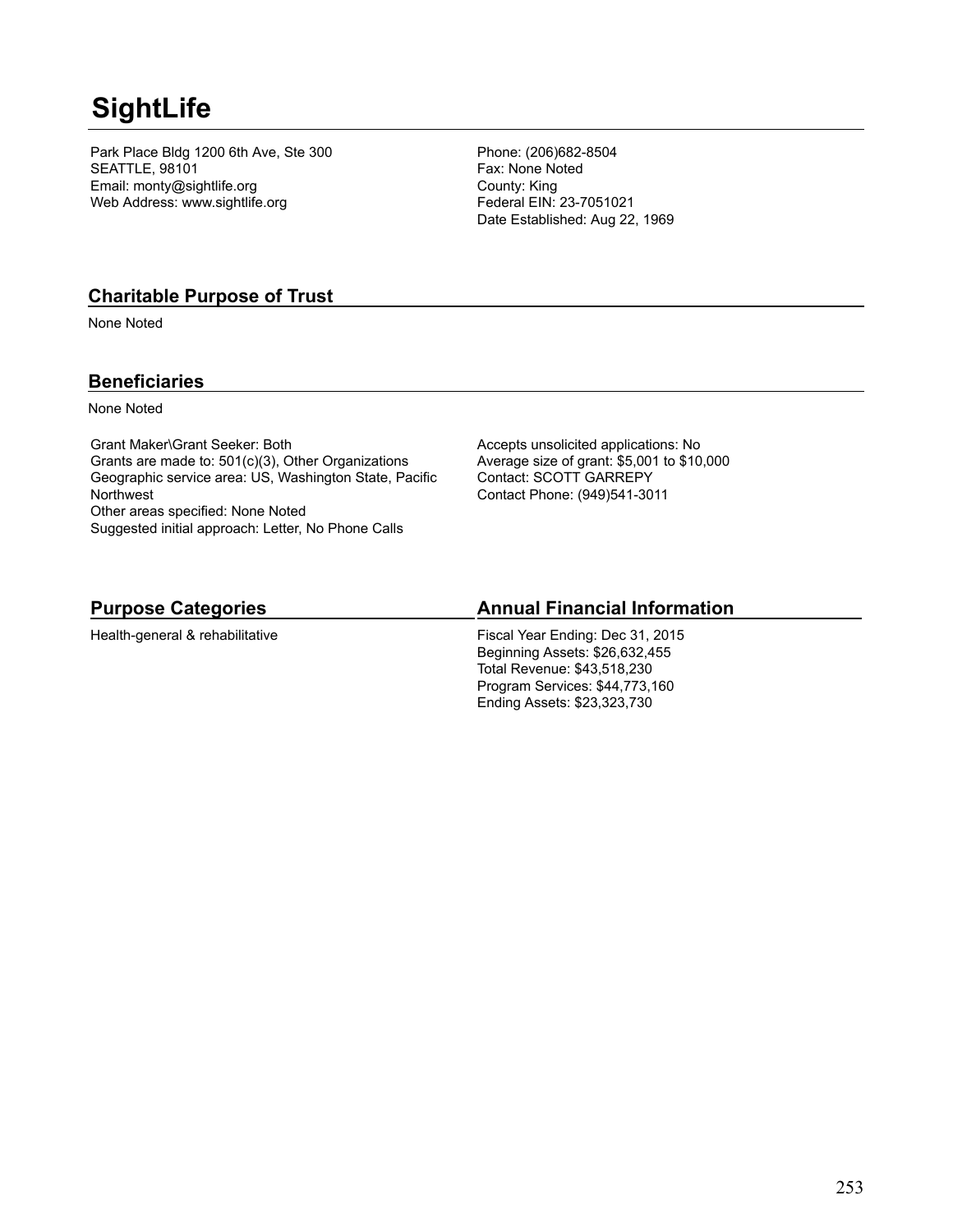## **Simperman-Corette Foundation**

5609 80th Avenue SE Mercer Island, 98040 Email: roycsimphore.com Web Address: www.simpermancorette.org Phone: (206)236-0905 Fax: None Noted County: King Federal EIN: 91-1656462 Date Established: Oct 12, 1994

### **Charitable Purpose of Trust**

Exclusively for charitable, scientific, literary, or educational purposes: public and private education, medical research, provision of food and shelter, and support of other charitable 501(c)(3) organizations.

#### **Beneficiaries**

None Noted

Grant Maker\Grant Seeker: Grant Maker Grants are made to: 501(c)(3) Geographic service area: Washington State, Pacific **Northwest** Other areas specified: None Noted Suggested initial approach: No Phone Calls

Accepts unsolicited applications: No Average size of grant: \$10,001 to \$25,000 Contact: Roy F. Simperman Contact Phone: (206)236-0905

Total Revenue: \$751,229 Program Services: \$179,233 Ending Assets: \$4,151,058

| <b>Purpose Categories</b>                                                                        | <b>Annual Financial Information</b> |  |
|--------------------------------------------------------------------------------------------------|-------------------------------------|--|
| Educational institutions & related activities; Health-general & Fiscal Year Ending: Dec 31, 2015 |                                     |  |
| rehabilitative; Housing/shelter                                                                  | Beginning Assets: \$720,268         |  |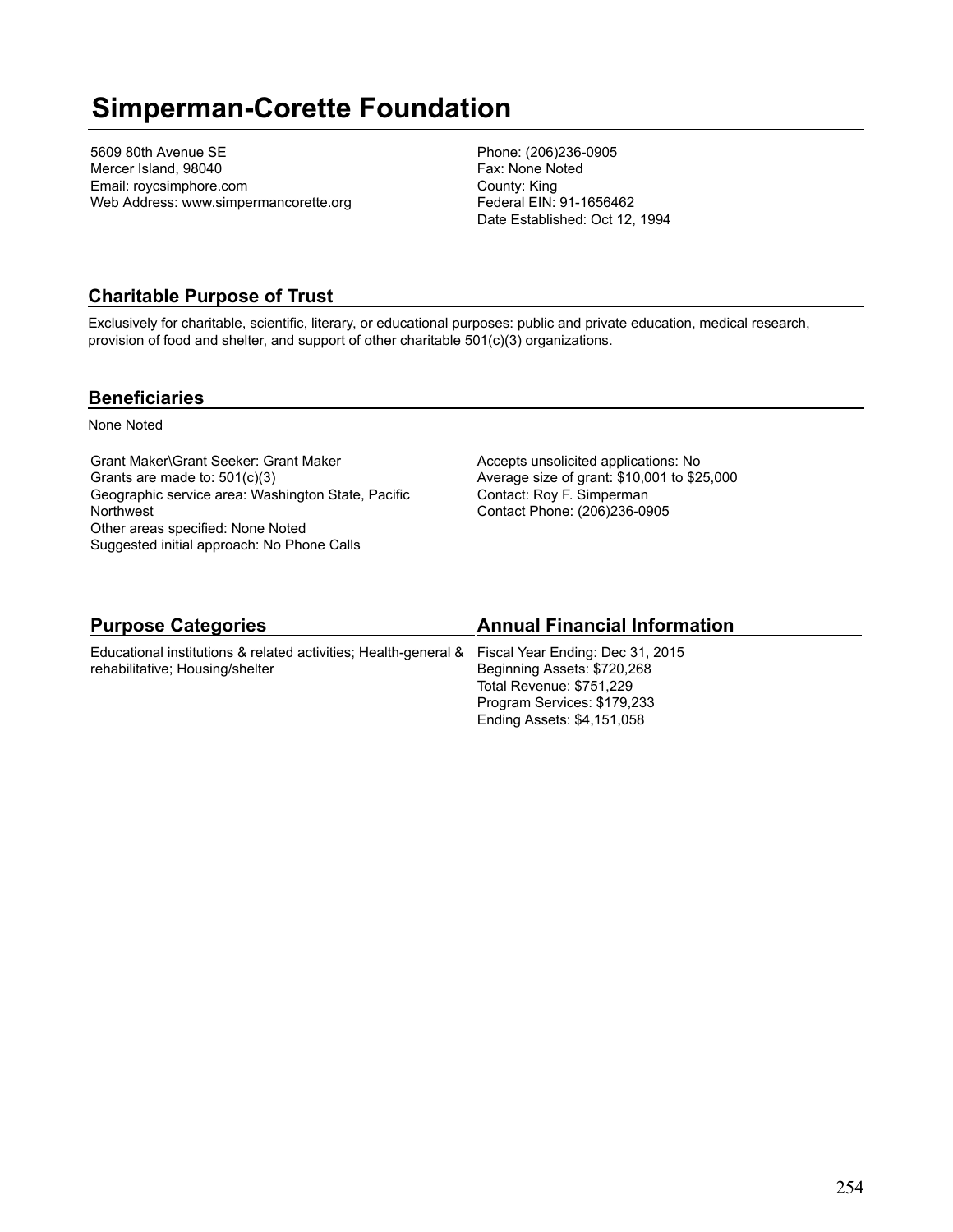## **Skagit Valley Hospital Foundation**

PO Box 1376 Mount Vernon, 98273 Email: lfrizzell@skagitvalleyhospital.org Web Address: www.skagitvalleyhospital.org Phone: (360)428-8222 Fax: None Noted County: Skagit Federal EIN: 94-3078550 Date Established: Jul 28, 1988

## **Charitable Purpose of Trust**

The Mission of the Skagit Valley Hospital Foundation is to raise, manage, and disburse funds to assure the continued availability of quality health care services and programs through Skagit Valley Hospital. The Foundation will foster community awareness of, and support for, Skagit Valley Hospital through the involvement of the people it serves.

#### **Beneficiaries**

None Noted

Grant Maker\Grant Seeker: Grant Seeker Grants are made to: None Noted Geographic service area: None Noted Other areas specified: None Noted Suggested initial approach: None Noted

Accepts unsolicited applications: None Noted Average size of grant: None Noted Contact: Linda Frizzell, Exec Dir Contact Phone: (360)428-2140

## **Purpose Categories**

Health-general & rehabilitative

## **Annual Financial Information**

Fiscal Year Ending: Dec 31, 2016 Beginning Assets: \$1,365,025 Total Revenue: \$499,662 Program Services: \$257,067 Ending Assets: \$1,682,066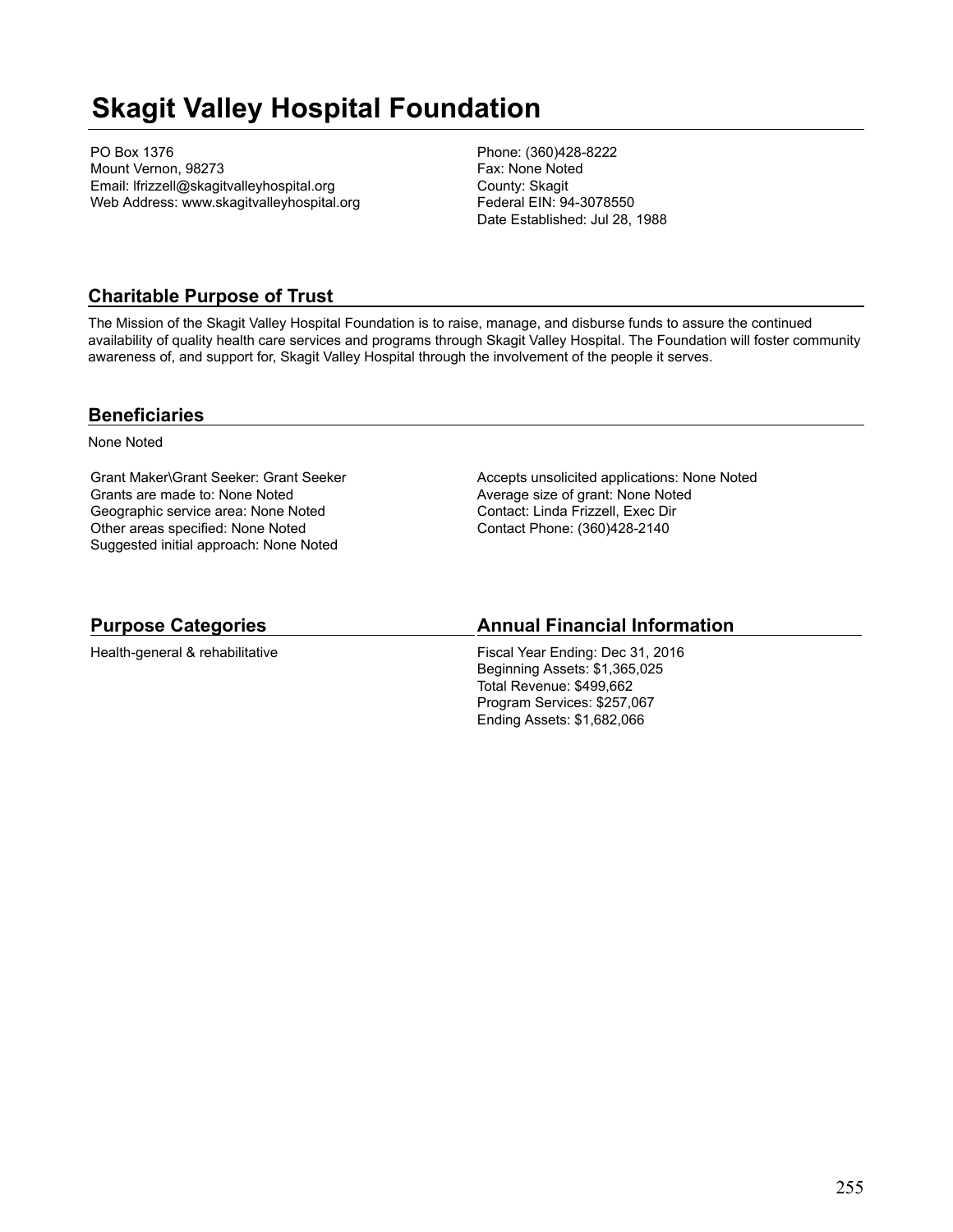# **Smiling Dog Foundation**

6523 California Ave SW, PMB 346 SEATTLE, 98136 Email: june@beachstudio.com Web Address: None Noted

Phone: (206)932-5330 Fax: None Noted County: King Federal EIN: 91-1950165 Date Established: Feb 08, 1999

### **Charitable Purpose of Trust**

Funding of arts-related education.

#### **Beneficiaries**

None Noted

Grant Maker\Grant Seeker: Grant Maker Grants are made to: 501(c)(3) Geographic service area: Pacific Northwest Other areas specified: None Noted Hawaii Suggested initial approach: No Phone Calls Accepts unsolicited applications: No Average size of grant: \$5,000 or below Contact: June Martin Contact Phone: (206)999-2250

#### **Purpose Categories**

Arts, culture, humanities; Community improvement/ development

#### **Annual Financial Information**

Fiscal Year Ending: Dec 31, 2016 Beginning Assets: \$2,133 Total Revenue: \$7,501 Program Services: \$7,294 Ending Assets: \$2,340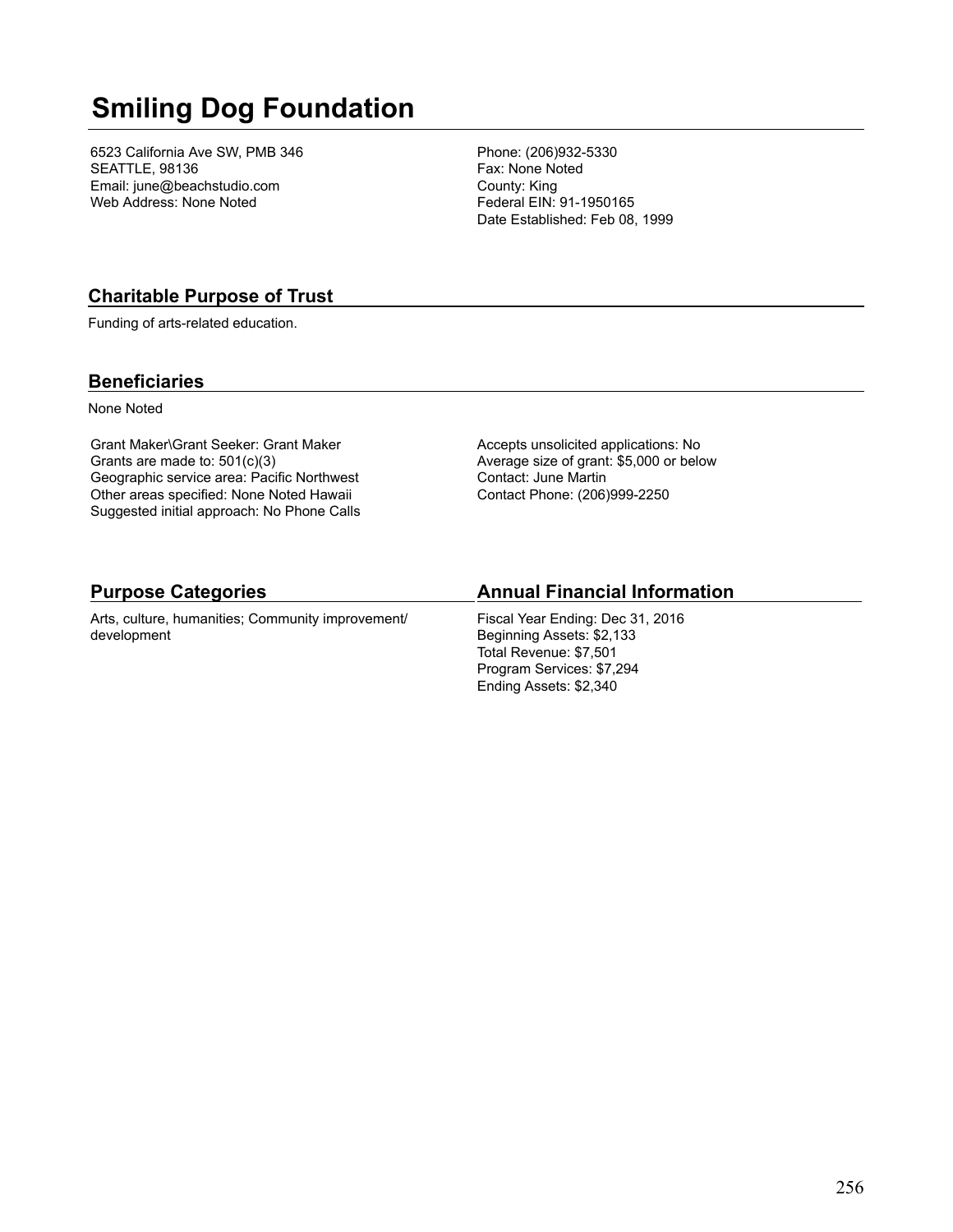## **Smith-Barbieri Progressive Fund, a Charitable Foundation**

820 N Post Street No 603 Spokane, 99201 Email: sharon@smith-barbieri.com Web Address: www.smith-barbieri.com Phone: (509)931-1701 Fax: None Noted County: Spokane Federal EIN: 91-1914985 Date Established: Jul 23, 1998

## **Charitable Purpose of Trust**

Acquisition of rentals for low income housing, educational, charitable, community quality of life, and other charitable purposes. Human Service - other multipurpose Public affairs/society benefit

### **Beneficiaries**

None Noted

Grant Maker\Grant Seeker: Both Grants are made to: 501(c)(3) Geographic service area: None Noted Other areas specified: None Noted Inland Northwest Suggested initial approach: Email

Accepts unsolicited applications: Yes Average size of grant: \$5,000 or below Contact: Sharon Smith Contact Phone: (509)326-8683

| <b>Annual Financial Information</b>                                                                                                                                                                                      |
|--------------------------------------------------------------------------------------------------------------------------------------------------------------------------------------------------------------------------|
| Housing/shelter; Food, nutrition, agriculture; Human service- Fiscal Year Ending: Dec 31, 2015<br>Beginning Assets: \$6,210,433<br>Total Revenue: \$384,928<br>Program Services: \$476,791<br>Ending Assets: \$6,014,373 |
|                                                                                                                                                                                                                          |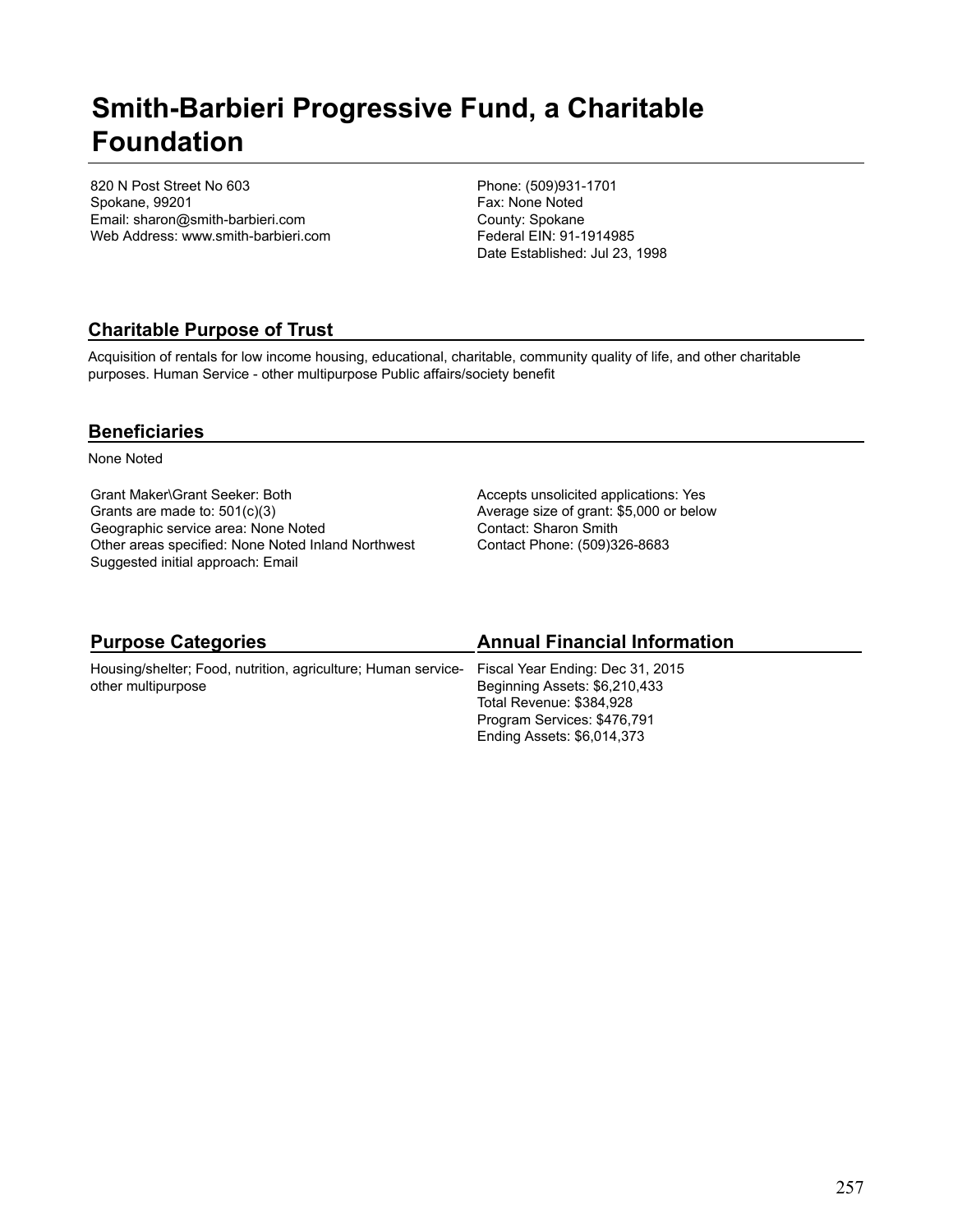## **Social Justice Fund NW**

1904 Third Ave Ste 806 Seattle, 98101 Email: info@soicaljusticefund.org Web Address: www.socialjusticefund.org Phone: (206)382-2640 Fax: None Noted County: King Federal EIN: 91-1036971 Date Established: Jan 01, 1978

### **Charitable Purpose of Trust**

Social Justice Fund NW creates a fund from which grants are made to non-profit organizations working to establish a politically and economically democratic, equitable, and environmentally sound society.

#### **Beneficiaries**

None Noted

Grant Maker\Grant Seeker: Grant Maker Grants are made to: 501(c)(3), Other Organizations Geographic service area: Washington State, Pacific **Northwest** Other areas specified: None Noted ID, MT, OR, WA, WY Suggested initial approach: None Noted

Accepts unsolicited applications: No Average size of grant: \$10,001 to \$25,000 Contact: Mijo Lee Contact Phone: (206)624-4081

#### **Purpose Categories**

#### **Annual Financial Information**

Philanthropy & volunteerism; Public affairs/society benefit

#### Fiscal Year Ending: Dec 31, 2015 Beginning Assets: \$2,457,998 Total Revenue: \$3,259,621 Program Services: \$2,013,019 Ending Assets: \$3,772,036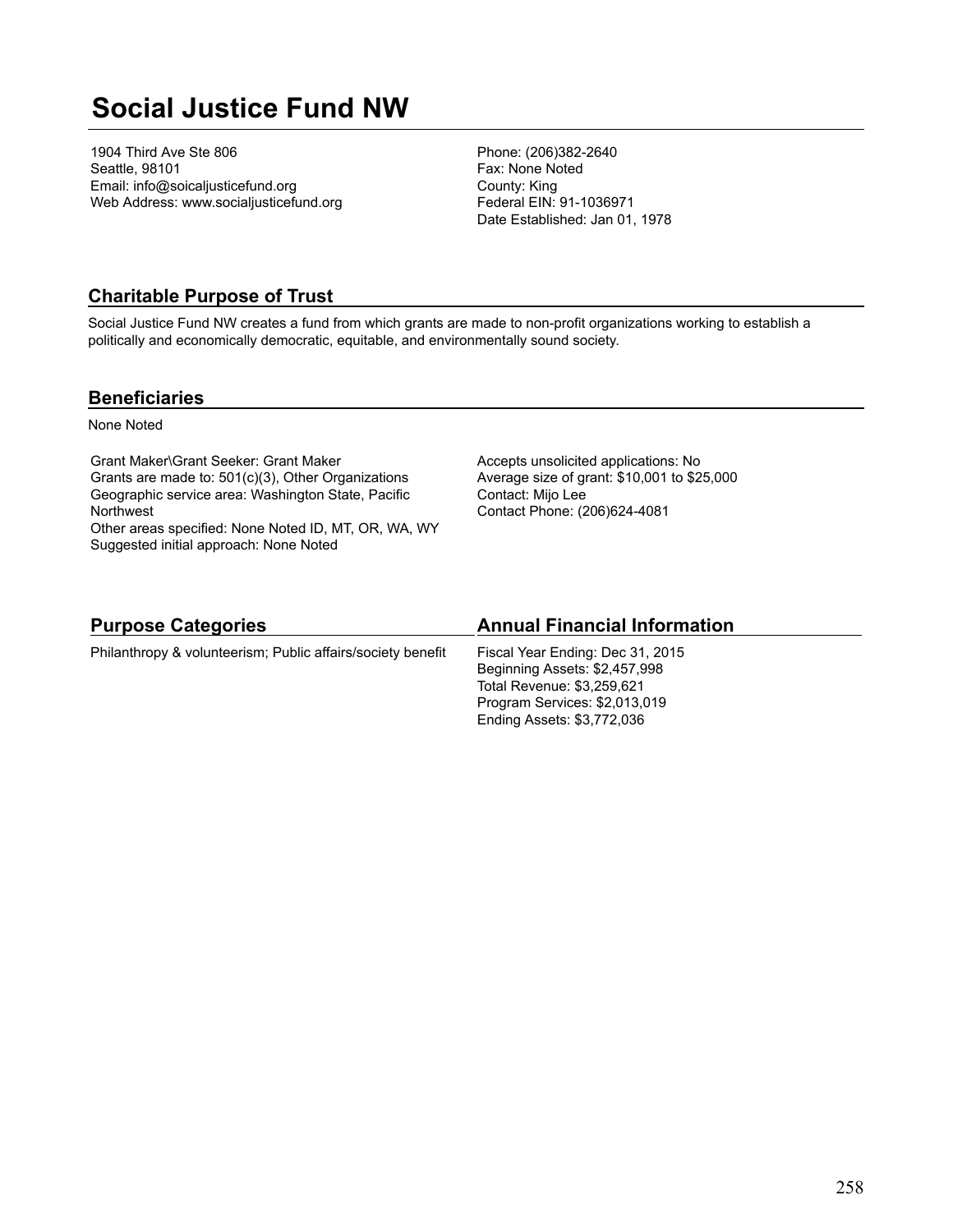## **Social Venture Partners**

220 2nd Ave S Ste 300 SEATTLE, 98104 Email: info@svpseattle.org Web Address: www.svpseattle.org Phone: ()- Fax: None Noted County: King Federal EIN: 91-1894424 Date Established: Apr 27, 1998

### **Charitable Purpose of Trust**

Social Venture Partners seeks to develop philanthropy and volunteerism to achieve positive social change in the Puget Sound region. Using the venture capital approach as a model, SVP is committed to giving time, money and expertise to create partnerships with not-for-profit organizations.

#### **Beneficiaries**

None Noted

Grant Maker\Grant Seeker: Grant Maker Grants are made to: 501(c)(3) Geographic service area: None Noted Other areas specified: PUGET SOUND REGION Suggested initial approach: Email

Accepts unsolicited applications: No Average size of grant: \$25,001 to \$50,000 Contact: MIKE QUINN Contact Phone: (206)451-8120

#### **Purpose Categories**

Environmental quality, protection; Youth development; Philanthropy & volunteerism

#### **Annual Financial Information**

Fiscal Year Ending: Jun 30, 2016 Beginning Assets: \$1,277,435 Total Revenue: \$2,712,504 Program Services: \$2,711,083 Ending Assets: \$1,204,698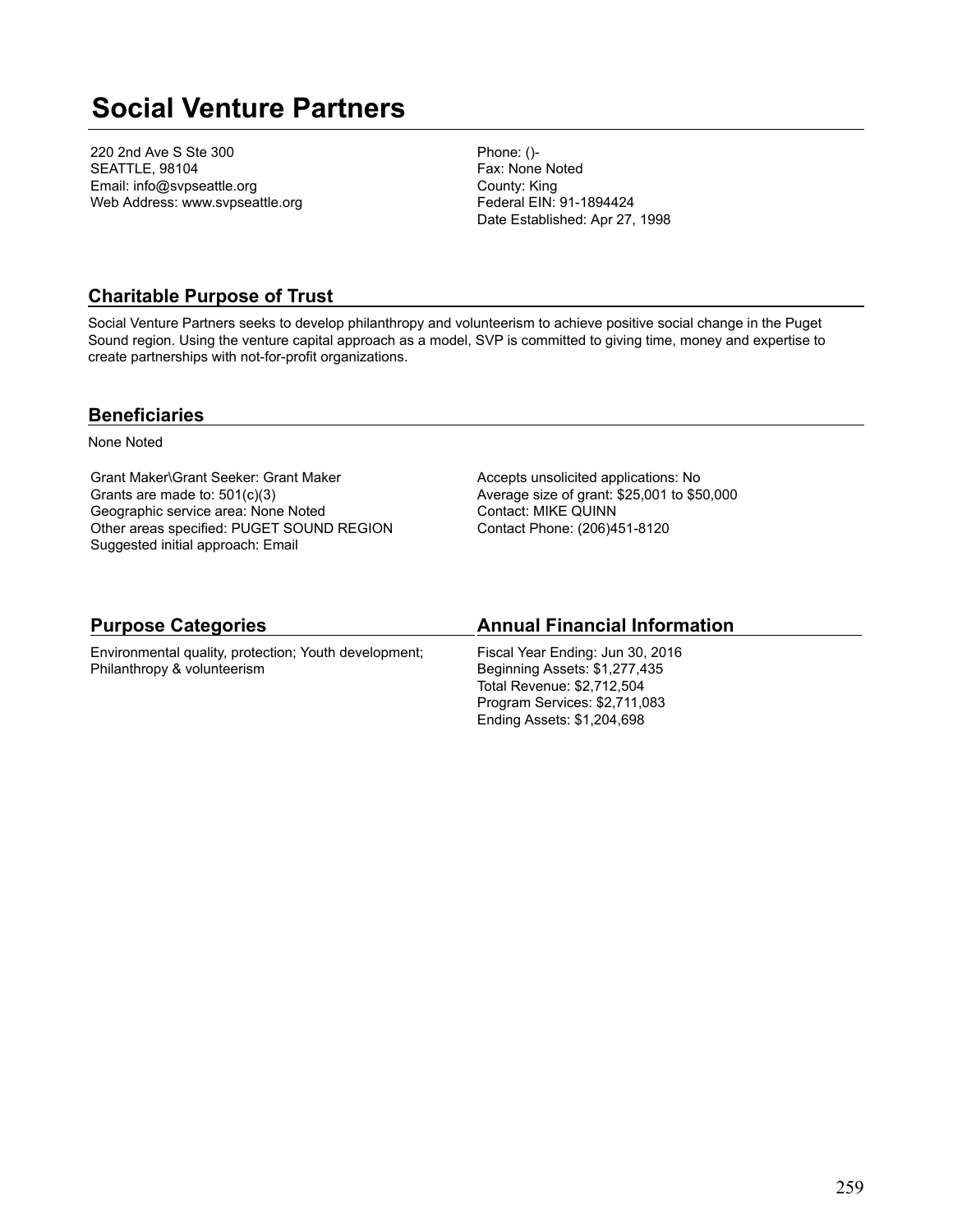## **SOUND GENERATIONS**

2208 Second Avenue, Suite 100 Seattle, 98121 Email: Finance@soundgerations.org Web Address: www.soundgerations.org Phone: (206)448-5766 Fax: None Noted County: King Federal EIN: 91-1870393 Date Established: Mar 23, 1967

## **Charitable Purpose of Trust**

Our mission is to be an effective provider of quality services to support the independence of seniors.

#### **Beneficiaries**

None Noted

Grant Maker\Grant Seeker: None Noted Grants are made to: None Noted Geographic service area: None Noted Other areas specified: None Noted Suggested initial approach: None Noted Accepts unsolicited applications: None Noted Average size of grant: None Noted Contact: Patty Grossman, CFO Contact Phone: (206)727-6211

| <b>Purpose Categories</b>                                      | <b>Annual Financial Information</b> |
|----------------------------------------------------------------|-------------------------------------|
| Health-general & rehabilitative; Food, nutrition, agriculture; | Fiscal Year Ending: Dec 31, 2015    |
| Human service-other multipurpose                               | Beginning Assets: \$10,377,695      |

Total Revenue: \$5,407,005 Program Services: \$5,562,430 Ending Assets: \$5,594,658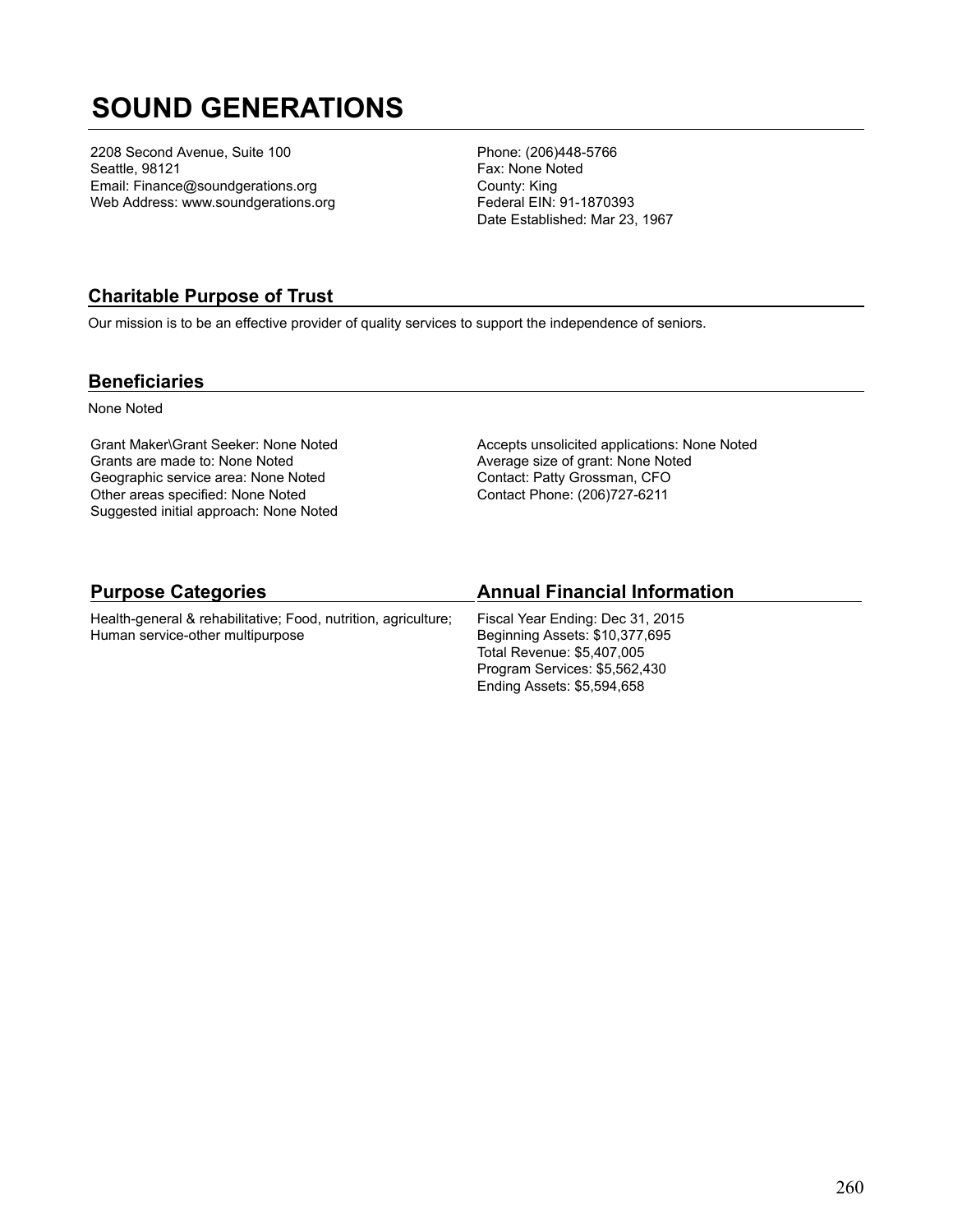## **South East Effective Development (SEED)**

5117 Rainier Ave S Seattle, 98118 Email: None Noted Web Address: None Noted Phone: (206)723-7137 Fax: None Noted County: King Federal EIN: 91-0947619 Date Established: Jul 20, 1976

### **Charitable Purpose of Trust**

To enhance the physical, social, cultural, economic, and natural environment of Southeast Seattle through a concerned, citizen-based program of community and neighborhood planning and action.

#### **Beneficiaries**

None Noted

Grant Maker\Grant Seeker: Grant Seeker Grants are made to: None Noted Geographic service area: None Noted Other areas specified: None Noted Suggested initial approach: None Noted

Accepts unsolicited applications: None Noted Average size of grant: None Noted Contact: Celia Weisman Contact Phone: (206)723-7333

## **Purpose Categories**

Arts, culture, humanities; Housing/shelter; Community improvement/development

## **Annual Financial Information**

Fiscal Year Ending: Dec 31, 2015 Beginning Assets: \$36,918,510 Total Revenue: \$5,516,314 Program Services: \$3,681,762 Ending Assets: \$39,188,052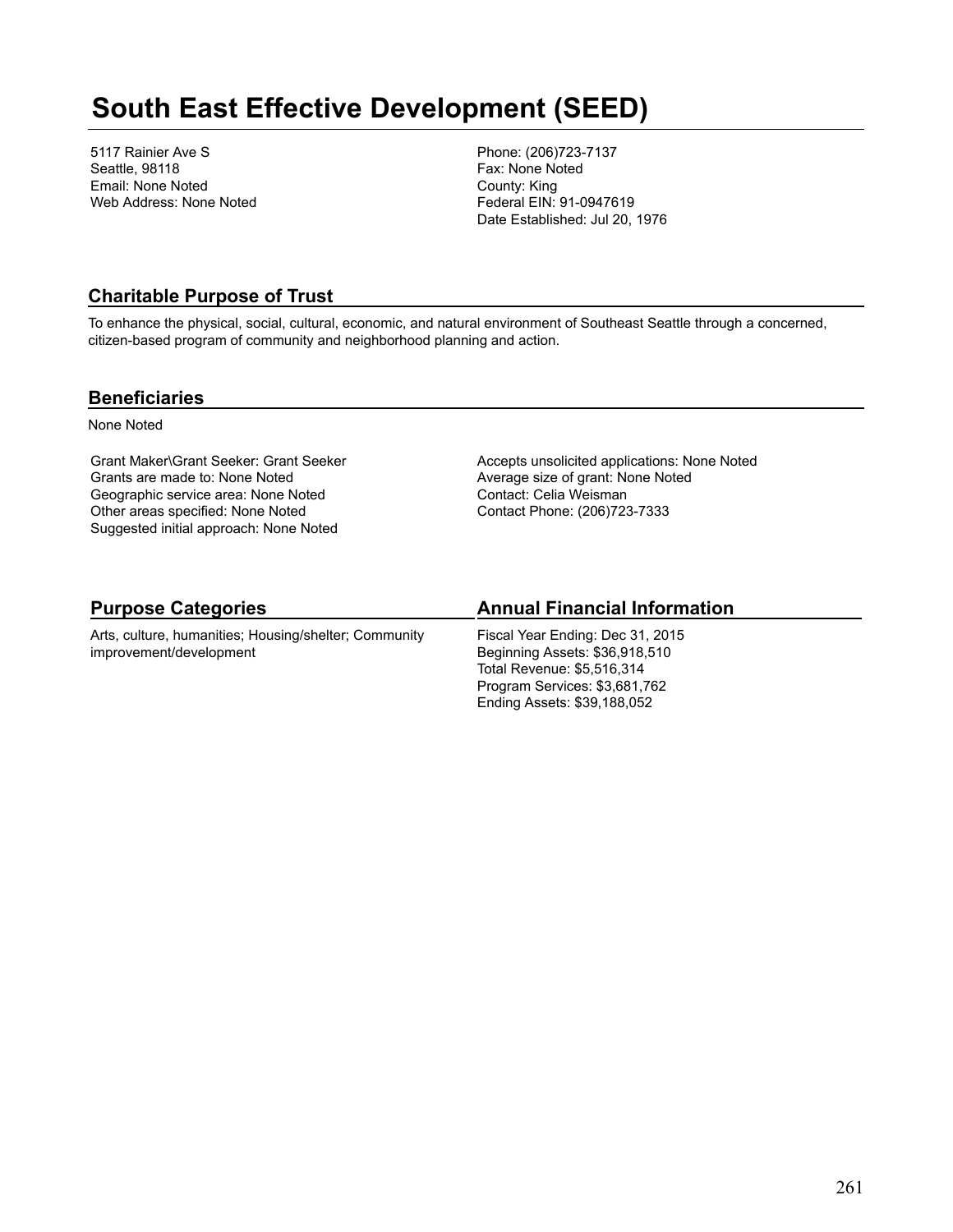## **South Puget Sound Community College Foundation**

2011 Mottman Rd SW Olympia, 98512 Email: foundation@spscc.edu Web Address: www.spscc.edu/alumni-donors/foundation Phone: (360)586-3570 Fax: None Noted County: Thurston Federal EIN: 91-1174940 Date Established: Apr 28, 1982

### **Charitable Purpose of Trust**

South Puget Sound Community College Foundation exists for the sole purpose of supporting the mission and goals of South Puget Sound Community College.

#### **Beneficiaries**

None Noted

Grant Maker\Grant Seeker: Both Grants are made to: Individuals Geographic service area: None Noted Other areas specified: SPSCC Students Suggested initial approach: Call

Accepts unsolicited applications: No Average size of grant: \$5,000 or below Contact: TANYA MOTE Contact Phone: (360)596-5430

## **Purpose Categories**

Educational institutions & related activities

### **Annual Financial Information**

Fiscal Year Ending: Dec 31, 2015 Beginning Assets: \$7,224,054 Total Revenue: \$1,225,554 Program Services: \$831,189 Ending Assets: \$7,243,439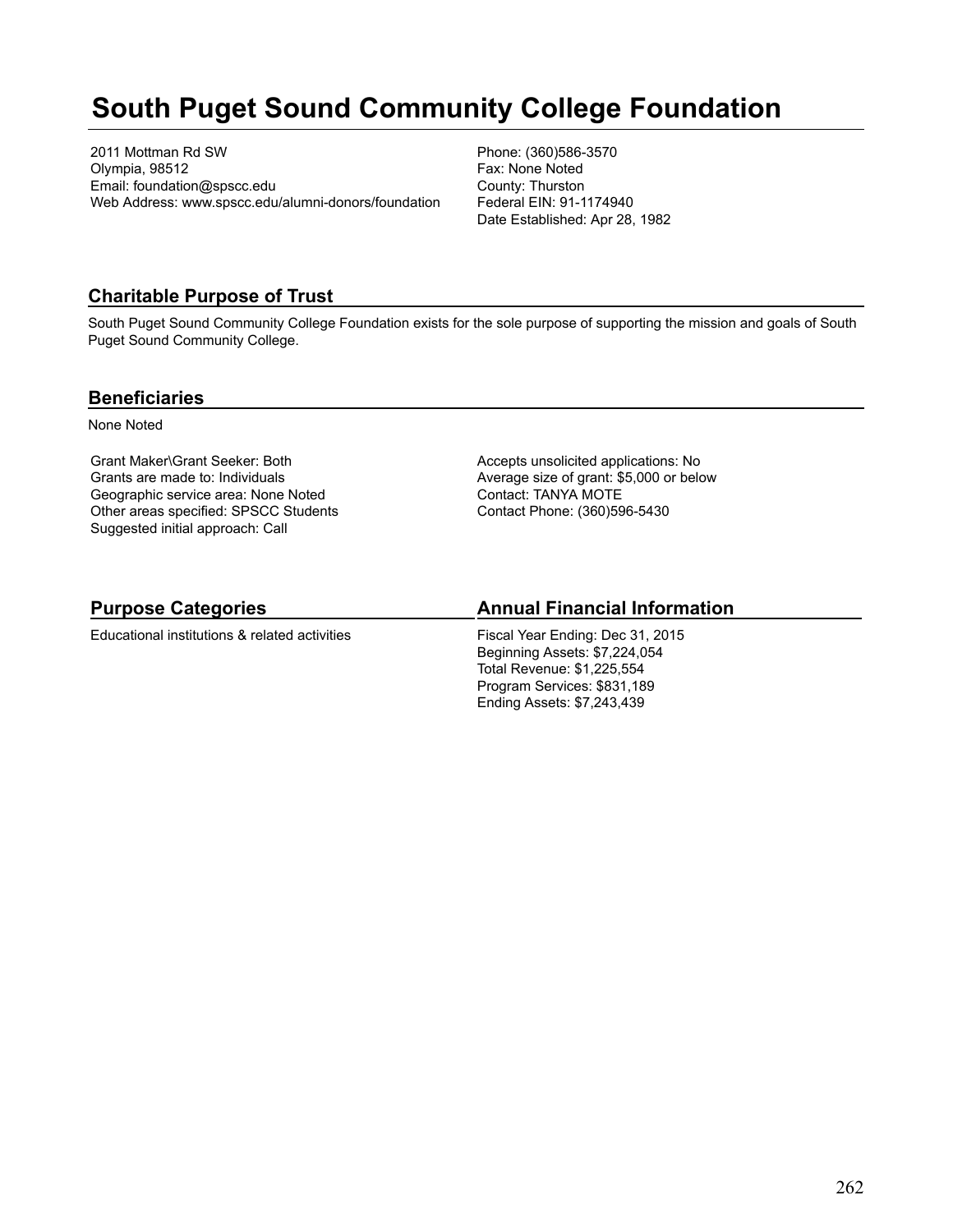## **South Seattle College Foundation**

6000 16th Ave SW Seattle, 98106 Email: ssccfoundation@seattlecolleges.edu Web Address: www.southseattle.edu/foundation Phone: (206)934-5393 Fax: None Noted County: King Federal EIN: 91-1122981 Date Established: Jun 30, 1978

## **Charitable Purpose of Trust**

To promote and support educational and community programs at or in connection with South Seattle Community College.

### **Beneficiaries**

None Noted

Grant Maker\Grant Seeker: Grant Seeker Grants are made to: Individuals Geographic service area: None Noted Other areas specified: None Noted Suggested initial approach: None Noted

Accepts unsolicited applications: None Noted Average size of grant: None Noted Contact: Heather FOss Contact Phone: (206)934-5809

## **Purpose Categories**

Educational institutions & related activities

## **Annual Financial Information**

Fiscal Year Ending: Dec 31, 2015 Beginning Assets: \$16,423,714 Total Revenue: \$7,135,594 Program Services: \$3,855,169 Ending Assets: \$16,759,287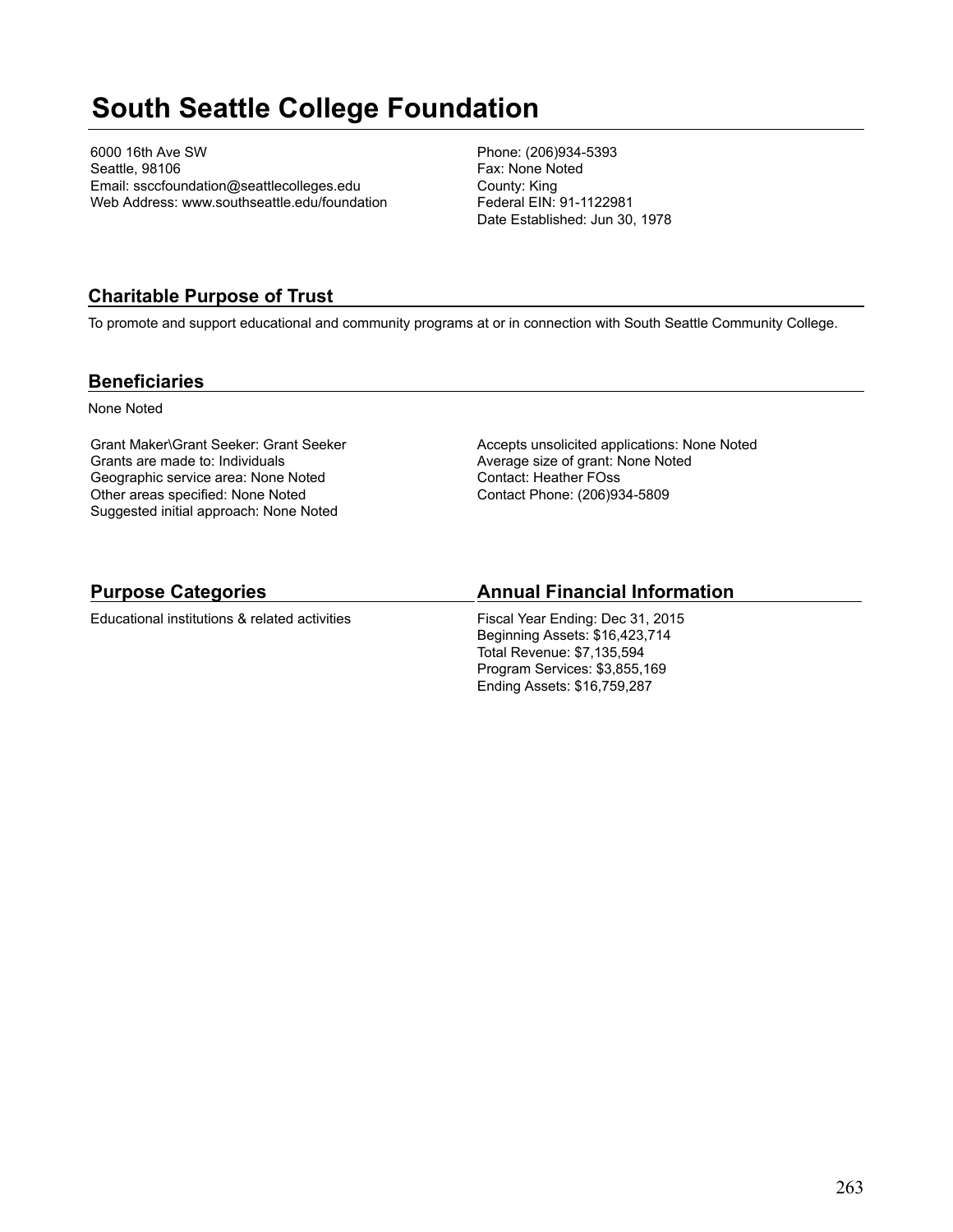## **Special Olympics Washington**

1809 7th Ave Ste 1509 Seattle, 98101 Email: dlenox@sowa.org Web Address: www.sowa.org Phone: (206)361-8158 Fax: None Noted County: King Federal EIN: 91-0962383 Date Established: Jan 01, 1975

## **Charitable Purpose of Trust**

The mission of Special Olympics Washington is to provide year round sports training and athletic competition in a variey of Olympic-type sports for children and adults with intellectual disabilities.

#### **Beneficiaries**

None Noted

Grant Maker\Grant Seeker: Grant Seeker Grants are made to: None Noted Geographic service area: None Noted Other areas specified: None Noted Suggested initial approach: None Noted

Accepts unsolicited applications: None Noted Average size of grant: None Noted Contact: Sarah Thibaudeau Contact Phone: (206)681-9382

## **Purpose Categories**

Recreation, leisure, sports, athletics

## **Annual Financial Information**

Fiscal Year Ending: Dec 31, 2015 Beginning Assets: \$3,226,679 Total Revenue: \$3,534,383 Program Services: \$4,002,345 Ending Assets: \$2,692,036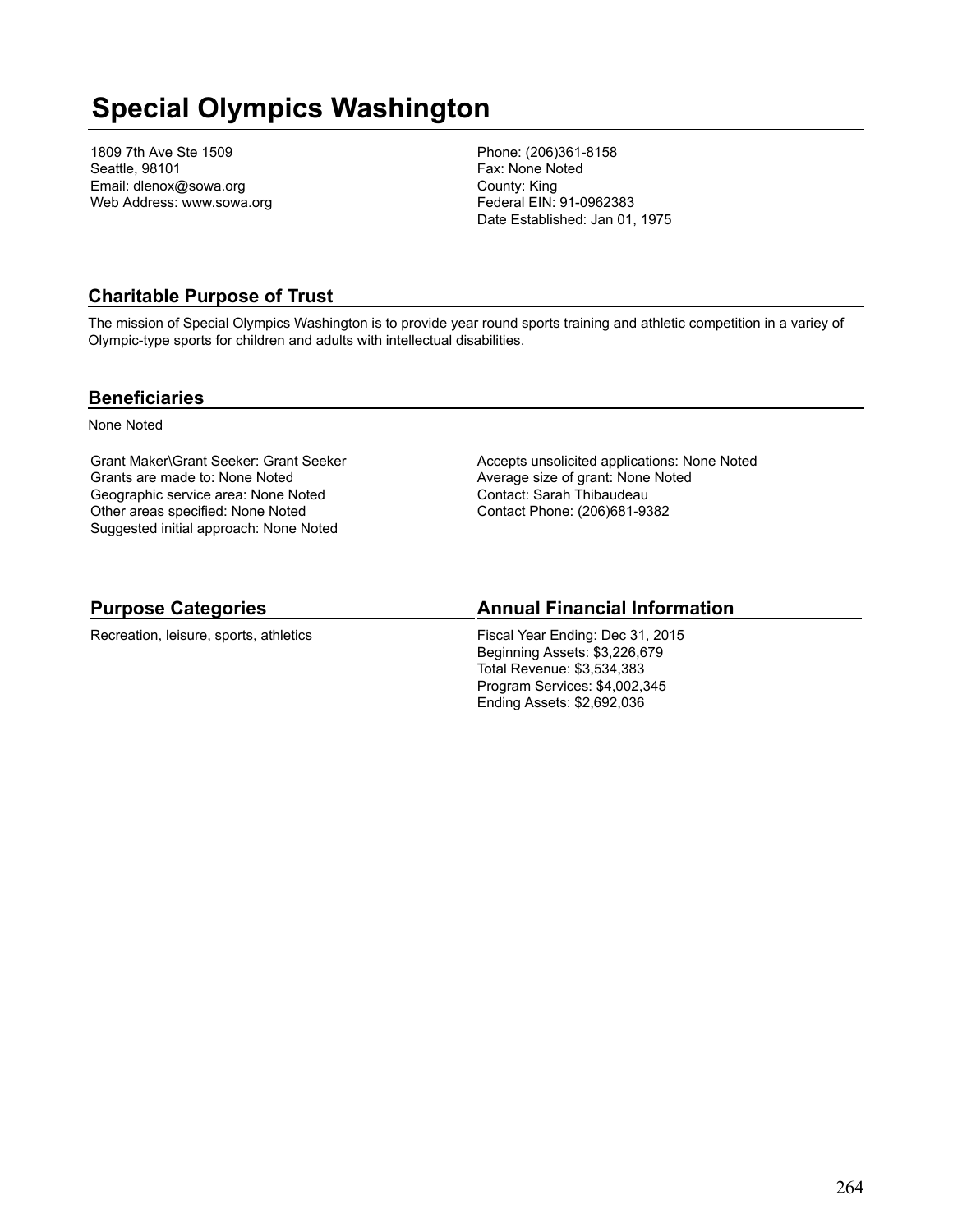# **Spokane County United Way**

920 N Washington St Ste 100 Spokane, 99201 Email: finance@unitedwayspokane.org Web Address: www.unitedwayspokane.org Phone: (509)624-0840 Fax: None Noted County: Spokane Federal EIN: 91-0606058 Date Established: May 25, 1953

## **Charitable Purpose of Trust**

To mobilize the community of Spokane County to create measurable results that improve people's lives.

#### **Beneficiaries**

None Noted

Grant Maker\Grant Seeker: Both Grants are made to: 501(c)(3), Other Organizations Geographic service area: None Noted Other areas specified: Spokane County Suggested initial approach: Call, Email

Accepts unsolicited applications: No Average size of grant: \$10,001 to \$25,000 Contact: Sally Pritchard Contact Phone: (509)324-5033

### **Purpose Categories**

Youth development; Human service-other multipurpose; Philanthropy & volunteerism

#### **Annual Financial Information**

Fiscal Year Ending: Jun 30, 2016 Beginning Assets: \$2,666,107 Total Revenue: \$4,449,769 Program Services: \$4,495,361 Ending Assets: \$2,536,137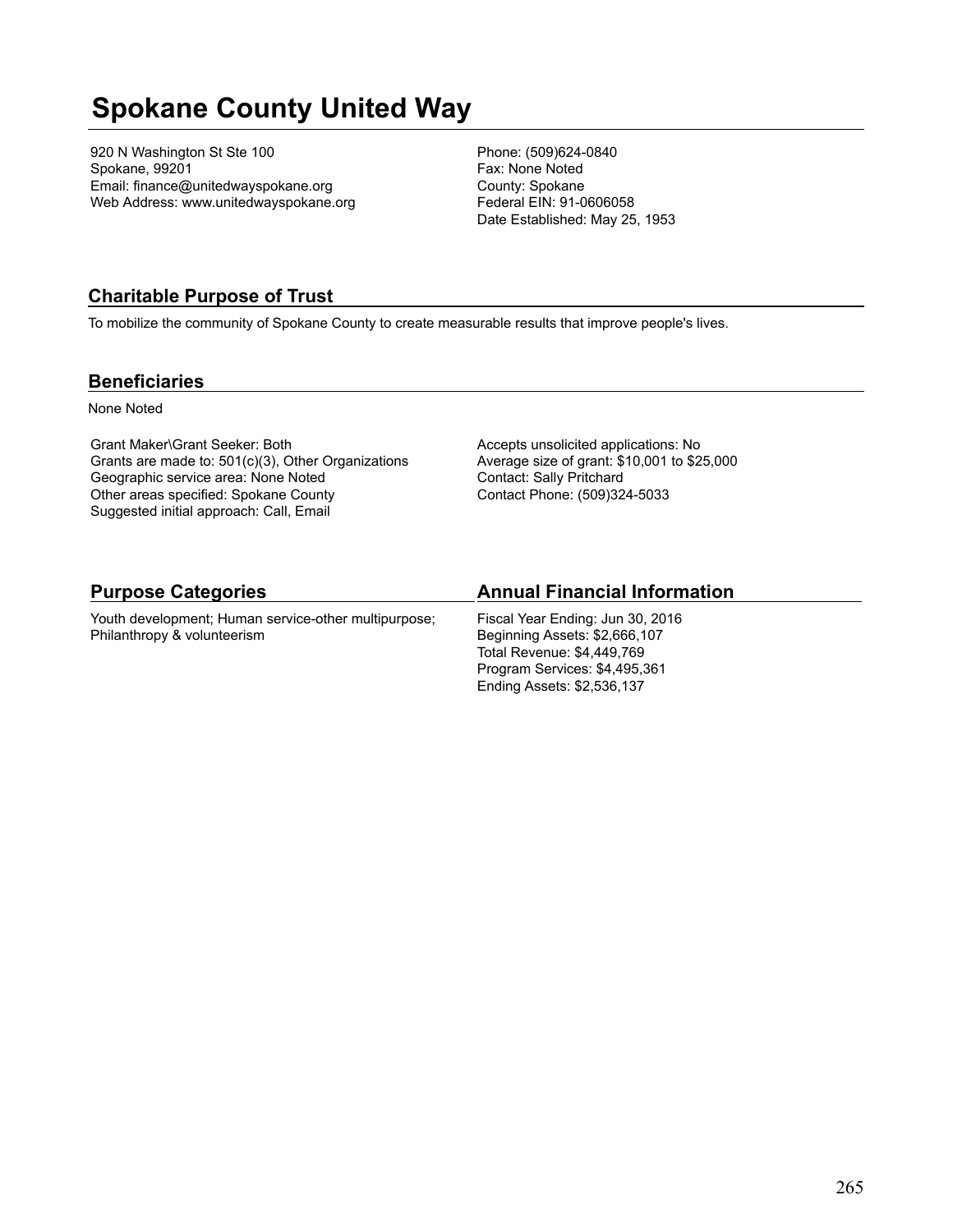## **Spokane Guilds' School Foundation**

2118 W Garland Ave Spokane, 99205 Email: dickb@guildschool.org Web Address: www.guildschool.org Phone: (509)326-1658 Fax: None Noted County: Spokane Federal EIN: 91-1233711 Date Established: Nov 03, 1983

### **Charitable Purpose of Trust**

To manage and grow a foundation fund that will ensure a reliable financial base for the operation of the Spokane Guilds' School and neuromuscular Center.

#### **Beneficiaries**

Spokane Guilds' School & Neuromuscular Center 2118 West Garland Spokane, WA 99205

Grant Maker\Grant Seeker: Grant Seeker Grants are made to: None Noted Geographic service area: None Noted Other areas specified: None Noted Suggested initial approach: None Noted

Accepts unsolicited applications: None Noted Average size of grant: None Noted Contact: Richard Mark Boysen Contact Phone: (509)326-1651

Program Services: \$618,000 Ending Assets: \$5,851,477

#### **Purpose Categories** Mental health, crisis intervention; Disease/disorder/medical disciplines (multipurpose); Human service-other multipurpose Beginning Assets: \$6,064,104 **Annual Financial Information** Fiscal Year Ending: Jun 30, 2016 Total Revenue: \$398,676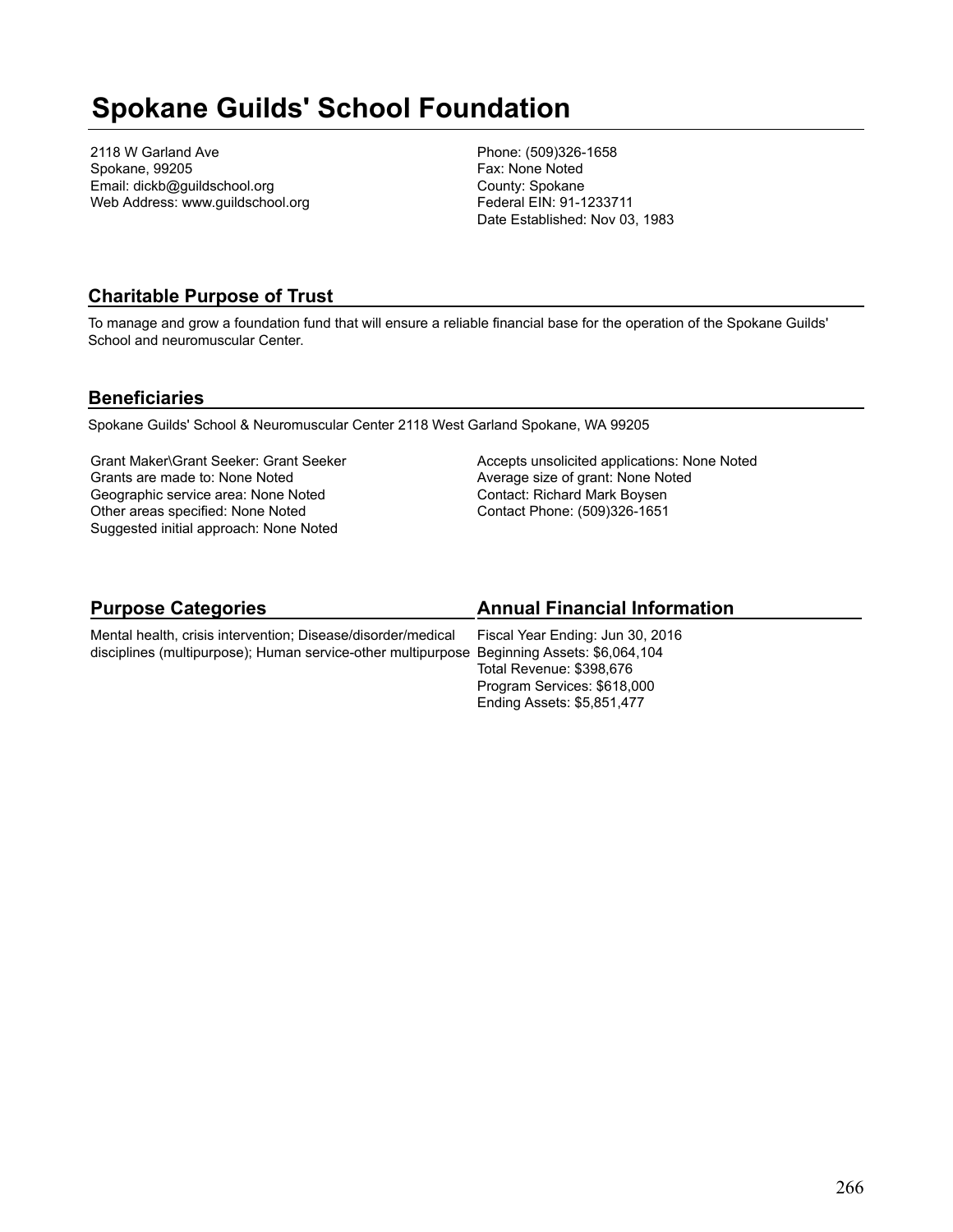## **Spokane Youth Sports Association**

1221 N HOWARD SPOKANE, 99201 Email: tami@sysa.com Web Address: www.sysa.com Phone: (509)808-2365 Fax: None Noted County: Spokane Federal EIN: 91-6067453 Date Established: Feb 02, 1966

### **Charitable Purpose of Trust**

Provides youth development for children ages 4-18 through various team and individual sports program activities.

#### **Beneficiaries**

None Noted

Grant Maker\Grant Seeker: Grant Seeker Grants are made to: 501(c)(3) Geographic service area: Washington State Other areas specified: None Noted Suggested initial approach: Letter, Email

Accepts unsolicited applications: Yes Average size of grant: \$5,000 or below Contact: Phil Helean, Executive Director Contact Phone: (509)536-1800

Ending Assets: \$2,149,946

| <b>Purpose Categories</b>                                 | <b>Annual Financial Information</b> |
|-----------------------------------------------------------|-------------------------------------|
| Recreation, leisure, sports, athletics; Youth development | Fiscal Year Ending: Dec 31, 2015    |
|                                                           | Beginning Assets: \$2,086,401       |
|                                                           | Total Revenue: \$1,977,145          |
|                                                           | Program Services: \$1,875,825       |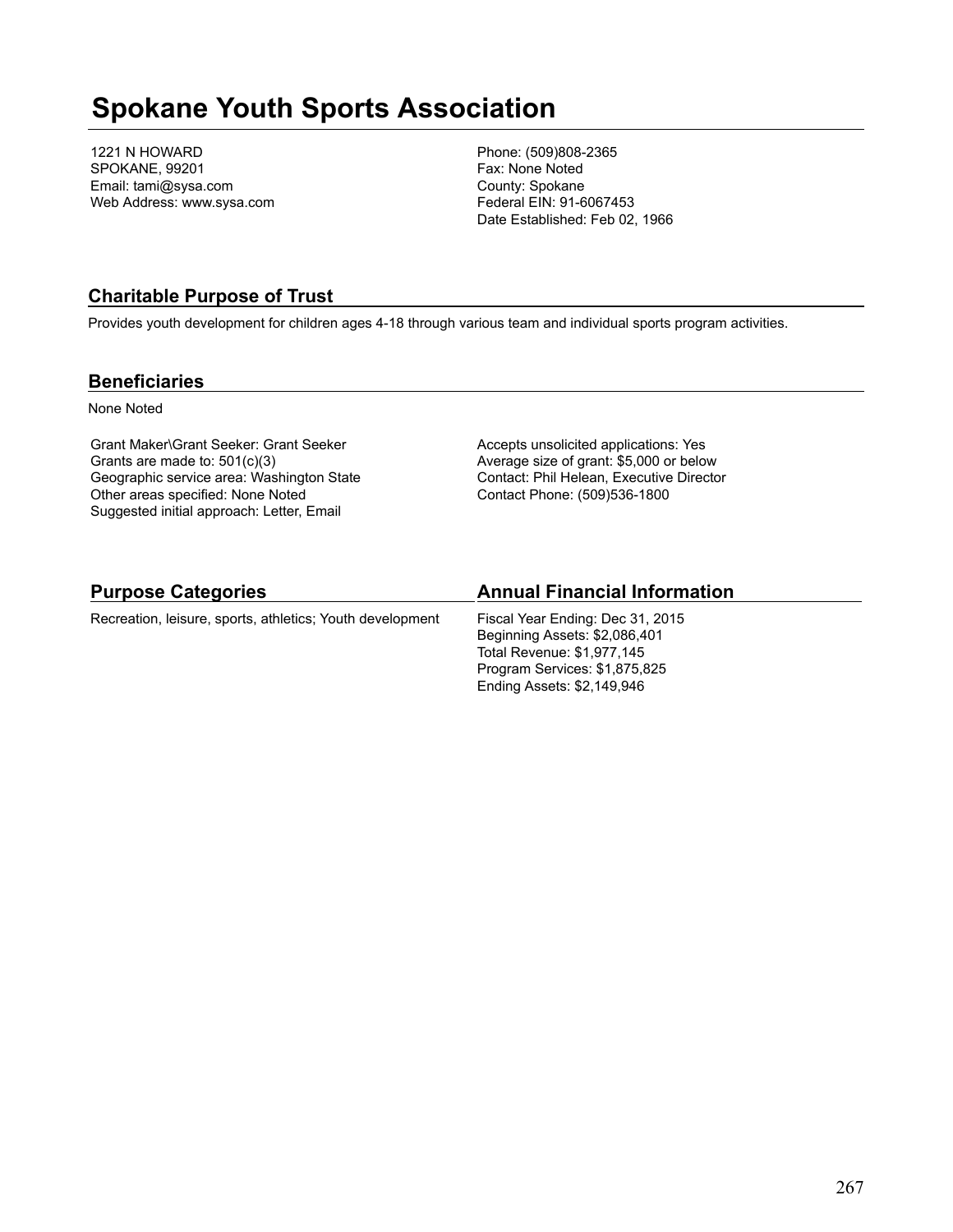# **Spokanimal C A R E**

710 N. Napa St Spokane, 99202 Email: LT@spokanimal.org Web Address: www.spokanimal.org Phone: (509)535-9630 Fax: None Noted County: None Noted Federal EIN: 91-1223929 Date Established: May 11, 1992

### **Charitable Purpose of Trust**

To prevent cruelty to animals and to teach kindness to all living creatures.

#### **Beneficiaries**

None Noted

Grant Maker\Grant Seeker: Grant Seeker Grants are made to: None Noted Geographic service area: None Noted Other areas specified: None Noted Suggested initial approach: None Noted

Accepts unsolicited applications: None Noted Average size of grant: None Noted Contact: Laura Thulean Contact Phone: (509)534-8133 208

Ending Assets: \$2,249,049

| <b>Purpose Categories</b>                                    | <b>Annual Financial Information</b> |
|--------------------------------------------------------------|-------------------------------------|
| Animal-related activities; Human service-other multipurpose; | Fiscal Year Ending: Dec 31, 2015    |
| Community improvement/development                            | Beginning Assets: \$2,728,434       |
|                                                              | Total Revenue: \$1,010,311          |
|                                                              | Program Services: \$1,478,420       |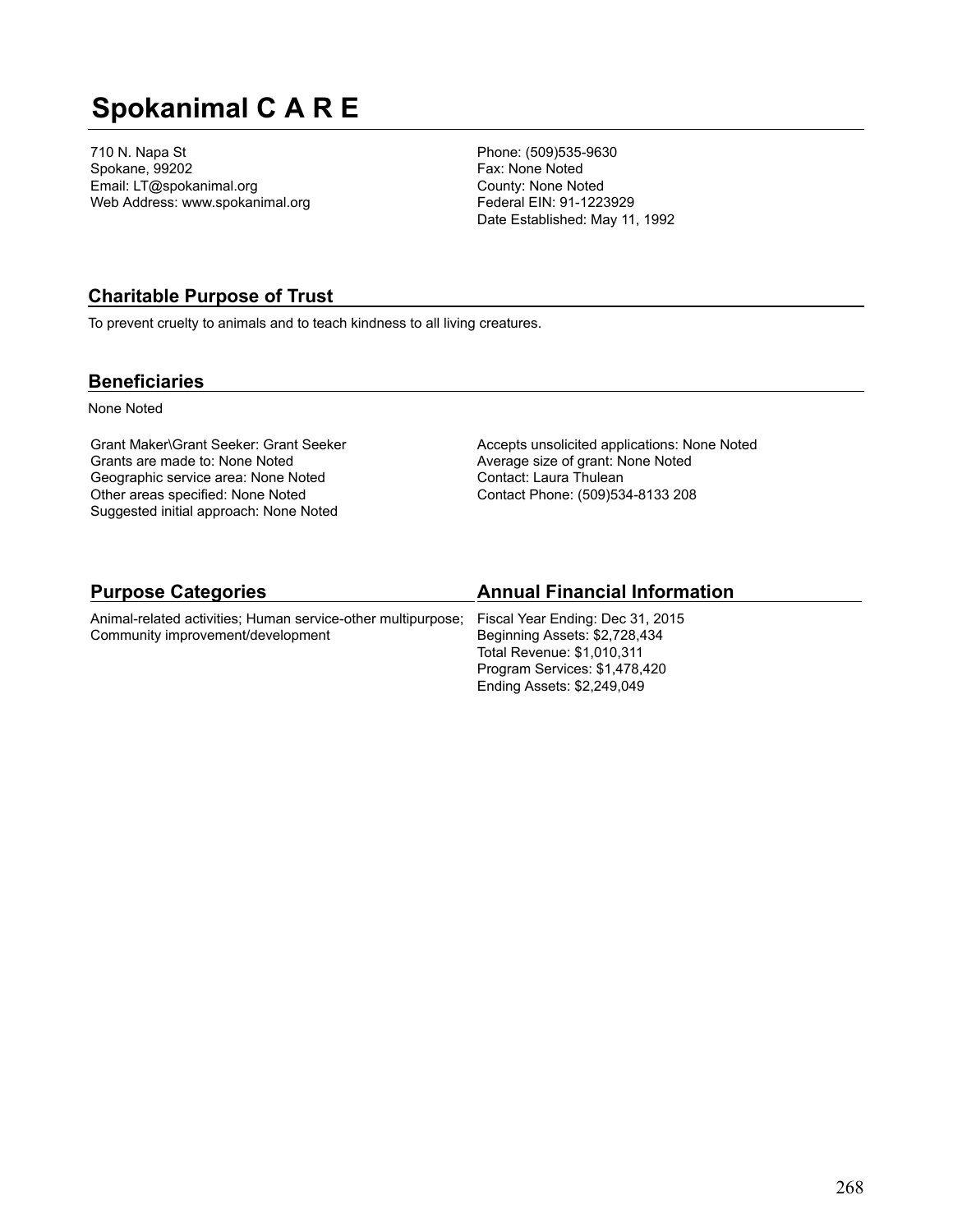## **Sunyata Association**

20023 SE 210th St No 200 MAPLE VALLEY, 98038 Email: mark.r.jones@sunyata.ws Web Address: www.sunyatagroup.ws Phone: (425)433-1000 Fax: None Noted County: King Federal EIN: 20-5938843 Date Established: Sep 02, 2004

### **Charitable Purpose of Trust**

Education focused on sustainable business practices for governmental and non-governmental institutions.

#### **Beneficiaries**

None Noted

Grant Maker\Grant Seeker: Both Grants are made to: 501(c)(3) Geographic service area: None Noted Other areas specified: None Noted Worldwide Suggested initial approach: Email

Accepts unsolicited applications: Yes Average size of grant: \$5,000 or below Contact: Mark R. Jones Contact Phone: (425)413-6000

#### **Purpose Categories**

Educational institutions & related activities

#### **Annual Financial Information**

Fiscal Year Ending: Dec 31, 2015 Beginning Assets: \$7,978 Total Revenue: \$1,810 Program Services: \$403 Ending Assets: \$9,385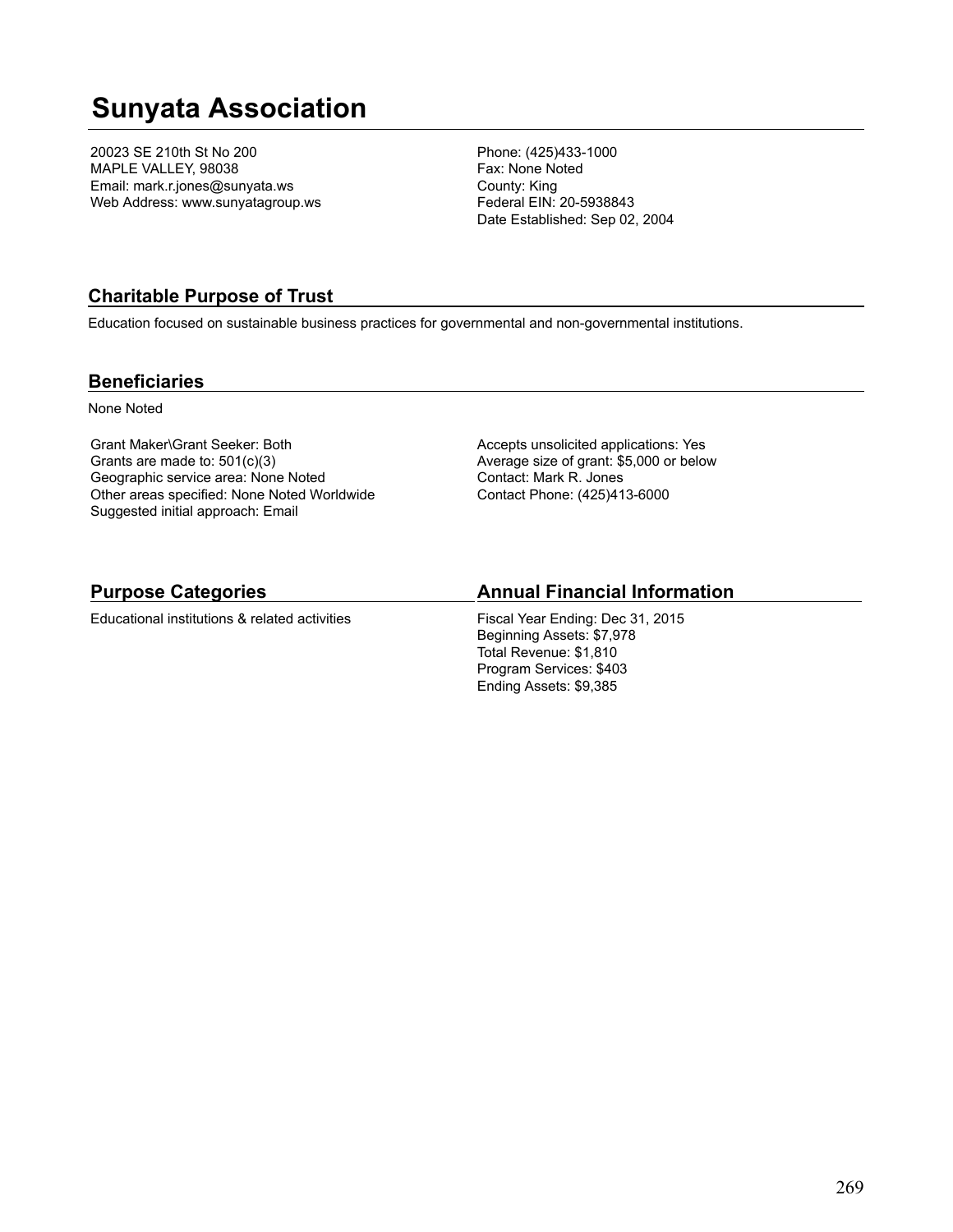## **Sunyata Foundation**

20023 SE 210th St No 200 MAPLE VALLEY, 98038 Email: mark.r.jones@sunyata.ws Web Address: www.sunyatagroup.ws Phone: (425)433-1000 Fax: None Noted County: King Federal EIN: 20-8040393 Date Established: Sep 02, 2004

## **Charitable Purpose of Trust**

1. Provide support of other non-profit institutions 2. Education towards sustainable models of social institutions and operations.

#### **Beneficiaries**

None Noted

Grant Maker\Grant Seeker: Both Grants are made to: 501(c)(3) Geographic service area: None Noted Other areas specified: None Noted Worldwide Suggested initial approach: Letter

Accepts unsolicited applications: Yes Average size of grant: \$5,000 or below Contact: Mark R. Jones Contact Phone: (425)413-6000

## **Purpose Categories**

Educational institutions & related activities

## **Annual Financial Information**

Fiscal Year Ending: Dec 31, 2015 Beginning Assets: \$3,384 Total Revenue: \$2 Program Services: \$745 Ending Assets: \$2,641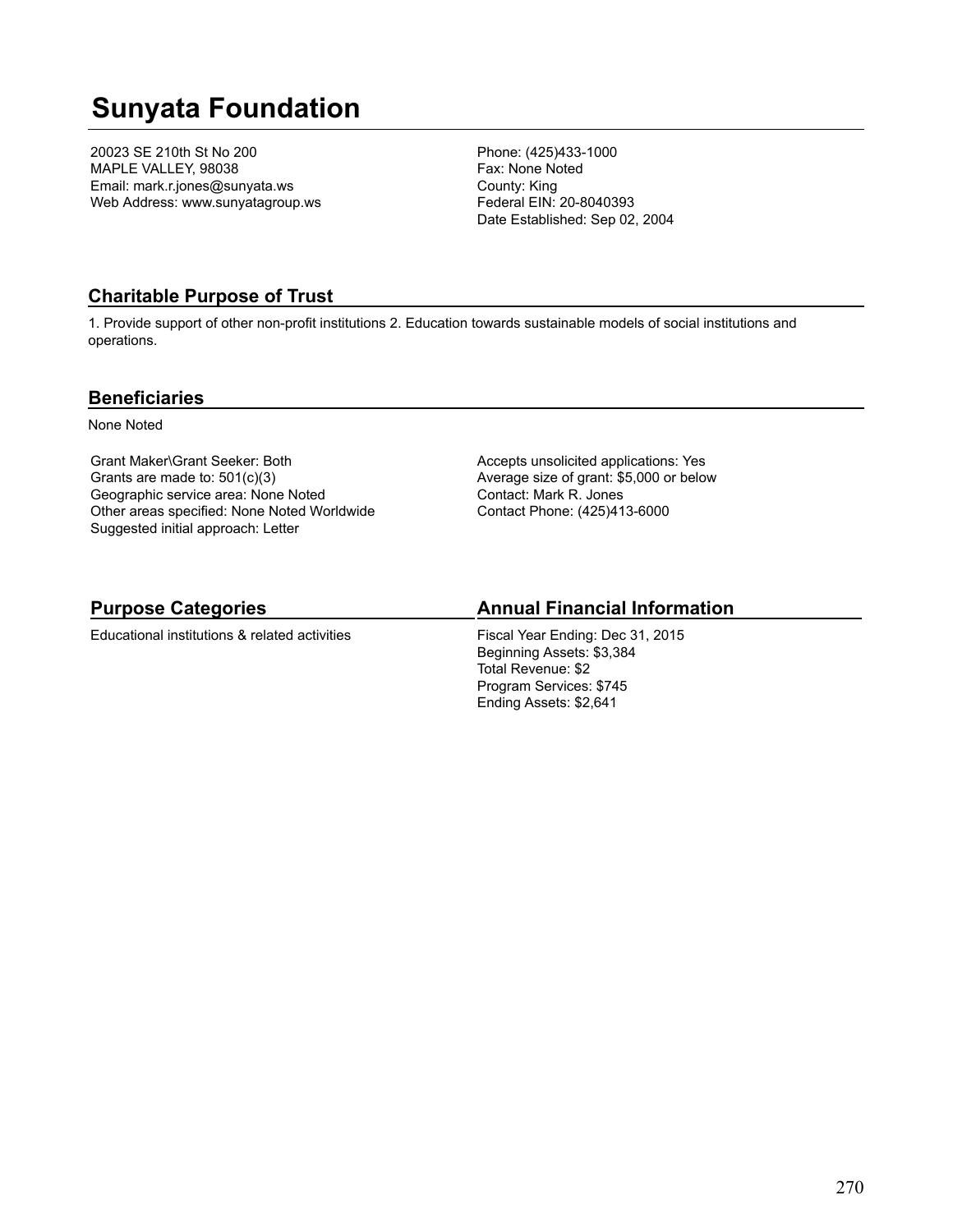## **Sustainable Path Foundation**

107 SPRING ST SEATTLE, 98104 Email: info@sustainablepath.org Web Address: www.sustainablepath.org Phone: ()- Fax: None Noted County: King Federal EIN: 26-3039940 Date Established: Jul 11, 2008

## **Charitable Purpose of Trust**

To fund and promote projects that benefit from interdisciplinary expertise and solve problems in innovative ways, particularly in the area of sustainability.

#### **Beneficiaries**

None Noted

Grant Maker\Grant Seeker: Both Grants are made to: 501(c)(3) Geographic service area: None Noted Other areas specified: None Noted Puget Sound Region Suggested initial approach: Email

Accepts unsolicited applications: Yes Average size of grant: \$5,001 to \$10,000 Contact: Lee Benner Contact Phone: (206)914-7131

## **Purpose Categories**

Environmental quality, protection

### **Annual Financial Information**

Fiscal Year Ending: Dec 31, 2016 Beginning Assets: \$781,114 Total Revenue: \$164,508 Program Services: \$156,512 Ending Assets: \$787,703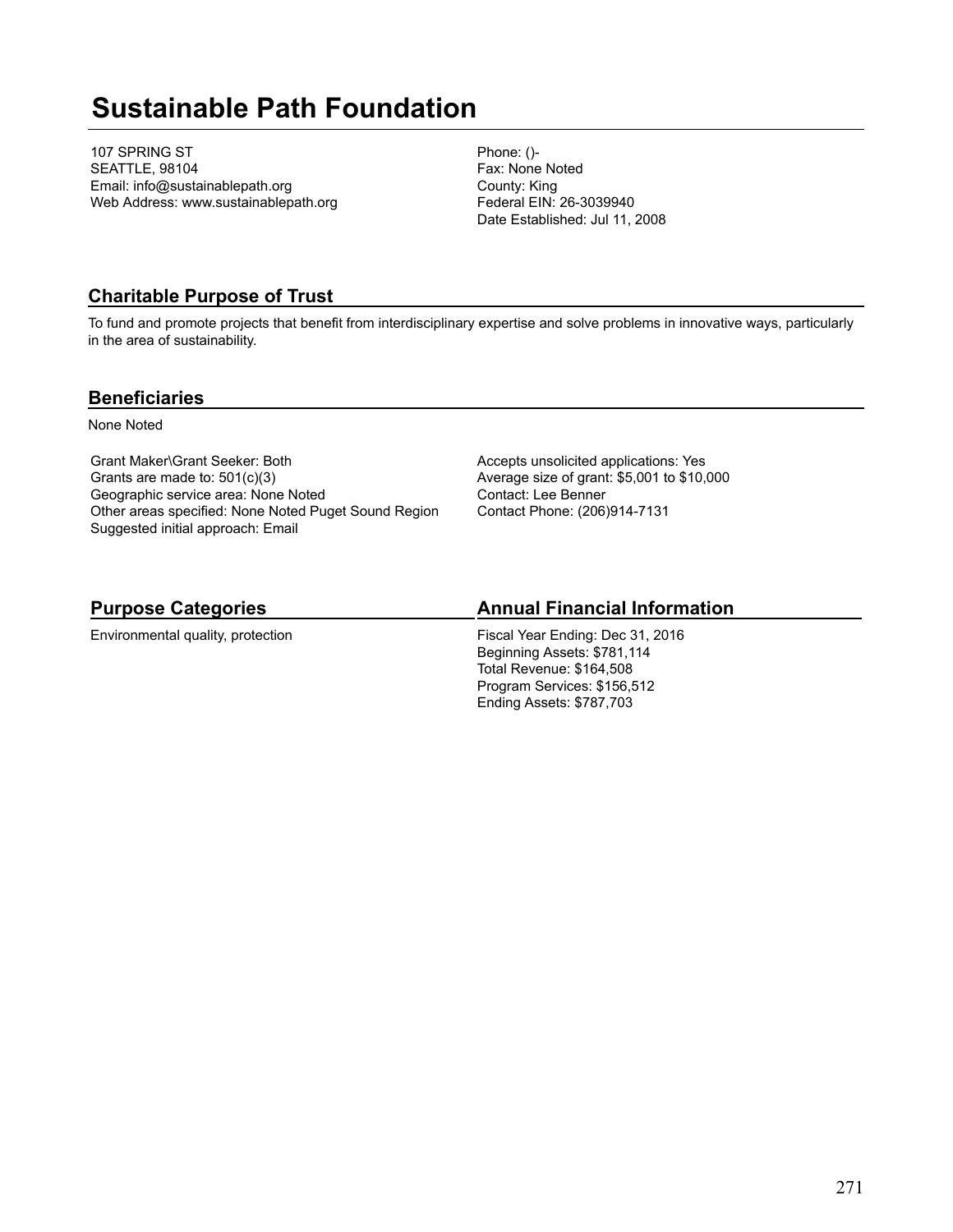## **Swedish Medical Center Foundation**

747 Broadway Seattle, 98122 Email: None Noted Web Address: www.swedishfoundation.org Phone: (206)386-2765 Fax: None Noted County: King Federal EIN: 91-0983214 Date Established: Jun 30, 1992

### **Charitable Purpose of Trust**

Grants to Swedish Health Services to support community services, nursing clinics, hospice programs, patient transportation, capital needs, and a variety of related programs.

#### **Beneficiaries**

Swedish Health Services

Grant Maker\Grant Seeker: Grant Seeker Grants are made to: None Noted Geographic service area: None Noted Other areas specified: None Noted Suggested initial approach: None Noted

Accepts unsolicited applications: None Noted Average size of grant: None Noted Contact: ANDREA KING Contact Phone: (206)386-3379

## **Purpose Categories**

Health-general & rehabilitative; Medical Research

## **Annual Financial Information**

Fiscal Year Ending: Dec 31, 2015 Beginning Assets: \$72,134,543 Total Revenue: \$33,170,739 Program Services: \$11,016,533 Ending Assets: \$81,762,757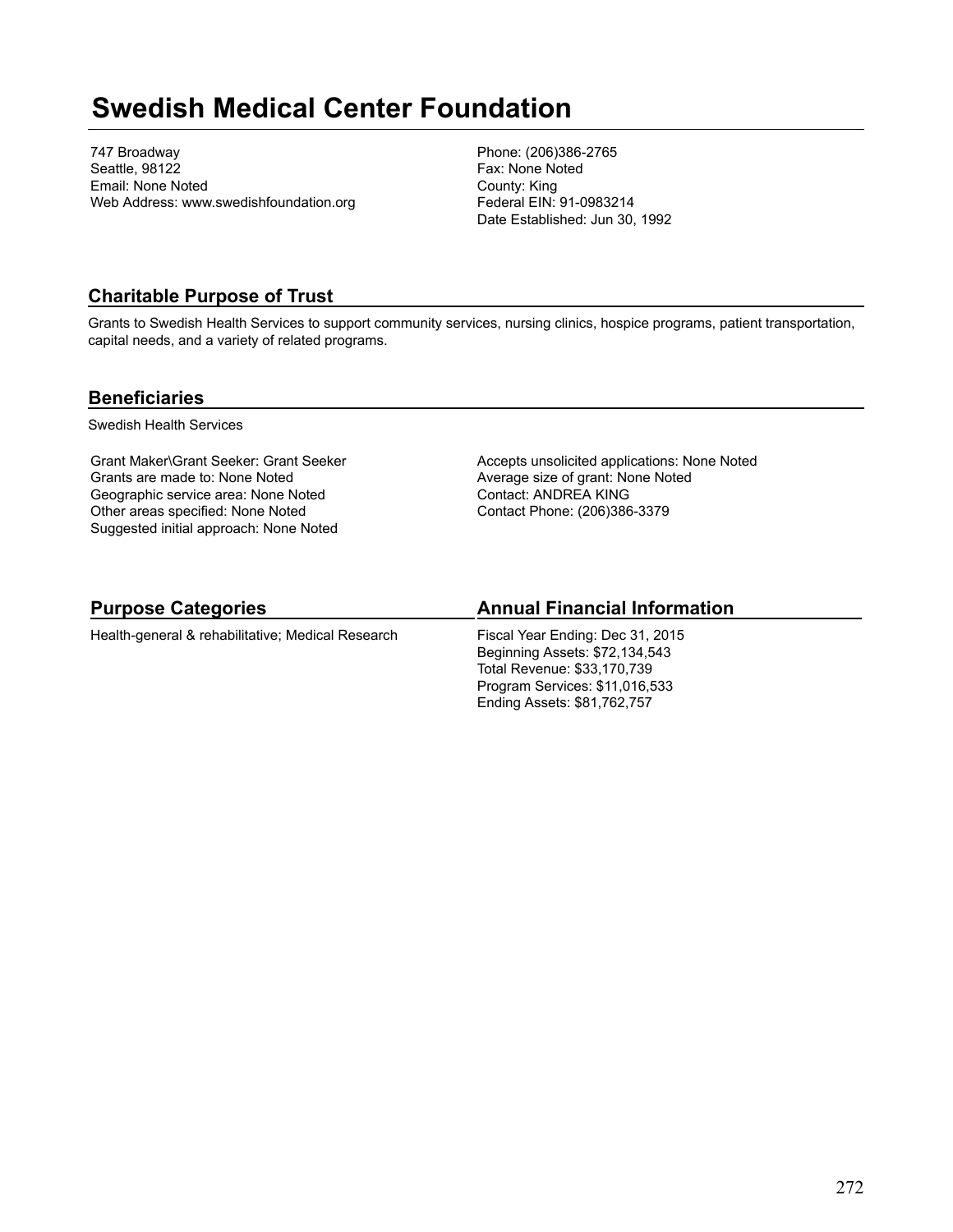## **Tacoma Art Museum**

1701 Pacific Ave Tacoma, 98402 Email: MHOLCOMB@tacomaartmuseum.org Web Address: www.tacomaartmuseum.org

Phone: (253)627-1898 Fax: None Noted County: Pierce Federal EIN: 91-0697444 Date Established: Jan 01, 1935

### **Charitable Purpose of Trust**

Connecting People through Art Tacoma Art Museum serves the diverse communities of the Northwest through its collection, exhibitions and learning programs, emphasizing art and artists from the Northwest, and broader western region.

#### **Beneficiaries**

None Noted

Grant Maker\Grant Seeker: Grant Seeker Grants are made to: None Noted Geographic service area: None Noted Other areas specified: None Noted Suggested initial approach: None Noted

Accepts unsolicited applications: Unknown Average size of grant: None Noted Contact: Michelle Paulus Contact Phone: (253)272-4258 3060

## **Purpose Categories**

Arts, culture, humanities

### **Annual Financial Information**

Fiscal Year Ending: Jun 30, 2016 Beginning Assets: \$65,093,372 Total Revenue: \$15,120,398 Program Services: \$6,052,686 Ending Assets: \$73,334,169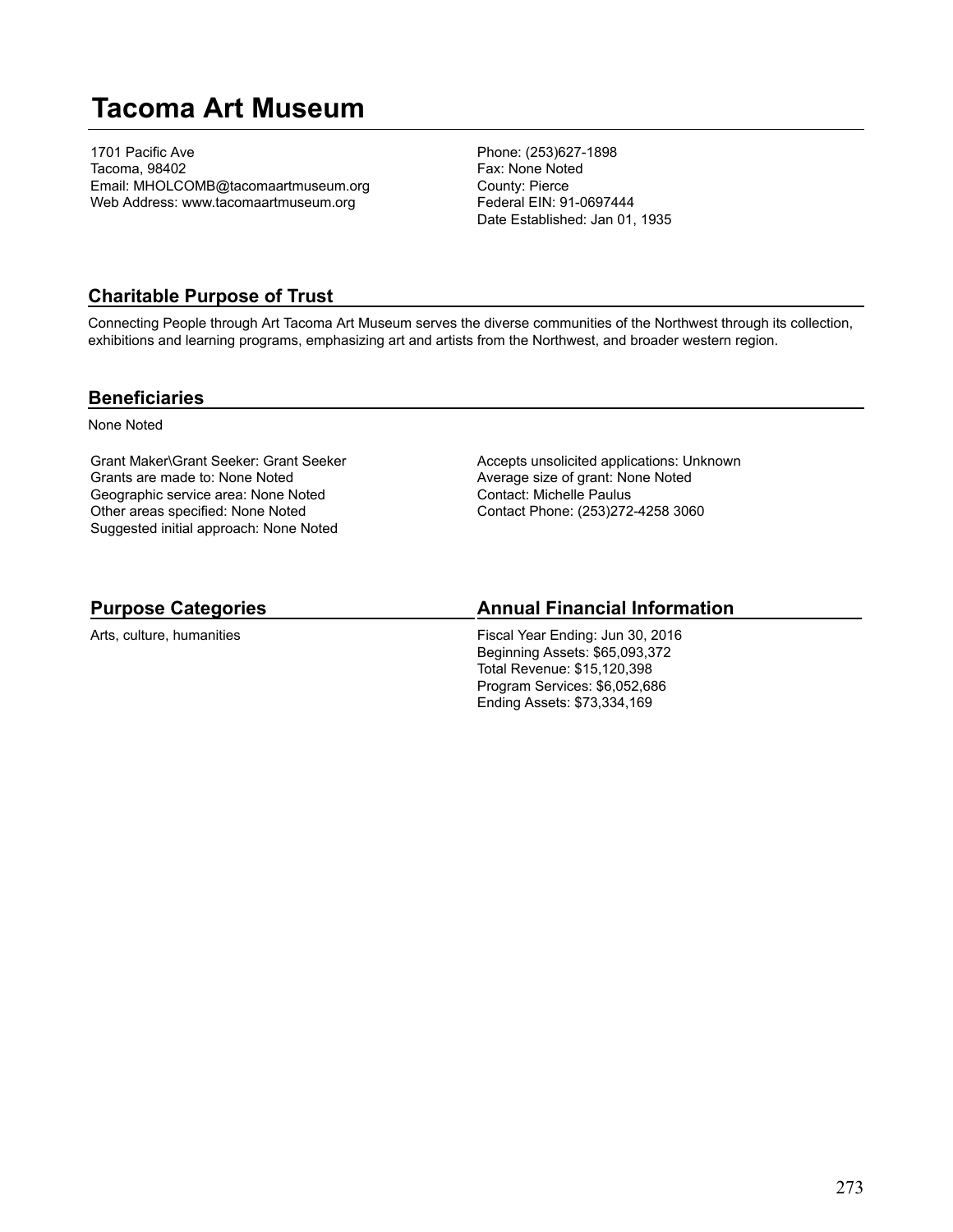## **Tacoma Community College Foundation, Inc.**

6501 S 19th St Building 6 Tacoma, 98466 Email: bryberg@tacomacc.edu Web Address: www.tacomacc.edu Phone: (253)566-5336 Fax: None Noted County: Pierce Federal EIN: 91-6073780 Date Established: Jun 16, 1967

## **Charitable Purpose of Trust**

To support the Tacoma Community College in achieving its educational and cultural goals and to provide educational and cultural opportunities which otherwise would be unavailable.

#### **Beneficiaries**

None Noted

Grant Maker\Grant Seeker: Grant Seeker Grants are made to: None Noted Geographic service area: None Noted Other areas specified: None Noted Suggested initial approach: None Noted

Accepts unsolicited applications: None Noted Average size of grant: None Noted Contact: William Ryberg Contact Phone: (253)566-5336

## **Purpose Categories**

Educational institutions & related activities

## **Annual Financial Information**

Fiscal Year Ending: Jun 30, 2016 Beginning Assets: \$8,232,340 Total Revenue: \$1,509,439 Program Services: \$888,041 Ending Assets: \$8,552,998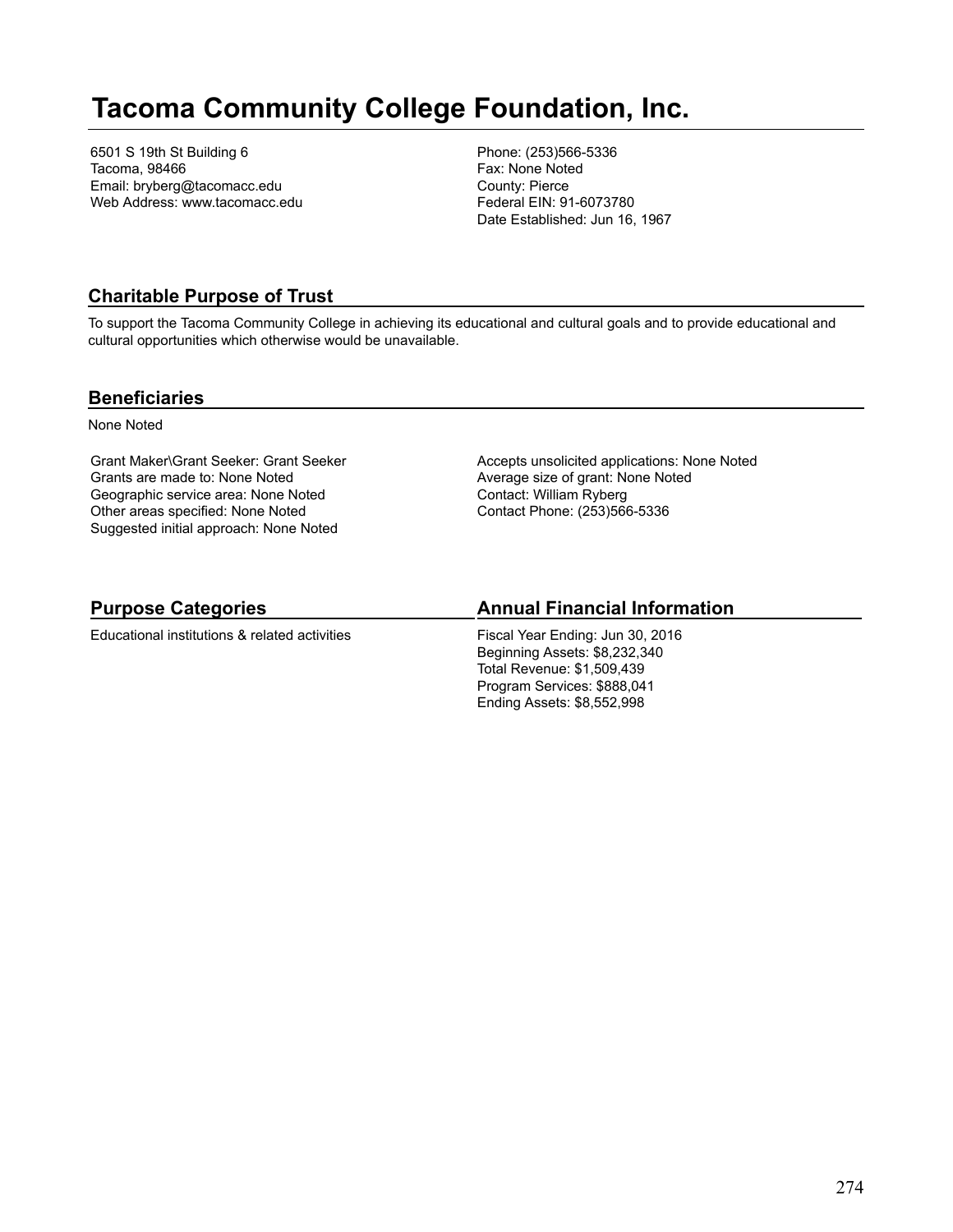## **Tacoma Community House**

PO Box 5107 Tacoma, 98415 Email: ldunbar@tacomacommunityhouse.org Web Address: www.tacomacommunityhouse.org Phone: (253)597-6687 Fax: None Noted County: Pierce Federal EIN: 91-0570872 Date Established: Jun 29, 1968

### **Charitable Purpose of Trust**

Tacoma Community House creates opportunities for immigrants and other community members in the Puget Sound region through comprehensive services of education, employment, and advocacy focused on self-sufficiency, inclusion, and advocacy.

#### **Beneficiaries**

None Noted

Grant Maker\Grant Seeker: Grant Seeker Grants are made to: None Noted Geographic service area: None Noted Other areas specified: None Noted Suggested initial approach: None Noted

Accepts unsolicited applications: None Noted Average size of grant: None Noted Contact: LIZ DUNBAR Contact Phone: (253)383-3951

#### **Purpose Categories**

#### **Annual Financial Information**

Educational institutions & related activities; Employment/jobs; Fiscal Year Ending: Dec 31, 2015 Human service-other multipurpose Beginning Assets: \$2,519,881 Total Revenue: \$3,785,449 Program Services: \$3,793,802 Ending Assets: \$2,480,816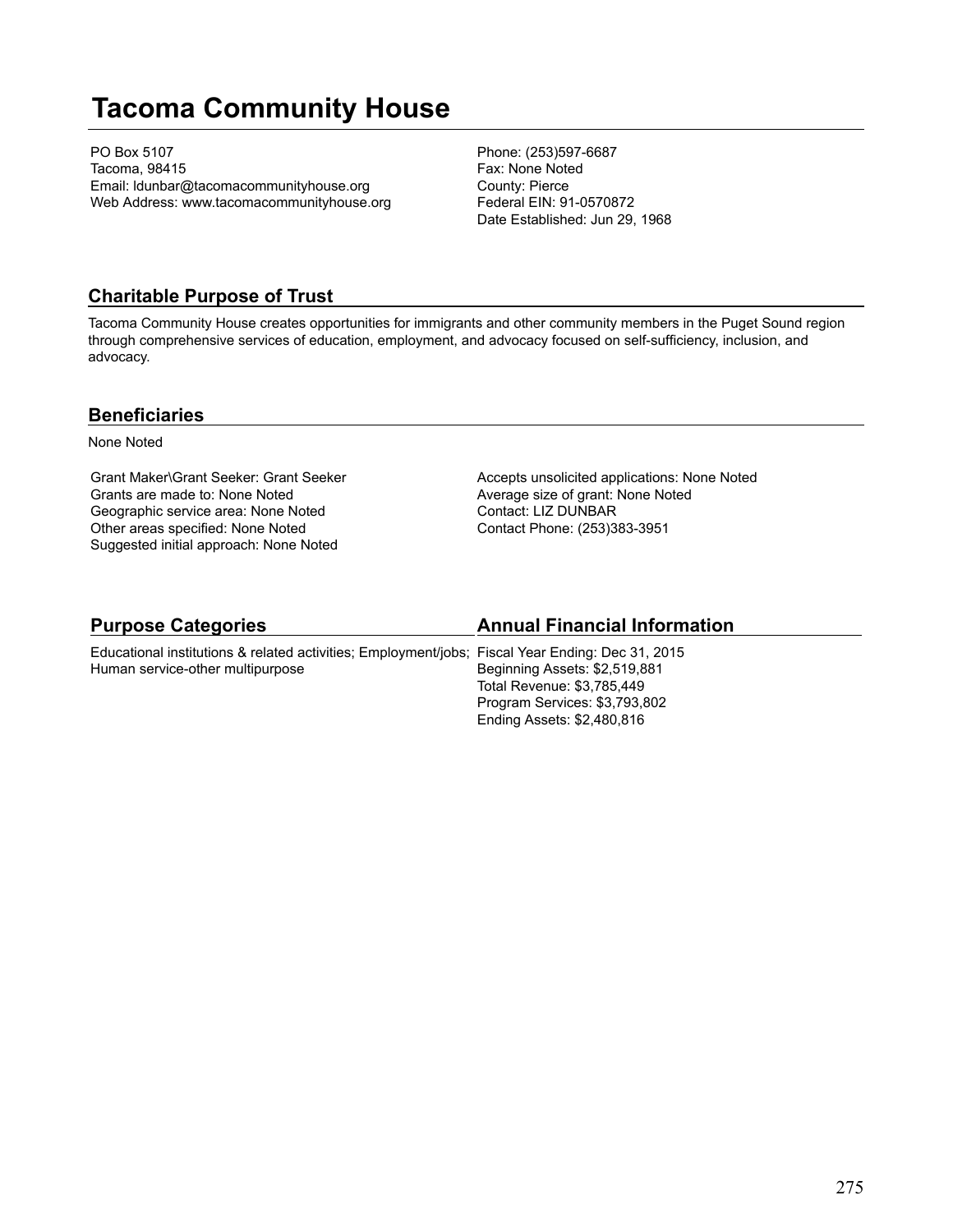## **Tacoma Youth Symphony Association, Inc.**

901 Broadway Plaza, Suite 500 Tacoma, 98402 Email: info@tysamusic.org Web Address: tysamusic.org

Phone: (253)627-1682 Fax: None Noted County: Pierce Federal EIN: 23-7005522 Date Established: Feb 25, 1993

### **Charitable Purpose of Trust**

We are committed to the development of the Tacoma Youth Symphony Association as a quality, music education organization that attracts and sustains the highest level of musical excellence for training and performance in the Puget Sound area. We challenge young musicians to pursue musical excellence, seek intellectual stimulation, experience the love and joy of music making, appreciate cultural diversity, and become socially aware and responsible citizens. The Association will accomplish this through a partnership that includes, but is not limited to, students, parents, business, schools, foundations, and other arts organizations.

### **Beneficiaries**

None Noted

Grant Maker\Grant Seeker: Grant Seeker Grants are made to: None Noted Geographic service area: None Noted Other areas specified: None Noted Suggested initial approach: None Noted

Accepts unsolicited applications: None Noted Average size of grant: None Noted Contact: Dr. Loma Cobbs Contact Phone: (253)627-2792

| <b>Purpose Categories</b>                                     | <b>Annual Financial Information</b> |
|---------------------------------------------------------------|-------------------------------------|
| Arts, culture, humanities; Educational institutions & related | Fiscal Year Ending: May 31, 2016    |
| activities; Youth development                                 | Beginning Assets: \$306,498         |
|                                                               | Total Revenue: \$618,353            |
|                                                               | Program Services: \$685,185         |
|                                                               | Ending Assets: \$232,762            |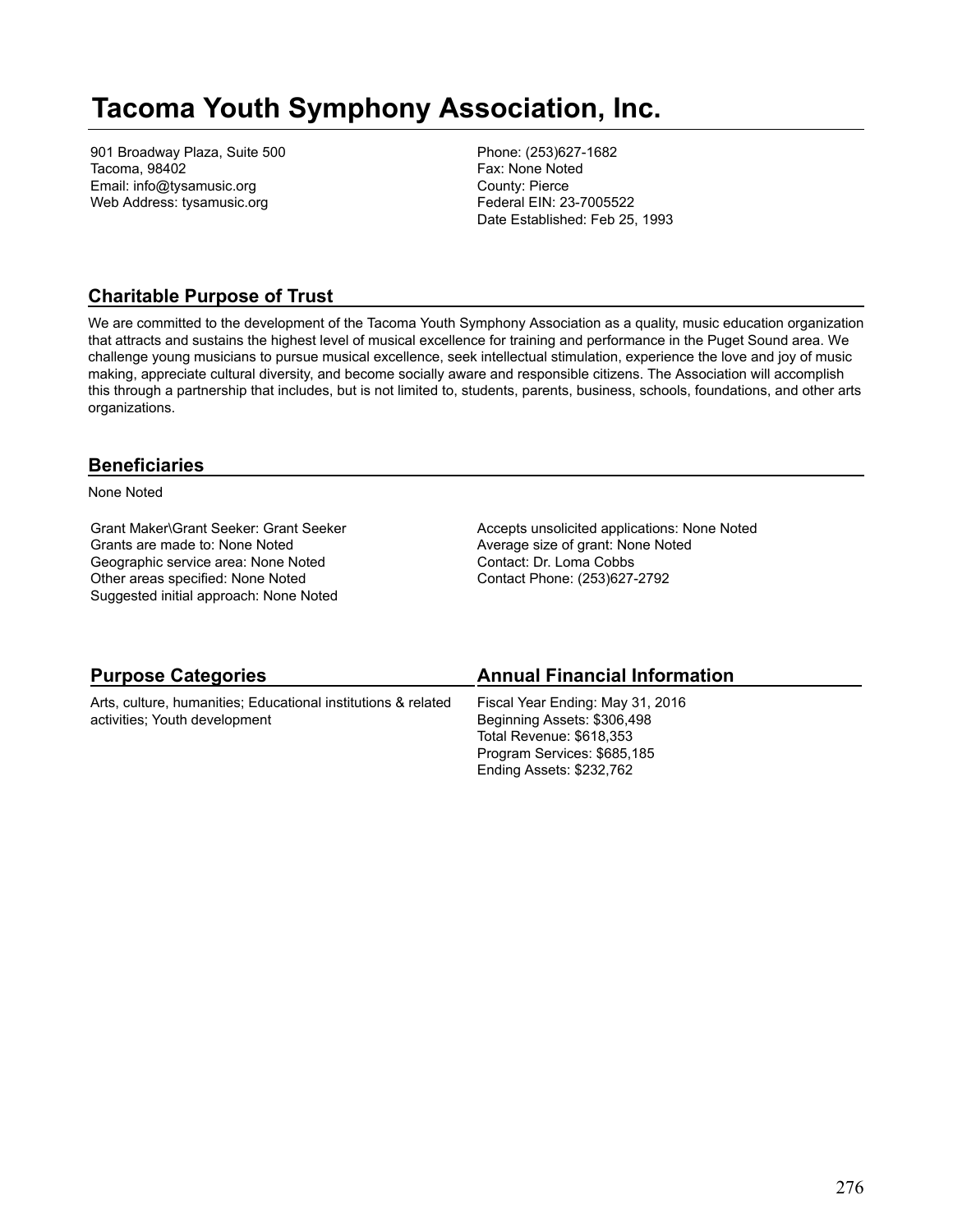## **Tahoma Associates**

1545 Tacoma Avenue S TACOMA, 98402 Email: admin@tahomaassociates.org Web Address: www.tahomaassociates.org Phone: (253)272-0685 Fax: None Noted County: Pierce Federal EIN: 91-0894347 Date Established: Jan 29, 1973

### **Charitable Purpose of Trust**

Tahoma Associates provides services to persons with developmental disabilities such as individual, job training and support, community integration, group-supported employment, sheltered workshop services (e.g. piecework, assembly), and residential.

#### **Beneficiaries**

None Noted

Grant Maker\Grant Seeker: Grant Seeker Grants are made to: None Noted Geographic service area: None Noted Other areas specified: None Noted Suggested initial approach: None Noted

Accepts unsolicited applications: None Noted Average size of grant: None Noted Contact: Scott W. Rapp Contact Phone: (253)627-7980

### **Purpose Categories**

Employment/jobs; Human service-other multipurpose; Housing/shelter

#### **Annual Financial Information**

Fiscal Year Ending: Dec 31, 2016 Beginning Assets: \$2,390,415 Total Revenue: \$2,131,582 Program Services: \$2,093,599 Ending Assets: \$2,422,782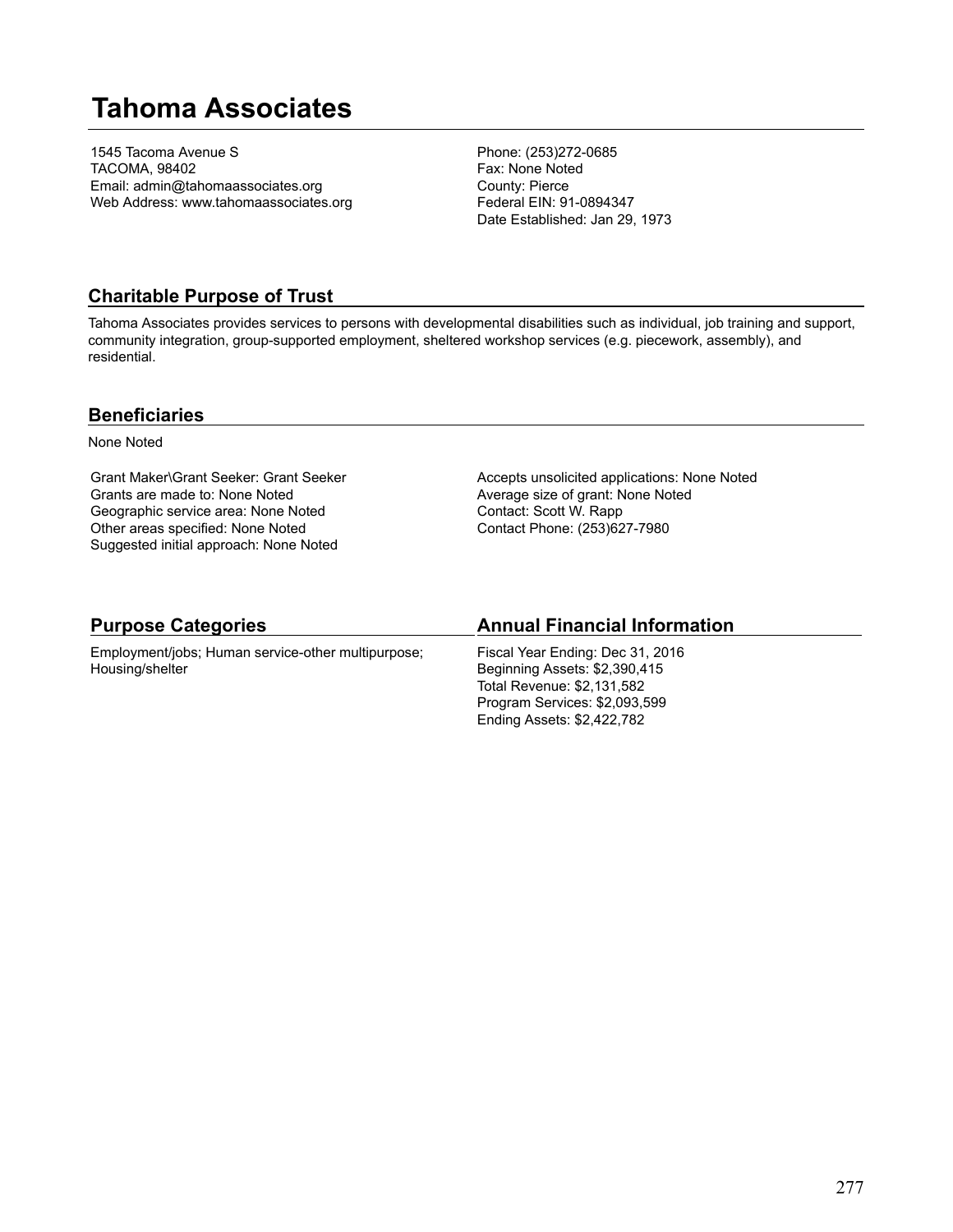## **Team Read**

PO Box 94042 SEATTLE, 98124 Email: mrmassey@seattleschools.org Web Address: www.teamread.org

Phone: (206)252-3014 Fax: None Noted County: King Federal EIN: 01-0852888 Date Established: Oct 18, 2005

### **Charitable Purpose of Trust**

The goal of Team Read is help students with the greatest need read at grade level, and specifically, to increase the reading skills of second and third grade students through year-long tutoring by high school tutors. Team Read recruits, screens, trains and compensates high school students who serve as reading tutors and mentors for 2nd and 3rd grade students who are reading significantly below grade level. Team Read provides the management, program development, coordination and oversight of this cross-age reading tutoring program.

#### **Beneficiaries**

None Noted

Grant Maker\Grant Seeker: Grant Seeker Grants are made to: None Noted Geographic service area: None Noted Other areas specified: None Noted Suggested initial approach: None Noted

Accepts unsolicited applications: None Noted Average size of grant: None Noted Contact: Maureen Massey Contact Phone: (206)252-0069

## **Purpose Categories**

Educational institutions & related activities; Youth development; Employment/jobs

## **Annual Financial Information**

Fiscal Year Ending: Aug 31, 2016 Beginning Assets: \$469,890 Total Revenue: \$610,781 Program Services: \$465,746 Ending Assets: \$671,930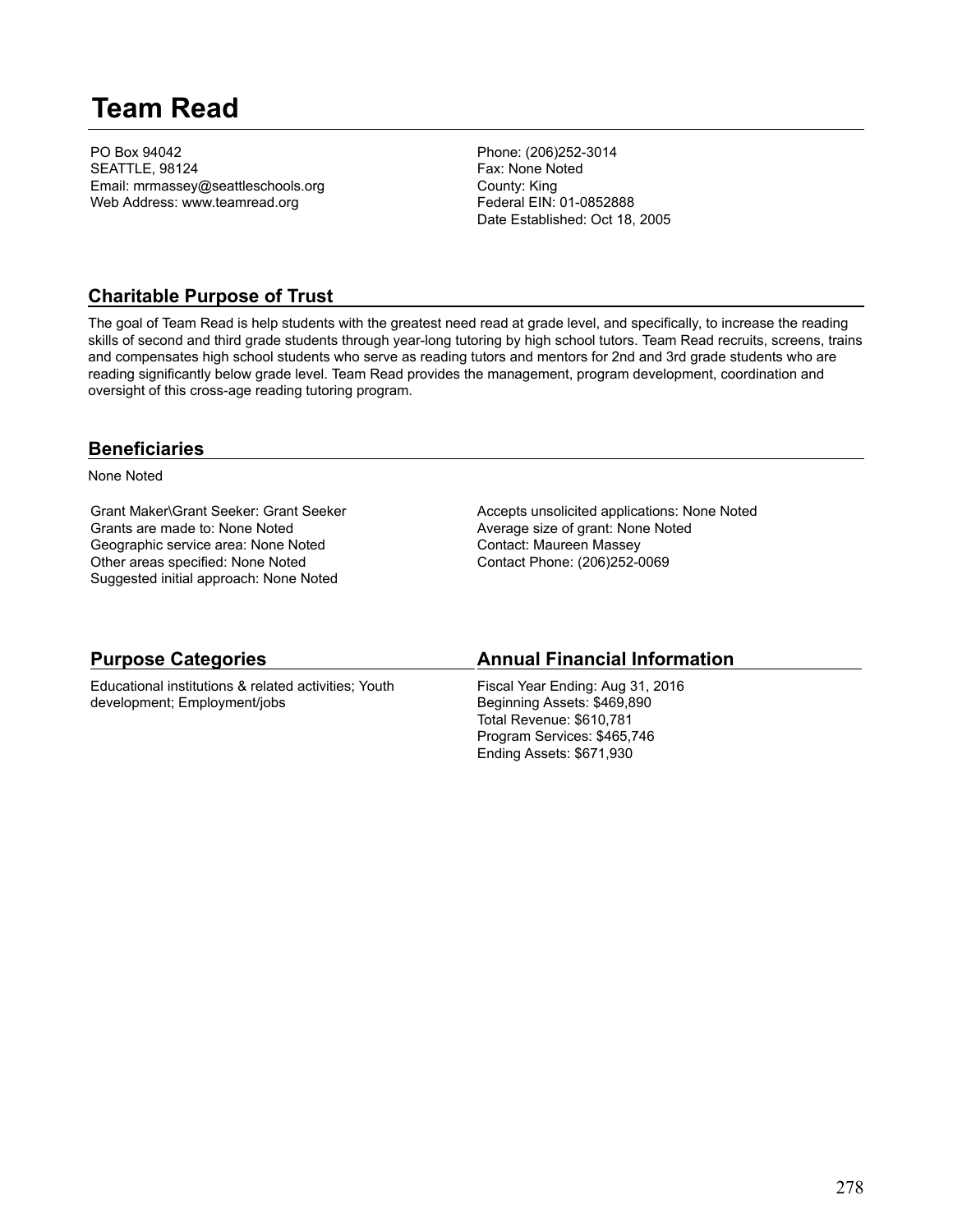## **Temcov Foundation**

PO Box 1332 ISSAQUAH, 98027 Email: None Noted Web Address: None Noted Phone: ()- Fax: None Noted County: King Federal EIN: 94-3255515 Date Established: Mar 21, 1996

## **Charitable Purpose of Trust**

Support of environmental causes and cultural understanding.

### **Beneficiaries**

None Noted

Grant Maker\Grant Seeker: None Noted Grants are made to: 501(c)(3) Geographic service area: US, Washington State, Pacific **Northwest** Other areas specified: None Noted International Suggested initial approach: No Phone Calls

Accepts unsolicited applications: No Average size of grant: \$5,000 or below Contact: Michael Temcov Contact Phone: (425)392-5353

## **Purpose Categories**

Arts, culture, humanities; Educational institutions & related activities; Environmental quality, protection

## **Annual Financial Information**

Fiscal Year Ending: Dec 31, 2016 Beginning Assets: \$1,131,512 Total Revenue: \$4,126 Program Services: \$63,752 Ending Assets: \$1,071,886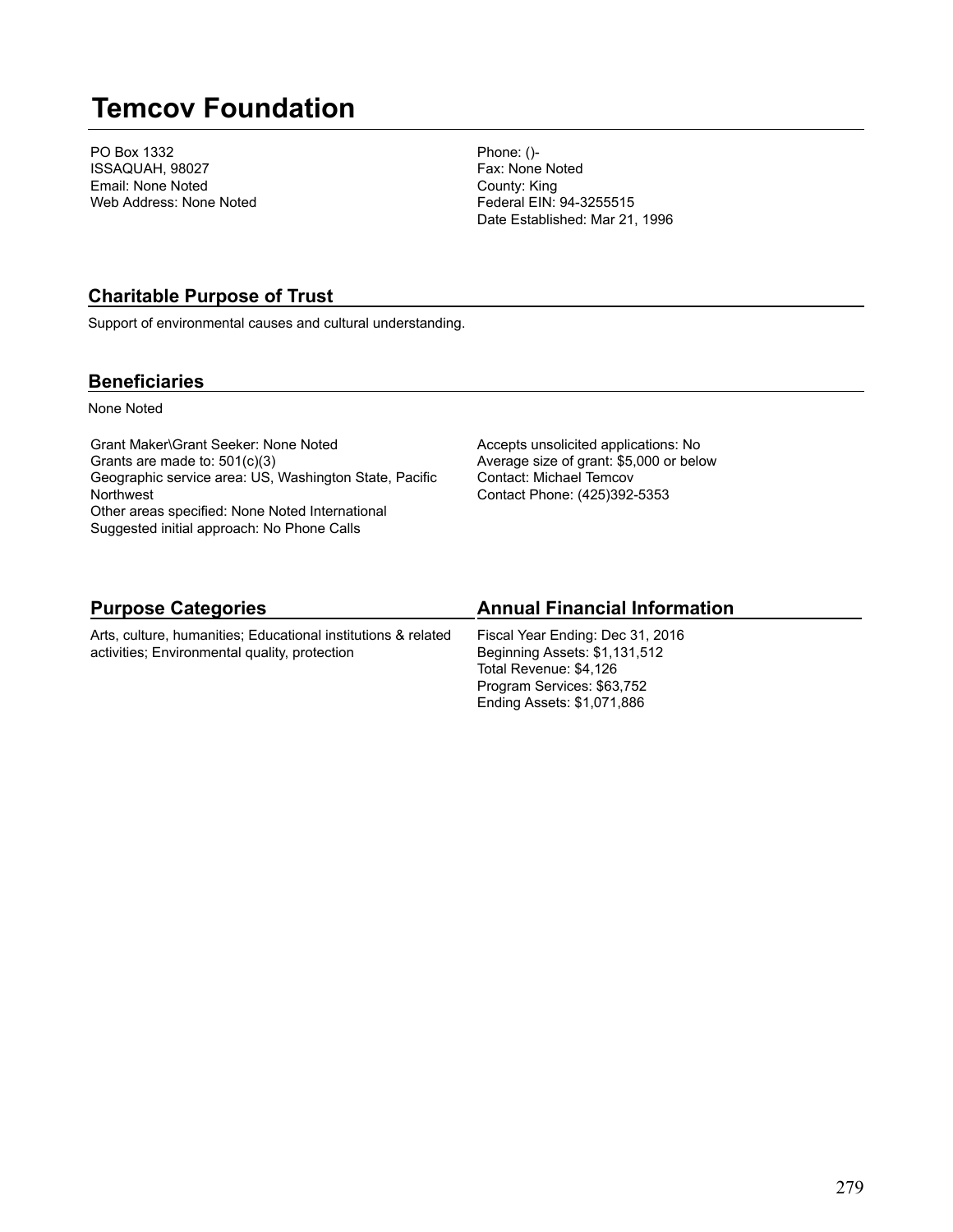## **The 5th Avenue Theatre Association**

1308 Fifth Avenue Seattle, 98101 Email: rkrout@5thavenue.org Web Address: www.5thavenue.org Phone: (206)292-9610 Fax: None Noted County: King Federal EIN: 91-1087612 Date Established: Nov 20, 1979

## **Charitable Purpose of Trust**

To restore and renovate the Fifth Avenue Theatre, provide for the education of the general public by presenting performing arts productions, and benefit theatrical organizations which qualify as tax exempt organizations under 501(c)(3) by providing its facilities to local educational institutions. To apply any net income to benefit arts and cultural activities.

#### **Beneficiaries**

None Noted

Grant Maker\Grant Seeker: Grant Seeker Grants are made to: None Noted Geographic service area: None Noted Other areas specified: None Noted Suggested initial approach: None Noted

Accepts unsolicited applications: None Noted Average size of grant: None Noted Contact: Amy Chasanov Contact Phone: (206)625-1418

### **Purpose Categories**

Arts, culture, humanities

## **Annual Financial Information**

Fiscal Year Ending: Jul 31, 2016 Beginning Assets: \$15,622,234 Total Revenue: \$29,528,474 Program Services: \$28,663,856 Ending Assets: \$15,357,964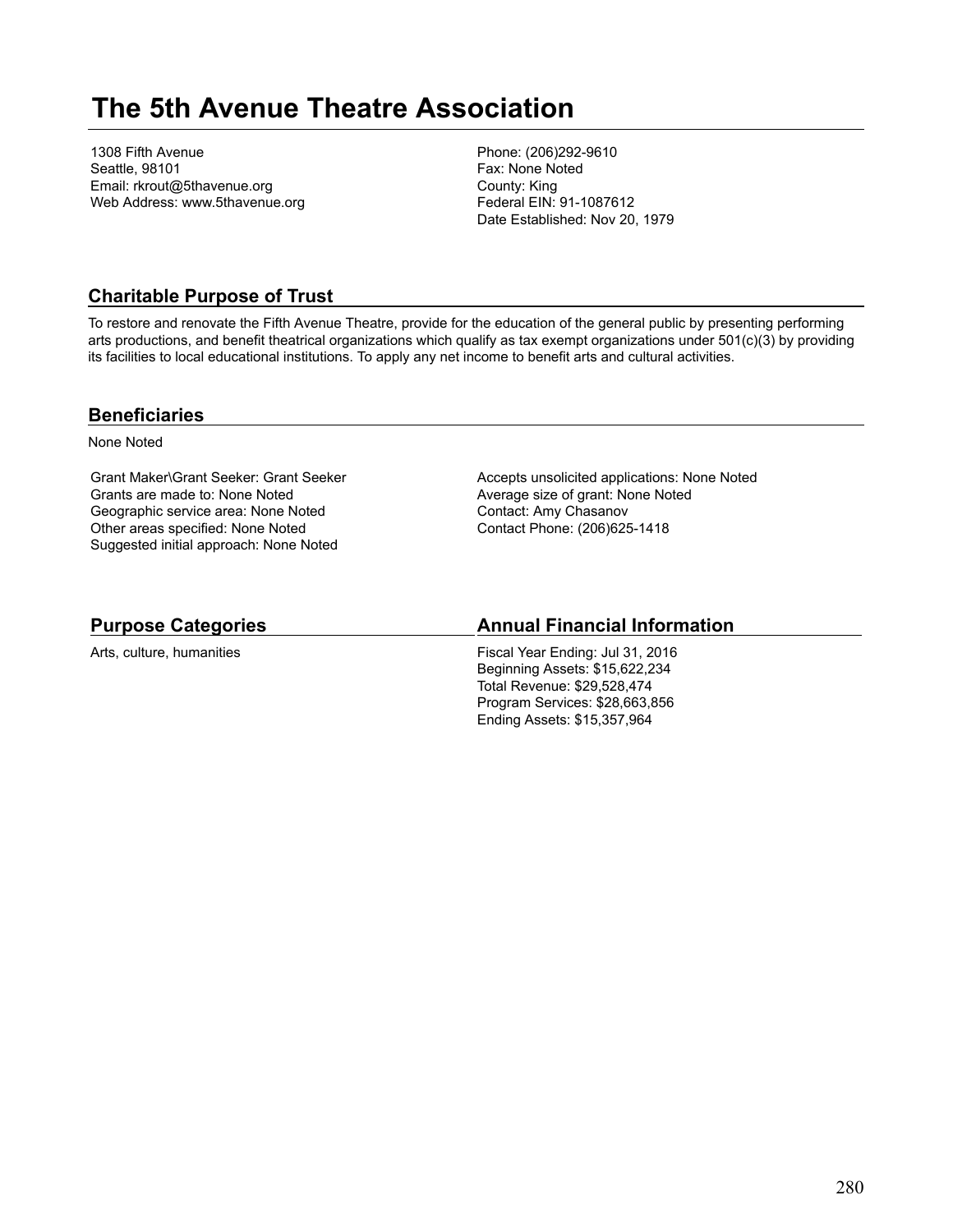# **The Bamford Foundation**

C/o Holly Bamford Hunt PO Box 2274 Tacoma, 98401 Email: holly@bamfordfoundation.org Web Address: www.bamfordfoundation.org Phone: (253)905-7614 Fax: None Noted County: Pierce Federal EIN: 91-1504193 Date Established: Dec 24, 1990

## **Charitable Purpose of Trust**

To provide support for charitable organizations, qualified under section 501 (c) (3) of the Internal Revenue Code that provide services and support to individuals and communities in Pierce County.

### **Beneficiaries**

None Noted

Grant Maker\Grant Seeker: Grant Maker Grants are made to: 501(c)(3) Geographic service area: None Noted Other areas specified: TACOMA/PIERCE COUNTY Suggested initial approach: Letter, No Phone Calls, Email Accepts unsolicited applications: No Average size of grant: \$5,001 to \$10,000 Contact: Holly Bamford Hunt Contact Phone: ()-

Ending Assets: \$9,213,172

#### **Purpose Categories** Arts, culture, humanities; Educational institutions & related activities; Youth development **Annual Financial Information** Fiscal Year Ending: Nov 30, 2016 Beginning Assets: \$6,547,823 Total Revenue: \$4,321,310 Program Services: \$1,791,695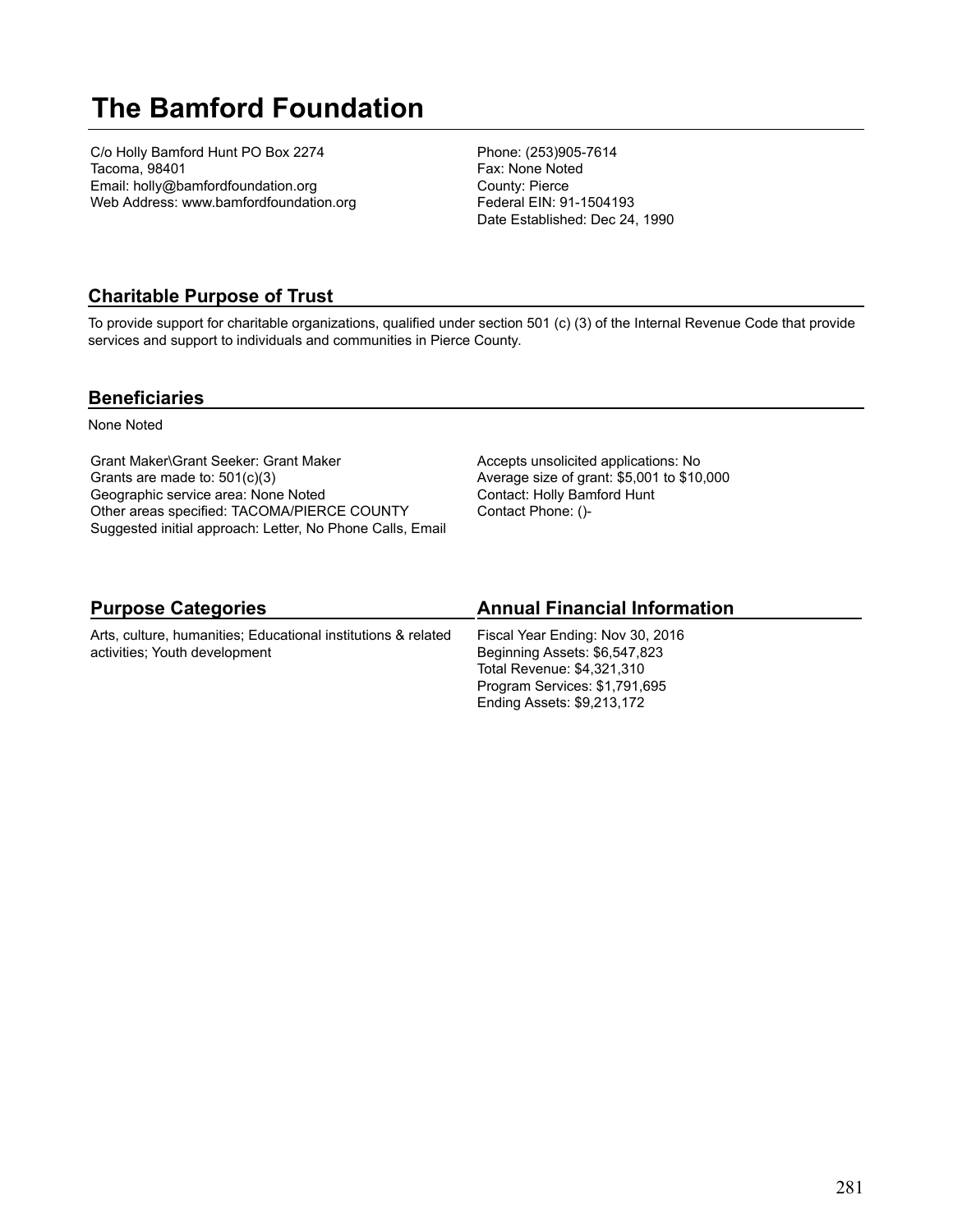## **The Bloedel Reserve**

7571 Dolphin Dr Bainbridge Island, 98110 Email: emoydell@bloedelreserve.org Web Address: www.bloedelreserve.org Phone: (206)842-3295 Fax: None Noted County: Kitsap Federal EIN: 91-6182786 Date Established: Jul 20, 1990

#### **Charitable Purpose of Trust**

To actively manage, operate, develop, improve, expand and financially support for the benefit of the public and students "The Bloedel Reserve", situated on Bainbridge Island, WA.

#### **Beneficiaries**

None Noted

Grant Maker\Grant Seeker: Grant Seeker Grants are made to: None Noted Geographic service area: None Noted Other areas specified: None Noted Suggested initial approach: None Noted

Accepts unsolicited applications: None Noted Average size of grant: None Noted Contact: Sue Andresen Contact Phone: (206)842-7631 12

## **Purpose Categories**

Arts, culture, humanities; Educational institutions & related activities; Health-general & rehabilitative

## **Annual Financial Information**

Fiscal Year Ending: Dec 31, 2016 Beginning Assets: \$23,830,710 Total Revenue: \$4,006,609 Program Services: \$2,715,964 Ending Assets: \$25,921,544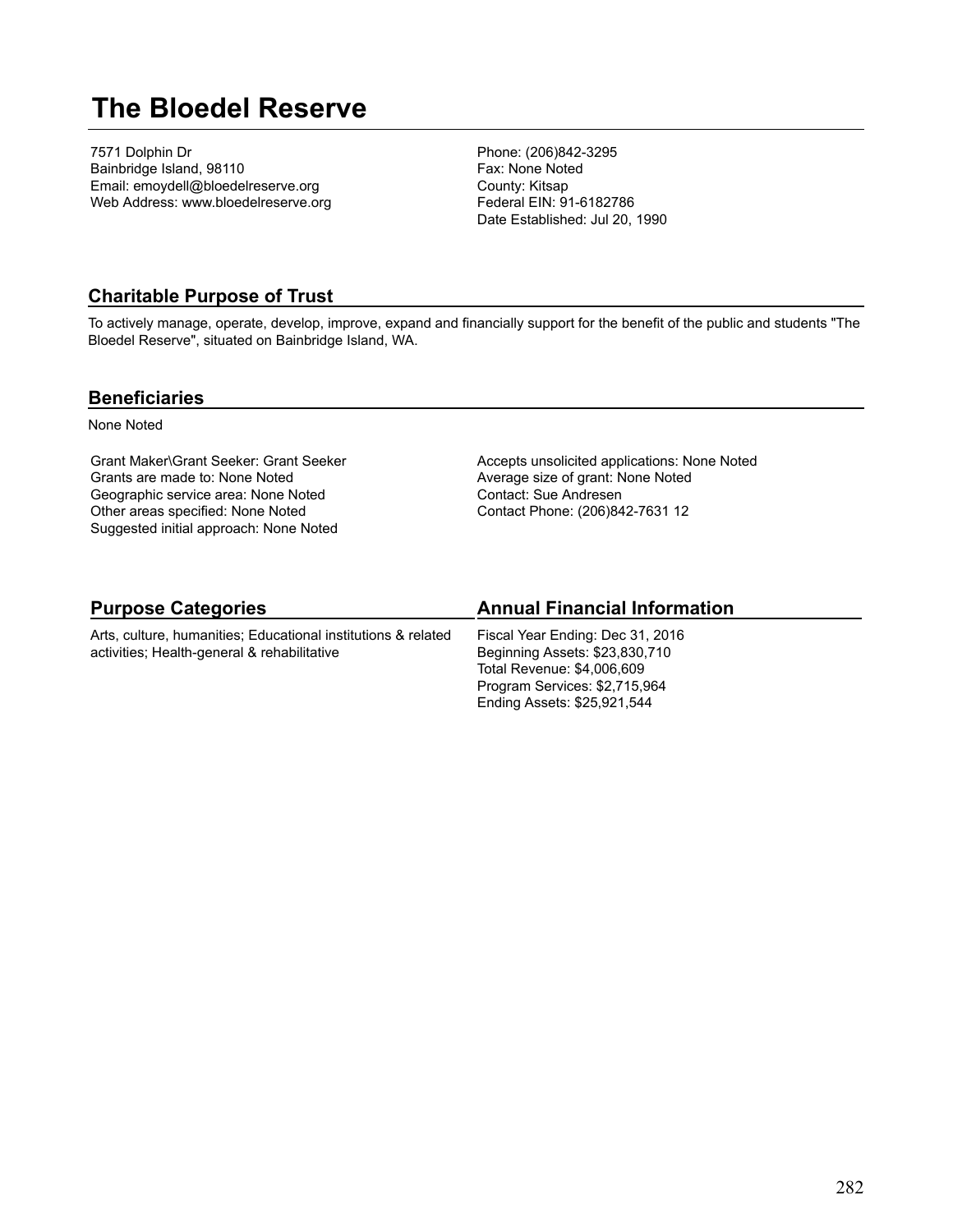# **The Dimmer Family Foundation**

950 PACIFIC AVE STE 710 TACOMA, 98402 Email: info@dimmerfoundation.org Web Address: www.dimmerfoundation.org Phone: (253)572-4647 Fax: None Noted County: Pierce Federal EIN: 91-1622059 Date Established: Dec 20, 1993

## **Charitable Purpose of Trust**

For relief of the poor or the underprivileged; advancement of education and science; erection or maintenance of public buildings, monuments or works; assistance to the Arts; or promotion of social welfare by other organizations, including health care organizations.

#### **Beneficiaries**

None Noted

Grant Maker\Grant Seeker: Grant Maker Grants are made to: 501(c)(3) Geographic service area: None Noted Other areas specified: Tacoma-Pierce County Suggested initial approach: Email

Accepts unsolicited applications: No Average size of grant: \$5,000 or below Contact: Diane Dimmer Contact Phone: (253)572-4607

## **Purpose Categories**

Arts, culture, humanities; Educational institutions & related activities; Community improvement/development

### **Annual Financial Information**

Fiscal Year Ending: Dec 31, 2016 Beginning Assets: \$5,787,531 Total Revenue: \$417,732 Program Services: \$887,383 Ending Assets: \$5,317,880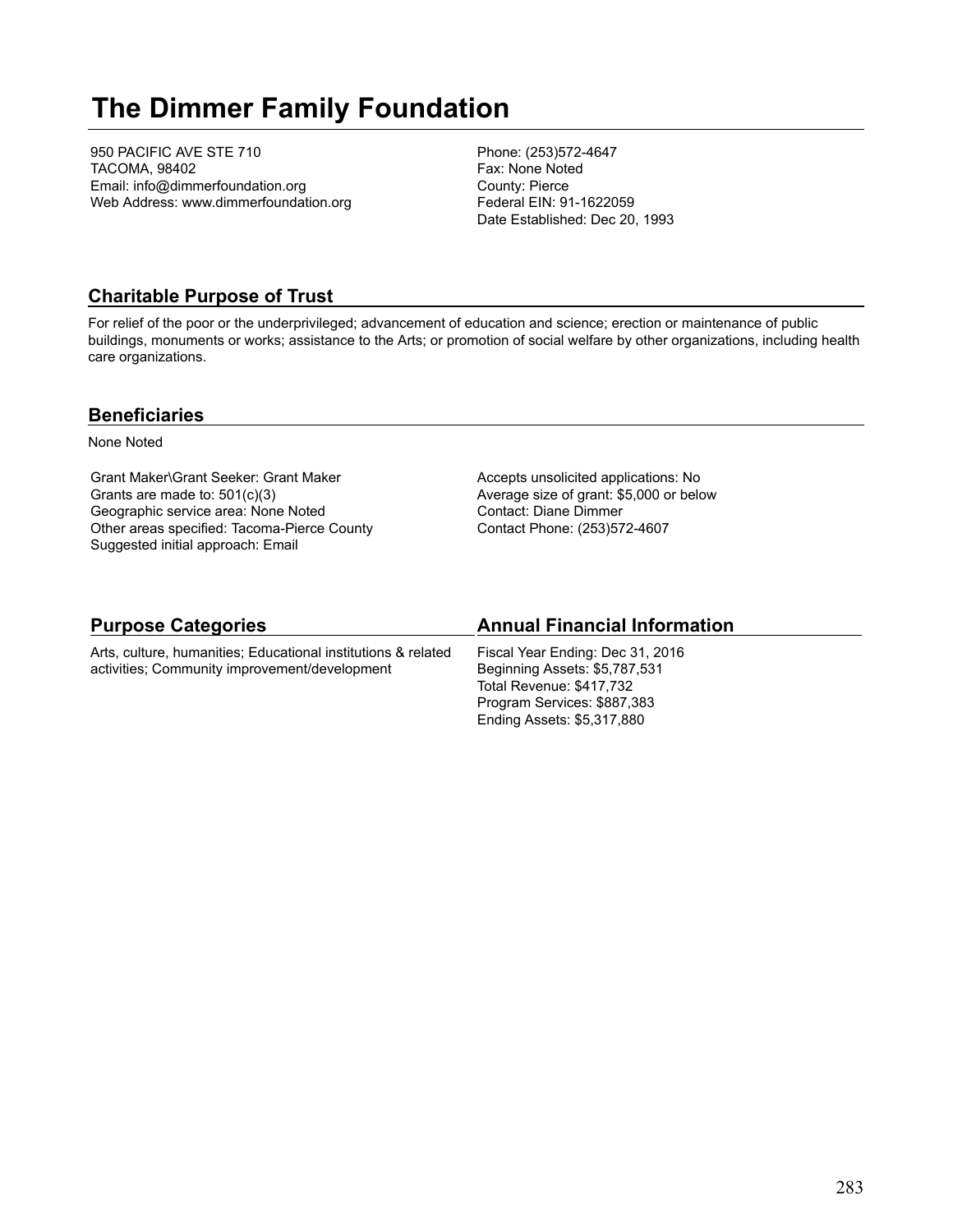## **The Edmund F. Maxwell Foundation**

c/o David G. Johansen PO Box 55548 Seattle, 98155-0548 Email: admin@maxwell.org Web Address: http://www.maxwell.org Phone: ()- Fax: None Noted County: King Federal EIN: 91-6181008 Date Established: Jan 27, 1972

## **Charitable Purpose of Trust**

Provides financial assistance to students from Western Washington who are entering or attending accredited institutions of higher learning which receive their fundamental support from sources other than taxes. Each student will have unrestricted choice of the institution of higher learning which he or she will attend. Awards will be made only to students who need financial assistance and will be in the amount of \$5,000 per student per year, except in those cases where the need is less. Those applying for financial assistance as first-year students should have outstanding scholastic records at their secondary schools and combinded math and verbal S.A.T. scores over 1200. Recipients of assistance are not selected on the basis of scholarship alone, but on the basis of all factors which the Trustees of the Foundation consider relevant, without regard to race, sex, color, ethnic, origin, religious belief, marital status, or physical handicap.

#### **Beneficiaries**

None Noted

Grant Maker\Grant Seeker: Grant Maker Grants are made to: Individuals Geographic service area: None Noted Other areas specified: Western Washington State Suggested initial approach: Email

Accepts unsolicited applications: Yes Average size of grant: \$5,000 or below Contact: Shannon Valderas Contact Phone: (206)284-2561

## **Purpose Categories**

Educational institutions & related activities

#### **Annual Financial Information**

Fiscal Year Ending: Dec 31, 2016 Beginning Assets: \$6,886,586 Total Revenue: \$184,393 Program Services: \$477,922 Ending Assets: \$6,593,057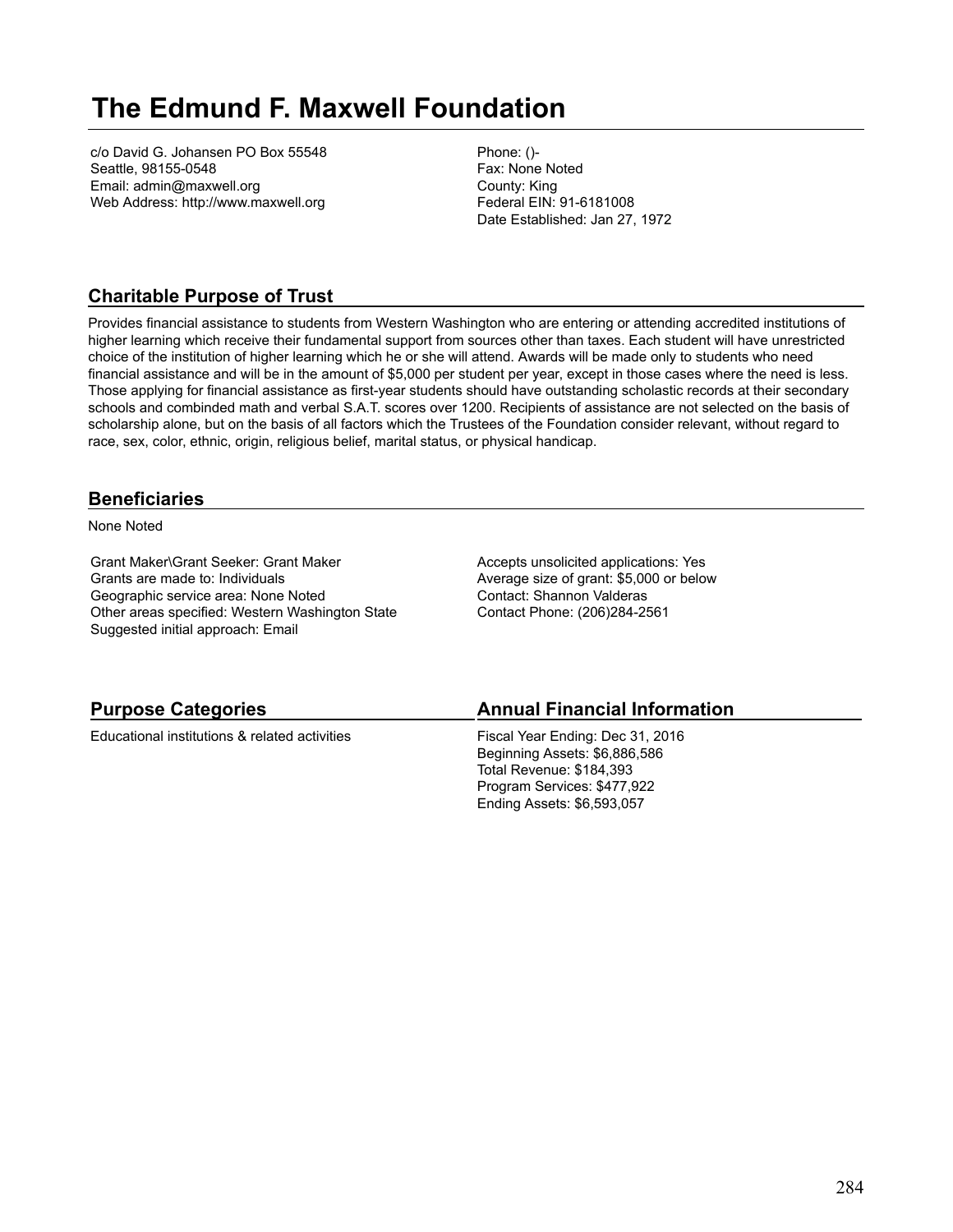## **The Evergreen State College Foundation**

2700 Evergreen Parkway N.W. L3900 MS TA-00 Olympia, 98505 Email: foundation@evergreen.edu Web Address: www.evergreen.edu/give

Phone: (360)867-6799 Fax: None Noted County: Thurston Federal EIN: 91-0981488 Date Established: Aug 20, 1976

## **Charitable Purpose of Trust**

Exclusively for the purposes of promoting, supporting, maintaining, developing, increasing and extending educational offerings at The Evergreen State College.

#### **Beneficiaries**

None Noted

Grant Maker\Grant Seeker: Grant Seeker Grants are made to: None Noted Geographic service area: None Noted Other areas specified: None Noted Suggested initial approach: No Phone Calls Accepts unsolicited applications: None Noted Average size of grant: None Noted Contact: None Noted Contact Phone: ()-

## **Purpose Categories**

Educational institutions & related activities

## **Annual Financial Information**

Fiscal Year Ending: Jun 30, 2016 Beginning Assets: \$14,766,115 Total Revenue: \$5,082,065 Program Services: \$1,607,058 Ending Assets: \$17,644,669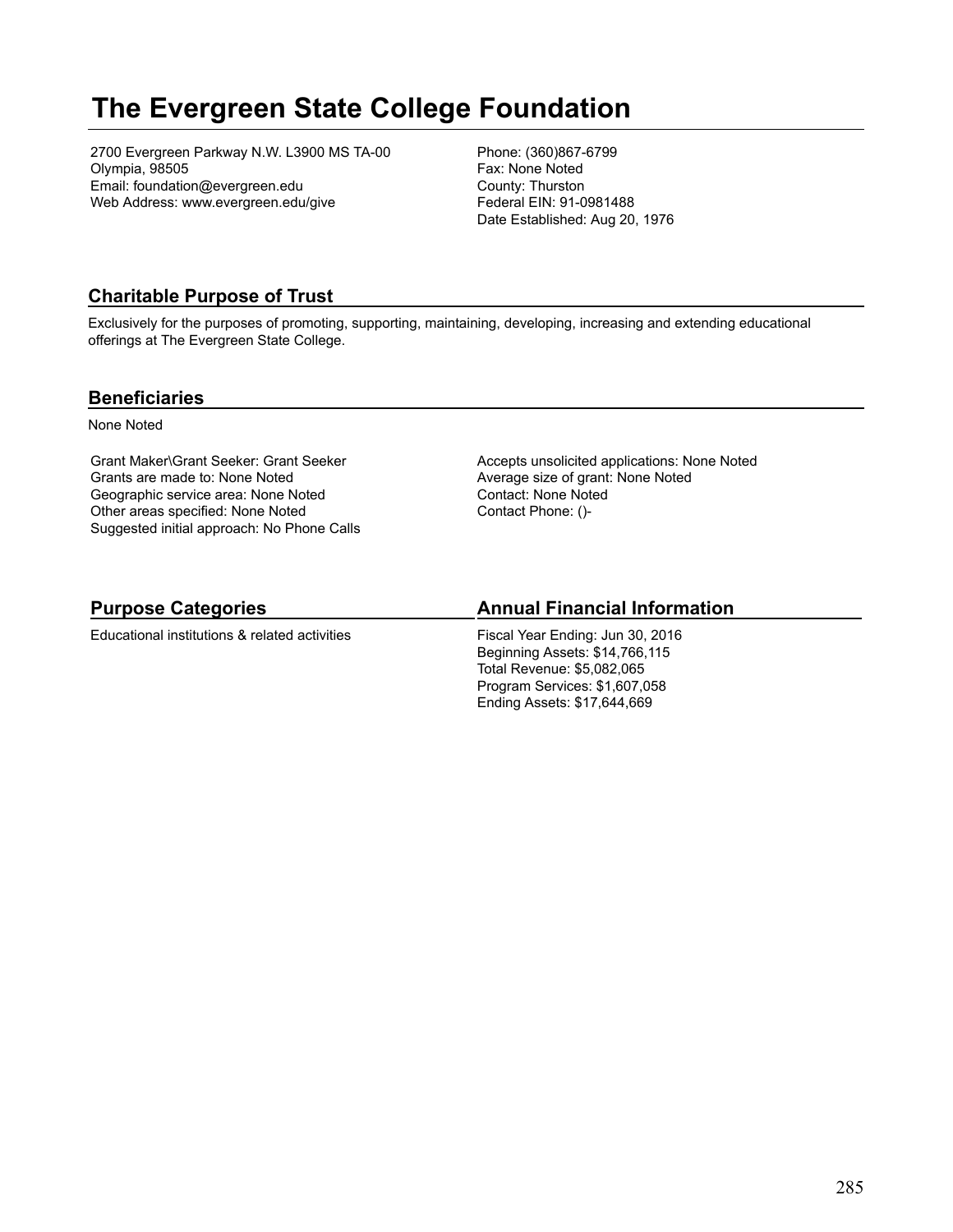## **The Frederick Foundation**

24 Roy St Box 466 SEATTLE, 98109-4018 Email: fsmerritt@aol.com Web Address: None Noted Phone: ()- Fax: None Noted County: King Federal EIN: 47-1097433 Date Established: Jun 05, 2014

### **Charitable Purpose of Trust**

The corporation is organized exclusively for charitable, scientific, literary or educational purposes, within the meaning of Section 501(c)(3) of the Internal Revenue Code of 1986, as amended (the "Code"), including, without limitation, grants to other organizations that are tax exempt under Section 501(c)(3) of the Code.

#### **Beneficiaries**

None Noted

Grant Maker\Grant Seeker: None Noted Grants are made to: 501(c)(3), Other Organizations, Individuals Geographic service area: US, Washington State, Pacific Northwest Other areas specified: None Noted Suggested initial approach: Letter, Call, Email

Accepts unsolicited applications: Yes Average size of grant: \$10,001 to \$25,000 Contact: CHARLOTTE H. MERRITT Contact Phone: (206)818-2575

| <b>Purpose Categories</b>                                | <b>Annual Financial Information</b> |
|----------------------------------------------------------|-------------------------------------|
| Health-general & rehabilitative; Medical Research; Youth | Fiscal Year Ending: Dec 31, 2015    |
| development                                              | Beginning Assets: \$1,005,176       |
|                                                          | Total Revenue: \$844,337            |
|                                                          | Program Services: \$81,563          |
|                                                          | Ending Assets: \$838,173            |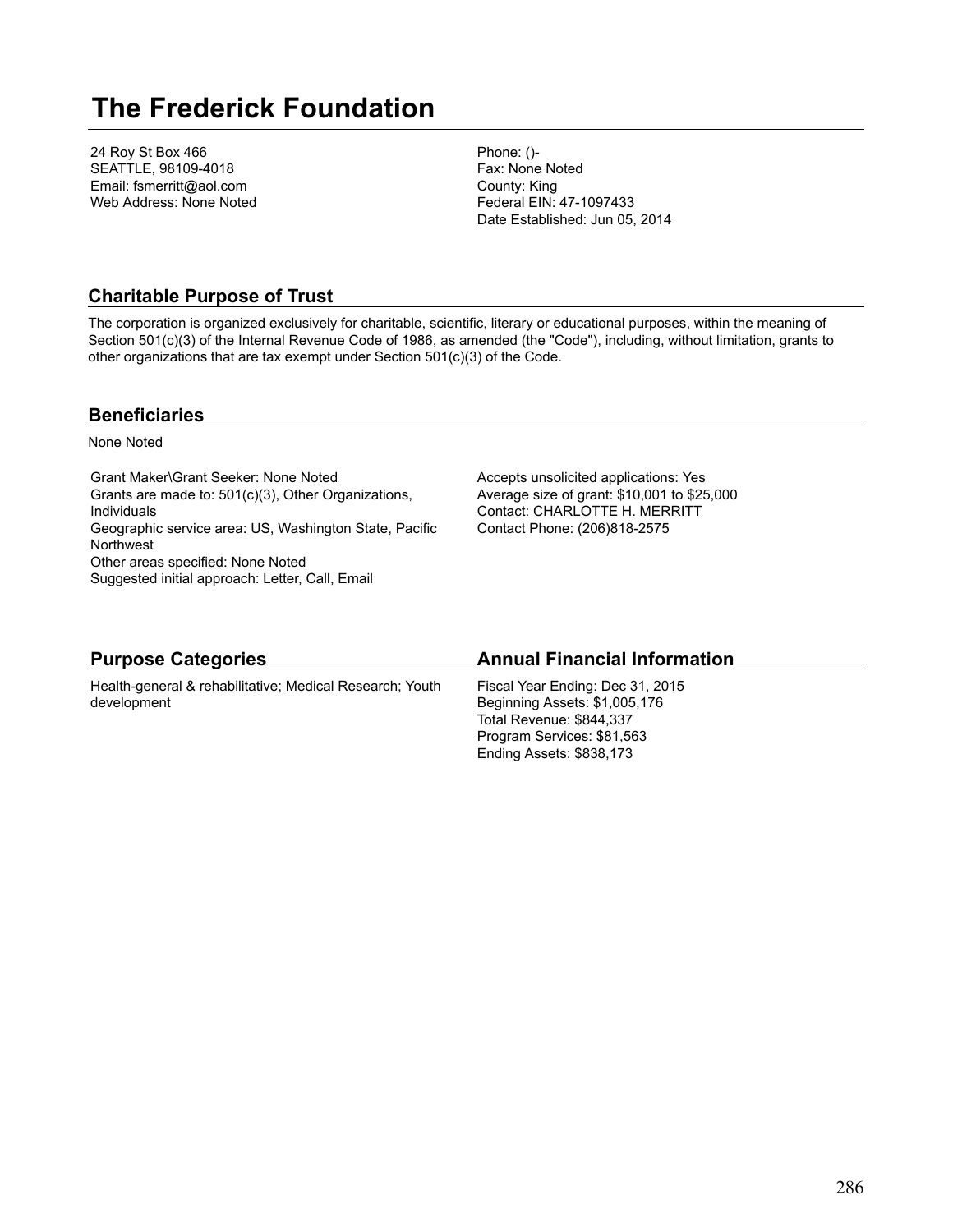## **The Grays Harbor Community Foundation**

PO Box 615 HOQUIAM, 98550 Email: info@gh-cf.org Web Address: www.gh-cf-org Phone: ()- Fax: None Noted County: Grays Harbor Federal EIN: 91-1607005 Date Established: Mar 03, 1994

## **Charitable Purpose of Trust**

To improve the quality of life in communities throughout Grays Harbor County.

#### **Beneficiaries**

None Noted

Grant Maker\Grant Seeker: Both Grants are made to: 501(c)(3) Geographic service area: None Noted Other areas specified: Grays Harbor County, WA Suggested initial approach: Letter, Call, Email

Accepts unsolicited applications: Yes Average size of grant: \$5,001 to \$10,000 Contact: ERIC POTTS Contact Phone: (360)532-1600

### **Purpose Categories**

Philanthropy & volunteerism

### **Annual Financial Information**

Fiscal Year Ending: Dec 31, 2016 Beginning Assets: \$49,839,173 Total Revenue: \$8,293,990 Program Services: \$2,526,347 Ending Assets: \$57,425,416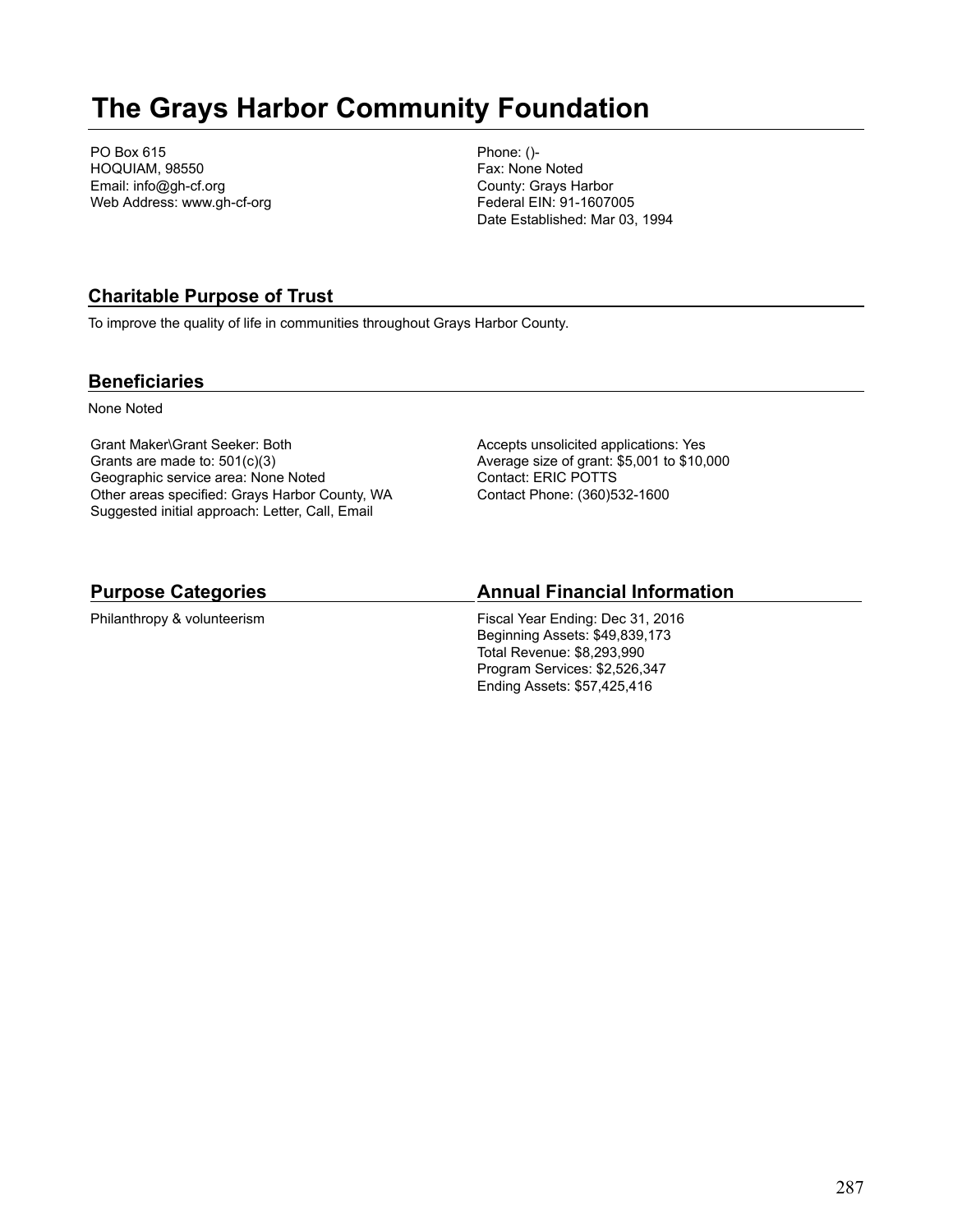## **The Henry Gallery Association, Inc.**

UW Box 351410 Seattle, 98195 Email: info@henryart.org Web Address: www.henryart.org Phone: (206)685-3123 Fax: None Noted County: King Federal EIN: 23-7052537 Date Established: Feb 08, 1968

## **Charitable Purpose of Trust**

To support artistic and educational programs of the University of Washington's Henry Art Gallery.

#### **Beneficiaries**

Henry Art Gallery

Grant Maker\Grant Seeker: Grant Seeker Grants are made to: None Noted Geographic service area: None Noted Other areas specified: None Noted Suggested initial approach: None Noted

Accepts unsolicited applications: None Noted Average size of grant: None Noted Contact: Sylvia Wolf Contact Phone: (206)616-9631

| <b>Purpose Categories</b>                                                   | <b>Annual Financial Information</b>                                                                                                                              |
|-----------------------------------------------------------------------------|------------------------------------------------------------------------------------------------------------------------------------------------------------------|
| Arts, culture, humanities; Educational institutions & related<br>activities | Fiscal Year Ending: Jun 30, 2016<br>Beginning Assets: \$21,901,669<br>Total Revenue: \$3,055,926<br>Program Services: \$3,491,796<br>Ending Assets: \$20,327,093 |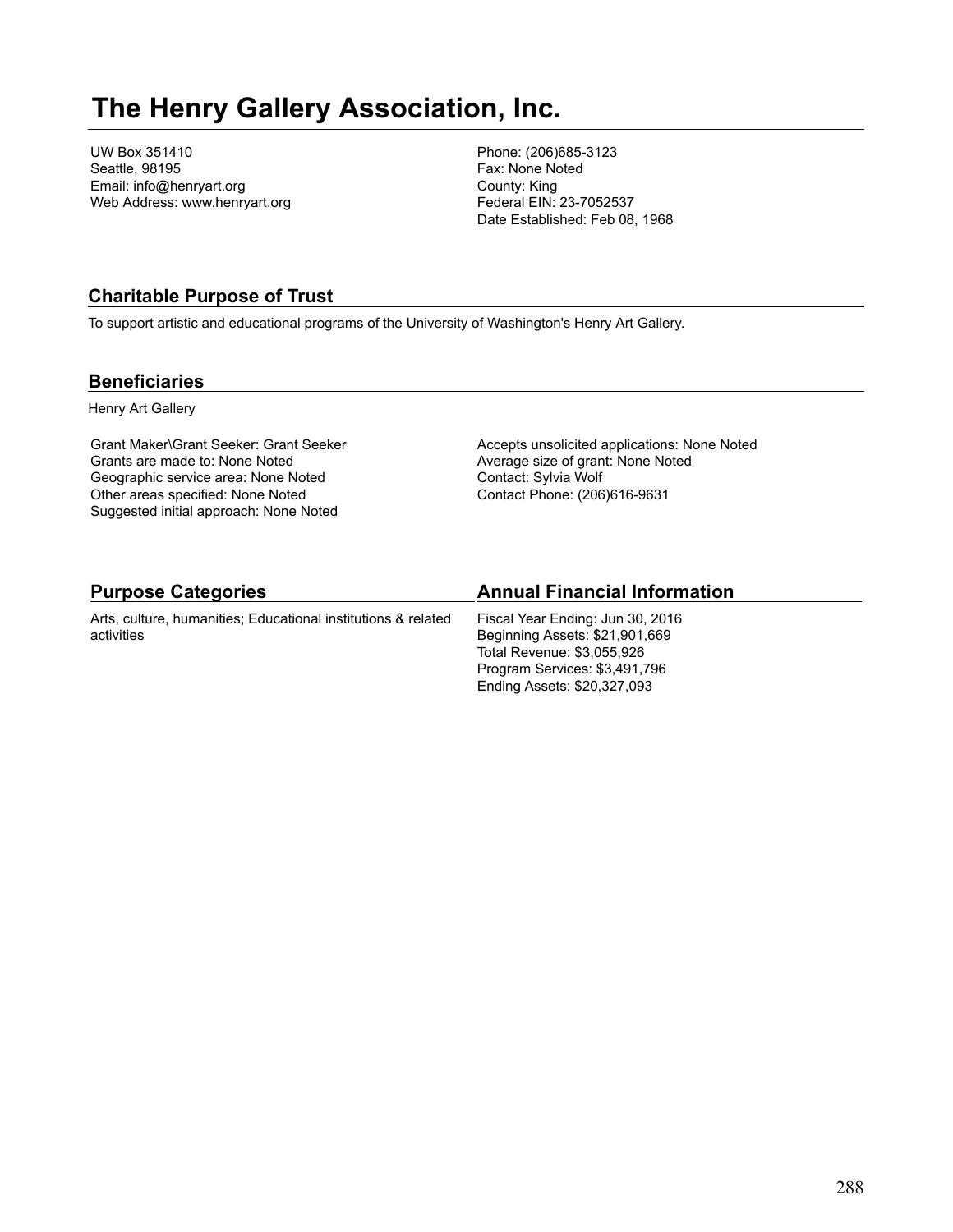# **The Honorable Frank L & Arlene G. Price Foundation**

PO BOX 342 (PMB) AMBOY, 98601-0342 Email: DALKECONSULTING@GMAIL.COM Web Address: None Noted

Phone: ()- Fax: None Noted County: Clark Federal EIN: 26-1852476 Date Established: Jan 17, 2008

#### **Charitable Purpose of Trust**

THE PURPOSE FOR WHICH THIS CORPORATION IS FORMED IS TO OPERATE EXCLUSIVELY FOR CHARITABLE, EDUCATIONAL, SCIENTIFIC AND RELIGIOUS PURPOSES AS A PROVIATE FOUNDATION WITHIN THE MEANTING OF SECTION 509(A) OF THE INTERNAL REVENUE CODE OF 1986, AS AMENDED (HEREAFTER THE "CODE") INCLUDING, BUT NOT LIMITED TO, THE FOLLOWING MORE SPECIFIC PURPOSES, BUT ONLY TO THE EXTENT WHICH THEY ARE WITHIN THE SCOPE OF SUCH EXEMPT PURPOSES: EDUCATIONAL, HEALTH CARE, AND HISTORIC PRESERVATION.

### **Beneficiaries**

None Noted

Grant Maker\Grant Seeker: Grant Maker Grants are made to: 501(c)(3) Geographic service area: Washington State Other areas specified: CLARK AND COWLITZ COUNTIES Suggested initial approach: Letter, Call, Email

Accepts unsolicited applications: Yes Average size of grant: \$5,001 to \$10,000 Contact: KAY DALKE-SHEADEL Contact Phone: (360)448-9358

| <b>Purpose Categories</b>                                                                        | <b>Annual Financial Information</b> |
|--------------------------------------------------------------------------------------------------|-------------------------------------|
| Educational institutions & related activities; Health-general & Fiscal Year Ending: Dec 31, 2016 |                                     |
| rehabilitative; Unknown, unclassifiable                                                          | Beginning Assets: \$262,422         |
|                                                                                                  | Total Revenue: \$-365               |
|                                                                                                  | Program Services: \$101,596         |
|                                                                                                  | Ending Assets: \$2,855,923          |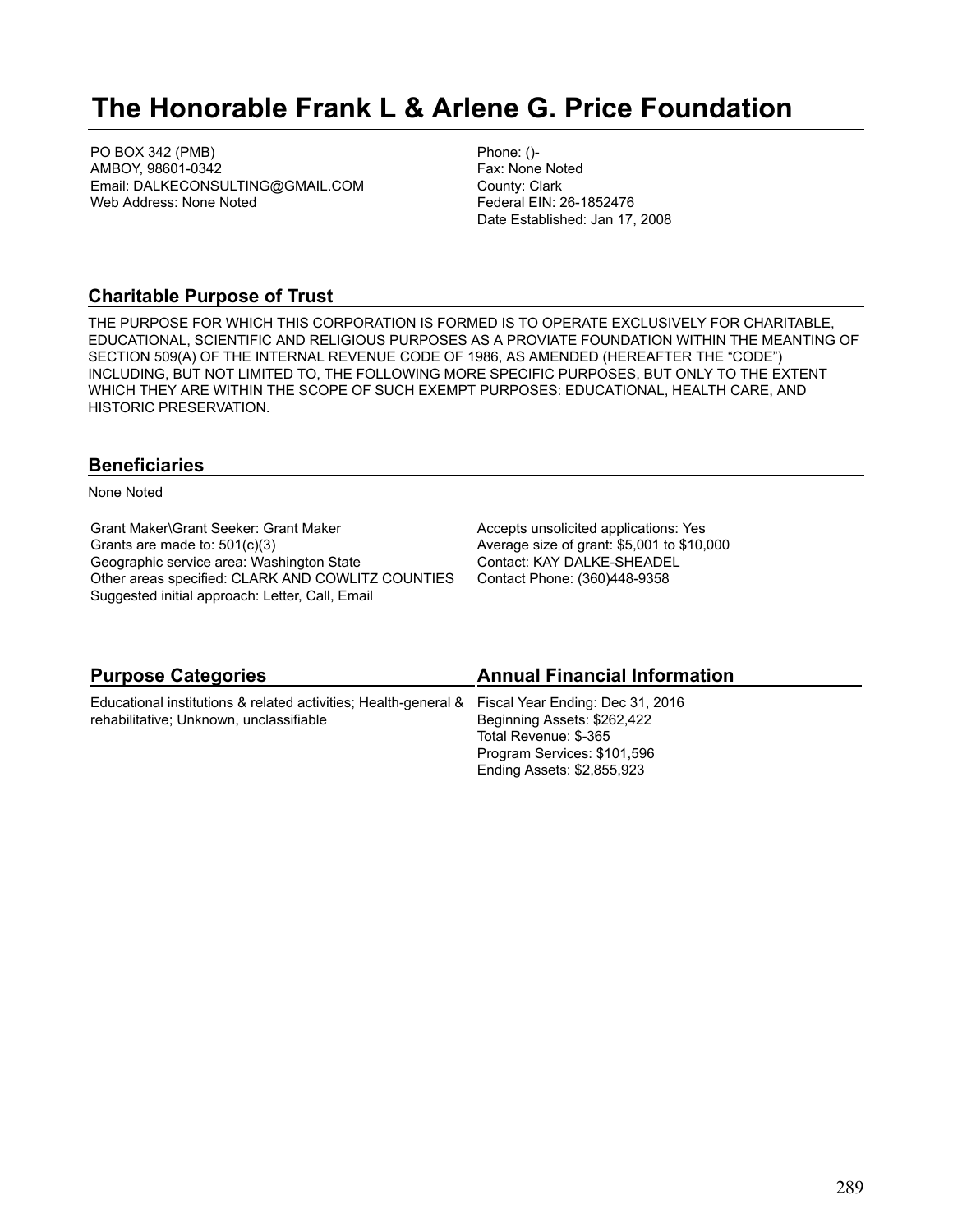# **The Hope Heart Institute**

606 120TH NE Suite 103 BELLEVUE, 98005 Email: SKAGER@hopeheart.org Web Address: www.hopeheart.org Phone: (425)456-8744 Fax: None Noted County: King Federal EIN: 91-1138000 Date Established: Dec 09, 1980

#### **Charitable Purpose of Trust**

The Hope Heart Institute is a cardiovascular research and education organization dedicated to benefitting all of humankind through prevention of heart and blood vessel disease and by improving the quality of life for those afflicted with heart and blood vessel disease.

#### **Beneficiaries**

None Noted

Grant Maker\Grant Seeker: Grant Seeker Grants are made to: None Noted Geographic service area: None Noted Other areas specified: None Noted Suggested initial approach: None Noted

Accepts unsolicited applications: None Noted Average size of grant: None Noted Contact: Cherie Skager Contact Phone: (425)456-8741

#### **Purpose Categories**

Food, nutrition, agriculture; Health-general & rehabilitative; Youth development

#### **Annual Financial Information**

Fiscal Year Ending: Dec 31, 2015 Beginning Assets: \$1,774,733 Total Revenue: \$1,658,742 Program Services: \$1,518,657 Ending Assets: \$1,736,954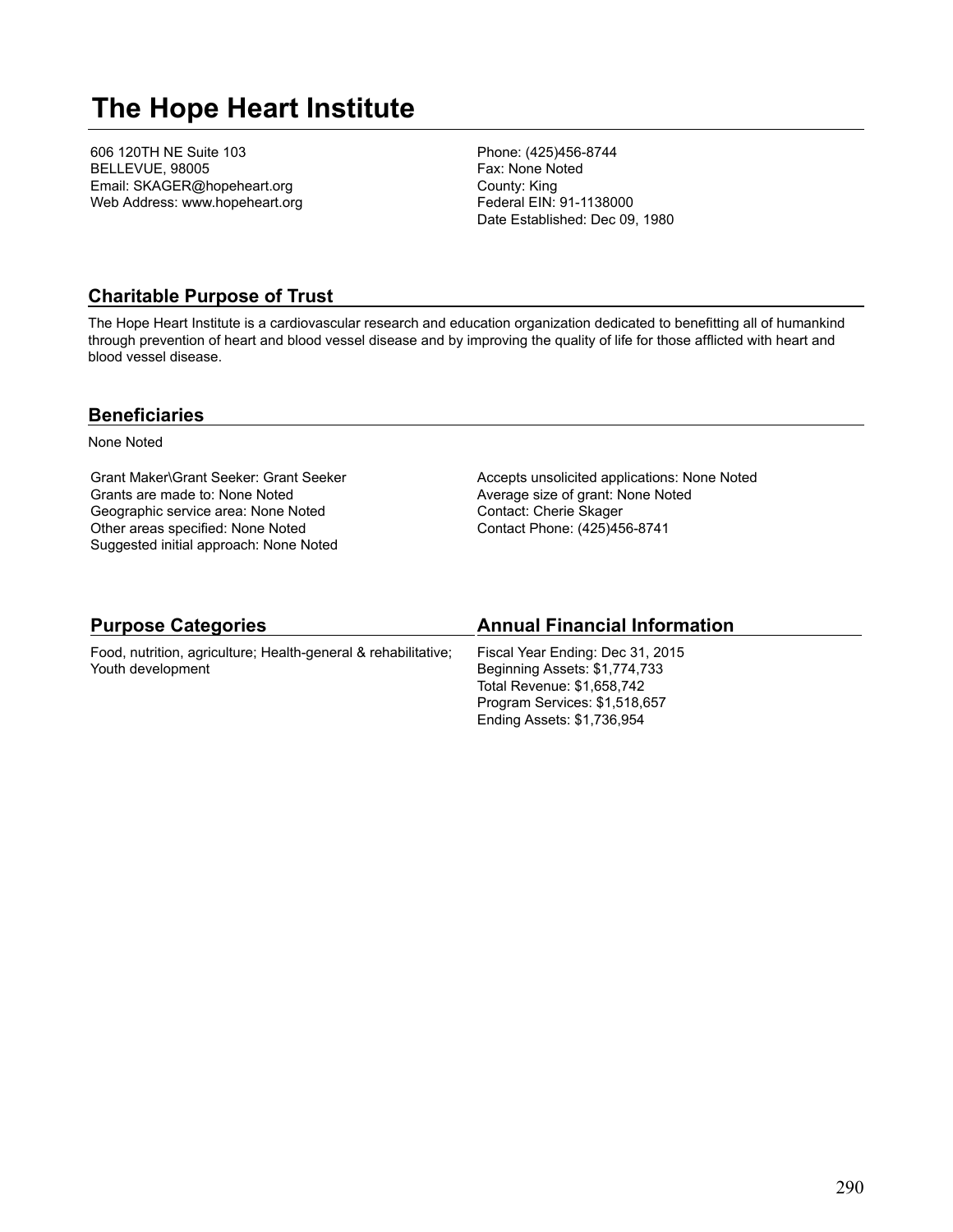# **The Leiter Family Foundation**

10454 Arrow Point Drive BAINBRIDGE ISLAND, 98110 Email: leiterfamily@email.com Web Address: None Noted

Phone: (206)780-0661 Fax: None Noted County: Kitsap Federal EIN: 91-2010504 Date Established: Dec 06, 1999

### **Charitable Purpose of Trust**

To further charitable causes, including, but not limited to, organizations primarily concerned with the environment and its preservation, environmental education, habitat preservation, and providing seed money for small, start-up enterprises primarily concerned with the environment and its preservation, environmental education, and habitat preservation.

#### **Beneficiaries**

None Noted

Grant Maker\Grant Seeker: Grant Maker Grants are made to: 501(c)(3), Other Organizations Geographic service area: US, Washington State, Pacific **Northwest** Other areas specified: None Noted International Suggested initial approach: Email

Accepts unsolicited applications: Yes Average size of grant: \$5,001 to \$10,000 Contact: Elliot Leiter Contact Phone: (206)780-0661

### **Purpose Categories**

Environmental quality, protection

#### **Annual Financial Information**

Fiscal Year Ending: Dec 31, 2016 Beginning Assets: \$691,672 Total Revenue: \$95,276 Program Services: \$46,031 Ending Assets: \$743,703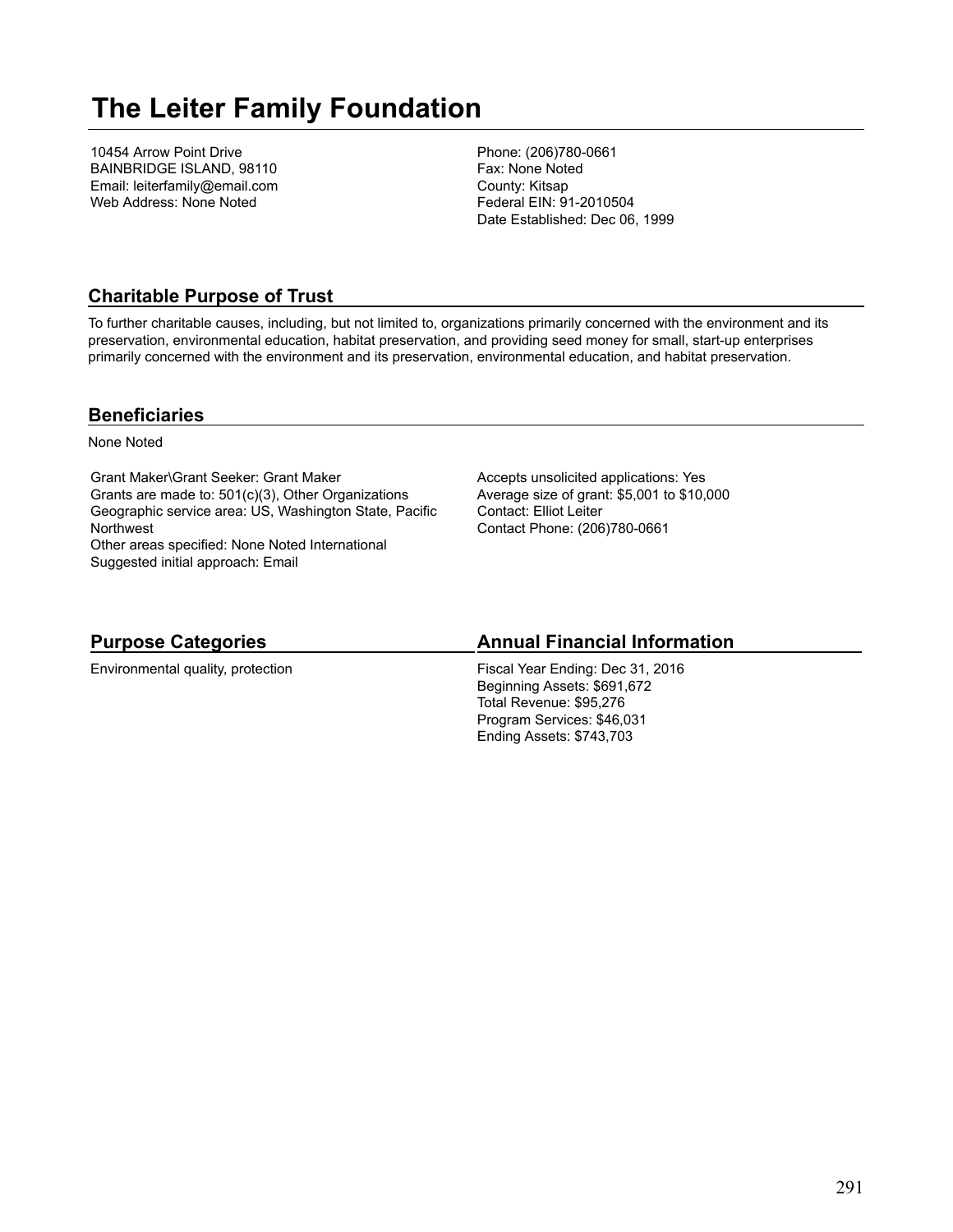# **The Lighthouse for the Blind, Inc.,**

P.O. Box 14959 Attn: John Watson Seattle, 98114-0959 Email: jwatson@seattlelh.org Web Address: www.seattlelighthouse.org Phone: (206)322-9180 Fax: None Noted County: King Federal EIN: 91-0295070 Date Established: Jan 02, 1918

### **Charitable Purpose of Trust**

The Seattle Lighthouse is a private nonprofit organization that exists to promote the independence and self-sufficiency of people who are blind, Deaf-Blind and developmentally disabled blind by providing employment, support services and training. We maintain the philosophy that each employee receives whatever support is necessary for success in the workplace. Supports include sign language interpreters and over 100 computer workstations adapted for use by visually impaired individuals. A variety of vocational and computer training programs are offered for employees and blind members of the community.

#### **Beneficiaries**

None Noted

Grant Maker\Grant Seeker: Grant Seeker Grants are made to: None Noted Geographic service area: None Noted Other areas specified: None Noted Suggested initial approach: None Noted

Accepts unsolicited applications: None Noted Average size of grant: None Noted Contact: Kate Wiegel Contact Phone: (206)322-4200

| <b>Purpose Categories</b>                                                                  | <b>Annual Financial Information</b> |
|--------------------------------------------------------------------------------------------|-------------------------------------|
| Employment/jobs; Human service-other multipurpose; Public Fiscal Year Ending: Sep 30, 2016 |                                     |
| affairs/society benefit                                                                    | Beginning Assets: \$53,407,962      |
|                                                                                            | Total Revenue: \$77,384,235         |
|                                                                                            | Program Services: \$80,456,192      |
|                                                                                            | Ending Assets: \$61,118,661         |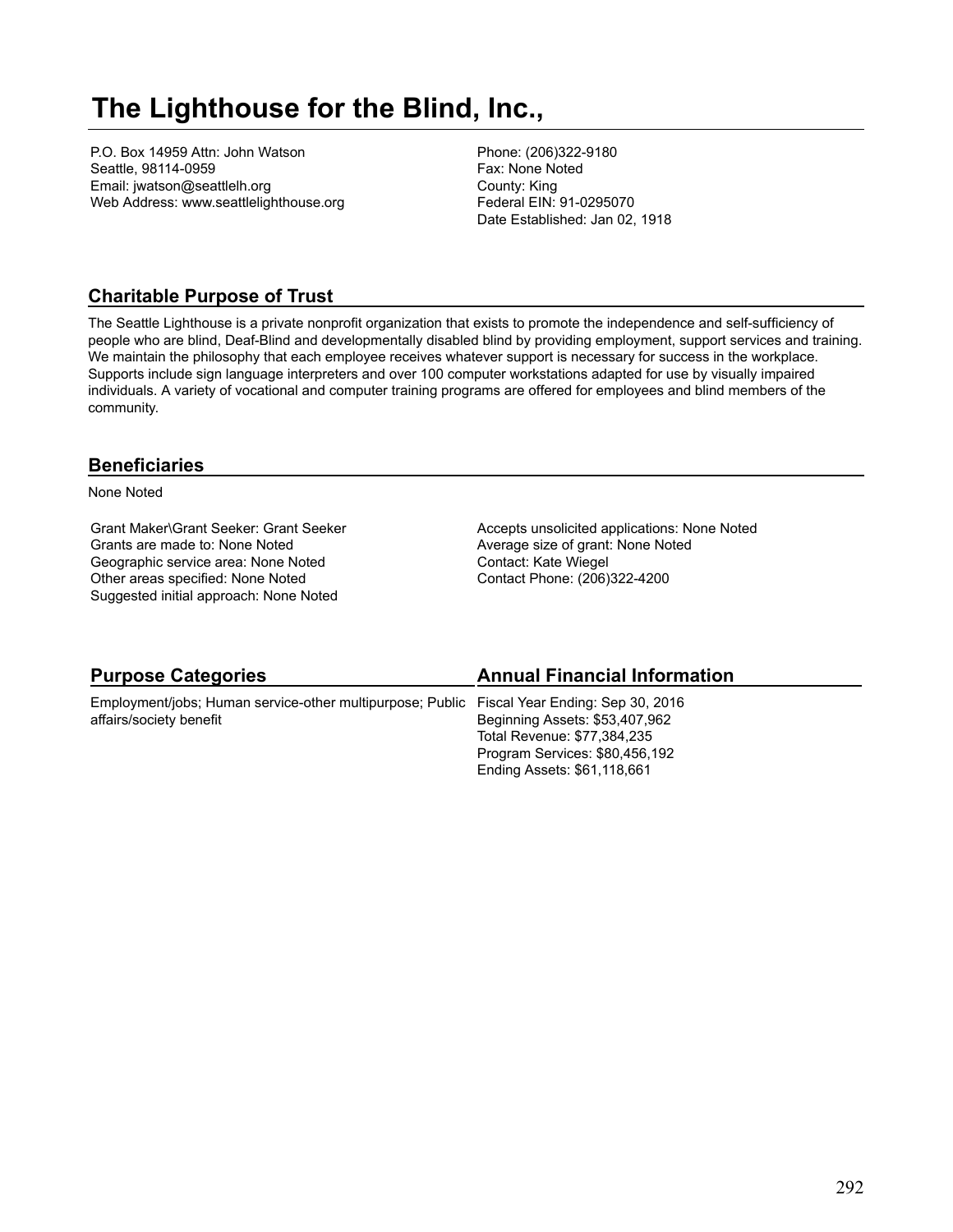# **The Lucky Seven Foundation**

C/o J. Backus 3414 NE 55th SEATTLE, 98105 Email: None Noted Web Address: None Noted

Phone: (206)324-0982 Fax: None Noted County: King Federal EIN: 91-1722000 Date Established: May 03, 1996

#### **Charitable Purpose of Trust**

To find and support Puget Sound related charitable, cultural, religious, or educational institutions and programs in order to better the quality of life in the Puget Sound area.

#### **Beneficiaries**

None Noted

Grant Maker\Grant Seeker: Grant Maker Grants are made to: 501(c)(3) Geographic service area: None Noted Other areas specified: Puget Sound Basin Suggested initial approach: None Noted

Accepts unsolicited applications: Yes Average size of grant: \$5,000 or below Contact: None Noted Contact Phone: ()-

### **Purpose Categories**

Arts, culture, humanities; Educational institutions & related activities; Human service-other multipurpose

### **Annual Financial Information**

Fiscal Year Ending: Dec 31, 2015 Beginning Assets: \$26,725,771 Total Revenue: \$1,185,280 Program Services: \$1,278,156 Ending Assets: \$26,632,895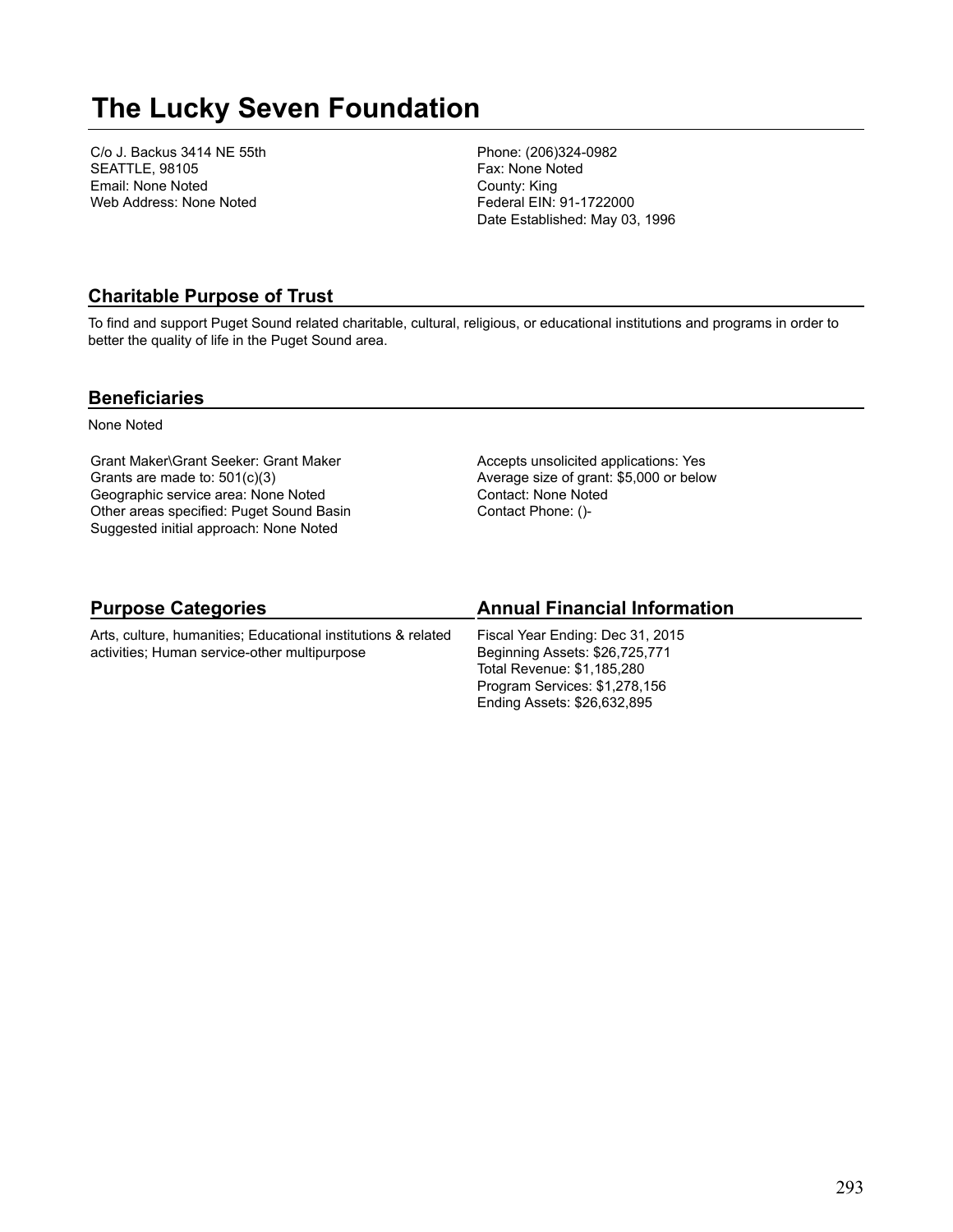# **The Ludlow Foundation**

1238 ALKI AVE SW NO. 403 SEATTLE, 98116 Email: akvey@comcast.net Web Address: ww.ludlowfoundation.org Phone: ()- Fax: None Noted County: King Federal EIN: 91-0971634 Date Established: Sep 25, 1975

### **Charitable Purpose of Trust**

Developing new and innovative means in which to deal with human suffering and disabilities. Helping people have a better life.

#### **Beneficiaries**

None Noted

Grant Maker\Grant Seeker: Both Grants are made to: 501(c)(3) Geographic service area: Washington State Other areas specified: None Noted Alaska Suggested initial approach: Letter, Email

Accepts unsolicited applications: Yes Average size of grant: \$5,001 to \$10,000 Contact: Ann Kramer Vey Contact Phone: (206)499-3338

### **Purpose Categories**

Food, nutrition, agriculture; Housing/shelter; Human serviceother multipurpose

### **Annual Financial Information**

Fiscal Year Ending: Dec 31, 2016 Beginning Assets: \$568,661 Total Revenue: \$31,361 Program Services: \$58,087 Ending Assets: \$560,614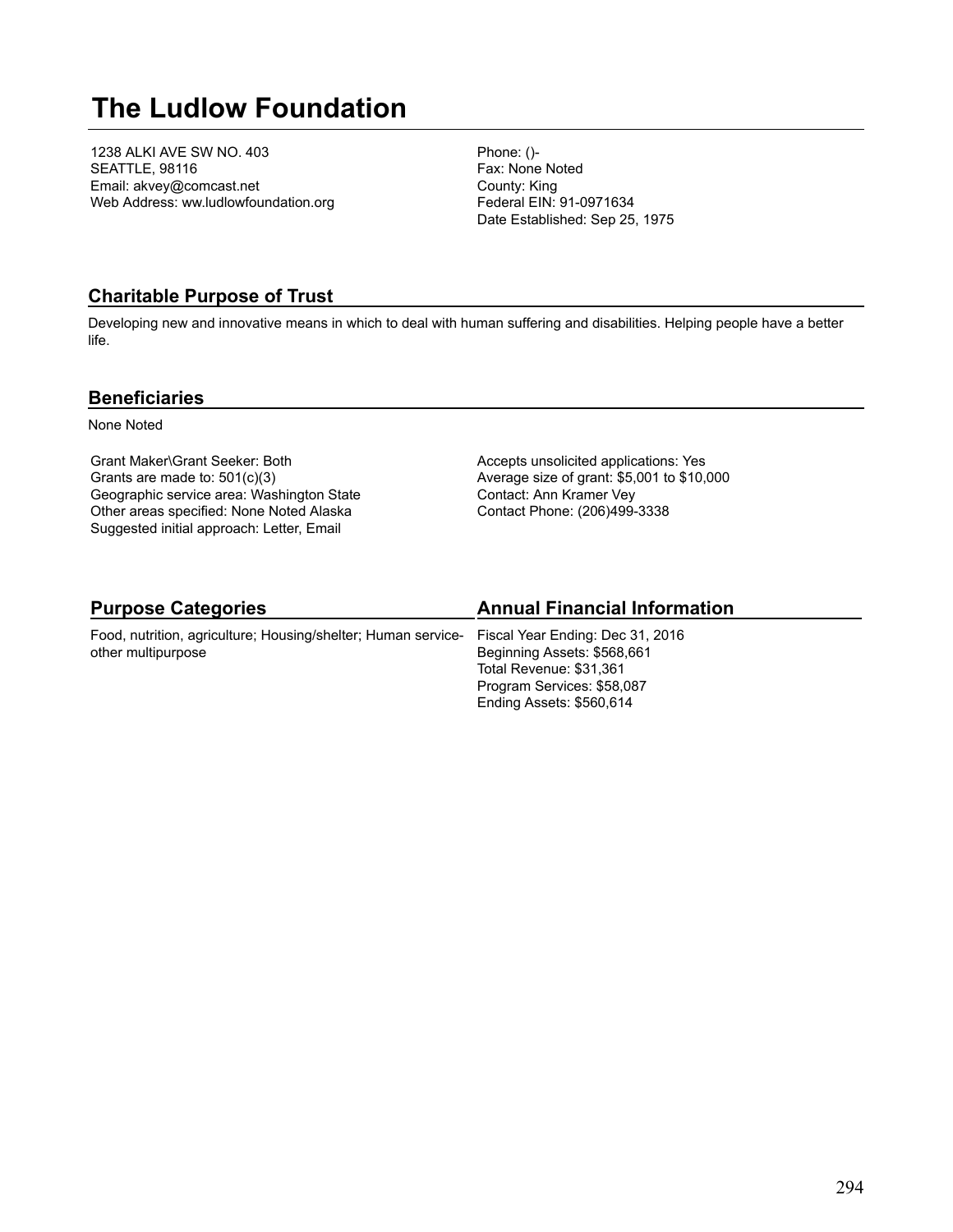# **The Mountaineers**

7700 Sand Point Way NE SEATTLE, 98115 Email: accounting@mountaineers.org Web Address: www.mountaineers.org Phone: (206)523-6763 Fax: None Noted County: King Federal EIN: 27-3009280 Date Established: Jun 25, 2010

### **Charitable Purpose of Trust**

OUR MISSION IS TO ENRICH THE COMMUNITY BY HELPING PEOPLE EXPLORE, CONSERVE, LEAR ABOUT AND ENJOY THE LANDS AND WATERS OF THE PACIFIC NORTHWEST AND BEYOND.

#### **Beneficiaries**

None Noted

Grant Maker\Grant Seeker: Grant Seeker Grants are made to: None Noted Geographic service area: None Noted Other areas specified: None Noted Suggested initial approach: None Noted

Accepts unsolicited applications: None Noted Average size of grant: None Noted Contact: LEONE KRAUS Contact Phone: (206)521-6042

# **Purpose Categories**

Environmental quality, protection; Recreation, leisure, sports, Fiscal Year Ending: Sep 30, 2016 athletics; Unknown, unclassifiable

# **Annual Financial Information**

Beginning Assets: \$12,657,948 Total Revenue: \$5,827,701 Program Services: \$4,641,150 Ending Assets: \$14,258,658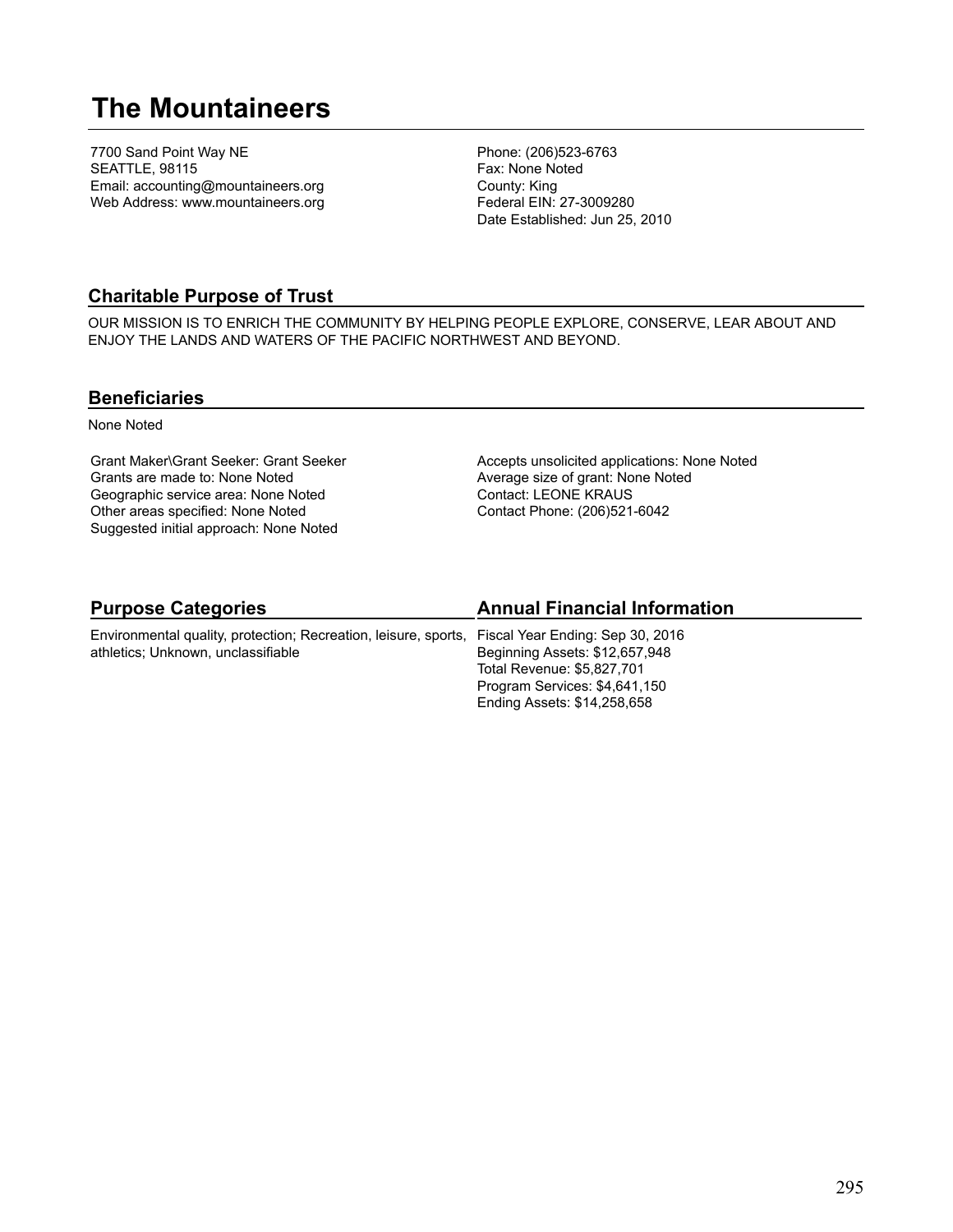# **The Mountaineers Foundation**

PO Box 5749 BREMERTON, 98312 Email: None Noted Web Address: www.mountaineersfoundation.org Phone: ()- Fax: None Noted County: King Federal EIN: 23-7023350 Date Established: Jun 03, 1968

### **Charitable Purpose of Trust**

Preservation of nature by purchase and conservancy of rhododendron preserve in its natural state and making of grants to fund projects promoting the preservation of nature.

#### **Beneficiaries**

None Noted

Grant Maker\Grant Seeker: Both Grants are made to: 501(c)(3) Geographic service area: Pacific Northwest Other areas specified: None Noted Suggested initial approach: Letter

Accepts unsolicited applications: Yes Average size of grant: \$5,000 or below Contact: LORISA WATKIN Contact Phone: (206)701-9450

# **Purpose Categories**

Environmental quality, protection; Community improvement/ development

### **Annual Financial Information**

Fiscal Year Ending: Dec 31, 2015 Beginning Assets: \$3,575,548 Total Revenue: \$158,901 Program Services: \$199,932 Ending Assets: \$3,494,802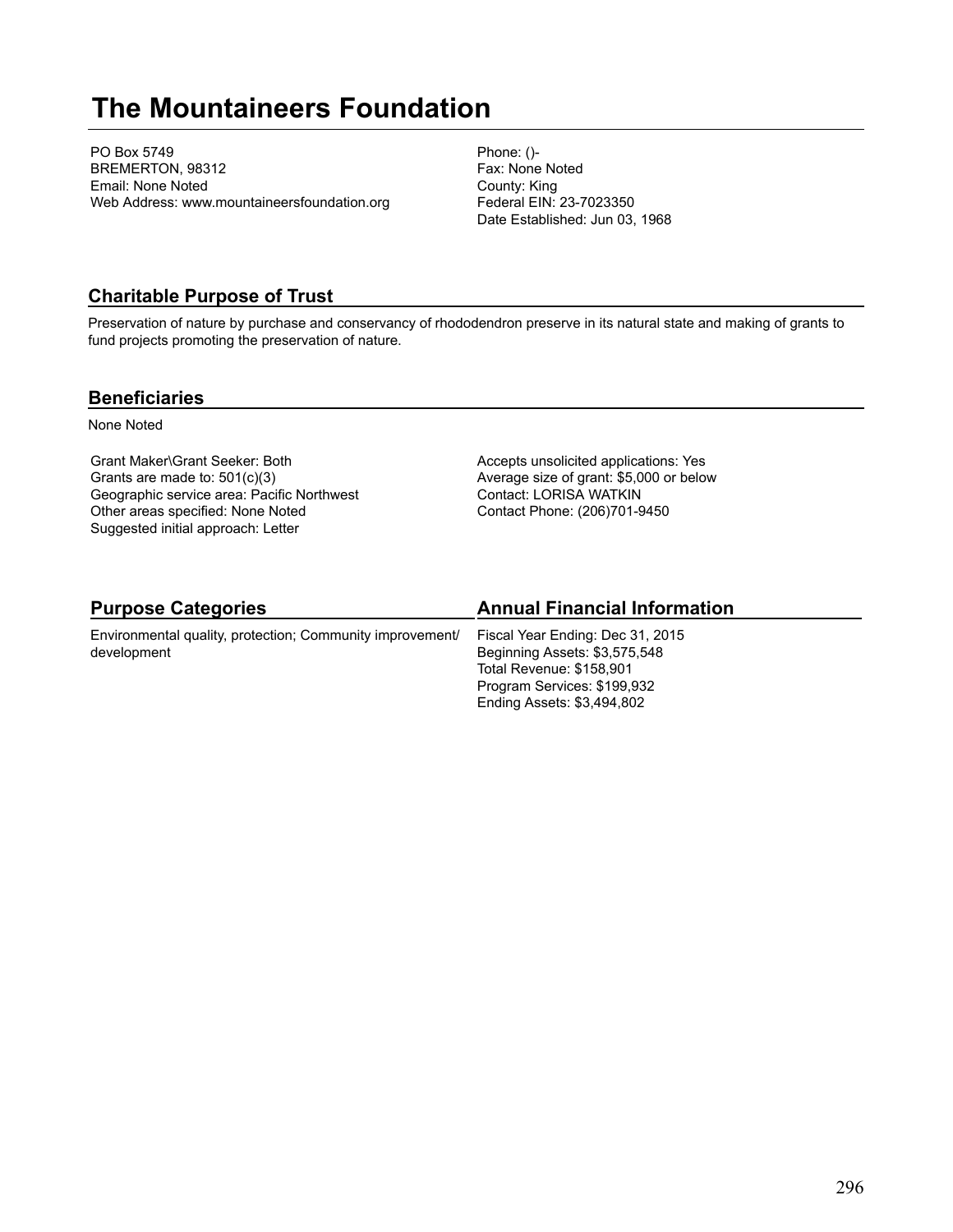# **The National Bureau Of Asian Research**

1414 NE 42nd St Ste 300 SEATTLE, 98105 Email: nbr@nbr.org Web Address: www.nbr.org Phone: (206)632-7487 Fax: None Noted County: King Federal EIN: 91-1444105 Date Established: Jan 12, 1989

### **Charitable Purpose of Trust**

NBR conducts advanced independent research on strategic, political, economic, globalization, health, and energy issues affecting U.S. relations with Asia. Drawing upon an extensive network of the leading specialists and leveraging the latest technology, NBR bridges the academic, business and policy arenas. NBR disseminates its research through briefings, publications, conferences, Congressional testimony, and email forums, and by collaborating with leading institutions worldwide. NBR also provides exceptional internship opportunities to graduate and undergraduate students for the purpose of attracting and training the next generation of Asia specialists.

#### **Beneficiaries**

None Noted

Grant Maker\Grant Seeker: Grant Seeker Grants are made to: None Noted Geographic service area: None Noted Other areas specified: None Noted Suggested initial approach: None Noted

Accepts unsolicited applications: None Noted Average size of grant: None Noted Contact: Amanda Keverkamp Contact Phone: (206)632-7370

| <b>Purpose Categories</b>                                      | <b>Annual Financial Information</b> |
|----------------------------------------------------------------|-------------------------------------|
| Educational institutions & related activities; Public affairs/ | Fiscal Year Ending: Dec 31, 2015    |
| society benefit                                                | Beginning Assets: \$12,461,849      |
|                                                                | Total Revenue: \$3,870,152          |
|                                                                | Program Services: \$4,834,594       |
|                                                                | Ending Assets: \$12,160,231         |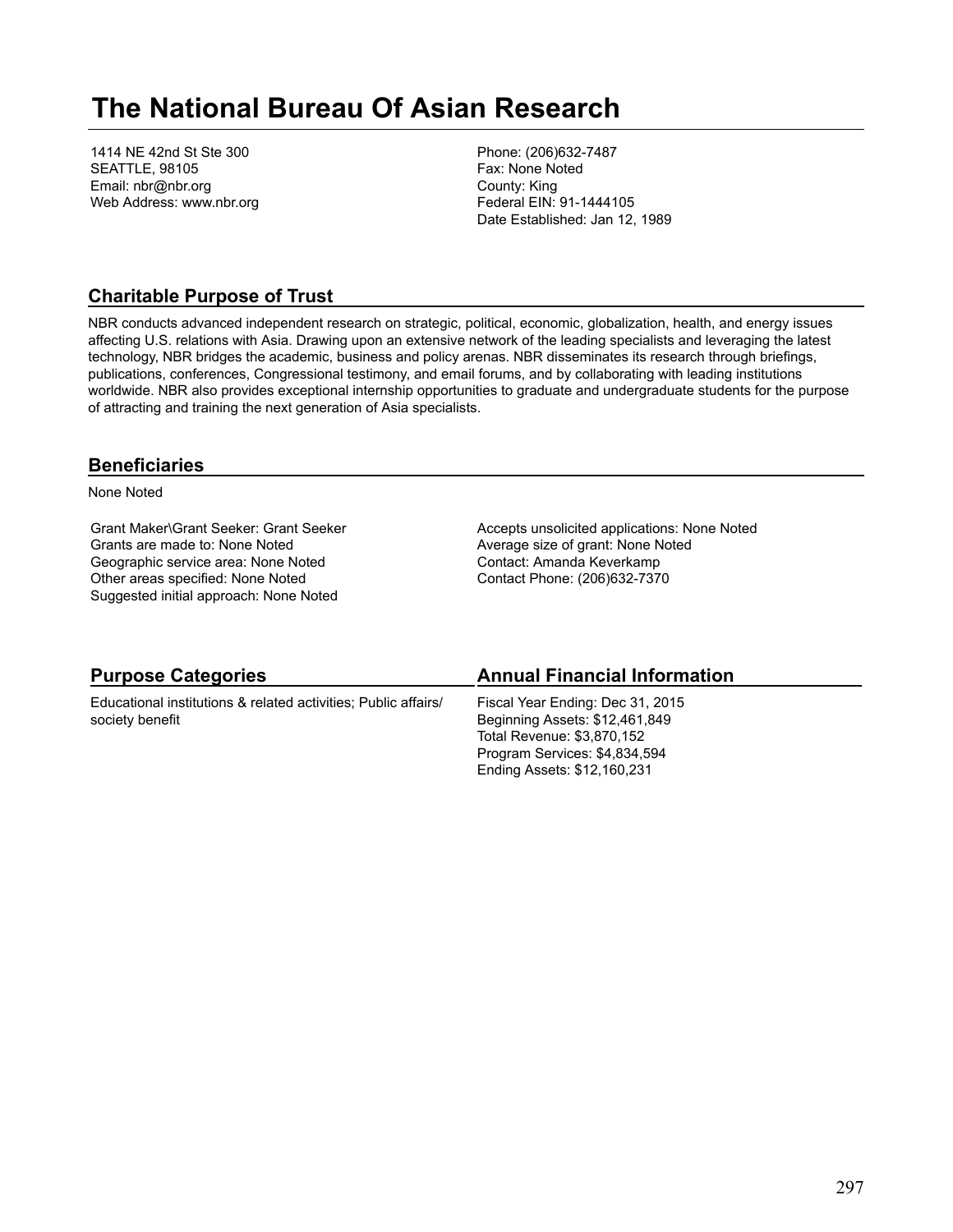# **The Norcliffe Foundation**

999 Third Ave, Ste 1006 Seattle, 98104 Email: jennifer@thenorcliffefoundation.com Web Address: www.thenorcliffefoundation.com Phone: (206)682-4821 Fax: None Noted County: King Federal EIN: 91-6029352 Date Established: Dec 22, 1952

### **Charitable Purpose of Trust**

The improvement of the quality of life of all people in the community by the application of financial and human resources. Grants are given in the areas of health, education, social services, civic improvement, religion, culture and the arts, the environment, historic preservation and youth programs.

#### **Beneficiaries**

None Noted

Grant Maker\Grant Seeker: Grant Maker Grants are made to: 501(c)(3) Geographic service area: None Noted Other areas specified: Puget Sound Region Of WA State Suggested initial approach: Call

Accepts unsolicited applications: Yes Average size of grant: \$10,001 to \$25,000 Contact: Jennifer Beatty Contact Phone: (206)682-4820

#### **Purpose Categories**

Unknown, unclassifiable

#### **Annual Financial Information**

Fiscal Year Ending: Nov 30, 2016 Beginning Assets: \$24,242,484 Total Revenue: \$17,353,481 Program Services: \$26,562,558 Ending Assets: \$25,045,614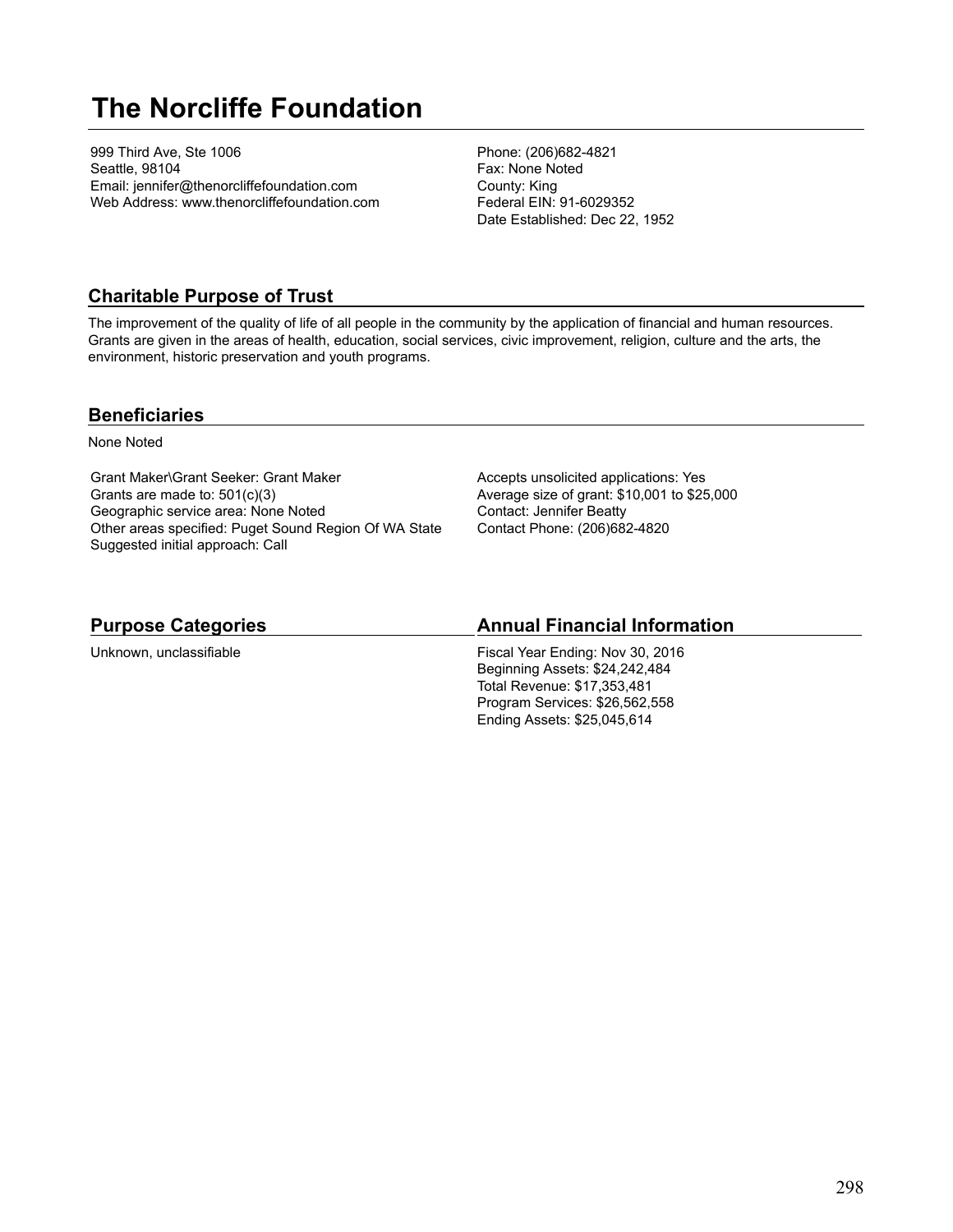# **The Nutter Family Foundation**

7211 NE 43RD AVE VANCOUVER, 98661 Email: RENEE@NUTTERFOUNDATION.ORG Web Address: DOZERDAY.ORG

Phone: (360)576-8484 Fax: None Noted County: Clark Federal EIN: 20-8033161 Date Established: Dec 12, 2006

#### **Charitable Purpose of Trust**

THE NUTTER FAMILY FOUNDATION IS A 501(C)(3) NON-PROFIT CORPORATION FOCUSING ON THE NEEDS OF CHILDREN; BELIEVING THAT WHEN CHILDREN ARE GIVEN THE OPPORTUNITY TO DEVELOP THEIR TALENTS, SOCIETY THRIVES. THE NUTTER FOUNDATION'S PRIMARY CONTRIBUTION IS OUR SIGNATURE, ANNUAL EVEN, DOZER DAY ®. THE DOZER DAY ® EVENT IS AN ANNUAL CHARITABLE FUNDRAISING EVENT FOR CHILDREN WHICH SEEKS TO EDUCATE CHILDREN OF ALL AGES ABOUT BUILDING SUSTAINABLE COMMUNITIES, INDUSTRY OPPORTUNITIES AND PUBLIC SAFETY. THE DOZER DAY ® EVENT TRIES TO TEACH CHILDREN ABOUT THESE IMPORTANT REAL WORLD ISSUES BY GIVING THE KIDS A REALISTIC AND

#### **Beneficiaries**

None Noted

Grant Maker\Grant Seeker: Both Grants are made to: 501(c)(3) Geographic service area: None Noted Other areas specified: None Noted WEST COAST Suggested initial approach: No Phone Calls

Accepts unsolicited applications: Yes Average size of grant: \$5,000 or below Contact: RENEE NUTTER Contact Phone: (360)608-6746

| <b>Annual Financial Information</b>                                                              |
|--------------------------------------------------------------------------------------------------|
| Educational institutions & related activities; Employment/jobs; Fiscal Year Ending: Dec 31, 2016 |
| Beginning Assets: \$421,820                                                                      |
| Total Revenue: \$382,044                                                                         |
| Program Services: \$349,946                                                                      |
| Ending Assets: \$479,502                                                                         |
|                                                                                                  |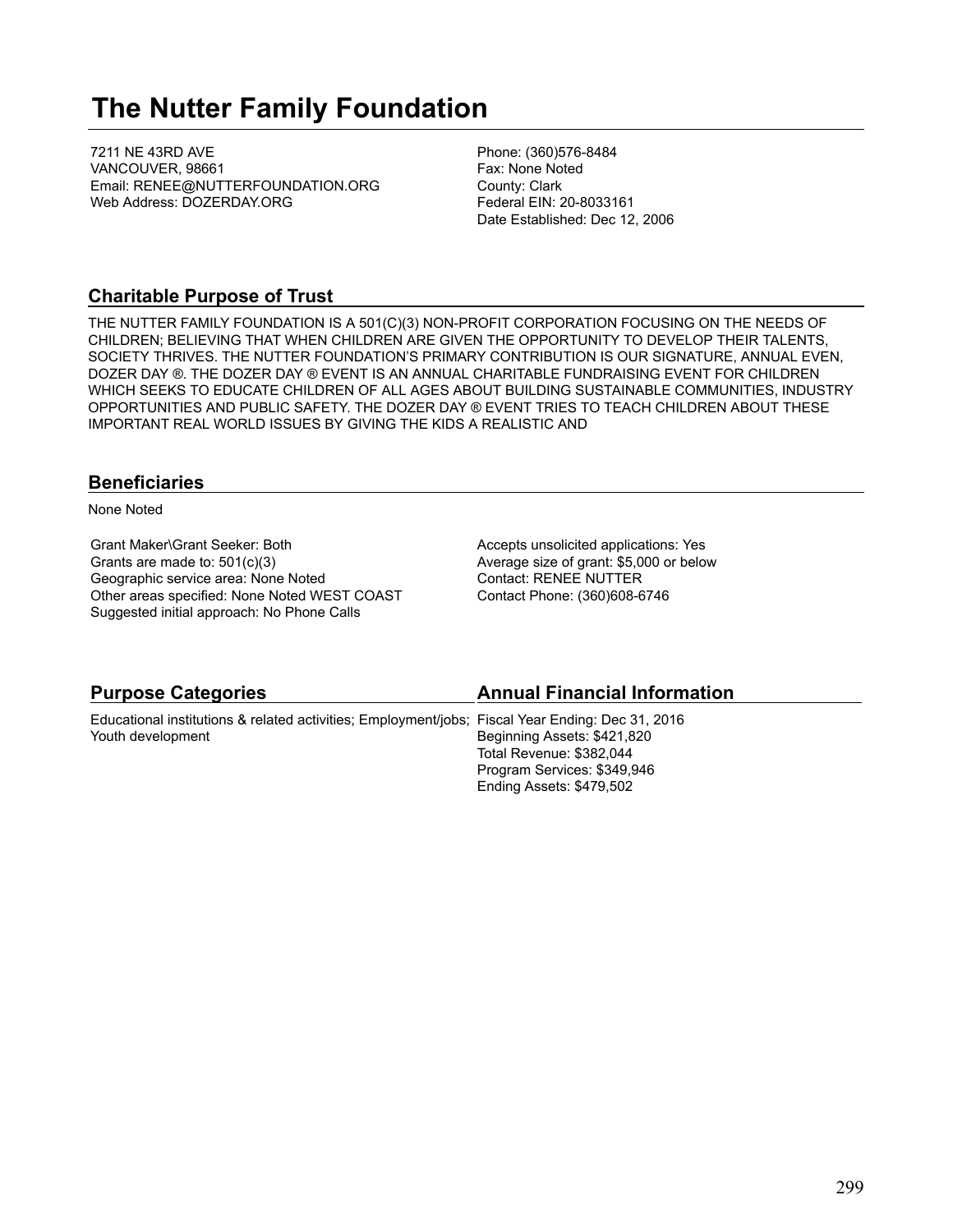# **The Olympia Tumwater Foundation**

PO Box 4098 Tumwater, 98501 Email: otf@olytumfoundation.org Web Address: www.olytumfoundation.org Phone: (360)943-2550 Fax: None Noted County: Thurston Federal EIN: 91-0741161 Date Established: Sep 21, 1950

### **Charitable Purpose of Trust**

To advance such educational, charitable, benevolent, and public purposes as donors may direct, and otherwise as the Board of Trustees may from time to time select. Currently, the foundation owns and maintains Tumwater Falls Park and the Schmidt House, and supports a scholarship program which provids tuition awards to graduating students of Thurston County High Schools who will be, or are attending colleges or universities in the state. ( Public or private )

#### **Beneficiaries**

None Noted

Grant Maker\Grant Seeker: Both Grants are made to: 501(c)(3), Other Organizations, Individuals Geographic service area: Washington State Other areas specified: Thurston County Suggested initial approach: No Phone Calls

Accepts unsolicited applications: No Average size of grant: \$5,000 or below Contact: John Freedman Contact Phone: (360)943-2550

| <b>Purpose Categories</b>                                     | <b>Annual Financial Information</b> |
|---------------------------------------------------------------|-------------------------------------|
| Arts, culture, humanities; Educational institutions & related | Fiscal Year Ending: Dec 31, 2015    |
| activities; Religion/spiritual development                    | Beginning Assets: \$11,246,011      |
|                                                               | Total Revenue: \$524,425            |
|                                                               | Program Services: \$691,527         |
|                                                               | Ending Assets: \$10,433,046         |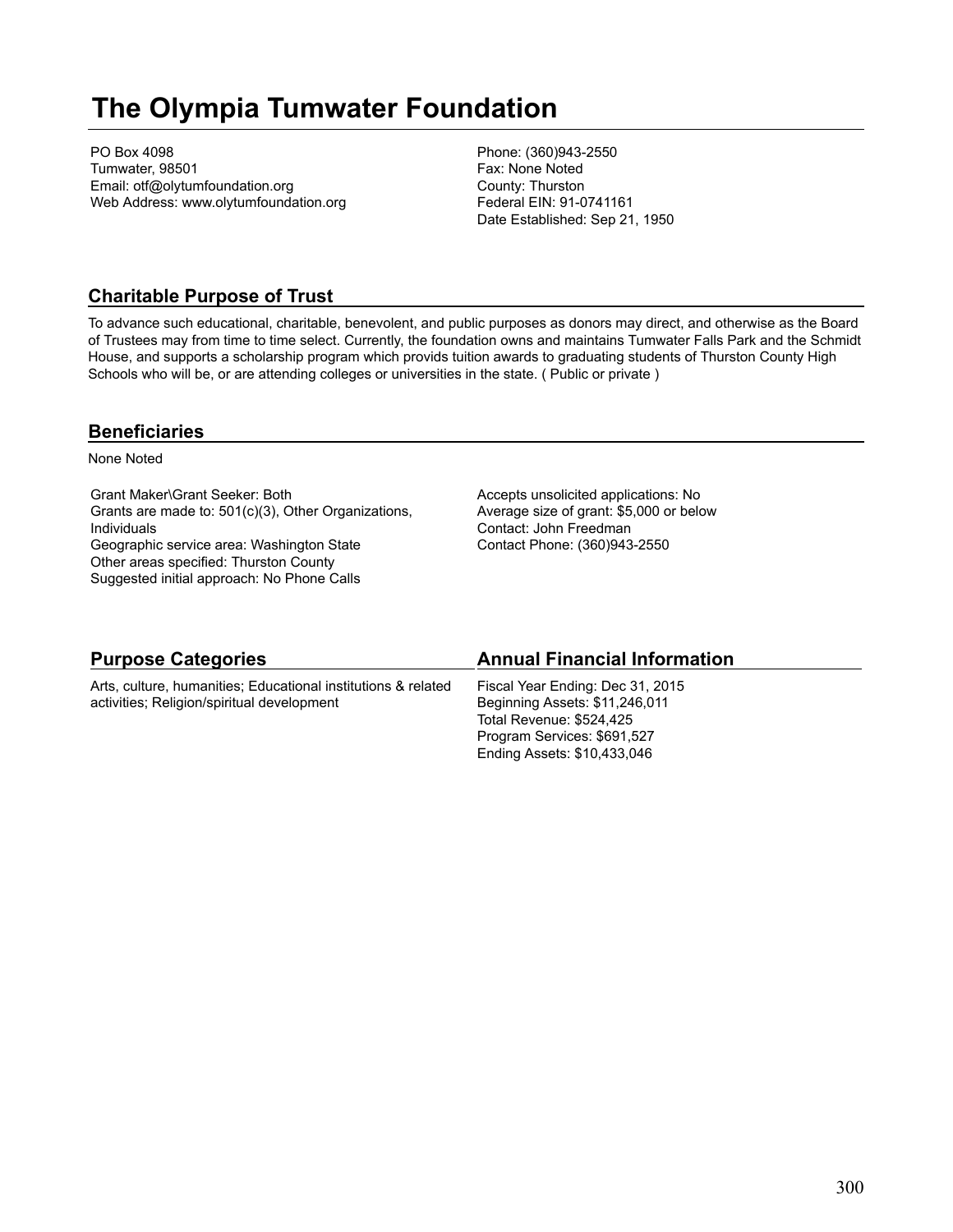# **The Olympic College Foundation**

1600 Chester Avenue Bremerton, 98337 Email: demmons@olympic.edu Web Address: www.olympic.edu/Foundation Phone: (360)475-7125 Fax: None Noted County: Kitsap Federal EIN: 91-1595274 Date Established: Feb 12, 1993

### **Charitable Purpose of Trust**

To support student success and program excellence at Olympic College by promoting and receiving philanthropic gifts for the benefit of Olympic College, including student scholarships, program enhancements, professional development, equipment, capital projects, cultural events and activities that enrich the entire college community.

#### **Beneficiaries**

None Noted

Grant Maker\Grant Seeker: Grant Seeker Grants are made to: None Noted Geographic service area: None Noted Other areas specified: None Noted Suggested initial approach: None Noted

Accepts unsolicited applications: None Noted Average size of grant: None Noted Contact: David Emmons Contact Phone: (360)475-7120

#### **Purpose Categories**

Educational institutions & related activities

#### **Annual Financial Information**

Fiscal Year Ending: Jun 30, 2016 Beginning Assets: \$14,385,836 Total Revenue: \$1,004,942 Program Services: \$965,955 Ending Assets: \$13,656,929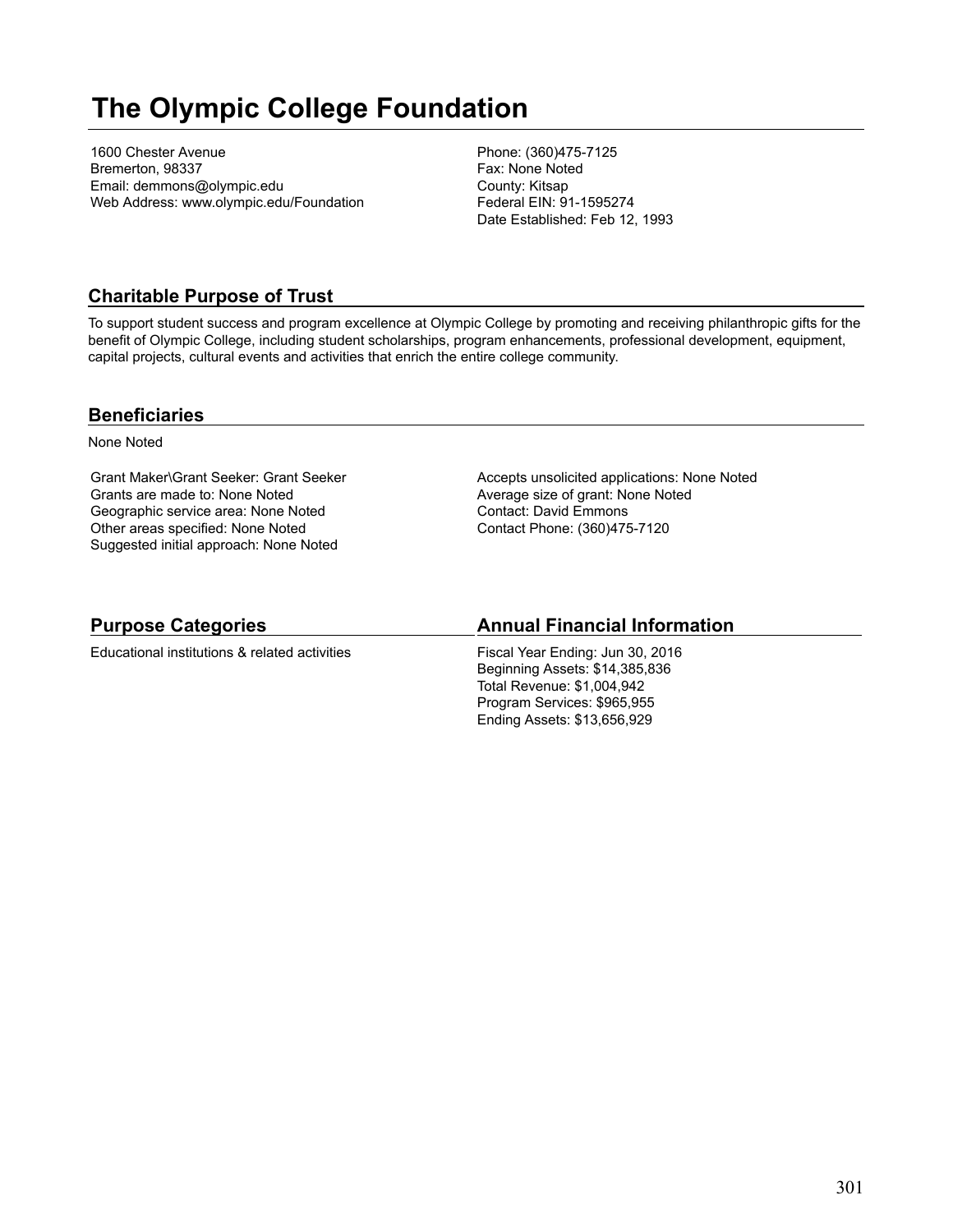# **The Pride Foundation**

2014 E Madison St Ste 300 Seattle, 98122 Email: None Noted Web Address: www.pridefoundation.org Phone: ()- Fax: None Noted County: King Federal EIN: 91-1325007 Date Established: Dec 20, 1985

### **Charitable Purpose of Trust**

To support the needs of the community of lesbians and gay men and their friends.

#### **Beneficiaries**

None Noted

Grant Maker\Grant Seeker: Both Grants are made to: 501(c)(3) Geographic service area: Washington State, Pacific Northwest Other areas specified: None Noted Alaska, Idaho, Montana, Oregon Suggested initial approach: Letter, Call, Email

Accepts unsolicited applications: No Average size of grant: \$5,000 or below Contact: Kris Hermanns Contact Phone: (206)323-3318

### **Purpose Categories**

Arts, culture, humanities; Educational institutions & related activities; Human service-other multipurpose

#### **Annual Financial Information**

Fiscal Year Ending: Mar 31, 2016 Beginning Assets: \$38,135,328 Total Revenue: \$3,011,257 Program Services: \$3,239,189 Ending Assets: \$31,908,712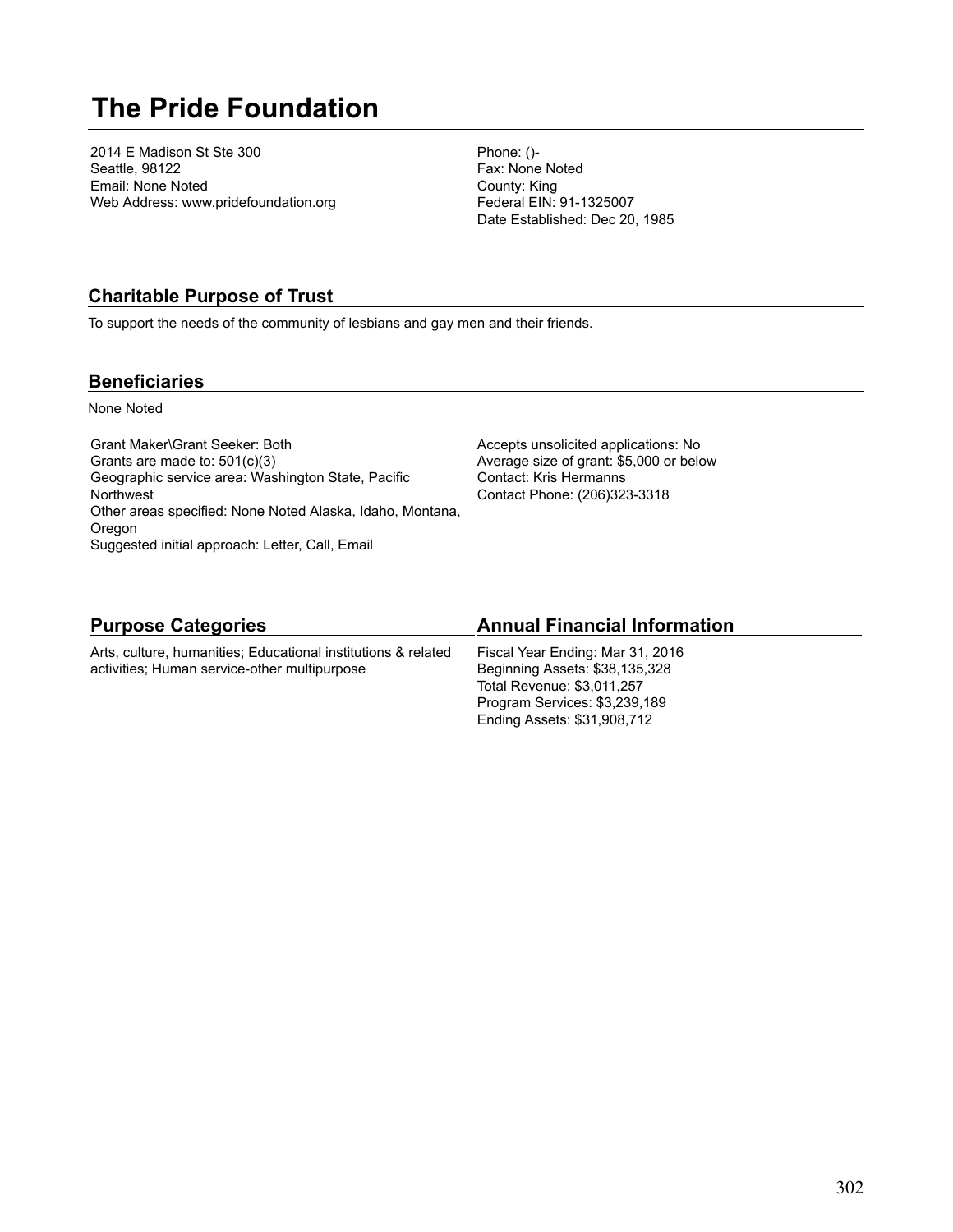# **The R.A.A. Smith And Helen B. Smith Charitable Foundation**

7 N 620 Falcons Trail ST CHARLES, 60175 Email: egsmithl@comcast.net Web Address: None Noted

Phone: ()- Fax: None Noted County: Cowlitz Federal EIN: 91-1732068 Date Established: Mar 04, 1996

### **Charitable Purpose of Trust**

The Organizations charitable purpose is to receive and administer funds for scientific, educational, and charitable purpose within the meaning of section 501 (c)(3) of the Internal Revenue Code of 1986.

#### **Beneficiaries**

None Noted

Grant Maker\Grant Seeker: Grant Maker Grants are made to: 501(c)(3) Geographic service area: None Noted Other areas specified: Cowlitz County, WA Will Consider All Contact Phone: ()- Areas Suggested initial approach: Letter, Call, Email

Accepts unsolicited applications: Yes Average size of grant: \$5,000 or below Contact: None Noted

| <b>Purpose Categories</b>                                | <b>Annual Financial Information</b> |
|----------------------------------------------------------|-------------------------------------|
| Food, nutrition, agriculture; Housing/shelter; Community | Fiscal Year Ending: Dec 31, 2015    |
| improvement/development                                  | Beginning Assets: \$753,913         |
|                                                          | Total Revenue: \$34,630             |
|                                                          | Program Services: \$45,662          |
|                                                          | Ending Assets: \$711,324            |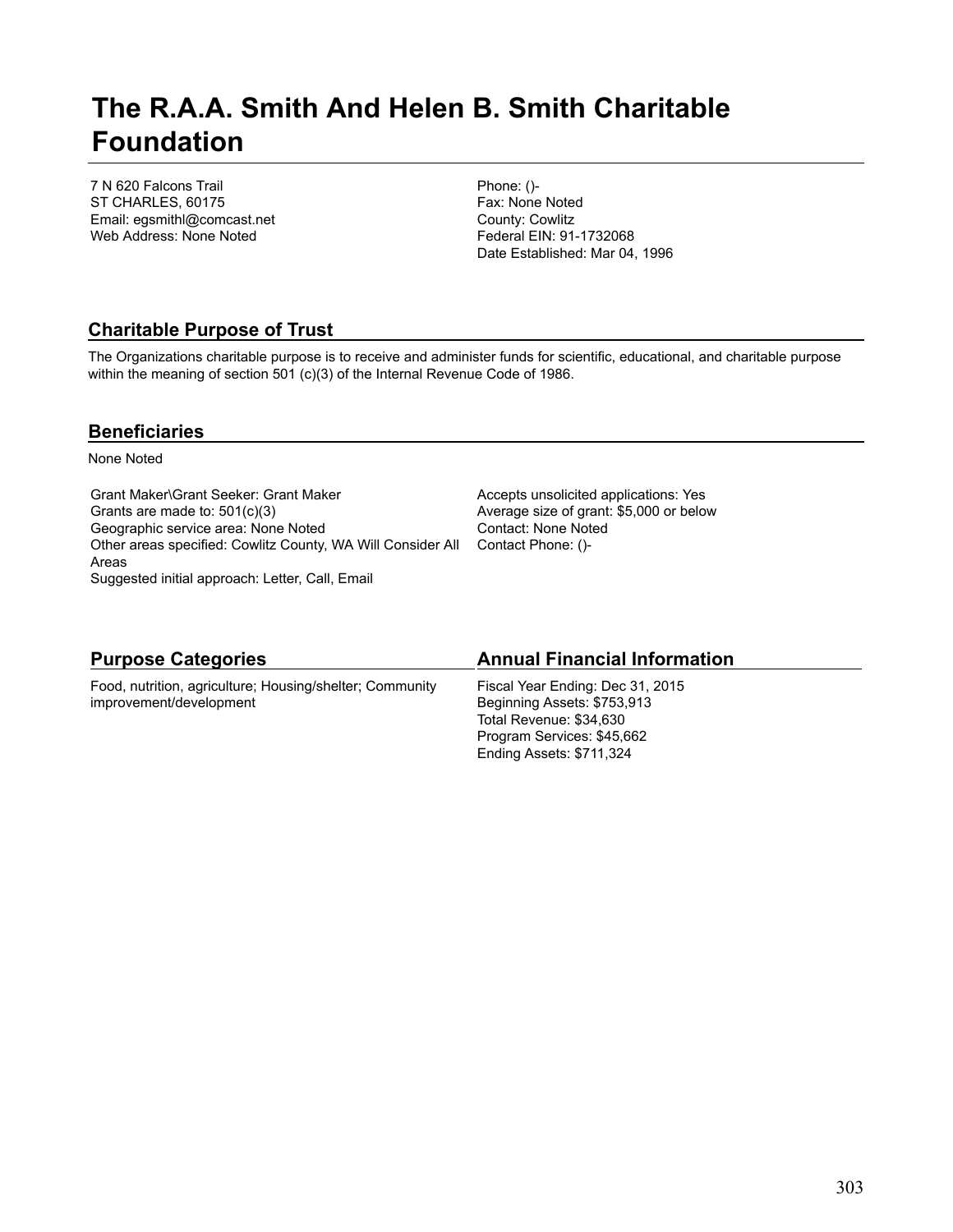# **The REI Foundation**

PO Box 1938 SUMNER, 98390 Email: rhulse@rei.com Web Address: www.rei.com Phone: (253)437-7399 Fax: None Noted County: King Federal EIN: 91-1577992 Date Established: Nov 25, 1992

### **Charitable Purpose of Trust**

Promote diversity among outdoor enthusiasts and conversation stewards; support natural disaster recovery efforts.

#### **Beneficiaries**

None Noted

Grant Maker\Grant Seeker: Grant Maker Grants are made to: 501(c)(3) Geographic service area: US Other areas specified: None Noted Suggested initial approach: None Noted Accepts unsolicited applications: No Average size of grant: \$10,001 to \$25,000 Contact: Mark Bezejko Contact Phone: (253)395-3780

#### **Purpose Categories**

Environmental quality, protection; Youth development; Philanthropy & volunteerism

#### **Annual Financial Information**

Fiscal Year Ending: Dec 31, 2015 Beginning Assets: \$11,255,415 Total Revenue: \$682,997 Program Services: \$1,819,026 Ending Assets: \$8,446,818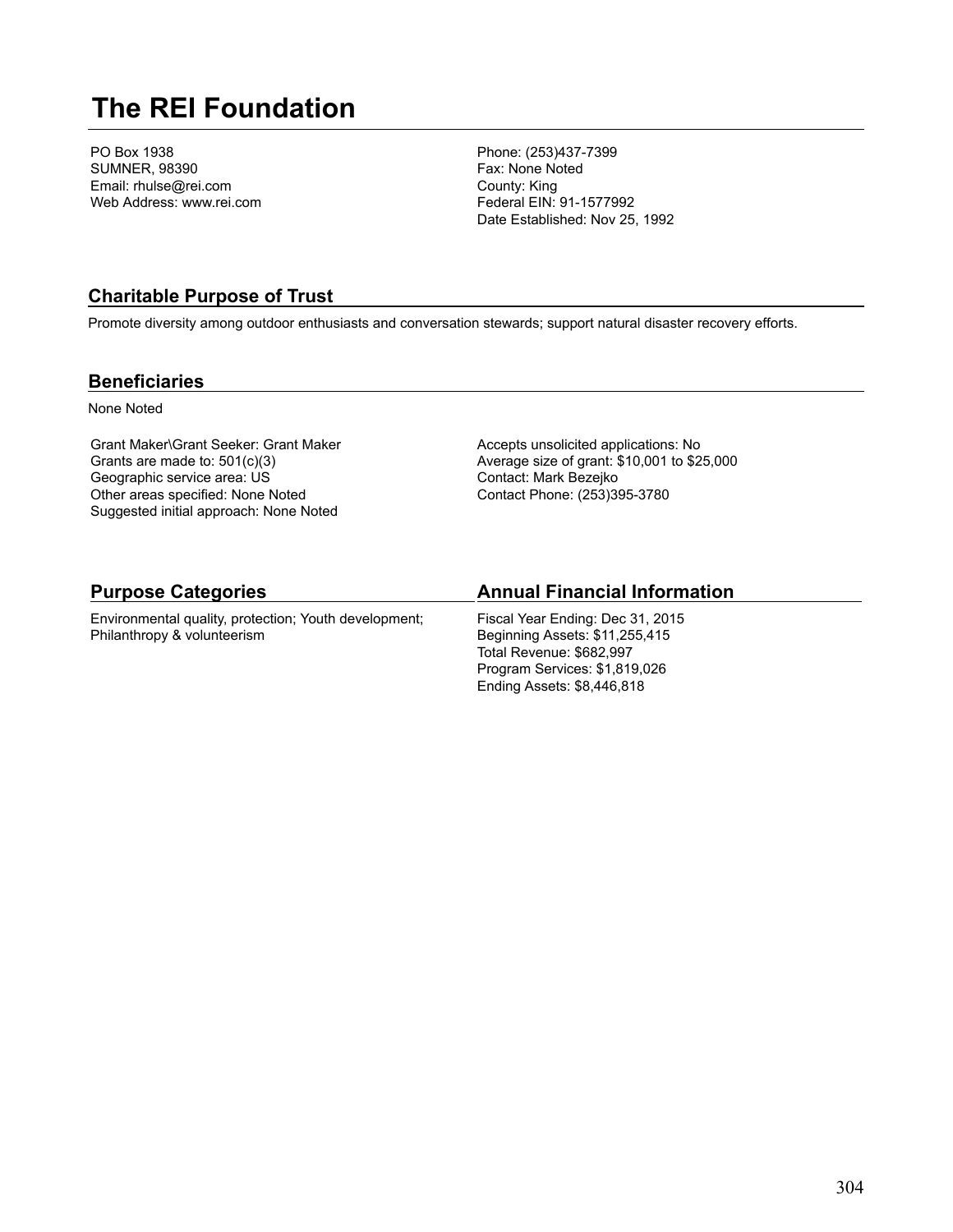# **The Robinson Family Foundation**

8129 NE 166TH ST KENMORE, 98028 Email: mrobinson@therobinsonfamilyfoundation.org Web Address: www.therobinsonfamilyfoundation.org Phone: (425)361-0710 Fax: None Noted County: King Federal EIN: 26-1559211 Date Established: Dec 12, 2007

### **Charitable Purpose of Trust**

The corporation is organized exclusively for charitable, scientific, literary, educational or religious purposes, within the meaning of Section 501(c)(3) of the Internal Revenue Code of 1986, as amended (the "Code"), including, without limitation, grants to other organizations that are tax exempt under Section 501(c)(3) of the Code.

#### **Beneficiaries**

None Noted

Grant Maker\Grant Seeker: Grant Maker Grants are made to: 501(c)(3) Geographic service area: Washington State Other areas specified: None Noted Suggested initial approach: No Phone Calls, Email Accepts unsolicited applications: Yes Average size of grant: \$10,001 to \$25,000 Contact: Mark Robinson Contact Phone: (206)351-5630

Ending Assets: \$743,775

| <b>Purpose Categories</b>                                                                        | <b>Annual Financial Information</b> |
|--------------------------------------------------------------------------------------------------|-------------------------------------|
| Educational institutions & related activities; Health-general & Fiscal Year Ending: Dec 31, 2015 |                                     |
| rehabilitative: Youth development                                                                | Beginning Assets: \$779,275         |
|                                                                                                  | Total Revenue: \$18,001             |
|                                                                                                  | Program Services: \$54,416          |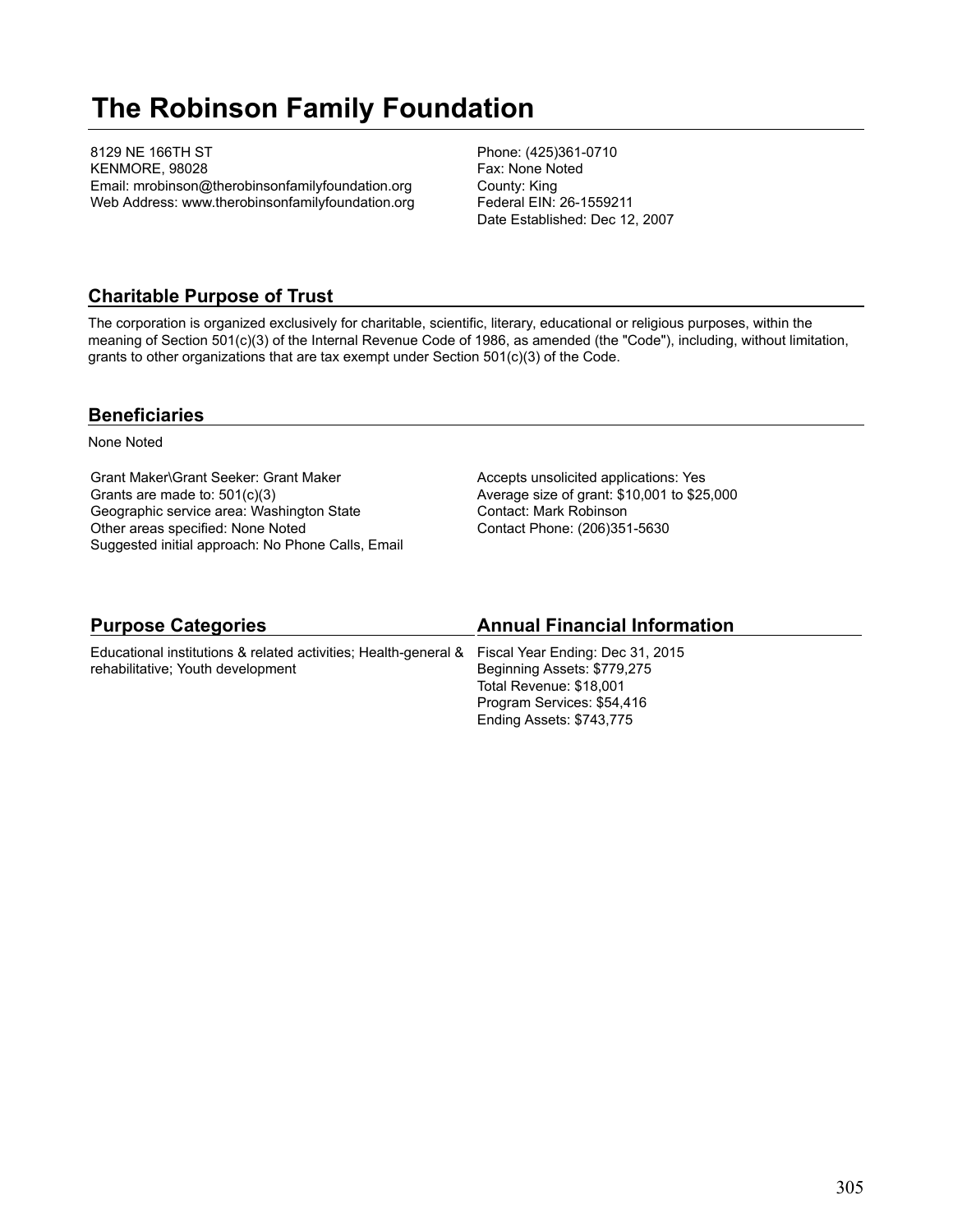# **The Sailing Foundation**

2635 151st Place NE REDMOND, 98052 Email: sailingmatters@live.com Web Address: www.thesailingfoundation.org Phone: ()- Fax: None Noted County: King Federal EIN: 23-7119643 Date Established: Jun 17, 1971

### **Charitable Purpose of Trust**

To establish a sailing instruction program with particular emphasis on young people, which will be open to the public, To provide a program to train skippers and crews for the Olympics and other major national and international sailing events, To encourage the preservation of sailing vessels of historical interest for training purposes.

#### **Beneficiaries**

None Noted

Grant Maker\Grant Seeker: Both Grants are made to: Other Organizations, Individuals Geographic service area: Washington State, Pacific **Northwest** Other areas specified: None Noted Suggested initial approach: Letter, Email

Accepts unsolicited applications: Yes Average size of grant: \$5,000 or below Contact: JOHN VYNNE Contact Phone: (425)985-0213

#### **Purpose Categories** Recreation, leisure, sports, athletics; Youth development; Educational institutions & related activities **Annual Financial Information** Fiscal Year Ending: Dec 31, 2016 Beginning Assets: \$403,916 Total Revenue: \$89,120 Program Services: \$152,108 Ending Assets: \$358,677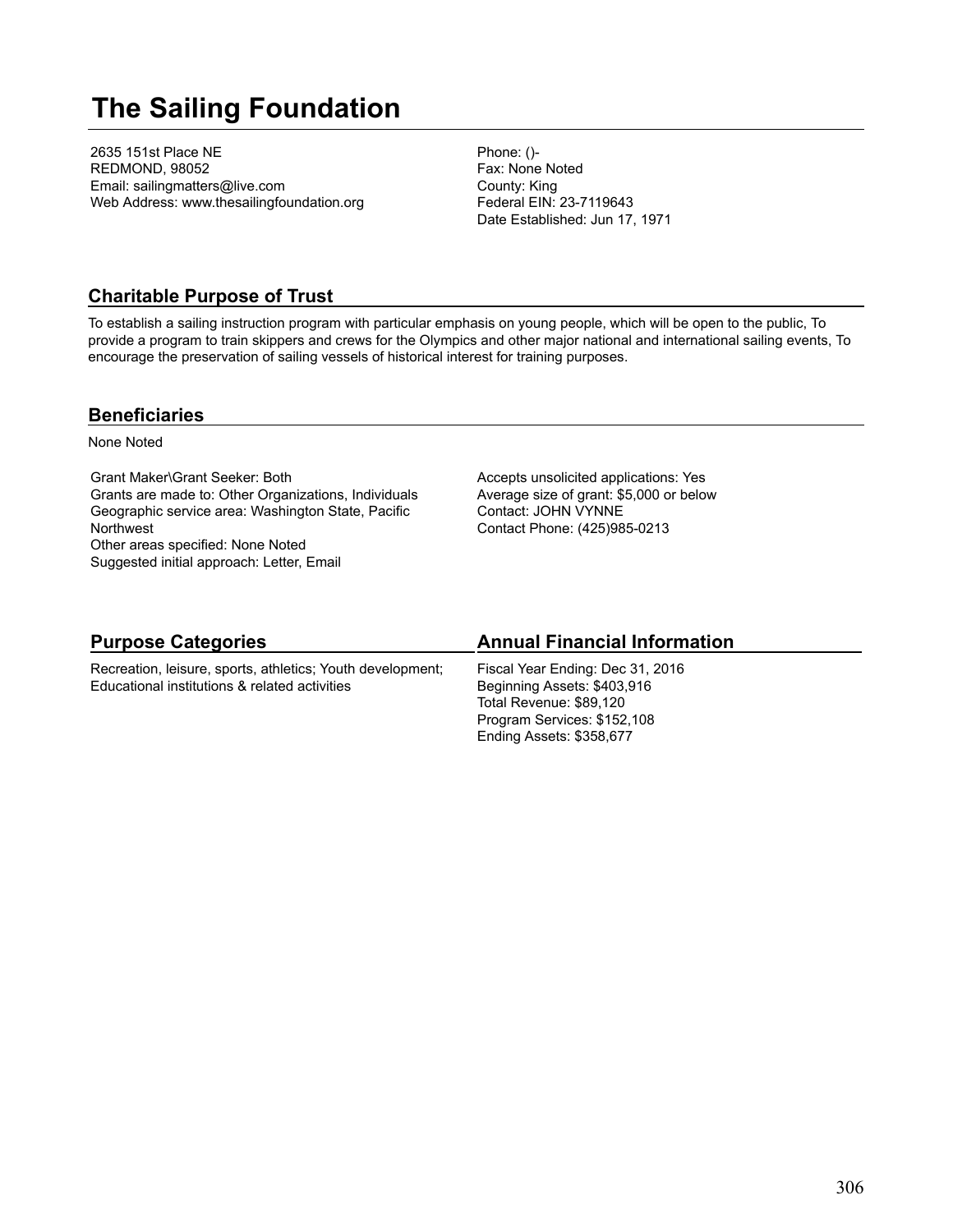# **The Skagit Community Foundation**

PO Box 1763 MOUNT VERNON, 98273 Email: director@skagitcf.org Web Address: www.skagitcf.org Phone: ()- Fax: None Noted County: Skagit Federal EIN: 91-1572414 Date Established: Jan 21, 1993

### **Charitable Purpose of Trust**

Promote local philanthropy and support nonprofit organizations through impactful grants.

### **Beneficiaries**

The Seattle Foundation 1200 Fifth Avenue, Suite 1300 Seattle, WA 98101

Grant Maker\Grant Seeker: Both Grants are made to: 501(c)(3), Other Organizations, Individuals Geographic service area: None Noted Other areas specified: Skagit County Suggested initial approach: Email

Accepts unsolicited applications: Yes Average size of grant: \$5,000 or below Contact: Mary J. McGoffin Contact Phone: (360)419-3181

# **Purpose Categories**

Arts, culture, humanities; Human service-other multipurpose; Fiscal Year Ending: Dec 31, 2016 Philanthropy & volunteerism

# **Annual Financial Information**

Beginning Assets: \$5,063,077 Total Revenue: \$854,388 Program Services: \$527,752 Ending Assets: \$5,517,450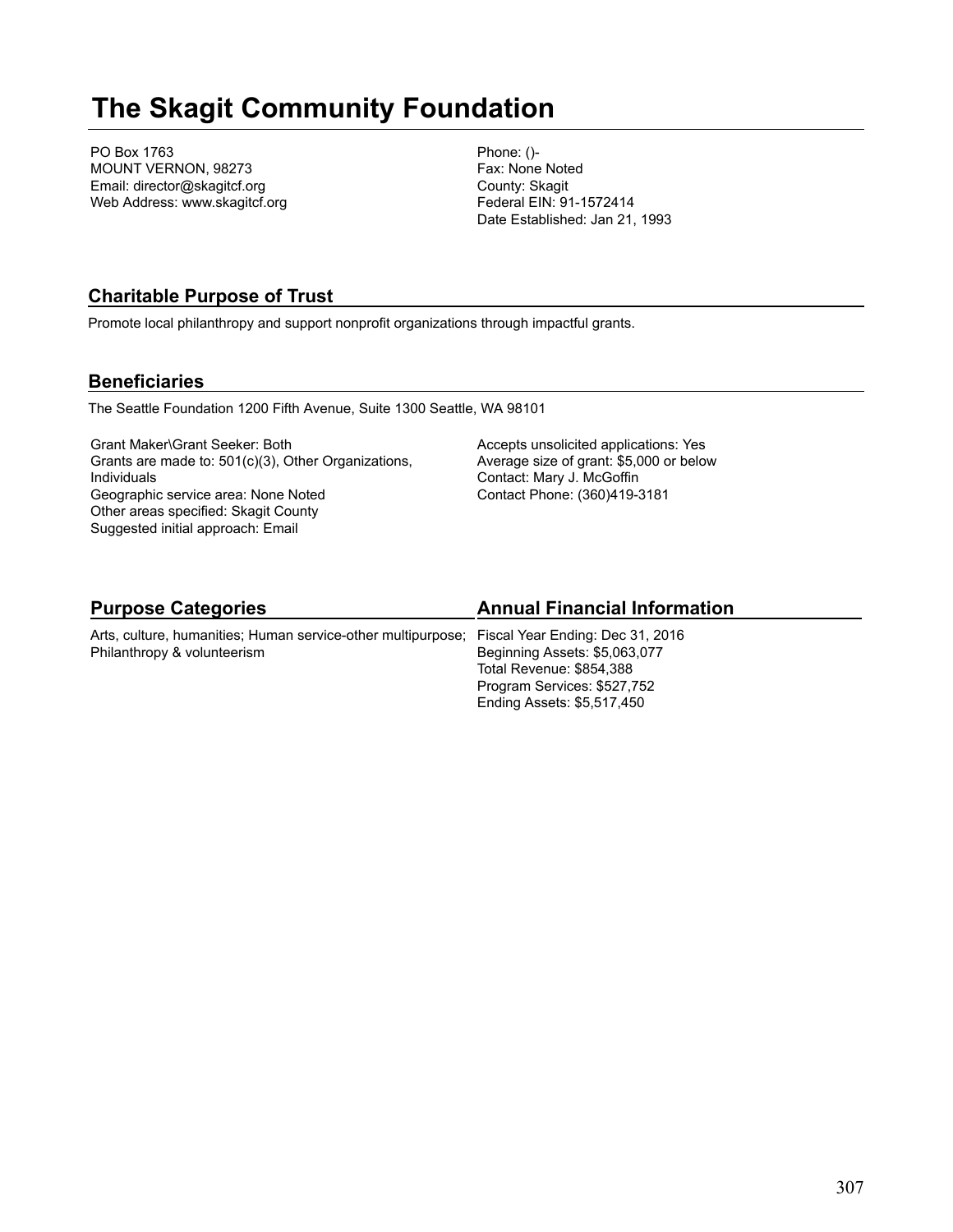# **The Spring Family Trail Fund**

5015 - 88th Avenue SE MERCER ISLAND, 98040 Email: johnespring@gmail.com Web Address: www.springtrailtrust.org Phone: (206)275-1464 Fax: None Noted County: King Federal EIN: 91-6512799 Date Established: Jul 01, 2000

### **Charitable Purpose of Trust**

Organization is dedicated to the enhancement of hiking opportunities.

#### **Beneficiaries**

None Noted

Grant Maker\Grant Seeker: Both Grants are made to: 501(c)(3) Geographic service area: Washington State Other areas specified: None Noted Suggested initial approach: Email

Accepts unsolicited applications: Yes Average size of grant: \$5,001 to \$10,000 Contact: John E. Spring Contact Phone: (206)718-4441

#### **Purpose Categories**

Civil rights/civil liberties

### **Annual Financial Information**

Fiscal Year Ending: Nov 30, 2016 Beginning Assets: \$82,993 Total Revenue: \$115,264 Program Services: \$754 Ending Assets: \$97,503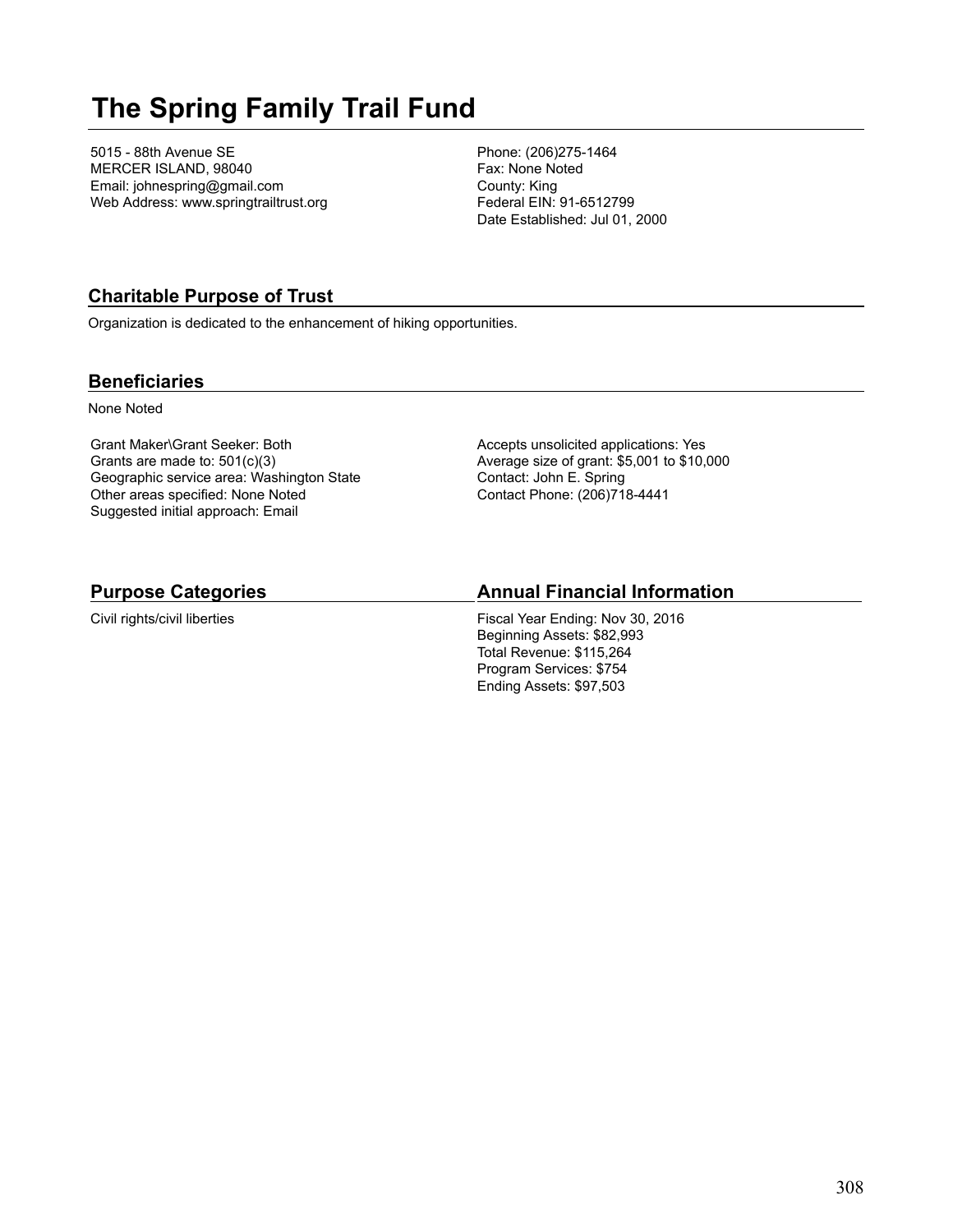# **The Washington Stem Center**

210 S Hudson St SEATTLE, 98134 Email: cindy@washingtonstem.org Web Address: www.washingtonstem.org Phone: ()- Fax: None Noted County: King Federal EIN: 27-2133169 Date Established: Dec 22, 2009

#### **Charitable Purpose of Trust**

The Corporation is organized exclusively for charitable and educational purposes within the meaning of section 501(c)(3) of the Internal Revenue Code of 1986, as amended.

#### **Beneficiaries**

None Noted

Grant Maker\Grant Seeker: Both Grants are made to: Other Organizations Geographic service area: Washington State Other areas specified: None Noted Suggested initial approach: None Noted

Accepts unsolicited applications: No Average size of grant: None Noted Contact: CAROLINE KING, CEO Contact Phone: (206)658-4320

# **Purpose Categories**

Educational institutions & related activities

### **Annual Financial Information**

Fiscal Year Ending: Dec 31, 2016 Beginning Assets: \$7,199,557 Total Revenue: \$6,993,046 Program Services: \$5,881,798 Ending Assets: \$8,385,949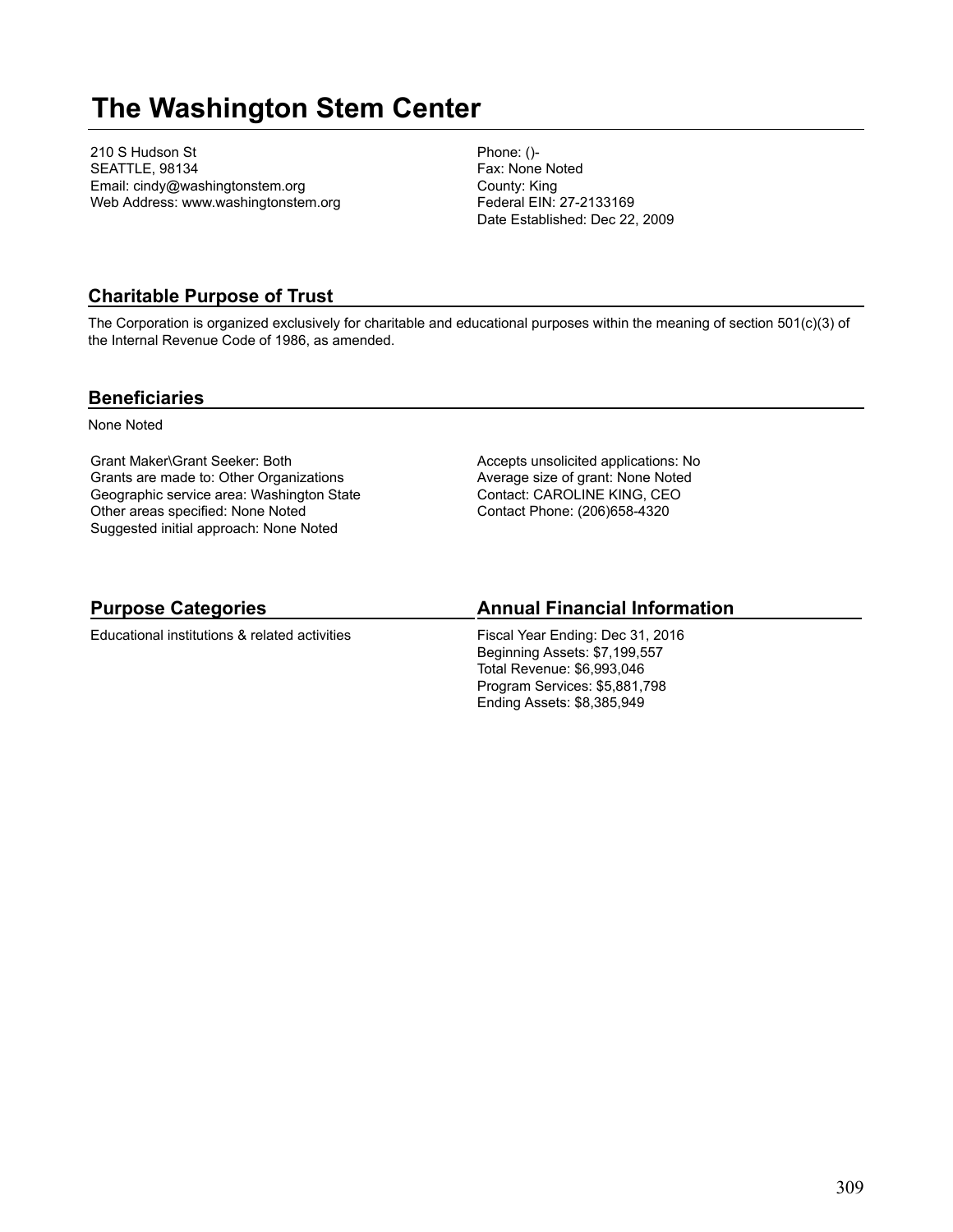# **The Willow Foundation**

C/o WithumSmith+Brown PC 1411 Broadway, 9th FL NEW YORK, 10018 Email: None Noted Web Address: None Noted

Phone: (212)750-3262 Fax: None Noted County: King Federal EIN: 91-1907445 Date Established: Apr 22, 1998

### **Charitable Purpose of Trust**

To provide grants to other organizations that are tax exempt under Section 502 (c)(3) of the Code of 1986.

#### **Beneficiaries**

None Noted

Grant Maker\Grant Seeker: Grant Maker Grants are made to: 501(c)(3) Geographic service area: Pacific Northwest Other areas specified: None Noted Suggested initial approach: No Phone Calls Accepts unsolicited applications: No Average size of grant: \$5,000 or below Contact: None Noted Contact Phone: ()-

#### **Purpose Categories**

Human service-other multipurpose

### **Annual Financial Information**

Fiscal Year Ending: Dec 31, 2016 Beginning Assets: \$227,628 Total Revenue: \$28,873 Program Services: \$33,442 Ending Assets: \$223,059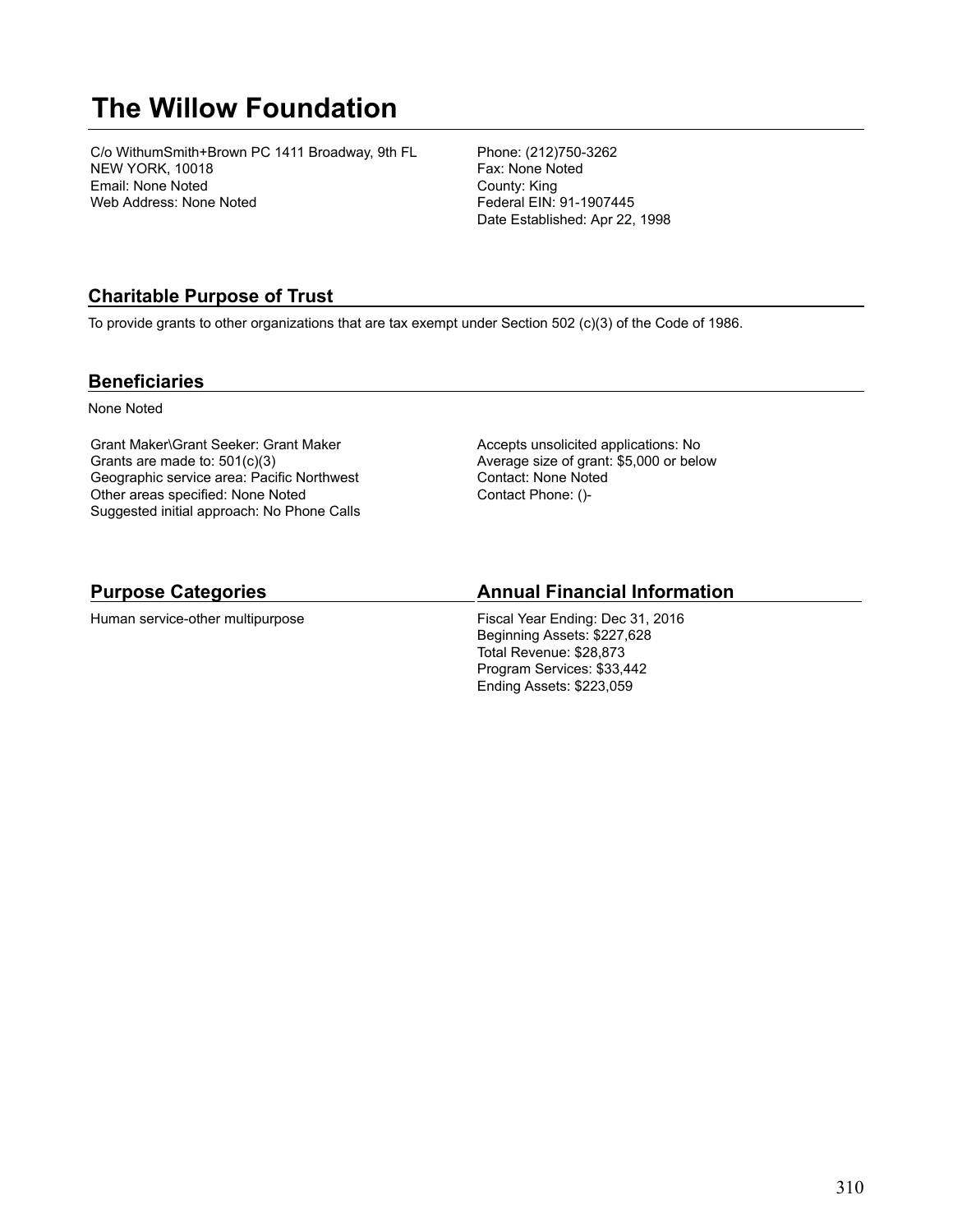# **Together Center**

16225 NE 87th, Ste A-5 Redmond, 98052 Email: info@togethercenter.org Web Address: www.togethercenter.org Phone: ()- Fax: None Noted County: King Federal EIN: 91-1508791 Date Established: Nov 13, 1990

### **Charitable Purpose of Trust**

Together Center provides a home for a wide spectrum of nonprofit social service agencies. By joining resources at one location, Together Center offers families "one stop" shopping for services. Together Center furnishes a cost efficient home and a focal point for collaboration by human service organizations, volunteers & the community.

#### **Beneficiaries**

None Noted

Grant Maker\Grant Seeker: Grant Seeker Grants are made to: None Noted Geographic service area: None Noted Other areas specified: None Noted Suggested initial approach: None Noted

Accepts unsolicited applications: None Noted Average size of grant: None Noted Contact: Pam Mauk Contact Phone: (425)869-1174

#### **Purpose Categories**

Human service-other multipurpose

#### **Annual Financial Information**

Fiscal Year Ending: Dec 31, 2016 Beginning Assets: \$2,365,630 Total Revenue: \$669,490 Program Services: \$654,610 Ending Assets: \$2,307,202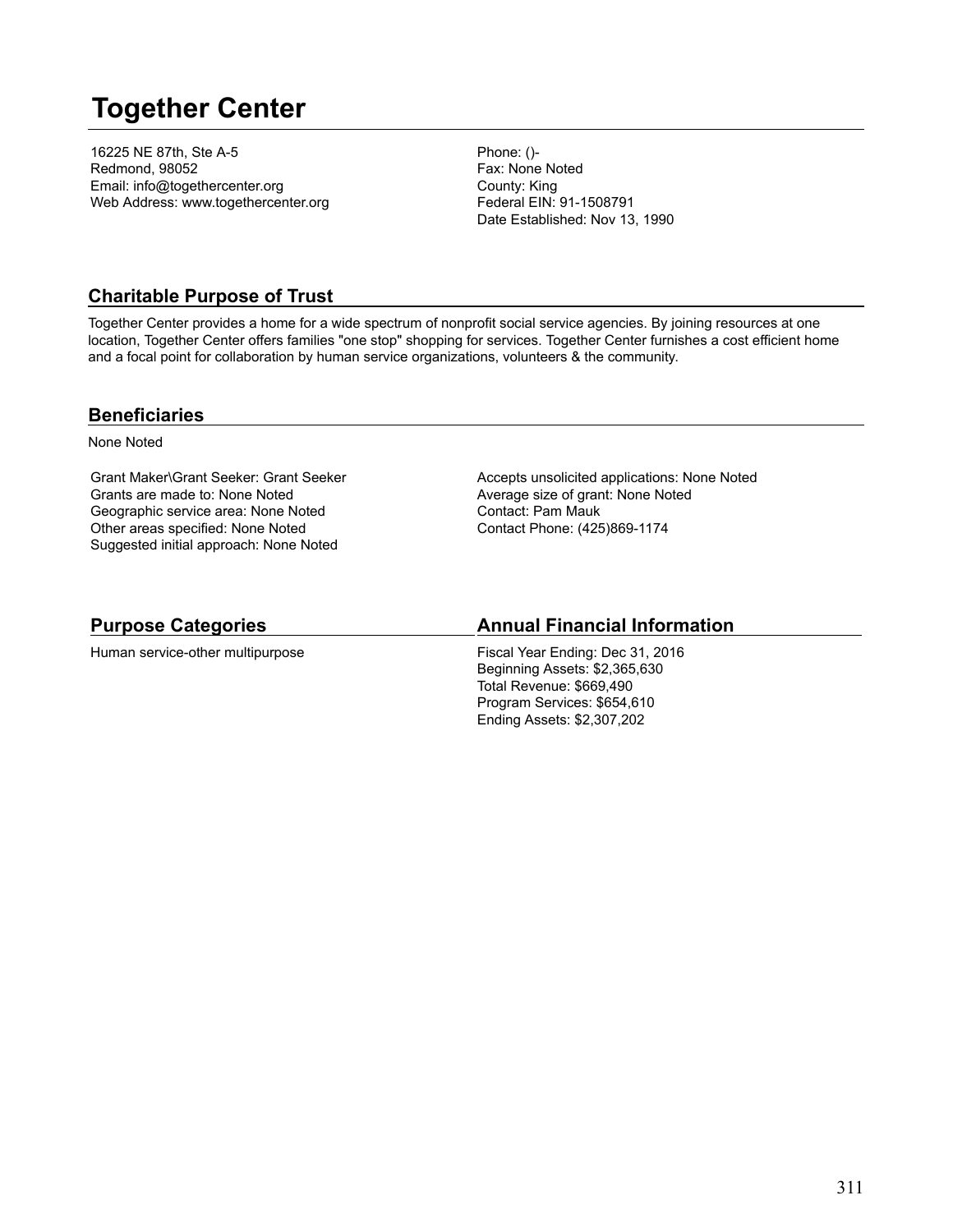# **Treehouse**

2100 - 24th Avenue S. Suite 200 Seattle, 98144 Email: info@treehouseforkids.org Web Address: www.treehouseforkids.org Phone: (206)767-7773 Fax: None Noted County: King Federal EIN: 91-1425676 Date Established: Oct 10, 1988

### **Charitable Purpose of Trust**

Treehouse helps 6,000 foster kids each year through programs that help them succeed in school, fulfill regular material needs and provide important childhood experiences that every child deserves. Founded in 1988, has set an ambitious goal that foster youth in King County will graduate high school at the same rate as their peers with a plan for their future by 2017.

#### **Beneficiaries**

None Noted

Grant Maker\Grant Seeker: Grant Seeker Grants are made to: None Noted Geographic service area: None Noted Other areas specified: None Noted Suggested initial approach: None Noted

Accepts unsolicited applications: None Noted Average size of grant: None Noted Contact: JESSICA ROSS, CHIEF DEVELOPMENT OFFICER Contact Phone: (206)267-5110

### **Purpose Categories**

Youth development; Human service-other multipurpose; Educational institutions & related activities

### **Annual Financial Information**

Fiscal Year Ending: Sep 30, 2016 Beginning Assets: \$12,614,410 Total Revenue: \$8,889,699 Program Services: \$10,298,488 Ending Assets: \$11,431,818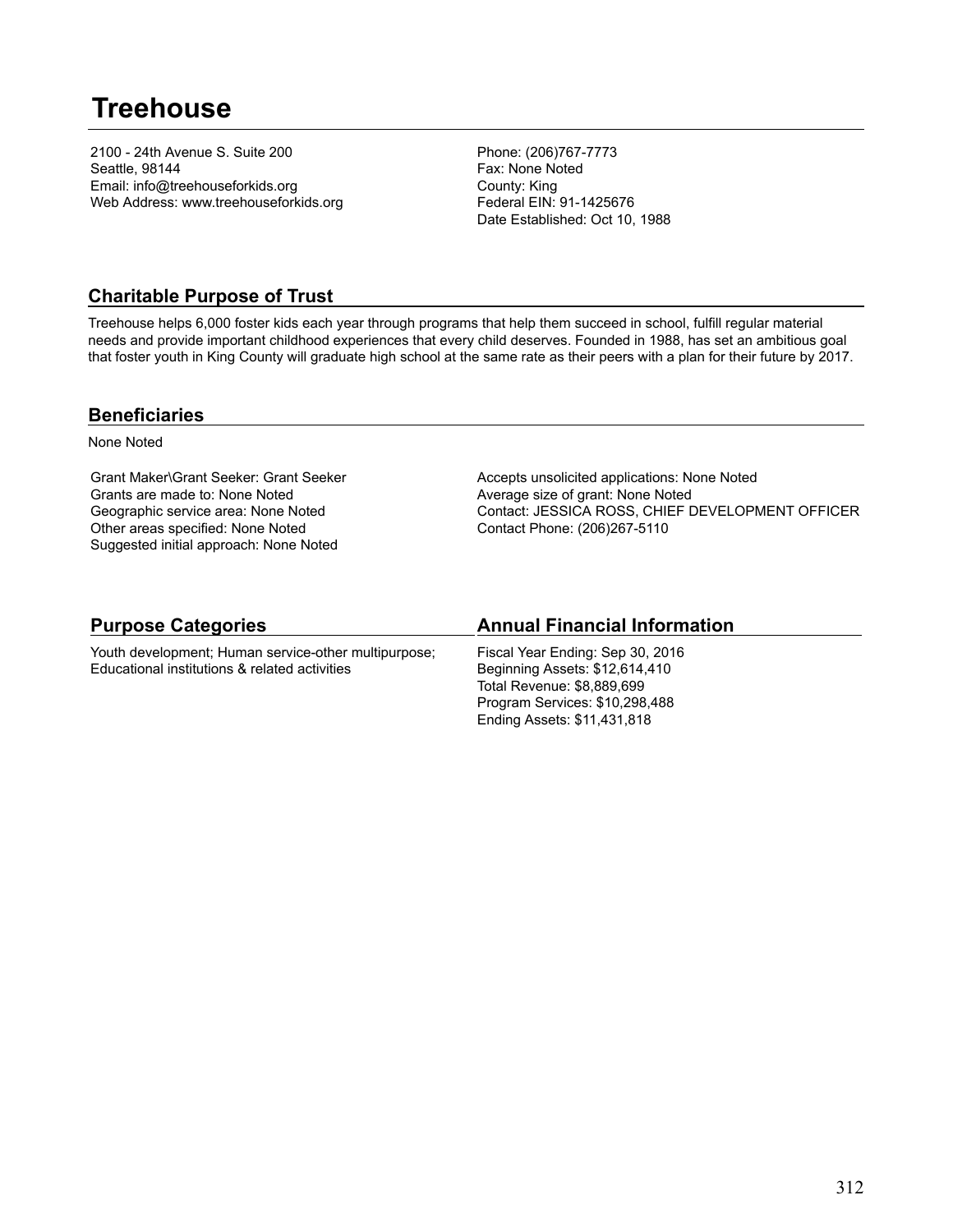# **Tri State Hospital Foundation**

PO Box 636 Clarkston, 99403 Email: rsturmer@tristatehospital.org Web Address: www.tristatehospital.org Phone: (509)758-8768 Fax: None Noted County: Asotin Federal EIN: 91-1307818 Date Established: Jul 24, 1985

### **Charitable Purpose of Trust**

Tri State Hospital Foundation is devoted to helping Tri State Memorial Hospital place people and their health as the first priority.

#### **Beneficiaries**

None Noted

Grant Maker\Grant Seeker: Grant Seeker Grants are made to: None Noted Geographic service area: None Noted Other areas specified: None Noted Suggested initial approach: None Noted

Accepts unsolicited applications: None Noted Average size of grant: None Noted Contact: Polly Blasko Knelsen Contact Phone: (509)758-4902

# **Purpose Categories**

Health-general & rehabilitative; Human service-other multipurpose; Community improvement/development

# **Annual Financial Information**

Fiscal Year Ending: Dec 31, 2015 Beginning Assets: \$3,793,758 Total Revenue: \$604,334 Program Services: \$375,645 Ending Assets: \$3,971,614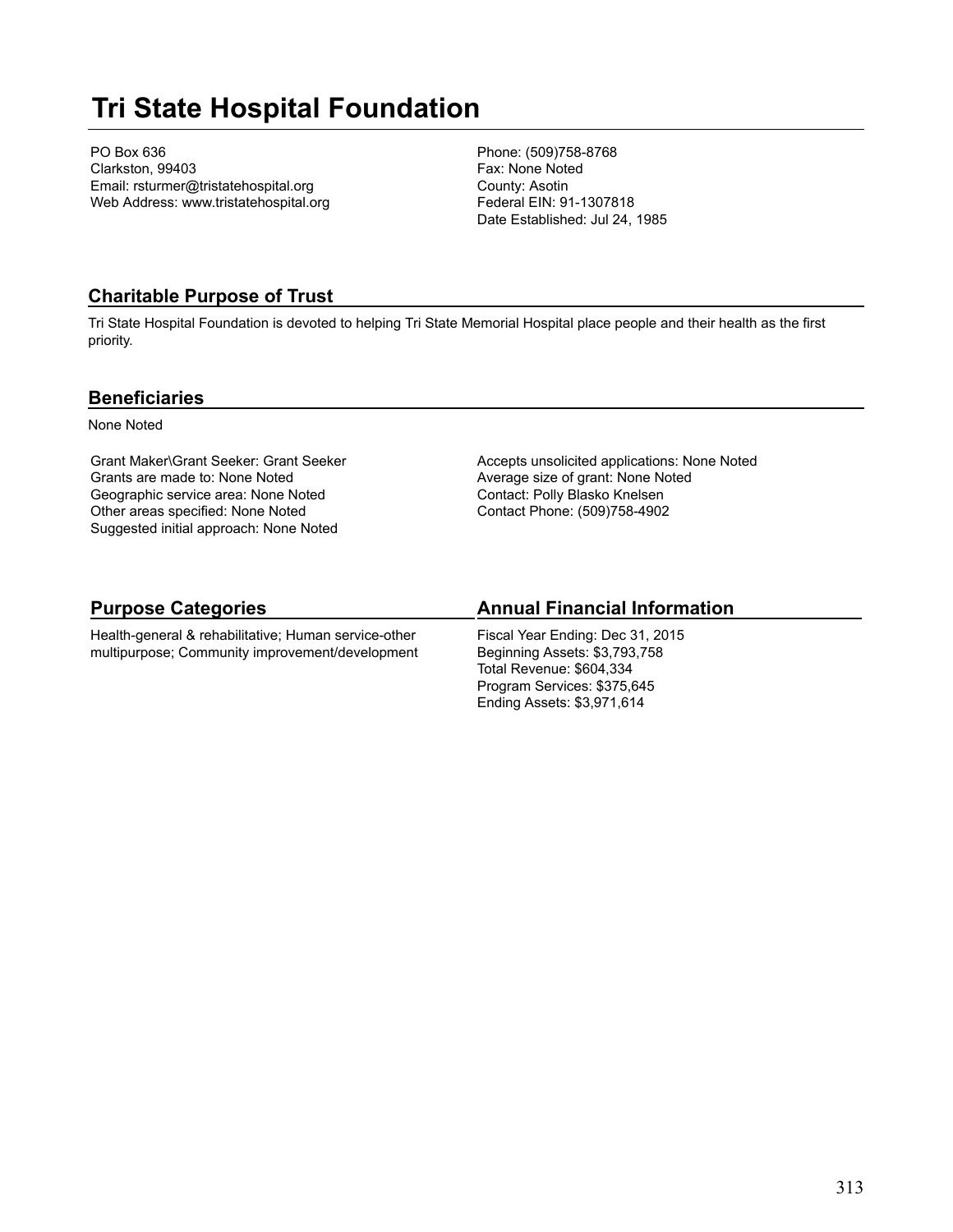# **TSF Properties**

C/o The Seattle Foundation 1601 5th Ave, Ste 1900 SEATTLE, 98101 Email: info@seattlefoundation.org Web Address: www.Seattlefoundation.org

Phone: (206)622-7673 Fax: None Noted County: King Federal EIN: 91-2016094 Date Established: Jun 15, 2000

### **Charitable Purpose of Trust**

TSF Properties is a Supporting Organization of The Seattle Foundation. It was formed as a separate non-profit to receive, hold and dispose of its property donations.

#### **Beneficiaries**

The Seattle Foundation 1200 - 5th Avenue, Suite 1300 Seattle, WA 98101

Grant Maker\Grant Seeker: None Noted Grants are made to: None Noted Geographic service area: None Noted Other areas specified: None Noted Suggested initial approach: None Noted Accepts unsolicited applications: None Noted Average size of grant: None Noted Contact: None Noted Contact Phone: ()-

### **Purpose Categories**

None Noted

# **Annual Financial Information**

Fiscal Year Ending: Dec 31, 2015 Beginning Assets: \$149,715 Total Revenue: \$2,777,210 Program Services: \$1,193,251 Ending Assets: \$2,206,712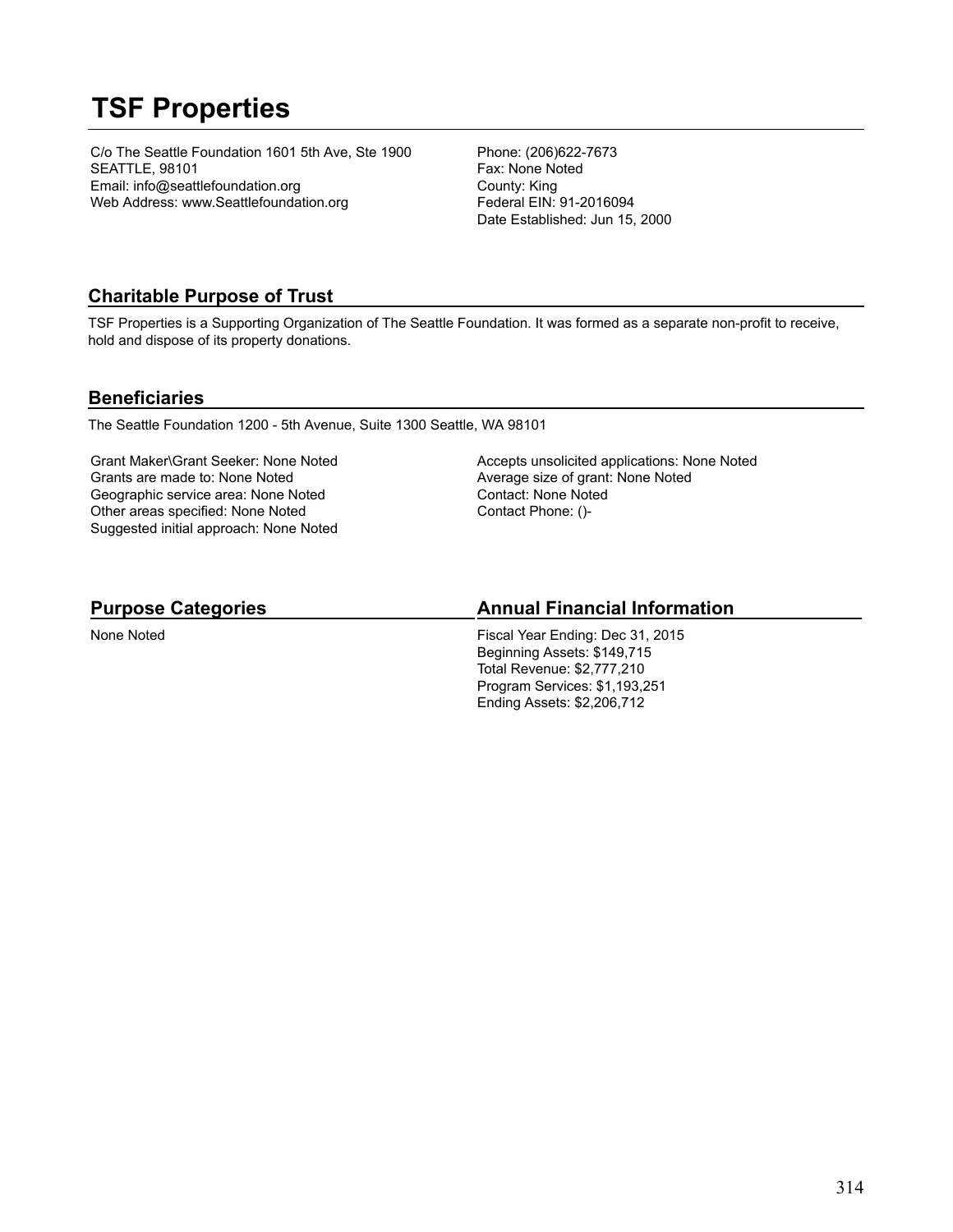# **United Indians of All Tribes Foundation**

PO Box 99100 Seattle, 98139 Email: ljordon@unitedindians.org Web Address: www.unitedindians.org Phone: (206)282-3640 Fax: None Noted County: King Federal EIN: 91-0889016 Date Established: Jan 01, 1970

### **Charitable Purpose of Trust**

To provide educational, counseling, employment assistance, cultural and nutritional services to the Native American children, youth, adults, elders and families living in metrolpolitan Seattle.

#### **Beneficiaries**

None Noted

Grant Maker\Grant Seeker: Grant Seeker Grants are made to: None Noted Geographic service area: None Noted Other areas specified: None Noted Suggested initial approach: None Noted

Accepts unsolicited applications: None Noted Average size of grant: None Noted Contact: MICHAEL TULEE Contact Phone: (206)829-2214

# **Purpose Categories**

Arts, culture, humanities; Employment/jobs; Housing/shelter

# **Annual Financial Information**

Fiscal Year Ending: Jun 30, 2016 Beginning Assets: \$1,757,607 Total Revenue: \$3,121,366 Program Services: \$2,945,094 Ending Assets: \$1,997,519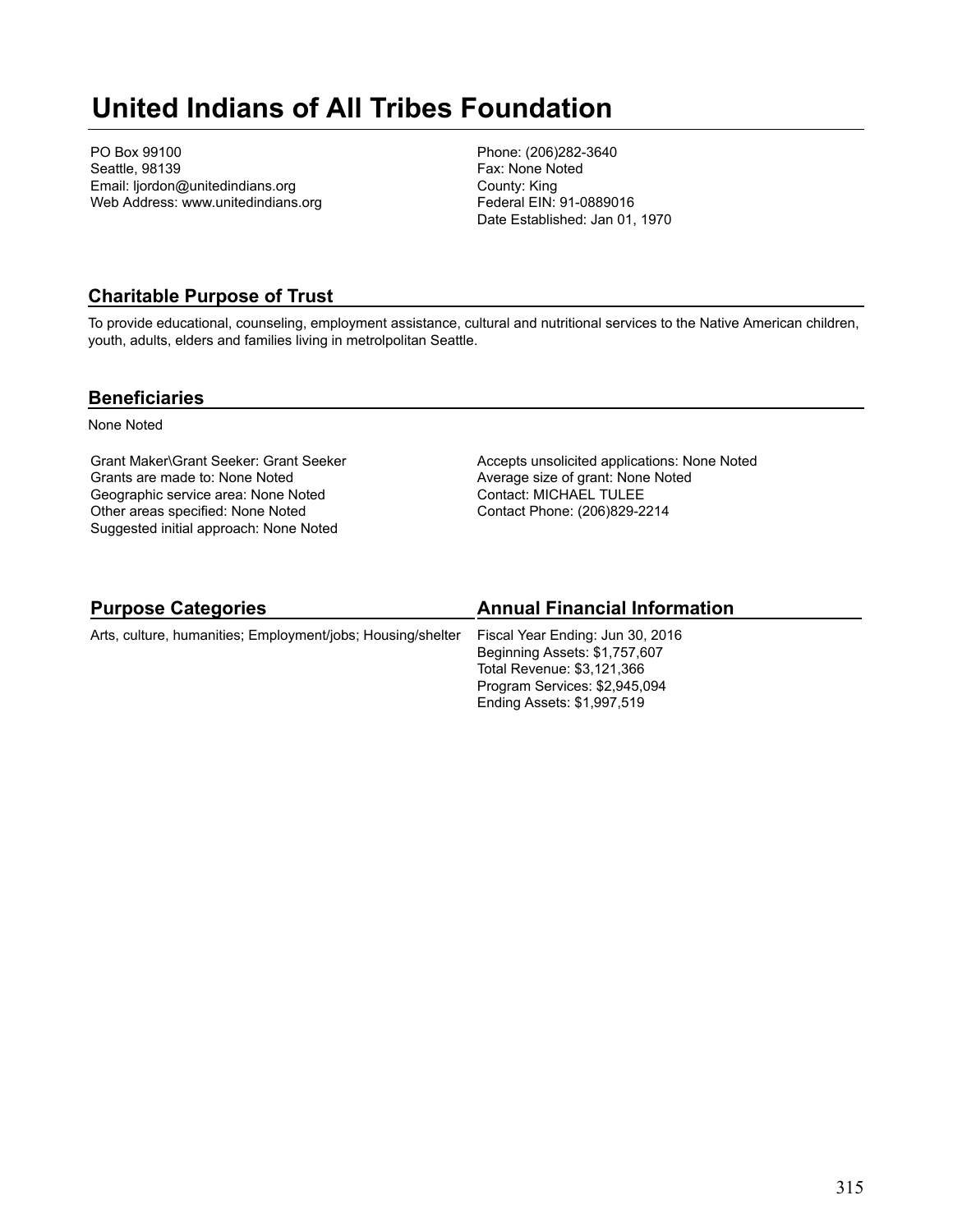# **United Way of Clallam County**

PO Box 937 Port Angeles, 98362-0161 Email: info@unitedwayclallam.org Web Address: www.unitedwayclallam.org Phone: (360)457-0529 Fax: None Noted County: Clallam Federal EIN: 91-0714632 Date Established: Nov 12, 1952

### **Charitable Purpose of Trust**

To accept contributions of assets, nuture their growth, and distribute earned income to community health and human service agencies.

#### **Beneficiaries**

None Noted

Grant Maker\Grant Seeker: None Noted Grants are made to: 501(c)(3), Other Organizations Geographic service area: Washington State Other areas specified: Chellan Suggested initial approach: Call

Accepts unsolicited applications: No Average size of grant: \$5,001 to \$10,000 Contact: CHRISTY SMITH Contact Phone: (360)457-3011

# **Purpose Categories**

Human service-other multipurpose; Philanthropy & volunteerism; Community improvement/development

### **Annual Financial Information**

Fiscal Year Ending: Mar 31, 2016 Beginning Assets: \$5,000,112 Total Revenue: \$869,751 Program Services: \$874,261 Ending Assets: \$4,565,650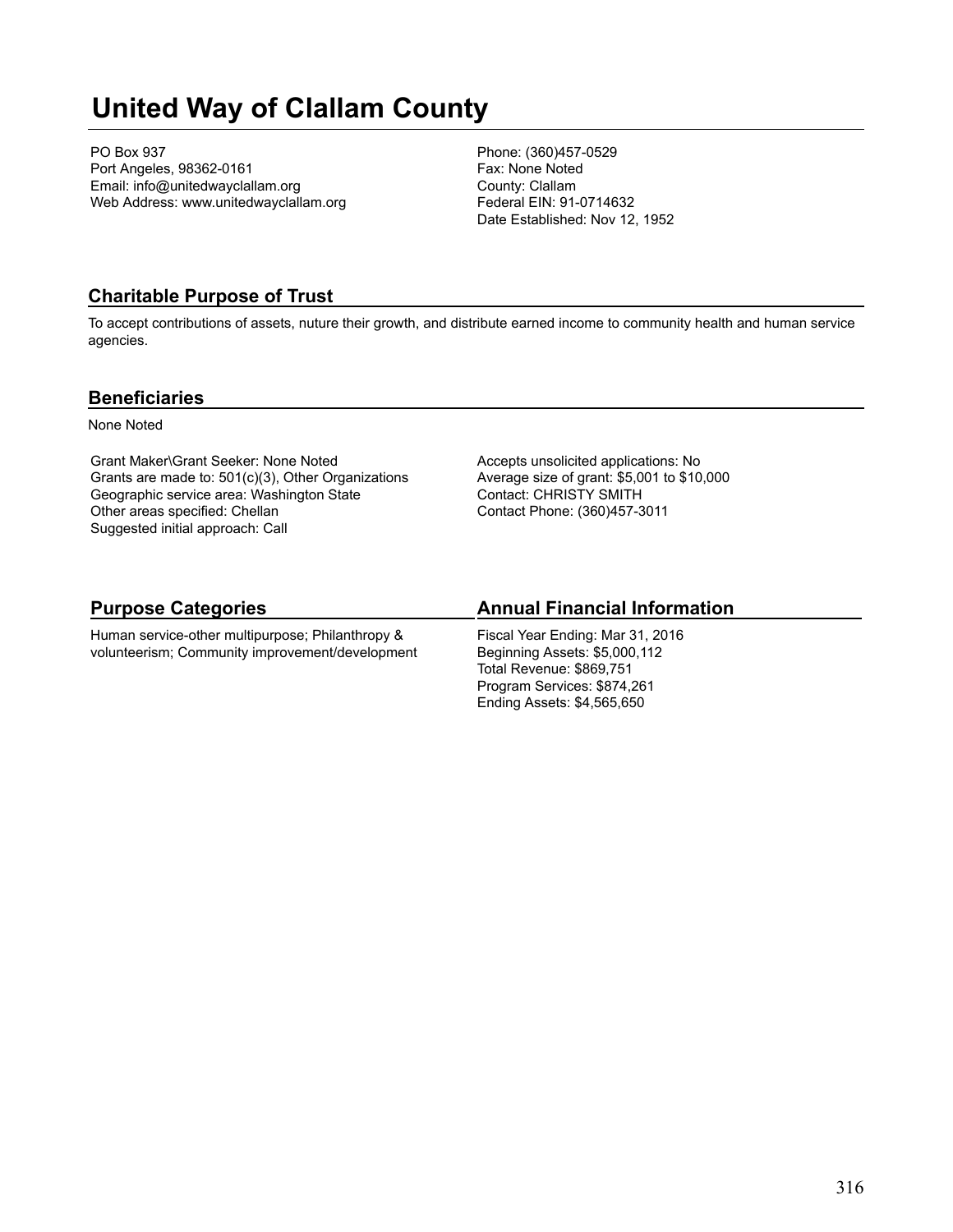# **United Way of Grant County**

PO Drawer H Moses Lake, 98837 Email: uwaygc@atnet.net Web Address: www.unitedway-wa.org/grant/ Phone: (509)762-8411 Fax: None Noted County: Grant Federal EIN: 91-0646357 Date Established: Nov 03, 1955

#### **Charitable Purpose of Trust**

Fundraising for non-profit social service agencies. Our mission is to increase the organized capacity of people to care for one another.

#### **Beneficiaries**

None Noted

Grant Maker\Grant Seeker: Both Grants are made to: 501(c)(3) Geographic service area: None Noted Other areas specified: Grant County Suggested initial approach: Letter

Accepts unsolicited applications: Yes Average size of grant: None Noted Contact: Tina Wentworth, Executive Director Contact Phone: (509)762-8411

### **Purpose Categories**

Arts, culture, humanities; Educational institutions & related activities; Health-general & rehabilitative

#### **Annual Financial Information**

Fiscal Year Ending: Dec 31, 2015 Beginning Assets: \$4,545 Total Revenue: \$107,223 Program Services: \$105,506 Ending Assets: \$6,262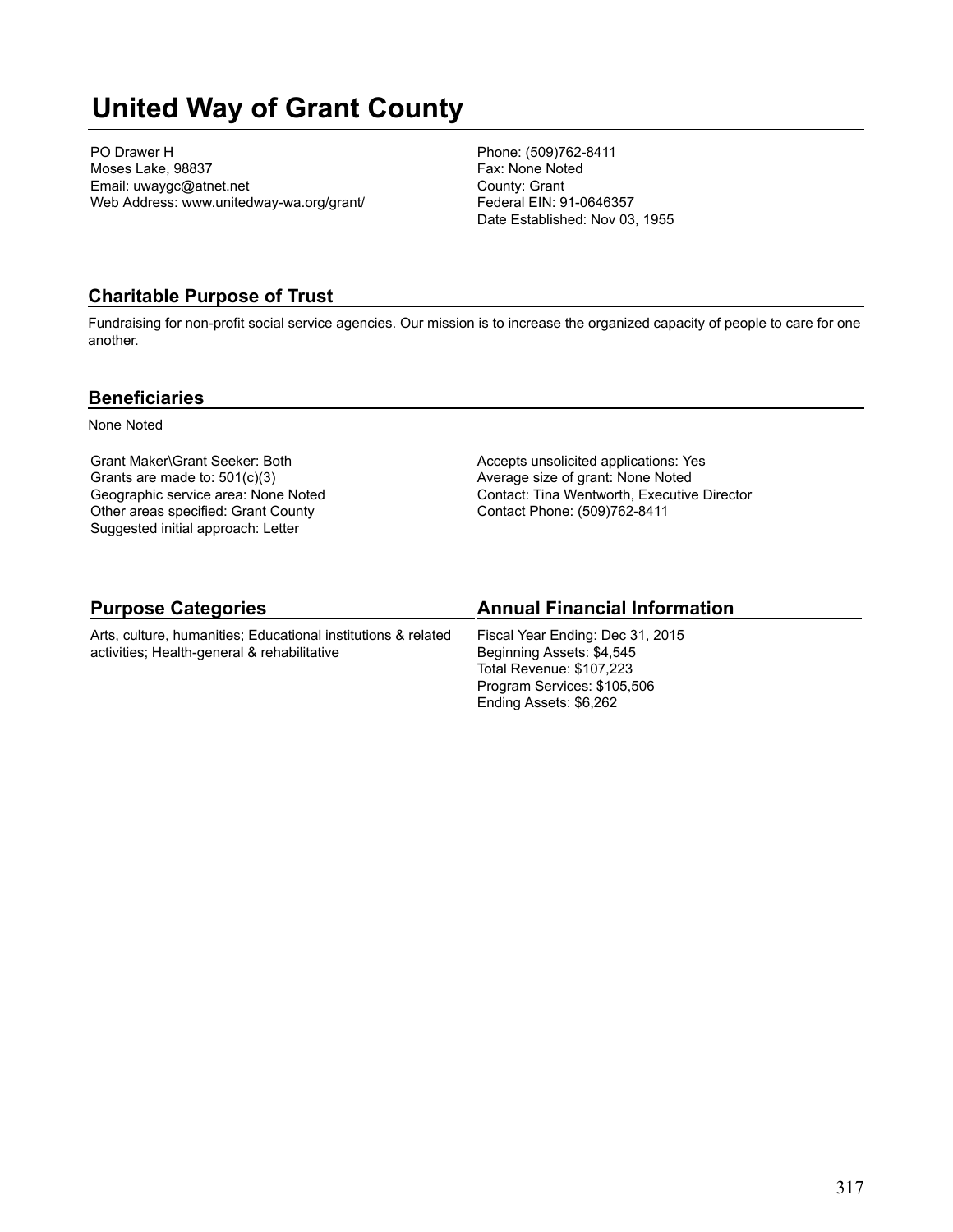# **United Way of King County**

Bonnie Kooser, Accounting 720 Second Ave Seattle, 98104-1702 Email: bkooser@uwkc.org Web Address: www.uwkc.org

Phone: (206)461-7812 Fax: None Noted County: King Federal EIN: 91-0565555 Date Established: Jan 31, 1952

### **Charitable Purpose of Trust**

United Way of King County raises funds in the community to distribute to non-profit health and human service agencies.

#### **Beneficiaries**

None Noted

Grant Maker\Grant Seeker: Grant Seeker Grants are made to: None Noted Geographic service area: None Noted Other areas specified: None Noted Suggested initial approach: None Noted

Accepts unsolicited applications: None Noted Average size of grant: None Noted Contact: Sharee Adkins Contact Phone: (206)461-5091

#### **Purpose Categories**

Housing/shelter; Philanthropy & volunteerism

#### **Annual Financial Information**

Fiscal Year Ending: Jun 30, 2016 Beginning Assets: \$61,808,981 Total Revenue: \$78,672,281 Program Services: \$69,555,515 Ending Assets: \$67,500,241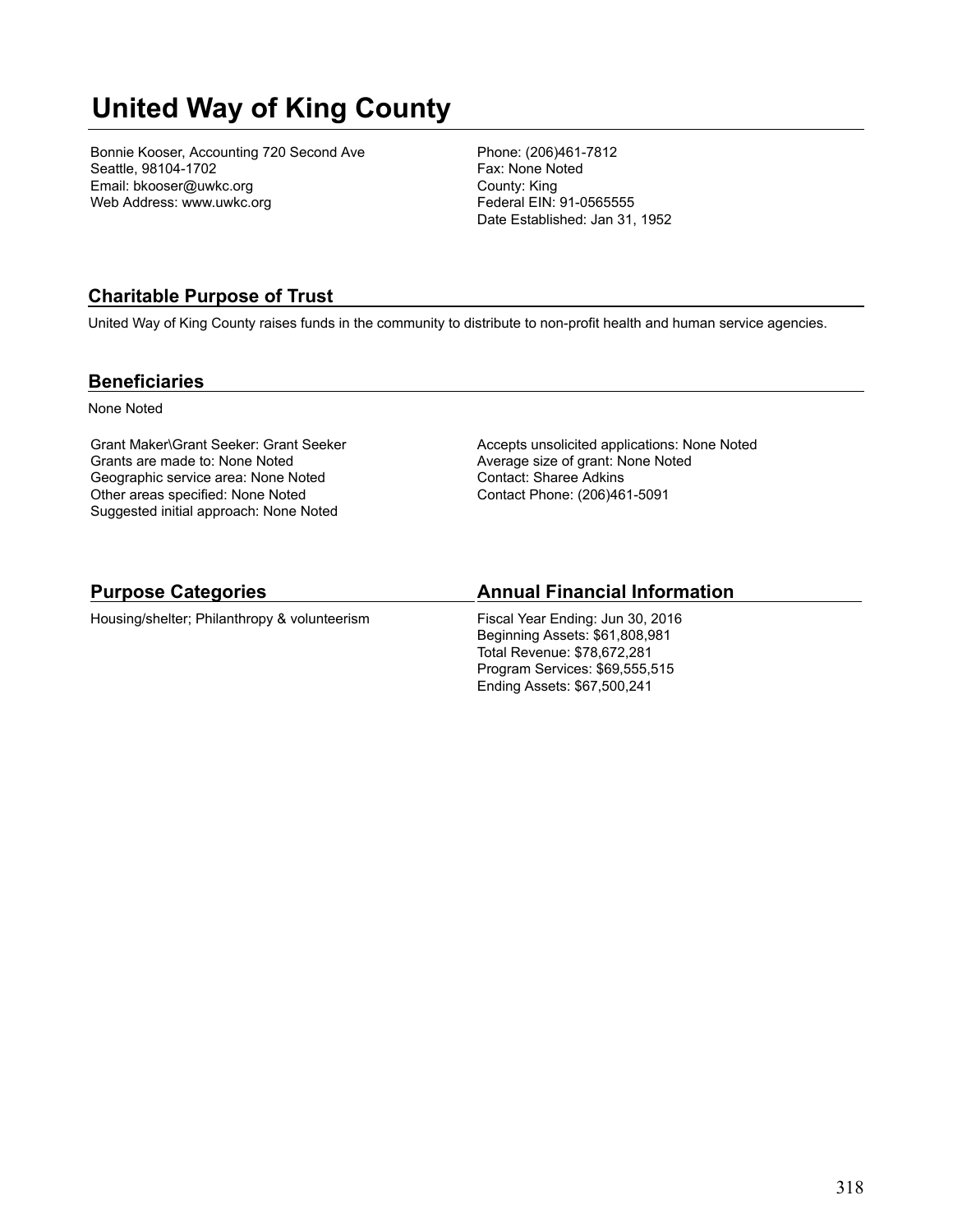# **United Way of Snohomish County**

3120 McDougall Ave Ste 200 Everett, 98201 Email: info@uwsc.org Web Address: www.uwsc.org Phone: (425)374-5555 Fax: None Noted County: Snohomish Federal EIN: 91-0606507 Date Established: Apr 16, 1953

### **Charitable Purpose of Trust**

Leading positive change that transforms our community and improves people's lives in Snohomish County.

#### **Beneficiaries**

None Noted

Grant Maker\Grant Seeker: Both Grants are made to: 501(c)(3), Other Organizations Geographic service area: None Noted Other areas specified: Snohomish County Suggested initial approach: None Noted

Accepts unsolicited applications: No Average size of grant: \$10,001 to \$25,000 Contact: None Noted Contact Phone: ()-

Ending Assets: \$13,122,407

| <b>Purpose Categories</b>                                                                 | <b>Annual Financial Information</b> |
|-------------------------------------------------------------------------------------------|-------------------------------------|
| Human service-other multipurpose; Community improvement/ Fiscal Year Ending: Jun 30, 2016 |                                     |
| development; Philanthropy & volunteerism                                                  | Beginning Assets: \$12,582,008      |
|                                                                                           | Total Revenue: \$9.872.686          |
|                                                                                           | Program Services: \$9,177,563       |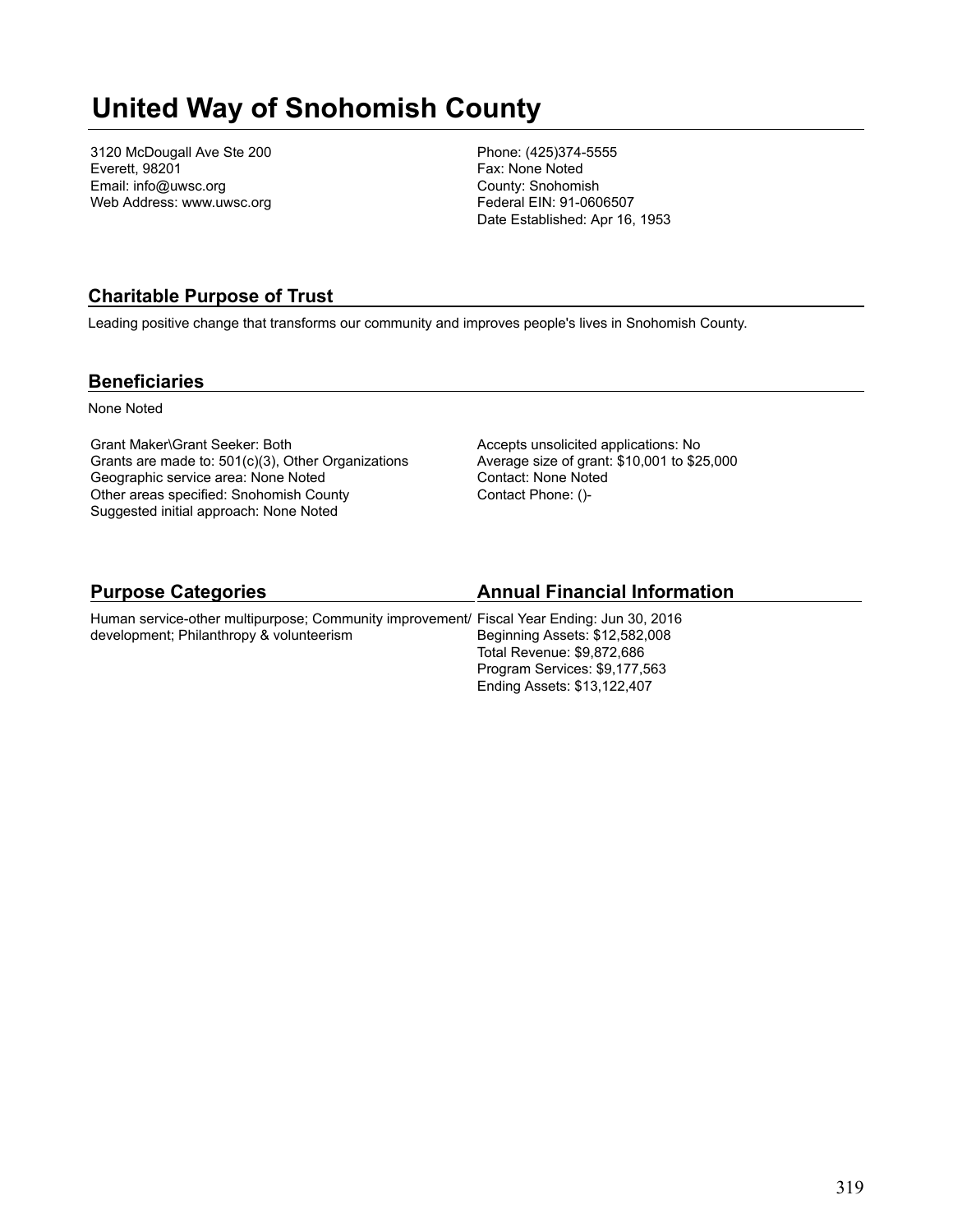# **United Way of Thurston County**

1211 Fourth Ave E Ste 101 Olympia, 98506 Email: info@unitedway-thurston.org Web Address: www.unitedway-thurston.org Phone: (360)943-2777 Fax: None Noted County: Thurston Federal EIN: 91-0713462 Date Established: Aug 13, 1959

#### **Charitable Purpose of Trust**

United Way of Thurston County invests resources to mobilize our community to create sustained change and improve lives. We identify and prioritize community goals, and focus on specific areas of impact where we can make a positive difference.

#### **Beneficiaries**

None Noted

Grant Maker\Grant Seeker: Both Grants are made to: 501(c)(3) Geographic service area: None Noted Other areas specified: Thurston County Suggested initial approach: Call, Email

Accepts unsolicited applications: Yes Average size of grant: \$10,001 to \$25,000 Contact: Paul Knox Contact Phone: (360)943-2773 110

### **Purpose Categories**

### **Annual Financial Information**

Human service-other multipurpose; Community improvement/ Fiscal Year Ending: Jun 30, 2016 development; Philanthropy & volunteerism Beginning Assets: \$1,844,170 Total Revenue: \$1,501,897 Program Services: \$1,712,562 Ending Assets: \$1,568,266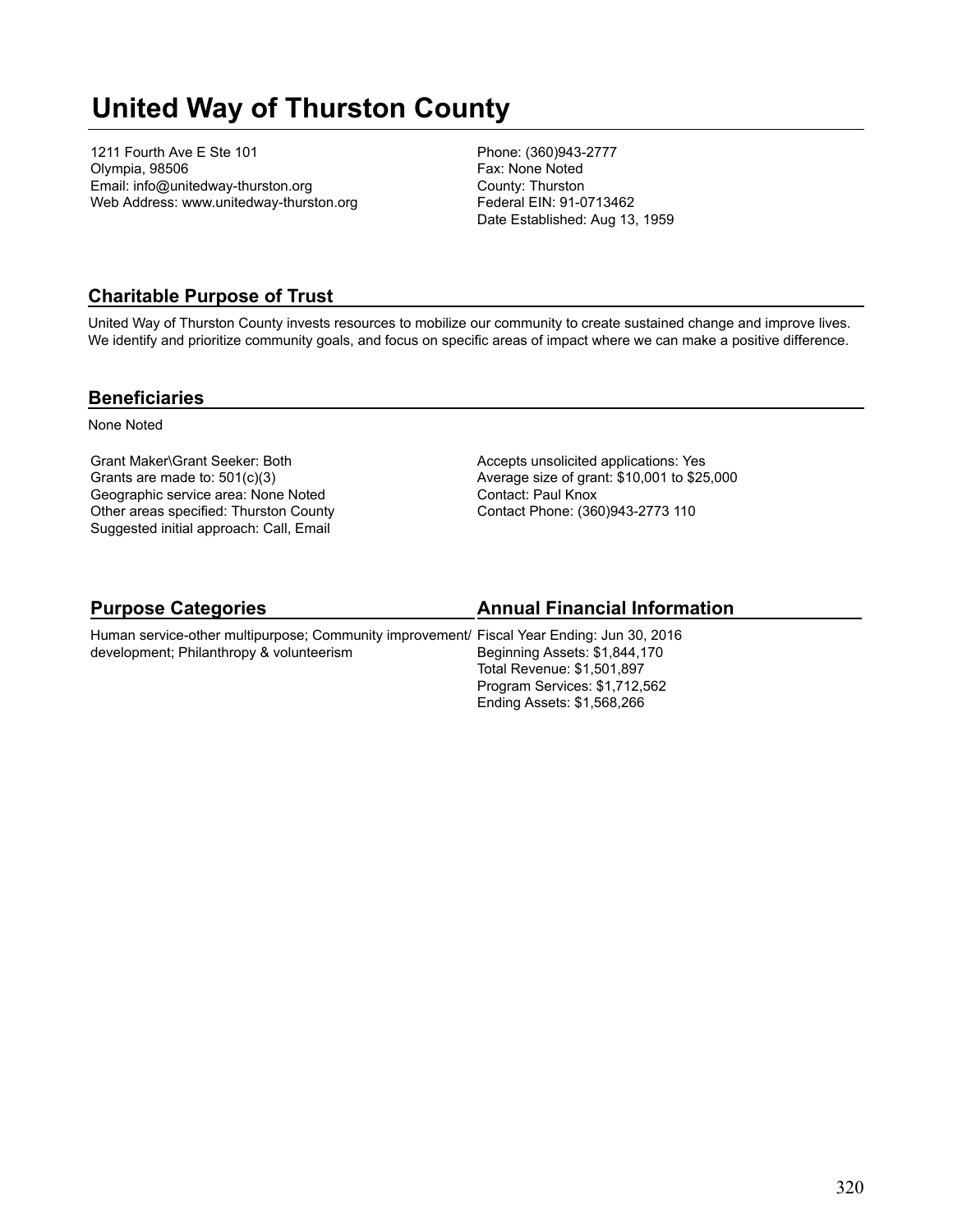# **University of Washington Foundation**

407 Gerberding Hall Box 351210 Seattle, 98195-1210 Email: uwfdn@u.washington.edu Web Address: www.uwfoundation.org Phone: (206)543-5651 Fax: None Noted County: King Federal EIN: 94-3079432 Date Established: Oct 14, 1988

### **Charitable Purpose of Trust**

The University of Washington is a public research university, with campuses in Seattle, Tacoma, and Bothell. The UW offers instruction to more than 45,000 undergraduate, graduate, and professional students. The purpose of the UW Foundation is to operate exclusively for charitable, scientific, literary, or educational purposes, within the meaning of Section 501 (c)(3) of the IRS Code of 1986 (as amended, or any successor provision or code). The primary purpose of the Foundation is to solicit private contributions to, or for the benefit of, the UW and its affiliated non-profit entities; to receive, hold, invest, and administer contributions and other property; to make expenditures to, or for the benefit of the UW; and to otherwise promote and support directly or indirectly, the purposes of the UW.

#### **Beneficiaries**

University of Washington Seattle, WA 98195

Grant Maker\Grant Seeker: Grant Seeker Grants are made to: None Noted Geographic service area: None Noted Other areas specified: None Noted Suggested initial approach: None Noted

Accepts unsolicited applications: None Noted Average size of grant: None Noted Contact: None Noted Contact Phone: ()-

| <b>Purpose Categories</b>                                                                        | <b>Annual Financial Information</b> |
|--------------------------------------------------------------------------------------------------|-------------------------------------|
| Educational institutions & related activities; Health-general & Fiscal Year Ending: Jun 30, 2016 |                                     |
| rehabilitative; Medical Research                                                                 | Beginning Assets: \$2,428,058       |
|                                                                                                  | Total Revenue: \$118,999,078        |
|                                                                                                  | Program Services: \$113,579,321     |
|                                                                                                  | Ending Assets: \$7,847,815          |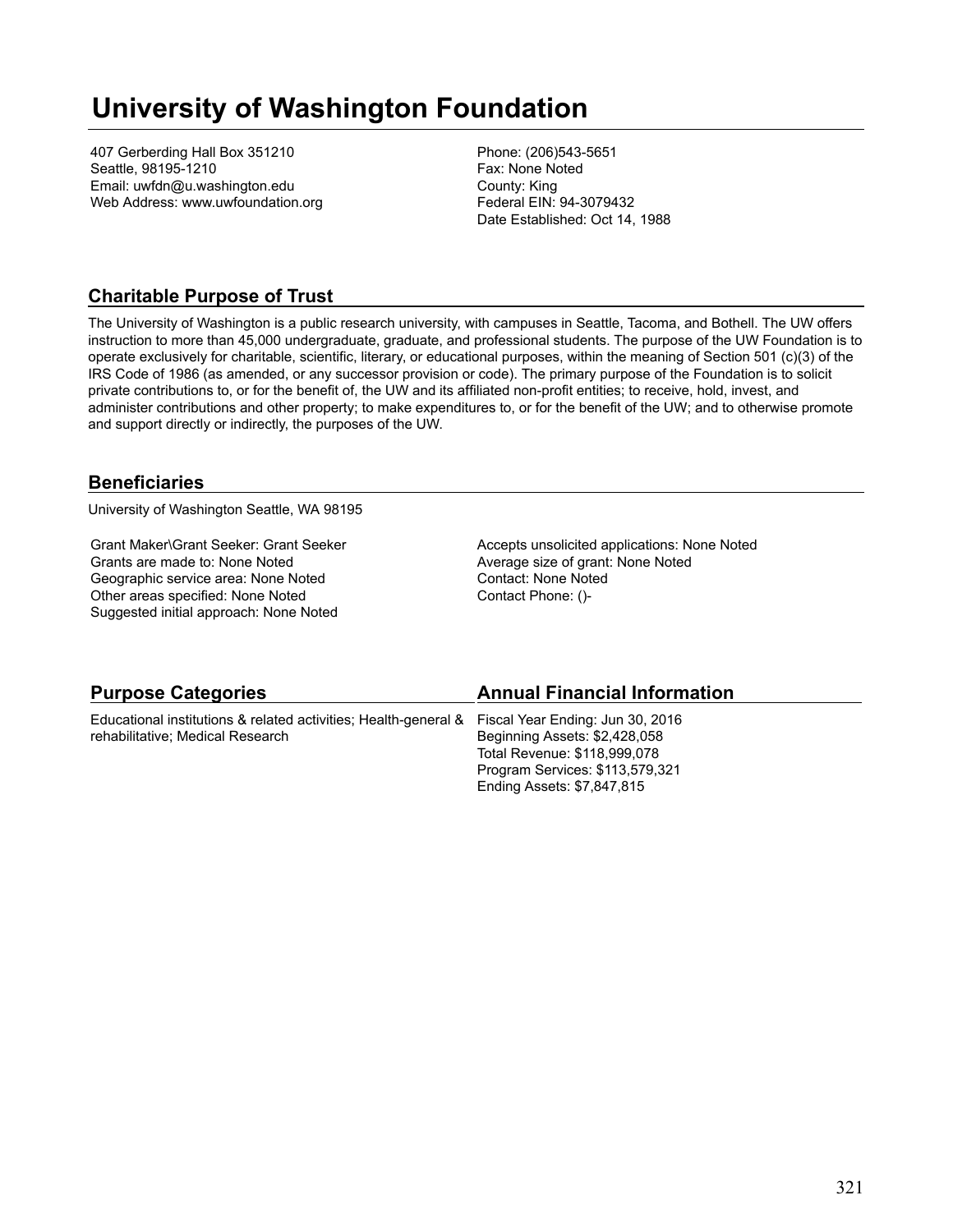# **UW Medicine/Northwest**

1550 N 115th St, D-180 Seattle, 98133 Email: PAMELA.RONNA@NWHSEA.ORG Web Address: www.nwhospital.org

Phone: (206)668-1949 Fax: None Noted County: King Federal EIN: 91-0637400 Date Established: Jan 21, 1949

### **Charitable Purpose of Trust**

UW Medicine/Northwest is a full-service non-profit cummunity hospital

#### **Beneficiaries**

UW Medicine Northwest

Grant Maker\Grant Seeker: Grant Seeker Grants are made to: None Noted Geographic service area: None Noted Other areas specified: None Noted Suggested initial approach: None Noted

Accepts unsolicited applications: None Noted Average size of grant: None Noted Contact: UW Advancement Contact Phone: (206)543-5686

#### **Purpose Categories**

Health-general & rehabilitative

#### **Annual Financial Information**

Fiscal Year Ending: Jun 30, 2016 Beginning Assets: \$247,515,510 Total Revenue: \$380,395,858 Program Services: \$385,284,367 Ending Assets: \$245,543,275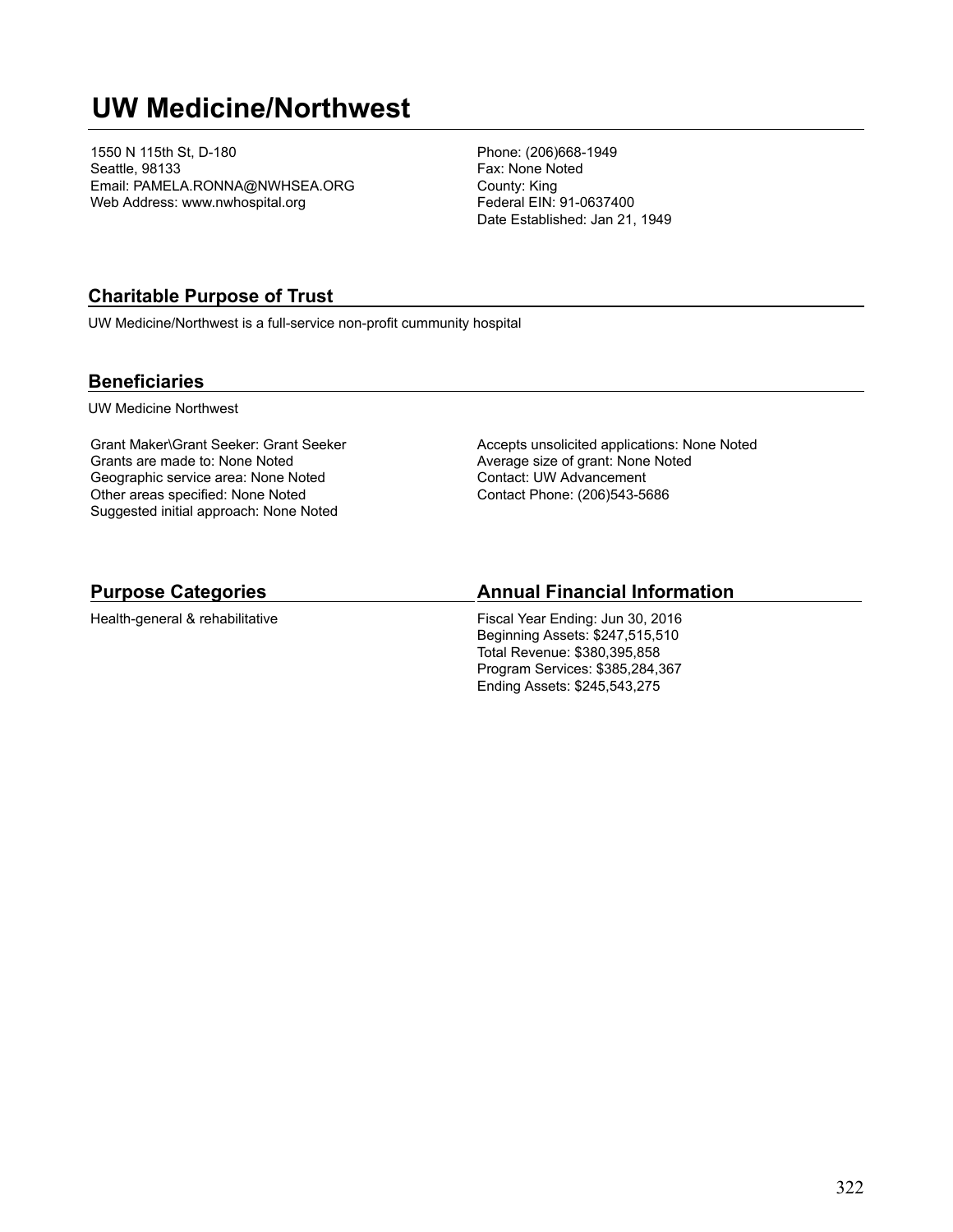# **Vancouver National Historic Reserve Trust**

750 Anderson St VANCOUVER, 98661 Email: info@fortvan.org Web Address: www.fortvan.org Phone: (360)992-1810 Fax: None Noted County: Clark Federal EIN: 91-1937645 Date Established: Sep 22, 1998

### **Charitable Purpose of Trust**

To advance the preservation and educational purposes of the Vancouver National Historic Reserve for the public benefit.

#### **Beneficiaries**

None Noted

Grant Maker\Grant Seeker: Grant Seeker Grants are made to: None Noted Geographic service area: None Noted Other areas specified: None Noted Suggested initial approach: None Noted

Accepts unsolicited applications: None Noted Average size of grant: None Noted Contact: Michael True Contact Phone: (360)992-1800

Program Services: \$3,917,421 Ending Assets: \$15,087,812

| <b>Purpose Categories</b>                                                                                      | <b>Annual Financial Information</b>                               |
|----------------------------------------------------------------------------------------------------------------|-------------------------------------------------------------------|
| Arts, culture, humanities: Educational institutions & related<br>activities; Community improvement/development | Fiscal Year Ending: Dec 31, 2015<br>Beginning Assets: \$9,469,028 |
|                                                                                                                | Total Revenue: \$5.084.694                                        |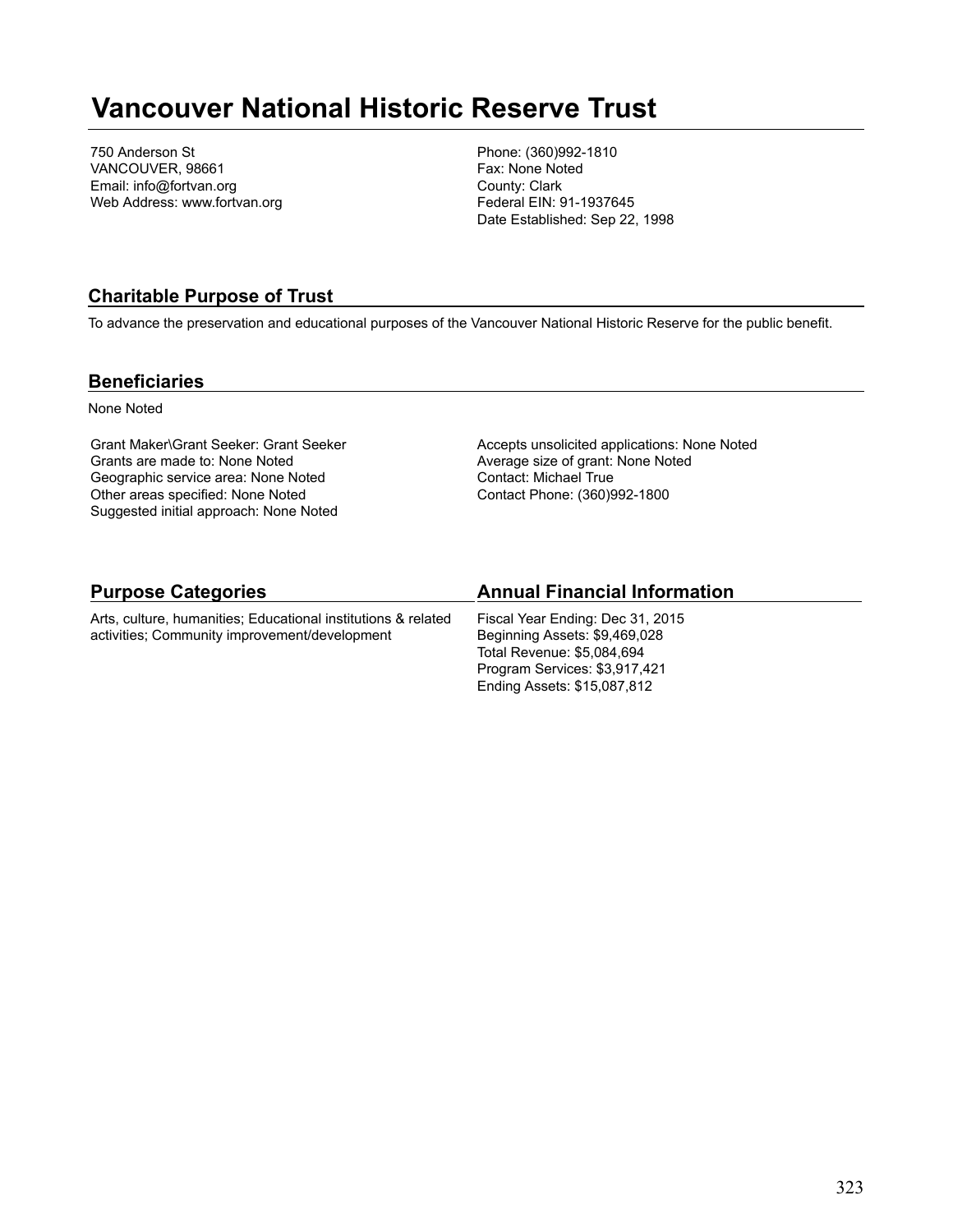# **Vashon-Maury Island Land Trust**

PO Box 2031 Vashon, 98070 Email: info@vashonlandtrust.org Web Address: www.vashonlandtrust.org Phone: (206)463-2624 Fax: None Noted County: King Federal EIN: 94-3123021 Date Established: Jan 18, 1990

### **Charitable Purpose of Trust**

The corporation is organized for the purposes of acquiring, managing, preserving and disposing of land, easements, leases, or other rights or interest in land, or improvements to land, on Vashon Island and Maury-Island, King County, State of Washington, in a manner which will promote the preservation of ecological, recreational, scenic, agricultural, hydrological, forest, historic of other environmental features of Vashon Island and Maury Island for the purposes of facilitating the preservation of wildlife habitat, natural resources and open space, education, and scientific research.

#### **Beneficiaries**

None Noted

Grant Maker\Grant Seeker: Grant Seeker Grants are made to: None Noted Geographic service area: None Noted Other areas specified: None Noted Suggested initial approach: None Noted

Accepts unsolicited applications: No Average size of grant: None Noted Contact: None Noted Contact Phone: ()-

| <b>Purpose Categories</b>                                 | <b>Annual Financial Information</b> |
|-----------------------------------------------------------|-------------------------------------|
| Environmental quality, protection; Community improvement/ | Fiscal Year Ending: Dec 31, 2016    |
| development; Philanthropy & volunteerism                  | Beginning Assets: \$3,998,469       |
|                                                           | Total Revenue: \$847,999            |
|                                                           | Program Services: \$458,700         |
|                                                           | Ending Assets: \$4,256,166          |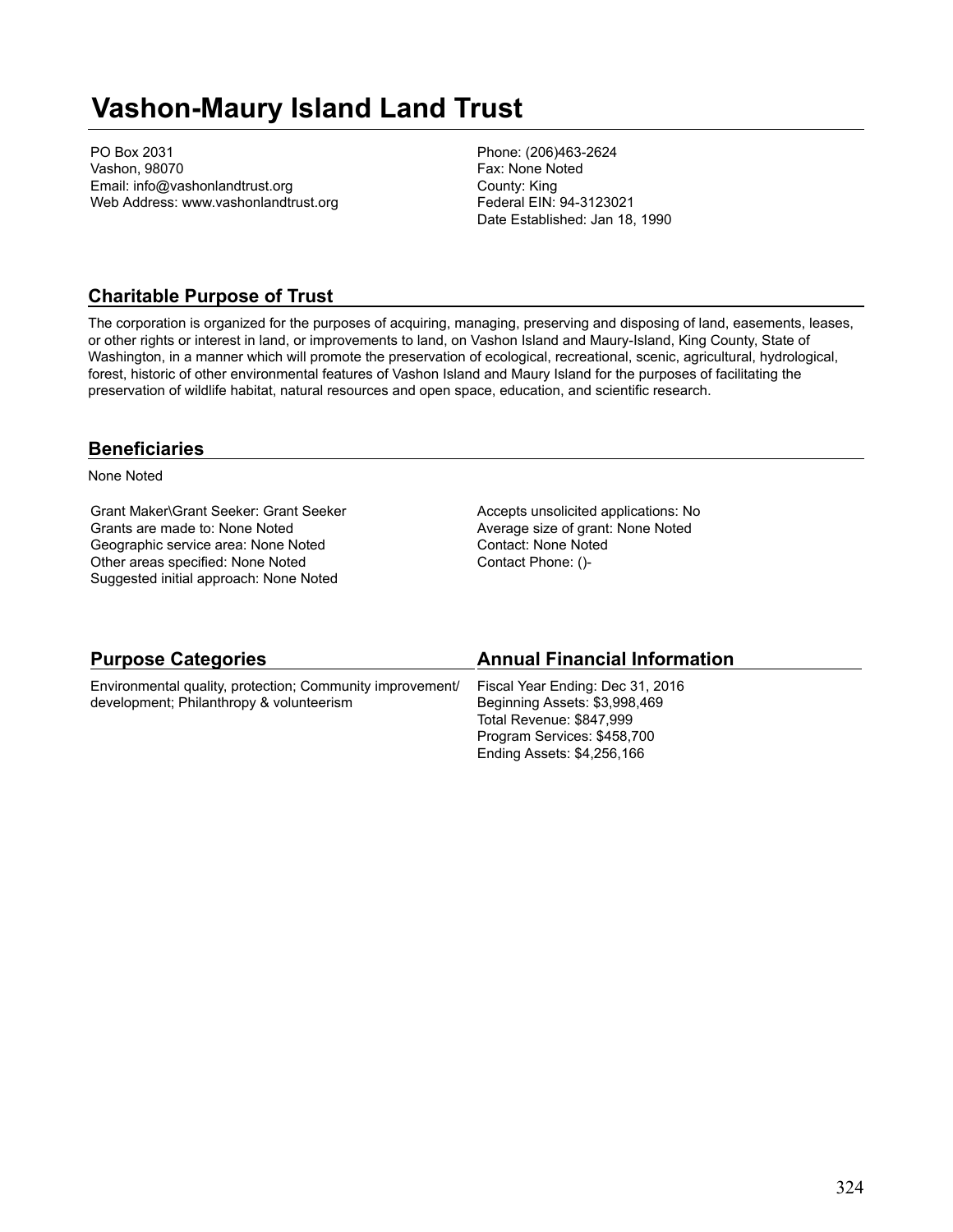# **Village Community Services**

3210 Smokey Point Dr Ste 200 Arlington, 98223 Email: Finances@villagecommunitysvcs.org Web Address: www.villagecommunitysvcs.org Phone: (360)653-6503 Fax: None Noted County: Snohomish Federal EIN: 91-1459748 Date Established: Oct 06, 1989

### **Charitable Purpose of Trust**

To provide residential and vocational support, supervision, and advocacy to individuals with disabilities over 18 years of age.

### **Beneficiaries**

None Noted

Grant Maker\Grant Seeker: Grant Seeker Grants are made to: None Noted Geographic service area: None Noted Other areas specified: None Noted Suggested initial approach: Letter, Call

Accepts unsolicited applications: None Noted Average size of grant: None Noted Contact: MICHELLE DIETZ Contact Phone: (360)653-7752 14

| <b>Purpose Categories</b>                             | <b>Annual Financial Information</b> |
|-------------------------------------------------------|-------------------------------------|
| Employment/jobs; Housing/shelter; Human service-other | Fiscal Year Ending: Dec 31, 2015    |
| multipurpose                                          | Beginning Assets: \$3,170,333       |
|                                                       | Total Revenue: \$2,758,227          |
|                                                       | Program Services: \$3,000,950       |
|                                                       | Ending Assets: \$2,815,609          |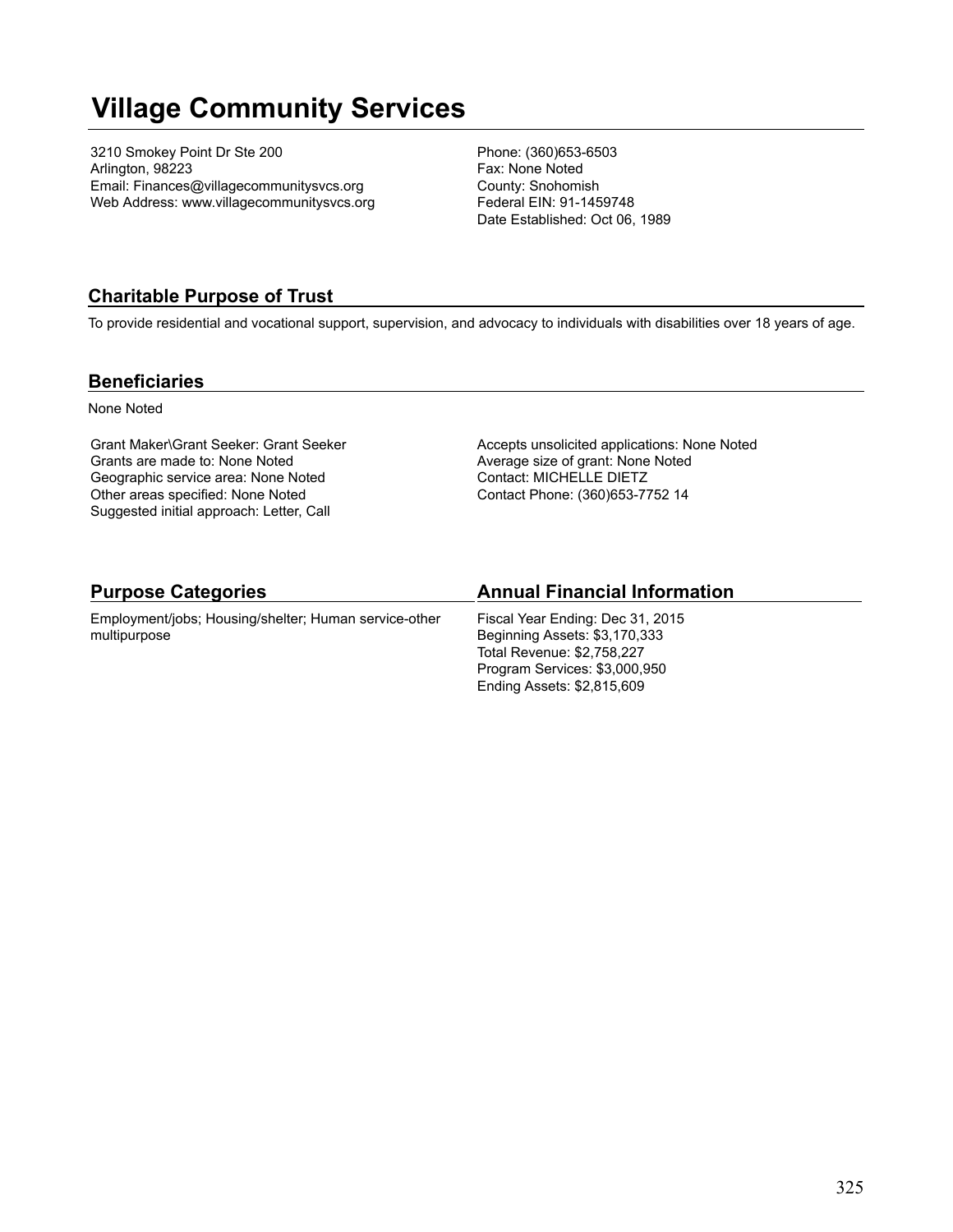# **Village Theatre**

303 Front Street Issaquah, 98027 Email: None Noted Web Address: www.villagetheatre.org Phone: (425)391-3242 Fax: None Noted County: King Federal EIN: 91-1077130 Date Established: May 03, 1979

### **Charitable Purpose of Trust**

To provide resources, instruction and promotion for the performing arts in Western Washington, so as to enhance and improve theatre as an art form and as an educational subject in said region.

### **Beneficiaries**

None Noted

Grant Maker\Grant Seeker: Grant Seeker Grants are made to: None Noted Geographic service area: None Noted Other areas specified: None Noted Suggested initial approach: None Noted

Accepts unsolicited applications: None Noted Average size of grant: None Noted Contact: Robb Hunt Contact Phone: (425)392-1942

## **Purpose Categories**

Arts, culture, humanities; Youth development

## **Annual Financial Information**

Fiscal Year Ending: Aug 31, 2016 Beginning Assets: \$14,846,704 Total Revenue: \$11,492,076 Program Services: \$11,448,418 Ending Assets: \$15,173,757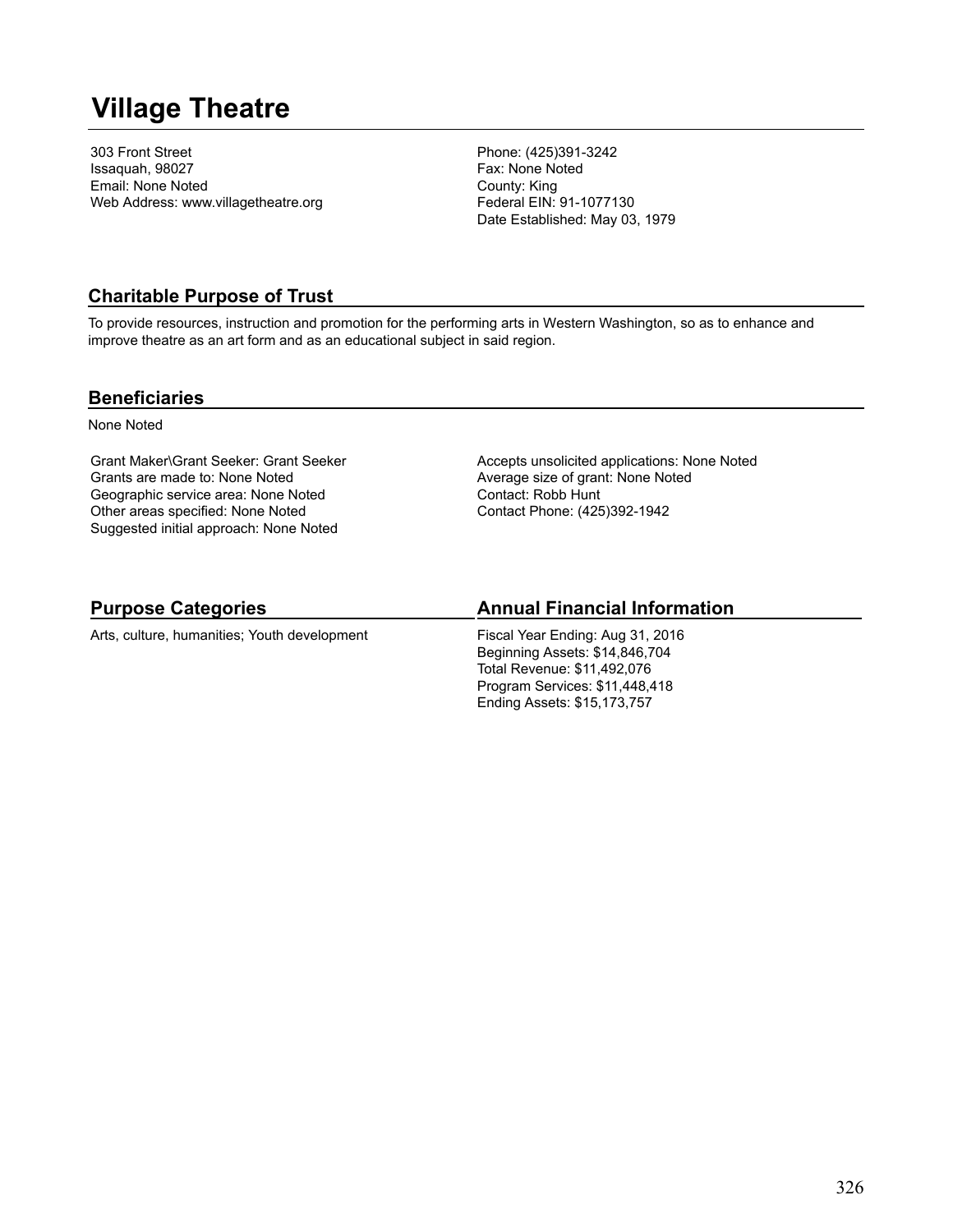# **VillageReach**

2900 Eastlake Avenue E Suite 230 SEATTLE, 98102 Email: info@villagereach.org Web Address: www.villagereach.org Phone: (206)860-6972 Fax: None Noted County: King Federal EIN: 91-2083484 Date Established: Nov 01, 2000

### **Charitable Purpose of Trust**

Community improvement/development

### **Beneficiaries**

None Noted

Grant Maker\Grant Seeker: Grant Seeker Grants are made to: None Noted Geographic service area: None Noted Other areas specified: None Noted Suggested initial approach: None Noted

Accepts unsolicited applications: None Noted Average size of grant: None Noted Contact: EMILY BANCROFT Contact Phone: (206)512-1530

| <b>Purpose Categories</b>                                 | <b>Annual Financial Information</b> |  |
|-----------------------------------------------------------|-------------------------------------|--|
| Health-general & rehabilitative; International; Community | Fiscal Year Ending: Sep 30, 2016    |  |
| improvement/development                                   | Beginning Assets: \$4,883,783       |  |

Beginning Assets: \$4,883,783 Total Revenue: \$11,757,009 Program Services: \$6,844,295 Ending Assets: \$10,759,095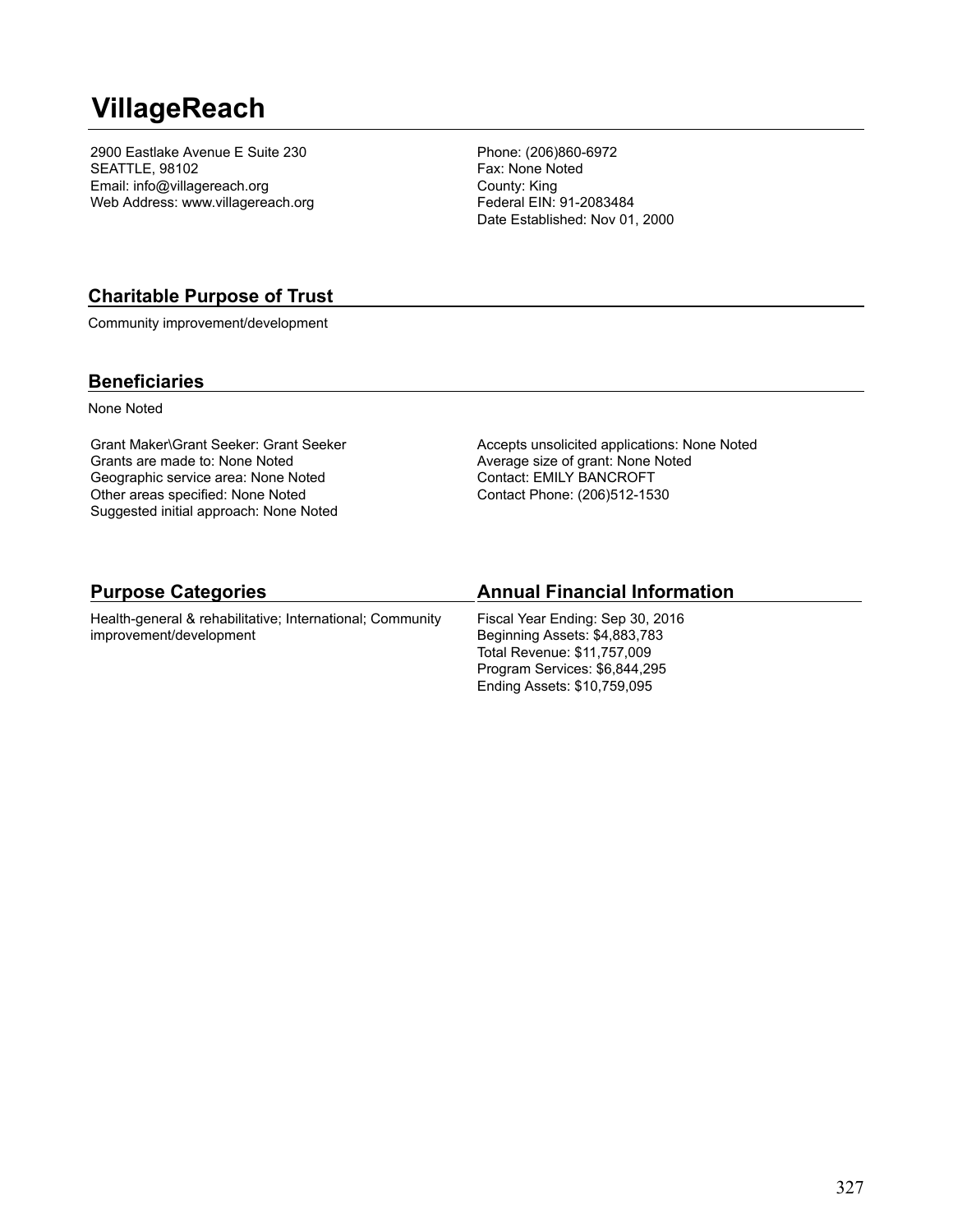# **WACAP (World Association For Children And Parents)**

PO Box 88948 SEATTLE, 98138 Email: wacap@wacap.org Web Address: www.wacap.org Phone: (206)575-4148 Fax: None Noted County: King Federal EIN: 91-0962079 Date Established: Apr 27, 1976

### **Charitable Purpose of Trust**

Recruit and provide services to loving adopting families resulting in permanent placement of children who are unable to live with biological parents or extended family members. Maintain aid programs serving children and families in the U.S., India, Korea, Thailand, China, Russia, Ethiopia, Bulgaria, and Taiwan.

### **Beneficiaries**

None Noted

Grant Maker\Grant Seeker: Grant Seeker Grants are made to: None Noted Geographic service area: None Noted Other areas specified: None Noted Suggested initial approach: None Noted

Accepts unsolicited applications: None Noted Average size of grant: None Noted Contact: Mary Duncan Contact Phone: (206)575-4550

### **Purpose Categories**

Human service-other multipurpose; Social sciences

### **Annual Financial Information**

Fiscal Year Ending: Jun 30, 2016 Beginning Assets: \$2,735,267 Total Revenue: \$2,958,712 Program Services: \$3,477,349 Ending Assets: \$2,050,001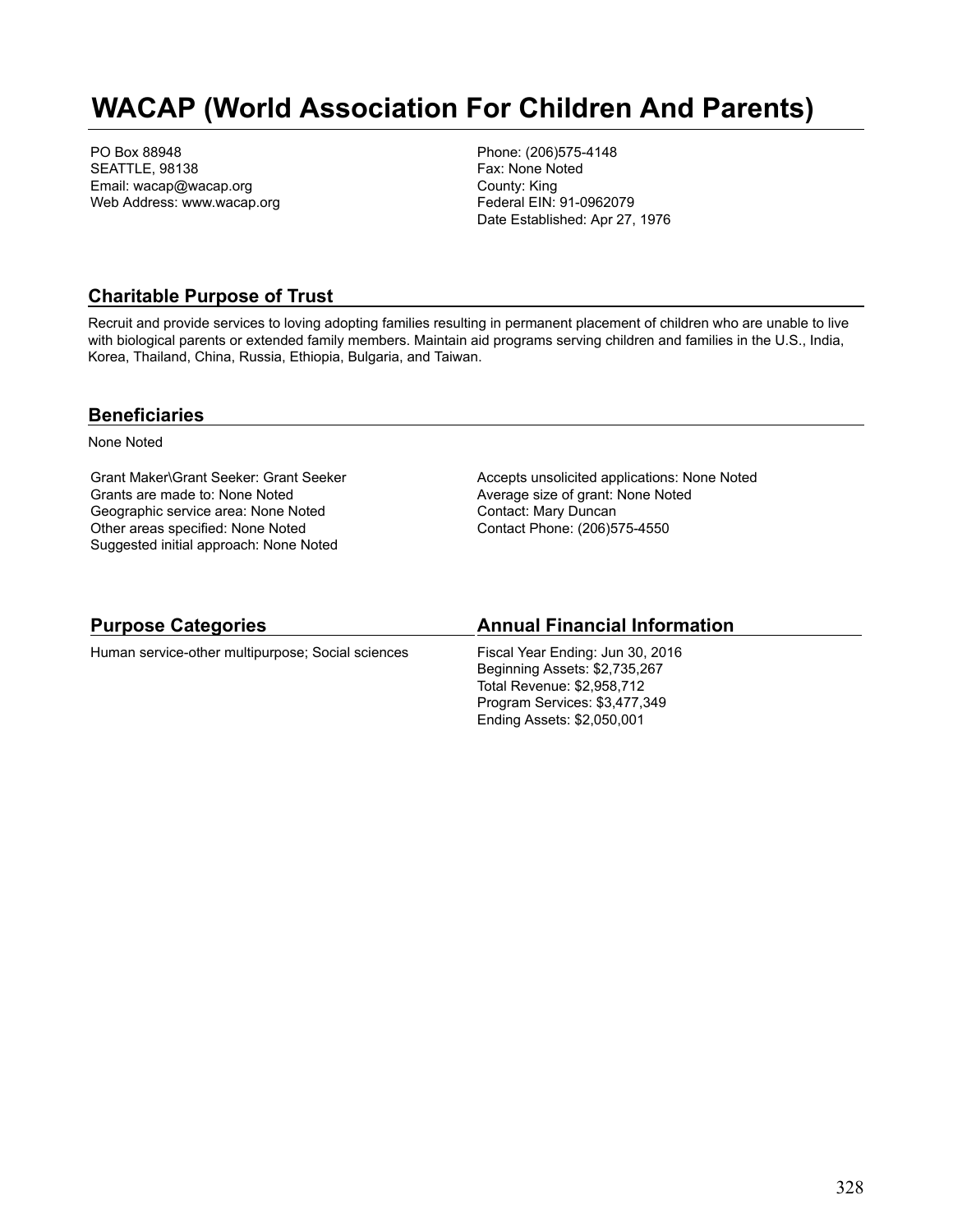# **Walla Walla Community College Foundation**

500 Tausick Way Walla Walla, 99362-926 Email: DENISE.MARR@WWCC.EDU Web Address: Foundation.wwcc.edu

Phone: (509)527-4325 Fax: None Noted County: Walla Walla Federal EIN: 91-1207033 Date Established: Jan 01, 1983

### **Charitable Purpose of Trust**

To provide funds for student scholarships, support for individual college programs, faculty enrichment, and college development.

### **Beneficiaries**

None Noted

Grant Maker\Grant Seeker: Grant Seeker Grants are made to: None Noted Geographic service area: None Noted Other areas specified: None Noted Suggested initial approach: None Noted

Accepts unsolicited applications: Unknown Average size of grant: None Noted Contact: Douglas L. Bayne Contact Phone: (509)527-4253

## **Purpose Categories**

Educational institutions & related activities

## **Annual Financial Information**

Fiscal Year Ending: Dec 31, 2016 Beginning Assets: \$8,269,175 Total Revenue: \$1,706,640 Program Services: \$1,574,623 Ending Assets: \$8,380,704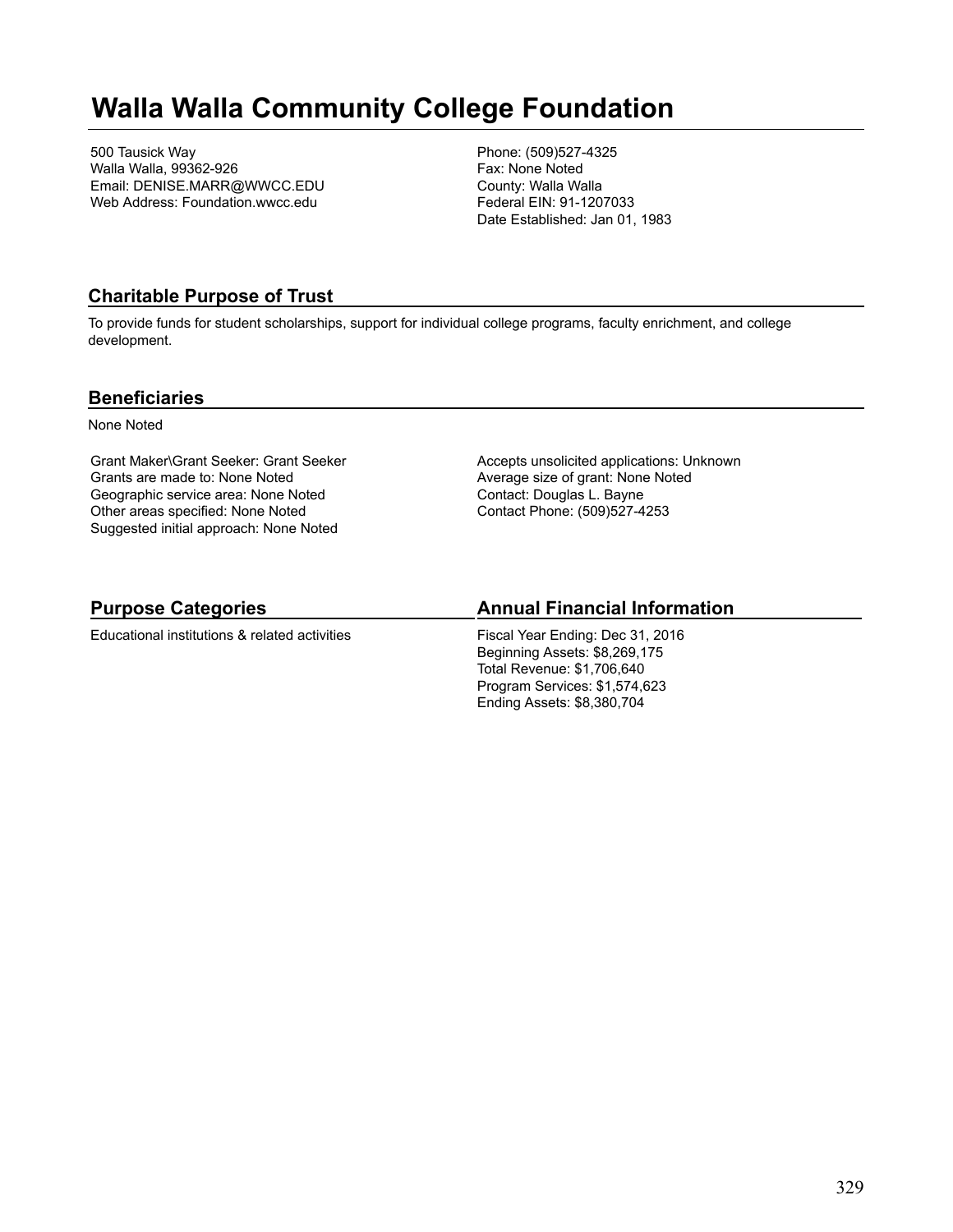# **Walter Clore Wine And Culinary Center**

2140A Wine Country Rd PROSSER, 99350 Email: info@theclorecenter.org Web Address: www.theclorecenter.org Phone: (509)786-1005 Fax: None Noted County: Benton Federal EIN: 45-0480666 Date Established: Jun 21, 2002

### **Charitable Purpose of Trust**

The Walter Clore Wine and Culinary Center will be a centrally located, must-see, landmark destination that promotes farm-totable agitourism by actively engaging visitors to learn, to experience and to appreciate the quality and diversity of Washington State's food and wine products.

### **Beneficiaries**

None Noted

Grant Maker\Grant Seeker: Grant Seeker Grants are made to: None Noted Geographic service area: None Noted Other areas specified: None Noted Suggested initial approach: None Noted

Accepts unsolicited applications: None Noted Average size of grant: None Noted Contact: Abbey Cameron Contact Phone: (509)786-1000

Ending Assets: \$601,522

| <b>Purpose Categories</b>                                        | <b>Annual Financial Information</b> |
|------------------------------------------------------------------|-------------------------------------|
| Food, nutrition, agriculture; Educational institutions & related | Fiscal Year Ending: Dec 31, 2015    |
| activities; Community improvement/development                    | Beginning Assets: \$589,822         |
|                                                                  | Total Revenue: \$497,300            |
|                                                                  | Program Services: \$436,592         |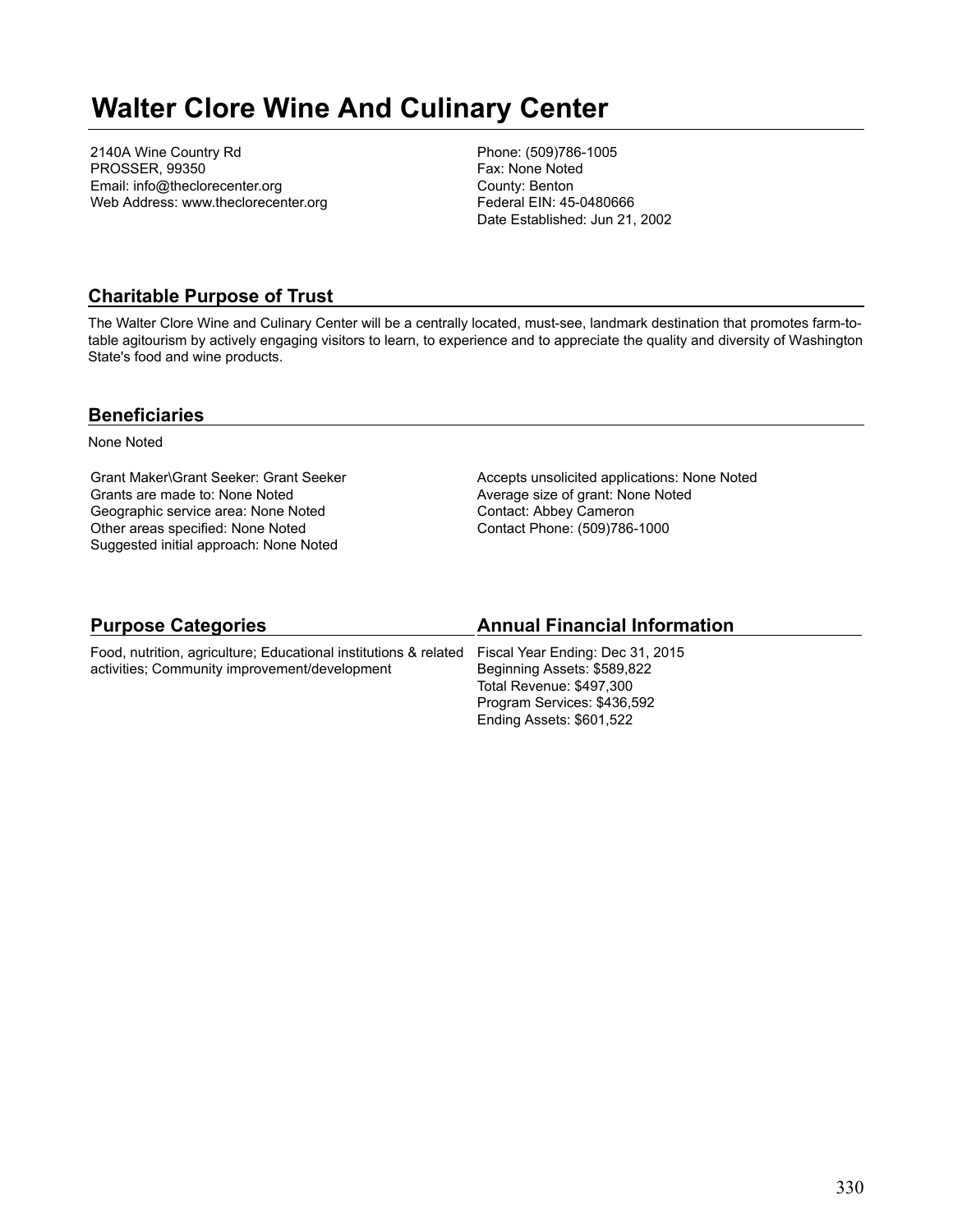# **Washington Aerospace Scholars Foundation**

9404 E Marginal Way S SEATTLE, 98108 Email: www.waaerospacescholars@museumofflight.org Web Address: www.museumofflight.org/ washingtonaerospacescholars

Phone: (206)764-5707 Fax: None Noted County: King Federal EIN: 20-5085342 Date Established: Jun 05, 2006

## **Charitable Purpose of Trust**

The Washington Aerospace Scholars Foundation program for high school juniors is a statewide interactive online learning experience, highlighted by a six-day internship for select participants at the Museum of Flight Foundation in Seattle, Washington. Selected students are encouraged to study math, science, engineering or computer science by interacting with engineers and educators involved in aerospace.

### **Beneficiaries**

None Noted

Grant Maker\Grant Seeker: Grant Seeker Grants are made to: None Noted Geographic service area: None Noted Other areas specified: None Noted Suggested initial approach: None Noted

Accepts unsolicited applications: None Noted Average size of grant: None Noted Contact: Melissa Edwards Contact Phone: (206)755-1130

| <b>Purpose Categories</b>                                                                      | <b>Annual Financial Information</b>                                                                                                                    |
|------------------------------------------------------------------------------------------------|--------------------------------------------------------------------------------------------------------------------------------------------------------|
| Arts, culture, humanities; Educational institutions & related<br>activities; Youth development | Fiscal Year Ending: Dec 31, 2015<br>Beginning Assets: \$529,015<br>Total Revenue: \$171,197<br>Program Services: \$489,222<br>Ending Assets: \$228,962 |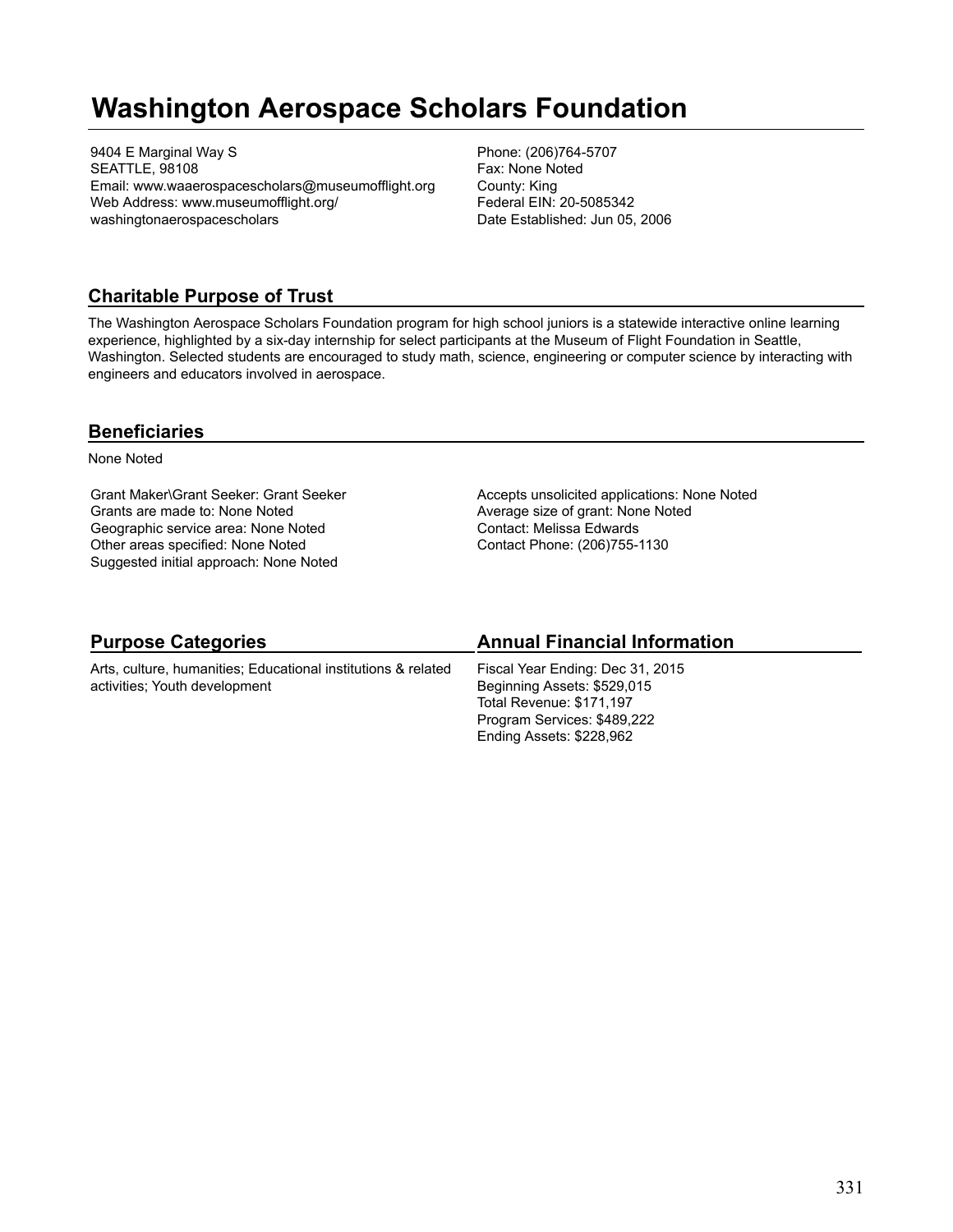## **Washington Agriculture and Forestry Education Foundation**

8817 E Mission Ste 201 Spokane, 99212 Email: leaders@agforestry.org Web Address: www.agforestry.org Phone: (509)926-6993 Fax: None Noted County: Spokane Federal EIN: 91-1016445 Date Established: Dec 27, 1977

## **Charitable Purpose of Trust**

We are a leadership organization dedicated to advancing natural resource industries through enhanced understanding, education and empowerment of leaders for the future.

### **Beneficiaries**

None Noted

Grant Maker\Grant Seeker: Grant Seeker Grants are made to: None Noted Geographic service area: None Noted Other areas specified: None Noted Suggested initial approach: None Noted

Accepts unsolicited applications: None Noted Average size of grant: None Noted Contact: None Noted Contact Phone: ()-

### **Purpose Categories**

Educational institutions & related activities

### **Annual Financial Information**

Fiscal Year Ending: Jun 30, 2016 Beginning Assets: \$689,815 Total Revenue: \$695,361 Program Services: \$631,741 Ending Assets: \$740,929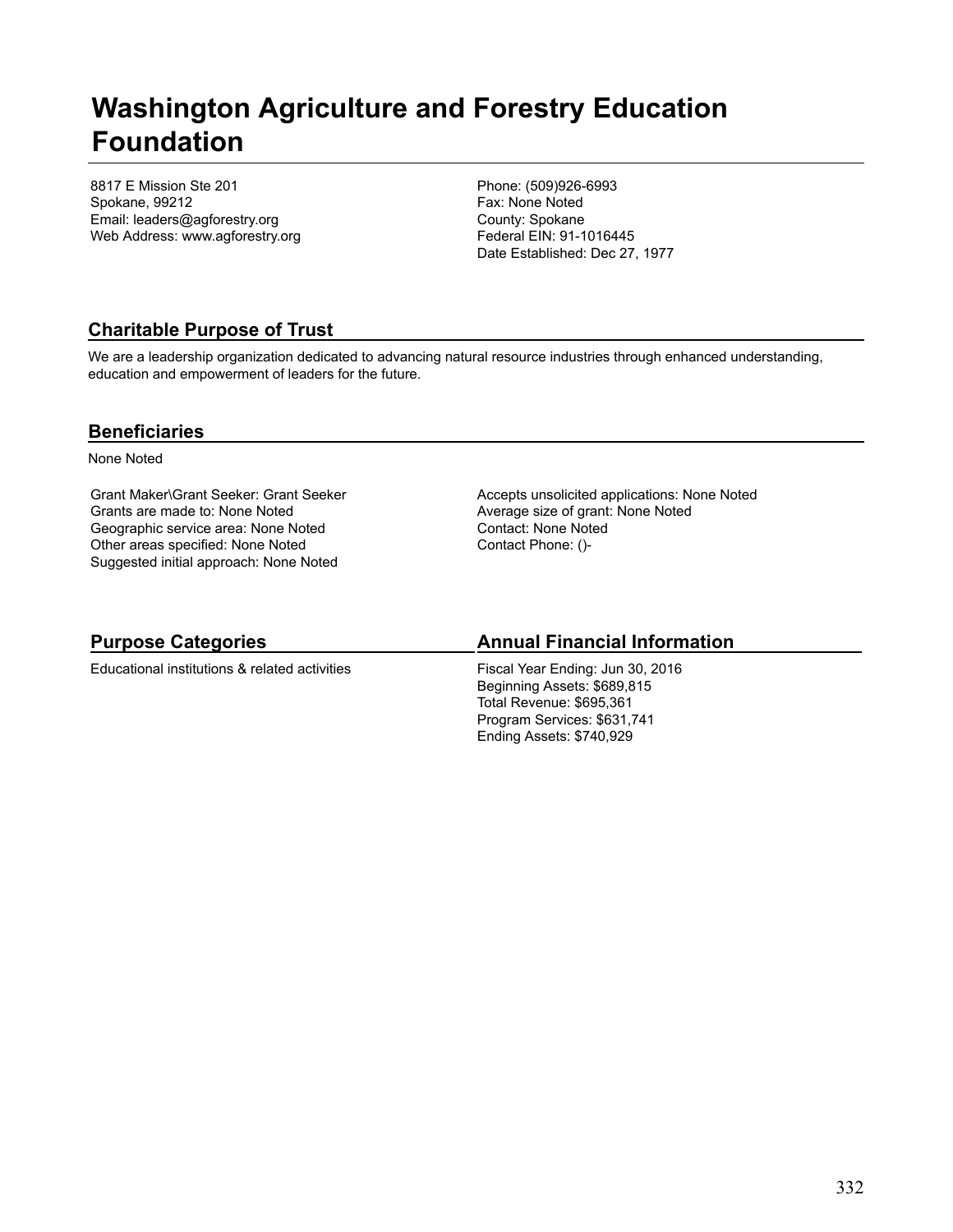# **Washington CPA Foundation**

902 - 140th Avenue NE Bellevue, 98005 Email: kscott@wscpa.org Web Address: None Noted Phone: (425)586-1109 Fax: None Noted County: King Federal EIN: 23-7447914 Date Established: Mar 22, 1974

### **Charitable Purpose of Trust**

To provide scholarships to accounting students in colleges and universities.

### **Beneficiaries**

None Noted

Grant Maker\Grant Seeker: Grant Seeker Grants are made to: Individuals Geographic service area: None Noted Other areas specified: None Noted Suggested initial approach: None Noted

Accepts unsolicited applications: None Noted Average size of grant: None Noted Contact: Kimberly Scott Contact Phone: (425)644-4800

### **Purpose Categories**

Educational institutions & related activities

### **Annual Financial Information**

Fiscal Year Ending: May 31, 2016 Beginning Assets: \$6,441,840 Total Revenue: \$5,121,539 Program Services: \$5,104,278 Ending Assets: \$6,312,411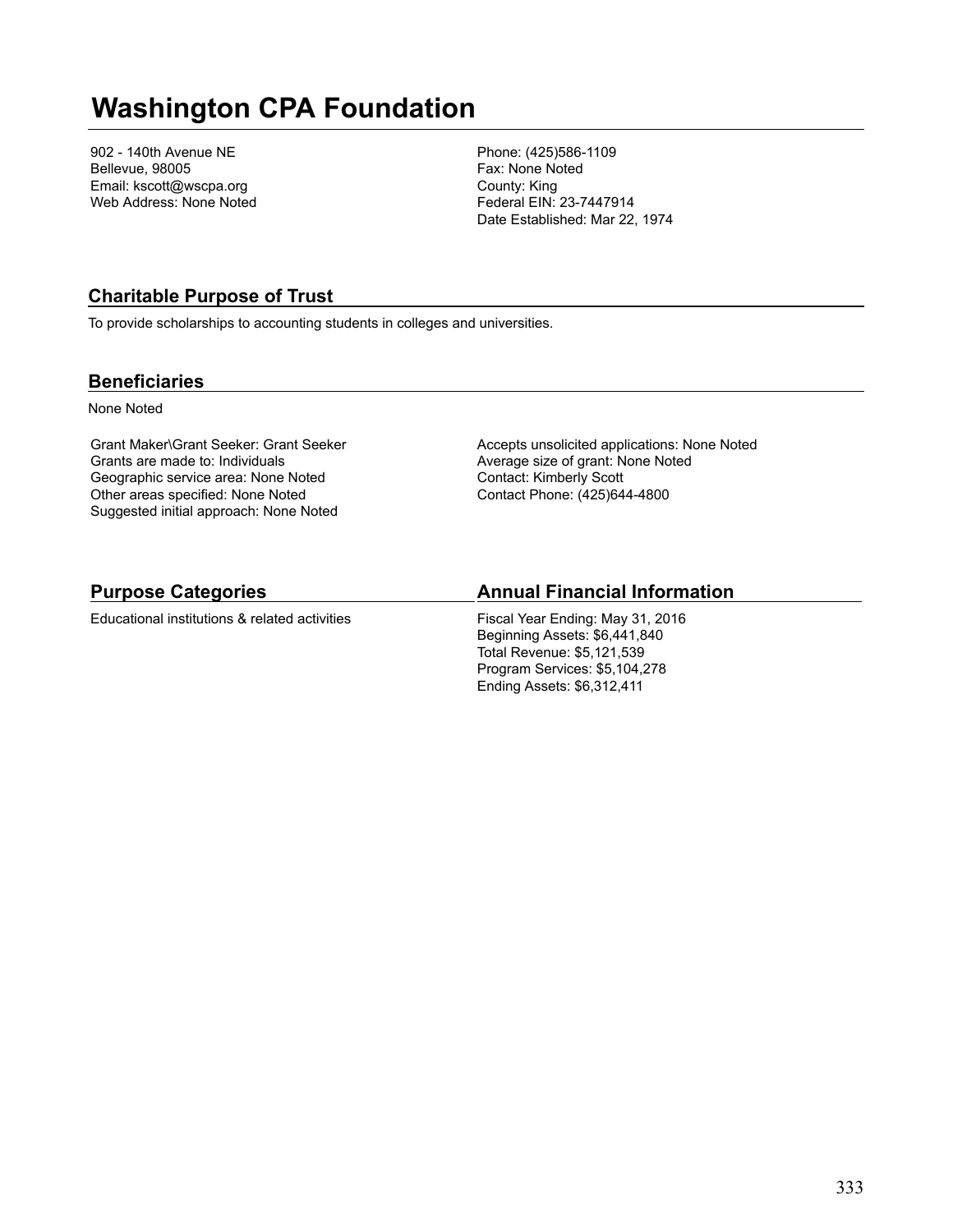# **Washington Early Learning Fund**

1111 - 3RD AVE STE 210 SEATTLE, 98101 Email: CARMEN@THRIVEWA.ORG Web Address: THRIVEWA.ORG

Phone: (206)652-0761 Fax: None Noted County: King Federal EIN: 20-4829769 Date Established: May 02, 2006

### **Charitable Purpose of Trust**

ADVANCES HIGH QUALITY LEARNING AND WITH A COMMITMENT TO INNOVATION IN EARLY EDUCATION FOR CHILDREN IN PRE-K AGE GROUP.

### **Beneficiaries**

None Noted

Grant Maker\Grant Seeker: Both Grants are made to: 501(c)(3) Geographic service area: Washington State Other areas specified: None Noted Suggested initial approach: Letter

Accepts unsolicited applications: No Average size of grant: \$50,001 or above Contact: None Noted Contact Phone: ()-

## **Purpose Categories**

Educational institutions & related activities; Community improvement/development; Public affairs/society benefit

### **Annual Financial Information**

Fiscal Year Ending: Jun 30, 2016 Beginning Assets: \$8,577,391 Total Revenue: \$19,616,250 Program Services: \$15,709,174 Ending Assets: \$12,456,587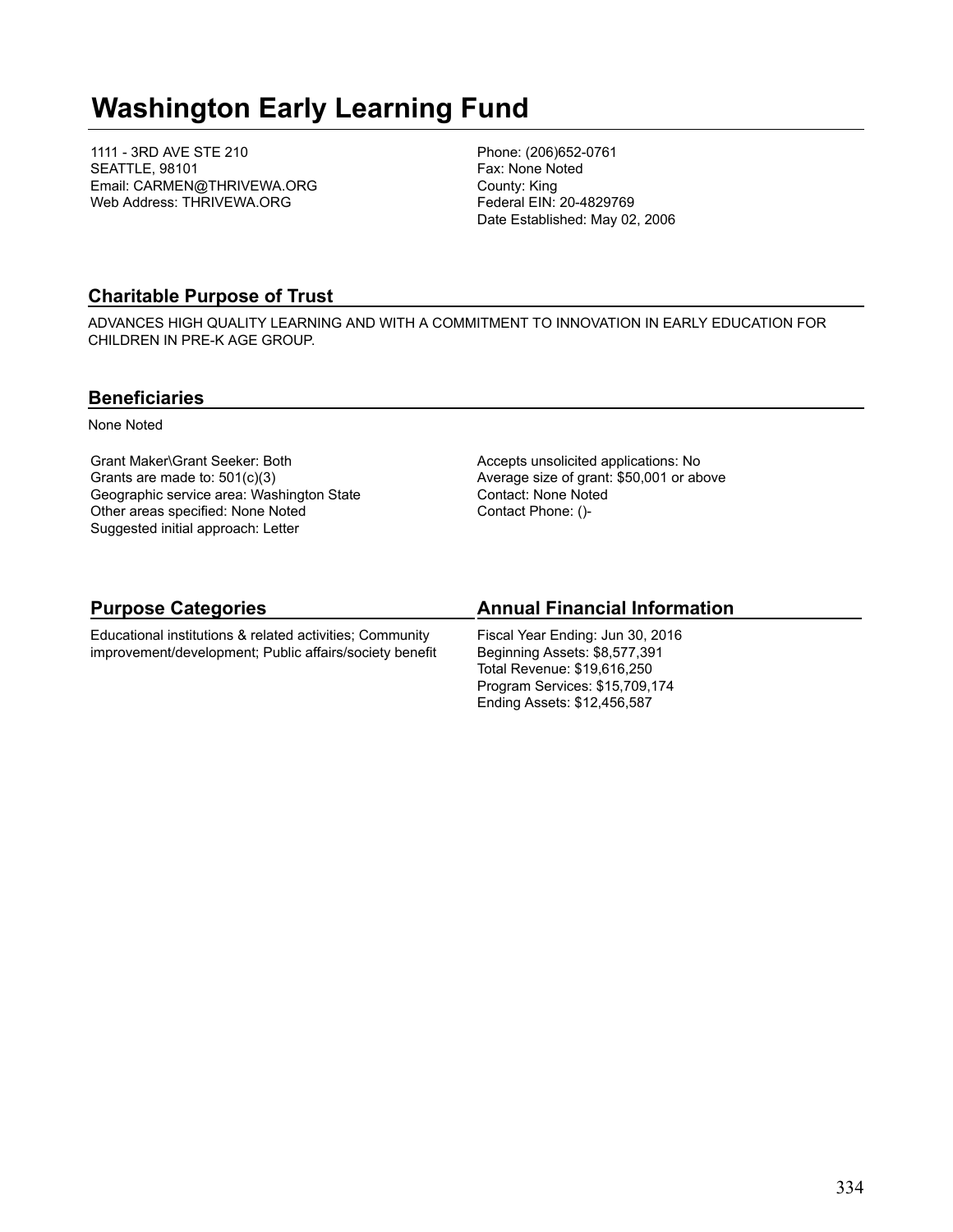# **Washington Gorge Action Programs**

PO Box 805 BINGEN, 98605 Email: linda@wgap.ws Web Address: None Noted Phone: (509)493-4430 Fax: None Noted County: Klickitat Federal EIN: 91-0793062 Date Established: Jan 25, 1966

### **Charitable Purpose of Trust**

To coordinate efforts in the war against poverty in conformity with the policies and procedures set down in the Economic Opportunity Act of 1964.

### **Beneficiaries**

None Noted

Grant Maker\Grant Seeker: Grant Seeker Grants are made to: None Noted Geographic service area: None Noted Other areas specified: None Noted Suggested initial approach: None Noted

Accepts unsolicited applications: None Noted Average size of grant: None Noted Contact: Leslie Naramore Contact Phone: (509)493-2662

## **Purpose Categories**

Food, nutrition, agriculture; Housing/shelter; Youth development

### **Annual Financial Information**

Fiscal Year Ending: Dec 31, 2015 Beginning Assets: \$1,375,376 Total Revenue: \$2,768,457 Program Services: \$2,830,431 Ending Assets: \$1,325,771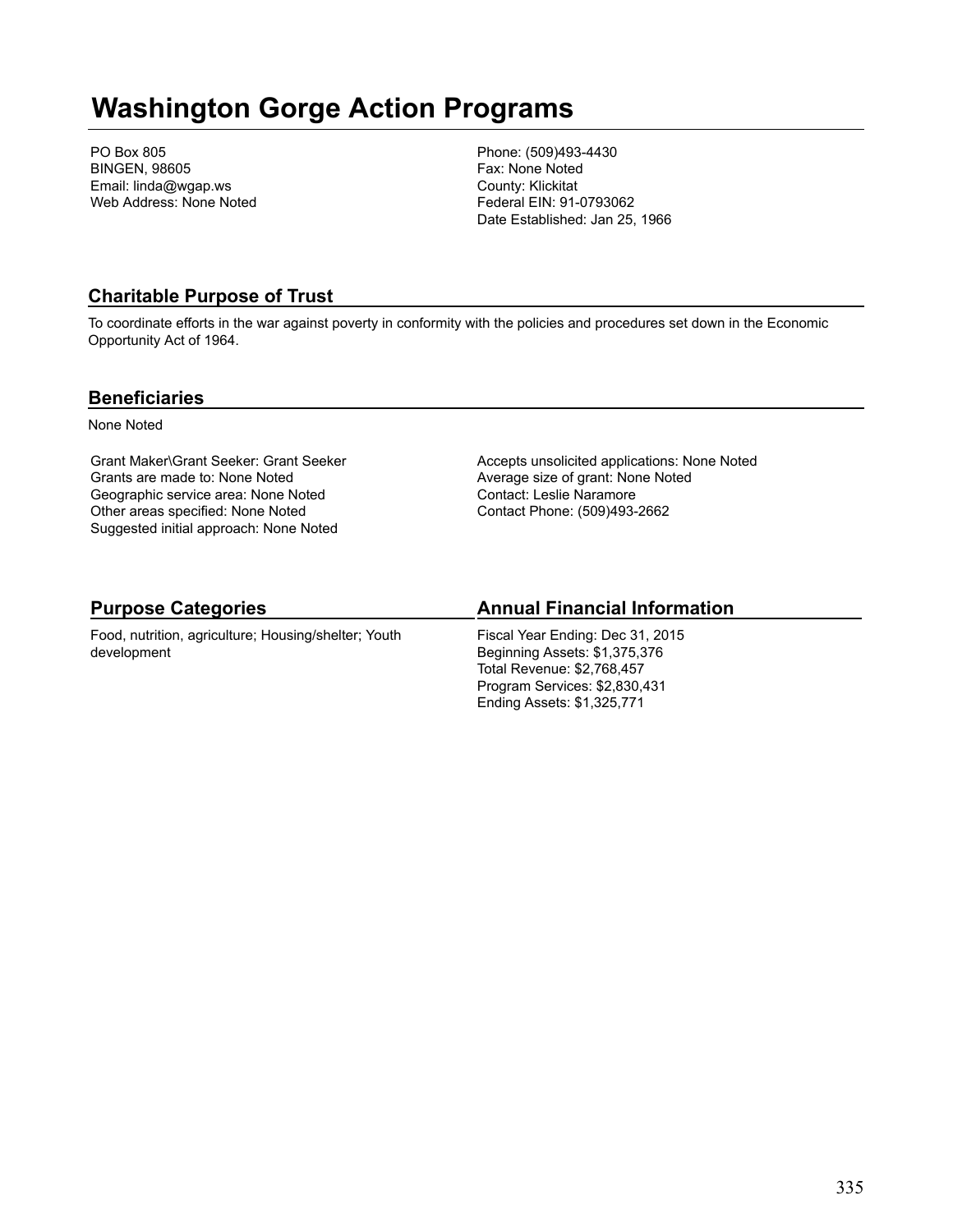# **Washington Poison Center**

155 NE 100th St Ste 100 Seattle, 98125-8007 Email: Jbinks@wapc.org Web Address: www.wapc.org Phone: (206)526-8490 Fax: None Noted County: King Federal EIN: 94-3214597 Date Established: Feb 28, 1994

### **Charitable Purpose of Trust**

The Washington Poison Center (WAPC) is a 501 (C)(3) nonprofit agency, whose mission is to prevent harm from poisoning through expertise, collaboration and professional and public education. We provide free emergency medical advice and safety information to callers from all across the state via telephone (1-800-222-1222) 24 hours a day, seven days a week. We utilize the Mr. Yuk symbol in our awareness and poison prevention activities.

### **Beneficiaries**

None Noted

Grant Maker\Grant Seeker: Grant Seeker Grants are made to: None Noted Geographic service area: None Noted Other areas specified: None Noted Suggested initial approach: None Noted

Accepts unsolicited applications: None Noted Average size of grant: None Noted Contact: Carrie Ulvestad Contact Phone: (206)517-2357

### **Purpose Categories**

Health-general & rehabilitative; Public safety/disaster preparedness & relief; Science

### **Annual Financial Information**

Fiscal Year Ending: Jun 30, 2016 Beginning Assets: \$1,150,185 Total Revenue: \$3,749,992 Program Services: \$3,136,770 Ending Assets: \$1,815,038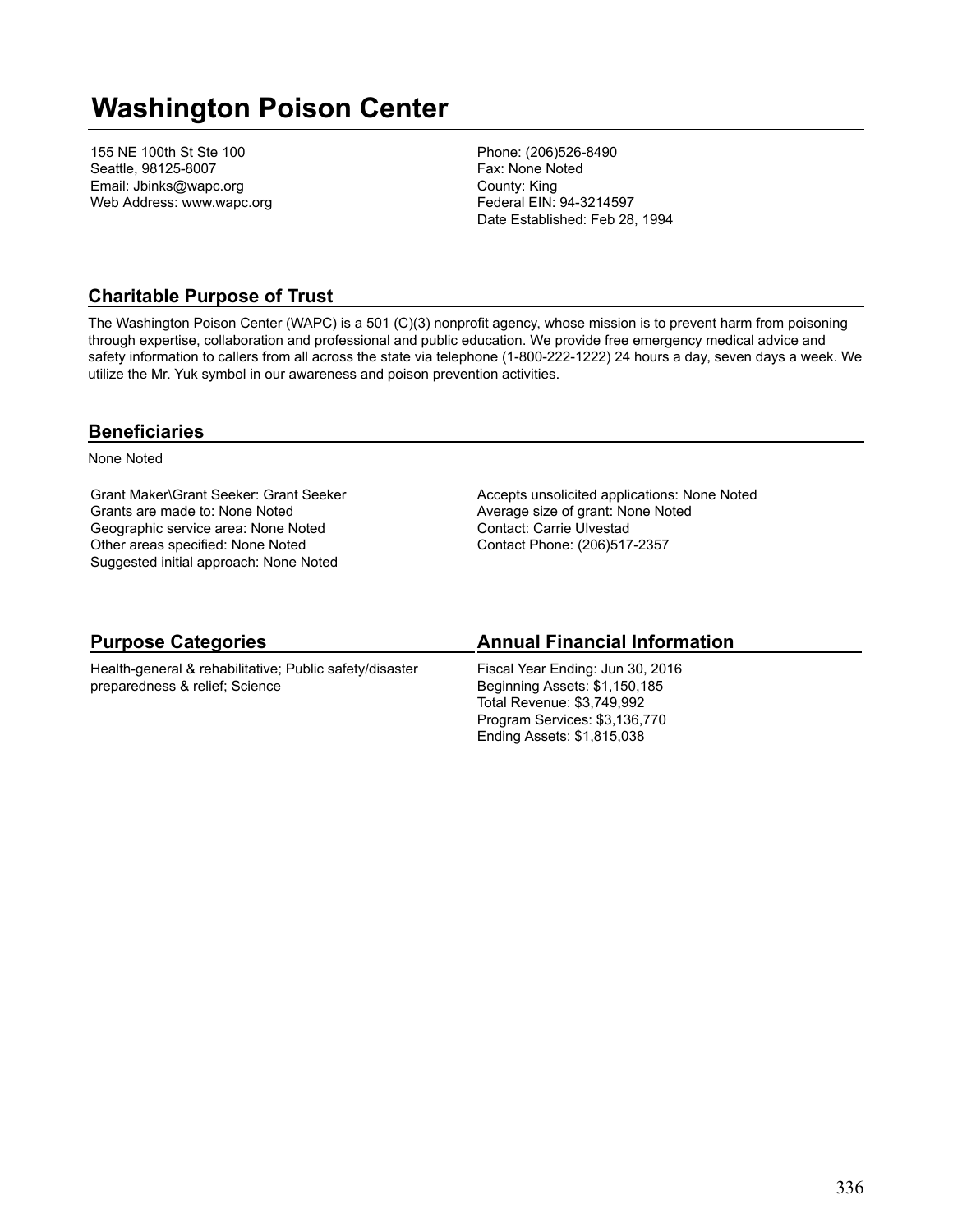# **WASHINGTON RESEARCH FOUNDATION**

2815 EASTLAKE AVE E SUITE 300 SEATTLE, 98102 Email: Jeff.Eby@wrfcapitol.com Web Address: wrfseattle.org

Phone: (206)336-5615 Fax: None Noted County: King Federal EIN: 46-4105873 Date Established: Nov 08, 2013

### **Charitable Purpose of Trust**

The Foundation is organized to benefit scientific research institutions located in the state of Washington, either public or private (private institutions must be non-profit). Among other activities, the Foundation distributes funds and administers gifts and grants for the benefit of scientific research. The Foundation will occasionally distribute funds to outside parties when a worthy cause comes to the attention of the Foundation. There is no formal application process. However, all terms of all contributions must be approved by the Board of Directors.

### **Beneficiaries**

None Noted

Grant Maker\Grant Seeker: Grant Maker Grants are made to: None Noted Geographic service area: Washington State Other areas specified: None Noted Suggested initial approach: Email

Accepts unsolicited applications: No Average size of grant: \$50,001 or above Contact: Beth Etscheid, Director Of Research Commercializat Contact Phone: (206)336-5600

## **Purpose Categories**

Educational institutions & related activities; Medical Research; Science

### **Annual Financial Information**

Fiscal Year Ending: Jun 30, 2016 Beginning Assets: \$163,347,514 Total Revenue: \$47,693,393 Program Services: \$26,153,330 Ending Assets: \$170,597,702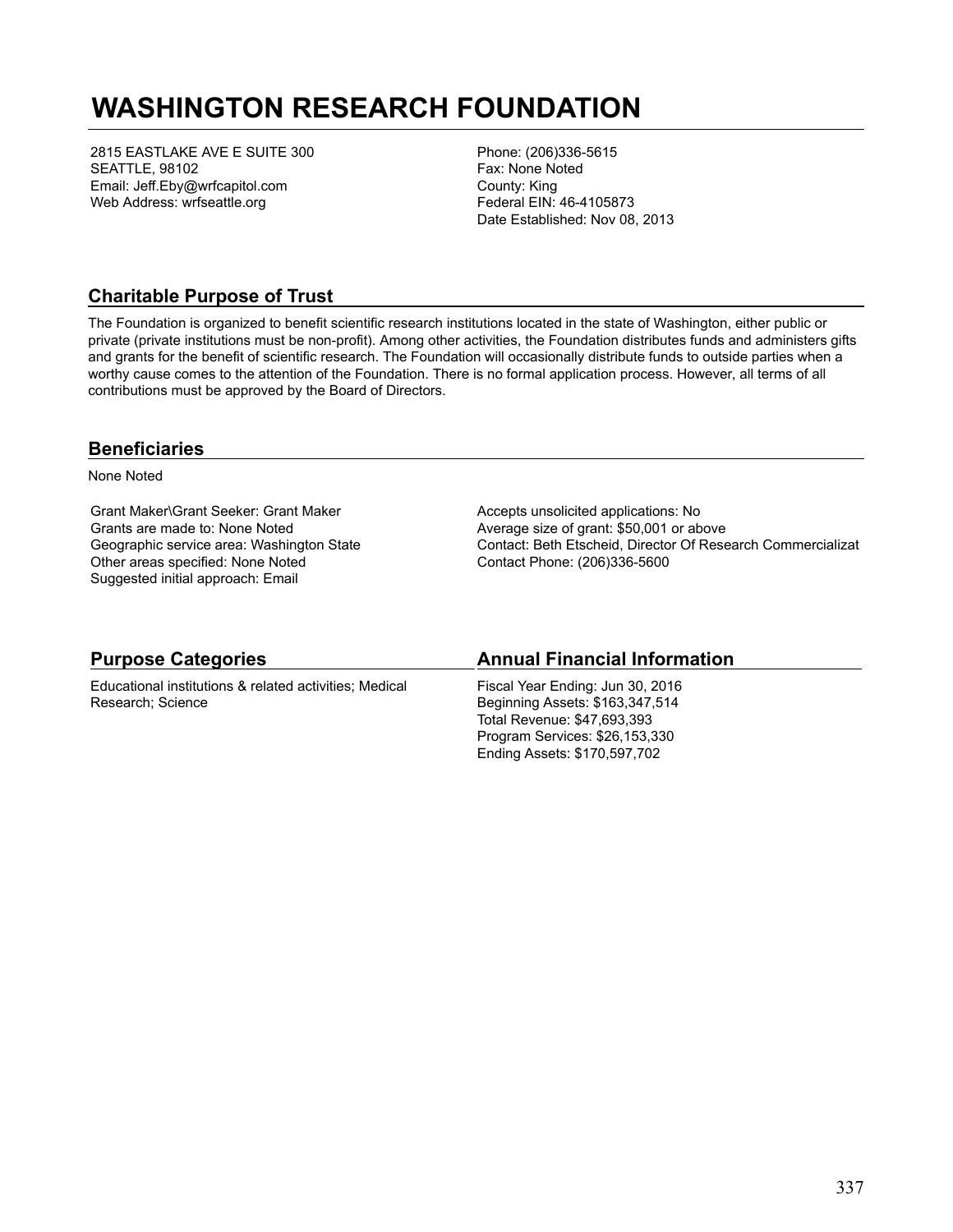# **Washington Research Licensing Foundation**

2815 Eastlake Ave E Ste 300 Seattle, 98102 Email: None Noted Web Address: None Noted

Phone: (206)336-5615 Fax: None Noted County: King Federal EIN: 91-1160492 Date Established: Jul 20, 1981

### **Charitable Purpose of Trust**

The Foundation is organized to benefit scientific research institutions located in the state of Washington, either public or private (private institutions must be non-profit). Among other activities, the Foundation distributes funds and administers gifts and grants for the benefit of scientific research. As such, the recipients of the Foundation's funds are engaged in various scientific research projects. The Foundation will occasionally distribute funds to outside parties when a worthy cause comes to the attention of the Foundation. There is no formal application process in place. However, all contributions must be approved by the Board of Directors.

### **Beneficiaries**

None Noted

Grant Maker\Grant Seeker: Grant Maker Grants are made to: 501(c)(3) Geographic service area: Washington State Other areas specified: None Noted Suggested initial approach: Email

Accepts unsolicited applications: No Average size of grant: \$50,001 or above Contact: Jeff Eby Contact Phone: (206)633-3569

| <b>Purpose Categories</b>                              | <b>Annual Financial Information</b> |
|--------------------------------------------------------|-------------------------------------|
| Educational institutions & related activities; Medical | Fiscal Year Ending: Jun 30, 2016    |
| Research; Science                                      | Beginning Assets: \$80,230,361      |
|                                                        | Total Revenue: \$10.350.781         |
|                                                        | Program Services: \$45,992,453      |
|                                                        | Ending Assets: \$44,394,154         |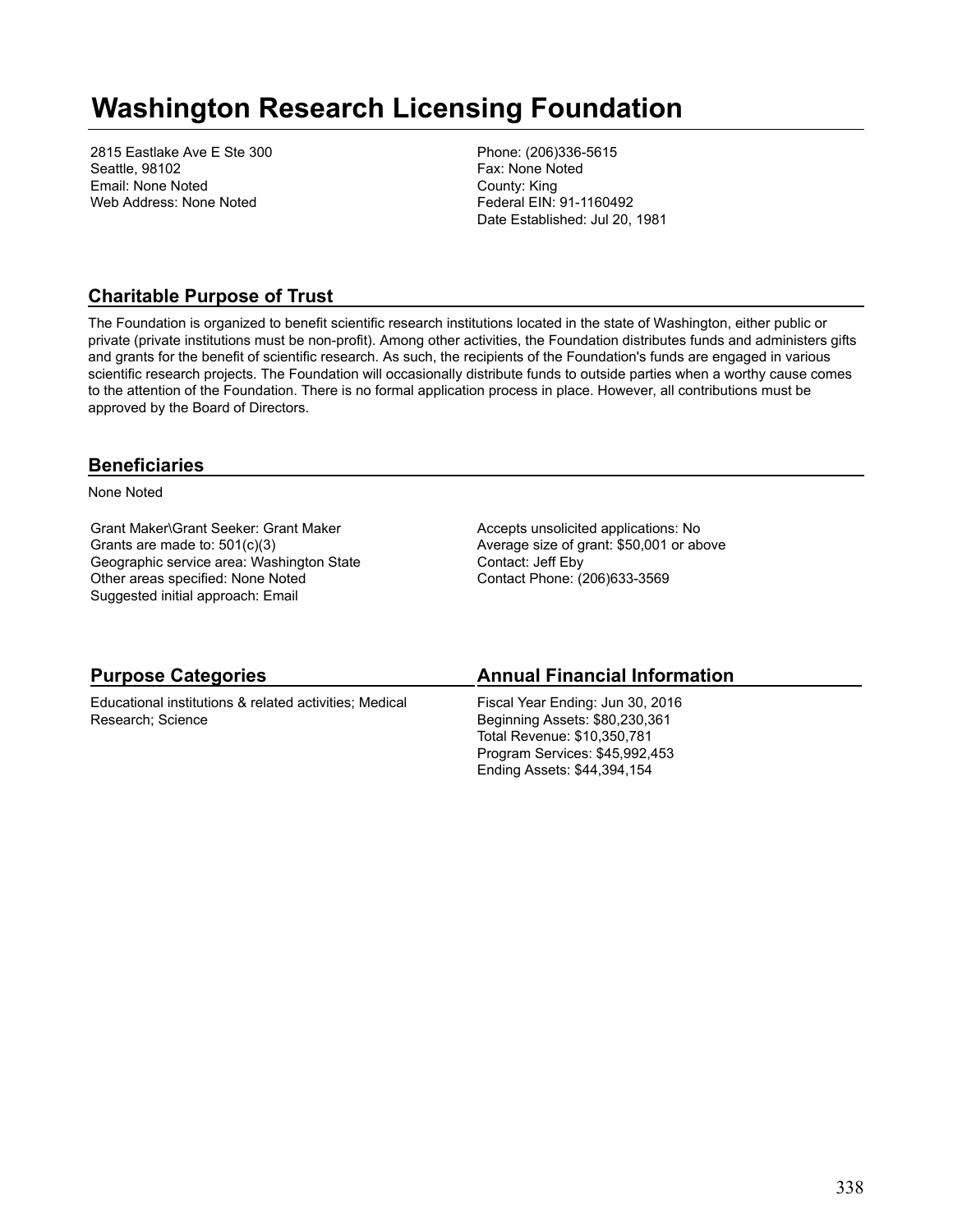## **Washington School Principals Education Foundation**

1021 8th Ave SE Olympia, 98501 Email: None Noted Web Address: www.awsp.org Phone: (360)357-7966 Fax: None Noted County: Thurston Federal EIN: 91-1153112 Date Established: Sep 22, 1981

### **Charitable Purpose of Trust**

Support improvement of K-12 educational program for pupils in Washington schools, improve the skills and abilities among building administrators, and encourage and promote research to enhance educational knowledge.

### **Beneficiaries**

None Noted

Grant Maker\Grant Seeker: Grant Seeker Grants are made to: None Noted Geographic service area: None Noted Other areas specified: None Noted Suggested initial approach: None Noted

Accepts unsolicited applications: None Noted Average size of grant: None Noted Contact: MARTIN FORTIN Contact Phone: (360)497-7131

## **Purpose Categories**

Educational institutions & related activities; Youth development; Environmental quality, protection

### **Annual Financial Information**

Fiscal Year Ending: Dec 31, 2015 Beginning Assets: \$5,907,071 Total Revenue: \$4,488,838 Program Services: \$4,908,304 Ending Assets: \$5,312,528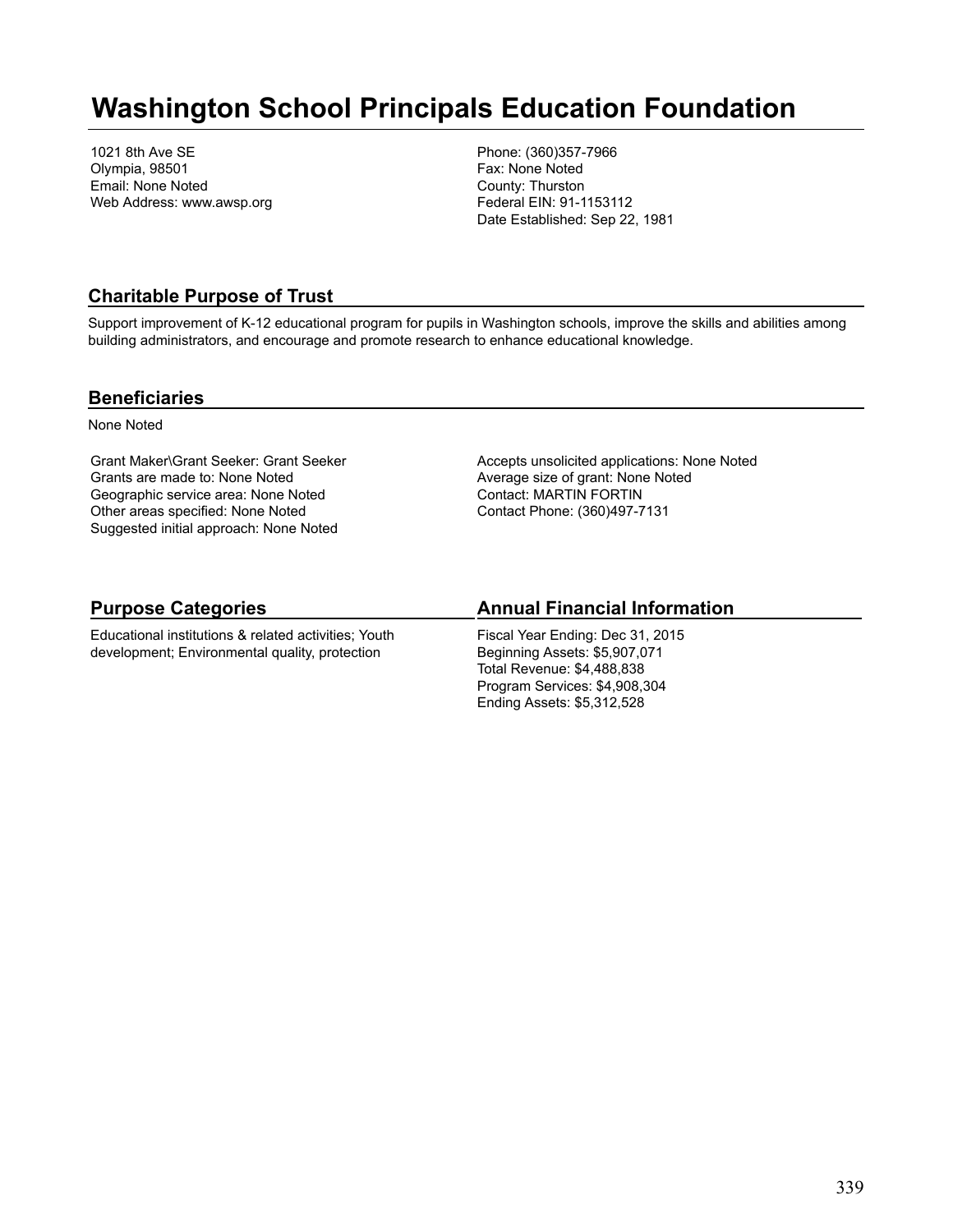# **Washington State 4-H Foundation**

2606 W Pioneer Puyallup, 98371 Email: 4-Hfound@wsu.edu Web Address: www.4h.wsu.edu/foundation Phone: (253)445-4587 Fax: None Noted County: Pierce Federal EIN: 91-6055395 Date Established: Oct 13, 1961

### **Charitable Purpose of Trust**

To support 4-H activities within Washington State by working with county extension agents in their specific areas to fund local projects which benefit 4-H clubs within various counties.

### **Beneficiaries**

None Noted

Grant Maker\Grant Seeker: Both Grants are made to: Other Organizations Geographic service area: Washington State Other areas specified: None Noted Suggested initial approach: Letter, Email

Accepts unsolicited applications: Yes Average size of grant: \$5,000 or below Contact: Gayle Ashworth Contact Phone: (253)445-4570

## **Purpose Categories**

Youth development; Food, nutrition, agriculture; Community improvement/development

## **Annual Financial Information**

Fiscal Year Ending: Jun 30, 2016 Beginning Assets: \$2,577,997 Total Revenue: \$427,541 Program Services: \$490,246 Ending Assets: \$2,673,122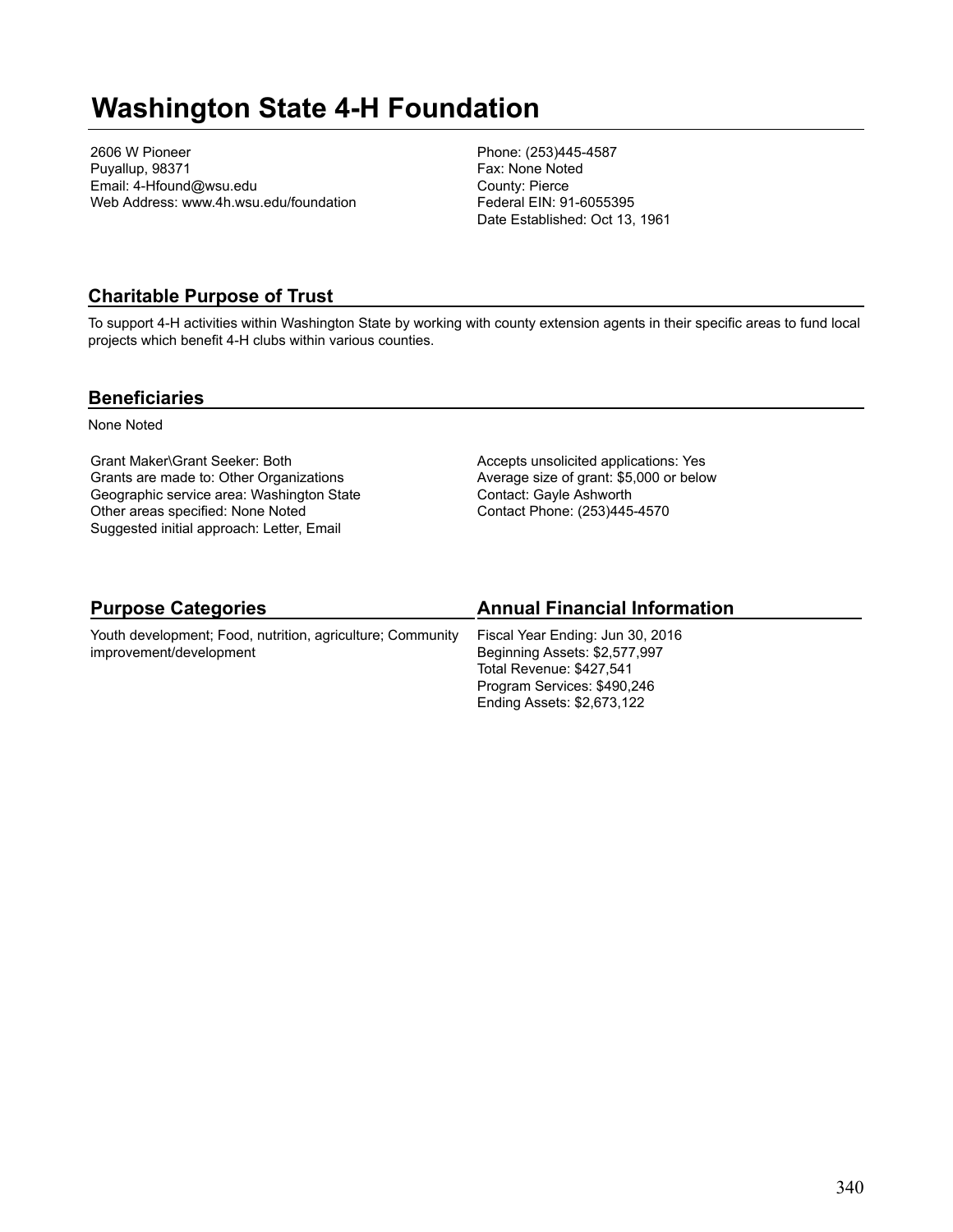# **Washington State Fair Foundation**

110 9th Ave SW PUYALLUP, 98371 Email: renee@thefair.com Web Address: www.thefair.com/foundation Phone: (253)841-5390 Fax: None Noted County: Pierce Federal EIN: 26-1250496 Date Established: Jul 11, 2007

### **Charitable Purpose of Trust**

To financially support the scholarship and educational programs of the Fair and to help preserve and improve the Fair for future generations.

### **Beneficiaries**

Western Washington Fair Association, 110 9th Ave SW, Puyallup, WA 98371

Grant Maker\Grant Seeker: Grant Seeker Grants are made to: None Noted Geographic service area: None Noted Other areas specified: None Noted Suggested initial approach: None Noted

Accepts unsolicited applications: None Noted Average size of grant: None Noted Contact: HOLLY BALL Contact Phone: (253)841-5065

## **Purpose Categories**

Educational institutions & related activities; Food, nutrition, agriculture; Philanthropy & volunteerism

### **Annual Financial Information**

Fiscal Year Ending: Nov 30, 2016 Beginning Assets: \$2,746,464 Total Revenue: \$690,642 Program Services: \$275,869 Ending Assets: \$3,150,650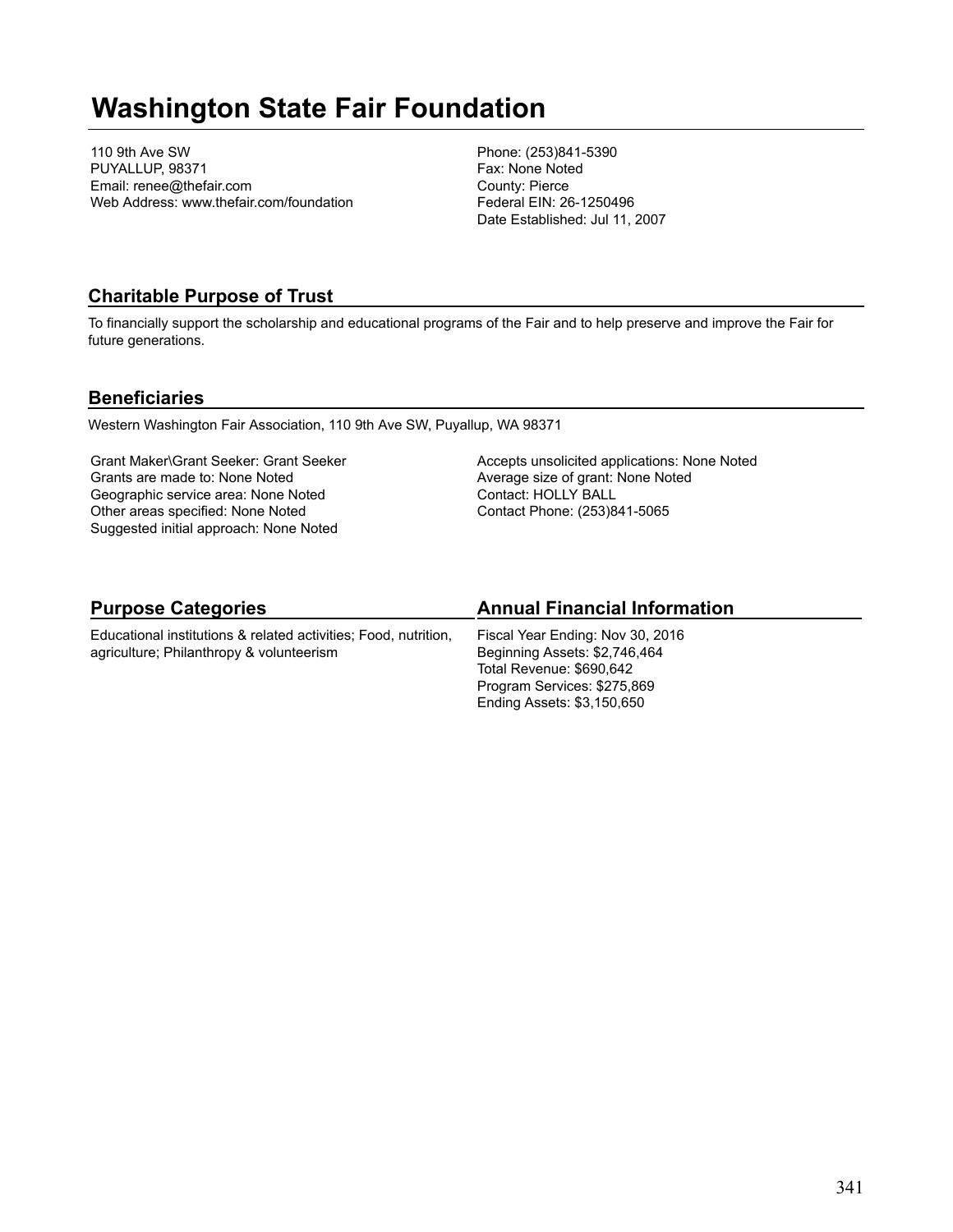# **Washington State University Foundation**

PO Box 641927 Pullman, 99164-1927 Email: wsu.foundation.finance.team@ad.wsu.edu Web Address: www.foundation.wsu.edu

Phone: (509)335-4788 Fax: None Noted County: Whitman Federal EIN: 91-1075542 Date Established: May 24, 1979

### **Charitable Purpose of Trust**

The WSU Foundation is a non-profit corporation with the purpose of raising funds, administering and investing funds, and providing support and assistance for the scientific, literary and educational pursuits of Washington State University.

### **Beneficiaries**

None Noted

Grant Maker\Grant Seeker: Grant Seeker Grants are made to: None Noted Geographic service area: None Noted Other areas specified: None Noted Suggested initial approach: None Noted

Accepts unsolicited applications: None Noted Average size of grant: None Noted Contact: Michael Connell Contact Phone: (509)335-5865

## **Purpose Categories**

Educational institutions & related activities

### **Annual Financial Information**

Fiscal Year Ending: Jun 30, 2016 Beginning Assets: \$506,626,028 Total Revenue: \$75,399,158 Program Services: \$70,818,265 Ending Assets: \$490,993,123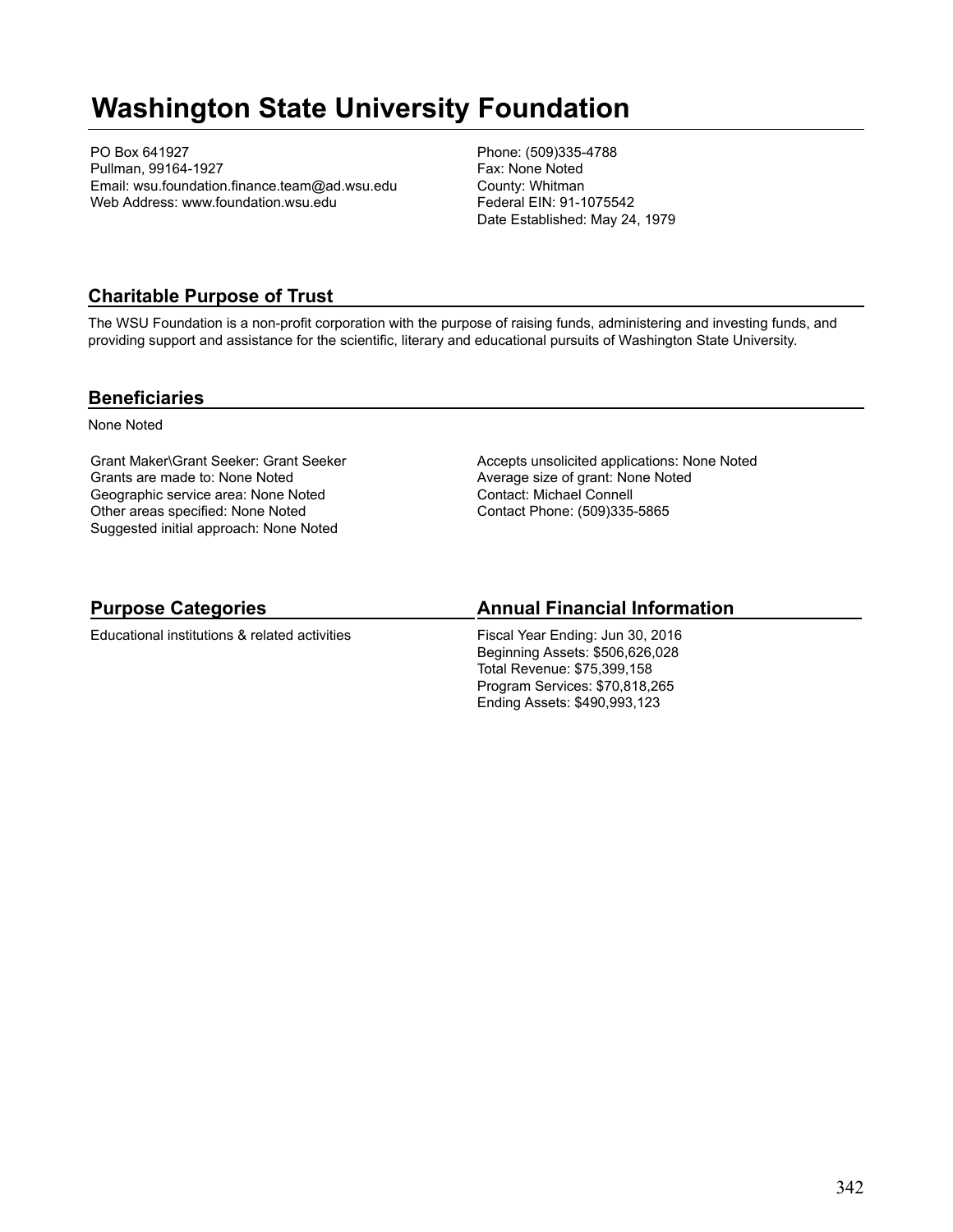# **Washington Vocational Services**

111 SE Everett Mall Way Bldg C, Ste 100 EVERETT, 98208 Email: slesh@wvs.org Web Address: www.wvs.org

Phone: (425)744-1555 Fax: None Noted County: Snohomish Federal EIN: 51-0192526 Date Established: Dec 21, 1981

## **Charitable Purpose of Trust**

WVS provides vocational rehabilitation, job development, job placement, job training & on going employment support to persons with disabilities.

### **Beneficiaries**

None Noted

Grant Maker\Grant Seeker: Grant Seeker Grants are made to: None Noted Geographic service area: Washington State, Pacific **Northwest** Other areas specified: None Noted Suggested initial approach: None Noted

Accepts unsolicited applications: None Noted Average size of grant: None Noted Contact: None Noted Contact Phone: ()-

### **Purpose Categories**

### **Annual Financial Information**

Ending Assets: \$2,570,624

Educational institutions & related activities; Employment/jobs; Fiscal Year Ending: Dec 31, 2015 Human service-other multipurpose Beginning Assets: \$2,508,776 Total Revenue: \$3,386,383 Program Services: \$3,247,620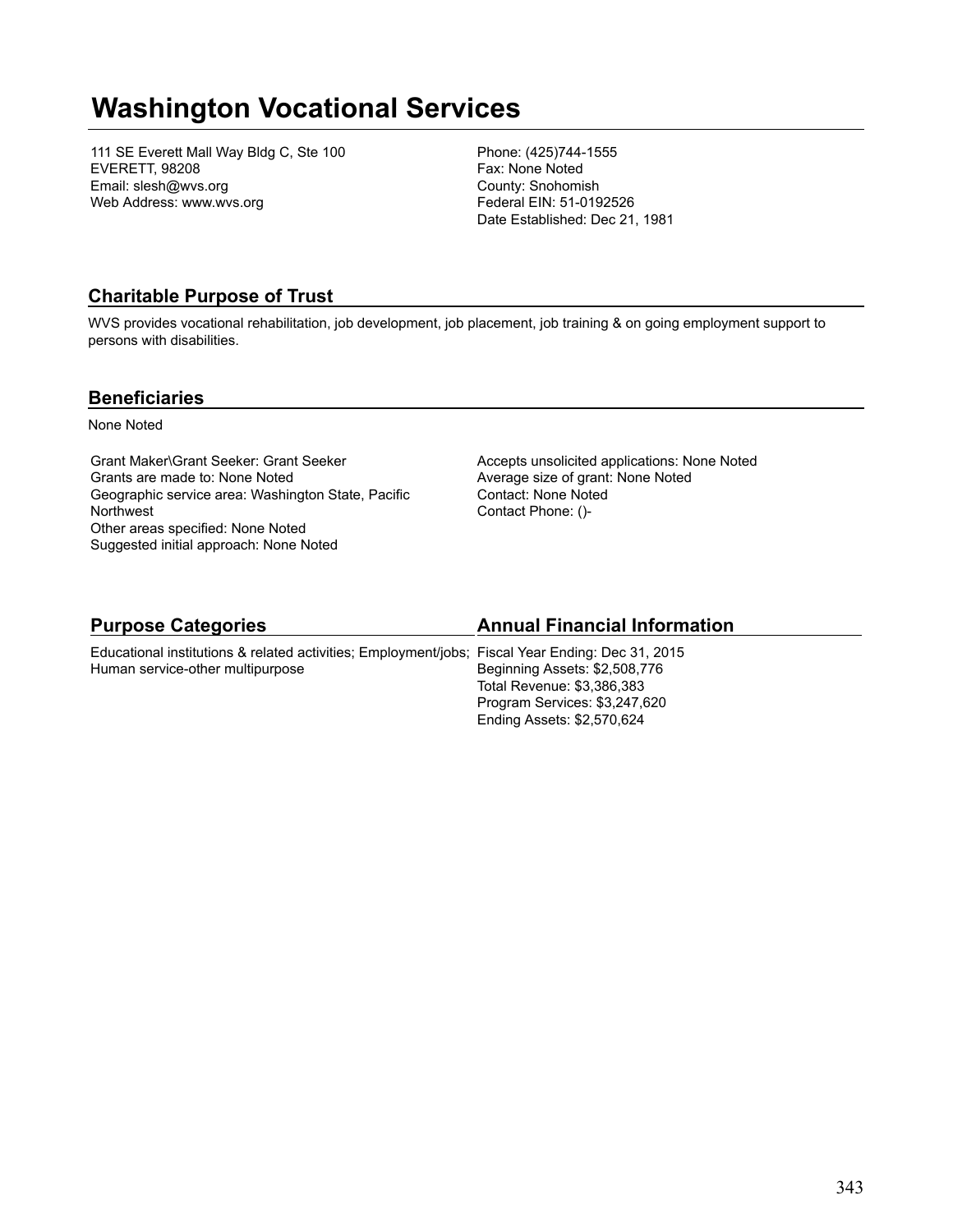# **Washington Women In Need**

232 5th Ave S, Ste 201 KIRKLAND, 98033 Email: wwininfo@wwin.org Web Address: www.wwin.org Phone: (425)451-8845 Fax: None Noted County: King Federal EIN: 91-1559848 Date Established: Jul 01, 1992

### **Charitable Purpose of Trust**

To improve the lives of low income women in Washington through financial assistance for health care and education.

### **Beneficiaries**

None Noted

Grant Maker\Grant Seeker: Both Grants are made to: Individuals Geographic service area: Washington State, Pacific **Northwest** Other areas specified: None Noted Suggested initial approach: Letter, Call, Email

rehabilitative; Human service-other multipurpose

Accepts unsolicited applications: Yes Average size of grant: \$5,000 or below Contact: Michelle Nitz Contact Phone: (425)451-8838

## **Purpose Categories**

## Educational institutions & related activities; Health-general &

## **Annual Financial Information**

Fiscal Year Ending: Jun 30, 2016 Beginning Assets: \$4,098,601 Total Revenue: \$1,230,639 Program Services: \$1,113,464 Ending Assets: \$4,102,692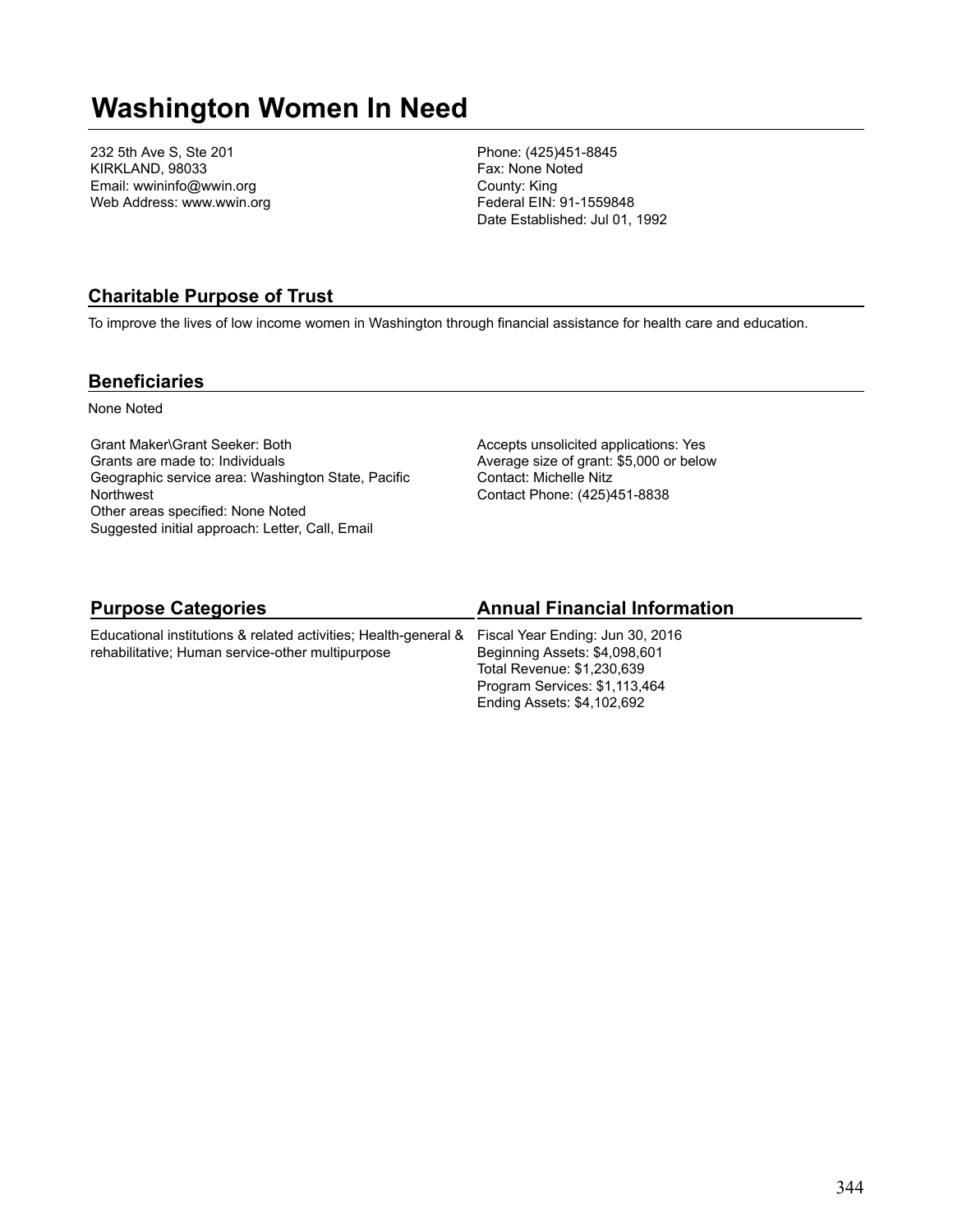# **Washington Women's Foundation**

2100 24th Ave S No 330 SEATTLE, 98144 Email: info@wawomensfoundation.org Web Address: www.wawomensfoundation.org Phone: (206)407-2177 Fax: None Noted County: King Federal EIN: 91-1754933 Date Established: Oct 16, 1995

## **Charitable Purpose of Trust**

Member contributions used for philanthropy education and for grantmaking.

### **Beneficiaries**

None Noted

Grant Maker\Grant Seeker: Grant Maker Grants are made to: 501(c)(3) Geographic service area: Washington State, Pacific **Northwest** Other areas specified: None Noted Suggested initial approach: None Noted

Accepts unsolicited applications: No Average size of grant: \$50,001 or above Contact: Beth McCaw Contact Phone: (206)340-1710

## **Purpose Categories**

Arts, culture, humanities; Educational institutions & related activities; Environmental quality, protection

## **Annual Financial Information**

Fiscal Year Ending: Dec 31, 2015 Beginning Assets: \$5,050,613 Total Revenue: \$1,620,611 Program Services: \$1,555,224 Ending Assets: \$4,900,526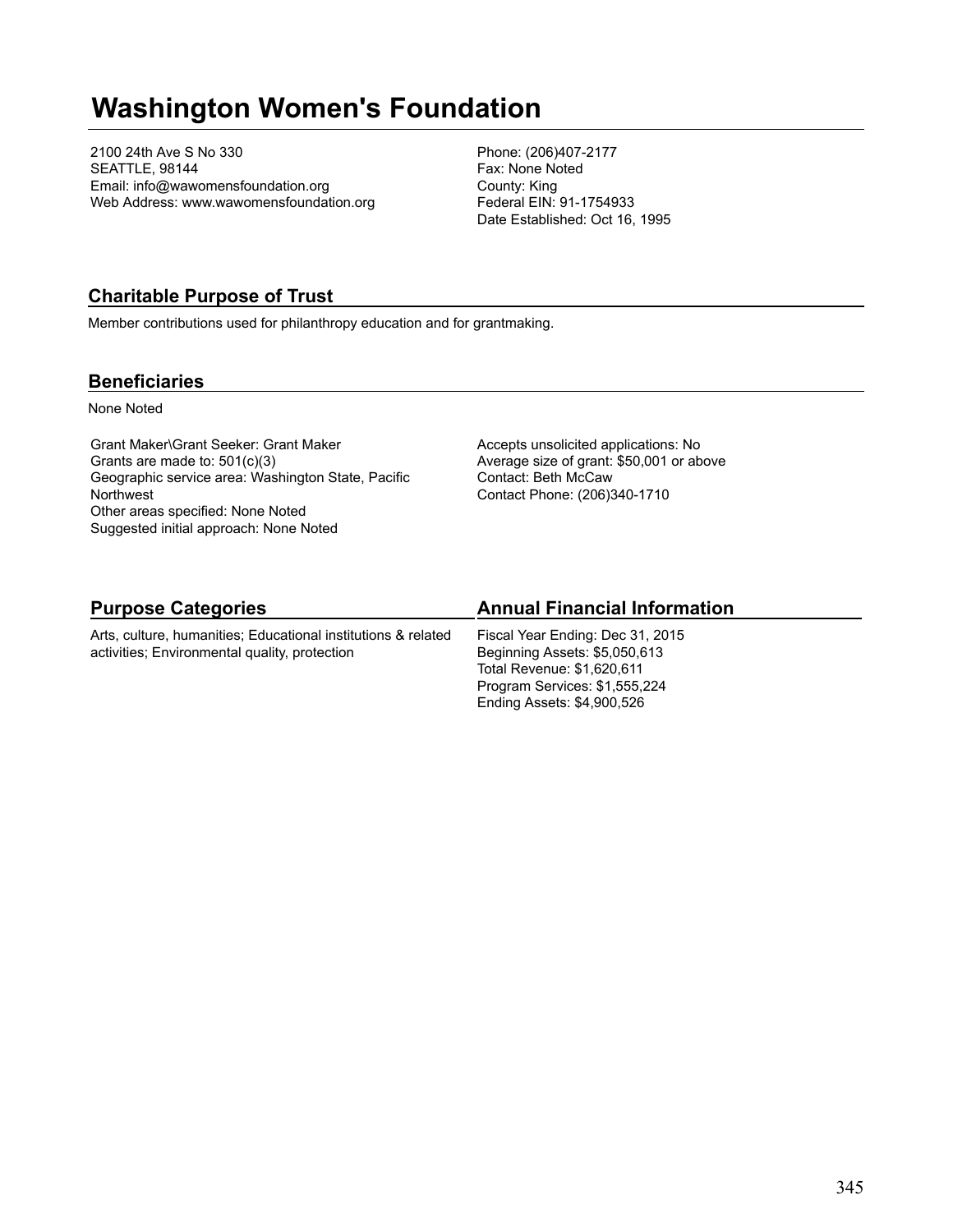# **Wenatchee Valley College Foundation, Inc**

1300 Fifth Street WENATCHEE, 98801 Email: tparkinson@wvc.edu Web Address: www.wvc.edu Phone: (509)682-6401 Fax: None Noted County: Chelan Federal EIN: 23-7319272 Date Established: Jul 02, 1971

### **Charitable Purpose of Trust**

The purpose of Wenatchee Valley College Foundation is to financially support Wenatchee Valley College, its students, faculty, programs and future plans as well as serve as a voice in the community on behalf of the college.

### **Beneficiaries**

Wenatchee College Foundation, Inc. 1300 Fifth Street Wenatchee, WA 98801

Grant Maker\Grant Seeker: Grant Seeker Grants are made to: Other Organizations, Individuals Geographic service area: None Noted Other areas specified: Chelan, Douglas, Okanogan Co Suggested initial approach: None Noted

Accepts unsolicited applications: No Average size of grant: \$5,000 or below Contact: Stacey Lockhart, Exec Dir Contact Phone: (509)682-6410

## **Purpose Categories**

Educational institutions & related activities

### **Annual Financial Information**

Fiscal Year Ending: Jun 30, 2016 Beginning Assets: \$8,765,227 Total Revenue: \$2,569,206 Program Services: \$1,247,402 Ending Assets: \$9,624,955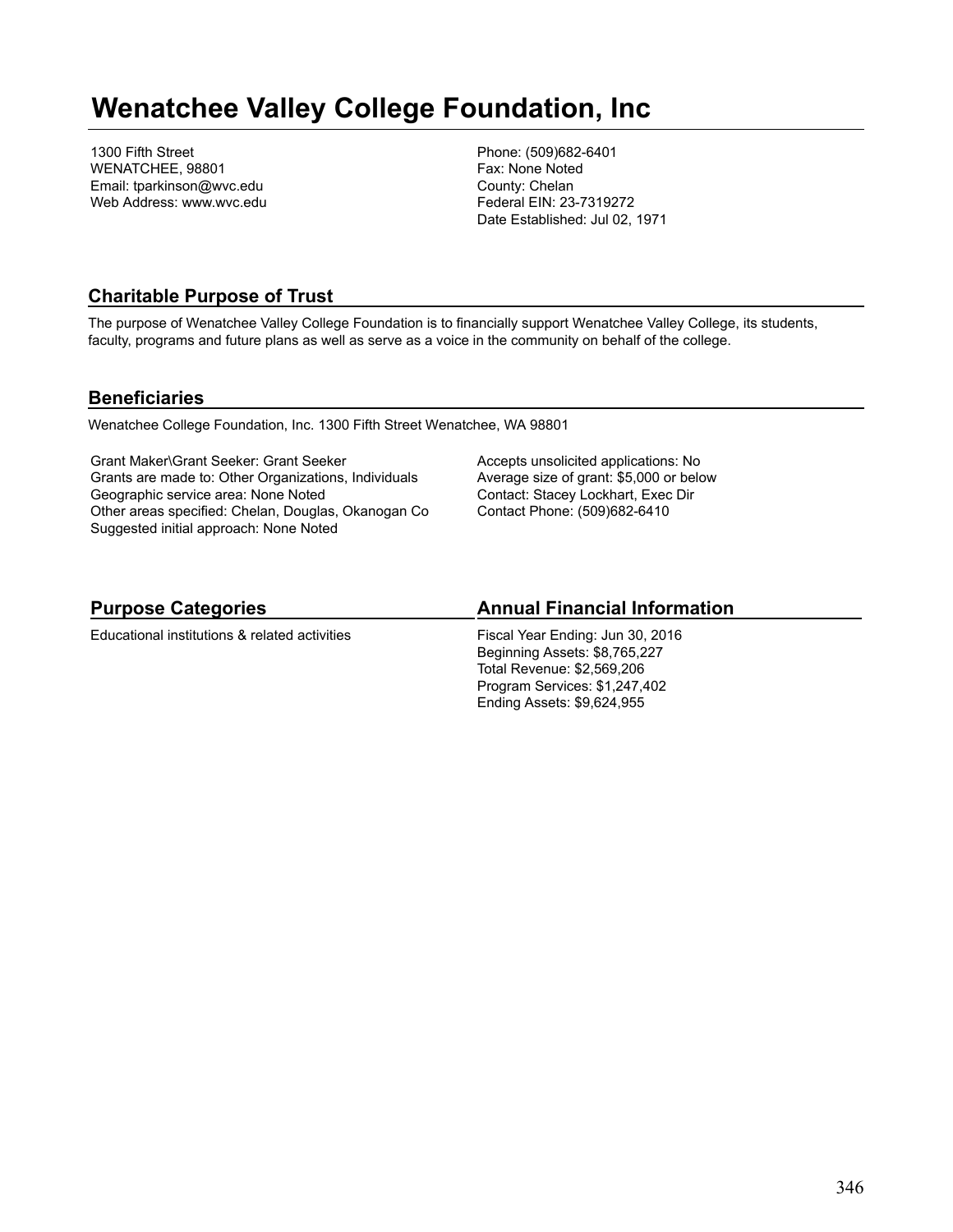# **Wenatchee Valley Museum & Cultural Center**

127 S Mission Wenatchee, 98801 Email: info@wvmcc.org Web Address: www.wvmcc.org Phone: (509)888-6256 Fax: None Noted County: Chelan Federal EIN: 91-6054055 Date Established: Mar 03, 1939

### **Charitable Purpose of Trust**

To increase and diffuse knowledge and appreciation of the study of the natural sciences, art, music, literary, social, agricultural, horticultural, and history of NCW specifically, and of the Pacific Northwest generally. To establish and maintain, in the City of Wenatchee, a museum, reference library, archives, and genealogy library.

### **Beneficiaries**

None Noted

Grant Maker\Grant Seeker: Grant Seeker Grants are made to: None Noted Geographic service area: None Noted Other areas specified: None Noted Suggested initial approach: None Noted

Accepts unsolicited applications: None Noted Average size of grant: None Noted Contact: Sandy Cohen Contact Phone: (509)888-6240

### **Purpose Categories**

Arts, culture, humanities

### **Annual Financial Information**

Fiscal Year Ending: Dec 31, 2015 Beginning Assets: \$2,286,914 Total Revenue: \$927,152 Program Services: \$844,240 Ending Assets: \$2,331,964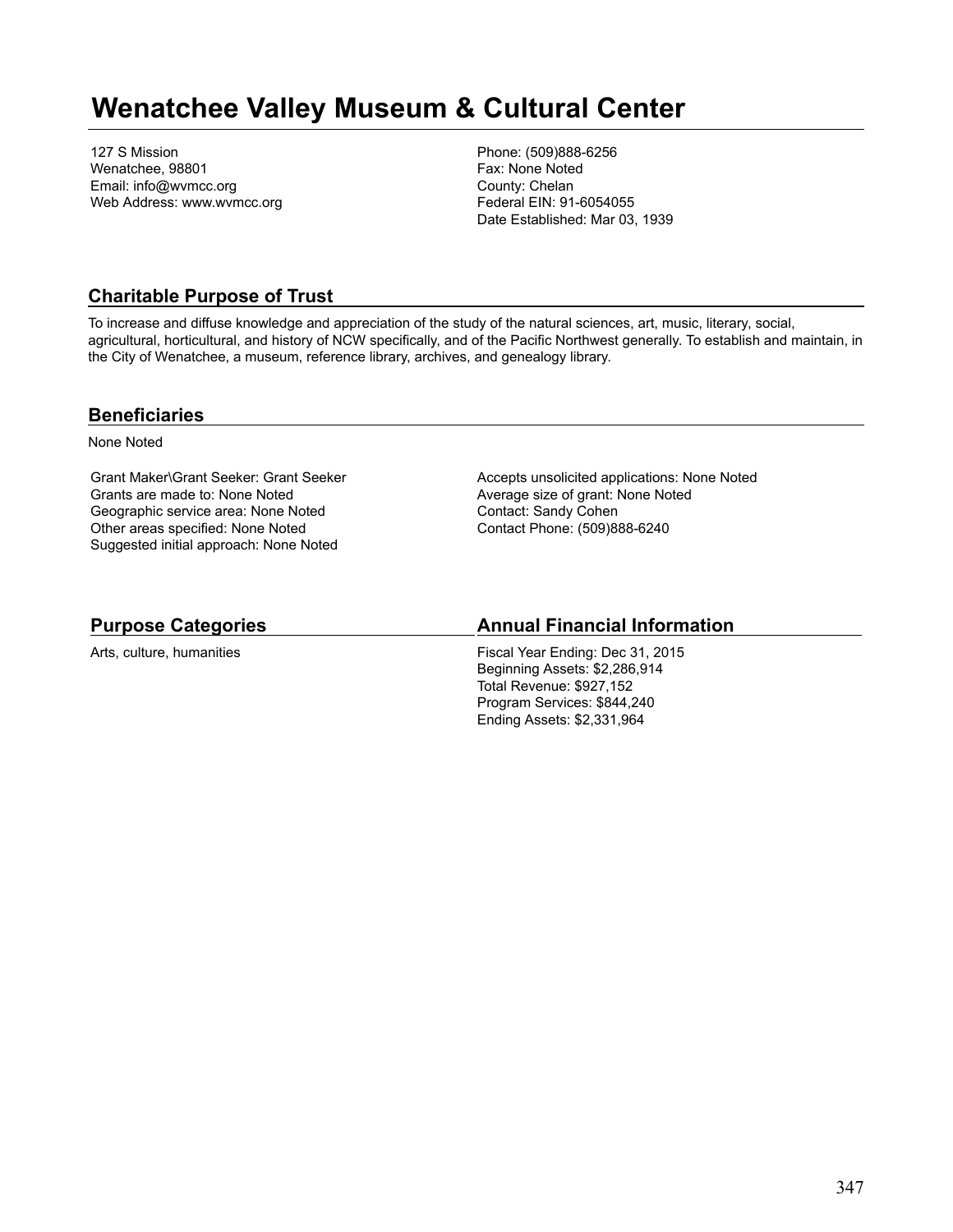# **Wesley Homes**

815 S 216th St Des Moines, 98198-6332 Email: Kanderson@wesleyhomes.org Web Address: None Noted

Phone: (206)870-1209 Fax: None Noted County: King Federal EIN: 91-0583380 Date Established: Jul 25, 1944

## **Charitable Purpose of Trust**

Wesley Homes is a network of housing and services for older adults.

### **Beneficiaries**

None Noted

Grant Maker\Grant Seeker: Grant Seeker Grants are made to: None Noted Geographic service area: None Noted Other areas specified: None Noted Suggested initial approach: None Noted

Accepts unsolicited applications: None Noted Average size of grant: None Noted Contact: Kevin Anderson Contact Phone: (206)870-1100

| <b>Purpose Categories</b>                               | <b>Annual Financial Information</b> |
|---------------------------------------------------------|-------------------------------------|
| Health-general & rehabilitative; Housing/shelter; Human | Fiscal Year Ending: Dec 31, 2015    |
| service-other multipurpose                              | Beginning Assets: \$99,013,075      |

Total Revenue: \$39,261,991 Program Services: \$36,266,483 Ending Assets: \$104,877,098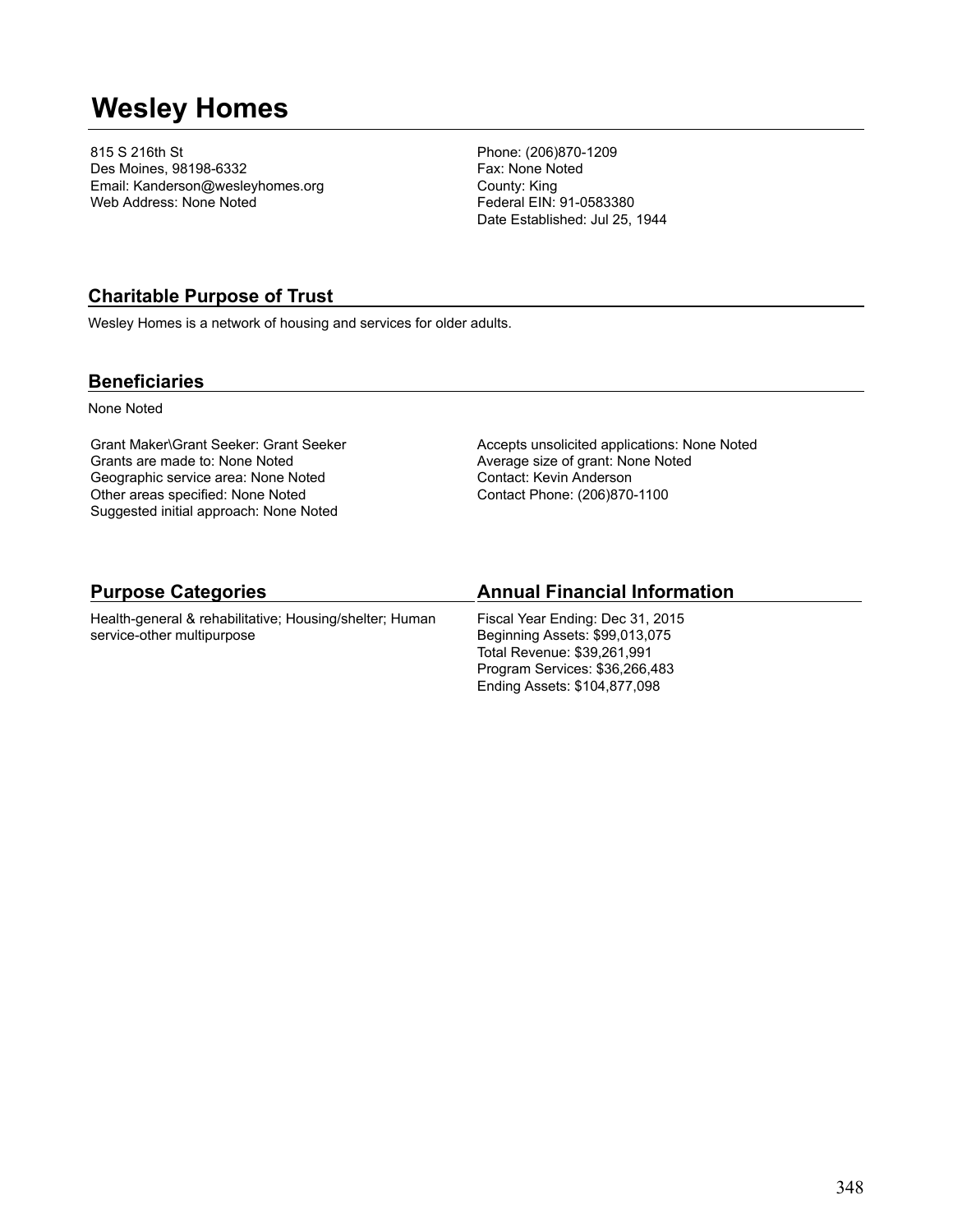# **Wesley Homes Foundation**

815 S 216th St Des Moines, 98198 Email: smcconnell@wesleyhomes.org Web Address: www.wesleyhomes.org/giving Phone: (206)870-1209 Fax: None Noted County: King Federal EIN: 91-1732317 Date Established: May 21, 1996

### **Charitable Purpose of Trust**

Foundation is supporting organization of Wesley Homes. Foundation raises funds to support the residents of Wesley Homes by seeking, receiving and administering gifts, consults with residents in determining needs and priorities and supports the mission of Wesley Homes.

### **Beneficiaries**

Wesley Homes 815 S. 216th St Des Moines, WA 98198

Grant Maker\Grant Seeker: Both Grants are made to: 501(c)(3) Geographic service area: None Noted Other areas specified: None Noted Wesley Homes, Its Residents & Staff Suggested initial approach: None Noted

Accepts unsolicited applications: Yes Average size of grant: \$5,000 or below Contact: Susan McConnell Contact Phone: (206)870-1331

### **Purpose Categories**

Housing/shelter; Human service-other multipurpose; Philanthropy & volunteerism

### **Annual Financial Information**

Fiscal Year Ending: Dec 31, 2015 Beginning Assets: \$12,935,053 Total Revenue: \$3,719,425 Program Services: \$1,013,004 Ending Assets: \$13,721,955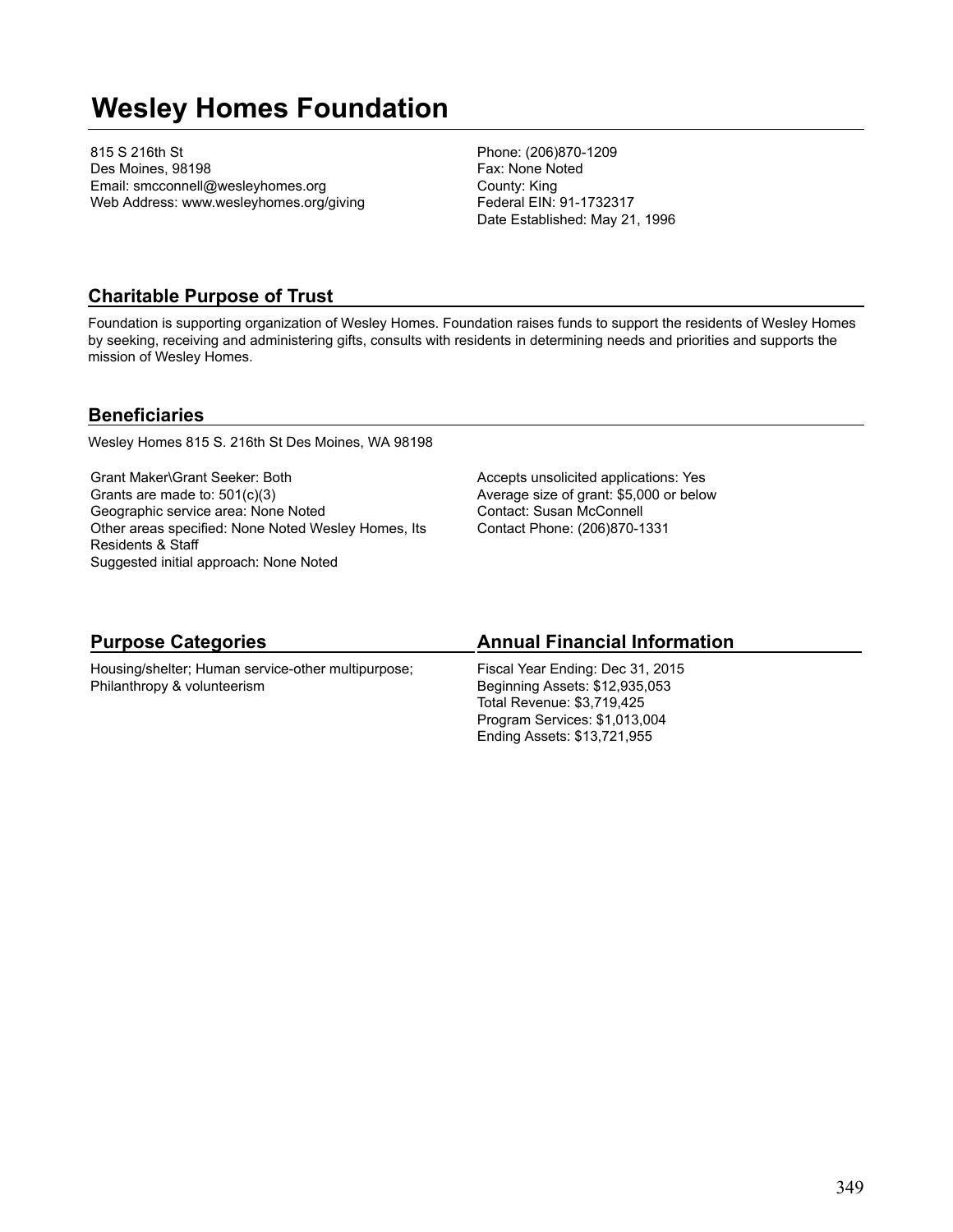# **West Seattle High School Alumni Association**

4742 42nd Ave SW Ste 215 SEATTLE, 98116 Email: wells1970@aol.com Web Address: www.wshsalumniassociation.org/ Phone: ()- Fax: None Noted County: King Federal EIN: 91-6175931 Date Established: Oct 13, 1999

### **Charitable Purpose of Trust**

To foster the welfare and preserve the history of West Seattle High School and organize alumni. Fund scholarships to benefit recent high school graduates.

### **Beneficiaries**

None Noted

Grant Maker\Grant Seeker: Grant Seeker Grants are made to: 501(c)(3) Geographic service area: Washington State Other areas specified: None Noted Suggested initial approach: Letter

Accepts unsolicited applications: Yes Average size of grant: None Noted Contact: Linda Wells Contact Phone: (206)938-0424

## **Purpose Categories**

Educational institutions & related activities; Youth development; Community improvement/development

### **Annual Financial Information**

Fiscal Year Ending: Sep 30, 2016 Beginning Assets: \$2,065,631 Total Revenue: \$232,873 Program Services: \$154,645 Ending Assets: \$2,143,860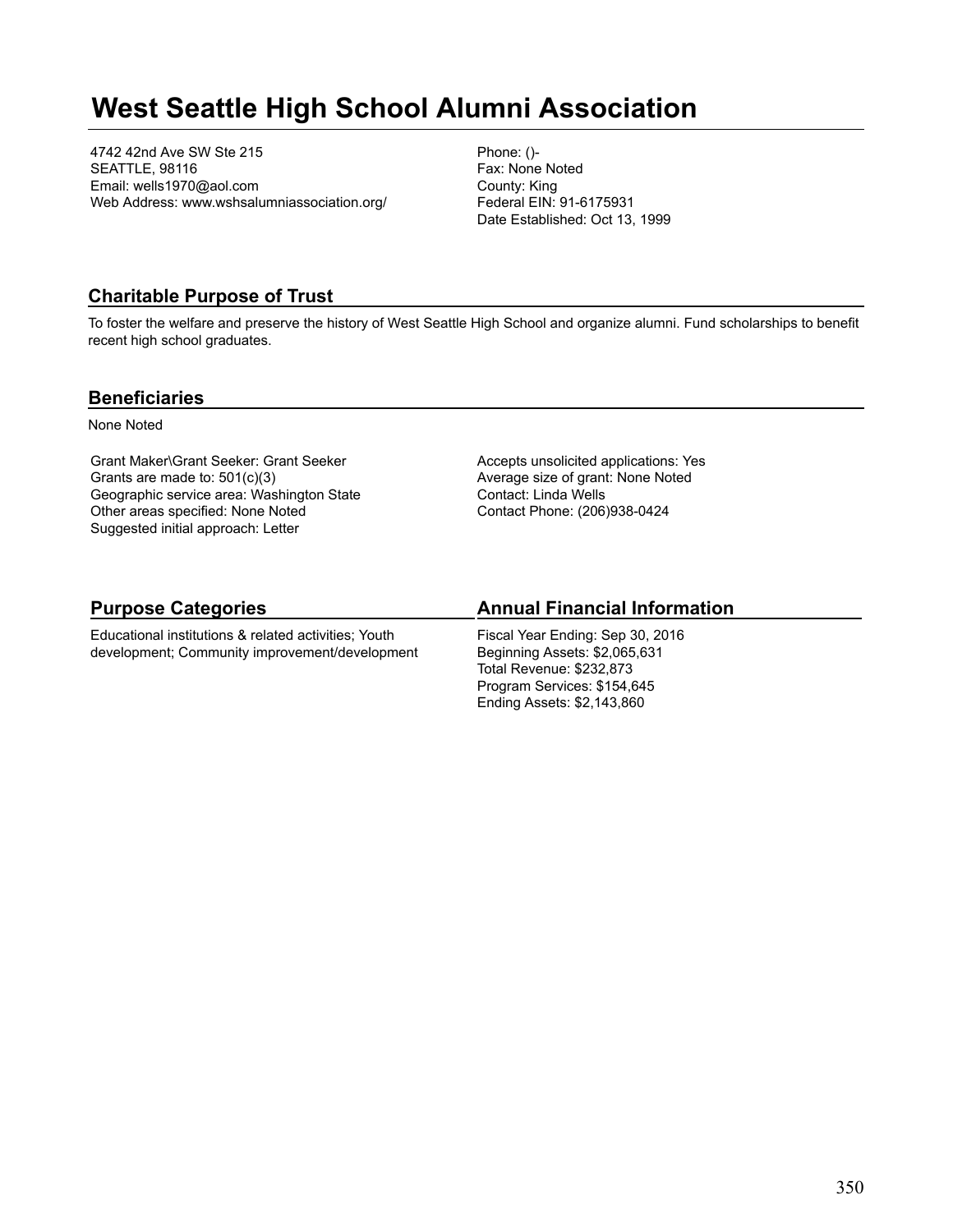# **Western Washington Fair Association**

C/o Renee McClain 110 - 9th Avenue SW Puyallup, 98371 Email: renee@thefair.com Web Address: www.thefair.com

Phone: (253)841-5390 Fax: None Noted County: Pierce Federal EIN: 91-0470250 Date Established: Jun 25, 1901

## **Charitable Purpose of Trust**

For educational purposes.

### **Beneficiaries**

None Noted

Grant Maker\Grant Seeker: Grant Seeker Grants are made to: None Noted Geographic service area: None Noted Other areas specified: None Noted Suggested initial approach: None Noted

Accepts unsolicited applications: None Noted Average size of grant: None Noted Contact: Renee McClain Contact Phone: (253)841-5009

Program Services: \$31,400,905 Ending Assets: \$65,893,162

| <b>Purpose Categories</b>                                                     | <b>Annual Financial Information</b>                                                               |
|-------------------------------------------------------------------------------|---------------------------------------------------------------------------------------------------|
| Animal-related activities; Food, nutrition, agriculture; Youth<br>development | Fiscal Year Ending: Nov 30, 2016<br>Beginning Assets: \$63,614,563<br>Total Revenue: \$31,308,461 |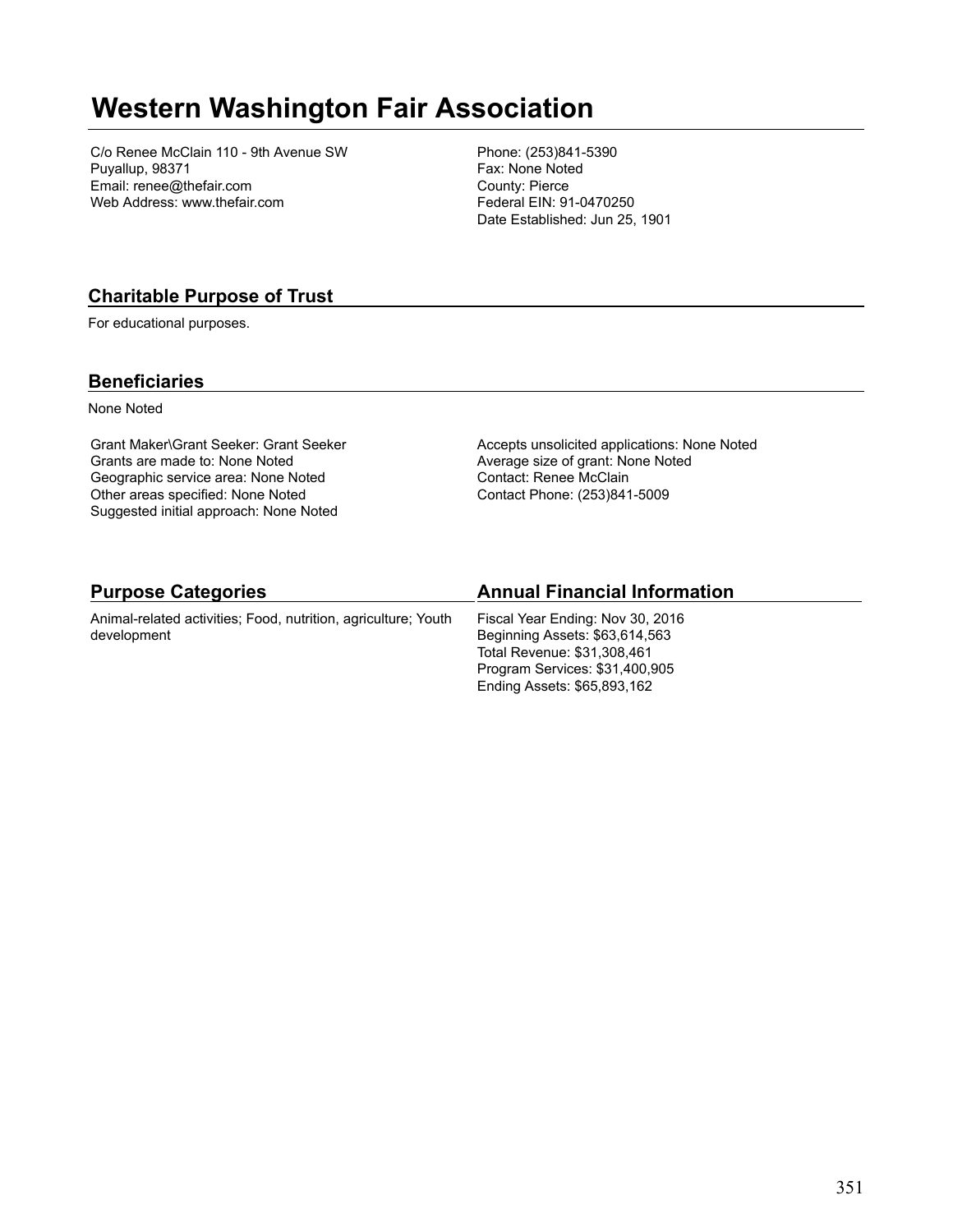# **Western Washington University Foundation**

516 High Street, OM 430 BELLINGHAM, 98225 Email: thomas.jones@wwu.edu Web Address: www.foundation.wwu.edu Phone: (360)650-2832 Fax: None Noted County: Whatcom Federal EIN: 91-6073519 Date Established: Feb 15, 1966

## **Charitable Purpose of Trust**

Exists to solicit, receive, receipt, invest and distribute private gifts for the funding of activities and programs related to the mission, role and scope of Western Washington University.

### **Beneficiaries**

Western Washington Universtiy 516 High Street Bellingham WA 98225

Grant Maker\Grant Seeker: Grant Seeker Grants are made to: None Noted Geographic service area: None Noted Other areas specified: None Noted Suggested initial approach: None Noted

Accepts unsolicited applications: None Noted Average size of grant: None Noted Contact: Matthew Hammatt Contact Phone: (360)650-2443

## **Purpose Categories**

Educational institutions & related activities

## **Annual Financial Information**

Fiscal Year Ending: Jun 30, 2016 Beginning Assets: \$90,589,640 Total Revenue: \$13,692,009 Program Services: \$8,485,184 Ending Assets: \$92,540,612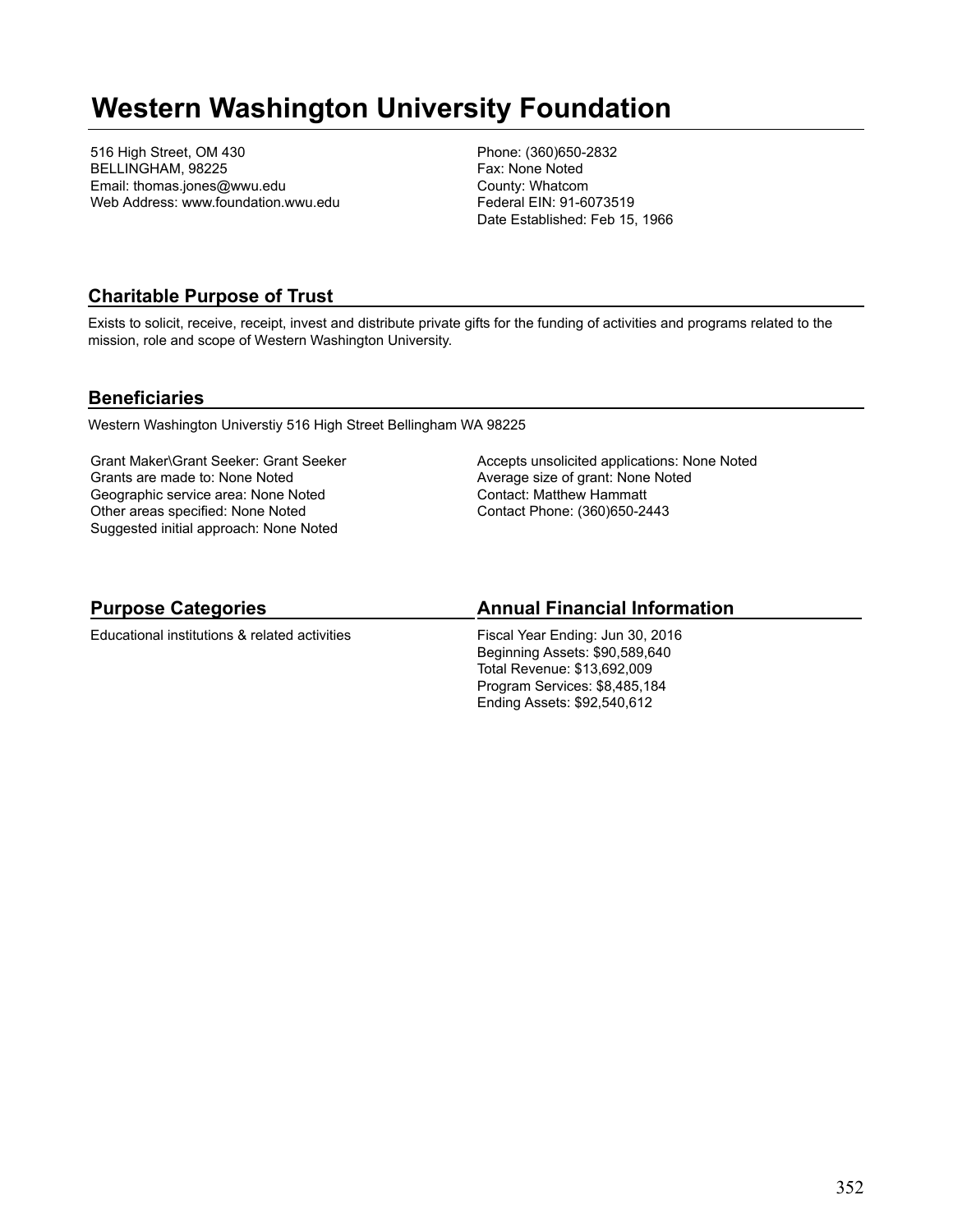# **Westside School**

10404 34th Ave SW SEATTLE, 98146 Email: lauraa@westsideschool.org Web Address: None Noted

Phone: (206)935-2813 Fax: None Noted County: King Federal EIN: 91-1151493 Date Established: Jul 24, 1981

### **Charitable Purpose of Trust**

Westside School is an extended day program.

### **Beneficiaries**

None Noted

Grant Maker\Grant Seeker: Grant Seeker Grants are made to: None Noted Geographic service area: None Noted Other areas specified: None Noted Suggested initial approach: None Noted

Accepts unsolicited applications: None Noted Average size of grant: None Noted Contact: Kate Mulligan, Head Of School Contact Phone: (206)932-2511

### **Purpose Categories**

Educational institutions & related activities

### **Annual Financial Information**

Fiscal Year Ending: Jun 30, 2016 Beginning Assets: \$21,021,104 Total Revenue: \$6,198,367 Program Services: \$6,403,391 Ending Assets: \$20,235,638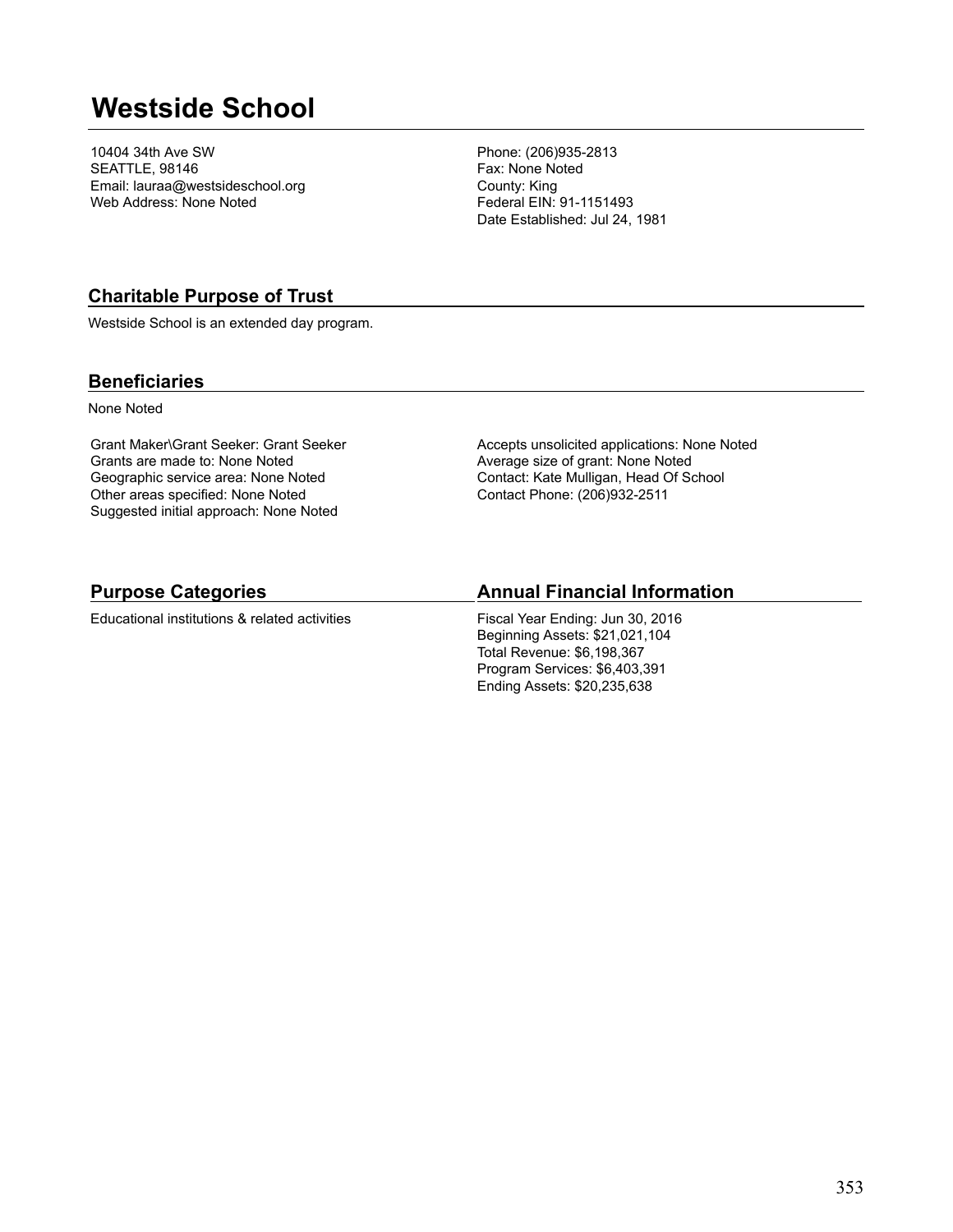# **Whatcom Center For Early Learning**

2001 H St BELLINGHAM, 98225 Email: MARK@wcel.net Web Address: www.wcel.net Phone: (360)650-9411 Fax: None Noted County: Whatcom Federal EIN: 91-1526226 Date Established: Mar 27, 1991

### **Charitable Purpose of Trust**

The specific purpose for which the corporation is organized is to provide comprehensive, family-centered early intervention services to Whatcom County children ages birth to three who have developmental delays. The services are family-centered and include, but are not limited to, assessment, therapy, education, family support services, and program development and evaluation. Whatcom Center for Early learning works with existing agencies and service providers to minimize fragmentation and duplication of services.

### **Beneficiaries**

None Noted

Grant Maker\Grant Seeker: Grant Seeker Grants are made to: None Noted Geographic service area: None Noted Other areas specified: None Noted Suggested initial approach: None Noted

Accepts unsolicited applications: None Noted Average size of grant: None Noted Contact: Mark Moder Contact Phone: (360)671-3660 115

| <b>Purpose Categories</b>                                                                        | <b>Annual Financial Information</b> |
|--------------------------------------------------------------------------------------------------|-------------------------------------|
| Educational institutions & related activities; Health-general & Fiscal Year Ending: Jun 30, 2016 |                                     |
| rehabilitative                                                                                   | Beginning Assets: \$1,049,483       |
|                                                                                                  | Total Revenue: \$1,099,489          |
|                                                                                                  | Program Services: \$995,935         |
|                                                                                                  | Ending Assets: \$1,147,547          |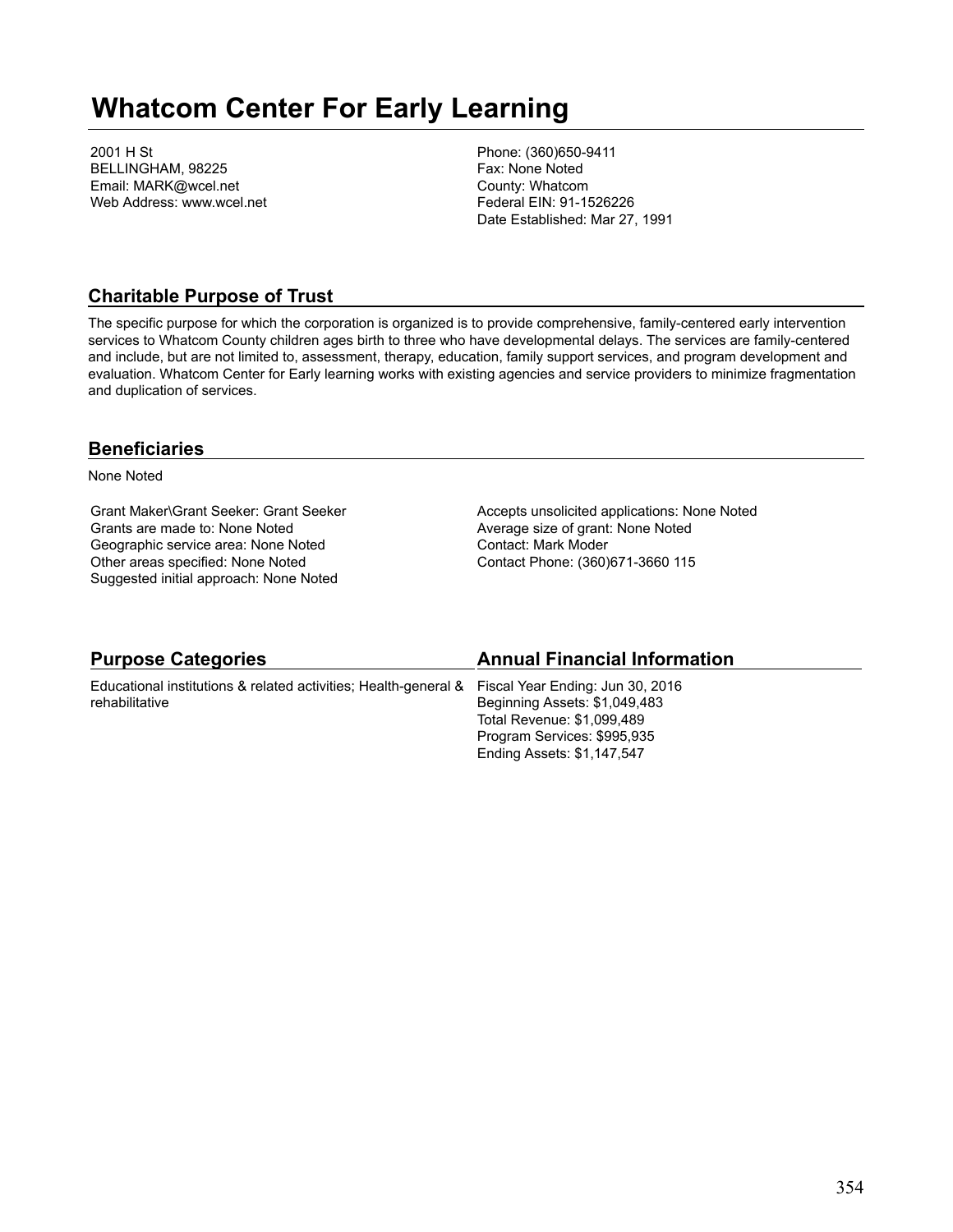# **Whatcom Community College Foundation**

237 W Kellogg Rd Bellingham, 98226 Email: foundation@whatcom.edu Web Address: www.whatcom.edu/foundation Phone: (360)383-3321 Fax: None Noted County: Whatcom Federal EIN: 94-3064448 Date Established: Nov 09, 1987

## **Charitable Purpose of Trust**

To organize and implement friend-building and fund-raising activities to promote, support, maintain, develop, increase and extend the educational offerings of Whatcom Community College. The Foundation's hopes, aims, aspirations and energies are all directed to support of the College.

### **Beneficiaries**

None Noted

Grant Maker\Grant Seeker: Grant Seeker Grants are made to: None Noted Geographic service area: None Noted Other areas specified: None Noted Suggested initial approach: None Noted

Accepts unsolicited applications: None Noted Average size of grant: None Noted Contact: Caite Holman Contact Phone: (360)383-3323

## **Purpose Categories**

Educational institutions & related activities

### **Annual Financial Information**

Fiscal Year Ending: Jun 30, 2016 Beginning Assets: \$14,177,138 Total Revenue: \$1,846,022 Program Services: \$1,232,912 Ending Assets: \$14,077,297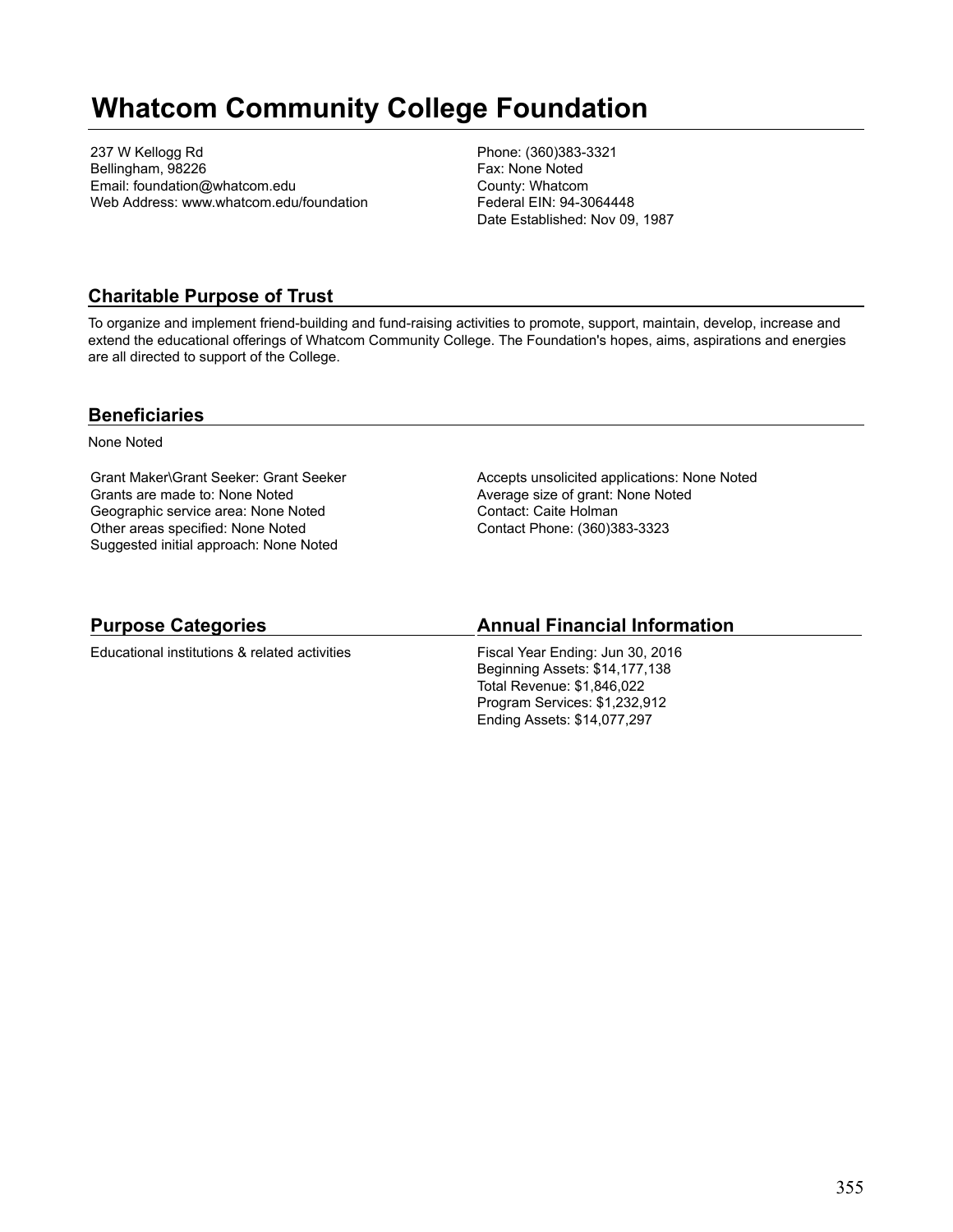# **Whatcom Community Foundation**

1500 Cornwall Ave Ste 202 Bellingham, 98225 Email: wcf@whatcomcf.org Web Address: www.whatcomcf.org Phone: (360)671-6437 Fax: None Noted County: Whatcom Federal EIN: 91-1726410 Date Established: May 28, 1996

## **Charitable Purpose of Trust**

To provide a foundation operated exclusively to support charitable programs within Whatcom County, Washington. To receive, invest, administer and distribute funds and other assets exclusively for charitable purposes within the meaning of 501 (c)(3) of the Internal Revenue Code of 1986, as amended.

### **Beneficiaries**

None Noted

Grant Maker\Grant Seeker: Both Grants are made to: 501(c)(3) Geographic service area: None Noted Other areas specified: Whatcom County Suggested initial approach: Email

Accepts unsolicited applications: No Average size of grant: \$5,000 or below Contact: Pamela Jons, Dir Of Advancement & Programs Contact Phone: (360)671-6463

### **Purpose Categories**

Community improvement/development; Philanthropy & volunteerism; Arts, culture, humanities

### **Annual Financial Information**

Fiscal Year Ending: Jun 30, 2016 Beginning Assets: \$35,884,560 Total Revenue: \$4,665,899 Program Services: \$3,587,564 Ending Assets: \$37,069,919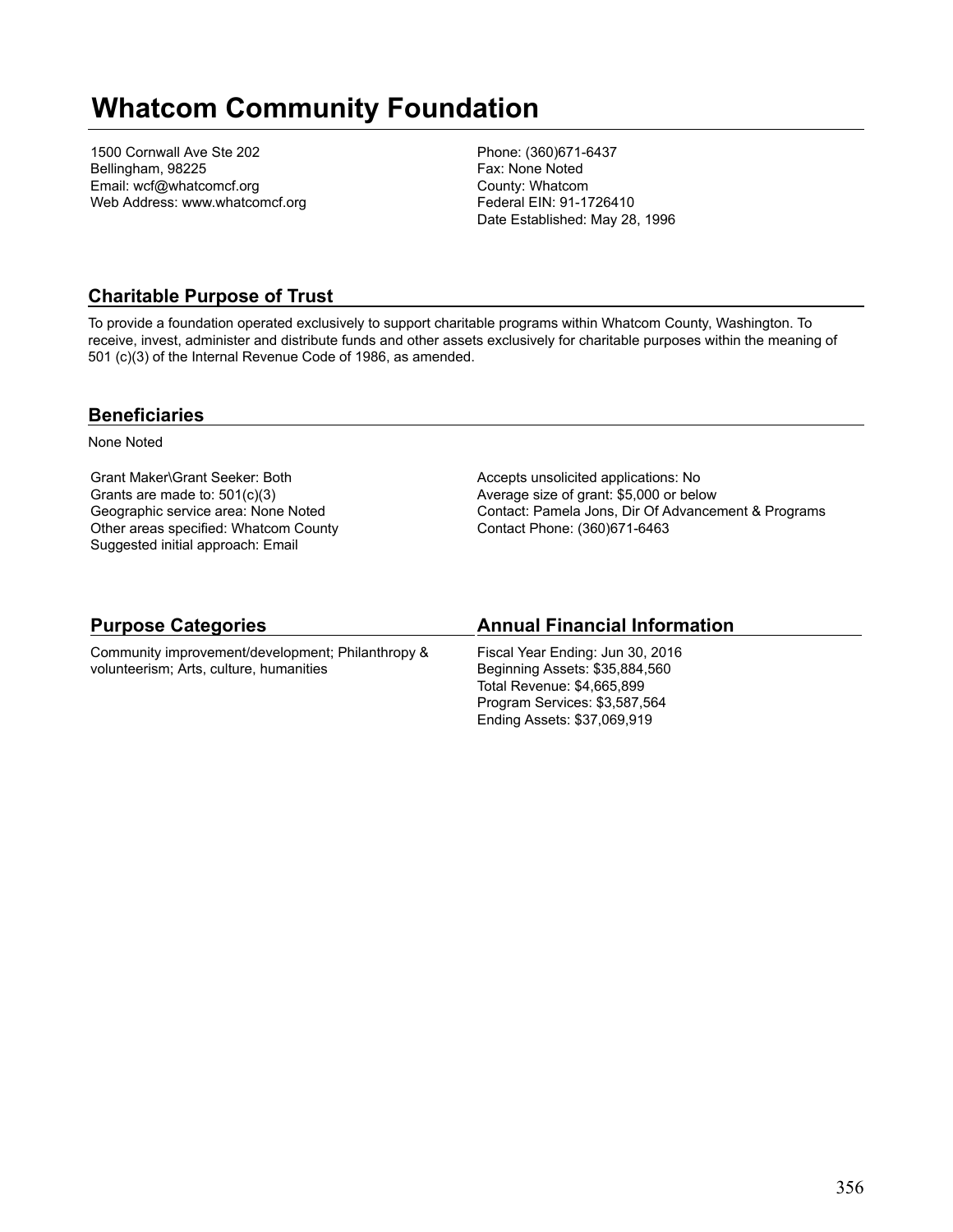# **Whatcom Council On Aging**

315 Halleck St Bellingham, 98225 Email: jwagner@wccoa.org Web Address: www.wccoa.org Phone: (360)647-7952 Fax: None Noted County: Whatcom Federal EIN: 91-0784024 Date Established: Sep 23, 1964

### **Charitable Purpose of Trust**

To provide the elderly with services designed to meet their physical, social and psychological needs, and to promote their health and well being in later life.

### **Beneficiaries**

None Noted

Grant Maker\Grant Seeker: Grant Seeker Grants are made to: None Noted Geographic service area: None Noted Other areas specified: None Noted Suggested initial approach: None Noted

Accepts unsolicited applications: None Noted Average size of grant: None Noted Contact: Mary Carlson, Executive Director Contact Phone: (360)733-4030 1026

## **Purpose Categories**

Health-general & rehabilitative; Food, nutrition, agriculture; Recreation, leisure, sports, athletics

## **Annual Financial Information**

Fiscal Year Ending: Dec 31, 2015 Beginning Assets: \$2,981,559 Total Revenue: \$2,258,854 Program Services: \$2,163,664 Ending Assets: \$2,883,443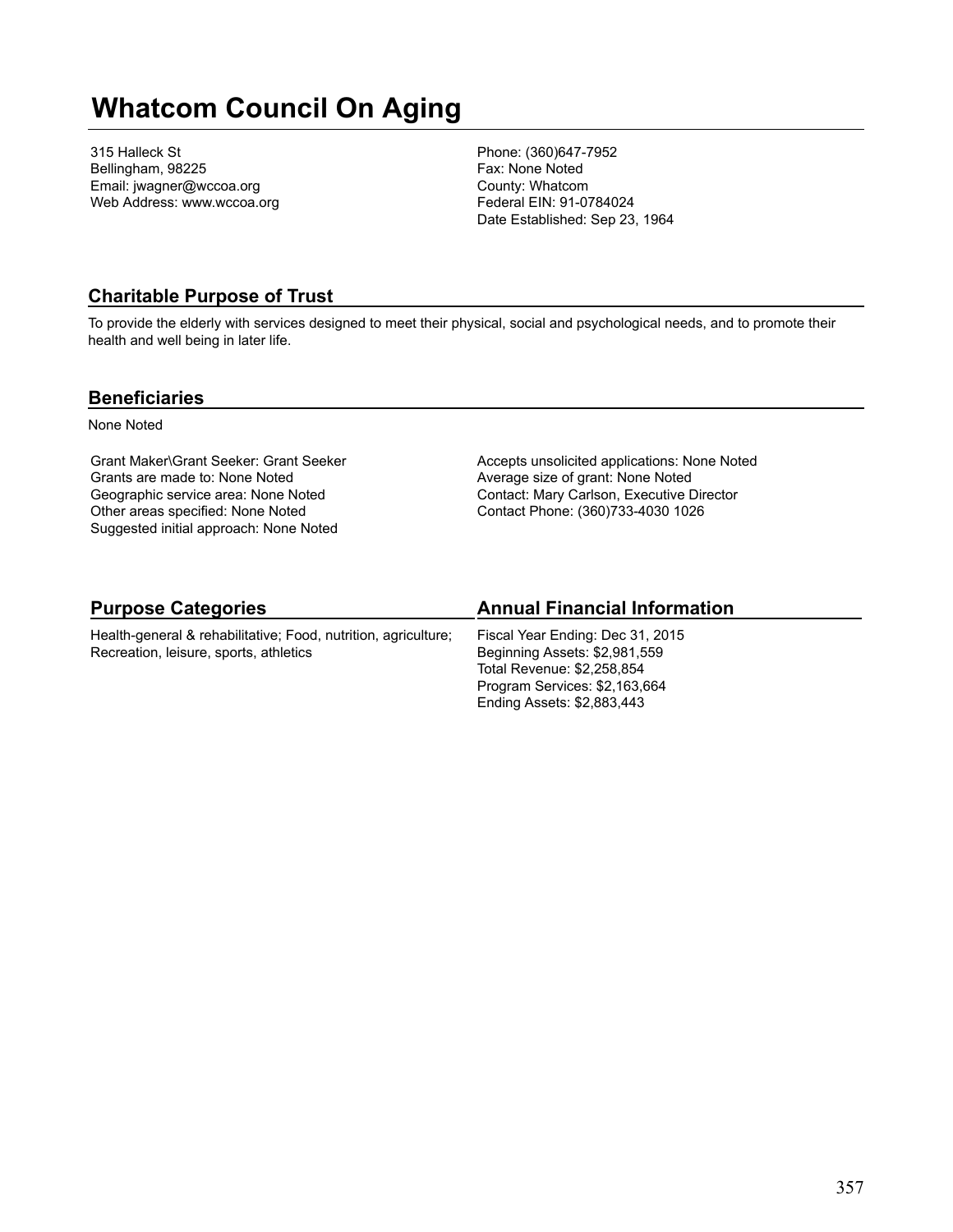# **Whatcom Hospice Foundation**

2901 Squalicum Parkway BELLINGHAM, 98225 Email: shcoleman@peacehealth.org Web Address: www.whatcomhospice.org Phone: (360)527-9318 Fax: None Noted County: Whatcom Federal EIN: 94-3146369 Date Established: Dec 16, 1991

### **Charitable Purpose of Trust**

The corporation is organized exclusively for the following charitable purposes: 1) to raise funds for and provide support for Whatcom Hospice, A program of St. Joseph Hospital; 2) to lessen the burdens of government by assistance to the abovedescribed programs; 3) to assist the general public in gaining access to appropriate Hospice care services throughout areas now or hereafter served; and 4) to engage in any other lawful activity which may hereafter be authorized from time to time by the Board of Directors; provided, however, that the purposes for which the corporation is formed shall at all times be consistent with Section 501 (c)(3) of the Internal Revenue Code of 1986, as it now exists or as hereafter amended (the "Code"), including within such purposes the making of distributions to organizations that qualify as exempt organizations under Section 501 (c)(3) of the Code.

### **Beneficiaries**

None Noted

Grant Maker\Grant Seeker: Grant Seeker Grants are made to: None Noted Geographic service area: None Noted Other areas specified: None Noted Suggested initial approach: None Noted

Accepts unsolicited applications: None Noted Average size of grant: None Noted Contact: Anne Rasmussen Contact Phone: (360)788-6853

### **Purpose Categories**

Medical Research; Philanthropy & volunteerism

### **Annual Financial Information**

Fiscal Year Ending: Jun 30, 2016 Beginning Assets: \$6,247,298 Total Revenue: \$1,056,152 Program Services: \$766,654 Ending Assets: \$6,247,298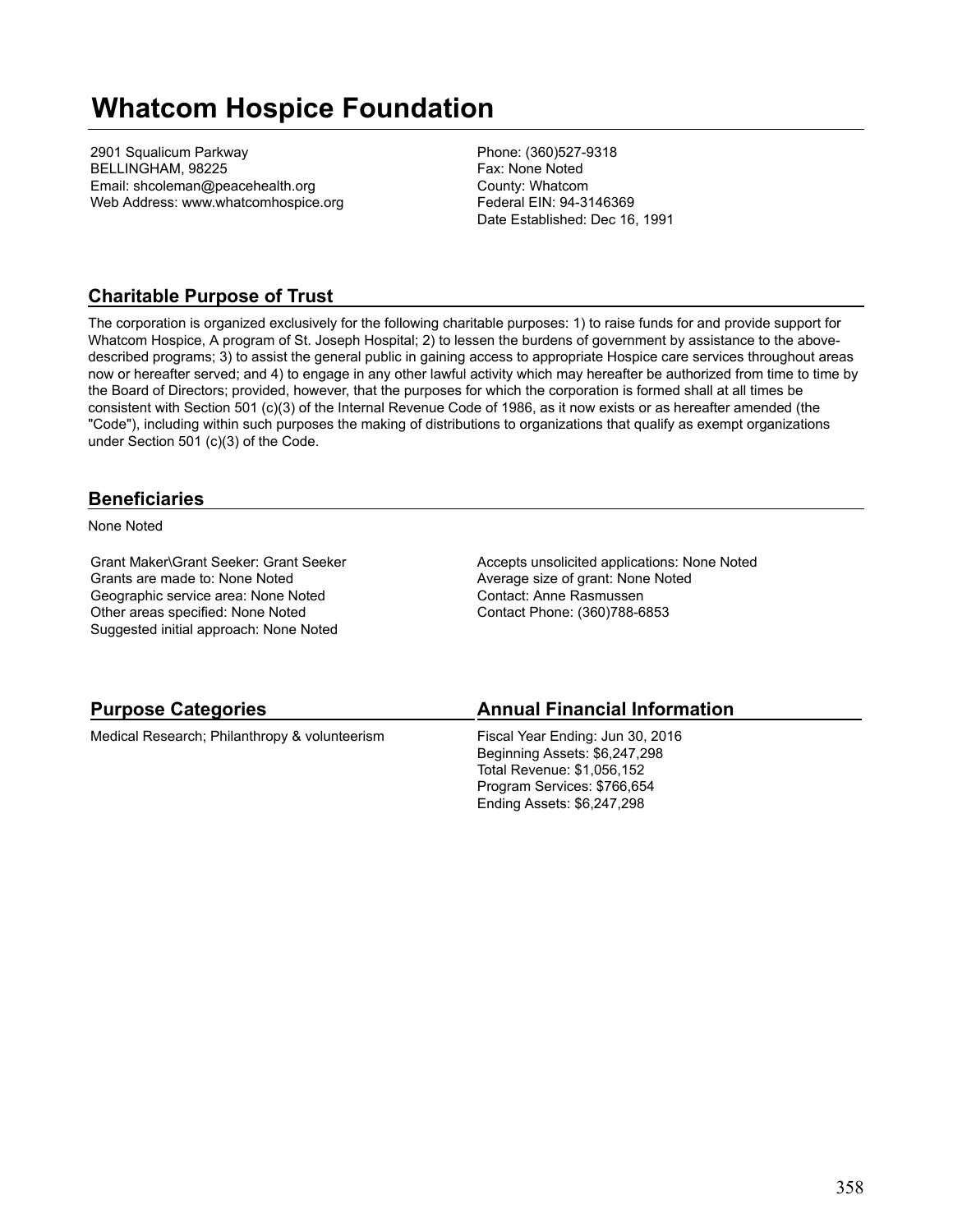# **Whatcom Land Trust**

C/o Karen Teper PO Box 6131 Bellingham, 98227 Email: karen@whatcomlandtrust.org Web Address: www.whatcomlandtrust.org Phone: (360)647-1902 Fax: None Noted County: Whatcom Federal EIN: 91-1246994 Date Established: Feb 23, 1984

### **Charitable Purpose of Trust**

Preserve and protect wildlife habitat, scenic, agricultural and open space lands in Whatcom County by securing interests in land and promoting land stewardship.

### **Beneficiaries**

None Noted

Grant Maker\Grant Seeker: Grant Seeker Grants are made to: None Noted Geographic service area: None Noted Other areas specified: None Noted Suggested initial approach: None Noted

Accepts unsolicited applications: None Noted Average size of grant: None Noted Contact: Rich Bowers Contact Phone: (360)650-9470

## **Purpose Categories**

Environmental quality, protection

### **Annual Financial Information**

Fiscal Year Ending: Jun 30, 2016 Beginning Assets: \$21,961,360 Total Revenue: \$934,764 Program Services: \$765,947 Ending Assets: \$22,155,734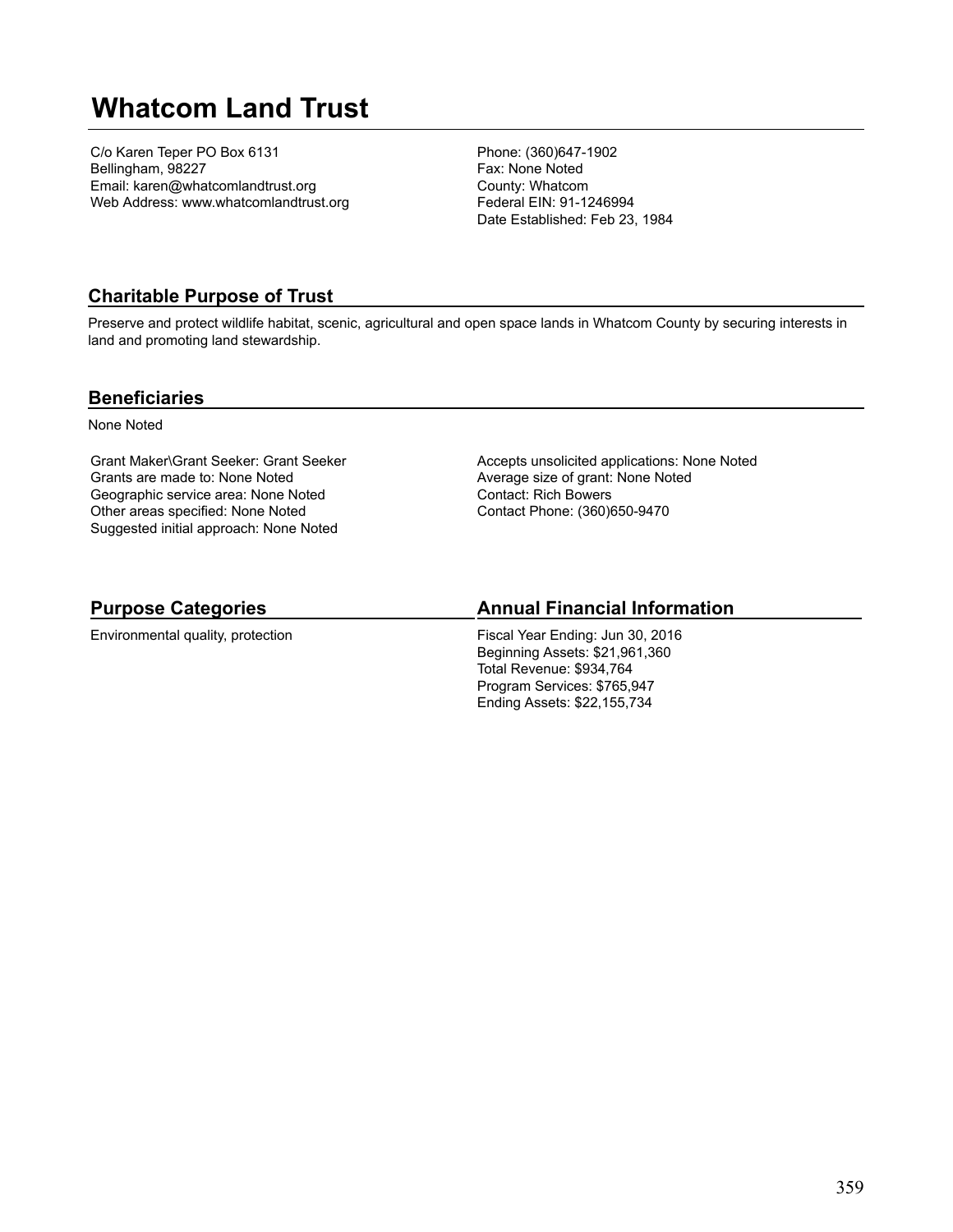# **Wolf Haven International**

3111 Offut Lake Rd Tenino, 98589 Email: PATTP@wolfhaven.org Web Address: www.wolfhaven.org Phone: (360)264-4639 Fax: None Noted County: Thurston Federal EIN: 91-1185727 Date Established: Sep 10, 1982

### **Charitable Purpose of Trust**

Working for wolf conservation and providing education both on-site and off-site on the value of wolves and all wildlife. Providing for the wolves in our care.

### **Beneficiaries**

None Noted

Grant Maker\Grant Seeker: Grant Seeker Grants are made to: None Noted Geographic service area: None Noted Other areas specified: None Noted Suggested initial approach: None Noted

Accepts unsolicited applications: None Noted Average size of grant: None Noted Contact: Patt Poinsett Contact Phone: (360)264-4695 210

## **Purpose Categories**

Educational institutions & related activities; Environmental quality, protection; Animal-related activities

### **Annual Financial Information**

Fiscal Year Ending: Dec 31, 2015 Beginning Assets: \$1,458,472 Total Revenue: \$900,271 Program Services: \$1,122,261 Ending Assets: \$1,376,712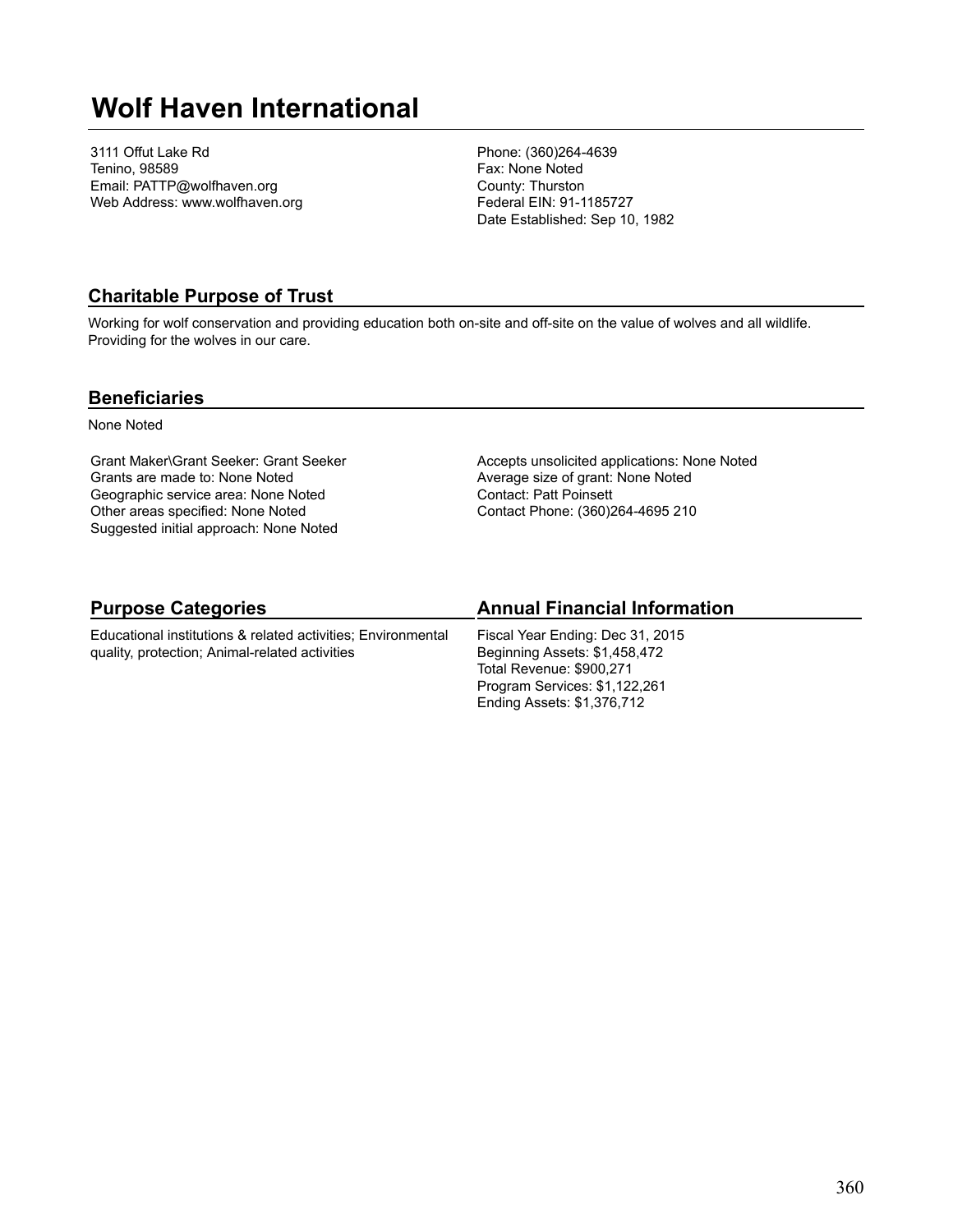# **Women's Funding Alliance**

2101 4TH AVE STE 1330 Seattle, 98121 Email: wfa@wfalliance.org Web Address: www.wfalliance.org Phone: (206)467-7537 Fax: None Noted County: King Federal EIN: 91-1244815 Date Established: Oct 20, 1982

## **Charitable Purpose of Trust**

Provided over \$500,000 in grants and allocations. Raised awareness of issues impacting women and girls in the region.

### **Beneficiaries**

None Noted

Grant Maker\Grant Seeker: Both Grants are made to: 501(c)(3) Geographic service area: Washington State Other areas specified: None Noted Suggested initial approach: Email

Accepts unsolicited applications: No Average size of grant: \$5,001 to \$10,000 Contact: Liz Vivian Contact Phone: (206)467-6733

### **Purpose Categories**

Human service-other multipurpose; Philanthropy & volunteerism

### **Annual Financial Information**

Fiscal Year Ending: Jun 30, 2016 Beginning Assets: \$2,732,720 Total Revenue: \$1,478,720 Program Services: \$1,828,316 Ending Assets: \$2,464,326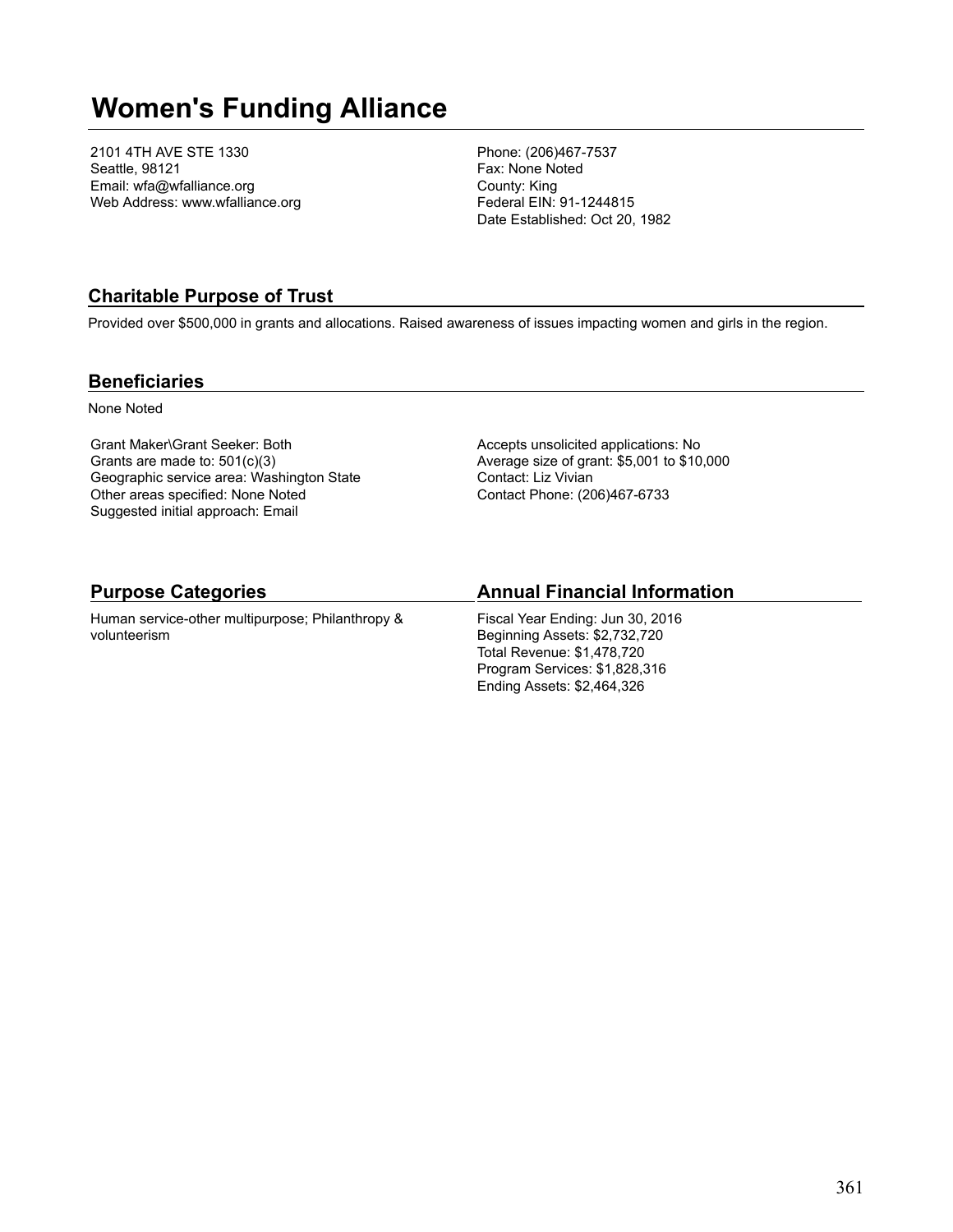# **Woodland Park Zoological Society**

5500 Phinney Ave N Attn: Valerie Krueger Seattle, 98103 Email: webkeeper@zoo.org Web Address: www.zoo.org

Phone: ()- Fax: None Noted County: King Federal EIN: 91-6070005 Date Established: Jun 14, 1967

# **Charitable Purpose of Trust**

To support wildlife conservation, education and the Woodland Park Zoological Gardens.

### **Beneficiaries**

None Noted

Grant Maker\Grant Seeker: Grant Seeker Grants are made to: None Noted Geographic service area: None Noted Other areas specified: None Noted Suggested initial approach: None Noted

Accepts unsolicited applications: Unknown Average size of grant: None Noted Contact: Sarah Valentine Contact Phone: (206)548-2500

### **Purpose Categories**

Animal-related activities; Arts, culture, humanities

## **Annual Financial Information**

Fiscal Year Ending: Dec 31, 2015 Beginning Assets: \$24,333,380 Total Revenue: \$34,496,203 Program Services: \$36,570,901 Ending Assets: \$21,195,824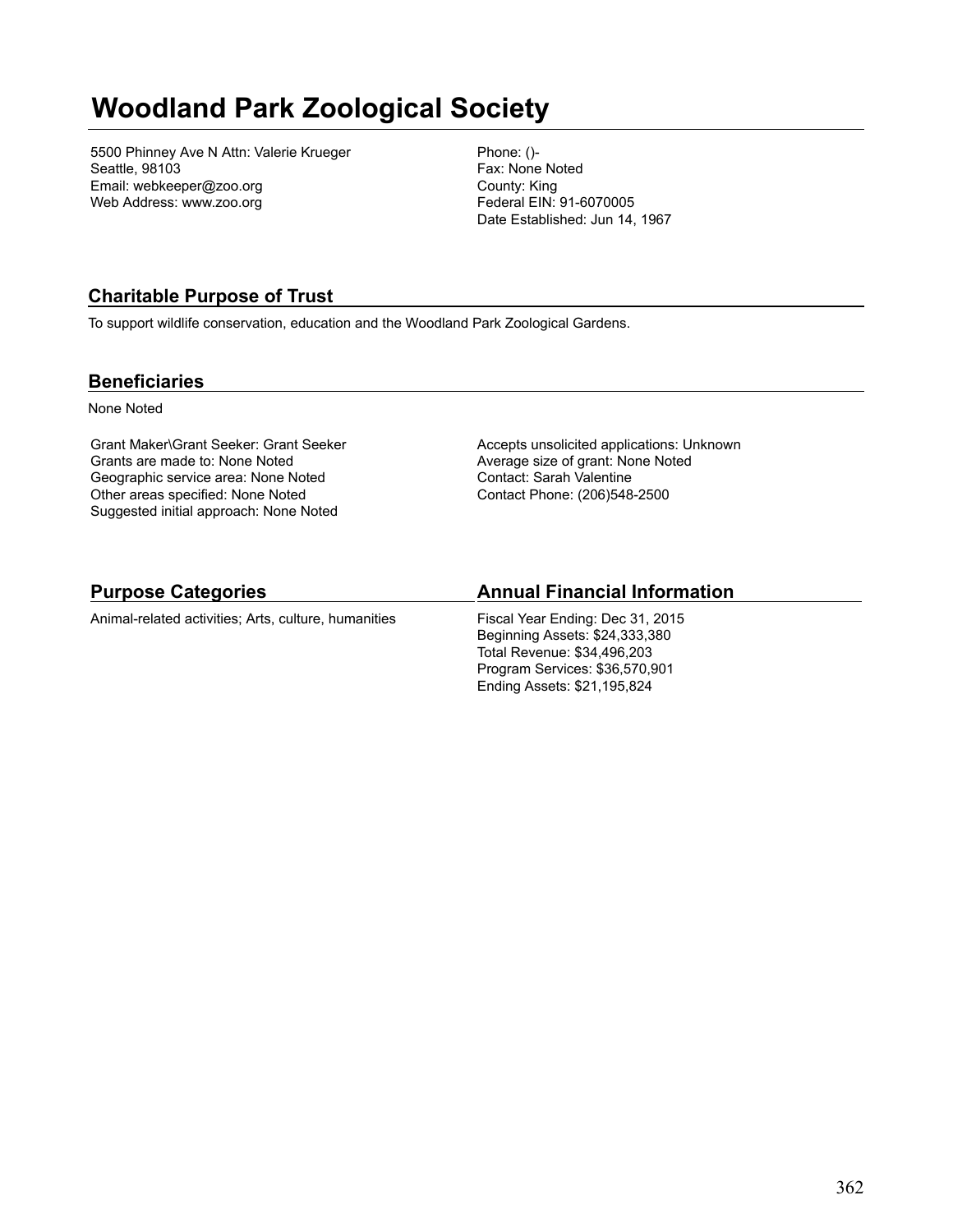# **WSDA Foundation**

126 NW Canal Street SEATTLE, 98107 Email: info@wsda.org Web Address: WSDA.ORG/WSDAF/

Phone: (206)443-9266 Fax: None Noted County: King Federal EIN: 91-1869855 Date Established: Oct 01, 1997

### **Charitable Purpose of Trust**

None Noted

## **Beneficiaries**

None Noted

Grant Maker\Grant Seeker: Grant Seeker Grants are made to: None Noted Geographic service area: Washington State Other areas specified: None Noted Suggested initial approach: None Noted

Accepts unsolicited applications: None Noted Average size of grant: None Noted Contact: None Noted Contact Phone: (206)448-1914

| <b>Purpose Categories</b>                                    | <b>Annual Financial Information</b> |
|--------------------------------------------------------------|-------------------------------------|
| Disease/disorder/medical disciplines (multipurpose); Health- | Fiscal Year Ending: Sep 30, 2016    |
| general & rehabilitative                                     | Beginning Assets: \$321,391         |
|                                                              | Total Revenue: \$124,577            |
|                                                              | Program Services: \$112,354         |
|                                                              | Ending Assets: \$320,050            |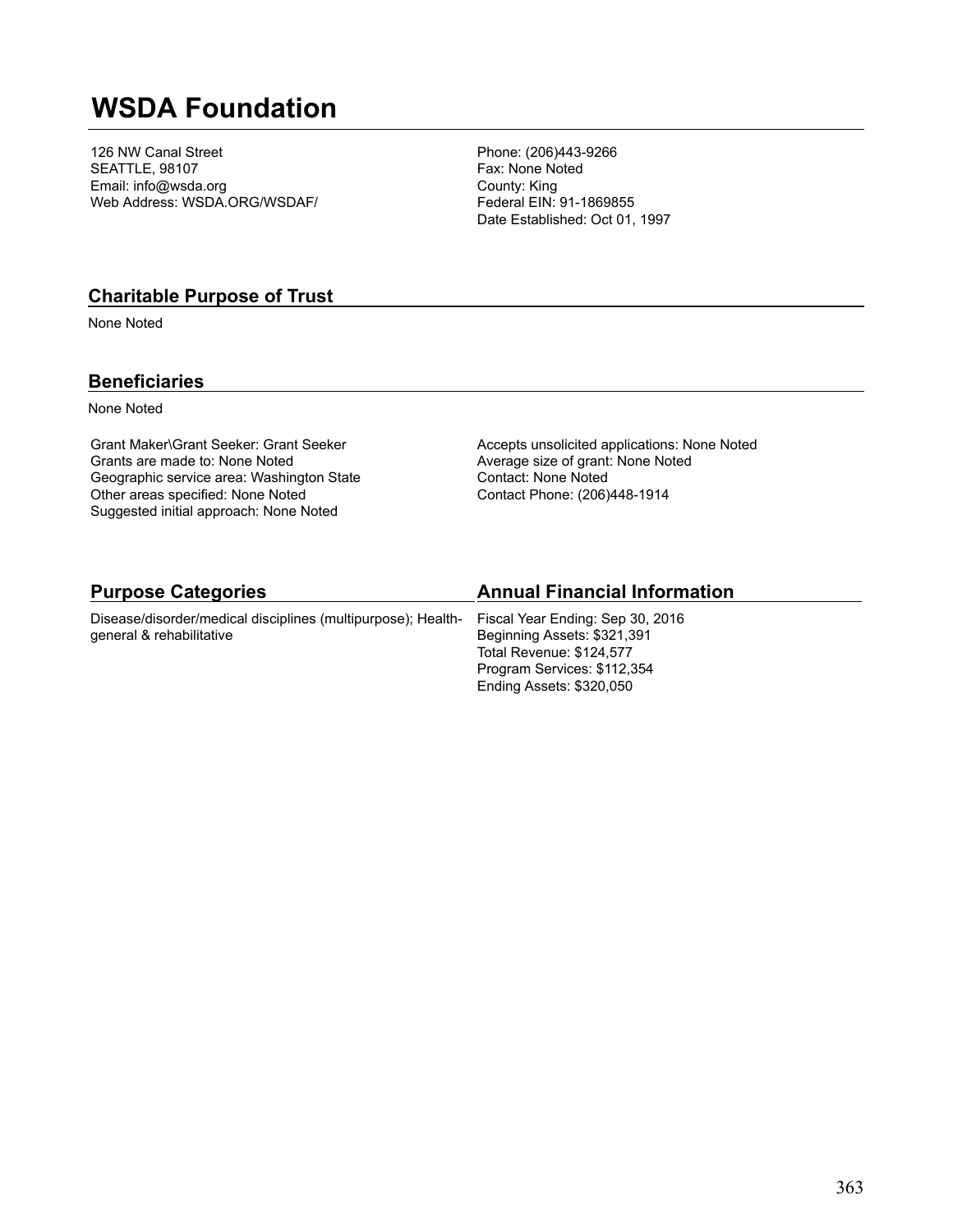# **Wyman Youth Trust**

140 LAKESIDE AVE STE A #505 SEATTLE, 98122 Email: None Noted Web Address: None Noted

Phone: ()- Fax: None Noted County: King Federal EIN: 91-6031590 Date Established: Dec 31, 1951

### **Charitable Purpose of Trust**

The Wyman Youth Trust extends support toward the betterment of all youth, and to the advancement of civic and community development.

### **Beneficiaries**

None Noted

Grant Maker\Grant Seeker: Grant Maker Grants are made to: 501(c)(3) Geographic service area: None Noted Other areas specified: King County, Washington NEBRASKA Contact Phone: ()- Suggested initial approach: Letter, No Phone Calls

Accepts unsolicited applications: Yes Average size of grant: \$5,000 or below Contact: WYMAN YOUTH TRUST

# **Purpose Categories**

Arts, culture, humanities; Educational institutions & related activities; Human service-other multipurpose

## **Annual Financial Information**

Fiscal Year Ending: Dec 31, 2015 Beginning Assets: \$3,691,748 Total Revenue: \$402,151 Program Services: \$487,735 Ending Assets: \$3,606,164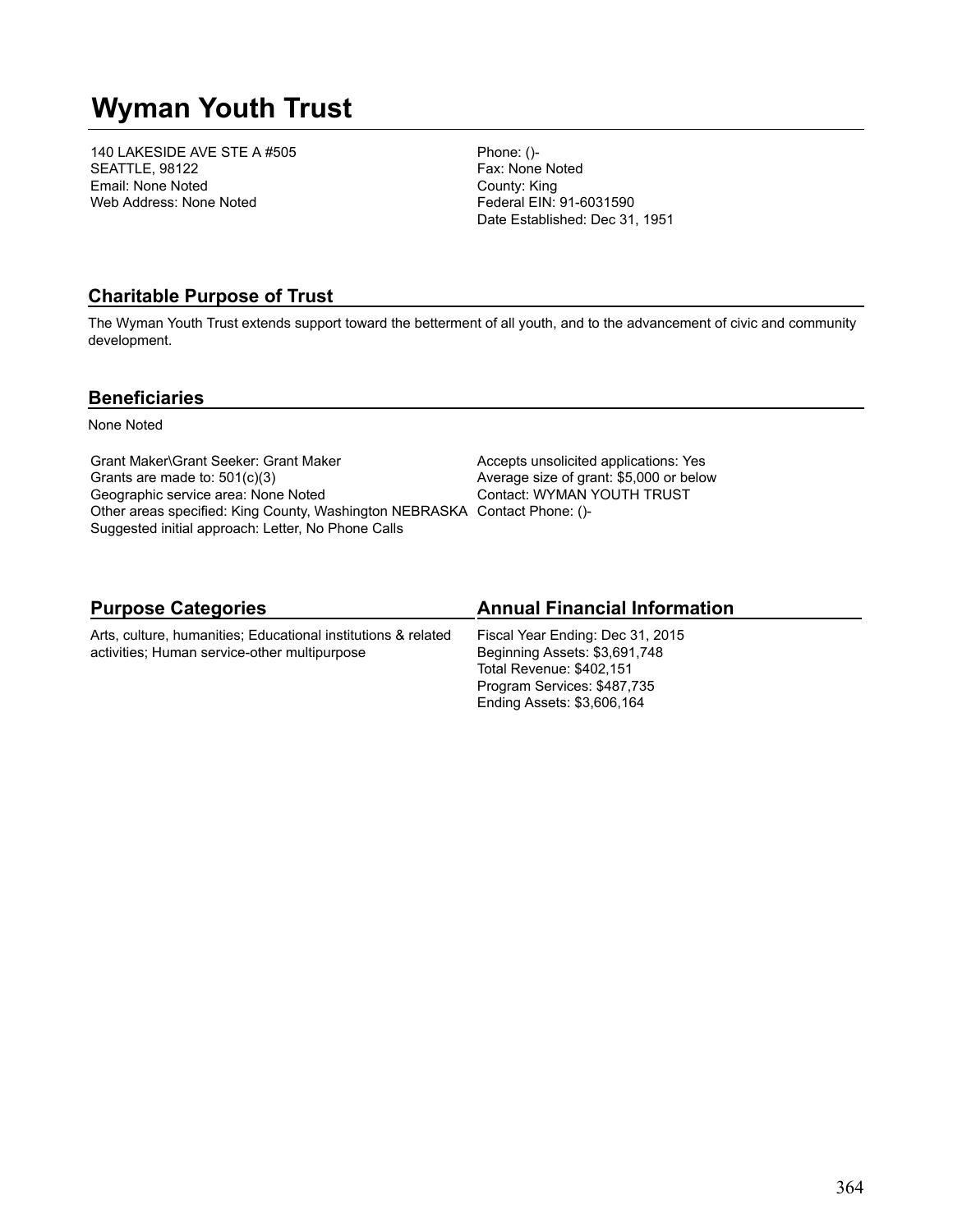# **Y.M.C.A. of Yakima**

5 N Naches Ave Yakima, 98901 Email: None Noted Web Address: www.yakimaymca.org Phone: ()- Fax: None Noted County: Yakima Federal EIN: 91-0568717 Date Established: Jan 01, 1906

### **Charitable Purpose of Trust**

This organization seeks to put Christian principles into practice through programs that build healthy bodies, minds, and spirits.

### **Beneficiaries**

None Noted

Grant Maker\Grant Seeker: Grant Seeker Grants are made to: None Noted Geographic service area: None Noted Other areas specified: None Noted Suggested initial approach: None Noted

Accepts unsolicited applications: None Noted Average size of grant: None Noted Contact: Bob Romero Contact Phone: (509)248-1202

# **Purpose Categories**

Health-general & rehabilitative; Recreation, leisure, sports, athletics; Youth development

# **Annual Financial Information**

Fiscal Year Ending: Aug 31, 2016 Beginning Assets: \$9,077,294 Total Revenue: \$7,067,087 Program Services: \$3,628,314 Ending Assets: \$12,637,875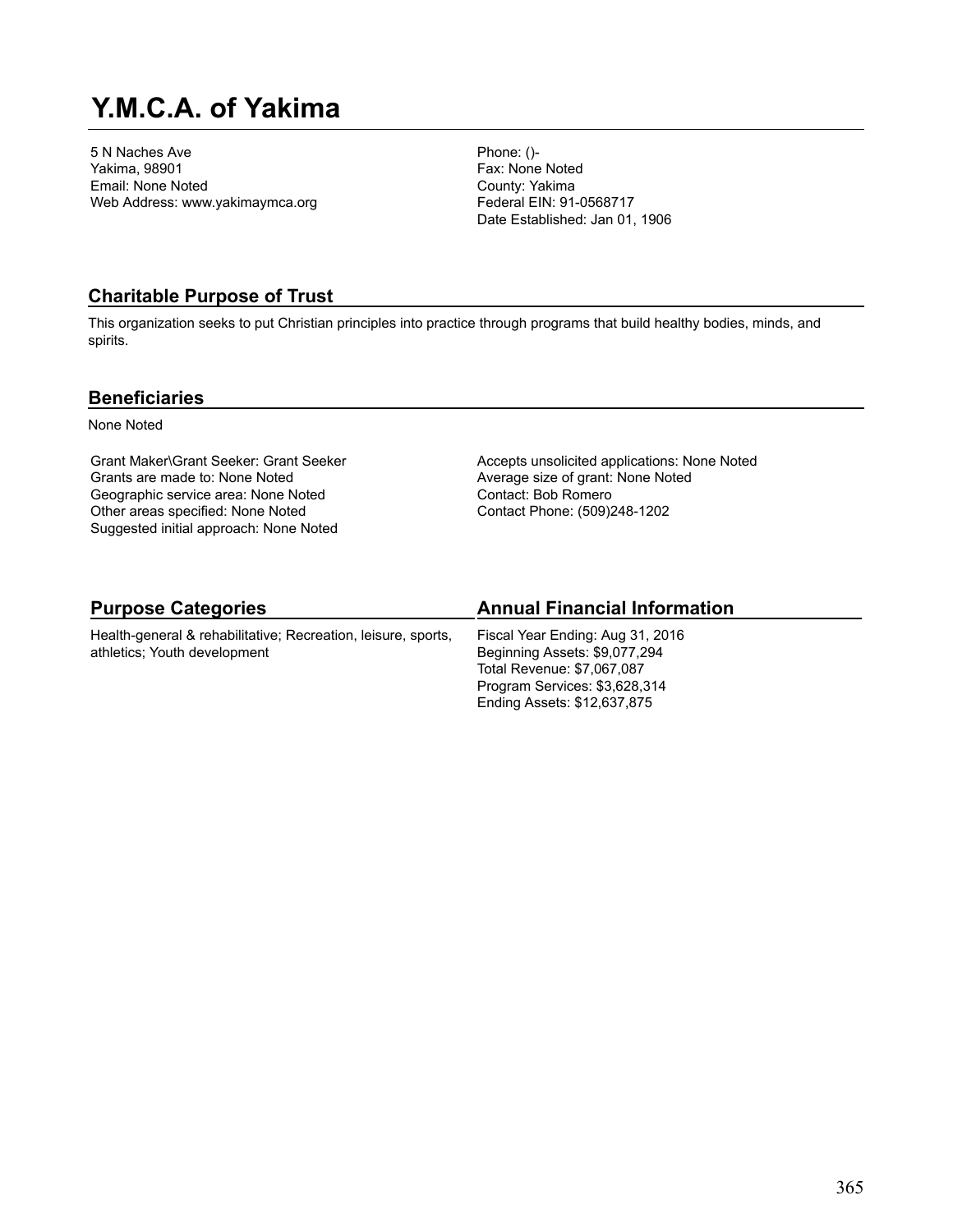# **Yakima Area Arboretum and Botanical Garden**

1401 Arboretum Dr Yakima, 98901 Email: info@ahtrees.org Web Address: www.ahtrees.org Phone: (509)248-8197 Fax: None Noted County: Yakima Federal EIN: 91-6073776 Date Established: Apr 03, 1967

## **Charitable Purpose of Trust**

The Yakima Area Arboretum is a living museum of botanical specimens. The Arboretum's purpose is to educate, demonstrate and inspire an appreciation of native and adapted non-native plants in an atmosphere of beauty and relaxation. The Arboretum encourages sound arboricultural practices, sustainable gardening and community participation.

### **Beneficiaries**

None Noted

Grant Maker\Grant Seeker: Grant Seeker Grants are made to: None Noted Geographic service area: None Noted Other areas specified: None Noted Suggested initial approach: None Noted

Accepts unsolicited applications: None Noted Average size of grant: None Noted Contact: JHERI KETCHAM Contact Phone: (509)248-7337

| <b>Purpose Categories</b> |
|---------------------------|
|---------------------------|

Educational institutions & related activities; Environmental quality, protection; Youth development

### **Annual Financial Information**

Fiscal Year Ending: Dec 31, 2015 Beginning Assets: \$2,740,526 Total Revenue: \$369,249 Program Services: \$361,023 Ending Assets: \$2,620,296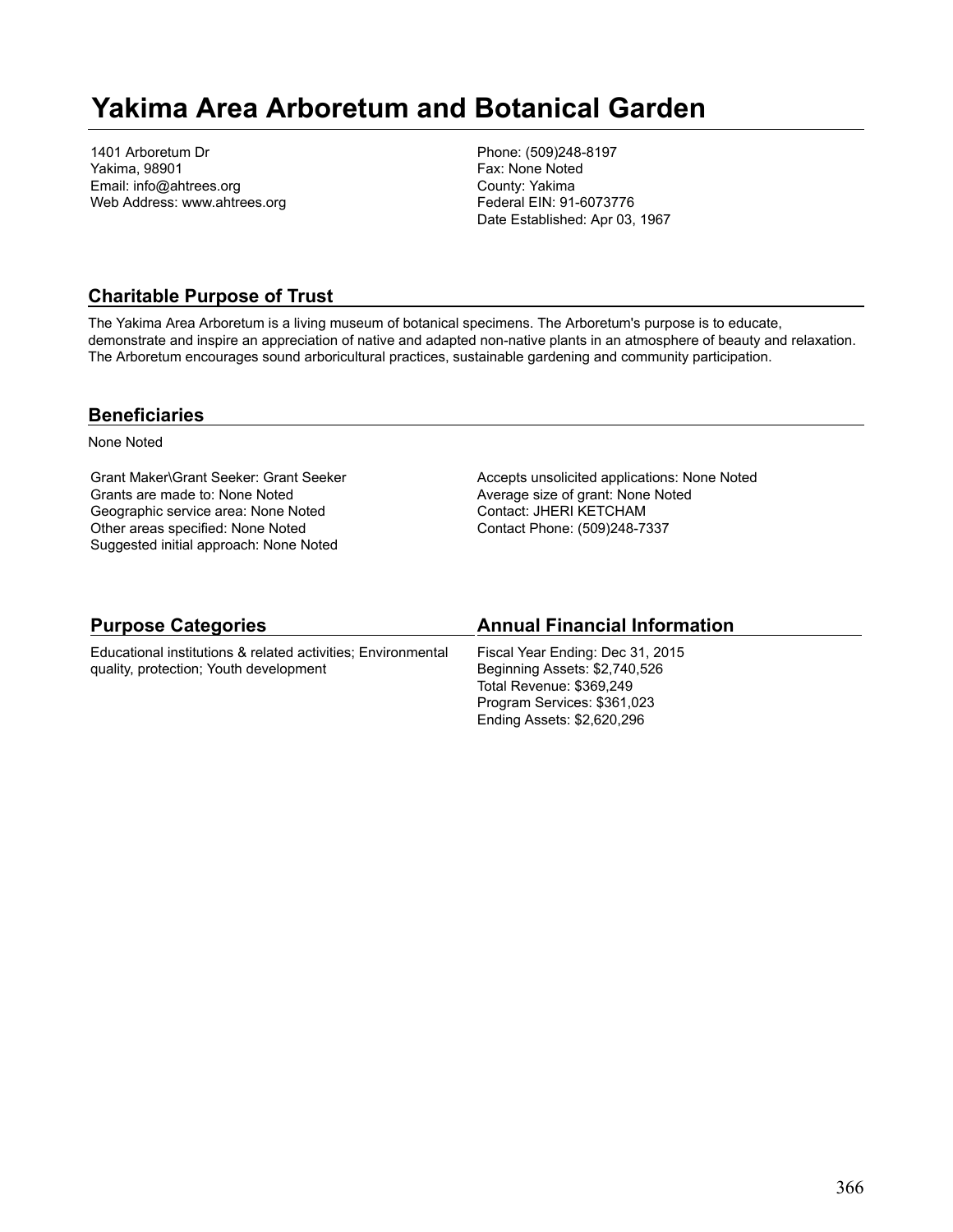# **Yakima Valley Community Foundation**

111 University Pkwy Ste 102 YAKIMA, 98901 Email: luca@yakimavalleycf.org Web Address: www.yakimavalleycf.org Phone: (509)457-7625 Fax: None Noted County: Yakima Federal EIN: 20-0697012 Date Established: Nov 10, 2003

## **Charitable Purpose of Trust**

YVCF seeks to improve the economic, social, cultural, health and educational quality of life through the acquisition of endowment. Funds that will provide income for Yakima Valley nonprofit organizations.

### **Beneficiaries**

None Noted

Grant Maker\Grant Seeker: Both Grants are made to: 501(c)(3) Geographic service area: None Noted Other areas specified: Yakima County -Central WA Suggested initial approach: Email

Accepts unsolicited applications: Yes Average size of grant: \$10,001 to \$25,000 Contact: Linda Moore Contact Phone: (509)457-7616

# **Purpose Categories**

Educational institutions & related activities; Health-general & rehabilitative; Community improvement/development

# **Annual Financial Information**

Fiscal Year Ending: Dec 31, 2016 Beginning Assets: \$56,870,759 Total Revenue: \$2,860,174 Program Services: \$5,899,495 Ending Assets: \$59,363,145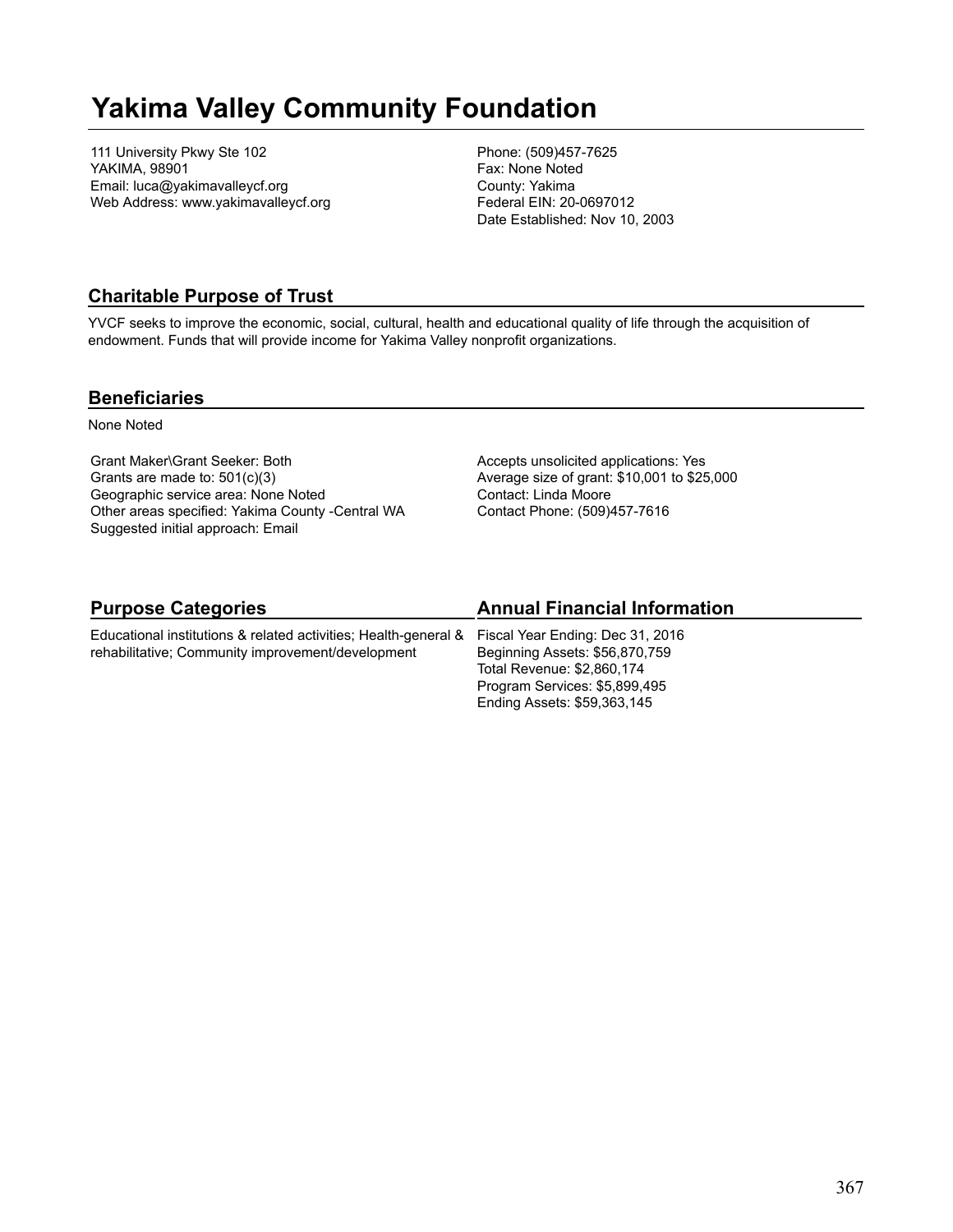# **Yelm Community Services**

PO Box 5320 Yelm, 98597 Email: marchanc@comcast.net Web Address: None Noted

Phone: (360)458-4226 Fax: None Noted County: Thurston Federal EIN: 23-7226534 Date Established: Sep 01, 1971

### **Charitable Purpose of Trust**

A non-profit organization that helps provide social and economic assistance which aids individuals in need to live with dignity and self-sufficiency.

### **Beneficiaries**

None Noted

Grant Maker\Grant Seeker: Grant Seeker Grants are made to: None Noted Geographic service area: None Noted Other areas specified: None Noted Suggested initial approach: None Noted

Accepts unsolicited applications: Unknown Average size of grant: None Noted Contact: Cindy Marchand Cecil Contact Phone: (360)458-7000

# **Purpose Categories**

Food, nutrition, agriculture; Housing/shelter; Youth development

## **Annual Financial Information**

Fiscal Year Ending: Jun 30, 2016 Beginning Assets: \$3,851,731 Total Revenue: \$2,142,640 Program Services: \$2,303,732 Ending Assets: \$3,666,953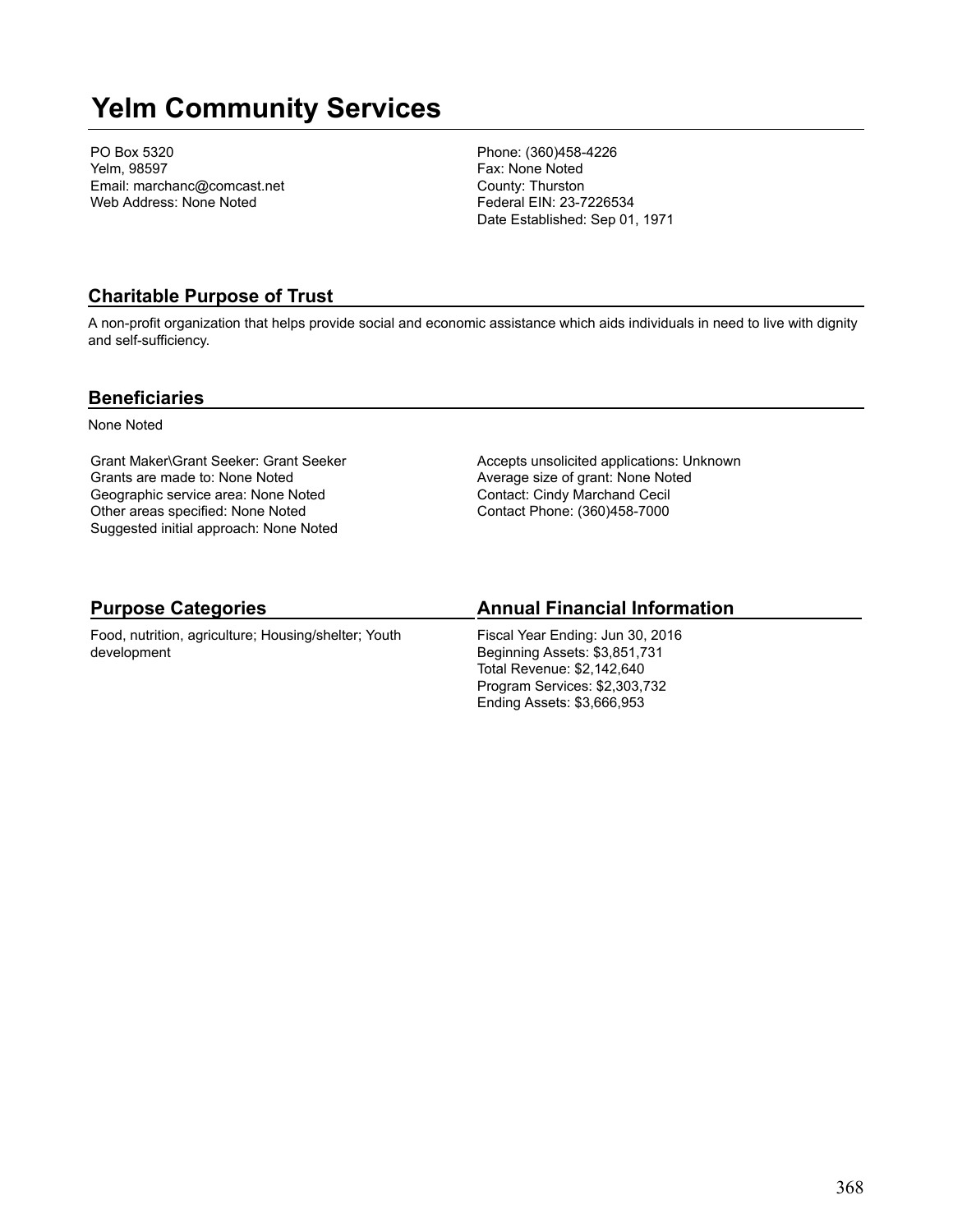# **YFA Connections**

PO Box 3344 Spokane, 99220 Email: cdoran@yfaconnections.org Web Address: www.yfaconnections.org Phone: (509)532-2005 Fax: None Noted County: Spokane Federal EIN: 23-7049675 Date Established: Oct 24, 1969

### **Charitable Purpose of Trust**

The mission of YFA Connections is to provide prevention, intervention, education, and treatment services for individuals and families in crisis or conflict.

### **Beneficiaries**

None Noted

Grant Maker\Grant Seeker: Grant Seeker Grants are made to: None Noted Geographic service area: None Noted Other areas specified: None Noted Suggested initial approach: None Noted

Accepts unsolicited applications: None Noted Average size of grant: None Noted Contact: Cathy Doran Contact Phone: (509)532-2000 11

# **Purpose Categories**

Mental health, crisis intervention; Housing/shelter; Human service-other multipurpose

# **Annual Financial Information**

Fiscal Year Ending: Jun 30, 2016 Beginning Assets: \$2,422,600 Total Revenue: \$2,781,495 Program Services: \$2,371,986 Ending Assets: \$2,857,028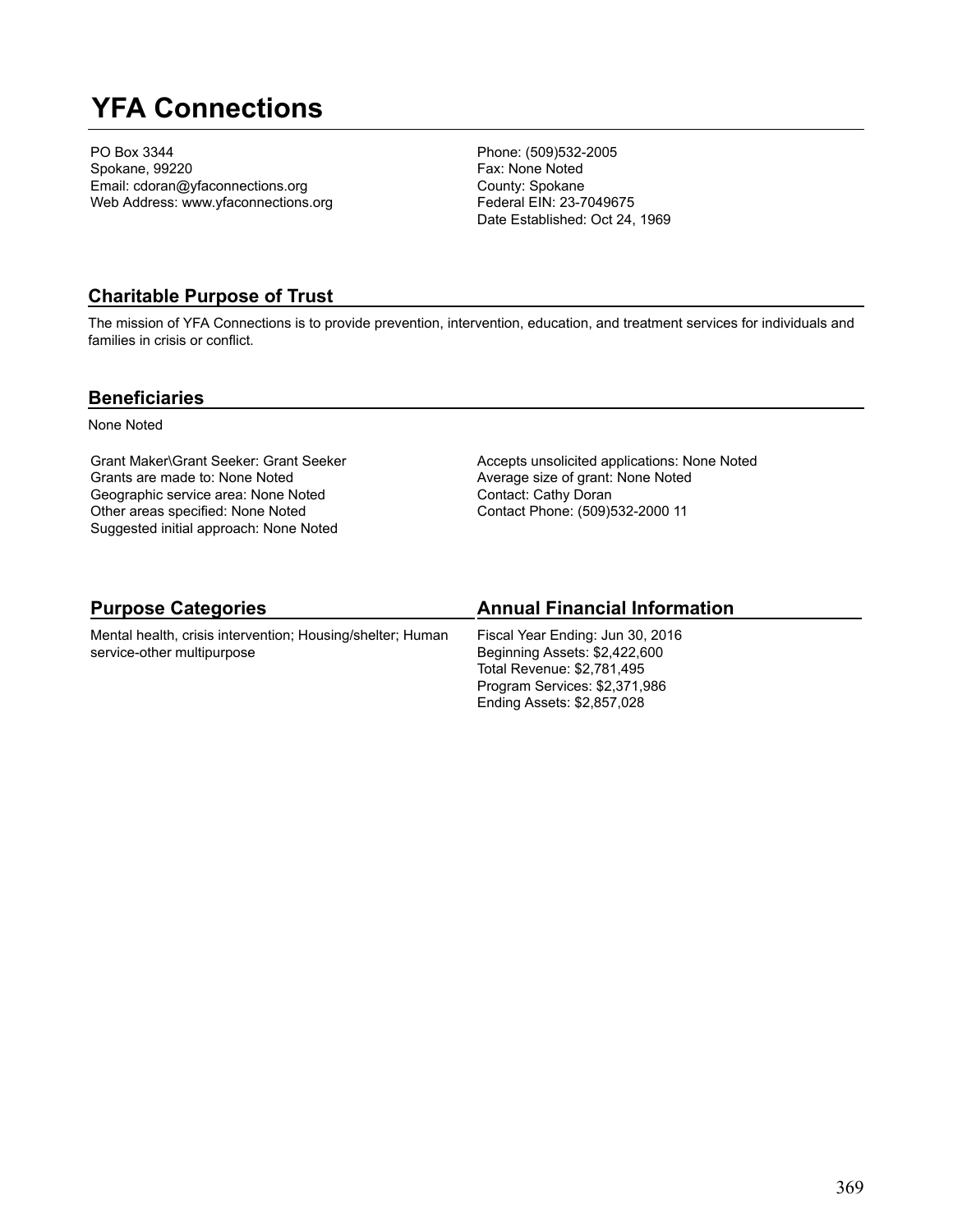# **Young Men's Christian Association of Pierce and Kitsap Counties**

4717 S 19th St Ste 201 Tacoma, 98405 Email: aporter@ymcapkc.org Web Address: www.ymcapkc.org Phone: (253)566-1211 Fax: None Noted County: Pierce Federal EIN: 91-0565562 Date Established: Jul 23, 1968

# **Charitable Purpose of Trust**

To provide value-oriented programs in five, main categories: physical education and health, camping and personal development, nurturing family and parent/child relations, support activities for the handicapped and infirm, and development of volunteerism. These programs are designed to help develop the individual and their self-esteem and strengthen relationships with other individuals within Pierce and Kitsap Counties.

## **Beneficiaries**

None Noted

Grant Maker\Grant Seeker: Grant Seeker Grants are made to: None Noted Geographic service area: None Noted Other areas specified: None Noted Suggested initial approach: None Noted

Accepts unsolicited applications: None Noted Average size of grant: None Noted Contact: LEE ANN JANSEN Contact Phone: (253)534-4717

| <b>Purpose Categories</b>                                                            | <b>Annual Financial Information</b>                                                                                                                                  |
|--------------------------------------------------------------------------------------|----------------------------------------------------------------------------------------------------------------------------------------------------------------------|
| Youth development; Community improvement/development;<br>Philanthropy & volunteerism | Fiscal Year Ending: Dec 31, 2016<br>Beginning Assets: \$147,625,240<br>Total Revenue: \$60,950,910<br>Program Services: \$55,567,301<br>Ending Assets: \$150,457,894 |
|                                                                                      |                                                                                                                                                                      |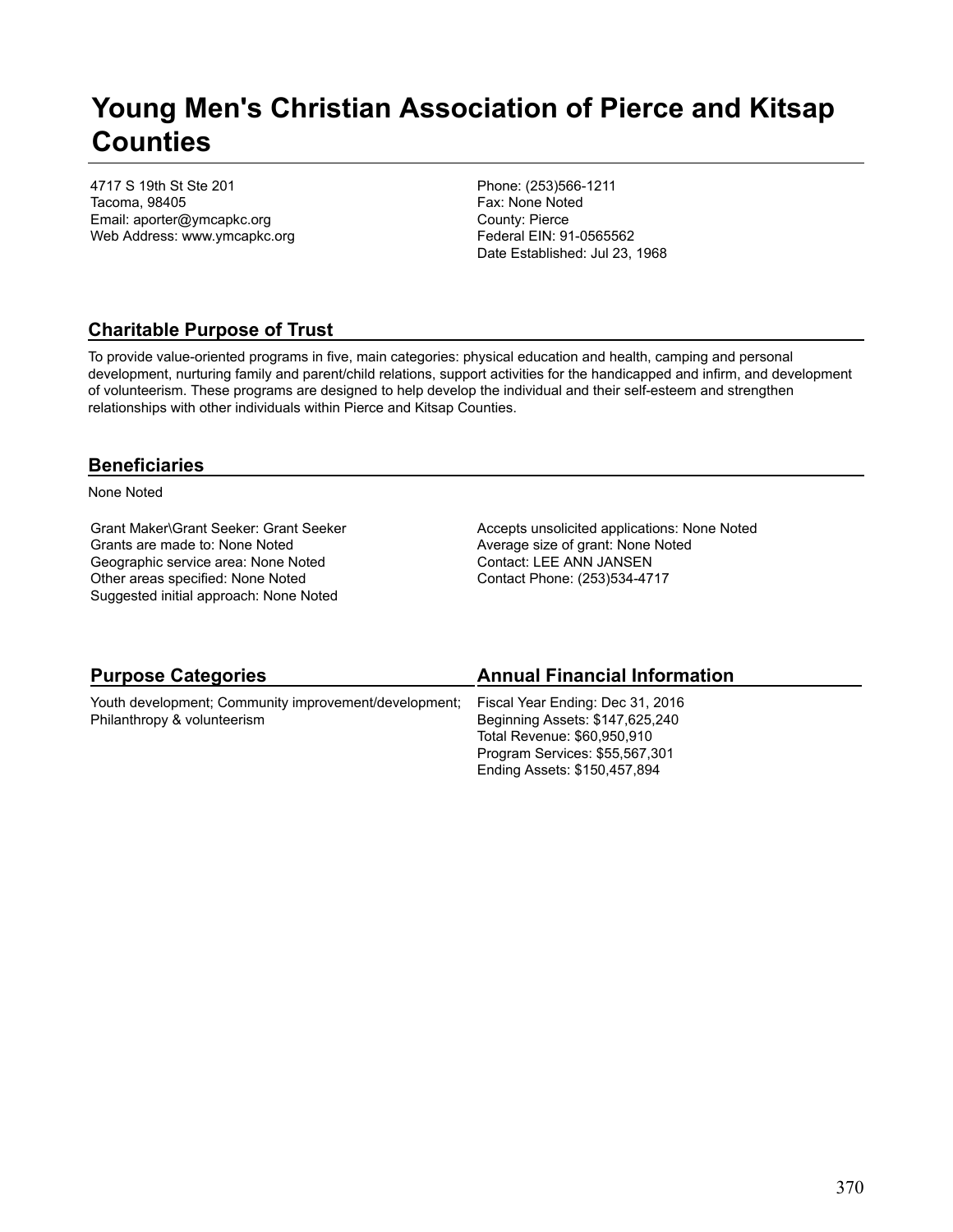# **Young Men's Christian Association of Snohomish County**

2720 Rockefeller Ave EVERETT, 98201 Email: scournoyer@ymca-snoco.org Web Address: www.ymca-snoco.org Phone: (425)257-9920 Fax: None Noted County: Snohomish Federal EIN: 91-0565561 Date Established: Jan 23, 1901

### **Charitable Purpose of Trust**

The YMCA of Snohomish County seeks to inspire, nurture, and strengthen culturally vibrant communities through youth development, healthy living, and social responsibility.

### **Beneficiaries**

None Noted

Grant Maker\Grant Seeker: Grant Seeker Grants are made to: None Noted Geographic service area: None Noted Other areas specified: None Noted Suggested initial approach: None Noted

Accepts unsolicited applications: None Noted Average size of grant: None Noted Contact: JENNIFER WILLOWS Contact Phone: (425)374-5745

## **Purpose Categories**

Recreation, leisure, sports, athletics; Youth development; Human service-other multipurpose

# **Annual Financial Information**

Fiscal Year Ending: Dec 31, 2015 Beginning Assets: \$48,361,482 Total Revenue: \$32,869,419 Program Services: \$23,128,730 Ending Assets: \$58,031,097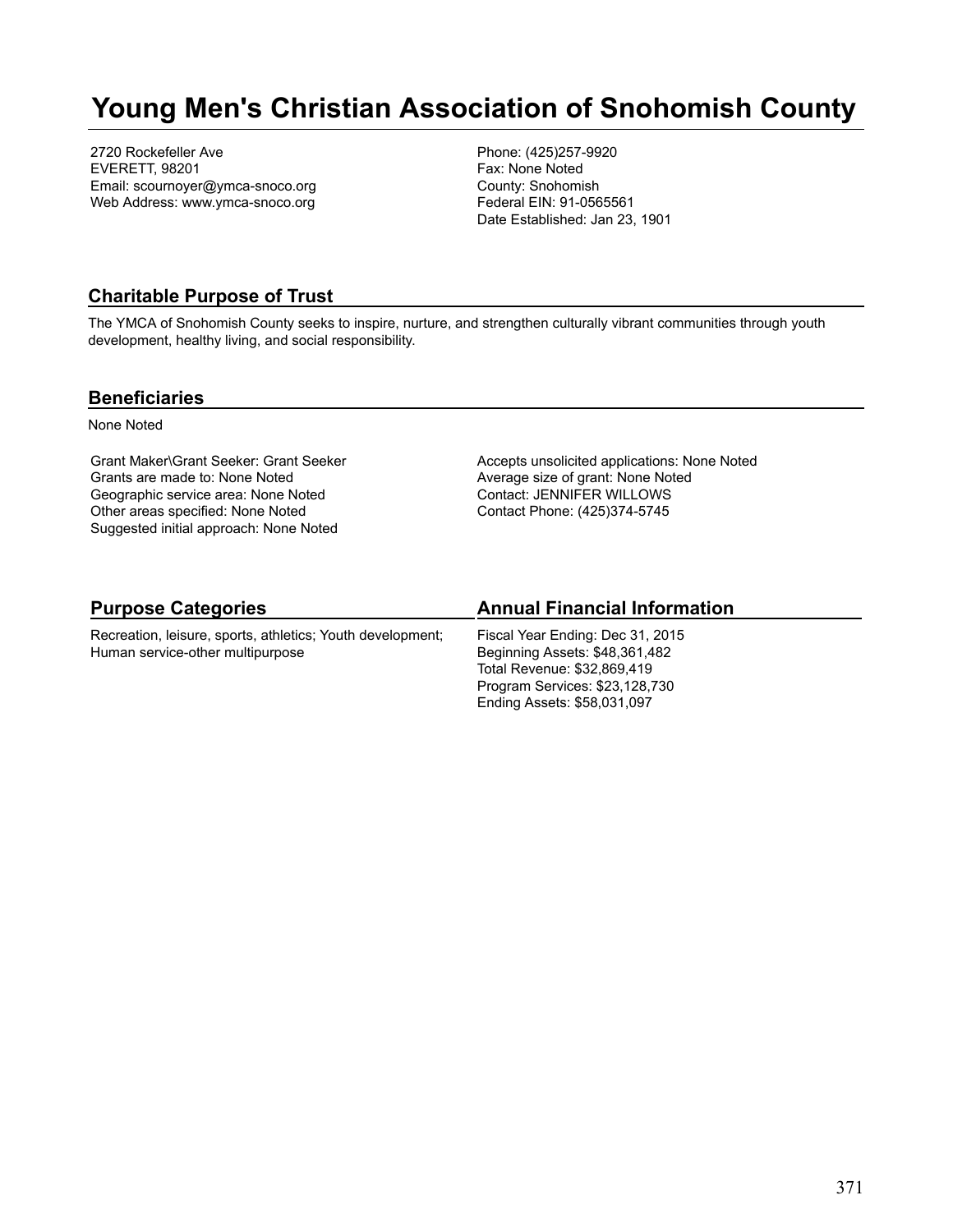# **Young Women's Christian Association Of Yakima**

818 W Yakima Ave Yakima, 98902 Email: JHARRIS@YWCAYAKIMA.ORG & KMORRIS@YWCAYAKIMA.ORG Web Address: www.ywcayakima.org

Phone: (509)575-5398 Fax: None Noted County: None Noted Federal EIN: 91-0565563 Date Established: Jun 21, 1974

### **Charitable Purpose of Trust**

The Young Women's Christian Association of the United States of America is a women's membership movement nourished by its roots in the Christian faith and sustained by the richness of many beliefs and values. Strengthened by diversity, the Association draws together members who strive to create opportunities for women's growth, leadership and power in order to attain a common vision: peace, justice, freedom and dignity for all people.

### **Beneficiaries**

None Noted

Grant Maker\Grant Seeker: Grant Seeker Grants are made to: None Noted Geographic service area: None Noted Other areas specified: None Noted Suggested initial approach: None Noted

Accepts unsolicited applications: None Noted Average size of grant: None Noted Contact: CHELSEA SNODGRASS Contact Phone: (509)388-7775

| <b>Purpose Categories</b>                                               | <b>Annual Financial Information</b>                                                                                                                            |
|-------------------------------------------------------------------------|----------------------------------------------------------------------------------------------------------------------------------------------------------------|
| Mental health, crisis intervention; Housing/shelter; Social<br>sciences | Fiscal Year Ending: Jun 30, 2016<br>Beginning Assets: \$7,836,901<br>Total Revenue: \$1,334,772<br>Program Services: \$1,183,878<br>Ending Assets: \$8,007,646 |
|                                                                         |                                                                                                                                                                |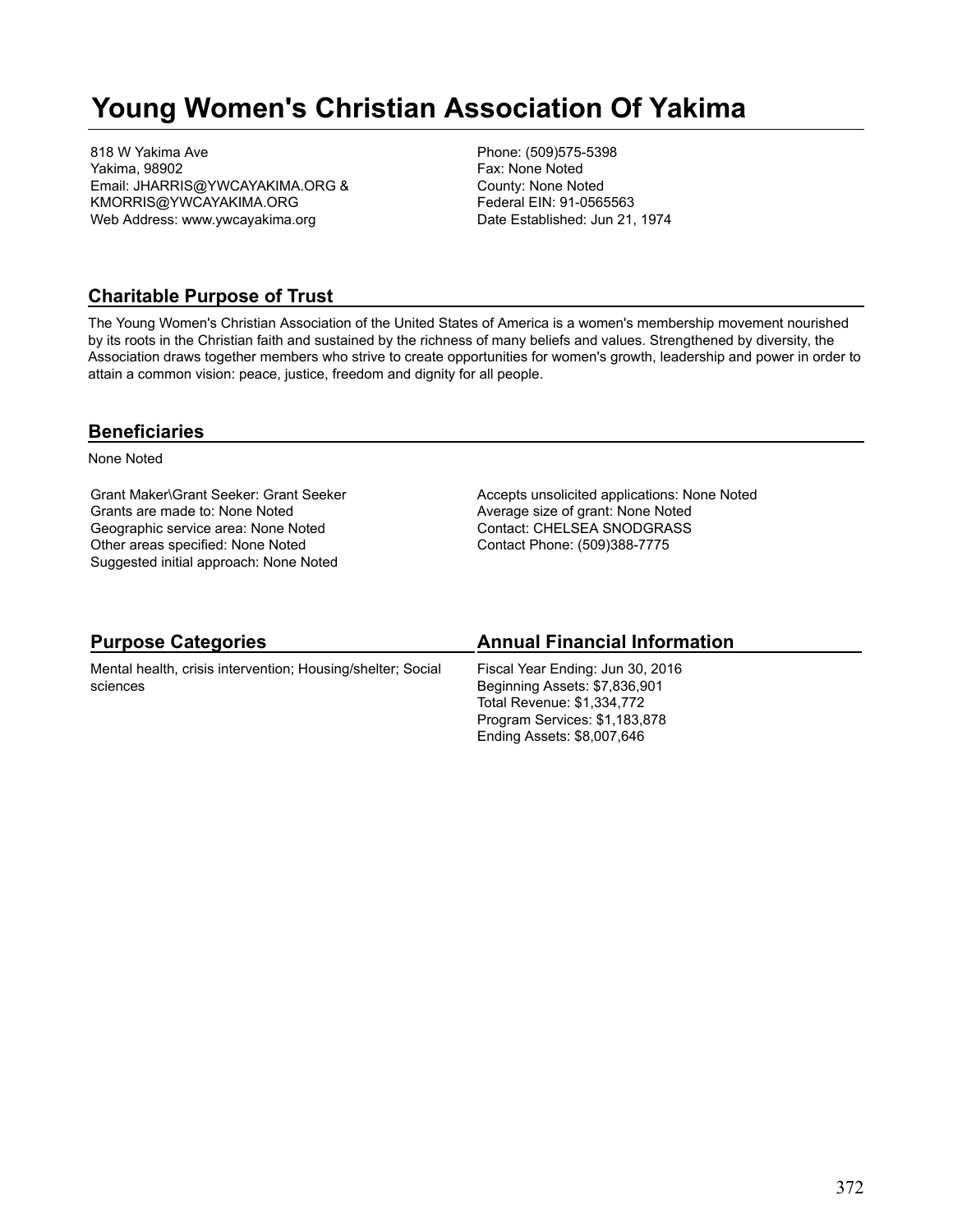# **Youth Eastside Services**

999 164th Ave NE Bellevue, 98008 Email: mariant@youtheastsideservices.org Web Address: www.youtheastsideservices.org Phone: (425)274-0728 Fax: None Noted County: King Federal EIN: 91-0849093 Date Established: May 17, 1971

### **Charitable Purpose of Trust**

Assisting Eastside youth and parents in becoming healthy and productive people, and assisting individuals, families, communities, and organizations in their work with youth.

### **Beneficiaries**

None Noted

Grant Maker\Grant Seeker: Grant Seeker Grants are made to: None Noted Geographic service area: None Noted Other areas specified: None Noted Suggested initial approach: None Noted

Accepts unsolicited applications: None Noted Average size of grant: None Noted Contact: Madelaine Thompson Contact Phone: (425)747-4937

# **Purpose Categories**

service-other multipurpose

# **Annual Financial Information**

Mental health, crisis intervention; Youth development; Human Fiscal Year Ending: Dec 31, 2015 Beginning Assets: \$11,806,072 Total Revenue: \$3,912,075 Program Services: \$4,235,330 Ending Assets: \$11,334,533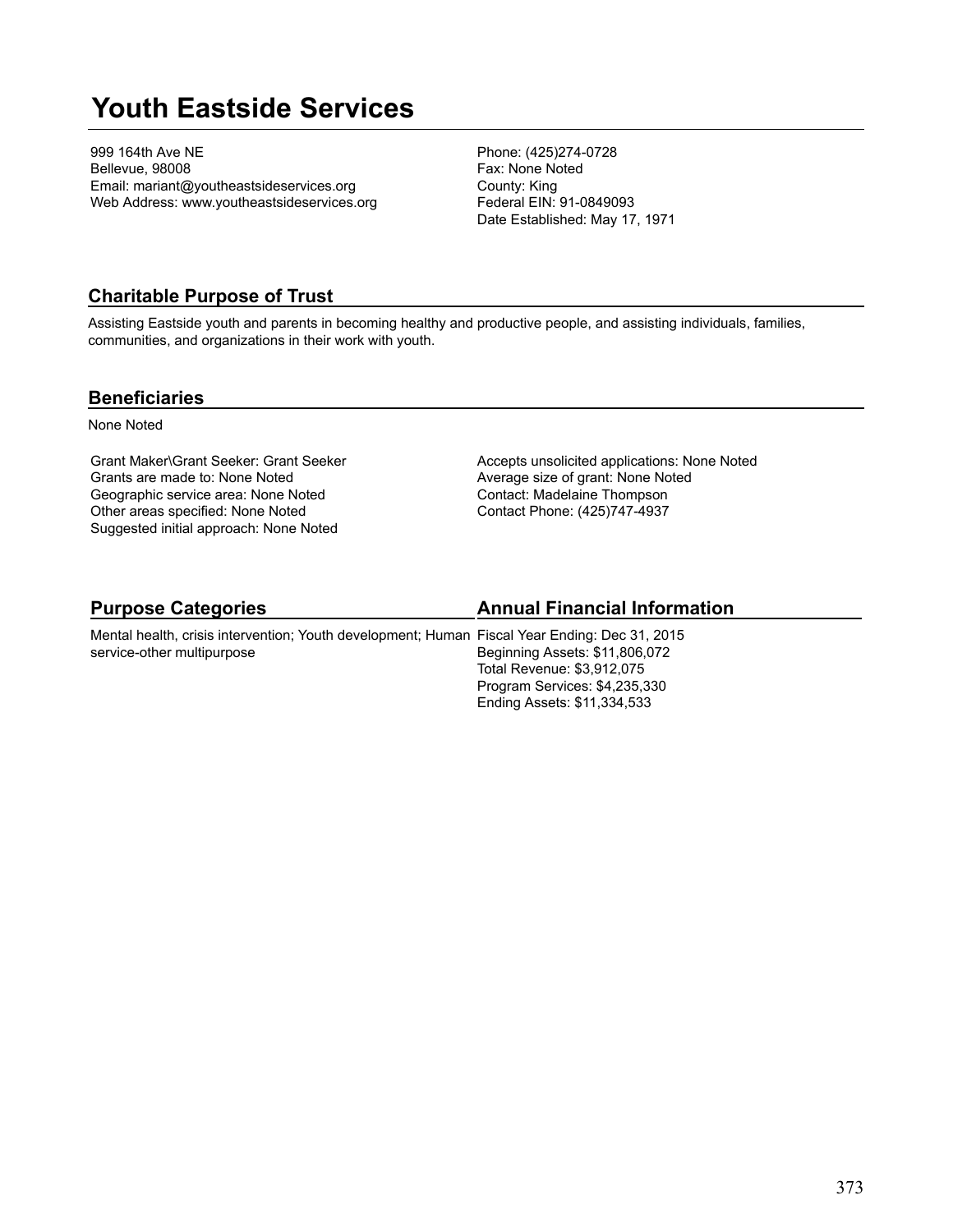# **YouthCare**

2500 NE 54th St Seattle, 98105 Email: susan.vaughn@youthcare.org Web Address: www.youthcare.org

Phone: (206)694-4509 Fax: None Noted County: King Federal EIN: 91-0917079 Date Established: Aug 14, 2014

# **Charitable Purpose of Trust**

The purpose of the fund is to support the mission of YouthCare, which is to help unaccompanied, homeless children and youth move into stable housing, complete their education and prepare themselves to become productive, self-sustaining adults.

## **Beneficiaries**

YouthCare, 2500 NE 54th St, Seattle, WA 98105

Grant Maker\Grant Seeker: Grant Seeker Grants are made to: None Noted Geographic service area: None Noted Other areas specified: None Noted Suggested initial approach: None Noted

Accepts unsolicited applications: Unknown Average size of grant: None Noted Contact: None Noted Contact Phone: ()-

## **Purpose Categories**

Employment/jobs; Youth development

## **Annual Financial Information**

Fiscal Year Ending: Dec 31, 2015 Beginning Assets: \$11,759,965 Total Revenue: \$10,349,624 Program Services: \$11,148,687 Ending Assets: \$10,960,349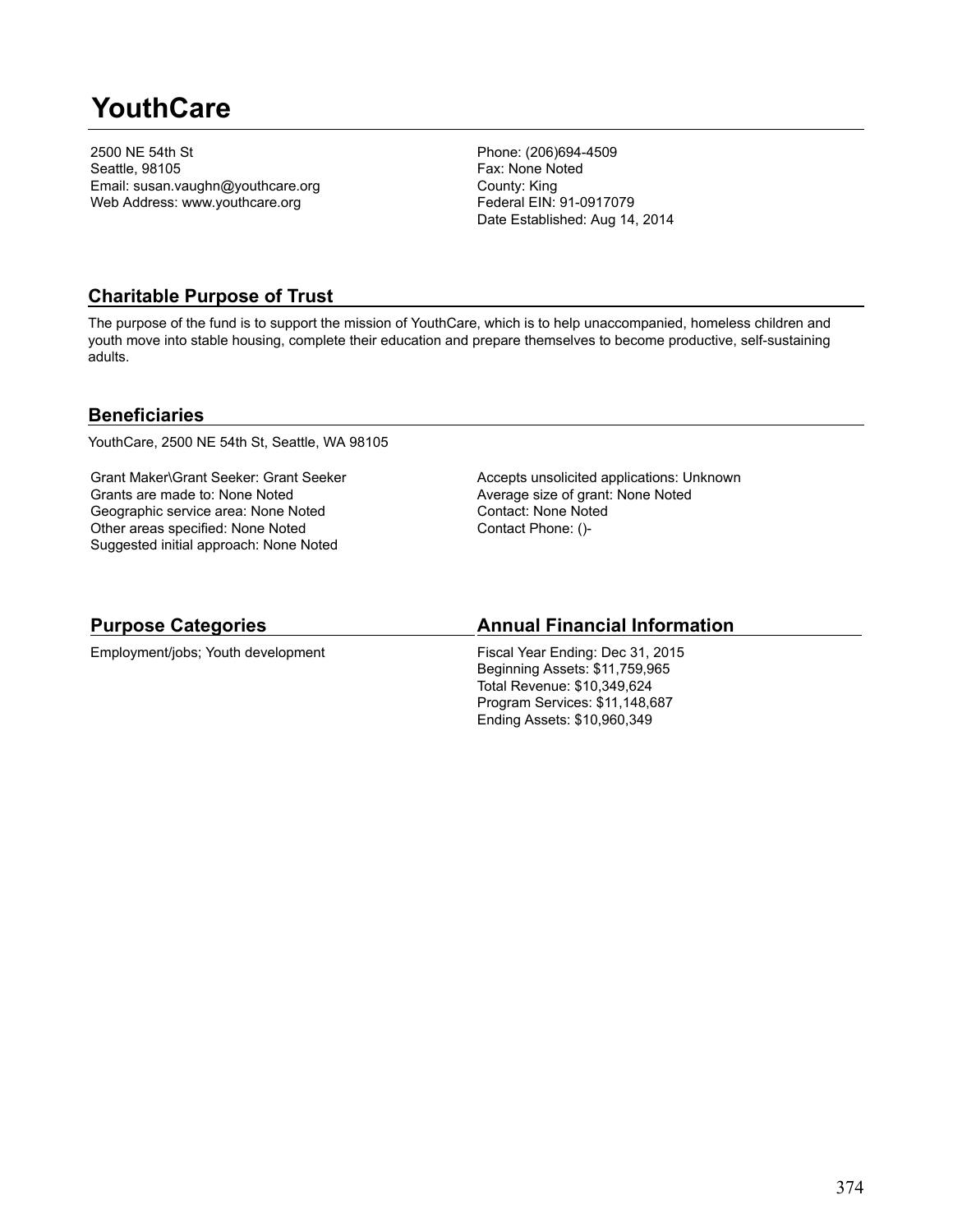# **YWCA of Tacoma/Pierce County**

405 Broadway Tacoma, 98402 Email: ywcapiercecounty.org Web Address: www.ywcapiercecounty.org Phone: (253)597-6683 Fax: None Noted County: None Noted Federal EIN: 91-0565026 Date Established: May 19, 1910

### **Charitable Purpose of Trust**

The Tacoma/Pierce County YWCA provides assistance to survivors of domestic violence and their children.

### **Beneficiaries**

None Noted

Grant Maker\Grant Seeker: Grant Seeker Grants are made to: None Noted Geographic service area: None Noted Other areas specified: None Noted Suggested initial approach: None Noted

Accepts unsolicited applications: None Noted Average size of grant: None Noted Contact: Miriam Barnett Contact Phone: (253)272-4181

| <b>Purpose Categories</b>                                  | <b>Annual Financial Information</b> |
|------------------------------------------------------------|-------------------------------------|
| Mental health, crisis intervention; Housing/shelter; Human | Fiscal Year Ending: Jun 30, 2016    |
| service-other multipurpose                                 | Beginning Assets: \$10,923,493      |
|                                                            | Total Revenue: \$2,689,524          |
|                                                            | Program Services: \$2,840,980       |
|                                                            | Ending Assets: \$10,523,665         |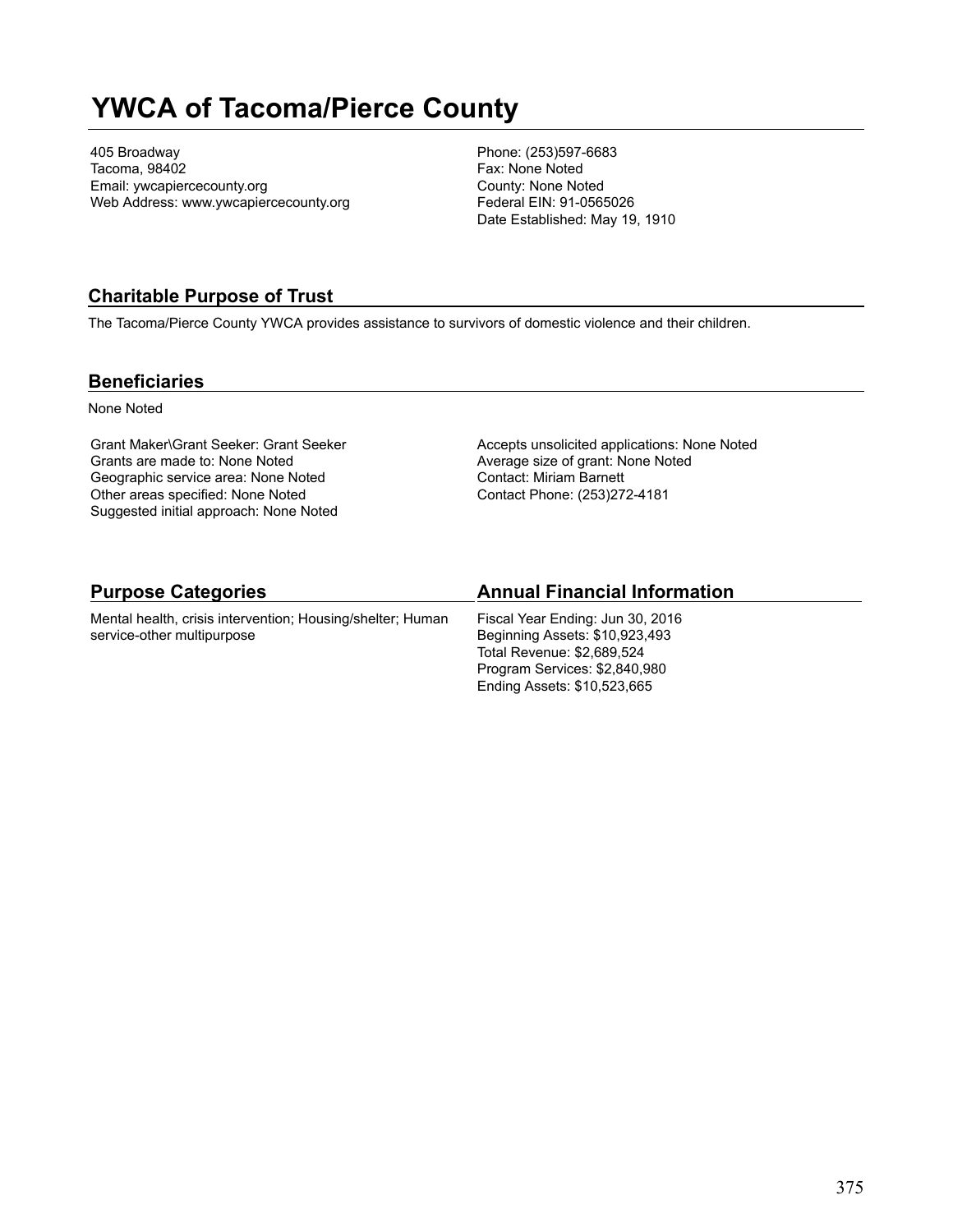# **Zumiez Foundation**

4001 204th St SW LYNNWOOD, 98036 Email: grahamm@zumiez.com Web Address: www.zumiez.com/foundation

Phone: (425)551-1595 Fax: None Noted County: Snohomish Federal EIN: 20-3313651 Date Established: Aug 12, 2005

### **Charitable Purpose of Trust**

To support the poor and needy through provision of basic food, clothing and shelter.

### **Beneficiaries**

None Noted

Grant Maker\Grant Seeker: Grant Maker Grants are made to: 501(c)(3) Geographic service area: US Other areas specified: None Noted Suggested initial approach: Letter, No Phone Calls Accepts unsolicited applications: No Average size of grant: \$10,001 to \$25,000 Contact: Graham Merrill Contact Phone: (425)953-1652

| <b>Purpose Categories</b>                                                                      | <b>Annual Financial Information</b> |
|------------------------------------------------------------------------------------------------|-------------------------------------|
| Food, nutrition, agriculture; Housing/shelter; Human service- Fiscal Year Ending: Dec 31, 2015 |                                     |
| other multipurpose                                                                             | Beginning Assets: \$264,043         |
|                                                                                                | Total Revenue: \$1,049,434          |
|                                                                                                | Program Services: \$813,565         |
|                                                                                                | Ending Assets: \$499,912            |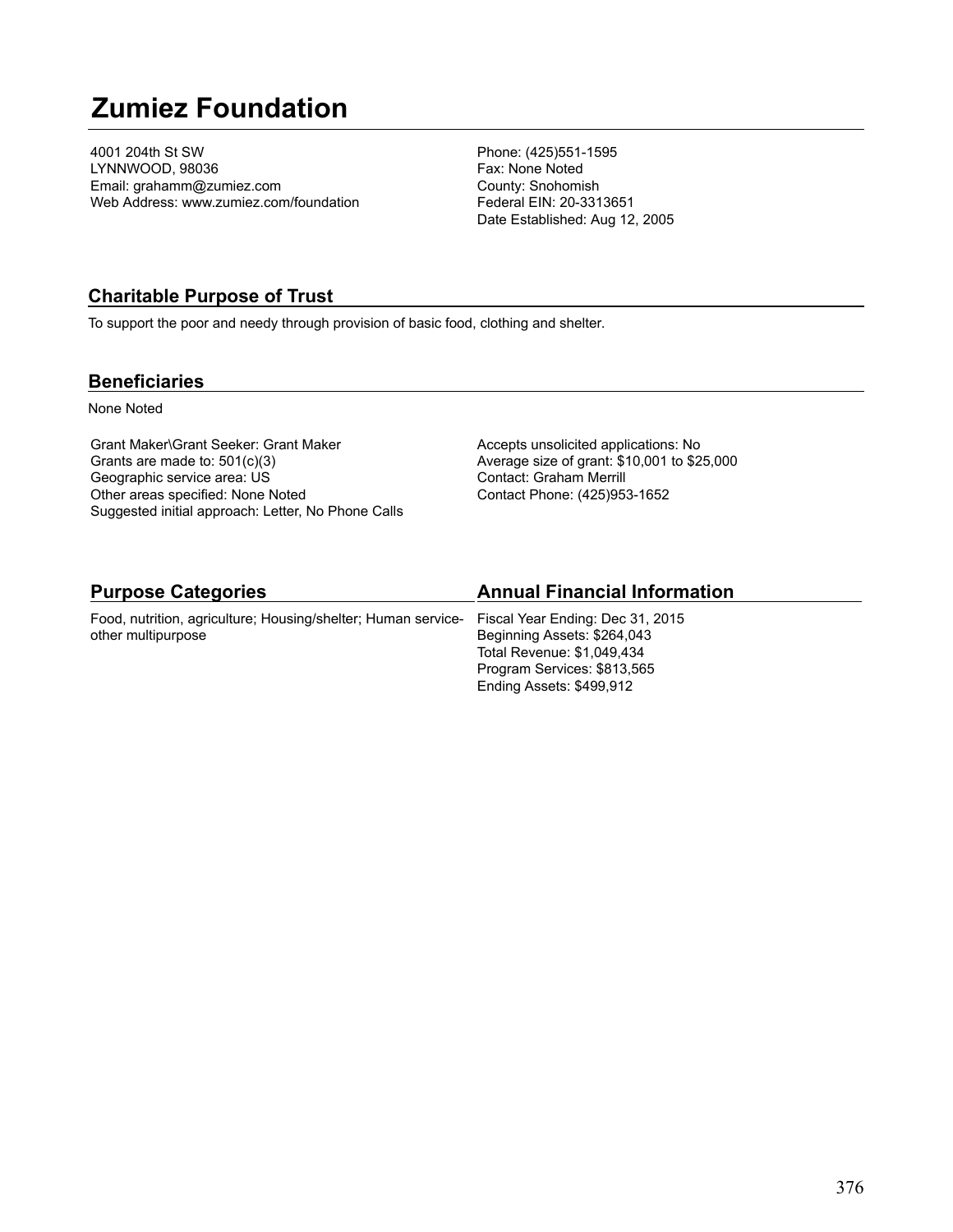# **Alphabetic Index**

| 7028 Life Enhancement Charitable Trust                          | 4  |
|-----------------------------------------------------------------|----|
| Adopt-A-Stream Foundation                                       | 5  |
| <b>Allied Arts Foundation</b>                                   | 6  |
| Alpha Supported Living Services                                 | 7  |
| Amara                                                           | 8  |
| America's Foundation for Chess                                  | 9  |
| American Civil Liberties Union of Washington Endowment Fund     | 10 |
| American Civil Liberties Union of Washington Foundation         | 11 |
| Arc - King County                                               | 12 |
| Arise Charitable Trust                                          | 13 |
| Ark Institute Of Learning                                       | 14 |
| AtWork!                                                         | 15 |
| <b>Bailie Memorial Youth Foundation</b>                         | 16 |
| Bainbridge Arts And Crafts, Inc.                                | 17 |
| <b>Bainbridge Community Foundation</b>                          | 18 |
| Bainbridge Public Library                                       | 19 |
| <b>Ballet Esperanca</b>                                         | 20 |
| <b>Bayview Manor Homes</b>                                      | 21 |
| <b>BECU Foundation</b>                                          | 22 |
| Behind The Badge Foundation                                     | 23 |
| Bellevue Art Museum, The Dba Bellevue Arts Museum               | 24 |
| <b>Bellevue Sister Cities Association</b>                       | 25 |
| Bellingham Technical College Foundation                         | 26 |
| Bethany of the Northwest Foundation                             | 27 |
| Beverly J. Jewell Memorial Foundation                           | 28 |
| Big Brothers Big Sisters Of The Inland Northwest                | 29 |
| Big Brothers Big Sisters Of The Inland Northwest Endowment Fund | 30 |
| <b>Bill &amp; Melinda Gates Foundation</b>                      | 31 |
| <b>Bill &amp; Melinda Gates Foundation Trust</b>                | 32 |
| <b>Block By Block Foundation</b>                                | 33 |
| <b>Bloodworks</b>                                               | 34 |
| <b>Blue Mountain Humane Society</b>                             | 35 |
| Boy Scouts Of America Chief Seattle Council                     | 36 |
| Boys & Girls Club Of Bellevue                                   | 37 |
| BOYS & GIRLS CLUB OF THURSTON COUNTY                            | 38 |
| Byron And Alice Lockwood Foundation                             | 39 |
| <b>Camano Senior Services Association</b>                       | 40 |
| Camp Fire Central Puget Sound                                   | 41 |
| <b>Campion Foundation</b>                                       | 42 |
| <b>Cancer Lifeline</b>                                          | 43 |
| Caregifted                                                      | 44 |
| Cascade Public Media                                            | 45 |
| Cascadia College Foundation                                     | 46 |
| <b>Center For Justice</b>                                       | 47 |
| Central Washington Health Services Association                  | 48 |
| Centralia College Foundation                                    | 49 |
| <b>Centrum Foundation</b>                                       | 50 |
| <b>Charles Wright Academy</b>                                   | 51 |
| Charlotte Y Martin Foundation                                   | 52 |
| <b>Chelan-Douglas Land Trust</b>                                | 53 |
| <b>Children's Alliance</b>                                      | 54 |
| <b>Children's Discovery Foundation</b>                          | 55 |
| Children's Home Society of Washington                           | 56 |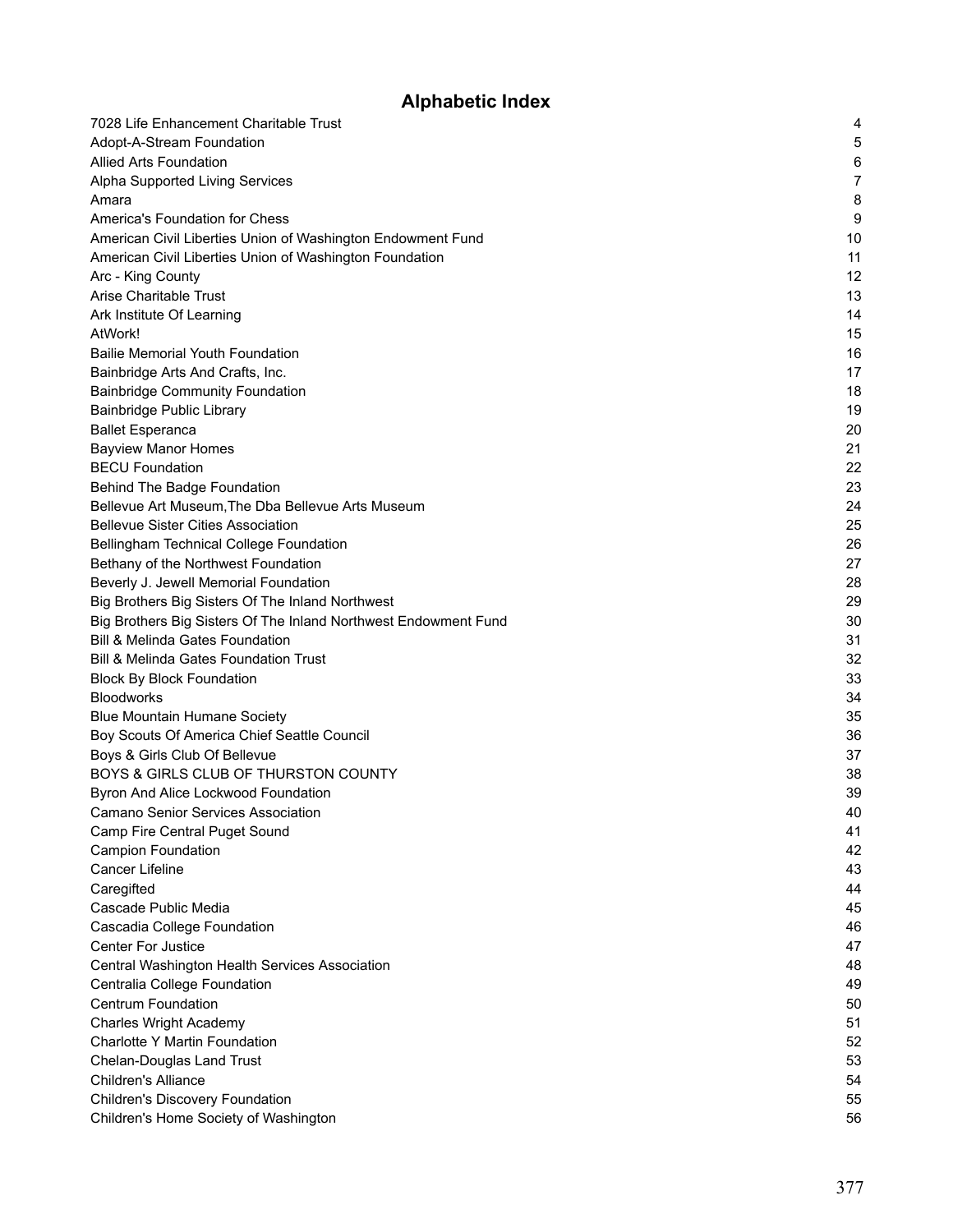| <b>Chinese Information and Service Center</b>                                        | 57  |
|--------------------------------------------------------------------------------------|-----|
| Chuckanut Health Foundation                                                          | 58  |
| <b>Clark Community College District 14 Foundation</b>                                | 59  |
| Clover Park Technical College Foundation                                             | 60  |
| <b>College Success Foundation</b>                                                    | 61  |
| Columbia Basin Foundation                                                            | 62  |
| Committee for Children                                                               | 63  |
| Communities In Schools Of Washington State                                           | 64  |
| Community Action Council of Lewis, Mason & Thurston Counties                         | 65  |
| <b>Community Building Foundation</b>                                                 | 66  |
| <b>Community Foundation for Southwest Washington</b>                                 | 67  |
| Community Foundation of North Central Washington                                     | 68  |
| <b>Community Foundation of Snohomish County</b>                                      | 69  |
| <b>Community Psychiatric Clinic</b>                                                  | 70  |
| Community Resident Services, Inc, a Californina nonprofit public benefit corporation | 71  |
| <b>Community Youth Services</b>                                                      | 72  |
| Cornish College of the Arts                                                          | 73  |
| <b>Country Doctor Community Clinic</b>                                               | 74  |
| <b>Creag Foundation</b>                                                              | 75  |
| Dan and Pat Nelson Family Foundation                                                 | 76  |
| District 17 Community Colleges of Spokane Foundation                                 | 77  |
| Domestic Abuse Women's Network                                                       | 78  |
| Downtown Emergency Service Center                                                    | 79  |
| <b>Dupar Foundation</b>                                                              | 80  |
| E.B. Dunn Historic Garden Trust, The                                                 | 81  |
| <b>Edmonds Community College Foundation</b>                                          | 82  |
| <b>Edwards Mother Earth Foundation</b>                                               | 83  |
| <b>Elizabeth Foundation</b>                                                          | 84  |
| <b>Ellison Foundation</b>                                                            | 85  |
| Emerald Equine Diagnostic Clinic                                                     | 86  |
| <b>Employees Community Fund of Boeing Puget Sound</b>                                | 87  |
| <b>Everett Community College Foundation</b>                                          | 88  |
| Evergreen Safety Council                                                             | 89  |
| EvergreenHealth Foundation                                                           | 90  |
| Exceptional Foresters, Inc.                                                          | 91  |
| <b>Falcon Foundation</b>                                                             | 92  |
| Food Lifeline                                                                        | 93  |
| Foundation House at Northgate                                                        | 94  |
| Foundation of Yakima Valley Community College, Inc.                                  | 95  |
| <b>Four Winds</b>                                                                    | 96  |
| Franke Tobey Jones                                                                   | 97  |
| <b>Fred Lind Manor</b>                                                               | 98  |
| <b>FRIENDS OF KEXP</b>                                                               | 99  |
| Friends of Lakewold                                                                  | 100 |
| Friends of the Children Seattle                                                      | 101 |
| <b>Gates Philanthropy Partners</b>                                                   | 102 |
| George P. Hardgrove Foundation, The                                                  | 103 |
| Girl Scouts Of Eastern Washington & Northern Idaho                                   | 104 |
| Girl Scouts Of Western Washington                                                    | 105 |
| <b>Glaser Progress Foundation</b>                                                    | 106 |
| <b>Global Partnerships</b>                                                           | 107 |
| Gonzaga Preparatory School Foundation of Spokane, Washington                         | 108 |
| Goodwill Industries of the Inland Northwest                                          | 109 |
| Great Peninsula Conservancy                                                          | 110 |
| <b>Greater Tacoma Community Foundation</b>                                           | 111 |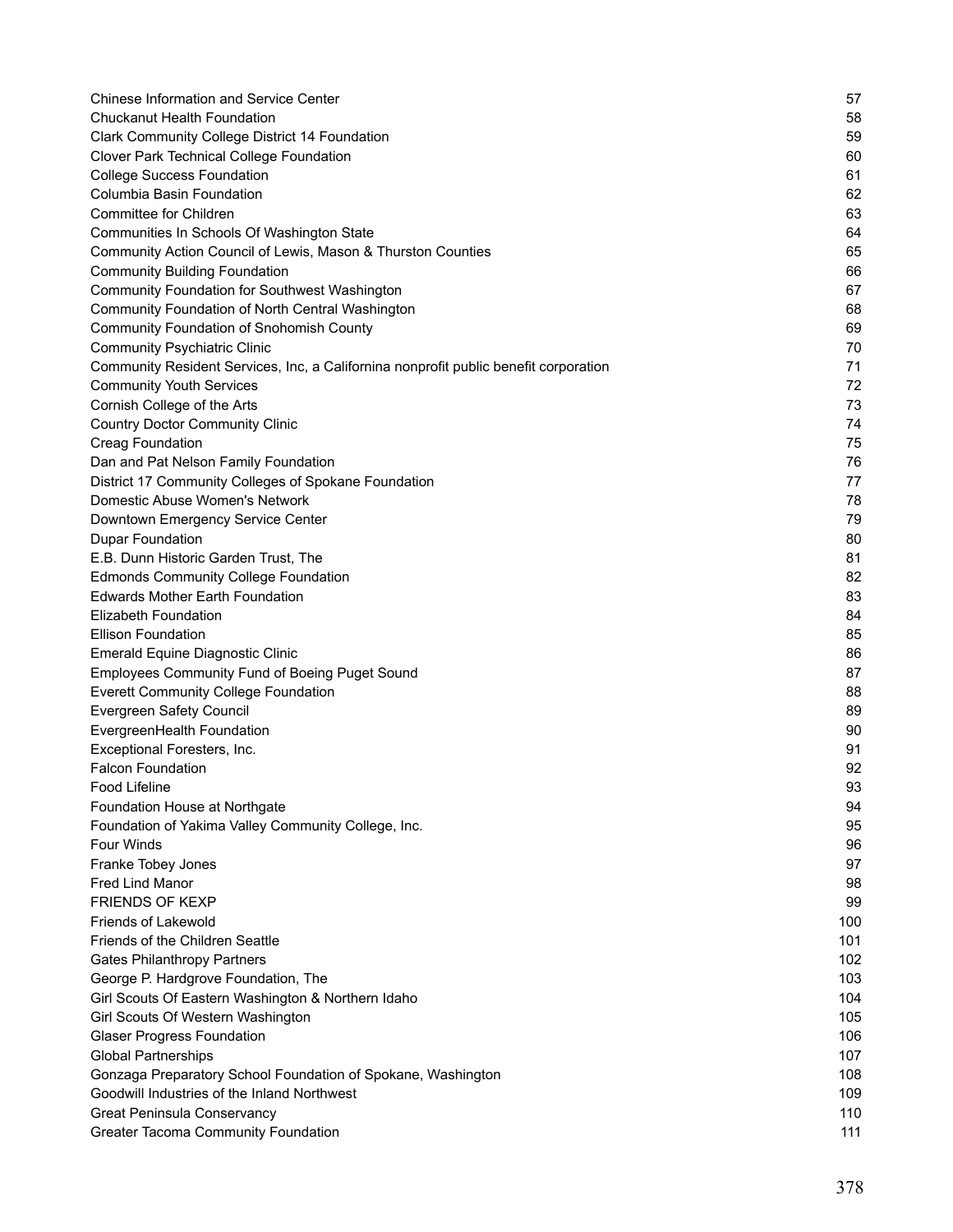| Green River College Foundation                                                            | 112 |
|-------------------------------------------------------------------------------------------|-----|
| <b>Grousemont Foundation</b>                                                              | 113 |
| <b>GSBA Scholarship Fund</b>                                                              | 114 |
| Habitat For Humanity Seattle-King County                                                  | 115 |
| Hagan Foundation                                                                          | 116 |
| <b>Harvest Foundation</b>                                                                 | 117 |
| Hearing, Speech & Deafness Center                                                         | 118 |
| Hedgebrook                                                                                | 119 |
| Helen B. Murray Oncology Foundation                                                       | 120 |
| Helen Miller Clancy Scholarship Foundation                                                | 121 |
| Helping Hands for the Disabled                                                            | 122 |
| Henderson/Nor'Wester Camp                                                                 | 123 |
| <b>Highline College Foundation</b>                                                        | 124 |
| Historical Society of Seattle and King County dba Museum of History & Industry<br>(MOHAI) | 125 |
| Hospice of Spokane                                                                        | 126 |
| Humane Society For Tacoma And Pierce County                                               | 127 |
| Humanities Washington                                                                     | 128 |
| Imagine Children's Museum                                                                 | 129 |
| Imagine Housing                                                                           | 130 |
| Impact Capital                                                                            | 131 |
| Inland Northwest Community Foundation                                                     | 132 |
| Institute for Systems Biology                                                             | 133 |
| International Community Health Services                                                   | 134 |
| InvestED                                                                                  | 135 |
| Islandwood                                                                                | 136 |
| J.R.S. Biodiversity Foundation                                                            | 137 |
| Jefferson Land Trust                                                                      | 138 |
| Jewish Family Service                                                                     | 139 |
| Joan E. Bryant Foundation                                                                 | 140 |
| John F Kennedy Memorial High School Endowment Fund                                        | 141 |
| John M. Gilbertson Foundation                                                             | 142 |
| Jordan Fund                                                                               | 143 |
| Joseph L. Lewith Trust Estate                                                             | 144 |
| Judge C. C. Chavelle Foundation                                                           | 145 |
| Junior Achievement Of Washington                                                          | 146 |
| Junior League of Spokane                                                                  | 147 |
| Kedge Foundation                                                                          | 148 |
| <b>Kindering Center</b>                                                                   | 149 |
| King County Library System Foundation                                                     | 150 |
| Kirlin Charitable Foundation                                                              | 151 |
| Kitsap Applied Technologies                                                               | 152 |
| Kitsap Humane Society                                                                     | 153 |
| KUOW/ Puget Sound Public Radio                                                            | 154 |
| Lake Washington College Foundation                                                        | 155 |
| Leadership Tomorrow                                                                       | 156 |
| Lester & Bernice Smith Foundation                                                         | 157 |
| Lewis County Historical Society                                                           | 158 |
| Lifewire                                                                                  | 159 |
| Little Theatre of Walla Walla, Inc.                                                       | 160 |
| Lopez Island Historical Society                                                           | 161 |
| Low Income Housing Institute (LIHI)                                                       | 162 |
| Lower Columbia College Foundation, The                                                    | 163 |
| Lutheran Community Services Northwest                                                     | 164 |
| M. J. Murdock Charitable Trust                                                            | 165 |
|                                                                                           |     |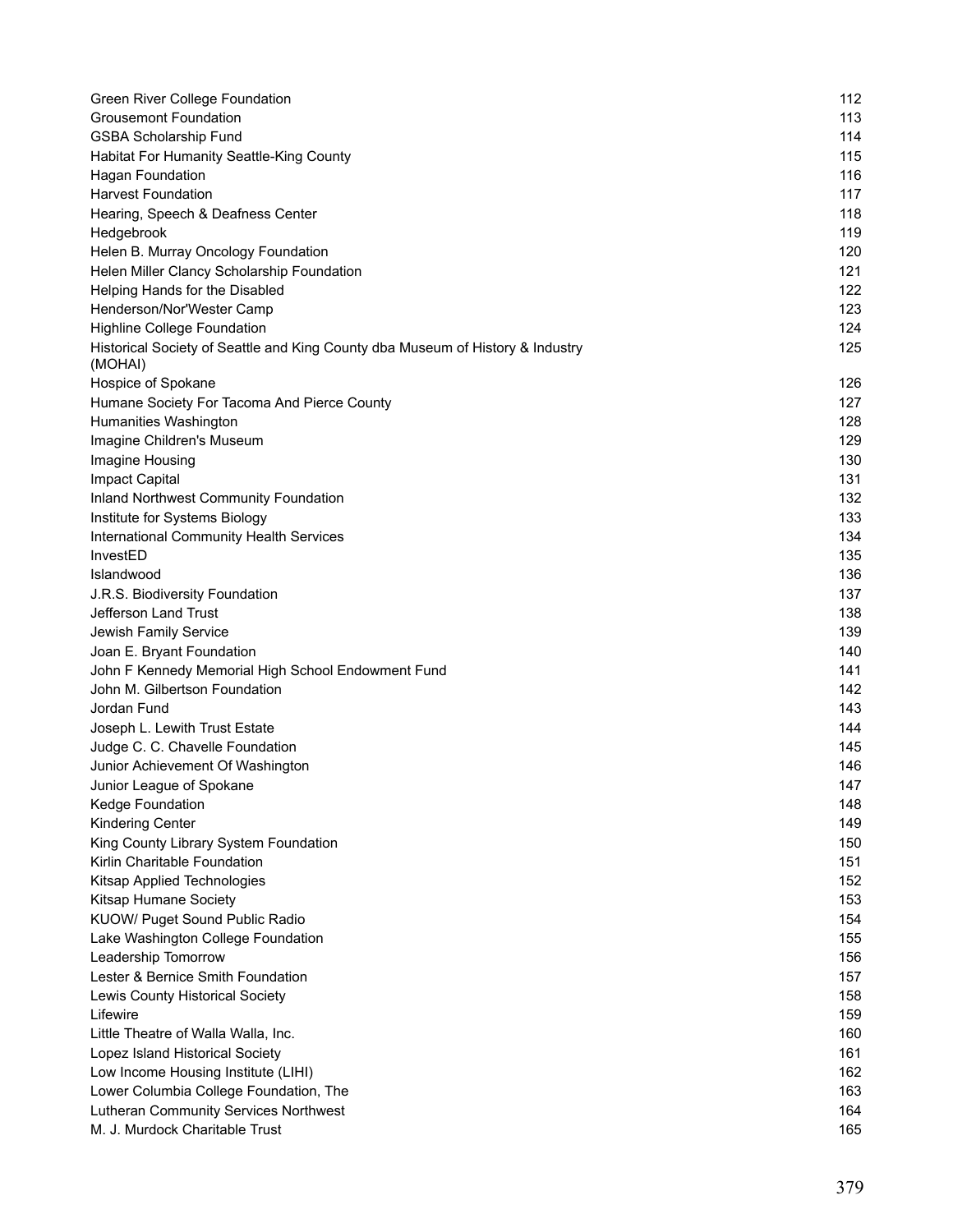| Make-A-Wish Foundation Of Alaska And Washington              | 166 |
|--------------------------------------------------------------|-----|
| Maple Valley Food Bank and Emergency Services                | 167 |
| Marguerite Casey Foundation                                  | 168 |
| Martha's Moms Rowing Club                                    | 169 |
| Martin Luther King School Dream Foundation                   | 170 |
| Mason County Senior Activities Association                   | 171 |
| Mason General Hospital Foundation                            | 172 |
| <b>MAVUNO</b>                                                | 173 |
| <b>McAllister Museum of Aviation</b>                         | 174 |
| <b>Medina Foundation</b>                                     | 175 |
| Mentoring Works Washington                                   | 176 |
| Microsoft Alumni Foundation                                  | 177 |
| Monroe Gospel Women's Mission                                | 178 |
| Morgan Family Foundation                                     | 179 |
| Morris Family Foundation                                     | 180 |
| <b>Mount Baker Scout Foundation</b>                          | 181 |
| Nami Eastside                                                | 182 |
| Neighborcare Health                                          | 183 |
| Nelsen Family Residence Historical Trust                     | 184 |
| Norman C. Danielson Foundation                               | 185 |
| North Seattle Community College Foundation                   | 186 |
| North Thurston Educational Foundation                        | 187 |
| Northwest Harvest/E.M.M.                                     | 188 |
| Northwest Indian College Foundation                          | 189 |
| Northwest Lions Endowment                                    | 190 |
| Northwest Museum Of Arts & Culture Foundation                | 191 |
| Northwest Organization For Animal Help                       | 192 |
| <b>O'Connell Family Foundation</b>                           | 193 |
| O'Dea High School Foundation                                 | 194 |
| One Dream At A Time                                          | 195 |
| One Reel                                                     | 196 |
| Orcas Island Foundation                                      | 197 |
| <b>Osborne Family Foundation</b>                             | 198 |
| Overlake Hospital Foundation                                 | 199 |
| Oxbow Center for Sustainable Agriculture and the Environment | 200 |
| Pacific Hospital Preservation and Development Authority      | 201 |
| Pacific Northwest PGA Jr Golf Fund, Inc.                     | 202 |
| Pacific Northwest Research Institute                         | 203 |
| Pacific Science Center Foundation                            | 204 |
| Panorama City Library Association                            | 205 |
| Paul Lauzier Charitable Foundation                           | 206 |
| PeaceHealth Southwest Medical Center Foundation              | 207 |
| Peninsula College Foundation                                 | 208 |
| Pet Over Population Prevention, Inc. (P.O.P.P.)              | 209 |
| Pierce College Foundation                                    | 210 |
| <b>Pilchuck Glass School</b>                                 | 211 |
| Pioneer Farm Museum                                          | 212 |
| <b>Pioneer Human Services</b>                                | 213 |
| <b>Pipeline Safety Trust</b>                                 | 214 |
| Planned Parenthood Of The Great Northwest                    | 215 |
| <b>Plymouth Housing Group</b>                                | 216 |
| Point Defiance Zoological Society                            | 217 |
| POPE'S KIDS PLACE                                            | 218 |
| Port Townsend High School Scholarship Foundation             | 219 |
| Providence Health Care Foundation                            | 220 |
|                                                              |     |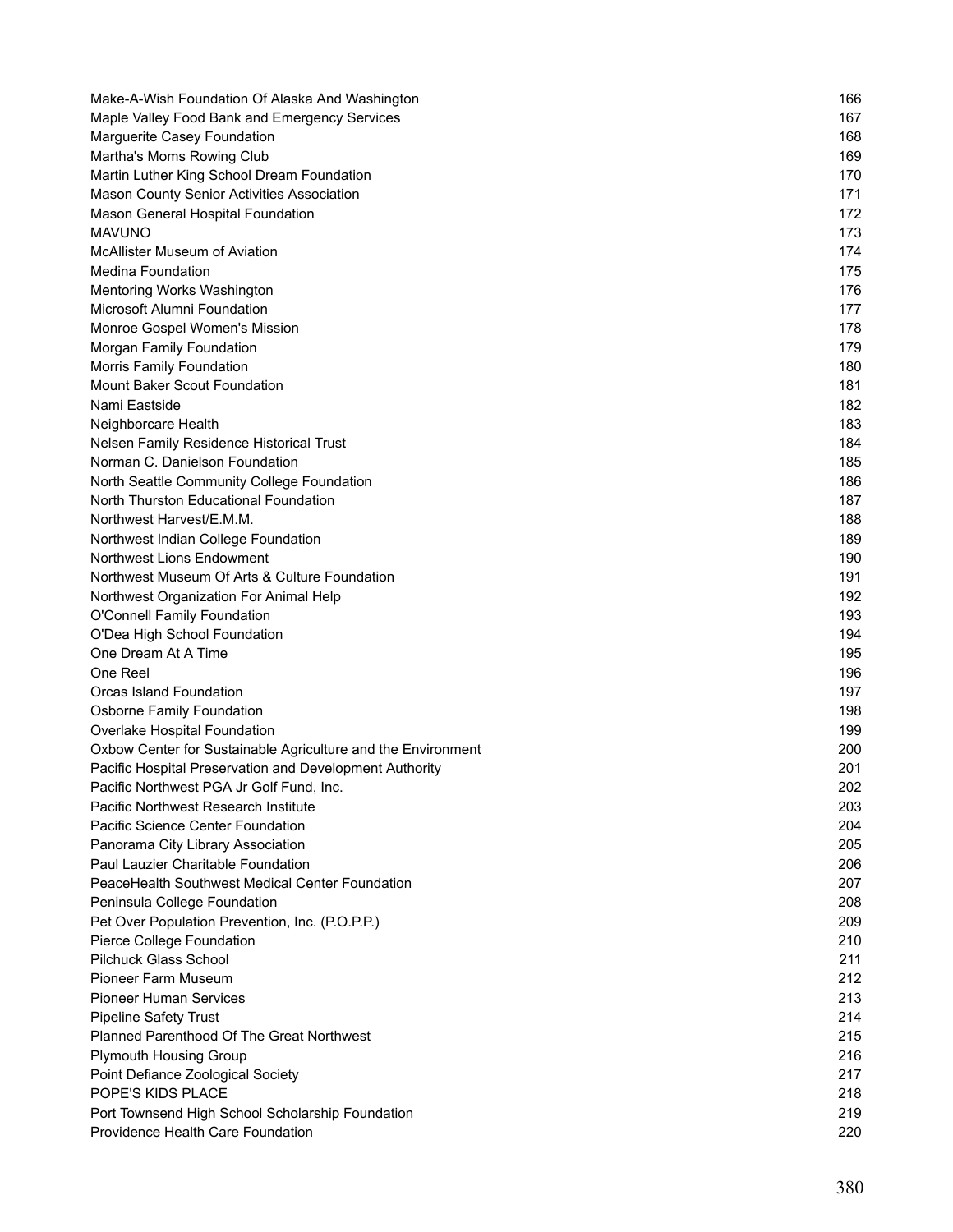| Providence Hospice of Seattle Foundation                                                                    | 221 |
|-------------------------------------------------------------------------------------------------------------|-----|
| Providence Marianwood Foundation                                                                            | 222 |
| Providence Mount St. Vincent Foundation                                                                     | 223 |
| Providence St. Peter Foundation                                                                             | 224 |
| <b>Puyallup Kiwanis Foundation</b>                                                                          | 225 |
| <b>Rainier Foothills Wellness Foundation</b>                                                                | 226 |
| Roosevelt High School Foundation                                                                            | 227 |
| <b>Rural Resources Community Action</b>                                                                     | 228 |
| Ryther                                                                                                      | 229 |
| S. Balolia Family Foundation                                                                                | 230 |
| Samaritan Healthcare Foundation                                                                             | 231 |
| Sarah M. Hughes Foundation                                                                                  | 232 |
| <b>SCT Foundation</b>                                                                                       | 233 |
| Sea-Mar Farmworker and Community Housing Development                                                        | 234 |
| Seattle Academy of Arts and Sciences                                                                        | 235 |
| Seattle Architectural Foundation                                                                            | 236 |
| Seattle Art Museum                                                                                          | 237 |
|                                                                                                             | 238 |
| Seattle Audubon Society<br>Seattle Biomedical Research Institute dba Center for Infectious Disease Research | 239 |
| Seattle Goodwill Industries                                                                                 | 240 |
| Seattle Institute for Biomedical and Clinical Research                                                      | 241 |
| Seattle Milk Fund                                                                                           |     |
|                                                                                                             | 242 |
| Seattle Opera                                                                                               | 243 |
| Seattle Opera Foundation                                                                                    | 244 |
| Seattle Repertory Theatre                                                                                   | 245 |
| Seattle Repertory Theatre Foundation                                                                        | 246 |
| Seattle Youth Symphony Orchestras                                                                           | 247 |
| Second Amendment Foundation                                                                                 | 248 |
| Sheikh Abdul Kadir Idriss Mosque Trust                                                                      | 249 |
| SHENG-YEN LU FOUNDATION                                                                                     | 250 |
| <b>Sherwood Trust</b>                                                                                       | 251 |
| Shoreline Community College Foundation                                                                      | 252 |
| SightLife                                                                                                   | 253 |
| Simperman-Corette Foundation                                                                                | 254 |
| <b>Skagit Valley Hospital Foundation</b>                                                                    | 255 |
| <b>Smiling Dog Foundation</b>                                                                               | 256 |
| Smith-Barbieri Progressive Fund, a Charitable Foundation                                                    | 257 |
| Social Justice Fund NW                                                                                      | 258 |
| <b>Social Venture Partners</b>                                                                              | 259 |
| <b>SOUND GENERATIONS</b>                                                                                    | 260 |
| South East Effective Development (SEED)                                                                     | 261 |
| South Puget Sound Community College Foundation                                                              | 262 |
| South Seattle College Foundation                                                                            | 263 |
| Special Olympics Washington                                                                                 | 264 |
| Spokane County United Way                                                                                   | 265 |
| Spokane Guilds' School Foundation                                                                           | 266 |
| Spokane Youth Sports Association                                                                            | 267 |
| Spokanimal C A R E                                                                                          | 268 |
| Sunyata Association                                                                                         | 269 |
| Sunyata Foundation                                                                                          | 270 |
| Sustainable Path Foundation                                                                                 | 271 |
| Swedish Medical Center Foundation                                                                           | 272 |
| Tacoma Art Museum                                                                                           | 273 |
| Tacoma Community College Foundation, Inc.                                                                   | 274 |
| Tacoma Community House                                                                                      | 275 |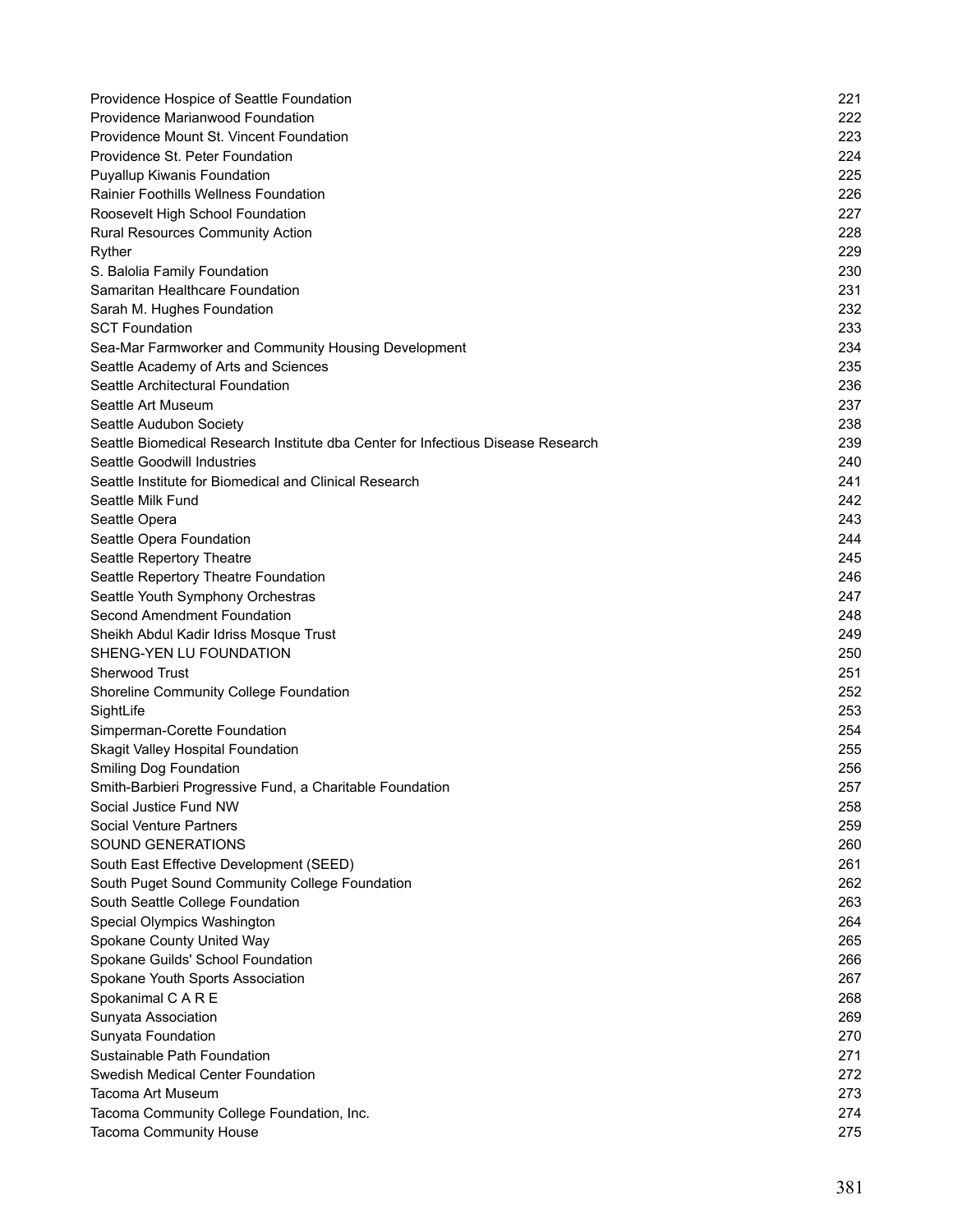| Tacoma Youth Symphony Association, Inc.                   | 276 |
|-----------------------------------------------------------|-----|
| <b>Tahoma Associates</b>                                  | 277 |
| <b>Team Read</b>                                          | 278 |
| <b>Temcov Foundation</b>                                  | 279 |
| The 5th Avenue Theatre Association                        | 280 |
| The Bamford Foundation                                    | 281 |
| The Bloedel Reserve                                       | 282 |
| The Dimmer Family Foundation                              | 283 |
| The Edmund F. Maxwell Foundation                          | 284 |
| The Evergreen State College Foundation                    | 285 |
| The Frederick Foundation                                  | 286 |
| The Grays Harbor Community Foundation                     | 287 |
| The Henry Gallery Association, Inc.                       | 288 |
| The Honorable Frank L & Arlene G. Price Foundation        | 289 |
| The Hope Heart Institute                                  | 290 |
| The Leiter Family Foundation                              | 291 |
| The Lighthouse for the Blind, Inc.,                       | 292 |
| The Lucky Seven Foundation                                | 293 |
| The Ludlow Foundation                                     | 294 |
| The Mountaineers                                          | 295 |
| The Mountaineers Foundation                               | 296 |
| The National Bureau Of Asian Research                     | 297 |
| The Norcliffe Foundation                                  | 298 |
| The Nutter Family Foundation                              | 299 |
| The Olympia Tumwater Foundation                           | 300 |
| The Olympic College Foundation                            | 301 |
| The Pride Foundation                                      | 302 |
| The R.A.A. Smith And Helen B. Smith Charitable Foundation | 303 |
| The REI Foundation                                        | 304 |
| The Robinson Family Foundation                            | 305 |
| The Sailing Foundation                                    | 306 |
|                                                           | 307 |
| The Skagit Community Foundation                           | 308 |
| The Spring Family Trail Fund                              | 309 |
| The Washington Stem Center<br>The Willow Foundation       | 310 |
| <b>Together Center</b>                                    | 311 |
|                                                           | 312 |
| Treehouse                                                 |     |
| Tri State Hospital Foundation                             | 313 |
| <b>TSF Properties</b>                                     | 314 |
| United Indians of All Tribes Foundation                   | 315 |
| United Way of Clallam County                              | 316 |
| United Way of Grant County                                | 317 |
| United Way of King County                                 | 318 |
| United Way of Snohomish County                            | 319 |
| United Way of Thurston County                             | 320 |
| University of Washington Foundation                       | 321 |
| <b>UW Medicine/Northwest</b>                              | 322 |
| Vancouver National Historic Reserve Trust                 | 323 |
| Vashon-Maury Island Land Trust                            | 324 |
| <b>Village Community Services</b>                         | 325 |
| <b>Village Theatre</b>                                    | 326 |
| VillageReach                                              | 327 |
| WACAP (World Association For Children And Parents)        | 328 |
| Walla Walla Community College Foundation                  | 329 |
| Walter Clore Wine And Culinary Center                     | 330 |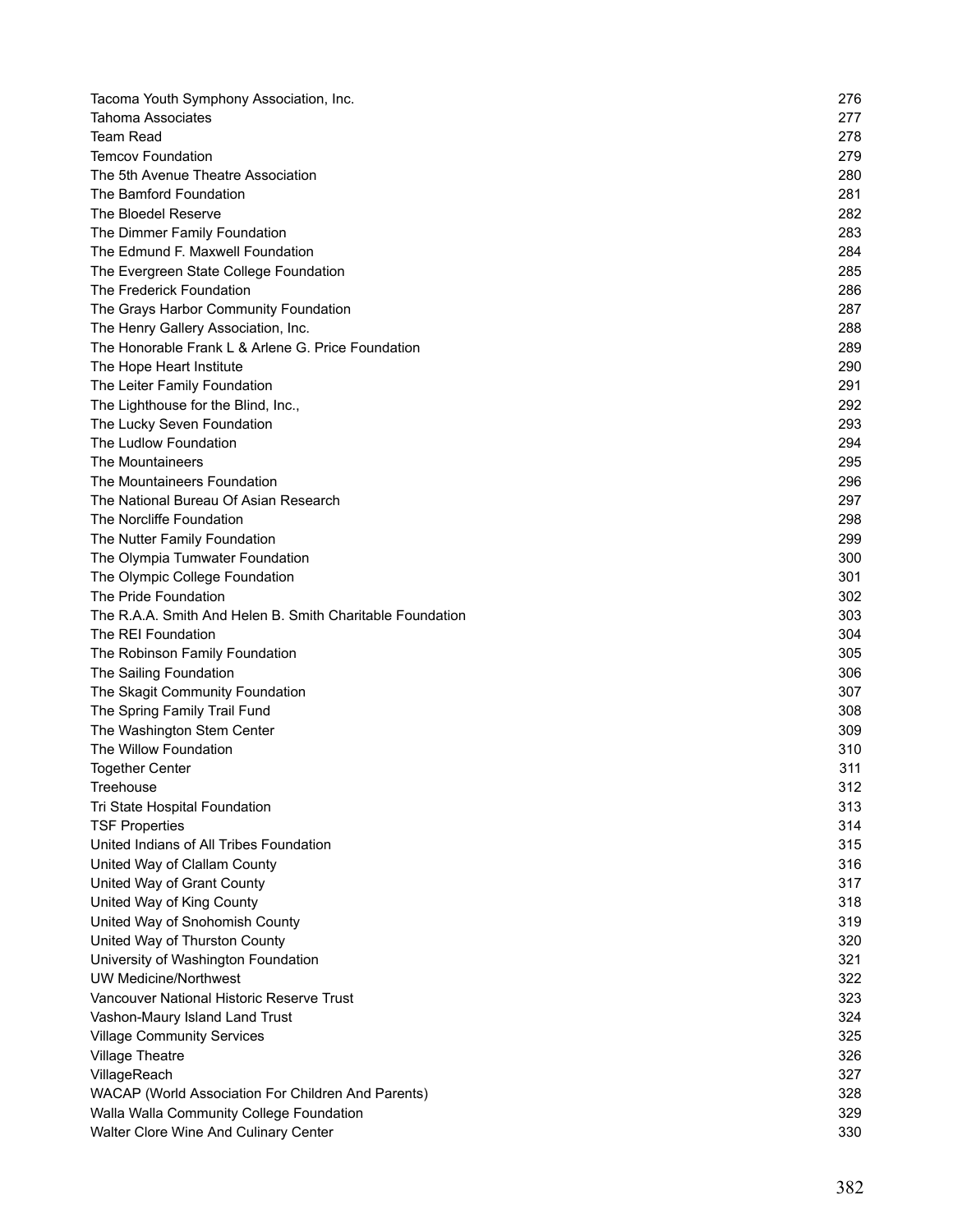| Washington Aerospace Scholars Foundation                        | 331 |
|-----------------------------------------------------------------|-----|
| Washington Agriculture and Forestry Education Foundation        | 332 |
| Washington CPA Foundation                                       | 333 |
| Washington Early Learning Fund                                  | 334 |
| Washington Gorge Action Programs                                | 335 |
| Washington Poison Center                                        | 336 |
| WASHINGTON RESEARCH FOUNDATION                                  | 337 |
| Washington Research Licensing Foundation                        | 338 |
| Washington School Principals Education Foundation               | 339 |
| Washington State 4-H Foundation                                 | 340 |
| Washington State Fair Foundation                                | 341 |
| Washington State University Foundation                          | 342 |
| <b>Washington Vocational Services</b>                           | 343 |
| Washington Women In Need                                        | 344 |
| Washington Women's Foundation                                   | 345 |
| Wenatchee Valley College Foundation, Inc                        | 346 |
| Wenatchee Valley Museum & Cultural Center                       | 347 |
| <b>Wesley Homes</b>                                             | 348 |
| Wesley Homes Foundation                                         | 349 |
| West Seattle High School Alumni Association                     | 350 |
| Western Washington Fair Association                             | 351 |
| Western Washington University Foundation                        | 352 |
| Westside School                                                 | 353 |
| Whatcom Center For Early Learning                               | 354 |
| <b>Whatcom Community College Foundation</b>                     | 355 |
| <b>Whatcom Community Foundation</b>                             | 356 |
| Whatcom Council On Aging                                        | 357 |
| Whatcom Hospice Foundation                                      | 358 |
| <b>Whatcom Land Trust</b>                                       | 359 |
| Wolf Haven International                                        | 360 |
| Women's Funding Alliance                                        | 361 |
| Woodland Park Zoological Society                                | 362 |
| <b>WSDA Foundation</b>                                          | 363 |
| Wyman Youth Trust                                               | 364 |
| Y.M.C.A. of Yakima                                              | 365 |
| Yakima Area Arboretum and Botanical Garden                      | 366 |
| Yakima Valley Community Foundation                              | 367 |
| <b>Yelm Community Services</b>                                  | 368 |
| <b>YFA Connections</b>                                          | 369 |
| Young Men's Christian Association of Pierce and Kitsap Counties | 370 |
| Young Men's Christian Association of Snohomish County           | 371 |
| Young Women's Christian Association Of Yakima                   | 372 |
| <b>Youth Eastside Services</b>                                  | 373 |
| YouthCare                                                       | 374 |
| YWCA of Tacoma/Pierce County                                    | 375 |
| <b>Zumiez Foundation</b>                                        | 376 |
|                                                                 |     |
| <b>Grantmaker Index</b>                                         |     |
| America's Foundation for Chess                                  | 9   |
| Arise Charitable Trust                                          | 13  |
| <b>Bainbridge Community Foundation</b>                          | 18  |
| <b>BECU Foundation</b>                                          | 22  |
| Beverly J. Jewell Memorial Foundation                           | 28  |
| <b>Bill &amp; Melinda Gates Foundation</b>                      | 31  |
| <b>Bill &amp; Melinda Gates Foundation Trust</b>                | 32  |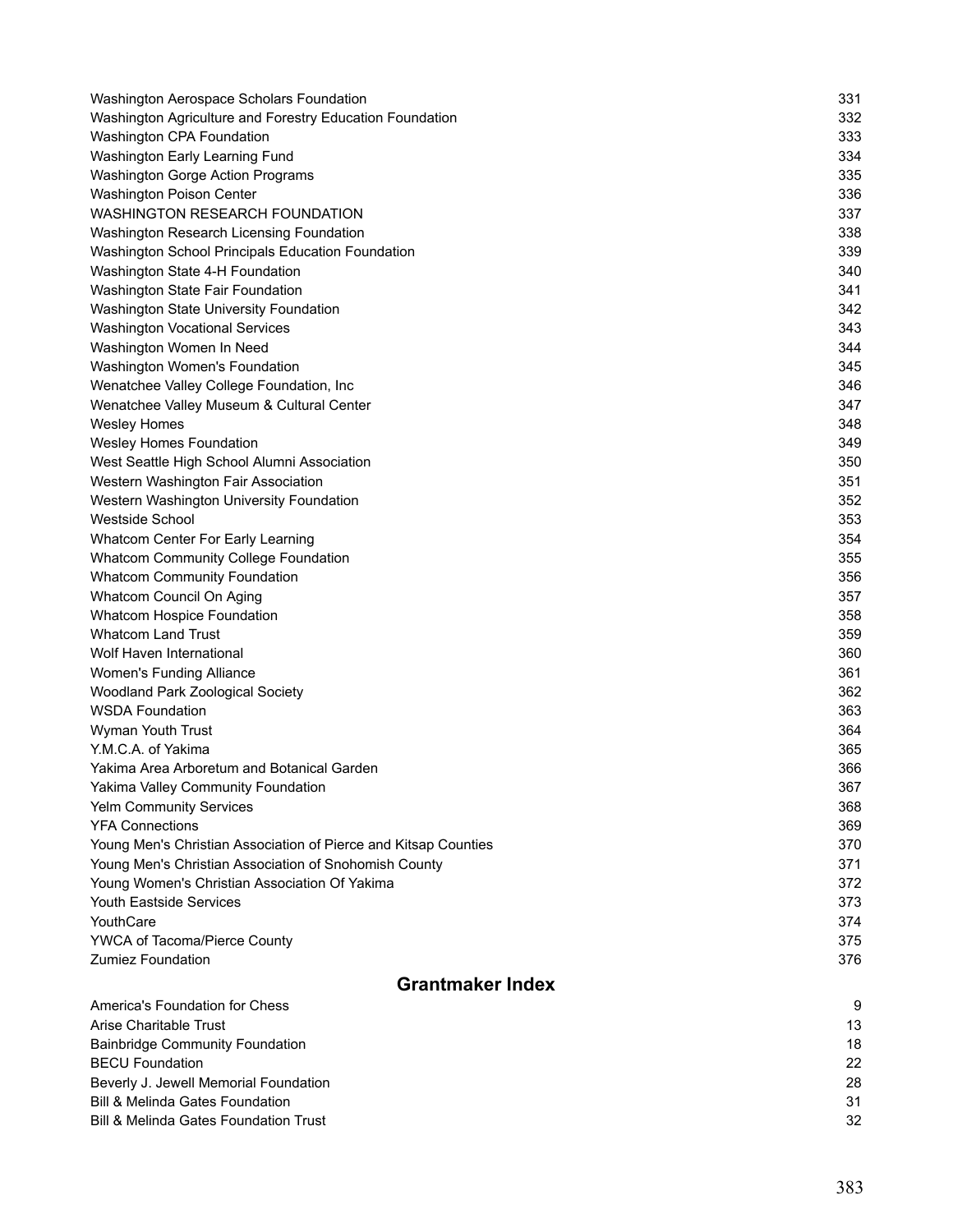| Byron And Alice Lockwood Foundation                     | 39  |
|---------------------------------------------------------|-----|
| <b>Campion Foundation</b>                               | 42  |
| Charlotte Y Martin Foundation                           | 52  |
| <b>Chuckanut Health Foundation</b>                      | 58  |
| <b>Columbia Basin Foundation</b>                        | 62  |
| <b>Community Building Foundation</b>                    | 66  |
| Community Foundation for Southwest Washington           | 67  |
| Community Foundation of North Central Washington        | 68  |
| <b>Community Foundation of Snohomish County</b>         | 69  |
| <b>Creag Foundation</b>                                 | 75  |
| Dan and Pat Nelson Family Foundation                    | 76  |
| <b>Dupar Foundation</b>                                 | 80  |
| <b>Edwards Mother Earth Foundation</b>                  | 83  |
| <b>Ellison Foundation</b>                               | 85  |
| <b>Employees Community Fund of Boeing Puget Sound</b>   | 87  |
| <b>Falcon Foundation</b>                                | 92  |
| <b>Glaser Progress Foundation</b>                       | 106 |
| <b>Greater Tacoma Community Foundation</b>              | 111 |
| <b>Grousemont Foundation</b>                            | 113 |
| <b>GSBA Scholarship Fund</b>                            | 114 |
| <b>Hagan Foundation</b>                                 | 116 |
| <b>Harvest Foundation</b>                               | 117 |
| Helen B. Murray Oncology Foundation                     | 120 |
| J.R.S. Biodiversity Foundation                          | 137 |
| Jordan Fund                                             | 143 |
| Joseph L. Lewith Trust Estate                           | 144 |
| Kirlin Charitable Foundation                            | 151 |
| Lester & Bernice Smith Foundation                       | 157 |
| M. J. Murdock Charitable Trust                          | 165 |
| Marguerite Casey Foundation                             | 168 |
| Martin Luther King School Dream Foundation              | 170 |
| <b>Medina Foundation</b>                                | 175 |
| Morgan Family Foundation                                | 179 |
| <b>Morris Family Foundation</b>                         | 180 |
| Norman C. Danielson Foundation                          | 185 |
| <b>O'Connell Family Foundation</b>                      | 193 |
| Osborne Family Foundation                               | 198 |
| Pacific Hospital Preservation and Development Authority | 201 |
| Paul Lauzier Charitable Foundation                      | 206 |
| Puyallup Kiwanis Foundation                             | 225 |
| Roosevelt High School Foundation                        | 227 |
| S. Balolia Family Foundation                            | 230 |
| Sarah M. Hughes Foundation                              | 232 |
| Seattle Milk Fund                                       | 242 |
| SHENG-YEN LU FOUNDATION                                 | 250 |
| <b>Sherwood Trust</b>                                   | 251 |
| Simperman-Corette Foundation                            | 254 |
| <b>Smiling Dog Foundation</b>                           | 256 |
| Social Justice Fund NW                                  | 258 |
| <b>Social Venture Partners</b>                          | 259 |
| The Bamford Foundation                                  | 281 |
| The Dimmer Family Foundation                            | 283 |
| The Edmund F. Maxwell Foundation                        | 284 |
| The Honorable Frank L & Arlene G. Price Foundation      | 289 |
| The Leiter Family Foundation                            | 291 |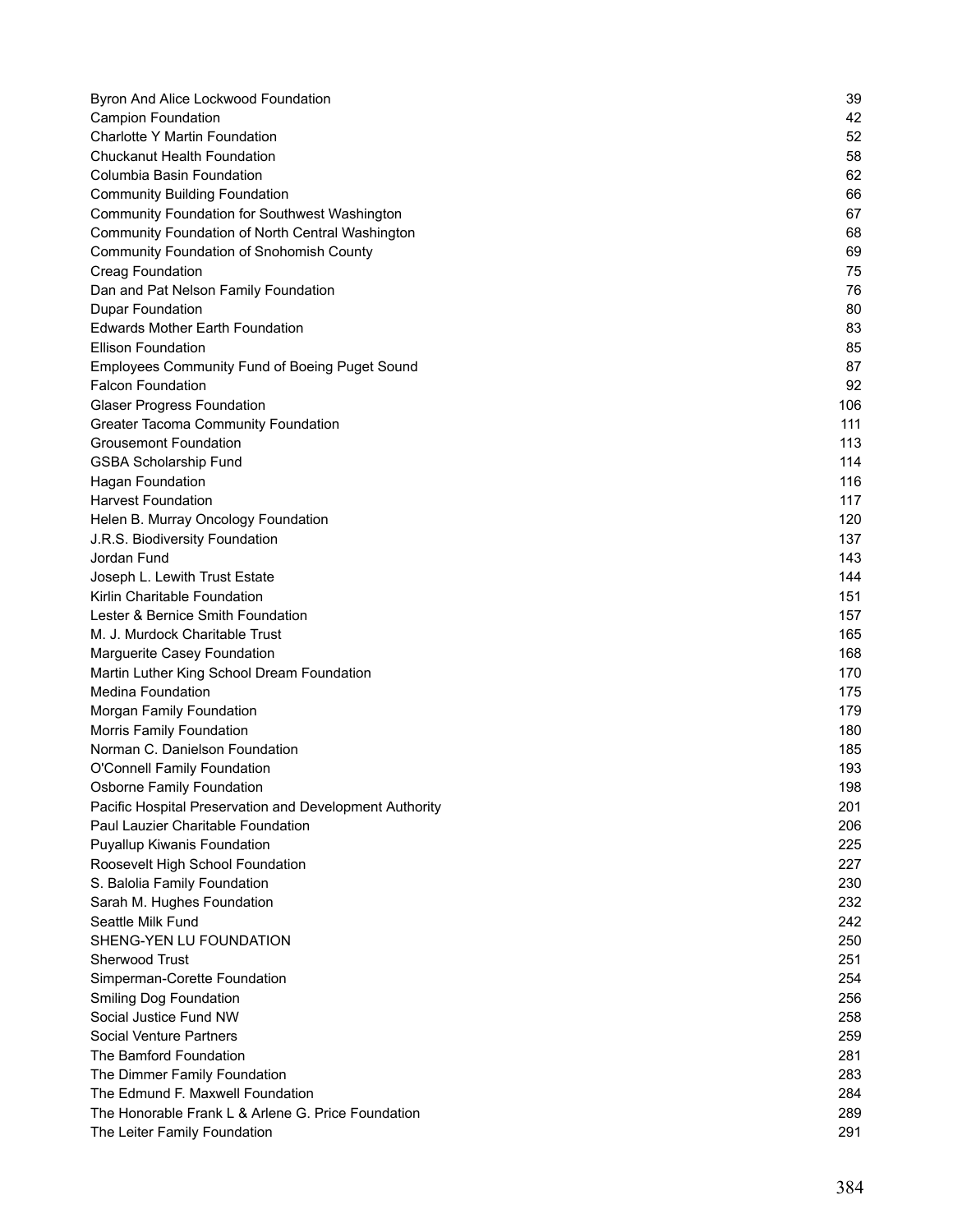| The Lucky Seven Foundation                                      | 293 |
|-----------------------------------------------------------------|-----|
| The Norcliffe Foundation                                        | 298 |
| The R.A.A. Smith And Helen B. Smith Charitable Foundation       | 303 |
| The REI Foundation                                              | 304 |
| The Robinson Family Foundation                                  | 305 |
| The Willow Foundation                                           | 310 |
| WASHINGTON RESEARCH FOUNDATION                                  | 337 |
| Washington Research Licensing Foundation                        | 338 |
| Washington Women's Foundation                                   | 345 |
| Wyman Youth Trust                                               | 364 |
| <b>Zumiez Foundation</b>                                        | 376 |
|                                                                 |     |
| <b>Grantseeker Index</b>                                        |     |
| Adopt-A-Stream Foundation                                       | 5   |
| Alpha Supported Living Services                                 | 7   |
| Amara                                                           | 8   |
| American Civil Liberties Union of Washington Foundation         | 11  |
| Arc - King County                                               | 12  |
| Ark Institute Of Learning                                       | 14  |
| AtWork!                                                         | 15  |
| Bainbridge Arts And Crafts, Inc.                                | 17  |
| Bainbridge Public Library                                       | 19  |
| <b>Bayview Manor Homes</b>                                      | 21  |
| Behind The Badge Foundation                                     | 23  |
| Bellevue Art Museum, The Dba Bellevue Arts Museum               | 24  |
|                                                                 | 27  |
| Bethany of the Northwest Foundation                             |     |
| Big Brothers Big Sisters Of The Inland Northwest                | 29  |
| Big Brothers Big Sisters Of The Inland Northwest Endowment Fund | 30  |
| <b>Bloodworks</b>                                               | 34  |
| <b>Blue Mountain Humane Society</b>                             | 35  |
| Boy Scouts Of America Chief Seattle Council                     | 36  |
| Boys & Girls Club Of Bellevue                                   | 37  |
| <b>Camano Senior Services Association</b>                       | 40  |
| Camp Fire Central Puget Sound                                   | 41  |
| <b>Cancer Lifeline</b>                                          | 43  |
| Caregifted                                                      | 44  |
| Cascade Public Media                                            | 45  |
| Cascadia College Foundation                                     | 46  |
| <b>Center For Justice</b>                                       | 47  |
| Central Washington Health Services Association                  | 48  |
| Centralia College Foundation                                    | 49  |
| <b>Centrum Foundation</b>                                       | 50  |
| <b>Charles Wright Academy</b>                                   | 51  |
|                                                                 | 53  |
| <b>Chelan-Douglas Land Trust</b><br><b>Children's Alliance</b>  | 54  |
|                                                                 |     |
| <b>Children's Discovery Foundation</b>                          | 55  |
| Children's Home Society of Washington                           | 56  |
| <b>Chinese Information and Service Center</b>                   | 57  |
| Clover Park Technical College Foundation                        | 60  |
| Committee for Children                                          | 63  |
| Communities In Schools Of Washington State                      | 64  |
| <b>Community Psychiatric Clinic</b>                             | 70  |
| <b>Community Youth Services</b>                                 | 72  |
| Cornish College of the Arts                                     | 73  |
| <b>Country Doctor Community Clinic</b>                          | 74  |
|                                                                 |     |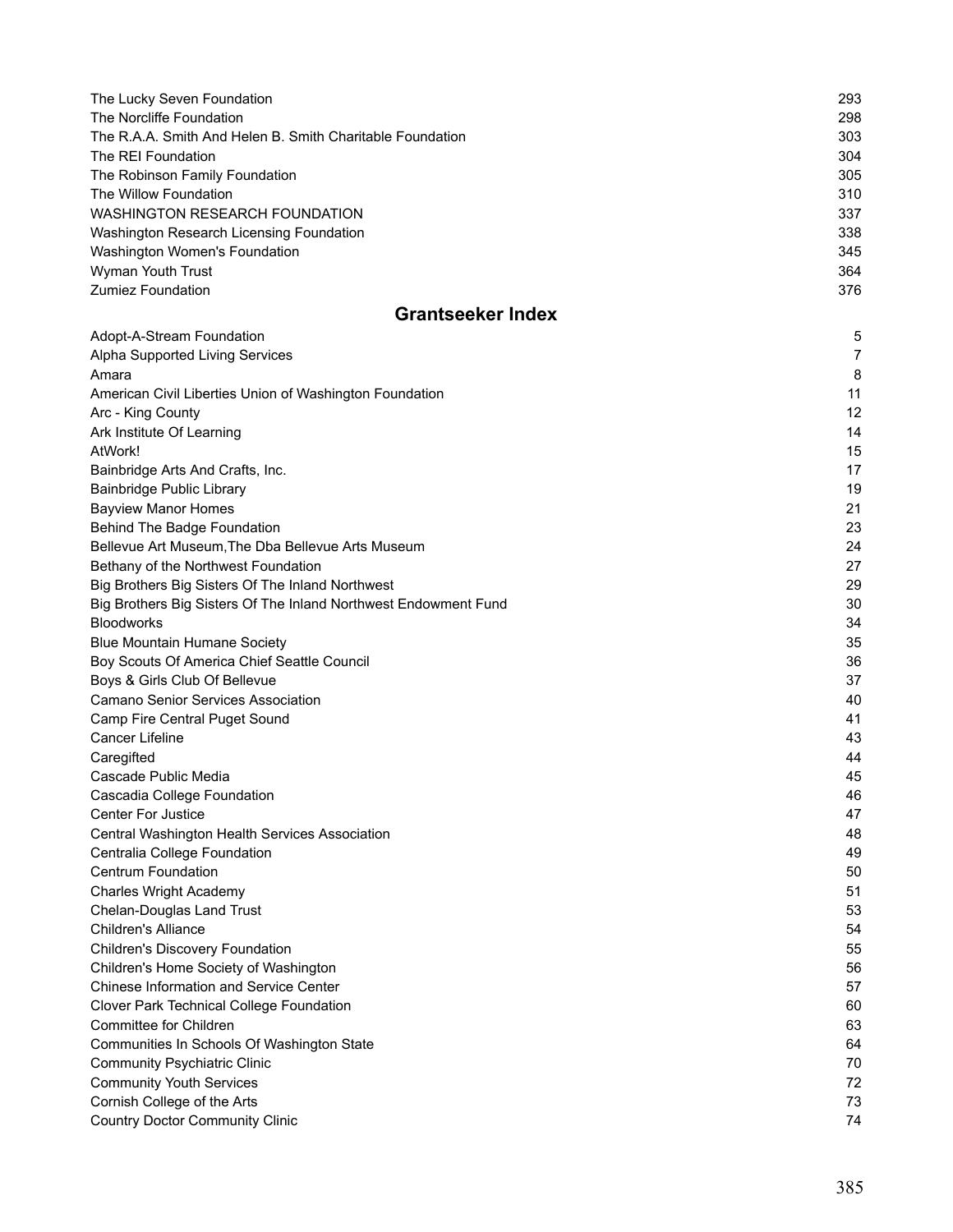| District 17 Community Colleges of Spokane Foundation                                      | 77  |
|-------------------------------------------------------------------------------------------|-----|
| Domestic Abuse Women's Network                                                            | 78  |
| Downtown Emergency Service Center                                                         | 79  |
| E.B. Dunn Historic Garden Trust, The                                                      | 81  |
| <b>Edmonds Community College Foundation</b>                                               | 82  |
| Emerald Equine Diagnostic Clinic                                                          | 86  |
| <b>Everett Community College Foundation</b>                                               | 88  |
| Evergreen Safety Council                                                                  | 89  |
| EvergreenHealth Foundation                                                                | 90  |
| Exceptional Foresters, Inc.                                                               | 91  |
| Food Lifeline                                                                             | 93  |
| <b>Four Winds</b>                                                                         | 96  |
| Franke Tobey Jones                                                                        | 97  |
| <b>Fred Lind Manor</b>                                                                    | 98  |
| <b>FRIENDS OF KEXP</b>                                                                    | 99  |
| Friends of Lakewold                                                                       | 100 |
| Friends of the Children Seattle                                                           | 101 |
| Girl Scouts Of Eastern Washington & Northern Idaho                                        | 104 |
| Girl Scouts Of Western Washington                                                         | 105 |
| Gonzaga Preparatory School Foundation of Spokane, Washington                              | 108 |
| Goodwill Industries of the Inland Northwest                                               | 109 |
| <b>Great Peninsula Conservancy</b>                                                        | 110 |
| Habitat For Humanity Seattle-King County                                                  | 115 |
| Hearing, Speech & Deafness Center                                                         | 118 |
| Hedgebrook                                                                                | 119 |
| Helping Hands for the Disabled                                                            | 122 |
| Henderson/Nor'Wester Camp                                                                 | 123 |
| <b>Highline College Foundation</b>                                                        | 124 |
| Historical Society of Seattle and King County dba Museum of History & Industry<br>(MOHAI) | 125 |
| Hospice of Spokane                                                                        | 126 |
| Humane Society For Tacoma And Pierce County                                               | 127 |
| Imagine Children's Museum                                                                 | 129 |
| Imagine Housing                                                                           | 130 |
| Institute for Systems Biology                                                             | 133 |
| International Community Health Services                                                   | 134 |
| Islandwood                                                                                | 136 |
| Jefferson Land Trust                                                                      | 138 |
| Jewish Family Service                                                                     | 139 |
| John F Kennedy Memorial High School Endowment Fund                                        | 141 |
| Junior Achievement Of Washington                                                          | 146 |
| <b>Kindering Center</b>                                                                   | 149 |
| Kitsap Applied Technologies                                                               | 152 |
| Kitsap Humane Society                                                                     | 153 |
| KUOW/ Puget Sound Public Radio                                                            | 154 |
| Leadership Tomorrow                                                                       | 156 |
| Lewis County Historical Society                                                           | 158 |
| Lifewire                                                                                  | 159 |
| Little Theatre of Walla Walla, Inc.                                                       | 160 |
| Lopez Island Historical Society                                                           | 161 |
| Low Income Housing Institute (LIHI)                                                       | 162 |
| Lower Columbia College Foundation, The                                                    | 163 |
| Lutheran Community Services Northwest                                                     | 164 |
| Make-A-Wish Foundation Of Alaska And Washington                                           | 166 |
| Maple Valley Food Bank and Emergency Services                                             | 167 |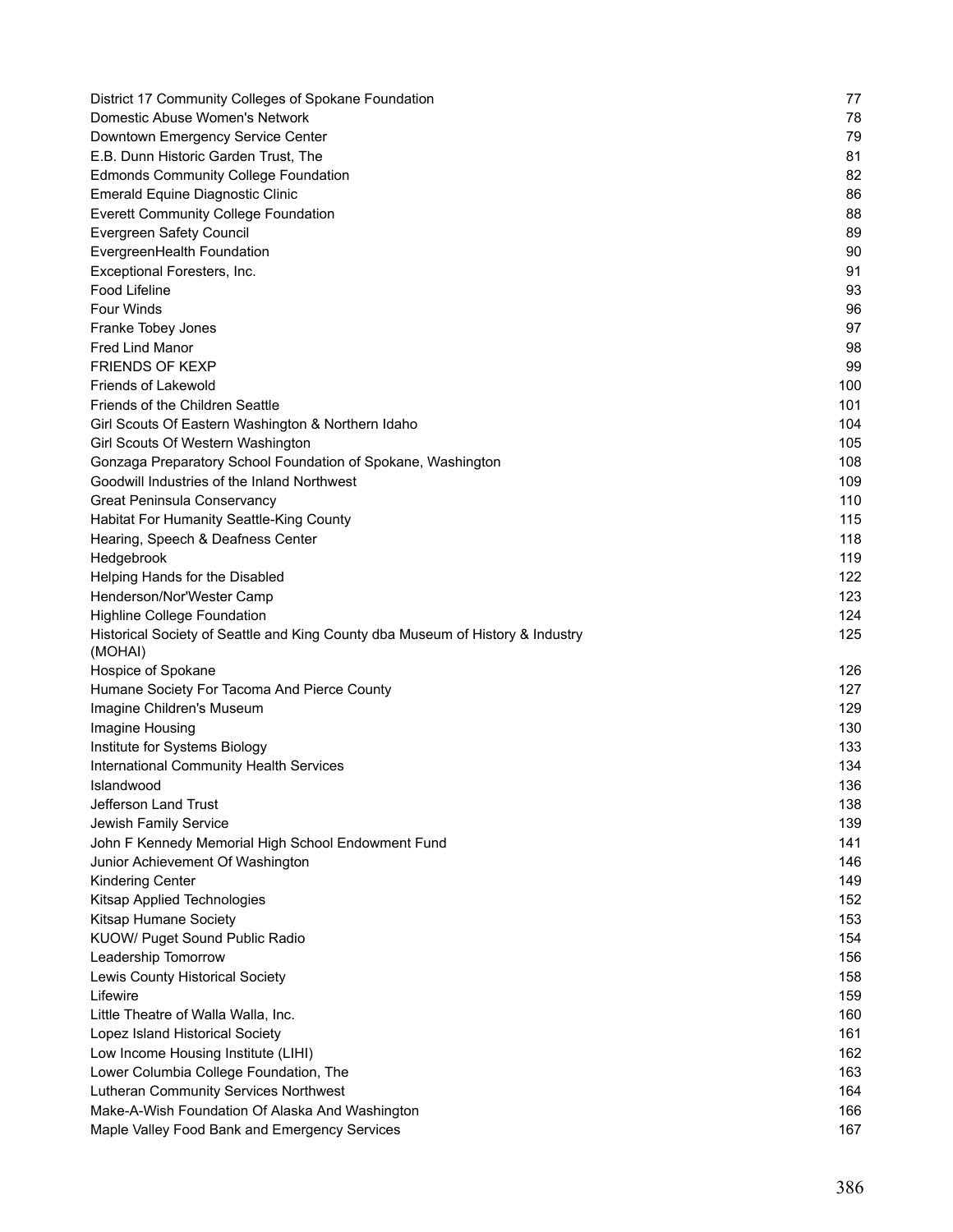| Martha's Moms Rowing Club                                                        | 169 |
|----------------------------------------------------------------------------------|-----|
| Mason County Senior Activities Association                                       | 171 |
| Mason General Hospital Foundation                                                | 172 |
| <b>MAVUNO</b>                                                                    | 173 |
| <b>McAllister Museum of Aviation</b>                                             | 174 |
| Monroe Gospel Women's Mission                                                    | 178 |
| <b>Mount Baker Scout Foundation</b>                                              | 181 |
| Nami Eastside                                                                    | 182 |
| Neighborcare Health                                                              | 183 |
| Nelsen Family Residence Historical Trust                                         | 184 |
| North Seattle Community College Foundation                                       | 186 |
| Northwest Harvest/E.M.M.                                                         | 188 |
| Northwest Indian College Foundation                                              | 189 |
| Northwest Museum Of Arts & Culture Foundation                                    | 191 |
| Northwest Organization For Animal Help                                           | 192 |
| One Reel                                                                         | 196 |
| Orcas Island Foundation                                                          | 197 |
| Overlake Hospital Foundation                                                     | 199 |
| Oxbow Center for Sustainable Agriculture and the Environment                     | 200 |
| Pacific Northwest PGA Jr Golf Fund, Inc.                                         | 202 |
| Pacific Northwest Research Institute                                             | 203 |
| Pacific Science Center Foundation                                                | 204 |
| Panorama City Library Association                                                | 205 |
| PeaceHealth Southwest Medical Center Foundation                                  | 207 |
| Peninsula College Foundation                                                     | 208 |
| Pet Over Population Prevention, Inc. (P.O.P.P.)                                  | 209 |
| Pierce College Foundation                                                        | 210 |
| <b>Pilchuck Glass School</b>                                                     | 211 |
| <b>Pioneer Farm Museum</b>                                                       | 212 |
| <b>Pioneer Human Services</b>                                                    | 213 |
| Planned Parenthood Of The Great Northwest                                        | 215 |
| <b>Plymouth Housing Group</b>                                                    | 216 |
| Point Defiance Zoological Society                                                | 217 |
| POPE'S KIDS PLACE                                                                | 218 |
| Providence Health Care Foundation                                                | 220 |
| Providence Hospice of Seattle Foundation                                         | 221 |
| Providence Marianwood Foundation                                                 | 222 |
| Providence Mount St. Vincent Foundation                                          | 223 |
| Providence St. Peter Foundation                                                  | 224 |
| <b>Rainier Foothills Wellness Foundation</b>                                     | 226 |
| <b>Rural Resources Community Action</b>                                          | 228 |
| Ryther                                                                           | 229 |
| <b>SCT Foundation</b>                                                            | 233 |
| Seattle Academy of Arts and Sciences                                             | 235 |
| Seattle Architectural Foundation                                                 | 236 |
| Seattle Art Museum                                                               | 237 |
| Seattle Audubon Society                                                          | 238 |
| Seattle Biomedical Research Institute dba Center for Infectious Disease Research | 239 |
| Seattle Goodwill Industries                                                      | 240 |
| Seattle Institute for Biomedical and Clinical Research                           | 241 |
| Seattle Opera                                                                    | 243 |
| Seattle Opera Foundation                                                         | 244 |
| Seattle Repertory Theatre                                                        | 245 |
| Seattle Repertory Theatre Foundation                                             | 246 |
| Seattle Youth Symphony Orchestras                                                | 247 |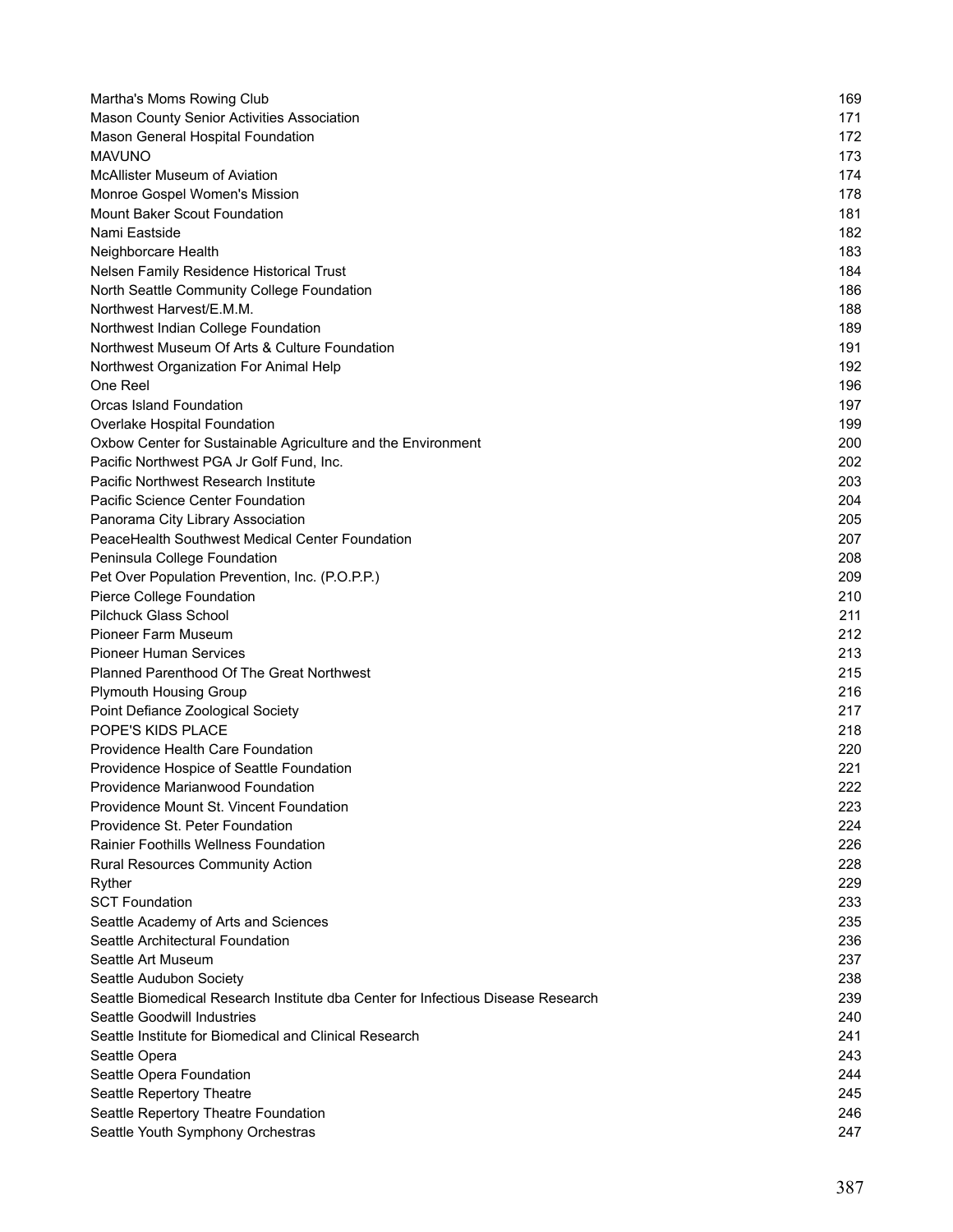| Second Amendment Foundation                              | 248 |
|----------------------------------------------------------|-----|
| Shoreline Community College Foundation                   | 252 |
| <b>Skagit Valley Hospital Foundation</b>                 | 255 |
| South East Effective Development (SEED)                  | 261 |
| South Seattle College Foundation                         | 263 |
| Special Olympics Washington                              | 264 |
| Spokane Guilds' School Foundation                        | 266 |
| Spokane Youth Sports Association                         | 267 |
| Spokanimal C A R E                                       | 268 |
| Swedish Medical Center Foundation                        | 272 |
| Tacoma Art Museum                                        | 273 |
| Tacoma Community College Foundation, Inc.                | 274 |
| <b>Tacoma Community House</b>                            | 275 |
| Tacoma Youth Symphony Association, Inc.                  | 276 |
| Tahoma Associates                                        | 277 |
| <b>Team Read</b>                                         | 278 |
| The 5th Avenue Theatre Association                       | 280 |
| The Bloedel Reserve                                      | 282 |
| The Evergreen State College Foundation                   | 285 |
| The Henry Gallery Association, Inc.                      | 288 |
| The Hope Heart Institute                                 | 290 |
| The Lighthouse for the Blind, Inc.,                      | 292 |
| The Mountaineers                                         | 295 |
| The National Bureau Of Asian Research                    | 297 |
| The Olympic College Foundation                           | 301 |
| <b>Together Center</b>                                   | 311 |
| Treehouse                                                | 312 |
| Tri State Hospital Foundation                            | 313 |
| United Indians of All Tribes Foundation                  | 315 |
| United Way of King County                                | 318 |
| University of Washington Foundation                      | 321 |
| <b>UW Medicine/Northwest</b>                             | 322 |
| Vancouver National Historic Reserve Trust                | 323 |
| Vashon-Maury Island Land Trust                           | 324 |
| <b>Village Community Services</b>                        | 325 |
| <b>Village Theatre</b>                                   | 326 |
| VillageReach                                             | 327 |
| WACAP (World Association For Children And Parents)       | 328 |
| Walla Walla Community College Foundation                 | 329 |
| Walter Clore Wine And Culinary Center                    | 330 |
| Washington Aerospace Scholars Foundation                 | 331 |
| Washington Agriculture and Forestry Education Foundation | 332 |
| Washington CPA Foundation                                | 333 |
| <b>Washington Gorge Action Programs</b>                  | 335 |
| Washington Poison Center                                 | 336 |
| Washington School Principals Education Foundation        | 339 |
| Washington State Fair Foundation                         | 341 |
| Washington State University Foundation                   | 342 |
| <b>Washington Vocational Services</b>                    | 343 |
| Wenatchee Valley College Foundation, Inc                 | 346 |
| Wenatchee Valley Museum & Cultural Center                | 347 |
| <b>Wesley Homes</b>                                      | 348 |
| West Seattle High School Alumni Association              | 350 |
| Western Washington Fair Association                      | 351 |
| Western Washington University Foundation                 | 352 |
|                                                          |     |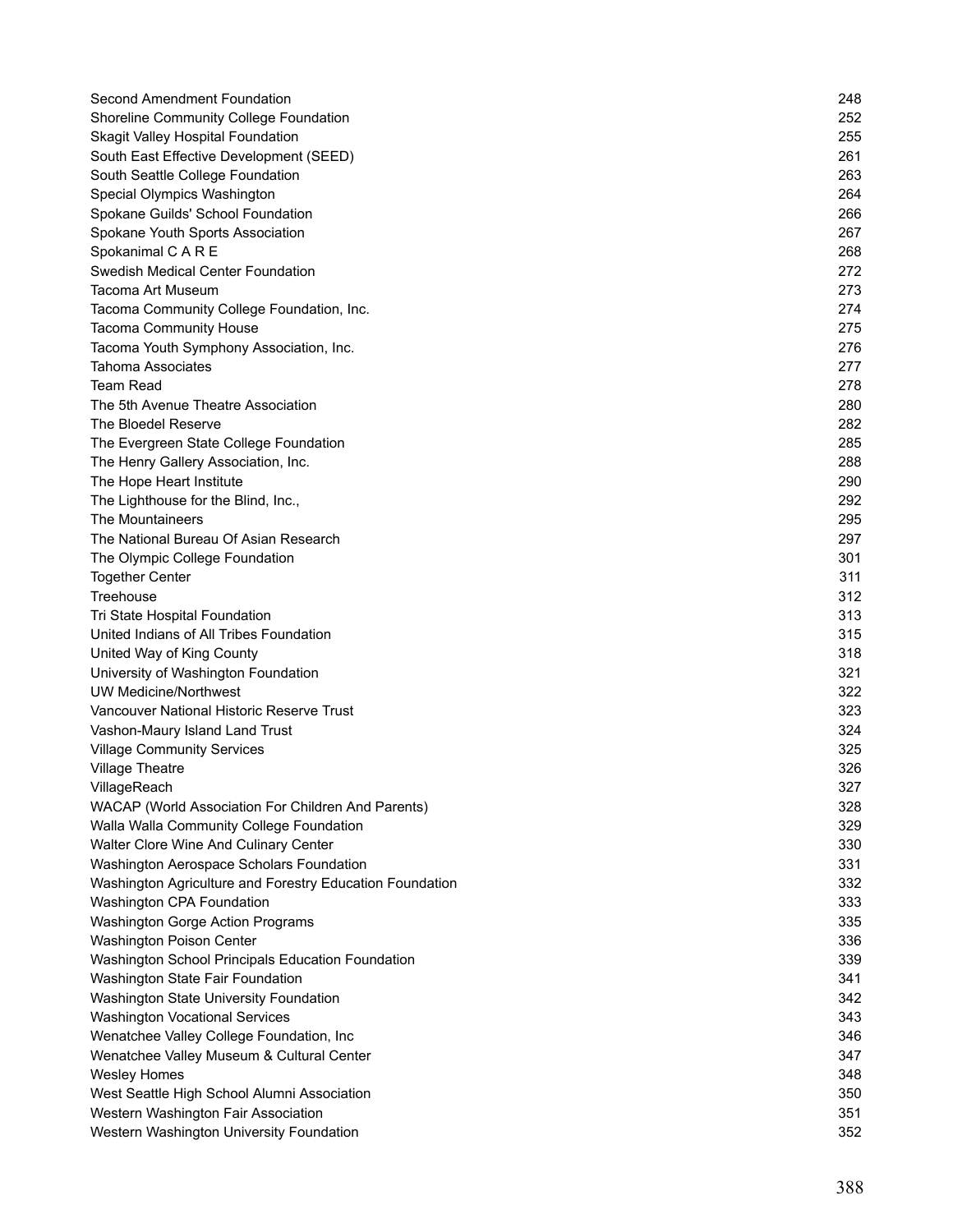| Westside School                                                 | 353 |
|-----------------------------------------------------------------|-----|
| Whatcom Center For Early Learning                               | 354 |
| <b>Whatcom Community College Foundation</b>                     | 355 |
| Whatcom Council On Aging                                        | 357 |
| Whatcom Hospice Foundation                                      | 358 |
| <b>Whatcom Land Trust</b>                                       | 359 |
| Wolf Haven International                                        | 360 |
| <b>Woodland Park Zoological Society</b>                         | 362 |
| <b>WSDA Foundation</b>                                          | 363 |
| Y.M.C.A. of Yakima                                              | 365 |
| Yakima Area Arboretum and Botanical Garden                      | 366 |
| <b>Yelm Community Services</b>                                  | 368 |
| <b>YFA Connections</b>                                          | 369 |
| Young Men's Christian Association of Pierce and Kitsap Counties | 370 |
| Young Men's Christian Association of Snohomish County           | 371 |
| Young Women's Christian Association Of Yakima                   | 372 |
| <b>Youth Eastside Services</b>                                  | 373 |
| YouthCare                                                       | 374 |
| <b>YWCA of Tacoma/Pierce County</b>                             | 375 |

# **Trust Purpose Index**

| Arts, culture, humanities                                                                 |     |
|-------------------------------------------------------------------------------------------|-----|
| <b>Allied Arts Foundation</b>                                                             | 6   |
| Bainbridge Arts And Crafts, Inc.                                                          | 17  |
| <b>Bainbridge Public Library</b>                                                          | 19  |
| <b>Ballet Esperanca</b>                                                                   | 20  |
| Bellevue Art Museum, The Dba Bellevue Arts Museum                                         | 24  |
| <b>Bellevue Sister Cities Association</b>                                                 | 25  |
| Cascade Public Media                                                                      | 45  |
| <b>Centrum Foundation</b>                                                                 | 50  |
| <b>Children's Discovery Foundation</b>                                                    | 55  |
| Community Foundation for Southwest Washington                                             | 67  |
| Cornish College of the Arts                                                               | 73  |
| <b>Creag Foundation</b>                                                                   | 75  |
| Dan and Pat Nelson Family Foundation                                                      | 76  |
| E.B. Dunn Historic Garden Trust, The                                                      | 81  |
| Elizabeth Foundation                                                                      | 84  |
| <b>Falcon Foundation</b>                                                                  | 92  |
| <b>FRIENDS OF KEXP</b>                                                                    | 99  |
| Friends of Lakewold                                                                       | 100 |
| <b>Greater Tacoma Community Foundation</b>                                                | 111 |
| <b>Grousemont Foundation</b>                                                              | 113 |
| <b>Harvest Foundation</b>                                                                 | 117 |
| Hedgebrook                                                                                | 119 |
| Historical Society of Seattle and King County dba Museum of History & Industry<br>(MOHAI) | 125 |
| Humanities Washington                                                                     | 128 |
| Imagine Children's Museum                                                                 | 129 |
| Inland Northwest Community Foundation                                                     | 132 |
| Kedge Foundation                                                                          | 148 |
| King County Library System Foundation                                                     | 150 |
| KUOW/ Puget Sound Public Radio                                                            | 154 |
| Lester & Bernice Smith Foundation                                                         | 157 |
| Lewis County Historical Society                                                           | 158 |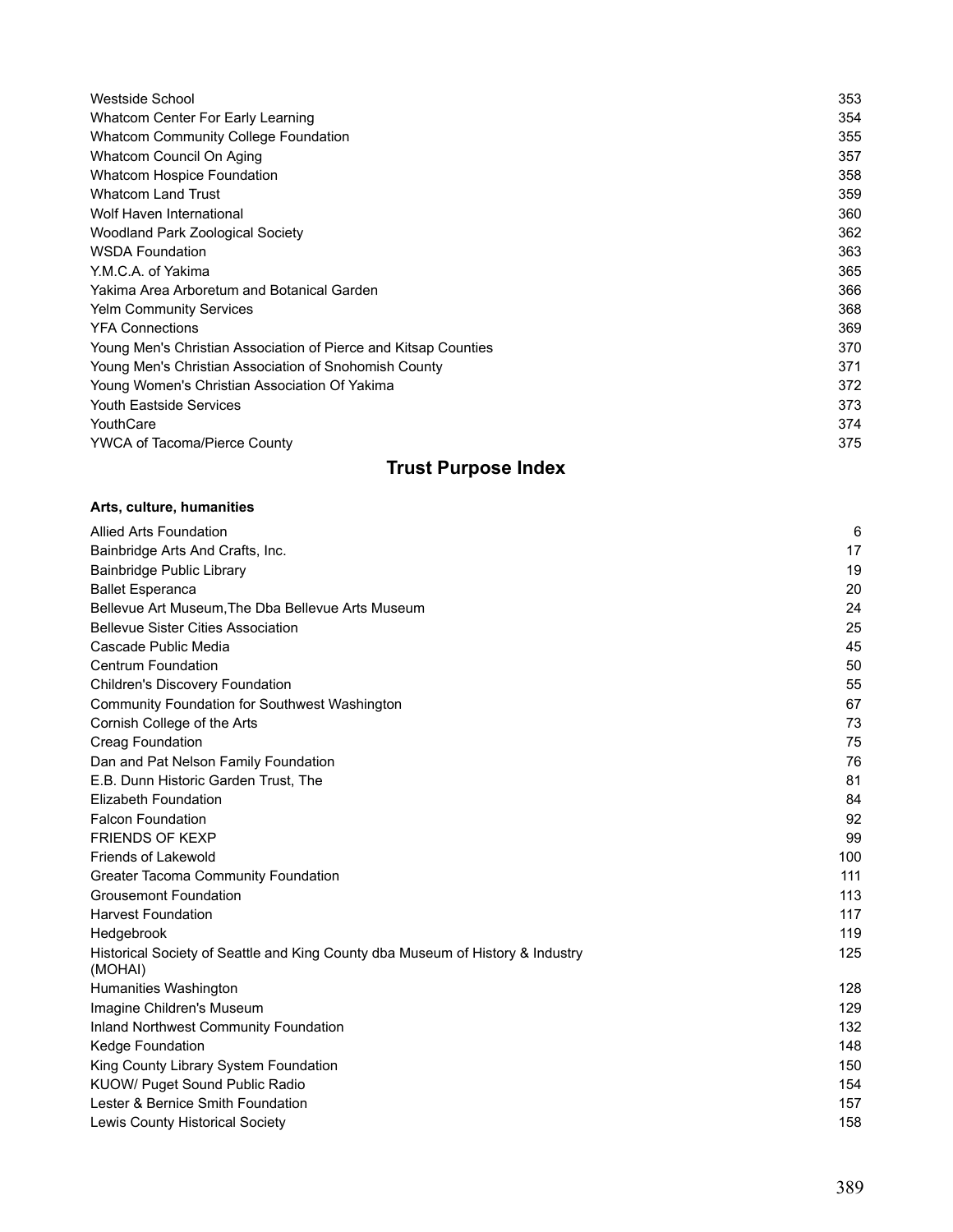| Little Theatre of Walla Walla, Inc.                      | 160 |
|----------------------------------------------------------|-----|
| Lopez Island Historical Society                          | 161 |
| M. J. Murdock Charitable Trust                           | 165 |
| McAllister Museum of Aviation                            | 174 |
| Morgan Family Foundation                                 | 179 |
| Morris Family Foundation                                 | 180 |
| Nelsen Family Residence Historical Trust                 | 184 |
| Northwest Indian College Foundation                      | 189 |
| Northwest Museum Of Arts & Culture Foundation            | 191 |
| One Reel                                                 | 196 |
| Pacific Science Center Foundation                        | 204 |
| Pierce College Foundation                                | 210 |
| <b>Pilchuck Glass School</b>                             | 211 |
| Pioneer Farm Museum                                      | 212 |
| Point Defiance Zoological Society                        | 217 |
| <b>SCT Foundation</b>                                    | 233 |
| Seattle Architectural Foundation                         | 236 |
| Seattle Art Museum                                       | 237 |
| Seattle Opera                                            | 243 |
| Seattle Opera Foundation                                 | 244 |
| Seattle Repertory Theatre                                | 245 |
| Seattle Repertory Theatre Foundation                     | 246 |
| Seattle Youth Symphony Orchestras                        | 247 |
| Sherwood Trust                                           | 251 |
| Smiling Dog Foundation                                   | 256 |
| South East Effective Development (SEED)                  | 261 |
| Tacoma Art Museum                                        | 273 |
| Tacoma Youth Symphony Association, Inc.                  | 276 |
| <b>Temcov Foundation</b>                                 | 279 |
| The 5th Avenue Theatre Association                       | 280 |
| The Bamford Foundation                                   | 281 |
| The Bloedel Reserve                                      | 282 |
| The Dimmer Family Foundation                             | 283 |
| The Henry Gallery Association, Inc.                      | 288 |
| The Lucky Seven Foundation                               | 293 |
| The Olympia Tumwater Foundation                          | 300 |
| The Pride Foundation                                     | 302 |
| The Skagit Community Foundation                          | 307 |
| United Indians of All Tribes Foundation                  | 315 |
| United Way of Grant County                               | 317 |
| Vancouver National Historic Reserve Trust                | 323 |
| <b>Village Theatre</b>                                   | 326 |
| Washington Aerospace Scholars Foundation                 | 331 |
| Washington Women's Foundation                            | 345 |
| Wenatchee Valley Museum & Cultural Center                | 347 |
| <b>Whatcom Community Foundation</b>                      | 356 |
| Woodland Park Zoological Society                         | 362 |
| Wyman Youth Trust                                        | 364 |
| <b>Educational institutions &amp; related activities</b> |     |
|                                                          |     |
| Adopt-A-Stream Foundation                                | 5   |

America's Foundation for Chess 9 Ark Institute Of Learning 14 AtWork! 15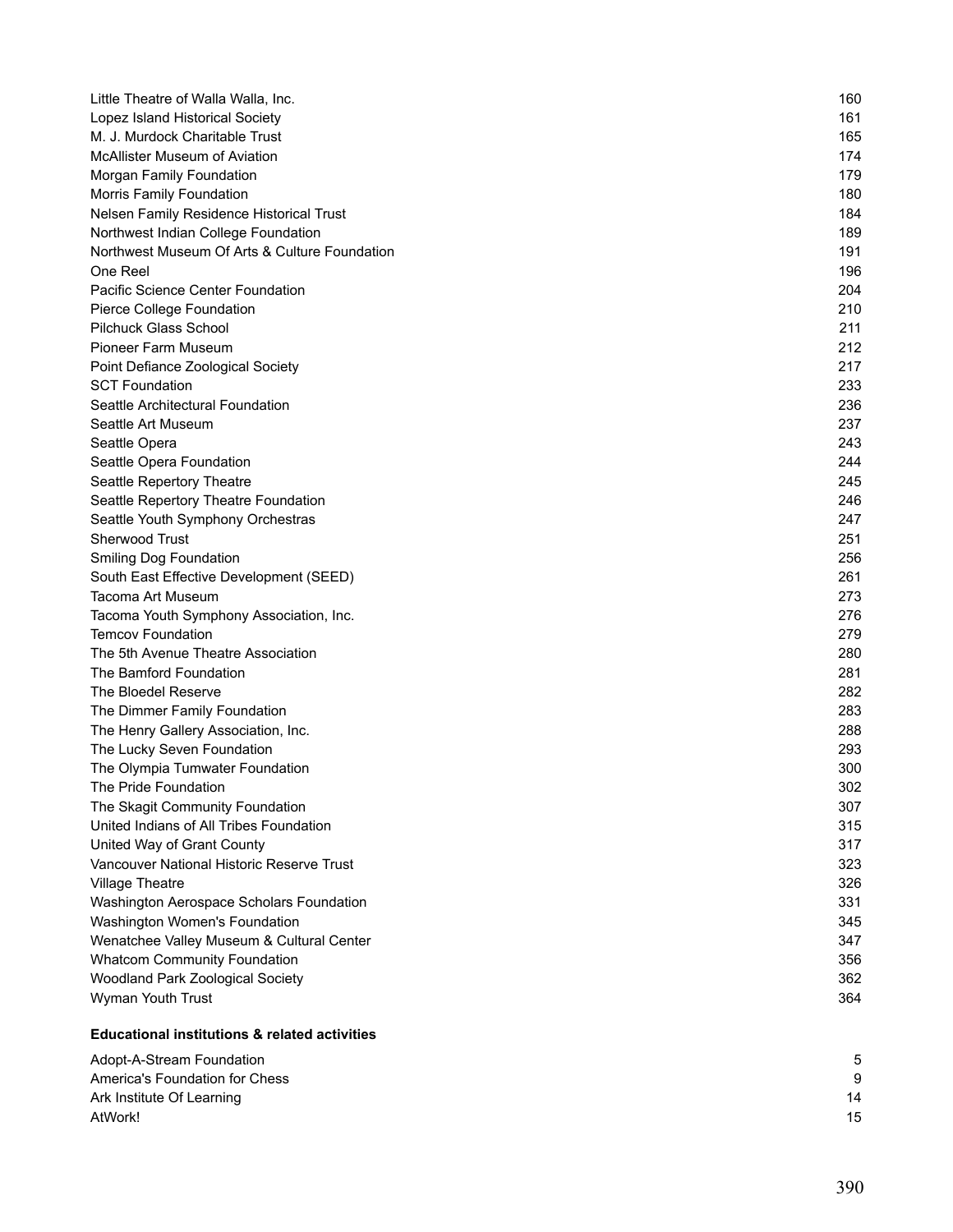| Bainbridge Public Library                                                                 | 19  |
|-------------------------------------------------------------------------------------------|-----|
| <b>Ballet Esperanca</b>                                                                   | 20  |
| <b>BECU Foundation</b>                                                                    | 22  |
| <b>Bellevue Sister Cities Association</b>                                                 | 25  |
| Bellingham Technical College Foundation                                                   | 26  |
| Bill & Melinda Gates Foundation                                                           | 31  |
| <b>Bill &amp; Melinda Gates Foundation Trust</b>                                          | 32  |
| Boys & Girls Club Of Bellevue                                                             | 37  |
| Byron And Alice Lockwood Foundation                                                       | 39  |
| Cascade Public Media                                                                      | 45  |
| Cascadia College Foundation                                                               | 46  |
| Centralia College Foundation                                                              | 49  |
| <b>Centrum Foundation</b>                                                                 | 50  |
| <b>Charles Wright Academy</b>                                                             | 51  |
| Children's Home Society of Washington                                                     | 56  |
| <b>Chuckanut Health Foundation</b>                                                        | 58  |
| Clark Community College District 14 Foundation                                            | 59  |
| Clover Park Technical College Foundation                                                  | 60  |
| <b>College Success Foundation</b>                                                         | 61  |
| <b>Committee for Children</b>                                                             | 63  |
| Communities In Schools Of Washington State                                                | 64  |
| Community Foundation of North Central Washington                                          | 68  |
| Cornish College of the Arts                                                               | 73  |
| Dan and Pat Nelson Family Foundation                                                      | 76  |
| District 17 Community Colleges of Spokane Foundation                                      | 77  |
| <b>Dupar Foundation</b>                                                                   | 80  |
| <b>Edmonds Community College Foundation</b>                                               | 82  |
| <b>Edwards Mother Earth Foundation</b>                                                    | 83  |
| <b>Ellison Foundation</b>                                                                 | 85  |
| <b>Everett Community College Foundation</b>                                               | 88  |
| Evergreen Safety Council                                                                  | 89  |
| <b>Falcon Foundation</b>                                                                  | 92  |
|                                                                                           | 95  |
| Foundation of Yakima Valley Community College, Inc.<br>Friends of the Children Seattle    | 101 |
|                                                                                           | 102 |
| <b>Gates Philanthropy Partners</b>                                                        |     |
| Gonzaga Preparatory School Foundation of Spokane, Washington                              | 108 |
| Green River College Foundation                                                            | 112 |
| <b>Grousemont Foundation</b>                                                              | 113 |
| <b>GSBA Scholarship Fund</b>                                                              | 114 |
| <b>Hagan Foundation</b>                                                                   | 116 |
| Hedgebrook                                                                                | 119 |
| Helen Miller Clancy Scholarship Foundation                                                | 121 |
| <b>Highline College Foundation</b>                                                        | 124 |
| Historical Society of Seattle and King County dba Museum of History & Industry<br>(MOHAI) | 125 |
| Imagine Children's Museum                                                                 | 129 |
| Institute for Systems Biology                                                             | 133 |
| Islandwood                                                                                | 136 |
| John F Kennedy Memorial High School Endowment Fund                                        | 141 |
| Judge C. C. Chavelle Foundation                                                           | 145 |
| Junior Achievement Of Washington                                                          | 146 |
| Kedge Foundation                                                                          | 148 |
| King County Library System Foundation                                                     | 150 |
| Kirlin Charitable Foundation                                                              | 151 |
| KUOW/ Puget Sound Public Radio                                                            | 154 |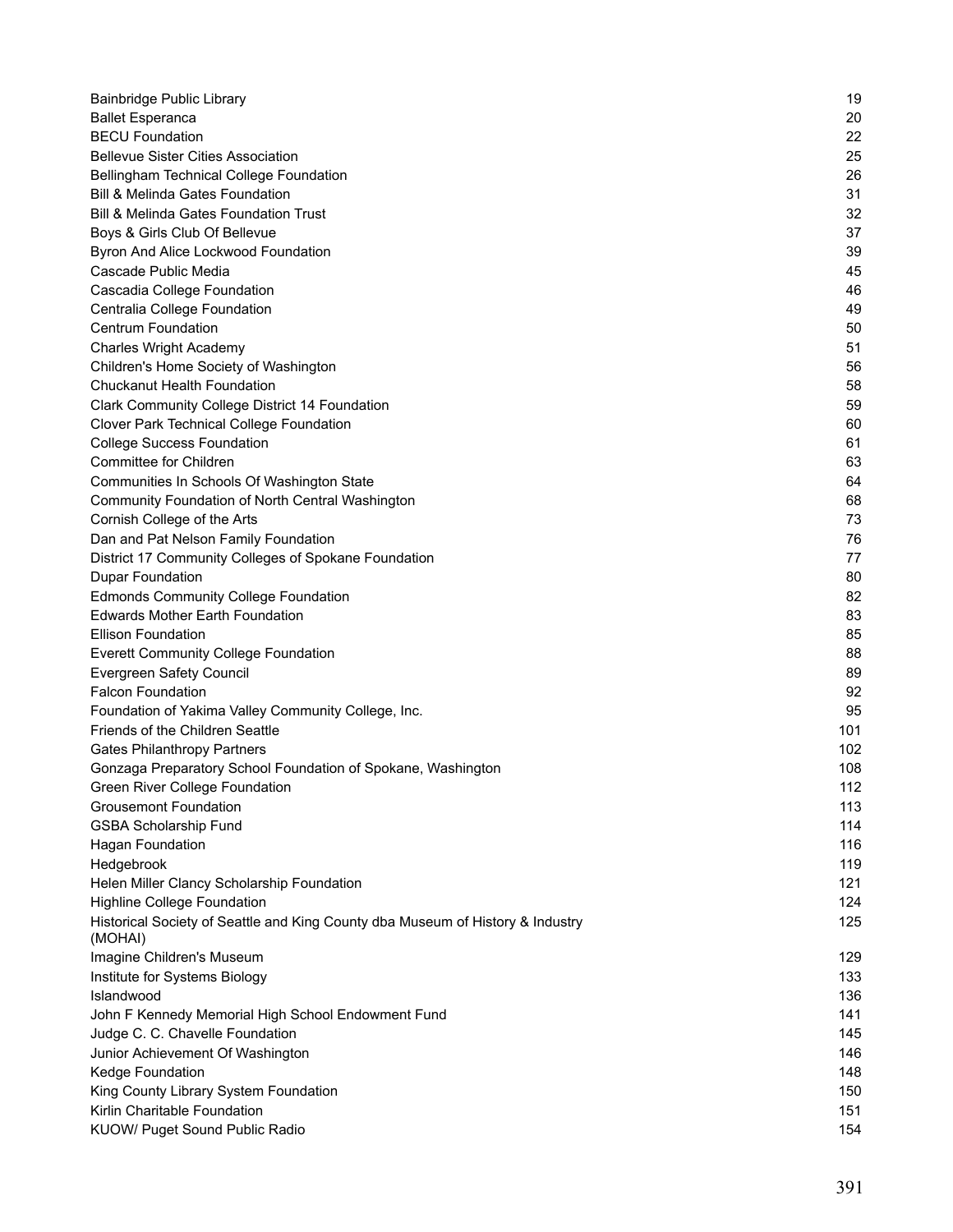| Lake Washington College Foundation                           | 155 |
|--------------------------------------------------------------|-----|
| Lester & Bernice Smith Foundation                            | 157 |
| Lopez Island Historical Society                              | 161 |
| Lower Columbia College Foundation, The                       | 163 |
| M. J. Murdock Charitable Trust                               | 165 |
| Marguerite Casey Foundation                                  | 168 |
| Mason County Senior Activities Association                   | 171 |
| <b>McAllister Museum of Aviation</b>                         | 174 |
| Morgan Family Foundation                                     | 179 |
| Nelsen Family Residence Historical Trust                     | 184 |
| Norman C. Danielson Foundation                               | 185 |
| North Seattle Community College Foundation                   | 186 |
| North Thurston Educational Foundation                        | 187 |
| Northwest Indian College Foundation                          | 189 |
| Northwest Museum Of Arts & Culture Foundation                | 191 |
| <b>O'Connell Family Foundation</b>                           | 193 |
| O'Dea High School Foundation                                 | 194 |
| <b>Orcas Island Foundation</b>                               | 197 |
| Oxbow Center for Sustainable Agriculture and the Environment | 200 |
| Pacific Science Center Foundation                            | 204 |
| Panorama City Library Association                            | 205 |
| Peninsula College Foundation                                 | 208 |
| Pierce College Foundation                                    | 210 |
| Pilchuck Glass School                                        | 211 |
| <b>Pioneer Farm Museum</b>                                   | 212 |
| Point Defiance Zoological Society                            | 217 |
| POPE'S KIDS PLACE                                            | 218 |
| Port Townsend High School Scholarship Foundation             | 219 |
| Puyallup Kiwanis Foundation                                  | 225 |
| Roosevelt High School Foundation                             | 227 |
| Seattle Academy of Arts and Sciences                         | 235 |
| Seattle Audubon Society                                      | 238 |
| Seattle Milk Fund                                            | 242 |
| Seattle Youth Symphony Orchestras                            | 247 |
| SHENG-YEN LU FOUNDATION                                      | 250 |
| <b>Sherwood Trust</b>                                        | 251 |
| Shoreline Community College Foundation                       | 252 |
| Simperman-Corette Foundation                                 | 254 |
| South Puget Sound Community College Foundation               | 262 |
| South Seattle College Foundation                             | 263 |
| Sunyata Association                                          | 269 |
| Sunyata Foundation                                           | 270 |
| Tacoma Community College Foundation, Inc.                    | 274 |
| <b>Tacoma Community House</b>                                | 275 |
| Tacoma Youth Symphony Association, Inc.                      | 276 |
| <b>Team Read</b>                                             | 278 |
| <b>Temcov Foundation</b>                                     | 279 |
| The Bamford Foundation                                       | 281 |
| The Bloedel Reserve                                          | 282 |
| The Dimmer Family Foundation                                 | 283 |
| The Edmund F. Maxwell Foundation                             | 284 |
| The Evergreen State College Foundation                       | 285 |
| The Henry Gallery Association, Inc.                          | 288 |
| The Honorable Frank L & Arlene G. Price Foundation           | 289 |
| The Lucky Seven Foundation                                   | 293 |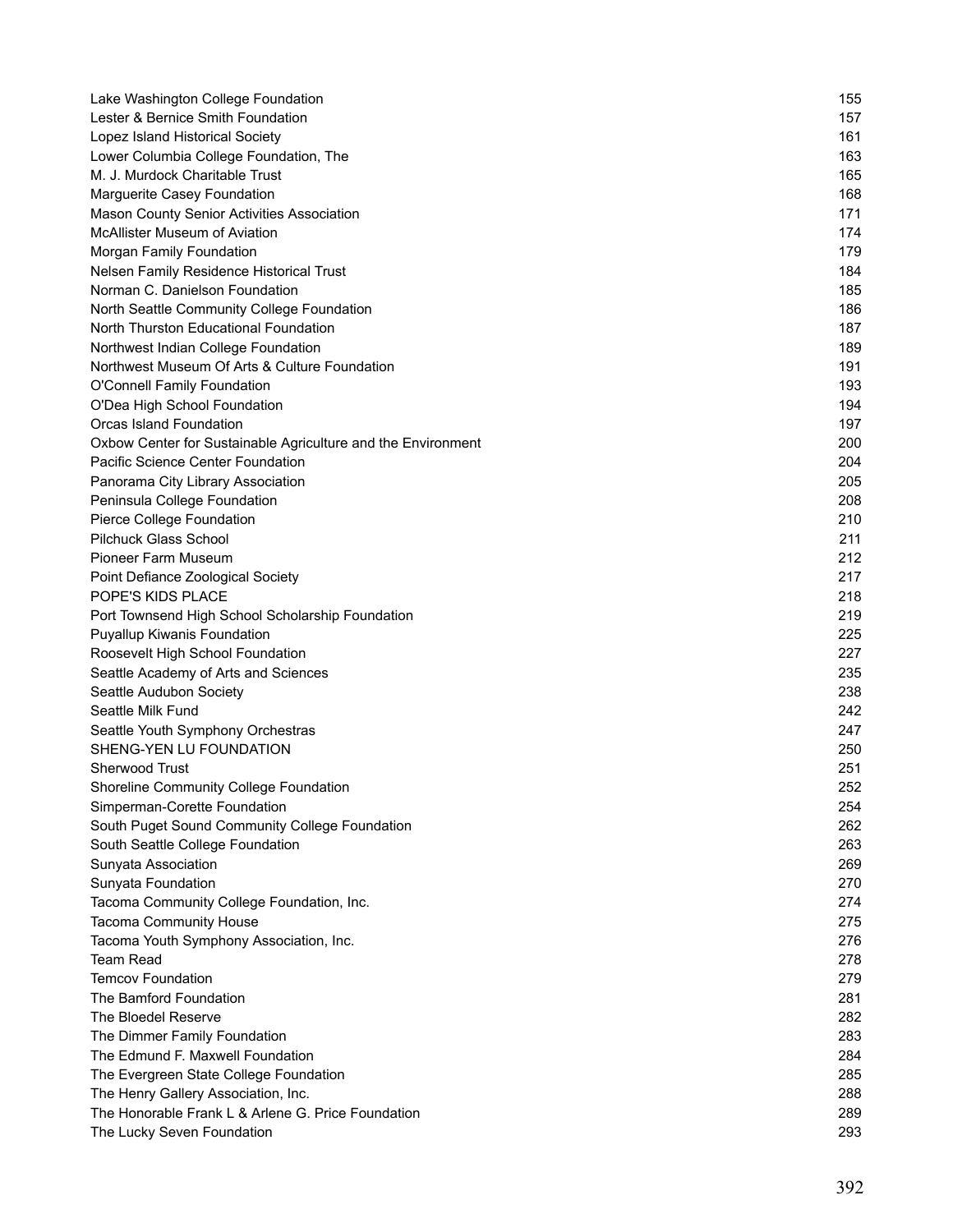| The National Bureau Of Asian Research                    | 297 |
|----------------------------------------------------------|-----|
| The Nutter Family Foundation                             | 299 |
| The Olympia Tumwater Foundation                          | 300 |
| The Olympic College Foundation                           | 301 |
| The Pride Foundation                                     | 302 |
| The Robinson Family Foundation                           | 305 |
| The Sailing Foundation                                   | 306 |
| The Washington Stem Center                               | 309 |
| Treehouse                                                | 312 |
| United Way of Grant County                               | 317 |
| University of Washington Foundation                      | 321 |
| Vancouver National Historic Reserve Trust                | 323 |
| Walla Walla Community College Foundation                 | 329 |
| Walter Clore Wine And Culinary Center                    | 330 |
| Washington Aerospace Scholars Foundation                 | 331 |
| Washington Agriculture and Forestry Education Foundation | 332 |
| Washington CPA Foundation                                | 333 |
| Washington Early Learning Fund                           | 334 |
| <b>WASHINGTON RESEARCH FOUNDATION</b>                    | 337 |
| Washington Research Licensing Foundation                 | 338 |
| Washington School Principals Education Foundation        | 339 |
| Washington State Fair Foundation                         | 341 |
| Washington State University Foundation                   | 342 |
| <b>Washington Vocational Services</b>                    | 343 |
| Washington Women In Need                                 | 344 |
| Washington Women's Foundation                            | 345 |
| Wenatchee Valley College Foundation, Inc                 | 346 |
| West Seattle High School Alumni Association              | 350 |
| Western Washington University Foundation                 | 352 |
| <b>Westside School</b>                                   | 353 |
| Whatcom Center For Early Learning                        | 354 |
| <b>Whatcom Community College Foundation</b>              | 355 |
| Wolf Haven International                                 | 360 |
| Wyman Youth Trust                                        | 364 |
| Yakima Area Arboretum and Botanical Garden               | 366 |
| Yakima Valley Community Foundation                       | 367 |
|                                                          |     |

### **Environmental quality, protection**

| Adopt-A-Stream Foundation                                    | 5   |
|--------------------------------------------------------------|-----|
| <b>Campion Foundation</b>                                    | 42  |
| <b>Center For Justice</b>                                    | 47  |
| Charlotte Y Martin Foundation                                | 52  |
| Chelan-Douglas Land Trust                                    | 53  |
| <b>Community Building Foundation</b>                         | 66  |
| <b>Edwards Mother Earth Foundation</b>                       | 83  |
| <b>Great Peninsula Conservancy</b>                           | 110 |
| <b>Grousemont Foundation</b>                                 | 113 |
| Humane Society For Tacoma And Pierce County                  | 127 |
| Islandwood                                                   | 136 |
| J.R.S. Biodiversity Foundation                               | 137 |
| Jefferson Land Trust                                         | 138 |
| Morris Family Foundation                                     | 180 |
| Norman C. Danielson Foundation                               | 185 |
| Oxbow Center for Sustainable Agriculture and the Environment | 200 |
|                                                              |     |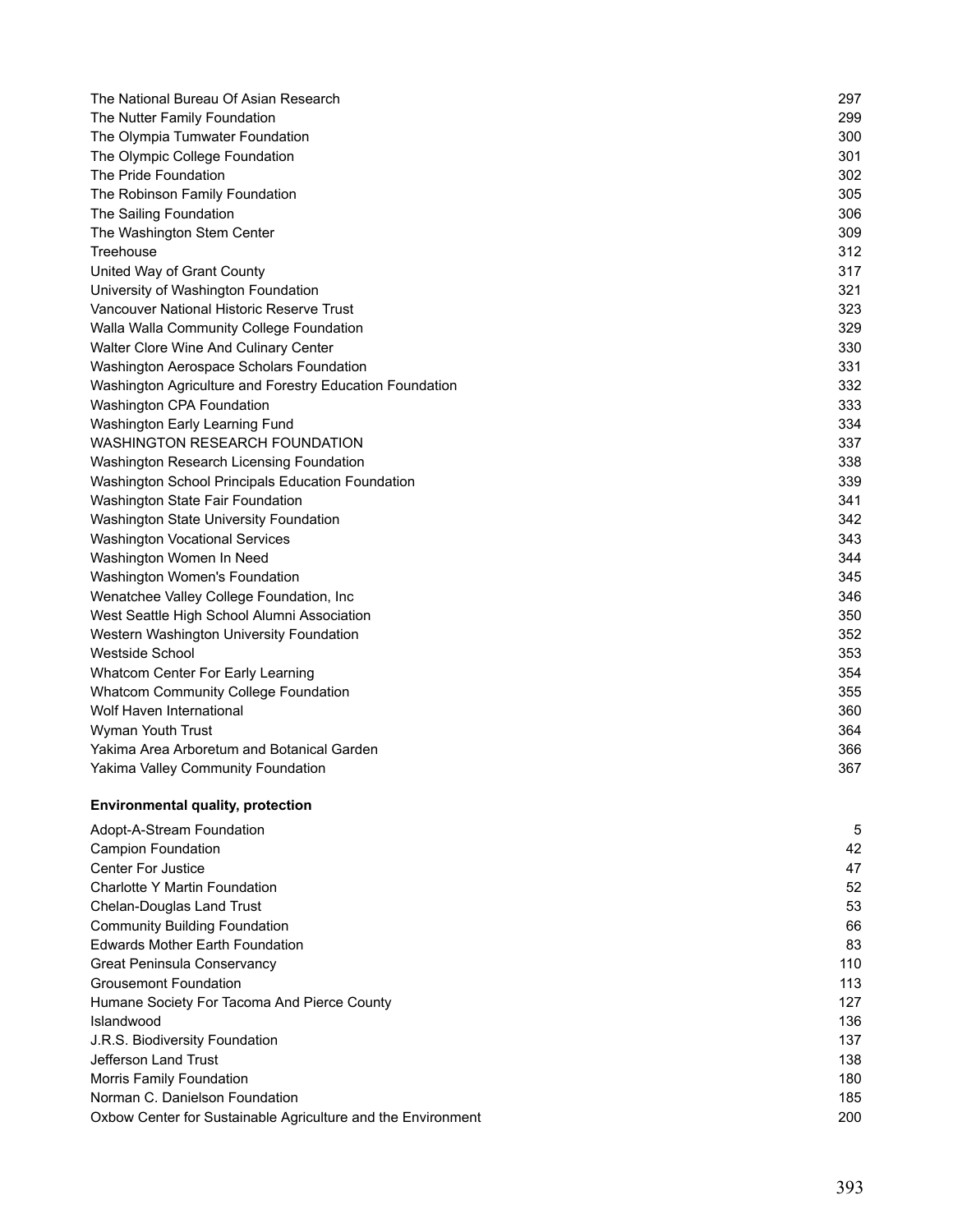| <b>Pipeline Safety Trust</b>                      | 214 |
|---------------------------------------------------|-----|
| Seattle Audubon Society                           | 238 |
| Social Venture Partners                           | 259 |
| Sustainable Path Foundation                       | 271 |
| <b>Temcov Foundation</b>                          | 279 |
| The Leiter Family Foundation                      | 291 |
| The Mountaineers                                  | 295 |
| The Mountaineers Foundation                       | 296 |
| The REI Foundation                                | 304 |
| Vashon-Maury Island Land Trust                    | 324 |
| Washington School Principals Education Foundation | 339 |
| Washington Women's Foundation                     | 345 |
| <b>Whatcom Land Trust</b>                         | 359 |
| Wolf Haven International                          | 360 |
| Yakima Area Arboretum and Botanical Garden        | 366 |

#### **Animal-related activities**

| <b>Blue Mountain Humane Society</b>             | 35  |
|-------------------------------------------------|-----|
| Elizabeth Foundation                            | 84  |
| Emerald Equine Diagnostic Clinic                | 86  |
| Humane Society For Tacoma And Pierce County     | 127 |
| Kitsap Humane Society                           | 153 |
| Northwest Organization For Animal Help          | 192 |
| Pet Over Population Prevention, Inc. (P.O.P.P.) | 209 |
| Point Defiance Zoological Society               | 217 |
| S. Balolia Family Foundation                    | 230 |
| Seattle Audubon Society                         | 238 |
| Spokanimal C A R E                              | 268 |
| Western Washington Fair Association             | 351 |
| Wolf Haven International                        | 360 |
| Woodland Park Zoological Society                | 362 |

### **Health-general & rehabilitative**

| Alpha Supported Living Services                  | 7   |
|--------------------------------------------------|-----|
| Arc - King County                                | 12  |
| <b>Bayview Manor Homes</b>                       | 21  |
| Bethany of the Northwest Foundation              | 27  |
| Beverly J. Jewell Memorial Foundation            | 28  |
| <b>Bloodworks</b>                                | 34  |
| Camano Senior Services Association               | 40  |
| Central Washington Health Services Association   | 48  |
| Chuckanut Health Foundation                      | 58  |
| Community Foundation of North Central Washington | 68  |
| <b>Country Doctor Community Clinic</b>           | 74  |
| Dan and Pat Nelson Family Foundation             | 76  |
| Dupar Foundation                                 | 80  |
| EvergreenHealth Foundation                       | 90  |
| Foundation House at Northgate                    | 94  |
| Franke Tobey Jones                               | 97  |
| <b>Fred Lind Manor</b>                           | 98  |
| Hearing, Speech & Deafness Center                | 118 |
| Helen B. Murray Oncology Foundation              | 120 |
| Hospice of Spokane                               | 126 |
| International Community Health Services          | 134 |
|                                                  |     |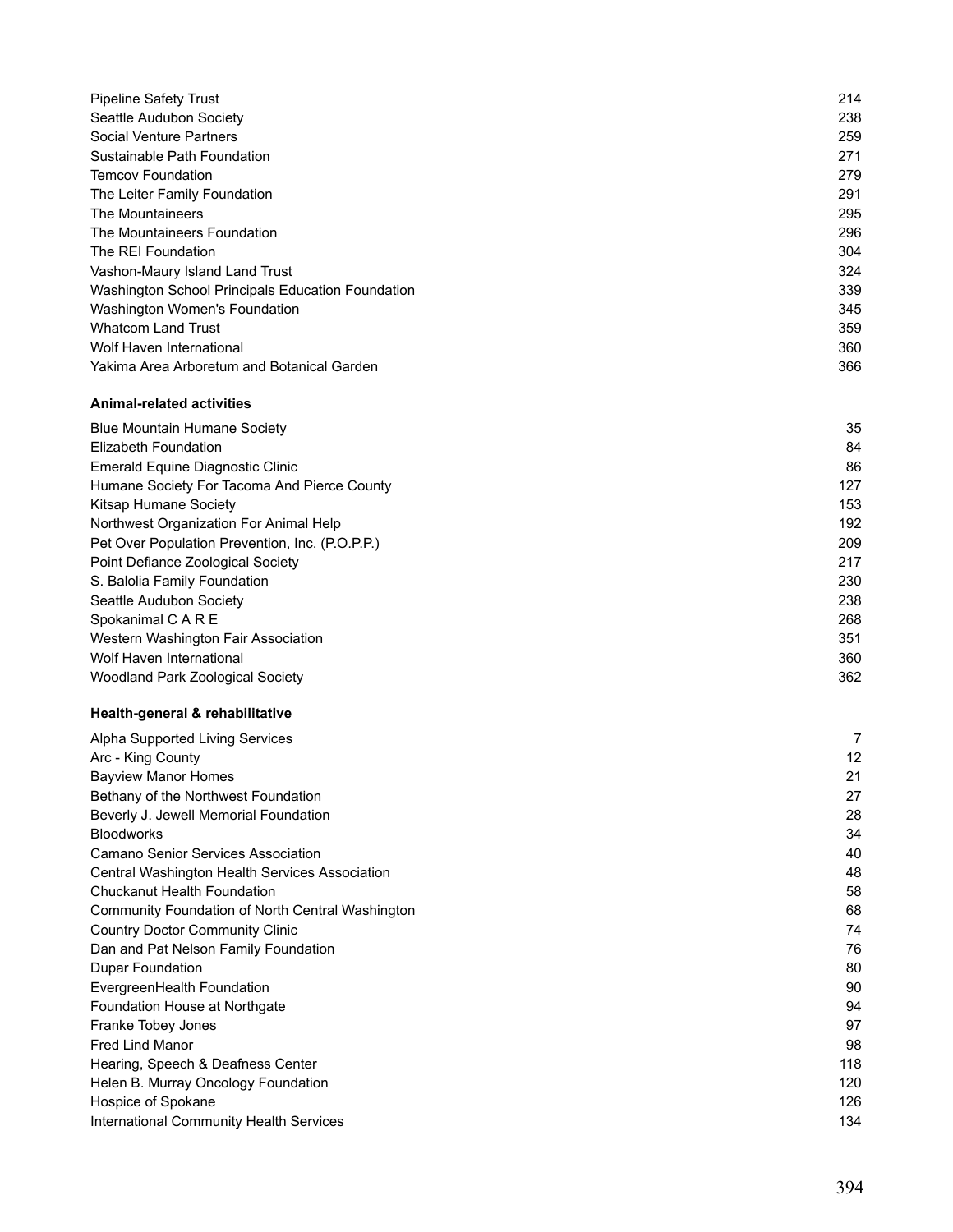| Jewish Family Service                                   | 139 |
|---------------------------------------------------------|-----|
| <b>Kindering Center</b>                                 | 149 |
| Kitsap Applied Technologies                             | 152 |
| M. J. Murdock Charitable Trust                          | 165 |
| Martha's Moms Rowing Club                               | 169 |
| Mason General Hospital Foundation                       | 172 |
| Nami Eastside                                           | 182 |
| Neighborcare Health                                     | 183 |
| Northwest Lions Endowment                               | 190 |
| Overlake Hospital Foundation                            | 199 |
| Pacific Hospital Preservation and Development Authority | 201 |
| PeaceHealth Southwest Medical Center Foundation         | 207 |
| <b>Planned Parenthood Of The Great Northwest</b>        | 215 |
| POPE'S KIDS PLACE                                       | 218 |
| Providence Health Care Foundation                       | 220 |
| Providence Hospice of Seattle Foundation                | 221 |
| Providence Marianwood Foundation                        | 222 |
| Providence Mount St. Vincent Foundation                 | 223 |
| Providence St. Peter Foundation                         | 224 |
| Samaritan Healthcare Foundation                         | 231 |
| SHENG-YEN LU FOUNDATION                                 | 250 |
| SightLife                                               | 253 |
| Simperman-Corette Foundation                            | 254 |
| Skagit Valley Hospital Foundation                       | 255 |
| <b>SOUND GENERATIONS</b>                                | 260 |
| Swedish Medical Center Foundation                       | 272 |
| The Bloedel Reserve                                     | 282 |
| The Frederick Foundation                                | 286 |
| The Honorable Frank L & Arlene G. Price Foundation      | 289 |
| The Hope Heart Institute                                | 290 |
| The Robinson Family Foundation                          | 305 |
| Tri State Hospital Foundation                           | 313 |
| United Way of Grant County                              | 317 |
| University of Washington Foundation                     | 321 |
| <b>UW Medicine/Northwest</b>                            | 322 |
| VillageReach                                            | 327 |
| Washington Poison Center                                | 336 |
| Washington Women In Need                                | 344 |
| <b>Wesley Homes</b>                                     | 348 |
| Whatcom Center For Early Learning                       | 354 |
| Whatcom Council On Aging                                | 357 |
| <b>WSDA Foundation</b>                                  | 363 |
| Y.M.C.A. of Yakima                                      | 365 |
| Yakima Valley Community Foundation                      | 367 |
| Mental health, crisis intervention                      |     |
| Arc - King County                                       | 12  |
| <b>Community Psychiatric Clinic</b>                     | 70  |
| <b>Community Youth Services</b>                         | 72  |
| Domestic Abuse Women's Network                          | 78  |
| Downtown Emergency Service Center                       | 79  |
| <b>Dupar Foundation</b>                                 | 80  |
| Elizabeth Foundation                                    | 84  |

Kindering Center 149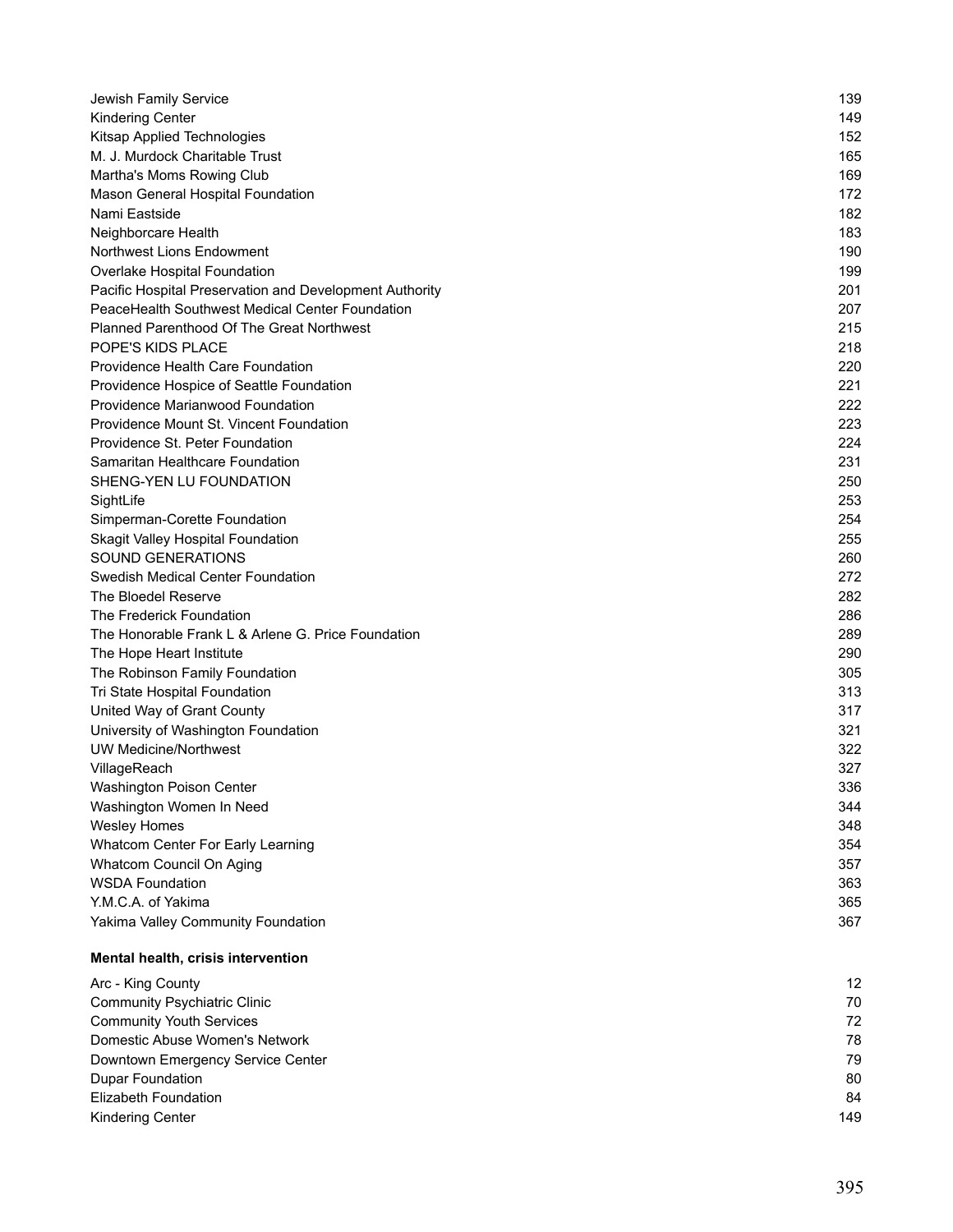| Lifewire                                        | 159 |
|-------------------------------------------------|-----|
| Lutheran Community Services Northwest           | 164 |
| Nami Eastside                                   | 182 |
| Neighborcare Health                             | 183 |
| PeaceHealth Southwest Medical Center Foundation | 207 |
| <b>Pioneer Human Services</b>                   | 213 |
| <b>Rainier Foothills Wellness Foundation</b>    | 226 |
| Ryther                                          | 229 |
| Spokane Guilds' School Foundation               | 266 |
| <b>YFA Connections</b>                          | 369 |
| Young Women's Christian Association Of Yakima   | 372 |
| <b>Youth Eastside Services</b>                  | 373 |
| <b>YWCA of Tacoma/Pierce County</b>             | 375 |

# **Disease/disorder/medical disciplines (multipurpose)**

| <b>Bill &amp; Melinda Gates Foundation</b>       | 31  |
|--------------------------------------------------|-----|
| <b>Bill &amp; Melinda Gates Foundation Trust</b> | 32  |
| <b>Bloodworks</b>                                | 34  |
| Cancer Lifeline                                  | 43  |
| Central Washington Health Services Association   | 48  |
| Emerald Equine Diagnostic Clinic                 | 86  |
| <b>Gates Philanthropy Partners</b>               | 102 |
| Hospice of Spokane                               | 126 |
| <b>International Community Health Services</b>   | 134 |
| Jordan Fund                                      | 143 |
| <b>Providence Health Care Foundation</b>         | 220 |
| Providence Hospice of Seattle Foundation         | 221 |
| Providence St. Peter Foundation                  | 224 |
| Sarah M. Hughes Foundation                       | 232 |
| Spokane Guilds' School Foundation                | 266 |
| <b>WSDA Foundation</b>                           | 363 |

#### **Medical Research**

| Beverly J. Jewell Memorial Foundation                                            | 28  |
|----------------------------------------------------------------------------------|-----|
| <b>Ellison Foundation</b>                                                        | 85  |
| Emerald Equine Diagnostic Clinic                                                 | 86  |
| Institute for Systems Biology                                                    | 133 |
| John M. Gilbertson Foundation                                                    | 142 |
| Kedge Foundation                                                                 | 148 |
| Lester & Bernice Smith Foundation                                                | 157 |
| Pacific Northwest Research Institute                                             | 203 |
| Sarah M. Hughes Foundation                                                       | 232 |
| Seattle Biomedical Research Institute dba Center for Infectious Disease Research | 239 |
| Seattle Institute for Biomedical and Clinical Research                           | 241 |
| Swedish Medical Center Foundation                                                | 272 |
| The Frederick Foundation                                                         | 286 |
| University of Washington Foundation                                              | 321 |
| WASHINGTON RESEARCH FOUNDATION                                                   | 337 |
| Washington Research Licensing Foundation                                         | 338 |
| Whatcom Hospice Foundation                                                       | 358 |

### **Public Protection: crime/courts/legal services**

| <b>Center For Justice</b> |     |
|---------------------------|-----|
| Osborne Family Foundation | 198 |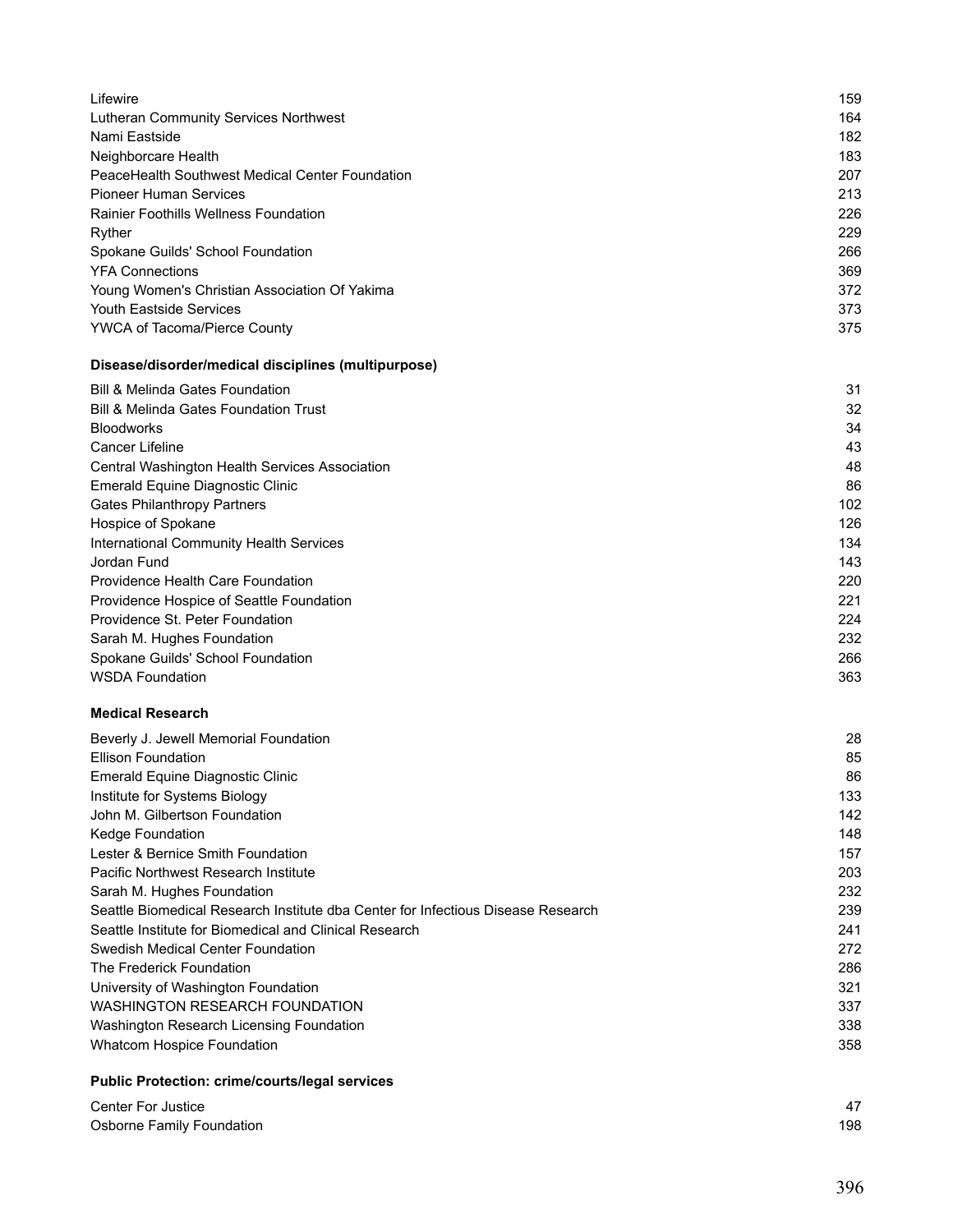#### Second Amendment Foundation 248

# **Employment/jobs**

| AtWork!                                     | 15  |
|---------------------------------------------|-----|
| Clover Park Technical College Foundation    | 60  |
| <b>Community Youth Services</b>             | 72  |
| Downtown Emergency Service Center           | 79  |
| Exceptional Foresters, Inc.                 | 91  |
| Goodwill Industries of the Inland Northwest | 109 |
| <b>Harvest Foundation</b>                   | 117 |
| Kitsap Applied Technologies                 | 152 |
| One Reel                                    | 196 |
| Seattle Goodwill Industries                 | 240 |
| Seattle Milk Fund                           | 242 |
| <b>Tacoma Community House</b>               | 275 |
| <b>Tahoma Associates</b>                    | 277 |
| <b>Team Read</b>                            | 278 |
| The Lighthouse for the Blind, Inc.,         | 292 |
| The Nutter Family Foundation                | 299 |
| United Indians of All Tribes Foundation     | 315 |
| <b>Village Community Services</b>           | 325 |
| Washington Vocational Services              | 343 |
| YouthCare                                   | 374 |

# **Food, nutrition, agriculture**

| Camano Senior Services Association                           | 40  |
|--------------------------------------------------------------|-----|
| <b>Chuckanut Health Foundation</b>                           | 58  |
| Community Action Council of Lewis, Mason & Thurston Counties | 65  |
| Food Lifeline                                                | 93  |
| <b>Gates Philanthropy Partners</b>                           | 102 |
| Maple Valley Food Bank and Emergency Services                | 167 |
| <b>Mason County Senior Activities Association</b>            | 171 |
| Northwest Harvest/E.M.M.                                     | 188 |
| One Dream At A Time                                          | 195 |
| Oxbow Center for Sustainable Agriculture and the Environment | 200 |
| <b>Rainier Foothills Wellness Foundation</b>                 | 226 |
| S. Balolia Family Foundation                                 | 230 |
| Smith-Barbieri Progressive Fund, a Charitable Foundation     | 257 |
| <b>SOUND GENERATIONS</b>                                     | 260 |
| The Hope Heart Institute                                     | 290 |
| The Ludlow Foundation                                        | 294 |
| The R.A.A. Smith And Helen B. Smith Charitable Foundation    | 303 |
| Walter Clore Wine And Culinary Center                        | 330 |
| Washington Gorge Action Programs                             | 335 |
| Washington State 4-H Foundation                              | 340 |
| Washington State Fair Foundation                             | 341 |
| Western Washington Fair Association                          | 351 |
| Whatcom Council On Aging                                     | 357 |
| <b>Yelm Community Services</b>                               | 368 |
| <b>Zumiez Foundation</b>                                     | 376 |
|                                                              |     |

### **Housing/shelter**

| <b>Bailie Memorial Youth Foundation</b> | 16         |
|-----------------------------------------|------------|
| <b>Bayview Manor Homes</b>              | $^{\circ}$ |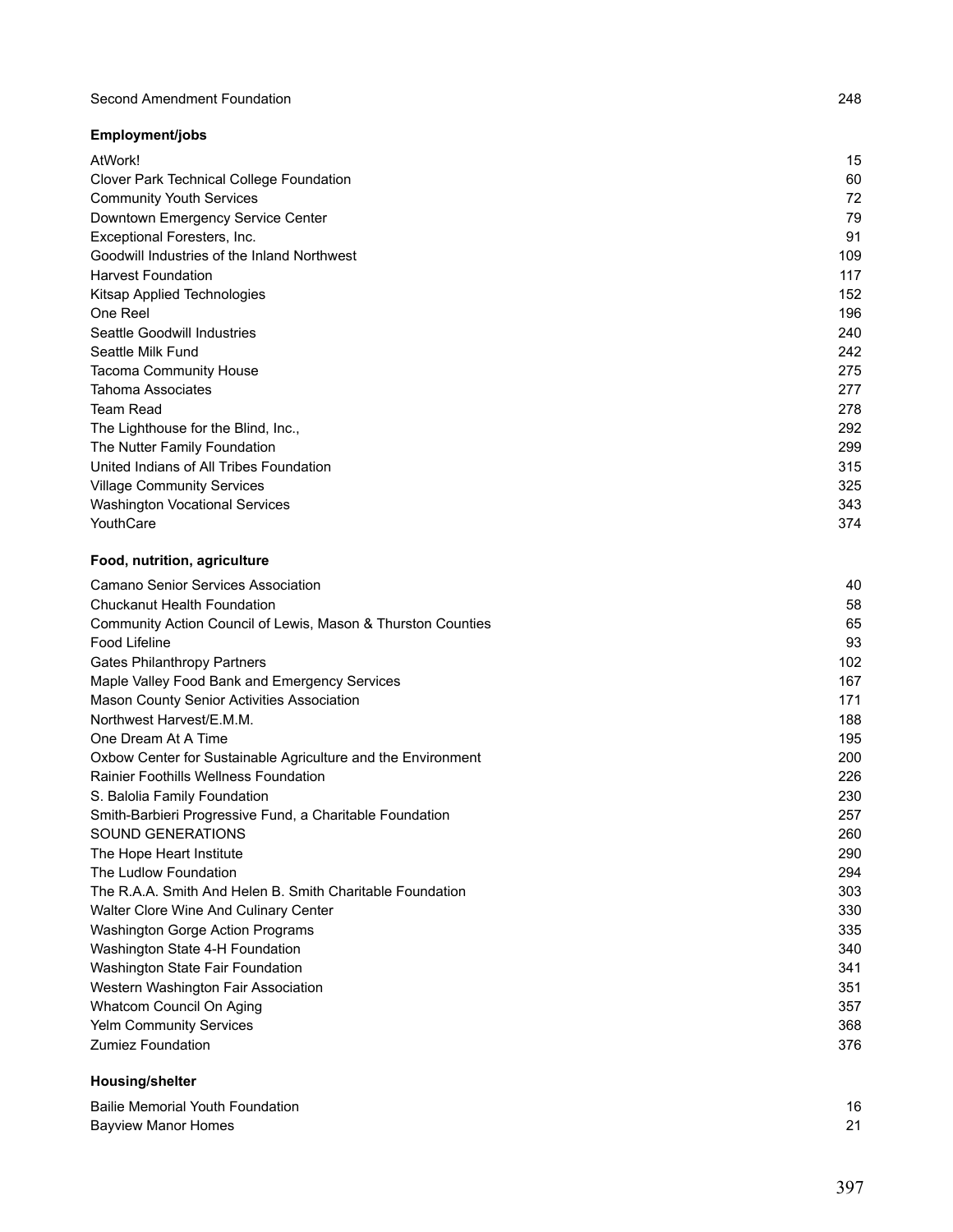| Bethany of the Northwest Foundation                       | 27  |
|-----------------------------------------------------------|-----|
| Byron And Alice Lockwood Foundation                       | 39  |
| <b>Campion Foundation</b>                                 | 42  |
| Domestic Abuse Women's Network                            | 78  |
| Downtown Emergency Service Center                         | 79  |
| Foundation House at Northgate                             | 94  |
| Franke Tobey Jones                                        | 97  |
| Fred Lind Manor                                           | 98  |
| Habitat For Humanity Seattle-King County                  | 115 |
| Helping Hands for the Disabled                            | 122 |
| Imagine Housing                                           | 130 |
| <b>Impact Capital</b>                                     | 131 |
| Jewish Family Service                                     | 139 |
| Lifewire                                                  | 159 |
| Low Income Housing Institute (LIHI)                       | 162 |
| Maple Valley Food Bank and Emergency Services             | 167 |
| Monroe Gospel Women's Mission                             | 178 |
| <b>Pioneer Human Services</b>                             | 213 |
| <b>Plymouth Housing Group</b>                             | 216 |
| Providence Health Care Foundation                         | 220 |
| Providence St. Peter Foundation                           | 224 |
| Sea-Mar Farmworker and Community Housing Development      | 234 |
| Simperman-Corette Foundation                              | 254 |
| Smith-Barbieri Progressive Fund, a Charitable Foundation  | 257 |
| South East Effective Development (SEED)                   | 261 |
| Tahoma Associates                                         | 277 |
| The Ludlow Foundation                                     | 294 |
| The R.A.A. Smith And Helen B. Smith Charitable Foundation | 303 |
| United Indians of All Tribes Foundation                   | 315 |
| United Way of King County                                 | 318 |
| <b>Village Community Services</b>                         | 325 |
| Washington Gorge Action Programs                          | 335 |
| <b>Wesley Homes</b>                                       | 348 |
| Wesley Homes Foundation                                   | 349 |
| <b>Yelm Community Services</b>                            | 368 |
| <b>YFA Connections</b>                                    | 369 |
| Young Women's Christian Association Of Yakima             | 372 |
| YWCA of Tacoma/Pierce County                              | 375 |
| <b>Zumiez Foundation</b>                                  | 376 |
| Public safety/disaster preparedness & relief              |     |
| Evergreen Safety Council                                  | 89  |
| EvergreenHealth Foundation                                | 90  |
| Osborne Family Foundation                                 | 198 |
| <b>Pipeline Safety Trust</b>                              | 214 |
| S. Balolia Family Foundation                              | 230 |
| SHENG-YEN LU FOUNDATION                                   | 250 |
| Washington Poison Center                                  | 336 |
| Recreation, leisure, sports, athletics                    |     |
| Boys & Girls Club Of Bellevue                             | 37  |
| BOYS & GIRLS CLUB OF THURSTON COUNTY                      | 38  |
| <b>Four Winds</b>                                         | 96  |
| Henderson/Nor'Wester Camp                                 | 123 |
|                                                           |     |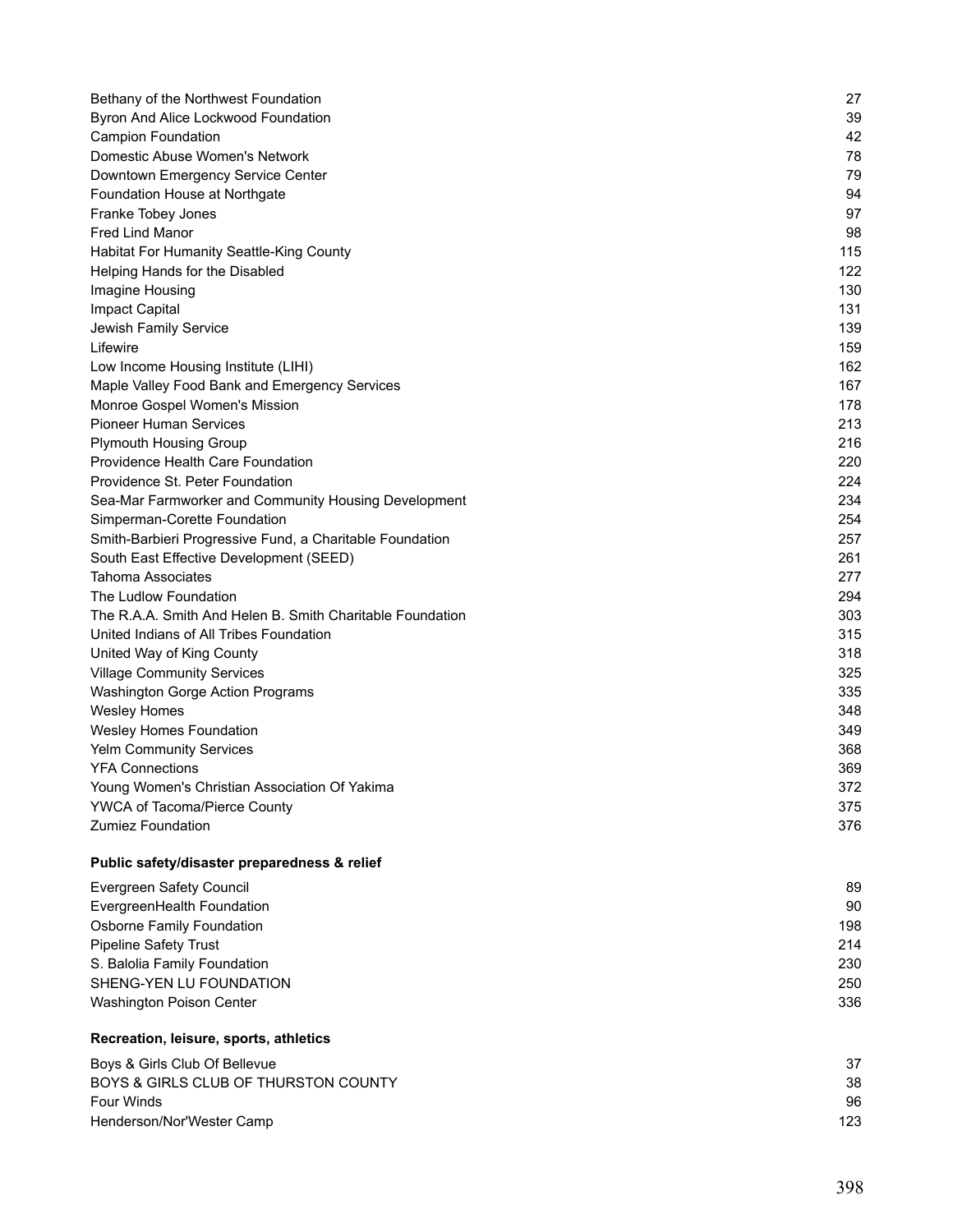| Historical Society of Seattle and King County dba Museum of History & Industry | 125 |
|--------------------------------------------------------------------------------|-----|
| (MOHAI)                                                                        |     |
| Martha's Moms Rowing Club                                                      | 169 |
| Pacific Northwest PGA Jr Golf Fund, Inc.                                       | 202 |
| Paul Lauzier Charitable Foundation                                             | 206 |
| Special Olympics Washington                                                    | 264 |
| Spokane Youth Sports Association                                               | 267 |
| The Mountaineers                                                               | 295 |
| The Sailing Foundation                                                         | 306 |
| Whatcom Council On Aging                                                       | 357 |
| Y.M.C.A. of Yakima                                                             | 365 |
| Young Men's Christian Association of Snohomish County                          | 371 |
|                                                                                |     |

#### **Youth development**

| America's Foundation for Chess                                                       | 9   |
|--------------------------------------------------------------------------------------|-----|
| <b>Bailie Memorial Youth Foundation</b>                                              | 16  |
| <b>Ballet Esperanca</b>                                                              | 20  |
| Big Brothers Big Sisters Of The Inland Northwest                                     | 29  |
| Big Brothers Big Sisters Of The Inland Northwest Endowment Fund                      | 30  |
| <b>Blue Mountain Humane Society</b>                                                  | 35  |
| Boy Scouts Of America Chief Seattle Council                                          | 36  |
| Boys & Girls Club Of Bellevue                                                        | 37  |
| BOYS & GIRLS CLUB OF THURSTON COUNTY                                                 | 38  |
| Camp Fire Central Puget Sound                                                        | 41  |
| <b>Centrum Foundation</b>                                                            | 50  |
| Charlotte Y Martin Foundation                                                        | 52  |
| <b>Children's Discovery Foundation</b>                                               | 55  |
| Children's Home Society of Washington                                                | 56  |
| <b>Chinese Information and Service Center</b>                                        | 57  |
| <b>College Success Foundation</b>                                                    | 61  |
| Committee for Children                                                               | 63  |
| Communities In Schools Of Washington State                                           | 64  |
| Community Resident Services, Inc, a Californina nonprofit public benefit corporation | 71  |
| <b>Community Youth Services</b>                                                      | 72  |
| <b>Falcon Foundation</b>                                                             | 92  |
| <b>Four Winds</b>                                                                    | 96  |
| <b>Friends of the Children Seattle</b>                                               | 101 |
| Girl Scouts Of Eastern Washington & Northern Idaho                                   | 104 |
| Girl Scouts Of Western Washington                                                    | 105 |
| Gonzaga Preparatory School Foundation of Spokane, Washington                         | 108 |
| Hearing, Speech & Deafness Center                                                    | 118 |
| Henderson/Nor'Wester Camp                                                            | 123 |
| Imagine Children's Museum                                                            | 129 |
| Inland Northwest Community Foundation                                                | 132 |
| InvestED                                                                             | 135 |
| Islandwood                                                                           | 136 |
| Junior Achievement Of Washington                                                     | 146 |
| Kirlin Charitable Foundation                                                         | 151 |
| Marguerite Casey Foundation                                                          | 168 |
| Martin Luther King School Dream Foundation                                           | 170 |
| Mentoring Works Washington                                                           | 176 |
| Morris Family Foundation                                                             | 180 |
| Mount Baker Scout Foundation                                                         | 181 |
| O'Dea High School Foundation                                                         | 194 |
|                                                                                      |     |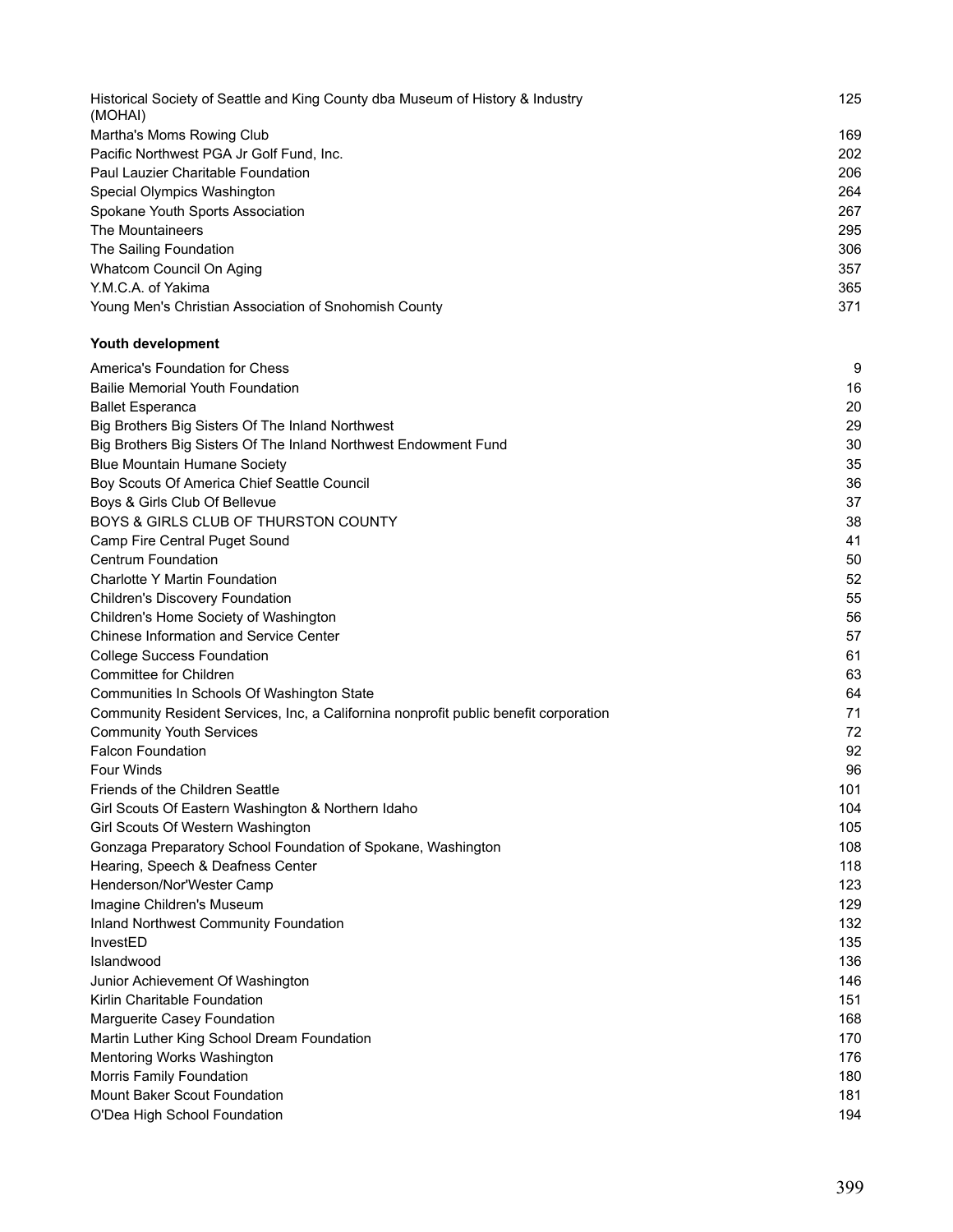| Orcas Island Foundation                                         | 197 |
|-----------------------------------------------------------------|-----|
| <b>Osborne Family Foundation</b>                                | 198 |
| Pacific Northwest PGA Jr Golf Fund, Inc.                        | 202 |
| Paul Lauzier Charitable Foundation                              | 206 |
| <b>Planned Parenthood Of The Great Northwest</b>                | 215 |
| POPE'S KIDS PLACE                                               | 218 |
| Port Townsend High School Scholarship Foundation                | 219 |
| <b>Puyallup Kiwanis Foundation</b>                              | 225 |
| Ryther                                                          | 229 |
| Seattle Academy of Arts and Sciences                            | 235 |
| Seattle Youth Symphony Orchestras                               | 247 |
| Social Venture Partners                                         | 259 |
| Spokane County United Way                                       | 265 |
| Spokane Youth Sports Association                                | 267 |
| Tacoma Youth Symphony Association, Inc.                         | 276 |
| <b>Team Read</b>                                                | 278 |
| The Bamford Foundation                                          | 281 |
| The Frederick Foundation                                        | 286 |
| The Hope Heart Institute                                        | 290 |
| The Nutter Family Foundation                                    | 299 |
| The REI Foundation                                              | 304 |
| The Robinson Family Foundation                                  | 305 |
| The Sailing Foundation                                          | 306 |
| Treehouse                                                       | 312 |
| <b>Village Theatre</b>                                          | 326 |
| Washington Aerospace Scholars Foundation                        | 331 |
| Washington Gorge Action Programs                                | 335 |
| Washington School Principals Education Foundation               | 339 |
| Washington State 4-H Foundation                                 | 340 |
| West Seattle High School Alumni Association                     | 350 |
| Western Washington Fair Association                             | 351 |
| Y.M.C.A. of Yakima                                              | 365 |
| Yakima Area Arboretum and Botanical Garden                      | 366 |
| <b>Yelm Community Services</b>                                  | 368 |
| Young Men's Christian Association of Pierce and Kitsap Counties | 370 |
| Young Men's Christian Association of Snohomish County           | 371 |
| Youth Eastside Services                                         | 373 |
| YouthCare                                                       | 374 |
| Human service-other multipurpose                                |     |

| 7028 Life Enhancement Charitable Trust                          | 4  |
|-----------------------------------------------------------------|----|
| Alpha Supported Living Services                                 |    |
| Amara                                                           | 8  |
| Arc - King County                                               | 12 |
| Arise Charitable Trust                                          | 13 |
| AtWork!                                                         | 15 |
| <b>Behind The Badge Foundation</b>                              | 23 |
| Big Brothers Big Sisters Of The Inland Northwest                | 29 |
| Big Brothers Big Sisters Of The Inland Northwest Endowment Fund | 30 |
| <b>Bill &amp; Melinda Gates Foundation</b>                      | 31 |
| <b>Bill &amp; Melinda Gates Foundation Trust</b>                | 32 |
| <b>Bloodworks</b>                                               | 34 |
| BOYS & GIRLS CLUB OF THURSTON COUNTY                            | 38 |
| Byron And Alice Lockwood Foundation                             | 39 |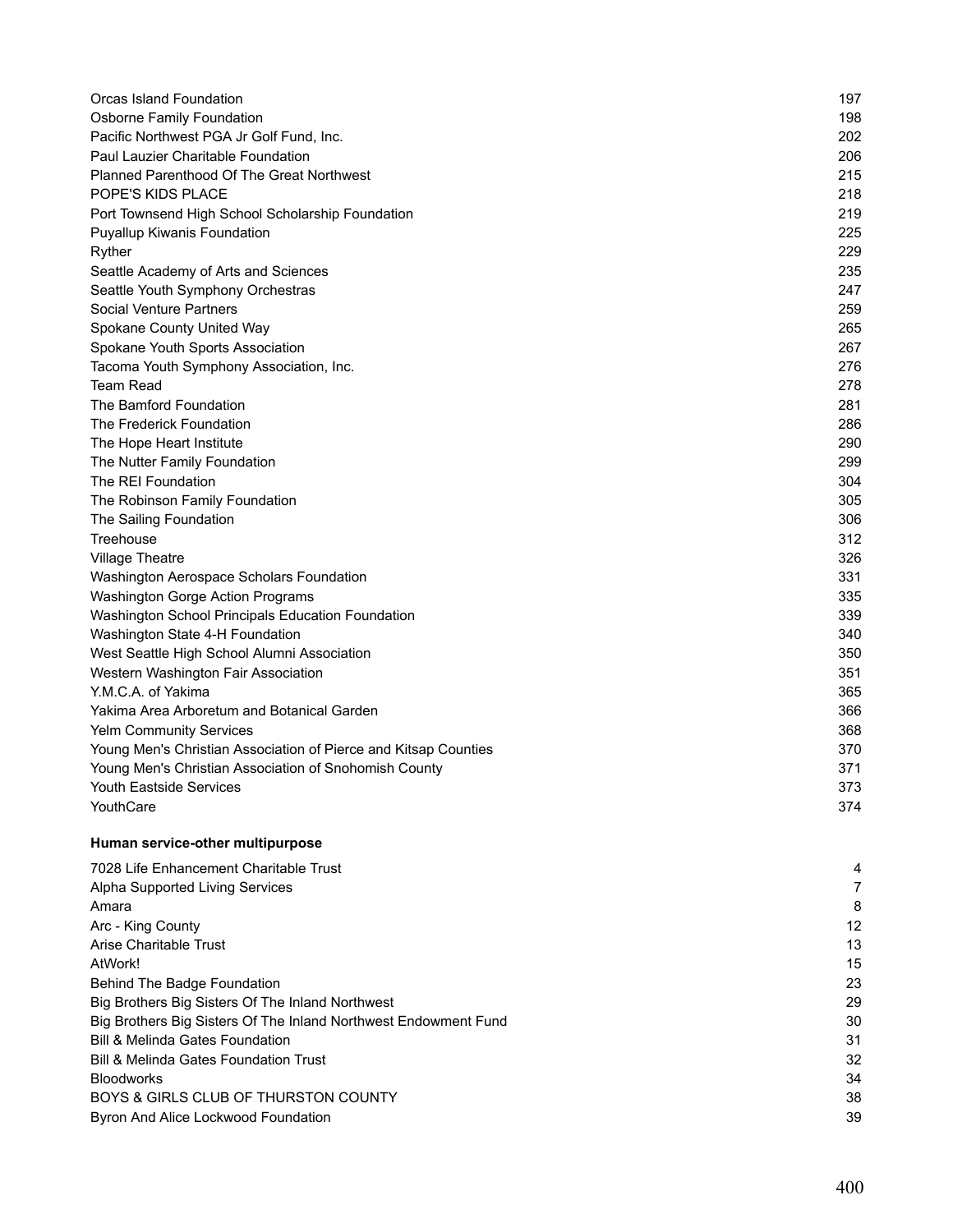| <b>Camano Senior Services Association</b>                                            | 40  |
|--------------------------------------------------------------------------------------|-----|
| Camp Fire Central Puget Sound                                                        | 41  |
| <b>Cancer Lifeline</b>                                                               | 43  |
| Caregifted                                                                           | 44  |
| <b>Children's Alliance</b>                                                           | 54  |
| Children's Home Society of Washington                                                | 56  |
| <b>Chinese Information and Service Center</b>                                        | 57  |
| <b>Columbia Basin Foundation</b>                                                     | 62  |
| Committee for Children                                                               | 63  |
| Communities In Schools Of Washington State                                           | 64  |
| Community Action Council of Lewis, Mason & Thurston Counties                         | 65  |
| Community Foundation for Southwest Washington                                        | 67  |
| <b>Community Foundation of Snohomish County</b>                                      | 69  |
| Community Resident Services, Inc, a Californina nonprofit public benefit corporation | 71  |
| <b>Creag Foundation</b>                                                              | 75  |
| Domestic Abuse Women's Network                                                       | 78  |
| <b>Ellison Foundation</b>                                                            | 85  |
| <b>Employees Community Fund of Boeing Puget Sound</b>                                | 87  |
| Exceptional Foresters, Inc.                                                          | 91  |
| Franke Tobey Jones                                                                   | 97  |
| Goodwill Industries of the Inland Northwest                                          | 109 |
| <b>Greater Tacoma Community Foundation</b>                                           | 111 |
| <b>Harvest Foundation</b>                                                            | 117 |
| Hearing, Speech & Deafness Center                                                    | 118 |
| Helping Hands for the Disabled                                                       | 122 |
| Hospice of Spokane                                                                   | 126 |
| Humane Society For Tacoma And Pierce County                                          | 127 |
| Imagine Housing                                                                      | 130 |
| <b>Inland Northwest Community Foundation</b>                                         | 132 |
| Jewish Family Service                                                                | 139 |
| Joseph L. Lewith Trust Estate                                                        | 144 |
| <b>Kindering Center</b>                                                              | 149 |
| King County Library System Foundation                                                | 150 |
| Kitsap Applied Technologies                                                          | 152 |
| Lifewire                                                                             | 159 |
| Low Income Housing Institute (LIHI)                                                  | 162 |
| Lutheran Community Services Northwest                                                | 164 |
| Make-A-Wish Foundation Of Alaska And Washington                                      | 166 |
| Maple Valley Food Bank and Emergency Services                                        | 167 |
| Mason County Senior Activities Association                                           | 171 |
| Mason General Hospital Foundation                                                    | 172 |
| <b>Medina Foundation</b>                                                             | 175 |
| Nami Eastside                                                                        | 182 |
| Neighborcare Health                                                                  | 183 |
| Norman C. Danielson Foundation                                                       | 185 |
| Northwest Harvest/E.M.M.                                                             | 188 |
| One Dream At A Time                                                                  | 195 |
| Overlake Hospital Foundation                                                         | 199 |
| <b>Pioneer Human Services</b>                                                        | 213 |
| <b>Planned Parenthood Of The Great Northwest</b>                                     | 215 |
| <b>Plymouth Housing Group</b>                                                        | 216 |
| Providence Hospice of Seattle Foundation                                             | 221 |
| Providence Marianwood Foundation                                                     | 222 |
| Providence Mount St. Vincent Foundation                                              | 223 |
| Rainier Foothills Wellness Foundation                                                | 226 |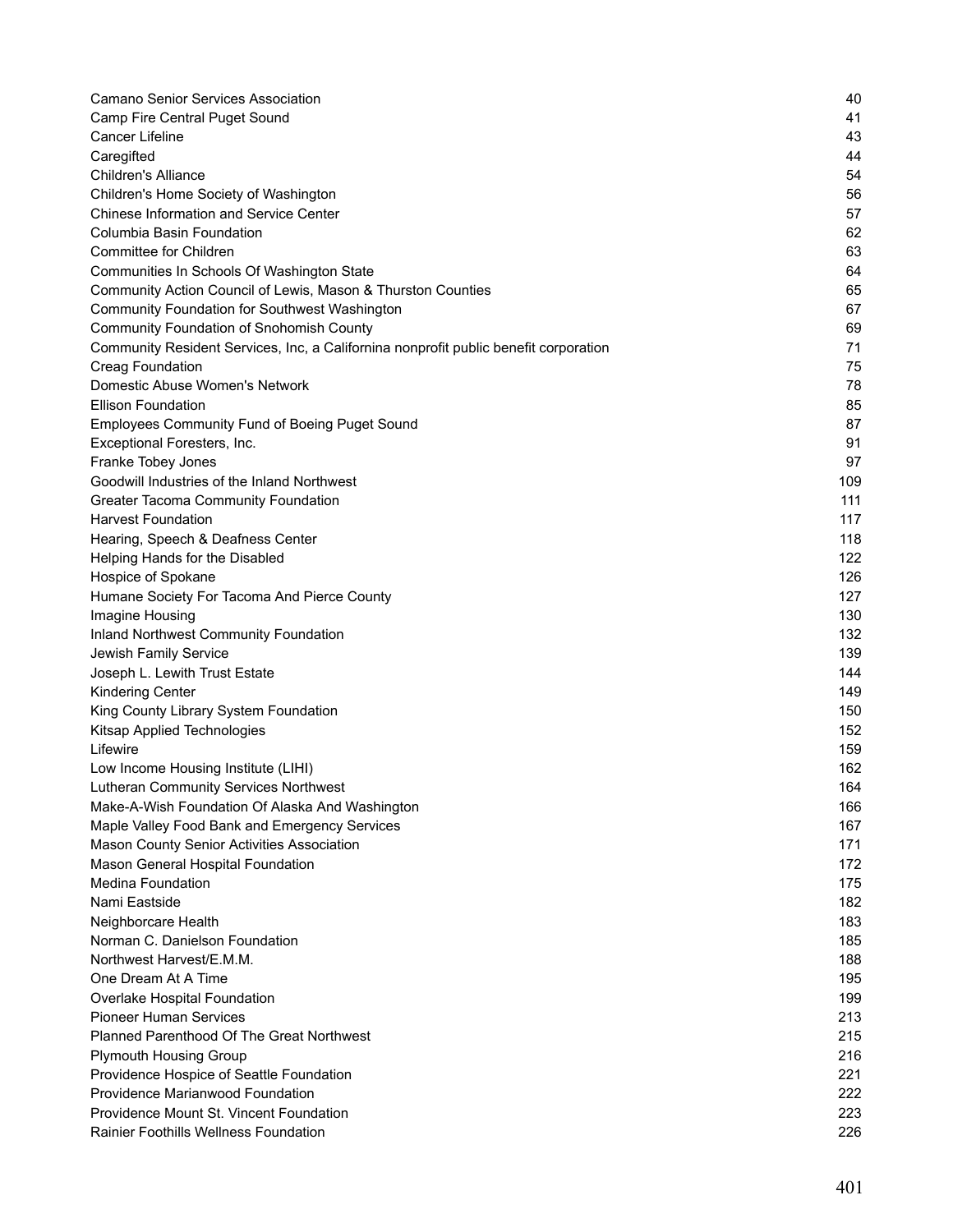| <b>Rural Resources Community Action</b>                     | 228 |
|-------------------------------------------------------------|-----|
| Ryther                                                      | 229 |
| <b>Seattle Goodwill Industries</b>                          | 240 |
| Seattle Milk Fund                                           | 242 |
| Smith-Barbieri Progressive Fund, a Charitable Foundation    | 257 |
| SOUND GENERATIONS                                           | 260 |
| Spokane County United Way                                   | 265 |
| Spokane Guilds' School Foundation                           | 266 |
| Spokanimal C A R E                                          | 268 |
| Tacoma Community House                                      | 275 |
| Tahoma Associates                                           | 277 |
| The Lighthouse for the Blind, Inc.,                         | 292 |
| The Lucky Seven Foundation                                  | 293 |
| The Ludlow Foundation                                       | 294 |
| The Pride Foundation                                        | 302 |
| The Skagit Community Foundation                             | 307 |
| The Willow Foundation                                       | 310 |
| <b>Together Center</b>                                      | 311 |
| Treehouse                                                   | 312 |
| Tri State Hospital Foundation                               | 313 |
| United Way of Clallam County                                | 316 |
| United Way of Snohomish County                              | 319 |
| United Way of Thurston County                               | 320 |
| <b>Village Community Services</b>                           | 325 |
| WACAP (World Association For Children And Parents)          | 328 |
| <b>Washington Vocational Services</b>                       | 343 |
| Washington Women In Need                                    | 344 |
| <b>Wesley Homes</b>                                         | 348 |
| Wesley Homes Foundation                                     | 349 |
| Women's Funding Alliance                                    | 361 |
| Wyman Youth Trust                                           | 364 |
| <b>YFA Connections</b>                                      | 369 |
| Young Men's Christian Association of Snohomish County       | 371 |
| <b>Youth Eastside Services</b>                              | 373 |
| YWCA of Tacoma/Pierce County                                | 375 |
| <b>Zumiez Foundation</b>                                    | 376 |
| <b>International</b>                                        |     |
| <b>Bellevue Sister Cities Association</b>                   | 25  |
| <b>Block By Block Foundation</b>                            | 33  |
| <b>Global Partnerships</b>                                  | 107 |
| J.R.S. Biodiversity Foundation                              | 137 |
| VillageReach                                                | 327 |
| <b>Civil rights/civil liberties</b>                         |     |
| American Civil Liberties Union of Washington Endowment Fund | 10  |
| American Civil Liberties Union of Washington Foundation     | 11  |
| <b>Center For Justice</b>                                   | 47  |
| <b>Community Building Foundation</b>                        | 66  |
| <b>Glaser Progress Foundation</b>                           | 106 |
| Second Amendment Foundation                                 | 248 |
| The Spring Family Trail Fund                                | 308 |
|                                                             |     |
| <b>Community improvement/development</b>                    |     |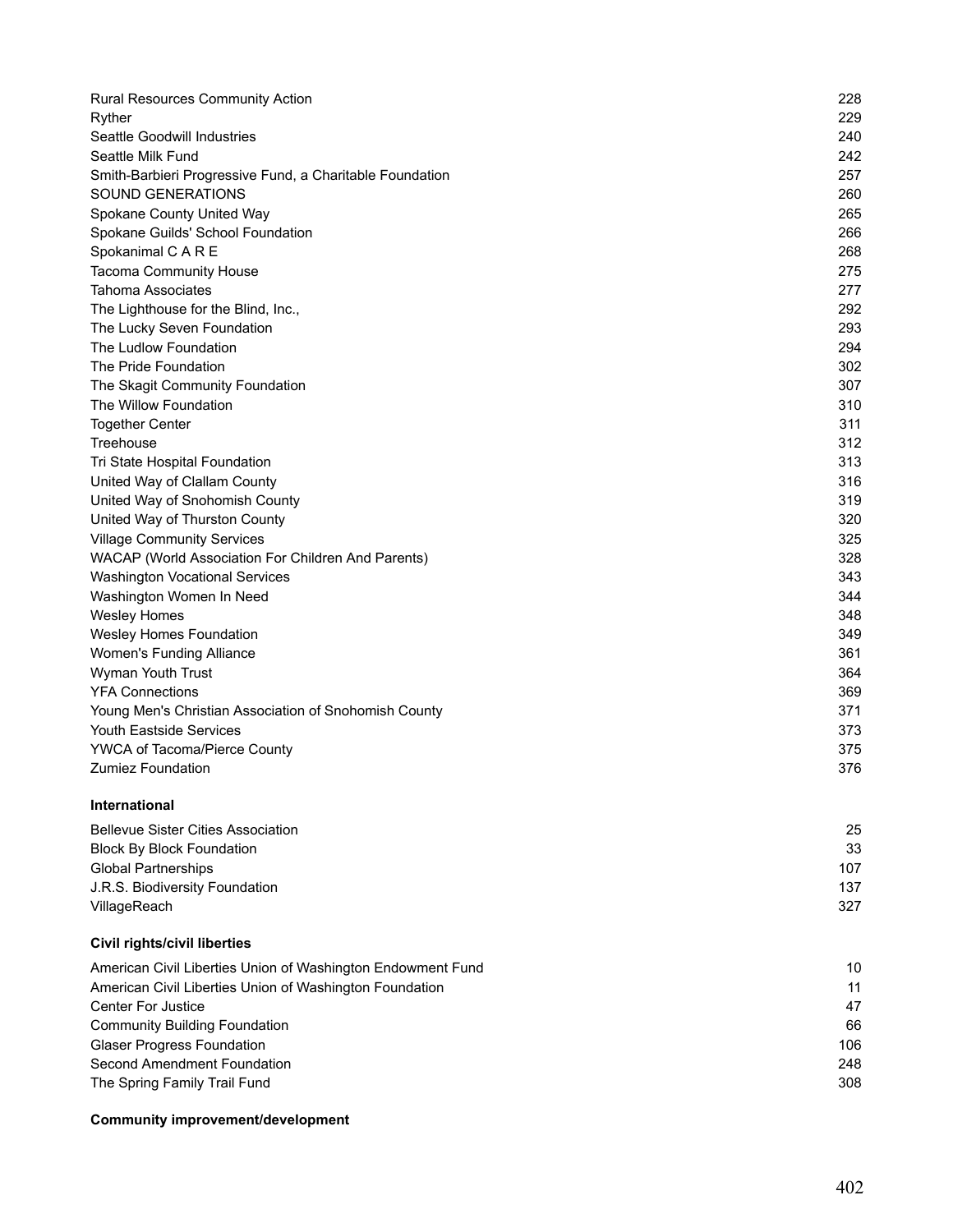| Adopt-A-Stream Foundation                                                            | 5   |
|--------------------------------------------------------------------------------------|-----|
| America's Foundation for Chess                                                       | 9   |
| <b>Block By Block Foundation</b>                                                     | 33  |
| Camp Fire Central Puget Sound                                                        | 41  |
| <b>Children's Discovery Foundation</b>                                               | 55  |
| Chinese Information and Service Center                                               | 57  |
| <b>Clover Park Technical College Foundation</b>                                      | 60  |
| Columbia Basin Foundation                                                            | 62  |
| Community Action Council of Lewis, Mason & Thurston Counties                         | 65  |
| <b>Community Building Foundation</b>                                                 | 66  |
| <b>Community Foundation for Southwest Washington</b>                                 | 67  |
| <b>Community Foundation of Snohomish County</b>                                      | 69  |
| Community Resident Services, Inc, a Californina nonprofit public benefit corporation | 71  |
| <b>Creag Foundation</b>                                                              | 75  |
| <b>Edwards Mother Earth Foundation</b>                                               | 83  |
| Girl Scouts Of Eastern Washington & Northern Idaho                                   | 104 |
| <b>Global Partnerships</b>                                                           | 107 |
| <b>Greater Tacoma Community Foundation</b>                                           | 111 |
| Habitat For Humanity Seattle-King County                                             | 115 |
| Imagine Housing                                                                      | 130 |
| Junior Achievement Of Washington                                                     | 146 |
| Leadership Tomorrow                                                                  | 156 |
| Lewis County Historical Society                                                      | 158 |
| Low Income Housing Institute (LIHI)                                                  | 162 |
| Marguerite Casey Foundation                                                          | 168 |
| Northwest Organization For Animal Help                                               | 192 |
| One Reel                                                                             | 196 |
| Paul Lauzier Charitable Foundation                                                   | 206 |
| <b>Puyallup Kiwanis Foundation</b>                                                   | 225 |
| Samaritan Healthcare Foundation                                                      | 231 |
| Sherwood Trust                                                                       | 251 |
| <b>Smiling Dog Foundation</b>                                                        | 256 |
| South East Effective Development (SEED)                                              | 261 |
| Spokanimal C A R E                                                                   | 268 |
| The Dimmer Family Foundation                                                         | 283 |
| The Mountaineers Foundation                                                          | 296 |
| The R.A.A. Smith And Helen B. Smith Charitable Foundation                            | 303 |
| Tri State Hospital Foundation                                                        | 313 |
| United Way of Clallam County                                                         | 316 |
| United Way of Snohomish County                                                       | 319 |
| United Way of Thurston County                                                        | 320 |
| Vancouver National Historic Reserve Trust                                            | 323 |
| Vashon-Maury Island Land Trust                                                       | 324 |
| VillageReach                                                                         | 327 |
| Walter Clore Wine And Culinary Center                                                | 330 |
| Washington Early Learning Fund                                                       | 334 |
| Washington State 4-H Foundation                                                      | 340 |
| West Seattle High School Alumni Association                                          | 350 |
| <b>Whatcom Community Foundation</b>                                                  | 356 |
| Yakima Valley Community Foundation                                                   | 367 |
| Young Men's Christian Association of Pierce and Kitsap Counties                      | 370 |
|                                                                                      |     |

# **Philanthropy & volunteerism**

| <b>Bainbridge Community Foundation</b> |  |
|----------------------------------------|--|
|                                        |  |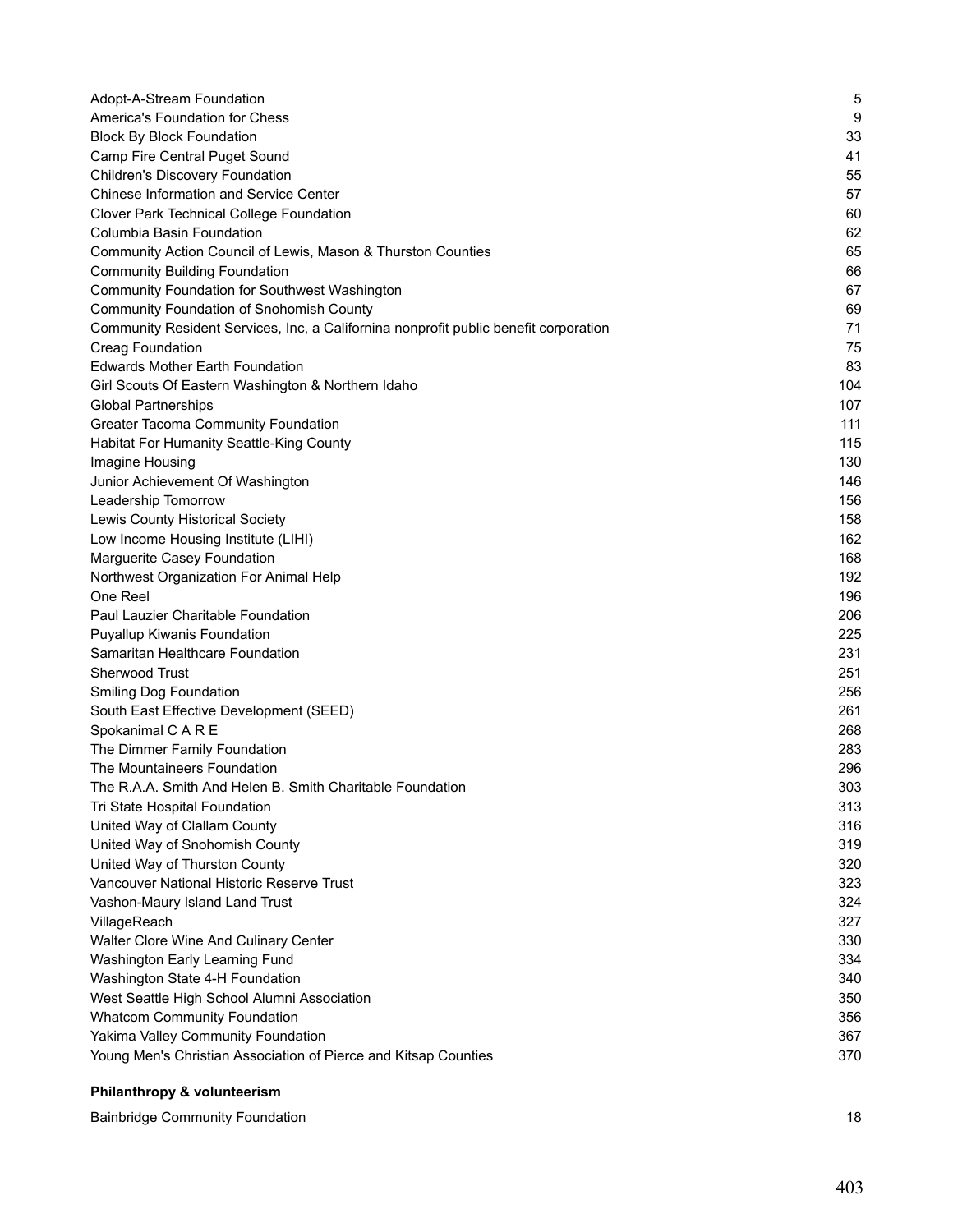| <b>Campion Foundation</b>                                                        | 42  |
|----------------------------------------------------------------------------------|-----|
| <b>Children's Alliance</b>                                                       | 54  |
| Columbia Basin Foundation                                                        | 62  |
| Community Foundation of North Central Washington                                 | 68  |
| <b>Community Foundation of Snohomish County</b>                                  | 69  |
| Habitat For Humanity Seattle-King County                                         | 115 |
| Joan E. Bryant Foundation                                                        | 140 |
| Junior League of Spokane                                                         | 147 |
| Kirlin Charitable Foundation                                                     | 151 |
| Leadership Tomorrow                                                              | 156 |
| Lewis County Historical Society                                                  | 158 |
| Mason General Hospital Foundation                                                | 172 |
| <b>Medina Foundation</b>                                                         | 175 |
| Microsoft Alumni Foundation                                                      | 177 |
| Northwest Organization For Animal Help                                           | 192 |
| Pet Over Population Prevention, Inc. (P.O.P.P.)                                  | 209 |
| Providence Marianwood Foundation                                                 | 222 |
| Samaritan Healthcare Foundation                                                  | 231 |
| Seattle Academy of Arts and Sciences                                             | 235 |
| Seattle Architectural Foundation                                                 | 236 |
| Social Justice Fund NW                                                           | 258 |
| Social Venture Partners                                                          | 259 |
| Spokane County United Way                                                        | 265 |
| The Grays Harbor Community Foundation                                            | 287 |
| The REI Foundation                                                               | 304 |
| The Skagit Community Foundation                                                  | 307 |
| United Way of Clallam County                                                     | 316 |
| United Way of King County                                                        | 318 |
| United Way of Snohomish County                                                   | 319 |
| United Way of Thurston County                                                    | 320 |
| Vashon-Maury Island Land Trust                                                   | 324 |
| Washington State Fair Foundation                                                 | 341 |
| <b>Wesley Homes Foundation</b>                                                   | 349 |
| <b>Whatcom Community Foundation</b>                                              | 356 |
| Whatcom Hospice Foundation                                                       | 358 |
| <b>Women's Funding Alliance</b>                                                  | 361 |
| Young Men's Christian Association of Pierce and Kitsap Counties                  | 370 |
| <b>Science</b>                                                                   |     |
| Girl Scouts Of Eastern Washington & Northern Idaho                               | 104 |
| Institute for Systems Biology                                                    | 133 |
| J.R.S. Biodiversity Foundation                                                   | 137 |
| Pacific Science Center Foundation                                                | 204 |
| Pierce College Foundation                                                        | 210 |
| Seattle Biomedical Research Institute dba Center for Infectious Disease Research | 239 |
| Washington Poison Center                                                         | 336 |
| <b>WASHINGTON RESEARCH FOUNDATION</b>                                            | 337 |
| Washington Research Licensing Foundation                                         | 338 |
| <b>Social sciences</b>                                                           |     |
| Arise Charitable Trust                                                           | 13  |
| Big Brothers Big Sisters Of The Inland Northwest                                 | 29  |
|                                                                                  |     |

| Big Brothers Big Sisters Of The Inland Northwest                | 29 |
|-----------------------------------------------------------------|----|
| Big Brothers Big Sisters Of The Inland Northwest Endowment Fund | 30 |
| Exceptional Foresters. Inc.                                     |    |